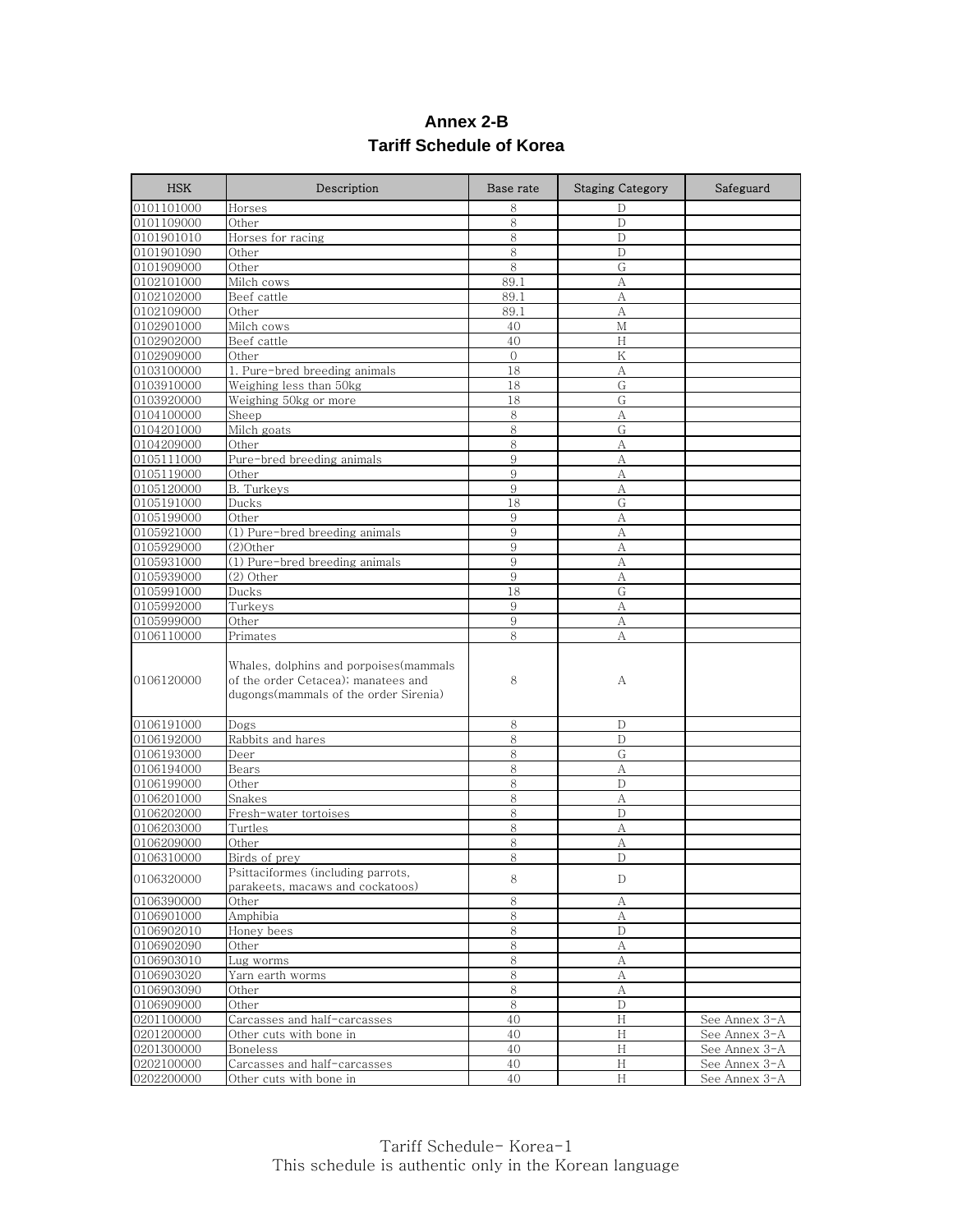| <b>HSK</b>               | Description                                              | Base rate | <b>Staging Category</b> | Safeguard     |
|--------------------------|----------------------------------------------------------|-----------|-------------------------|---------------|
| 0202300000               | Boneless                                                 | 40        | Н                       | See Annex 3-A |
| 0203110000               | Carcasses and half-carcasses                             | 22.5      | $\mathsf{Q}$            |               |
| 0203120000               | Hams, shoulders and cuts thereof, with bone<br>in        | 22.5      | Q                       |               |
| 0203191000               | Belly                                                    | 22.5      | G                       | See Annex 3-A |
| 0203199000               | Other                                                    | 22.5      | G                       | See Annex 3-A |
| 0203210000               | Carcasses and half-carcasses                             | 25        | Q                       |               |
| 0203220000               | Hams,shoulders and cuts thereof,with bone<br>in          | 25        | Q                       |               |
| 0203291000               | Belly                                                    | 25        | Q                       |               |
| 0203299000               | Other                                                    | 25        | Q                       |               |
| 0204100000               | Carcasses and half-carcasses of<br>lamb,fresh or chilled | 22.5      | G                       |               |
| 0204210000               | Carcasses and half-carcasses                             | 22.5      | G                       |               |
| 0204220000               | Other cuts with bone in                                  | 22.5      | G                       |               |
| 0204230000               | Boneless                                                 | 22.5      | G                       |               |
| 0204300000               | Carcasses and half-carcasses of<br>lamb.frozen           | 22.5      | G                       |               |
| 0204410000               | Carcasses and half-carcesses                             | 22.5      | G                       |               |
| 0204420000               | Other cuts with bone in                                  | 22.5      | G                       |               |
| 0204430000               | Boneless                                                 | 22.5      | G                       |               |
| 0204501000               | Fresh or chilled                                         | 22.5      | G                       |               |
| 0204502000               | Frozen                                                   | 22.5      | G                       |               |
| 0205001000               | Fresh or chilled                                         | 27        | G                       |               |
| 0205002000               | Frozen                                                   | 27        | G                       |               |
| 0206100000               | Of bovine animals, fresh or chilled                      | 18        | H                       |               |
| 0206210000               | Tongues                                                  | 18        | H                       |               |
| 0206220000               | Livers                                                   | 18        | H                       |               |
| 0206291000               | Tails                                                    | 18        | Н                       |               |
| 0206292000               | Feet                                                     | 18        | H                       |               |
| 0206299000               | Other                                                    | 18        | Н                       |               |
| 0206300000               | Of swine, fresh or chilled                               | 18        | $\mathsf Q$             |               |
| 0206410000               | Livers                                                   | 18        | $\mathsf{Q}$            |               |
| 0206491000               | Feet                                                     | 18        | Q                       |               |
| 0206499000               | Other                                                    | 18        | $\circ$                 |               |
| 0206800000               | Other, fresh or chilled                                  | 18        | М                       |               |
| 0206900000               | Other, frozen                                            | 18        | М                       |               |
| 0207111000               | Weighing not more than 550g                              | 18        | М                       |               |
| 0207119000               | Other                                                    | 18        | M                       |               |
| 0207121000               | Weighing not more than 550g                              | 20        | М                       |               |
| 0207129000<br>0207131010 | Other                                                    | 20<br>18  | G<br>G                  |               |
|                          | Leg                                                      |           |                         |               |
| 0207131020<br>0207131030 | Breast<br>Wing                                           | 18<br>18  | G<br>G                  |               |
| 0207131090               | Other                                                    | 18        | G                       |               |
| 0207132010               | Liver                                                    | 22.5      | G                       |               |
| 0207132090               | Other                                                    | 27        | G                       |               |
| 0207141010               | Leg                                                      | 20        | G                       |               |
| 0207141020               | Breast                                                   | 20        | M                       |               |
| 0207141030               | Wing                                                     | 20        | М                       |               |
| 0207141090               | Other                                                    | 20        | G                       |               |
| 0207142010               | Liver                                                    | 22.5      | G                       |               |
| 0207142090               | Other                                                    | 27        | G                       |               |
| 0207240000               | Not cut in pieces, fresh or chilled                      | 18        | G                       |               |
| 0207250000               | Not cut in pieces, frozen                                | 18        | F                       |               |
| 0207261000               | Cuts                                                     | 18        | G                       |               |
| 0207262010               | Liver                                                    | 22.5      | G                       |               |
| 0207262090               | Other                                                    | 27        | G                       |               |
| 0207271000               | Cuts                                                     | 18        | F                       |               |
| 0207272010               | Liver                                                    | 22.5      | G                       |               |
| 0207272090               | Other                                                    | 27        | G                       |               |
| 0207320000               | Not cut in pieces, fresh or chilled                      | 18        | G                       |               |
| 0207330000               | Not cut in pieces, frozen                                | 18        | М                       |               |
| 0207340000               | Fatty livers, fresh or chilled                           | 22.5      | G                       |               |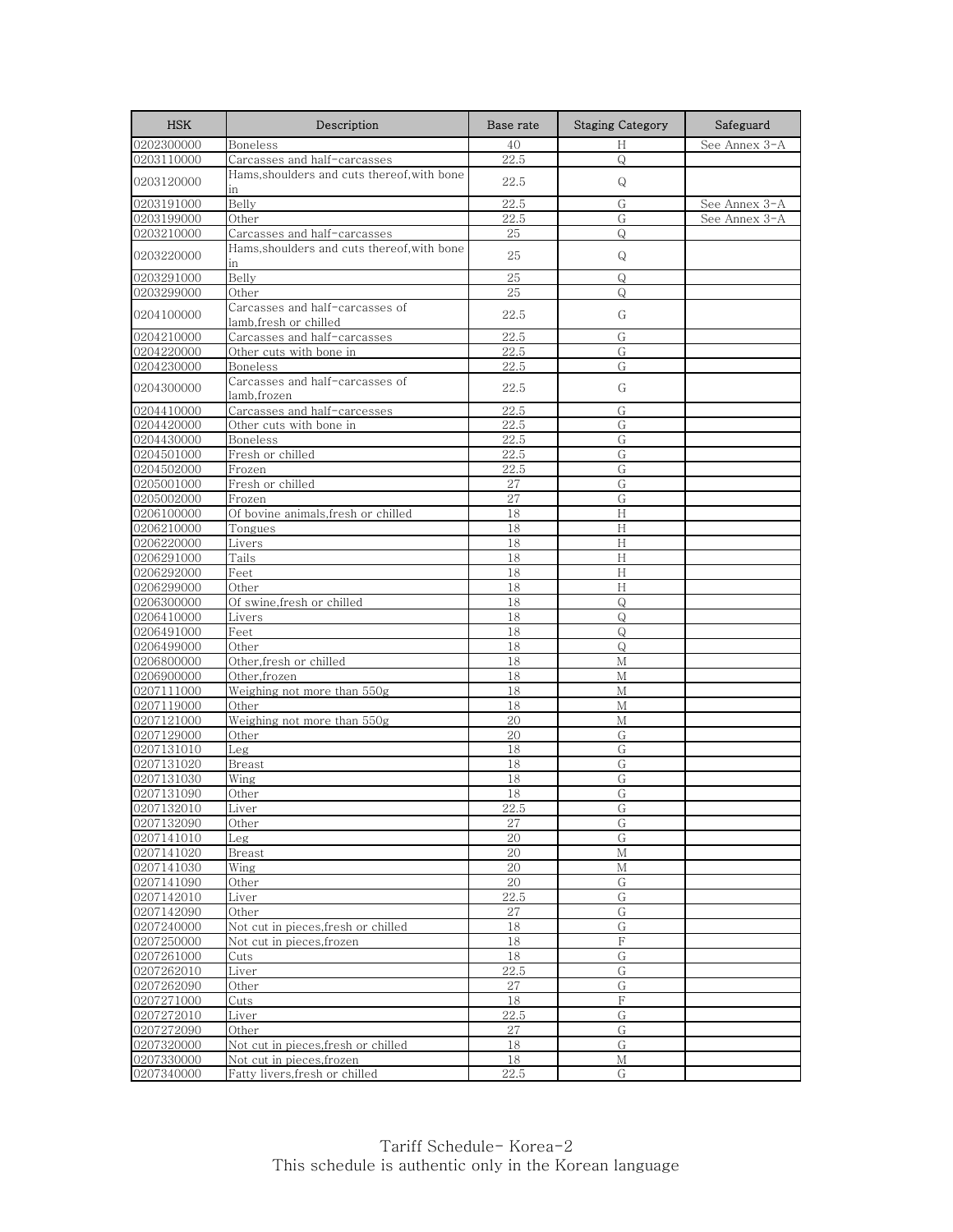| <b>HSK</b> | Description                                                                                                                       | Base rate           | <b>Staging Category</b> | Safeguard |
|------------|-----------------------------------------------------------------------------------------------------------------------------------|---------------------|-------------------------|-----------|
| 0207351000 | Cuts                                                                                                                              | 18                  | G                       |           |
| 0207352010 | Liver                                                                                                                             | 22.5                | G                       |           |
| 0207352090 | Other                                                                                                                             | 27                  | G                       |           |
| 0207361000 | Cuts                                                                                                                              | 18                  | М                       |           |
| 0207362010 | Liver                                                                                                                             | 22.5                | G                       |           |
| 0207362090 | Other                                                                                                                             | 27                  | G                       |           |
| 0208100000 | Of rabbits or hares                                                                                                               | 22.5                | G                       |           |
| 0208200000 | Frog's legs                                                                                                                       | 18                  | А                       |           |
| 0208300000 | Of primates                                                                                                                       | 18                  | D                       |           |
| 0208400000 | Of whales, dolphins and porpoises<br>(mammals of the order Cetacea); of<br>manatees and dugongs (mammals of the<br>order Sirenia) | 30                  | С                       |           |
| 0208500000 | Of reptiles (including snakes and turtles)                                                                                        | 18                  | А                       |           |
| 0208901000 | Of deer                                                                                                                           | 27                  | G                       |           |
| 0208909010 | Of marine animals                                                                                                                 | 30                  | С                       |           |
| 0208909090 | Other                                                                                                                             | 18                  | G                       |           |
| 0209001000 | Pig fat                                                                                                                           | 3                   | А                       |           |
| 0209002000 | Poultry fat                                                                                                                       | 3                   | A                       |           |
| 0210110000 | Hams, shoulders and cuts thereof, with bone<br>in                                                                                 | 25                  | Q                       |           |
| 0210120000 | Bellies(streaky) and cuts thereof                                                                                                 | 30                  | Q                       |           |
| 0210190000 | Other                                                                                                                             | 25                  | Q                       |           |
| 0210201000 | Dried or smoked                                                                                                                   | 27                  | Н                       |           |
| 0210209000 | Other                                                                                                                             | 27                  | Н                       |           |
| 0210910000 | Of primates                                                                                                                       | 22.5                | G                       |           |
| 0210920000 | Of whales, dolphins and porpoises<br>(mammals of the order Cetacea); of<br>manatees and dugongs (mammals of the<br>order Sirenia) | 22.5                | G                       |           |
| 0210930000 | Of reptiles (including snakes and turtles)                                                                                        | 22.5                | G                       |           |
| 0210991010 | Of bovine                                                                                                                         | 22.5                | Н                       |           |
| 0210991020 | Of swine                                                                                                                          | 22.5                | Q                       |           |
| 0210991030 | Of poultry                                                                                                                        | 22.5                | G                       |           |
| 0210991090 | Other                                                                                                                             | 22.5                | G                       |           |
| 0210999010 | Meat of sheep or goats                                                                                                            | 22.5                | G                       |           |
| 0210999020 | Meat of poultry                                                                                                                   | 22.5                | G                       |           |
| 0210999090 | Other                                                                                                                             | 22.5                | G                       |           |
| 0301101000 | Gold carp                                                                                                                         | 10                  | C                       |           |
| 0301102000 | Tropical fish                                                                                                                     | 10                  | $\mathsf{C}$            |           |
| 0301109000 | Other                                                                                                                             | 10                  | А                       |           |
| 0301911000 | Salmo trutta, Oncorhynchus<br>mykiss, Oncorhynchus clarki, Oncorhynchus<br>aguabonita, Oncorhynchus gilae                         | 10                  | С                       |           |
| 0301912000 | Oncorhynchus apache and Oncorhynchus<br>chrysogaster                                                                              | 10                  | $\mathsf C$             |           |
| 0301921000 | Glass eel                                                                                                                         | 10                  | А                       |           |
| 0301929000 | Other                                                                                                                             | 30% or<br>W1,908/kg | $\mathbf I$             |           |
| 0301930000 | Carp                                                                                                                              | 10                  | $\mathsf{C}$            |           |
| 0301992000 | Yellow tail                                                                                                                       | 10                  | А                       |           |
| 0301994000 | Sea-bream                                                                                                                         | 45% or<br>₩3,292/kg | G                       |           |
| 0301995000 | Conger eel                                                                                                                        | 10                  | G                       |           |
| 0301996000 | Sharp toothed eel                                                                                                                 | 10                  | G                       |           |
| 0301997000 | Salad eel                                                                                                                         | 10                  | $\mathsf C$             |           |
| 0301998000 | Flat fish                                                                                                                         | 10                  | С                       |           |
| 0301999010 | True bass                                                                                                                         | 10                  | G                       |           |
| 0301999020 | Puffers                                                                                                                           | 10                  | G                       |           |
| 0301999030 | Tilapia                                                                                                                           | 10                  | $\mathsf C$             |           |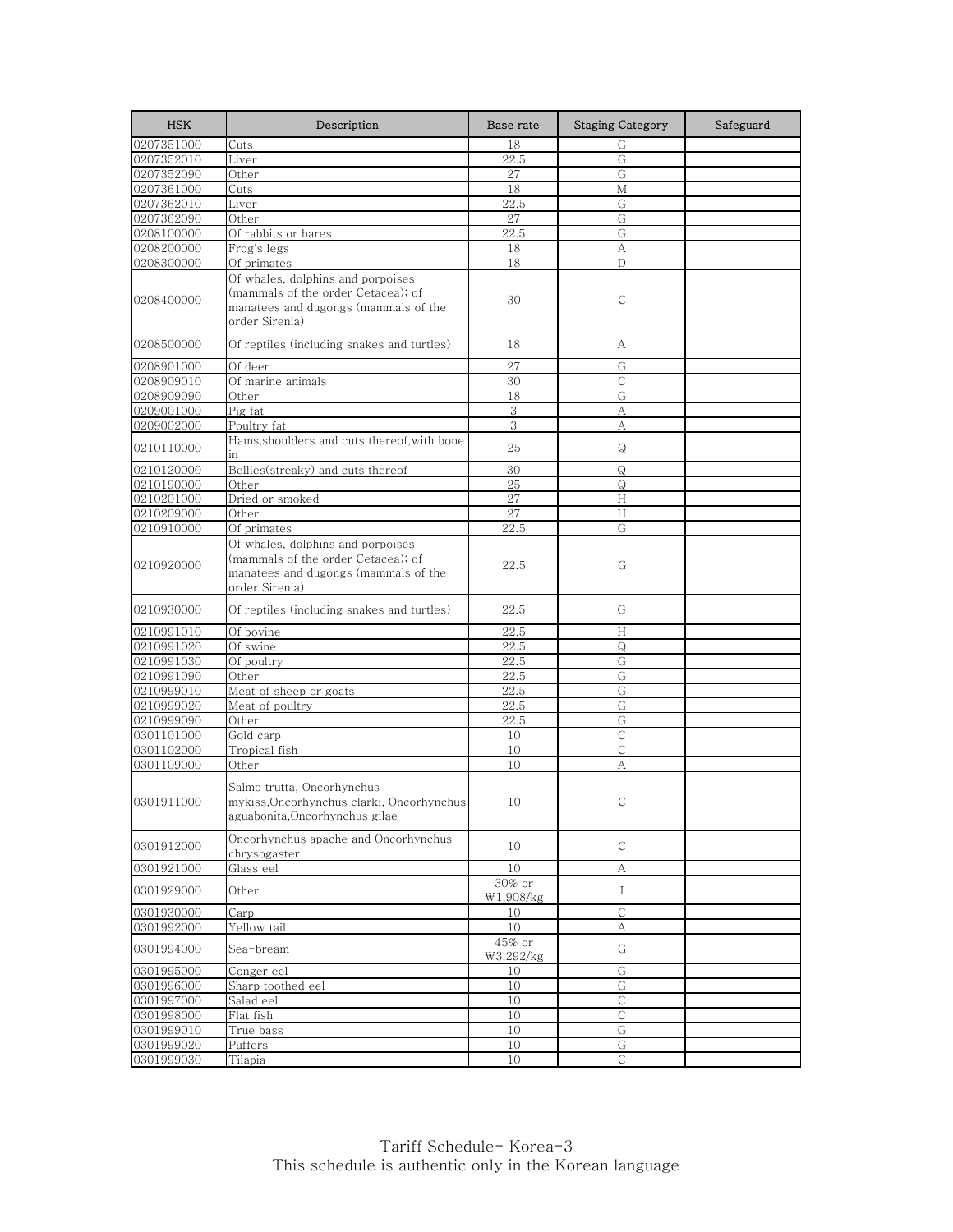| <b>HSK</b> | Description                                                                                                                                                                                                                                                | Base rate | <b>Staging Category</b> | Safeguard |
|------------|------------------------------------------------------------------------------------------------------------------------------------------------------------------------------------------------------------------------------------------------------------|-----------|-------------------------|-----------|
| 0301999040 | Rock fish(including pacific ocean perch)                                                                                                                                                                                                                   | 10        | C                       |           |
| 0301999050 | Sea bass                                                                                                                                                                                                                                                   | 40        | C                       |           |
| 0301999060 | Mullets                                                                                                                                                                                                                                                    | 10        | С                       |           |
| 0301999070 | Loaches                                                                                                                                                                                                                                                    | 10        | С                       |           |
| 0301999080 | Cat fishes                                                                                                                                                                                                                                                 | 10        | А                       |           |
| 0301999091 | Rock Trout(Hexagrammos spp., Agrammus<br>spp.)                                                                                                                                                                                                             | 10        | $\mathsf{C}$            |           |
| 0301999092 | Crusian carp                                                                                                                                                                                                                                               | 10        | $\mathsf{C}$            |           |
| 0301999093 | Salmon                                                                                                                                                                                                                                                     | 10        | А                       |           |
| 0301999094 | Grass carp                                                                                                                                                                                                                                                 | 10        | А                       |           |
| 0301999095 | Croakers                                                                                                                                                                                                                                                   | 36        | G                       |           |
| 0301999099 | Other                                                                                                                                                                                                                                                      | 10        | G                       |           |
| 0302111000 | Salmo trutta, Oncorhynchus mykiss,<br>Oncorhynchus clarki, Oncorhynchus<br>aquabonita, Oncorhynchus gilae                                                                                                                                                  | 20        | G                       |           |
| 0302112000 | Oncorhynchus apache and Oncorhynchus<br>chrysogaster                                                                                                                                                                                                       | 20        | A                       |           |
| 0302120000 | Pacific salmon(Oncorhynchus nerka,<br>Oncorhynchus gorbuscha, Oncorhynchus<br>keta, Oncorhynchus tschawytscha,<br>Oncorhynchus kisutch, Oncorhynchus<br>masou and Oncorhynchus rhodurus),<br>Atlantic salmon(Salmo salar)and Danube<br>salmon(Hucho hucho) | 20        | А                       |           |
| 0302190000 | Other                                                                                                                                                                                                                                                      | 20        | А                       |           |
| 0302210000 | Halibut(Reinhardtius<br>hippoglossoides.Hippoglossus<br>hippoglossus, Hippoglossus stenolepis)                                                                                                                                                             | 20        | G                       |           |
| 0302220000 | Plaice(Pleuronectes platessa)                                                                                                                                                                                                                              | 20        | G                       |           |
| 0302230000 | Sole(Solea spp.)                                                                                                                                                                                                                                           | 20        | G                       |           |
| 0302290000 | Other                                                                                                                                                                                                                                                      | 20        | G                       |           |
| 0302310000 | Albacore or longfinned tunas (Thunnus<br>alalunga)                                                                                                                                                                                                         | 20        | С                       |           |
| 0302320000 | Yellowfin tunas (Thunnus albacares)                                                                                                                                                                                                                        | 20        | G                       |           |
| 0302330000 | Skipjack or stripe-bellied bonito                                                                                                                                                                                                                          | 20        | G                       |           |
| 0302340000 | Bigeye tunas (Thunnus obesus)                                                                                                                                                                                                                              | 20        | G                       |           |
| 0302350000 | Bluefin tunas (Thunnus thynnus)                                                                                                                                                                                                                            | 20        | C                       |           |
| 0302360000 | Southern bluefin tunas (Thunnus maccoyii)                                                                                                                                                                                                                  | 20        | $\mathsf C$             |           |
|            | Other                                                                                                                                                                                                                                                      | 20        | $\mathsf{C}$            |           |
| 0302390000 | Herrings(Cluppea harengus,Clupea                                                                                                                                                                                                                           |           |                         |           |
| 0302400000 | pallasii),excluding livers and roes                                                                                                                                                                                                                        | 20        | С                       |           |
| 0302500000 | Cod(Gadus morhua, Gadus ogac, Gadus<br>macrocephalus), excluding livers and roes                                                                                                                                                                           | 20        | Ι                       |           |
| 0302610000 | Sardines(sardina pilchardus,sardinops<br>spp.), sardinella (sardinella spp.), brisling or<br>sprats(sprattus sprattus)                                                                                                                                     | 20        | G                       |           |
| 0302620000 | Haddock(Melanogrammus aeglefinus)                                                                                                                                                                                                                          | 20        | А                       |           |
| 0302630000 | Coalfish(pollachius virens)                                                                                                                                                                                                                                | 20        | А                       |           |
| 0302640000 | Mackerel(Scomber scombrus, Scomber<br>australasicus, Scomber japonicus)                                                                                                                                                                                    | 20        | G                       |           |
| 0302650000 | Dogfish and other sharks                                                                                                                                                                                                                                   | 20        | С                       |           |
| 0302660000 | Eels(Anguilla spp.)                                                                                                                                                                                                                                        | 20        | G                       |           |
| 0302691000 | Alaska pollack                                                                                                                                                                                                                                             | 20        | G                       |           |
| 0302692000 | Yellow tail                                                                                                                                                                                                                                                | 20        | G                       |           |
| 0302693000 | Hair tail                                                                                                                                                                                                                                                  | 20        | G                       |           |
| 0302694000 | Sea-bream                                                                                                                                                                                                                                                  | 20        | I                       |           |
| 0302695000 | Conger eel                                                                                                                                                                                                                                                 | 20        | G                       |           |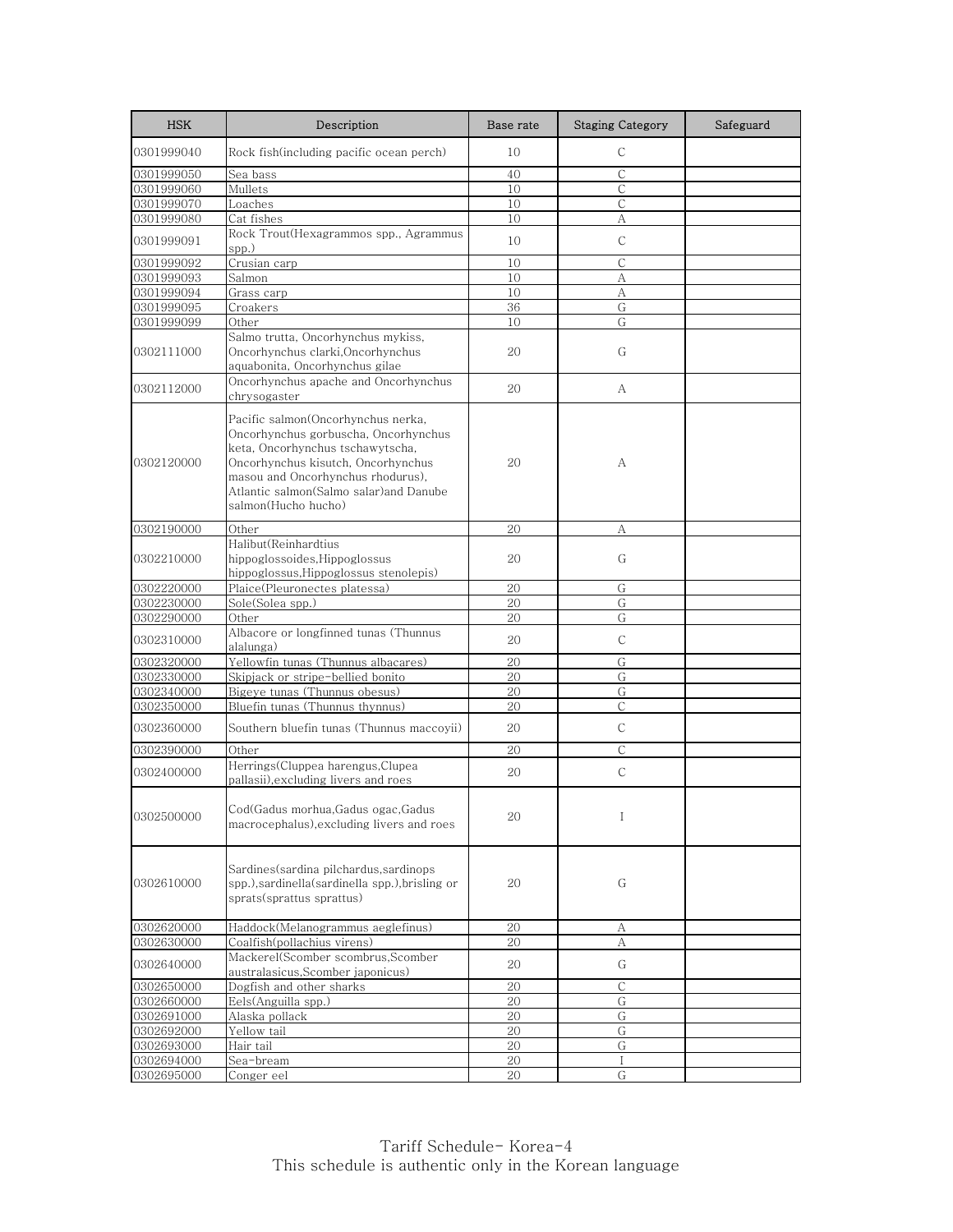| <b>HSK</b> | Description                                                                                                                                                              | Base rate | <b>Staging Category</b>                                                            | Safeguard |
|------------|--------------------------------------------------------------------------------------------------------------------------------------------------------------------------|-----------|------------------------------------------------------------------------------------|-----------|
| 0302696000 | Sharp toothed eel                                                                                                                                                        | 20        | G                                                                                  |           |
| 0302697000 | Horse mackerel                                                                                                                                                           | 20        | G                                                                                  |           |
| 0302698000 | Saury (including horn fish)                                                                                                                                              | 20        | А                                                                                  |           |
| 0302699010 | Chub mackerel                                                                                                                                                            | 20        | G                                                                                  |           |
| 0302699020 | Puffers                                                                                                                                                                  | 20        | G                                                                                  |           |
| 0302699030 | Pomfret                                                                                                                                                                  | 20        | G                                                                                  |           |
| 0302699040 | Angler(Monkfish)                                                                                                                                                         | 20        | $\mathbf I$                                                                        |           |
| 0302699090 | Other                                                                                                                                                                    | 20        | G                                                                                  |           |
| 0302701000 | Livers                                                                                                                                                                   | 20        | $\mathsf C$                                                                        |           |
| 0302702000 | Roes                                                                                                                                                                     | 20        | $\mathcal{C}$                                                                      |           |
| 0303110000 | Sockeve salmon (red salmon)<br>(Oncorhynchus nerka)                                                                                                                      | 10        | А                                                                                  |           |
| 0303190000 | Other                                                                                                                                                                    | 10        | $\mathcal{C}$                                                                      |           |
| 0303210000 | Trout(Salmo trutta,Oncorhynchus mykiss,<br>Oncorhynchus clarki, Oncorhynchus<br>aguabonita, Oncorhynchus gilae,<br>Oncorhynchus apache and Oncorhynchus<br>chrysogaster) | 10        | С                                                                                  |           |
| 0303220000 | Atlantic salmon(Salmo salar) and Danube<br>salmon(Hucho hucho)                                                                                                           | 10        | А                                                                                  |           |
| 0303290000 | Other                                                                                                                                                                    | 10        | А                                                                                  |           |
| 0303310000 | Halibut(Reinhardtius hippoglos-<br>soides, Hippoglossus<br>hippoglossus, Hippoglossus stenolepis)                                                                        | 10        | $\mathbf I$                                                                        |           |
| 0303320000 | Plaice(Pleuronectes platessa)                                                                                                                                            | 10        | Ι                                                                                  |           |
| 0303330000 | Sole(Solea spp.)                                                                                                                                                         | 10        | Ι                                                                                  |           |
| 0303390000 | Other                                                                                                                                                                    | 10        | See paragraph 6 of<br>Appendix $2-B-1$ of<br>the Schedule of Korea<br>to Annex 2-B |           |
| 0303410000 | Albacore or longfinned tunas (Thunnus<br>alalunga)                                                                                                                       | 10        | С                                                                                  |           |
| 0303420000 | Yellowfin tunas(Thunnus albacares)                                                                                                                                       | 10        | G                                                                                  |           |
| 0303430000 | Skipjack or stripe-bellied bonito                                                                                                                                        | 10        | G                                                                                  |           |
| 0303440000 | Bigeye tunas (Thunnus obesus)                                                                                                                                            | 10        | G                                                                                  |           |
| 0303450000 | Bluefin tunas (Thunnus thynnus)                                                                                                                                          | 10        | $\mathsf{C}$                                                                       |           |
| 0303460000 | Southern bluefin tunas (Thunnus maccoyii)                                                                                                                                | 10        | $\mathsf{C}$                                                                       |           |
| 0303490000 | Other                                                                                                                                                                    | 10        | $\mathsf{C}$                                                                       |           |
| 0303500000 | Herrings (Clupea harengus, Clupea<br>pallasii), excluding livers and roes                                                                                                | 10        | C                                                                                  |           |
| 0303600000 | Cod(Gadus morhua, Gadus ogac, Gadus<br>macrocephalus),excluding livers and roes                                                                                          | 10        | D                                                                                  |           |
| 0303710000 | Sardines(Sardina pilchardus,Sardinops<br>spp.), sardinella (Sardinella spp.), brisling or<br>sprats(Sprattus sprattus)                                                   | 10        | D                                                                                  |           |
| 0303720000 | Haddock(Melanogrammus aeglefinus)                                                                                                                                        | 10        | А                                                                                  |           |
| 0303730000 | Coalfish(Pollachius virens)                                                                                                                                              | 10        | А                                                                                  |           |
| 0303740000 | Mackerel(Scomber scombrus,Scomber<br>australasicus, Scomber japonicus)                                                                                                   | 10        | J                                                                                  |           |
| 0303750000 | Dogfish and other sharks                                                                                                                                                 | 10        | $\mathsf{C}$                                                                       |           |
| 0303760000 | Eels(Anguilla spp.)                                                                                                                                                      | 10        | G                                                                                  |           |
| 0303770000 | Sea bass(Dicentrarchus                                                                                                                                                   | 10        | G                                                                                  |           |
|            | labrax, Dicentrarchus punctatus)                                                                                                                                         |           |                                                                                    |           |
| 0303780000 | Hake(Merluccius spp., Urophycis spp.)                                                                                                                                    | 10        | G                                                                                  |           |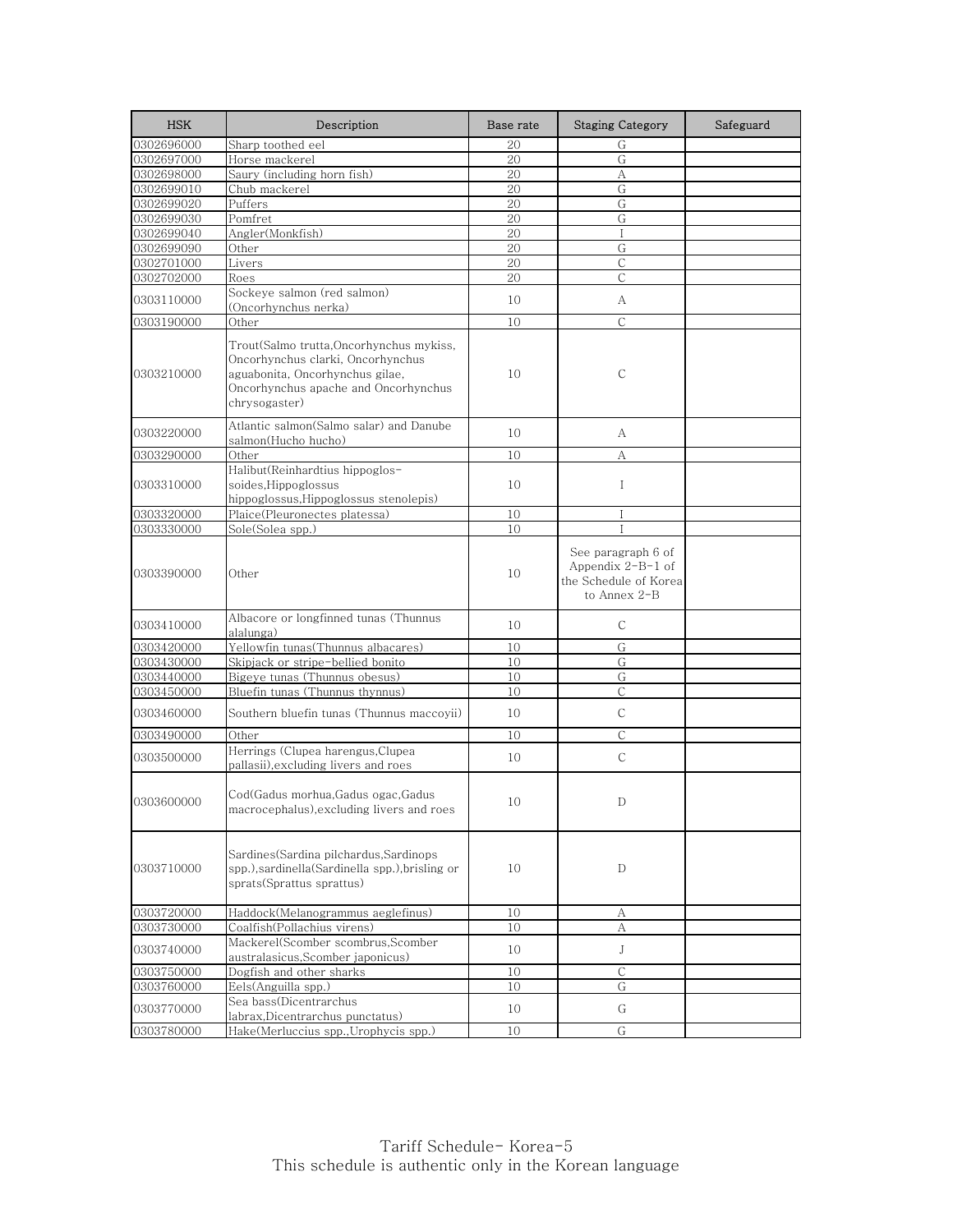| <b>HSK</b> | Description                                                     | Base rate | <b>Staging Category</b>                                                            | Safeguard |
|------------|-----------------------------------------------------------------|-----------|------------------------------------------------------------------------------------|-----------|
| 0303791000 | Alaska pollack                                                  | 30        | See paragraph 7 of<br>Appendix $2-B-1$ of<br>the Schedule of Korea<br>to Annex 2-B |           |
| 0303792000 | Sable fish                                                      | 10        | D                                                                                  |           |
| 0303793000 | Hair tail                                                       | 10        | G                                                                                  |           |
| 0303794010 | Red horsehead fish(Branchiostegus<br>Japonicus)                 | 10        | G                                                                                  |           |
| 0303794090 | Other                                                           | 10        | G                                                                                  |           |
| 0303795000 | Conger eel                                                      | 10        | G                                                                                  |           |
| 0303796000 | Yellow corvina                                                  | 10        | G                                                                                  |           |
| 0303797000 | Horse mackerel                                                  | 10        | G                                                                                  |           |
| 0303798000 | Saury(including horn fish)                                      | 36        | I                                                                                  |           |
| 0303799010 | Chub mackerel                                                   | 10        | G                                                                                  |           |
| 0303799020 | Puffers                                                         | 10        | G                                                                                  |           |
| 0303799030 | White sea smelt                                                 | 10        | А                                                                                  |           |
| 0303799040 | Thorny head                                                     | 10        | А                                                                                  |           |
| 0303799050 | John dory                                                       | 10        | А                                                                                  |           |
| 0303799060 | Atka mackerel                                                   | 10        | G                                                                                  |           |
|            |                                                                 |           |                                                                                    |           |
| 0303799070 | Rock fish (including pacific ocean perch)                       | 10        | Ι                                                                                  |           |
| 0303799080 | Whip tail or hoki                                               | 10        | G                                                                                  |           |
| 0303799091 | Angler(Monkfish)                                                | 10        | $\mathbf{I}$                                                                       |           |
| 0303799092 | Hagfish(Pacific,Atlantic)                                       | 10        | G                                                                                  |           |
| 0303799093 | Skate                                                           | 27        | G                                                                                  |           |
| 0303799094 | Milk fish                                                       | 10        | А                                                                                  |           |
| 0303799095 | Croakers                                                        | 63        | See paragraph 8 of<br>Appendix $2-B-1$ of<br>the Schedule of Korea<br>to Annex 2-B |           |
| 0303799096 | Ray                                                             | 10        | Ι                                                                                  |           |
| 0303799097 | Sand lance                                                      | 10        | $\mathsf{C}$                                                                       |           |
| 0303799098 | Tooth fishes                                                    | 10        | $\mathsf{C}$                                                                       |           |
| 0303799099 | Other                                                           | 10        | G                                                                                  |           |
| 0303801000 | Livers                                                          | 10        | $\overline{C}$                                                                     |           |
| 0303802010 | Of alaska pollack                                               | 10        | D                                                                                  |           |
| 0303802090 | Other                                                           | 10        | D                                                                                  |           |
| 0304101010 | Of conger-eel                                                   | 20        | G                                                                                  |           |
| 0304101020 | Of plaice                                                       | 20        | G                                                                                  |           |
| 0304101030 | Of bluefin tunas                                                | 20        | $\mathsf{C}$                                                                       |           |
| 0304101090 | Other                                                           | 20        | $\mathsf{C}$                                                                       |           |
| 0304102000 | Fish surimi                                                     | 20        | $\mathsf{C}$                                                                       |           |
| 0304109000 | Other                                                           | 20        | C                                                                                  |           |
| 0304201000 | Of alaska pollack                                               | 10        | I                                                                                  |           |
| 0304202000 | Of conger-eel                                                   | 10        | G                                                                                  |           |
| 0304203000 | Of cod                                                          | 10        | G                                                                                  |           |
| 0304204000 | Of plaice                                                       | 10        | $\mathbf I$                                                                        |           |
| 0304205000 | Of bluefin tunas                                                | 10        | С                                                                                  |           |
| 0304206000 | Of tooth fishes                                                 | 10        | A                                                                                  |           |
| 0304207000 | Of tilapia                                                      | 10        | G                                                                                  |           |
| 0304209000 | Other                                                           | 10        | $\mathsf C$                                                                        |           |
| 0304901010 | Of alaska pollack                                               | 10        | $\overline{C}$                                                                     |           |
| 0304901090 | Other                                                           | 10        | D                                                                                  |           |
| 0304909000 | Other                                                           | 10        | $\mathsf{C}$                                                                       |           |
| 0305100000 | Flours, meals and pellets of fish, fit for<br>human consumption | 20        | $\mathsf{C}$                                                                       |           |
| 0305201000 | Livers                                                          | 20        | С                                                                                  |           |
| 0305202000 | Roes, dried                                                     | 20        | С                                                                                  |           |
| 0305203000 | Roes, smoked                                                    | 20        | $\mathsf{C}$                                                                       |           |
| 0305204010 | Of alaska pollack                                               | 20        | G                                                                                  |           |
| 0305204020 | Of yellow corvina                                               | $20\,$    | $\mathsf C$                                                                        |           |
| 0305204030 | Of herrings                                                     | 20        | А                                                                                  |           |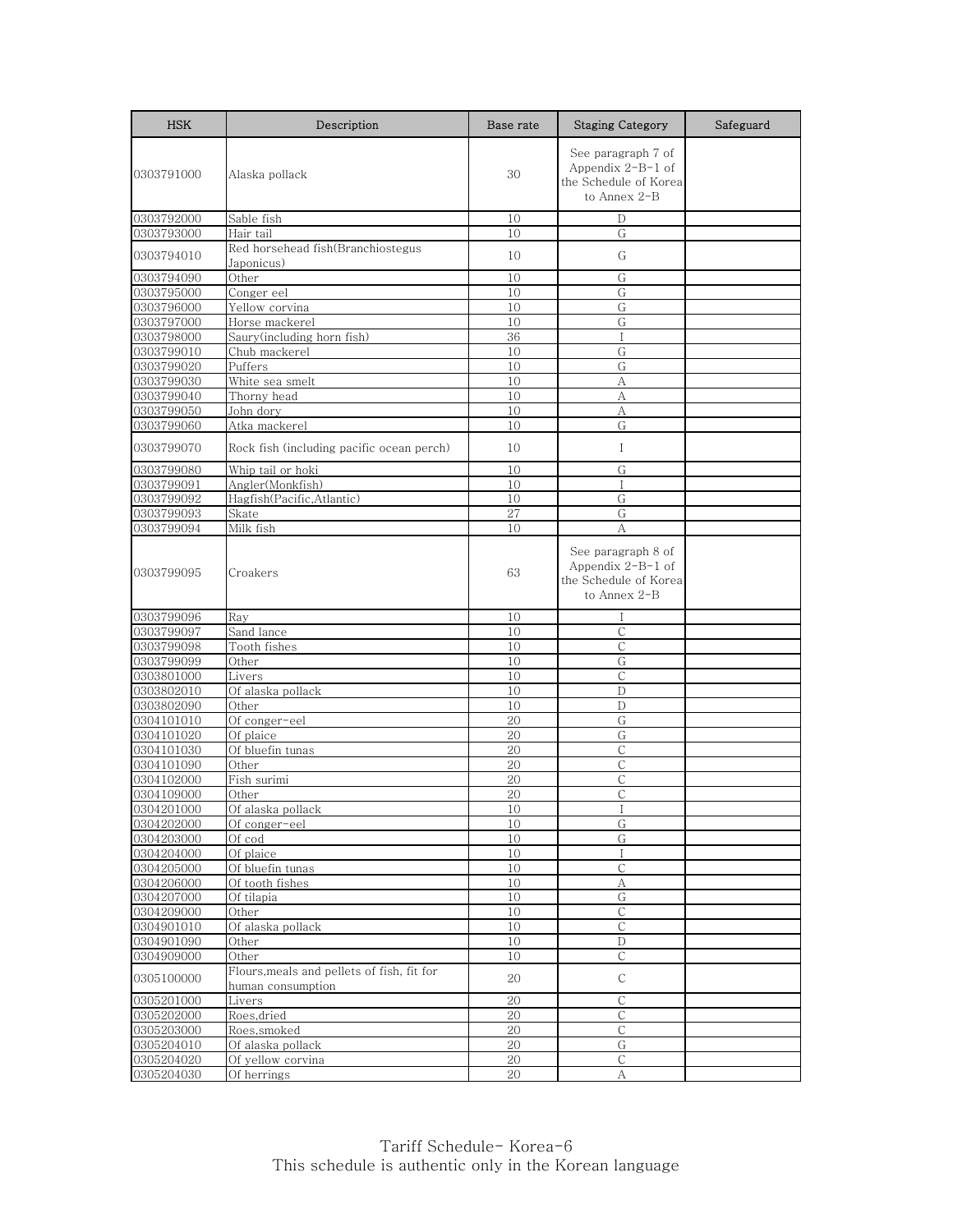| <b>HSK</b>  | Description                                                                                                                                                                                                                                               | Base rate | <b>Staging Category</b> | Safeguard |
|-------------|-----------------------------------------------------------------------------------------------------------------------------------------------------------------------------------------------------------------------------------------------------------|-----------|-------------------------|-----------|
| 0305204090  | Other                                                                                                                                                                                                                                                     | 20        | $\mathsf{C}$            |           |
| 0305301000  | Dried                                                                                                                                                                                                                                                     | 20        | $\mathsf{C}$            |           |
| 0305302000  | Salted or in brine                                                                                                                                                                                                                                        | 20        | С                       |           |
| 0305410000  | Pacific salmon(Oncorhynchus nerka,<br>Oncorhynchus gorbuscha, Oncorhynchus<br>keta, Oncorhynchus tschawytscha,<br>Oncorhynchus kisutch, Oncorhynchus<br>masou and Oncorhynchus<br>rhodurus),Atlantic salmon(Salmo salar)and<br>Danube salmon(Hucho hucho) | 20        | А                       |           |
| 0305420000  | Herrings(Clupea harengus,Clupea pallasii)                                                                                                                                                                                                                 | 20        | А                       |           |
| 0305491000  | Anchovies                                                                                                                                                                                                                                                 | 20        | А                       |           |
| 0305492000  | Alaska pollack                                                                                                                                                                                                                                            | 20        | $\mathsf{C}$            |           |
| 0305499000  | Other                                                                                                                                                                                                                                                     | 20        | $\mathsf{C}$            |           |
| 0305510000  | Cod(Gadus morhua,Gadus ogac,Gadus<br>macrocephalus)                                                                                                                                                                                                       | 20        | G                       |           |
| 0305591000  | Sharks' fins                                                                                                                                                                                                                                              | 20        | С                       |           |
| 0305592000  | Anchovy                                                                                                                                                                                                                                                   | 20        | G                       |           |
| 0305593000  | Alaska pollack                                                                                                                                                                                                                                            | 20        | С                       |           |
| 0305594000  | Yellow corvina                                                                                                                                                                                                                                            | 20        | G                       |           |
| 0305595000  | Puffers                                                                                                                                                                                                                                                   | 20        | А                       |           |
| 0305596000  | Sharp toothed eel                                                                                                                                                                                                                                         | 20        | С                       |           |
| 0305597000  | Sand lance                                                                                                                                                                                                                                                | 20        | C                       |           |
| 0305598000  | Blenny or gunnel including juvenile white<br>bait                                                                                                                                                                                                         | 20        | А                       |           |
| 0305599000  | Other                                                                                                                                                                                                                                                     | 20        | $\mathsf{C}$            |           |
| 0305610000  | Herrings(Clupea harengus,Clupea pallasii)                                                                                                                                                                                                                 | 20        | А                       |           |
| 0305620000  | Cod(Gadus morhua,Gadus ogac,Gadus<br>macrocephalus)                                                                                                                                                                                                       | 20        | С                       |           |
| 0305631000  | Salt fermented anchovy                                                                                                                                                                                                                                    | 20        | G                       |           |
| 0305639000  | Other                                                                                                                                                                                                                                                     | 20        | С                       |           |
| 0305691000  | Salmon                                                                                                                                                                                                                                                    | 20        | $\mathsf{C}$            |           |
| 0305692000  | Trout                                                                                                                                                                                                                                                     | 20        | А                       |           |
| 0305693000  | Hair tail                                                                                                                                                                                                                                                 | 20        | $\mathsf{C}$            |           |
| 0305694000  | Sardines                                                                                                                                                                                                                                                  | 20        | А                       |           |
| 0305695000  | Mackerel                                                                                                                                                                                                                                                  | 20        | G                       |           |
| 0305696000  | Yellow corvina                                                                                                                                                                                                                                            | 20        | G                       |           |
| 0305697000  | Horse mackerel                                                                                                                                                                                                                                            | 20        | G                       |           |
| 0305698000  | Saury(including horn fish)                                                                                                                                                                                                                                | 20        | А                       |           |
| 0305699000  | Other                                                                                                                                                                                                                                                     | 20        | С                       |           |
| 0306110000  | Rock lobster and other sea<br>crawfish(Palinurus spp.,panulirus<br>spp.,Jasus spp.)                                                                                                                                                                       | 20        | D                       |           |
| 0306120000  | Lobsters(Homarus spp.)                                                                                                                                                                                                                                    | 20        | $\mathbf D$             |           |
| 0306131000  | Peeled                                                                                                                                                                                                                                                    | 20        | D                       |           |
| 0306139000  | Other                                                                                                                                                                                                                                                     | 20        | $\overline{G}$          |           |
| 0306141000  | Crab meat                                                                                                                                                                                                                                                 | 20        | G                       |           |
| 0306142000  | King crabs                                                                                                                                                                                                                                                | 20        | $\mathsf C$             |           |
| 0306143000  | Blue crab                                                                                                                                                                                                                                                 | 14        | $\mathbf{I}$            |           |
| 0306149000  | Other                                                                                                                                                                                                                                                     | 14        | $\mathbf{I}^{1)}$       |           |
| 0306149000- | Dungeness crab                                                                                                                                                                                                                                            | 14        | $\mathsf{C}$            |           |
| 0306190000  | Other, including flours, meals and pellets of<br>crustaceans, fit for human consumption                                                                                                                                                                   | 20        | Ι                       |           |
| 0306210000  | Rock lobster and other sea<br>crawfish(Palinurus spp.,panulirus<br>spp., Jasus spp.)                                                                                                                                                                      | 20        | С                       |           |
| 0306220000  | Lobsters(Homarus spp.)                                                                                                                                                                                                                                    | 20        | D                       |           |
| 0306231000  | Live, fresh or chilled                                                                                                                                                                                                                                    | 20        | $\mathsf C$             |           |
| 0306232000  | Dried                                                                                                                                                                                                                                                     | 20        | С                       |           |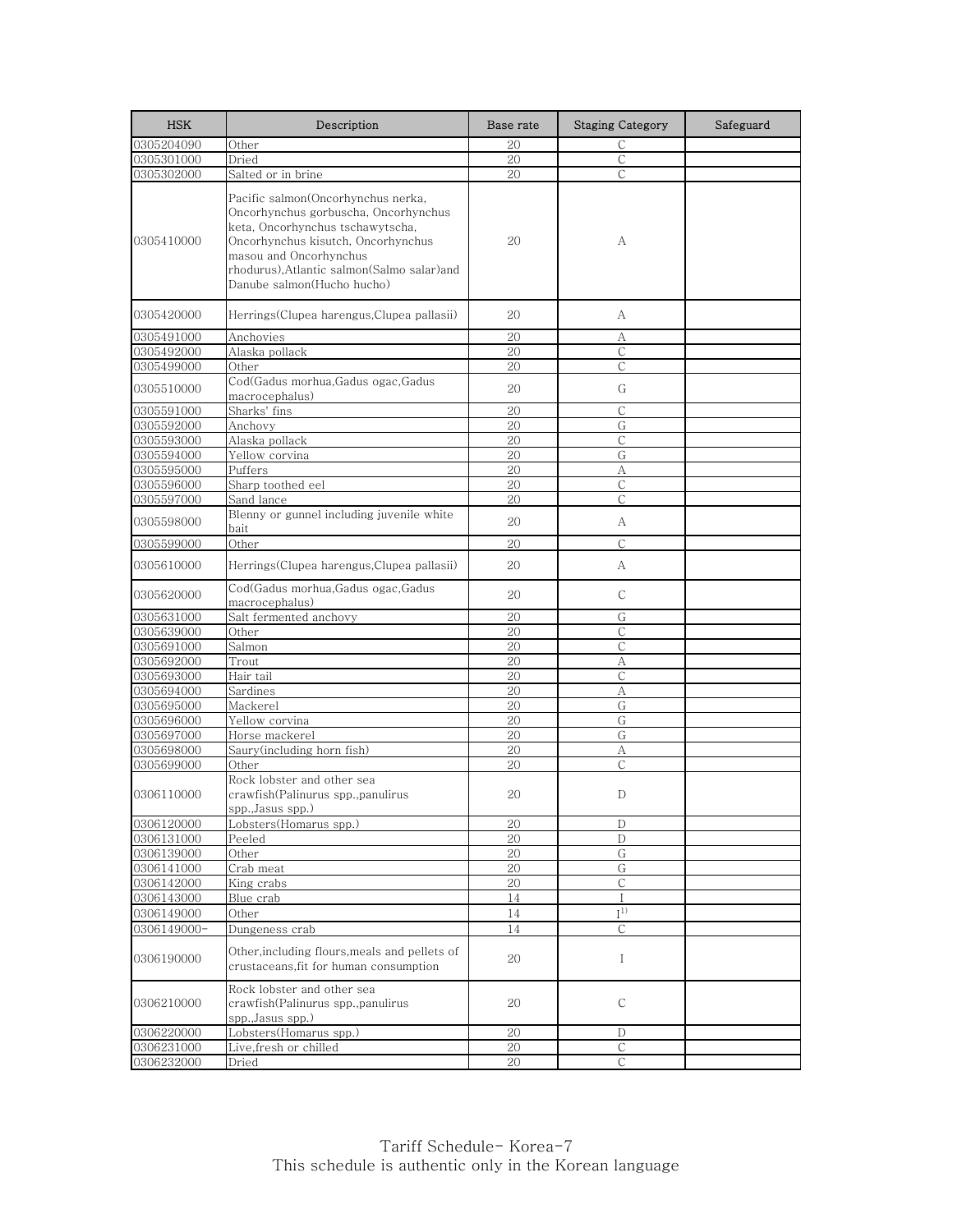| <b>HSK</b>               | Description                        | Base rate         | <b>Staging Category</b> | Safeguard |
|--------------------------|------------------------------------|-------------------|-------------------------|-----------|
| 0306233000               | Salted or in brine                 | 50% or<br>₩363/kg | G                       |           |
| 0306241010               | Blue crab                          | 20                |                         |           |
| 0306241020               | Snow crab                          | 20                | G                       |           |
| 0306241090               | Other                              | 20                | G                       |           |
| 0306242000               | Dried                              | 20                | $\mathsf{C}$            |           |
| 0306243000               | Salted or in brine                 | 20                | G                       |           |
| 0306291000               | Live,fresh or chilled              | 20                | G                       |           |
| 0306292000               | Dried                              | 20                | G                       |           |
| 0306293000               | Salted or in brine                 | 20                | G                       |           |
| 0307101010               | (1) Oyster spat                    | 5                 | А                       |           |
| 0307101090               | (2) Other                          | 20                | А                       |           |
| 0307102000               | B. Frozen                          | 20                | А                       |           |
| 0307103000               | C. Dried                           | 20                | А                       |           |
| 0307104000               | D. Salted or in brine              | 20                | А                       |           |
| 0307210000               | Live, fresh or chilled             | 20                | G                       |           |
| 0307291000               | Frozen                             | 20                | G                       |           |
| 0307292000               | Dried                              | 20                | G                       |           |
| 0307293000               | Salted or in brine                 | 20                | С                       |           |
| 0307310000               | Live, fresh or chilled             | 20                | G                       |           |
| 0307391000               | Frozen                             | 20                | G                       |           |
| 0307392000               | Dried                              | 20                | G                       |           |
| 0307399000               | Other                              | 20                | $\mathsf{C}$            |           |
| 0307411000               | Cuttle fish                        | 10                | С                       |           |
| 0307412000               | Squid                              | 10                | G                       |           |
| 0307491010               | Cuttle fish                        | 10                | G                       |           |
| 0307491020               | Squid                              | 24                | $\mathbf{I}$            |           |
| 0307492000               | Salted or in brine                 | 10                | G                       |           |
| 0307493000               | Dried                              | 10                | G                       |           |
| 0307510000               | Live, fresh or chilled             | 20                | G                       |           |
| 0307591010               | Octopus                            | 20                | G                       |           |
| 0307591020               | Poulp squid                        | 20                | G                       |           |
| 0307591030               | Webfoot octopus                    | 20                | G                       |           |
| 0307591090               | Other                              | 20                | С                       |           |
| 0307592000               | Dried                              | 20                | G                       |           |
| 0307599000               | Other                              | 20                | C                       |           |
| 0307600000               | 6. Snails, other than sea snails   | 20                | А                       |           |
| 0307911110               | Hard clam spat                     | 20                | С                       |           |
| 0307911190               | Other                              | 20                | G                       |           |
| 0307911200               | Abalone                            | 20                | G                       |           |
| 0307911300               | Top shells                         | 20                | G<br>$\mathsf{C}$       |           |
| 0307911400               | Pearl oyster                       | 20                |                         |           |
| 0307911500               | Ark shells                         | 20                | G                       |           |
| 0307911600               | Cockles<br>Adductors of shell fish | 20                | G                       |           |
| 0307911700               |                                    | 20                | G                       |           |
| 0307911800<br>0307911910 | Baby clams                         | 20<br>20          | G<br>С                  |           |
| 0307911990               | Marsh clams<br>Other               | 20                | G                       |           |
| 0307919010               | Sea-urchins                        | $20\,$            | G                       |           |
| 0307919020               | Sea-cucumbers                      | 20                | $\mathsf{C}$            |           |
| 0307919030               | Sea-squirts                        | $20\,$            | G                       |           |
| 0307919090               | Other                              | 20                | G                       |           |
| 0307991110               | Cockles                            | 20                | $\overline{G}$          |           |
| 0307991120               | Hen clams                          | 20                | G                       |           |
| 0307991130               | Baby clams                         | $20\,$            | G                       |           |
| 0307991140               | Adductors of shell fish            | 20                | $\mathsf{I}$            |           |
| 0307991150               | Ark shells                         | 20                | G                       |           |
| 0307991160               | Top shells(frozen)                 | 20                | G                       |           |
| 0307991190               | Other                              | 20                | G                       |           |
| 0307991910               | Sea-cucumbers                      | 20                | C                       |           |
| 0307991920               | Sea-squirts                        | 20                | G                       |           |
| 0307991990               | Other                              | 20                | G                       |           |
| 0307992110               | Hen clams                          | 20                | G                       |           |
| 0307992120               | Adductors of shell fish            | 20                | G                       |           |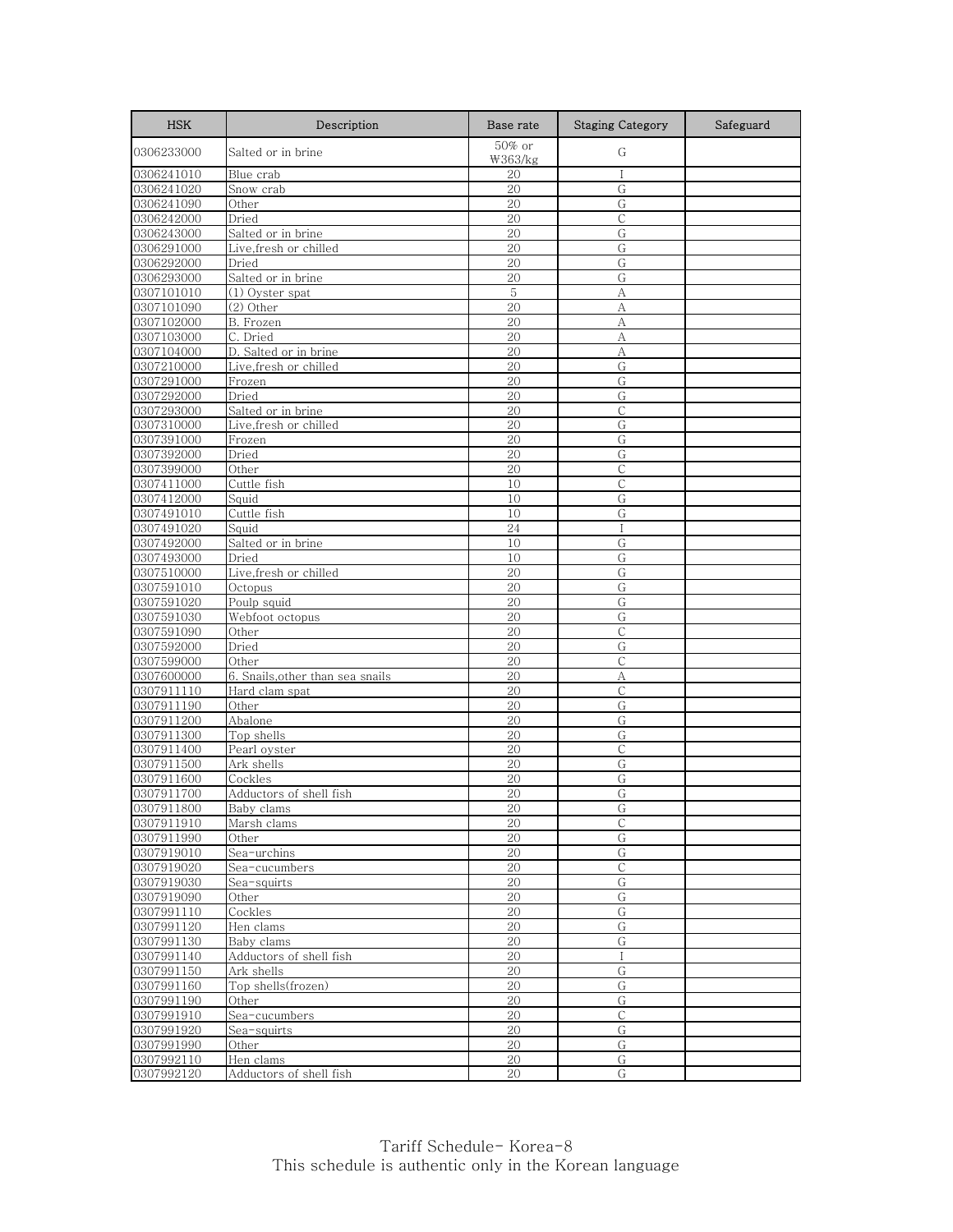| <b>HSK</b> | Description                                                       | Base rate | <b>Staging Category</b>                                                            | Safeguard |
|------------|-------------------------------------------------------------------|-----------|------------------------------------------------------------------------------------|-----------|
| 0307992130 | Baby clams                                                        | 20        | G                                                                                  |           |
| 0307992190 | Other                                                             | 20        | G                                                                                  |           |
| 0307992920 | Sea-cucumbers                                                     | 20        | C                                                                                  |           |
| 0307992930 | Sea-squirts                                                       | 20        | G                                                                                  |           |
| 0307992990 | Other                                                             | 20        | G                                                                                  |           |
| 0307993110 | Hen clams                                                         | 20        | С                                                                                  |           |
| 0307993120 | Baby clams                                                        | 20        | G                                                                                  |           |
| 0307993130 | Top shells (salted or brine)                                      | 20        | $\mathsf{C}$                                                                       |           |
| 0307993190 | Other                                                             | 20        | G                                                                                  |           |
| 0307993910 | Sea-urchins                                                       | 20        | $\mathsf{C}$                                                                       |           |
| 0307993920 | Sea-cucumbers                                                     | 20        | C                                                                                  |           |
| 0307993930 | Jelly fish                                                        | 20        | А<br>G                                                                             |           |
| 0307993990 | Other                                                             | 20        |                                                                                    |           |
| 0401100000 | Of a fat content,by weight,not exceeding<br>$1\%$                 | 36        | H                                                                                  |           |
| 0401200000 | Of a fat content, by weight, exceeding 1%<br>but not exceeding 6% | 36        | H                                                                                  |           |
| 0401301000 | Frozen cream                                                      | 36        | G                                                                                  |           |
| 0401309000 | Other                                                             | 36        | M                                                                                  |           |
| 0402101010 | Skim milk powder                                                  | 176       | See paragraph 9 of<br>Appendix $2-B-1$ of<br>the Schedule of Korea<br>to Annex 2-B |           |
| 0402101090 | Other                                                             | 176       | See paragraph 9 of<br>Appendix $2-B-1$ of<br>the Schedule of Korea<br>to Annex 2-B |           |
| 0402109000 | Other                                                             | 176       | See paragraph 9 of<br>Appendix $2-B-1$ of<br>the Schedule of Korea<br>to Annex 2-B |           |
| 0402211000 | Whole milk powder                                                 | 176       | See paragraph 9 of<br>Appendix $2-B-1$ of<br>the Schedule of Korea<br>to Annex 2-B |           |
| 0402219000 | Other                                                             | 176       | See paragraph 9 of<br>Appendix $2-B-1$ of<br>the Schedule of Korea<br>to Annex 2-B |           |
| 0402290000 | Other                                                             | 176       | See paragraph 9 of<br>Appendix 2-B-1 of<br>the Schedule of Korea<br>to Annex 2-B   |           |
| 0402911000 | Evaporated milk                                                   | 89        | See paragraph 9 of<br>Appendix $2-B-1$ of<br>the Schedule of Korea<br>to Annex 2-B |           |
| 0402919000 | Other                                                             | 89        | See paragraph 9 of<br>Appendix $2-B-1$ of<br>the Schedule of Korea<br>to Annex 2-B |           |
| 0402991000 | Sweetened evaporated milk                                         | 89        | See paragraph 9 of<br>Appendix $2-B-1$ of<br>the Schedule of Korea<br>to Annex 2-B |           |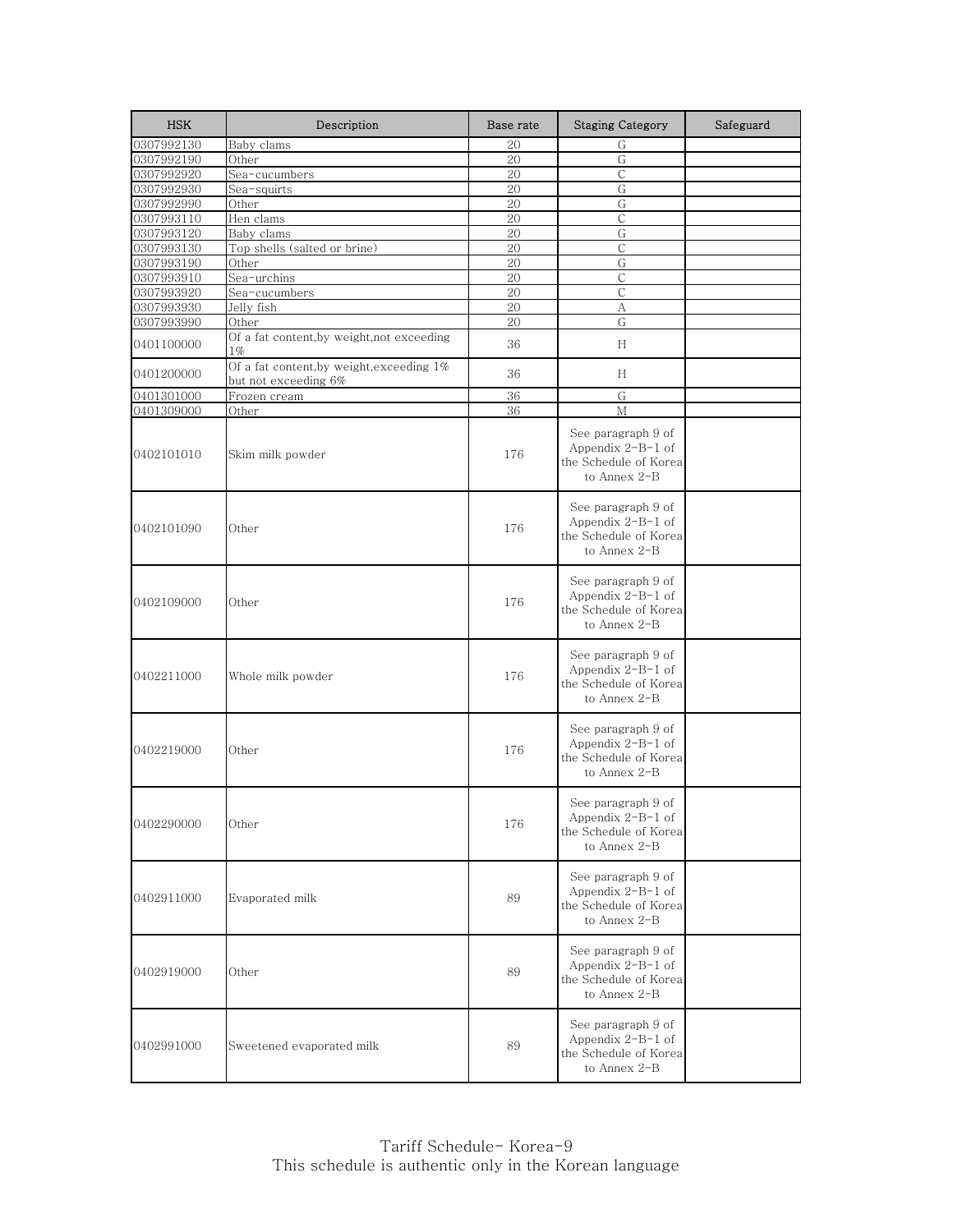| <b>HSK</b>  | Description                                                    | Base rate | <b>Staging Category</b>                                                                            | Safeguard |
|-------------|----------------------------------------------------------------|-----------|----------------------------------------------------------------------------------------------------|-----------|
| 0402999000  | Other                                                          | 89        | See paragraph 9 of<br>Appendix $2-B-1$ of<br>the Schedule of Korea<br>to Annex 2-B                 |           |
| 0403101000  | Fluid                                                          | 36        | G                                                                                                  |           |
| 0403102000  | Frozen                                                         | 36        | G                                                                                                  |           |
| 0403109000  | Other                                                          | 36        | G                                                                                                  |           |
| 0403901000  | Butter milk                                                    | 89        | See paragraph 9 of<br>Appendix $2-B-1$ of<br>the Schedule of Korea<br>to Annex 2-B                 |           |
| 0403902000  | Curdled milk and cream                                         | 36        | G                                                                                                  |           |
| 0403903000  | Kephir                                                         | 36        | G                                                                                                  |           |
| 0403909000  | Other fermented or acidified milk and<br>cream                 | 36        | G                                                                                                  |           |
| 0404101010  | Whey powder                                                    | 49.5      | See paragraph 10 of<br>Appendix $2-B-1$ of<br>the Schedule of Korea<br>to Annex $2\text{--}B^{2)}$ |           |
| 0404101010- | Whey powder for feeding                                        | 49.5      | А                                                                                                  |           |
| 0404101090  | Other                                                          | 49.5      | See paragraph 10 of<br>Appendix $2-B-1$ of<br>the Schedule of Korea<br>to Annex $2-B^{2)}$         |           |
| 0404101090- | Whey(other, for feeding)                                       | 49.5      | А                                                                                                  |           |
| 0404102110  | (a) Lactose removed                                            | 49.5      | See paragraph 10 of<br>Appendix $2-B-1$ of<br>the Schedule of Korea<br>to Annex $2-B^{2}$          |           |
| 0404102110- | Modified whey(1)(a. lactose removed, for<br>feeding)           | 49.5      | A                                                                                                  |           |
| 0404102120  | (b) Demineralized                                              | 49.5      | See paragraph 10 of<br>Appendix $2-B-1$ of<br>the Schedule of Korea<br>to Annex $2-B^{2)}$         |           |
| 0404102120- | Modified whey(1)(b. demineralized, for<br>feeding)             | 49.5      | A                                                                                                  |           |
| 0404102130  | (c) Whey protein concentrates                                  | 49.5      | See paragraph 10 of<br>Appendix $2-B-1$ of<br>the Schedule of Korea<br>to Annex $2\text{--}B^2$    |           |
| 0404102130- | Modified whey(1)(c. whey protein<br>concentrates, for feeding) | 49.5      | А                                                                                                  |           |
| 0404102190  | (d) Other                                                      | 49.5      | See paragraph 10 of<br>Appendix $2-B-1$ of<br>the Schedule of Korea<br>to Annex $2-B^2$            |           |
| 0404102190- | Modified whey(1)(d. other, for feeding)                        | 49.5      | A                                                                                                  |           |
| 0404102900  | $(2)$ Other                                                    | 49.5      | See paragraph 10 of<br>Appendix $2-B-1$ of<br>the Schedule of Korea<br>to Annex $2-B^{2)}$         |           |
| 0404102900- | Modified whey(2)(other, for feeding)                           | 49.5      | $\boldsymbol{A}$                                                                                   |           |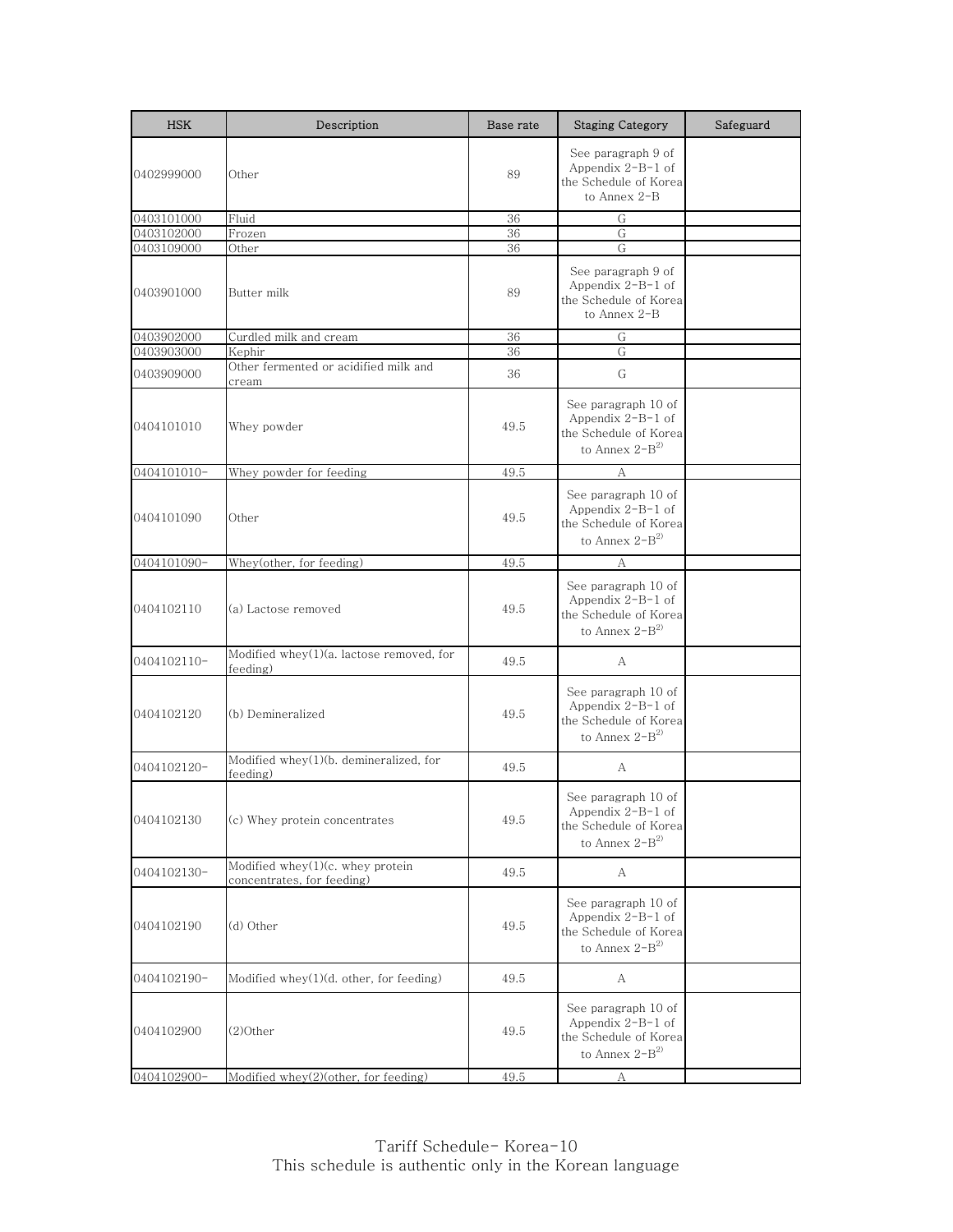| <b>HSK</b>  | Description                                                                     | Base rate           | <b>Staging Category</b>                                                                    | Safeguard |
|-------------|---------------------------------------------------------------------------------|---------------------|--------------------------------------------------------------------------------------------|-----------|
| 0404900000  | 2. Other                                                                        | 36                  | G                                                                                          |           |
| 0405100000  | 1. Butter                                                                       | 89                  | See paragraph 11 of<br>Appendix $2-B-1$ of<br>the Schedule of Korea<br>to Annex 2-B        |           |
| 0405200000  | 2. Dairy spreads                                                                | 8                   | А                                                                                          |           |
| 0405900000  | 3. Other                                                                        | 89                  | See paragraph 11 of<br>Appendix $2-B-1$ of<br>the Schedule of Korea<br>to Annex 2-B        |           |
| 0406101000  | Fresh cheese                                                                    | 36                  | See paragraph 12 of<br>Appendix $2-B-1$ of<br>the Schedule of Korea<br>to Annex 2-B        |           |
| 0406102000  | Curd                                                                            | 36                  | ${\rm G}$                                                                                  |           |
| 0406200000  | Grated or powdered cheese,of all kinds                                          | 36                  | See paragraph 12 of<br>Appendix $2-B-1$ of<br>the Schedule of Korea<br>to Annex 2-B        |           |
| 0406300000  | Processed cheese, not grated or powdered                                        | 36                  | See paragraph 12 of<br>Appendix $2-B-1$ of<br>the Schedule of Korea<br>to Annex 2-B        |           |
| 0406400000  | Blue-veined cheese                                                              | 36                  | G                                                                                          |           |
| 0406900000  | Other cheese                                                                    | 36                  | See paragraph 12 of<br>Appendix $2-B-1$ of<br>the Schedule of Korea<br>to Annex $2-B^{3)}$ |           |
| 0406900000- | Cheese, Chedder                                                                 | 36                  | See paragraph 12 of<br>Appendix $2-B-1$ of<br>the Schedule of Korea<br>to Annex 2-B        |           |
| 0407001010  | Pure-bred breeding eggs                                                         | 27                  | G                                                                                          |           |
| 0407001090  | Other                                                                           | 27                  | H                                                                                          |           |
| 0407009000  | Other                                                                           | 27                  | G                                                                                          |           |
| 0408110000  | Dried                                                                           | 27                  | М                                                                                          |           |
| 0408190000  | Other                                                                           | 27                  | М                                                                                          |           |
| 0408910000  | Dried                                                                           | 27                  | G                                                                                          |           |
| 0408991000  | Of fowls of the species gallus domesticus                                       | 41.6                | H                                                                                          |           |
| 0408999000  | Other                                                                           | 27                  | G                                                                                          |           |
| 0409000000  | Natural honey.                                                                  | 243% or<br>1,864/kg | See paragraph 13 of<br>Appendix $2-B-1$ of<br>the Schedule of Korea<br>to Annex 2-B        |           |
| 0410001000  | Turtles' eggs                                                                   | 8                   | А                                                                                          |           |
| 0410002000  | Salanganes' nests                                                               | 8                   | $\mathbf{A}$                                                                               |           |
| 0410003000  | Royal jelly                                                                     | 8                   | G                                                                                          |           |
| 0410009000  | Other                                                                           | 8                   | А                                                                                          |           |
| 0501000000  | Human hair, unworked, whether or not<br>washed or scoured, waste of human hair. | 3                   | A                                                                                          |           |
| 0502100000  | Pigs', hogs' or boars' bristles and hair and<br>waste thereof                   | 3                   | A                                                                                          |           |
| 0502901000  | Badger hair                                                                     | 3                   | А                                                                                          |           |
| 0502902000  | Goat hair                                                                       | 3                   | А                                                                                          |           |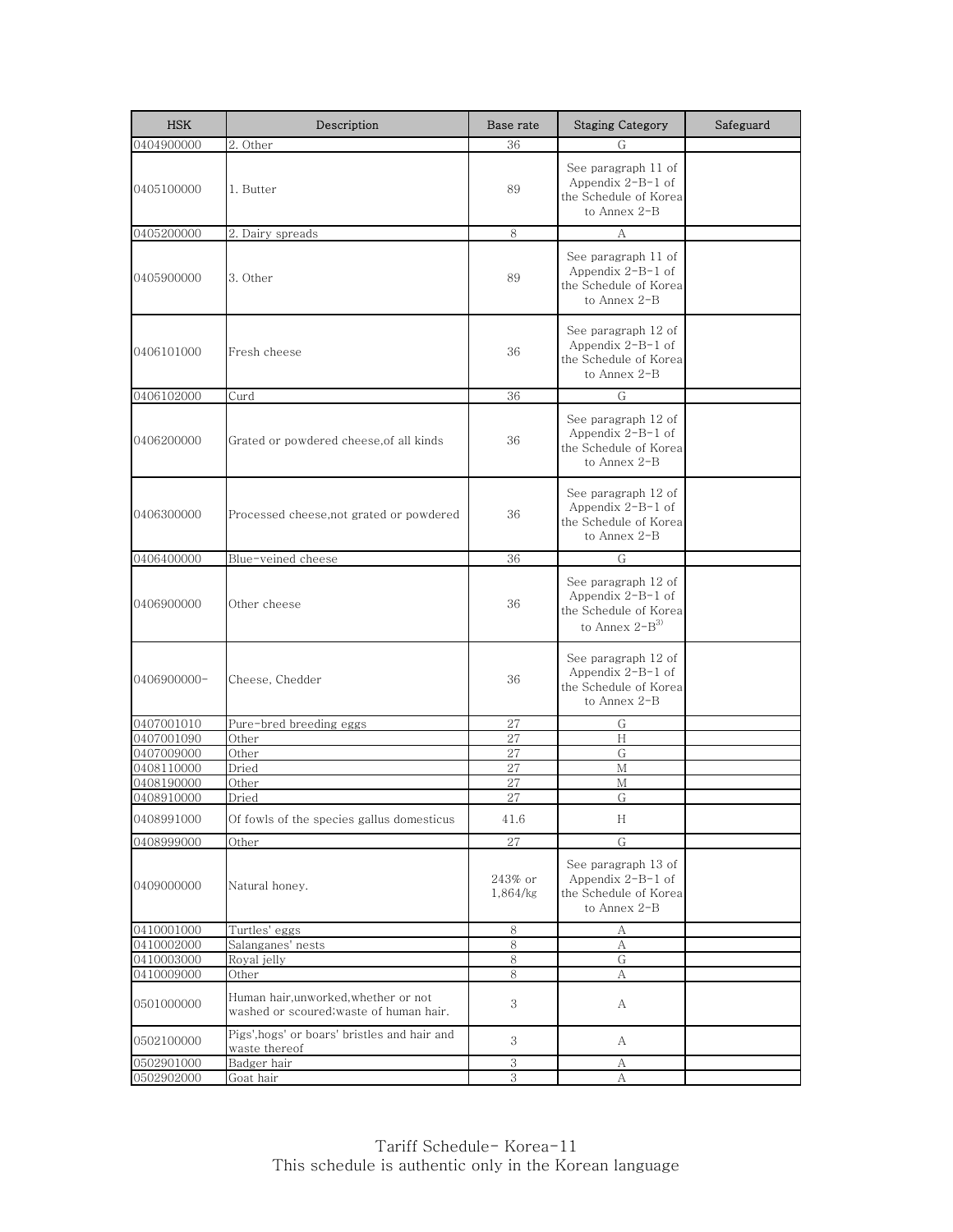| <b>HSK</b>               | Description                                       | Base rate      | <b>Staging Category</b> | Safeguard |
|--------------------------|---------------------------------------------------|----------------|-------------------------|-----------|
| 0502909000               | Other                                             | 3              | А                       |           |
| 0503001010               | Dressed                                           | 3              | A                       |           |
| 0503001090               | Other                                             | 3              | А                       |           |
| 0503002000               | 2. Horsehair waste                                | 3              | А                       |           |
| 0506901020               | (2) Of bovine animals                             | 9              | А                       |           |
| 0506901090               | (3) Other                                         | 3              | A                       |           |
| 0506902000               | B. Powder of bones.                               | 25.6           | G                       |           |
| 0506909000               | C. Other                                          | 3              | A                       |           |
| 0507101000               | Ivory of elephant                                 | 8              | A                       |           |
| 0507102000               | Rhinocercs horns                                  | 8              | А                       |           |
| 0507109000               | Other                                             | 8              | А                       |           |
| 0507901110               | In whole                                          | 20<br>20       | Н<br>H                  |           |
| 0507901190<br>0507901200 | Other<br>Antlers                                  | 20             | H                       |           |
|                          |                                                   | 8              | А                       |           |
| 0507902010<br>0507902020 | Tortoise shells and plates<br>Whalebone and whale | 8              | $\mathsf C$             |           |
| 0507902030               | Pangolin shells and scales                        | 8              | А                       |           |
| 0507902040               | Hooves and claws(including nails)                 | 8              | A                       |           |
| 0507902090               | Other                                             | 8              | А                       |           |
| 0508001000               | Coral                                             | 8              | A                       |           |
| 0508002010               | Mother of pearl shells                            | 8              | А                       |           |
| 0508002020               | Abalone shells                                    | 8              | А                       |           |
| 0508002030               | Oyster shells                                     | 8              | А                       |           |
| 0508002040               | Snail shells                                      | 8              | А                       |           |
| 0508002050               | Trocus shells                                     | 8              | А                       |           |
| 0508002060               | Agaya shells                                      | 8              | А                       |           |
|                          | Fresh water                                       |                |                         |           |
| 0508002070               | shells(Megalonaiasnervosa,Amblemaplicata          | 8              | А                       |           |
|                          | Quadrula quadrula spp.)                           |                |                         |           |
| 0508002090               | Other                                             | 8              | А                       |           |
| 0508009000               | Other                                             | 8              | А                       |           |
| 0509000000               | Natural sponges of animal origin.                 | 8              | A                       |           |
| 0510001000               | Ambergris                                         | 8              | A                       |           |
| 0510002000               | Castoreum                                         | 8              | А                       |           |
| 0510003000               | Musk                                              | 8              | A                       |           |
| 0510004000               | Gallstone                                         | 8              | А                       |           |
| 0510005000               | Pteropi faeces                                    | 8              | A                       |           |
| 0510009010               | Pancreas                                          | 8              | А                       |           |
| 0510009020               | Bile                                              | 8              | A                       |           |
| 0510009030               | Gecko                                             | 8              | А                       |           |
| 0510009090               | Other                                             | 8              | А                       |           |
| 0511100000               | 1. Bovine semen                                   | $\overline{0}$ | ${\rm K}$               |           |
| 0511911010               | Brine shrimp eggs                                 | 8              | А                       |           |
| 0511911090               | Other                                             | 8              | А                       |           |
| 0511912000               | (2) Fish waste                                    | 5              | $\mathsf{C}$            |           |
| 0511919000<br>0511991000 | $(3)$ Other                                       | 8<br>8         | G.                      |           |
| 0511992010               | (1) Animal blood<br>Swine semen                   | 0              | А<br>Κ                  |           |
| 0511992090               | Other                                             | $\overline{0}$ | $\rm K$                 |           |
| 0511993010               | Of bovine                                         | 18             | А                       |           |
| 0511993020               | Of swine                                          | $18\,$         | A                       |           |
| 0511993090               | Other                                             | $\overline{0}$ | K                       |           |
| 0511994000               | (4) Sinews and tendons                            | 18             | G                       |           |
| 0511999010               | Silkworm eggs                                     | 18             | A                       |           |
| 0511999020               | Chrysalis of silk worm                            | 8              | А                       |           |
|                          | Dead animals, other than products of dead         |                |                         |           |
| 0511999030               | animals of Chapter 3                              | 8              | A                       |           |
|                          | Paring and similar waste of rawhides or           |                |                         |           |
| 0511999040               | skins                                             | 8              | A                       |           |
| 0511999090               | Other                                             | 8              | А                       |           |
| 0601101000               | Of tulips                                         | 8              | A                       |           |
| 0601102000               | Of lilies                                         | 8              | А                       |           |
| 0601103000               | Of dahlias                                        | $8\,$          | $\mathbf{A}$            |           |
| 0601104000               | Of hyacinthus                                     | 8              | А                       |           |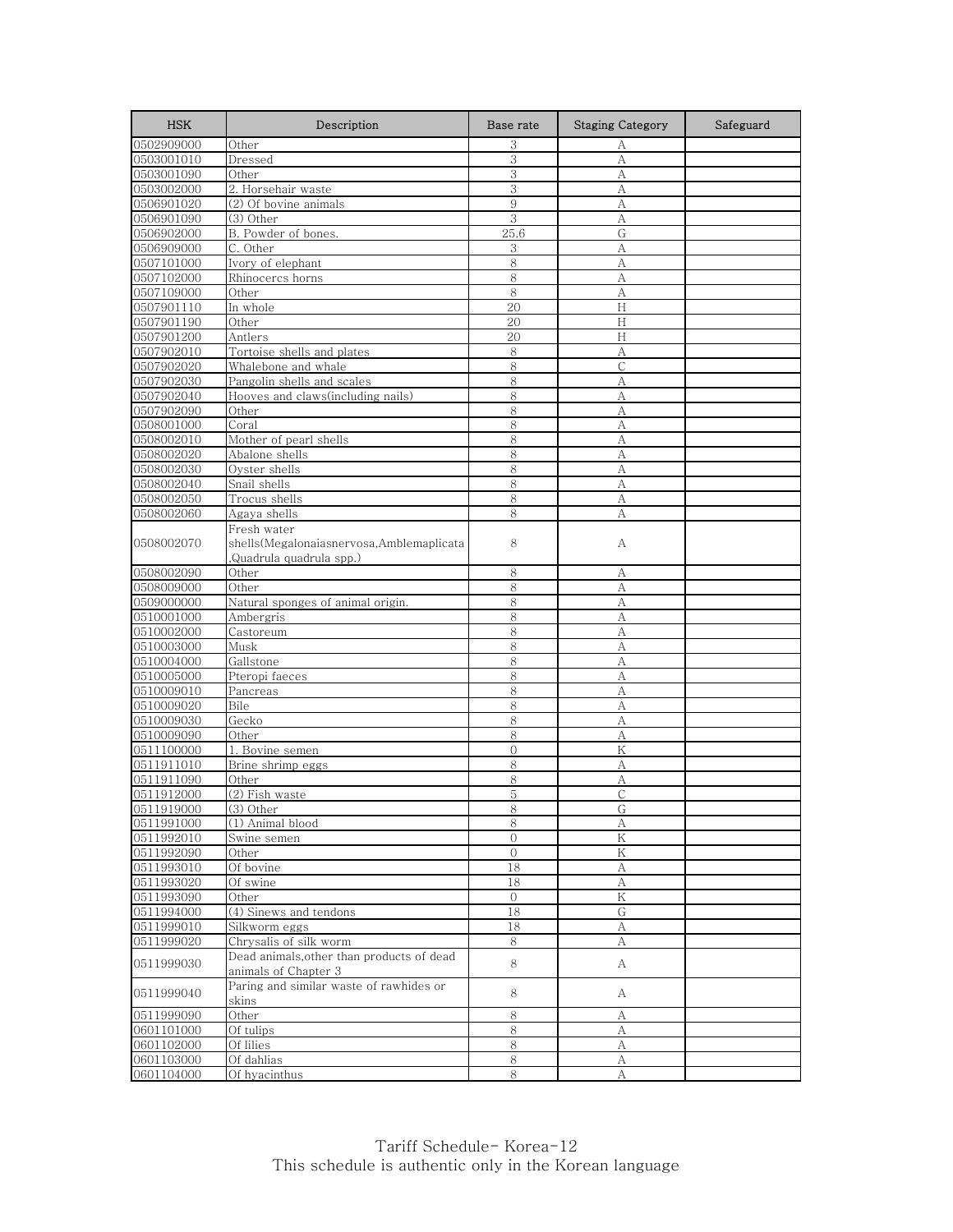| <b>HSK</b>               | Description                              | Base rate | <b>Staging Category</b> | Safeguard |
|--------------------------|------------------------------------------|-----------|-------------------------|-----------|
| 0601105000               | Of gladiolus                             | 8         | А                       |           |
| 0601106000               | Of iris                                  | 8         | A                       |           |
| 0601107000               | Of freesias                              | 8         | А                       |           |
| 0601108000               | Of narcissus                             | 8         | А                       |           |
| 0601109000               | Other                                    | 8         | А                       |           |
| 0601201000               | Of tulips                                | 8         | А                       |           |
| 0601202000               | Of lilies                                | 8         | A                       |           |
| 0601203000               | Of dahlias                               | 8         | A                       |           |
| 0601204000               | Of hyacinthus                            | 8         | $\mathbf{A}$            |           |
| 0601205000               | Of gladiolus                             | 8         | A                       |           |
| 0601206000               | Chicory plants and roots                 | 8         | A                       |           |
| 0601207000               | Of iris                                  | 8         | А                       |           |
| 0601208000               | Of freesias                              | 8         | A                       |           |
| 0601209010               | Of narcissus                             | 8<br>8    | A                       |           |
| 0601209090<br>0602101000 | Other<br>Of fruit trees                  | $8\,$     | А<br>А                  |           |
|                          | Other                                    | 8         | G                       |           |
| 0602109000               |                                          | 18        | $\mathbf{A}$            |           |
| 0602201000<br>0602202000 | Apple trees<br>Pear trees                | 18        | A                       |           |
| 0602203000               | Peach trees                              | 18        | A                       |           |
| 0602204000               | Grape vines                              | 8         | A                       |           |
| 0602205000               | Persimmon trees                          | 8         | А                       |           |
| 0602206000               | Citrus trees                             | 18        | A                       |           |
| 0602207010               | Chestnut trees                           | 8         | G                       |           |
| 0602207020               | Walnut trees                             | 8         | G                       |           |
| 0602207030               | Korean pine trees                        | 8         | G                       |           |
| 0602209000               | Other                                    | 8         | G                       |           |
| 0602300000               | 3. Rhododendrons and azaleas, grafted or | 8         | G                       |           |
|                          | not                                      |           |                         |           |
| 0602400000               | 4. Roses, grafted or not                 | 8         | А                       |           |
| 0602901010               | Orchids or orchises                      | 8         | А                       |           |
| 0602901020               | Carnations                               | 8         | A                       |           |
| 0602901030               | Guzmania ampire                          | 8         | A                       |           |
| 0602901040               | Gypsophilas                              | 8         | А                       |           |
| 0602901050               | Chrysanthemums                           | 8         | A                       |           |
| 0602901060               | Cactus                                   | 8         | А                       |           |
| 0602901090               | Other                                    | 8         | А                       |           |
| 0602902011               | For bonsai                               | 8         | G                       |           |
| 0602902019               | Other                                    | 8         | G                       |           |
| 0602902020               | Larch trees                              | 8         | G                       |           |
| 0602902030               | Cryptomeria                              | 8<br>8    | G<br>G                  |           |
| 0602902040               | Japanese cypress                         |           |                         |           |
| 0602902050<br>0602902061 | Rigi-taeda                               | 8<br>8    | G<br>G                  |           |
| 0602902069               | For bonsai<br>Other                      | 8         | G                       |           |
| 0602902071               | For bonsai                               |           |                         |           |
| 0504001010               | Of bovine                                | 8<br>27   | G<br>H                  |           |
| 0504001090               | Other                                    | 27        | М                       |           |
| 0504002000               | Bladders                                 | $27\,$    | G                       |           |
| 0504003000               | Stomachs                                 | 27        | $\,$ H                  |           |
| 0505100000               | 1. Feathers of a kind used for stuffing; | 3         | D                       |           |
| 0505901000               | down<br>A. Powder of feathers.           | 5         | А                       |           |
| 0505909000               | B. Other                                 | $5\,$     | $\mathbf D$             |           |
| 0506100000               | Ossein and bones treated with acid       | 3         | А                       |           |
| 0506901010               | $(1)$ Of tigers                          | $\,3$     | А                       |           |
| 0602902079               | Other                                    | 8         | G                       |           |
| 0602902081               | For bonsai                               | $8\,$     | G                       |           |
| 0602902089               | Other                                    | $\,8\,$   | G                       |           |
| 0602902091               | For bonsai                               | $\,8\,$   | G                       |           |
| 0602902099               | Other                                    | $8\,$     | G                       |           |
| 0602909010               | Peony trees                              | 8         | G                       |           |
| 0602909020               | Camellia trees                           | $\,8\,$   | G                       |           |
| 0602909030               | Mulberry trees                           | 18        | А                       |           |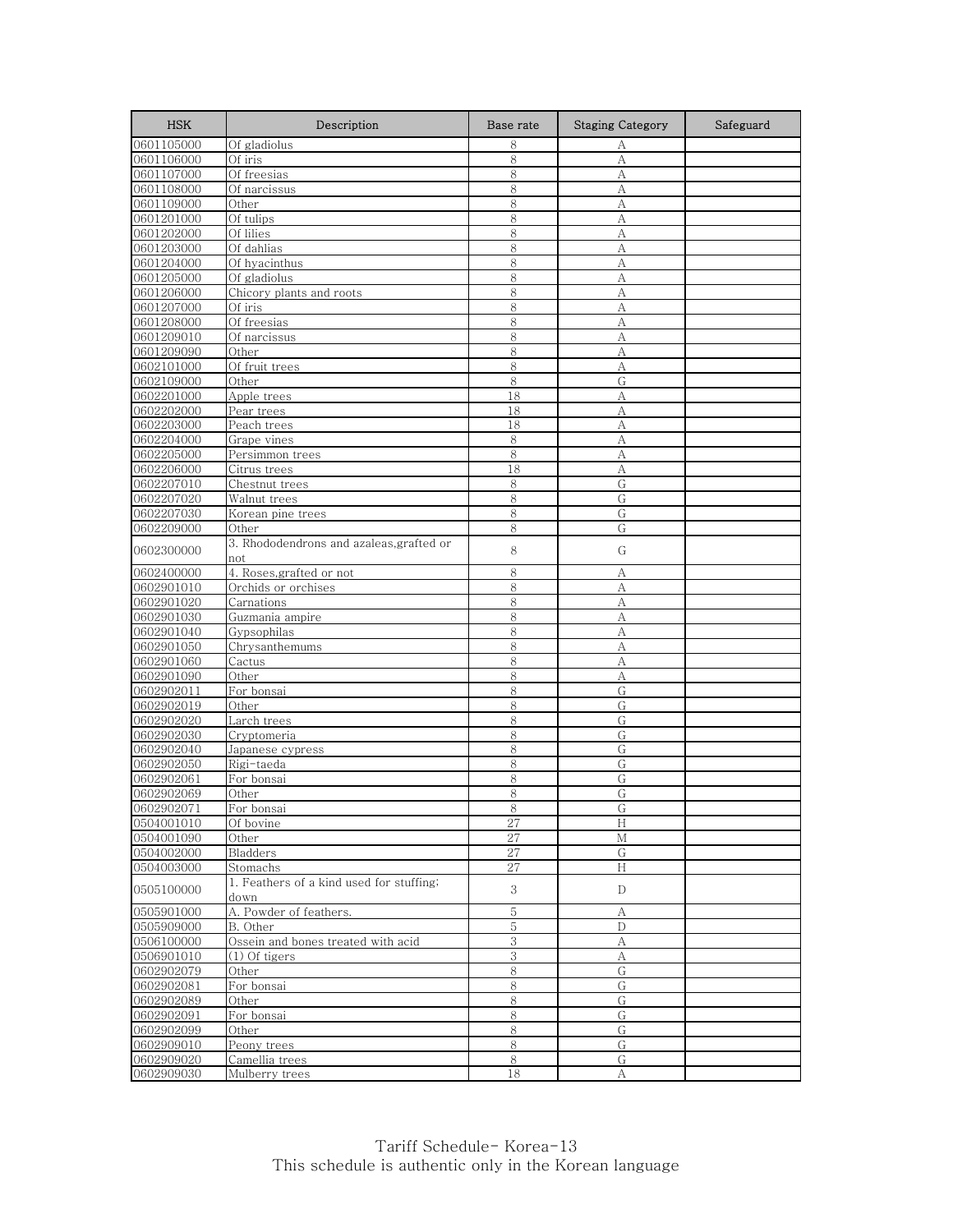| <b>HSK</b>  | Description                                          | Base rate                       | <b>Staging Category</b>                                                                   | Safeguard     |
|-------------|------------------------------------------------------|---------------------------------|-------------------------------------------------------------------------------------------|---------------|
| 0602909040  | Mushroom spawn                                       | 8                               | А                                                                                         |               |
| 0602909090  | Other                                                | 8                               | А                                                                                         |               |
| 0603101000  | Carnations                                           | 25                              | А                                                                                         |               |
| 0603102000  | Chrysanthemums                                       | 25                              | А                                                                                         |               |
| 0603103000  | Tulips                                               | 25                              | А                                                                                         |               |
| 0603104000  | Gladiolus                                            | 25                              | А                                                                                         |               |
| 0603105000  | Lilies                                               | 25                              | A                                                                                         |               |
| 0603106000  | Roses                                                | 25                              | А                                                                                         |               |
| 0603107000  | Cymbidiums                                           | 25                              | А                                                                                         |               |
| 0603108000  | Gypsophila                                           | 25                              | А                                                                                         |               |
| 0603109000  | Other                                                | 25                              | G                                                                                         |               |
| 0603900000  | Other                                                | 25                              | G                                                                                         |               |
| 0604100000  | Mosses and lichens                                   | 8                               | G                                                                                         |               |
| 0604911010  | Leaves of gingkos                                    | 8                               | G                                                                                         |               |
| 0604911090  | Other                                                | 8                               | G                                                                                         |               |
| 0604919000  | Other                                                | 8                               | А                                                                                         |               |
| 0604990000  | Other                                                | 8                               | А                                                                                         |               |
| 0701100000  | 1. Seed                                              | 304                             | G                                                                                         |               |
| 0701900000  | 2. Other                                             | 304                             | See paragraph 14 of<br>Appendix $2-B-1$ of<br>the Schedule of Korea<br>to Annex $2-B^{4}$ |               |
| 0701900000- | Potatoes for chipping, fresh or chilled              | 304                             | U                                                                                         |               |
| 0702000000  | Tomatoes,fresh or chilled.                           | 45                              | F                                                                                         |               |
| 0703101000  | A. Onions                                            | 135% or 180/kg                  | H                                                                                         | See Annex 3-A |
| 0703102000  | <b>B.</b> Shallots                                   | 27                              | А                                                                                         |               |
| 0703201000  | Peeled                                               | 360% or                         | H                                                                                         | See Annex 3-A |
| 0703209000  | Other                                                | 1,800/kg<br>360% or<br>1,800/kg | H                                                                                         | See Annex 3-A |
| 0703901000  | Leeks                                                | 27                              | А                                                                                         |               |
| 0703909000  | Other                                                | 27                              | А                                                                                         |               |
| 0704100000  | Cauliflowers and headed broccoli                     | 27                              | $\mathbf{D}$                                                                              |               |
| 0704200000  | Brussels sprouts                                     | 27                              | G                                                                                         |               |
| 0704901000  | Cabbages                                             | 27                              | А                                                                                         |               |
| 0704902000  | Chinese cabbages                                     | 27                              | D                                                                                         |               |
| 0704909000  | Other                                                | 27                              | А                                                                                         |               |
| 0705110000  | Cabbage lettuce (head lettuce)                       | 45                              | G                                                                                         |               |
| 0705190000  | Other                                                | 45                              | G                                                                                         |               |
| 0705210000  | Witloof chicory (Cichorium intybus var.<br>foliosum) | 8                               | А                                                                                         |               |
| 0705290000  | Other                                                | 8                               | А                                                                                         |               |
|             |                                                      | $30\%$ or                       |                                                                                           |               |
| 0706101000  | A. Carrots                                           | 134won/kg                       | D                                                                                         |               |
| 0706102000  | <b>B.</b> Turnips                                    | 27                              | $\boldsymbol{A}$                                                                          |               |
| 0706901000  | Radishes                                             | 30                              | G                                                                                         |               |
| 0706902000  | Wasabi and horseradishes                             | 27                              | А                                                                                         |               |
| 0706909000  | Other                                                | 27                              | D                                                                                         |               |
| 0707000000  | Cucumbers and gherkins, fresh or chilled.            | 27                              | А                                                                                         |               |
| 0708100000  | Peas (Pisum sativum)                                 | 27                              | D                                                                                         |               |
| 0708200000  | Beans (Vigna spp., Phaseolus spp.)                   | 27                              | D                                                                                         |               |
| 0708900000  | Other leguminous vegetables                          | 27                              | D                                                                                         |               |
| 0709100000  | 1. Globe artichokes                                  | 27                              | $\overline{G}$                                                                            |               |
| 0709200000  | 2. Asparagus                                         | 27                              | $\boldsymbol{A}$                                                                          |               |
| 0709300000  | 3. Aubergines (egg-plants)                           | 27                              | А                                                                                         |               |
| 0709400000  | 4. Celery other than celeriac                        | 27                              | А                                                                                         |               |
| 0709517000  | Cultivated mushrooms(Agaricus bisporus)              | 30                              | G                                                                                         |               |
| 0709519000  | Other                                                | 30                              | G                                                                                         |               |
| 0709520000  | Truffles                                             | 27                              | G                                                                                         |               |
| 0709591000  | Pine mushrooms                                       | 30                              | G                                                                                         |               |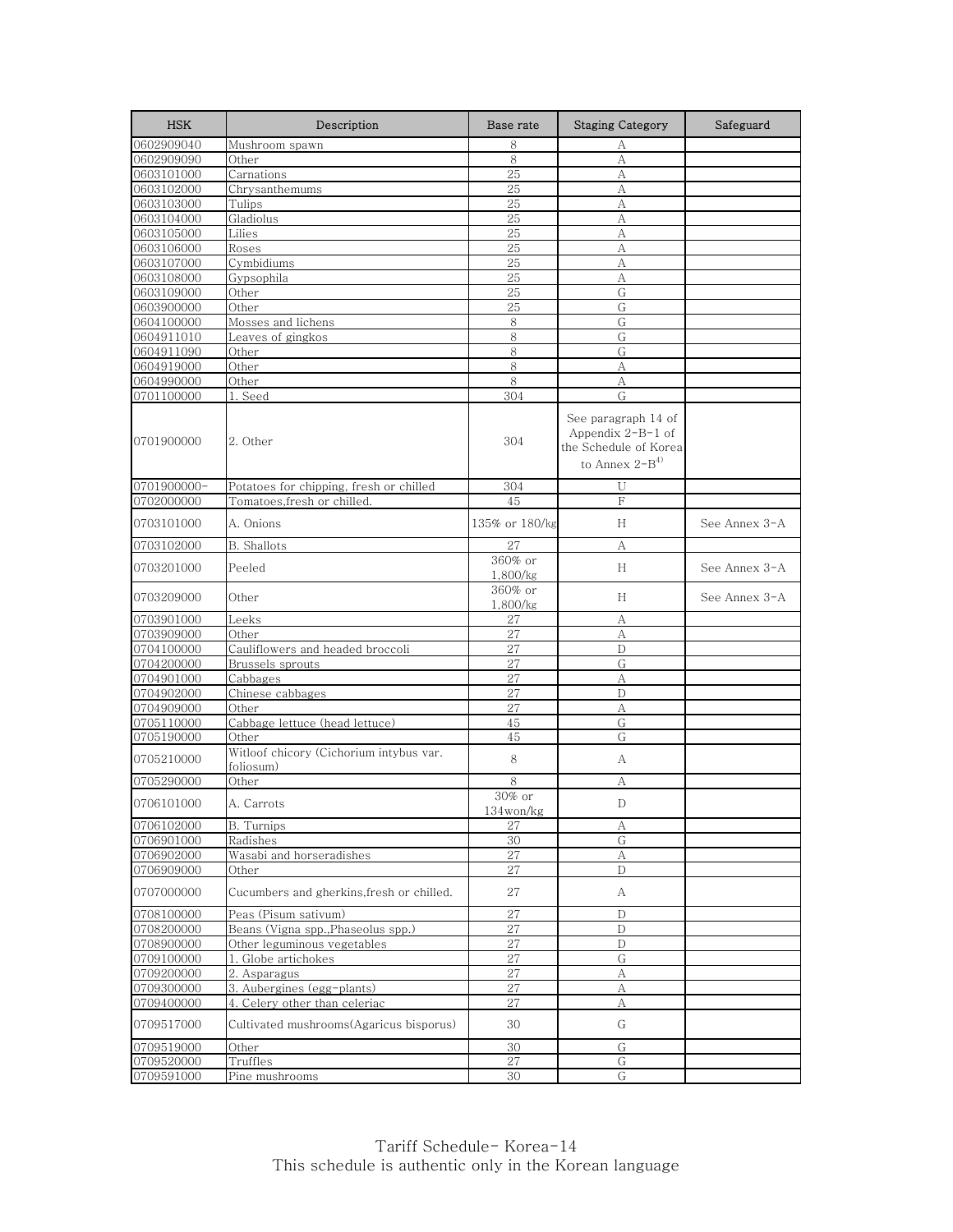| <b>HSK</b> | Description                                                           | Base rate                | <b>Staging Category</b> | Safeguard     |
|------------|-----------------------------------------------------------------------|--------------------------|-------------------------|---------------|
| 0709592000 | Oak mushrooms                                                         | 45% or<br>W1,625/kg      | H                       |               |
| 0709593000 | Ling chiu mushrooms                                                   | 30                       | G                       |               |
| 0709594000 | Oyster mushrooms                                                      | 30                       | G                       |               |
| 0709595000 | Winter mushrooms                                                      | 30                       | G                       |               |
| 0709599000 | Other                                                                 | 30                       | G                       |               |
| 0709601000 | Sweet peppers(bell type)                                              | 270% or<br>6,210/kg      | H                       | See Annex 3-A |
| 0709609000 | Other                                                                 | 270% or<br>6,210/kg      | H                       | See Annex 3-A |
| 0709700000 | 7. Spinach, New Zealand spinach and orache<br>spinach(garden spinach) | 27                       | А                       |               |
| 0709901000 | Bracken                                                               | 30                       | G                       |               |
| 0709902000 | Flowering ferns                                                       | 27                       | G                       |               |
| 0709903000 | Pumpkins                                                              | 27                       | A                       |               |
| 0709909000 | Other                                                                 | 27                       | G                       |               |
| 0710100000 | Potatoes                                                              | 27                       | D                       |               |
| 0710210000 | Peas (Pisum sativum)                                                  | 27                       | D                       |               |
| 0710220000 | Beans (Vigna spp., Phaseolus spp.)                                    | 27                       | D                       |               |
| 0710290000 | Other                                                                 | 27                       | D                       |               |
| 0710300000 | Spinach, New Zealand spinach and orache<br>spinach (garden spinach)   | 27                       | А                       |               |
| 0710400000 | Sweet corn                                                            | 30                       | D                       |               |
| 0710801000 | Onions                                                                | 27                       | М                       |               |
| 0710802000 | Garlic                                                                | 27                       | H                       |               |
| 0710803000 | Bamboo shoots                                                         | 27                       | G                       |               |
| 0710804000 | Carrots                                                               | 27                       | D                       |               |
| 0710805000 | Bracken                                                               | 30                       | G                       |               |
| 0710806000 | Pine mushrooms                                                        | 27                       | М                       |               |
| 0710807000 | Fruits of the genus Capsicum or of the<br>genus Pimenta               | 27                       | H                       |               |
| 0710809000 | Other                                                                 | 27                       | А                       |               |
| 0710900000 | Mixtures of vegetables                                                | 27                       | А                       |               |
| 0711200000 | Olives                                                                | 27                       | A                       |               |
| 0711300000 | Capers                                                                | 27                       | A                       |               |
| 0711400000 | Cucumbers and gherkins                                                | 30                       | G                       |               |
| 0711510000 | Mushrooms of the genus Agaricus                                       | 30                       | G                       |               |
| 0711591000 | Truffles                                                              | 27                       | G                       |               |
| 0711599000 | Other                                                                 | 30                       | G                       |               |
| 0711901000 | Garlic                                                                | 360% or<br>1,800/kg      | H                       | See Annex 3-A |
| 0711903000 | Bamboo shoots                                                         | 27                       | G                       |               |
| 0711904000 | Carrots                                                               | 30                       | G                       |               |
| 0711905010 | Bracken                                                               | 30                       | М                       |               |
| 0711905020 | Flowering ferns                                                       | 27                       | G                       |               |
| 0711905091 | Fruits of the genus capsicum or of the                                | 270% or<br>6,210/kg      | H                       | See Annex 3-A |
| 0711905099 | genus pimenta<br>Other                                                | 27                       |                         |               |
| 0711909000 | Mixtures of vegetables                                                | 27                       | А<br>А                  |               |
| 0712200000 | 1. Onions                                                             | 135% or 180/kg           | H                       | See Annex 3-A |
| 0712311000 | (1) Cultivated mushrooms(Agaricus<br>bisporus)                        | 30                       | G                       |               |
| 0712319000 | (2) Other                                                             | 30% or<br>$1,218$ won/kg | D                       |               |
| 0712320000 | B. Wood ears (Auricularia spp.)                                       | 30% or<br>$1,218$ won/kg | G                       |               |
| 0712330000 | C. Jelly fungi (Tremella spp.)                                        | 30% or<br>$1,218$ won/kg | G                       |               |
| 0712391010 | (a) Pine mushrooms                                                    | 30                       | М                       |               |
| 0712391020 | (b) Oak mushrooms                                                     | 45% or<br>W1,625/kg      | H                       |               |
| 0712391030 | (c) Ling chiu mushrooms                                               | 30% or<br>$842$ won/kg   | G                       |               |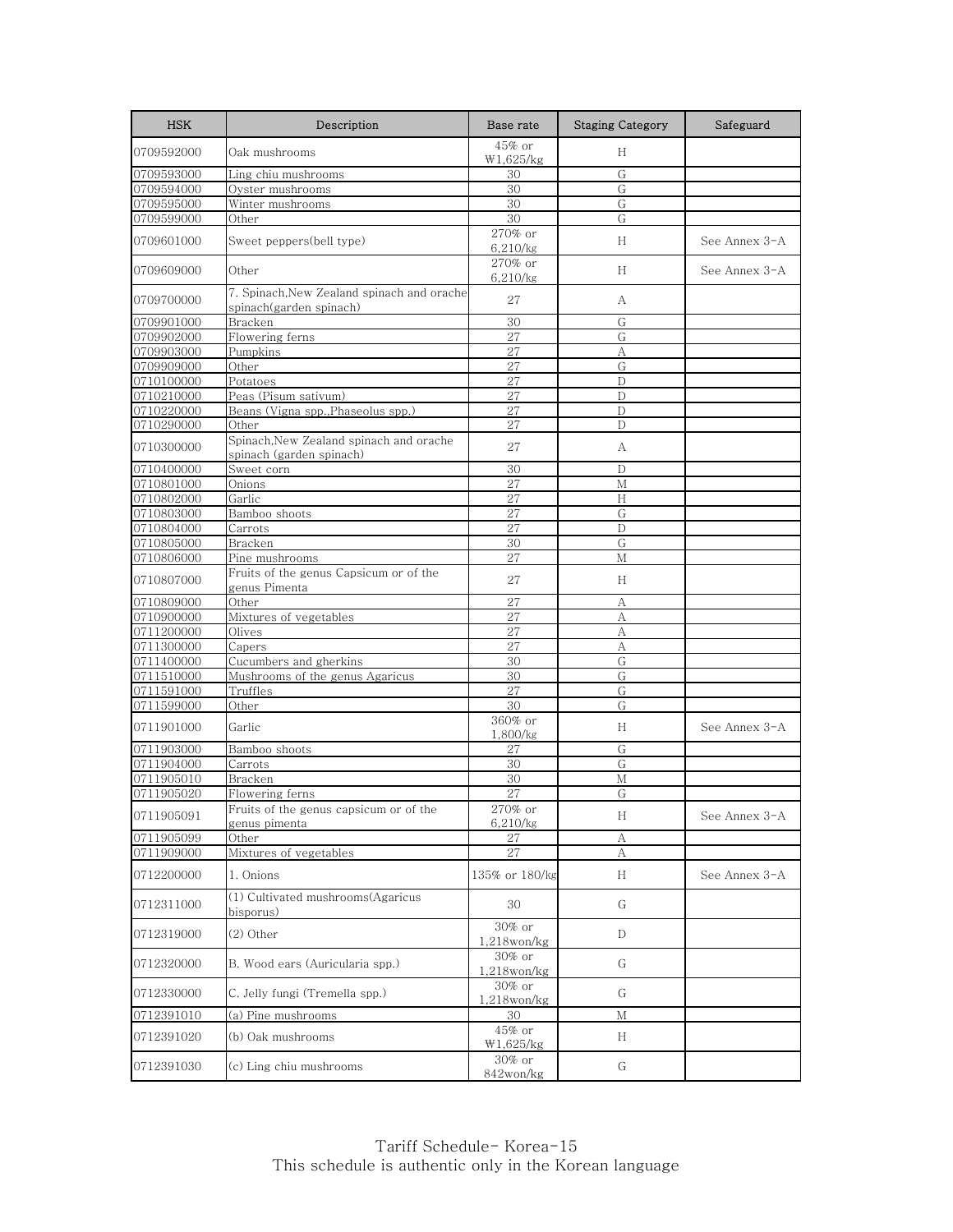| <b>HSK</b> | Description                                                                                             | Base rate                   | <b>Staging Category</b> | Safeguard     |
|------------|---------------------------------------------------------------------------------------------------------|-----------------------------|-------------------------|---------------|
| 0712391040 | (d) Oyster mushrooms                                                                                    | 30                          | G                       |               |
| 0712391050 | (e) Winter mushrooms                                                                                    | 30                          | G                       |               |
| 0712391090 | (f) Other                                                                                               | 30% or<br>$1,218$ won/kg    | D                       |               |
| 0712392000 | (2) Truffles                                                                                            | 27                          | G                       |               |
| 0712901000 | A. Garlic                                                                                               | 360% or<br>1,800/kg         | H                       | See Annex 3-A |
| 0712902010 | (1) Bracken                                                                                             | 30% or<br>$1,807$ won/kg    | G                       |               |
| 0712902020 | (2) Radishes                                                                                            | 30                          | F                       |               |
| 0712902030 | (3) Welsh onions                                                                                        | $30\%$ or<br>$1,159$ won/kg | F                       |               |
| 0712902040 | $(4)$ Carrots                                                                                           | 30% or<br>864won/kg         | G                       |               |
| 0712902050 | (5) Pumpkins                                                                                            | 30                          | G                       |               |
| 0712902060 | (6) Cabbages                                                                                            | 30                          | G                       |               |
| 0712902070 | (7) Taro stems                                                                                          | 30                          | G                       |               |
| 0712902080 | (8) Sweet potato stems                                                                                  | 30                          | F                       |               |
| 0712902091 | (a) Sweet corn for seeds                                                                                | 370                         | D                       |               |
| 0712902092 | (b) Sweet coen, excluding those for seeds                                                               | 370                         | $\mathbf{D}$            |               |
| 0712902093 | (c) Potatoes                                                                                            | 27                          | D                       |               |
| 0712902094 | (d) Flowering ferns                                                                                     | $30\%$ or<br>$1,446$ won/kg | G                       |               |
| 0712902099 | (e) Other                                                                                               | 30                          | F                       |               |
| 0712909000 | C. Mixtures of vegetables                                                                               | 27                          | А                       |               |
| 0713101000 | For seed                                                                                                | 27                          | D                       |               |
| 0713102000 | Peas for feeding                                                                                        | 27                          | A                       |               |
| 0713109000 | Other                                                                                                   | 27                          | G                       |               |
| 0713200000 | Chickpeas (garbanzos)                                                                                   | 27                          | G                       |               |
| 0713311000 | For seed                                                                                                | 607.5                       | D                       |               |
| 0713319000 | Other                                                                                                   | 607.5                       | H                       | See Annex 3-A |
| 0713321000 | For seed                                                                                                | 420.8                       | D                       |               |
| 0713329000 | Other                                                                                                   | 420.8                       | H                       | See Annex 3-A |
| 0713331000 | For seed                                                                                                | 27                          | D                       |               |
| 0713339000 | Other                                                                                                   | 27                          | G                       |               |
| 0713390000 | Other                                                                                                   | 27                          | F                       |               |
| 0713400000 | Lentils                                                                                                 | 27                          | G                       |               |
| 0713500000 | Broad beans (Vicia faba var. major) and<br>horse beans(Vicia faba var. equina. Vicia<br>faba var.minor) | 27                          | D                       |               |
| 0713900000 | Other                                                                                                   | 27                          | D                       |               |
| 0714101000 | A. Fresh                                                                                                | 887.4                       | D                       |               |
| 0714102010 | (1) Chips                                                                                               | 887.4                       | G                       |               |
| 0714102020 | (2) Pellets                                                                                             | 887.4                       | G                       |               |
| 0714102090 | $\overline{(3)}$ Other                                                                                  | 887.4                       | D                       |               |
| 0714103000 | C. Chilled                                                                                              | 887.4                       | D                       |               |
| 0714104000 | D. Frozen                                                                                               | 45                          | D                       |               |
| 0714201000 | A. Fresh                                                                                                | 385.0% or<br>338/kg         | G                       | See Annex 3-A |
| 0714202000 | B. Dried                                                                                                | 385                         | ${\rm G}$               | See Annex 3-A |
| 0714203000 | C. Chilled                                                                                              | 385                         | G                       | See Annex 3-A |
| 0714204000 | D. Frozen                                                                                               | 45                          | G                       |               |
| 0714209000 | E. Other                                                                                                | 385                         | G                       | See Annex 3-A |
| 0714901010 | (1) Frozen                                                                                              | 45                          | G                       |               |
| 0714901090 | $(2)$ Other                                                                                             | 18                          | G                       |               |
| 0714909010 | (1) Frozen                                                                                              | 45                          | D                       |               |
| 0714909090 | $(2)$ Other                                                                                             | 385                         | G                       | See Annex 3-A |
| 0801110000 | Desiccated                                                                                              | 30                          | А                       |               |
| 0801190000 | Other                                                                                                   | 30                          | А                       |               |
| 0801210000 | In shell                                                                                                | 30                          | А                       |               |
| 0801220000 | Shelled                                                                                                 | 30                          | А                       |               |
| 0801310000 | In shell                                                                                                | 8                           | $\mathbf{A}$            |               |
| 0801320000 | Shelled                                                                                                 | 8                           | А                       |               |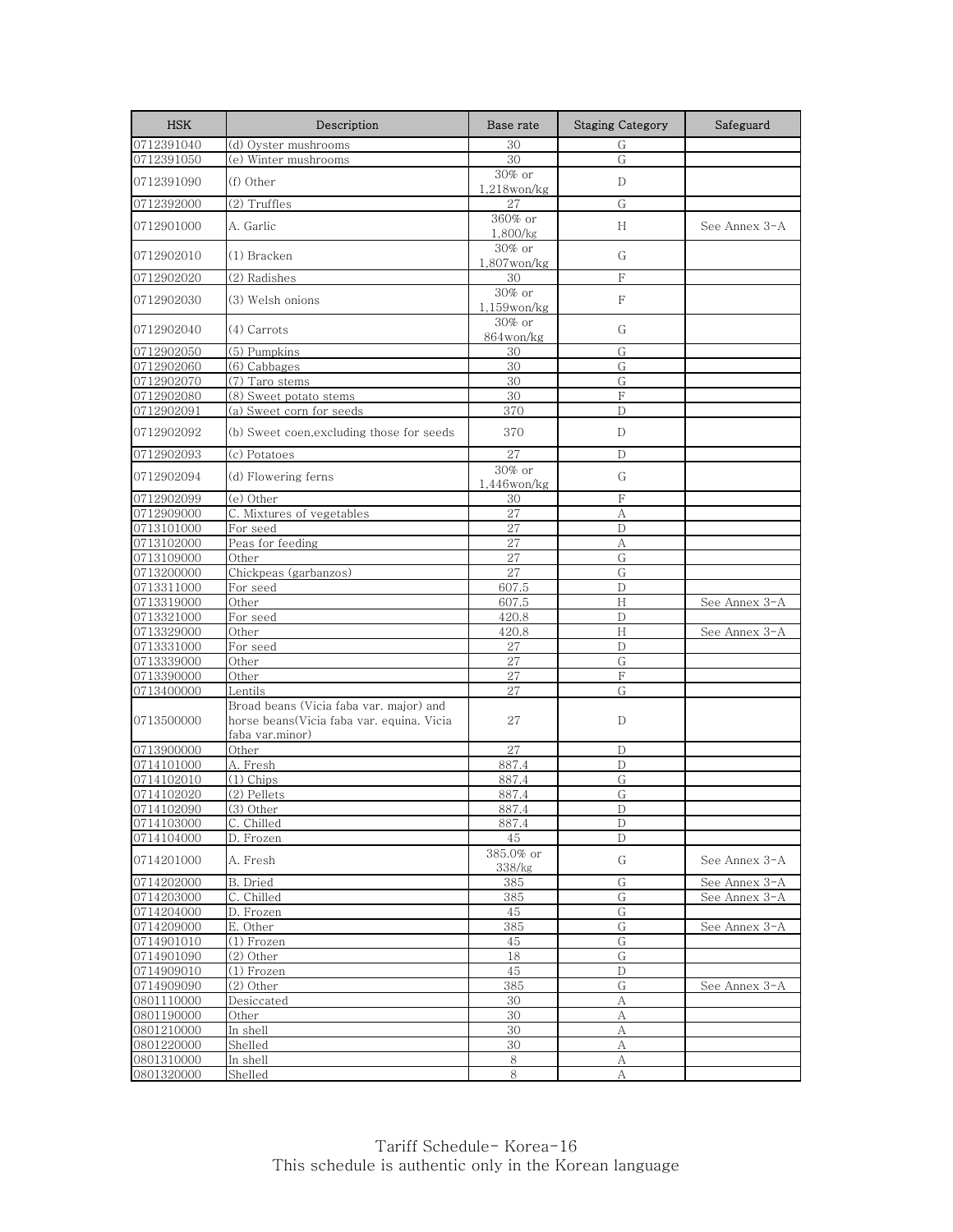| <b>HSK</b>               | Description                                                        | Base rate             | <b>Staging Category</b>                                                             | Safeguard     |
|--------------------------|--------------------------------------------------------------------|-----------------------|-------------------------------------------------------------------------------------|---------------|
| 0802110000               | In shell                                                           | 8                     | А                                                                                   |               |
| 0802120000               | Shelled                                                            | 8                     | А                                                                                   |               |
| 0802210000               | In shell                                                           | 8                     | F                                                                                   |               |
| 0802220000               | Shelled                                                            | 8                     | G                                                                                   |               |
| 0802310000               | In shell                                                           | 45                    | Н                                                                                   |               |
| 0802320000               | Shelled                                                            | 30                    | E                                                                                   |               |
| 0802401000               | In shell                                                           | 219.4% or<br>1,470/kg | H                                                                                   |               |
| 0802402000               | Shelled                                                            | 219.4% or<br>1,470/kg | H                                                                                   |               |
| 0802500000               | 5. Pistachios                                                      | 30                    | A                                                                                   |               |
| 0802901010               | In shell                                                           | 566.8% or<br>2,664/kg | Н                                                                                   |               |
| 0802901020               | Shelled                                                            | 566.8% or<br>2,664/kg | Н                                                                                   |               |
| 0802902010               | In shell                                                           | 27.0% or<br>803/kg    | G                                                                                   |               |
| 0802902020               | Shelled                                                            | 27.0% or<br>803/kg    | G                                                                                   |               |
| 0802909000               | $\overline{C}$ . Other                                             | 30                    | $\rm F$                                                                             |               |
| 0803000000               | Bananas, including plantains, fresh or dried.                      | 40                    | D                                                                                   |               |
| 0804100000               | 1. Dates                                                           | 30                    | G                                                                                   |               |
| 0804200000               | 2.Figs                                                             | 30                    | F                                                                                   |               |
| 0804300000               | 3. Pineapples                                                      | 30                    | G                                                                                   |               |
| 0804400000               | 4. Avocados                                                        | 30                    | B                                                                                   |               |
| 0804501000               | Guavas                                                             | 30                    | D                                                                                   |               |
| 0804502000               | Mangoes                                                            | 30                    | G                                                                                   |               |
| 0804503000               | Mangosteens                                                        | 30                    | G                                                                                   |               |
| 0805100000               | Oranges                                                            | 50                    | See paragraph 15 of<br>Appendix $2-B-1$ of<br>the Schedule of Korea<br>to Annex 2-B |               |
| 0805201000               | Korean citrus                                                      | 144                   | Η                                                                                   |               |
| 0805209000               | Other                                                              | 144                   | H                                                                                   |               |
| 0805400000               | Grapefruit                                                         | 30                    | D                                                                                   |               |
| 0805501000               | Lemons (Citrus limon, Citrus limonum)                              | 30                    | B                                                                                   |               |
| 0805502010               | Citrus aurantifolia                                                | 30                    | G                                                                                   |               |
| 0805502020               | Citrus latifolia                                                   | 144                   | A                                                                                   |               |
| 0805900000               | Other                                                              | 144                   | H                                                                                   |               |
| 0806100000               | Fresh<br>1.                                                        | 45                    | V                                                                                   |               |
| 0806200000               | 2. Dried                                                           | 21                    | А                                                                                   |               |
| 0807110000               | Watermelons                                                        | 45                    | M                                                                                   |               |
| 0807190000               | Other                                                              | 45                    | M                                                                                   |               |
| 0807200000               | 2. Papaws (papayas)                                                | 30                    | А                                                                                   |               |
| 0808100000               | Apples                                                             | 45                    | G <sub>2</sub>                                                                      | See Annex 3-A |
| 0808100000-              | Apples(Fuji variety)                                               | 45                    | $\mathbf P$<br>G <sub>0</sub>                                                       | See Annex 3-A |
| 0808201000               | Pears                                                              | 45                    |                                                                                     |               |
| 0808201000-              | Pears(Asian variety)(fresh)                                        | 45                    | $\rm P$                                                                             |               |
| 0808202000               | Quinces                                                            | 45                    | А                                                                                   |               |
| 0809100000               | 1. Apricots                                                        | 45                    | F                                                                                   |               |
| 0809200000               | 2. Cherries                                                        | 24                    | А                                                                                   |               |
| 0809300000               | 3. Peaches, including nectarines<br>A. Plums                       | 45<br>45              | G<br>G                                                                              |               |
| 0809401000               |                                                                    |                       |                                                                                     |               |
| 0809402000<br>0810100000 | <b>B.</b> Sloes<br>Strawberries                                    | 45<br>45              | А<br>L                                                                              |               |
| 0810200000               | Raspberries, blackberries, mulberries and                          | 45                    | М                                                                                   |               |
| 0810300000               | loganberries<br>Black, white or red currants and<br>gooseberries   | 45                    | G                                                                                   |               |
| 0810400000               | Cranberries, bilberries and other fruits of<br>the genus Vaccinium | 45                    | G                                                                                   |               |
| 0810500000               | Kiwifruit                                                          | 45                    | $\rm H$                                                                             |               |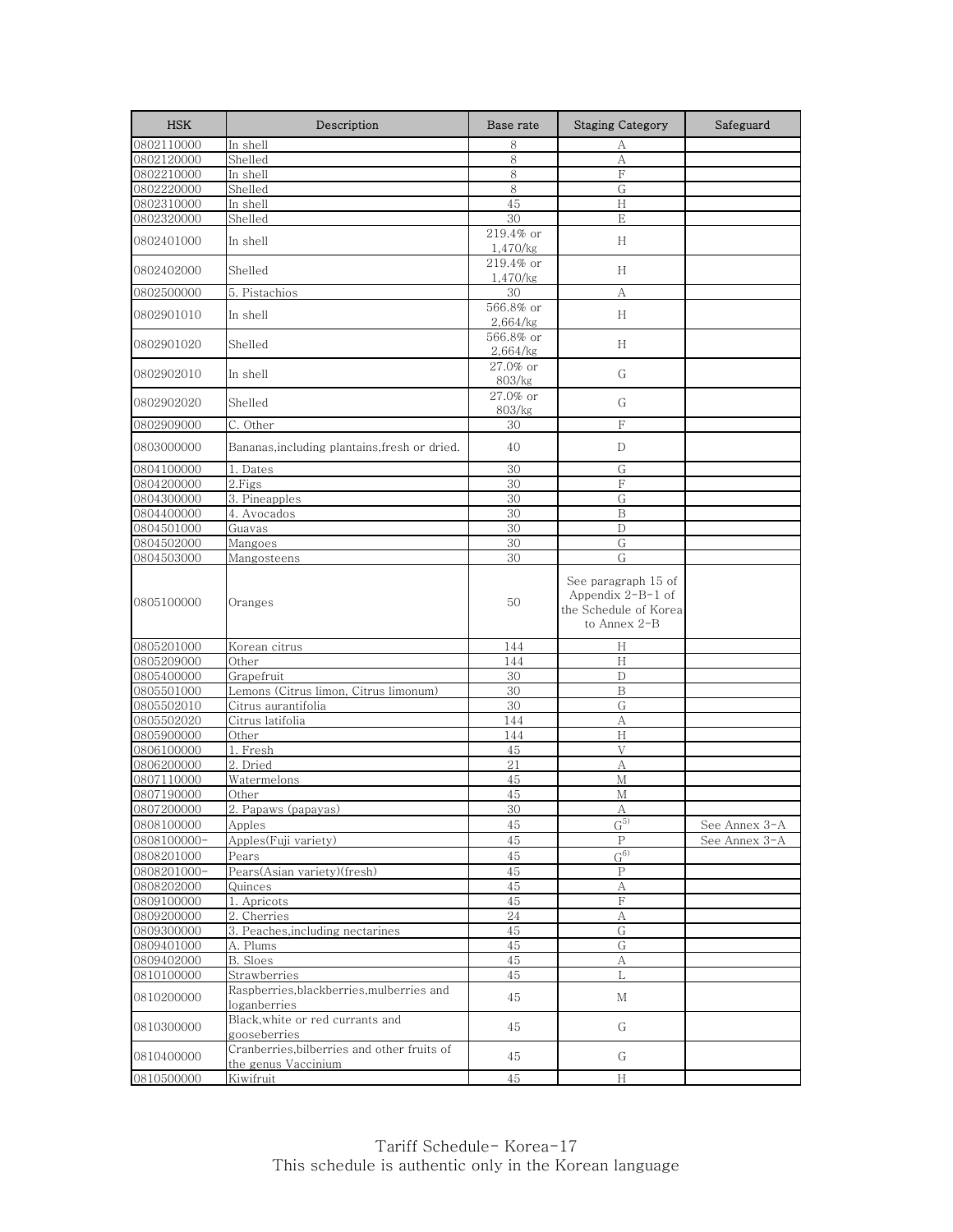| 0810600000<br>45<br>Durians<br>А<br>${\rm G}$<br>0810901000<br>Persimmons<br>50<br>0810902000<br>Sweet persimmons<br>45<br>G<br>611.5% or<br>0810903000<br>Jujubes<br>М<br>5,800/kg<br>Mumes<br>G<br>50<br>0810905000<br>45<br>0810909000<br>Other<br>G<br>Strawberries<br>30<br>0811100000<br>D<br>Raspberries, blackberries, mulberries, loganb<br>0811200000<br>erries black.white or red currants and<br>30<br>D<br>gooseberries<br>0811901000<br>Chestnuts<br>30<br>Н<br>0811902000<br>$\mathbf{M}$<br>Jujubes<br>30<br>0811903000<br>Pine-nuts<br>30<br>H<br>F<br>0811909000<br>Other<br>30<br>0812100000<br>Cherries<br>30<br>А<br>0812901000<br>Strawberries<br>30<br>G<br>30<br>0812909000<br>Other<br>А<br>45<br>1. Apricots<br>А<br>2. Prunes<br>18<br>B<br>0813200000<br>0813300000<br>G<br>3. Apples<br>45<br>0813401000<br>Persimmons<br>50<br>G<br>611.5% or<br>0813402000<br>Jujubes<br>М<br>5,800/kg<br>Other<br>45<br>0813409000<br>А<br>5. Mixtures of nuts or dried fruits of this<br>0813500000<br>45<br>А<br>Chapter<br>Peel of citrus fruit<br>0814001000<br>30<br>А<br>Peel of melons (including watermelons)<br>30<br>0814002000<br>А<br>2<br>0901110000<br>A. Not decaffeinated<br>А<br>$\overline{2}$<br>0901120000<br>B. Decaffeinated<br>A<br>0901210000<br>Not decaffeinated<br>8<br>D<br>0901220000<br>Decaffeinated<br>8<br>$\mathbf{D}$<br>0901901000<br>A. Coffee husks and skins<br>3<br>А<br>8<br>0901902000<br>B. Coffee substitutes containing coffee<br>D<br>Green tea (not fermented) in immediate<br>0902100000<br>H<br>See Annex 3-A<br>513.6<br>packings of a content not exceeding 3kg<br>Other green tea (not fermented)<br>513.6<br>H<br>See Annex 3-A<br>0902200000<br>Black tea(fermented) and partly fermented<br>0902300000<br>tea, in immediate packings of a content not<br>40<br>D<br>exceeding 3kg<br>Other black tea(fermented) and other<br>40<br>D<br>partly fermented tea<br>25<br>Mat`.<br>D<br>Neither crushed nor ground<br>0904110000<br>8<br>А<br>$8\,$<br>Crushed or ground<br>0904120000<br>А<br>270% or<br>0904201000<br>H<br>See Annex 3-A<br>Neither crushed not ground<br>6,210/kg<br>270% or<br>0904202000<br>Crushed or ground<br>See Annex 3-A<br>H<br>6,210/kg<br>Vanilla.<br>8<br>А<br>0905000000<br>0906101000<br>8<br>Cinnamon<br>А<br>8<br>0906102000<br>Cinnamon tree flowers<br>А<br>0906201000<br>Cinnamon<br>8<br>А<br>Cinnamon tree flowers<br>0906202000<br>8<br>A<br>0907000000<br>Cloves(whole fruit, cloves and stems).<br>8<br>А<br>8<br>0908100000<br>Nutmeg<br>А<br>8<br>0908200000<br>Mace<br>А<br>0908300000<br>Cardamoms<br>8<br>А<br>Seeds of anise or badian<br>8<br>0909100000<br>А | <b>HSK</b> | Description        | Base rate | <b>Staging Category</b> | Safeguard |
|------------------------------------------------------------------------------------------------------------------------------------------------------------------------------------------------------------------------------------------------------------------------------------------------------------------------------------------------------------------------------------------------------------------------------------------------------------------------------------------------------------------------------------------------------------------------------------------------------------------------------------------------------------------------------------------------------------------------------------------------------------------------------------------------------------------------------------------------------------------------------------------------------------------------------------------------------------------------------------------------------------------------------------------------------------------------------------------------------------------------------------------------------------------------------------------------------------------------------------------------------------------------------------------------------------------------------------------------------------------------------------------------------------------------------------------------------------------------------------------------------------------------------------------------------------------------------------------------------------------------------------------------------------------------------------------------------------------------------------------------------------------------------------------------------------------------------------------------------------------------------------------------------------------------------------------------------------------------------------------------------------------------------------------------------------------------------------------------------------------------------------------------------------------------------------------------------------------------------------------------------------------------------------------------------------------------------------------------------------------------------------------------------------------------------------------------------------------------------------------------------------------------------------------------------------------------------------------------------------------------------------------------------------------------------------|------------|--------------------|-----------|-------------------------|-----------|
|                                                                                                                                                                                                                                                                                                                                                                                                                                                                                                                                                                                                                                                                                                                                                                                                                                                                                                                                                                                                                                                                                                                                                                                                                                                                                                                                                                                                                                                                                                                                                                                                                                                                                                                                                                                                                                                                                                                                                                                                                                                                                                                                                                                                                                                                                                                                                                                                                                                                                                                                                                                                                                                                                    |            |                    |           |                         |           |
|                                                                                                                                                                                                                                                                                                                                                                                                                                                                                                                                                                                                                                                                                                                                                                                                                                                                                                                                                                                                                                                                                                                                                                                                                                                                                                                                                                                                                                                                                                                                                                                                                                                                                                                                                                                                                                                                                                                                                                                                                                                                                                                                                                                                                                                                                                                                                                                                                                                                                                                                                                                                                                                                                    |            |                    |           |                         |           |
|                                                                                                                                                                                                                                                                                                                                                                                                                                                                                                                                                                                                                                                                                                                                                                                                                                                                                                                                                                                                                                                                                                                                                                                                                                                                                                                                                                                                                                                                                                                                                                                                                                                                                                                                                                                                                                                                                                                                                                                                                                                                                                                                                                                                                                                                                                                                                                                                                                                                                                                                                                                                                                                                                    |            |                    |           |                         |           |
|                                                                                                                                                                                                                                                                                                                                                                                                                                                                                                                                                                                                                                                                                                                                                                                                                                                                                                                                                                                                                                                                                                                                                                                                                                                                                                                                                                                                                                                                                                                                                                                                                                                                                                                                                                                                                                                                                                                                                                                                                                                                                                                                                                                                                                                                                                                                                                                                                                                                                                                                                                                                                                                                                    |            |                    |           |                         |           |
|                                                                                                                                                                                                                                                                                                                                                                                                                                                                                                                                                                                                                                                                                                                                                                                                                                                                                                                                                                                                                                                                                                                                                                                                                                                                                                                                                                                                                                                                                                                                                                                                                                                                                                                                                                                                                                                                                                                                                                                                                                                                                                                                                                                                                                                                                                                                                                                                                                                                                                                                                                                                                                                                                    |            |                    |           |                         |           |
|                                                                                                                                                                                                                                                                                                                                                                                                                                                                                                                                                                                                                                                                                                                                                                                                                                                                                                                                                                                                                                                                                                                                                                                                                                                                                                                                                                                                                                                                                                                                                                                                                                                                                                                                                                                                                                                                                                                                                                                                                                                                                                                                                                                                                                                                                                                                                                                                                                                                                                                                                                                                                                                                                    |            |                    |           |                         |           |
|                                                                                                                                                                                                                                                                                                                                                                                                                                                                                                                                                                                                                                                                                                                                                                                                                                                                                                                                                                                                                                                                                                                                                                                                                                                                                                                                                                                                                                                                                                                                                                                                                                                                                                                                                                                                                                                                                                                                                                                                                                                                                                                                                                                                                                                                                                                                                                                                                                                                                                                                                                                                                                                                                    |            |                    |           |                         |           |
|                                                                                                                                                                                                                                                                                                                                                                                                                                                                                                                                                                                                                                                                                                                                                                                                                                                                                                                                                                                                                                                                                                                                                                                                                                                                                                                                                                                                                                                                                                                                                                                                                                                                                                                                                                                                                                                                                                                                                                                                                                                                                                                                                                                                                                                                                                                                                                                                                                                                                                                                                                                                                                                                                    |            |                    |           |                         |           |
|                                                                                                                                                                                                                                                                                                                                                                                                                                                                                                                                                                                                                                                                                                                                                                                                                                                                                                                                                                                                                                                                                                                                                                                                                                                                                                                                                                                                                                                                                                                                                                                                                                                                                                                                                                                                                                                                                                                                                                                                                                                                                                                                                                                                                                                                                                                                                                                                                                                                                                                                                                                                                                                                                    |            |                    |           |                         |           |
|                                                                                                                                                                                                                                                                                                                                                                                                                                                                                                                                                                                                                                                                                                                                                                                                                                                                                                                                                                                                                                                                                                                                                                                                                                                                                                                                                                                                                                                                                                                                                                                                                                                                                                                                                                                                                                                                                                                                                                                                                                                                                                                                                                                                                                                                                                                                                                                                                                                                                                                                                                                                                                                                                    |            |                    |           |                         |           |
|                                                                                                                                                                                                                                                                                                                                                                                                                                                                                                                                                                                                                                                                                                                                                                                                                                                                                                                                                                                                                                                                                                                                                                                                                                                                                                                                                                                                                                                                                                                                                                                                                                                                                                                                                                                                                                                                                                                                                                                                                                                                                                                                                                                                                                                                                                                                                                                                                                                                                                                                                                                                                                                                                    |            |                    |           |                         |           |
|                                                                                                                                                                                                                                                                                                                                                                                                                                                                                                                                                                                                                                                                                                                                                                                                                                                                                                                                                                                                                                                                                                                                                                                                                                                                                                                                                                                                                                                                                                                                                                                                                                                                                                                                                                                                                                                                                                                                                                                                                                                                                                                                                                                                                                                                                                                                                                                                                                                                                                                                                                                                                                                                                    |            |                    |           |                         |           |
|                                                                                                                                                                                                                                                                                                                                                                                                                                                                                                                                                                                                                                                                                                                                                                                                                                                                                                                                                                                                                                                                                                                                                                                                                                                                                                                                                                                                                                                                                                                                                                                                                                                                                                                                                                                                                                                                                                                                                                                                                                                                                                                                                                                                                                                                                                                                                                                                                                                                                                                                                                                                                                                                                    |            |                    |           |                         |           |
|                                                                                                                                                                                                                                                                                                                                                                                                                                                                                                                                                                                                                                                                                                                                                                                                                                                                                                                                                                                                                                                                                                                                                                                                                                                                                                                                                                                                                                                                                                                                                                                                                                                                                                                                                                                                                                                                                                                                                                                                                                                                                                                                                                                                                                                                                                                                                                                                                                                                                                                                                                                                                                                                                    |            |                    |           |                         |           |
|                                                                                                                                                                                                                                                                                                                                                                                                                                                                                                                                                                                                                                                                                                                                                                                                                                                                                                                                                                                                                                                                                                                                                                                                                                                                                                                                                                                                                                                                                                                                                                                                                                                                                                                                                                                                                                                                                                                                                                                                                                                                                                                                                                                                                                                                                                                                                                                                                                                                                                                                                                                                                                                                                    |            |                    |           |                         |           |
|                                                                                                                                                                                                                                                                                                                                                                                                                                                                                                                                                                                                                                                                                                                                                                                                                                                                                                                                                                                                                                                                                                                                                                                                                                                                                                                                                                                                                                                                                                                                                                                                                                                                                                                                                                                                                                                                                                                                                                                                                                                                                                                                                                                                                                                                                                                                                                                                                                                                                                                                                                                                                                                                                    |            |                    |           |                         |           |
|                                                                                                                                                                                                                                                                                                                                                                                                                                                                                                                                                                                                                                                                                                                                                                                                                                                                                                                                                                                                                                                                                                                                                                                                                                                                                                                                                                                                                                                                                                                                                                                                                                                                                                                                                                                                                                                                                                                                                                                                                                                                                                                                                                                                                                                                                                                                                                                                                                                                                                                                                                                                                                                                                    | 0813100000 |                    |           |                         |           |
|                                                                                                                                                                                                                                                                                                                                                                                                                                                                                                                                                                                                                                                                                                                                                                                                                                                                                                                                                                                                                                                                                                                                                                                                                                                                                                                                                                                                                                                                                                                                                                                                                                                                                                                                                                                                                                                                                                                                                                                                                                                                                                                                                                                                                                                                                                                                                                                                                                                                                                                                                                                                                                                                                    |            |                    |           |                         |           |
|                                                                                                                                                                                                                                                                                                                                                                                                                                                                                                                                                                                                                                                                                                                                                                                                                                                                                                                                                                                                                                                                                                                                                                                                                                                                                                                                                                                                                                                                                                                                                                                                                                                                                                                                                                                                                                                                                                                                                                                                                                                                                                                                                                                                                                                                                                                                                                                                                                                                                                                                                                                                                                                                                    |            |                    |           |                         |           |
|                                                                                                                                                                                                                                                                                                                                                                                                                                                                                                                                                                                                                                                                                                                                                                                                                                                                                                                                                                                                                                                                                                                                                                                                                                                                                                                                                                                                                                                                                                                                                                                                                                                                                                                                                                                                                                                                                                                                                                                                                                                                                                                                                                                                                                                                                                                                                                                                                                                                                                                                                                                                                                                                                    |            |                    |           |                         |           |
|                                                                                                                                                                                                                                                                                                                                                                                                                                                                                                                                                                                                                                                                                                                                                                                                                                                                                                                                                                                                                                                                                                                                                                                                                                                                                                                                                                                                                                                                                                                                                                                                                                                                                                                                                                                                                                                                                                                                                                                                                                                                                                                                                                                                                                                                                                                                                                                                                                                                                                                                                                                                                                                                                    |            |                    |           |                         |           |
|                                                                                                                                                                                                                                                                                                                                                                                                                                                                                                                                                                                                                                                                                                                                                                                                                                                                                                                                                                                                                                                                                                                                                                                                                                                                                                                                                                                                                                                                                                                                                                                                                                                                                                                                                                                                                                                                                                                                                                                                                                                                                                                                                                                                                                                                                                                                                                                                                                                                                                                                                                                                                                                                                    |            |                    |           |                         |           |
|                                                                                                                                                                                                                                                                                                                                                                                                                                                                                                                                                                                                                                                                                                                                                                                                                                                                                                                                                                                                                                                                                                                                                                                                                                                                                                                                                                                                                                                                                                                                                                                                                                                                                                                                                                                                                                                                                                                                                                                                                                                                                                                                                                                                                                                                                                                                                                                                                                                                                                                                                                                                                                                                                    |            |                    |           |                         |           |
|                                                                                                                                                                                                                                                                                                                                                                                                                                                                                                                                                                                                                                                                                                                                                                                                                                                                                                                                                                                                                                                                                                                                                                                                                                                                                                                                                                                                                                                                                                                                                                                                                                                                                                                                                                                                                                                                                                                                                                                                                                                                                                                                                                                                                                                                                                                                                                                                                                                                                                                                                                                                                                                                                    |            |                    |           |                         |           |
|                                                                                                                                                                                                                                                                                                                                                                                                                                                                                                                                                                                                                                                                                                                                                                                                                                                                                                                                                                                                                                                                                                                                                                                                                                                                                                                                                                                                                                                                                                                                                                                                                                                                                                                                                                                                                                                                                                                                                                                                                                                                                                                                                                                                                                                                                                                                                                                                                                                                                                                                                                                                                                                                                    |            |                    |           |                         |           |
|                                                                                                                                                                                                                                                                                                                                                                                                                                                                                                                                                                                                                                                                                                                                                                                                                                                                                                                                                                                                                                                                                                                                                                                                                                                                                                                                                                                                                                                                                                                                                                                                                                                                                                                                                                                                                                                                                                                                                                                                                                                                                                                                                                                                                                                                                                                                                                                                                                                                                                                                                                                                                                                                                    |            |                    |           |                         |           |
|                                                                                                                                                                                                                                                                                                                                                                                                                                                                                                                                                                                                                                                                                                                                                                                                                                                                                                                                                                                                                                                                                                                                                                                                                                                                                                                                                                                                                                                                                                                                                                                                                                                                                                                                                                                                                                                                                                                                                                                                                                                                                                                                                                                                                                                                                                                                                                                                                                                                                                                                                                                                                                                                                    |            |                    |           |                         |           |
|                                                                                                                                                                                                                                                                                                                                                                                                                                                                                                                                                                                                                                                                                                                                                                                                                                                                                                                                                                                                                                                                                                                                                                                                                                                                                                                                                                                                                                                                                                                                                                                                                                                                                                                                                                                                                                                                                                                                                                                                                                                                                                                                                                                                                                                                                                                                                                                                                                                                                                                                                                                                                                                                                    |            |                    |           |                         |           |
|                                                                                                                                                                                                                                                                                                                                                                                                                                                                                                                                                                                                                                                                                                                                                                                                                                                                                                                                                                                                                                                                                                                                                                                                                                                                                                                                                                                                                                                                                                                                                                                                                                                                                                                                                                                                                                                                                                                                                                                                                                                                                                                                                                                                                                                                                                                                                                                                                                                                                                                                                                                                                                                                                    |            |                    |           |                         |           |
|                                                                                                                                                                                                                                                                                                                                                                                                                                                                                                                                                                                                                                                                                                                                                                                                                                                                                                                                                                                                                                                                                                                                                                                                                                                                                                                                                                                                                                                                                                                                                                                                                                                                                                                                                                                                                                                                                                                                                                                                                                                                                                                                                                                                                                                                                                                                                                                                                                                                                                                                                                                                                                                                                    |            |                    |           |                         |           |
|                                                                                                                                                                                                                                                                                                                                                                                                                                                                                                                                                                                                                                                                                                                                                                                                                                                                                                                                                                                                                                                                                                                                                                                                                                                                                                                                                                                                                                                                                                                                                                                                                                                                                                                                                                                                                                                                                                                                                                                                                                                                                                                                                                                                                                                                                                                                                                                                                                                                                                                                                                                                                                                                                    |            |                    |           |                         |           |
|                                                                                                                                                                                                                                                                                                                                                                                                                                                                                                                                                                                                                                                                                                                                                                                                                                                                                                                                                                                                                                                                                                                                                                                                                                                                                                                                                                                                                                                                                                                                                                                                                                                                                                                                                                                                                                                                                                                                                                                                                                                                                                                                                                                                                                                                                                                                                                                                                                                                                                                                                                                                                                                                                    |            |                    |           |                         |           |
|                                                                                                                                                                                                                                                                                                                                                                                                                                                                                                                                                                                                                                                                                                                                                                                                                                                                                                                                                                                                                                                                                                                                                                                                                                                                                                                                                                                                                                                                                                                                                                                                                                                                                                                                                                                                                                                                                                                                                                                                                                                                                                                                                                                                                                                                                                                                                                                                                                                                                                                                                                                                                                                                                    |            |                    |           |                         |           |
|                                                                                                                                                                                                                                                                                                                                                                                                                                                                                                                                                                                                                                                                                                                                                                                                                                                                                                                                                                                                                                                                                                                                                                                                                                                                                                                                                                                                                                                                                                                                                                                                                                                                                                                                                                                                                                                                                                                                                                                                                                                                                                                                                                                                                                                                                                                                                                                                                                                                                                                                                                                                                                                                                    |            |                    |           |                         |           |
|                                                                                                                                                                                                                                                                                                                                                                                                                                                                                                                                                                                                                                                                                                                                                                                                                                                                                                                                                                                                                                                                                                                                                                                                                                                                                                                                                                                                                                                                                                                                                                                                                                                                                                                                                                                                                                                                                                                                                                                                                                                                                                                                                                                                                                                                                                                                                                                                                                                                                                                                                                                                                                                                                    | 0902400000 |                    |           |                         |           |
|                                                                                                                                                                                                                                                                                                                                                                                                                                                                                                                                                                                                                                                                                                                                                                                                                                                                                                                                                                                                                                                                                                                                                                                                                                                                                                                                                                                                                                                                                                                                                                                                                                                                                                                                                                                                                                                                                                                                                                                                                                                                                                                                                                                                                                                                                                                                                                                                                                                                                                                                                                                                                                                                                    | 0903000000 |                    |           |                         |           |
|                                                                                                                                                                                                                                                                                                                                                                                                                                                                                                                                                                                                                                                                                                                                                                                                                                                                                                                                                                                                                                                                                                                                                                                                                                                                                                                                                                                                                                                                                                                                                                                                                                                                                                                                                                                                                                                                                                                                                                                                                                                                                                                                                                                                                                                                                                                                                                                                                                                                                                                                                                                                                                                                                    |            |                    |           |                         |           |
|                                                                                                                                                                                                                                                                                                                                                                                                                                                                                                                                                                                                                                                                                                                                                                                                                                                                                                                                                                                                                                                                                                                                                                                                                                                                                                                                                                                                                                                                                                                                                                                                                                                                                                                                                                                                                                                                                                                                                                                                                                                                                                                                                                                                                                                                                                                                                                                                                                                                                                                                                                                                                                                                                    |            |                    |           |                         |           |
|                                                                                                                                                                                                                                                                                                                                                                                                                                                                                                                                                                                                                                                                                                                                                                                                                                                                                                                                                                                                                                                                                                                                                                                                                                                                                                                                                                                                                                                                                                                                                                                                                                                                                                                                                                                                                                                                                                                                                                                                                                                                                                                                                                                                                                                                                                                                                                                                                                                                                                                                                                                                                                                                                    |            |                    |           |                         |           |
|                                                                                                                                                                                                                                                                                                                                                                                                                                                                                                                                                                                                                                                                                                                                                                                                                                                                                                                                                                                                                                                                                                                                                                                                                                                                                                                                                                                                                                                                                                                                                                                                                                                                                                                                                                                                                                                                                                                                                                                                                                                                                                                                                                                                                                                                                                                                                                                                                                                                                                                                                                                                                                                                                    |            |                    |           |                         |           |
|                                                                                                                                                                                                                                                                                                                                                                                                                                                                                                                                                                                                                                                                                                                                                                                                                                                                                                                                                                                                                                                                                                                                                                                                                                                                                                                                                                                                                                                                                                                                                                                                                                                                                                                                                                                                                                                                                                                                                                                                                                                                                                                                                                                                                                                                                                                                                                                                                                                                                                                                                                                                                                                                                    |            |                    |           |                         |           |
|                                                                                                                                                                                                                                                                                                                                                                                                                                                                                                                                                                                                                                                                                                                                                                                                                                                                                                                                                                                                                                                                                                                                                                                                                                                                                                                                                                                                                                                                                                                                                                                                                                                                                                                                                                                                                                                                                                                                                                                                                                                                                                                                                                                                                                                                                                                                                                                                                                                                                                                                                                                                                                                                                    |            |                    |           |                         |           |
|                                                                                                                                                                                                                                                                                                                                                                                                                                                                                                                                                                                                                                                                                                                                                                                                                                                                                                                                                                                                                                                                                                                                                                                                                                                                                                                                                                                                                                                                                                                                                                                                                                                                                                                                                                                                                                                                                                                                                                                                                                                                                                                                                                                                                                                                                                                                                                                                                                                                                                                                                                                                                                                                                    |            |                    |           |                         |           |
|                                                                                                                                                                                                                                                                                                                                                                                                                                                                                                                                                                                                                                                                                                                                                                                                                                                                                                                                                                                                                                                                                                                                                                                                                                                                                                                                                                                                                                                                                                                                                                                                                                                                                                                                                                                                                                                                                                                                                                                                                                                                                                                                                                                                                                                                                                                                                                                                                                                                                                                                                                                                                                                                                    |            |                    |           |                         |           |
|                                                                                                                                                                                                                                                                                                                                                                                                                                                                                                                                                                                                                                                                                                                                                                                                                                                                                                                                                                                                                                                                                                                                                                                                                                                                                                                                                                                                                                                                                                                                                                                                                                                                                                                                                                                                                                                                                                                                                                                                                                                                                                                                                                                                                                                                                                                                                                                                                                                                                                                                                                                                                                                                                    |            |                    |           |                         |           |
|                                                                                                                                                                                                                                                                                                                                                                                                                                                                                                                                                                                                                                                                                                                                                                                                                                                                                                                                                                                                                                                                                                                                                                                                                                                                                                                                                                                                                                                                                                                                                                                                                                                                                                                                                                                                                                                                                                                                                                                                                                                                                                                                                                                                                                                                                                                                                                                                                                                                                                                                                                                                                                                                                    |            |                    |           |                         |           |
|                                                                                                                                                                                                                                                                                                                                                                                                                                                                                                                                                                                                                                                                                                                                                                                                                                                                                                                                                                                                                                                                                                                                                                                                                                                                                                                                                                                                                                                                                                                                                                                                                                                                                                                                                                                                                                                                                                                                                                                                                                                                                                                                                                                                                                                                                                                                                                                                                                                                                                                                                                                                                                                                                    |            |                    |           |                         |           |
|                                                                                                                                                                                                                                                                                                                                                                                                                                                                                                                                                                                                                                                                                                                                                                                                                                                                                                                                                                                                                                                                                                                                                                                                                                                                                                                                                                                                                                                                                                                                                                                                                                                                                                                                                                                                                                                                                                                                                                                                                                                                                                                                                                                                                                                                                                                                                                                                                                                                                                                                                                                                                                                                                    |            |                    |           |                         |           |
|                                                                                                                                                                                                                                                                                                                                                                                                                                                                                                                                                                                                                                                                                                                                                                                                                                                                                                                                                                                                                                                                                                                                                                                                                                                                                                                                                                                                                                                                                                                                                                                                                                                                                                                                                                                                                                                                                                                                                                                                                                                                                                                                                                                                                                                                                                                                                                                                                                                                                                                                                                                                                                                                                    |            |                    |           |                         |           |
|                                                                                                                                                                                                                                                                                                                                                                                                                                                                                                                                                                                                                                                                                                                                                                                                                                                                                                                                                                                                                                                                                                                                                                                                                                                                                                                                                                                                                                                                                                                                                                                                                                                                                                                                                                                                                                                                                                                                                                                                                                                                                                                                                                                                                                                                                                                                                                                                                                                                                                                                                                                                                                                                                    | 0909200000 | Seeds of coriander | 8         | А                       |           |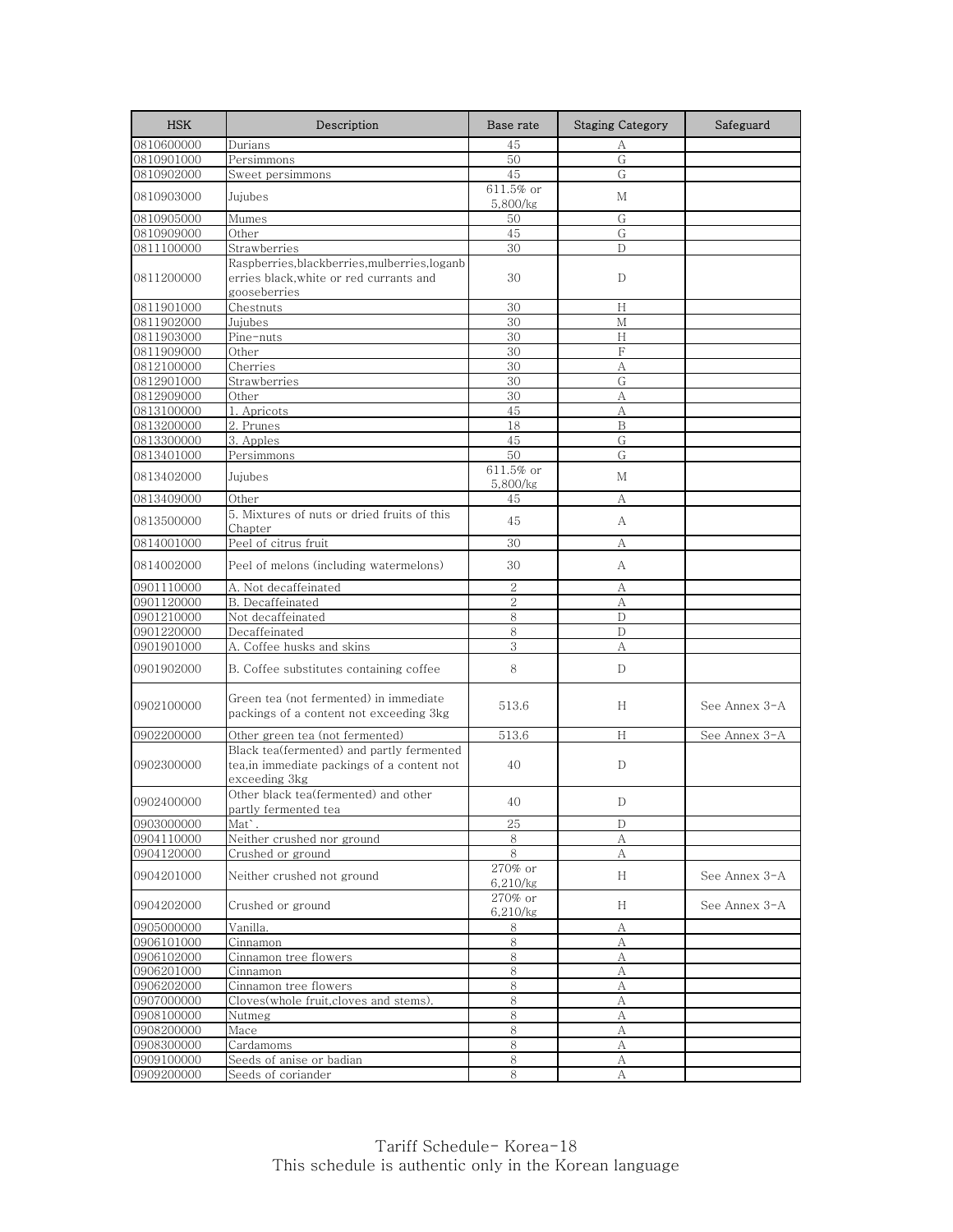| <b>HSK</b>               | Description                                           | Base rate                | <b>Staging Category</b>                                                               | Safeguard     |
|--------------------------|-------------------------------------------------------|--------------------------|---------------------------------------------------------------------------------------|---------------|
| 0909300000               | Seeds of cumin                                        | 8                        | А                                                                                     |               |
| 0909400000               | Seeds of caraway                                      | 8                        | А                                                                                     |               |
| 0909500000               | Seeds of fennel;juniper berries                       | 8                        | А                                                                                     |               |
| 0910100000               | 1. Ginger                                             | 377.3% or<br>931/kg      | H                                                                                     | See Annex 3-A |
| 0910200000               | 2.Saffron                                             | 8                        | А                                                                                     |               |
| 0910300000               | 3. Turmeric(curcuma)                                  | 8                        | А                                                                                     |               |
| 0910400000               | 4. Thyme; bay leaves                                  | 8                        | А                                                                                     |               |
| 0910500000               | 5. Curry                                              | 8                        | А                                                                                     |               |
| 0910910000               | Mixtures referred to in Note 1 (b) to this<br>chapter | 8                        | A                                                                                     |               |
| 0910990000               | Other                                                 | 8                        | А                                                                                     |               |
| 1001100000               | 1. Durum wheat                                        | 3                        | А                                                                                     |               |
| 1001901000               | A. Meslin cluding durum wheat                         | 3                        | А                                                                                     |               |
| 1001909010               | Seed                                                  | 1.8                      | A                                                                                     |               |
| 1001909020               | For feeding                                           | 1.8                      | А                                                                                     |               |
| 1001909030               | For milling                                           | 1.8                      | А                                                                                     |               |
| 1001909090               | Other                                                 | 1.8                      | A                                                                                     |               |
| 1002001000               | For seed                                              | 108.7                    | D                                                                                     |               |
| 1002009000               | Other                                                 | 3                        | A                                                                                     |               |
| 1003001000               | 1. Malting barley                                     | 513                      | See paragraph 17 of<br>Appendix $2-B-1$ of<br>the Schedule of Korea<br>to Annex 2-B   | See Annex 3-A |
| 1003009010               | Unhulled barley                                       | 324% or 326/kg           | See paragraph 16 of<br>Appendix $2-B-1$ of<br>the Schedule of Korea<br>to Annex $2-B$ | See Annex 3-A |
| 1003009020               | Naked barley                                          | 299.7% or<br>361/kg      | See paragraph 16 of<br>Appendix $2-B-1$ of<br>the Schedule of Korea<br>to Annex 2-B   | See Annex 3-A |
| 1003009090               | Other                                                 | 299.7                    | G                                                                                     |               |
| 1004001000               | For seed                                              | 554.8                    | $\mathbf D$                                                                           |               |
| 1004009000               | Other                                                 | 3                        | А                                                                                     |               |
| 1005100000               | 1. Seed                                               | 328                      | D                                                                                     |               |
| 1005901000               | For feeding                                           | 328                      | А                                                                                     |               |
| 1005902000               | Popcorn                                               | 630                      | F                                                                                     | See Annex 3-A |
| 1005909000               | Other                                                 | 328                      | $\rm F$                                                                               | See Annex 3-A |
| 1006100000               | Rice in the husk (paddy or rough)                     | $\overline{\phantom{a}}$ | Y                                                                                     |               |
| 1006201000               | Nonglutinous                                          | $\equiv$                 | Y                                                                                     |               |
| 1006202000               | Glutinous                                             | $\overline{\phantom{a}}$ | Y                                                                                     |               |
| 1006301000               | Nonglutinous                                          |                          |                                                                                       |               |
| 1006302000               | Glutinous                                             | $\overline{\phantom{a}}$ | Y                                                                                     |               |
| 1006400000               | Broken rice                                           | $\overline{\phantom{a}}$ | Υ                                                                                     |               |
| 1007001000               | For seed                                              | 779.4                    | G                                                                                     |               |
| 1007009000               | Other                                                 | 3                        | А                                                                                     |               |
| 1008100000               | Buckwheat<br>For seed                                 | 256.1                    | H                                                                                     | See Annex 3-A |
| 1008201010               |                                                       | 18                       | $\mathbf D$                                                                           |               |
| 1008201090               | Other                                                 | $\overline{3}$<br>3      | А                                                                                     |               |
| 1008209000               | Other                                                 | 3                        | $\rm A$                                                                               |               |
| 1008300000<br>1008900000 | Canary seed<br>Other cereals                          | 800.3                    | А<br>$\boldsymbol{\mathrm{H}}$                                                        | See Annex 3-A |
| 1101001000               | Of wheat                                              | 4.2                      | D                                                                                     |               |
| 1101002000               | Of meslin                                             | 5                        | A                                                                                     |               |
| 1102100000               | Rye flour                                             | 5                        | $\boldsymbol{A}$                                                                      |               |
| 1102200000               | Maize (corn) flour                                    | 5                        | А                                                                                     |               |
| 1102300000               | Rice flour                                            | $\equiv$                 | Y                                                                                     |               |
| 1102901000               | Barley flour                                          | 260                      | G                                                                                     |               |
| 1102909000               | Other                                                 | 800.3                    | $\rm H$                                                                               | See Annex 3-A |
| 1103110000               | Of wheat                                              | 288.2                    | G                                                                                     |               |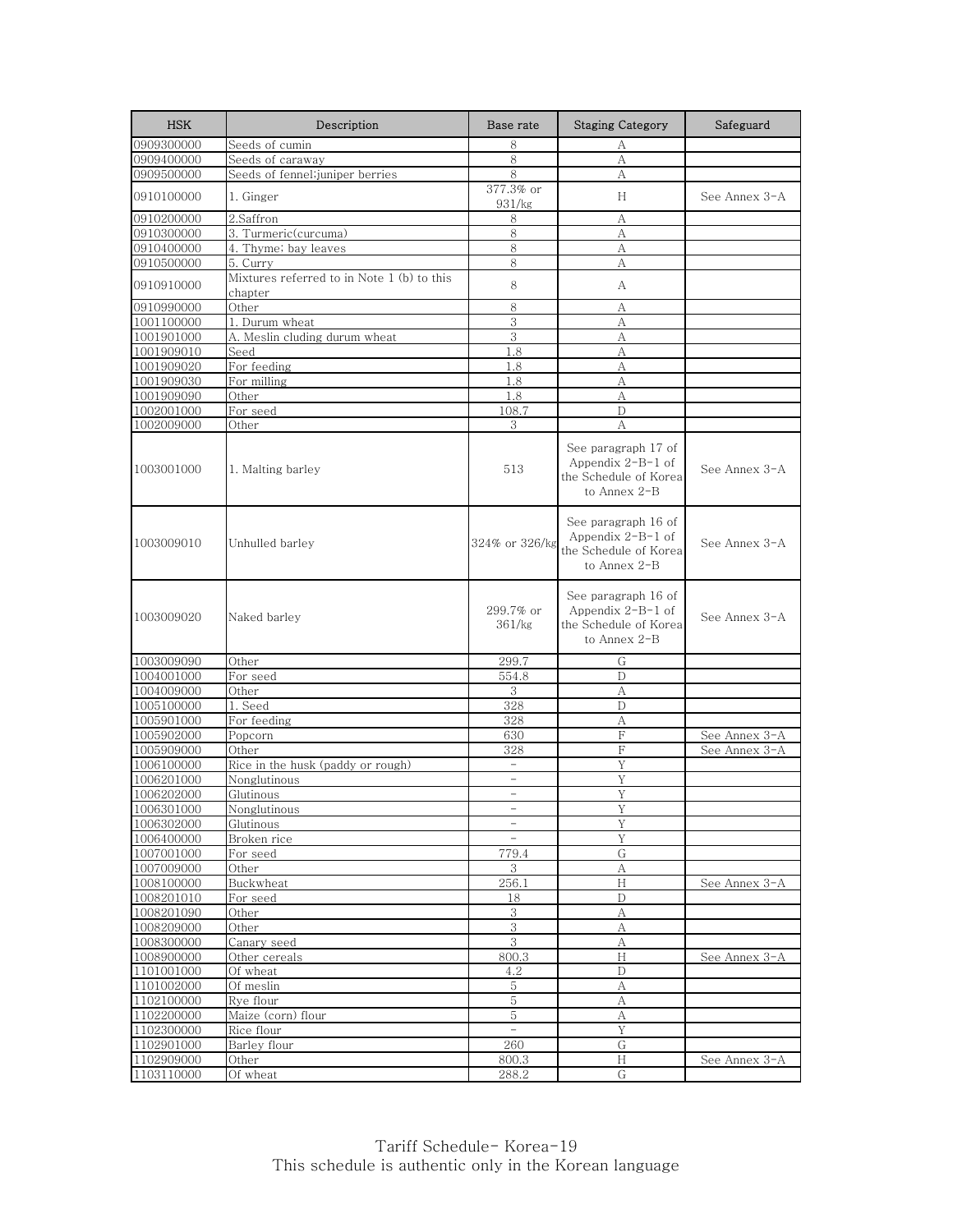| <b>HSK</b>               | Description                                                     | Base rate                | <b>Staging Category</b>                                                                   | Safeguard     |
|--------------------------|-----------------------------------------------------------------|--------------------------|-------------------------------------------------------------------------------------------|---------------|
| 1103130000               | Of maize(corn)                                                  | 162.9                    | G                                                                                         |               |
| 1103191000               | Of barley                                                       | 260                      | G                                                                                         |               |
| 1103192000               | Of oats                                                         | 554.8                    | D                                                                                         |               |
| 1103193000               | Of rice                                                         | $\overline{\phantom{a}}$ | Y                                                                                         |               |
| 1103199000               | Other                                                           | 800.3                    | D                                                                                         |               |
| 1103201000               | Of wheat                                                        | 288.2                    | G                                                                                         |               |
| 1103202000               | Of rice                                                         | $\overline{\phantom{a}}$ | Y                                                                                         |               |
| 1103203000               | Of barley                                                       | 260                      | G                                                                                         |               |
| 1103209000               | Other                                                           | 800.3                    | H                                                                                         | See Annex 3-A |
| 1104120000               | Of oats                                                         | 554.8                    | D                                                                                         |               |
| 1104191000               | Of rice                                                         | $\equiv$                 | Y                                                                                         |               |
| 1104192000               | Of barley                                                       | 233                      | G                                                                                         |               |
| 1104199000               | Other                                                           | 800.3                    | H                                                                                         | See Annex 3-A |
| 1104220000               | Of oats                                                         | 554.8                    | $\mathbb{D}$                                                                              |               |
| 1104230000               | Of maize(corn)                                                  | 167                      | G                                                                                         |               |
| 1104291000               | Of coicis semen                                                 | 800.3                    | H                                                                                         | See Annex 3-A |
| 1104292000               | Of barley                                                       | 126                      | G                                                                                         |               |
| 1104299000               | Of other<br>Of rice                                             | 800.3<br>5               | H<br>G                                                                                    | See Annex 3-A |
| 1104301000<br>1104309000 | Other                                                           | 5                        | А                                                                                         |               |
| 1105100000               | Flour, meal and powder                                          | 304                      | G                                                                                         | See Annex 3-A |
| 1105200000               | Flakes, granules and pellets                                    | 304                      | G                                                                                         | See Annex 3-A |
|                          | Of the dried leguminous vegetables of                           |                          |                                                                                           |               |
| 1106100000               | heading 07.13                                                   | 8                        | D                                                                                         |               |
| 1106201000               | Of arrow roots                                                  | 8                        | D                                                                                         |               |
| 1106209000               | Other                                                           | 8                        | D                                                                                         |               |
| 1106300000               | Of the products of Chapter 8                                    | 8                        | А                                                                                         |               |
| 1107100000               | Not roasted                                                     | 269                      | See paragraph 17 of<br>Appendix $2-B-1$ of<br>the Schedule of Korea<br>to Annex 2-B       | See Annex 3-A |
| 1107201000               | Smoked                                                          | 269                      | G                                                                                         |               |
| 1107209000               | Other                                                           | 27                       | D                                                                                         |               |
| 1108110000               | Wheat starch                                                    | 50.9                     | G                                                                                         |               |
| 1108120000               | Maize (corn) starch                                             | 226                      | See paragraph 18 of<br>Appendix $2-B-1$ of<br>the Schedule of Korea<br>to Annex 2-B       | See Annex 3-A |
| 1108130000               | Potato starch                                                   | 455                      | H                                                                                         | See Annex 3-A |
| 1108140000               | Manioc (cassava) starch                                         | 455                      | H                                                                                         | See Annex 3-A |
| 1108191000               | Of sweet potato                                                 | 241.2                    | Н                                                                                         | See Annex 3-A |
| 1108199000               | Other                                                           | 800.3                    | H                                                                                         | See Annex 3-A |
| 1108200000               | Inulin                                                          | 800.3                    | $\mathbb{D}$                                                                              |               |
| 1109000000               | Wheat gluten, whether or not dried.                             | ୪                        | A                                                                                         |               |
| 1201001000               | For soya bean oil and oil cake                                  | 487% or 956/kg           | A                                                                                         |               |
| 1201009000               | Other                                                           | 487% or 956/kg           | See paragraph 19 of<br>Appendix $2-B-1$ of<br>the Schedule of Korea<br>to Annex $2-B^{7}$ |               |
| 1201009000-              | Soybean for soy sauce and soy-cake,<br>through crushing process | 487% or 956/kg           | А                                                                                         |               |
| 1202100000               | In shell                                                        | 230.5                    | Н                                                                                         | See Annex 3-A |
| 1202200000               | Shelled,whether or not broken                                   | 230.5                    | H                                                                                         | See Annex 3-A |
| 1203000000               | Copra.                                                          | 3                        | А                                                                                         |               |
| 1204000000               | Linseed, whether or not broken.                                 | 3                        | A                                                                                         |               |
| 1205100000               | Low erucic acid rape or colza seeds                             | 10                       | А                                                                                         |               |
| 1205900000               | Other                                                           | 10                       | А                                                                                         |               |
| 1206000000               | Sunflower seeds, whether or not broken.                         | 25                       | B                                                                                         |               |
| 1207100000               | 1. Palm nuts and kernels                                        | 3                        | А                                                                                         |               |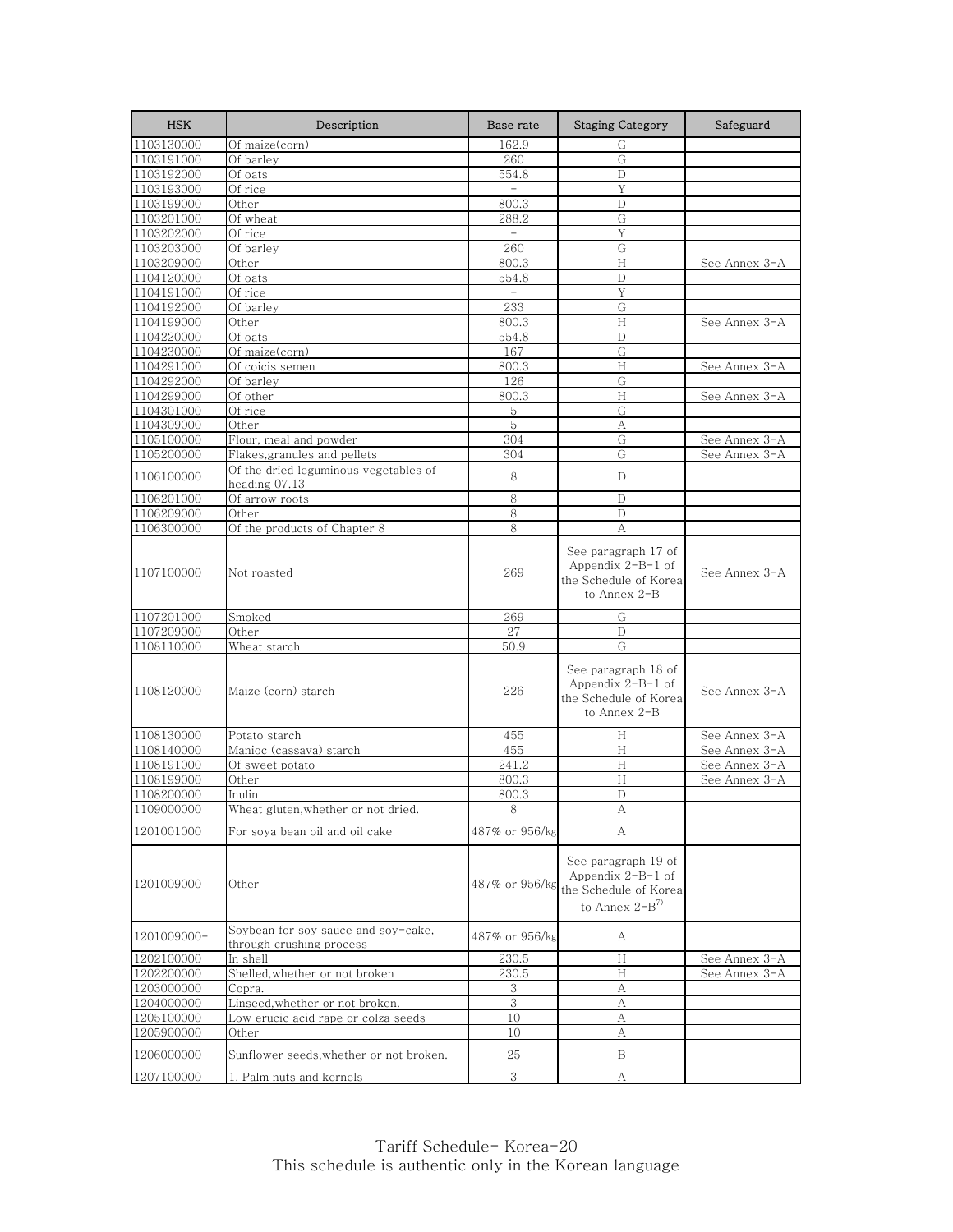| <b>HSK</b> | Description                                                               | Base rate                 | <b>Staging Category</b>                                                             | Safeguard                                                       |
|------------|---------------------------------------------------------------------------|---------------------------|-------------------------------------------------------------------------------------|-----------------------------------------------------------------|
| 1207200000 | 2. Cotton seeds                                                           | 3                         | А                                                                                   |                                                                 |
| 1207300000 | 3. Castor oil seeds                                                       | 3                         | А                                                                                   |                                                                 |
| 1207400000 | 4. Sesamum seeds                                                          | 630% or<br>6,660/kg       | H                                                                                   | See Annex 3-A                                                   |
| 1207500000 | 5. Mustard seeds                                                          | 3                         | А                                                                                   |                                                                 |
| 1207600000 | 6. Safflower seeds                                                        | 3                         | А                                                                                   |                                                                 |
| 1207910000 | A. Poppy seeds                                                            | 3                         | А                                                                                   |                                                                 |
| 1207991000 | (1) Perilla seeds                                                         | 40% or<br>$410$ won/ $kg$ | G                                                                                   |                                                                 |
| 1207992000 | (2) Shea nuts(Karite nuts)                                                | 3                         | А                                                                                   |                                                                 |
| 1207999000 | (3) Other                                                                 | 3                         | A                                                                                   |                                                                 |
| 1208100000 | 1. Of soya beans                                                          | 3                         | А                                                                                   |                                                                 |
| 1208900000 | 2. Other                                                                  | $\overline{3}$            | А                                                                                   |                                                                 |
| 1209100000 | 1. Sugar beet seed                                                        | $\overline{O}$            | K                                                                                   |                                                                 |
| 1209210000 | A. Lucerne (alfalfa) seed                                                 | $\overline{0}$            | Κ                                                                                   |                                                                 |
| 1209220000 | B. Clover (Trifolium spp.) seed                                           | $\Omega$                  | K                                                                                   |                                                                 |
| 1209230000 | C. Fescue seed                                                            | $\Omega$                  | Κ                                                                                   |                                                                 |
| 1209240000 | D. Kentucky blue grass (poa pratensis<br>L.)seed                          | $\overline{O}$            | Κ                                                                                   |                                                                 |
| 1209250000 | E. Rye grass (Lolium multiflorum<br>Lam., Lolium perenne L.) seed         | $\Omega$                  | Κ                                                                                   |                                                                 |
| 1209260000 | F. Timothy grass seed                                                     | $\overline{0}$            | Κ                                                                                   |                                                                 |
| 1209291000 | Lupine seed                                                               | $\Omega$                  | K                                                                                   |                                                                 |
| 1209292000 | Sudan grass seed                                                          | $\mathbf{0}$              | Κ                                                                                   |                                                                 |
| 1209293000 | Orchardgrass seeds                                                        | $\overline{O}$            | K                                                                                   |                                                                 |
| 1209299000 | Other                                                                     | $\Omega$                  | K                                                                                   |                                                                 |
| 1209300000 | 3. Seeds of herbaceous plants cultivated<br>principally for their flowers | $\mathbf{O}$              | Κ                                                                                   |                                                                 |
| 1209911010 | Onion seeds                                                               | $\mathbf{O}$              | Κ                                                                                   |                                                                 |
| 1209911090 | Other                                                                     | $\Omega$                  | K                                                                                   |                                                                 |
| 1209912000 | Radish seeds                                                              | $\mathbf{0}$              | Κ                                                                                   |                                                                 |
| 1209919000 | Other                                                                     | $\overline{O}$            | K                                                                                   |                                                                 |
| 1209991010 | Seeds of oak                                                              | $\Omega$                  | K                                                                                   |                                                                 |
| 1209991090 | Other                                                                     | $\mathbf{O}$              | Κ                                                                                   |                                                                 |
| 1209992000 | Seeds of fruit trees                                                      | $\Omega$                  | K                                                                                   |                                                                 |
| 1209993000 | Tobacco seed                                                              | $\mathbf{0}$              | Κ                                                                                   |                                                                 |
| 1209994000 | Lawn seed                                                                 | $\overline{0}$            | K                                                                                   |                                                                 |
| 1209999000 | Other                                                                     | $\Omega$                  | K                                                                                   |                                                                 |
| 1210100000 | Hop cones,neither ground nor powdered<br>nor in the form of pellets       | 30                        | G                                                                                   |                                                                 |
| 1210201000 | Hop cones                                                                 | 30                        | D                                                                                   |                                                                 |
| 1210202000 | Lupulin                                                                   | 30                        | А                                                                                   |                                                                 |
| 1211100000 | 1. Liquorice roots                                                        | 8                         | А                                                                                   |                                                                 |
| 1211201100 | Raw ginseng                                                               | 222.8                     | See paragraph 20 of<br>Appendix $2-B-1$ of<br>the Schedule of Korea<br>to Annex 2-B | See Annex $3\negthinspace\negthinspace\negthinspace \mathsf{A}$ |
| 1211201210 | Major roots                                                               | 222.8                     | See paragraph 20 of<br>Appendix $2-B-1$ of<br>the Schedule of Korea<br>to Annex 2-B | See Annex 3-A                                                   |
| 1211201220 | Ginseng tail                                                              | 222.8                     | See paragraph 20 of<br>Appendix $2-B-1$ of<br>the Schedule of Korea<br>to Annex 2-B | See Annex 3-A                                                   |
| 1211201240 | Minor root                                                                | 222.8                     | See paragraph 20 of<br>Appendix $2-B-1$ of<br>the Schedule of Korea<br>to Annex 2-B | See Annex 3-A                                                   |
| 1211201310 | Major root                                                                | 754.3                     | $\circ$                                                                             | See Annex 3-A                                                   |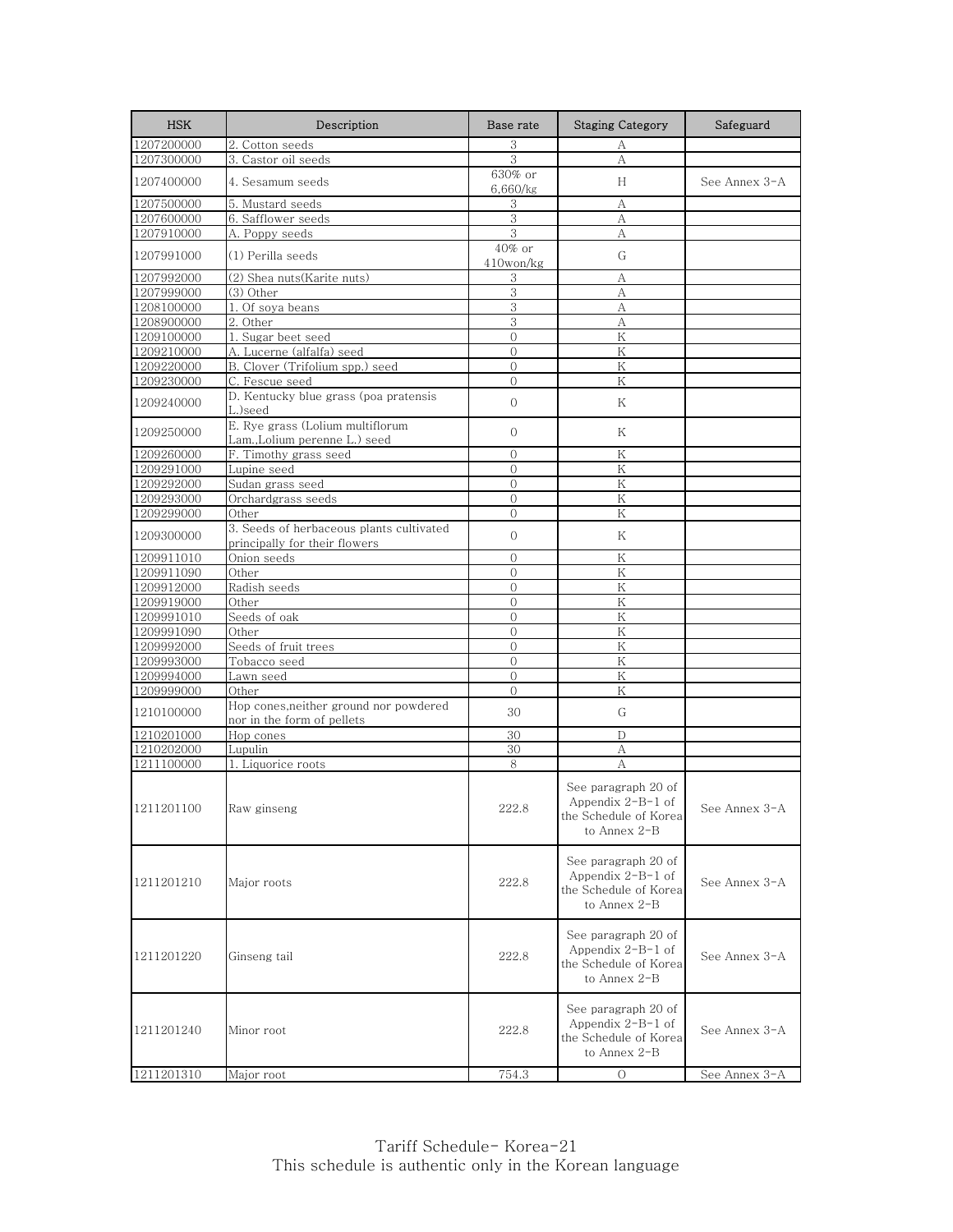| <b>HSK</b> | Description                            | Base rate | <b>Staging Category</b>   | Safeguard     |
|------------|----------------------------------------|-----------|---------------------------|---------------|
| 1211201320 | Ginseng tail                           | 754.3     | О                         | See Annex 3-A |
| 1211201330 | Minor root                             | 754.3     | $\circ$                   | See Annex 3-A |
| 1211202110 | Powder                                 | 18        | H                         |               |
| 1211202120 | Tablet or capsule                      | 18        | G                         |               |
| 1211202190 | Other                                  | 18        | Н                         |               |
| 1211202210 | Powder                                 | 754.3     | $\boldsymbol{\mathrm{H}}$ | See Annex 3-A |
| 1211202220 | Tablet or capsule                      | 754.3     | H                         | See Annex 3-A |
| 1211202290 | Other                                  | 754.3     | H                         | See Annex 3-A |
| 1211209100 | Leaves and stems of ginseng            | 754.3     | H                         | See Annex 3-A |
| 1211209200 | Ginseng seed                           | 754.3     | H                         | See Annex 3-A |
| 1211209900 | Other                                  | 754.3     | H                         | See Annex 3-A |
| 1211300000 | 3. Coca leaf                           | 8         | A                         |               |
| 1211400000 | 4. Poppy straw                         | 8         | A                         |               |
| 1211901000 | Aconiti tuber                          | 8         | A                         |               |
| 1211902000 | Coptidis rhizoma                       | 8         | A                         |               |
| 1211903000 | Polygalae radix                        | 8         | A                         |               |
| 1211904000 | Fritillariae roylei bulbus             | 8         | А                         |               |
| 1211905000 | Eucommiae cortex                       | 8         | A                         |               |
| 1211909010 | Amomi semen                            | 8         | A                         |               |
| 1211909020 | Zizyphi semen                          | 8         | A                         |               |
| 1211909030 | Quisqualis fructus                     | 8         | A                         |               |
| 1211909040 | Longanae arillus                       | 8         | А                         |               |
| 1211909050 | Crataegi fructus                       | 8         | $\overline{A}$            |               |
| 1211909060 | Nelumbo semen                          | 8         | А                         |               |
| 1211909070 | Pepper mint                            | 8         | A                         |               |
| 1211909080 | Japanese papper                        | 8         | D                         |               |
| 1211909090 | Other                                  | 8         | B                         |               |
| 1212100000 | 1. Locust beans, including locust bean | 20        | А                         |               |
|            | seeds                                  |           |                           |               |
| 1212201010 | (1) Dried                              | 20        | $\mathsf{C}$              |               |
| 1212201020 | (2) Chilled                            | 20        | С                         |               |
| 1212201030 | (3) Frozen                             | 10        | $\mathcal{C}$             |               |
| 1212201090 | (4) Other                              | 20        | С                         |               |
| 1212202010 | (1) Dried                              | 20        | G                         |               |
| 1212202020 | (2) Salted                             | 20        | D                         |               |
| 1212202030 | (3) Chilled                            | 20        | D                         |               |
| 1212202040 | (4) Frozen                             | 45        | D                         |               |
| 1212202090 | (5) Other                              | 20        | $\mathsf{C}$              |               |
| 1212203010 | (1) Dried                              | 20        | D                         |               |
| 1212203020 | (2) Chilled                            | 20        | $\mathsf C$               |               |
| 1212203030 | $(3)$ Frozen                           | 45        | $\mathbf D$               |               |
| 1212203090 | $\overline{(4)}$ Other                 | 20        | $\overline{C}$            |               |
| 1212204010 | (1) Fresh                              | 20        | С                         |               |
| 1212204020 | (2) Chilled                            | 20        | $\mathsf{C}$              |               |
| 1212204030 | $(3)$ Frozen                           | 45        | D                         |               |
| 1212204090 | $(4)$ Other                            | 20        |                           |               |
| 1212205010 | (1) Salted                             | 20        | D                         |               |
| 1212205020 | (2) Chilled                            | 20        | С                         |               |
| 1212205030 | (3) Frozen                             | 45        | $\mathbf D$               |               |
| 1212205090 | (4) Other                              | 20        | $\mathsf{C}$              |               |
| 1212206010 | (1) Frozen                             | 45        | G                         |               |
| 1212206090 | $(2)$ Other                            | 20        | $\rm F$                   |               |
| 1212207011 | (a) Frozen                             | 45        | $\mathsf{C}$              |               |
| 1212207019 | (b) Other                              | 20        | $\mathsf{C}$              |               |
| 1212207021 | (a) Frozen                             | 45        | С                         |               |
| 1212207029 | (b) Other                              | 20        | C                         |               |
| 1212207031 | (a) Frozen                             | 45        | C                         |               |
| 1212207039 | (b) Other                              | 20        | С                         |               |
| 1212208011 | $\overline{(\mathsf{a})}$ Frozen       | 45        | $\mathsf C$               |               |
| 1212208019 | (b) Other                              | 20        | С                         |               |
| 1212208021 | (a) Frozen                             | 45        | С                         |               |
| 1212208029 | (b) Other                              | 20        | С                         |               |
| 1212208031 | (a) Frozen                             | 45        | $\mathsf{C}$              |               |
| 1212208039 | (b) Other                              | 20        | $\mathsf{C}$              |               |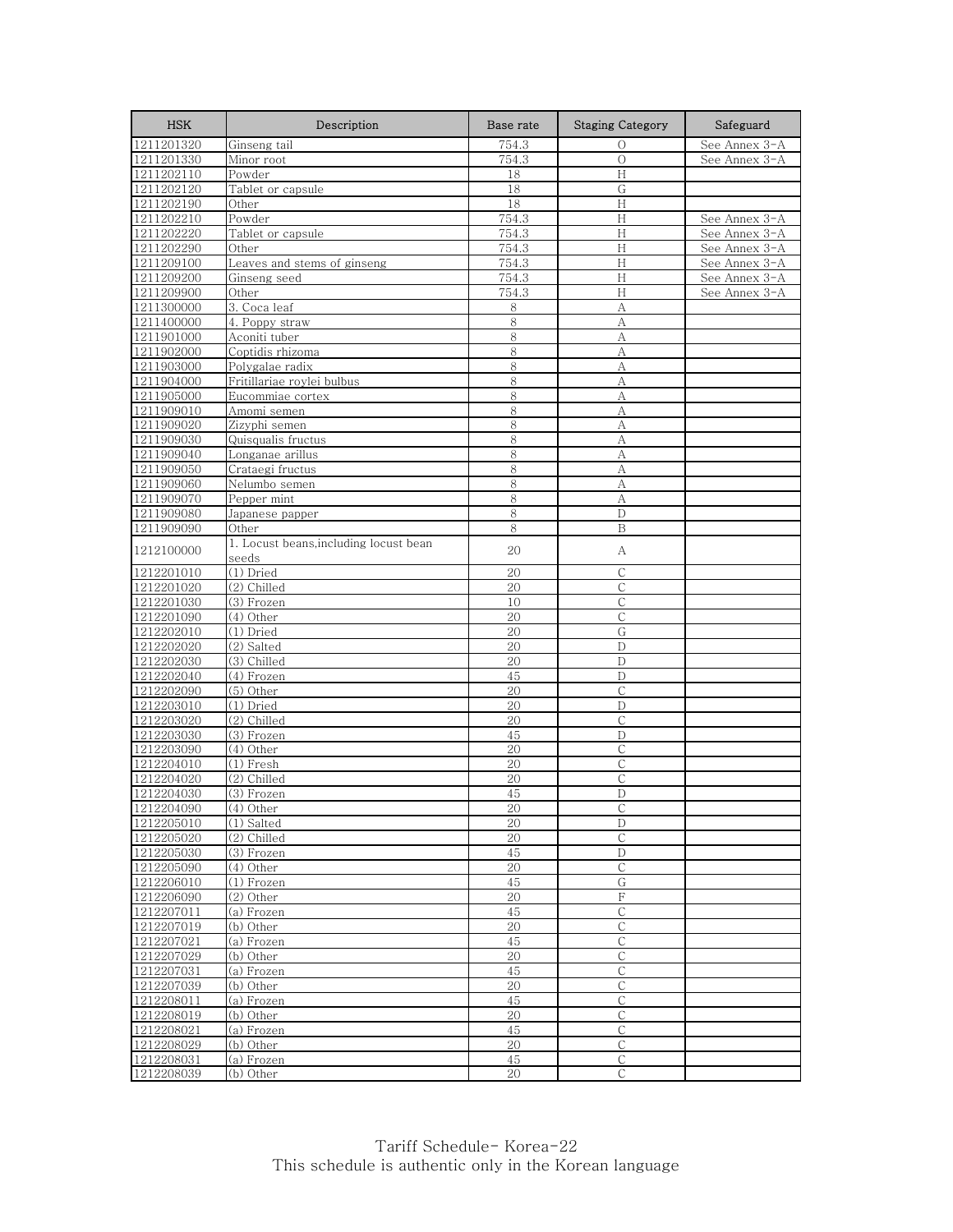| <b>HSK</b> | Description                                                                                                         | Base rate | <b>Staging Category</b>                                                             | Safeguard     |
|------------|---------------------------------------------------------------------------------------------------------------------|-----------|-------------------------------------------------------------------------------------|---------------|
| 1212209011 | (a) Frozen                                                                                                          | 45        | D                                                                                   |               |
| 1212209019 | (b) Other                                                                                                           | 20        | D                                                                                   |               |
| 1212209091 | (a) Frozen                                                                                                          | 45        | С                                                                                   |               |
| 1212209099 | (b) Other                                                                                                           | 20        | $\mathsf{C}$                                                                        |               |
| 1212300000 | 3. Apricot, peach (including nectarine) or<br>plum stones and kernels                                               | 8         | А                                                                                   |               |
| 1212910000 | A. Sugar beet                                                                                                       | 3         | А                                                                                   |               |
|            | (1) Unroasted chicory roots of the variety                                                                          |           |                                                                                     |               |
| 1212991000 | cichorium intybus sativum                                                                                           | 8         | А                                                                                   |               |
| 1212992000 | (2) Tuber of kuyaku                                                                                                 | 8         | А                                                                                   |               |
| 1212993000 | (3) Pollen                                                                                                          | 8         | A                                                                                   |               |
| 1212994000 | (4) Sugar cane                                                                                                      | 3         | А                                                                                   |               |
| 1212999000 | $(5)$ Other                                                                                                         | 8         | А                                                                                   |               |
| 1213000000 | Cereal straw and<br>husks, unprepared, whether or not<br>chopped, ground, pressed or in the form of<br>pellets.     | 8         | D                                                                                   |               |
| 1214100000 | Lucerne (alfalfa) meal and pellets                                                                                  | 10        | D                                                                                   |               |
| 1214901000 | Fodder roots                                                                                                        | 100.5     | H                                                                                   |               |
| 1214909010 | Alfalfa bale                                                                                                        | 18        | $\mathbb{D}$                                                                        |               |
| 1214909090 | Other                                                                                                               | 100.5     | See paragraph 21 of<br>Appendix $2-B-1$ of<br>the Schedule of Korea<br>to Annex 2-B |               |
| 1301101000 | A. Shellac                                                                                                          | 3         | А                                                                                   |               |
| 1301109000 | B. Other                                                                                                            | 3         | $\rm A$                                                                             |               |
| 1301200000 | 2. Gum Arabic                                                                                                       | 3         | А                                                                                   |               |
| 1301901000 | A. Oleoresins                                                                                                       | 3         | G                                                                                   |               |
| 1301909000 | B. Other                                                                                                            | 3         | G                                                                                   |               |
| 1302110000 | A. Opium                                                                                                            | 8         | А                                                                                   |               |
| 1302120000 | B. Of liquorice                                                                                                     | 8         | A                                                                                   |               |
| 1302130000 | C. Of hops                                                                                                          | 30        | D                                                                                   |               |
| 1302140000 | D. Of pyrethrum or of the roots of plants<br>containing rotenone                                                    | 8         | A                                                                                   |               |
| 1302191110 | White ginseng extract                                                                                               | 20        | G                                                                                   |               |
| 1302191120 | White ginseng extract powder                                                                                        | 20        | G                                                                                   |               |
| 1302191190 | Other                                                                                                               | 20        | G                                                                                   |               |
| 1302191210 | Red ginseng extract                                                                                                 | 754.3     | H                                                                                   | See Annex 3-A |
| 1302191220 | Red ginseng extract powder                                                                                          | 754.3     | H                                                                                   | See Annex 3-A |
| 1302191290 | Other                                                                                                               | 754.3     | H                                                                                   | See Annex 3-A |
| 1302191900 | Other                                                                                                               | 20        | G                                                                                   |               |
| 1302192000 | (2) Cashew nut shell liquid                                                                                         | 8         | А                                                                                   |               |
| 1302193000 | (3) Natural lacquer                                                                                                 | 8         | D                                                                                   |               |
| 1302199010 | Saps and extracts of aloes                                                                                          | 8         | A                                                                                   |               |
| 1302199020 | Cola extract                                                                                                        | 8         | A                                                                                   |               |
| 1302199091 | Vanilla oleoresin or vanilla extract                                                                                | 8         | А                                                                                   |               |
| 1302199099 | Other                                                                                                               | 8         | D                                                                                   |               |
| 1302200000 | 2. Pectic substances, pectinates and<br>pectates                                                                    | 8         | A                                                                                   |               |
| 1302311000 | Agar-agar in stripe form                                                                                            | 8         | D                                                                                   |               |
| 1302312000 | Agar-agar, powdered                                                                                                 | 8         | D                                                                                   |               |
| 1302319000 | Other                                                                                                               | 8         | D                                                                                   |               |
| 1302320000 | Mucilages and thickeners, whether or not<br>modified, derived from locust beans, locust<br>bean seeds or guar seeds | 8         | А                                                                                   |               |
| 1302390000 | Other                                                                                                               | 8         | А                                                                                   |               |
| 1401101000 | Bamboos, phyllostachys                                                                                              | 8         | D                                                                                   |               |
| 1401102000 | Raw bamboos                                                                                                         | 8         | D                                                                                   |               |
| 1401109000 | Other                                                                                                               | 8         | D                                                                                   |               |
| 1401201000 | Split or drawn                                                                                                      | 8         | D                                                                                   |               |
| 1401209000 | Other                                                                                                               | 8         | D                                                                                   |               |
| 1401901000 | Bark of arrow root's stems                                                                                          | 8         | D                                                                                   |               |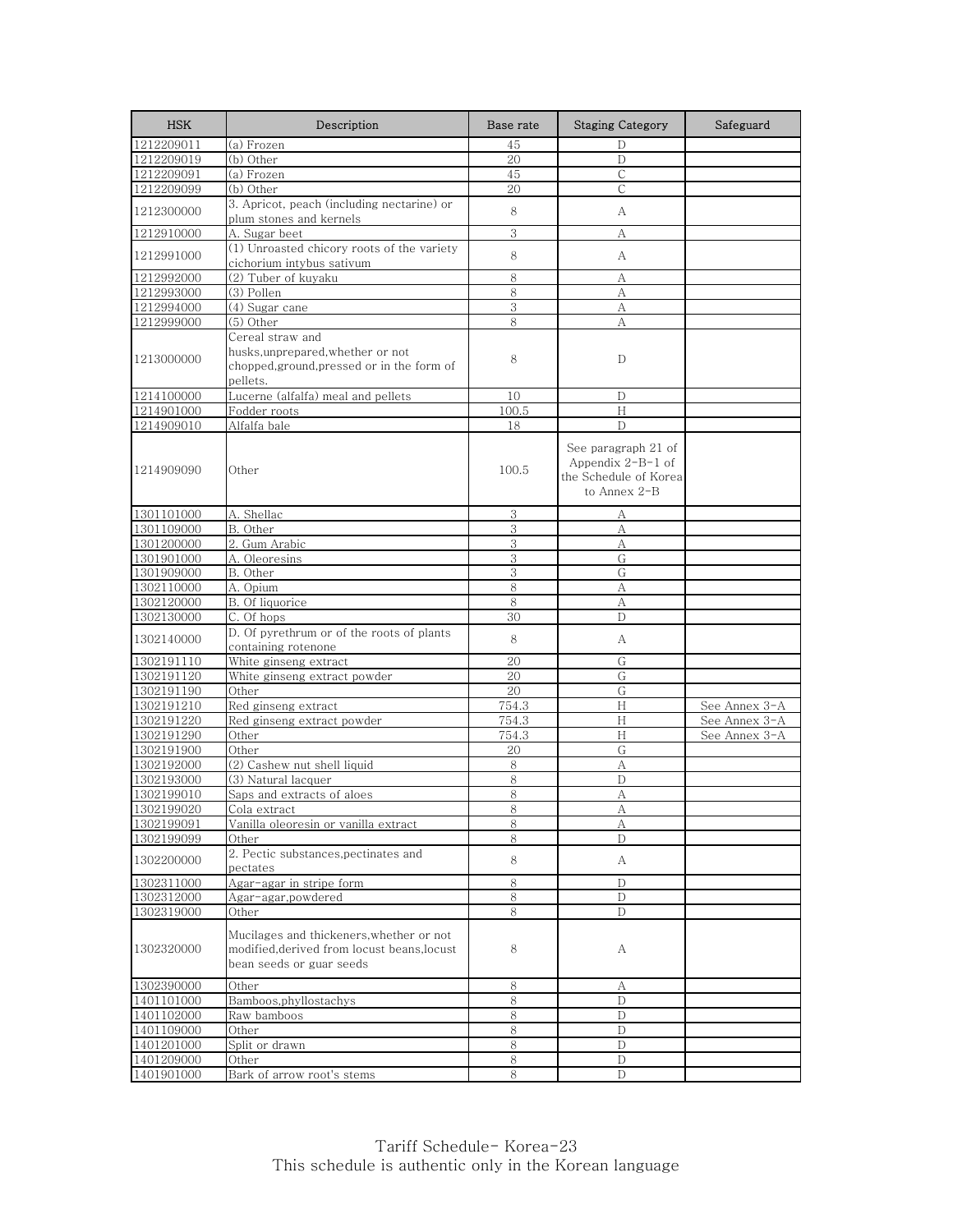| <b>HSK</b>               | Description                                                                                                                                                                                                           | Base rate           | <b>Staging Category</b> | Safeguard |
|--------------------------|-----------------------------------------------------------------------------------------------------------------------------------------------------------------------------------------------------------------------|---------------------|-------------------------|-----------|
| 1401909000               | Other                                                                                                                                                                                                                 | 8                   | D                       |           |
| 1402000000               | Vegetable materials of a kind used<br>primarily as stuffing or as padding(for<br>example, kapok, vegetable hair and eel-<br>grass), whether or not put up as a layer<br>with or without supporting material.          | 3                   | G                       |           |
| 1403000000               | Vegetable materials of a kind used<br>primarily in brooms or in brushes(for<br>example,broom-corn,piassava,couch-grass<br>and istle), whether or not in hanks or<br>bundles.                                          | 3                   | G                       |           |
| 1404101000               | Gall nuts                                                                                                                                                                                                             | 3                   | G                       |           |
| 1404102000               | Almond hulls                                                                                                                                                                                                          | 3                   | G                       |           |
| 1404109000               | Other                                                                                                                                                                                                                 | 3                   | G                       |           |
| 1404200000               | 2. Cotton linters                                                                                                                                                                                                     | 3                   | А                       |           |
| 1404901000               | A. Hard seeds,pips,hulls and nuts,of a kind<br>used for carv ing (for example, corozo)                                                                                                                                | 3                   | G                       |           |
| 1404902010               | Bark of paper mulberry                                                                                                                                                                                                | 3                   | G                       |           |
| 1404902020               | Bark of edge worthia papyriferu                                                                                                                                                                                       | 3                   | G                       |           |
| 1404902090               | Other                                                                                                                                                                                                                 | 3                   | G                       |           |
| 1404903010               | Leaves of quercus dentatas                                                                                                                                                                                            | 5                   | D                       |           |
| 1404903020               | Leaves of smilax china                                                                                                                                                                                                | 5                   | D                       |           |
| 1404903090               | Other                                                                                                                                                                                                                 | 5                   | D                       |           |
| 1404909000               | D. Other                                                                                                                                                                                                              | 3                   | G                       |           |
| 1501001010               | Of a acid value not exceeding 1                                                                                                                                                                                       | 3                   | А                       |           |
| 1501001090               | Other                                                                                                                                                                                                                 | 3                   | A                       |           |
| 1501002000               | 2. Poultry fat                                                                                                                                                                                                        | 3<br>$\overline{2}$ | А                       |           |
| 1502001010               | Of a acid value not exceeding 2                                                                                                                                                                                       |                     | A                       |           |
| 1502001090<br>1502009000 | Other<br>$2.$ Other                                                                                                                                                                                                   | $\overline{2}$<br>3 | A                       |           |
| 1503002000               | Lard-oil                                                                                                                                                                                                              | 3                   | А<br>А                  |           |
| 1503009000               | Other                                                                                                                                                                                                                 | 3                   | А                       |           |
| 1504101000               | Sharks' liver oil and its fractions                                                                                                                                                                                   | 3                   | C                       |           |
| 1504109000               | Other                                                                                                                                                                                                                 | 3                   | С                       |           |
| 1504200000               | 2. Fats and oils and their fractions, of<br>fish, other than liver oils.                                                                                                                                              | 3                   | D                       |           |
| 1504301000               | A. Whale oil and its fractions                                                                                                                                                                                        | 3                   | А                       |           |
| 1504309000               | B. Other                                                                                                                                                                                                              | 3                   | $\mathsf{C}$            |           |
| 1505001000               | 1. Wool grease, crude                                                                                                                                                                                                 | 3                   | А                       |           |
| 1505009000               | 2. Other                                                                                                                                                                                                              | $\,3$               | А                       |           |
| 1506001000               | Neat's-foot oil and its fractions                                                                                                                                                                                     | 3                   | А                       |           |
| 1506009000               | Other                                                                                                                                                                                                                 | 3                   | А                       |           |
| 1507100000               | Crude oil, whether or not degummed                                                                                                                                                                                    | 5.4                 | G                       |           |
| 1507901000               | Refined oil                                                                                                                                                                                                           | 5.4                 | D                       |           |
| 1507909000               | Other                                                                                                                                                                                                                 | 8                   | G<br>F                  |           |
| 1508100000<br>1508901000 | Crude oil<br>Refined oil                                                                                                                                                                                              | 27<br>27            | $\mathbf D$             |           |
| 1508909000               | Other                                                                                                                                                                                                                 | 27                  | D                       |           |
| 1509100000               | Virgin                                                                                                                                                                                                                | 8                   | D                       |           |
| 1509900000               | Other                                                                                                                                                                                                                 | 8                   | А                       |           |
| 1510000000               | Other oils and their fractions, obtained<br>solely from olives, whether or not<br>refined, but not chemically<br>modified, including blends of these oils or<br>fractions with oils or fractions of heading<br>15.09. | 8                   | D                       |           |
| 1511100000               | 1. Crude oil                                                                                                                                                                                                          | 3                   | А                       |           |
| 1511901000               | Palm olein                                                                                                                                                                                                            | $\sqrt{2}$          | А                       |           |
| 1511902000               | Palm stearin                                                                                                                                                                                                          | $\sqrt{2}$          | А                       |           |
| 1511909000               | Other                                                                                                                                                                                                                 | $\overline{2}$      | А                       |           |
| 1512111000               | (1) Sunflower-seed oil                                                                                                                                                                                                | 10                  | D                       |           |
| 1512112000               | (2) Safflower oil                                                                                                                                                                                                     | 8                   | D                       |           |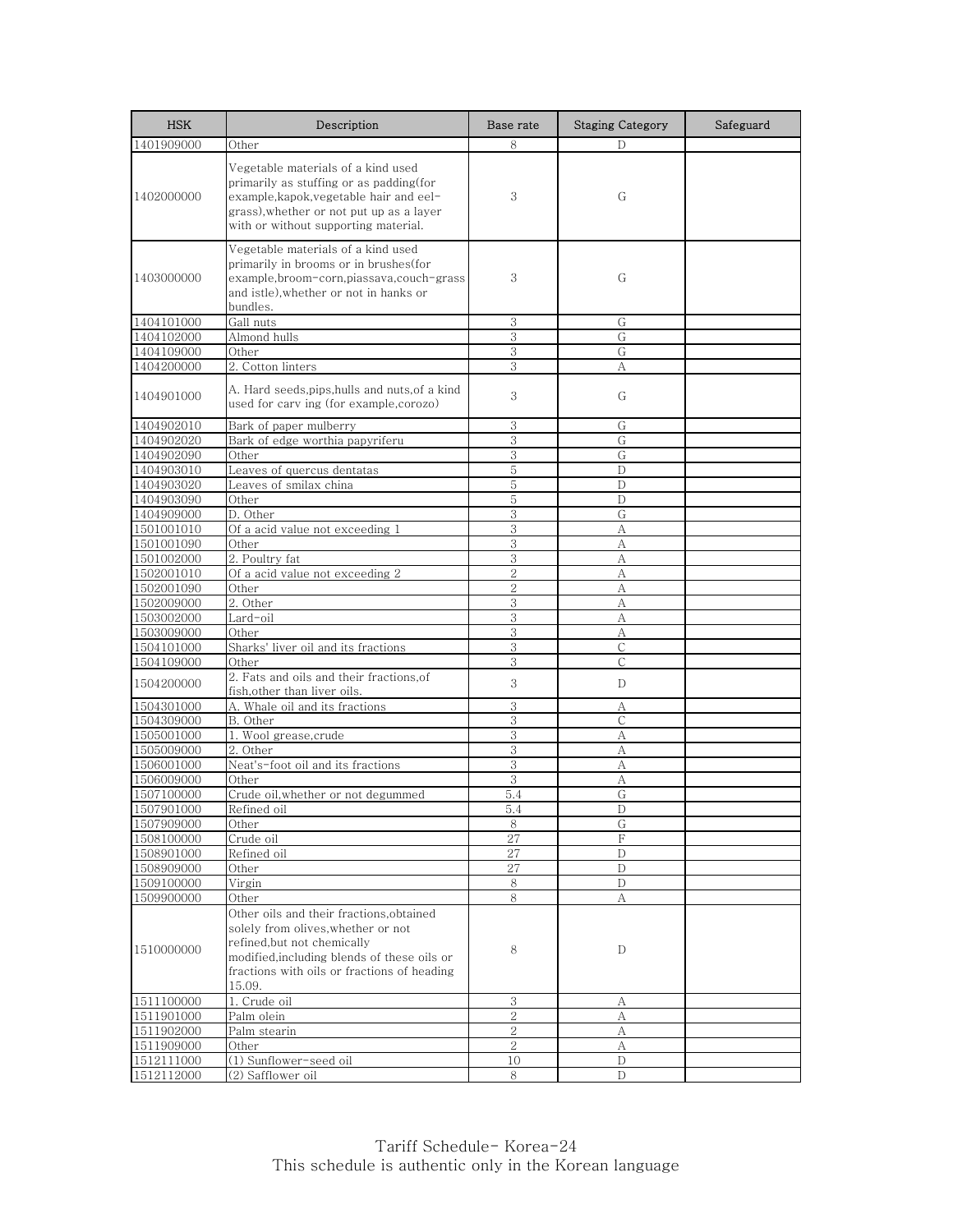| 1512191010<br>(a) Sunflower-seed oil<br>10<br>D<br>8<br>A<br>1512191020<br>(b) Safflower oil<br>1512199010<br>(a) Sunflower-seed oil<br>10<br>D<br>1512199020<br>(b) Safflower oil<br>8<br>D<br>Crude oil, whether or not gossypol has been<br>1512210000<br>5.4<br>D<br>removed<br>Refined oil<br>5.4<br>1512291000<br>D<br>1512299000<br>Other<br>8<br>D<br>3<br>1513110000<br>Crude oil<br>А<br>Refined oil<br>3<br>1513191000<br>А<br>3<br>A<br>1513199000<br>Other<br>Palm kernel oil<br>1513211000<br>5<br>А<br>8<br>1513212000<br>A<br>Babassu oil<br>5<br>A<br>1513291010<br>Palm kernel oil<br>8<br>1513291020<br>Babassu oil<br>А<br>1513299000<br>Other<br>8<br>А<br>A. Crude oil<br>G<br>1514110000<br>10<br>30<br>D<br>1514191000<br>Refined oil<br>30<br>1514199000<br>Other<br>D<br>(1) Other Rape oil or colza oil<br>10<br>G<br>1514911000<br>(2) Mustard oil<br>30<br>A<br>1514912000<br>1514991010<br>Other Rape oil or colza oil<br>30<br>D<br>1514991020<br>30<br>A<br>Mustard oil<br>1514999000<br>Other<br>30<br>D<br>Crude oil<br>8<br>D<br>1515110000<br>8<br>1515190000<br>Other<br>D<br>8<br>D<br>1515210000<br>Crude oil<br>8<br>E<br>1515290000<br>Other<br>3. Castor oil and its fractions<br>8<br>1515300000<br>D<br>8<br>1515400000<br>4. Tung oil and its fractions<br>А<br>630% or<br>1515500000<br>5. Sesame oil and its fractions<br>Н<br>See Annex 3-A<br>12,060/kg<br>1515901000<br>A. Perilla oil and its fractions<br>М<br>36<br>F<br>1515909010<br>Rice bran oil and its fractions<br>8<br>8<br>1515909020<br>Camellia oil and its fractions<br>D<br>1515909030<br>Jojoba oil and its fractions<br>8<br>D<br>8<br>$\mathbf D$<br>1515909090<br>Other<br>Beef tallow and its fractions<br>8<br>1516101000<br>А<br>8<br>A<br>Whale oil and its fractions<br>1516102000<br>8<br>1516109000<br>Other<br>А<br>Peanut oil and its fraction<br>1516201010<br>36<br>D<br>36<br>D<br>1516201020<br>Sunflower seed oil and its fraction<br>1516201030<br>Rape or colza oil and its fraction<br>36<br>D<br>1516201040<br>Perilla oil and its fraction<br>36<br>M<br>36<br>1516201050<br>Sesame oil and its fraction<br>М<br><u> Coconut (copra) oil and its fraction</u><br>୪<br>A<br>8<br>Palm oil and its fraction<br>А<br>1516202030<br>Maize oil and its fraction<br>8<br>D<br>8<br>D<br>1516202040<br>Cotton seed oil and its fraction<br>1516202050<br>Soya-bean oil and its fraction<br>$\,8\,$<br>$\rm F$<br>1516202090<br>8<br>D<br>Other<br>Margarine, excluding liquid margarine<br>8<br>1517100000<br>D<br>1517901000<br>Imitation lard<br>$8\,$<br>А<br>1517902000<br>Shortening<br>8<br>D<br>1517909000<br>Other<br>8<br>D<br>Dehydrated castor oil<br>8<br>1518001000<br>D<br>1518002000<br>Epoxidised soya-bean oil<br>8<br>D<br>8<br>1518009000<br>Other<br>D<br>Glycerol, crude; glycerol waters and<br>1520000000<br>8<br>A<br>glycerol lyes.<br>1521101000<br>Carnauba wax<br>8<br>А<br>1521102000<br>Palm wax<br>8<br>А<br>$\,8\,$<br>1521109000<br>A<br>Other<br>Spermaceti<br>C<br>1521901000<br>8 | <b>HSK</b> | Description | Base rate | <b>Staging Category</b> | Safeguard |
|---------------------------------------------------------------------------------------------------------------------------------------------------------------------------------------------------------------------------------------------------------------------------------------------------------------------------------------------------------------------------------------------------------------------------------------------------------------------------------------------------------------------------------------------------------------------------------------------------------------------------------------------------------------------------------------------------------------------------------------------------------------------------------------------------------------------------------------------------------------------------------------------------------------------------------------------------------------------------------------------------------------------------------------------------------------------------------------------------------------------------------------------------------------------------------------------------------------------------------------------------------------------------------------------------------------------------------------------------------------------------------------------------------------------------------------------------------------------------------------------------------------------------------------------------------------------------------------------------------------------------------------------------------------------------------------------------------------------------------------------------------------------------------------------------------------------------------------------------------------------------------------------------------------------------------------------------------------------------------------------------------------------------------------------------------------------------------------------------------------------------------------------------------------------------------------------------------------------------------------------------------------------------------------------------------------------------------------------------------------------------------------------------------------------------------------------------------------------------------------------------------------------------------------------------------------------------------------------------------------------------------------------------------------------------------------------------------------------------------------------------------------------------------------------------------------------------------------------------------------------------------------------------------------------------------------------------------------------------------------------------------------------------------------------------------|------------|-------------|-----------|-------------------------|-----------|
|                                                                                                                                                                                                                                                                                                                                                                                                                                                                                                                                                                                                                                                                                                                                                                                                                                                                                                                                                                                                                                                                                                                                                                                                                                                                                                                                                                                                                                                                                                                                                                                                                                                                                                                                                                                                                                                                                                                                                                                                                                                                                                                                                                                                                                                                                                                                                                                                                                                                                                                                                                                                                                                                                                                                                                                                                                                                                                                                                                                                                                                         |            |             |           |                         |           |
|                                                                                                                                                                                                                                                                                                                                                                                                                                                                                                                                                                                                                                                                                                                                                                                                                                                                                                                                                                                                                                                                                                                                                                                                                                                                                                                                                                                                                                                                                                                                                                                                                                                                                                                                                                                                                                                                                                                                                                                                                                                                                                                                                                                                                                                                                                                                                                                                                                                                                                                                                                                                                                                                                                                                                                                                                                                                                                                                                                                                                                                         |            |             |           |                         |           |
|                                                                                                                                                                                                                                                                                                                                                                                                                                                                                                                                                                                                                                                                                                                                                                                                                                                                                                                                                                                                                                                                                                                                                                                                                                                                                                                                                                                                                                                                                                                                                                                                                                                                                                                                                                                                                                                                                                                                                                                                                                                                                                                                                                                                                                                                                                                                                                                                                                                                                                                                                                                                                                                                                                                                                                                                                                                                                                                                                                                                                                                         |            |             |           |                         |           |
|                                                                                                                                                                                                                                                                                                                                                                                                                                                                                                                                                                                                                                                                                                                                                                                                                                                                                                                                                                                                                                                                                                                                                                                                                                                                                                                                                                                                                                                                                                                                                                                                                                                                                                                                                                                                                                                                                                                                                                                                                                                                                                                                                                                                                                                                                                                                                                                                                                                                                                                                                                                                                                                                                                                                                                                                                                                                                                                                                                                                                                                         |            |             |           |                         |           |
|                                                                                                                                                                                                                                                                                                                                                                                                                                                                                                                                                                                                                                                                                                                                                                                                                                                                                                                                                                                                                                                                                                                                                                                                                                                                                                                                                                                                                                                                                                                                                                                                                                                                                                                                                                                                                                                                                                                                                                                                                                                                                                                                                                                                                                                                                                                                                                                                                                                                                                                                                                                                                                                                                                                                                                                                                                                                                                                                                                                                                                                         |            |             |           |                         |           |
|                                                                                                                                                                                                                                                                                                                                                                                                                                                                                                                                                                                                                                                                                                                                                                                                                                                                                                                                                                                                                                                                                                                                                                                                                                                                                                                                                                                                                                                                                                                                                                                                                                                                                                                                                                                                                                                                                                                                                                                                                                                                                                                                                                                                                                                                                                                                                                                                                                                                                                                                                                                                                                                                                                                                                                                                                                                                                                                                                                                                                                                         |            |             |           |                         |           |
|                                                                                                                                                                                                                                                                                                                                                                                                                                                                                                                                                                                                                                                                                                                                                                                                                                                                                                                                                                                                                                                                                                                                                                                                                                                                                                                                                                                                                                                                                                                                                                                                                                                                                                                                                                                                                                                                                                                                                                                                                                                                                                                                                                                                                                                                                                                                                                                                                                                                                                                                                                                                                                                                                                                                                                                                                                                                                                                                                                                                                                                         |            |             |           |                         |           |
|                                                                                                                                                                                                                                                                                                                                                                                                                                                                                                                                                                                                                                                                                                                                                                                                                                                                                                                                                                                                                                                                                                                                                                                                                                                                                                                                                                                                                                                                                                                                                                                                                                                                                                                                                                                                                                                                                                                                                                                                                                                                                                                                                                                                                                                                                                                                                                                                                                                                                                                                                                                                                                                                                                                                                                                                                                                                                                                                                                                                                                                         |            |             |           |                         |           |
|                                                                                                                                                                                                                                                                                                                                                                                                                                                                                                                                                                                                                                                                                                                                                                                                                                                                                                                                                                                                                                                                                                                                                                                                                                                                                                                                                                                                                                                                                                                                                                                                                                                                                                                                                                                                                                                                                                                                                                                                                                                                                                                                                                                                                                                                                                                                                                                                                                                                                                                                                                                                                                                                                                                                                                                                                                                                                                                                                                                                                                                         |            |             |           |                         |           |
|                                                                                                                                                                                                                                                                                                                                                                                                                                                                                                                                                                                                                                                                                                                                                                                                                                                                                                                                                                                                                                                                                                                                                                                                                                                                                                                                                                                                                                                                                                                                                                                                                                                                                                                                                                                                                                                                                                                                                                                                                                                                                                                                                                                                                                                                                                                                                                                                                                                                                                                                                                                                                                                                                                                                                                                                                                                                                                                                                                                                                                                         |            |             |           |                         |           |
|                                                                                                                                                                                                                                                                                                                                                                                                                                                                                                                                                                                                                                                                                                                                                                                                                                                                                                                                                                                                                                                                                                                                                                                                                                                                                                                                                                                                                                                                                                                                                                                                                                                                                                                                                                                                                                                                                                                                                                                                                                                                                                                                                                                                                                                                                                                                                                                                                                                                                                                                                                                                                                                                                                                                                                                                                                                                                                                                                                                                                                                         |            |             |           |                         |           |
|                                                                                                                                                                                                                                                                                                                                                                                                                                                                                                                                                                                                                                                                                                                                                                                                                                                                                                                                                                                                                                                                                                                                                                                                                                                                                                                                                                                                                                                                                                                                                                                                                                                                                                                                                                                                                                                                                                                                                                                                                                                                                                                                                                                                                                                                                                                                                                                                                                                                                                                                                                                                                                                                                                                                                                                                                                                                                                                                                                                                                                                         |            |             |           |                         |           |
|                                                                                                                                                                                                                                                                                                                                                                                                                                                                                                                                                                                                                                                                                                                                                                                                                                                                                                                                                                                                                                                                                                                                                                                                                                                                                                                                                                                                                                                                                                                                                                                                                                                                                                                                                                                                                                                                                                                                                                                                                                                                                                                                                                                                                                                                                                                                                                                                                                                                                                                                                                                                                                                                                                                                                                                                                                                                                                                                                                                                                                                         |            |             |           |                         |           |
|                                                                                                                                                                                                                                                                                                                                                                                                                                                                                                                                                                                                                                                                                                                                                                                                                                                                                                                                                                                                                                                                                                                                                                                                                                                                                                                                                                                                                                                                                                                                                                                                                                                                                                                                                                                                                                                                                                                                                                                                                                                                                                                                                                                                                                                                                                                                                                                                                                                                                                                                                                                                                                                                                                                                                                                                                                                                                                                                                                                                                                                         |            |             |           |                         |           |
|                                                                                                                                                                                                                                                                                                                                                                                                                                                                                                                                                                                                                                                                                                                                                                                                                                                                                                                                                                                                                                                                                                                                                                                                                                                                                                                                                                                                                                                                                                                                                                                                                                                                                                                                                                                                                                                                                                                                                                                                                                                                                                                                                                                                                                                                                                                                                                                                                                                                                                                                                                                                                                                                                                                                                                                                                                                                                                                                                                                                                                                         |            |             |           |                         |           |
|                                                                                                                                                                                                                                                                                                                                                                                                                                                                                                                                                                                                                                                                                                                                                                                                                                                                                                                                                                                                                                                                                                                                                                                                                                                                                                                                                                                                                                                                                                                                                                                                                                                                                                                                                                                                                                                                                                                                                                                                                                                                                                                                                                                                                                                                                                                                                                                                                                                                                                                                                                                                                                                                                                                                                                                                                                                                                                                                                                                                                                                         |            |             |           |                         |           |
|                                                                                                                                                                                                                                                                                                                                                                                                                                                                                                                                                                                                                                                                                                                                                                                                                                                                                                                                                                                                                                                                                                                                                                                                                                                                                                                                                                                                                                                                                                                                                                                                                                                                                                                                                                                                                                                                                                                                                                                                                                                                                                                                                                                                                                                                                                                                                                                                                                                                                                                                                                                                                                                                                                                                                                                                                                                                                                                                                                                                                                                         |            |             |           |                         |           |
|                                                                                                                                                                                                                                                                                                                                                                                                                                                                                                                                                                                                                                                                                                                                                                                                                                                                                                                                                                                                                                                                                                                                                                                                                                                                                                                                                                                                                                                                                                                                                                                                                                                                                                                                                                                                                                                                                                                                                                                                                                                                                                                                                                                                                                                                                                                                                                                                                                                                                                                                                                                                                                                                                                                                                                                                                                                                                                                                                                                                                                                         |            |             |           |                         |           |
|                                                                                                                                                                                                                                                                                                                                                                                                                                                                                                                                                                                                                                                                                                                                                                                                                                                                                                                                                                                                                                                                                                                                                                                                                                                                                                                                                                                                                                                                                                                                                                                                                                                                                                                                                                                                                                                                                                                                                                                                                                                                                                                                                                                                                                                                                                                                                                                                                                                                                                                                                                                                                                                                                                                                                                                                                                                                                                                                                                                                                                                         |            |             |           |                         |           |
|                                                                                                                                                                                                                                                                                                                                                                                                                                                                                                                                                                                                                                                                                                                                                                                                                                                                                                                                                                                                                                                                                                                                                                                                                                                                                                                                                                                                                                                                                                                                                                                                                                                                                                                                                                                                                                                                                                                                                                                                                                                                                                                                                                                                                                                                                                                                                                                                                                                                                                                                                                                                                                                                                                                                                                                                                                                                                                                                                                                                                                                         |            |             |           |                         |           |
|                                                                                                                                                                                                                                                                                                                                                                                                                                                                                                                                                                                                                                                                                                                                                                                                                                                                                                                                                                                                                                                                                                                                                                                                                                                                                                                                                                                                                                                                                                                                                                                                                                                                                                                                                                                                                                                                                                                                                                                                                                                                                                                                                                                                                                                                                                                                                                                                                                                                                                                                                                                                                                                                                                                                                                                                                                                                                                                                                                                                                                                         |            |             |           |                         |           |
|                                                                                                                                                                                                                                                                                                                                                                                                                                                                                                                                                                                                                                                                                                                                                                                                                                                                                                                                                                                                                                                                                                                                                                                                                                                                                                                                                                                                                                                                                                                                                                                                                                                                                                                                                                                                                                                                                                                                                                                                                                                                                                                                                                                                                                                                                                                                                                                                                                                                                                                                                                                                                                                                                                                                                                                                                                                                                                                                                                                                                                                         |            |             |           |                         |           |
|                                                                                                                                                                                                                                                                                                                                                                                                                                                                                                                                                                                                                                                                                                                                                                                                                                                                                                                                                                                                                                                                                                                                                                                                                                                                                                                                                                                                                                                                                                                                                                                                                                                                                                                                                                                                                                                                                                                                                                                                                                                                                                                                                                                                                                                                                                                                                                                                                                                                                                                                                                                                                                                                                                                                                                                                                                                                                                                                                                                                                                                         |            |             |           |                         |           |
|                                                                                                                                                                                                                                                                                                                                                                                                                                                                                                                                                                                                                                                                                                                                                                                                                                                                                                                                                                                                                                                                                                                                                                                                                                                                                                                                                                                                                                                                                                                                                                                                                                                                                                                                                                                                                                                                                                                                                                                                                                                                                                                                                                                                                                                                                                                                                                                                                                                                                                                                                                                                                                                                                                                                                                                                                                                                                                                                                                                                                                                         |            |             |           |                         |           |
|                                                                                                                                                                                                                                                                                                                                                                                                                                                                                                                                                                                                                                                                                                                                                                                                                                                                                                                                                                                                                                                                                                                                                                                                                                                                                                                                                                                                                                                                                                                                                                                                                                                                                                                                                                                                                                                                                                                                                                                                                                                                                                                                                                                                                                                                                                                                                                                                                                                                                                                                                                                                                                                                                                                                                                                                                                                                                                                                                                                                                                                         |            |             |           |                         |           |
|                                                                                                                                                                                                                                                                                                                                                                                                                                                                                                                                                                                                                                                                                                                                                                                                                                                                                                                                                                                                                                                                                                                                                                                                                                                                                                                                                                                                                                                                                                                                                                                                                                                                                                                                                                                                                                                                                                                                                                                                                                                                                                                                                                                                                                                                                                                                                                                                                                                                                                                                                                                                                                                                                                                                                                                                                                                                                                                                                                                                                                                         |            |             |           |                         |           |
|                                                                                                                                                                                                                                                                                                                                                                                                                                                                                                                                                                                                                                                                                                                                                                                                                                                                                                                                                                                                                                                                                                                                                                                                                                                                                                                                                                                                                                                                                                                                                                                                                                                                                                                                                                                                                                                                                                                                                                                                                                                                                                                                                                                                                                                                                                                                                                                                                                                                                                                                                                                                                                                                                                                                                                                                                                                                                                                                                                                                                                                         |            |             |           |                         |           |
|                                                                                                                                                                                                                                                                                                                                                                                                                                                                                                                                                                                                                                                                                                                                                                                                                                                                                                                                                                                                                                                                                                                                                                                                                                                                                                                                                                                                                                                                                                                                                                                                                                                                                                                                                                                                                                                                                                                                                                                                                                                                                                                                                                                                                                                                                                                                                                                                                                                                                                                                                                                                                                                                                                                                                                                                                                                                                                                                                                                                                                                         |            |             |           |                         |           |
|                                                                                                                                                                                                                                                                                                                                                                                                                                                                                                                                                                                                                                                                                                                                                                                                                                                                                                                                                                                                                                                                                                                                                                                                                                                                                                                                                                                                                                                                                                                                                                                                                                                                                                                                                                                                                                                                                                                                                                                                                                                                                                                                                                                                                                                                                                                                                                                                                                                                                                                                                                                                                                                                                                                                                                                                                                                                                                                                                                                                                                                         |            |             |           |                         |           |
|                                                                                                                                                                                                                                                                                                                                                                                                                                                                                                                                                                                                                                                                                                                                                                                                                                                                                                                                                                                                                                                                                                                                                                                                                                                                                                                                                                                                                                                                                                                                                                                                                                                                                                                                                                                                                                                                                                                                                                                                                                                                                                                                                                                                                                                                                                                                                                                                                                                                                                                                                                                                                                                                                                                                                                                                                                                                                                                                                                                                                                                         |            |             |           |                         |           |
|                                                                                                                                                                                                                                                                                                                                                                                                                                                                                                                                                                                                                                                                                                                                                                                                                                                                                                                                                                                                                                                                                                                                                                                                                                                                                                                                                                                                                                                                                                                                                                                                                                                                                                                                                                                                                                                                                                                                                                                                                                                                                                                                                                                                                                                                                                                                                                                                                                                                                                                                                                                                                                                                                                                                                                                                                                                                                                                                                                                                                                                         |            |             |           |                         |           |
|                                                                                                                                                                                                                                                                                                                                                                                                                                                                                                                                                                                                                                                                                                                                                                                                                                                                                                                                                                                                                                                                                                                                                                                                                                                                                                                                                                                                                                                                                                                                                                                                                                                                                                                                                                                                                                                                                                                                                                                                                                                                                                                                                                                                                                                                                                                                                                                                                                                                                                                                                                                                                                                                                                                                                                                                                                                                                                                                                                                                                                                         |            |             |           |                         |           |
|                                                                                                                                                                                                                                                                                                                                                                                                                                                                                                                                                                                                                                                                                                                                                                                                                                                                                                                                                                                                                                                                                                                                                                                                                                                                                                                                                                                                                                                                                                                                                                                                                                                                                                                                                                                                                                                                                                                                                                                                                                                                                                                                                                                                                                                                                                                                                                                                                                                                                                                                                                                                                                                                                                                                                                                                                                                                                                                                                                                                                                                         |            |             |           |                         |           |
|                                                                                                                                                                                                                                                                                                                                                                                                                                                                                                                                                                                                                                                                                                                                                                                                                                                                                                                                                                                                                                                                                                                                                                                                                                                                                                                                                                                                                                                                                                                                                                                                                                                                                                                                                                                                                                                                                                                                                                                                                                                                                                                                                                                                                                                                                                                                                                                                                                                                                                                                                                                                                                                                                                                                                                                                                                                                                                                                                                                                                                                         |            |             |           |                         |           |
|                                                                                                                                                                                                                                                                                                                                                                                                                                                                                                                                                                                                                                                                                                                                                                                                                                                                                                                                                                                                                                                                                                                                                                                                                                                                                                                                                                                                                                                                                                                                                                                                                                                                                                                                                                                                                                                                                                                                                                                                                                                                                                                                                                                                                                                                                                                                                                                                                                                                                                                                                                                                                                                                                                                                                                                                                                                                                                                                                                                                                                                         |            |             |           |                         |           |
|                                                                                                                                                                                                                                                                                                                                                                                                                                                                                                                                                                                                                                                                                                                                                                                                                                                                                                                                                                                                                                                                                                                                                                                                                                                                                                                                                                                                                                                                                                                                                                                                                                                                                                                                                                                                                                                                                                                                                                                                                                                                                                                                                                                                                                                                                                                                                                                                                                                                                                                                                                                                                                                                                                                                                                                                                                                                                                                                                                                                                                                         |            |             |           |                         |           |
|                                                                                                                                                                                                                                                                                                                                                                                                                                                                                                                                                                                                                                                                                                                                                                                                                                                                                                                                                                                                                                                                                                                                                                                                                                                                                                                                                                                                                                                                                                                                                                                                                                                                                                                                                                                                                                                                                                                                                                                                                                                                                                                                                                                                                                                                                                                                                                                                                                                                                                                                                                                                                                                                                                                                                                                                                                                                                                                                                                                                                                                         |            |             |           |                         |           |
|                                                                                                                                                                                                                                                                                                                                                                                                                                                                                                                                                                                                                                                                                                                                                                                                                                                                                                                                                                                                                                                                                                                                                                                                                                                                                                                                                                                                                                                                                                                                                                                                                                                                                                                                                                                                                                                                                                                                                                                                                                                                                                                                                                                                                                                                                                                                                                                                                                                                                                                                                                                                                                                                                                                                                                                                                                                                                                                                                                                                                                                         |            |             |           |                         |           |
|                                                                                                                                                                                                                                                                                                                                                                                                                                                                                                                                                                                                                                                                                                                                                                                                                                                                                                                                                                                                                                                                                                                                                                                                                                                                                                                                                                                                                                                                                                                                                                                                                                                                                                                                                                                                                                                                                                                                                                                                                                                                                                                                                                                                                                                                                                                                                                                                                                                                                                                                                                                                                                                                                                                                                                                                                                                                                                                                                                                                                                                         |            |             |           |                         |           |
|                                                                                                                                                                                                                                                                                                                                                                                                                                                                                                                                                                                                                                                                                                                                                                                                                                                                                                                                                                                                                                                                                                                                                                                                                                                                                                                                                                                                                                                                                                                                                                                                                                                                                                                                                                                                                                                                                                                                                                                                                                                                                                                                                                                                                                                                                                                                                                                                                                                                                                                                                                                                                                                                                                                                                                                                                                                                                                                                                                                                                                                         |            |             |           |                         |           |
|                                                                                                                                                                                                                                                                                                                                                                                                                                                                                                                                                                                                                                                                                                                                                                                                                                                                                                                                                                                                                                                                                                                                                                                                                                                                                                                                                                                                                                                                                                                                                                                                                                                                                                                                                                                                                                                                                                                                                                                                                                                                                                                                                                                                                                                                                                                                                                                                                                                                                                                                                                                                                                                                                                                                                                                                                                                                                                                                                                                                                                                         |            |             |           |                         |           |
|                                                                                                                                                                                                                                                                                                                                                                                                                                                                                                                                                                                                                                                                                                                                                                                                                                                                                                                                                                                                                                                                                                                                                                                                                                                                                                                                                                                                                                                                                                                                                                                                                                                                                                                                                                                                                                                                                                                                                                                                                                                                                                                                                                                                                                                                                                                                                                                                                                                                                                                                                                                                                                                                                                                                                                                                                                                                                                                                                                                                                                                         | 1516202010 |             |           |                         |           |
|                                                                                                                                                                                                                                                                                                                                                                                                                                                                                                                                                                                                                                                                                                                                                                                                                                                                                                                                                                                                                                                                                                                                                                                                                                                                                                                                                                                                                                                                                                                                                                                                                                                                                                                                                                                                                                                                                                                                                                                                                                                                                                                                                                                                                                                                                                                                                                                                                                                                                                                                                                                                                                                                                                                                                                                                                                                                                                                                                                                                                                                         | 1516202020 |             |           |                         |           |
|                                                                                                                                                                                                                                                                                                                                                                                                                                                                                                                                                                                                                                                                                                                                                                                                                                                                                                                                                                                                                                                                                                                                                                                                                                                                                                                                                                                                                                                                                                                                                                                                                                                                                                                                                                                                                                                                                                                                                                                                                                                                                                                                                                                                                                                                                                                                                                                                                                                                                                                                                                                                                                                                                                                                                                                                                                                                                                                                                                                                                                                         |            |             |           |                         |           |
|                                                                                                                                                                                                                                                                                                                                                                                                                                                                                                                                                                                                                                                                                                                                                                                                                                                                                                                                                                                                                                                                                                                                                                                                                                                                                                                                                                                                                                                                                                                                                                                                                                                                                                                                                                                                                                                                                                                                                                                                                                                                                                                                                                                                                                                                                                                                                                                                                                                                                                                                                                                                                                                                                                                                                                                                                                                                                                                                                                                                                                                         |            |             |           |                         |           |
|                                                                                                                                                                                                                                                                                                                                                                                                                                                                                                                                                                                                                                                                                                                                                                                                                                                                                                                                                                                                                                                                                                                                                                                                                                                                                                                                                                                                                                                                                                                                                                                                                                                                                                                                                                                                                                                                                                                                                                                                                                                                                                                                                                                                                                                                                                                                                                                                                                                                                                                                                                                                                                                                                                                                                                                                                                                                                                                                                                                                                                                         |            |             |           |                         |           |
|                                                                                                                                                                                                                                                                                                                                                                                                                                                                                                                                                                                                                                                                                                                                                                                                                                                                                                                                                                                                                                                                                                                                                                                                                                                                                                                                                                                                                                                                                                                                                                                                                                                                                                                                                                                                                                                                                                                                                                                                                                                                                                                                                                                                                                                                                                                                                                                                                                                                                                                                                                                                                                                                                                                                                                                                                                                                                                                                                                                                                                                         |            |             |           |                         |           |
|                                                                                                                                                                                                                                                                                                                                                                                                                                                                                                                                                                                                                                                                                                                                                                                                                                                                                                                                                                                                                                                                                                                                                                                                                                                                                                                                                                                                                                                                                                                                                                                                                                                                                                                                                                                                                                                                                                                                                                                                                                                                                                                                                                                                                                                                                                                                                                                                                                                                                                                                                                                                                                                                                                                                                                                                                                                                                                                                                                                                                                                         |            |             |           |                         |           |
|                                                                                                                                                                                                                                                                                                                                                                                                                                                                                                                                                                                                                                                                                                                                                                                                                                                                                                                                                                                                                                                                                                                                                                                                                                                                                                                                                                                                                                                                                                                                                                                                                                                                                                                                                                                                                                                                                                                                                                                                                                                                                                                                                                                                                                                                                                                                                                                                                                                                                                                                                                                                                                                                                                                                                                                                                                                                                                                                                                                                                                                         |            |             |           |                         |           |
|                                                                                                                                                                                                                                                                                                                                                                                                                                                                                                                                                                                                                                                                                                                                                                                                                                                                                                                                                                                                                                                                                                                                                                                                                                                                                                                                                                                                                                                                                                                                                                                                                                                                                                                                                                                                                                                                                                                                                                                                                                                                                                                                                                                                                                                                                                                                                                                                                                                                                                                                                                                                                                                                                                                                                                                                                                                                                                                                                                                                                                                         |            |             |           |                         |           |
|                                                                                                                                                                                                                                                                                                                                                                                                                                                                                                                                                                                                                                                                                                                                                                                                                                                                                                                                                                                                                                                                                                                                                                                                                                                                                                                                                                                                                                                                                                                                                                                                                                                                                                                                                                                                                                                                                                                                                                                                                                                                                                                                                                                                                                                                                                                                                                                                                                                                                                                                                                                                                                                                                                                                                                                                                                                                                                                                                                                                                                                         |            |             |           |                         |           |
|                                                                                                                                                                                                                                                                                                                                                                                                                                                                                                                                                                                                                                                                                                                                                                                                                                                                                                                                                                                                                                                                                                                                                                                                                                                                                                                                                                                                                                                                                                                                                                                                                                                                                                                                                                                                                                                                                                                                                                                                                                                                                                                                                                                                                                                                                                                                                                                                                                                                                                                                                                                                                                                                                                                                                                                                                                                                                                                                                                                                                                                         |            |             |           |                         |           |
|                                                                                                                                                                                                                                                                                                                                                                                                                                                                                                                                                                                                                                                                                                                                                                                                                                                                                                                                                                                                                                                                                                                                                                                                                                                                                                                                                                                                                                                                                                                                                                                                                                                                                                                                                                                                                                                                                                                                                                                                                                                                                                                                                                                                                                                                                                                                                                                                                                                                                                                                                                                                                                                                                                                                                                                                                                                                                                                                                                                                                                                         |            |             |           |                         |           |
|                                                                                                                                                                                                                                                                                                                                                                                                                                                                                                                                                                                                                                                                                                                                                                                                                                                                                                                                                                                                                                                                                                                                                                                                                                                                                                                                                                                                                                                                                                                                                                                                                                                                                                                                                                                                                                                                                                                                                                                                                                                                                                                                                                                                                                                                                                                                                                                                                                                                                                                                                                                                                                                                                                                                                                                                                                                                                                                                                                                                                                                         |            |             |           |                         |           |
|                                                                                                                                                                                                                                                                                                                                                                                                                                                                                                                                                                                                                                                                                                                                                                                                                                                                                                                                                                                                                                                                                                                                                                                                                                                                                                                                                                                                                                                                                                                                                                                                                                                                                                                                                                                                                                                                                                                                                                                                                                                                                                                                                                                                                                                                                                                                                                                                                                                                                                                                                                                                                                                                                                                                                                                                                                                                                                                                                                                                                                                         |            |             |           |                         |           |
|                                                                                                                                                                                                                                                                                                                                                                                                                                                                                                                                                                                                                                                                                                                                                                                                                                                                                                                                                                                                                                                                                                                                                                                                                                                                                                                                                                                                                                                                                                                                                                                                                                                                                                                                                                                                                                                                                                                                                                                                                                                                                                                                                                                                                                                                                                                                                                                                                                                                                                                                                                                                                                                                                                                                                                                                                                                                                                                                                                                                                                                         |            |             |           |                         |           |
|                                                                                                                                                                                                                                                                                                                                                                                                                                                                                                                                                                                                                                                                                                                                                                                                                                                                                                                                                                                                                                                                                                                                                                                                                                                                                                                                                                                                                                                                                                                                                                                                                                                                                                                                                                                                                                                                                                                                                                                                                                                                                                                                                                                                                                                                                                                                                                                                                                                                                                                                                                                                                                                                                                                                                                                                                                                                                                                                                                                                                                                         |            |             |           |                         |           |
|                                                                                                                                                                                                                                                                                                                                                                                                                                                                                                                                                                                                                                                                                                                                                                                                                                                                                                                                                                                                                                                                                                                                                                                                                                                                                                                                                                                                                                                                                                                                                                                                                                                                                                                                                                                                                                                                                                                                                                                                                                                                                                                                                                                                                                                                                                                                                                                                                                                                                                                                                                                                                                                                                                                                                                                                                                                                                                                                                                                                                                                         |            |             |           |                         |           |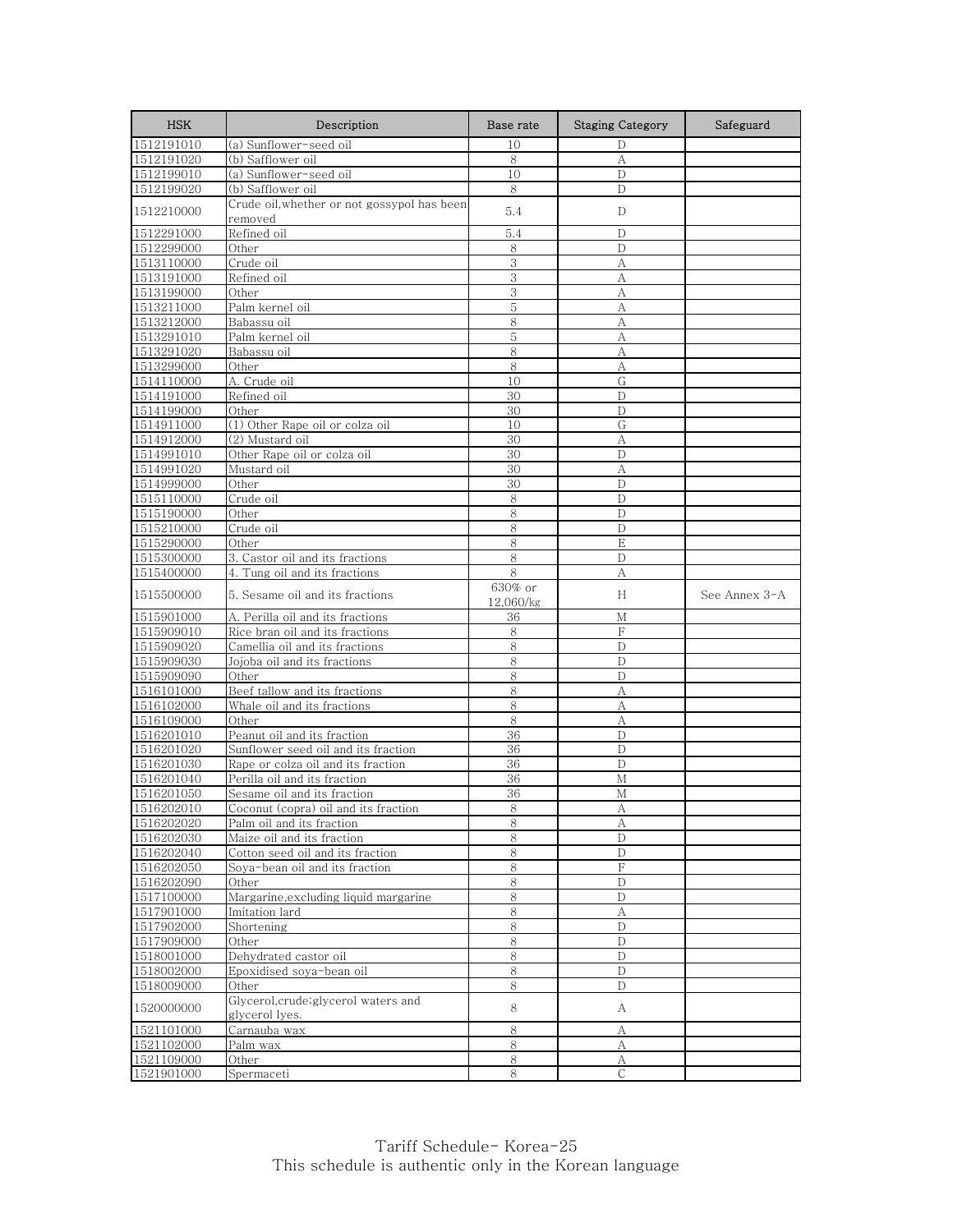| <b>HSK</b>               | Description                        | Base rate | <b>Staging Category</b>     | Safeguard |
|--------------------------|------------------------------------|-----------|-----------------------------|-----------|
| 1521902000               | Beeswax                            | 8         | А                           |           |
| 1521909000               | Other                              | 8         | А                           |           |
| 1522001010               | Natural                            | 8         | А                           |           |
| 1522001090               | Other                              | 8         | А                           |           |
| 1522009000               | Other                              | 8         | А                           |           |
| 1601001000               | Sausages                           | 18        | D                           |           |
| 1601009000               | Other                              | 30        | Q                           |           |
| 1602100000               | Homogenised preparations           | 30        | H                           |           |
| 1602201000               | In airtight containers             | 30        | G                           |           |
| 1602209000               | Other                              | 30        | G                           |           |
| 1602311000               | In airtight containers             | 30        | G                           |           |
| 1602319000               | Other                              | 30        | F                           |           |
| 1602321010               | $\text{Sample-tang}(\overline{k})$ | 30        | G                           |           |
| 1602321090               | Other                              | 30        | G                           |           |
| 1602329000               | Other                              | 30        | G                           |           |
| 1602391000               | In airtight containers             | 30        | М                           |           |
| 1602399000               | Other                              | 30        | М                           |           |
| 1602411000               | In airtight containers             | 30        | $\mathsf Q$                 |           |
| 1602419000               | Other<br>In airtight containers    | 27<br>30  | Q<br>Q                      |           |
| 1602421000<br>1602429000 |                                    | 27        |                             |           |
| 1602491000               | Other<br>In airtight containers    | 30        | Q<br>Q                      |           |
| 1602499000               | Other                              | 27        | $\mathsf{Q}$                |           |
| 1602501000               | In airtight containers             | 72        | H                           |           |
| 1602509000               | Other                              | 72        | H                           |           |
| 1602901000               | In airtight containers             | 30        | H                           |           |
| 1602909000               | Other                              | 30        | H                           |           |
| 1603001000               | Meat extracts                      | 30        | M                           |           |
| 1603002000               | Meat juices                        | 30        | H                           |           |
| 1603003000               | Fish extracts                      | 30        | $\mathsf{C}$                |           |
| 1603004000               | Fish juices                        | 30        | С                           |           |
| 1603009000               | Other                              | 30        | $\mathsf{C}$                |           |
| 1604111000               | In airtight containers             | 20        | D                           |           |
| 1604119000               | Other                              | 20        | C                           |           |
| 1604121000               | In airtight containers             | 20        | $\mathsf C$                 |           |
| 1604129000               | Other                              | 20        | С                           |           |
| 1604131000               | In airtight containers             | 20        | C                           |           |
| 1604139000               | Other                              | 20        | С                           |           |
| 1604141011               | In oil                             | 20        | G                           |           |
| 1604141012               | Boiled                             | 20        | G                           |           |
| 1604141019               | Other                              | 20        | G                           |           |
| 1604141021               | In oil                             | 20        | G                           |           |
| 1604141022               | Boiled                             | 20        | G                           |           |
| 1604141029               | Other                              | 20        | G                           |           |
| 1604141031               | In oil                             | 20        | G                           |           |
| 1604141032               | Boiled                             | 20        | G                           |           |
| 1604141039               | Other                              | 20        | G                           |           |
| 1604149000               | Other                              | 20        | G                           |           |
| 1604151000               | In airtight containers             | 20        | $\overline{C}$              |           |
| 1604159000               | Other                              | 20        | $\mathsf C$                 |           |
| 1604161000               | In airtight containers             | $20\,$    | $\mathsf C$                 |           |
| 1604169000               | Other                              | 20        | $\mathsf{C}$                |           |
| 1604191010               | Saury                              | 20        | G                           |           |
| 1604191020               | Horse mackerel                     | 20        | $\mathsf C$                 |           |
| 1604191030<br>1604191090 | Eels(anguilla spp)<br>Other        | 20<br>20  | $\mathsf{C}$<br>$\mathsf C$ |           |
| 1604199010               | Jerk filefish                      | 20        | $\mathsf C$                 |           |
| 1604199090               | Other                              | 20        | $\mathsf C$                 |           |
| 1604201000               | Fish pastes                        | 20        | $\mathsf C$                 |           |
| 1604202000               | Fish marinade                      | 20        | $\mathsf{C}$                |           |
| 1604203000               | Fish sausages                      | 20        | $\mathsf{C}$                |           |
| 1604204010               | Of crab flavor                     | 20        | С                           |           |
| 1604204090               | Other                              | 20        | $\mathsf{C}$                |           |
| 1604209000               | Other                              | 20        | $\mathsf{C}$                |           |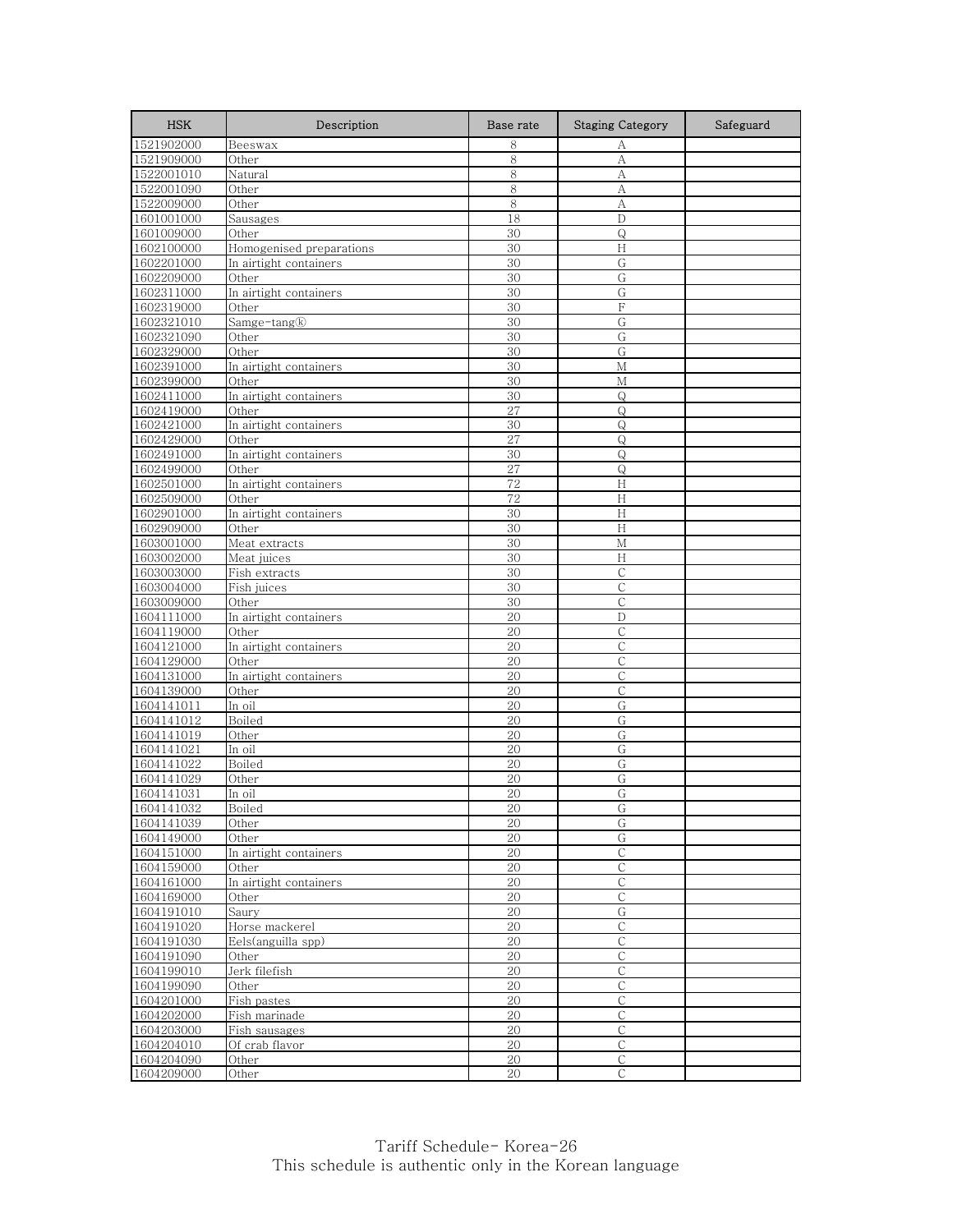| <b>HSK</b>               | Description                                        | Base rate    | <b>Staging Category</b> | Safeguard     |
|--------------------------|----------------------------------------------------|--------------|-------------------------|---------------|
| 1604301000               | Caviar                                             | 20           | А                       |               |
| 1604302000               | Caviar substitutes                                 | 20           | С                       |               |
| 1605101010               | In airtight containers                             | 20           | С                       |               |
| 1605101020               | Smoked,excluding in airtight containers            | 20           | С                       |               |
| 1605101090               | Other                                              | 20           | C                       |               |
| 1605109000               | Other                                              | 20           | С                       |               |
| 1605201000               | In airtight containers                             | 20           | С                       |               |
| 1605209010               | Smoked                                             | 20           | $\mathsf{C}$            |               |
| 1605209020               | Breaded                                            | 20           | С                       |               |
| 1605209090               | Other                                              | 20           | D                       |               |
| 1605301000               | In airtight containers                             | 20           | С                       |               |
| 1605309000               | Other                                              | 20           | C                       |               |
| 1605401000               | In airtight containers                             | 20           | $\mathsf{C}$            |               |
| 1605409000               | Other                                              | 20<br>20     | С                       |               |
| 1605901010<br>1605901020 | Oysters<br>Mussels                                 | 20           | А<br>С                  |               |
| 1605901030               | Baby clam                                          | 20           | $\overline{C}$          |               |
| 1605901040               | Cockles                                            | 20           | С                       |               |
| 1605901070               | Bai top shell                                      | 20           | $\mathsf{C}$            |               |
| 1605901080               | Squid                                              | 20           | C                       |               |
| 1605901091               | Abalone                                            | 20           | С                       |               |
| 1605901099               | Other                                              | 20           | $\mathsf{C}$            |               |
| 1605902010               | Squid                                              | 20           | G                       |               |
| 1605902020               | Bai top shell                                      | 20           | С                       |               |
| 1605902030               | Cockles                                            | 20           | С                       |               |
| 1605902090               | Other                                              | 20           | $\mathsf{C}$            |               |
| 1605909010               | Seasoned squid                                     | 20           | G                       |               |
| 1605909020               | Sea-cucumbers                                      | 20           | D                       |               |
| 1605909030               | Bai top shell                                      | 20           | $\mathsf{C}$            |               |
| 1605909040               | Mussel                                             | 20           | С                       |               |
| 1605909090               | Other                                              | 20           | $\mathsf{C}$            |               |
| 1701111000               | Of a polarization not exceeding 98.5°              | $\,3$        | А                       |               |
| 1701112000               | Of a polarization exceeding 98.5°                  | 3            | А                       |               |
| 1701121000               | Of a polarization not exceeding 98.5°              | 3            | A                       |               |
| 1701122000               | Of a polarization exceeding 98.5°                  | 3            | А                       |               |
| 1701910000               | Containing added flavouring or colouring<br>matter | 50           | Ν                       | See Annex 3-A |
| 1701990000               | Other                                              | 50           | $\rm N$                 | See Annex 3-A |
| 1702111000               | Lactose                                            | 49.5         | D                       |               |
| 1702119000               | Lactose syrup                                      | 20           | G                       |               |
| 1702191000               | Lactose                                            | 49.5         | D                       |               |
| 1702199000               | Lactose Syrup                                      | 20           | G                       |               |
| 1702201000               | Maple sugar                                        | 8            | D                       |               |
| 1702202000               | Maple syrup                                        | 8            | D                       |               |
| 1702301000               | Glucose                                            | 8            | D                       |               |
| 1702302000               | Glucose syrup                                      | 8            | D                       |               |
| 1702401000               | Glucose                                            | 8            | D                       |               |
| 1702402000               | Glucose syrup                                      | 8            | D                       |               |
| 1702500000               | 5. Chemically pure fructose                        | 8            | F                       |               |
| 1702601000               | Fructose                                           | $\,8\,$      | $\mathbf D$             |               |
| 1702602000               | Fructose syrup                                     | 8            | D                       |               |
| 1702901000               | A. Artificial honey                                | 243          | G                       |               |
| 1702902000               | B. Caramel                                         | 8            | D                       |               |
| 1702903000               | C. Maltose<br>D. Other                             | $\,8\,$<br>8 | D<br>F                  |               |
| 1702909000<br>1703101000 | For use in manufacturing spirits                   | 3            | G                       |               |
| 1703109000               | Other                                              | 3            | $\mathbf D$             |               |
| 1703901000               | For use in manufacturing spirits                   | 3            | G                       |               |
| 1703909000               | Other                                              | 3            | А                       |               |
| 1704100000               | Chewing gum, whether or not sugar-coated           | 8            | D                       |               |
| 1704901000               | Liquorice extract, not put up as<br>confectionery  | 8            | G                       |               |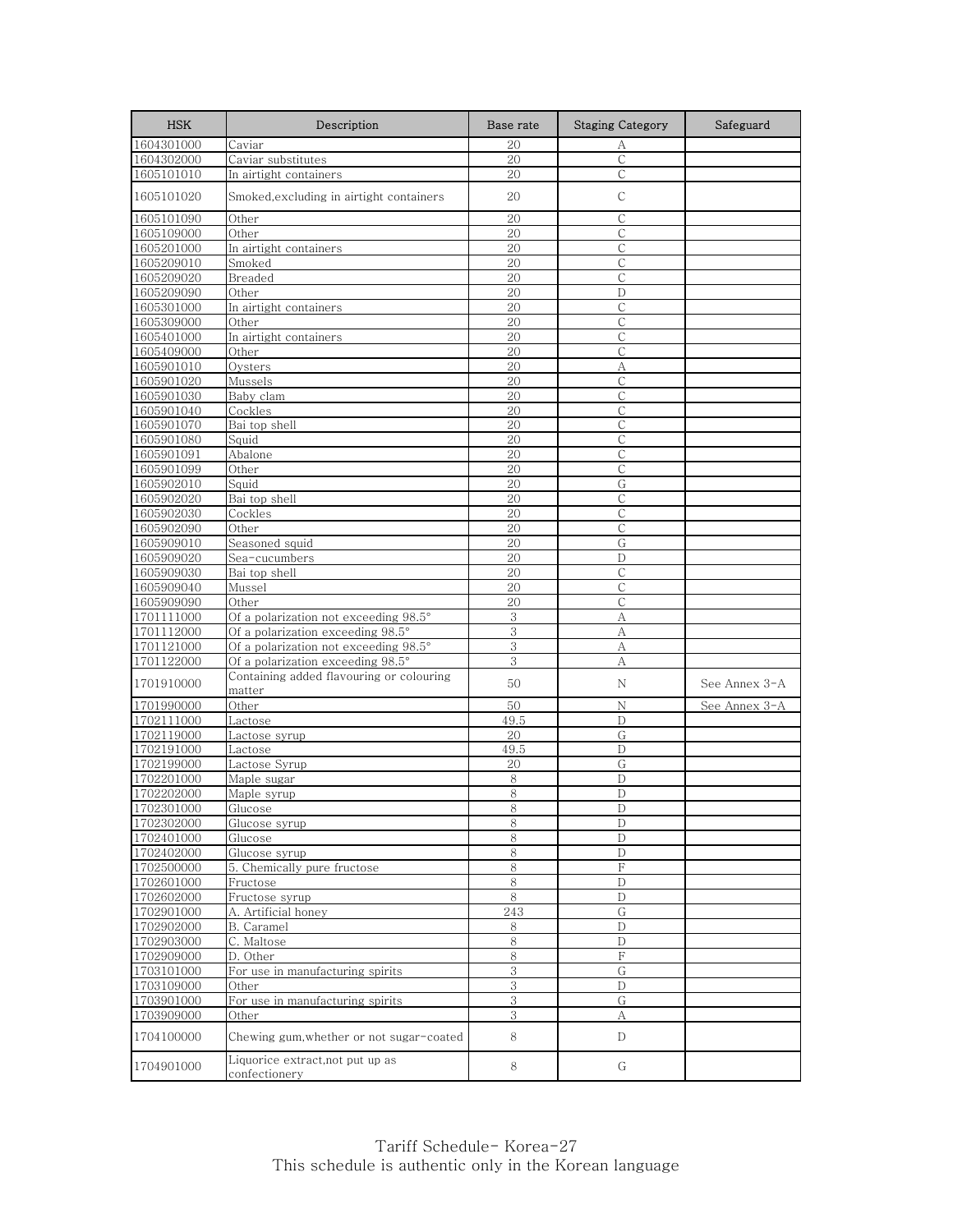| <b>HSK</b> | Description                                                                            | Base rate      | <b>Staging Category</b>                                                             | Safeguard |
|------------|----------------------------------------------------------------------------------------|----------------|-------------------------------------------------------------------------------------|-----------|
| 1704902010 | Drops                                                                                  | 8              | D                                                                                   |           |
| 1704902020 | Caramels                                                                               | 8              | D                                                                                   |           |
| 1704902090 | Other                                                                                  | 8              | D                                                                                   |           |
| 1704909000 | Other                                                                                  | 8              | D                                                                                   |           |
| 1801001000 | 1. Raw                                                                                 | $\overline{2}$ | А                                                                                   |           |
| 1801002000 | 2. roasted                                                                             | 8              | А                                                                                   |           |
| 1802001000 | Cocoa shells, husks and skins                                                          | 8              | А                                                                                   |           |
| 1802009000 | Other                                                                                  | 8              | А                                                                                   |           |
| 1803100000 | Not defatted                                                                           | 5              | А                                                                                   |           |
| 1803200000 | Wholly or partly defatted                                                              | 5              | А                                                                                   |           |
| 1804000000 | Cocoa butter, fat and oil.                                                             | 5              | А                                                                                   |           |
| 1805000000 | Cocoa powder, not containing added sugar<br>or other sweetening matter.                | 5              | D                                                                                   |           |
| 1806100000 | 1. Cocoa powder, containing added sugar or<br>other sweetening matter                  | 8              | D                                                                                   |           |
| 1806201000 | A. Chocolate and chocolate confectionary                                               | 8              | D                                                                                   |           |
| 1806209010 | Cocoa preparation containing 50% or more<br>by weigh of milk powder                    | 8              | D                                                                                   |           |
| 1806209090 | Other                                                                                  | 8              | D                                                                                   |           |
| 1806311000 | (1) Chocolate and chocolate confectionary                                              | 8              | D                                                                                   |           |
| 1806319000 | $(2)$ Other                                                                            | 8              | D                                                                                   |           |
| 1806321000 | (1) Chocolate and chocolate confectionary                                              | 8              | D                                                                                   |           |
| 1806329000 | $(2)$ Other                                                                            | 8              | D                                                                                   |           |
| 1806901000 | A. Chocolate and chocolate confectionary                                               | 8              | D                                                                                   |           |
| 1806902111 | Of prepared dry-milk                                                                   | 36             | М                                                                                   |           |
| 1806902119 | Other                                                                                  | 40             | M                                                                                   |           |
| 1806902191 | Of oatmeal                                                                             | 8              | А                                                                                   |           |
| 1806902199 | Other                                                                                  | 8              | A                                                                                   |           |
| 1806902210 | Of barley flour                                                                        | 8              | D                                                                                   |           |
| 1806902290 | Other                                                                                  |                | Y                                                                                   |           |
| 1806902910 | (a)Of malt extract                                                                     | 30             | D                                                                                   |           |
| 1806902920 | (b) Of food preparations of goods of<br>headings 04.01 to 04.04                        | 36             | G                                                                                   |           |
| 1806902991 | Of oatmeal                                                                             | 8              | А                                                                                   |           |
| 1806902992 | Of barley flour                                                                        | 8              | D                                                                                   |           |
| 1806902999 | Other                                                                                  | $\overline{a}$ | Y                                                                                   |           |
| 1806903010 | Of prepared foods obtained by the swelling<br>or roasting of cereals or cereal product | 5.4            | D                                                                                   |           |
| 1806903091 | Rice in grain form                                                                     | 8              | G                                                                                   |           |
| 1806903099 | Other                                                                                  | 8              | D                                                                                   |           |
| 1806909010 | Cocoa preparation containing 50% or more<br>by weigh of milk powder                    | 8              | D                                                                                   |           |
| 1806909090 | Other                                                                                  | 8              | D                                                                                   |           |
| 1901101010 | Prepared dry milk                                                                      | 36             | See paragraph 22 of<br>Appendix $2-B-1$ of<br>the Schedule of Korea<br>to Annex 2-B |           |
| 1901101090 | Other                                                                                  | 40             | See paragraph 22 of<br>Appendix $2-B-1$ of<br>the Schedule of Korea<br>to Annex 2-B |           |
| 1901109010 | Of oatmeal                                                                             | 8              | D                                                                                   |           |
| 1901109090 | Other                                                                                  | 8              | G                                                                                   |           |
| 1901201000 | Of rice flour                                                                          | $\equiv$       | Y                                                                                   |           |
| 1901202000 | Of barley flour                                                                        | 8              | D                                                                                   |           |
| 1901209000 | Other                                                                                  |                | Y                                                                                   |           |
| 1901901000 | A. Malt extract                                                                        | 30             | D                                                                                   |           |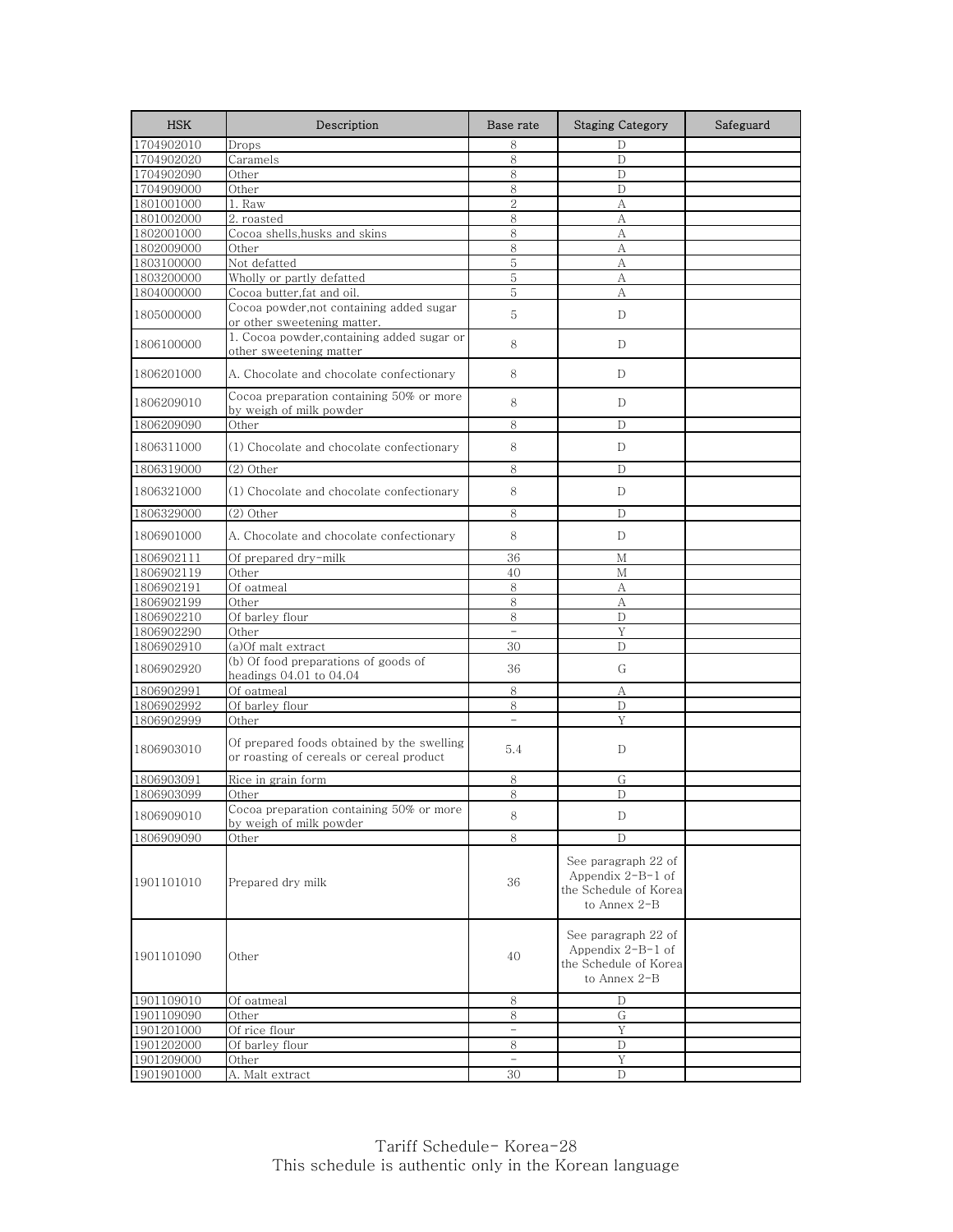| <b>HSK</b> | Description                                                 | Base rate                | <b>Staging Category</b> | Safeguard |
|------------|-------------------------------------------------------------|--------------------------|-------------------------|-----------|
| 1901902000 | B. Food preparations of goods of headings<br>04.01 to 04.04 | 36                       | G                       |           |
| 1901909010 | Oat meal                                                    | 8                        | $\mathbf D$             |           |
| 1901909091 | Of rice flour                                               | $\overline{\phantom{0}}$ | Y                       |           |
| 1901909092 | Of barley flour                                             | 8                        | D                       |           |
| 1901909099 | Other                                                       | $\equiv$                 | Y                       |           |
| 1902111000 | Spaghetti                                                   | 8                        | D                       |           |
| 1902112000 | Macaroni                                                    | 8                        | D                       |           |
| 1902119000 | Other                                                       | 8                        | $\mathbf D$             |           |
| 1902191000 | Noodles                                                     | 8                        | D                       |           |
| 1902192000 | Chinese vermicelli                                          | 45% or<br>₩355/kg        | D                       |           |
| 1902193000 | Naeng-myun®                                                 | 8                        | D                       |           |
| 1902199000 | Other                                                       | 8                        | А                       |           |
| 1902200000 | 2. Stuffed pasta, whether or not cooked or                  | 8                        | А                       |           |
|            | otherwise prepared                                          |                          |                         |           |
| 1902301010 | Ramen®                                                      | 8                        | А                       |           |
| 1902301090 | Other                                                       | 8                        | А                       |           |
| 1902309000 | Other                                                       | 8                        | А                       |           |
| 1902400000 | 4. Couscous                                                 | 8                        | D                       |           |
| 1903001000 | Tapioca                                                     | 8                        | D                       |           |
| 1903009000 | Other                                                       | 8                        | D                       |           |
| 1904101000 | Corn flakes                                                 | 5.4                      | A                       |           |
| 1904102000 | Corn chip                                                   | 5.4                      | А                       |           |
| 1904103000 | Puffed rice                                                 | 5.4                      | D                       |           |
| 1904109000 | Other                                                       | 5.4                      | A<br>D                  |           |
| 1904201000 | A. Of Musli type preparations                               | 45                       |                         |           |
| 1904209000 | B. Other<br>3. Bulgur wheat                                 | 5.4                      | А                       |           |
| 1904300000 |                                                             | 8                        | А                       |           |
| 1904901000 | Rice in grain form, not containing cocoa                    | 50                       | G                       |           |
| 1904909000 | Other                                                       | 8                        | A                       |           |
| 1905100000 | Crispbread                                                  | 8                        | G                       |           |
| 1905200000 | Gingerbread and the like                                    | 8                        | G                       |           |
| 1905310000 | Sweet biscuits                                              | 8                        | D                       |           |
| 1905320000 | Waffles and wafers                                          | 8                        | D                       |           |
| 1905400000 | Rusks, toasted bread and similar toasted<br>products        | 8                        | D                       |           |
| 1905901010 | Bread                                                       | 8                        | G                       |           |
| 1905901020 | Ship's biscuits                                             | 8                        | G                       |           |
| 1905901030 | Pastries and cakes                                          | 8                        | D                       |           |
| 1905901040 | Biscuits, cookies and crackers                              | 8                        | D                       |           |
| 1905901050 | Bakers' wares of rice                                       | 8                        | D                       |           |
| 1905901090 | Other                                                       | 8                        | D                       |           |
| 1905909010 | Empty cachets of a kind suitable for<br>pharmaceutical use  | 8                        | G                       |           |
| 1905909020 | Rice paper                                                  | $\,8\,$                  | $\mathbf D$             |           |
| 1905909090 | Other                                                       | 8                        | D                       |           |
| 2001100000 | 1. Cucumbers and gherkins                                   | 30                       | $\mathbf D$             |           |
| 2001901000 | A. Fruit and nuts                                           | 30                       | А                       |           |
| 2001909010 | Shallots                                                    | 30                       | D                       |           |
| 2001909020 | Tomatoes                                                    | 30                       | D                       |           |
| 2001909030 | Cauliflower                                                 | 30                       | $\mathbf D$             |           |
| 2001909040 | Sweet corn                                                  | 30                       | D                       |           |
| 2001909050 | Rakkyo                                                      | 30                       | D                       |           |
| 2001909060 | Garlic                                                      | 30                       | G                       |           |
| 2001909070 | Onions                                                      | 30                       | G                       |           |
| 2001909090 | Other                                                       | 30                       | D                       |           |
| 2002100000 | 1. Tomatoes, whole or in pieces                             | 8                        | А                       |           |
| 2002901000 | A. Tomato paste (of a soluble solid, of 24%<br>or more)     | 5                        | А                       |           |
| 2002909000 | B. Other                                                    | 8                        | А                       |           |
| 2003104000 | Cultivated mushrooms(Agaricus bisporus)                     | 20                       | D                       |           |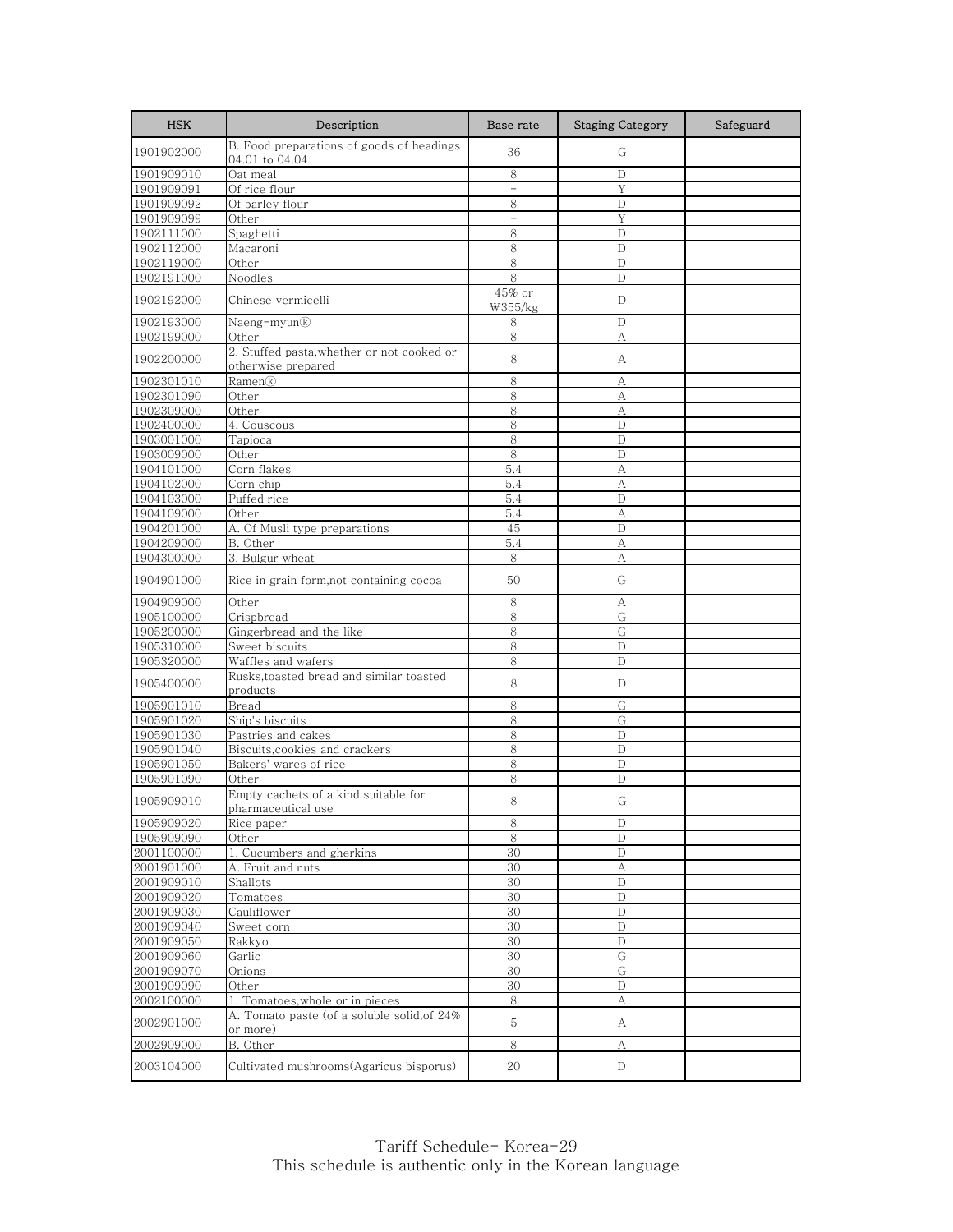| <b>HSK</b> | Description                             | Base rate       | <b>Staging Category</b> | Safeguard |
|------------|-----------------------------------------|-----------------|-------------------------|-----------|
| 2003109000 | Other                                   | 20              | F                       |           |
| 2003200000 | Truffles                                | 20              | G                       |           |
| 2003901000 | Oak Mushrooms                           | 20              | H                       |           |
| 2003902000 | Pine Mushrooms                          | 20              | Н                       |           |
| 2003909000 | Other                                   | 20              | F                       |           |
| 2004100000 | Potatoes                                | 18              | A                       |           |
| 2004901000 | Sweet corn                              | 30              | D                       |           |
| 2004909000 | Other                                   | 30              | D                       |           |
| 2005101000 | Pureed corn for infant                  | 20              | D                       |           |
| 2005109000 | Other                                   | 20              | D                       |           |
| 2005201000 | Croquettes prepared from flakes         | 20              | $\mathbf F$             |           |
| 2005209000 | Other                                   | 20              | D                       |           |
| 2005400000 | Peas(pisum sativum)                     | 20              | D                       |           |
| 2005511000 | Of small green beans                    | 20              | D                       |           |
| 2005512000 | Of small red beans                      | 20              | D                       |           |
| 2005519000 | Other                                   | 20              | D                       |           |
| 2005591000 | Of small green beans                    | 20              | D                       |           |
| 2005592000 | Of small red beans                      | 20              | D                       |           |
| 2005599000 | Other                                   | 20              | D                       |           |
| 2005600000 | Asparagus                               | 20              | G                       |           |
| 2005700000 | Olives                                  | 20              | D                       |           |
| 2005800000 | Sweet corn(zea mays var. saccharata)    | 15              | D                       |           |
|            |                                         |                 |                         |           |
| 2005901000 | Kim-chi®                                | 20              | D                       |           |
| 2005902000 | Bamboo shoots                           | 20              | G                       |           |
| 2005903000 | Sauerkraut                              | 20              | D                       |           |
| 2005909000 | Other                                   | 20              | $\mathbf D$             |           |
| 2006001000 | 1. Marrons glac'es                      | 30              | H                       |           |
| 2006002000 | 2. Pineapples                           | 30              | D                       |           |
| 2006003000 | 3. Ginger                               | 30              | D                       |           |
| 2006004000 | 4. Lotus roots                          | 30              | $\mathbf D$             |           |
| 2006005000 | 5. Peas(Pisum sativum)                  | 20              | D                       |           |
| 2006006010 | Beans shelled                           | 20              | D                       |           |
| 2006006090 | Other                                   | 20              | D                       |           |
| 2006007000 | 7. Asparagus                            | 20              | D                       |           |
| 2006008000 | 8. Olive                                | 20              | D                       |           |
| 2006009010 | A. Sweet corn(Zeamays var. Sac charata) | 15              | D                       |           |
| 2006009020 | B. Bamboo shoots                        | 20              | F                       |           |
| 2006009030 | C. Of other vegetable                   | 20              | D                       |           |
| 2006009090 | D. Other                                | 30              | D                       |           |
| 2007100000 | Homogenised preparations                | 30              | $\mathbf D$             |           |
| 2007911000 | Jams, fruit jellies and marmalades      | 30              | G                       |           |
| 2007919000 | Other                                   | 30              | D                       |           |
| 2007991000 | Jams, fruit jellies and marmalades      | 30              | G                       |           |
| 2007999000 | Other                                   | 30 <sup>°</sup> | G                       |           |
| 2008111000 | Peanut butter                           | 50              | G                       |           |
| 2008119000 | Other                                   | 63.9            | G                       |           |
| 2008191000 | Chestnuts                               | 50              | H                       |           |
| 2008192000 | Coconut                                 | 45              | D                       |           |
| 2008199000 | Other                                   | 45              | G                       |           |
| 2008200000 | Pineapples                              | 45              | G                       |           |
| 2008300000 | Citrus fruit                            | 45              | G                       |           |
| 2008400000 | Pears                                   | 45              | G                       |           |
| 2008500000 | Apricots                                | 45              | D                       |           |
| 2008600000 | Cherries                                | 45              | G                       |           |
| 2008701000 | In airtight containers,added sugar      | 50              | G                       |           |
| 2008709000 | Other                                   | 45              | $\mathbf D$             |           |
| 2008800000 | Strawberries                            | 45              | H                       |           |
| 2008910000 | Palm hearts                             | 45              | G                       |           |
| 2008921010 | In airtight containers, added sugar     | 50              | D                       |           |
| 2008921090 | Other                                   | 45              | D                       |           |
| 2008922000 | Fruit salad                             | 45              | $\mathbf D$             |           |
| 2008929000 | Other                                   | 45              | D                       |           |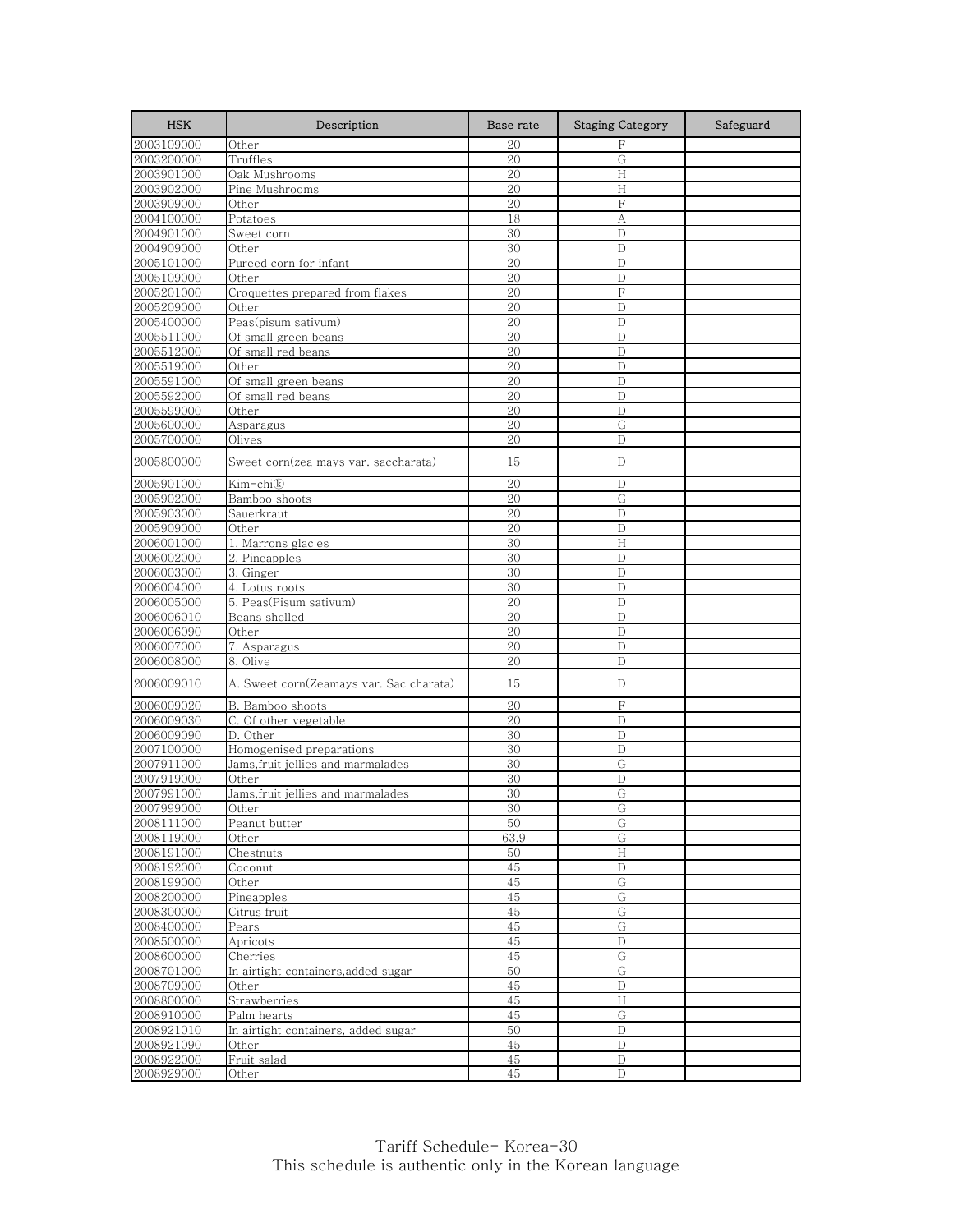| <b>HSK</b>               | Description                                          | Base rate  | <b>Staging Category</b> | Safeguard |
|--------------------------|------------------------------------------------------|------------|-------------------------|-----------|
| 2008991000               | Grapes                                               | 45         | F                       |           |
| 2008992000               | Apples                                               | 45         | F                       |           |
| 2008993000               | Popcorn                                              | 45         | F                       |           |
| 2008999000               | Other                                                | 45         | G                       |           |
| 2009110000               | Frozen                                               | 54         | А                       |           |
| 2009120000               | Not frozen, of a Brix value not exceeding<br>20      | 54         | D                       |           |
| 2009190000               | Other                                                | 54         | D                       |           |
| 2009210000               | Of a Brix value not exceeding 20                     | 30         | G                       |           |
| 2009290000               | Other                                                | 30         | G                       |           |
| 2009311000               | Lemon juice                                          | 50         | D                       |           |
| 2009312000               | Lime juice                                           | 50         | D                       |           |
| 2009319000               | Other                                                | 54         | G                       |           |
| 2009391000               | Lemon juice                                          | 50         | G                       |           |
| 2009392000               | Lime juice                                           | 50         | D                       |           |
| 2009399000               | Other                                                | 54         | G                       |           |
| 2009410000               | Of a Brix value not exceeding 20                     | 50         | D                       |           |
| 2009490000               | Other                                                | 50         | G                       |           |
| 2009500000<br>2009610000 | 5. Tomato juice<br>Of a Brix value not exceeding 30  | 30<br>45   | D<br>А                  |           |
| 2009690000               | Other                                                | 45         | А                       |           |
| 2009710000               | Of a Brix value not exceeding 20                     | 45         | G                       |           |
| 2009790000               | Other                                                | 45         | F                       |           |
| 2009801010               | Peach juice                                          | 50         | G                       |           |
| 2009801020               | Strawberry juice                                     | 50         | G                       |           |
| 2009801090               | Other                                                | 50         | $G^{8)}$                |           |
| 2009801090-              | Cranberry Juice                                      | 50         | D                       |           |
| 2009801090-              | Prune Juice                                          | 50         | $\mathbf D$             |           |
| 2009802000               | B. Juice of vegetable                                | 30         | G                       |           |
| 2009901010               | Chiefly on the basic of orange juice                 | 50         | M                       |           |
| 2009901020               | Chiefly on the basic of apple juice                  | 50         | G                       |           |
| 2009901030               | Chiefly on the basic of grape juice                  | 50         | М                       |           |
| 2009901090               | Other                                                | 50         | G                       |           |
| 2009902000               | B. Of vegetables                                     | 30         | D                       |           |
| 2009909000               | C. Other                                             | 50         | G                       |           |
| 2101110000               | Extracts, essences and concentrates                  | 8          | D                       |           |
| 2101121000               | Instant coffee                                       | 8          | $\mathbf D$             |           |
| 2101129010               | Of containing milk and cream or their<br>substitutes | 8          | D                       |           |
| 2101129090               | Other                                                | 8          | D                       |           |
| 2101201000               | Containing sugar,lemon or substitutes                | 40         | F                       |           |
| 2101209000               | Other                                                | 40         | ${\rm G}$               |           |
| 2101301000               | Of barley                                            | 8          | D                       |           |
| 2101309000               | Other                                                | 8          | G                       |           |
| 2102101000               | Brewery yeast                                        | 8          | D                       |           |
| 2102102000               | Distillery yeast                                     | ୪          | G                       |           |
| 2102103000               | Bakery yeast                                         | 8          | D                       |           |
| 2102104000               | Culture yeast                                        | 8          | G                       |           |
| 2102109000               | Other                                                | $\,8\,$    | D                       |           |
| 2102201000               | Inactive yeasts<br>Nulook®                           | $8\,$<br>8 | D<br>G                  |           |
| 2102202000<br>2102203010 | Of tablet                                            | 8          | D                       |           |
| 2102203090               | Other                                                | 8          | D                       |           |
| 2102204010               | Of tablet                                            | 8          | $\mathbf D$             |           |
| 2102204090               | Other                                                | $\,8\,$    | D                       |           |
| 2102209000               | Other                                                | $8\,$      | D                       |           |
| 2102300000               | Prepared baking powders                              | 8          | G                       |           |
| 2103100000               | Soya sauce                                           | 8          | D                       |           |
| 2103201000               | Tomato ketchup                                       | 8          | D                       |           |
| 2103202000               | Tomato sauces                                        | 45         | D                       |           |
| 2103301000               | Mustard flour and meal                               | 8          | А                       |           |
| 2103302000               | Prepared mustard                                     | 8          | А                       |           |
| 2103901010               | Bean paste                                           | 8          | G                       |           |
| 2103901020               | Chinese bean paste                                   | 8          | G                       |           |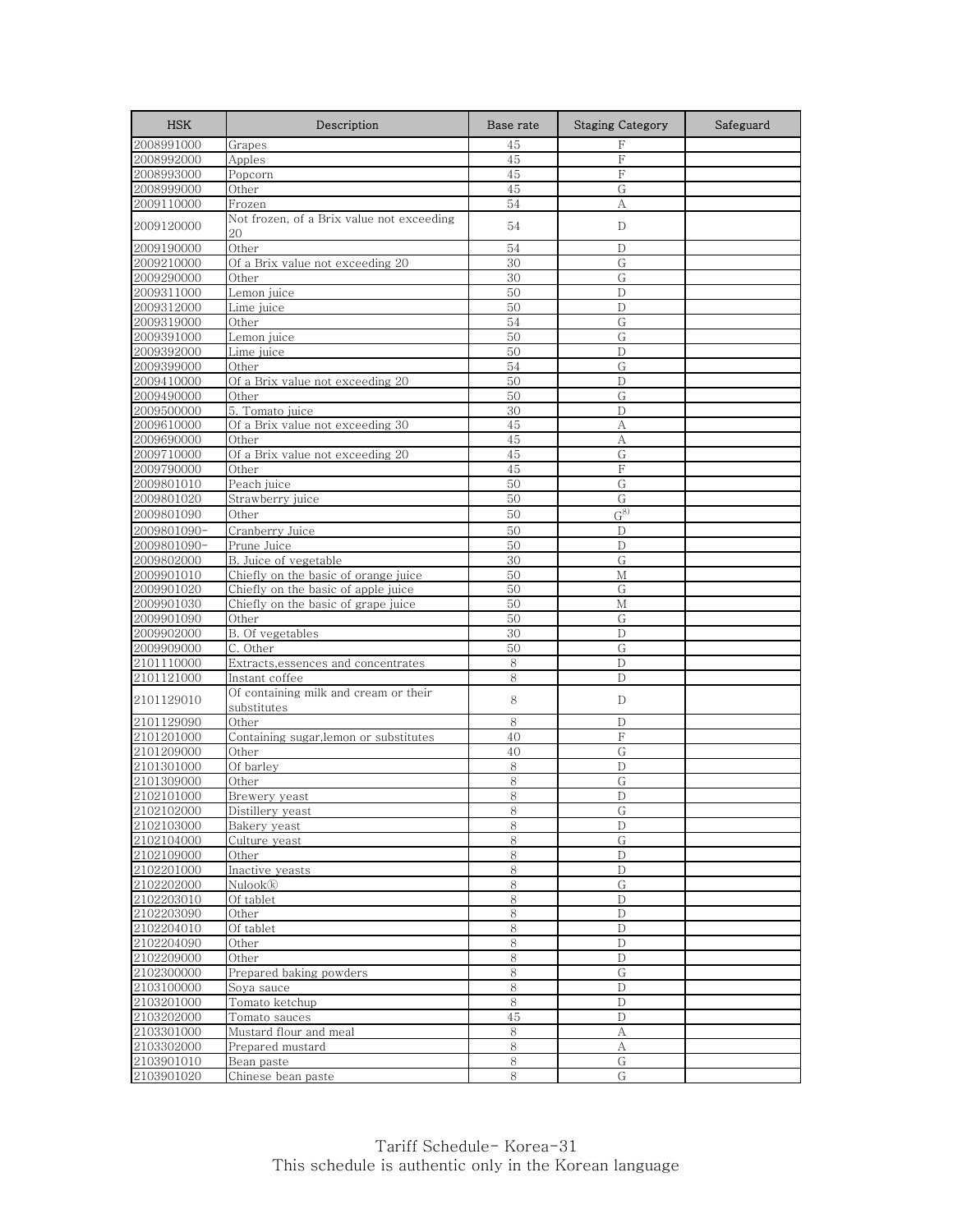| <b>HSK</b>  | Description                                                                                                                                                                                | Base rate     | <b>Staging Category</b> | Safeguard |
|-------------|--------------------------------------------------------------------------------------------------------------------------------------------------------------------------------------------|---------------|-------------------------|-----------|
| 2103901030  | Hot bean paste                                                                                                                                                                             | 45            | D                       |           |
| 2103901090  | Other                                                                                                                                                                                      | 45            | D                       |           |
| 2103909010  | Mayonnaise                                                                                                                                                                                 | 8             | G                       |           |
| 2103909020  | Instant curry                                                                                                                                                                              | 45            | $\mathbb{D}$            |           |
| 2103909030  | Mixed seasonings                                                                                                                                                                           | 45            | $D^{9}$                 |           |
| 2103909030- | Mixed seasonings, with over 20% of red<br>pepper, garlic, onion, or ginger each, or<br>over 40% of red pepper, garlic, onion and<br>ginger combined                                        | 45            | H                       |           |
| 2103909040  | Mae joo®                                                                                                                                                                                   | 18% or \80/kg | G                       |           |
| 2103909090  | Other                                                                                                                                                                                      | 45            | $D^{10}$                |           |
| 2103909090- | Other, with over 20% of red pepper, garlic,<br>onion, or ginger each, or over 40% of red<br>pepper, garlic, onion, and ginger combined                                                     | 45            | H                       |           |
| 2104101000  | Of meat                                                                                                                                                                                    | 18            | F                       |           |
| 2104102000  | Of fish                                                                                                                                                                                    | 30            | D                       |           |
| 2104103000  | Of vegetable                                                                                                                                                                               | 18            | D                       |           |
| 2104109000  | Other                                                                                                                                                                                      | 18            | D                       |           |
| 2104200000  | Homogenised composite food prepartions                                                                                                                                                     | 30            | D                       |           |
| 2105001010  | Not containing cocoa.                                                                                                                                                                      | 8             | F                       |           |
| 2105001090  | Other                                                                                                                                                                                      | 8             | $\rm F$                 |           |
| 2105009010  | Not containing cocoa.                                                                                                                                                                      | 8             | D                       |           |
| 2105009090  | Other                                                                                                                                                                                      | 8             | D                       |           |
| 2106101000  | Bean-curd                                                                                                                                                                                  | 8             | D                       |           |
| 2106109010  | Of protein content, by weight, 48% or more                                                                                                                                                 | 8             | D                       |           |
| 2106109090  | Other                                                                                                                                                                                      | 8             | D                       |           |
| 2106901010  | Cola base                                                                                                                                                                                  | 8             | B                       |           |
| 2106901020  | Beverage base of perfumed fruits                                                                                                                                                           | 8             | D                       |           |
| 2106901090  | Other                                                                                                                                                                                      | 8             | D                       |           |
| 2106902000  | B. Sugar syrups, containing added<br>flavouring or colouring matter                                                                                                                        | 8             | D                       |           |
| 2106903011  | Ginseng tea                                                                                                                                                                                | 8             | G                       |           |
| 2106903019  | Other                                                                                                                                                                                      | 8             | А                       |           |
| 2106903021  | Red ginseng tea                                                                                                                                                                            | 754.3         | G                       |           |
| 2106903029  | Other                                                                                                                                                                                      | 754.3         | G                       |           |
| 2106904010  | Laver                                                                                                                                                                                      | 8             | $\mathsf{C}$            |           |
| 2106904090  | Other                                                                                                                                                                                      | 8             | D                       |           |
| 2106909010  | (1)Coffee creamee                                                                                                                                                                          | 8             | D                       |           |
| 2106909020  | (2) Preparations with a basis of butter                                                                                                                                                    | 8             | F                       |           |
| 2106909030  | (3) Preparations for use in manufacturing<br>ice cream                                                                                                                                     | 8             | D                       |           |
| 2106909040  | (4) Autolyzed yeast and other yeast<br>extracts                                                                                                                                            | 8             | D                       |           |
| 2106909050  | $(5)$ Flavors in preparations                                                                                                                                                              | 8             | D                       |           |
| 2106909060  | (6) Acorn flour                                                                                                                                                                            | 8             | D                       |           |
| 2106909070  | (7) Preparations with a basis of aloe                                                                                                                                                      | 8             | D                       |           |
| 2106909080  | (8) Of preparations(other than those based<br>on odoriferous substances) of types used in<br>the manufacture of beverages with an<br>alcoholic strength by volume exceeding<br>$0.5\%$ vol | 30            | D                       |           |
| 2106909091  | Preparations for royal jelly and honey                                                                                                                                                     | 8             | G                       |           |
| 2106909099  | Other                                                                                                                                                                                      | 8             | D                       |           |
| 2201100000  | 1. Mineral waters and aerated waters                                                                                                                                                       | 8             | D                       |           |
| 2201901000  | Ice and snow                                                                                                                                                                               | 8             | G                       |           |
| 2201909000  | Other                                                                                                                                                                                      | 8             | D                       |           |
| 2202101000  | Coloured                                                                                                                                                                                   | 8             | A                       |           |
| 2202109000  | Other                                                                                                                                                                                      | 8             | А                       |           |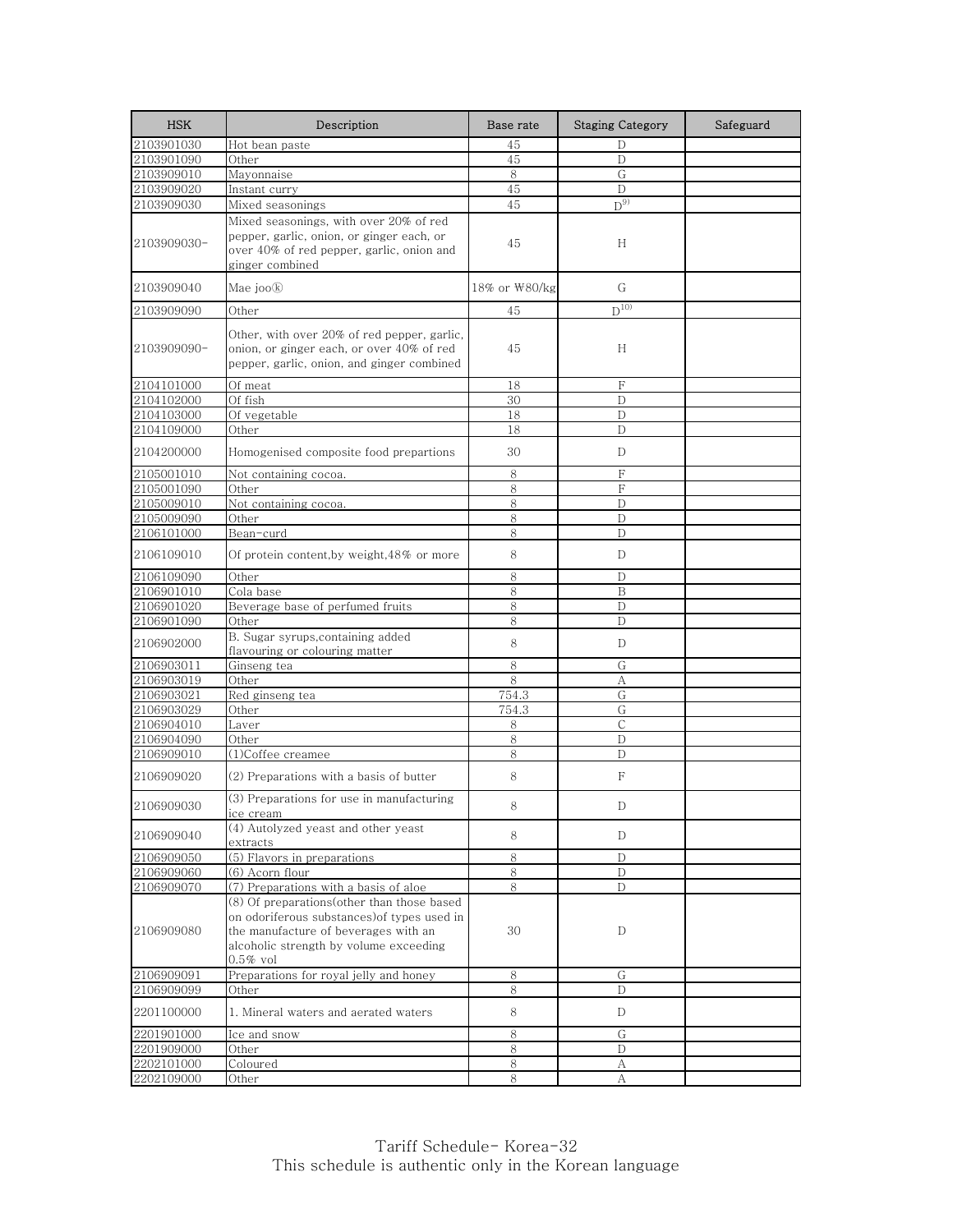| <b>HSK</b> | Description                                                                                   | Base rate      | <b>Staging Category</b> | Safeguard     |
|------------|-----------------------------------------------------------------------------------------------|----------------|-------------------------|---------------|
| 2202901000 | Beverage based on ginseng                                                                     | 8              | D                       |               |
| 2202902000 | Beverage of fruit juice                                                                       | 9              | G                       |               |
| 2202903000 | Sikye ®                                                                                       | 8              | ${\rm G}$               |               |
| 2202909000 | Other                                                                                         | 8              | D                       |               |
| 2203000000 | Beer made from malt.                                                                          | 30             | F                       |               |
| 2204100000 | Sparkling wine                                                                                | 15             | A                       |               |
| 2204211000 | Red wine                                                                                      | 15             | А                       |               |
| 2204212000 | White wine                                                                                    | 15             | А                       |               |
| 2204219000 | Other                                                                                         | 15             | А                       |               |
| 2204291000 | Red wine                                                                                      | 15             | А                       |               |
| 2204292000 | White wine                                                                                    | 15             | А                       |               |
| 2204299000 | Other                                                                                         | 15             | А                       |               |
| 2204300000 | Other grape must                                                                              | 30             | А                       |               |
| 2205100000 | In containers holding $2\ell$ or less                                                         | 15             | G                       |               |
| 2205900000 | Other                                                                                         | 15             | G                       |               |
| 2206001010 | $\overline{\mathrm{C}}$ <u>ider</u>                                                           | 15             | А                       |               |
| 2206001020 | Perry                                                                                         | 15             | А                       |               |
| 2206001090 | Other                                                                                         | 15             | A                       |               |
| 2206002010 | Cheong ju®                                                                                    | 15             | А                       |               |
| 2206002020 | Yak ju®                                                                                       | 15             | А                       |               |
| 2206002030 | Tak ju®                                                                                       | 15             | А                       |               |
| 2206002090 | Other                                                                                         | 15             | А                       |               |
| 2206009010 | Wine cooler (added the product of heading<br>2009 or 2202, including being made of<br>grapes) | 15             | А                       |               |
| 2206009090 | Other                                                                                         | 15             | А                       |               |
| 2207101000 | A. Roughly distilled alcohol for beverages                                                    | 10             | H                       |               |
| 2207109010 | Fermented alcohol for manufacture of<br>liquors                                               | 270            | H                       | See Annex 3-A |
| 2207109090 | Other                                                                                         | 30             | D                       |               |
| 2207200000 | 2. Ethyl alcohol and other<br>spirits, denatured, of any strength                             | 8              | А                       |               |
| 2208201000 | Cognac                                                                                        | 15             | D                       |               |
| 2208209000 | Other                                                                                         | 15             | D                       |               |
| 2208301000 | Scotch whisky                                                                                 | 20             | $\mathbf D$             |               |
| 2208302000 | Bourbon whisky                                                                                | 20             | А                       |               |
| 2208303000 | Rye whisky                                                                                    | 20             | D                       |               |
| 2208309000 | Other                                                                                         | 20             | D                       |               |
| 2208400000 | Rum and tafia                                                                                 | 20             | $\mathbf{D}$            |               |
| 2208500000 | Gin and geneva                                                                                | 20             | $\mathbf D$             |               |
| 2208600000 | Vodka                                                                                         | 20             | D                       |               |
| 2208701000 | Ginseng wine                                                                                  | 20             | А                       |               |
| 2208702000 | Ogarpi® wine                                                                                  | 20             | G                       |               |
| 2208709000 | Other                                                                                         | 20             | D                       |               |
| 2208901000 | Brandies other than that of heading<br>2208.20                                                | 20             | G                       |               |
| 2208904000 | So ju®                                                                                        | 30             | А                       |               |
| 2208906000 | Koaliang wine                                                                                 | 30             | $\mathbf D$             |               |
| 2208907000 | Tequila                                                                                       | 20             | D                       |               |
| 2208909000 | Other                                                                                         | 30             | D                       |               |
| 2209001000 | Brewery vinegar                                                                               | 8              | D                       |               |
| 2209009000 | Other                                                                                         | 8              | G                       |               |
| 2301101000 | Flours, meals and pellets, of meat or meat<br>offal                                           | 9              | F                       |               |
| 2301102000 | Greaves                                                                                       | $\,$ 5         | А                       |               |
| 2301201000 | Flours, meals and pellets of fish                                                             | 5              | D                       |               |
| 2301209000 | Other                                                                                         | $5\,$          | $\mathsf{C}$            |               |
| 2302100000 | 1. Of maize(corn)                                                                             | $\overline{5}$ | А                       |               |
| 2302200000 | 2. Of rice                                                                                    | 5              | А                       |               |
| 2302300000 | 3. Of wheat                                                                                   | $\overline{5}$ | А                       |               |
| 2302400000 | 4. Of other cereals                                                                           | 5              | А                       |               |
| 2302500000 | 5. Of leguminous plants                                                                       | 5              | А                       |               |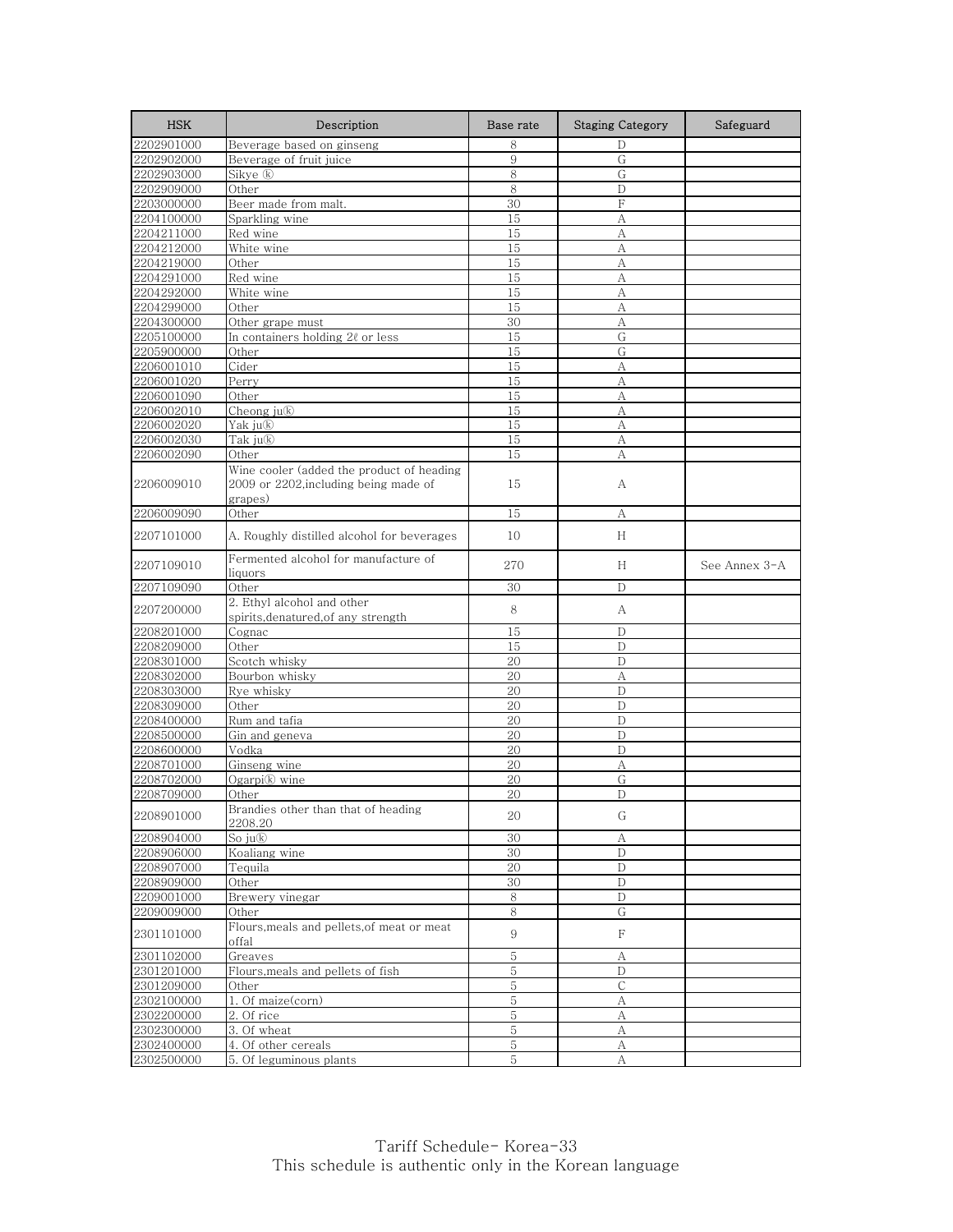| <b>HSK</b> | Description                                                                                                                                                                                                                                                                                  | Base rate    | <b>Staging Category</b>                                                             | Safeguard |
|------------|----------------------------------------------------------------------------------------------------------------------------------------------------------------------------------------------------------------------------------------------------------------------------------------------|--------------|-------------------------------------------------------------------------------------|-----------|
| 2303100000 | 1. Residues of starch manufacture and<br>similar residues                                                                                                                                                                                                                                    | $\Omega$     | Κ                                                                                   |           |
| 2303200000 | 2. Beet-pulp, bagasse and other waste of<br>sugar manufacture                                                                                                                                                                                                                                | 5            | A                                                                                   |           |
| 2303300000 | 3. Brewing or distilling dregs and waste                                                                                                                                                                                                                                                     | 5            | A                                                                                   |           |
| 2304000000 | Oil-cake and other solid residues, whether<br>or not ground or in the form of<br>pellets, resulting from the extraction of<br>soyabean oil.                                                                                                                                                  | 1.8          | А                                                                                   |           |
| 2305000000 | Oil-cake and other solid residues, whether<br>or not ground or in the form of<br>pellets, resulting from the extraction of<br>ground-nut oil.                                                                                                                                                | 5            | А                                                                                   |           |
| 2306100000 | 1. Of cotton seeds                                                                                                                                                                                                                                                                           | 5            | А                                                                                   |           |
| 2306200000 | 2. Of linseed                                                                                                                                                                                                                                                                                | 5            | А                                                                                   |           |
| 2306300000 | 3. Of sunflower seeds                                                                                                                                                                                                                                                                        | 5            | А                                                                                   |           |
| 2306410000 | Of low erucic acid rape or colza seeds                                                                                                                                                                                                                                                       | $\Omega$     | Κ                                                                                   |           |
| 2306490000 | Other                                                                                                                                                                                                                                                                                        | $\mathbf{0}$ | Κ                                                                                   |           |
| 2306500000 | 5. Of coconut or copra                                                                                                                                                                                                                                                                       | 5            | А                                                                                   |           |
| 2306600000 | 6. Of palm nuts or kernels                                                                                                                                                                                                                                                                   | 5            | А                                                                                   |           |
| 2306700000 | 7. Of maize(corn)germ                                                                                                                                                                                                                                                                        | 5            | А                                                                                   |           |
| 2306901000 | Of sesamum seeds                                                                                                                                                                                                                                                                             | 63% or 72/kg | G                                                                                   |           |
| 2306902000 | Of perilla seeds                                                                                                                                                                                                                                                                             | 5            | А                                                                                   |           |
| 2306909000 | Other                                                                                                                                                                                                                                                                                        | 5            | А                                                                                   |           |
| 2307000000 | Wine less; argol.                                                                                                                                                                                                                                                                            | 5            | А                                                                                   |           |
| 2308001000 | Acorns                                                                                                                                                                                                                                                                                       | 5            | G                                                                                   |           |
| 2308002000 | Horse-chestnuts                                                                                                                                                                                                                                                                              | 5            | G                                                                                   |           |
| 2308003000 | Cotton seed hulls                                                                                                                                                                                                                                                                            | 5            | А                                                                                   |           |
| 2308009000 | Other                                                                                                                                                                                                                                                                                        | 46.4         | G                                                                                   |           |
| 2309100000 | Dog or cat food, put up for retail sale                                                                                                                                                                                                                                                      | 5            | А                                                                                   |           |
| 2309901010 | For pigs                                                                                                                                                                                                                                                                                     | 4.2          | А                                                                                   |           |
| 2309901020 | For fowls                                                                                                                                                                                                                                                                                    | 4.2          | А                                                                                   |           |
| 2309901030 | For fish                                                                                                                                                                                                                                                                                     | 5            | А                                                                                   |           |
| 2309901040 | For bovine                                                                                                                                                                                                                                                                                   | 4.2          | А                                                                                   |           |
| 2309901091 | Of milk replacer                                                                                                                                                                                                                                                                             | 71           | G                                                                                   |           |
| 2309901099 | Other                                                                                                                                                                                                                                                                                        | 5            | А                                                                                   |           |
| 2309902010 | Chiefly on the basis of inorganic<br>substances or minerals (excluding chiefly<br>on the basis of micro-minerals)                                                                                                                                                                            | 50.6         | See paragraph 23 of<br>Appendix $2-B-1$ of<br>the Schedule of Korea<br>to Annex 2-B |           |
| 2309902020 | Chiefly on the basis of flavourings                                                                                                                                                                                                                                                          | 50.6         | See paragraph 23 of<br>Appendix 2-B-1 of<br>the Schedule of Korea<br>to Annex 2-B   |           |
| 2309902091 | Automatic approval import items as of<br>December 31,1994: @1.<br>Peckmor, sessalom, calfnectar and pignectar<br>of FCA Feed flavor starter(conc.) @2. FCA<br>Feed nectars(conc.) @3. FCA Feed<br>protanox $@4$ . FCA Encila(conc.) $@5$ . FCA<br>Sugar mate @6. Poultry, fish, mineral, cal | 5            | А                                                                                   |           |
| 2309902099 | Other                                                                                                                                                                                                                                                                                        | 50.6         | See paragraph 23 of<br>Appendix $2-B-1$ of<br>the Schedule of Korea<br>to Annex 2-B |           |
| 2309903010 | Chiefly on the basis of antibiotcs                                                                                                                                                                                                                                                           | 5            | А                                                                                   |           |
| 2309903020 | Chiefly on the basis of vitamins                                                                                                                                                                                                                                                             | 5            | А                                                                                   |           |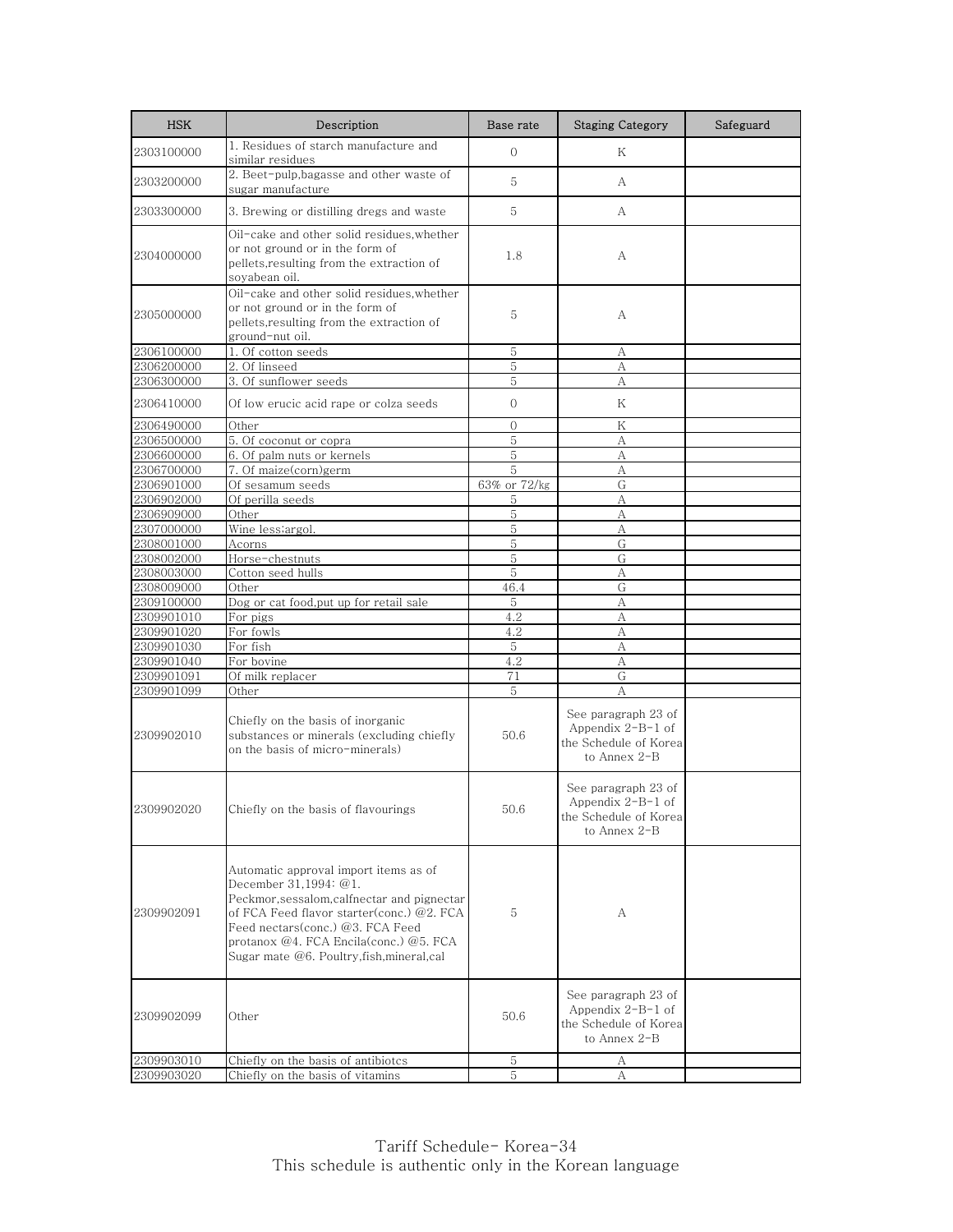| <b>HSK</b>               | Description                                                                                          | Base rate      | <b>Staging Category</b>                                                             | Safeguard |
|--------------------------|------------------------------------------------------------------------------------------------------|----------------|-------------------------------------------------------------------------------------|-----------|
| 2309903030               | Chiefly on the basis of micro minerals                                                               | 5              | А                                                                                   |           |
| 2309903090               | Other                                                                                                | 5              | A                                                                                   |           |
| 2309909000               | Other                                                                                                | 50.6           | See paragraph 23 of<br>Appendix $2-B-1$ of<br>the Schedule of Korea<br>to Annex 2-B |           |
| 2401101000               | Flue-cured                                                                                           | 20             | G                                                                                   |           |
| 2401102000               | Burley                                                                                               | 20             | G                                                                                   |           |
| 2401103000               | Oriental                                                                                             | 20             | G                                                                                   |           |
| 2401109000               | Other                                                                                                | 20             | G                                                                                   |           |
| 2401201000               | Flue-cured                                                                                           | 20             | G                                                                                   |           |
| 2401202000               | Burley                                                                                               | 20             | G                                                                                   |           |
| 2401203000               | Oriental                                                                                             | 20             | G                                                                                   |           |
| 2401209000               | Other                                                                                                | 20             | G                                                                                   |           |
| 2401301000               | Stems                                                                                                | 20             | G                                                                                   |           |
| 2401302000               | Scraps                                                                                               | 20             | G                                                                                   |           |
| 2401309000<br>2402101000 | Other<br>Cigar                                                                                       | 20<br>40       | G<br>G                                                                              |           |
| 2402102000               | Cheroot                                                                                              | 40             | G                                                                                   |           |
| 2402103000               | Cigarillos                                                                                           | 40             | G                                                                                   |           |
| 2402201000               | Filter tip cigarettes                                                                                | 40             | H                                                                                   |           |
| 2402209000               | Other                                                                                                | 40             | H                                                                                   |           |
| 2402900000               | Other                                                                                                | 40             | G                                                                                   |           |
| 2403101000               | Pipe tobacco                                                                                         | 40             | G                                                                                   |           |
| 2403109000               | Other                                                                                                | 40             | G                                                                                   |           |
| 2403911000               | (1) Tobacco sheets                                                                                   | 32.8           | G                                                                                   |           |
| 2403919000               | (2) Other                                                                                            | 40             | G                                                                                   |           |
| 2403991000               | Chewing tobacco                                                                                      | 40             | G                                                                                   |           |
| 2403992000               | Snuff                                                                                                | 40             | G                                                                                   |           |
| 2403993000               | Tobacco extracts and essences                                                                        | 40             | G                                                                                   |           |
| 2403999000               | Other                                                                                                | 40             | G                                                                                   |           |
| 2501001010               | A. Rock salt                                                                                         | $\mathbf{1}$   | А                                                                                   |           |
| 2501001020               | B, sea salt made by the heat of the sun                                                              | $\mathbf{1}$   | A                                                                                   |           |
| 2501009010               | Edible salt                                                                                          | 8              | А                                                                                   |           |
| 2501009020               | Pure sodium chloride                                                                                 | 8              | А                                                                                   |           |
| 2501009090               | Other                                                                                                | 8              | А                                                                                   |           |
| 2502000000               | Unroasted iron pyrites.                                                                              | $\overline{2}$ | A                                                                                   |           |
| 2503000000               | Sulphur of all kinds, other than sublimed<br>sulphur, precipitated sulphur and colloidal<br>sulphur. | $\overline{2}$ | А                                                                                   |           |
| 2504101000               | A. Natural graphite, crystalline                                                                     | 3              | А                                                                                   |           |
| 2504102000               | B. Natural graphite, amorphous                                                                       | 3              | A                                                                                   |           |
| 2504109000               | C. Other                                                                                             | 3              | А                                                                                   |           |
| 2504901000               | A. Natural graphite, crystalline                                                                     | 3              | A                                                                                   |           |
| 2504902000               | B. Natural graphite, amorphous                                                                       | 3              | А                                                                                   |           |
| 2504909000               | C. Other                                                                                             | 3              | А                                                                                   |           |
| 2505100000               | 1. Silica sands and quartz sands                                                                     | 3<br>$\,3$     | A<br>А                                                                              |           |
| 2505901010<br>2505901020 | Clayey sand<br>Felspathic sand                                                                       | 3              | А                                                                                   |           |
| 2505901090               | Other                                                                                                | 3              | А                                                                                   |           |
| 2505909000               | Other                                                                                                | 3              | А                                                                                   |           |
| 2506101000               | Containing less than 0.06% of impurities                                                             | 3              | A                                                                                   |           |
| 2506102000               | Containing not less than 0.06% but not<br>more than 0.1% of impurities                               | 3              | А                                                                                   |           |
| 2506103000               | Containing more than 0.1% of impurities                                                              | 3              | А                                                                                   |           |
| 2506210000               | A. Crude or roughly trimmed                                                                          | 3              | А                                                                                   |           |
| 2506290000               | B. Other                                                                                             | 3              | А                                                                                   |           |
| 2507001010               | Not calcined                                                                                         | 3              | А                                                                                   |           |
| 2507001090               | Other                                                                                                | $\,3$          | А                                                                                   |           |
| 2507002010               | Gairome                                                                                              | 3              | А                                                                                   |           |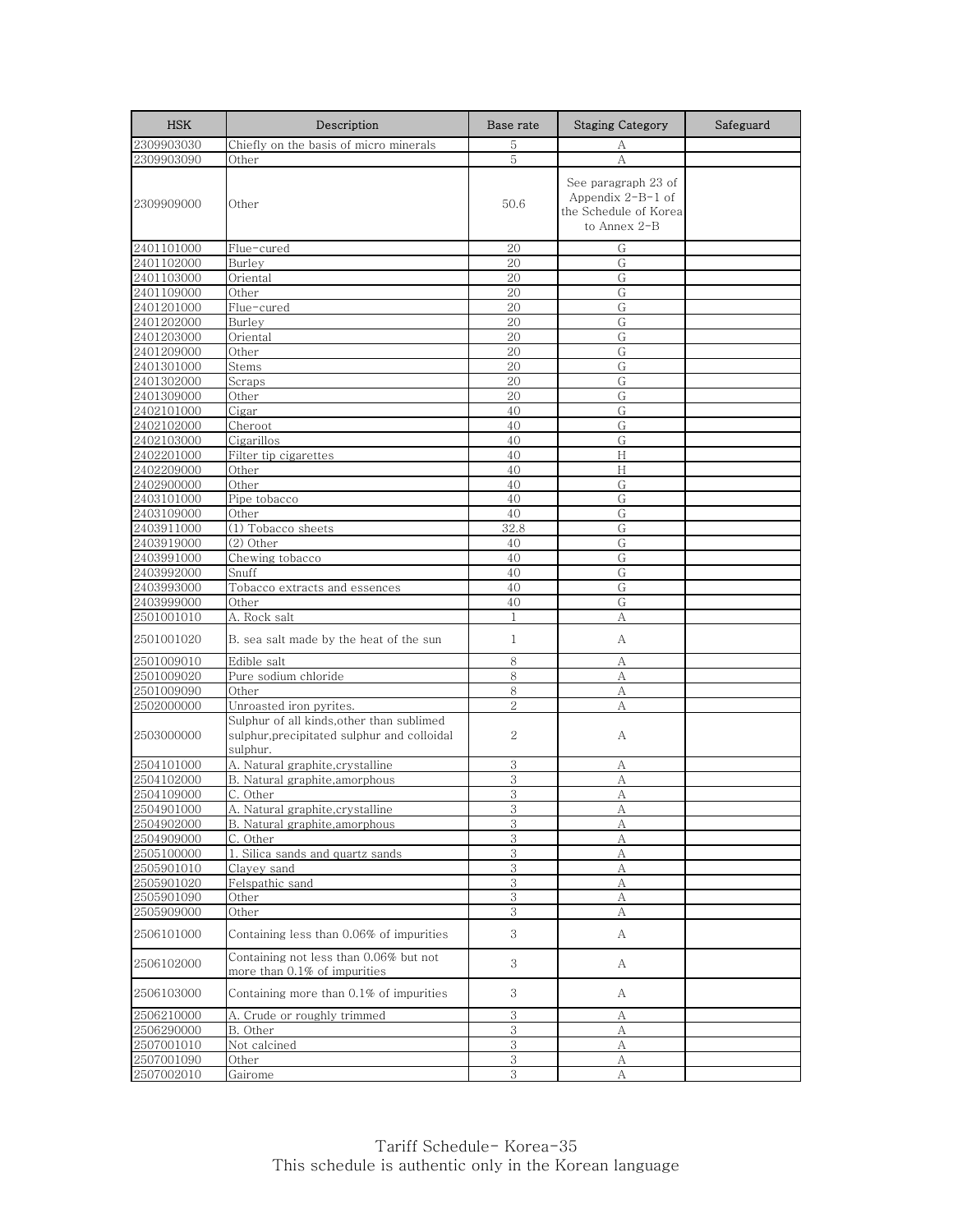| <b>HSK</b> | Description                                                                                                                                                                             | Base rate      | <b>Staging Category</b> | Safeguard |
|------------|-----------------------------------------------------------------------------------------------------------------------------------------------------------------------------------------|----------------|-------------------------|-----------|
| 2507002020 | Kibushi                                                                                                                                                                                 | 3              | А                       |           |
| 2507002090 | Other                                                                                                                                                                                   | 3              | A                       |           |
| 2507009000 | Other                                                                                                                                                                                   | 3              | А                       |           |
| 2508100000 | 1. Bentonite                                                                                                                                                                            | 3              | А                       |           |
| 2508200000 | 2. Decolourising earths and fuller's earth                                                                                                                                              | 3              | А                       |           |
| 2508300000 | 3. Fire-clay                                                                                                                                                                            | 3              | А                       |           |
| 2508401000 | A. Acid clay                                                                                                                                                                            | 3              | A                       |           |
| 2508409000 | B. Other                                                                                                                                                                                | 3              | А                       |           |
| 2508501000 | A. Andalusite                                                                                                                                                                           | 3              | А                       |           |
| 2508502000 | B. Kyanite                                                                                                                                                                              | 3              | A                       |           |
| 2508503000 | C. Sillimanite                                                                                                                                                                          | 3              | А                       |           |
| 2508600000 | 6. Mullite                                                                                                                                                                              | $\overline{3}$ | А                       |           |
| 2508701000 | A. Shamotte                                                                                                                                                                             | 3              | A                       |           |
| 2508702000 | B. Dinas earth                                                                                                                                                                          | 3              | А                       |           |
| 2509000000 | Chalk.                                                                                                                                                                                  | 3              | А                       |           |
| 2510101000 | A. Natural calcium phosphates                                                                                                                                                           | 1              | А                       |           |
| 2510102000 | B. Natural aluminium calcium phosphates                                                                                                                                                 | $\mathbf{1}$   | А                       |           |
| 2510109000 | C. Other                                                                                                                                                                                | $\mathbf{1}$   | А                       |           |
| 2510201000 | Natural calcium phosphates                                                                                                                                                              | 3              | А                       |           |
| 2510202000 | Natural aluminium calcium phosphates                                                                                                                                                    | 3              | A                       |           |
| 2510209000 | Other                                                                                                                                                                                   | 3              | А                       |           |
| 2511100000 | 1. Natural barium sulphate (barytes)                                                                                                                                                    | 3              | А                       |           |
|            |                                                                                                                                                                                         |                |                         |           |
| 2511200000 | 2. Natural barium carbonate (witherite).                                                                                                                                                | 3              | А                       |           |
| 2512000000 | Siliceous fossil meals(for<br>example,kieselguhr,tripolite and diatomite)<br>and similar siliceous earths, whether or not<br>calcined, of an apparent specific gravity of<br>1 or less. | 3              | А                       |           |
| 2513110000 | A. Crude or in irregular pieces, including<br>crushed pumice (" bimskies")                                                                                                              | 3              | А                       |           |
| 2513190000 | B. Other                                                                                                                                                                                | 3              | А                       |           |
| 2513201010 | Emery                                                                                                                                                                                   | 3              | А                       |           |
| 2513201020 | Natural corundum                                                                                                                                                                        | 3              | А                       |           |
| 2513201030 | Natural garnet                                                                                                                                                                          | 3              | А                       |           |
| 2513201090 | Other                                                                                                                                                                                   | 3              | А                       |           |
| 2513202010 | Emery                                                                                                                                                                                   | 3              | А                       |           |
| 2513202020 | Natural corundum                                                                                                                                                                        | 3              | А                       |           |
| 2513202030 | Natural garnet                                                                                                                                                                          | 3              | А                       |           |
| 2513202090 | Other                                                                                                                                                                                   | 3              | A                       |           |
| 2514001000 | 1. Crude or roughly trimmed                                                                                                                                                             | 3              | А                       |           |
| 2514009000 | 2. Other                                                                                                                                                                                | 3              | A                       |           |
| 2515111000 | Marble                                                                                                                                                                                  | 3              | А                       |           |
| 2515112000 | Travertine                                                                                                                                                                              | 3              | А                       |           |
| 2515121000 | Marble                                                                                                                                                                                  | $\,3$          | А                       |           |
| 2515122000 | Travertine                                                                                                                                                                              | 3              | А                       |           |
| 2515200000 | Ecaussine and other calcareous<br>monumental or building stone; alabaster                                                                                                               | 3              | А                       |           |
| 2516110000 | A. Crude or roughly trimmed                                                                                                                                                             | 3              | А                       |           |
|            | B. Merely cut, by sawing or otherwise, into                                                                                                                                             |                |                         |           |
| 2516120000 | blocks or slabs of a rectangular (including<br>square) shape                                                                                                                            | 3              | A                       |           |
| 2516210000 | A. Crude or roughly trimmed                                                                                                                                                             | 3              | А                       |           |
|            | B. Merely cut, by sawing or otherwise, into                                                                                                                                             |                |                         |           |
| 2516220000 | blocks or slabs of a rectangular (including<br>square) shape                                                                                                                            | 3              | А                       |           |
| 2516901000 | Crude or roughly trimmed                                                                                                                                                                | 3              | А                       |           |
| 2516909000 | Other                                                                                                                                                                                   | 3              | А                       |           |
| 2517101000 | Pebbles                                                                                                                                                                                 | 3              | А                       |           |
|            |                                                                                                                                                                                         |                |                         |           |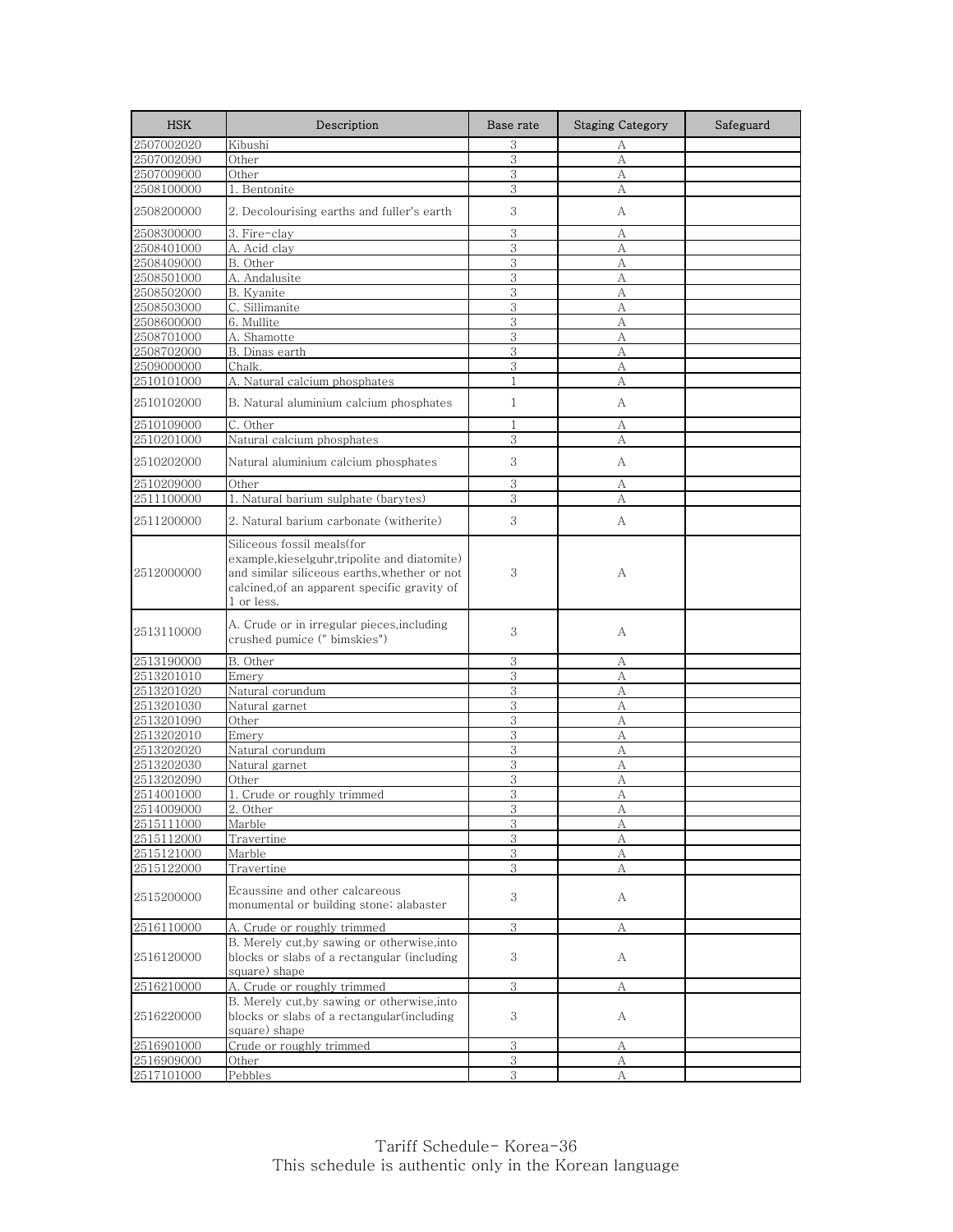| <b>HSK</b>               | Description                                                                    | Base rate | <b>Staging Category</b> | Safeguard |
|--------------------------|--------------------------------------------------------------------------------|-----------|-------------------------|-----------|
| 2517102000               | Broken or crushed stone                                                        | 3         | А                       |           |
| 2517109000               | Other                                                                          | 3         | А                       |           |
|                          | 2. Macadam of slag,dross or similar                                            |           |                         |           |
| 2517200000               | industrial waste, whether or not                                               | 3         | А                       |           |
|                          | incorporating the materials cited in                                           |           |                         |           |
|                          | subheading 2517.10                                                             |           |                         |           |
| 2517300000               | 3. Tarred macadam                                                              | 3         | А                       |           |
| 2517410000               | A. Of marble                                                                   | 3         | А                       |           |
| 2517491000               | Of basalt                                                                      | 3         | А                       |           |
| 2517492000<br>2517499000 | Of granite<br>Other                                                            | 3<br>3    | А                       |           |
| 2518100000               | 1. Dolomite, not calcined or sintered                                          | 3         | А<br>А                  |           |
| 2518200000               | 2. Calcined or sintered dolomite                                               | 3         | А                       |           |
| 2518300000               | 3. Dolomite ramming mix                                                        | 3         | А                       |           |
|                          |                                                                                |           |                         |           |
| 2519100000               | Natural magnesium carbonate(magnesite)                                         | 3         | А                       |           |
| 2519901000               | Fused and dead-burned magnesia                                                 | 3         | А                       |           |
| 2519902000               | Natural magnesium oxide                                                        | 3         | А                       |           |
| 2519909000               | Other                                                                          | 3         | А                       |           |
| 2520101000               | Gypsum                                                                         | 5         | А                       |           |
| 2520102000               | Anhydrite                                                                      | 5         | А                       |           |
| 2520201000               | Specially calcined or finely ground for use<br>in dentistry                    | 5         | A                       |           |
| 2520209000               | Other                                                                          | 5         | А                       |           |
| 2521001000               | 1. Limestone                                                                   | 3         | А                       |           |
| 2521009000               | 2. Other                                                                       | 3         | А                       |           |
| 2522100000               | 1. Quicklime                                                                   | 3         | A                       |           |
| 2522200000               | 2. Slaked lime                                                                 | 3         | А                       |           |
| 2522300000               | 3. Hydraulic lime                                                              | 3         | А                       |           |
| 2523100000               | 1. Cement clinkers                                                             | 5         | А                       |           |
| 2523210000               | A. White cement, whether or not artificially<br>coloured                       | 5         | А                       |           |
| 2523290000               | B. Other                                                                       | 5         | D                       |           |
| 2523300000               | 3. Aluminous cement                                                            | 8         | C                       |           |
| 2523901000               | Slag cements                                                                   | 5         | А                       |           |
| 2523909000               | Other                                                                          | 5         | D                       |           |
| 2524001000               | Crocidolite, Asbestos                                                          | 5         | A                       |           |
| 2524002000               | Amosite, Asbestos                                                              | 5         | А                       |           |
| 2524003000               | Chrysotile, Asbestos                                                           | 5         | А                       |           |
| 2524009000               | Other                                                                          | 5         | А                       |           |
| 2525100000               | 1. Crude mica and mica rifted into sheets<br>or splittings                     | 3         | A                       |           |
| 2525200000               | 2. Mica powder                                                                 | 3         | А                       |           |
| 2525300000               | 3. Mica waste                                                                  | 3         | А                       |           |
|                          | Whether or not roughly trimmed or merely                                       |           |                         |           |
| 2526101000               | cut, by sawing or other-wise, into blocks or                                   | 3         |                         |           |
|                          | slabs of a rectangular shape (including                                        |           | А                       |           |
|                          | square)                                                                        |           |                         |           |
| 2526109000               | Other                                                                          | 3         | А                       |           |
| 2526200000               | 2. Crushed or powdered                                                         | 5         | А                       |           |
| 2528100000               | 1. Natural sodium borates and concentrates<br>thereof(whether or not calcined) | 3         | A                       |           |
| 2528901000               | A. Calcium borates                                                             | 3         | А                       |           |
| 2528902000               | B. Magnesium chloroborate                                                      | 3         | А                       |           |
| 2528903000               | C. Natural boric acid                                                          | $\,3$     | А                       |           |
| 2528909000               | D. Other                                                                       | 3         | А                       |           |
| 2529100000               | 1. Felspar                                                                     | 3         | A                       |           |
| 2529211000               | Powder                                                                         | 3         | А                       |           |
| 2529219000               | Other                                                                          | 3         | А                       |           |
| 2529221000               | Powder                                                                         | 3         | А                       |           |
| 2529229000               | Other                                                                          | 3         | А                       |           |
| 2529301000               | Leucite                                                                        | $\,3$     | А                       |           |
| 2529302000               | Nepheline                                                                      | 3         | А                       |           |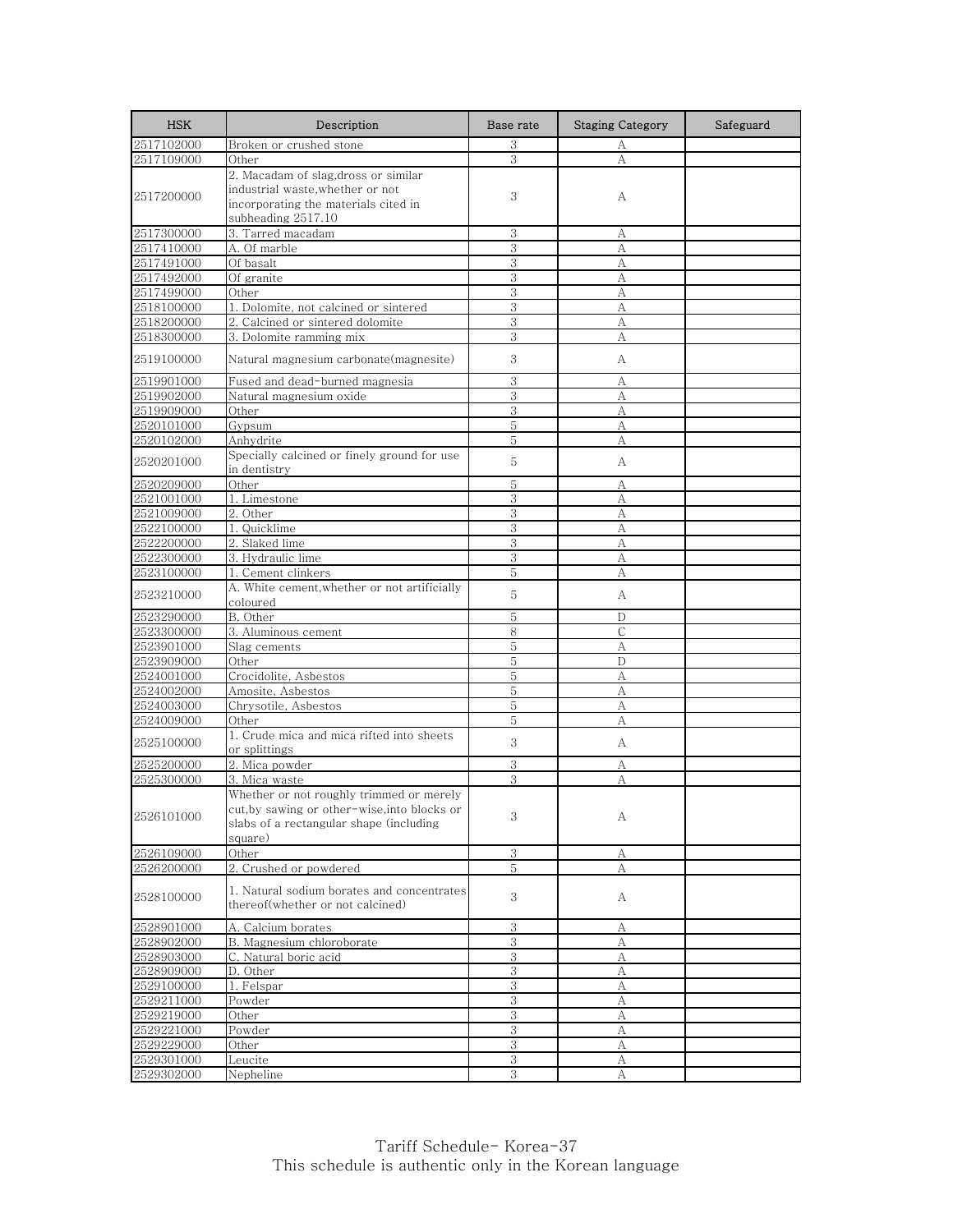| <b>HSK</b>               | Description                                                              | Base rate                    | <b>Staging Category</b> | Safeguard |
|--------------------------|--------------------------------------------------------------------------|------------------------------|-------------------------|-----------|
| 2529303000               | Nepheline syenite                                                        | 3                            | А                       |           |
| 2530101000               | Vermiculite                                                              | 3                            | $\mathbf{A}$            |           |
| 2530102000               | Perlites and chlorites                                                   | 3                            | А                       |           |
| 2530200000               | 2. Kieserite, epsomite (natural magnesium                                | 3                            | А                       |           |
|                          | sulphates)                                                               | 3                            |                         |           |
| 2530901000               | A. Natural arsenic sulfides<br>B. Pyrolusite(manganese ore) suitable for |                              | А                       |           |
| 2530902000               | manufacturing dry batteries                                              | 3                            | А                       |           |
| 2530903000               | C. Strontianite                                                          | 3                            | А                       |           |
| 2530904000               | D. Cinnabar                                                              | 3                            | A                       |           |
| 2530905000               | E. Pyrophyllite                                                          | 3                            | А                       |           |
| 2530906000               | F. Zeolites                                                              | 3                            | A                       |           |
| 2530907000               | G. Alunites                                                              | 3                            | A                       |           |
| 2530908000               | H. Wollastonites                                                         | 3                            | A                       |           |
| 2530909010               | (1) Pottey stone                                                         | 3                            | А                       |           |
| 2530909020               | (2) Sericites                                                            | 3                            | A                       |           |
| 2530909030               | (3) Earth colours                                                        | 8                            | А                       |           |
| 2530909040               | (4) Natural micaceous iron oxides                                        | 8                            | A                       |           |
| 2530909050               | (5) Natural cryolite and natural chiolite                                | 3                            | А                       |           |
| 2530909091               | Natural calcium carbonate                                                | 3                            | А                       |           |
| 2530909099               | Other                                                                    | 3                            | А                       |           |
| 2601111000               | (1) Red haematite                                                        | $\mathbf{1}$                 | А                       |           |
| 2601112000               | (2) Magnetite                                                            | $\mathbf{1}$                 | А                       |           |
| 2601119000               | (3) Other                                                                | $\mathbf{1}$                 | A                       |           |
| 2601121000               | (1) Red haematite                                                        | $\mathbf{1}$                 | А                       |           |
| 2601122000               | (2) Magnetite                                                            | $\mathbf{1}$                 | А                       |           |
| 2601129000               | $(3)$ Other                                                              | $\mathbf{1}$                 | А                       |           |
| 2601200000               | Roasted iron pyrites                                                     | 1                            | А                       |           |
|                          | Manganese ores and                                                       |                              |                         |           |
|                          | concentrates, including ferruginous                                      |                              |                         |           |
| 2602000000               | manganese ores and concentrates with a<br>manganese content of 20% or    | 1                            | А                       |           |
|                          | more, calculated on the dry weight.                                      |                              |                         |           |
| 2603000000               | Copper ores and concentrates.                                            | 1                            | А                       |           |
| 2604000000               | Nickel ores and concentrates.                                            | $\mathbf{1}$                 | А                       |           |
| 2605000000               | Cobalt ores and concentrates.                                            | $\mathbf{1}$                 | A                       |           |
| 2606000000               | Aluminium ores and concentrates.                                         | $\mathbf{1}$                 | A                       |           |
| 2607000000               | Lead ores and concentrates.                                              | $\mathbf{1}$                 | А                       |           |
| 2608000000               | Zinc ores and concentrates.                                              | $\mathbf{1}$                 | А                       |           |
| 2609000000               | Tin ores and concentrates.                                               | $\mathbf{1}$                 | А                       |           |
| 2610000000               | Chromium ores and concentrates.                                          | $\mathbf{1}$                 | А                       |           |
| 2611001000               | 1. Wolframite                                                            | $\mathbf{1}$                 | A                       |           |
| 2611002000               | 2. Scheelite                                                             | $\mathbf{1}$                 | A                       |           |
| 2611009000               | 3. Other                                                                 | $\mathbf{1}$                 | А                       |           |
| 2612100000               | 1. Uranium ores and concentrates                                         |                              | А                       |           |
| 2612200000               | 2. Thorium ores and concentrates                                         | $\mathbf{1}$                 | А                       |           |
| 2613100000               | Roasted<br>1.                                                            |                              | А                       |           |
| 2613900000<br>2614001000 | 2. Other<br>1. Rutile                                                    | $\mathbf{1}$<br>$\mathbf{1}$ | A                       |           |
| 2614002000               | 2. Anatase                                                               | 1                            | А<br>А                  |           |
| 2614009000               | 3. Other                                                                 | $\mathbf{1}$                 | A                       |           |
| 2615100000               | 1. Zirconium ores and concentrates                                       | 1                            | А                       |           |
| 2615901000               | A. Niobium ores and concentrates                                         | $\mathbf{1}$                 | A                       |           |
| 2615902000               | B. Tantalum ores and concentrates                                        | $\mathbf{1}$                 | А                       |           |
| 2615903000               | C. Vanadium ores and concentrates                                        | $\mathbf{1}$                 | A                       |           |
| 2616100000               | 1. Silver ores and concentrates                                          | $\mathbf{1}$                 | А                       |           |
| 2616901000               | A. Gold ores and concentrates                                            | 1                            | А                       |           |
|                          | B. platinum ores and concentrates                                        |                              |                         |           |
| 2616902000               | (including ores and concentrates of                                      | $\mathbf{1}$                 | А                       |           |
|                          | platinum group)                                                          |                              |                         |           |
| 2617100000               | 1. Antimony ores and concentrates                                        | $\mathbf{1}$                 | А                       |           |
| 2617901000               | A. Mercury ores and concentrates                                         | 1                            | А                       |           |
| 2617902000               | B. Germanium ores and concentrates                                       | $\mathbf{1}$                 | $\mathbf{A}$            |           |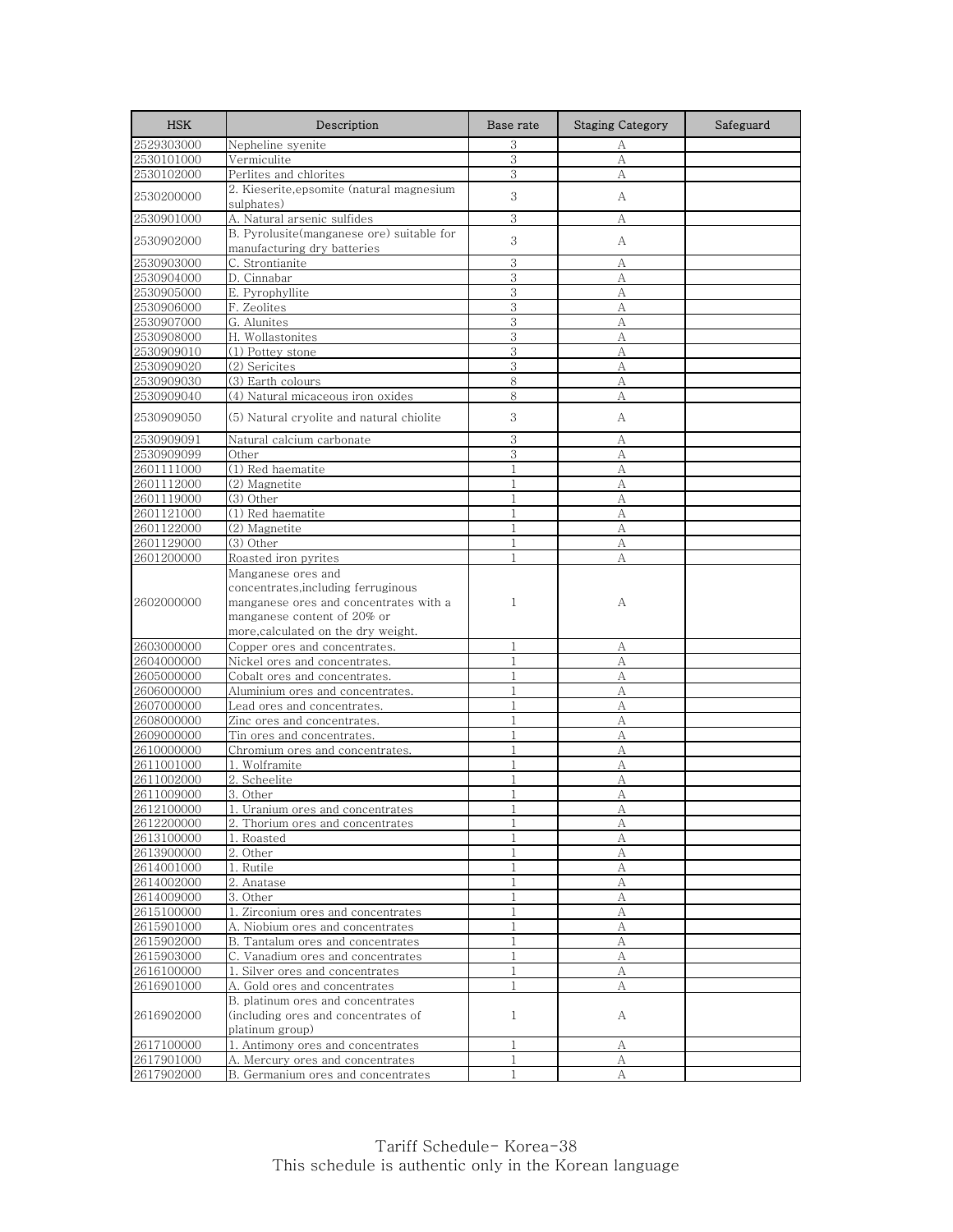| <b>HSK</b> | Description                                                                             | Base rate                        | <b>Staging Category</b> | Safeguard |
|------------|-----------------------------------------------------------------------------------------|----------------------------------|-------------------------|-----------|
| 2617903000 | C. Beryllium ores and concentrates                                                      | $\mathbf{1}$                     | А                       |           |
| 2617904000 | D. Bismuth ores and concentrates                                                        | $\mathbf{1}$                     | А                       |           |
| 2617909000 | E. Other                                                                                | 1                                | А                       |           |
| 2618000000 | Granulated slag(slag sand) from the                                                     | 2                                | А                       |           |
|            | manufacture of iron or steel.                                                           |                                  |                         |           |
| 2619001010 | A. Blast furnace slag                                                                   | $\overline{2}$                   | А                       |           |
| 2619001090 | B. Other                                                                                | $\mathbf{2}$                     | А                       |           |
| 2619002000 | 2. Dross                                                                                | $\overline{2}$                   | А                       |           |
| 2619003000 | 3. Scalings                                                                             | $\overline{2}$                   | А                       |           |
| 2619009000 | 4. Other                                                                                | $\overline{2}$<br>$\overline{2}$ | А                       |           |
| 2620110000 | A. Hard zinc spelter                                                                    | 2                                | А                       |           |
| 2620190000 | B. Other<br>Leaded gasoline sludges and leaded anti-                                    |                                  | А                       |           |
| 2620210000 | knock compound sludges                                                                  | 2                                | А                       |           |
| 2620290000 | Other                                                                                   | $\overline{2}$                   | А                       |           |
| 2620300000 | 3. Containing mainly copper                                                             | $\sqrt{2}$                       | А                       |           |
| 2620400000 | 4. Containing mainly aluminium                                                          | 2                                | А                       |           |
|            | 5. Containing arsenic, mercury, thallium or                                             |                                  |                         |           |
|            | their mixtures, of a kind used for the                                                  |                                  |                         |           |
| 2620600000 | extraction of arsenic or those metals or for                                            | 2                                | А                       |           |
|            | the manufacture of their chemical                                                       |                                  |                         |           |
|            | compounds                                                                               |                                  |                         |           |
|            | Containing antimony, beryllium, cadmium,                                                |                                  |                         |           |
| 2620910000 | chromium or their mixtures                                                              | 2                                | А                       |           |
| 2620990000 | Other                                                                                   | $\mathbf{2}$                     | А                       |           |
|            | Ash and residues from the incineration of                                               | $\overline{2}$                   |                         |           |
| 2621100000 | municipal waste                                                                         |                                  | А                       |           |
| 2621900000 | Other                                                                                   | $\overline{2}$                   | А                       |           |
| 2701110000 | A. Anthracite                                                                           | $\mathbf{1}$                     | А                       |           |
| 2701121000 | (1) Coking coal, heavy                                                                  | $\mathbf{1}$                     | А                       |           |
| 2701122000 | (2) Other coking coal                                                                   | 1                                | А                       |           |
| 2701129010 | Containing a volatile matter less than 22%<br>by weight(on a dry, mineral -matter -free | $\mathbf{1}$                     | А                       |           |
|            | basis)                                                                                  |                                  |                         |           |
| 2701129090 | Other                                                                                   | $\mathbf{1}$                     | А                       |           |
| 2701190000 | C. Other coal                                                                           | 1                                | C                       |           |
| 2701201000 | A. Briquettes                                                                           | $\mathbf{1}$                     | А                       |           |
| 2701202000 | B. Ovoids                                                                               | $\mathbf{1}$                     | А                       |           |
| 2701209000 | C. Other                                                                                | $\mathbf{1}$                     | А                       |           |
| 2702100000 | 1. Lignite, whether or not pulverised, but not                                          | $\mathbf{1}$                     | А                       |           |
| 2702200000 | agglomerated<br>2. Agglomerated lignite                                                 | $\mathbf{1}$                     | А                       |           |
| 2703001000 | 1. Not agglomerated                                                                     | 1                                | А                       |           |
| 2703002000 | 2. Agglomerated                                                                         | $\mathbf{1}$                     | A                       |           |
| 2704001010 | Of coal                                                                                 | 5                                | G                       |           |
| 2704001090 | Other                                                                                   | 5                                | G                       |           |
| 2704002000 | Semi-coke                                                                               | 5                                | А                       |           |
| 2704003000 | Retort carbon                                                                           | 5                                | А                       |           |
|            |                                                                                         |                                  |                         |           |
|            | Coal gas, water gas, producer gas and                                                   |                                  |                         |           |
| 2705000000 | similar gases, other than petroleum gases                                               | 5                                | А                       |           |
|            | and other gaseous hydrocarbons.                                                         |                                  |                         |           |
| 2706001000 | Coal tars                                                                               | 5                                | G                       |           |
| 2706002000 | Tars from lignit or peat                                                                | 5                                | А                       |           |
| 2706009000 | Other                                                                                   | 5                                | А                       |           |
| 2707100000 | 1. Benzol (benzene)                                                                     | 5                                | А                       |           |
| 2707200000 | 2. Toluol (toluene)                                                                     | 5                                | А                       |           |
| 2707300000 | 3. Xylol (xylenes)                                                                      | 5                                | А                       |           |
| 2707400000 | 4. Naphthalene                                                                          | 5                                | А                       |           |
|            | 5. Other aromatic hydrocarbon mixtures of                                               |                                  |                         |           |
| 2707500000 | which 65% or more by volume (including                                                  | 5                                | D                       |           |
|            | losses) distils at 250'c by the ASTM D 86                                               |                                  |                         |           |
|            | method                                                                                  |                                  |                         |           |
| 2707600000 | 6. Phenols                                                                              | 8                                | А                       |           |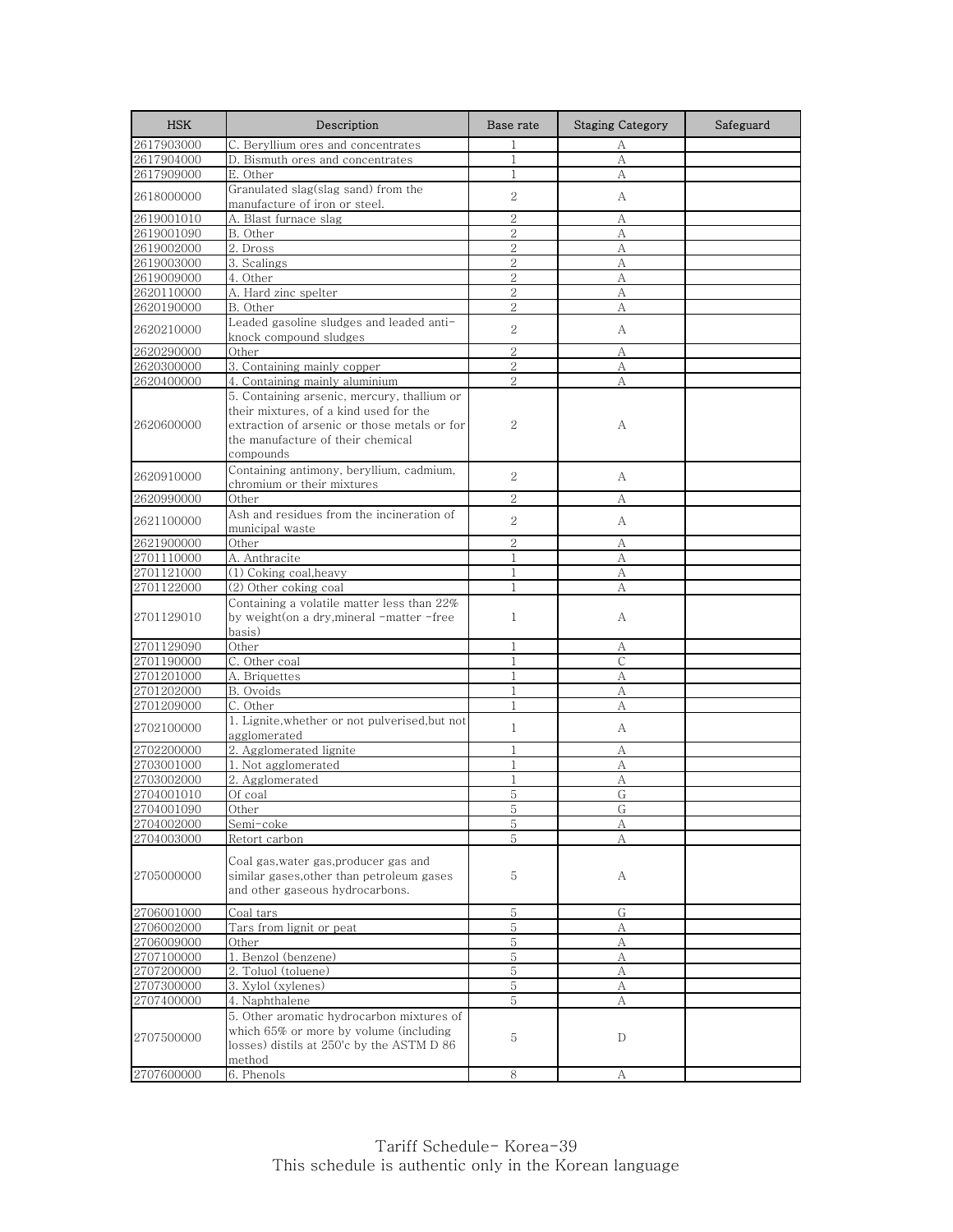| <b>HSK</b>               | Description                                                              | Base rate      | <b>Staging Category</b> | Safeguard |
|--------------------------|--------------------------------------------------------------------------|----------------|-------------------------|-----------|
| 2707910000               | A. Creosote oils                                                         | 5              | А                       |           |
| 2707991000               | Solvent naphtha                                                          | 5              | А                       |           |
| 2707992000               | Anthracene                                                               | 5              | A                       |           |
| 2707999000               | Other                                                                    | 5              | А                       |           |
| 2708100000               | 1. Pitch                                                                 | 5              | А                       |           |
| 2708200000               | 2. Pitch coke                                                            | 5              | А                       |           |
| 2709001010               | Of a specific gravity more than 0.796 but<br>not move than 0.841 at 15'c | 5              | А                       |           |
| 2709001020               | Of a specific gravity more than 0.841 but<br>not more than 0.847 at 15'c | 5              | А                       |           |
| 2709001030               | Of a specific gravity more than 0.847 but<br>not more than 0.855 at 15'c | 5              | A                       |           |
| 2709001040               | Of a specific gravity more than 0.855 but<br>not more than 0.869 at 15'c | 5              | A                       |           |
| 2709001050               | Of a specific gravity more than 0.869 but<br>not more than 0.885 at 15'c | 5              | A                       |           |
| 2709001060               | Of a specific gravity more than 0.885 but<br>not more than 0.899 at 15'c | 5              | А                       |           |
| 2709001070               | Of a specific gravity more than 0.899 but<br>not more than 0.904 at 15'c | 5              | А                       |           |
| 2709001080               | Of a specific gravity more than 0.904 but<br>not more than 0.966 at 15'c | 5              | A                       |           |
| 2709001090               | Other                                                                    | 5              | А                       |           |
| 2709002000               | 2. Crude oils obtained from bituminous<br>minerals                       | 5              | A                       |           |
| 2710111000               | (1) Motor spirit                                                         | 5              | А                       |           |
| 2710112000               | (2) Aviation spirit                                                      | 5              | А                       |           |
| 2710113000               | (3) Propylene tetramer                                                   | 5              | А                       |           |
| 2710114000               | (4) Naphtha                                                              | $\mathbf{1}$   | А                       |           |
| 2710115000               | (5) Natural gas liquid                                                   | $\mathbf{1}$   | А                       |           |
| 2710119000               | (6) Other                                                                | 5              | А                       |           |
| 2710191010               | (a) Jet fuel                                                             | 5              | A                       |           |
| 2710191090               | (b) Other                                                                | 5              | А                       |           |
| 2710192010               | (a) Kerosene                                                             | 5              | A                       |           |
| 2710192020               | (b) Jet fuel                                                             | 5              | A                       |           |
| 2710192030               | (c) N-paraffine                                                          | 5              | А                       |           |
| 2710192090               | (d) Other                                                                | 5              | A                       |           |
| 2710193000               | (3) Gas oils                                                             | 5              | А                       |           |
| 2710194010               | (a) Light fuel oil(bunker A)                                             | 5              | A                       |           |
| 2710194020               | (b) Fuel oil(bunker B)                                                   | 5              | A                       |           |
| 2710194030               | (c) Bunker C                                                             | 5              | А                       |           |
| 2710194090               | (d) Other                                                                | 5              | А                       |           |
| 2710195010               | Raw oils                                                                 | 7              | А                       |           |
| 2710195020               | Lubricating base oil                                                     | 7              | А                       |           |
| 2710196000<br>2710197110 | (6) Extender oil                                                         | 8              | А                       |           |
| 2710197120               | Aviation engine oil                                                      | $\overline{7}$ | G                       |           |
| 2710197130               | Engine oil for automotive<br>Engine oil for marine use                   | 7              | D                       |           |
| 2710197210               | Cylinder oil                                                             | $\overline{7}$ | $\boldsymbol{A}$        |           |
| 2710197220               | Spindle oil                                                              | 7              |                         |           |
| 2710197230               | Gear oil                                                                 | 7              | А<br>C                  |           |
| 2710197240               | Turbine oil                                                              | 7              | С                       |           |
| 2710197250               | Refrigerating machine oil                                                | 7              | A                       |           |
| 2710197310               | Compound oil                                                             | $\overline{7}$ | А                       |           |
| 2710197320               | Liquid paraffin                                                          | 7              | А                       |           |
| 2710197330               | Automatic transmission fluid                                             | 7              | $\mathbf D$             |           |
| 2710197410               | Anti corrosive oil                                                       | 7              | D                       |           |
| 2710197420               | Cutting oil                                                              | $\overline{7}$ | $\mathbf D$             |           |
| 2710197430               | Cleansing oil                                                            | $\overline{7}$ | А                       |           |
| 2710197440               | Mould release oil                                                        | $\overline{7}$ | А                       |           |
| 2710197450               | Hydraulic brake oil                                                      | $\overline{7}$ | А                       |           |
| 2710197510               | Process oil                                                              | 7              | А                       |           |
| 2710197520               | Insulating oil                                                           | $\overline{7}$ | А                       |           |
| 2710197530               | Heat treating oil                                                        | $\overline{7}$ | A                       |           |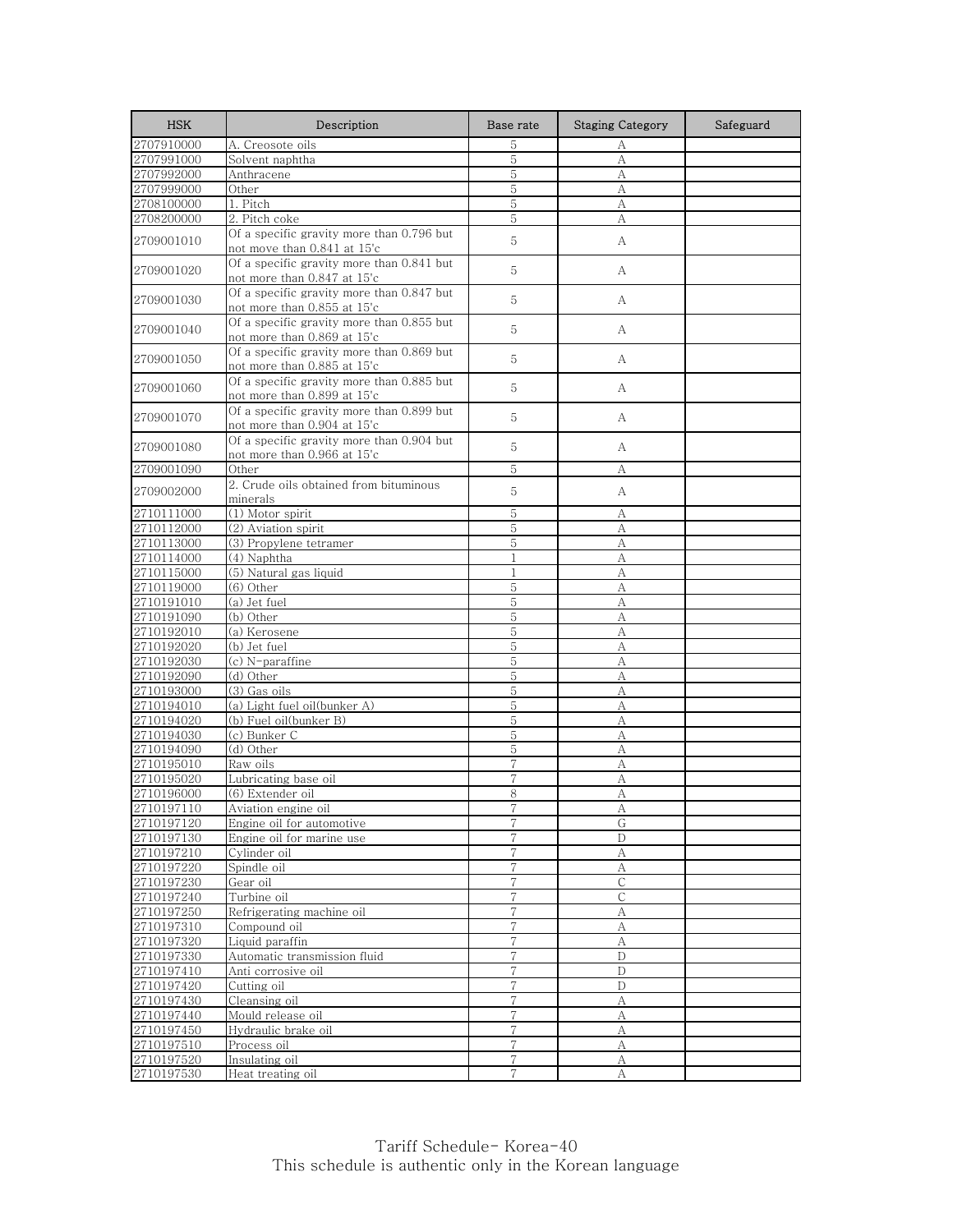| <b>HSK</b> | Description                                                                           | Base rate      | <b>Staging Category</b> | Safeguard |
|------------|---------------------------------------------------------------------------------------|----------------|-------------------------|-----------|
| 2710197540 | Heat transfer oil                                                                     | 7              | А                       |           |
| 2710197900 | Other                                                                                 | $\overline{7}$ | A                       |           |
| 2710198010 | Containing aluminium as additive                                                      | 8              | А                       |           |
| 2710198020 | Containing calcium as additive                                                        | 8              | А                       |           |
| 2710198030 | Containing sodium as additive                                                         | 8              | А                       |           |
| 2710198040 | Containing lithium as additive                                                        | 8              | А                       |           |
| 2710198090 | Other                                                                                 | 8              | А                       |           |
| 2710199000 | (9) Other                                                                             | 8              | А                       |           |
| 2710911010 | (a) Of motor spirit, aviation spirit and jet<br>fuel                                  | 5              | А                       |           |
| 2710911020 | (b) Of naphtha and natural gas liquid                                                 | 1              | А                       |           |
| 2710911090 | (c) Other                                                                             | 5              | А                       |           |
| 2710912010 | (a) Of kerosene and jet fuel                                                          | 5              | А                       |           |
| 2710912090 | (b) Other                                                                             | 5              | A                       |           |
| 2710913000 | (3) Of gas oils                                                                       | 5              | А                       |           |
| 2710914010 | (a) Of light fuel oil(bunker A), fuel<br>oil(bunker B) and bunker C                   | 5              | А                       |           |
| 2710914090 | (b) Other                                                                             | 5              | А                       |           |
| 2710915000 | (5) Of raw oils, lubricating oil(other than<br>extender oil) and lubricating base oil | 7              | А                       |           |
| 2710919000 | (6) Other                                                                             | 8              | А                       |           |
| 2710991010 | (a) Of motor spirit, aviation spirit and jet<br>fuel                                  | 5              | А                       |           |
| 2710991020 | (b) Of naphtha and natural gas liquid                                                 | $\mathbf{1}$   | А                       |           |
| 2710991090 | (c) Other                                                                             | 5              | А                       |           |
| 2710992010 | (a) Of kerosene and jet fuel                                                          | 5              | А                       |           |
| 2710992090 | (b) Other                                                                             | 5              | А                       |           |
| 2710993000 | (3) Of gas oils                                                                       | 5              | А                       |           |
| 2710994010 | (a) Of light fuel oil(bunker A), fuel                                                 | 5              | А                       |           |
| 2710994090 | oil(bunker B) and bunker C<br>(b) Other                                               | 5              | А                       |           |
| 2710995000 | (5) Of raw oils, lubricating oil(other than<br>extender oil) and lubricating base oil | 7              | А                       |           |
| 2710999000 | (6) Other                                                                             | 8              | А                       |           |
| 2711110000 | A. Natural gas                                                                        | $\mathbf{1}$   | A                       |           |
| 2711120000 | B. Propane                                                                            | 5              | А                       |           |
| 2711130000 | C. Butanes                                                                            | 5              | А                       |           |
| 2711141000 | Ethylene                                                                              | 5              | А                       |           |
| 2711142000 | Propylene                                                                             | 5              | А                       |           |
| 2711143000 | Butylene                                                                              | 5              | A                       |           |
| 2711144000 | Butadiene                                                                             | 5              | А                       |           |
| 2711190000 | E. Other                                                                              | 5              | А                       |           |
| 2711210000 | A. Natural gas                                                                        | 1              | A                       |           |
| 2711290000 | B. Other                                                                              | C              | A                       |           |
| 2712101000 | Vaseline                                                                              | 8              | А                       |           |
| 2712109000 | Other                                                                                 | 8              | А                       |           |
| 2712200000 | Paraffin wax containing by weight less than<br>$0.75\%$ of oil                        | 8              | A                       |           |
| 2712901010 | Slack wax and scale wax                                                               | 8              | А                       |           |
| 2712901020 | Microcrystalline wax                                                                  | 8              | А                       |           |
| 2712901090 | Other                                                                                 | $\,8\,$        | А                       |           |
| 2712909010 | Montan wax                                                                            | 8              | А                       |           |
| 2712909020 | Peat wax                                                                              | 8              | А                       |           |
| 2712909030 | Ceresin wax                                                                           | $\,8\,$        | А                       |           |
| 2712909040 | Synthetic paraffin wax                                                                | 8              | А                       |           |
| 2712909090 | Other                                                                                 | 8              | А                       |           |
| 2713110000 | A. Not calcined                                                                       | $\overline{5}$ | А                       |           |
| 2713120000 | B. Calcined                                                                           | 5              | А                       |           |
| 2713200000 | 2. Petroleum bitumen                                                                  | 5              | А                       |           |
| 2713900000 | 3. Other residues of petroleum oils or of<br>oils obtained from bituminous minerals   | 5              | А                       |           |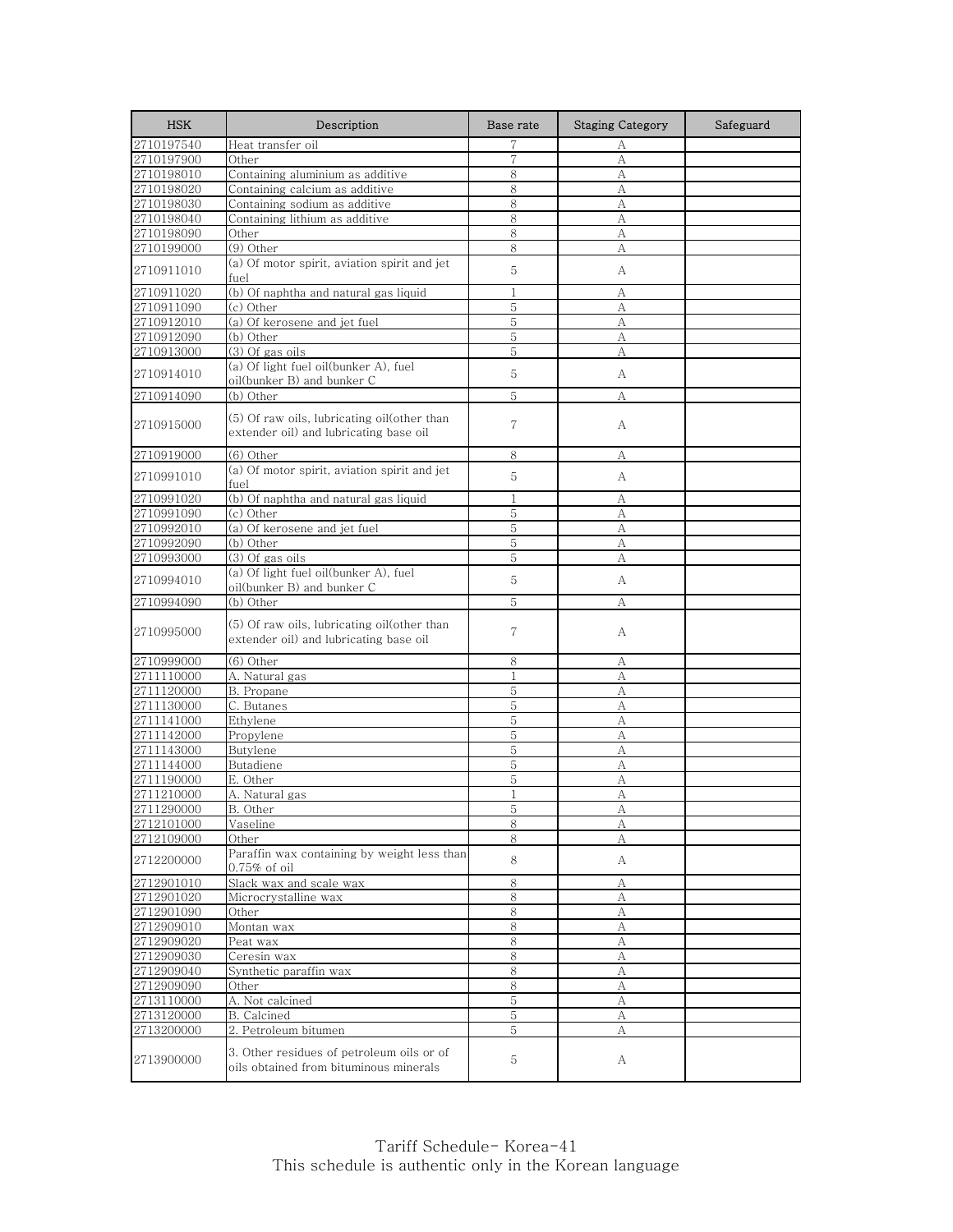| <b>HSK</b>               | Description                                                        | Base rate   | <b>Staging Category</b> | Safeguard |
|--------------------------|--------------------------------------------------------------------|-------------|-------------------------|-----------|
| 2714100000               | 1. bituminous or oil shale and tar sands                           | 5           | А                       |           |
| 2714901000               | Bitumen and asphalt,natural                                        | 5           | А                       |           |
| 2714902000               | Asphaltites                                                        | 5           | A                       |           |
| 2714903000               | Asphaltic rock                                                     | 5           | А                       |           |
| 2715001000               | Cut-backs                                                          | 5           | А                       |           |
| 2715002000               | Emulsions or stable suspensions of<br>asphalt,bitumen,pitch or tar | 5           | А                       |           |
| 2715003000               | Mastics                                                            | 5           | А                       |           |
| 2715009000               | Other                                                              | $\mathbf 5$ | А                       |           |
| 2716000000               | Electrical energy.                                                 | $\mathbf 5$ | А                       |           |
| 2801100000               | Chlorine                                                           | 5.5         | А                       |           |
| 2801200000               | Iodine                                                             | 5.5         | A                       |           |
| 2801301000               | Fluorine                                                           | 5.5         | A                       |           |
| 2801302000               | Bromine                                                            | 5.5         | A                       |           |
| 2802001000               | Sulphur, sublimed                                                  | 5           | А                       |           |
| 2802002000               | Sulphur, precipitated                                              | 5           | А                       |           |
| 2802003000               | Colloidal sulfur                                                   | 5           | A                       |           |
| 2803001000               | 1. Acetylene black                                                 | 5.5         | А                       |           |
| 2803009010               | Carbon blacks                                                      | 5.5         | A                       |           |
| 2803009090               | Other                                                              | 5.5         | A                       |           |
| 2804100000               | 1. Hydrogen                                                        | 5.5         | А                       |           |
| 2804210000               | Argon                                                              | 5.5         | A                       |           |
| 2804291000               | Helium                                                             | 5.5         | А                       |           |
| 2804292000               | Neon                                                               | 5.5         | А                       |           |
| 2804293000<br>2804294000 | Krypton                                                            | 5.5         | A                       |           |
| 2804299000               | Xenon                                                              | 5.5         | A                       |           |
|                          | Other                                                              | 5.5<br>5.5  | A<br>А                  |           |
| 2804300000<br>2804400000 | 3. Nitrogen<br>4. Oxygen                                           | 5.5         | A                       |           |
| 2804501000               | Boron                                                              | 5.5         | А                       |           |
| 2804502000               | Tellurium                                                          | 5.5         | A                       |           |
| 2804610000               | A. Containing by weight not less than<br>99.99% of silicon         | 3           | А                       |           |
| 2804690000               | B. Other                                                           | 5.5         | A                       |           |
| 2804701000               | A. Yellow phosphorous                                              | 5           | А                       |           |
| 2804709000               | B. Other                                                           | 5.5         | A                       |           |
| 2804800000               | 8. Arsenic                                                         | 5.5         | А                       |           |
| 2804900000               | 9. selenium                                                        | 5.5         | A                       |           |
| 2805110000               | Sodium                                                             | 5.5         | A                       |           |
| 2805120000               | Calcium                                                            | 5.5         | А                       |           |
| 2805190000               | Other                                                              | 5.5         | А                       |           |
| 2805301000               | Cerium group                                                       | 5.5         | А                       |           |
| 2805302000               | Terbium group                                                      | 5.5         | А                       |           |
| 2805303000               | Erbium group                                                       | 5.5         | А                       |           |
| 2805304000               | Yttrium                                                            | 5.5         | А                       |           |
| 2805305000               | Scandium                                                           | 5.5         | A                       |           |
| 2805309000               | Other                                                              | 5.5         | А                       |           |
| 2805400000               | Mercury                                                            | 5.5         | $\mathbf{A}$            |           |
| 2806100000               | Hydrogen chloride (hydrochloric acid)                              | 5.5         | А                       |           |
| 2806200000               | Chlorosulphuric acid                                               | 5.5         | A                       |           |
| 2807001010               | For making semiconductor                                           | 5.5         | А                       |           |
| 2807001090               | Other                                                              | 5.5         | A                       |           |
| 2807002000               | Oleum                                                              | 5.5         | A                       |           |
| 2808001010               | For making semiconductor                                           | 5.5         | А                       |           |
| 2808001090               | Other                                                              | 5.5         | А                       |           |
| 2808002000               | Sulphonitric acids                                                 | 5.5         | А                       |           |
| 2809100000<br>2809201010 | Diphosphorus pentaoxide<br>For making semiconductor                | 5.5         | A<br>A                  |           |
| 2809201090               |                                                                    | 5.5         |                         |           |
| 2809202010               | Other<br>Metaphosphoric acid                                       | 5.5<br>5.5  | А<br>$\boldsymbol{A}$   |           |
| 2809202020               | Pyrophosphoric acid                                                | 5.5         | А                       |           |
| 2809202090               | Other                                                              | 5.5         | A                       |           |
| 2810001010               | Diboron trioxide                                                   | 5.5         | А                       |           |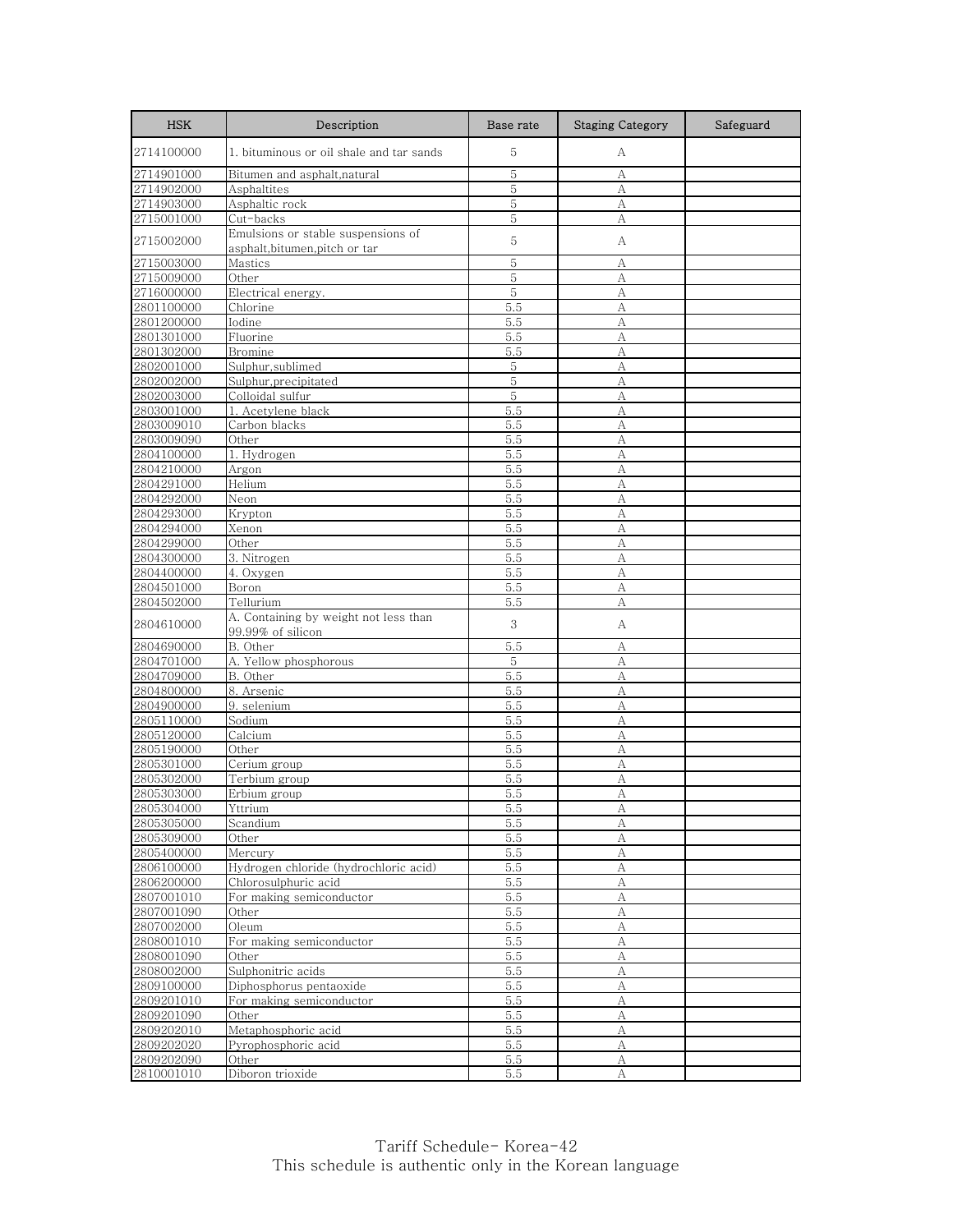| <b>HSK</b>               | Description                                      | Base rate      | <b>Staging Category</b> | Safeguard |
|--------------------------|--------------------------------------------------|----------------|-------------------------|-----------|
| 2810001090               | Other                                            | 5.5            | А                       |           |
| 2810002000               | Ortho boric acid                                 | 5.5            | A                       |           |
| 2810003000               | Meta boric acid                                  | 5.5            | A                       |           |
| 2810009000               | Other                                            | 5.5            | А                       |           |
| 2811111000               | (1) for making semiconductor                     | 5.5            | A                       |           |
| 2811119000               | (2) Other                                        | 5.5            | A                       |           |
| 2811191000               | Hydrogensulphide                                 | 5.5            | А                       |           |
| 2811192000               | Hydrobromic acid                                 | 5.5            | A                       |           |
| 2811193000               | Sulphamic acid                                   | 5.5            | A                       |           |
| 2811194000               | Perchloric acid                                  | 5.5            | А                       |           |
| 2811195000               | Chloric acid                                     | 5.5            | А                       |           |
| 2811196000               | Hypophosphorous acid                             | 5.5            | А                       |           |
| 2811197000<br>2811198000 | Phosphorous acid<br>Arsenic acid                 | 5.5            | А<br>A                  |           |
| 2811199010               | Hydrogen cyanide                                 | 5.5<br>5.5     | А                       |           |
| 2811199090               | Other                                            | 5.5            | А                       |           |
| 2811210000               | Carbon dioxide                                   | 5.5            | А                       |           |
| 2811221000               | White carbon                                     | 5.5            | $\overline{C}$          |           |
| 2811229010               | Silicagel                                        | 5.5            | А                       |           |
| 2811229090               | Other                                            | 5.5            | A                       |           |
| 2811230000               | Sulphur dioxide                                  | 5.5            | А                       |           |
| 2811291000               | Carbon monoxide                                  | 5.5            | А                       |           |
| 2811292000               | Nitrous oxide                                    | 5.5            | А                       |           |
| 2811293000               | Nitrogen dioxide                                 | 5.5            | А                       |           |
| 2811294000               | Arsenic trioxide                                 | 5.5            | А                       |           |
| 2811295000               | Arsenic pentoxide                                | 5.5            | А                       |           |
| 2811299000               | Other                                            | 5.5            | A                       |           |
| 2812101010               | Iodine trichloride                               | 5              | A                       |           |
| 2812101020               | Phosphorous trichloride                          | 5              | А                       |           |
| 2812101030               | Phosphorous pentachloride                        | 5              | A                       |           |
| 2812101040               | Arsenic trichloride                              | 5              | А                       |           |
| 2812101050               | Sulpher monochloride                             | 5              | A                       |           |
| 2812101060               | Sulphur dichloride                               | 5              | A                       |           |
| 2812101090               | Other                                            | 5              | A                       |           |
| 2812102010               | Thionyl chloride                                 | 5              | A                       |           |
| 2812102020               | Carbonyl dichloride(phosgene)                    | 5              | А                       |           |
| 2812102030               | Phosphorous oxychloride                          | 5              | A                       |           |
| 2812102090               | Other                                            | 5              | А                       |           |
| 2812901000               | Boron trifluoride                                | 5.5            | A                       |           |
| 2812902000               | Sulphur hexafluoride                             | 5.5            | А                       |           |
| 2812909000               | Other                                            | 5.5            | А                       |           |
| 2813100000               | Carbon disulphide                                | 5.5            | А                       |           |
| 2813901010               | Tetra phosphorous trisulphide                    | 5.5            | А                       |           |
| 2813901020               | Phosphorous pentasulphide                        | 5.5            | А                       |           |
| 2813901090<br>2813902010 | Other                                            | 5.5            | A                       |           |
| 2813902090               | Diarsenic pentasulphide                          | 5.5            | А                       |           |
| 2813903000               | Other<br>Silicon sulphide                        | 5.5<br>5.5     | А<br>А                  |           |
| 2813909000               | Other                                            | 5.5            | $\mathbf{A}$            |           |
| 2814100000               | 1. Anhydrous ammonia                             | $\sqrt{2}$     | А                       |           |
| 2814200000               | 2. Ammonia in aqueous solution                   | $\overline{2}$ | А                       |           |
| 2815110000               | Solid                                            | 5.5            | G                       |           |
| 2815120000               | In aqueous solution (soda lye or liquid<br>soda) | 8              | G                       |           |
| 2815200000               | Potassium hydroxide (caustic potash)             | 5.5            | А                       |           |
| 2815301000               | Sodium peroxide                                  | 5.5            | A                       |           |
| 2815302000               | Potassium peroxide                               | 5.5            | А                       |           |
| 2816101000               | Magnesium hydroxide                              | 5.5            | А                       |           |
| 2816102000               | Magnesium peroxide                               | 5.5            | А                       |           |
|                          | Oxides, hydroxides and peroxides, of             |                |                         |           |
| 2816400000               | strontium or barium                              | 5.5            | A                       |           |
| 2817001000               | Zinc oxide                                       | 5.5            | А                       |           |
| 2817002000               | Zinc peroxide                                    | 5.5            | A                       |           |
| 2818101000               | Sized grains                                     | 3              | А                       |           |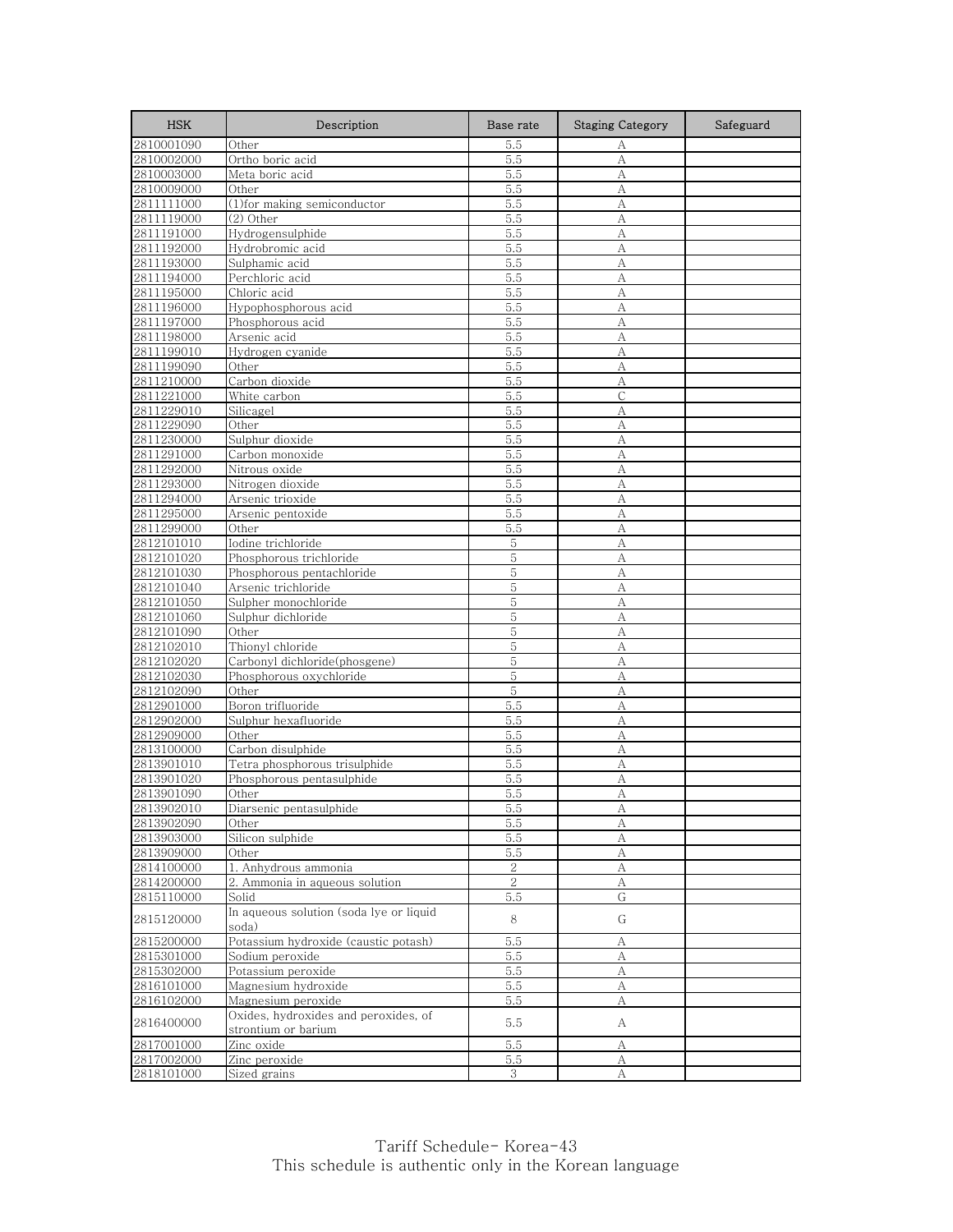| <b>HSK</b> | Description                                                | Base rate    | <b>Staging Category</b> | Safeguard |
|------------|------------------------------------------------------------|--------------|-------------------------|-----------|
| 2818109000 | Other                                                      | 3            | А                       |           |
| 2818200000 | 2. Aluminium oxide, other than artificial<br>corundum      | $\mathbf{1}$ | А                       |           |
| 2818301000 | Alumina gel                                                | 5.5          | А                       |           |
| 2818309000 | Other                                                      | 5.5          | А                       |           |
| 2819100000 | Chromium trioxide                                          | 5.5          | А                       |           |
| 2819901010 | Chromic oxides                                             | 5.5          | А                       |           |
| 2819901090 | Other                                                      | 5.5          | A                       |           |
| 2819902000 | Chromium hydroxides                                        | 5.5          | A                       |           |
| 2820100000 | 1. Manganese dioxide                                       | 5.5          | А                       |           |
| 2820901000 | Manganese oxide                                            | 5.5          | A                       |           |
| 2820902000 | Manganic oxide                                             | 5.5          | А                       |           |
| 2820909000 | Other                                                      | 5.5          | А                       |           |
| 2821101000 | Iron oxides                                                | 5.5          | A                       |           |
| 2821102000 | Iron hydroxides                                            | 5.5          | А                       |           |
| 2821200000 | Earth colours                                              | 5.5          | А                       |           |
| 2822001010 | Cobaltic oxide                                             | 5.5          | А                       |           |
| 2822001090 | Other                                                      | 5.5          | A                       |           |
| 2822002010 | Cobaltous hydroxide                                        | 5.5          | A                       |           |
| 2822002090 | Other                                                      | 5.5          | A                       |           |
| 2823001000 | Anatase type                                               | 5.5          | A                       |           |
| 2823009000 | Other                                                      | 5.5          | А                       |           |
| 2824100000 | Lead monoxide (litharge, massicot)                         | 5.5          | A                       |           |
| 2824201000 | Red lead                                                   | 5.5          | А                       |           |
| 2824202000 | Orange lead                                                | 5.5          | А                       |           |
| 2824900000 | Other                                                      | 5.5          | А                       |           |
| 2825101000 | Hydrazine hydrate                                          | 5.5          | A                       |           |
| 2825109010 | Hydrazine                                                  | 5.5          | A                       |           |
| 2825109020 | Inorganic salts of hydrazine                               | 5.5          | А                       |           |
| 2825109030 | Hydroxylamine                                              | 5.5          | А                       |           |
|            |                                                            |              |                         |           |
| 2825109041 | Hydroxyl ammonium<br>chloride(hydroxylamine hydrochloride) | 5.5          | А                       |           |
| 2825109049 | Other                                                      | 5.5          | А                       |           |
| 2825201000 | Lithium oxide                                              | 5.5          | А                       |           |
| 2825202000 | Lithium hydroxide                                          | 5.5          | А                       |           |
| 2825301000 | Vanadic pentoxide                                          | 3            | A                       |           |
| 2825309000 | Other                                                      | 3            | A                       |           |
| 2825401000 | Nickel oxides                                              | 5.5          | A                       |           |
| 2825402000 | Nickel hydroxides                                          | 5.5          | А                       |           |
| 2825501000 | Copper oxides                                              | 5.5          | А                       |           |
| 2825502000 | Copper hydroxide                                           | 5.5          | A                       |           |
| 2825601000 | Germanium oxides                                           | 5.5          | А                       |           |
| 2825602000 | Zirconium dioxide                                          | 5.5          | A                       |           |
| 2825701000 | Molybdenium oxides                                         | 5.5          | A                       |           |
| 2825702000 | Molybdenium hydroxide                                      | 5.5          | A                       |           |
| 2825800000 | 8. Antimony oxides                                         | 5.5          | A                       |           |
| 2825901010 | Calcium oxide                                              | 5.5          | А                       |           |
| 2825901020 | Tungsten oxides                                            | $5.5\,$      | $\mathbf{A}$            |           |
| 2825901030 | Tin oxides                                                 | 5.5          | A                       |           |
| 2825901090 | Other                                                      | 5.5          | A                       |           |
| 2825902010 | Calcium hydroxide                                          | 5.5          | A                       |           |
| 2825902020 | Manganes hydroxides                                        | 5.5          | А                       |           |
| 2825902030 | Tungsten hydroxides                                        | 5.5          | A                       |           |
| 2825902040 | Tin hydroxides                                             | 5.5          | А                       |           |
| 2825902090 | Other                                                      | 5.5          | А                       |           |
| 2825903010 | Nickel peroxides                                           | 5.5          | А                       |           |
| 2825903090 | Other                                                      | 5.5          | $\boldsymbol{A}$        |           |
| 2825909000 | Other                                                      | 5.5          | $\overline{A}$          |           |
| 2826111010 | (a) For making semi-conductor                              | 5.5          | А                       |           |
| 2826111090 | (b) Other                                                  | 5.5          | А                       |           |
| 2826112000 | (2) Ammonium hydrogen fluoride                             | 5.5          | А                       |           |
| 2826113010 | Sodium hydrogen fluoride                                   | 5.5          | А                       |           |
| 2826113090 | Other                                                      | 5.5          | А                       |           |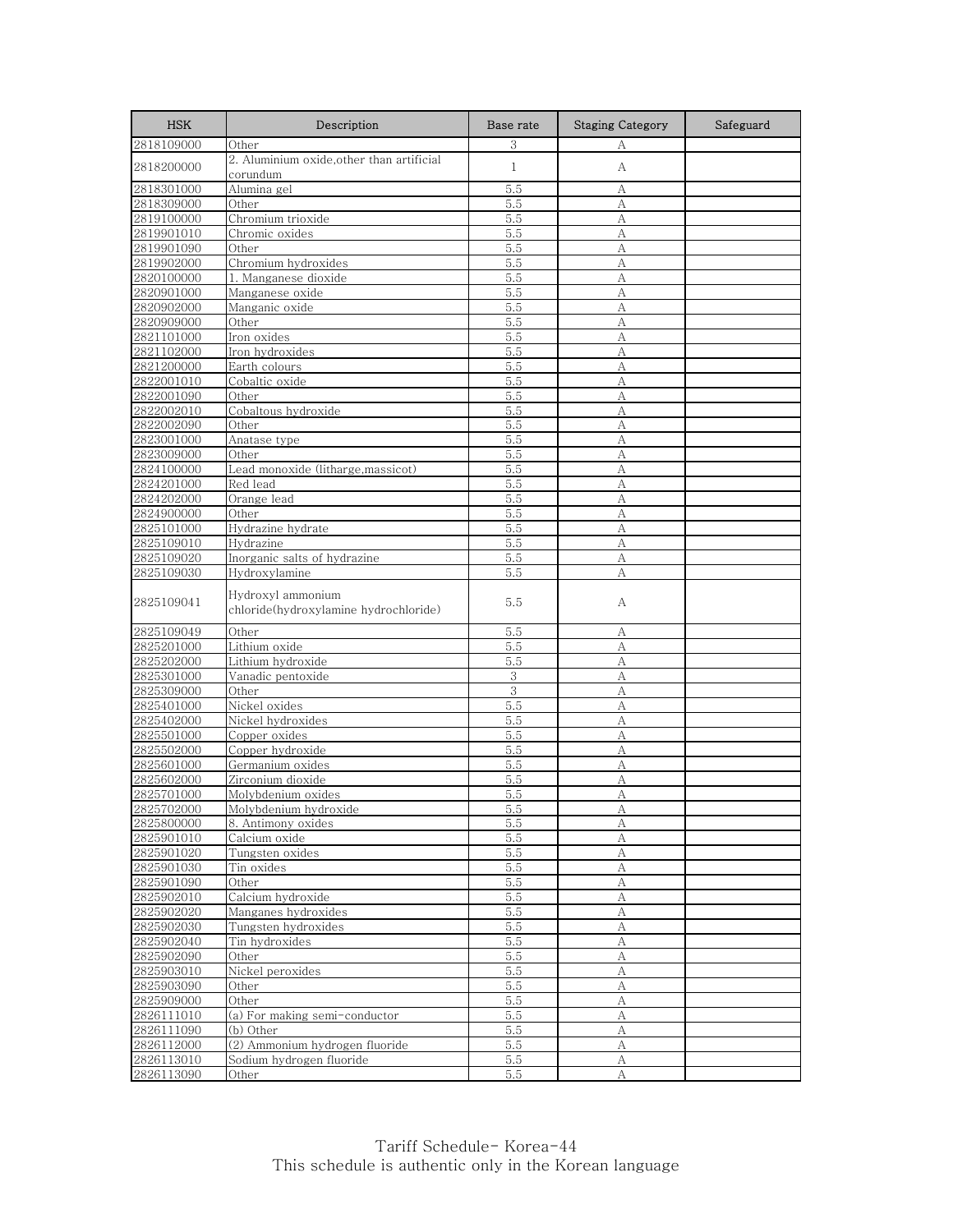| <b>HSK</b>               | Description                                                        | Base rate  | <b>Staging Category</b> | Safeguard |
|--------------------------|--------------------------------------------------------------------|------------|-------------------------|-----------|
| 2826120000               | B. Of aluminium                                                    | 5.5        | А                       |           |
| 2826191000               | Calcium fluoride                                                   | 5.5        | A                       |           |
| 2826192000               | Antimony fluorides                                                 | 5.5        | А                       |           |
| 2826193010               | Potassium hydrogen fouoride                                        | 5.5        | А                       |           |
| 2826193090               | Other                                                              | 5.5        | А                       |           |
| 2826199000               | Other                                                              | 5.5        | А                       |           |
| 2826201000               | Sodium fluorosilicate                                              | 5.5        | А                       |           |
| 2826202000               | Potassium fluorosilicate                                           | 5.5        | A                       |           |
| 2826300000               | 3. Sodium hexafluoroaluminate (synthetic<br>cryolite)              | 5.5        | А                       |           |
| 2826901000               | Artificial chiolite                                                | 5.5        | А                       |           |
| 2826902000               | Calcium fluorosilicate                                             | 5.5        | А                       |           |
| 2826903000               | Fluoroborates                                                      | 5.5        | A                       |           |
| 2826904000               | Fluorophosphates                                                   | 5.5        | A                       |           |
| 2826905000               | Fluorosulphates                                                    | 5.5        | А                       |           |
| 2826909000               | Other                                                              | 5.5        | А                       |           |
| 2827100000               | Ammonium chloride                                                  | 5.5        | А                       |           |
| 2827200000               | Calcium chloride                                                   | 5.5        | A                       |           |
| 2827310000               | Of magnesium                                                       | 5.5        | A                       |           |
| 2827320000               | Of aluminium                                                       | 5.5        | A                       |           |
| 2827330000               | Of iron                                                            | 5.5        | A                       |           |
| 2827340000               | Of cobalt                                                          | 5.5        | А                       |           |
| 2827350000               | Of nickel                                                          | 5.5        | A                       |           |
| 2827360000               | Of zinc                                                            | 5.5        | А                       |           |
| 2827391000<br>2827392000 | Of copper                                                          | 5.5        | A<br>А                  |           |
| 2827399000               | Of mercury<br>Other                                                | 5.5<br>5.5 | A                       |           |
| 2827411000               | Copper chloride oxides                                             | 5.5        | A                       |           |
| 2827412000               | Copper chloride hydroxide                                          | 5.5        | А                       |           |
| 2827491000               | Chloride oxides                                                    | 5.5        | A                       |           |
| 2827492000               | Chloride hydroxides                                                | 5.5        | А                       |           |
| 2827511000               | Sodium bromide                                                     | 5.5        | A                       |           |
| 2827512000               | Potassium bromide                                                  | 5.5        | A                       |           |
| 2827591000               | Calcium bromide                                                    | 5.5        | А                       |           |
| 2827599000               | Other                                                              | 5.5        | A                       |           |
| 2827601000               | Iodide oxides                                                      | 5.5        | А                       |           |
| 2827609010               | Potassium iodide                                                   | 5.5        | А                       |           |
| 2827609090               | Other                                                              | 5.5        | А                       |           |
| 2828100000               | Commercial calcium hypochlorite and other<br>calcium hypochlorites | 5.5        | А                       |           |
| 2828901010               | Sodium hypochlorite                                                | 5.5        | А                       |           |
| 2828901020               | Potassium hypochlorite                                             | 5.5        | A                       |           |
| 2828901090               | Other                                                              | 5.5        | А                       |           |
| 2828902010               | Sodium chlorite                                                    | 5.5        | A                       |           |
| 2828902020               | Aluminium chlorite                                                 | 5.5        | А                       |           |
| 2828902090               | Other                                                              | 5.5        | A                       |           |
| 2828903000               | Hypobromites                                                       | 5.5        | А                       |           |
| 2829110000               | A. Of sodium                                                       | 5.5        | А                       |           |
| 2829191000               | Potassium chlorate                                                 | 5.5        | A                       |           |
| 2829192000               | Barium chlorate                                                    | 5.5        | А                       |           |
| 2829199000               | Other                                                              | 5.5        | А                       |           |
| 2829901010               | Sodium perchlorate                                                 | 5.5        | А                       |           |
| 2829901020               | Ammonium perchlorate                                               | 5.5        | А                       |           |
| 2829901090               | Other                                                              | 5.5        | A                       |           |
| 2829902010               | <b>Bromates</b>                                                    | 5.5        | А                       |           |
| 2829902020               | Perbromates                                                        | 5.5        | А                       |           |
| 2829902030               | Iodates                                                            | 5.5        | А                       |           |
| 2829902040               | Periodates                                                         | 5.5        | A                       |           |
| 2830101000               | Sodium hydrogen sulphide                                           | 5.5        | А                       |           |
| 2830109000               | Other                                                              | 5.5        | А                       |           |
| 2830200000               | Zinc sulphide                                                      | 5.5        | A                       |           |
| 2830300000               | Cadmium sulphide                                                   | 5.5        | А                       |           |
| 2830901000<br>2830902000 | Sulphides<br>Polysulphides                                         | 5.5<br>5.5 | А                       |           |
|                          |                                                                    |            | A                       |           |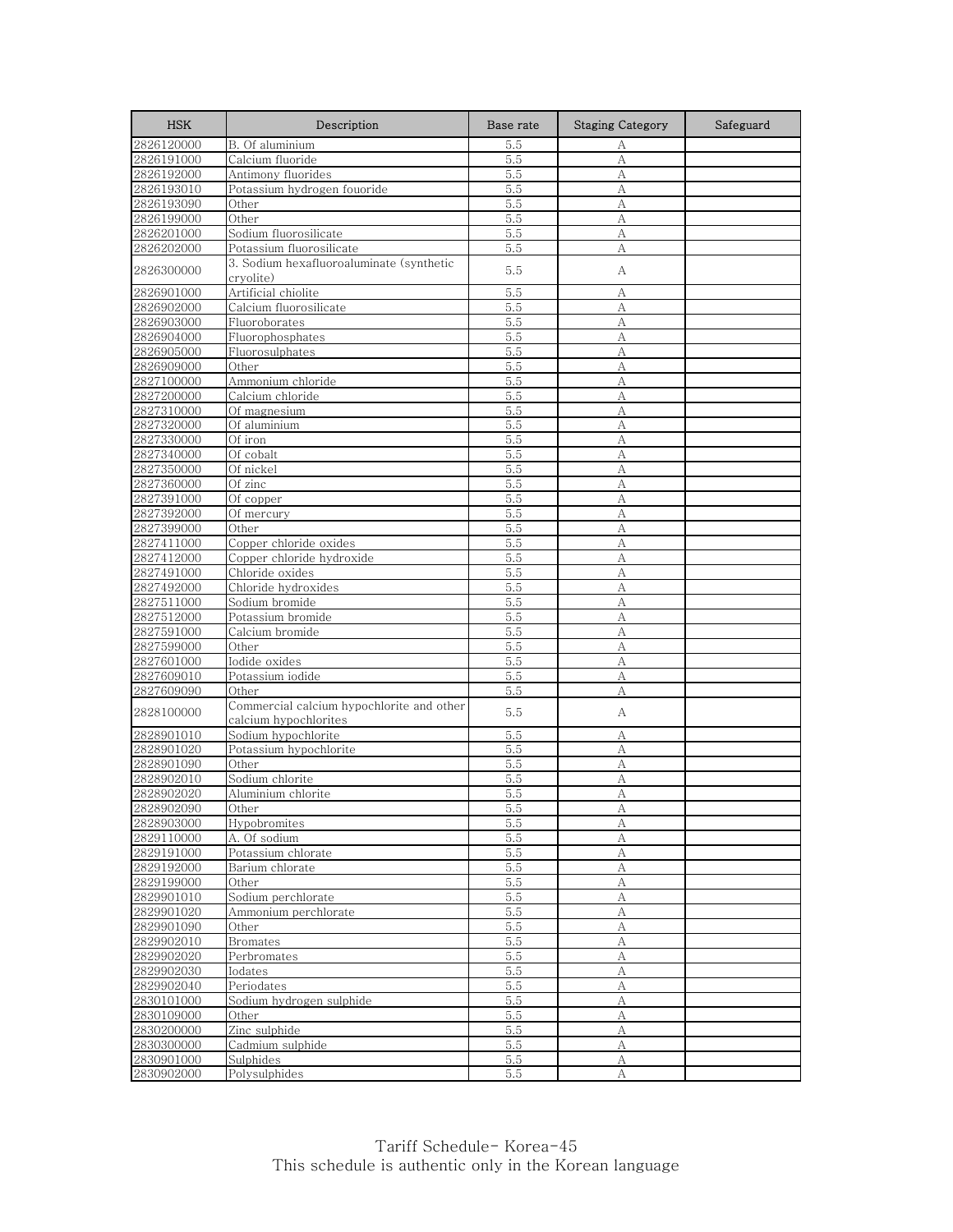| <b>HSK</b> | Description                                                    | Base rate | <b>Staging Category</b> | Safeguard |
|------------|----------------------------------------------------------------|-----------|-------------------------|-----------|
| 2831101000 | Sodium dithionite                                              | 5.5       | А                       |           |
| 2831102000 | Sodium sulphoxy late (sodium form<br>aldehyde sulphoxylate)    | 5.5       | А                       |           |
| 2831901000 | Dithionites                                                    | 5.5       | А                       |           |
| 2831902000 | Sulphoxylates                                                  | 5.5       | А                       |           |
| 2832101000 | Sodium bisulphite                                              | 5.5       | A                       |           |
| 2832109000 | Other                                                          | 5.5       | А                       |           |
| 2832201000 | Ammonium sulphite                                              | 5.5       | A                       |           |
| 2832202000 | Potassium sulphites                                            | 5.5       | A                       |           |
| 2832203000 | Calcium sulphites                                              | 5.5       | А                       |           |
| 2832209000 | Other                                                          | 5.5       | А                       |           |
| 2832301000 | Ammonium thiosulphate                                          | 5.5       | А                       |           |
| 2832302000 | Sodium thiosulphate                                            | 5.5       | A                       |           |
| 2832303000 | Potassium thiosulphate                                         | 5.5       | A                       |           |
| 2832309000 | Other                                                          | 5.5       | A                       |           |
| 2833110000 | Disodium sulphate                                              | 5.5       | А                       |           |
| 2833191000 | Sodium hydrogen sulphate                                       | 5.5       | А                       |           |
| 2833192000 | Disodium disulphate                                            | 5.5       | A                       |           |
| 2833199000 | Other                                                          | 5.5       | А                       |           |
| 2833210000 | Of magnesium                                                   | 5.5       | A                       |           |
| 2833220000 | Of aluminium                                                   | 5.5       | A                       |           |
| 2833230000 | Of chromium                                                    | 5.5       | А                       |           |
| 2833240000 | Of nickel                                                      | 5.5       | A                       |           |
| 2833250000 | Of copper                                                      | 5.5       | А                       |           |
| 2833260000 | Of zinc                                                        | 5.5       | А                       |           |
| 2833270000 | Of barium                                                      | 8         | A                       |           |
| 2833291000 | Iron sulphates                                                 | 5.5       | A                       |           |
| 2833299000 | Other                                                          | 5.5       | A                       |           |
| 2833300000 | Alums                                                          | 5.5       | А                       |           |
| 2833401000 | Diammonium peroxodisulphate                                    | 5.5       | A                       |           |
| 2833402000 | Disodium peroxodisulphate                                      | 5.5       | А                       |           |
| 2833403000 | Calcium peroxodisulphate                                       | 5.5       | A                       |           |
| 2833409000 | Other                                                          | 5.5       | А                       |           |
| 2834101000 | A. Sodium nitrite                                              | 5.5       | А                       |           |
| 2834109000 | B. Other                                                       | 5.5       | A                       |           |
| 2834210000 | Of potassium                                                   | 5.5       | А                       |           |
| 2834291000 | Barium nitrate                                                 | 5.5       | A                       |           |
| 2834299000 | Other                                                          | 5.5       | А                       |           |
| 2835101010 | Sodium hypophosphite                                           | 5.5       | A                       |           |
| 2835101020 | Calcium hypophosphite                                          | 5.5       | A                       |           |
| 2835101090 | Other                                                          | 5.5       | А                       |           |
| 2835102000 | Phosphites                                                     | 5.5       | А                       |           |
| 2835221000 | Of mono sodium                                                 | 5.5       | A                       |           |
| 2835222000 | Of disodium                                                    | 5.5       | А                       |           |
| 2835230000 | Of trisodium                                                   | 5.5       | А                       |           |
| 2835240000 | Of potassium                                                   | 5.5       |                         |           |
| 2835250000 | Calcium hydrogenorthophosphate<br>("dicalcium phosphate")      | 5.5       | А                       |           |
| 2835260000 | Other phosphates of calcium                                    | 5.5       | А                       |           |
| 2835291000 | Aluminium phosphate                                            | 5.5       | А                       |           |
| 2835299000 | Other polyphosphates:                                          | 5.5       | A                       |           |
| 2835310000 | Sodium triphosphate (sodium<br>tripolyphosphate)               | 5.5       | А                       |           |
| 2835391000 | Sodium metaphosphate                                           | 5.5       | А                       |           |
| 2835392000 | Sodium pyrophosphates                                          | 5.5       | А                       |           |
| 2835399000 | Other                                                          | 5.5       | А                       |           |
| 2836100000 | Commercial ammonium carbonate and<br>other ammonium carbonates | 5.5       | A                       |           |
| 2836200000 | Disodium carbonate                                             | 8         | А                       |           |
|            | Sodium hydrogencarbonate (sodium                               |           |                         |           |
| 2836300000 | bicarbonate)                                                   | 5.5       | А                       |           |
| 2836400000 | Potassium carbonates                                           | 5.5       | А                       |           |
| 2836500000 | Calcium carbonate                                              | 5.5       | A                       |           |
| 2836600000 | Barium carbonate                                               | 5.5       | А                       |           |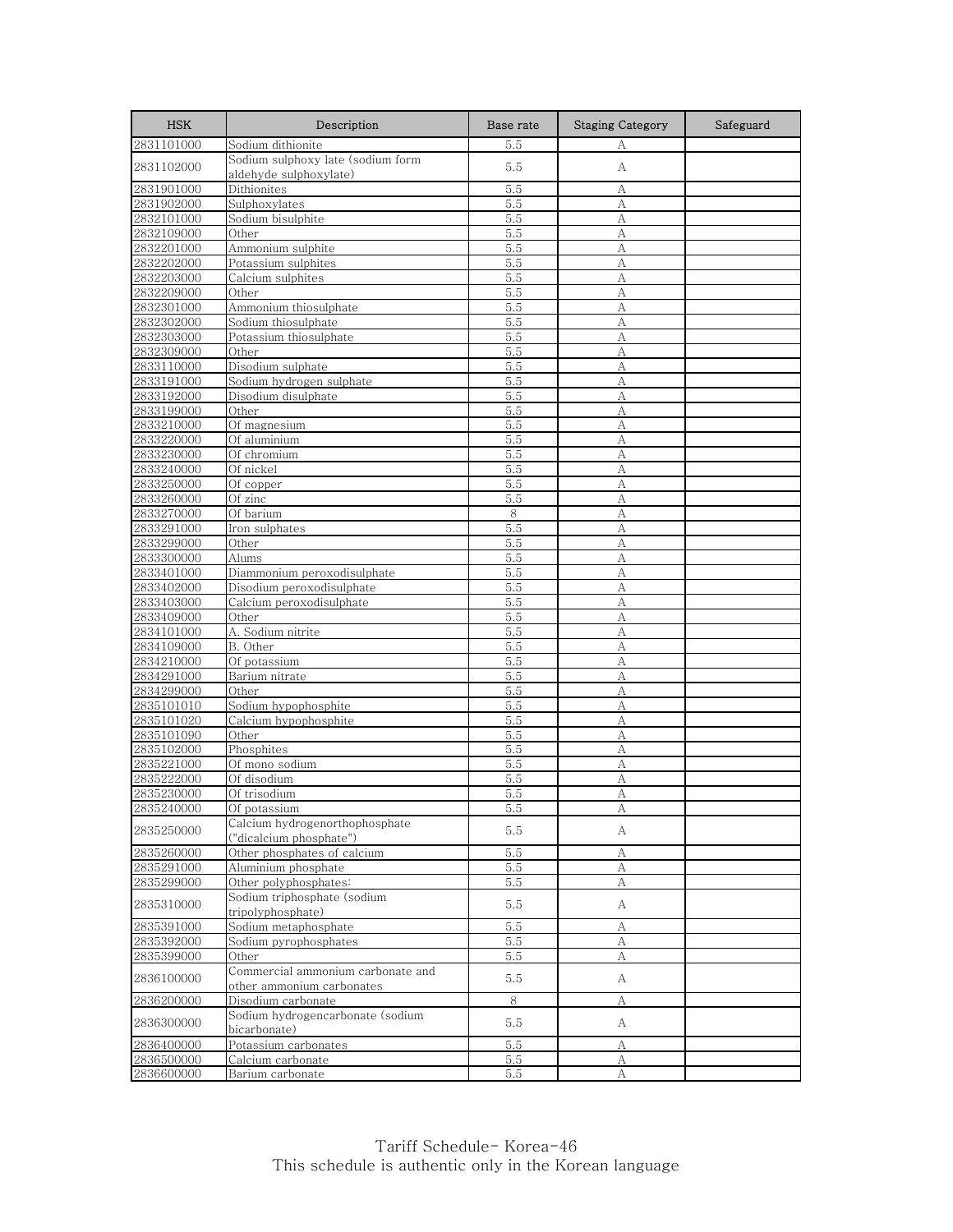| <b>HSK</b>               | Description                                | Base rate  | <b>Staging Category</b> | Safeguard |
|--------------------------|--------------------------------------------|------------|-------------------------|-----------|
| 2836700000               | Lead carbonates                            | 5.5        | А                       |           |
| 2836910000               | Lithium carbonates                         | 5.5        | А                       |           |
| 2836920000               | Strontium carbonate                        | 5.5        | А                       |           |
| 2836991010               | Magnesium carbonate                        | 5.5        | А                       |           |
| 2836991090               | Other                                      | 5.5        | А                       |           |
| 2836992000               | Peroxocarbonates (percarbonates)           | 5.5        | A                       |           |
| 2837111000               | Sodium cyanides                            | 5.5        | А                       |           |
| 2837112000               | Sodium cyanide oxides                      | 5.5        | A                       |           |
| 2837191010               | Potassium cyanide                          | 5.5        | А                       |           |
| 2837191020               | Copper cyanides                            | 5.5        | А                       |           |
| 2837191030               | Zinc cyanide                               | 5.5        | А                       |           |
| 2837191090               | Other                                      | 5.5        | А                       |           |
| 2837192000<br>2837201000 | Cyanide oxides<br>Ferrocyanides            | 5.5        | А<br>A                  |           |
|                          |                                            | 5.5<br>5.5 | А                       |           |
| 2837202000<br>2837209000 | Ferricyanides                              | 5.5        |                         |           |
| 2838001000               | Other<br>Fulminates                        | 5.5        | А<br>А                  |           |
| 2838002000               | Cyanates                                   | 5.5        | A                       |           |
| 2838003010               | Sodium thiocyanate                         | 5.5        | А                       |           |
| 2838003020               | Potassium thiocyanate                      | 5.5        | A                       |           |
| 2838003090               | Other                                      | 5.5        | A                       |           |
| 2839110000               | Sodium metasilicates                       | 8          | А                       |           |
| 2839190000               | Other                                      | 8          | А                       |           |
| 2839200000               | Of potassium                               | 8          | А                       |           |
| 2839901000               | Zirconium silicates                        | 8          | А                       |           |
| 2839902000               | Barium silicates                           | 8          | A                       |           |
| 2839909000               | Other                                      | 8          | A                       |           |
| 2840110000               | Anhydrous                                  | 5          | A                       |           |
| 2840190000               | Other                                      | 5          | А                       |           |
| 2840200000               | Other borates                              | 5          | A                       |           |
| 2840300000               | Peroxoborates (perborates)                 | 5          | А                       |           |
| 2841100000               | 1. Aluminates                              | 5.5        | A                       |           |
| 2841201000               | Chromates of zinc                          | 5.5        | A                       |           |
| 2841202000               | Chromates of lead                          | 5.5        | А                       |           |
| 2841300000               | 3. Sodium dichromate                       | 8          | A                       |           |
| 2841501000               | Potassium chromate                         | 5.5        | А                       |           |
| 2841509000               | Other                                      | 5.5        | A                       |           |
| 2841610000               | Potassium permanganate                     | 5.5        | А                       |           |
| 2841691000               | Manganites                                 | 5.5        | A                       |           |
| 2841692000               | Manganates                                 | 5.5        | A                       |           |
| 2841693000               | Permanganates                              | 5.5        | А                       |           |
| 2841700000               | 6. Molybdates                              | 5.5        | А                       |           |
| 2841800000               | 7. Tungstates (wolframates)                | 5          | А                       |           |
| 2841901000               | Stannates                                  | 5.5        | А                       |           |
| 2841902010               | Barium titannate                           | 5.5        | А                       |           |
| 2841902020               | Strontium titannate                        | 5.5        | Α                       |           |
| 2841902030               | Lead titannate                             | 5.5        | А                       |           |
| 2841902090               | Other                                      | 5.5        | А                       |           |
| 2841903000               | Antimonates                                | 5.5        | $\mathbf{A}$            |           |
| 2841904000               | Ferrates and ferrites                      | 5.5        | А                       |           |
| 2841905000               | Vanadates                                  | 5.5        | А                       |           |
| 2841906000               | Bismuthates                                | 5.5        | А                       |           |
| 2841909000               | Other                                      | 5.5        | А                       |           |
| 2842101000               | Aluminosilicates                           | 6.5        | A                       |           |
| 2842109000               | Other                                      | 5.5        | А                       |           |
| 2842901000               | The salts of selenium acids                | 5.5        | А                       |           |
| 2842902000               | The salts of tellurium acids               | 5.5        | А                       |           |
| 2842903000               | Double or complex salts containing sulphur | 5.5        | А                       |           |
| 2842904000               | Double or complex nitrates                 | 5.5        | А                       |           |
| 2842905000               | Double or complex salts of selenium        | 5.5        | $\boldsymbol{A}$        |           |
| 2842909000               | Other                                      | 5.5        | А                       |           |
| 2843101000               | Colloidal silver                           | 5.5        | А                       |           |
| 2843102000               | Colloidal gold                             | 5.5        | А                       |           |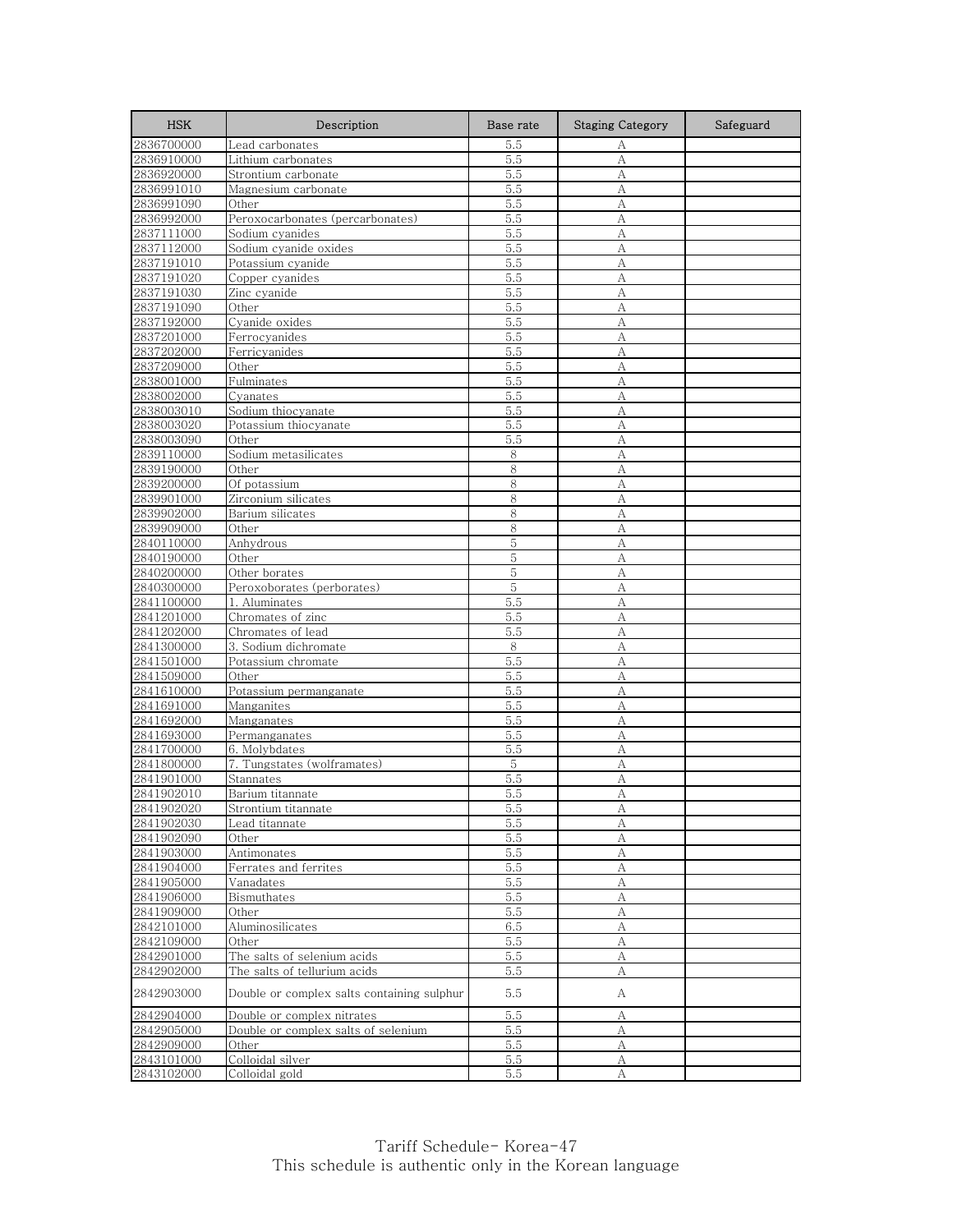| <b>HSK</b>               | Description                                                                                           | Base rate      | <b>Staging Category</b> | Safeguard |
|--------------------------|-------------------------------------------------------------------------------------------------------|----------------|-------------------------|-----------|
| 2843103000               | Colloidal platinum                                                                                    | 5.5            | А                       |           |
| 2843109000               | Other                                                                                                 | 5.5            | A                       |           |
| 2843211000               | (1) For making semiconductor                                                                          | 5.5            | А                       |           |
| 2843219000               | (2) Other                                                                                             | 5.5            | А                       |           |
| 2843291000               | (1) for making semiconductor                                                                          | 5.5            | А                       |           |
| 2843299000               | (2) Other                                                                                             | 5.5            | А                       |           |
| 2843301000               | A. Potassium gold cyanide for making semi-<br>conductor                                               | 5.5            | А                       |           |
| 2843309000               | B. Other                                                                                              | 5.5            | А                       |           |
| 2843901000               | Amalgams                                                                                              | 5.5            | А                       |           |
| 2843909010               | Platinum compounds                                                                                    | 5.5            | A                       |           |
| 2843909090               | Other                                                                                                 | 5.5            | А                       |           |
| 2844101000               | A. Natural uranium                                                                                    | $\Omega$       | K                       |           |
| 2844102000               | B. Dispersions (containing natural uranium<br>or natural uraniu m compounds)                          | $\mathbf{O}$   | Κ                       |           |
| 2844109000               | C. Other                                                                                              | $\mathbf{0}$   | K                       |           |
| 2844201000               | A. Uranium enriched in U235                                                                           | $\overline{0}$ | $\rm K$                 |           |
| 2844202000               | B. Dispersions(con taining uranium<br>enriched in u235, plutoni um or compounds<br>of these products) | $\mathbf{0}$   | Κ                       |           |
| 2844209000               | C. Other                                                                                              | $\Omega$       | Κ                       |           |
|                          | A. Dispersions(containing uranium depleted                                                            |                |                         |           |
| 2844301000               | in u235, thorium or compounds of these<br>products)                                                   | $\mathbf{0}$   | Κ                       |           |
| 2844309000               | B. Other                                                                                              | $\Omega$       | K                       |           |
| 2844401000               | A. Radioactive elements                                                                               | $\mathcal{O}$  | Κ                       |           |
| 2844402000               | B. Radioactive isotopes                                                                               | $\Omega$       | K                       |           |
| 2844403000               | C. Dispersions(containing radioactive<br>elements, isotopes or compound)                              | $\overline{0}$ | Κ                       |           |
| 2844409000               | D. Other                                                                                              | $\mathbf{0}$   | K                       |           |
| 2844500000               | 5. Spent(irradiated) fuel elements<br>(cartridges) of nuclear reactors                                | $\overline{0}$ | Κ                       |           |
| 2845100000               | 1. Heavy water (deuterium oxide)                                                                      | $\mathbf{0}$   | Κ                       |           |
| 2845901000               | A. Heavy hydrogen(deuterium)                                                                          | $\overline{0}$ | K                       |           |
| 2845902000               | B. Isotopes of carbon                                                                                 | $\mathbf{0}$   | K                       |           |
| 2845909000               | C. Other                                                                                              | $\overline{0}$ | K                       |           |
| 2846100000               | Cerium compounds                                                                                      | 5              | А                       |           |
| 2846901000               | Yttrium oxide                                                                                         | 5              | A                       |           |
| 2846909000               | Other                                                                                                 | 5              | А                       |           |
| 2847002000               | For making semiconductor                                                                              | 5.5            | А                       |           |
| 2847009000               | Other                                                                                                 | 5.5            | А                       |           |
| 2848001000               | Of copper (phosphor copper), containing<br>more than 15% by weight of phosphorus                      | 5.5            | А                       |           |
| 2848002000               | Alumınıum phosphide                                                                                   | ხ.ხ            | А                       |           |
| 2848009000               | Other                                                                                                 | 5.5            | А                       |           |
| 2849100000               | 1. Of calcium                                                                                         | 5.5            | А                       |           |
| 2849200000               | 2. Of silicon                                                                                         | 5              | $\mathbf{A}$            |           |
| 2849901000               | Complex carbides                                                                                      | 5.5            | А                       |           |
| 2849909010               | Tungsten carbides                                                                                     | 5.5            | А                       |           |
| 2849909090               | Other                                                                                                 | 5.5            | A                       |           |
| 2850001000               | Hydrides                                                                                              | 5.5            | А                       |           |
| 2850002000               | Nitrides                                                                                              | 5.5            | A                       |           |
| 2850003000               | Azides                                                                                                | 5.5            | А                       |           |
| 2850004000               | Silicides                                                                                             | 5.5            | А                       |           |
| 2850005000<br>2851001000 | Borides<br>Distilled or conductivity water and water of                                               | 5.5<br>5.5     | А<br>А                  |           |
|                          | similar purity<br>Compressed air                                                                      |                |                         |           |
| 2851002000<br>2851003000 | Amalgam                                                                                               | 5.5<br>5.5     | А<br>А                  |           |
| 2851004010               | Cyanogen chloride                                                                                     | 5.5            | А                       |           |
| 2851004090               | Other                                                                                                 | 5.5            | А                       |           |
| 2851005000               | Alkali amides                                                                                         | 5.5            | $\mathbf{A}$            |           |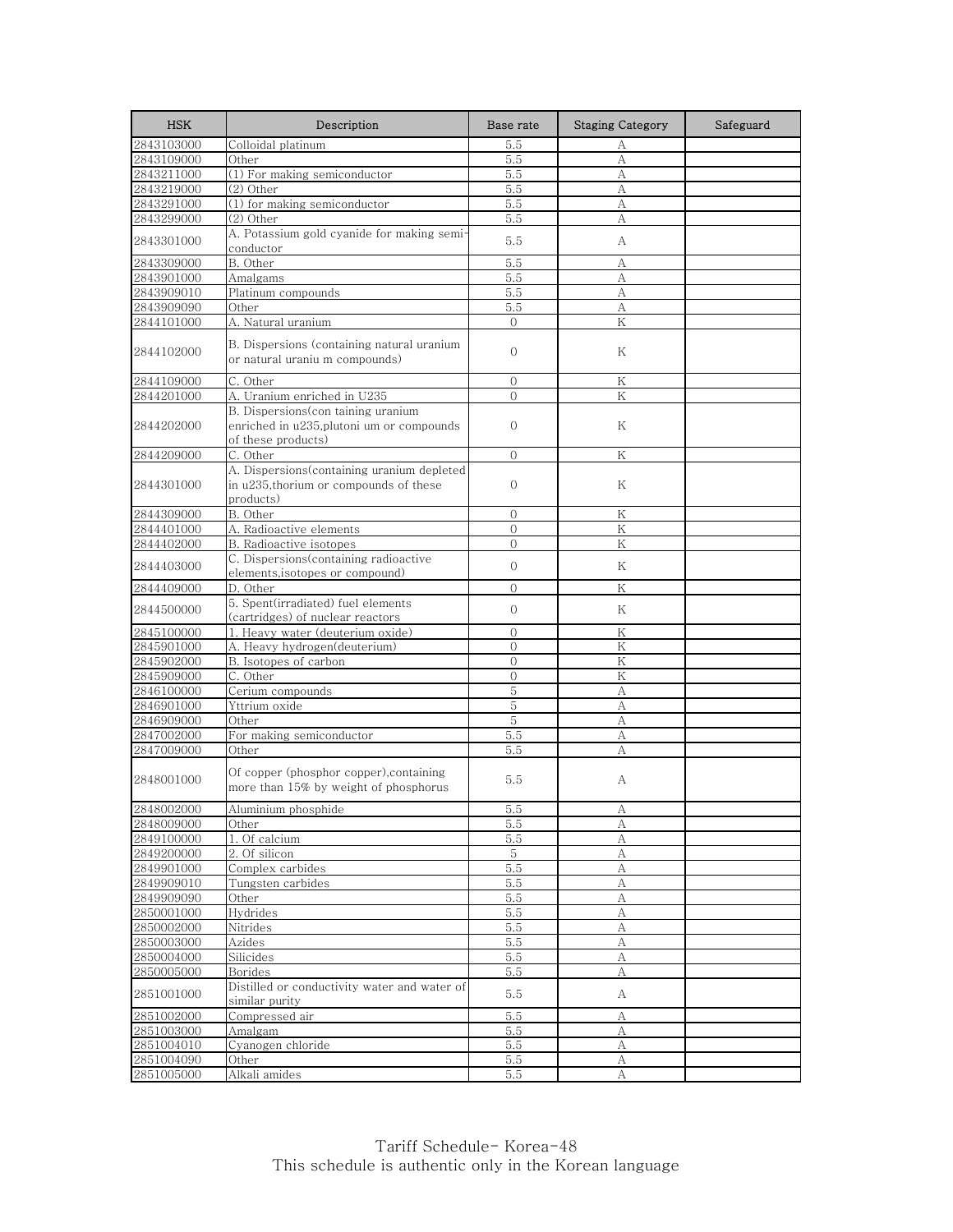| <b>HSK</b>               | Description                                                 | Base rate                      | <b>Staging Category</b> | Safeguard |
|--------------------------|-------------------------------------------------------------|--------------------------------|-------------------------|-----------|
| 2851009000               | Other                                                       | 5.5                            | А                       |           |
| 2901101000               | A. Butanes                                                  | $\mathbf{0}$                   | ${\rm K}$               |           |
| 2901102000               | B. Hexanes                                                  | $\mathbf{0}$                   | Κ                       |           |
| 2901103000               | C. Heptanes                                                 | $\mathbf{0}$                   | K                       |           |
| 2901109000               | D. Other                                                    | $\mathbf{0}$                   | Κ                       |           |
| 2901210000               | A. Ethylene                                                 | $\overline{O}$                 | K                       |           |
| 2901220000               | B. Propene(propylene)                                       | $\overline{O}$                 | K                       |           |
| 2901230000               | C. Butene (butylene) and isomers thereof                    | $\mathbf{0}$                   | Κ                       |           |
| 2901241000               | (1) Buta-1,3-diene                                          | $\mathbf{0}$                   | Κ                       |           |
| 2901242000               | (2) Isoprene                                                | 0                              | K                       |           |
| 2901291000               | Hexene                                                      | $\mathbf{0}$                   | K                       |           |
| 2901292000               | Octene                                                      | $\overline{0}$                 | Κ                       |           |
| 2901299000               | Other                                                       | $\Omega$                       | K                       |           |
| 2902110000               | A. Cyclohexane                                              | $\mathbf 5$                    | А                       |           |
| 2902190000               | B. Other                                                    | 5                              | А                       |           |
| 2902200000               | 2. Benzene                                                  | 5                              | G                       |           |
| 2902300000               | 3. Toluene                                                  | $\mathbf 5$                    | $\mathsf{C}$            |           |
| 2902410000               | A. O-xylene                                                 | 5                              | А                       |           |
| 2902420000               | B. M-xylene                                                 | 5                              | A                       |           |
| 2902430000               | C. P-xylene                                                 | 5                              | А                       |           |
| 2902440000               | D. Mixed xylene isomers                                     | 5                              | А                       |           |
| 2902500000               | 5. Styrene                                                  | $\overline{0}$                 | K                       |           |
| 2902600000               | 6. Ethylbenzene                                             | 5                              | А                       |           |
| 2902700000               | 7. Cumene                                                   | $\mathbf 5$                    | A                       |           |
| 2902901000               | Naphthalene                                                 | $\overline{0}$                 | Κ                       |           |
| 2902902000<br>2902903000 | Methylnaphthalene                                           | $\mathbf{0}$<br>$\overline{0}$ | K<br>K                  |           |
|                          | Methyl styrene<br>Other                                     | $\mathbf{0}$                   | Κ                       |           |
| 2902909000<br>2903111000 | Chloromethane(methyl chloride)                              | 5.5                            | А                       |           |
| 2903112000               | Chloroethane(ethyl chloride)                                | 5.5                            | А                       |           |
| 2903120000               | B. Dichloromethane(methylene chloride                       | 5.5                            | А                       |           |
| 2903130000               | C. Chloroforme(trichloromethane)                            | 5.5                            | А                       |           |
| 2903140000               | D. Carbon tetrachloride                                     | 5.5                            | A                       |           |
| 2903150000               | E. 1,2-Dichloroethane(ethylene dichloride)                  | 5                              | G                       |           |
| 2903191000               | 1,1,1-trichloroethane(methyl chloroform)                    | 5.5                            | А                       |           |
| 2903199000               | Other                                                       | 5.5                            | А                       |           |
| 2903210000               | A. Vinyl chloride(chloroethylene)                           | 5.5                            | G                       |           |
| 2903220000               | B. Trichloroethylene                                        | 5.5                            | А                       |           |
| 2903230000               | C. Tetrachloroethylene(perchloroethylene)                   | 5.5                            | А                       |           |
| 2903290000               | D. Other                                                    | $5.\overline{5}$               | А                       |           |
| 2903301000               | Bromomethane                                                | 5.5                            | А                       |           |
| 2903302000               | Bromoethane                                                 | 5.5                            | А                       |           |
| 2903303000               | Iodomethane                                                 | 5.5                            | $\boldsymbol{A}$        |           |
| 2903304000               | Hexafluoroethane(cfc-116)                                   | 5.5                            | А                       |           |
| 2903305000               | 1,1-difluoro ethane(hfc152a)                                | 5.5                            | А                       |           |
| 2903306000               | 1.1.1.2-tetra fluoro ethane(hfc134a)                        | 5.5                            | A                       |           |
| 2903307000               | 1.1.3.3.3-penta fluoro-2-(trifluoromethyl)-<br>$1$ -propene | 5.5                            | A                       |           |
| 2903309000               | Other                                                       | 5.5                            | G                       |           |
| 2903410000               | Trichlorofluormethane(CFC-11)                               | 5.5                            | А                       |           |
| 2903420000               | Dichlorodifluoromethane(CFC-12)                             | 5.5                            | А                       |           |
| 2903430000               | Trichlorotrifluoroethanes(CFC-113)                          | 5.5                            | А                       |           |
| 2903441000               | Dichlorotetrafluoroethanes(CFC-114)                         | 5.5                            | А                       |           |
| 2903442000               | Chloropentafluoroethane(CFC-115)                            | 5.5                            | А                       |           |
| 2903451010               | Chlorotrifluoromethane(CFC-13)                              | 5.5                            | А                       |           |
| 2903451090               | Other                                                       | 5.5                            | А                       |           |
| 2903452010               | Pentachlorofluoroethane(CFC-111)                            | 5.5                            | А                       |           |
| 2903452020               | Tetrachlorodifluoroethane(CFC-112)                          | 5.5                            | А                       |           |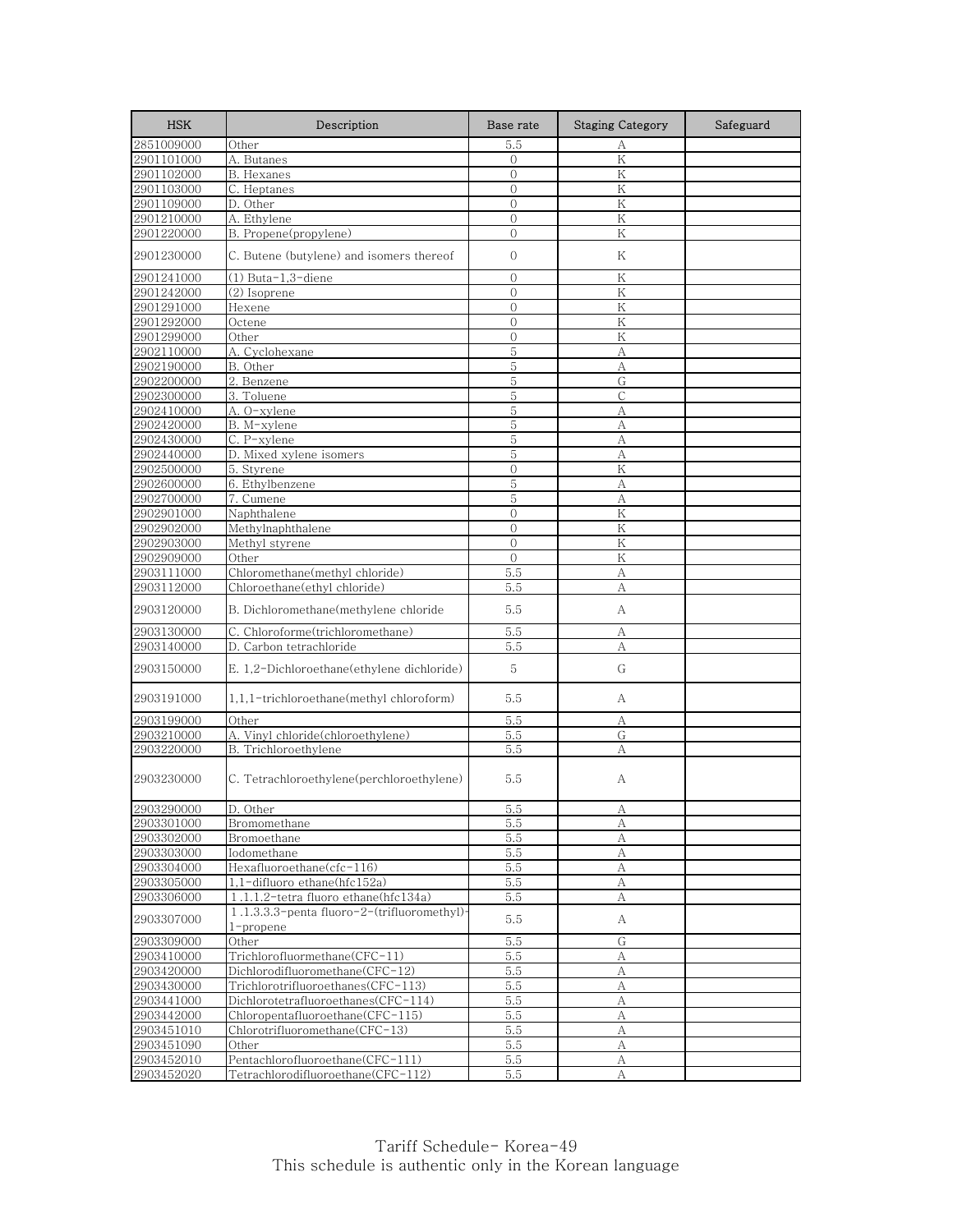| <b>HSK</b>               | Description                                                                              | Base rate  | <b>Staging Category</b> | Safeguard |
|--------------------------|------------------------------------------------------------------------------------------|------------|-------------------------|-----------|
| 2903452090               | Other                                                                                    | 5.5        | А                       |           |
| 2903453010               | Heptachlorofluoropropane(CFC-211)                                                        | 5.5        | $\mathbf{A}$            |           |
| 2903453020               | Hexachlorodifluoropropane(CFC-212)                                                       | 5.5        | А                       |           |
| 2903453030               | Pentachlorotrifluoropropane(CFC-213)                                                     | 5.5        | A                       |           |
| 2903453040               | Tetrachlorotetrafluoropropane(CFC-214)                                                   | 5.5        | А                       |           |
| 2903453050               | Trichloropentafluoropropane(CFC-215)                                                     | 5.5        | А                       |           |
| 2903453060               | Dichlorohexafluoropropane(CFC-216)                                                       | 5.5        | А                       |           |
| 2903453070               | Chloroheptafluoropropane(CFC-217)                                                        | 5.5        | А                       |           |
| 2903453090               | Other                                                                                    | 5.5        | А                       |           |
| 2903461000               | Bromochlorodifluoromethane(Halon-1211)                                                   | 5.5        | A                       |           |
| 2903462000               | Bromotrifluoromethane(Halon-1301)                                                        | 5.5        | А                       |           |
| 2903463000               | Dibromotetrafluoroethane(Halon-2402)                                                     | 5.5        | А                       |           |
| 2903471000               | Hydrobromofluorocarbon                                                                   | 5.5        | А                       |           |
| 2903479000               | Other                                                                                    | 5.5        | А                       |           |
| 2903491110               | Dichlorofluoromethane(HCFC-21)                                                           | 5.5        | А                       |           |
| 2903491120               | Chlorodifluoromethane(HCFC-22)                                                           | 5.5        | A                       |           |
| 2903491130               | Chlorofluoromethane(HCFC-31)                                                             | 5.5        | А                       |           |
| 2903491190               | Other                                                                                    | 5.5        | А                       |           |
| 2903491210               | Dichlorotrifluoroethane(HCFC-123)                                                        | 5.5        | A                       |           |
| 2903491220               | Chlorotetrafluoroethane(HCFC-124)                                                        | 5.5        | А                       |           |
| 2903491230               | Dichlorofluoroethane(HCFC-141)                                                           | 5.5        | А                       |           |
| 2903491240               | Chlorodifluoroethane(HCFC-142)                                                           | 5.5        | А                       |           |
| 2903491290               | Other                                                                                    | 5.5        | А                       |           |
| 2903491310               | Dichloropentafluoropropane(HCFC-225)                                                     | 5.5        | А                       |           |
| 2903491390               | Other                                                                                    | 5.5        | А                       |           |
| 2903492000               | Derivatives of methane, ethane or<br>propane, halogenated only with fluorine and<br>brom | 5.5        | А                       |           |
| 2903499000               | Other                                                                                    | 5.5        | А                       |           |
| 2903510000               | $1,2,3,4,5,6$ - hexachlorocyclohexane                                                    | 5.5        | A                       |           |
| 2903590000               | Other                                                                                    | 5.5        | А                       |           |
| 2903611000               | Chlorobenzene                                                                            | 5.5        | А                       |           |
| 2903619000               | Other                                                                                    | 5.5        | A                       |           |
| 2903621000               | Hexachlorobenzene                                                                        | 5.5        | А                       |           |
| 2903622000               | Ddt                                                                                      | 5.5        | А                       |           |
| 2903691000               | Benzyl chloride                                                                          | 5.5        | A                       |           |
| 2903692010               | Tri chloro benzene                                                                       | 5.5        | $\mathbf{A}$            |           |
| 2903692090               | Other                                                                                    | 5.5        | А                       |           |
| 2903693000               | Benzotrichloride                                                                         | 5.5        | А                       |           |
| 2903699000               | Other                                                                                    | 5.5        | А                       |           |
| 2904101000               | Benzene sulphonic acid                                                                   | ხ.ბ        | А                       |           |
| 2904109000               | Other                                                                                    | 5.5        | А                       |           |
| 2904201000               | A. Nitrotoluene                                                                          | 5.5        | А                       |           |
| 2904209010<br>2904209020 | Nitrobenzene<br>4-Nitrobiphenyl and its salts                                            | 5.5        | $\mathbf{A}$<br>А       |           |
| 2904209090               | Other                                                                                    | 5.5<br>5.5 | А                       |           |
| 2904901000               | A. 2,4-dinitro chloro benzene                                                            | 5.5        | А                       |           |
| 2904902000               | B. P-nitrochlorobenzene                                                                  | 5.5        | А                       |           |
| 2904903000               | C. Trichloronitromethane(chloropicrin)                                                   | 5.5        | A                       |           |
| 2904909000               | D. Other                                                                                 | 5.5        | А                       |           |
| 2905110000               | A. Methanol (methyl alcohol)                                                             | 3          | A                       |           |
| 2905121000               | Propan-1-ol(propyl alcohol)                                                              | 5.5        | А                       |           |
| 2905122010               | For making semiconductor                                                                 | 5.5        | G                       |           |
| 2905122090               | Other                                                                                    | 5.5        | G                       |           |
| 2905130000               | C. Butan-1-ol(n-butyl alcohol)                                                           | 5          | G                       |           |
| 2905140000               | D. Other butanols                                                                        | 5.5        | А                       |           |
| 2905151000               | Pentanol(amyl alcohol)                                                                   | 5.5        | А                       |           |
| 2905152000               | Isomers of pentanol                                                                      | 5.5        | А                       |           |
| 2905161000               | 2-ethylhexyl alcohol                                                                     | 5.5        | G                       |           |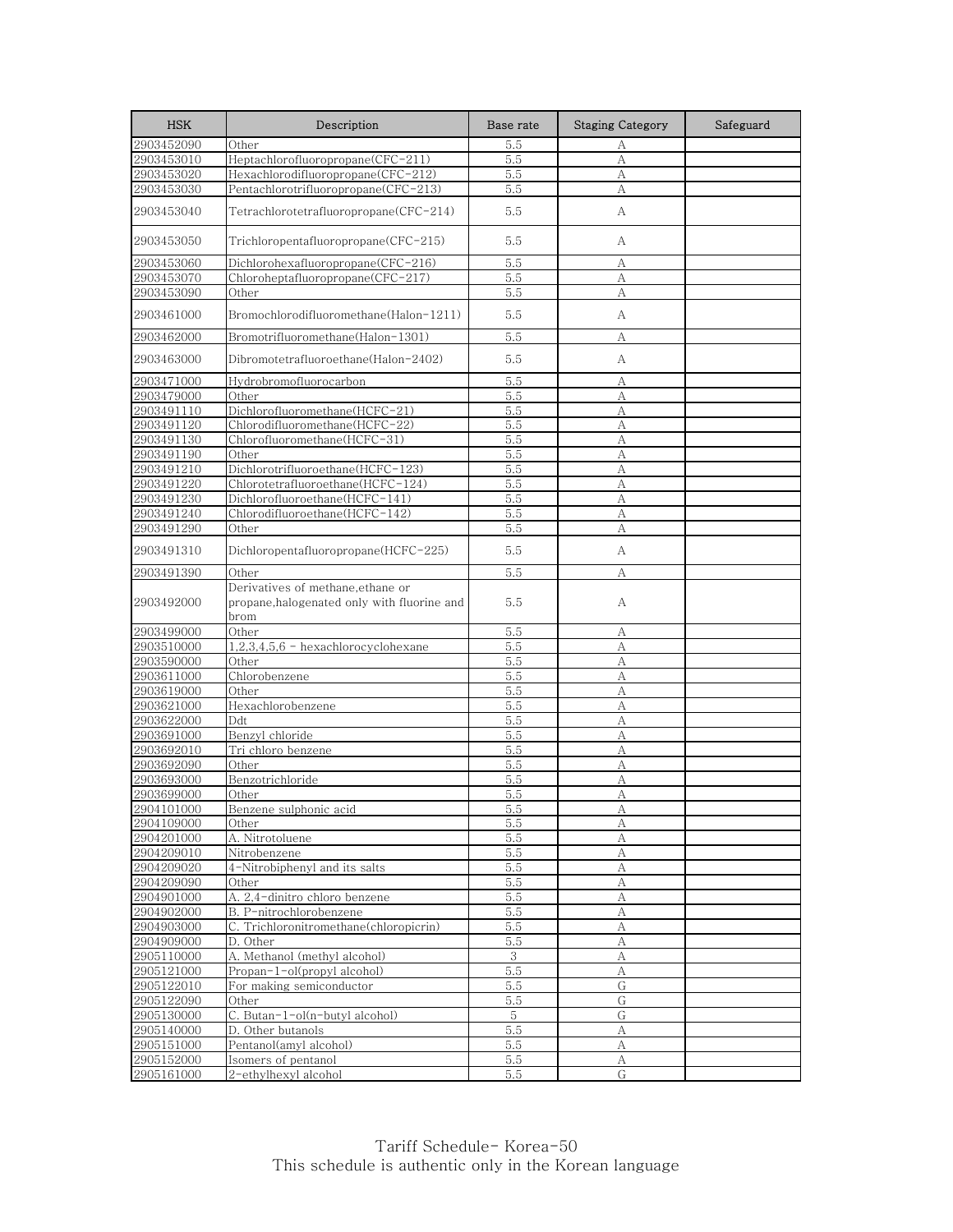| <b>HSK</b> | Description                                                    | Base rate   | <b>Staging Category</b> | Safeguard |
|------------|----------------------------------------------------------------|-------------|-------------------------|-----------|
| 2905169000 | Other                                                          | 5.5         | А                       |           |
| 2905171000 | Dodecan-1-ol(lauryl alcohol)                                   | 5.5         | $\mathbf{A}$            |           |
| 2905172000 | Hexadecan-1-ol(cetyl alcohol)                                  | 5.5         | A                       |           |
| 2905173000 | Octadecan-1-ol(stearyl alcohol)                                | 5.5         | A                       |           |
| 2905191000 | (1) Heptyl alcohols                                            | 5.5         | А                       |           |
| 2905192000 | (2) Nonyl acohol                                               | 5.5         | A                       |           |
| 2905193000 | (3) Isononyl alcohol                                           | 5           | A                       |           |
| 2905199010 | 3,3-dimethyl butan-2-ol(pinacolyl alcohol)                     | 5           | А                       |           |
| 2905199020 | 2-Propyl heptyl alcohol                                        | 5           | А                       |           |
| 2905199030 | Isodecyl alcohol                                               | 5           | A                       |           |
| 2905199090 | Other                                                          | 5           | А                       |           |
| 2905221000 | Geraniol, citronellol, linalool, rhodinol and<br>nerol         | 5           | А                       |           |
| 2905229000 | Other                                                          | 5           | А                       |           |
| 2905290000 | Other                                                          | $\mathbf 5$ | A                       |           |
| 2905310000 | A. Ethylene glycol (ethanediol)                                | 5.5         | G                       |           |
| 2905320000 | B. Propylene glycol (propane-1,2-diol)                         | 5.5         | G                       |           |
| 2905391000 | 1,4-Butanediol                                                 | 5.5         | А                       |           |
| 2905392000 | Neopentyl glycol                                               | 5.5         | G                       |           |
| 2905399000 | Other                                                          | 5.5         | А                       |           |
|            | 2-Ethyl-2-(hydroxymethyl) propane-1,3-                         |             |                         |           |
| 2905410000 | diol (trimethylolpropane)                                      | 5.5         | А                       |           |
| 2905420000 | Pentaerythritol                                                | 5.5         | А                       |           |
| 2905430000 | Mannitol                                                       | 8           | G                       |           |
| 2905440000 | D-glucitol (sorbitol)                                          | 8           | D                       |           |
| 2905450000 | Glycerol                                                       | 8           | С                       |           |
| 2905490000 | Other                                                          | 5.5         | $\mathsf{C}$            |           |
| 2905510000 | Ethchlorvynol (INN)                                            | 5.5         | А                       |           |
| 2905590000 | Other                                                          | 5.5         | А                       |           |
| 2906110000 | Menthol                                                        | 8           | А                       |           |
| 2906120000 | Cyclohexanol, methylcyclohexanols and<br>dimethylcyclohexanols | 5.5         | А                       |           |
| 2906131000 | Sterols                                                        | 5.5         | А                       |           |
| 2906132000 | Inositols                                                      | 5.5         | A                       |           |
| 2906140000 | Terpineols                                                     | 5.5         | А                       |           |
| 2906191000 | Borneol                                                        | 5.5         | A                       |           |
| 2906199000 | Other                                                          | 5.5         | А                       |           |
| 2906210000 | Benzyl alcohol                                                 | 5.5         | A                       |           |
| 2906291000 | Phenylethyl alcohol                                            | 5.5         | A                       |           |
| 2906292000 | Phenylpropyl alcohol                                           | 5.5         | А                       |           |
| 2906293000 | Cinnamyl alcohol                                               | 5.5         | A                       |           |
| 2906299000 | Other                                                          | 5.5         | А                       |           |
| 2907111000 | Phenol                                                         | 5.5         | G                       |           |
| 2907112000 | Salts of phenol                                                | 5.5         | А                       |           |
| 2907121000 | Cresols                                                        | <u>. c</u>  | А                       |           |
| 2907122000 | Salts of cresols                                               | 5.5         | A                       |           |
| 2907131000 | (1) Octylphenol                                                | 5.5         | А                       |           |
| 2907132000 | (2) Nonyl phenol                                               | 5           | $\mathbf{A}$            |           |
| 2907139000 | (3) Other                                                      | 5.5         | А                       |           |
| 2907141000 | Xylenols                                                       | 5.5         | А                       |           |
| 2907142000 | Salts of xylenols                                              | 5.5         | A                       |           |
| 2907151000 | (1) Naphthols                                                  | 5.5         | А                       |           |
| 2907152000 | (2) Salts of naphthols                                         | 5.5         | A                       |           |
| 2907191000 | Thymol                                                         | 5.5         | А                       |           |
| 2907199000 | Other                                                          | 5.5         | A                       |           |
| 2907211000 | (1) Resorcinol                                                 | 5.5         | A                       |           |
| 2907212000 | (2) Salts of resorcinol                                        | 5.5         | A                       |           |
| 2907221000 | Hydroquinone                                                   | 5.5         | A                       |           |
| 2907222000 | Salts of hydroquinone                                          | 5.5         | А                       |           |
| 2907231000 | 4,4'-Isopropylidenediphenol(bisphenol a)                       | 5.5         | G                       |           |
| 2907232000 | Salts of 4,4'-isopropylidenediphenol<br>(bisphenol a)          | 5.5         | G                       |           |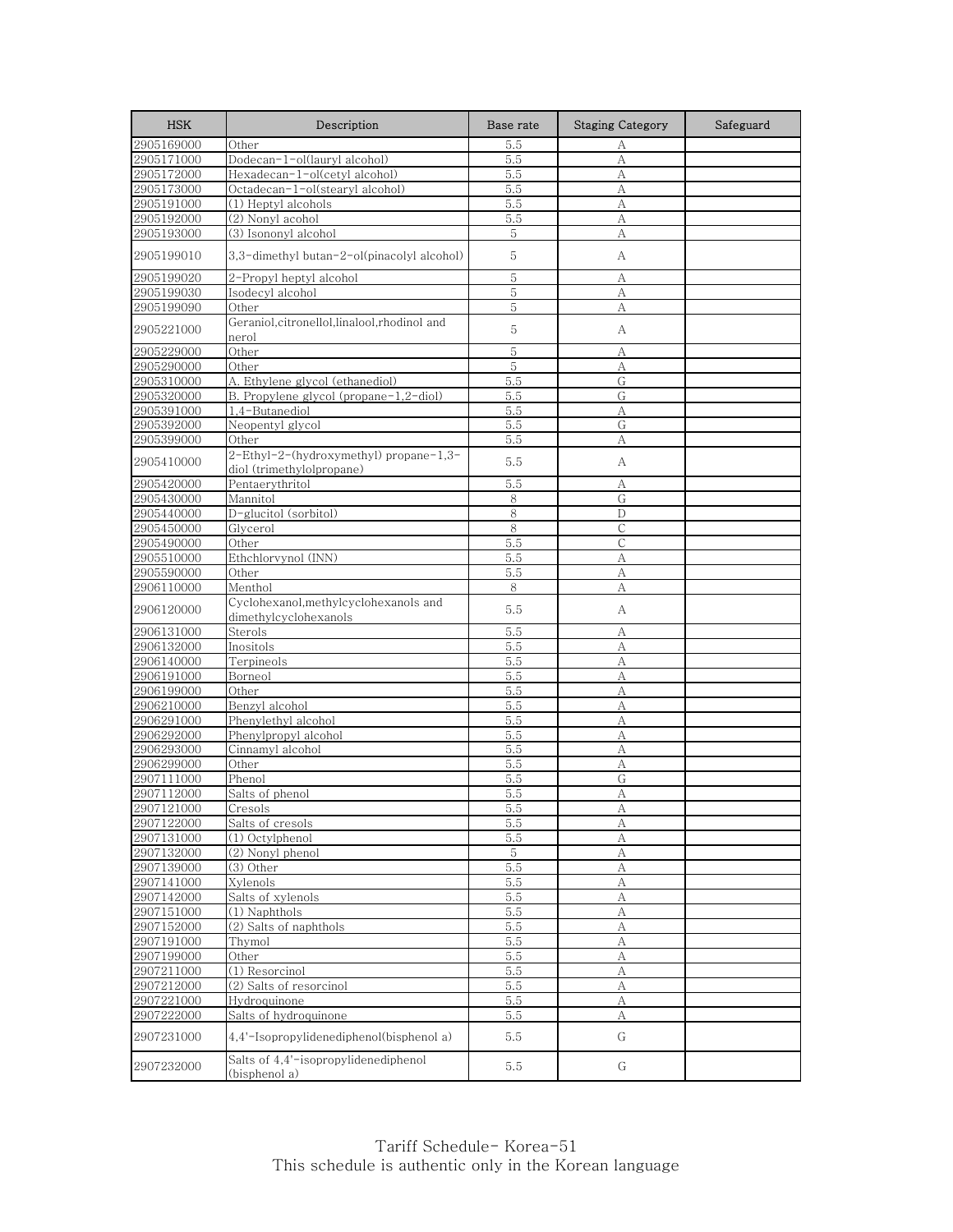| <b>HSK</b>               | Description                                                                         | Base rate  | <b>Staging Category</b> | Safeguard |
|--------------------------|-------------------------------------------------------------------------------------|------------|-------------------------|-----------|
| 2907291000               | Catechol                                                                            | 5.5        | А                       |           |
| 2907299000               | Other                                                                               | 5.5        | А                       |           |
| 2908101000               | Chlorophenols                                                                       | 5          | A                       |           |
| 2908102000               | Tetra bromo bisphenol - a                                                           | 5          | А                       |           |
| 2908103000               | Tribromophenol                                                                      | 5          | А                       |           |
| 2908109000               | Other                                                                               | 5          | А                       |           |
| 2908201010               | Naphthol sulphonic acids                                                            | 5.5        | А                       |           |
| 2908201020               | Salts of naphthol sulphonic acids                                                   | 5.5        | А                       |           |
| 2908209010               | Phenol sulphonic acids                                                              | 5.5        | А                       |           |
| 2908209090               | Other                                                                               | 5.5        | А                       |           |
| 2908901000               | Nitrated derivatives                                                                | 5.5        | А                       |           |
| 2908902000               | Nitrosated derivatives                                                              | 5.5        | А                       |           |
| 2909110000               | Diethyl ether                                                                       | 5.5        | А                       |           |
| 2909191000               | Bis(chloromethyl)ether                                                              | 5.5        | А                       |           |
| 2909192000               | Methyl tertiary butyl ether                                                         | 5.5        | С                       |           |
| 2909199000               | Other                                                                               | 5.5        | А                       |           |
| 2909201000               | Cineole                                                                             | 5.5        | А                       |           |
| 2909209000               | Other                                                                               | 5.5        | A                       |           |
| 2909301000               | Anisole                                                                             | 5.5        | А                       |           |
| 2909302000               | Anethole                                                                            | 5.5        | А                       |           |
| 2909303000               | Diphenvlether                                                                       | 5.5        | A                       |           |
| 2909304000               | Ambrette musk                                                                       | 5.5        | А                       |           |
| 2909305000               | Decabromodiphenyl oxide                                                             | 5.5        | А                       |           |
| 2909309000               | Other                                                                               | 5.5        | А                       |           |
| 2909410000               | 2.2'-Oxydiethanol (diethylene glycol,digol)                                         | 5.5        | А                       |           |
| 2909420000               | Monomethyl ethers of ethylene glycol or of                                          | 5.5        | А                       |           |
| 2909430000               | diethylene glycol<br>Monobutyl ethers of ethylene glycol or of<br>diethylene glycol | 5.5        | А                       |           |
| 2909440000               | Other monoalkylethers of ethylene glycol<br>or of diethylene glycol                 | 5.5        | А                       |           |
| 2909491000               | Triethylene glycol                                                                  | 5.5        | А                       |           |
| 2909499000               | Other                                                                               | 5.5        | А                       |           |
| 2909501000               | Eugenol                                                                             | 5.5        | А                       |           |
| 2909502000               | Isoeugenol                                                                          | 5.5        | А                       |           |
| 2909503000               | Ether-alcohol-phenols                                                               | 5.5        | А                       |           |
| 2909509000               | Other                                                                               | 5.5        | А                       |           |
| 2909601000               | Alcohol peroxides                                                                   | 5.5        | A                       |           |
| 2909602000               | Dicumyl peroxide                                                                    | 5.5        | А                       |           |
| 2909603000               | Methyl ethyl ketone peroxide                                                        | 5.5        | А                       |           |
| 2909609000               | Other                                                                               | 5.5        | $\mathsf{C}$            |           |
| 2910100000               | 1. Oxirane(ethylene oxide)                                                          | 5          | А                       |           |
| 2910200000               | 2. Methyloxirane (propylene oxide)                                                  | 5.5        | G                       |           |
| 2910300000               | 3.1-Chloro-2,3-epoxypropane                                                         | 5.5        | G                       |           |
|                          | (epichlorohydrin)                                                                   |            |                         |           |
| 2910900000               | 4. Other                                                                            | 5.5        | A                       |           |
| 2911001010               | Acetals                                                                             | 5.5        | А                       |           |
| 2911001020               | Hemiacetals                                                                         | 5.5        | $\boldsymbol{A}$        |           |
| 2911009000               | Other                                                                               | 5.5        | А                       |           |
| 2912110000               | Methanal (formaldehyde)                                                             | 5.5        | А                       |           |
| 2912120000<br>2912130000 | Ethanal (acetaldehyde)<br>Butanal (butyraldehyde, normal isomer)                    | 5.5<br>5.5 | А<br>A                  |           |
| 2912191000               |                                                                                     |            |                         |           |
| 2912192000               | Citronellaldehyde<br>Citral                                                         | 5.5<br>5.5 | А<br>A                  |           |
|                          |                                                                                     |            |                         |           |
| 2912199000               | Other                                                                               | 5.5        | А                       |           |
| 2912210000               | Benzaldehyde                                                                        | 5.5        | $\boldsymbol{A}$        |           |
| 2912291000               | Perillaldehyde                                                                      | 5.5        | $\mathbf{A}$            |           |
| 2912292000               | Phenylacetaldehyde                                                                  | 5.5        | А                       |           |
| 2912293000               | Cinnamaldehyde                                                                      | 5.5        | A                       |           |
| 2912294000               | Alpha-amylcinnamaldehyde                                                            | 5.5        | А                       |           |
| 2912295000               | Cyclamen aldehyde                                                                   | 5.5        | А                       |           |
| 2912299000               | Other                                                                               | 5.5        | A                       |           |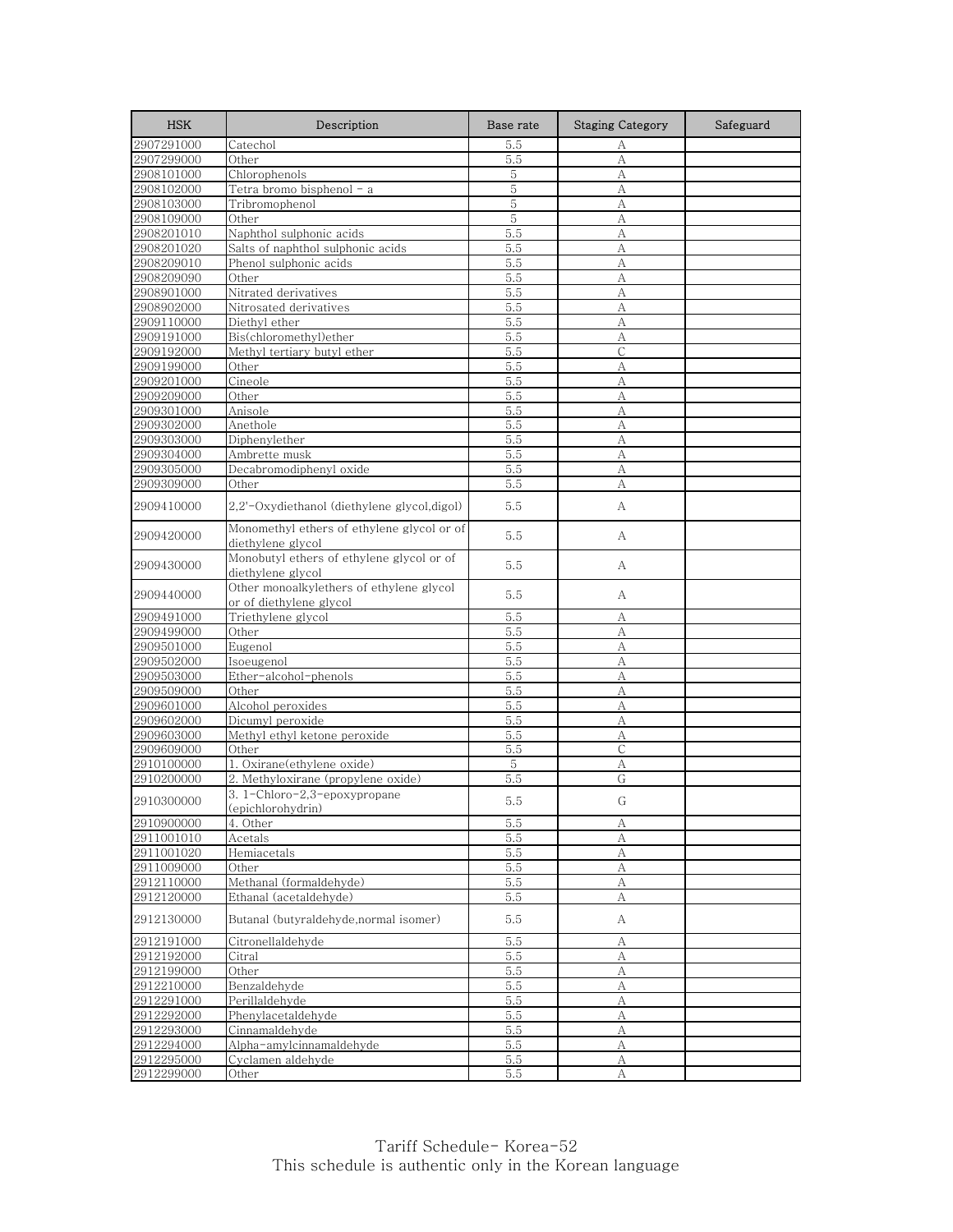| <b>HSK</b>               | Description                                                                                      | Base rate   | <b>Staging Category</b> | Safeguard |
|--------------------------|--------------------------------------------------------------------------------------------------|-------------|-------------------------|-----------|
| 2912301000               | Hydroxycitronell aldehyde                                                                        | 5.5         | А                       |           |
| 2912309000               | Other                                                                                            | 5.5         | A                       |           |
| 2912410000               | A. Vanillin (4-hydroxy-3-<br>methoxybenzaldehyde)                                                | 5           | А                       |           |
| 2912420000               | B. Ethylvanillin (3-ethoxy-4-<br>hydroxybenzaldehyde)                                            | 5.5         | А                       |           |
| 2912491000               | (1) 3,4,5-trimethoxybenz-aldehyde                                                                | 5.5         | А                       |           |
| 2912499000               | (2) Other                                                                                        | 5.5         | А                       |           |
| 2912501000               | Trioxan                                                                                          | 5.5         | $\mathbf{A}$            |           |
| 2912502000               | Paraldehyde                                                                                      | 5.5         | А                       |           |
| 2912503000               | Metaldehyde                                                                                      | 5.5         | A                       |           |
| 2912509000               | Other                                                                                            | 5.5         | А                       |           |
| 2912600000               | 6. Paraformaldehyde                                                                              | 5.5         | A                       |           |
| 2913000000               | Halogenated, sulphonated, nitrated or<br>nitrosated derivatives of products of<br>heading 29.12. | 5.5         | А                       |           |
| 2914110000               | Acetone                                                                                          | 5.5         | G                       |           |
| 2914120000               | Butanone(methyl ethyl ketone)                                                                    | 5.5         | A                       |           |
| 2914130000               | 4-Methylpentan-2-one(methyl isobutyl<br>ketone                                                   | 5.5         | А                       |           |
| 2914191000               | 3,3-dimethyl-2-butanone (pinacolone)                                                             | 5.5         | А                       |           |
| 2914199000               | Other                                                                                            | 5.5         | А                       |           |
| 2914210000               | Camphor                                                                                          | 5           | А                       |           |
| 2914221000               | Cyclohexanone                                                                                    | 5           | А                       |           |
| 2914222000               | Methylcyclohexanones                                                                             | 5           | A                       |           |
| 2914231000               | Ionones                                                                                          | 5           | А                       |           |
| 2914232000               | Methyl ionones                                                                                   | 5           | A                       |           |
| 2914291000               | Jasmone                                                                                          | $\mathbf 5$ | A                       |           |
| 2914299000               | Other                                                                                            | 5           | А                       |           |
| 2914310000               | Phenylacetone(phenylpropan-2-one)                                                                | 5.5         | А                       |           |
| 2914390000               | Other                                                                                            | 5.5         | А                       |           |
| 2914401000               | Diacetone alcohol(4-Hydroxy-4-<br>methylpentane-2-one)                                           | 5.5         | А                       |           |
| 2914409000               | Other                                                                                            | 5.5         | А                       |           |
| 2914501000               | Ketone-phenols                                                                                   | 5.5         | А                       |           |
| 2914509000               | Ohter                                                                                            | 5.5         | А                       |           |
| 2914610000               | Anthraquinone                                                                                    | 5.5         | А                       |           |
| 2914691000               | (1) Derivatives of anthraquinone                                                                 | 5.5         | A                       |           |
| 2914699010               | Qunione-alcohols, quinonephenols, and<br>quinone-aldehydes                                       | 5.5         | А                       |           |
| 2914699090               | Other                                                                                            | 5.5         | А                       |           |
| 2914701000               | Ketone musk                                                                                      | 5           | A                       |           |
| 2914709000               | Other                                                                                            | 5           | А                       |           |
| 2915110000               | A. Formic acid                                                                                   | 5.5         | A                       |           |
| 2915121000               | Calcium formate                                                                                  | 5.5         | A                       |           |
| 2915122000               | Ammonium formate                                                                                 | 5.5         | A                       |           |
| 2915129000               | Other                                                                                            | 5.5         | А                       |           |
| 2915131000               | (1) Methyl formate                                                                               | 5.5         | А                       |           |
| 2915132000               | (2) 2-ethylhexylchloroformate                                                                    | 5.5         | $\rm A$                 |           |
| 2915139000               | (3) Other                                                                                        | 5.5         | A                       |           |
| 2915210000               | Acetic acid                                                                                      | 5.5         | А                       |           |
| 2915220000               | Sodium acetate                                                                                   | 5.5         | A                       |           |
| 2915230000               | Cobalt acetates                                                                                  | 5.5         | А                       |           |
| 2915240000               | Acetic anhydride                                                                                 | 5.5         | $\mathbf{A}$            |           |
| 2915291000               | Calcium acetate                                                                                  | 5.5         | А                       |           |
| 2915299000               | Other                                                                                            | 5.5         | $\boldsymbol{A}$        |           |
| 2915310000               | A. Ethyl acetate                                                                                 | 5.5         | А                       |           |
| 2915320000<br>2915331000 | B. Vinyl acetate<br>(1) For making semi-conductor                                                | 5.5         | G                       |           |
|                          | $(2)$ Other                                                                                      | 5.5         | A                       |           |
| 2915339000<br>2915340000 | D. Isobutyl acetate                                                                              | 5.5<br>5.5  | А<br>А                  |           |
| 2915350000               | E. 2-Ethoxyethyl acetate                                                                         | 5.5         | А                       |           |
| 2915391000               | Amyl acetate                                                                                     | 5.5         | А                       |           |
| 2915392000               | Isoamyl acetate                                                                                  | 5.5         | А                       |           |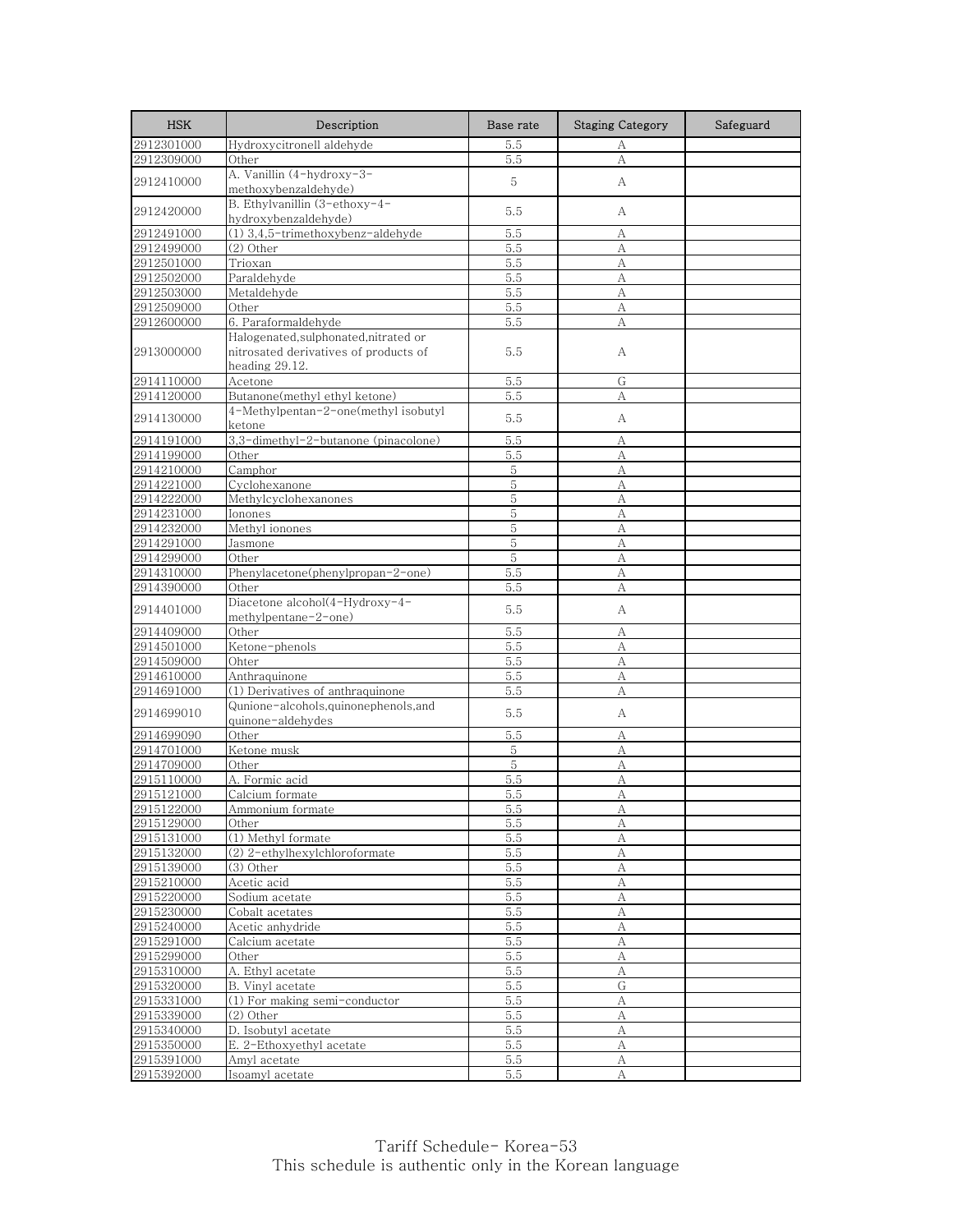| <b>HSK</b>               | Description                                                   | Base rate  | <b>Staging Category</b> | Safeguard |
|--------------------------|---------------------------------------------------------------|------------|-------------------------|-----------|
| 2915393000               | Methyl acetate                                                | 5.5        | А                       |           |
| 2915399000               | Other                                                         | 5.5        | A                       |           |
| 2915401000               | A. Monochloroacetic acid                                      | 5.5        | А                       |           |
| 2915409000               | B. Other                                                      | 5.5        | А                       |           |
| 2915500000               | 5. Propionic acid, its salts and esters                       | 5.5        | А                       |           |
| 2915600000               | 6. Butanoic acids, pentanoic acids, their<br>salts and esters | 5.5        | А                       |           |
| 2915701000               | Palmitic acid, its salts and esters                           | 5.5        | А                       |           |
| 2915702010               | Stearic acid                                                  | 5.5        | А                       |           |
| 2915702020               | Magnesium stearate                                            | 5.5        | А                       |           |
| 2915702030               | Lead stearate                                                 | 5.5        | А                       |           |
| 2915702040               | Zinc stearate                                                 | 5.5        | А                       |           |
| 2915702050               | Barium stearate                                               | 5.5        | А                       |           |
| 2915702060               | Cadmium stearate                                              | 5.5        | A                       |           |
| 2915702070               | Calcium stearate                                              | 5.5        | A                       |           |
| 2915702080               | Butyl stearate                                                | 5.5        | А                       |           |
| 2915702090               | Other                                                         | 5.5        | А                       |           |
| 2915901000               | A. Neodecanoilchloride and<br>pivaloylchloride                | 5.5        | А                       |           |
| 2915909010               | 2 - ethyl hexoic acid                                         | 5.5        | А                       |           |
| 2915909090               | Other                                                         | 5.5        | $\mathsf{C}$            |           |
| 2916111000               | Acrylic acid                                                  | 6.5        | А                       |           |
| 2916119000               | Other                                                         | 6.5        | А                       |           |
| 2916121000               | Ethyl acrylate                                                | 6.5        | А                       |           |
| 2916122000               | Methyl acrylate                                               | 6.5        | А                       |           |
| 2916123000               | Butyl acrylate                                                | 6.5        | А                       |           |
| 2916124000               | 2-ethyl hexyl acrylate                                        | 6.5        | A                       |           |
| 2916129000               | Other                                                         | 6.5        | D                       |           |
| 2916131000               | Methacrylic acid                                              | 6.5        | D                       |           |
| 2916139000               | Other                                                         | 6.5        | D                       |           |
| 2916141000               | Methyl methacrylate                                           | 6.5        | G                       |           |
| 2916149000               | Other                                                         | 6.5        | G                       |           |
| 2916151000               | Oleic acid, its salts and esters                              | 6.5        | А                       |           |
| 2916152000               | Linoleic acid,its salts and esters                            | 6.5        | А                       |           |
| 2916153000               | Linolenic acid, its salts and esters                          | 6.5        | А                       |           |
| 2916190000               | F. Other                                                      | 6.5        | А                       |           |
| 2916201000               | Cyclohexane carboxylic acid                                   | 6.5        | А                       |           |
| 2916202000               | Cyclopentenyl acetic acid                                     | 6.5        | А                       |           |
| 2916209000               | Other                                                         | 6.5        | A                       |           |
| 2916311000               | Benzoic acid                                                  | 6.5        | A                       |           |
| 2916312000               | Sodium benzoate                                               | 6.5        | А                       |           |
| 2916313000               | Benzyl benzoates                                              | 6.5        | А                       |           |
| 2916319000               | Other                                                         | 6.5        | А                       |           |
| 2916321000               | Benzoyl peroxide                                              | 6.5        | А                       |           |
| 2916322000               | Benzoyl chloride                                              | 6.5        | А                       |           |
| 2916341000               | Phenylacetic acid                                             | 6.5        | Α                       |           |
| 2916342000               | Salts of phenylacetic acid                                    | 6.5        | А                       |           |
| 2916351000<br>2916352000 | Ethyl phenyl acetate                                          | 6.5<br>6.5 | А<br>$\boldsymbol{A}$   |           |
|                          | Isobutyl phenyl acetate                                       |            |                         |           |
| 2916353000<br>2916359000 | Isoamyl phenyl acetate<br>Other                               | 6.5<br>6.5 | А<br>$\boldsymbol{A}$   |           |
| 2916391000               | Cinnamic acid                                                 | 6.5        | А                       |           |
| 2916399000               | Other                                                         | 6.5        | $\overline{C}$          |           |
| 2917111000               | Oxalic acid                                                   | 6.5        | А                       |           |
| 2917112000               | Salts of oxalic acid                                          | 6.5        | А                       |           |
| 2917113000               | Esters of oxalic acid                                         | 6.5        | А                       |           |
| 2917121000               | Adipic acid                                                   | 6.5        | D                       |           |
| 2917122000               | Salts of adipic acid                                          | 6.5        | $\mathbf{A}$            |           |
| 2917123010               | Dioctyl adipate                                               | 6.5        | $\mathbf D$             |           |
| 2917123090               | Other                                                         | 6.5        | D                       |           |
| 2917131000               | Azelaic acid, its salts and esters                            | 6.5        | А                       |           |
| 2917132000               | Sebacic acid, its salts and esters                            | 6.5        | А                       |           |
| 2917140000               | Maleic anhydride                                              | 6.5        | А                       |           |
| 2917191000               | Maleic acid                                                   | 6.5        | A                       |           |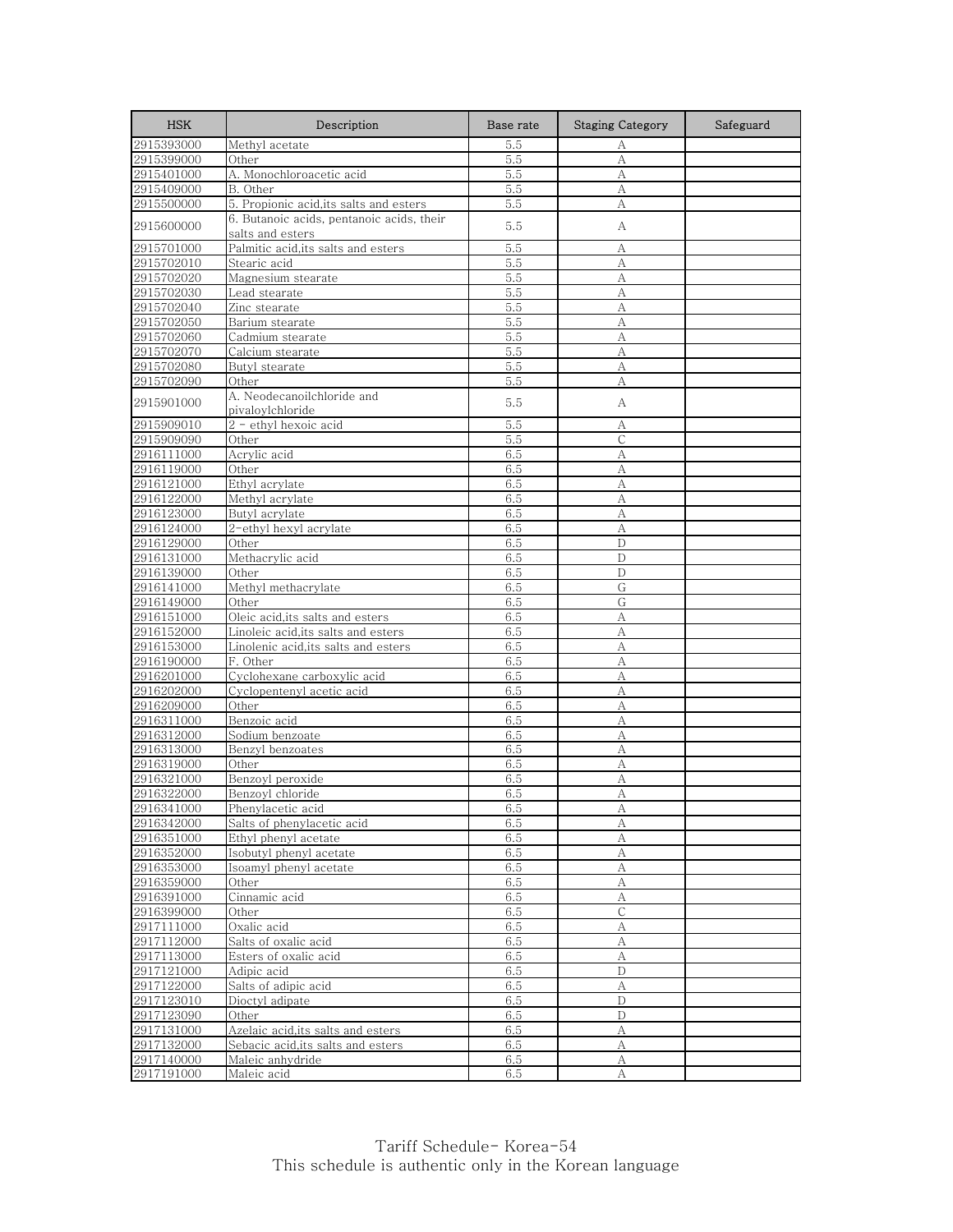| <b>HSK</b>               | Description                                 | Base rate  | <b>Staging Category</b> | Safeguard |
|--------------------------|---------------------------------------------|------------|-------------------------|-----------|
| 2917192000               | Succinic acid                               | 6.5        | А                       |           |
| 2917193000               | Sodium succinate                            | 6.5        | А                       |           |
| 2917194000               | Diethyl malonate                            | 6.5        | A                       |           |
| 2917195000               | Diisopropyl malonate                        | 6.5        | А                       |           |
| 2917199000               | Other                                       | 6.5        | А                       |           |
|                          | 2. Cyclanic, cyclenic or cycloterpenic      |            |                         |           |
| 2917200000               | polycarboxylic acids,their                  | 6.5        | А                       |           |
|                          | anhydrides, halides, peroxides, peroxyacids |            |                         |           |
|                          | and their derivatives                       |            |                         |           |
| 2917310000               | A. Dibutyl orthophthalates                  | 8          | А                       |           |
| 2917321000               | Di-2-ethyl hexyl orthophthalate             | 6.5        | G                       |           |
| 2917329000               | Other                                       | 6.5        | А                       |           |
| 2917331000               | Dinonyl orthophthalate                      | 6.5        | A                       |           |
| 2917332000               | Didecyl orthophthalates                     | 6.5        | A                       |           |
| 2917341000               | Diheptyl orthophthalate                     | 6.5        | А                       |           |
| 2917342000               | Diisodecyl orthophthalate                   | 6.5        | A                       |           |
| 2917349000               | Other                                       | 6.5        | G                       |           |
| 2917350000               | E. Phthalic anhydride                       | 6.5        | А                       |           |
| 2917361000               | (1) Terephthalic acid                       | 6.5        | А                       |           |
| 2917369000               | (2) Other                                   | 6.5        | A                       |           |
| 2917370000               | G. Dimethyl terephthalate                   | 6.5        | A                       |           |
| 2917391000               | Isophthalic acid                            | 6.5        | А                       |           |
| 2917392000               | Trioctyltrimellitate (t.o.t.m)              | 6.5        | А                       |           |
| 2917393000               | Trimellitic anhydrate                       | 6.5        | А                       |           |
| 2917399000               | Other                                       | 6.5        | А                       |           |
| 2918111000               | Lactic acid                                 | 6.5        | A                       |           |
| 2918112000               | Salts of lactic acid                        | 6.5        | A                       |           |
| 2918113000               | Esters of lactic acid                       | 6.5        | А                       |           |
| 2918120000               | Tartaric acid                               | 6.5        | А                       |           |
| 2918131000               | Salts of tartaric acid                      | 6.5        | А                       |           |
| 2918132000               | Esters of tartaric acid                     | 6.5        | А                       |           |
| 2918140000               | Citric acid                                 | 8          | A                       |           |
| 2918151010               | Calcium citrate                             | 6.5<br>6.5 | A<br>A                  |           |
| 2918151090<br>2918152000 | Other<br>Esters of citric acid              | 6.5        | A                       |           |
| 2918161000               | Gluconic acid                               | 6.5        | А                       |           |
| 2918162000               | Salts of gluconic acid                      | 6.5        | A                       |           |
| 2918163000               | Esters of gluconic acid                     | 6.5        | А                       |           |
| 2918191010               | Malic acid                                  | 6.5        | А                       |           |
| 2918191090               | Other                                       | 6.5        | А                       |           |
| 2918192010               | Salts of malic acid                         | 6.5        | А                       |           |
| 2918192090               | Other                                       | 6.5        | А                       |           |
| 2918193010               | Esters of malic acid                        | 6.5        | А                       |           |
| 2918193020               | Methyl benzilate                            | 6.5        | А                       |           |
| 2918193090               | Other                                       | 6.5        | A                       |           |
|                          | 2. 2-diphenyl-2-hydroxyacetic               |            |                         |           |
| 2918194000               | acid(benzilic acid)                         | 6.5        | А                       |           |
| 2918199000               | Other                                       | 6.5        | А                       |           |
| 2918211000               | Salicylic acid                              | 6.5        | A                       |           |
| 2918212010               | Sodium salicylate                           | 6.5        | А                       |           |
| 2918212090               | Other                                       | 6.5        | А                       |           |
| 2918221000               | O-acetylsalicylic acid                      | 6.5        | А                       |           |
| 2918222000               | Salts of o-acetylsalicylic acid             | 6.5        | A                       |           |
| 2918223000               | Esters of o-acetylsalicylic acid            | 6.5        | A                       |           |
| 2918231010               | Methyl salicylate                           | 6.5        | А                       |           |
| 2918231020               | Ethyl salicylate                            | 6.5        | А                       |           |
| 2918231090               | Other                                       | 6.5        | А                       |           |
| 2918232000               | Salts of other esters of salicylic acid     | 6.5        | А                       |           |
| 2918291000               | (1) β-oxynaphthoic acid and its salts       | 6.5        | $\mathbf{A}$            |           |
| 2918299010               | Gallic acid                                 | 6.5        | А                       |           |
| 2918299020               | Parahydroxynaphthoic acid                   | 6.5        | $\mathbf{A}$            |           |
| 2918299030               | Parahydroxybenzoic acid                     | 6.5        | А                       |           |
| 2918299040               | Salts and esters of gallic acid             | 6.5        | А                       |           |
| 2918299090               | Other                                       | 6.5        | А                       |           |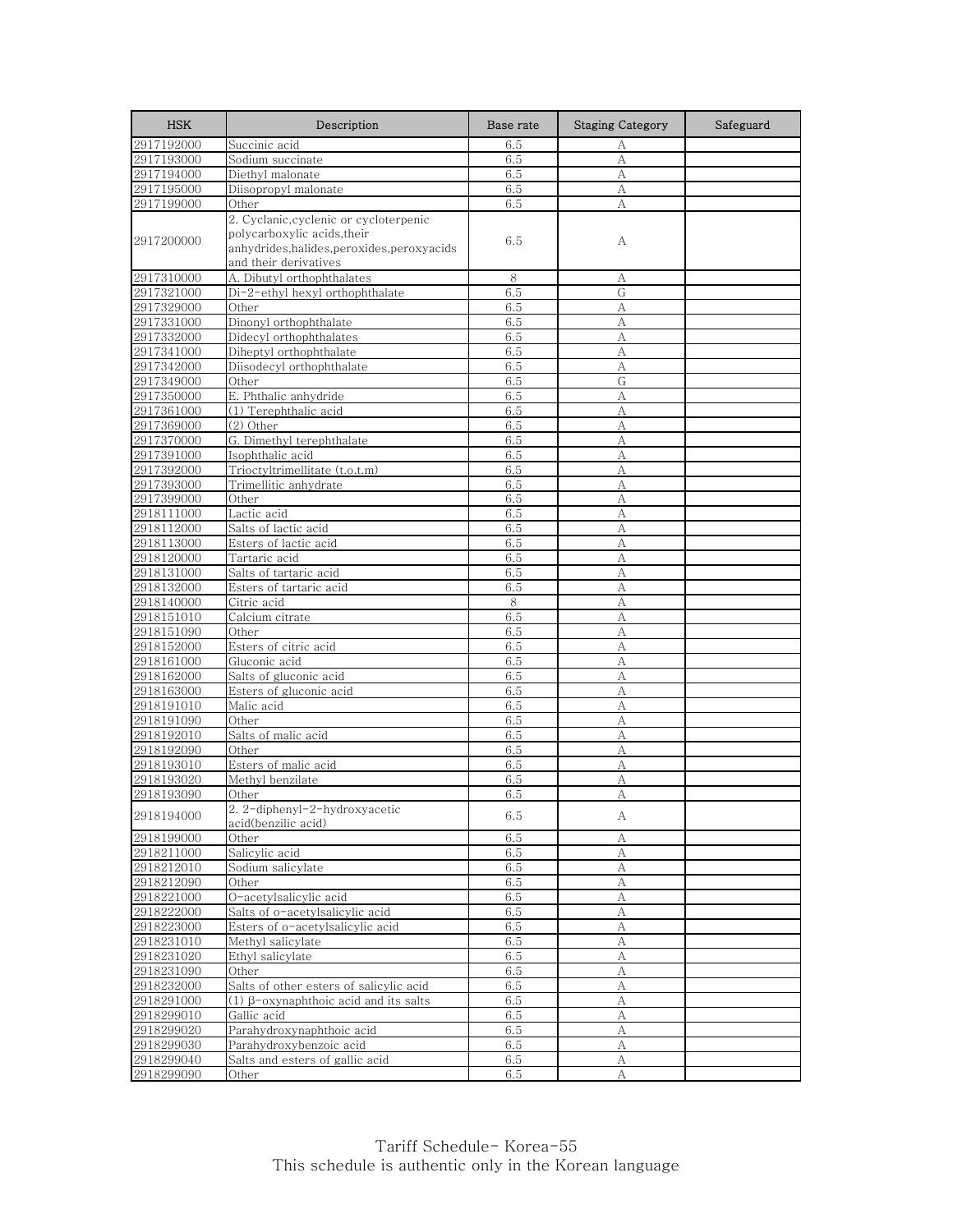| <b>HSK</b> | Description                                                                                                                                                                | Base rate   | <b>Staging Category</b> | Safeguard |
|------------|----------------------------------------------------------------------------------------------------------------------------------------------------------------------------|-------------|-------------------------|-----------|
| 2918300000 | 3. Carboxylic acids with aldehyde or<br>ketone function but without other oxygen<br>function,their<br>anhydrides, halides, peroxides, peroxyacids<br>and their derivatives | 6.5         | А                       |           |
| 2918900000 | 4. Other                                                                                                                                                                   | 6.5         | C                       |           |
| 2919001010 | Dimethyl dichlorovinyl phosphate (d.d.v.p)                                                                                                                                 | 6.5         | А                       |           |
| 2919001020 | Glycerophosphoric acid                                                                                                                                                     | 6.5         | А                       |           |
| 2919001090 | Other                                                                                                                                                                      | 6.5         | С                       |           |
| 2919002010 | Calcium glycerophosphate                                                                                                                                                   | 6.5         | А                       |           |
| 2919002090 | Other                                                                                                                                                                      | 6.5         | А                       |           |
| 2919009000 | Other                                                                                                                                                                      | 6.5         | A                       |           |
| 2920101000 | 0.0-diethyl -0- paranitrophenyl-<br>thiophosphate                                                                                                                          | 6.5         | А                       |           |
| 2920102000 | $0.0$ -dimethyl- $0$ - $(3$ -methyl- $4$ -<br>nitrophenyl) thiophosphate                                                                                                   | 6.5         | А                       |           |
| 2920109000 | Other                                                                                                                                                                      | 6.5         | $\mathsf{C}$            |           |
| 2920901010 | Dimethyl sulfate                                                                                                                                                           | 6.5         | А                       |           |
| 2920901020 | Diethyl sulfate                                                                                                                                                            | 6.5         | А                       |           |
| 2920901090 | Other                                                                                                                                                                      | 6.5         | А                       |           |
| 2920902000 | Of nitrous and nitric esters                                                                                                                                               | 6.5         | А                       |           |
| 2920903000 | Of carbonic esters                                                                                                                                                         | 6.5         | А                       |           |
| 2920904010 | Dimethyl phosphite                                                                                                                                                         | 6.5         | А                       |           |
| 2920904020 | Diethyl phosphite                                                                                                                                                          | 6.5         | A                       |           |
| 2920904030 | Trimethyl phosphite                                                                                                                                                        | 6.5         | А                       |           |
| 2920904040 | Triethyl phosphite                                                                                                                                                         | 6.5         | A                       |           |
| 2920909000 | Other                                                                                                                                                                      | 6.5         | $\mathsf{C}$            |           |
| 2921111010 | Methylamine                                                                                                                                                                | 6.5         | А                       |           |
| 2921111020 | Salts of methylamine                                                                                                                                                       | 6.5         | A                       |           |
| 2921112010 | Dimethylamine                                                                                                                                                              | 6.5         | А                       |           |
| 2921112020 | Salts of dimethylamine                                                                                                                                                     | 6.5         | А                       |           |
| 2921113010 | Trimethylamine                                                                                                                                                             | 6.5         | А                       |           |
| 2921113020 | Salts of trimethylamine                                                                                                                                                    | 6.5         | А                       |           |
| 2921121000 | Diethylamine                                                                                                                                                               | 6.5         | А                       |           |
| 2921122010 | Diethylamine hydrochlorde                                                                                                                                                  | 6.5         | А                       |           |
| 2921122090 | Other                                                                                                                                                                      | 6.5         | A                       |           |
| 2921191000 | (1) Dimethylaminoethyl chloride<br>hydrochloride                                                                                                                           | 6.5         | А                       |           |
| 2921199010 | Dimethyl laurylamine                                                                                                                                                       | 6.5         | А                       |           |
| 2921199020 | Chlormethine(bis(2-<br>chloroethyl)methylamine)                                                                                                                            | 6.5         | А                       |           |
| 2921199030 | Bis (2-chloroethyl) ethylamine                                                                                                                                             | 6.5         | А                       |           |
| 2921199040 | Trichloromethine(tris(2-chloroethyl)amine)                                                                                                                                 | 6.5         | А                       |           |
| 2921199050 | Di-isopropylamine                                                                                                                                                          | 6.5         | А                       |           |
| 2921199060 | N,N-diisopropyl-B-aminoethylchloride                                                                                                                                       | 6.5         | А                       |           |
| 2921199070 | N,N-Dialkyl (methyl,ethyl, n-propyl or<br>isopropyl)2-chloroethylamines and their<br>protonated salts                                                                      | 6.5         | А                       |           |
| 2921199090 | Other                                                                                                                                                                      | 6.5         | C                       |           |
| 2921211000 | Ethylenediamine                                                                                                                                                            | 6.5         | А                       |           |
| 2921212000 | Salts of ethylenediamine                                                                                                                                                   | 6.5         | А                       |           |
| 2921221000 | (1) Hexamethylenediamine                                                                                                                                                   | 6.5         | А                       |           |
| 2921222000 | (2) Hexamethylene diamine adipate                                                                                                                                          | 6.5         | А                       |           |
| 2921229000 | (3) Other                                                                                                                                                                  | 6.5         | А                       |           |
| 2921291000 | Diethylenetriamine                                                                                                                                                         | 5           | А                       |           |
| 2921292000 | Triethylene tetramine                                                                                                                                                      | $\,$ 5 $\,$ | A                       |           |
| 2921299000 | Other                                                                                                                                                                      | 5           | A                       |           |
| 2921301000 | Cyclohexylamine                                                                                                                                                            | 6.5         | А                       |           |
| 2921309000 | Other                                                                                                                                                                      | 6.5         | А                       |           |
| 2921411000 | Aniline                                                                                                                                                                    | 6.5         | А                       |           |
| 2921412000 | Salts of aniline                                                                                                                                                           | 6.5         | А                       |           |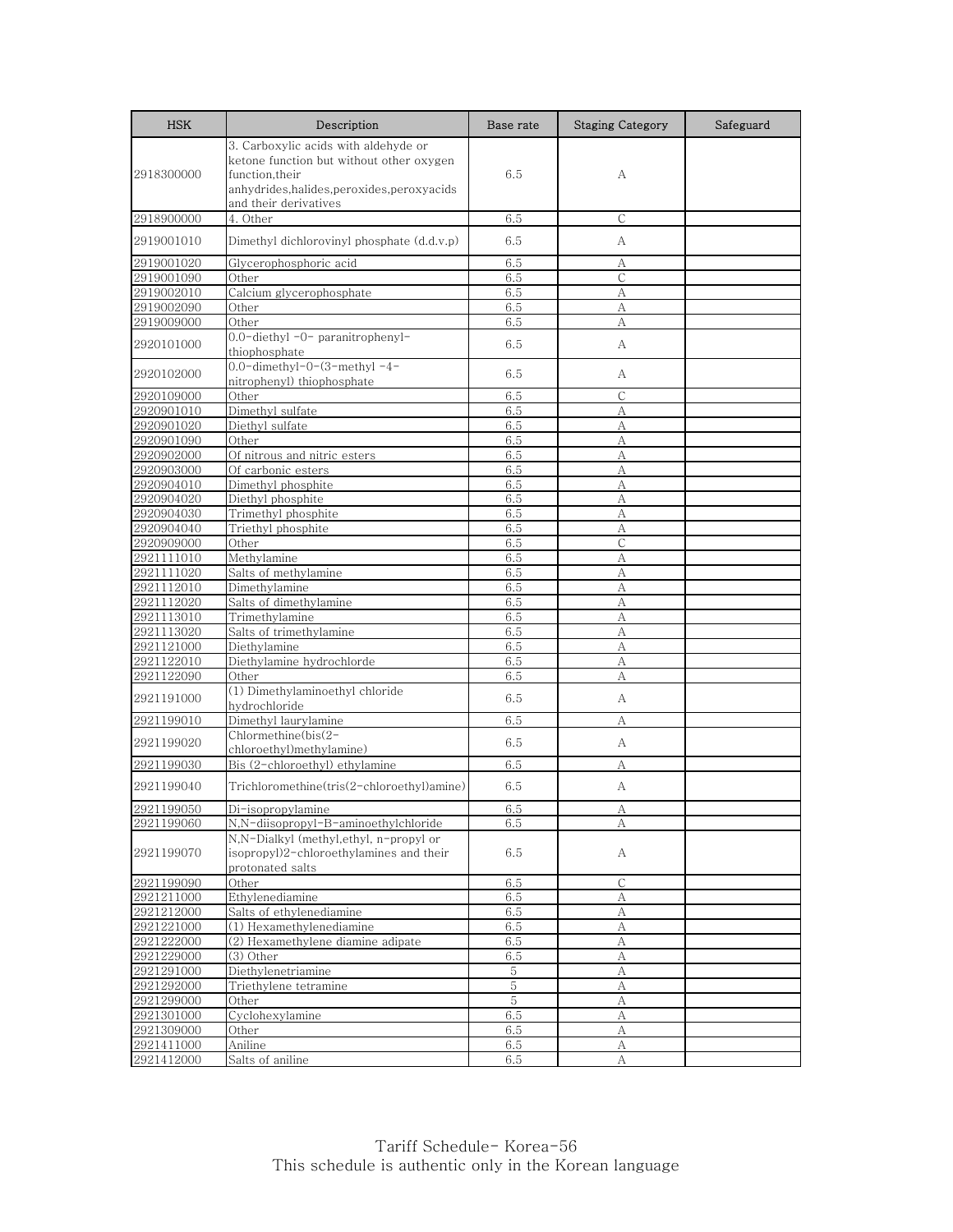| <b>HSK</b>               | Description                                                                                                                                                                                                    | Base rate  | <b>Staging Category</b> | Safeguard |
|--------------------------|----------------------------------------------------------------------------------------------------------------------------------------------------------------------------------------------------------------|------------|-------------------------|-----------|
| 2921421000               | Nitrohalogenated derivatives of aniline                                                                                                                                                                        | 6.5        | А                       |           |
| 2921422000               | 2,4,5 - trichloroaniline                                                                                                                                                                                       | 6.5        | А                       |           |
| 2921429000               | Other                                                                                                                                                                                                          | 6.5        | A                       |           |
| 2921431000               | (1) Para-toluidine-m-sulfonic acid and its<br>salts                                                                                                                                                            | 6.5        | А                       |           |
| 2921432000               | (2) 2-chloro-para-toluidine-5-sulf- onic<br>acid and its salts                                                                                                                                                 | 6.5        | А                       |           |
| 2921433000               | (3) 3-amino-6-chlorotoluene-4-sulf- onic<br>acid and its salts                                                                                                                                                 | 6.5        | А                       |           |
| 2921439010               | Toluidines                                                                                                                                                                                                     | 6.5        | А                       |           |
| 2921439090               | Other                                                                                                                                                                                                          | 6.5        | А                       |           |
| 2921441000               | Diphenylamine                                                                                                                                                                                                  | 6.5        | А                       |           |
| 2921449000               | Other                                                                                                                                                                                                          | 6.5        | А                       |           |
| 2921451000               | (1) 1-naphthylamine-4-sulfonic acid and<br>its salts                                                                                                                                                           | 6.5        | А                       |           |
| 2921459010               | (a) 1-Naphthylamine (alpha-<br>naphthylamine) and its salts                                                                                                                                                    | 6.5        | А                       |           |
| 2921459020               | (b) 2-Naphthylamine (beta-naphthylamine)<br>and its salts                                                                                                                                                      | 6.5        | А                       |           |
| 2921459030               | (c) 2-naphthylamine-3,6,8-trisulfonic acid<br>and its salts                                                                                                                                                    | 5          | А                       |           |
| 2921459090               | (d) Other                                                                                                                                                                                                      | 6.5        | А                       |           |
| 2921460000               | F. Amfetamine (INN), benzfetamine (INN),<br>dexamfetamine (INN), etilamfetamine<br>(INN), fencamfamin (INN), lefetamine<br>(INN), levamfetamine (INN), mefenorex<br>(INN) and phentermine (INN); salts thereof | 6.5        | А                       |           |
| 2921490000               | G. Other                                                                                                                                                                                                       | 6.5        | А                       |           |
| 2921511000               | (1) n-phenyl-n-isopropyl para-<br>phenylenediamine                                                                                                                                                             | 6.5        | А                       |           |
| 2921512000               | (2) N-(1.3-dimethyl butyl) -n-phenyl-para-<br>phenylene-diamine                                                                                                                                                | 6.5        | А                       |           |
| 2921519010               | O-phenylene diamine                                                                                                                                                                                            | 6.5        | А                       |           |
| 2921519020               | M-phenylene diamine                                                                                                                                                                                            | 6.5        | А                       |           |
| 2921519030               | P-phenylene diamine                                                                                                                                                                                            | 6.5        | A                       |           |
| 2921519040               | Diaminotoluenes                                                                                                                                                                                                | 6.5        | А                       |           |
| 2921519090               | Other                                                                                                                                                                                                          | 6.5        | А                       |           |
| 2921591000               | $(1)$ 3,3-dichloro benzidine sulfonic acid<br>salts                                                                                                                                                            | 6.5        | А                       |           |
| 2921599010               | (a) Benzidine                                                                                                                                                                                                  | 6.5        | А                       |           |
| 2921599020               | (b) Benzidine dihydrochloride                                                                                                                                                                                  | 6.5        | А                       |           |
| 2921599030               | (c) 4,4'diaminostilbene-2,2'-disulfonic acid<br>and its salts                                                                                                                                                  | 6.5        | А                       |           |
| 2921599040               | (d) Benzidine's salts other than benzidine<br>dihydrochloride                                                                                                                                                  | 6.5        | А                       |           |
| 2921599050               | (e) o-Tolidine and its salts                                                                                                                                                                                   | 6.5        | А                       |           |
| 2921599090               | (f) Other                                                                                                                                                                                                      | 6.5        | А                       |           |
| 2922111000               | Monoethanolamine                                                                                                                                                                                               | 6.5        | А                       |           |
| 2922112000               | Salts of monoethanolamine                                                                                                                                                                                      | 6.5        | А                       |           |
| 2922121000               | Diethanolamine                                                                                                                                                                                                 | 6.5        | А                       |           |
| 2922122000               | Salts of diethanolamine                                                                                                                                                                                        | 6.5        | А                       |           |
| 2922131000               | Triethanolamine                                                                                                                                                                                                | 6.5        | $\boldsymbol{A}$        |           |
| 2922132000<br>2922140000 | Salts of triethanolamine<br>Dextropropoxyphene (INN) and its salts                                                                                                                                             | 6.5<br>6.5 | А<br>A                  |           |
| 2922191000               | Arylethanolamines                                                                                                                                                                                              | 6.5        | А                       |           |
|                          | N,N-Dimethyl-2 aminoethanol and its                                                                                                                                                                            |            |                         |           |
| 2922193010               | protonated salts                                                                                                                                                                                               | 6.5        | A                       |           |
| 2922193020               | N, N-Diethyl-2-aminoethanol and its<br>protonated salts                                                                                                                                                        | 6.5        | A                       |           |
| 2922193090               | Other                                                                                                                                                                                                          | 6.5        | А                       |           |
| 2922194000               | Ethyldiethanolamine                                                                                                                                                                                            | 6.5        | А                       |           |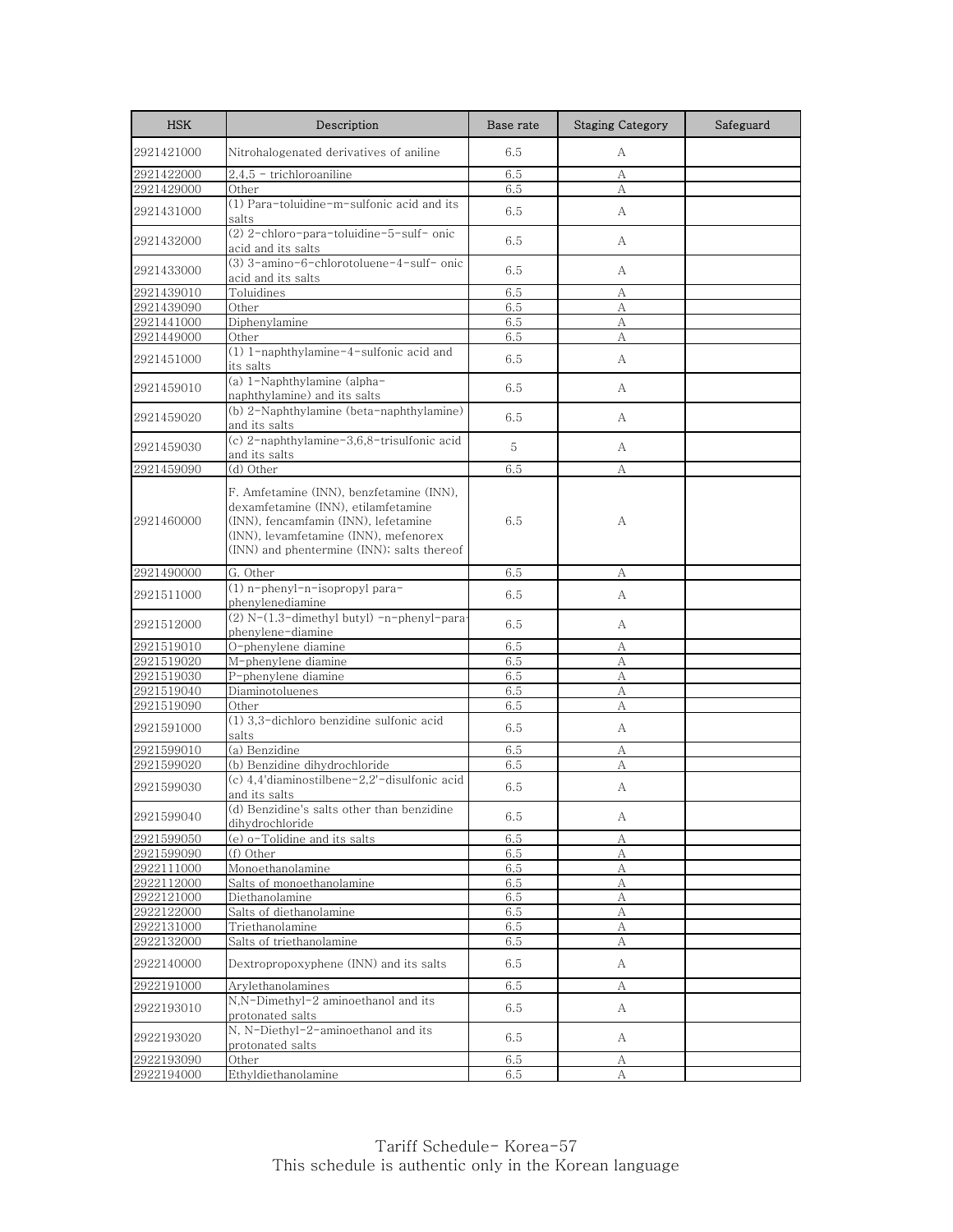| <b>HSK</b> | Description                                                                    | Base rate | <b>Staging Category</b> | Safeguard |
|------------|--------------------------------------------------------------------------------|-----------|-------------------------|-----------|
| 2922195000 | Methyldiethanolamine                                                           | 6.5       | А                       |           |
| 2922196000 | Diethylaminoethanol                                                            | 6.5       | A                       |           |
| 2922199000 | Other                                                                          | 6.5       | А                       |           |
| 2922211000 | (1) 7-amino-1-naphthol-3-sulphonic acid<br>(gamma acid)and its salts           | 6.5       | А                       |           |
| 2922212000 | (2) 8-amino-1-naphthol-3,6-disul-phonic<br>acid (h acid) and its salts         | 5         | А                       |           |
| 2922213000 | (3) 2-amino-5-naphthol-7-disulphonic<br>acid (j acid) and its salts            | 6.5       | А                       |           |
| 2922219000 | (4) Other                                                                      | 6.5       | А                       |           |
| 2922221000 | Anisidines and their salts                                                     | 6.5       | А                       |           |
| 2922222000 | Dianisidines and their salts                                                   | 6.5       | А                       |           |
| 2922223000 | Phenetidines and their salts                                                   | 6.5       | A                       |           |
| 2922291000 | (1) Para-aminophenol                                                           | 6.5       | A                       |           |
| 2922299010 | Meta-aminophenol                                                               | 6.5       | А                       |           |
| 2922299020 | Ortho-aminophenol                                                              | 6.5       | А                       |           |
| 2922299030 | Amino cresols                                                                  | 6.5       | А                       |           |
| 2922299090 | Other                                                                          | 6.5       | А                       |           |
| 2922310000 | A. Amfepramone (INN), methadone (INN)<br>and normethadone (INN); salts thereof | 6.5       | A                       |           |
| 2922391000 | 4-(n-ethyl-n'-beta-ethoxy-ethylamino-2-<br>methyl benzaldehy de                | 6.5       | А                       |           |
| 2922392000 | Amino anthraquinons and their salts                                            | 6.5       | А                       |           |
| 2922393000 | Amino anthraquinons of derivatives                                             | 6.5       | А                       |           |
| 2922399000 | Other                                                                          | 6.5       | А                       |           |
| 2922411000 | Lysine                                                                         | 6.5       | A                       |           |
| 2922412000 | Esters of lysine                                                               | 6.5       | А                       |           |
| 2922413000 | Salts of lysine and its esters                                                 | 6.5       | А                       |           |
| 2922421000 | (1) Glutamic acid                                                              | 5         | А                       |           |
| 2922422000 | (2) Sodium glutamate                                                           | $\,8\,$   | А                       |           |
| 2922423000 | (3) Other salts of glutamic acid                                               | 6.5       | A                       |           |
| 2922431000 | Anthranilic acid                                                               | 6.5       | А                       |           |
| 2922439000 | Salts of anthranilic acid                                                      | 6.5       | А                       |           |
| 2922440000 | D. Tilidine (INN) and its salts                                                | 6.5       | А                       |           |
| 2922491000 | Glycine                                                                        | 6.5       | А                       |           |
| 2922492000 | Alanine                                                                        | 6.5       | А                       |           |
| 2922493000 | Leucine                                                                        | 6.5       | A                       |           |
| 2922494000 | Valine                                                                         | 6.5       | А                       |           |
| 2922495000 | Aspartic acid                                                                  | 6.5       | А                       |           |
| 2922496000 | Phenylglycine                                                                  | 6.5       | А                       |           |
| 2922497000 | Ethyl para amino benzoate                                                      | 6.5       | A                       |           |
| 2922499000 | Other                                                                          | 6.5       | А                       |           |
| 2922501000 | A. Serine                                                                      | 6.5       | A                       |           |
| 2922502000 | B. Para-amino salicylic acid and its salts                                     | 6.5       | А                       |           |
| 2922503000 | C. 1-p-nitrophenol-2-amino-1,3-propane<br>diol                                 | 6.5       | А                       |           |
| 2922504000 | D. Dialphahydroxyphenylglycine                                                 | 6.5       | A                       |           |
| 2922509000 | E. Other                                                                       | 6.5       | C                       |           |
| 2923101000 | Choline                                                                        | 6.5       | А                       |           |
| 2923102000 | Salts of choline                                                               | 6.5       | А                       |           |
| 2923201000 | Lecithins                                                                      | 6.5       | А                       |           |
| 2923202000 | Other phosphoaminolipids                                                       | 6.5       | А                       |           |
| 2923900000 | Other                                                                          | 6.5       | D                       |           |
| 2924110000 | A. Meprobamate (INN)                                                           | 6.5       | А                       |           |
| 2924191000 | Dimethylformamide                                                              | 6.5       | А                       |           |
| 2924192000 | Dimethylacetamide                                                              | 6.5       | С                       |           |
| 2924199000 | Other                                                                          | 6.5       | А                       |           |
| 2924210000 | A. Ureines and their derivatives; salts<br>thereof                             | 6.5       | А                       |           |
| 2924230000 | B. 2-Acetamidobenzoic acid(N-<br>acetylanthranilic acid) and its salts         | 6.5       | A                       |           |
| 2924240000 | C. Ethinamate (INN)                                                            | 6.5       | А                       |           |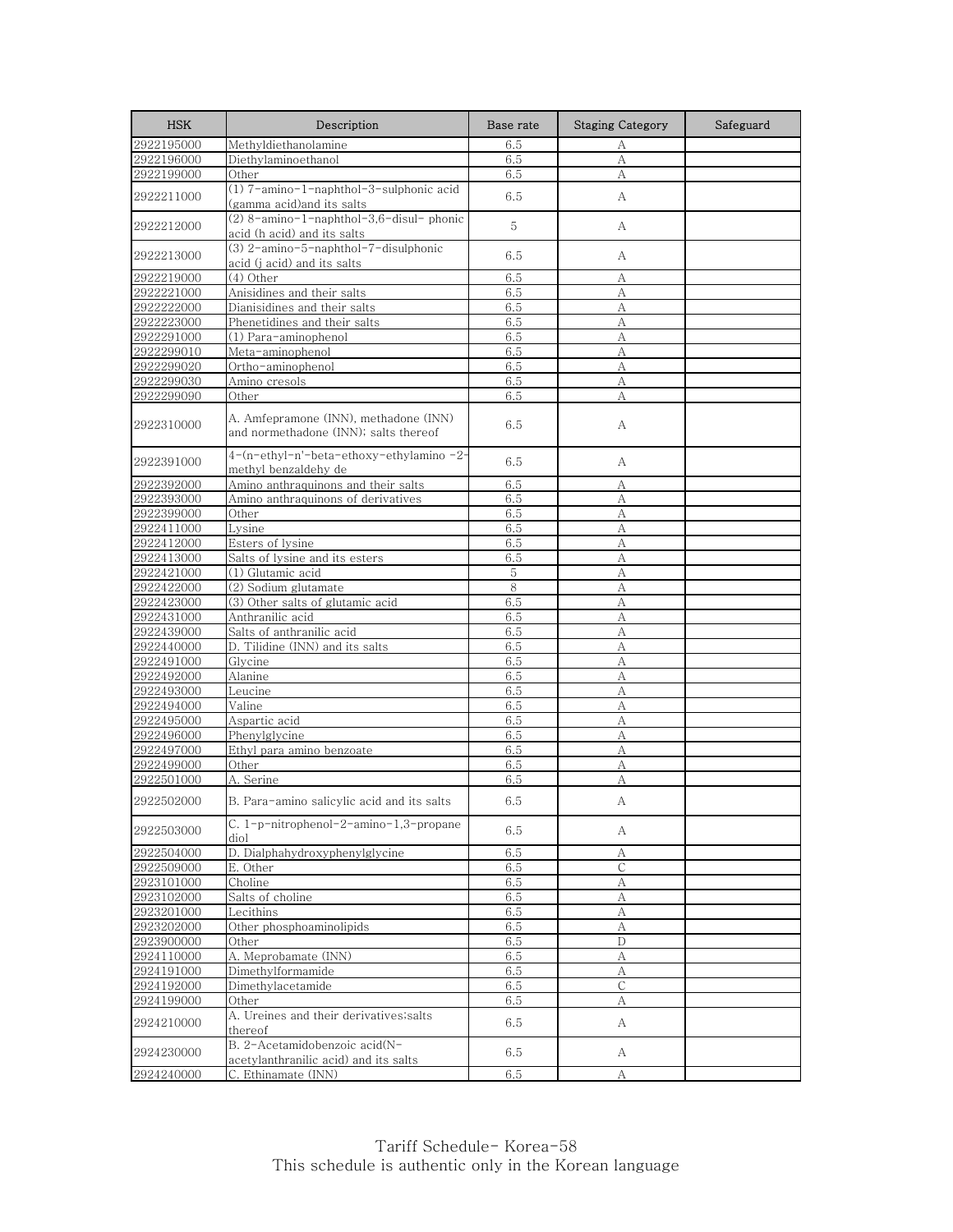| <b>HSK</b>               | Description                                                                                                               | Base rate  | <b>Staging Category</b> | Safeguard |
|--------------------------|---------------------------------------------------------------------------------------------------------------------------|------------|-------------------------|-----------|
| 2924291010               | (a) Aminoacetanilide and its derivatives                                                                                  | 6.5        | А                       |           |
| 2924291020               | (b) Acetaminophen                                                                                                         | 6.5        | C                       |           |
| 2924291090               | (c) Other                                                                                                                 | 6.5        | C                       |           |
| 2924292000               | (2) Aceto acetanilide and its derivatives                                                                                 | 5          | А                       |           |
| 2924299010               | Lidocaine hydrochloride                                                                                                   | 6.5        | А                       |           |
| 2924299090               | Other                                                                                                                     | 6.5        | А                       |           |
| 2925111000               | Saccharin                                                                                                                 | 6.5        | А                       |           |
| 2925112000               | Salts of saccharin                                                                                                        | 6.5        | А                       |           |
| 2925120000<br>2925191000 | Glutethimide (INN)<br>Phthalimide                                                                                         | 6.5<br>6.5 | А<br>А                  |           |
| 2925199000               | Other                                                                                                                     | 6.5        | А                       |           |
| 2925201000               | Guanidine                                                                                                                 | 6.5        | A                       |           |
| 2925202000               | Diphenyl guanidine                                                                                                        | 6.5        | А                       |           |
| 2925209000               | Other                                                                                                                     | 6.5        | А                       |           |
| 2926100000               | 1. Acrylonitrile                                                                                                          | 6.5        | G                       |           |
| 2926200000               | 2. 1-Cyanoguanidine(dicyandiamide)                                                                                        | 6.5        | А                       |           |
| 2926300000               | 3. Fenproporex(INN) and its salts;<br>methadone (INN) intermediate(4-cyano-2-<br>dimethylamino-4,4-diphenylbutane)        | 6.5        | А                       |           |
| 2926901000               | A. Acetonitrile                                                                                                           | 6.5        | А                       |           |
| 2926902000               | B. 1,4-diamino-2,3-dicyanoanthraquinon                                                                                    | 6.5        | А                       |           |
| 2926909010               | Malono nitrile                                                                                                            | 6.5        | А                       |           |
| 2926909090               | Other                                                                                                                     | 6.5        | А                       |           |
| 2927001100               | A. 6-nitro-1-diazo-2-naphthol-4-<br>sulfonic acid                                                                         | 6.5        | А                       |           |
| 2927001900               | B. Other                                                                                                                  | 6.5        | А                       |           |
| 2927002100               | Azodicarbonamide                                                                                                          | 8          | А                       |           |
| 2927002910               | Azoisobutyronitrile                                                                                                       | 8          | А                       |           |
| 2927002990               | Other                                                                                                                     | 8          | А                       |           |
| 2927003000               | 3. Azoxy-compounds                                                                                                        | 6.5        | А                       |           |
| 2928001000               | 1. Phenylhydrazine                                                                                                        | 6.5        | A                       |           |
| 2928009010               | Perillartine                                                                                                              | 6.5        | А                       |           |
| 2928009020               | Methylethyl ketoxime                                                                                                      | 6.5        | A                       |           |
| 2928009090               | Other                                                                                                                     | 6.5        | $\mathsf{C}$            |           |
| 2929101000               | Toluene diisocyanate                                                                                                      | 6.5        | А                       |           |
| 2929102000               | Diphenyl methane diisocyanate                                                                                             | 6.5        | А                       |           |
| 2929109000               | Other                                                                                                                     | 6.5        | А                       |           |
| 2929901000               | Isocyanides                                                                                                               | 6.5        | А                       |           |
| 2929903000               | Dialkyl(methyl, ethyl, n-propyl or<br>isopropyl) N, N-dialkyl (methyl, ethyl, n-<br>propyl or isopropyl) phosphoramidates | 6.5        | А                       |           |
| 2929904000               | Diethyl-n,n-dimethylphosphoramidates                                                                                      | 6.5        | А                       |           |
| 2929905000               | O-ethyl-2-diisopropylaminoethyl<br>methylphosphonite                                                                      | 6.5        | А                       |           |
| 2929906000               | N,N-Dialkyl (methyl, ethyl, n-propyl or<br>isopropyl) phosphoramidic dihalides                                            | 6.5        | А                       |           |
| 2929909000               | Other                                                                                                                     | 6.5        | А                       |           |
| 2930101000               | Sodium ethylxanthate                                                                                                      | 6.5        | A                       |           |
| 2930102000               | Potassium ethylxanthate                                                                                                   | 6.5        | А                       |           |
| 2930109000               | Other                                                                                                                     | 6.5        | А                       |           |
| 2930201000               | Thiocarbamates                                                                                                            | 6.5        | А                       |           |
| 2930202000               | Dithiocarbamates                                                                                                          | 6.5        | А                       |           |
| 2930301000               | Thiuram mono-sulphides                                                                                                    | 6.5        | A                       |           |
| 2930302000               | Thiuram di-sulphides                                                                                                      | 6.5        | А                       |           |
| 2930303000               | Thiuram tetra-sulphides                                                                                                   | 6.5        | А                       |           |
| 2930400000               | 4. Methionine                                                                                                             | 6.5        | А                       |           |
| 2930901000               | A. Sodium-2-amino-4-methylthicbuty late                                                                                   | 6.5        | A                       |           |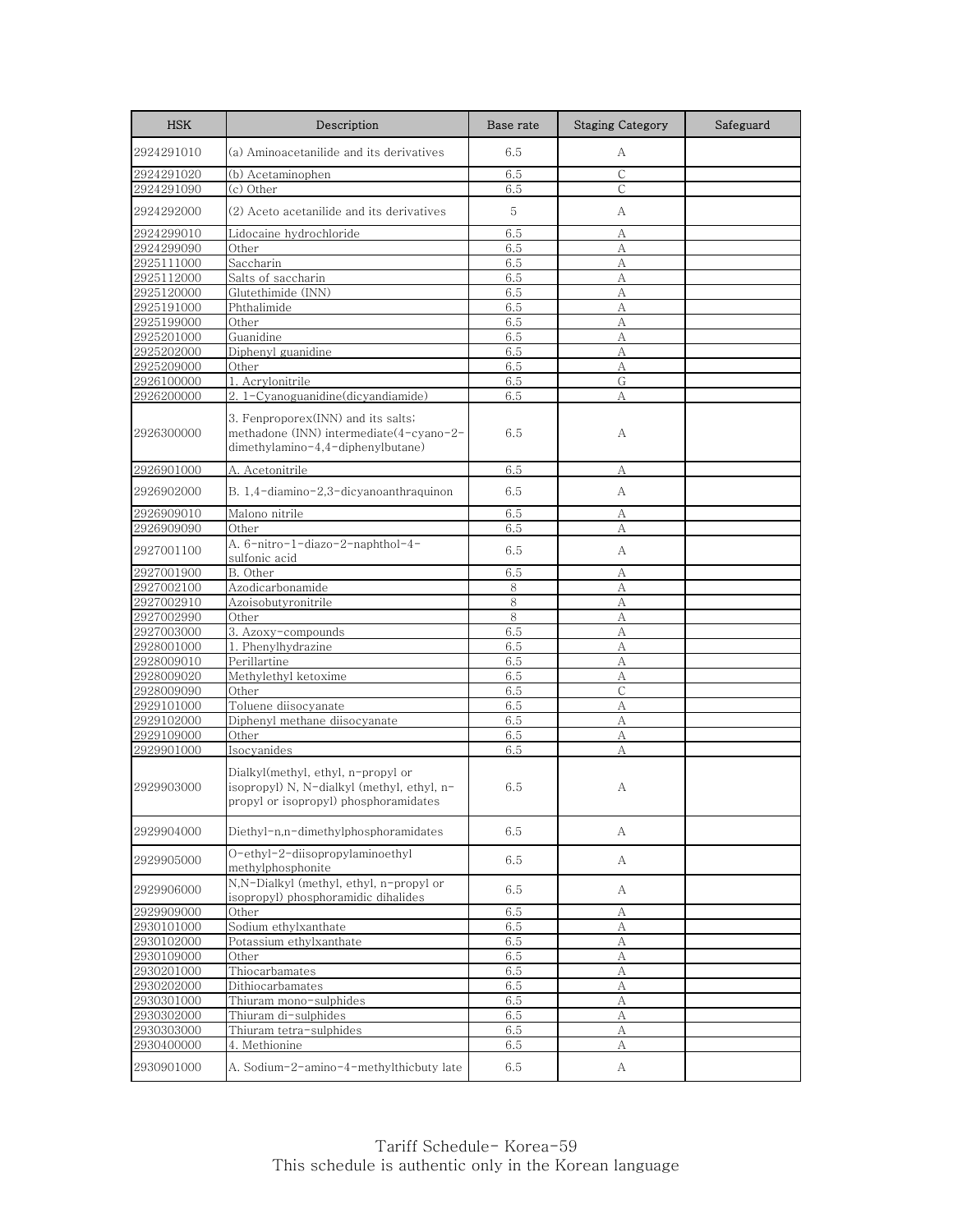| <b>HSK</b> | Description                                                                                                                                                                                                                                                    | Base rate | <b>Staging Category</b> | Safeguard |
|------------|----------------------------------------------------------------------------------------------------------------------------------------------------------------------------------------------------------------------------------------------------------------|-----------|-------------------------|-----------|
| 2930902010 | Thiourea                                                                                                                                                                                                                                                       | 6.5       | А                       |           |
| 2930902020 | Thiocarbanilide                                                                                                                                                                                                                                                | 6.5       | А                       |           |
| 2930902090 | Other                                                                                                                                                                                                                                                          | 6.5       | A                       |           |
| 2930903010 | Thioalcohols                                                                                                                                                                                                                                                   | 6.5       | $\mathbf{A}$            |           |
| 2930903020 | Thiophenols                                                                                                                                                                                                                                                    | 6.5       | А                       |           |
| 2930903030 | N, N-Diisoprophyl-β-aminoethanthiol                                                                                                                                                                                                                            | 6.5       | А                       |           |
| 2930903040 | N, N-Dialkyl(methyl, ethyl, n-propyl or<br>isopropyl)aminoethane-2-thiols and their<br>protonated salts                                                                                                                                                        | 6.5       | A                       |           |
| 2930904010 | Thiodiglycol (bis(2-hydroxyethyl)sulphide)                                                                                                                                                                                                                     | 6.5       | А                       |           |
| 2930904020 | Thioaniline                                                                                                                                                                                                                                                    | 6.5       | А                       |           |
| 2930904090 | Other                                                                                                                                                                                                                                                          | 6.5       | А                       |           |
| 2930905010 | 2-Chloroethylchloromethylsulphide                                                                                                                                                                                                                              | 6.5       | А                       |           |
| 2930905020 | Bis (2-chloroethyl) sulphide                                                                                                                                                                                                                                   | 6.5       | А                       |           |
| 2930905030 | Bis (2-chloroethylthio) methane                                                                                                                                                                                                                                | 6.5       | А                       |           |
| 2930905040 | 1, 2-Bis (2-chloroethylthio) ethane                                                                                                                                                                                                                            | 6.5       | А                       |           |
| 2930905050 | 3-Bis (2-chloroethylthio)-n-propane                                                                                                                                                                                                                            | 6.5       | A                       |           |
| 2930905060 | 4-Bis (2-chloroethylthio)-n-butane                                                                                                                                                                                                                             | 6.5       | A                       |           |
| 2930905070 | 1, 5-Bis (2-chloroethylthio)-n-pentane                                                                                                                                                                                                                         | 6.5       | А                       |           |
| 2930905081 | Bis(2-chloroethylthiomethyl)ether                                                                                                                                                                                                                              | 6.5       | А                       |           |
| 2930905082 | Bis(2-chloroethylthioethyl)ether                                                                                                                                                                                                                               | 6.5       | А                       |           |
| 2930905090 | Other                                                                                                                                                                                                                                                          | 6.5       | А                       |           |
| 2930906000 | F.[S-2-(dialkyl (methyl, ethyl, n-propyl or<br>isopropyl)amino) ethyl] hydrogen alkyl<br>(methyl, ethyl, n-propyl or<br>isopropyl)phosphonothioates and their O-<br>alkyl $(\leq C10$ , including cycloalkyl) esters;<br>alkylated or protonated salts thereof | 6.5       | А                       |           |
| 2930907000 | G.O,O-Diethyl s-[2-(diethylamino) ethyl]<br>phosphorothioate and its alkylated or<br>protonated salts                                                                                                                                                          | 6.5       | A                       |           |
| 2930908000 | H.O-Ehtyl S-phenyl<br>ethylphosphonothiolothionate(fonofos)                                                                                                                                                                                                    | 6.5       | А                       |           |
| 2930909010 | (1) Thioacids                                                                                                                                                                                                                                                  | 6.5       | А                       |           |
| 2930909020 | (2) Isothiocyanates                                                                                                                                                                                                                                            | 6.5       | А                       |           |
| 2930909030 | (3) Cysteine                                                                                                                                                                                                                                                   | 6.5       | А                       |           |
| 2930909040 | (4) Cystine                                                                                                                                                                                                                                                    | 6.5       | А                       |           |
| 2930909050 | (5) Glutathion                                                                                                                                                                                                                                                 | 6.5       | А                       |           |
| 2930909060 | (6) 8-Chloro-6-tosylotinic acid ethyl ester                                                                                                                                                                                                                    | 6.5       | А                       |           |
| 2930909070 | (7) Containing a phosphorus atom to which<br>is bonded one methyl, ethyl, n-propyl or<br>isopropyl group but not further carbon<br>atoms                                                                                                                       | 6.5       | А                       |           |
| 2930909090 | (8) Other                                                                                                                                                                                                                                                      | 6.5       | $\mathsf{C}$            |           |
| 2931001000 | Organo-mercury compounds                                                                                                                                                                                                                                       | 6.5       | А                       |           |
| 2931002010 | 2-Chlorovinyldichloroarsine                                                                                                                                                                                                                                    | 6.5       | А                       |           |
| 2931002020 | Bis (2-chlorovinyl) chloroarsine                                                                                                                                                                                                                               | 6.5       | $\boldsymbol{A}$        |           |
| 2931002030 | Tris (2-chlorovinyl) arsine                                                                                                                                                                                                                                    | 6.5       | А                       |           |
| 2931002090 | Other                                                                                                                                                                                                                                                          | 6.5       | A                       |           |
| 2931003100 | [O-2-(dialkyl(methyl,ethyl, n-propyl or<br>isopropyl)amino)ethyl]hydrogen alkyl<br>(methyl, ethyl, n-propyl or isopropyl)<br>phosphonites and their $O$ -alkyl ( $\leq$ C10,<br>including cycloalkyl) esters; alkylated or<br>protonated salts thereof         | 6.5       | А                       |           |
| 2931003300 | O-Isopropyl methylphosphonochloridate                                                                                                                                                                                                                          | 6.5       | А                       |           |
| 2931003400 | O-Pinacolyl methylphosphonochloridate                                                                                                                                                                                                                          | 6.5       | A                       |           |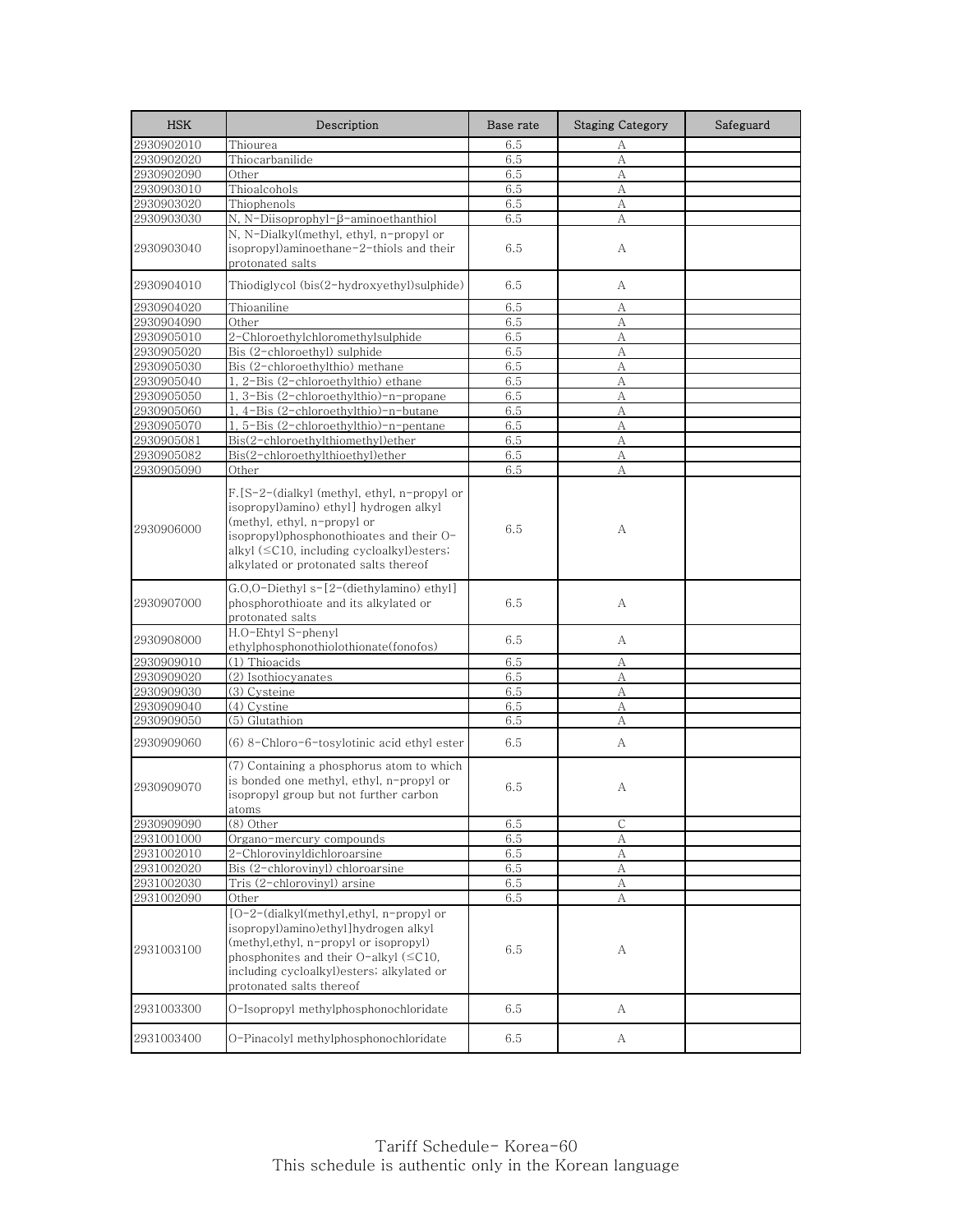| <b>HSK</b>               | Description                                                                                                                                            | Base rate  | <b>Staging Category</b> | Safeguard |
|--------------------------|--------------------------------------------------------------------------------------------------------------------------------------------------------|------------|-------------------------|-----------|
| 2931003500               | O-Alkyl (≤C10,including<br>cycloalkyl)alkyl(methyl, ethyl, n-propyl or<br>isopropyl)phosphonofluoridates                                               | 6.5        | А                       |           |
| 2931003700               | O-Alkyl ( <c10,including.cycloalkyl) n,n-<br="">dialkyl (methyl, ethyl, n-propyl or isopropyl)<br/>phosphoramidocyanidates</c10,including.cycloalkyl)> | 6.5        | А                       |           |
| 2931003911               | Dimethyl methylphosphonate                                                                                                                             | 6.5        | А                       |           |
| 2931003912               | Diethyl ethylphosphonate                                                                                                                               | 6.5        | А                       |           |
| 2931003913               | Diethyl methylphosphonate                                                                                                                              | 6.5        | А                       |           |
| 2931003914               | Dimethyl ethylphosphonate                                                                                                                              | 6.5        | А                       |           |
| 2931003919<br>2931004010 | Others<br>Alkyl (methyl, ethyl, n-propyl or                                                                                                            | 6.5<br>6.5 | А<br>А                  |           |
| 2931004090               | isopropyl)phosphonyl difluorides<br>Other                                                                                                              | 6.5        |                         |           |
| 2931005010               | Methyl phosphonyl dichrolide                                                                                                                           | 6.5        | А<br>A                  |           |
| 2931005020               | Methyl hosphinyl dichrilide                                                                                                                            | 6.5        | А                       |           |
| 2931005030               | Ethyl phosphinyl dichrolide                                                                                                                            | 6.5        | А                       |           |
| 2931005040               | Ethyl phosphinyl dichrolide                                                                                                                            | 6.5        | A                       |           |
| 2931005090               | Other                                                                                                                                                  | 6.5        | А                       |           |
| 2931009010               | Dibutyl tin oxide                                                                                                                                      | 6.5        | А                       |           |
| 2931009020               | Diethyl aluminium chloride                                                                                                                             | 6.5        | А                       |           |
| 2931009090               | Other                                                                                                                                                  | 6.5        | А                       |           |
| 2932110000               | A. Tetrahydrofuran                                                                                                                                     | 6.5        | А                       |           |
| 2932120000               | B. 2-Furaldehyde (furfuraldehyde)                                                                                                                      | 6.5        | А                       |           |
| 2932131000               | Furfurylalcohol                                                                                                                                        | 6.5        | А                       |           |
| 2932132000               | Tetrahydrofurfuryl alcohol                                                                                                                             | 6.5        | A                       |           |
| 2932190000               | D. Other                                                                                                                                               | 6.5        | C                       |           |
| 2932211000               | Coumarin                                                                                                                                               | 5          | А                       |           |
| 2932212000               | Methylcoumarins                                                                                                                                        | 5          | A                       |           |
| 2932213000               | Ethylcoumarins                                                                                                                                         | 5          | A                       |           |
| 2932291000               | Nonalactone                                                                                                                                            | 5          | А                       |           |
| 2932292000               | Undecalactone                                                                                                                                          | 5          | A                       |           |
| 2932293000               | Butyrolactone                                                                                                                                          | 5          | A                       |           |
| 2932294000               | Santonin                                                                                                                                               | 5          | А                       |           |
| 2932295000               | Phenolphthalein                                                                                                                                        | 5          | А                       |           |
| 2932296000               | Glucuronolactone                                                                                                                                       | 5          | А                       |           |
| 2932297000               | Dehydracetic acid and its salts                                                                                                                        | 5          | А                       |           |
| 2932298000               | Acetyl ketene(diketene)                                                                                                                                | 5          | А                       |           |
| 2932299000               | Other                                                                                                                                                  | 5          | А                       |           |
| 2932910000               | Isosafrole                                                                                                                                             | 6.5        | А                       |           |
| 2932920000               | 1-(1,3-Benzodioxol-5-yl)propane-2-one                                                                                                                  | 6.5        | А                       |           |
| 2932930000               | Piperonal                                                                                                                                              | 6.5        | А                       |           |
| 2932940000               | Safrole                                                                                                                                                | 6.5        | А                       |           |
| 2932950000               | Tetrahydrocannabinols (all isomers)                                                                                                                    | 6.5        | А                       |           |
| 2932991000<br>2932992000 | <u>Dioxanes</u>                                                                                                                                        | 6.5        | А                       |           |
| 2932993000               | Benzofuran(Coumarone)<br>Mercurochrome                                                                                                                 | 6.5        | А                       |           |
| 2932994000               | 3,4-Methylene dioxyphenyl-2-propanone                                                                                                                  | 6.5<br>6.5 | А<br>A                  |           |
| 2932999000               | Other                                                                                                                                                  | 6.5        | $\mathsf{C}$            |           |
| 2933111000               | (1) Methylene bis(1-phenyl-2,3-dimethyl -<br>4-methylamino pyra zolone-5)                                                                              | 6.5        | А                       |           |
| 2933119010               | Phenazone(antipyrin)                                                                                                                                   | 6.5        | А                       |           |
| 2933119020               | Aminophenazone                                                                                                                                         | 6.5        | А                       |           |
| 2933119030               | Sulpyrine                                                                                                                                              | 6.5        | А                       |           |
| 2933119040               | Isopropyl antipyrin                                                                                                                                    | 6.5        | А                       |           |
| 2933119090               | Other                                                                                                                                                  | 6.5        | А                       |           |
| 2933191000               | (1) Pyrazolone and its derivatives                                                                                                                     | 6.5        | А                       |           |
| 2933199010               | Phenyl butazone                                                                                                                                        | 6.5        | A                       |           |
| 2933199020               | Pyrazolate                                                                                                                                             | 6.5        | А                       |           |
| 2933199090               | Other                                                                                                                                                  | 6.5        | $\mathbf{A}$            |           |
| 2933211000               | Hydantoin                                                                                                                                              | 6.5        | А                       |           |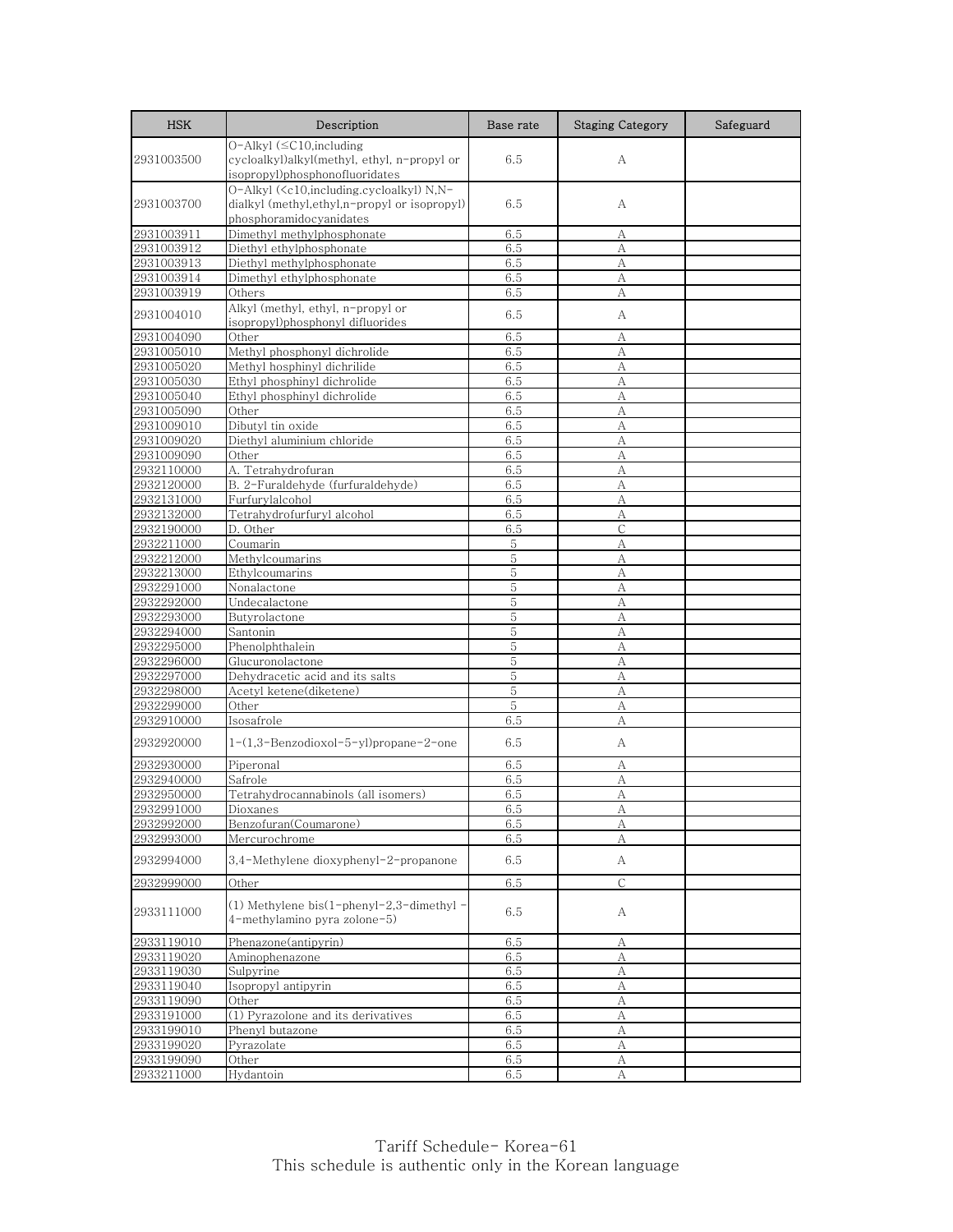| <b>HSK</b> | Description                                                                                                                                                                                                                                                                       | Base rate | <b>Staging Category</b> | Safeguard |
|------------|-----------------------------------------------------------------------------------------------------------------------------------------------------------------------------------------------------------------------------------------------------------------------------------|-----------|-------------------------|-----------|
| 2933212000 | Derivatives of hydantoin                                                                                                                                                                                                                                                          | 6.5       | А                       |           |
| 2933291000 | Lysidine                                                                                                                                                                                                                                                                          | 6.5       | A                       |           |
| 2933299000 | Other                                                                                                                                                                                                                                                                             | 6.5       | С                       |           |
| 2933311000 | Pyridine                                                                                                                                                                                                                                                                          | 6.5       | A                       |           |
| 2933312000 | Salts of pyridine                                                                                                                                                                                                                                                                 | 6.5       | А                       |           |
| 2933321000 | Piperidine                                                                                                                                                                                                                                                                        | 6.5       | А                       |           |
| 2933329000 | Salts of piperidine                                                                                                                                                                                                                                                               | 6.5       | А                       |           |
| 2933330000 | Alfentanil (INN), anileridine (INN),<br>bezitramide (INN), bromazepam (INN),<br>difenoxin (INN), diphenoxylate (INN)<br>dipipanone (INN), fentanyl (INN),<br>ketobemidone (INN), methylphenidate<br>(INN).<br>pentazocine (INN), pethidine (INN),<br>pethidine (INN) intermediate | 6.5       | А                       |           |
| 2933391000 | Isonicotinic acid hydrazide                                                                                                                                                                                                                                                       | 6.5       | А                       |           |
| 2933393000 | 3-Hydroxy-1-methylpiperidine                                                                                                                                                                                                                                                      | 6.5       | А                       |           |
| 2933394000 | 3-Quinuclidinyl benzilate                                                                                                                                                                                                                                                         | 6.5       | А                       |           |
| 2933395000 | Quinuclidin-3-ol                                                                                                                                                                                                                                                                  | 6.5       | А                       |           |
| 2933399000 | Other                                                                                                                                                                                                                                                                             | 6.5       | С                       |           |
| 2933410000 | Levorphanol(INN) and its salts                                                                                                                                                                                                                                                    | 6.5       | А                       |           |
| 2933491000 | Pyrvinium pamoate                                                                                                                                                                                                                                                                 | 6.5       | А                       |           |
| 2933499000 | Other                                                                                                                                                                                                                                                                             | 6.5       | A                       |           |
| 2933520000 | Malonylurea(barbituric acid) and its salts                                                                                                                                                                                                                                        | 6.5       | А                       |           |
| 2933530000 | B. Allobarbital (INN), amobarbital (INN),<br>barbital (INN), butalbital (INN),<br>butobarbital, cyclobarbital (INN),<br>methylphenobarbital (INN), pentobarbital<br>(INN), phenobarbital (INN), secbutabarbital<br>(INN), secobarbital (INN) and vinylbital<br>(INN); salts there | 6.5       | А                       |           |
| 2933540000 | Other derivatives of malonylurea<br>(barbituric acid); salts thereof                                                                                                                                                                                                              | 6.5       | А                       |           |
| 2933550000 | Loprazolam (INN), mecloqualone (INN),<br>methaqualone (INN) and zipeprol (INN);<br>salts thereof                                                                                                                                                                                  | 6.5       | А                       |           |
| 2933591100 | (a) 5-fluorouracil                                                                                                                                                                                                                                                                | 6.5       | А                       |           |
| 2933591910 | Pyrimidine                                                                                                                                                                                                                                                                        | 6.5       | А                       |           |
| 2933591990 | Other                                                                                                                                                                                                                                                                             | 6.5       | А                       |           |
| 2933592010 | (a) Piperazine                                                                                                                                                                                                                                                                    | 6.5       | А                       |           |
| 2933592020 | (b) Piperazine citrate                                                                                                                                                                                                                                                            | 6.5       | А                       |           |
| 2933592030 | (c) Piperazine adipate                                                                                                                                                                                                                                                            | 6.5       | А                       |           |
| 2933592040 | (d) 1-amino-4methylpiperazine                                                                                                                                                                                                                                                     | 6.5       | А                       |           |
| 2933592090 | (e) Other                                                                                                                                                                                                                                                                         | 6.5       | C                       |           |
| 2933599000 | (3) Other                                                                                                                                                                                                                                                                         | 6.5       | А                       |           |
| 2933610000 | A. Melamine                                                                                                                                                                                                                                                                       | 6.5       | А                       |           |
| 2933691000 | (1) Cyanuric chloride                                                                                                                                                                                                                                                             | 6.5       | A                       |           |
| 2933692000 | (2) Hexamethylene tetramine                                                                                                                                                                                                                                                       | 6.5       | А                       |           |
| 2933699010 | Trimethylene trinitramine                                                                                                                                                                                                                                                         | 6.5       | А                       |           |
| 2933699090 | Other                                                                                                                                                                                                                                                                             | 6.5       | А                       |           |
| 2933710000 | 6-Hexanelactam (epsilon-caprolactam)                                                                                                                                                                                                                                              | 6.5       | G                       |           |
| 2933720000 | Clobazam (INN) and methyprylon (INN)                                                                                                                                                                                                                                              | 6.5       | А                       |           |
| 2933791000 | Isatin                                                                                                                                                                                                                                                                            | 6.5       | А                       |           |
| 2933792000 | 2-hydroxyquinoline                                                                                                                                                                                                                                                                | 6.5       | А                       |           |
| 2933793000 | 1-vinyl-2-pyrrolidone                                                                                                                                                                                                                                                             | 6.5       | A                       |           |
| 2933799000 | Other                                                                                                                                                                                                                                                                             | 6.5       | С                       |           |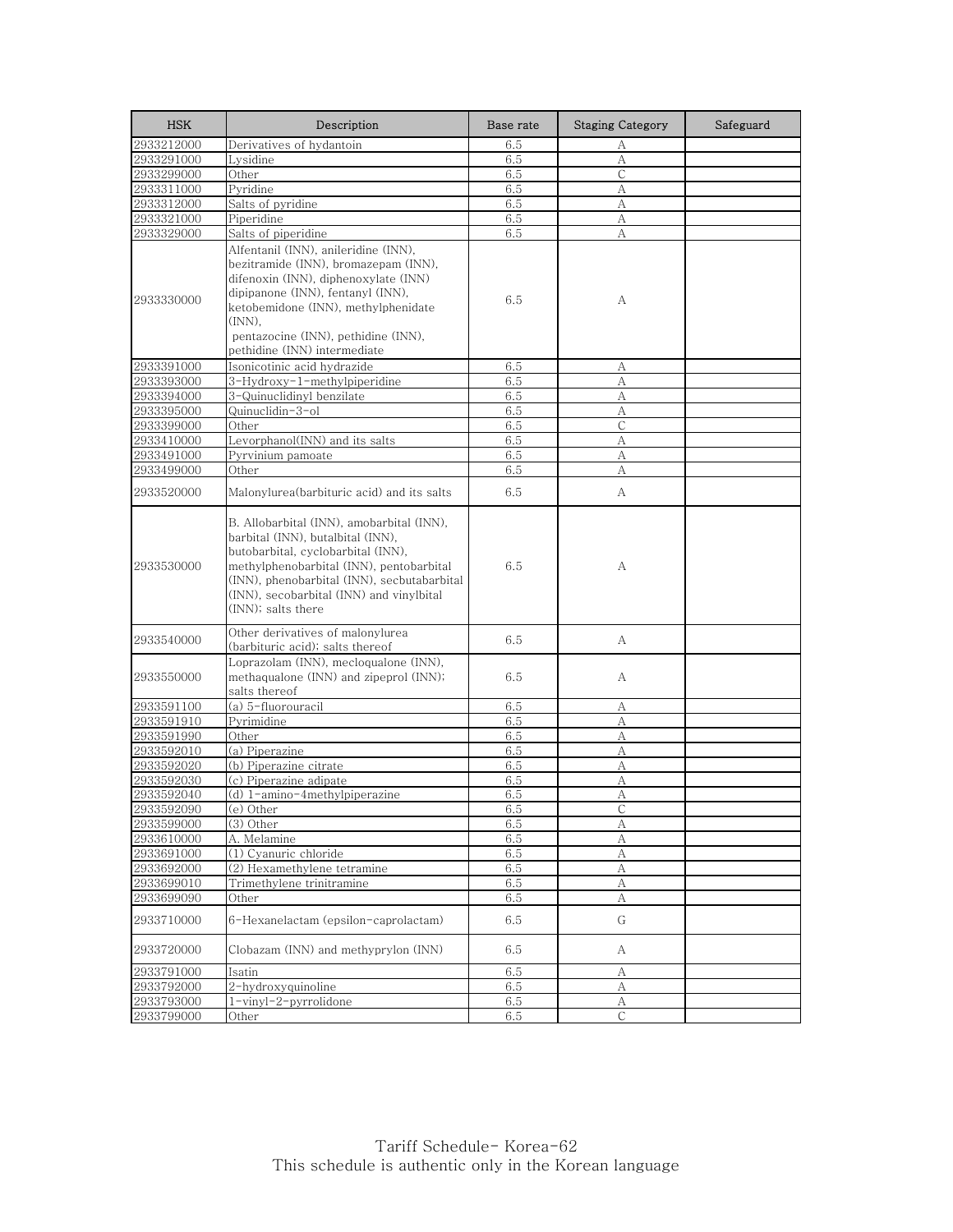| <b>HSK</b> | Description                                                                                                                                                                                                                                                                       | Base rate | <b>Staging Category</b> | Safeguard |
|------------|-----------------------------------------------------------------------------------------------------------------------------------------------------------------------------------------------------------------------------------------------------------------------------------|-----------|-------------------------|-----------|
| 2933910000 | A. Alprazolam (INN), camazepam (INN),<br>chlordiazepoxide (INN), clonazepam (INN),<br>clorazepate, delorazepam (INN), diazepam<br>(INN), estazolam (INN), ethyl loflazepate<br>(INN), fludiazepam (INN), flunitrazepam<br>(INN), flurazepam (INN), halazepam (INN),<br>lorazepam  | 6.5       | А                       |           |
| 2933991000 | (1) Indole and its derivatives                                                                                                                                                                                                                                                    | 6.5       | А                       |           |
| 2933999000 | (2) Other                                                                                                                                                                                                                                                                         | 6.5       | C                       |           |
| 2934101000 | A. Aminothiazole and its derivative                                                                                                                                                                                                                                               | 6.5       | А                       |           |
| 2934109000 | B. Other                                                                                                                                                                                                                                                                          | 6.5       | А                       |           |
| 2934201000 | Benzothiazole                                                                                                                                                                                                                                                                     | 6.5       | А                       |           |
| 2934202000 | Mercaptobenzothiazole                                                                                                                                                                                                                                                             | 6.5       | А                       |           |
| 2934203000 | Dibenzothiazolyl disulphide                                                                                                                                                                                                                                                       | 6.5       | А                       |           |
| 2934209000 | Other                                                                                                                                                                                                                                                                             | 6.5       | A                       |           |
| 2934301000 | Phenothiazine (thiodiphenyl amine)                                                                                                                                                                                                                                                | 6.5       | А                       |           |
| 2934309000 | Other                                                                                                                                                                                                                                                                             | 6.5       | А                       |           |
| 2934910000 | A. Aminorex (INN), brotizolam (INN),<br>clotiazepam (INN), cloxazolam (INN),<br>dextromoramide (INN), haloxazolam (INN),<br>ketazolam (INN), mesocarb (INN),<br>oxazolam (INN), pemoline (INN),<br>phendimetrazine (INN), phenmetrazine<br>(INN) and sufentanil (INN); salts ther | 6.5       | А                       |           |
| 2934991000 | (1) Morpholine                                                                                                                                                                                                                                                                    | 6.5       | А                       |           |
| 2934992000 | (2) Nucleic acids,their salts and derivatives                                                                                                                                                                                                                                     | 8         | А                       |           |
| 2934993000 | (3) 7-Aminocephalosporanic acid                                                                                                                                                                                                                                                   | 6.5       | А                       |           |
| 2934999000 | (4) Other                                                                                                                                                                                                                                                                         | 6.5       | $\mathsf{C}$            |           |
| 2935001000 | 1. Ortho-toluene sulphonamide                                                                                                                                                                                                                                                     | 6.5       | А                       |           |
| 2935002000 | 2. 5-amino-2-methyl -n-phenyl benzene<br>sulfonamide                                                                                                                                                                                                                              | 6.5       | А                       |           |
| 2935003000 | 3. Para-toluidine-3-sulfon anilide                                                                                                                                                                                                                                                | 6.5       | А                       |           |
| 2935004000 | 4. 2-amino-n-ethylbenzene sulfonanilide                                                                                                                                                                                                                                           | 6.5       | А                       |           |
| 2935005000 | 5. 2-amino-ethyl -n- phenyl benzene<br>sulfonanilide                                                                                                                                                                                                                              | 6.5       | А                       |           |
| 2935006000 | 6. Sulfamethoxazole                                                                                                                                                                                                                                                               | 6.5       | А                       |           |
| 2935007000 | 7. Sulfamethoxine                                                                                                                                                                                                                                                                 | 6.5       | А                       |           |
| 2935008010 | Sulphamine                                                                                                                                                                                                                                                                        | 6.5       | А                       |           |
| 2935008020 | Sulphapyridine                                                                                                                                                                                                                                                                    | 6.5       | A                       |           |
| 2935008030 | Sulphadiazine                                                                                                                                                                                                                                                                     | 6.5       | А                       |           |
| 2935008040 | Sulphamerazine                                                                                                                                                                                                                                                                    | 6.5       | А                       |           |
| 2935008050 | Sulphathiazole                                                                                                                                                                                                                                                                    | 6.5       | А                       |           |
| 2935008090 | Other                                                                                                                                                                                                                                                                             | 6.5       | A                       |           |
| 2935009010 | Para-sulphamylbenzylamine                                                                                                                                                                                                                                                         | 6.5       | А                       |           |
| 2935009090 | Other                                                                                                                                                                                                                                                                             | 6.5       | А                       |           |
| 2936101000 | Provitamin A and its derivatives                                                                                                                                                                                                                                                  | 6.5       | $\rm A$                 |           |
| 2936109000 | Other                                                                                                                                                                                                                                                                             | 6.5       | А                       |           |
| 2936210000 | Vitamins A and their derivatives                                                                                                                                                                                                                                                  | 6.5       | А                       |           |
| 2936220000 | Vitamin B <sub>1</sub> and its derivatives                                                                                                                                                                                                                                        | 6.5       | А                       |           |
| 2936230000 | Vitamin B <sub>2</sub> and its derivatives                                                                                                                                                                                                                                        | 6.5       | A                       |           |
| 2936240000 | D- or DL-pantothenic acid (Vitamin B3 or<br>Vitamin B5) and its derivatives                                                                                                                                                                                                       | 6.5       | A                       |           |
| 2936250000 | Vitamin B6 and its derivatives                                                                                                                                                                                                                                                    | 6.5       | А                       |           |
| 2936260000 | Vitamin B12 and its derivatives                                                                                                                                                                                                                                                   | 6.5       | А                       |           |
| 2936271000 | Ascorbic acid                                                                                                                                                                                                                                                                     | 6.5       | С                       |           |
| 2936272000 | Sodium ascorbate                                                                                                                                                                                                                                                                  | 6.5       | A                       |           |
| 2936273000 | Calcium ascorbate                                                                                                                                                                                                                                                                 | 6.5       | А                       |           |
| 2936279000 | Other                                                                                                                                                                                                                                                                             | 6.5       | А                       |           |
| 2936281000 | Alpha-tocoperol acetate                                                                                                                                                                                                                                                           | 6.5       | А                       |           |
| 2936289000 | Other                                                                                                                                                                                                                                                                             | 6.5       | $\mathsf{C}$            |           |
| 2936291010 | Vitamin B9                                                                                                                                                                                                                                                                        | 6.5       | А                       |           |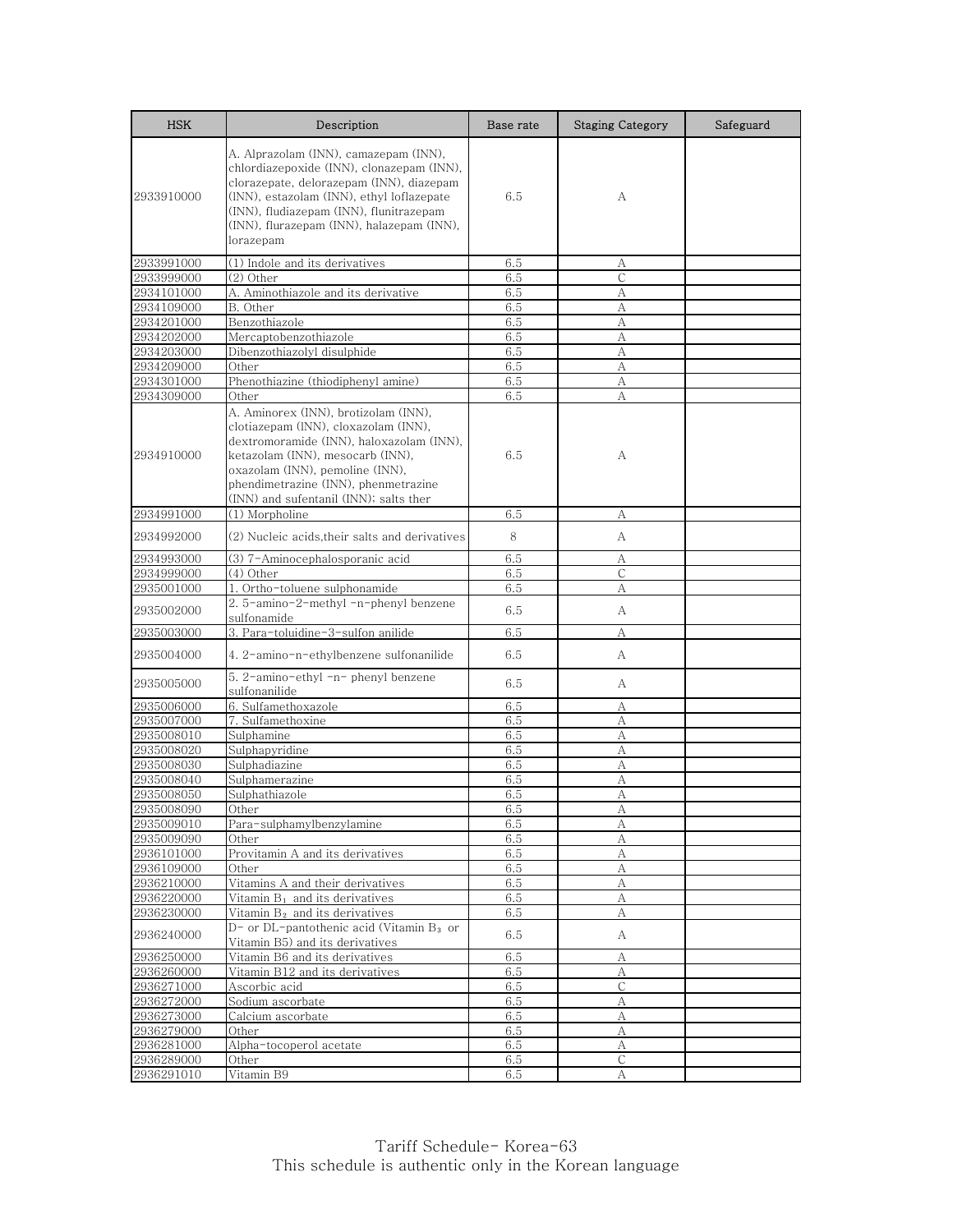| <b>HSK</b>               | Description                                                                        | Base rate        | <b>Staging Category</b> | Safeguard |
|--------------------------|------------------------------------------------------------------------------------|------------------|-------------------------|-----------|
| 2936291090               | Other                                                                              | 6.5              | А                       |           |
| 2936292000               | Vitamins D and their derivatives                                                   | 6.5              | С                       |           |
| 2936293000               | Vatamin H and its derivatives                                                      | 6.5              | A                       |           |
| 2936294000               | Vatamins K and their derivatives                                                   | 6.5              | А                       |           |
| 2936295000               | Nicotinamide and its derivatives                                                   | 6.5              | А                       |           |
| 2936299000               | Other                                                                              | 6.5              | А                       |           |
| 2936900000               | Other, including natural concentrates                                              | 6.5              | А                       |           |
| 2937111000               | Of subheading 2933.9 or 2934.9                                                     | 6.5              | A                       |           |
| 2937119000               | Other                                                                              | $\mathbf{O}$     | K                       |           |
| 2937120000               | B. Insulin and its salts                                                           | $\Omega$         | Κ                       |           |
| 2937191000               | Of subheading 2933.9 or 2934.9                                                     | 6.5              | А                       |           |
| 2937199000               | Other                                                                              | $\mathbf{0}$     | Κ                       |           |
| 2937211000               | Cortisone                                                                          | $\overline{0}$   | K                       |           |
| 2937212000               | Hydrocortisone                                                                     | $\overline{0}$   | K                       |           |
| 2937213000               | Prednisone                                                                         | $\Omega$         | K                       |           |
| 2937214000               | Prednisolone                                                                       | $\overline{0}$   | Κ                       |           |
| 2937220000               | Halogenated derivatives of corticosteroidal<br>hormones                            | $\boldsymbol{0}$ | Κ                       |           |
|                          |                                                                                    | $\mathbf{0}$     |                         |           |
| 2937230000<br>2937292000 | Oestrogens and progestogens<br>Of subheading 2914.50.                              | 5.5              | Κ<br>А                  |           |
|                          |                                                                                    |                  | K                       |           |
| 2937299000               | Other                                                                              | $\Omega$         |                         |           |
| 2937310000<br>2937391000 | Epinephrine                                                                        | $\overline{0}$   | Κ                       |           |
|                          | Of subheading 2922.50.                                                             | 6.5              | А                       |           |
| 2937399000               | Other                                                                              | $\mathbf{0}$     | K                       |           |
| 2937400000               | 4. Amino-acid derivatives                                                          | $\overline{0}$   | Κ                       |           |
| 2937501000               | Of subheading 2918.19 or 2918.90.                                                  | 6.5              | А                       |           |
| 2937502000               | Of subheading 2934.9                                                               | 6.5              | A                       |           |
| 2937509000               | Other                                                                              | $\Omega$         | K                       |           |
| 2937901000               | Of subheading 2933.9 or 2934.9                                                     | 6.5              | А                       |           |
| 2937909000               | Other                                                                              | $\Omega$         | K                       |           |
| 2938101000               | Rutoside (rutin)                                                                   | 6.5              | А                       |           |
| 2938102000               | Derivatives of rutoside                                                            | 6.5              | A                       |           |
| 2938901000               | Digitalis glycosides                                                               | 6.5              | А                       |           |
| 2938902000               | Glycyrrhizin and glycyrrhizates                                                    | 6.5              | А                       |           |
| 2938903000               | Saponins                                                                           | 6.5              | А                       |           |
| 2938904000               | Stevioside                                                                         | 6.5              | А                       |           |
| 2938909000               | Other                                                                              | 6.5              | A                       |           |
| 2939111000               | Morphine                                                                           | $\mathbf{0}$     | Κ                       |           |
| 2939112000               | Ethylmorphine                                                                      | $\Omega$         | ${\rm K}$               |           |
| 2939113000               | Codeine                                                                            | $\Omega$         | K                       |           |
| 2939114000               | Concentrates of poppy straw containing not<br>less than 50% by weight of alkaloids | 8                | А                       |           |
| 2939119000               | Other                                                                              | 0                | Κ                       |           |
| 2939190000               | Other                                                                              | $\overline{O}$   | K                       |           |
| 2939210000               | Quinine and its salts                                                              | O                | K                       |           |
| 2939291000               | Quinidine and its derivatives;salts thereof                                        | $\Omega$         | Κ                       |           |
| 2939292000               | Cinchonine and its derivatives; salts<br>thereof:                                  | $\overline{0}$   | Κ                       |           |
| 2939293000               | Cinchonidine and its derivatives salts<br>thereof:                                 | $\overline{0}$   | Κ                       |           |
| 2939299000               | Other                                                                              | $\mathbf{O}$     | Κ                       |           |
| 2939300000               | Caffeine and its salts                                                             | $\circ$          | Κ                       |           |
| 2939411000               | Ephedrines                                                                         | $\mathbf 0$      | Κ                       |           |
| 2939419000               | Salts of ephedrines:                                                               | 0                | $\rm K$                 |           |
| 2939421000               | Pseudo ephedrine                                                                   | $\mathbf{O}$     | Κ                       |           |
| 2939429000               | Salts of pseudoephedrine                                                           | 0                | Κ                       |           |
| 2939430000               | Cathine (INN) and its salts                                                        | $\overline{0}$   | Κ                       |           |
| 2939490000               | Other                                                                              | 0                | Κ                       |           |
| 2939510000               | Fenetylline (INN) and its salts                                                    | $\overline{0}$   | Κ                       |           |
| 2939590000               | Other                                                                              | $\mathbf{0}$     | Κ                       |           |
| 2939611000               | Ergometrine                                                                        | $\mathbf 0$      | ${\rm K}$               |           |
| 2939619000               | Salts of ergometrine                                                               | $\overline{0}$   | Κ                       |           |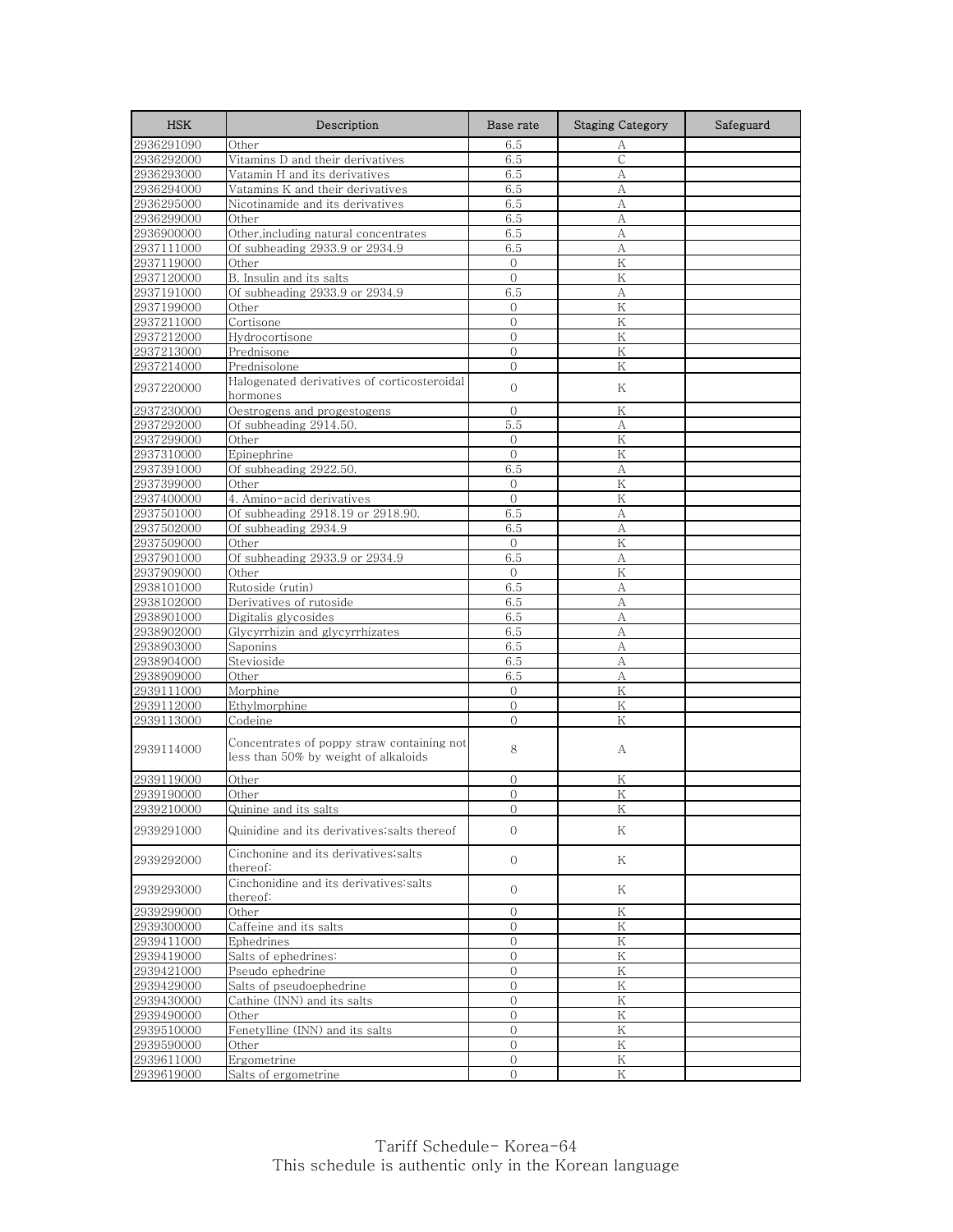| <b>HSK</b>               | Description                                                                                                                             | Base rate           | <b>Staging Category</b> | Safeguard |
|--------------------------|-----------------------------------------------------------------------------------------------------------------------------------------|---------------------|-------------------------|-----------|
| 2939621000               | Ergotamin                                                                                                                               | $\Omega$            | Κ                       |           |
| 2939629000               | Salts of ergotamin                                                                                                                      | $\overline{0}$      | K                       |           |
| 2939631000               | Lysergic acid                                                                                                                           | $\Omega$            | K                       |           |
| 2939639000               | Salts of lysergic acid                                                                                                                  | $\overline{0}$      | K                       |           |
| 2939690000               | Other                                                                                                                                   | $\mathbf{0}$        | Κ                       |           |
| 2939910000               | Cocaine, ecgonine, levometamfetamine,<br>metamfetamine (INN), metamfetamine<br>racemate; salts, esters and other<br>derivatives thereof | 0                   | Κ                       |           |
| 2939991000               | Atropine and homatropine                                                                                                                | 0                   | Κ                       |           |
| 2939992000               | Arecoline                                                                                                                               | $\mathbf{0}$        | Κ                       |           |
| 2939993000               | Piperine                                                                                                                                | $\overline{0}$      | K                       |           |
| 2939994000               | Nicotine and its salts                                                                                                                  | $\mathbf{0}$        | Κ                       |           |
| 2939999000               | Other                                                                                                                                   | $\mathbf{0}$        | K                       |           |
| 2940001010               | Galactose                                                                                                                               | 8                   | A                       |           |
| 2940001020               | Sorbose                                                                                                                                 | 8                   | А                       |           |
| 2940001030               | Xylose                                                                                                                                  | 8                   | A                       |           |
| 2940001090               | Other                                                                                                                                   | 8                   | А                       |           |
| 2940002010               | Hydroxypropyl sucrose                                                                                                                   | 8                   | A                       |           |
| 2940002090               | Other                                                                                                                                   | 8                   | А                       |           |
| 2941101000               | A. Penicilline G potassium                                                                                                              | 6.5                 | А                       |           |
| 2941109010               | Penicilline G sodium                                                                                                                    | 6.5                 | A                       |           |
| 2941109020               | Penicilline V                                                                                                                           | 6.5                 | А                       |           |
| 2941109090               | Other                                                                                                                                   | 6.5                 | А                       |           |
| 2941200000               | 2. Streptomycins and their derivatives;<br>salts thereof                                                                                | 6.5                 | А                       |           |
| 2941301000               | Chlorotetracycline                                                                                                                      | 6.5                 | А                       |           |
| 2941302000               | Oxy-tetracycline hydrochloride                                                                                                          | 6.5                 | А                       |           |
| 2941303000               | Chlorotetracycline hydrochloride                                                                                                        | 6.5                 | А                       |           |
| 2941309000               | Other                                                                                                                                   | 6.5                 | А                       |           |
| 2941400000               | 4. Chloramphenicol and its derivatives;<br>salts thereof                                                                                | 6.5                 | А                       |           |
| 2941501000               | A. Erythromycin thiocyanate                                                                                                             | 6.5                 | А                       |           |
| 2941509000               | B. Other                                                                                                                                | 6.5                 | A                       |           |
| 2941902000               | A. 11-alpha-chloro -6- deoxy -6-<br>demethyl -6- methylene -5-ox<br>ytetracycline paratoluene sulfonate                                 | 6.5                 | А                       |           |
| 2941909010               | Kanamycine sulfate                                                                                                                      | 6.5                 | А                       |           |
| 2941909020               | Ledermycine                                                                                                                             | 6.5                 | А                       |           |
| 2941909030               | Gentamycine sulfate                                                                                                                     | 6.5                 | А                       |           |
| 2941909040               | Leucomycin                                                                                                                              | 6.5                 | А                       |           |
| 2941909090               | Other                                                                                                                                   | 6.5                 | C                       |           |
| 2942001000               | Ketens                                                                                                                                  | 6.5                 | A                       |           |
| 2942009010               | Copper acetoarsenite                                                                                                                    | 6.5                 | А                       |           |
| 2942009090               | Other                                                                                                                                   | წ.ხ                 | А                       |           |
| 3001101000               | Glands                                                                                                                                  | $\mathbf{0}$        | K                       |           |
| 3001102000<br>3001109000 | Bear's gall<br>Other                                                                                                                    | 0<br>$\overline{0}$ | Κ<br>K                  |           |
| 3001201000               | Gland extracts                                                                                                                          | $\mathbf{0}$        | Κ                       |           |
| 3001202000               | Liver extracts                                                                                                                          | $\mathbf{0}$        | K                       |           |
| 3001203000               | Gall bag extracts                                                                                                                       | $\overline{0}$      | Κ                       |           |
| 3001204000               | Panceus extracts                                                                                                                        | 0                   | Κ                       |           |
| 3001205000               | Stomach extracts                                                                                                                        | $\overline{0}$      | $\rm K$                 |           |
| 3001209000               | Other                                                                                                                                   | $\mathbf{O}$        | Κ                       |           |
| 3001901000               | Skin and bone grafts                                                                                                                    | $\overline{0}$      | K                       |           |
| 3001909010               | Heparin and its salts                                                                                                                   | $\mathbf{0}$        | K                       |           |
| 3001909090               | Other                                                                                                                                   | $\overline{0}$      | Κ                       |           |
|                          |                                                                                                                                         |                     |                         |           |
| 3002101000               | A. Preparations of blood fractions and put<br>up in packings as medicaments                                                             | $\mathbf 0$         | Κ                       |           |
| 3002102010               | Haemoglobin                                                                                                                             | $\Omega$            | Κ                       |           |
| 3002102020               | Globulins                                                                                                                               | $\mathbf{0}$        | Κ                       |           |
| 3002103000               | C. Thrombin and prothrombinase                                                                                                          | $\Omega$            | $\rm K$                 |           |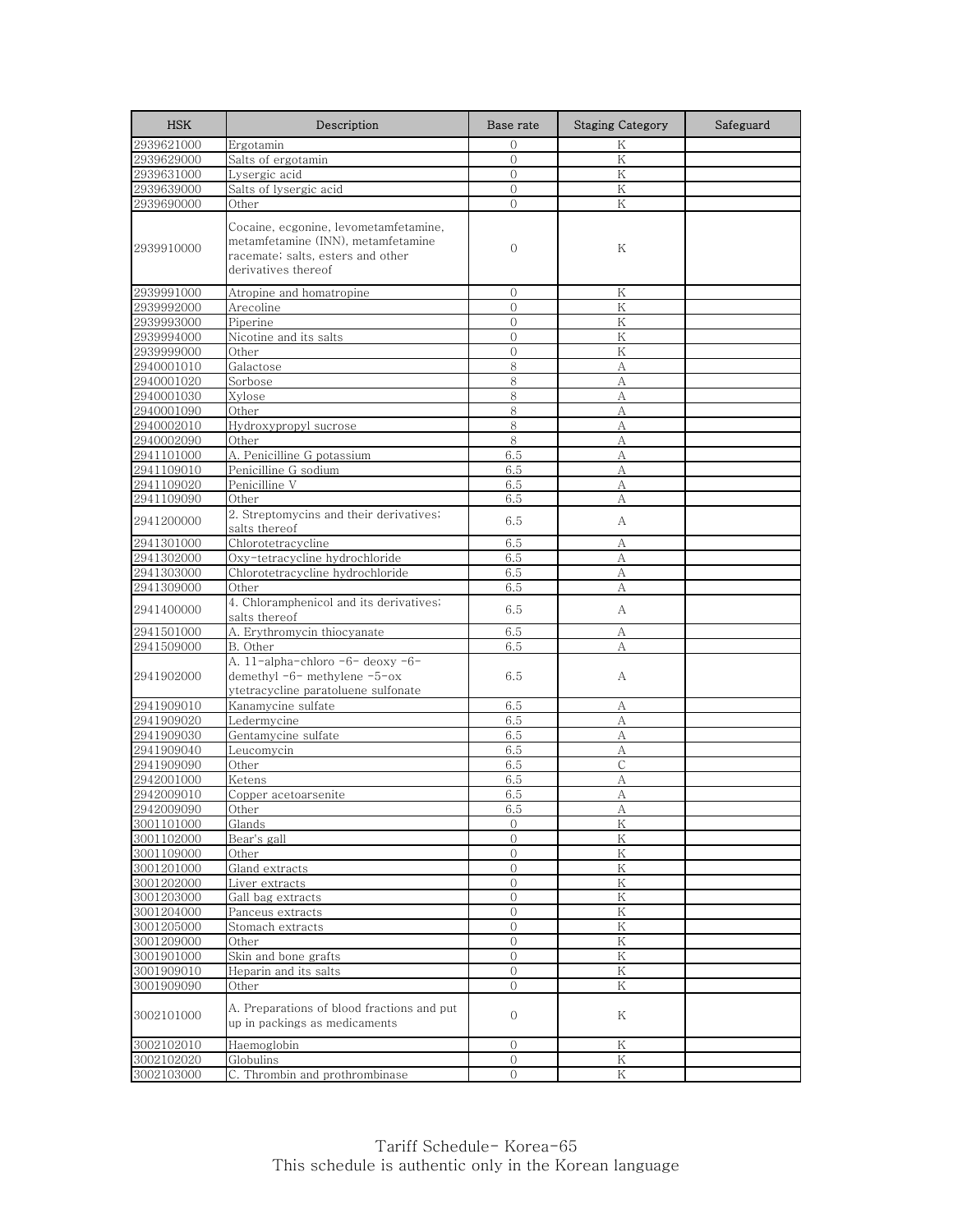| <b>HSK</b>               | Description                                                                           | Base rate      | <b>Staging Category</b> | Safeguard |
|--------------------------|---------------------------------------------------------------------------------------|----------------|-------------------------|-----------|
| 3002109010               | (1) Antisera                                                                          | $\Omega$       | K                       |           |
| 3002109020               | (2) Serums and blood plasma (excluding<br>reproduced by synthesis)                    | $\mathbf{O}$   | K                       |           |
| 3002109090               | $(3)$ Other                                                                           | $\mathcal{O}$  | K                       |           |
| 3002200000               | 2. Vaccines for human medicine                                                        | $\mathbf{0}$   | Κ                       |           |
| 3002301000               | A. Vaccines against foot and mouth disease                                            | $\mathcal{O}$  | Κ                       |           |
| 3002309000               | B. Other                                                                              | $\Omega$       | K                       |           |
| 3002901000               | A. Human blood                                                                        | $\overline{0}$ | K                       |           |
| 3002902000               | B. Animal blood(prepared for<br>therapeutic, prophylactic or diagnostic<br>uses)      | $\mathbf{0}$   | Κ                       |           |
| 3002903010               | (1)Saxitoxin                                                                          | 6.5            | А                       |           |
| 3002903020               | $(2)$ Ricin                                                                           | 8              | А                       |           |
| 3002903090               | (3)Other                                                                              | $\mathcal{O}$  | Κ                       |           |
| 3002904000               | D. Microbial culture                                                                  | $\Omega$       | K                       |           |
| 3002905000               | E. Virus and anti-virus                                                               | $\mathbf{0}$   | Κ                       |           |
| 3002906000               | F. Bacteriophage                                                                      | $\mathbf{0}$   | K                       |           |
| 3002909000               | G. Other                                                                              | $\Omega$       | Κ                       |           |
| 3003101000               | Containing penicillines or derivatives<br>thereof, with a penicillanic acid structure | 8              | А                       |           |
| 3003102000               | Containing streptomycins or their<br>derivatives                                      | 8              | А                       |           |
| 3003201000               | Anti-tuberculosis preparations and anti-<br>cancer preparations                       | 8              | $\mathsf{C}$            |           |
| 3003209010               | Preparations containing chloramphenicol                                               | 8              | A                       |           |
| 3003209090               | Other                                                                                 | 8              | А                       |           |
| 3003310000               | Containing insulin                                                                    | 8              | А                       |           |
| 3003391010               | Preparations containing pituitary (anterior)<br>hormones                              | 8              | А                       |           |
| 3003391020               | Preparations containing pituitary<br>(posterior) hormones                             | 8              | А                       |           |
| 3003392000               | Preparations containing salivary gland<br>hormones                                    | 8              | А                       |           |
| 3003393000               | Preparations containing thyroid and<br>parathyroid hormones                           | 8              | А                       |           |
| 3003394000               | Preparations containing anabolic steroids                                             | 8              | A                       |           |
| 3003395000               | Preparations containing adrenal cortical<br>hormones                                  | 8              | A                       |           |
| 3003396000               | Preparations containing adrenal medulla<br>hormones                                   | 8              | А                       |           |
| 3003397000               | Preparations containing male sex<br>hormones                                          | 8              | А                       |           |
| 3003398000               | Preparations containing estrogens and<br>gestagens,progestins                         | 8              | A                       |           |
| 3003399000               | Other                                                                                 | $\,8\,$        | $\mathsf{C}$            |           |
| 3003401000               | Anti-cancer preparations                                                              | 8              | А                       |           |
| 3003409110               | Preparations containing morphine                                                      | 8              | А                       |           |
| 3003409120               | Preparations containing quinine                                                       | 8              | А                       |           |
| 3003409130               | Preparations containing theobromine                                                   | 8              | А                       |           |
| 3003409210               | Preparations containing caffeine                                                      | 8              | $\mathbf{A}$            |           |
| 3003409220               | Preparations containing strychnine                                                    | 8              | А                       |           |
| 3003409230               | Preparations containing ephedrine                                                     | $8\,$          | А                       |           |
| 3003409310<br>3003409320 | Preparations containing cocaine<br>Preparations containing alkaloids of rye           | 8<br>8         | А<br>A                  |           |
|                          | ergot                                                                                 |                |                         |           |
| 3003409330<br>3003409400 | Preparations containing nicotine<br>Preparations containing atropine and              | 8<br>8         | А<br>A                  |           |
|                          | homatropine                                                                           |                |                         |           |
| 3003409500               | Preparations containing arecoline                                                     | 8              | А                       |           |
| 3003409600               | Preparations containing piperine                                                      | 8              | А                       |           |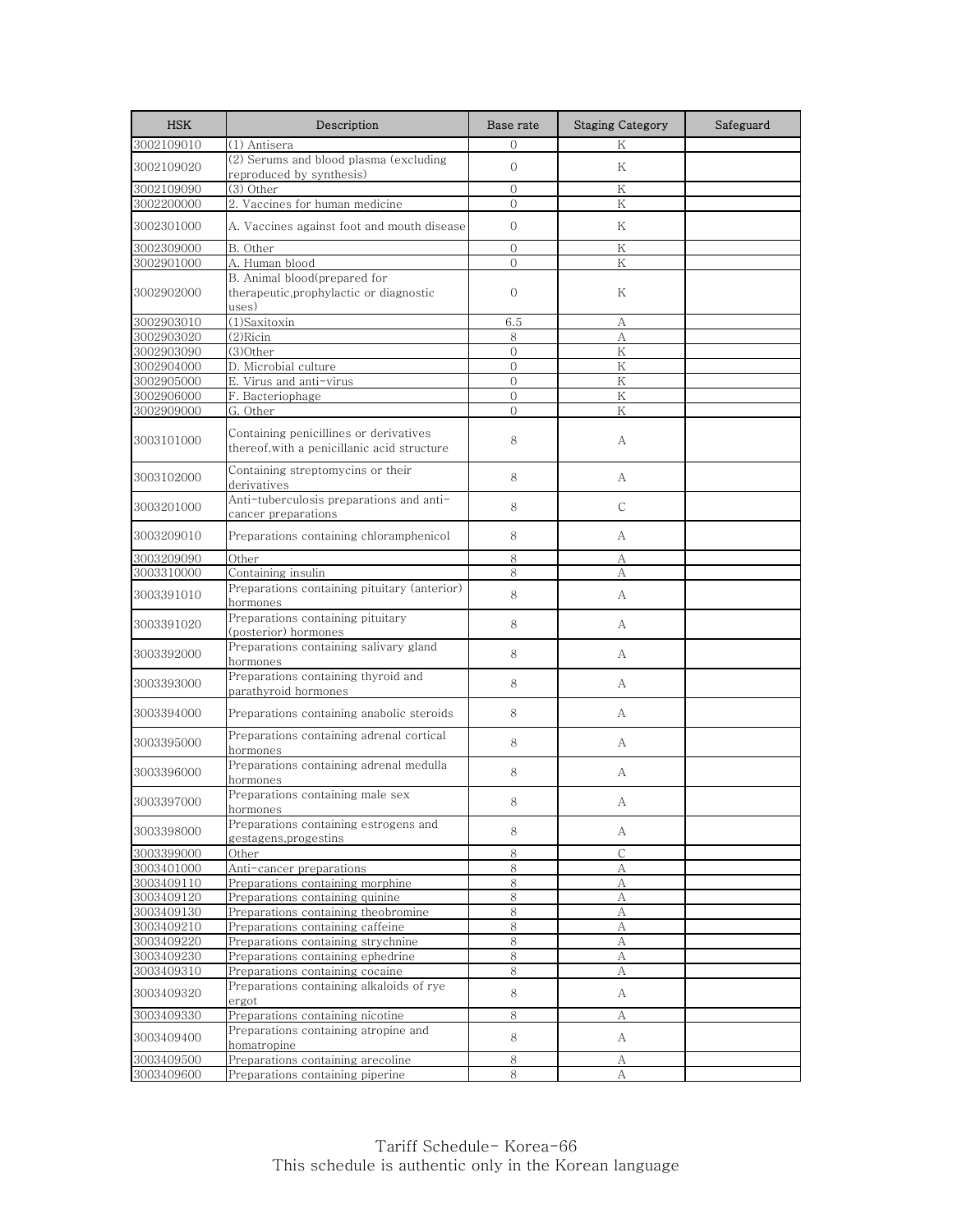| <b>HSK</b>               | Description                                                                              | Base rate        | <b>Staging Category</b> | Safeguard |
|--------------------------|------------------------------------------------------------------------------------------|------------------|-------------------------|-----------|
| 3003409900               | Other                                                                                    | 8                | C                       |           |
| 3003901000               | Anti-tuberculosis preparations anthelmintic<br>preparations and anticancer preparations  | 8                | A                       |           |
| 3003909100               | Preparations containing aspirin                                                          | 8                | С                       |           |
| 3003909200               | Preparations containing anti-allergic<br>agents                                          | 8                | А                       |           |
| 3003909300               | Preparations containing vitamins                                                         | 8                | С                       |           |
| 3003909400               | Preparations containing antler                                                           | 8                | А                       |           |
| 3003909500               | Preparations containing ginseng                                                          | 8                | А                       |           |
| 3003909600               | Preparations containing royal jelly                                                      | 8                | А                       |           |
| 3003909900               | Other                                                                                    | 8                | С                       |           |
| 3004101000               | Containing penicillins or derivatives<br>thereof, with a penicillanic acid structure     | 8                | $\mathsf{C}$            |           |
| 3004102000               | Containing streptomycins or their<br>derivatives                                         | 8                | А                       |           |
| 3004201000               | Anti-tuberculosis preparations,anthelmintic<br>preparations and anti-cancer preparations | 8                | $\mathsf{C}$            |           |
| 3004209100               | Preparations containing chloramphenicol                                                  | 8                | А                       |           |
| 3004209200               | Preparations containing erythromycin                                                     | 8                | С                       |           |
| 3004209300               | Preparations containing oxy-tetracycline                                                 | 8                | $\mathsf{C}$            |           |
| 3004209400               | Preparations containing kanamycin                                                        | 8                | А                       |           |
| 3004209900               | Other                                                                                    | 8                | $\mathsf{C}$            |           |
| 3004310000               | Containing insulin                                                                       | 8                | С                       |           |
| 3004320000               | Containing corticosteroid hormones, their<br>derivatives and structural analogues        | 8                | С                       |           |
| 3004391010               | Preparations containing pituitary (anterior)<br>hormones                                 | 8                | C                       |           |
| 3004391020               | Preparations containing pituitary<br>(posterior) hormones                                | 8                | А                       |           |
| 3004392000               | Preparations containing salivary gland<br>hormones                                       | 8                | А                       |           |
| 3004393000               | Preparations containing thyroid and<br>parathyroid hormones                              | 8                | А                       |           |
| 3004394000               | Preparations contatining anabolic steroids                                               | 8                | А                       |           |
| 3004395000               | Preparations containing adrenal medulla<br>hormones                                      | 8                | А                       |           |
| 3004396000               | Preparations cantaining male sex<br>hormones                                             | 8                | A                       |           |
| 3004397000               | Preparations containing estrogens and<br>gestagens, progestins                           | 8                | С                       |           |
| 3004399000               | Other                                                                                    | $\,8\,$          | $\mathsf C$             |           |
| 3004401000               | Anti-cancer preparations                                                                 | 8                | C                       |           |
| 3004409110               | Preparations containing morphine                                                         | 8                | А                       |           |
| 3004409120<br>3004409130 | Preparations containing quinine<br>Preparations containing theobromine                   | $8\,$<br>$\,8\,$ | A<br>А                  |           |
| 3004409210               | Preparations containing caffeine                                                         | 8                | А                       |           |
| 3004409220               | Preparations containing strychinine                                                      | 8                | А                       |           |
| 3004409230               | Preparations containing ephedrine                                                        | 8                | А                       |           |
| 3004409310               | Preparations containing cocaine                                                          | 8                | А                       |           |
| 3004409320               | Preparations containing alkaloids of rye<br>ergot                                        | 8                | A                       |           |
| 3004409330               | Preparations containing nicotine                                                         | 8                | С                       |           |
| 3004409400               | Preparations containing atropine and<br>homatropine                                      | 8                | A                       |           |
| 3004409500               | Preparations containing arecoline                                                        | 8                | А                       |           |
| 3004409600               | Preparations containing piperine                                                         | 8                | А                       |           |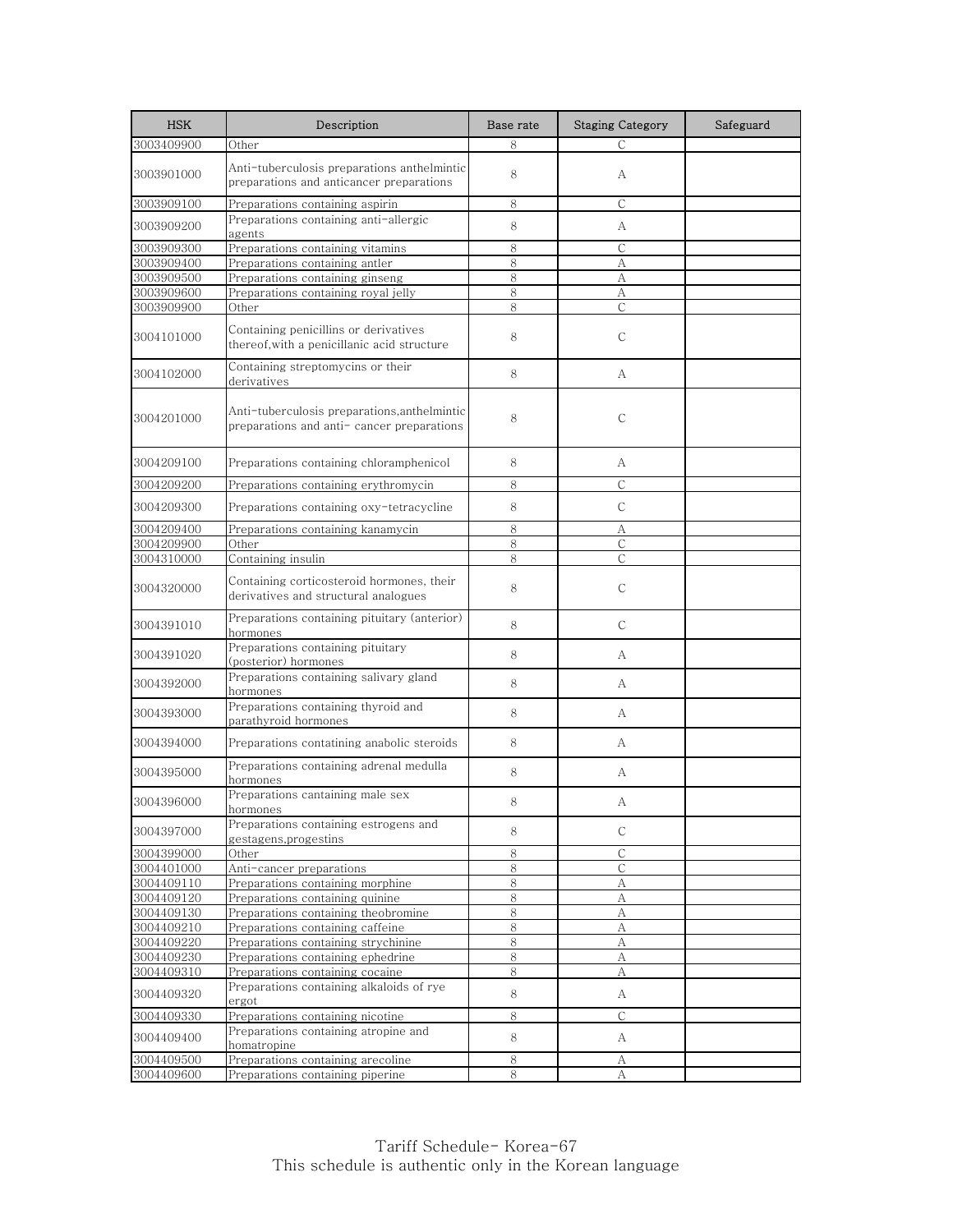| <b>HSK</b>               | Description                                                                                                                                                                                                                                  | Base rate      | <b>Staging Category</b> | Safeguard |
|--------------------------|----------------------------------------------------------------------------------------------------------------------------------------------------------------------------------------------------------------------------------------------|----------------|-------------------------|-----------|
| 3004409900               | Other                                                                                                                                                                                                                                        | 8              | С                       |           |
| 3004501000               | Preparations containing vitamin A                                                                                                                                                                                                            | 8              | А                       |           |
| 3004502010               | Preparations containing vitamin B1                                                                                                                                                                                                           | 8              | А                       |           |
| 3004502090               | Other                                                                                                                                                                                                                                        | $\,8\,$        | $\mathsf C$             |           |
| 3004503000               | Preparations containing vitamin C                                                                                                                                                                                                            | 8              | $\mathsf{C}$            |           |
| 3004504000               | Preparations containing vitamin D                                                                                                                                                                                                            | 8              | $\mathsf{C}$            |           |
| 3004505000               | Preparations containing vitamin E                                                                                                                                                                                                            | 8              | А                       |           |
| 3004506000<br>3004507000 | Preparations containg vitamin H<br>Preparations containg vitamin K                                                                                                                                                                           | 8<br>8         | А<br>А                  |           |
| 3004509000               | Other                                                                                                                                                                                                                                        | 8              | С                       |           |
|                          |                                                                                                                                                                                                                                              |                |                         |           |
| 3004901000               | Anti-tuberculosis preparations, anthelmintic<br>preparations and anti-cancer preparations                                                                                                                                                    | 8              | С                       |           |
| 3004909100               | Preparations containing aspirin                                                                                                                                                                                                              | 8              | А                       |           |
| 3004909200               | Preparations containing anti-allergic<br>agents                                                                                                                                                                                              | 8              | А                       |           |
| 3004909300               | Preparations containing antler                                                                                                                                                                                                               | 8              | $\mathsf{C}$            |           |
| 3004909400               | Preparations containg ginseng                                                                                                                                                                                                                | 8              | А                       |           |
| 3004909500               | Preparations containing royal jelly                                                                                                                                                                                                          | 8              | А                       |           |
| 3004909900               | Other                                                                                                                                                                                                                                        | 8              | $\mathsf{C}$            |           |
| 3005101000               | Adhesive plasters                                                                                                                                                                                                                            | $\mathbf{0}$   | Κ                       |           |
| 3005109000               | Other                                                                                                                                                                                                                                        | $\overline{0}$ | K                       |           |
| 3005901000               | Waddings                                                                                                                                                                                                                                     | $\Omega$       | K                       |           |
| 3005902000               | Gauze                                                                                                                                                                                                                                        | $\Omega$       | K                       |           |
| 3005903000               | Bandages                                                                                                                                                                                                                                     | $\overline{0}$ | Κ                       |           |
| 3005904000               | Prepared dressings and poultices                                                                                                                                                                                                             | $\overline{0}$ | Κ                       |           |
| 3005909000               | Other                                                                                                                                                                                                                                        | $\Omega$       | K                       |           |
| 3006101000               | Sterile surgical catgut, similar sterile suture<br>materials                                                                                                                                                                                 | $\overline{O}$ | Κ                       |           |
| 3006102000               | Sterile tissue adhesives for surgical wound<br>closure                                                                                                                                                                                       | $\mathbf{O}$   | K                       |           |
| 3006103000               | Sterile laminaria and sterile laminaria tents                                                                                                                                                                                                | $\mathcal{O}$  | Κ                       |           |
| 3006104000               | Sterile absorbable surgical haemostatics                                                                                                                                                                                                     | $\mathcal{O}$  | Κ                       |           |
| 3006200000               | 2. Blood-grouping reagents                                                                                                                                                                                                                   | $\overline{O}$ | K                       |           |
| 3006301000               | Opacifying preparations for x-ray<br>examination                                                                                                                                                                                             | $\mathbf{O}$   | Κ                       |           |
| 3006302000               | Diagnostic reagents (designed to be<br>administered to the patient)                                                                                                                                                                          | $\mathbf{O}$   | Κ                       |           |
| 3006401000               | Dental cements                                                                                                                                                                                                                               | $\overline{0}$ | Κ                       |           |
| 3006402000               | Dental fillings                                                                                                                                                                                                                              | $\Omega$       | Κ                       |           |
| 3006403000               | Bone reconstruction cements                                                                                                                                                                                                                  | $\mathbf{0}$   | Κ                       |           |
| 3006500000               | 5. First-aid boxes and kits                                                                                                                                                                                                                  | $\Omega$       | K                       |           |
| 3006600000               | 6. Chemical contraceptive preparations<br>based on hormones, on other products of<br>heading 29.37 or on spermicides                                                                                                                         | $\Omega$       | Κ                       |           |
| 3006700000               | 7. Gel preparations designed to be used in<br>human or veterinary medicine as a<br>lubricant for parts of the body for surgical<br>operations or physical examinations or as a<br>coupling agent between the body and<br>medical instruments | 6.5            | А                       |           |
| 3006801010               | (1) Skin and bone grafts                                                                                                                                                                                                                     | $\overline{0}$ | Κ                       |           |
| 3006801090               | (2) Other                                                                                                                                                                                                                                    | $\Omega$       | Κ                       |           |
| 3006802010               | (1) Preparations of blood fractions and put<br>up in packings as medicaments                                                                                                                                                                 | $\mathbf{O}$   | K                       |           |
| 3006802020               | (2) Haemoglobin and globulins                                                                                                                                                                                                                | $\Omega$       | Κ                       |           |
| 3006802031               | Saxitoxin                                                                                                                                                                                                                                    | 6.5            | А                       |           |
| 3006802032               | Ricin                                                                                                                                                                                                                                        | 8              | А                       |           |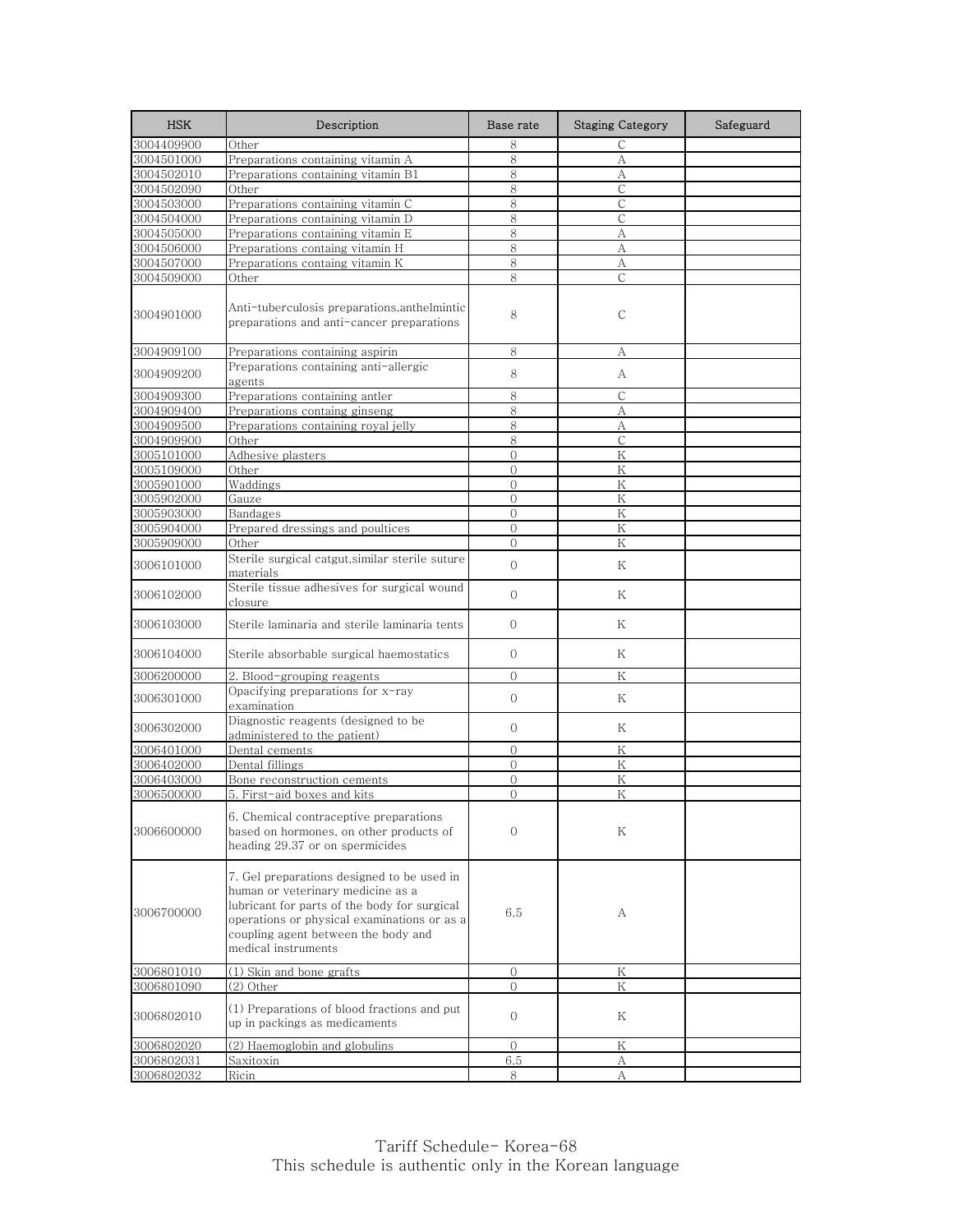| <b>HSK</b> | Description                                                                                                        | Base rate    | <b>Staging Category</b> | Safeguard |
|------------|--------------------------------------------------------------------------------------------------------------------|--------------|-------------------------|-----------|
| 3006802090 | (4) Other                                                                                                          | $\Omega$     | K                       |           |
| 3006803000 | C. Of heading 30.03 or 30.04.                                                                                      | 8            | А                       |           |
| 3006804000 | D. Of heading 30.05 or 30.06.                                                                                      | $\Omega$     | K                       |           |
| 3006805000 | E. Of subheading 3824.90                                                                                           | 6.5          | A                       |           |
| 3101001010 | Guano                                                                                                              | 6.5          | А                       |           |
| 3101001090 | Other                                                                                                              | 6.5          | А                       |           |
| 3101002000 | Vegetable fertilisers                                                                                              | 6.5          | А                       |           |
| 3101003000 | Fertilisers produced by the mixing or<br>chemical treatment of animal or vegetable<br>products                     | 6.5          | А                       |           |
| 3102100000 | Urea, whether or not in aqueous solution                                                                           | 6.5          | C                       |           |
| 3102210000 | Ammonium sulphate                                                                                                  | 6.5          | А                       |           |
| 3102291000 | Double salts of ammonium sulphate and<br>ammonium nitrate                                                          | 6.5          | А                       |           |
| 3102292000 | Mixtures of ammonium sulphate and<br>ammonium nitrate                                                              | 6.5          | А                       |           |
| 3102300000 | Ammonium nitrate, whether or not in<br>aqueous solution                                                            | 6.5          | A                       |           |
| 3102400000 | Mixtures of ammonium nitrate with calcium<br>carbonate or other inorganic non-<br>fertilising substances           | 6.5          | А                       |           |
| 3102501000 | Natural                                                                                                            | 6.5          | А                       |           |
| 3102509000 | Other                                                                                                              | 6.5          | А                       |           |
| 3102600000 | Double salts and mixtures of calcium<br>nitrate and ammonium nitrate                                               | 6.5          | А                       |           |
| 3102700000 | Calcium cyanamide                                                                                                  | 6.5          | А                       |           |
| 3102800000 | Mixtures of urea and ammonium nitrate in<br>aqueous or ammoniacal solution                                         | 6.5          | А                       |           |
| 3102901000 | Double salts of calcium nitrate and<br>magnesium nitrate                                                           | 6.5          | А                       |           |
| 3102909000 | Other                                                                                                              | 6.5          | А                       |           |
| 3103100000 | Superphosphates                                                                                                    | 6.5          | А                       |           |
| 3103200000 | Basic slag                                                                                                         | 6.5          | А                       |           |
| 3103901000 | Disintegrated (calcined) calcium<br>phosphates                                                                     | 6.5          | A                       |           |
| 3103902000 | Calcium hydrogen orthophosphate<br>containing not less than 0.2% by weight of<br>fluorine                          | 6.5          | A                       |           |
| 3103903000 | Other calcium phosphate                                                                                            | 6.5          | А                       |           |
| 3103904000 | Mixtures of phosphatic fertilisers                                                                                 | 6.5          | А                       |           |
| 3103909000 | Other                                                                                                              | 6.5          | А                       |           |
| 3104100000 | 1. Carnallite, sylvite and other crude natural<br>potassium salts                                                  | $\mathbf{1}$ | А                       |           |
| 3104200000 | 2. Potassium chloride                                                                                              | 1            | А                       |           |
| 3104301000 | A. Not more than $52\%$ by weight of $K_2$ O                                                                       | $\mathbf{1}$ | А                       |           |
| 3104309000 | B. Other                                                                                                           | 6.5          | А                       |           |
| 3104901010 | (1) Not more than 30% by weight of $K_2$ O                                                                         | $\mathbf{1}$ | А                       |           |
| 3104901090 | $(2)$ Other                                                                                                        | 6.5          | А                       |           |
| 3104909000 | B. Other                                                                                                           |              | А                       |           |
| 3105100000 | Goods of the this Chapter in tablets or<br>similar forms or in packages of a gross<br>weight not exceeding 10kg    | 6.5          | А                       |           |
| 3105200000 | Mineral or chemical fertilisers containing<br>the three fertilising elements<br>nitrogen, phosphorus and potassium | 6.5          | А                       |           |
| 3105300000 | Diammonium hydrogenorthophosphate<br>(diammonium phosphate)                                                        | 6.5          | A                       |           |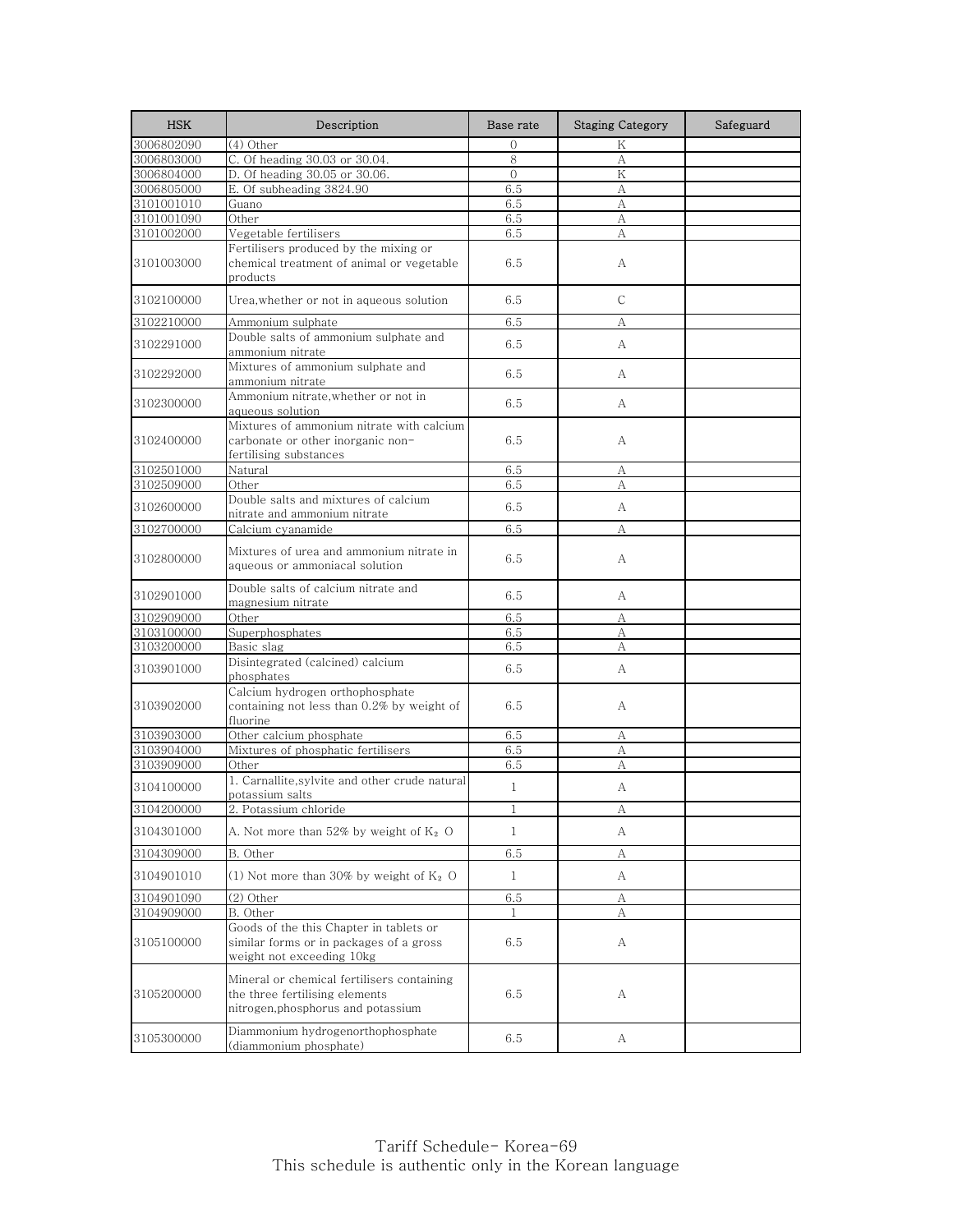| <b>HSK</b>               | Description                                                                                                                                               | Base rate  | <b>Staging Category</b> | Safeguard |
|--------------------------|-----------------------------------------------------------------------------------------------------------------------------------------------------------|------------|-------------------------|-----------|
| 3105400000               | Ammonium dihydrogenorthophosphate<br>(monoammonium phosphate) and mixtures<br>thereof with diammonium<br>hydrogenorthophosphate (diammonium<br>phosphate) | 6.5        | A                       |           |
| 3105510000               | Containing nitrates and phosphates                                                                                                                        | 6.5        | А                       |           |
| 3105590000               | Other                                                                                                                                                     | 6.5        | А                       |           |
| 3105600000               | Mineral or chemical fertilisers containing<br>the two fertilising elements phosphorus<br>and potassium                                                    | 6.5        | А                       |           |
| 3105901000               | Fertilisers containing nitrogen and<br>potassium                                                                                                          | 6.5        | А                       |           |
| 3105909000               | Other                                                                                                                                                     | 6.5        | $\mathsf{C}$            |           |
| 3201100000               | Quebracho extract                                                                                                                                         | 8          | А                       |           |
| 3201200000               | Wattle extract                                                                                                                                            | 8          | A                       |           |
| 3201901010               | Extracts from mangrove                                                                                                                                    | 8          | А                       |           |
| 3201901020               | Extracts from myrobolans                                                                                                                                  | 8          | А                       |           |
| 3201901030               | Extracts from sumach                                                                                                                                      | 8          | A                       |           |
| 3201901040               | Extracts from gambier                                                                                                                                     | 8          | А                       |           |
| 3201901090               | Other                                                                                                                                                     | 8          | А                       |           |
| 3201902000               | Tannins(tannic acids) and their salts                                                                                                                     | 6.5        | А                       |           |
| 3201903000               | Ethers or esters of tannins                                                                                                                               | 6.5        | А                       |           |
| 3201904000               | Other derivatives of tannins                                                                                                                              | 6.5        | А                       |           |
| 3202101000               | Aromatic syntans                                                                                                                                          | 6.5        | А                       |           |
| 3202102000               | Alkylsulphonylchlorides                                                                                                                                   | 6.5        | А                       |           |
| 3202103000               | Resinic tanning products                                                                                                                                  | 6.5        | A                       |           |
| 3202109000               | Other                                                                                                                                                     | 6.5        | A                       |           |
| 3202901000               | Inorganic tanning products                                                                                                                                | 6.5        | А                       |           |
| 3202902000               | Artificial bates<br>Other                                                                                                                                 | 6.5<br>6.5 | А<br>A                  |           |
| 3202909000<br>3203001100 | Natural indigo                                                                                                                                            | 6.5        | А                       |           |
| 3203001910               | Logwood                                                                                                                                                   | 6.5        | A                       |           |
| 3203001920               | Sandal wood                                                                                                                                               | 6.5        | A                       |           |
| 3203001930               | Chlorophyll                                                                                                                                               | 6.5        | А                       |           |
| 3203001990               | Other                                                                                                                                                     | 6.5        | А                       |           |
| 3203002010               | Cochineal                                                                                                                                                 | 6.5        | А                       |           |
| 3203002020               | Kermes                                                                                                                                                    | 6.5        | А                       |           |
| 3203002030               | Sepia                                                                                                                                                     | 6.5        | A                       |           |
| 3203002090               | Other                                                                                                                                                     | 6.5        | А                       |           |
| 3203003000               | Preparations based on colouring matter of<br>vegetable or an imal origin                                                                                  | 6.5        | A                       |           |
| 3204110000               | Disperse dyes and preparations based<br>thereon                                                                                                           | 8          | А                       |           |
| 3204121000               | Acid dyes and preparations based thereon                                                                                                                  | 8          | А                       |           |
| 3204122000               | Mordant dyes and preparations based<br>thereon                                                                                                            | 8          | А                       |           |
| 3204130000               | Basic dyes and preparations based thereon                                                                                                                 | 8          | A                       |           |
| 3204140000               | Direct dyes and preparations based<br>thereon                                                                                                             | 8          | A                       |           |
| 3204150000               | Vat dyes (including those usable in that<br>state as pigments) and preparations based<br>thereon                                                          | 8          | А                       |           |
| 3204160000               | Reactive dyes and preparations based<br>thereon                                                                                                           | 8          | A                       |           |
| 3204170000               | Pigments and preparations based thereon                                                                                                                   | 8          | А                       |           |
| 3204191000               | Solvent dyes and preparations based<br>thereon                                                                                                            | 8          | A                       |           |
| 3204192000               | Rapid dyes and preparations based thereon                                                                                                                 | 8          | A                       |           |
| 3204193000               | Sulphide dyes and sulphide vat dyes and<br>preparations based thereon                                                                                     | 8          | A                       |           |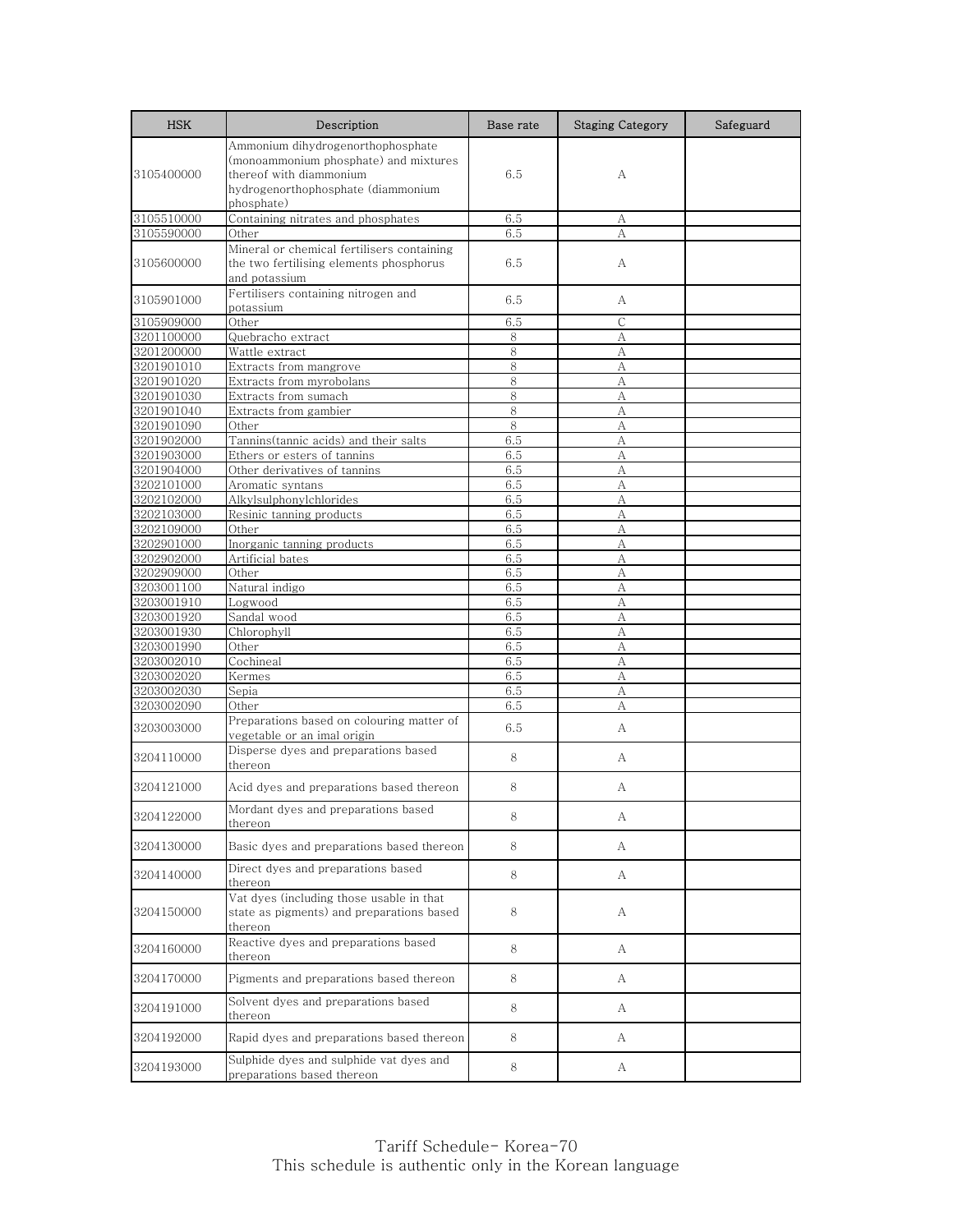| <b>HSK</b> | Description                                                                             | Base rate | <b>Staging Category</b> | Safeguard |
|------------|-----------------------------------------------------------------------------------------|-----------|-------------------------|-----------|
| 3204199000 | Other                                                                                   | 8         | А                       |           |
| 3204200000 | Synthetic organic products of a kind used<br>as fluorescent brightening agents          | 6.5       | A                       |           |
| 3204901000 | Synthetic organic products of the kind used<br>as luminophores                          | 6.5       | A                       |           |
| 3204909000 | Other                                                                                   | 6.5       | А                       |           |
| 3205001000 | Pigment plastic colour bases                                                            | 6.5       | А                       |           |
| 3205009000 | Other                                                                                   | 6.5       | А                       |           |
| 3206110000 | Containing 80% or more by weight of<br>titanium dioxide calculated on the dry<br>matter | 6.5       | А                       |           |
| 3206190000 | Other                                                                                   | 6.5       | А                       |           |
| 3206200000 | 2. Pigments and preparations based on<br>chromium compounds                             | 6.5       | А                       |           |
| 3206300000 | 3. Pigments and preparations based on<br>cadmium compounds                              | 6.5       | А                       |           |
| 3206411000 | Ultramarine                                                                             | 6.5       | А                       |           |
| 3206419000 | Other                                                                                   | 6.5       | A                       |           |
| 3206421000 | Lithopones                                                                              | 6.5       | А                       |           |
| 3206429000 | Other                                                                                   | 6.5       | А                       |           |
| 3206431000 | Prussian blue                                                                           | 6.5       | А                       |           |
| 3206439000 | Other                                                                                   | 6.5       | A                       |           |
| 3206491000 | Zinc grey                                                                               | 6.5       | A                       |           |
| 3206492000 | Mineral black                                                                           | 6.5       | А                       |           |
| 3206493000 | Coloured earths                                                                         | 6.5       | А                       |           |
| 3206494000 | Soluble vandyke brown                                                                   | 6.5       | А                       |           |
| 3206495000 | Pigments based on cobalt compounds                                                      | 6.5       | А                       |           |
| 3206499000 | Other                                                                                   | 6.5       | А                       |           |
| 3206500000 | 5. Inorganic products of a kind used as<br>luminophores                                 | 6.5       | А                       |           |
| 3207100000 | Prepared pigments, prepared<br>opacifiers, prepared colours and similar<br>preparations | 6.5       | А                       |           |
| 3207201000 | Vitrifiable enamels and glazes                                                          | 6.5       | А                       |           |
| 3207202000 | Engobes (slips)                                                                         | 6.5       | А                       |           |
| 3207209000 | Other                                                                                   | 6.5       | А                       |           |
| 3207301000 | Of gold                                                                                 | 6.5       | А                       |           |
| 3207302000 | Of platinum                                                                             | 6.5       | А                       |           |
| 3207303000 | Of palladium                                                                            | 6.5       | А                       |           |
| 3207304000 | Of silver                                                                               | 6.5       | А                       |           |
| 3207309000 | Other                                                                                   | 6.5       | А                       |           |
| 3207400000 | Glass frit and other glass, in the form of<br>powder, granules or flakes                | 6.5       | $\mathsf{C}$            |           |
| 3208101010 | Enamels                                                                                 | 6.5       | А                       |           |
| 3208101090 | Other                                                                                   | 8         | А                       |           |
| 3208102000 | Varnishes (including lacquers)                                                          | 6.5       | А                       |           |
| 3208103000 | Solutions as defined in note 4 to this<br>Chapter                                       | 6.5       | A                       |           |
| 3208201011 | Enamels                                                                                 | 6.5       | А                       |           |
| 3208201019 | Other                                                                                   | 8         | А                       |           |
| 3208201020 | Varnishes (including lacquers)                                                          | 6.5       | A                       |           |
| 3208201030 | Solutions as defined in note 4 to this<br>Chapter                                       | 6.5       | A                       |           |
| 3208202011 | Enamels                                                                                 | 6.5       | А                       |           |
| 3208202019 | Other                                                                                   | 8         | А                       |           |
| 3208202020 | Varnishes (including lacquers)                                                          | 6.5       | А                       |           |
| 3208202030 | Solutions as defined in note 4 to this<br>Chapter                                       | 6.5       | A                       |           |
| 3208901011 | Enamels                                                                                 | 6.5       | А                       |           |
| 3208901019 | Other                                                                                   | 8         | А                       |           |
| 3208901020 | Varnishes (including lacquers)                                                          | 6.5       | А                       |           |
| 3208901030 | Solutions as defined in note 4 to this<br>Chapter                                       | 6.5       | A                       |           |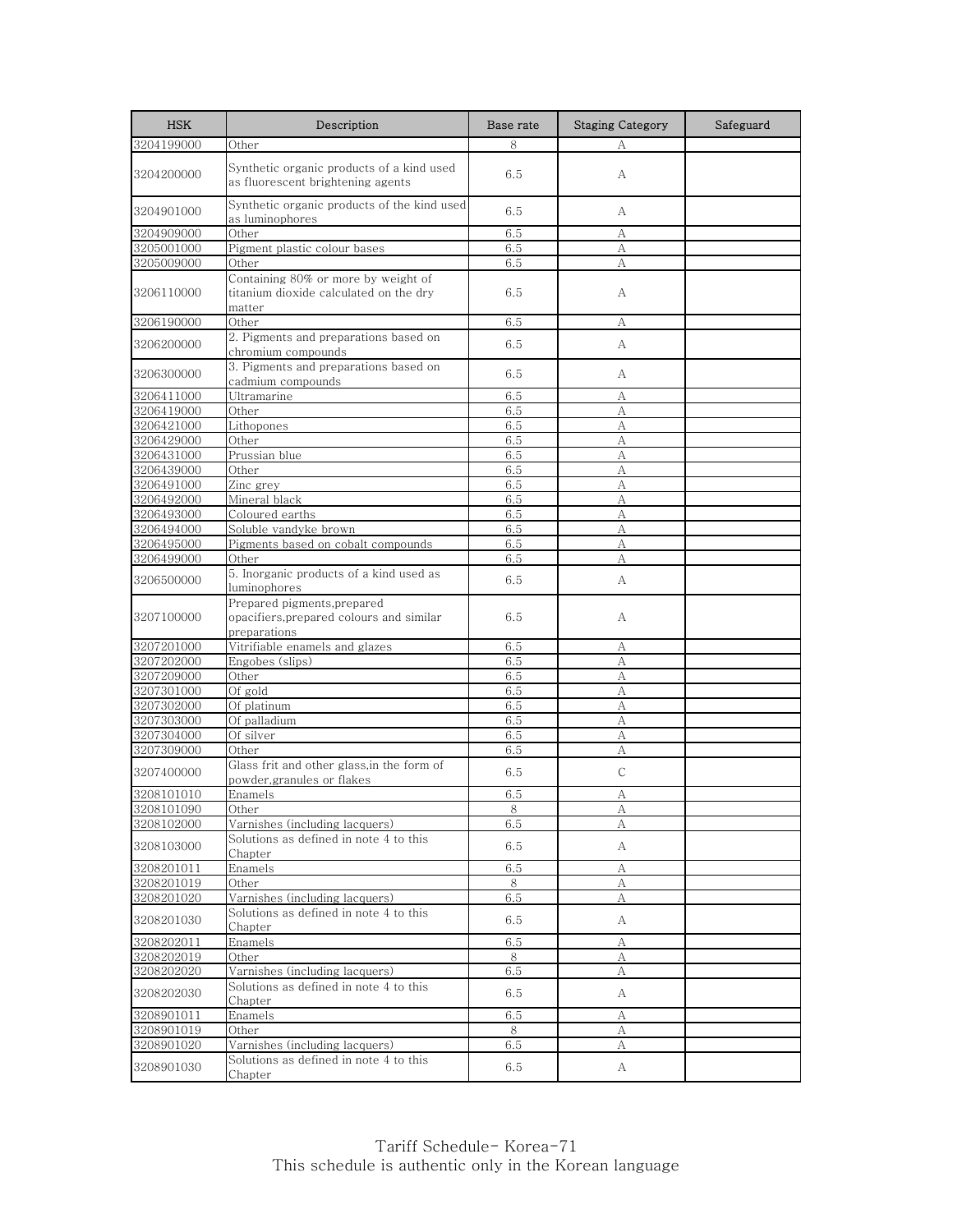| <b>HSK</b>               | Description                                                                    | Base rate      | <b>Staging Category</b> | Safeguard |
|--------------------------|--------------------------------------------------------------------------------|----------------|-------------------------|-----------|
| 3208909011               | Enamels                                                                        | 6.5            | А                       |           |
| 3208909019               | Other                                                                          | 8              | A                       |           |
| 3208909020               | Varnishes (including lacquers)                                                 | 6.5            | А                       |           |
| 3208909030               | Solutions as defined in note 4 to this                                         | 6.5            | А                       |           |
|                          | Chapter                                                                        |                |                         |           |
| 3209101011<br>3209101019 | Enamels<br>Other                                                               | 6.5            | А                       |           |
| 3209101020               | Varnishes (including lacquers)                                                 | 8<br>6.5       | А<br>А                  |           |
| 3209102010               | Paints (including enamels)                                                     | 6.5            | А                       |           |
| 3209102020               | Varnishes (including lacquers)                                                 | 6.5            | A                       |           |
| 3209901011               | Enamels                                                                        | 6.5            | A                       |           |
| 3209901019               | Other                                                                          | 8              | А                       |           |
| 3209901020               | Varnishes (including lacquers)                                                 | 6.5            | A                       |           |
| 3209909011               | Enamels                                                                        | 6.5            | A                       |           |
| 3209909019               | Other                                                                          | 8              | А                       |           |
| 3209909020               | Varnishes (including lacquers)                                                 | 6.5            | A                       |           |
| 3210001011               | Enamels                                                                        | 6.5            | А                       |           |
| 3210001019               | Other                                                                          | 8              | A                       |           |
| 3210001091               | Enamels                                                                        | 6.5            | А                       |           |
| 3210001099               | Other                                                                          | 8              | А                       |           |
| 3210002010               | Oil varnishes                                                                  | 6.5            | А                       |           |
| 3210002020               | Varnishes and lacquers based on                                                | 6.5            | A                       |           |
|                          | lac,natural gum or resins                                                      |                |                         |           |
| 3210002030               | Varnishes based on bitumen, pitch or<br>similar products                       | 6.5            | А                       |           |
| 3210002040               | Liquid varnishes containing no solvent                                         | 6.5            | A                       |           |
| 3210003010               | Distempers                                                                     | 6.5            | А                       |           |
| 3210003090               | Other                                                                          | 6.5            | А                       |           |
| 3211000000               | Prepared driers.                                                               | 6.5            | А                       |           |
| 3212100000               | Stamping foils                                                                 | 6.5            | А                       |           |
| 3212901000               | Dyes and other colouring matter put up in<br>forms or packings for retail sale | 6.5            | А                       |           |
| 3212909000               | Other                                                                          | 6.5            | А                       |           |
| 3213101000               | Oil colours                                                                    | 8              | А                       |           |
| 3213102000               | Water colours                                                                  | 8              | А                       |           |
| 3213109000               | Other                                                                          | 8              | A                       |           |
| 3213901000               | Oil colours                                                                    | 8              | А                       |           |
| 3213902000               | Water colours                                                                  | 8              | А                       |           |
| 3213909000               | Other                                                                          | 8              | А                       |           |
| 3214101060               | Based on rubber                                                                | 6.5            | A                       |           |
| 3214101080<br>3214101090 | Resin mastics and cements<br>Other                                             | 6.5<br>8       | С<br>$\mathsf{C}$       |           |
| 3214102000               | Painters' fillings                                                             | 6.5            | A                       |           |
| 3214109000               | Other                                                                          | 6.5            | A                       |           |
| 3214900000               | Other                                                                          | 6.5            | А                       |           |
| 3215110000               | Black                                                                          | 6.5            | А                       |           |
| 3215190000               | Other                                                                          | 6.5            | $\rm A$                 |           |
| 3215901000               | Writing ink                                                                    | 6.5            | А                       |           |
| 3215902000               | Drawing ink                                                                    | 6.5            | А                       |           |
| 3215903000               | Copying ink                                                                    | 6.5            | $\mathsf C$             |           |
| 3215904010               | Of oil                                                                         | 6.5            | А                       |           |
| 3215904020               | Of water                                                                       | 6.5            | $\mathbf{A}$            |           |
| 3215904030               | Of oil and water                                                               | 6.5            | А                       |           |
| 3215905000               | Metalic ink                                                                    | 6.5            | $\mathbf{A}$            |           |
| 3215906010               | Of oil                                                                         | 6.5            | А                       |           |
| 3215906020               | Of water                                                                       | 6.5            | А                       |           |
| 3215906030               | Of oil and water                                                               | 6.5            | A                       |           |
| 3215909000               | Other                                                                          | 6.5<br>5       | $\mathsf C$             |           |
| 3301110000<br>3301120000 | Of bergamot<br>Of orange                                                       | 5              | А<br>А                  |           |
| 3301130000               | Of lemon                                                                       | $\overline{5}$ | А                       |           |
| 3301140000               | Of lime                                                                        | 5              | А                       |           |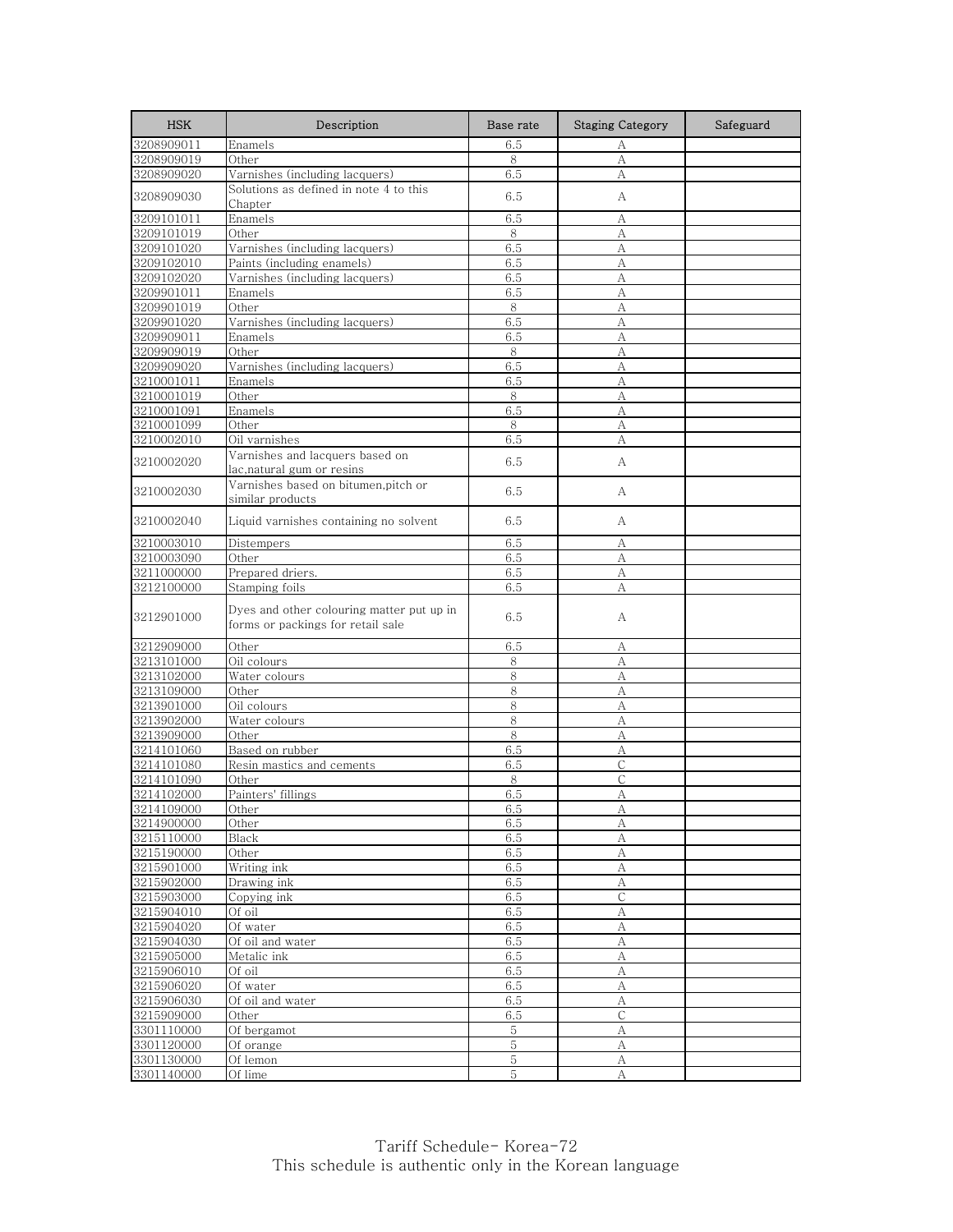| <b>HSK</b>               | Description                                                                               | Base rate | <b>Staging Category</b> | Safeguard |
|--------------------------|-------------------------------------------------------------------------------------------|-----------|-------------------------|-----------|
| 3301190000               | Other                                                                                     | 5         | А                       |           |
| 3301210000               | Of geranium                                                                               | 5         | A                       |           |
| 3301220000               | Of jasmin                                                                                 | 5         | А                       |           |
| 3301230000               | Of lavender or of lavandin                                                                | 5         | А                       |           |
| 3301240000               | Of peppermint (mentha piperita)                                                           | 5         | А                       |           |
| 3301250000               | Of other mints                                                                            | 5         | А                       |           |
| 3301260000               | Of vetiver                                                                                | 5         | A                       |           |
| 3301291000               | Vanilla oil                                                                               | 5         | A                       |           |
| 3301292000               | Citronella oil                                                                            | 5         | A                       |           |
| 3301293000               | Cinnamon bark oil                                                                         | 5         | А                       |           |
| 3301294000               | Cinnamon leaf oil                                                                         | 5         | A                       |           |
| 3301299000<br>3301300000 | Other<br>3. Resinoids                                                                     | 5<br>8    | А<br>A                  |           |
|                          | A. Terpenic by-products of the                                                            |           |                         |           |
| 3301901000               | deterpenation of essential oils                                                           | 8         | А                       |           |
| 3301902000               | B. Concentrates of essential oils                                                         | 8         | A                       |           |
| 3301903000               | C. Aqueous distillates and aqueous<br>solutions of essential oils                         | 8         | А                       |           |
| 3301904100               | $(1)$ Of opium                                                                            | 8         | А                       |           |
| 3301904200               | (2) Of liguorice                                                                          | 8         | A                       |           |
| 3301904300               | $(3)$ Of hops                                                                             | 30        | А                       |           |
|                          | (4) Of pyrethrum or of the roots of plants                                                |           |                         |           |
| 3301904400               | containing rotenone                                                                       | 8         | А                       |           |
| 3301904510               | Of white ginseng                                                                          | 20        | А                       |           |
| 3301904520               | Of red ginseng                                                                            | 754.3     | G                       |           |
| 3301904530               | Other                                                                                     | 20        | G                       |           |
| 3301904600               | (6) Of cashew nut shell liquid                                                            | 8         | A                       |           |
| 3301904700               | (7)Of natural lacquer                                                                     | 8         | A                       |           |
| 3301904800               | (8)Other                                                                                  | 8         | A                       |           |
| 3302101000               | A. Of a kind used in the food                                                             | 8         | А                       |           |
| 3302102011               | (a) Compound alcoholic preparations                                                       | 30        | А                       |           |
| 3302102019               | (b) Other                                                                                 | 8         | A                       |           |
| 3302102090               | $(2)$ Other                                                                               | 8         | A                       |           |
| 3302900000               | 2. Other                                                                                  | 8         | С                       |           |
| 3303001000               | Perfums and scents                                                                        | 8         | $\mathsf{C}$            |           |
| 3303002000               | Toilet waters                                                                             | 8         | А                       |           |
| 3304101000               | Lipsticks                                                                                 | 8         | $\mathsf{C}$            |           |
| 3304109000               | Other                                                                                     | 8<br>8    | C<br>C                  |           |
| 3304201000<br>3304209000 | Eye shadows<br>Other                                                                      | 8         | C                       |           |
| 3304301000               | Nail enamels                                                                              | 8         | $\mathsf{C}$            |           |
| 3304309000               | Other                                                                                     | 8         | $\mathsf{C}$            |           |
| 3304911000               | Face powders                                                                              | 8         | С                       |           |
| 3304912000               | Baby powders (including talcum powder)                                                    | 8         | А                       |           |
|                          |                                                                                           |           |                         |           |
| 3304919000<br>3304991000 | Other                                                                                     | ୪<br>8    | A<br>G                  |           |
| 3304992000               | Skin care cosmetics<br>Make-up cosmetics                                                  | 8         | С                       |           |
| 3304993000               | Baby cosmetics                                                                            | 8         | А                       |           |
| 3304999000               | Other                                                                                     | 8         | С                       |           |
| 3305100000               | Shampoos                                                                                  | 8         | С                       |           |
|                          | Preparations for permanent waving or                                                      |           |                         |           |
| 3305200000               | straightening                                                                             | 8         | С                       |           |
| 3305300000               | Hair lacquers                                                                             | 8         | А                       |           |
| 3305901000               | Hair rinses                                                                               | 8         | D                       |           |
| 3305902000               | Hair creams                                                                               | 8         | C                       |           |
| 3305909000               | Other                                                                                     | 8         | C                       |           |
| 3306100000               | Dentifrices                                                                               | 8         | С                       |           |
| 3306201010               | High tenacity yarn and single, untwisted or<br>with a twist of not exceeding 50 turns per | 8         | С                       |           |
| 3306201020               | metre<br>Of measuring per single yarn more than 50<br>tex                                 | 8         | A                       |           |
| 3306209000               | Other                                                                                     | 8         | $\mathsf{C}$            |           |
|                          |                                                                                           |           |                         |           |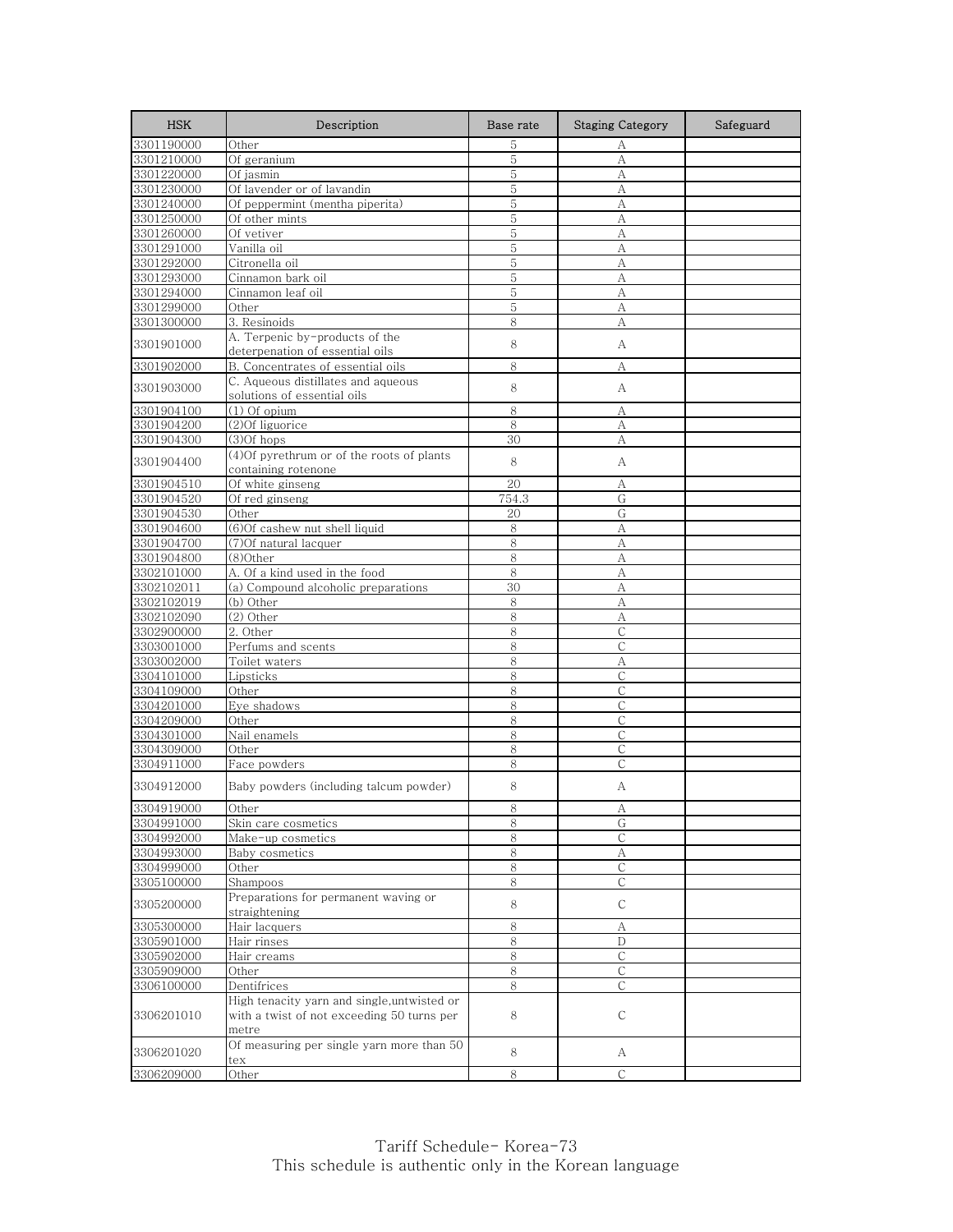| <b>HSK</b>               | Description                                                                                                                                                                  | Base rate  | <b>Staging Category</b> | Safeguard |
|--------------------------|------------------------------------------------------------------------------------------------------------------------------------------------------------------------------|------------|-------------------------|-----------|
| 3306901000               | Preparation for oral hygiene                                                                                                                                                 | 8          | C                       |           |
| 3306902000               | Preparations for dental hygiene                                                                                                                                              | 8          | $\mathsf C$             |           |
| 3307101000               | After-shaving lotions                                                                                                                                                        | 8          | А                       |           |
| 3307109000               | Other                                                                                                                                                                        | 8          | А                       |           |
| 3307200000               | Personal deodorants and antiperspirants                                                                                                                                      | 8          | А                       |           |
| 3307301000               | Perfumed bath salts                                                                                                                                                          | 8          | А                       |           |
| 3307302000               | Other bath preparations                                                                                                                                                      | 8          | С                       |           |
| 3307410000               | "agarbatti" and other odoriferous<br>preparations which operate by burning                                                                                                   | 8          | А                       |           |
| 3307490000               | Other                                                                                                                                                                        | 8          | С                       |           |
| 3307901000               | Depilatories                                                                                                                                                                 | 8          | A                       |           |
| 3307902000               | Scented sachets                                                                                                                                                              | 8          | А                       |           |
| 3307903000               | Contact lens solutions or artificial eye<br>solutions                                                                                                                        | 6.5        | $\mathsf{C}$            |           |
| 3307909000               | Other                                                                                                                                                                        | 6.5        | А                       |           |
| 3401111000               | (1) Medicated soaps                                                                                                                                                          | 6.5        | А                       |           |
| 3401119000               | (2) Other                                                                                                                                                                    | 8          | D                       |           |
| 3401191010               | Laundry soaps                                                                                                                                                                | 6.5        | A                       |           |
| 3401191090               | Other                                                                                                                                                                        | 6.5        | C                       |           |
| 3401192000               | Paper, wadding, felt and<br>nonwovens, impregnated, coated or covered<br>with soap or detergent                                                                              | 6.5        | А                       |           |
| 3401200000               | 2. Soap in other forms                                                                                                                                                       | 6.5        | A                       |           |
| 3401300000               | 3. Organic surface-active products and<br>preparations for washing the skin, in the<br>form of liquid or cream and put up for retail<br>sale, whether or not containing soap | 6.5        | C                       |           |
| 3402110000               | Anionic                                                                                                                                                                      | 8          | D                       |           |
| 3402120000               | Cationic                                                                                                                                                                     | 8          | $\mathsf{C}$            |           |
| 3402130000               | Non-ionic                                                                                                                                                                    | 8          | G                       |           |
| 3402190000               | Other                                                                                                                                                                        | 8          | С                       |           |
| 3402201000               | Washing preparations                                                                                                                                                         | 6.5        | $\mathsf{C}$            |           |
| 3402202000               | Cleaning preparations                                                                                                                                                        | 6.5        | С                       |           |
| 3402209000               | Other                                                                                                                                                                        | 6.5        | $\mathsf{C}$            |           |
| 3402901000               | Surface-active preparations                                                                                                                                                  | $6.5\,$    | D                       |           |
| 3402902000               | Washing preparations                                                                                                                                                         | 6.5        | D                       |           |
| 3402903000<br>3403111000 | Cleaning preparations<br>Preparations for the treatment of textile<br>materials                                                                                              | 6.5<br>6.5 | D<br>А                  |           |
| 3403112000               | Preparations for the treatment of leather or<br>furskins                                                                                                                     | 6.5        | A                       |           |
| 3403119000               | Other                                                                                                                                                                        | 6.5        | А                       |           |
| 3403191000               | Cutting oil preparations                                                                                                                                                     | 6.5        | А                       |           |
| 3403192000               | Bolt or nut release preparations                                                                                                                                             | 6.5        | А                       |           |
| 3403193000               | Anti-rust or anti-corrosion preparations                                                                                                                                     | 6.5        | D                       |           |
| 3403194000               | Mold release preparations                                                                                                                                                    | 6.5        | А                       |           |
| 3403195000               | Lubricating preparations used in wire-<br>drawing                                                                                                                            | 6.5        | A                       |           |
| 3403199000               | Other                                                                                                                                                                        | 6.5        | C                       |           |
| 3403911000               | Preparations for the treatment or textile<br>materials                                                                                                                       | 6.5        | A                       |           |
| 3403912000               | Preparations for the treatment of leather or<br>furskins                                                                                                                     | 6.5        | D                       |           |
| 3403919000               | Other                                                                                                                                                                        | 6.5        | D                       |           |
| 3403991000               | Cutting oil preparations                                                                                                                                                     | 6.5        | А                       |           |
| 3403992000               | Lubricating preparations used in wire-<br>drawing                                                                                                                            | 6.5        | A                       |           |
| 3403999000               | Other                                                                                                                                                                        | 6.5        | А                       |           |
| 3404100000               | Of chemically modified lignite                                                                                                                                               | 6.5        | А                       |           |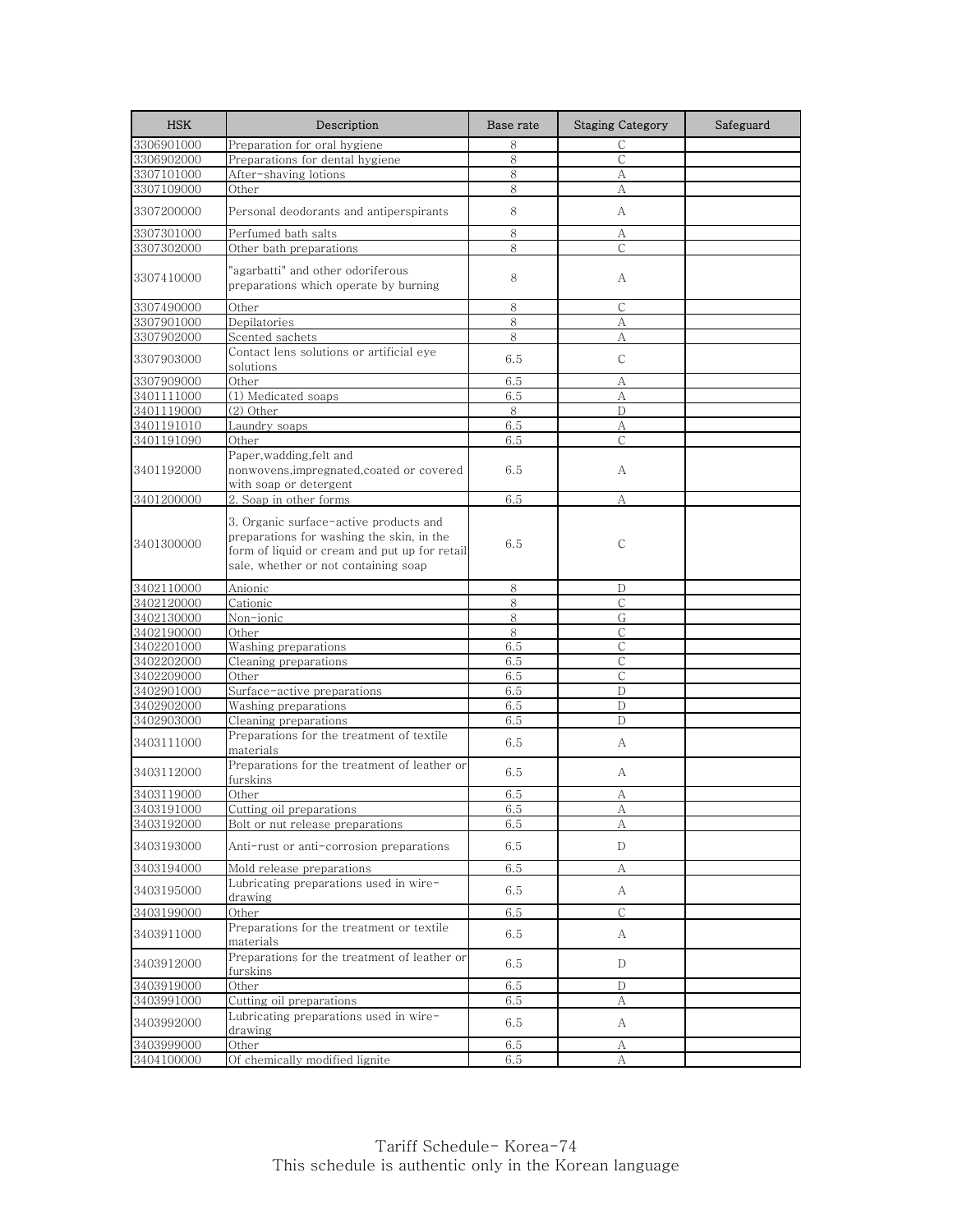| <b>HSK</b>               | Description                                                                                                       | Base rate    | <b>Staging Category</b>                                                             | Safeguard     |
|--------------------------|-------------------------------------------------------------------------------------------------------------------|--------------|-------------------------------------------------------------------------------------|---------------|
| 3404200000               | Of poly(oxyethylene) (polyethylene glycol)                                                                        | 6.5          | D                                                                                   |               |
| 3404901010               | Of chloroparaffines                                                                                               | 6.5          | А                                                                                   |               |
| 3404901020               | Of opals                                                                                                          | 6.5          | A                                                                                   |               |
| 3404901030               | Of polyalkylenes                                                                                                  | 6.5          | D                                                                                   |               |
| 3404901090               | Other                                                                                                             | 6.5          | D                                                                                   |               |
| 3404902000               | Prepared waxes                                                                                                    | 8            | $\mathsf{C}$                                                                        |               |
| 3405100000               | Polishes, creams and similar preparations<br>for footwear or leather                                              | 6.5          | D                                                                                   |               |
| 3405200000               | Polishes, creams and similar preparations<br>for the maintenance of wooden<br>furniture, floors or other woodwork | 6.5          | А                                                                                   |               |
| 3405300000               | Polishes and similar preparations for<br>coachwork, other than metal polishes                                     | 6.5          | D                                                                                   |               |
| 3405400000               | Scouring pastes and powders and other<br>scouring preparations                                                    | 6.5          | C                                                                                   |               |
| 3405901010               | Based on chalk                                                                                                    | 6.5          | А                                                                                   |               |
| 3405901020               | Based on kieselguhr                                                                                               | 6.5          | А                                                                                   |               |
| 3405901030               | Based on diamond powder or dust                                                                                   | 6.5          | А                                                                                   |               |
| 3405901090               | Other                                                                                                             | 6.5          | А                                                                                   |               |
| 3405909000               | Other                                                                                                             | 6.5          | D                                                                                   |               |
| 3406000000               | Candles,tapers and the like.                                                                                      | 8            | А                                                                                   |               |
| 3407001000               | Modelling pastes                                                                                                  | 6.5          | А                                                                                   |               |
| 3407002000               | Preparations known as "dental wax" or as<br>"dental impression compounds"                                         | 6.5          | $\mathsf{C}$                                                                        |               |
| 3407003000               | Other preparations for use in dentistry, with<br>a basis of plaster                                               | 6.5          | A                                                                                   |               |
| 3501100000               | Casein                                                                                                            | 20           | F                                                                                   |               |
| 3501901000               | Caseinates and other casein derivatives                                                                           | 20           | F                                                                                   |               |
| 3501902000               | Casein glues                                                                                                      | 20           | F                                                                                   |               |
| 3502110000               | Dried                                                                                                             | 8            | $\mathbf D$                                                                         |               |
| 3502190000               | Other                                                                                                             | 8            | D                                                                                   |               |
| 3502200000               | Milk albumin, including concentrates of two<br>or more whey proteins                                              | 8            | D                                                                                   |               |
| 3502901000               | Albuminates and other albumin derivatives                                                                         | 8            | A                                                                                   |               |
| 3502909000               | Other                                                                                                             | 8            | А                                                                                   |               |
| 3503001010               | Gelatin                                                                                                           | 8            | D                                                                                   |               |
| 3503001020               | Gelatin derivatives                                                                                               | 8            | А                                                                                   |               |
| 3503002000               | 2. Isinglass                                                                                                      | 8            | А                                                                                   |               |
| 3503003000               | 3. Other glues of animal origin                                                                                   | 8            | А                                                                                   |               |
| 3504001010               | Peptones                                                                                                          | 8            | А                                                                                   |               |
| 3504001020               | Derivatives of peptones                                                                                           | 8            | А                                                                                   |               |
| 3504002010               | Keratins                                                                                                          | 8            | А                                                                                   |               |
| 3504002020               | Nucleoproteids                                                                                                    | 8            | А                                                                                   |               |
| 3504002030<br>3504002090 | Protein isolates<br>Other                                                                                         | 8<br>$\,8\,$ | А<br>А                                                                              |               |
| 3504003000               | Hide powder                                                                                                       | 8            | А                                                                                   |               |
| 3505101000               | Dextrins                                                                                                          | 8            | F                                                                                   |               |
| 3505102000               | Soluble starch (amylogen)                                                                                         | 8            | G                                                                                   |               |
| 3505103000               | Roasted starches                                                                                                  | 385.7        | G                                                                                   |               |
| 3505104000               | Pre-gelatinised or swelling starch                                                                                | 385.7        | See paragraph 24 of<br>Appendix $2-B-1$ of<br>the Schedule of Korea<br>to Annex 2-B | See Annex 3-A |
| 3505105000               | Etherified or esterified starches                                                                                 | 385.7        | See paragraph 24 of<br>Appendix $2-B-1$ of<br>the Schedule of Korea<br>to Annex 2-B | See Annex 3-A |
| 3505109000               | Other                                                                                                             | 385.7        | G                                                                                   |               |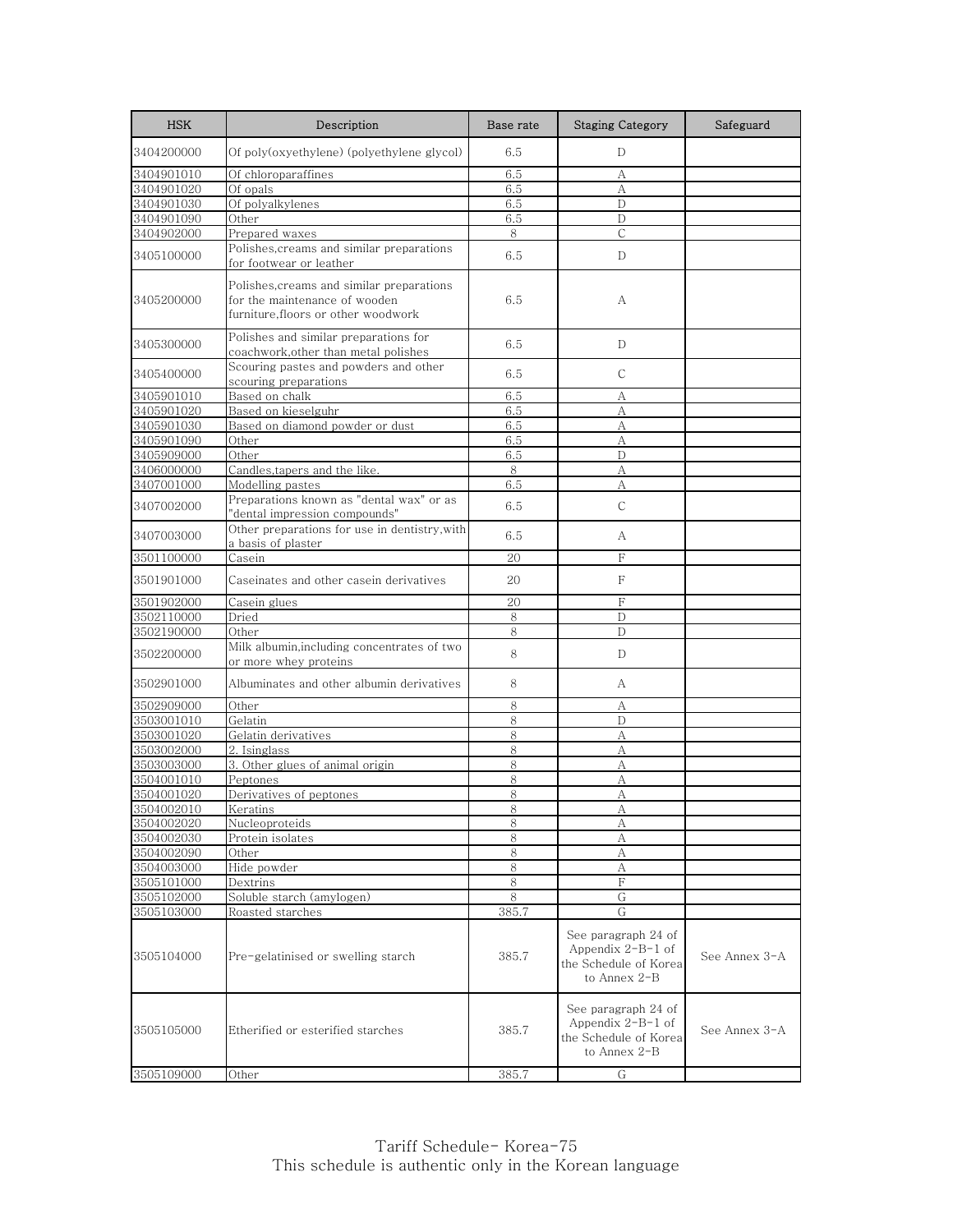| <b>HSK</b> | Description                                                                                                                                                       | Base rate | <b>Staging Category</b> | Safeguard |
|------------|-------------------------------------------------------------------------------------------------------------------------------------------------------------------|-----------|-------------------------|-----------|
| 3505201000 | Starch glues                                                                                                                                                      | 201.2     | G                       |           |
| 3505202000 | Dextrin glues                                                                                                                                                     | 201.2     | G                       |           |
| 3505209000 | Other                                                                                                                                                             | 201.2     | G                       |           |
| 3506101000 | Based on rubber                                                                                                                                                   | 6.5       | G                       |           |
| 3506102000 | Based on plastic(including artificial resins)                                                                                                                     | 6.5       | G                       |           |
| 3506109000 | Other                                                                                                                                                             | 6.5       | D                       |           |
| 3506910000 | Adhesives based on polymers of headings<br>39.01 to 39.13 or on rubber                                                                                            | 6.5       | G                       |           |
| 3506991000 | Vienna glues                                                                                                                                                      | 6.5       | А                       |           |
| 3506992000 | Glues obtained by chemically treating<br>natural gums                                                                                                             | 6.5       | А                       |           |
| 3506993000 | Glues based on silicates                                                                                                                                          | 6.5       | А                       |           |
| 3506999000 | Other                                                                                                                                                             | 6.5       | G                       |           |
| 3507100000 | Rennet and concentrates thereof                                                                                                                                   | 6.5       | А                       |           |
| 3507901010 | Trypsin                                                                                                                                                           | 6.5       | A                       |           |
| 3507901020 | Chymotrypsin                                                                                                                                                      | 6.5       | А                       |           |
| 3507901030 | Alpha-amylase                                                                                                                                                     | 6.5       | А                       |           |
| 3507901040 | Lipase                                                                                                                                                            | 6.5       | А                       |           |
| 3507901090 | Other                                                                                                                                                             | 6.5       | А                       |           |
| 3507902000 | Pepsin                                                                                                                                                            | 6.5       | А                       |           |
| 3507903000 | Malt enzymes                                                                                                                                                      | 6.5       | А                       |           |
| 3507904010 | Papain                                                                                                                                                            | 6.5       | A                       |           |
| 3507904020 | Bromelain                                                                                                                                                         | 6.5       | А                       |           |
| 3507904030 | Ficin                                                                                                                                                             | 6.5       | A                       |           |
| 3507906010 | Amylase                                                                                                                                                           | 6.5       | А                       |           |
| 3507906020 | Protease                                                                                                                                                          | 6.5       | A                       |           |
| 3507907000 | Pectic enzymes                                                                                                                                                    | 6.5       | A                       |           |
| 3507908000 | Cytochrome c                                                                                                                                                      | 6.5       | А                       |           |
| 3507909000 | Other                                                                                                                                                             | 6.5       | $\mathsf{C}$            |           |
| 3601001000 | <b>Black</b> powders                                                                                                                                              | 6.5       | А                       |           |
| 3601002000 | Smokeless powders                                                                                                                                                 | 6.5       | $\mathbb{D}$            |           |
| 3602000000 | Prepared explosives, other than propellent<br>powders.                                                                                                            | 6.5       | А                       |           |
| 3603001000 | Safety fuses                                                                                                                                                      | 6.5       | А                       |           |
| 3603002000 | Detonating fuses                                                                                                                                                  | 6.5       | А                       |           |
| 3603003000 | Percussion or detonating caps                                                                                                                                     | 6.5       | А                       |           |
| 3603004000 | Igniters                                                                                                                                                          | 6.5       | C                       |           |
| 3603005000 | Electric detonators                                                                                                                                               | 6.5       | $\mathsf{C}$            |           |
| 3604100000 | Fireworks                                                                                                                                                         | 8         | А                       |           |
| 3604901000 | Signalling flares                                                                                                                                                 | 8         | А                       |           |
| 3604909000 | Other                                                                                                                                                             | 8         | A                       |           |
| 3605001000 | Yellow phosphorus match                                                                                                                                           | 8         | А                       |           |
| 3605009000 | Other                                                                                                                                                             | 8         | A                       |           |
| 3606100000 | Liquid or liquefied-gas fuels in containers<br>of a kind used for filling or refilling<br>cigarette or similar lighters and of a<br>capacity not exceeding 300 cm | 8         | А                       |           |
| 3606901010 | Meta fuel                                                                                                                                                         | 8         | А                       |           |
| 3606901020 | Hexamine                                                                                                                                                          | 8         | А                       |           |
| 3606901030 | Solidified alcohols                                                                                                                                               | 8         | А                       |           |
| 3606901090 | Other                                                                                                                                                             | 8         | А                       |           |
| 3606902010 | Lighter flints                                                                                                                                                    | 8         | А                       |           |
| 3606902090 | Other                                                                                                                                                             | 8         | А                       |           |
| 3606909010 | Lighter flints                                                                                                                                                    | $8\,$     | А                       |           |
| 3606909090 | Other                                                                                                                                                             | 8         | А                       |           |
| 3701100000 | 1. For X-ray                                                                                                                                                      | 6.5       | С                       |           |
| 3701200000 | 2. Instant print film                                                                                                                                             | 8         | А                       |           |
| 3701301000 | A. For marking semiconductor                                                                                                                                      | 6.5       | А                       |           |
| 3701309100 | For graphic art                                                                                                                                                   | 6.5       | А                       |           |
| 3701309200 | For printed circuit board                                                                                                                                         | 6.5       | А                       |           |
| 3701309910 | For astonomy                                                                                                                                                      | 8         | А                       |           |
| 3701309920 | For aerial photography                                                                                                                                            | 8         | А                       |           |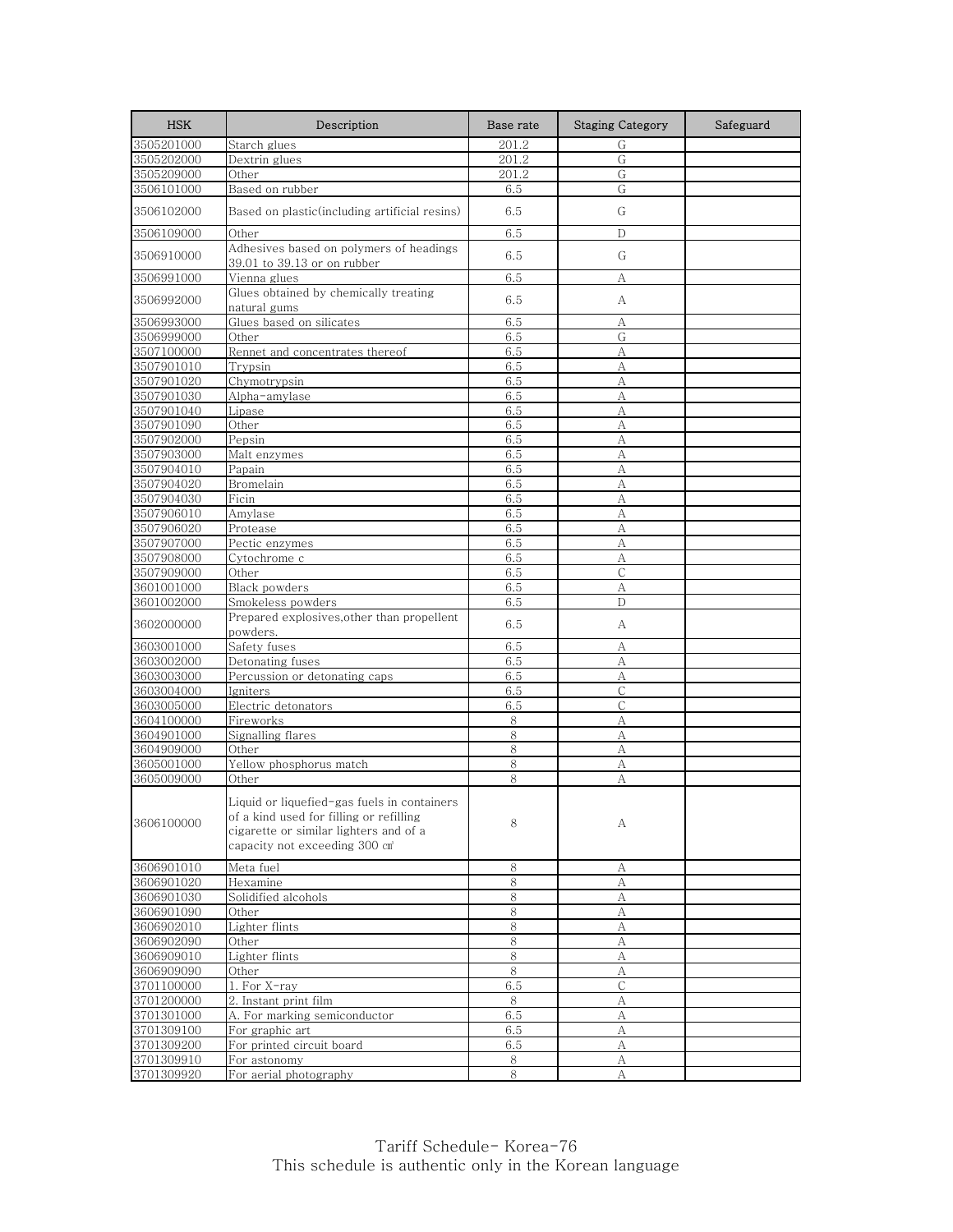| <b>HSK</b>               | Description                        | Base rate | <b>Staging Category</b> | Safeguard |
|--------------------------|------------------------------------|-----------|-------------------------|-----------|
| 3701309990               | Other                              | 8         | $\mathsf{C}$            |           |
| 3701911000               | (1) For making semiconductor       | 6.5       | A                       |           |
| 3701919100               | For graphic art                    | 6.5       | A                       |           |
| 3701919200               | For printed circuit board          | 6.5       | А                       |           |
| 3701919910               | For astonomy                       | 8         | А                       |           |
| 3701919920               | For aerial photography             | 8         | A                       |           |
| 3701919990               | Other                              | 8         | А                       |           |
| 3701991000               | (1) For making semiconductor       | 3         | $\mathcal{C}$           |           |
| 3701999100               | For graphic art                    | 6.5       | A                       |           |
| 3701999200               | For printed circtit board          | 6.5       | А                       |           |
| 3701999910               | For astonomy                       | 8         | А                       |           |
| 3701999920               | For aerial photography             | 8<br>8    | А                       |           |
| 3701999990<br>3702100000 | Other<br>For X-ray                 | 6.5       | $\mathsf{C}$<br>A       |           |
| 3702200000               | Instant print film                 | 8         | C                       |           |
| 3702311110               | Negatives                          | 8         | А                       |           |
| 3702311120               | Positives                          | 8         | А                       |           |
| 3702311210               | Negatives                          | 8         | $\mathsf{C}$            |           |
| 3702311220               | Positives                          | 8         | А                       |           |
| 3702311910               | Negatives                          | 8         | A                       |           |
| 3702311920               | Positives                          | 8         | A                       |           |
| 3702312000               | For graphic art                    | 6.5       | А                       |           |
| 3702313000               | For printed circuit board          | 6.5       | А                       |           |
| 3702319010               | For photo-electric sound recording | 8         | А                       |           |
| 3702319020               | For aerial photography             | 8         | А                       |           |
| 3702319090               | Other                              | 8         | A                       |           |
| 3702321110               | Negatives                          | 8         | А                       |           |
| 3702321120               | Positives                          | 8         | A                       |           |
| 3702321210               | Negatives                          | 8         | А                       |           |
| 3702321220               | Positives                          | 8         | A                       |           |
| 3702321910               | Negatives                          | 8         | А                       |           |
| 3702321920               | Positives                          | 8         | A                       |           |
| 3702322000               | For graphic art                    | 6.5       | A                       |           |
| 3702323000               | For printed circuit board          | 6.5       | А                       |           |
| 3702329010               | For photo-electric sound recording | 8         | A                       |           |
| 3702329020               | For aerial photography             | 8         | А                       |           |
| 3702329090               | Other                              | 8         | A                       |           |
| 3702391110<br>3702391120 | Negatives                          | 8<br>8    | А<br>A                  |           |
| 3702391210               | Positives<br>Negatives             | 8         | A                       |           |
| 3702391220               | Positives                          | 8         | А                       |           |
| 3702391910               | Negatives                          | 8         | А                       |           |
| 3702391920               | Positives                          | 8         | A                       |           |
| 3702392000               | For graphic art                    | 6.5       | А                       |           |
| 3702393000               | For printed circuit board          | 6.5       | A                       |           |
| 3702399010               | For photo-electric sound recording | 8         | Α                       |           |
| 3702399020               | For aerial photography             | 8         | А                       |           |
| 3702399090               | Other                              | 8         | А                       |           |
| 3702411010               | Negatives                          | 8         | $\boldsymbol{A}$        |           |
| 3702411020               | Positives                          | 8         | А                       |           |
| 3702412000               | For graphic art                    | 6.5       | А                       |           |
| 3702413000               | For printed circuit board          | 6.5       | А                       |           |
| 3702419010               | For photo-electric sound recording | 8         | А                       |           |
| 3702419020               | For aerial photography             | 8         | А                       |           |
| 3702419090               | Other                              | 8         | А                       |           |
| 3702421010               | Negatives                          | 8         | А                       |           |
| 3702421020               | Positives                          | 8         | А                       |           |
| 3702422000               | For graphic art                    | 6.5       | $\mathbf{A}$            |           |
| 3702423000               | For printed circuit board          | 6.5       | А                       |           |
| 3702429010               | For photo-electric sound recording | 8         | А                       |           |
| 3702429020               | For aerial photography             | 8         | А                       |           |
| 3702429090               | Other                              | 8         | А                       |           |
| 3702431010               | Negatives                          | 8         | А                       |           |
| 3702431020               | Positives                          | 8         | A                       |           |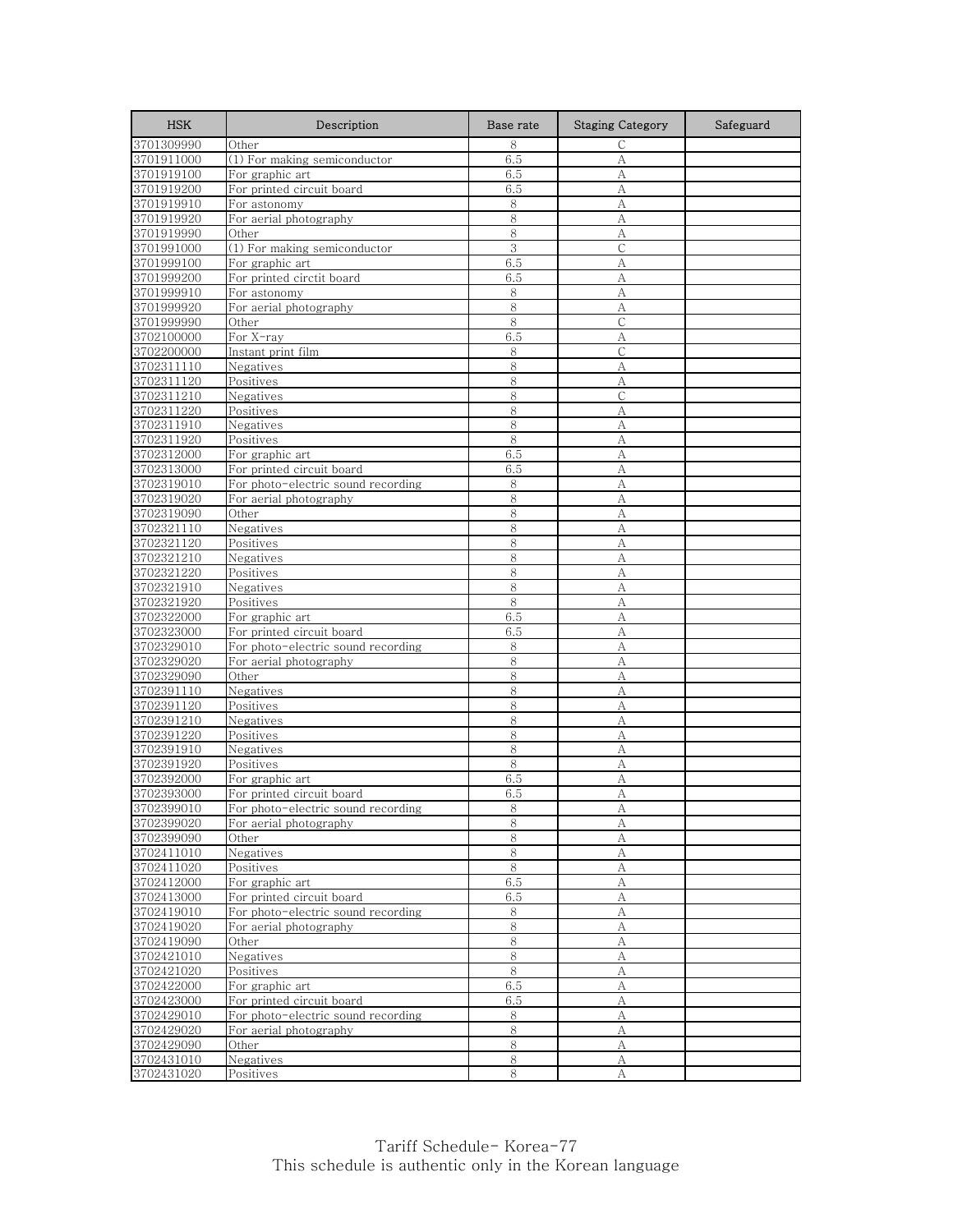| <b>HSK</b>               | Description                                                     | Base rate  | <b>Staging Category</b> | Safeguard |
|--------------------------|-----------------------------------------------------------------|------------|-------------------------|-----------|
| 3702432000               | For graphic art                                                 | 6.5        | А                       |           |
| 3702433000               | For printed circuit board                                       | 6.5        | А                       |           |
| 3702439010               | For photo-electric sound recording                              | 8          | А                       |           |
| 3702439020               | For aerial photography                                          | 8          | А                       |           |
| 3702439090               | Other                                                           | 8          | А                       |           |
| 3702441010               | Negatives                                                       | 8          | А                       |           |
| 3702441020               | Positives                                                       | 8          | А                       |           |
| 3702442000               | For graphic art                                                 | 6.5        | A                       |           |
| 3702443000               | For printed circuit board                                       | 6.5        | С                       |           |
| 3702449010               | For photo-electric sound recording                              | 8          | А                       |           |
| 3702449020               | For aerial photography                                          | 8          | А                       |           |
| 3702449090               | Other                                                           | 8<br>8     | А                       |           |
| 3702511010               | Negatives<br>Positives                                          |            | A                       |           |
| 3702511020               |                                                                 | 8          | A                       |           |
| 3702512000<br>3702513000 | For graphic art<br>For printed circuit board                    | 6.5<br>6.5 | А<br>А                  |           |
| 3702519010               | For photo-electric sound recording                              | 8          | А                       |           |
| 3702519020               | For aerial photography                                          | 8          | A                       |           |
| 3702519090               | Other                                                           | 8          | А                       |           |
| 3702521010               | Negatives                                                       | 8          | А                       |           |
| 3702521020               | Positives                                                       | 8          | А                       |           |
| 3702522000               | For graphic art                                                 | 6.5        | А                       |           |
| 3702523000               | For printed circuit board                                       | 6.5        | A                       |           |
| 3702529010               | For photo-electric sound recording                              | 8          | А                       |           |
| 3702529020               | For aerial photography                                          | 8          | A                       |           |
| 3702529090               | Other                                                           | 8          | А                       |           |
|                          | Of a width exceeding 16mm but not                               |            |                         |           |
| 3702530000               | exceeding 35mm and of a length not                              | 8          | А                       |           |
|                          | exceeding 30m, for slides                                       |            |                         |           |
| 3702541010               | Negatives                                                       | 8          | А                       |           |
| 3702541020               | Positives                                                       | 8          | А                       |           |
| 3702542000               | For graphic art                                                 | 6.5        | A                       |           |
| 3702543000               | For printed circuit board                                       | 6.5        | A                       |           |
| 3702549010               | For photo-electric sound recording                              | 8          | A                       |           |
| 3702549020               | For aerial photography                                          | 8          | А                       |           |
| 3702549090               | Other                                                           | 8          | А                       |           |
| 3702551010               | Negatives                                                       | 8          | D                       |           |
| 3702551020               | Positives                                                       | 8          | С                       |           |
| 3702552000               | For graphic art                                                 | 6.5        | A                       |           |
| 3702553000               | For printed circuit board                                       | 6.5        | A                       |           |
| 3702559010               | For photo-electric sound recording                              | $\,8\,$    | А                       |           |
| 3702559020               | For aerial photography                                          | 8          | А                       |           |
| 3702559090               | Other                                                           | 8          | А                       |           |
| 3702561010               | Negatives                                                       | 8          | А                       |           |
| 3702561020               | Positives                                                       | 8          | A                       |           |
| 3702562000<br>3702563000 | For graphic art                                                 | 6.5        |                         |           |
| 3702569010               | For printed circuit board<br>For photo-electric sound recording | 6.5<br>8   | А<br>А                  |           |
| 3702569020               | For aerial photography                                          | 8          | A                       |           |
| 3702569090               | Other                                                           | 8          | А                       |           |
| 3702911010               | Negatives                                                       | $\,8\,$    | $\boldsymbol{A}$        |           |
| 3702911020               | Positives                                                       | 8          | A                       |           |
| 3702912000               | For graphic art                                                 | 6.5        | A                       |           |
| 3702913000               | For printed circuit board                                       | 6.5        | А                       |           |
| 3702919010               | For photo-electric sound recording                              | 8          | А                       |           |
| 3702919020               | For aerial photography                                          | $\,8\,$    | A                       |           |
| 3702919090               | Other                                                           | $\,8\,$    | А                       |           |
| 3702931010               | Negatives                                                       | 8          | А                       |           |
| 3702931020               | Positives                                                       | 8          | А                       |           |
| 3702932000               | For graphic art                                                 | 6.5        | А                       |           |
| 3702933000               | For printed circuit board                                       | 6.5        | А                       |           |
| 3702939010               | For photo-electric sound recording                              | 8          | А                       |           |
| 3702939020               | For aerial photography                                          | $\,8\,$    | А                       |           |
| 3702939090               | Other                                                           | 8          | А                       |           |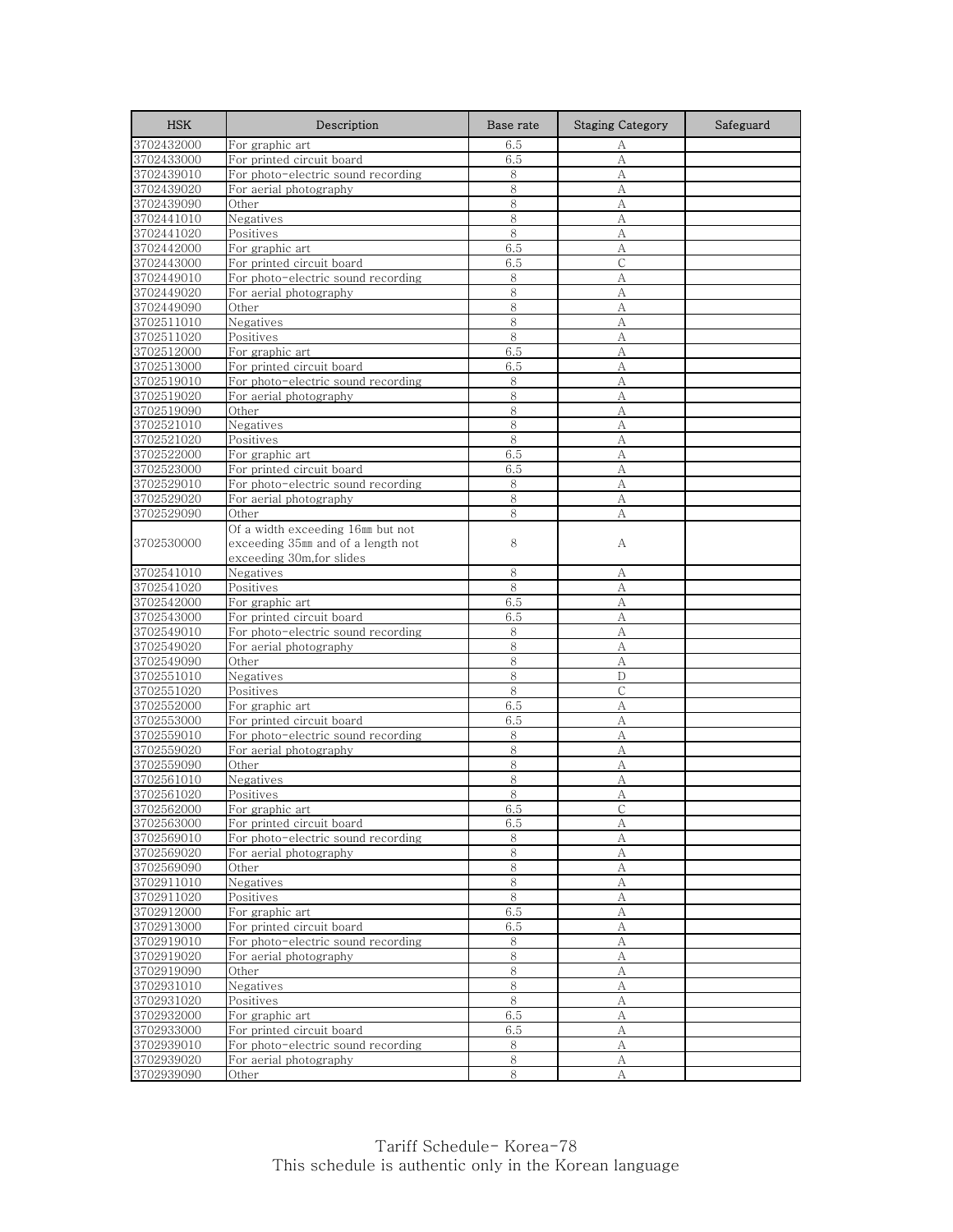| <b>HSK</b> | Description                                                                                                                                                         | Base rate      | <b>Staging Category</b> | Safeguard |
|------------|---------------------------------------------------------------------------------------------------------------------------------------------------------------------|----------------|-------------------------|-----------|
| 3702941010 | Negatives                                                                                                                                                           | 8              | А                       |           |
| 3702941020 | Positives                                                                                                                                                           | 8              | А                       |           |
| 3702942000 | For graphic art                                                                                                                                                     | 6.5            | A                       |           |
| 3702943000 | For printed circuit board                                                                                                                                           | 6.5            | А                       |           |
| 3702949010 | For photo-electric sound recording                                                                                                                                  | 8              | А                       |           |
| 3702949020 | For aerial photography                                                                                                                                              | 8              | A                       |           |
| 3702949090 | Other                                                                                                                                                               | 8              | A                       |           |
| 3702951010 | Negatives                                                                                                                                                           | 8              | А                       |           |
| 3702951020 | Positives                                                                                                                                                           | 8              | А                       |           |
| 3702952000 | For graphic art                                                                                                                                                     | 6.5            | А                       |           |
| 3702953000 | For printed circuit board                                                                                                                                           | 6.5            | А                       |           |
| 3702959010 | For photo-electric sound recording                                                                                                                                  | 8              | А                       |           |
| 3702959020 | For aerial photography                                                                                                                                              | 8              | А                       |           |
| 3702959090 | Other                                                                                                                                                               | 8              | A                       |           |
| 3703101010 | For x-ray                                                                                                                                                           | 8              | А                       |           |
| 3703101020 | For electro-cardiograph                                                                                                                                             | 8              | А                       |           |
| 3703101030 | For photo-copying                                                                                                                                                   | 8              | А                       |           |
| 3703101040 | For recording                                                                                                                                                       | 8              | A                       |           |
| 3703101090 | Other                                                                                                                                                               | 8              | C                       |           |
| 3703109010 | For x-ray                                                                                                                                                           | 8              | А                       |           |
| 3703109020 | For electro-cardiograph                                                                                                                                             | 8              | А                       |           |
| 3703109030 | For photo-copying                                                                                                                                                   | 8              | А                       |           |
| 3703109040 | For recording                                                                                                                                                       | 8              | A                       |           |
| 3703109090 | Other                                                                                                                                                               | 8              | А                       |           |
| 3703201000 | For x-ray                                                                                                                                                           | 8              | А                       |           |
| 3703202000 | For electro-cardiograph                                                                                                                                             | 8              | А                       |           |
| 3703203000 | For photo-copying                                                                                                                                                   | 8              | A                       |           |
| 3703204000 | For recording                                                                                                                                                       | 8              | A                       |           |
| 3703209000 | Other                                                                                                                                                               | 8              | D                       |           |
| 3703901000 | For x-ray                                                                                                                                                           | 8              | A                       |           |
| 3703902000 | For electro-cardiograph                                                                                                                                             | 8              | А                       |           |
| 3703903000 | For photo-copying                                                                                                                                                   | 8              | A                       |           |
| 3703904000 | For recording                                                                                                                                                       | 8              | А                       |           |
| 3703909000 | Other                                                                                                                                                               | 8              | А                       |           |
| 3704001110 | For news                                                                                                                                                            | 8              | A                       |           |
| 3704001120 | Cinematographic film exposed overseas in<br>the working of a motion picture by a<br>republic of korea producer (only republic<br>of korea actors appearing in film) | 8              | А                       |           |
| 3704001190 | Other                                                                                                                                                               | 8              | А                       |           |
| 3704001200 | B. For offset reproduction, producing<br>postcard, illastrated postcard, cards and<br>calenders                                                                     | 6              | А                       |           |
| 3704001300 | C. For making semiconductor                                                                                                                                         | 6              | А                       |           |
| 3704001900 | D. Other                                                                                                                                                            | O              | Κ                       |           |
| 3704002000 | 2. Photographic paper, paperboard and<br>textiles                                                                                                                   | 8              | А                       |           |
| 3705101000 | A. For producing postcard, illastrated<br>postcard, cards and calenders                                                                                             | 8              | A                       |           |
| 3705109000 | B. Other                                                                                                                                                            | $\overline{0}$ | K                       |           |
| 3705200000 | 2. Microfilms                                                                                                                                                       | $\mathbf{0}$   | Κ                       |           |
| 3705901000 | A. For making semiconductor                                                                                                                                         | 3              | А                       |           |
| 3705902010 | (1) X-ray pictured                                                                                                                                                  | 0              | K                       |           |
| 3705902020 | (2) Books copied                                                                                                                                                    | 0              | Κ                       |           |
| 3705902030 | (3) Document copied                                                                                                                                                 | 0              | K                       |           |
| 3705909010 | (1) For academic research                                                                                                                                           | $\mathbf{0}$   | K                       |           |
| 3705909020 | (2) For astronomy                                                                                                                                                   | $\mathbf{0}$   | K                       |           |
| 3705909030 | (3) For aerial photography                                                                                                                                          | $\mathbf{0}$   | Κ                       |           |
| 3705909090 | (4) Other                                                                                                                                                           | $\mathcal{O}$  | Κ                       |           |
| 3706101000 | A. Consisting only of sound track                                                                                                                                   | 6.5% or 195/m  | A                       |           |
| 3706102000 | B. For news                                                                                                                                                         | 6.5% or 4/m    | А                       |           |
| 3706103010 | $(1)$ Rush                                                                                                                                                          | 6.5% or 26/m   | А                       |           |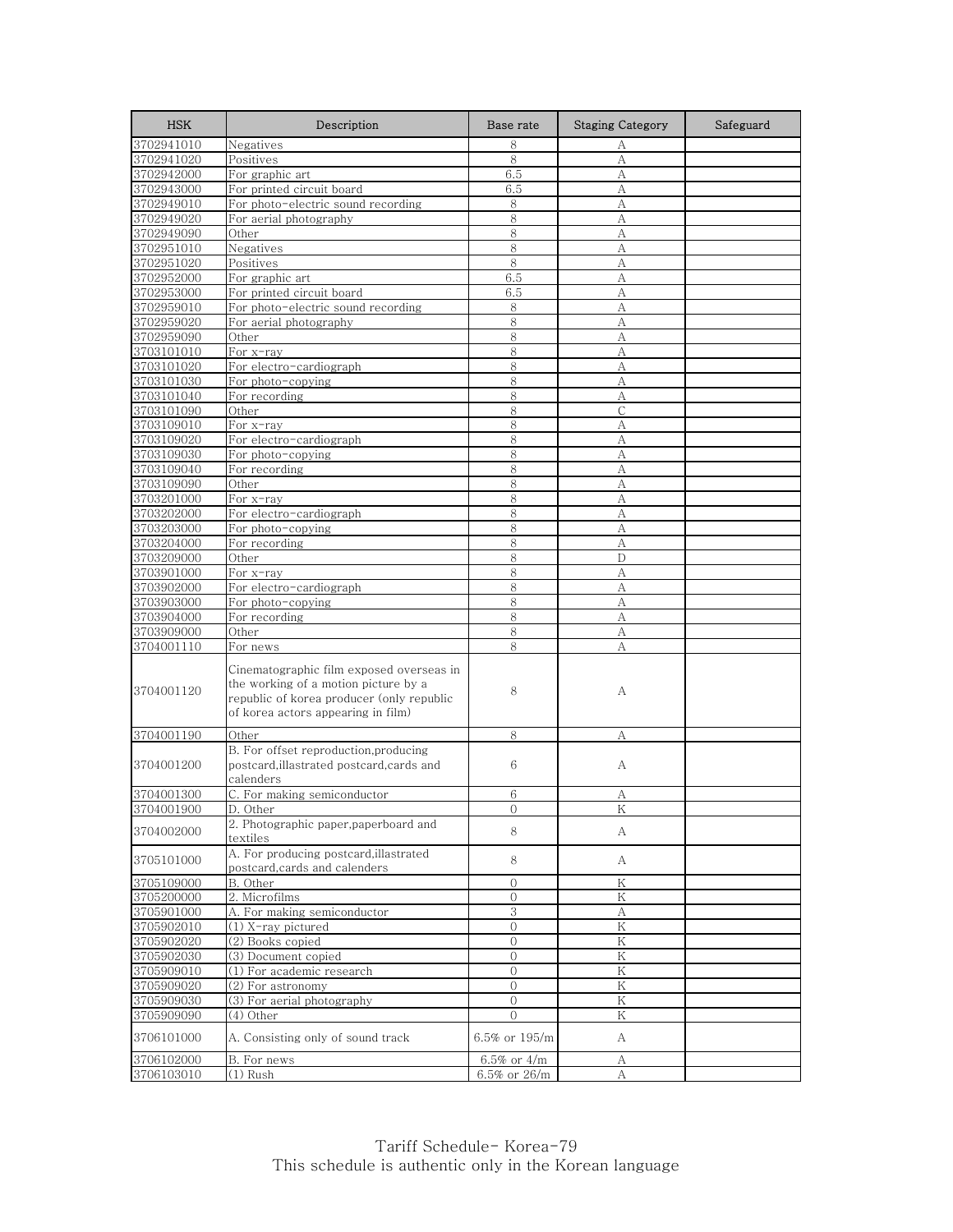| <b>HSK</b> | Description                                                                                                                                                                                                                                                                     | Base rate             | <b>Staging Category</b>                         | Safeguard |
|------------|---------------------------------------------------------------------------------------------------------------------------------------------------------------------------------------------------------------------------------------------------------------------------------|-----------------------|-------------------------------------------------|-----------|
| 3706103020 | (2) Other negative joint-produced<br>cinematography                                                                                                                                                                                                                             | 6.5% or 468/m         | А                                               |           |
| 3706103030 | (3) Other positive joint-produced<br>cinematography                                                                                                                                                                                                                             | 6.5% or 78/m          | A                                               |           |
| 3706104000 | D. Cinematograph film exposed overseas in<br>the working of a motion picture by a<br>republic of Korea producer (only pictured<br>overseas scenery or only appeared actors<br>of republic of Korea in the film) and<br>cinematograph film made by a Korean<br>producer in Korea | 6.5% or 26/m          | C                                               |           |
| 3706105010 | (1) Negatives                                                                                                                                                                                                                                                                   | $6.5\%$ or<br>1,092/m | C                                               |           |
| 3706105020 | (2) Positives                                                                                                                                                                                                                                                                   | 6.5% or 182/m         | $\mathsf{C}$                                    |           |
| 3706106010 | (1) Negatives                                                                                                                                                                                                                                                                   | $6.5\%$ or<br>1,560/m | А                                               |           |
| 3706106020 | (2) Positives                                                                                                                                                                                                                                                                   | 6.5% or $260/m$       | C                                               |           |
| 3706901000 | A. Consisting only of sound track                                                                                                                                                                                                                                               | $6.5\%$ or $9/m$      | А                                               |           |
| 3706902000 | B. For news                                                                                                                                                                                                                                                                     | 6.5% or 5/m           | А                                               |           |
| 3706903010 | $(1)$ Rush                                                                                                                                                                                                                                                                      | $6.5\%$ or 26/m       | А                                               |           |
| 3706903020 | (2) Other negative joint-produced<br>cinematography                                                                                                                                                                                                                             | 6.5% or $468/m$       | A                                               |           |
| 3706903030 | (3) Other positive joint-produced<br>cinematography                                                                                                                                                                                                                             | 6.5% or $78/m$        | A                                               |           |
| 3706904000 | D. Cinematograph film exposed overseas in<br>the working of a motion picture by a<br>republic of Korea producer (only pictured<br>overseas scenery or only appeared actors<br>of republic of Korea in the film) and<br>cinmatograph film made by a Korean<br>producer in Korea  | 6.5% or $26/m$        | А                                               |           |
| 3706905010 | (1) Negatives                                                                                                                                                                                                                                                                   | 6.5% or 25/m          | А                                               |           |
| 3706905020 | (2) Positives                                                                                                                                                                                                                                                                   | 6.5% or 8/m           | А                                               |           |
| 3706906010 | (1) Negatives                                                                                                                                                                                                                                                                   | $6.5\%$ or<br>1,092/m | A                                               |           |
| 3706906020 | (2) Positives                                                                                                                                                                                                                                                                   | 6.5% or 182/m         | A                                               |           |
| 3707100000 | 1.<br>Sensitising emulsions                                                                                                                                                                                                                                                     | 6.5                   | А                                               |           |
| 3707901010 | (1) For making semiconductor                                                                                                                                                                                                                                                    | 6.5                   | С                                               |           |
| 3707901090 | (2) Other                                                                                                                                                                                                                                                                       | 6.5                   | A                                               |           |
| 3707902100 | For colour photography                                                                                                                                                                                                                                                          | 6.5                   | A                                               |           |
| 3707902910 | For x-ray                                                                                                                                                                                                                                                                       | 6.5                   | $\overline{A}$                                  |           |
| 3707902920 | For graphic art                                                                                                                                                                                                                                                                 | 6.5                   | А                                               |           |
| 3707902990 | Other                                                                                                                                                                                                                                                                           | 6.5                   | А                                               |           |
| 3707903100 | For colour photography                                                                                                                                                                                                                                                          | 6.5                   | $\mathbf{A}% _{T}=\mathbf{A}_{T}\mathbf{B}_{T}$ |           |
| 3707903910 | For x-ray                                                                                                                                                                                                                                                                       | 6.5                   | $\mathsf{C}$                                    |           |
| 3707903920 | For graphic art                                                                                                                                                                                                                                                                 | 6.5                   | А                                               |           |
| 3707903990 | Other                                                                                                                                                                                                                                                                           | 6.5                   | А                                               |           |
| 3707909100 | Intensifiers and reducers                                                                                                                                                                                                                                                       | 6.5                   | А                                               |           |
| 3707909200 | Toners                                                                                                                                                                                                                                                                          | 6.5                   | $\mathbf{A}$                                    |           |
| 3707909300 | Clearing agents                                                                                                                                                                                                                                                                 | 6.5                   | А                                               |           |
| 3707909400 | Flash light materials                                                                                                                                                                                                                                                           | 6.5                   | A                                               |           |
| 3707909900 | Other                                                                                                                                                                                                                                                                           | 6.5                   | А                                               |           |
| 3801100000 | Artificial graphite                                                                                                                                                                                                                                                             | 6.5                   | C                                               |           |
| 3801200000 | Colloidal or semi-colloidal graphite                                                                                                                                                                                                                                            | 6.5                   | А                                               |           |
| 3801300000 | Carbonaceous pastes for electrodes and<br>similar pastes for furnace linings                                                                                                                                                                                                    | 6.5                   | А                                               |           |
| 3801900000 | Other                                                                                                                                                                                                                                                                           | 6.5                   | D                                               |           |
| 3802100000 | Activated carbon                                                                                                                                                                                                                                                                | 6.5                   | G                                               |           |
| 3802901010 | Activated diatomite                                                                                                                                                                                                                                                             | 6.5                   | А                                               |           |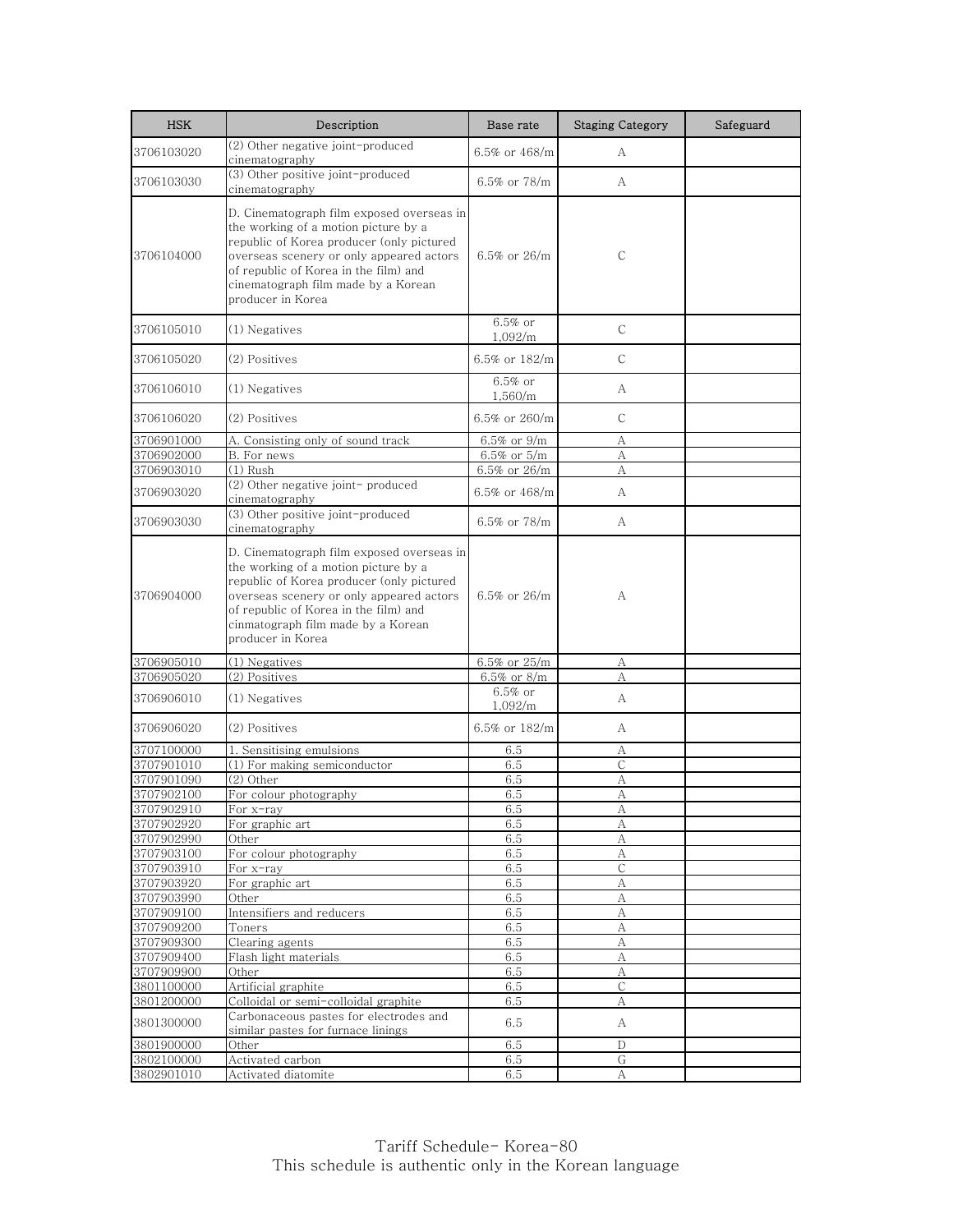| <b>HSK</b>               | Description                                                                 | Base rate  | <b>Staging Category</b> | Safeguard |
|--------------------------|-----------------------------------------------------------------------------|------------|-------------------------|-----------|
| 3802901020               | Activated clays and activated earths                                        | 6.5        | А                       |           |
| 3802901090               | Other                                                                       | 6.5        | А                       |           |
| 3802902000               | Animal black(including spent animal black)                                  | 6.5        | А                       |           |
| 3803000000               | Tall oil, whether or not refined.                                           | 5          | А                       |           |
| 3804001000               | Liquid                                                                      | 6.5        | А                       |           |
| 3804009000               | Other                                                                       | 6.5        | A                       |           |
| 3805101000               | Gum spirits of turpentine.                                                  | 6.5        | $\mathbf{A}$            |           |
| 3805102000               | Wood turpentine                                                             | 6.5        | A                       |           |
| 3805103000               | Sulphate turpentine                                                         | 6.5        | A                       |           |
| 3805200000               | Pine oil                                                                    | 6.5        | А                       |           |
| 3805900000               | Other                                                                       | 6.5        | A                       |           |
| 3806101000               | Rosin                                                                       | 6.5        | D                       |           |
| 3806102000               | Resin acids                                                                 | 6.5        | А                       |           |
| 3806201000               | Salts of rosin                                                              | 6.5        | А                       |           |
| 3806202000               | Salts of resin acids                                                        | 6.5        | А                       |           |
| 3806209000               | Other                                                                       | 6.5        | A                       |           |
| 3806300000               | Ester gums                                                                  | 6.5        | A                       |           |
| 3806902000               | Run gum                                                                     | 6.5        | А                       |           |
| 3806903000               | Rosin spirt and rogin oil                                                   | 6.5        | A                       |           |
| 3806909000               | Other                                                                       | 6.5        | А                       |           |
| 3807001000               | Wood tar, wood tar oils and wood creosote                                   | 6.5        | А                       |           |
| 3807002000               | Wood naphtha                                                                | 6.5        | А                       |           |
| 3807003000               | Vegetable pitch                                                             | 6.5        | А                       |           |
| 3807009010               | Pyroligneous liquid                                                         | 6.5        | D                       |           |
| 3807009090               | Other                                                                       | 6.5        | А                       |           |
| 3808100000               | Insecticides                                                                | 6.5        | C                       |           |
| 3808200000               | Fungicides                                                                  | 6.5        | $\mathsf{C}$            |           |
| 3808301000               | Herbicides                                                                  | 6.5<br>6.5 | С<br>A                  |           |
| 3808302000<br>3808303000 | Anti-sprouting products                                                     | 6.5        | A                       |           |
| 3808400000               | Plant-growth regulators<br>Disinfectants                                    | 6.5        | С                       |           |
| 3808901000               | Rodenticides                                                                | 6.5        | A                       |           |
| 3808909000               | Other                                                                       | 6.5        | D                       |           |
|                          |                                                                             |            |                         |           |
| 3809100000               | With a basis of amylaceous substances                                       | 8          | D                       |           |
| 3809910000               | Of a kind used in the textile or like<br>industries                         | 6.5        | $\mathsf{C}$            |           |
| 3809920000               | Of a kind used in the paper or like<br>industries                           | 6.5        | $\mathsf{C}$            |           |
| 3809930000               | Of a kind used in the leather or like<br>industries                         | 6.5        | С                       |           |
| 3810101000               | Pickling preparations for metal surfaces                                    | 6.5        | С                       |           |
| 3810109000               | Other                                                                       | 6.5        | $\mathsf C$             |           |
| 3810901000               | Fluxes and other auxiliary preparations for<br>soldering.brazing or welding | 6.5        | D                       |           |
| 3810909000               | Other                                                                       | 6.5        | А                       |           |
| 3811110000               | Based on lead compounds                                                     | 6.5        | А                       |           |
| 3811190000               | Other                                                                       | 6.5        | А                       |           |
| 3811210000               | Containing petroleum oils or oils obtained<br>from bituminous minerals      | 5          | $\mathsf C$             |           |
| 3811290000               | Other                                                                       | 5          | $\mathsf C$             |           |
| 3811900000               | 3. Other                                                                    | 6.5        | С                       |           |
| 3812101000               | Based on diphenylguanidine                                                  | 6.5        | А                       |           |
| 3812102000               | Based on dithiocarbamates                                                   | 6.5        | A                       |           |
| 3812103000               | Based on thiuram sulphides                                                  | 6.5        | А                       |           |
| 3812104000               | Based on hexamethylene tetramine                                            | 6.5        | А                       |           |
| 3812105000               | Based on mercaptobenzothiazole                                              | 6.5        | А                       |           |
| 3812106000               | Based on dibenzothiazyle disulphide                                         | 6.5        | А                       |           |
| 3812109000               | Other                                                                       | 6.5        | D                       |           |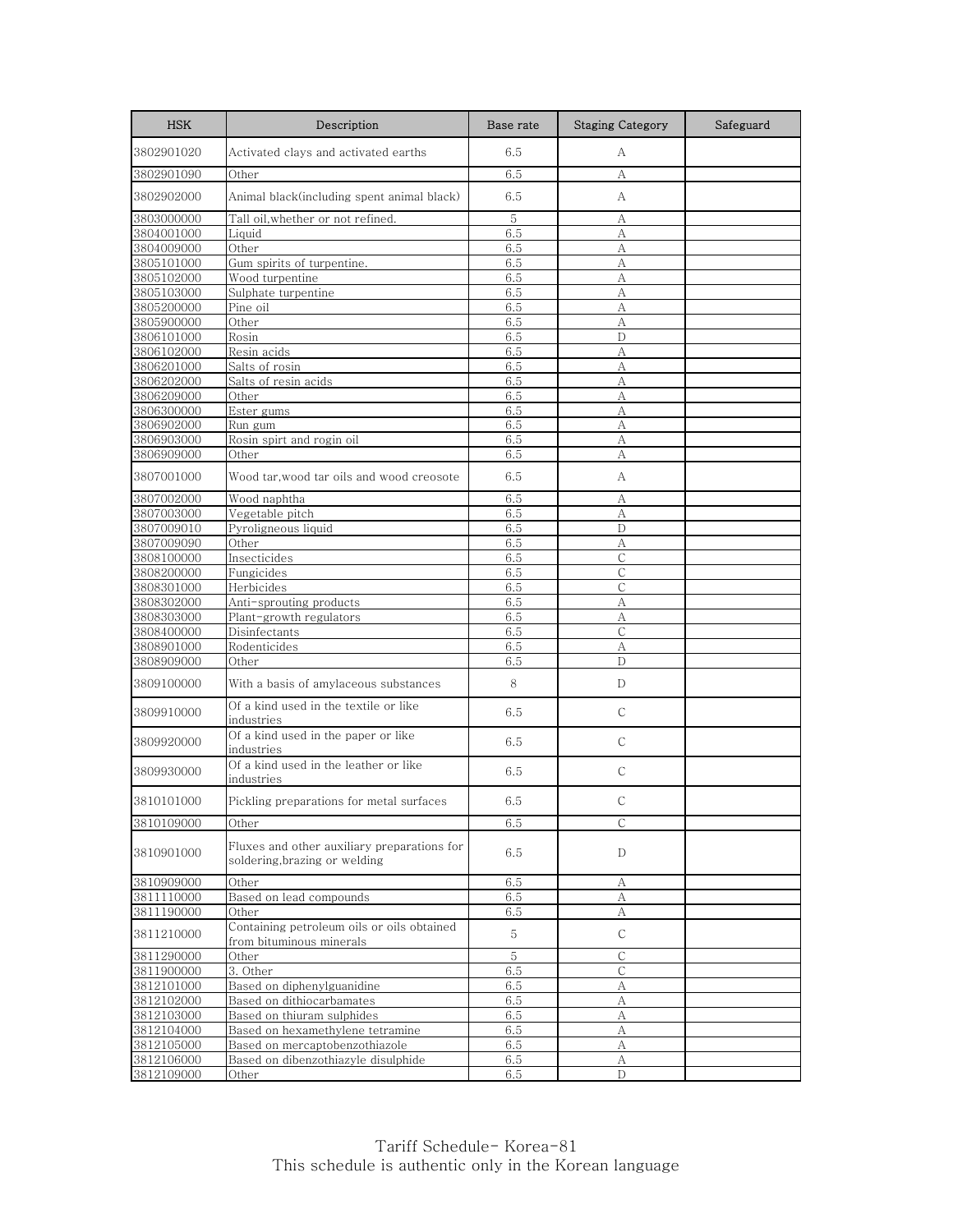| <b>HSK</b>               | Description                                                                                                                 | Base rate      | <b>Staging Category</b> | Safeguard |
|--------------------------|-----------------------------------------------------------------------------------------------------------------------------|----------------|-------------------------|-----------|
| 3812200000               | Compound plasticisers for rubber or<br>plastics                                                                             | 6.5            | $\mathsf{C}$            |           |
| 3812301000               | Anti- oxidising preparations                                                                                                | 6.5            | $\mathbf D$             |           |
| 3812302000               | Other compound stabilisers                                                                                                  | 6.5            | D                       |           |
| 3813001000               | Preparations for fire-extinguishers                                                                                         | 6.5            | А                       |           |
| 3813002000               | Charges for fire-extinguishers                                                                                              | 6.5            | А                       |           |
| 3813003000               | Charged fire-extinguishing grenades                                                                                         | 6.5            | А                       |           |
| 3814001010               | Mixtures of acetones, methyl acetate and<br>methanol                                                                        | 6.5            | А                       |           |
| 3814001020               | Mixtures of ethyl acetate, butyl alcohol and<br>toluene                                                                     | 6.5            | А                       |           |
| 3814001090               | Other                                                                                                                       | 6.5            | D                       |           |
| 3814002110               | (1) For making semi-conductor                                                                                               | 6.5            | $\mathcal{C}$           |           |
| 3814002190               | (2) Other                                                                                                                   | 6.5            | D                       |           |
| 3814002900               | B. Other                                                                                                                    | 6.5            | $\mathbf D$             |           |
| 3815110000               | A. With nickel or nickel compounds as the<br>active substance                                                               | 6.5            | $\mathsf{C}$            |           |
| 3815121000               | (1) With platinium metal or platinium<br>compounds                                                                          | 6.5            | С                       |           |
| 3815122000               | (2) Of palladium or palladium compounds                                                                                     | 6.5            | $\mathsf{C}$            |           |
| 3815129000               | (3) Other                                                                                                                   | 6.5            | $\mathsf{C}$            |           |
| 3815191000               | $(1)$ With iron or iron compounds as the<br>active substance                                                                | 6.5            | А                       |           |
| 3815192000               | (2) Of titanium or titanium compounds                                                                                       | 6.5            | $\mathsf{C}$            |           |
| 3815199000               | (3) Other                                                                                                                   | 6.5            | $\mathsf{C}$            |           |
| 3815901000               | A. Reaction initiators                                                                                                      | 6.5            | С                       |           |
| 3815909000               | B. Other                                                                                                                    | 6.5            | $\mathsf{C}$            |           |
| 3816001000               | Refractory cements                                                                                                          |                |                         |           |
|                          |                                                                                                                             | 6.5<br>6.5     | А<br>$\mathsf{C}$       |           |
| 3816002000<br>3816003000 | Refractory mortars<br>Refractory concretes                                                                                  | 6.5            | А                       |           |
| 3816009000               | Other                                                                                                                       | 6.5            | C                       |           |
| 3817000000               | Mixed alkylbenzenes and mixed<br>alkylnaphthalenes, other than those of<br>heading 27.07 or 29.02.                          | 6.5            | A                       |           |
| 3818001000               | 1. Chemical elements doped for use in<br>electronics                                                                        | $\overline{0}$ | Κ                       |           |
| 3818002000               | 2. Chemical compunds doped for use in<br>electronics                                                                        | $\Omega$       | Κ                       |           |
| 3819001000               | Hydraulic brake fluids                                                                                                      | 6.5            | А                       |           |
| 3819002000               | Other prepared liquids for hydraulic<br>transmission                                                                        | 6.5            | $\mathsf{C}$            |           |
| 3820001000               | Anti-freezing preparations                                                                                                  | 6.5            | А                       |           |
| 3820002000               | Prepared de-icing fluids                                                                                                    | 6.5            | A                       |           |
| 3821000000               | Prepared culture media for development of<br>micro-organisms.                                                               | 6.5            | $\mathsf{C}$            |           |
| 3822001011               | Of other plates, sheets, film, foil and strip of<br>plastics                                                                | $\mathbf{0}$   | Κ                       |           |
| 3822001012               | Other articles of plastics                                                                                                  | $\overline{0}$ | ${\rm K}$               |           |
| 3822001013               | Paper, paperboard,cellulose wadding or<br>webs of cellulose fibres, in rolls or sheets<br>referred to in Note 8 Chapter 48  | $\overline{0}$ | Κ                       |           |
| 3822001014               | Litumuth testing paper and other similar<br>testing paper                                                                   | $\mathbf{0}$   | Κ                       |           |
| 3822001019               | Other                                                                                                                       | $\Omega$       | K                       |           |
| 3822001020               | Prepared, not on a backing                                                                                                  | $\Omega$       | Κ                       |           |
| 3822001091               | Of other plates, sheets, film, foil and strip<br>of plastics                                                                | 6.5            | A                       |           |
| 3822001092               | Other articles of plastics                                                                                                  | 8              | С                       |           |
| 3822001093               | Paper, paperboard, cellulose wadding or<br>webs of cellulose fibres, in rolls or sheets<br>referred to in Note 8 Chapter 48 | 0              | Κ                       |           |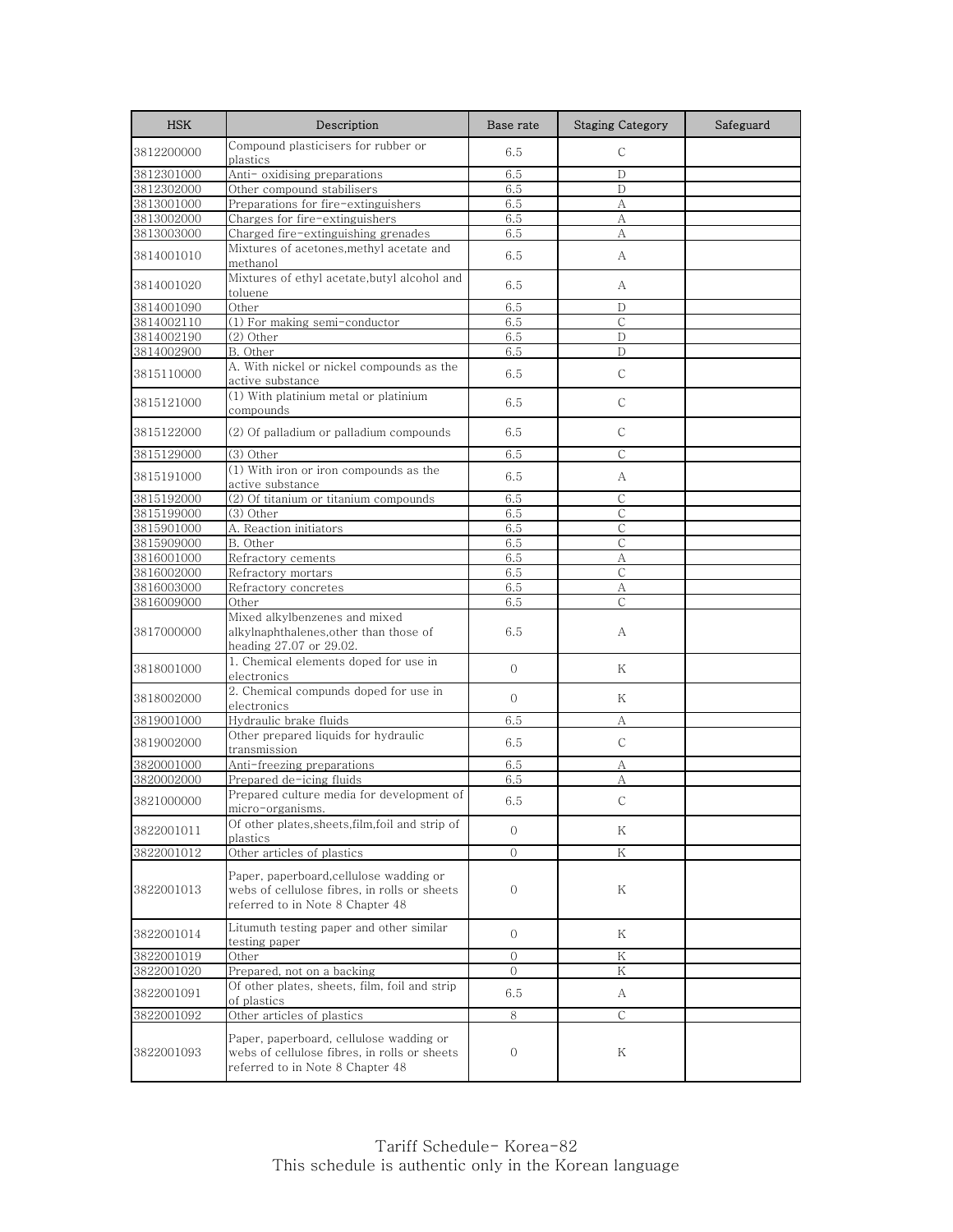| <b>HSK</b>               | Description                                                                                                                              | Base rate             | <b>Staging Category</b> | Safeguard |
|--------------------------|------------------------------------------------------------------------------------------------------------------------------------------|-----------------------|-------------------------|-----------|
| 3822001099               | Other                                                                                                                                    | 8                     | А                       |           |
| 3822002011               | Of other plates, sheets, film, foil and strip of<br>plastics                                                                             | $\Omega$              | K                       |           |
| 3822002012               | Other articles of plastics                                                                                                               | $\Omega$              | Κ                       |           |
| 3822002013               | Paper,paperboard, cellulose wadding or<br>webs of cellulose fibres, in rolls or sheets<br>referred to in Note 8 Chapter 48               | $\mathbf{0}$          | Κ                       |           |
| 3822002014               | Litumuth testing paper and other similar<br>testing paper                                                                                | $\Omega$              | Κ                       |           |
| 3822002019               | Other                                                                                                                                    | $\mathbf{0}$          | Κ                       |           |
| 3822002020               | Prepared, not on a backing                                                                                                               | $\Omega$              | Κ                       |           |
| 3822002091               | Of other plates, sheets, film, foil and strip<br>of plastics                                                                             | 6.5                   | A                       |           |
| 3822002092               | Other articles of plastics                                                                                                               | 8                     | A                       |           |
| 3822002093               | Paper, paperboard, cellulose wadding or<br>webs of cellulose fibres, in rolls or sheets<br>referred to in Note 8 Chapter 48              | $\overline{0}$        | Κ                       |           |
| 3822002099               | Other                                                                                                                                    | 8                     | $\mathsf{C}$            |           |
| 3822003011               | A. Of 0% rate in the annexed Tariff<br>Schedules to the Customs Act(hereinafter<br>reffered to as "Tariff Schedules" in this<br>Chapter) | $\mathbf{0}$          | Κ                       |           |
| 3822003012               | B. Of 1% rate in the Tariff Schedules                                                                                                    | 1                     | А                       |           |
| 3822003013               | C. Of 2% rate in the Tariff Schedules                                                                                                    | $\overline{2}$        | А                       |           |
| 3822003014               | D. Of 3% rate in the Tariff Schedules                                                                                                    | 3                     | A                       |           |
| 3822003015               | E. Of 5% rate in the Tariff Schedules                                                                                                    | 5                     | А                       |           |
| 3822003016               | F. Of 7% rate in the Tariff Schedules                                                                                                    | 7                     | А                       |           |
| 3822003017<br>3822003018 | G. Of 8% rate in the Tariff Schedules<br>H. Of 10% rate in the Tariff Schedules                                                          | 8<br>10               | А<br>А                  |           |
| 3822003019               | I. Of 20% rate in the Tariff Schedules                                                                                                   | 20                    | А                       |           |
| 3822003020               | J. Of 30% rate in the Tariff Schedules                                                                                                   | 30                    | A                       |           |
| 3822003021               | K. Of 40% rate in the Tariff Schedules                                                                                                   | 40                    | А                       |           |
| 3822003022               | Of 50% rate in the Tariff Schedules                                                                                                      | 50                    | А                       |           |
| 3822003023               | M. Of 5(0)% rate in the Tariff Schedules                                                                                                 | $\Omega$              | Κ                       |           |
| 3822003024               | N. Of 5(1)% rate in the Tariff Schedules                                                                                                 | 1                     | А                       |           |
| 3822003025               | O. Of 8(5)% rate in the Tariff Schedules                                                                                                 | 5                     | A                       |           |
| 3822003026               | P. Of HSK 3706.10.1000, 3706.10.5020 or<br>3706.90.6020                                                                                  | 6.5% or 182/m         | A                       |           |
| 3822003027               | Q. Of HSK 3706.10.2000 or 3706.90.2000                                                                                                   | 6.5% or $4/m$         | А                       |           |
| 3822003028               | R. Of HSK 3706.10.3010, 3706.10.4000,<br>3706.90.3010 or 3706.90.4000                                                                    | 6.5% or 26/m          | А                       |           |
| 3822003029               | S. Of HSK 3706.10.3020 or 3706.90.3020                                                                                                   | 6.5% or 468/m         | А                       |           |
| 3822003030               | T. Of HSK 3706.10.3030 or 3706.90.3030                                                                                                   | 6.5% or 78/m          | А                       |           |
| 3822003031               | U. Of HSK 3706.10.5010 or 3706.90.6010                                                                                                   | $6.5\%$ or<br>1,092/m | А                       |           |
| 3822003032               | V. Of HSK 3706.10.6010                                                                                                                   | $6.5\%$ or<br>1,560/m | А                       |           |
| 3822003033               | W. Of HSK 3706.10.6020                                                                                                                   | 6.5% or 260/m         | А                       |           |
| 3822003034               | X. Of HSK 3706.90.1000 or 3706.90.5020                                                                                                   | 6.5% or 8/m           | А                       |           |
| 3822003035               | Y. Of HSK 3706.90.5010                                                                                                                   | 6.5% or $25/m$        | А                       |           |
| 3823110000               | Stearic acid                                                                                                                             | 8                     | А                       |           |
| 3823120000<br>3823130000 | Oleic acid<br>Tall oil fatty acids                                                                                                       | 8<br>8                | А<br>А                  |           |
| 3823191000               | Palmitic acids                                                                                                                           | 8                     | A                       |           |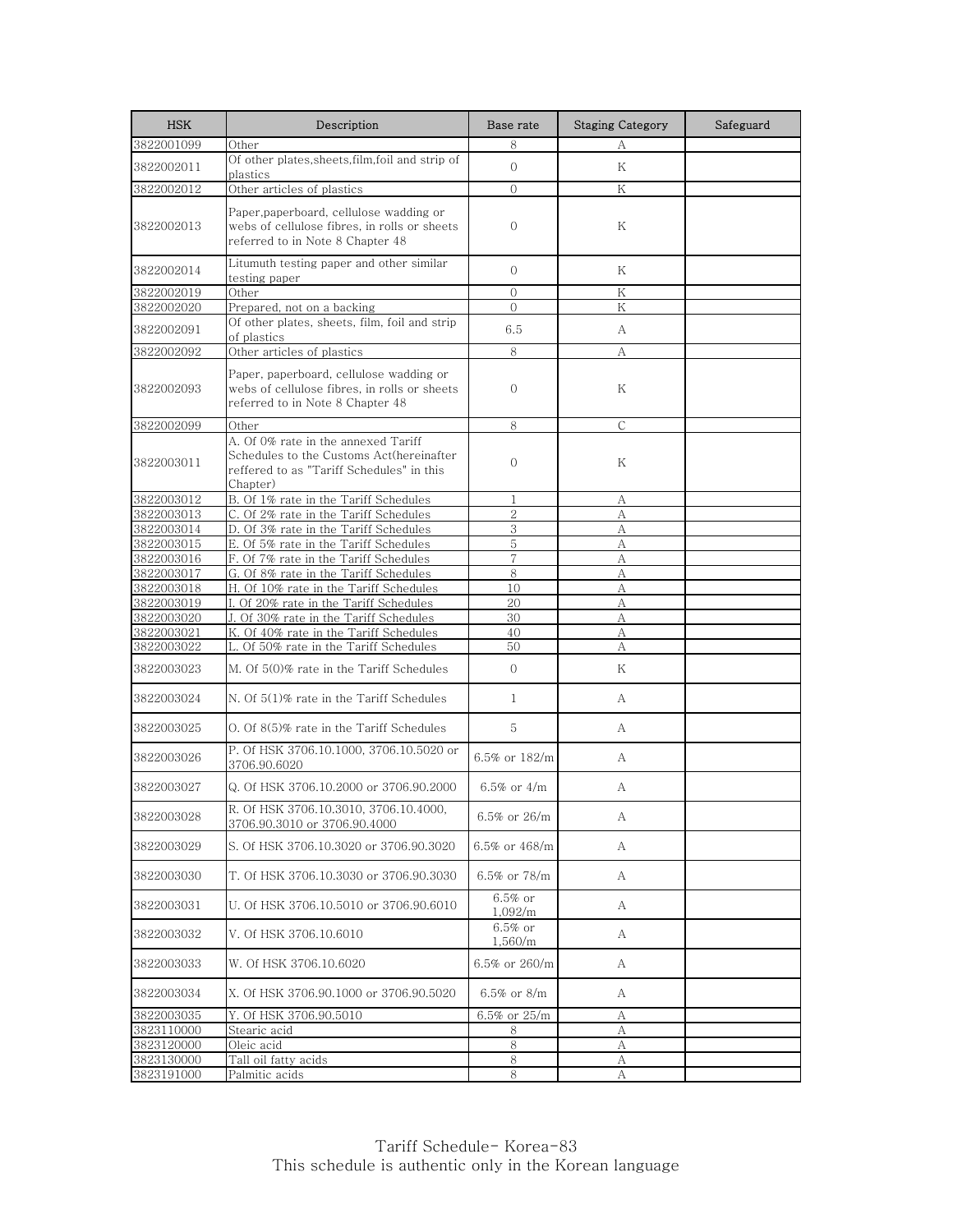| <b>HSK</b> | Description                                                                                                                                                                                                                                                                                | Base rate | <b>Staging Category</b> | Safeguard |
|------------|--------------------------------------------------------------------------------------------------------------------------------------------------------------------------------------------------------------------------------------------------------------------------------------------|-----------|-------------------------|-----------|
| 3823192000 | Acid oils from refining                                                                                                                                                                                                                                                                    | 8         | А                       |           |
| 3823199000 | Other                                                                                                                                                                                                                                                                                      | $8\,$     | $\boldsymbol{A}$        |           |
| 3823701000 | Cetyl alcohol                                                                                                                                                                                                                                                                              | 5         | А                       |           |
| 3823702000 | Stearyl alcohol                                                                                                                                                                                                                                                                            | 5         | A                       |           |
| 3823703000 | Oleyl alcohol                                                                                                                                                                                                                                                                              | 5         | А                       |           |
| 3823704000 | Lauryl alcohol                                                                                                                                                                                                                                                                             | 5         | А                       |           |
| 3823709000 | Other                                                                                                                                                                                                                                                                                      | 5         | A                       |           |
| 3824100000 | 1. Prepared binders for foundry moulds or<br>cores                                                                                                                                                                                                                                         | 6.5       | А                       |           |
| 3824200000 | 2. Naphthenic acids, their water-insoluble<br>salts and their esters                                                                                                                                                                                                                       | 6.5       | $\mathsf C$             |           |
| 3824300000 | 3. Non-agglomerated metal carbides mixed<br>together or with metallic binders                                                                                                                                                                                                              | 6.5       | A                       |           |
| 3824400000 | 4. Prepared additives for cements, mortars<br>or concretes                                                                                                                                                                                                                                 | 6.5       | $\mathbb{D}$            |           |
| 3824500000 | 5. Non-refractory mortars and concretes                                                                                                                                                                                                                                                    | 6.5       | А                       |           |
| 3824600000 | 6. Sorbitol other than that of subheading<br>2905.44                                                                                                                                                                                                                                       | 8         | G                       |           |
| 3824710000 | Containing acyclic hydrocarbons<br>perhalogenated only with fluorine and<br>chlorine                                                                                                                                                                                                       | 6.5       | А                       |           |
| 3824790000 | Other                                                                                                                                                                                                                                                                                      | 6.5       | C                       |           |
| 3824901000 | A. Roasted chromite                                                                                                                                                                                                                                                                        | 5         | А                       |           |
| 3824902100 | Getters for vaccum tubes                                                                                                                                                                                                                                                                   | 6.5       | А                       |           |
| 3824902200 | Preparations of carbon resistors or<br>ceramic solid resistors                                                                                                                                                                                                                             | 6.5       | A                       |           |
| 3824902300 | Detergents based on<br>trichlorotrifluoroethane                                                                                                                                                                                                                                            | 6.5       | А                       |           |
| 3824902400 | Intermediate products of the antibiotics<br>manufacturing process                                                                                                                                                                                                                          | 6.5       | А                       |           |
| 3824903100 | Mistures consisting mainly of O-<br>$alkyl(\leq C10$ , including cycloalkyl)<br>alkyl(methyl, ethyl, n-propyl or<br>isopropyl)phosphonofluoridates                                                                                                                                         | 6.5       | А                       |           |
| 3824903200 | Mixtures consisting mainly of O-<br>alkyl $(\leq C10$ , including cycloalkyl) N,N-<br>dialkyl(methyl, ehtyl, n-propyl or<br>isopropyl)phosphoramidocyanidates                                                                                                                              | 6.5       | А                       |           |
| 3824903300 | Mixtures consisting mainly of $[S-2-$<br>(dialkyl (methyl, ethyl, n-propyl or<br>isopropyl) amino)ethyl]hydrogen<br>alkyl(methyl, ethyl, n-propyl or<br>isopropyl)phosphonothioates and their O-<br>alkyl(≤C10, including cycloalkyl) esters;<br>mixtures consisting mainly of alkyla      | 6.5       | А                       |           |
| 3824903400 | Mixtures consisting mainly of alkyl(methyl,<br>ethyl, n-propyl or<br>isopropyl)phosphonyldifluorides                                                                                                                                                                                       | 6.5       | А                       |           |
| 3824903500 | Mixtures consisting mainly of $[O-2-$<br>dialkyl(methyl, ethyl, n-propyl or<br>isopropyl)aminoethyl]hydrogen<br>alkyl(methyl, ethyl, n-propyl or<br>isopropyl)phosphonites and their O-<br>alkyl(≤C10, including cycloalkyl)<br>esters; mixtures consisting mainly of<br>alkylated or prot | 6.5       | А                       |           |
| 3824903600 | Mixtures consisting mainly of N, N-<br>dialkyl(methyl, ethyl, n-propyl or<br>isopropyl) phosphoramidic dihalides                                                                                                                                                                           | 6.5       | А                       |           |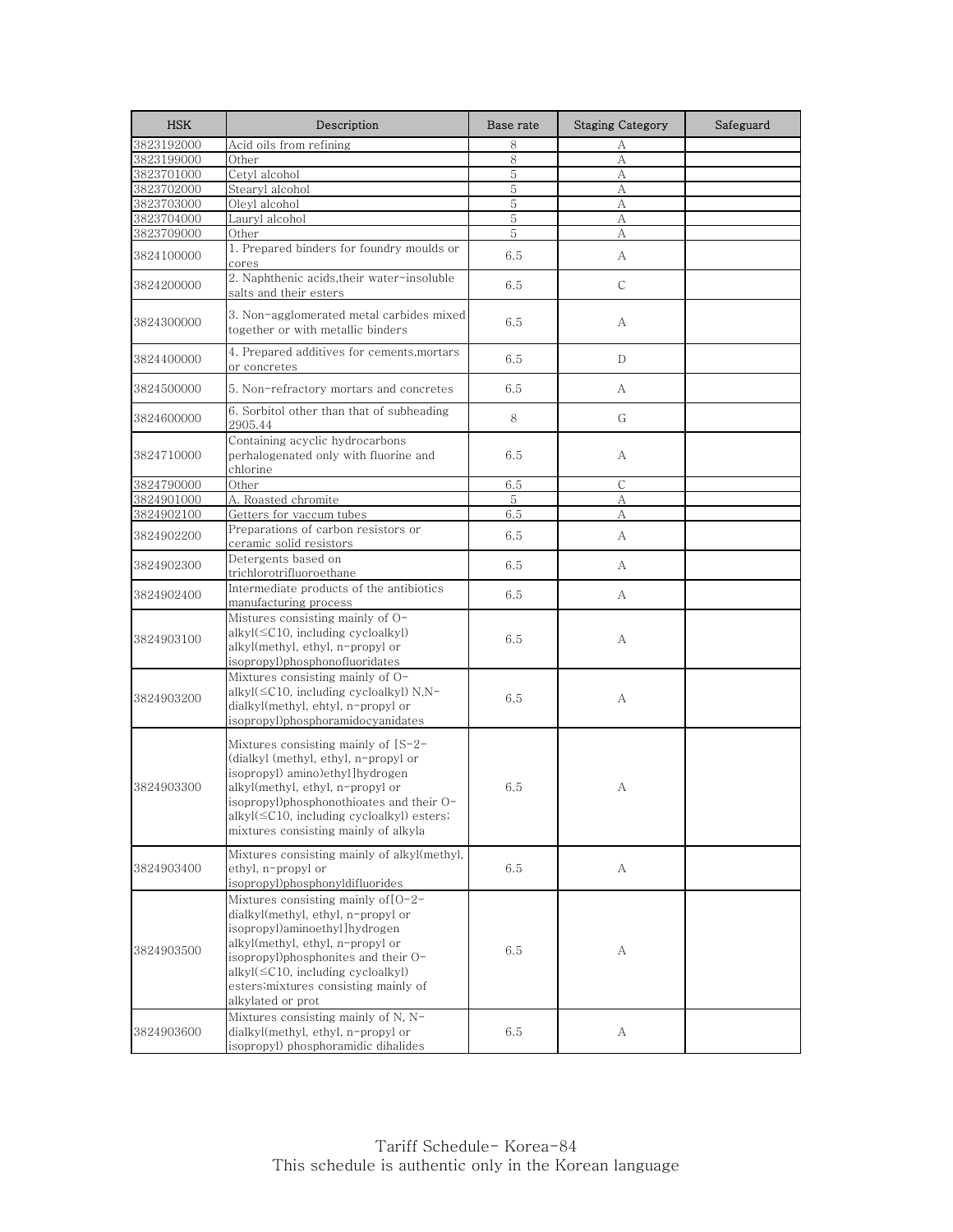| <b>HSK</b>               | Description                                                                                                                                                                            | Base rate    | <b>Staging Category</b> | Safeguard |
|--------------------------|----------------------------------------------------------------------------------------------------------------------------------------------------------------------------------------|--------------|-------------------------|-----------|
| 3824903700               | Mixtures consisting mainly of<br>dialkyl(methyl, ethyl, n-propyl or<br>isopropyl) N, N-dialkyl (methyl, ethyl, n-<br>propyl or isopropyl)phosphoramidates                              | 6.5          | А                       |           |
| 3824903800               | Mixtures consisting mainly of N, N-dialkyl<br>(methyl, ethyl, n-propyl or isopropyl)2-<br>chloroethylamines or their protonated salts                                                  | 6.5          | А                       |           |
| 3824903911               | Mixtures consisting mainly of N,N dimethyl-<br>2-amino-ethanol or N,N-diethyl-2-amino<br>ethanol or their proton-ated salts                                                            | 6.5          | А                       |           |
| 3824903919               | Other                                                                                                                                                                                  | 6.5          | А                       |           |
| 3824903920               | Mixtures consisting mainly of N, N-dialkyl<br>(methyl, ethyl, n-propyl or isopropyl)<br>aminoethane-2-thiols or their protonated<br>salts                                              | 6.5          | А                       |           |
| 3824903930               | Other mixtures consisting mainly of<br>chemicals containing a phosphorus atom to<br>which is bonded one methyl, ethyl, n-<br>propyl or isopropyl group but not further<br>carbon atoms | 6.5          | А                       |           |
| 3824903990               | Other                                                                                                                                                                                  | 6.5          | А                       |           |
| 3824904100               | Mixed polyethylene glycol                                                                                                                                                              | 6.5          | А                       |           |
| 3824904200               | Ion-exchangers                                                                                                                                                                         | 6.5          | А                       |           |
| 3824904300               | Anti-scaling compounds                                                                                                                                                                 | 6.5          | C                       |           |
| 3824904400               | Additives to harden varnish or glue                                                                                                                                                    | 6.5          | А                       |           |
| 3824905100               | Ink-removers                                                                                                                                                                           | 6.5          | А                       |           |
| 3824905200               | Stencil correctors                                                                                                                                                                     | 6.5          | А                       |           |
| 3824905300<br>3824906100 | Correcting fluids<br>Compounded extenders for paints                                                                                                                                   | 6.5<br>6.5   | А<br>А                  |           |
| 3824906200               | Preparations for the manufacture of certain<br>ceramic articles(artificial teeth,etc)                                                                                                  | 6.5          | А                       |           |
| 3824906300               | Soda-lime                                                                                                                                                                              | 6.5          | А                       |           |
| 3824906400               | Hydrated silica gel                                                                                                                                                                    | 6.5          | А                       |           |
| 3824906500               | Anti-rust preparations                                                                                                                                                                 | 6.5          | А                       |           |
| 3824906600               | Preparations for the manufacture of<br>ceramic condenser and ferrite core                                                                                                              | 6.5          | $\mathsf{C}$            |           |
| 3824907100               | Metal plating preparations                                                                                                                                                             | 6.5          | А                       |           |
| 3824907200               | Chlorinated paraffin                                                                                                                                                                   | 6.5          | А                       |           |
| 3824907300               | Anti-foaming agent                                                                                                                                                                     | 6.5          | A                       |           |
| 3824907400               | Foaming agent                                                                                                                                                                          | 6.5          | А                       |           |
| 3824907500               | Prepared calcium carbonate                                                                                                                                                             | 6.5          | $\mathsf{C}$            |           |
| 3824907600<br>3824907700 | <u>Liquid crystal preparations</u>                                                                                                                                                     | 6.5          | А                       |           |
| 3824908010               | Ammoniacal gas liquors<br>Based on methyl ethyl ketone peroxide                                                                                                                        | 6.5<br>6.5   | А<br>А                  |           |
| 3824908090               | Other                                                                                                                                                                                  | 6.5          | $\mathsf{C}$            |           |
| 3824909010               | Micro-element fertilisers (other than<br>products of Chapter 31)                                                                                                                       | 6.5          | А                       |           |
| 3824909020               | Polydiphenylmethane<br>polydiisocyanate(Crude-MDI)                                                                                                                                     | 6.5          | $\mathsf{C}$            |           |
| 3824909030               | Chewing gum base                                                                                                                                                                       | 8            | C                       |           |
| 3824909050               | Poly chlorinated biphenyls                                                                                                                                                             | 6.5          | А                       |           |
| 3824909090               | Other                                                                                                                                                                                  | 6.5          | $\overline{C}$          |           |
| 3825100000               | Municipal waste                                                                                                                                                                        | 6.5          | А                       |           |
| 3825200000               | Sewage sludge                                                                                                                                                                          | 6.5          | $\mathbf{A}$            |           |
| 3825301000               | Of heading 30.05.                                                                                                                                                                      | $\mathbf{0}$ | Κ                       |           |
| 3825302000               | Of subheading 3824.90                                                                                                                                                                  | 6.5          | $\boldsymbol{A}$        |           |
| 3825303000               | Of subheading 4015.11                                                                                                                                                                  | 8            | А                       |           |
| 3825304000               | Of subheading 9018.3                                                                                                                                                                   | 8            | $\mathbf{A}$            |           |
| 3825410000               | Halogenated                                                                                                                                                                            | 6.5          | A                       |           |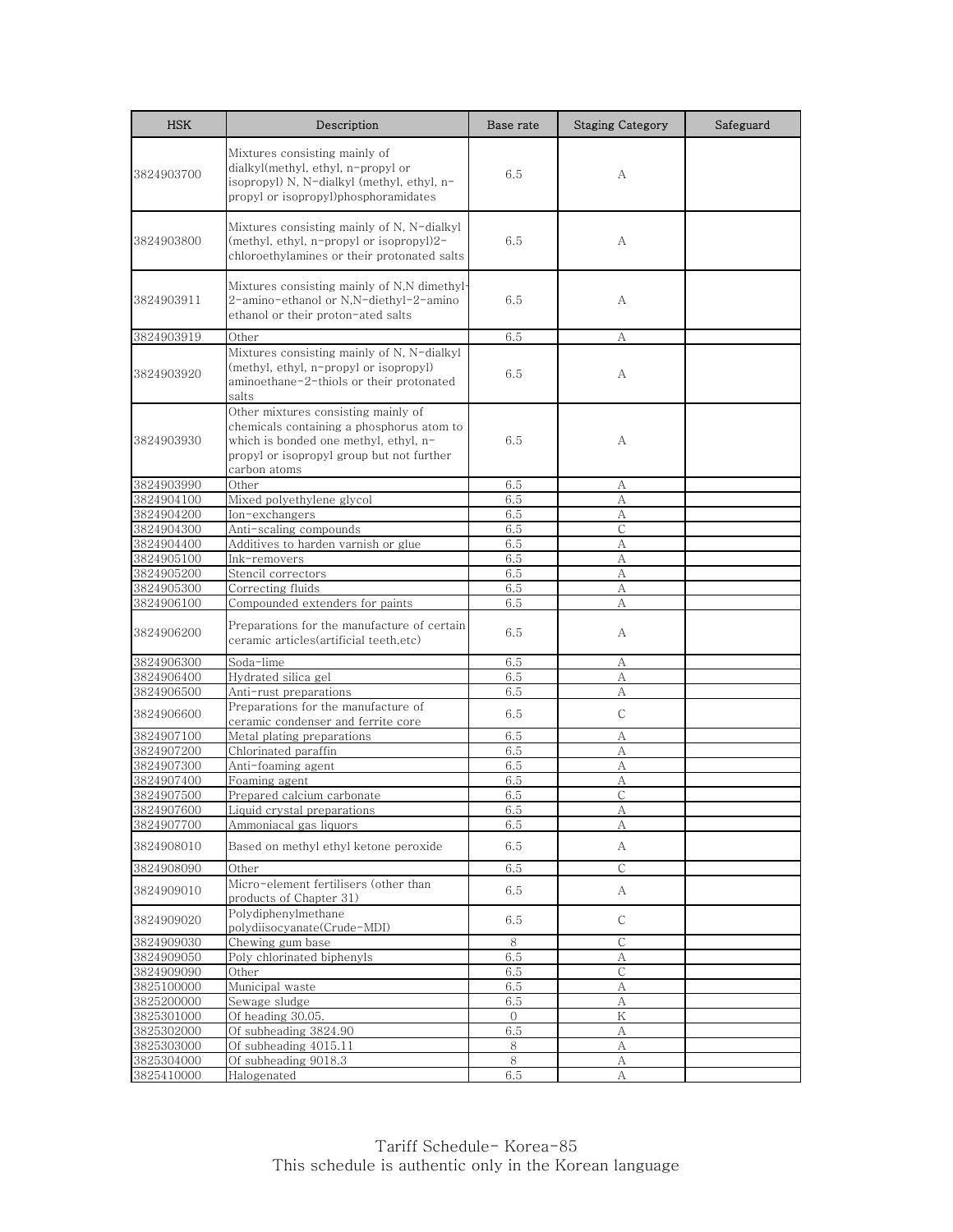| <b>HSK</b> | Description                                                                                | Base rate | <b>Staging Category</b> | Safeguard |
|------------|--------------------------------------------------------------------------------------------|-----------|-------------------------|-----------|
| 3825490000 | Other                                                                                      | 6.5       | А                       |           |
| 3825500000 | Wastes of metal pickling liquors, hydraulic<br>fluids, brake fluids and anti-freeze fluids | 6.5       | $\mathsf{C}$            |           |
| 3825610000 | Mainly containing organic constituents                                                     | 6.5       | А                       |           |
| 3825690000 | Other                                                                                      | 6.5       | А                       |           |
| 3825900000 | Other                                                                                      | 6.5       | А                       |           |
| 3901100000 | Polyethylene having a specific gravity of<br>less than 0.94                                | 6.5       | G                       |           |
| 3901201000 | Of pulp                                                                                    | 6.5       | С                       |           |
| 3901209000 | Other                                                                                      | 6.5       | С                       |           |
| 3901300000 | Ethylene-vinyl acetate copolymers                                                          | 6.5       | G                       |           |
| 3901900000 | Other                                                                                      | 6.5       | G                       |           |
| 3902100000 | Polypropylene                                                                              | 6.5       | А                       |           |
| 3902200000 | Polyisobutylene                                                                            | 6.5       | A                       |           |
| 3902300000 | Propylene copolymers                                                                       | 6.5       | А                       |           |
| 3902900000 | Other                                                                                      | 6.5       | A                       |           |
| 3903110000 | Expansible                                                                                 | 6.5       | А                       |           |
| 3903190000 | Other                                                                                      | 6.5       | А                       |           |
| 3903200000 | Styrene-acrylonitrile(SAN) copolymers                                                      | 6.5       | G                       |           |
| 3903300000 | Acrylonitrile-butadiene-styrene (ABS)<br>copolymers                                        | 6.5       | С                       |           |
| 3903901000 | Styrene-butadiene copolymers                                                               | 6.5       | G                       |           |
| 3903909000 | Other                                                                                      | 6.5       | А                       |           |
| 3904100000 | Poly(vinyl chloride), not mixed with any<br>other substances                               | 6.5       | G                       |           |
| 3904210000 | Non-plasticised                                                                            | 6.5       | А                       |           |
| 3904220000 | Plasticised                                                                                | 6.5       | D                       |           |
| 3904300000 | Vinyl chloride-vinyl acetate copolymers                                                    | 6.5       | G                       |           |
| 3904400000 | Other vinyl chloride copolymers                                                            | 6.5       | А                       |           |
| 3904500000 | Vinylidene chloride polymers                                                               | 6.5       | А                       |           |
| 3904610000 | Polytetrafluoroethylene                                                                    | 6.5       | A                       |           |
| 3904690000 | Other                                                                                      | 6.5       | А                       |           |
| 3904900000 | Other                                                                                      | 6.5       | G                       |           |
| 3905120000 | In aqueous dispersion                                                                      | 6.5       | A                       |           |
| 3905190000 | Other                                                                                      | 6.5       | А                       |           |
| 3905210000 | In aqueous dispersion                                                                      | 6.5       | А                       |           |
| 3905290000 | Other                                                                                      | 6.5       | А                       |           |
| 3905300000 | 3. Poly(vinyl alcohol), whether or not<br>containing unhydrolysed acetate groups           | 8         | G                       |           |
| 3905910000 | Copolymers                                                                                 | 6.5       | А                       |           |
| 3905990000 | Other                                                                                      | 6.5       | C                       |           |
| 3906100000 | Poly(methyl methacrylate)                                                                  | 6.5       | G                       |           |
| 3906901000 | Poly acryl amide                                                                           | 8         | С                       |           |
| 3906909000 | Other                                                                                      | 8         | $\mathsf{C}$            |           |
| 3907100000 | 1. Polyacetals                                                                             | 6.5       | А                       |           |
| 3907201000 | Polyoxyethylene(polyethylene glycol)                                                       | 6.5       | А                       |           |
| 3907202000 | Polyoxypropylene(polypropylene glycol)                                                     | 6.5       | А                       |           |
| 3907203000 | Poly phenylene oxide                                                                       | 6.5       | А                       |           |
| 3907209000 | Other                                                                                      | 6.5       | А                       |           |
| 3907301000 | A. For making semi-conductor                                                               | 6.5       | А                       |           |
| 3907309000 | B. Other                                                                                   | 6.5       | А                       |           |
| 3907400000 | 4. Polycarbonates                                                                          | 6.5       | $\mathsf C$             |           |
| 3907500000 | 5. Alkyd resins                                                                            | 6.5       | $\boldsymbol{A}$        |           |
| 3907600000 | 6. Poly(ethylene terephthalate)                                                            | 6.5       | А                       |           |
| 3907910000 | Unsaturated                                                                                | 6.5       | А                       |           |
| 3907991000 | Poly butylene terephthalate                                                                | 6.5       | А                       |           |
| 3907999000 | Other                                                                                      | 6.5       | А                       |           |
| 3908101000 | Polyamide -6                                                                               | 6.5       | А                       |           |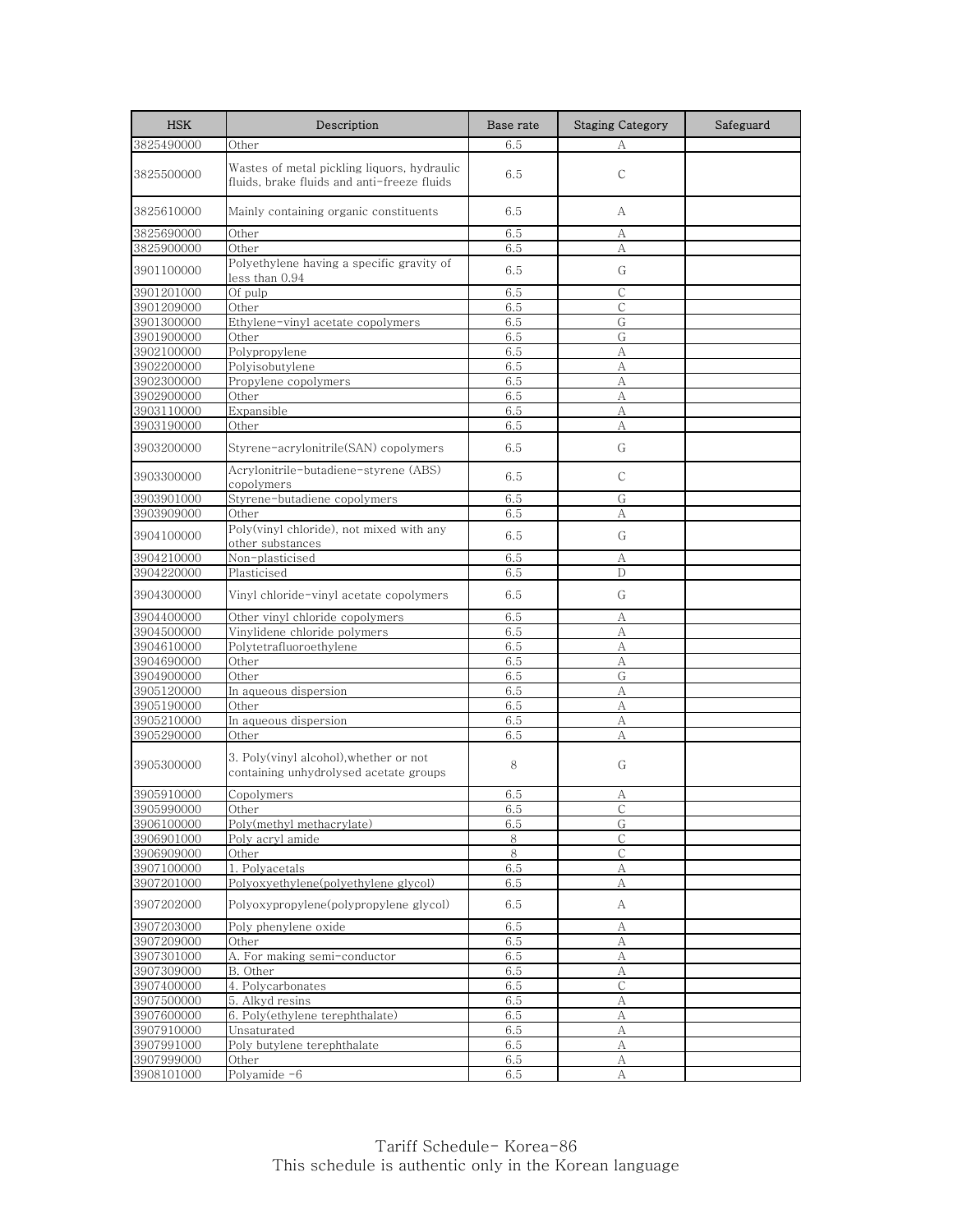| <b>HSK</b>               | Description                                     | Base rate  | <b>Staging Category</b> | Safeguard |
|--------------------------|-------------------------------------------------|------------|-------------------------|-----------|
| 3908102000               | Polyamide -6.6                                  | 6.5        | А                       |           |
| 3908103000               | Polyamide $-11, -12, -6.9, -6.10, -6.12$        | 6.5        | A                       |           |
| 3908900000               | Other                                           | 6.5        | D                       |           |
| 3909101000               | Urea resins                                     | 6.5        | А                       |           |
| 3909102000               | Thiourea resins                                 | 6.5        | А                       |           |
| 3909200000               | Melamine resins                                 | 6.5        | А                       |           |
| 3909300000               | Other amino-resins                              | 6.5        | А                       |           |
| 3909400000               | Phenolic resins                                 | 6.5        | A                       |           |
| 3909500000               | Polyurethanes                                   | 6.5        | $\mathsf{C}$            |           |
| 3910001000               | 1. For making semi-conductor                    | 6.5        | А                       |           |
| 3910009010               | Silicon oil                                     | 6.5        | $\mathsf{C}$            |           |
| 3910009020               | Silicon rubber                                  | 6.5        | С                       |           |
| 3910009090               | Other                                           | 6.5        | $\mathsf{C}$            |           |
| 3911101000               | Petroleum resins                                | 8          | С                       |           |
| 3911102000               | Coumarone,indene or coumarone-indene<br>resins  | 8          | А                       |           |
| 3911103000               | Polyterpenes                                    | 8          | А                       |           |
| 3911901000               | Polysulphides                                   | 6.5        | А                       |           |
| 3911902000               | Polysulphones                                   | 6.5        | А                       |           |
| 3911903000               | Furan resin                                     | 6.5        | А                       |           |
| 3911909000               | Other                                           | 6.5        | A                       |           |
| 3912110000               | Non-plasticised                                 | 5          | C                       |           |
| 3912120000               | Plasticised                                     | 5          | А                       |           |
| 3912200000               | 2. Cellulose nitrates(including collodions)     | 6.5        | A                       |           |
| 3912311000               | Sodium carboxymethyl cellulose                  | 6.5        | С                       |           |
| 3912319000               | Other                                           | 6.5        | A                       |           |
| 3912391000               | Methyl cellulose                                | 6.5        | A                       |           |
| 3912399000               | Other                                           | 6.5        | А                       |           |
| 3912901000               | Regenerated cellulose                           | 6.5        | А                       |           |
| 3912909000               | Other                                           | 6.5        | С                       |           |
| 3913101000               | Sodium alginate                                 | 6.5        | A                       |           |
| 3913102000               | Propylene glycol alginate                       | 6.5        | А                       |           |
| 3913109000               | Other                                           | 6.5        | А                       |           |
| 3913901000               | Hardened proteins                               | 6.5        | A                       |           |
| 3913902010               | Chlorinated rubber                              | 6.5        | А                       |           |
| 3913902020               | Rubber hydrochloride                            | 6.5        | A                       |           |
| 3913902030               | Oxidised rubber                                 | 6.5        | А                       |           |
| 3913902040               | Cyclised rubber                                 | 6.5        | А                       |           |
| 3913902090               | Other                                           | 6.5        | А                       |           |
| 3913909010               | Dextran                                         | 8          | А                       |           |
| 3913909090               | Other                                           | 6.5        | D                       |           |
| 3914001000               | Cationic                                        | 6.5        | А                       |           |
| 3914009000               | Other                                           | 6.5        | А                       |           |
| 3915100000               | Of polymers of ethylene                         | 6.5        | А                       |           |
| 3915200000               | Of polymers of stylene                          | 6.5        | A                       |           |
| 3915300000               | Of polymers of vinyl chloride                   | 6.5        | А                       |           |
| 3915901000<br>3915902000 | Of polymers of propylene<br>Of acrylic polymers | 6.5        | А<br>A                  |           |
|                          |                                                 | 6.5        |                         |           |
| 3915903000               | Of polyacetals<br>Of polycarbonates             | 6.5        | А                       |           |
| 3915904000<br>3915905000 | Of polyamides                                   | 6.5<br>6.5 | A<br>А                  |           |
| 3915909000               | Other                                           | 6.5        | A                       |           |
| 3916100000               | Of polymers of ethylene                         | 6.5        | А                       |           |
| 3916200000               | Of polymers of vinyl chloride                   | 6.5        | G                       |           |
| 3916901000               | Of polymers of styrene                          | 6.5        | А                       |           |
| 3916902000               | Of polymers of propylene                        | 6.5        | А                       |           |
| 3916903000               | Of acrylic polymers                             | 6.5        | А                       |           |
| 3916904000               | Of polyamides                                   | 6.5        | А                       |           |
| 3916909000               | Other                                           | 6.5        | D                       |           |
| 3917101000               | Of hardened protein                             | 6.5        | А                       |           |
| 3917102000               | Of cellulosic materials                         | 6.5        | А                       |           |
| 3917210000               | Of polymers of ethylene                         | 6.5        | А                       |           |
| 3917220000               | Of polymers of propylene                        | 6.5        | A                       |           |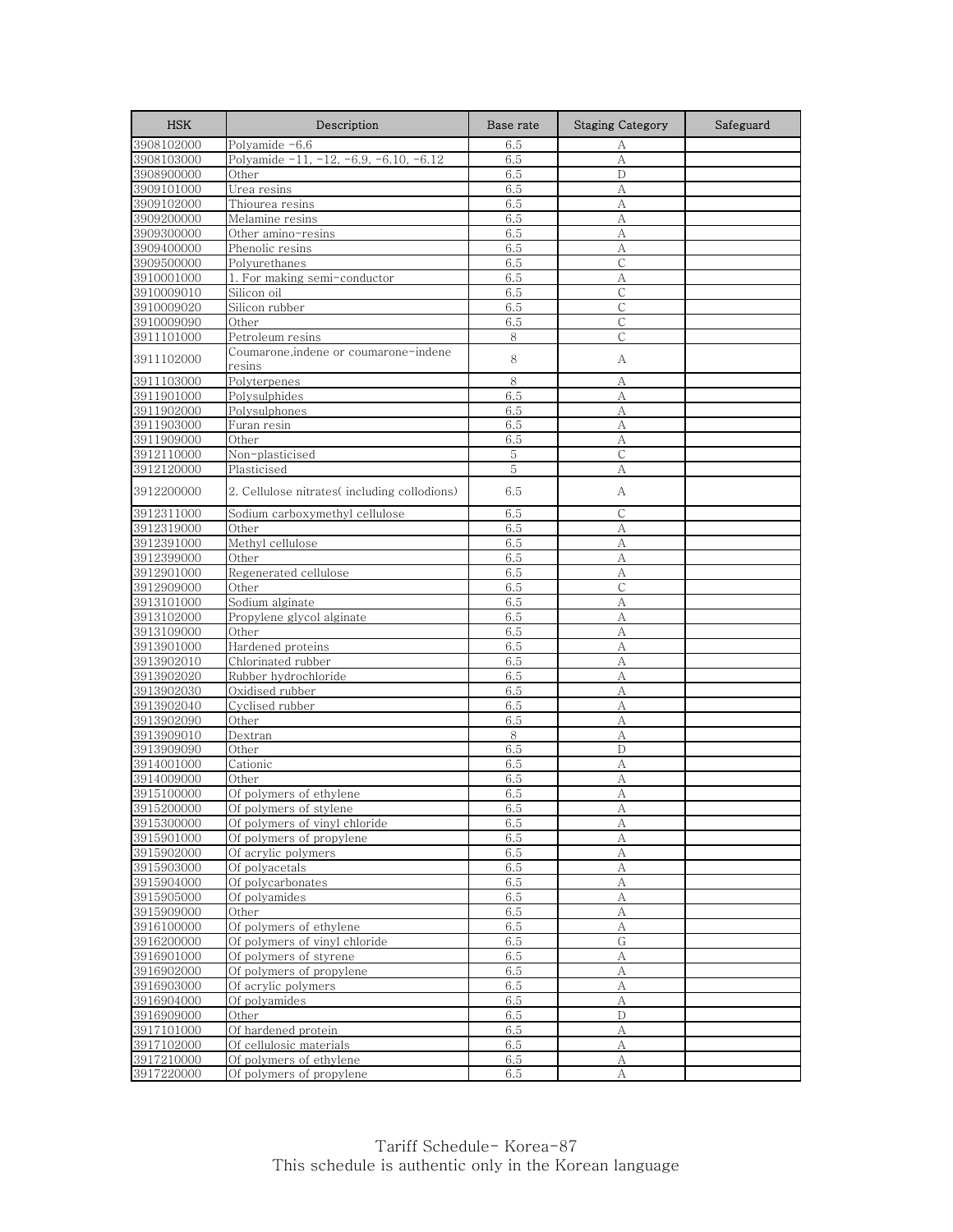| <b>HSK</b>               | Description                                                        | Base rate  | <b>Staging Category</b> | Safeguard |
|--------------------------|--------------------------------------------------------------------|------------|-------------------------|-----------|
| 3917230000               | Of polymers of vinyl chloride                                      | 6.5        | А                       |           |
| 3917291000               | Of polymers of styrene                                             | 6.5        | A                       |           |
| 3917292000               | Of polyamides                                                      | 6.5        | A                       |           |
| 3917299000               | Other                                                              | 6.5        | $\mathsf C$             |           |
| 3917311000               | Of polymers of ethylene                                            | 6.5        | А                       |           |
| 3917312000               | Of polymers of vinyl chloride                                      | 6.5        | A                       |           |
| 3917319000               | Other                                                              | 6.5        | С                       |           |
| 3917321000               | Of polymers of ethylene                                            | 6.5        | А                       |           |
| 3917322000               | Of polymers of vinyl chloride                                      | 6.5        | A                       |           |
| 3917329000               | Other                                                              | 6.5        | A                       |           |
| 3917331000               | Of polymers of ethylene                                            | 8          | А                       |           |
| 3917332000               | Of polymers of vinyl chloride                                      | 8          | А                       |           |
| 3917339000               | Other                                                              | 8          | A                       |           |
| 3917391000               | Of polymers of ethylene                                            | 6.5        | А                       |           |
| 3917392000               | Of polymers of vinyl chloride                                      | 6.5        | А                       |           |
| 3917399000               | Other                                                              | 6.5        | D                       |           |
| 3917400000               | Fittings                                                           | 8          | А                       |           |
| 3918101000               | Of polyvinyl chloride<br>Of copolymers of vinyl chloride and vinyl | 6.5        | А                       |           |
| 3918102000               | acetate                                                            | 6.5        | А                       |           |
| 3918109000               | Other                                                              | 6.5        | А                       |           |
| 3918900000               | Of other plastics                                                  | 6.5        | А                       |           |
| 3919100000               | In rolls of a width not exceeding 20cm                             | 6.5        | D                       |           |
| 3919900000               | Other                                                              | 6.5        | $\mathsf{C}$            |           |
| 3920100000               | Of polymers of ethylene                                            | 6.5        | D                       |           |
| 3920200000               | Of polymers of propylene                                           | 6.5        | А                       |           |
| 3920300000               | Of polymers of styrene                                             | 6.5        | A                       |           |
| 3920430000               | Containing by weight not less than 6% of<br>plasticisers           | 6.5        | А                       |           |
| 3920490000               | Other                                                              | 6.5        | А                       |           |
| 3920510000               | Of poly(methyl methacrylate)                                       | 6.5        | A                       |           |
| 3920590000               | Other                                                              | 6.5        | D                       |           |
| 3920610000               | Of polycarbonates                                                  | 6.5        | D                       |           |
| 3920620000               | Of poly(ethylene terephthalate)                                    | 6.5        | A                       |           |
| 3920630000               | Of unsaturated polyesters                                          | 6.5        | А                       |           |
| 3920690000               | Of other polyesters                                                | 6.5        | A                       |           |
| 3920710000               | Of regenerated cellulose                                           | 6.5        | А                       |           |
| 3920720000               | Of vulcanised fibre                                                | 6.5        | А                       |           |
| 3920730000               | Of cellulose acetate                                               | 6.5        | А                       |           |
| 3920790000               | Of other cellulose derivatives                                     | 6.5        | A                       |           |
| 3920910000               | Of poly(vinyl butyral)                                             | 6.5        | А                       |           |
| 3920920000               | Of polyamides                                                      | 6.5        | А                       |           |
| 3920930000               | Of amino-resins                                                    | 6.5        | A                       |           |
| 3920940000               | Of phenolic resins                                                 | 6.5        | А                       |           |
| 3920991000               | For aircrafts                                                      | 6.5        | A                       |           |
| 3920999000               | Other                                                              | 6.5        | А                       |           |
| 3921110000               | Of polymers of styrene                                             | 6.5        | А                       |           |
| 3921120000               | Of polymers of vinyl chloride                                      | 6.5        | A                       |           |
| 3921130000               | Of polyurethanes                                                   | 6.5        | D                       |           |
| 3921140000               | Of regenerated cellulose                                           | 6.5        | A                       |           |
| 3921191000               | Of polymers of ethylene                                            | 6.5        | А                       |           |
| 3921192000               | Of polymers of propylene                                           | 6.5        | A                       |           |
| 3921193010<br>3921193090 | Of polymethyl methacrylate                                         | 6.5        | А                       |           |
| 3921194010               | Other<br>Of polycarbonates                                         | 6.5<br>6.5 | А<br>А                  |           |
| 3921194020               | Of polyethylene terephthalate                                      | 6.5        |                         |           |
| 3921194030               | Of unsaturated polyesters                                          | 6.5        | А<br>А                  |           |
| 3921194090               | Other                                                              | 6.5        | А                       |           |
| 3921195010               | Of vulcanised fibre                                                | 6.5        | А                       |           |
| 3921195020               | Of cellulose acetate                                               | 6.5        | А                       |           |
| 3921195090               | Other                                                              | 6.5        | А                       |           |
| 3921199010               | Of polyvinyl butyral                                               | 6.5        | А                       |           |
| 3921199020               | Of polyamides                                                      | 6.5        | А                       |           |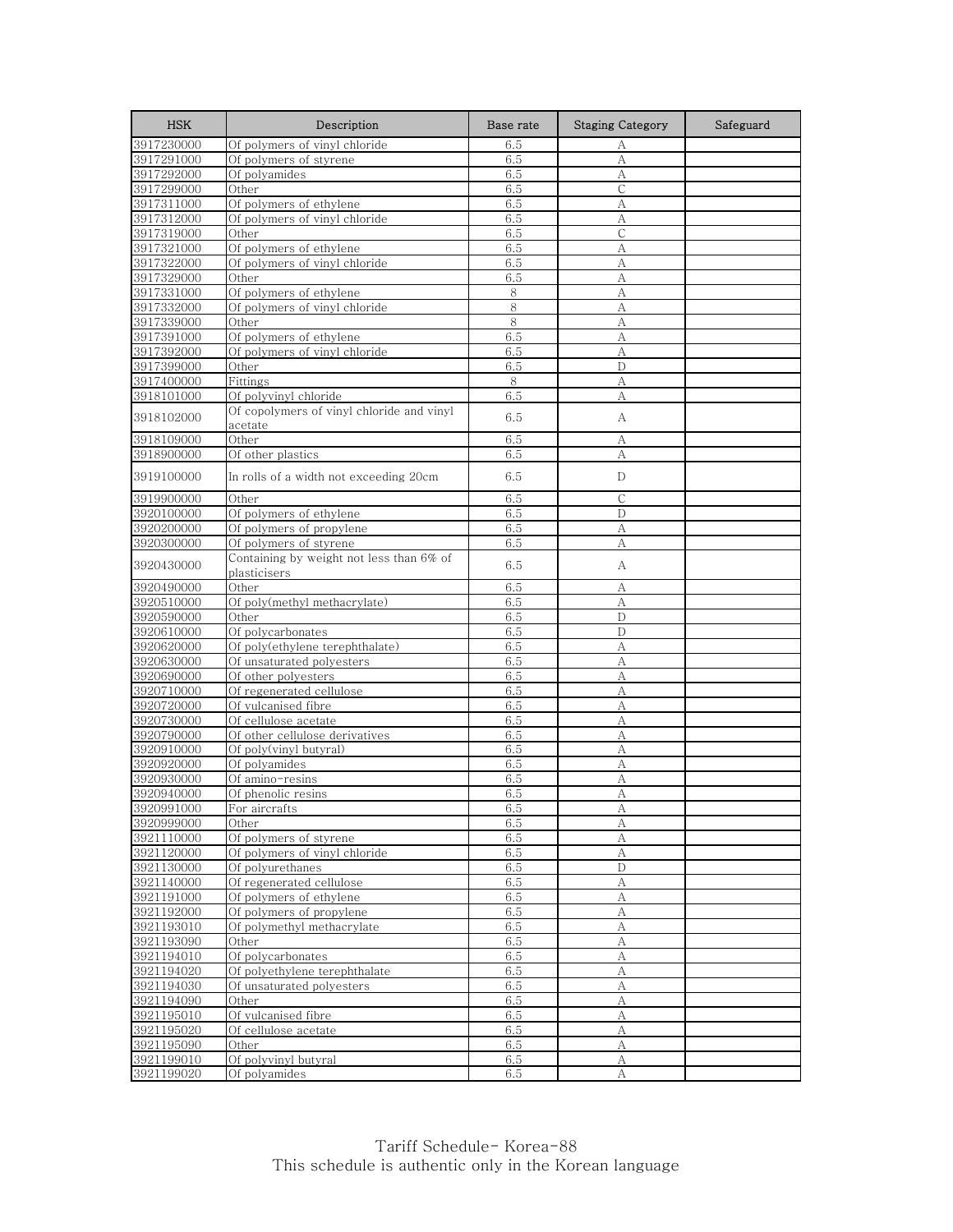| <b>HSK</b>               | Description                                                                              | Base rate  | <b>Staging Category</b> | Safeguard |
|--------------------------|------------------------------------------------------------------------------------------|------------|-------------------------|-----------|
| 3921199030               | Of amino-resins                                                                          | 6.5        | А                       |           |
| 3921199040               | Of phenolic resins                                                                       | 6.5        | A                       |           |
| 3921199090               | Other                                                                                    | 6.5        | А                       |           |
| 3921901000               | Of polymers of ethylene                                                                  | 6.5        | А                       |           |
| 3921902000               | Of polymers of propylene                                                                 | 6.5        | А                       |           |
| 3921903000               | Of polymers of styrene                                                                   | 6.5        | А                       |           |
| 3921904010<br>3921904020 | Rigid<br>Flexible                                                                        | 6.5<br>6.5 | A<br>А                  |           |
| 3921905010               | Of polymethyl methacrylate                                                               | 6.5        | А                       |           |
| 3921905090               | Other                                                                                    | 6.5        | A                       |           |
| 3921906010               | Of polycarbonates                                                                        | 6.5        | A                       |           |
| 3921906020               | Of polyethylene terephthalate                                                            | 6.5        | А                       |           |
| 3921906030               | Of unsaturated polyesters                                                                | 6.5        | A                       |           |
| 3921906090               | Other                                                                                    | 6.5        | A                       |           |
| 3921907010               | Of regenerated cellulose                                                                 | 6.5        | А                       |           |
| 3921907020               | Of vulcanised fibre                                                                      | 6.5        | A                       |           |
| 3921907030               | Of cellulose acetate                                                                     | 6.5        | А                       |           |
| 3921907090               | Other                                                                                    | 6.5        | A                       |           |
| 3921909010               | Of polyvinyl butyral                                                                     | 6.5        | А                       |           |
| 3921909020               | Of polyamides                                                                            | 6.5        | A                       |           |
| 3921909030               | Of amino-resins                                                                          | 6.5        | A                       |           |
| 3921909040<br>3921909050 | Of phenolic resins                                                                       | 6.5<br>6.5 | А<br>A                  |           |
| 3921909090               | Of polyurethanes<br>Other                                                                | 6.5        | С                       |           |
| 3922101000               | Baths and shower baths                                                                   | 8          | A                       |           |
| 3922102000               | Wash-basins                                                                              | 8          | A                       |           |
| 3922103000               | Sinks                                                                                    | 8          | A                       |           |
| 3922200000               | Lavatory seats and covers                                                                | 8          | A                       |           |
| 3922901000               | Bidets                                                                                   | 8          | А                       |           |
| 3922909000               | Other                                                                                    | 8          | А                       |           |
| 3923100000               | Boxes, cases, crates and similar articles                                                | 8          | $\mathsf{C}$            |           |
| 3923210000               | Of polymers of ethylene                                                                  | 8          | А                       |           |
| 3923290000               | Of other plastics                                                                        | 8          | А                       |           |
| 3923300000               | Carboys,bottles,flasks and similar articles                                              | 8          | А                       |           |
| 3923400000               | Spools, cops, bobbins and similar supports                                               | 6.5        | А                       |           |
| 3923500000               | Stoppers,lids,caps and other closures                                                    | 8          | D                       |           |
| 3923900000               | Other                                                                                    | 8          | D                       |           |
| 3924100000               | Tableware and kitchenware                                                                | 8          | А                       |           |
| 3924901000               | Soap dishes and boxes                                                                    | 8          | A                       |           |
| 3924902000               | Table cloths and other similar articles                                                  | 8          | А                       |           |
| 3924909000               | Other                                                                                    | 8          | А                       |           |
| 3925100000               | Reservoirs, tanks, vats and similar<br>containers, of a capacity exceeding 300ℓ          | 8          | A                       |           |
| 3925200000               | Doors, windows and their frames and<br>thresholds for doors                              | 8          | A                       |           |
| 3925300000               | Shutters,blinds(including Venetian blinds)<br>and similar articles and parts thereof     | 8          | А                       |           |
| 3925900000               | Other                                                                                    | 8          | D                       |           |
| 3926101000               | Pencil cases and erasers                                                                 | 8          | А                       |           |
| 3926102000               | Binders and albums                                                                       | 8          | А                       |           |
| 3926109000               | Other                                                                                    | 8          | А                       |           |
| 3926200000               | Articles of apparel and clothing<br>accessories (including gloves, mittens and<br>mitts) | 8          | A                       |           |
| 3926300000               | Fittings for furniture, coachwork of the like                                            | 8          | A                       |           |
| 3926400000               | Statuettes and other ornamental articles                                                 | 8          | A                       |           |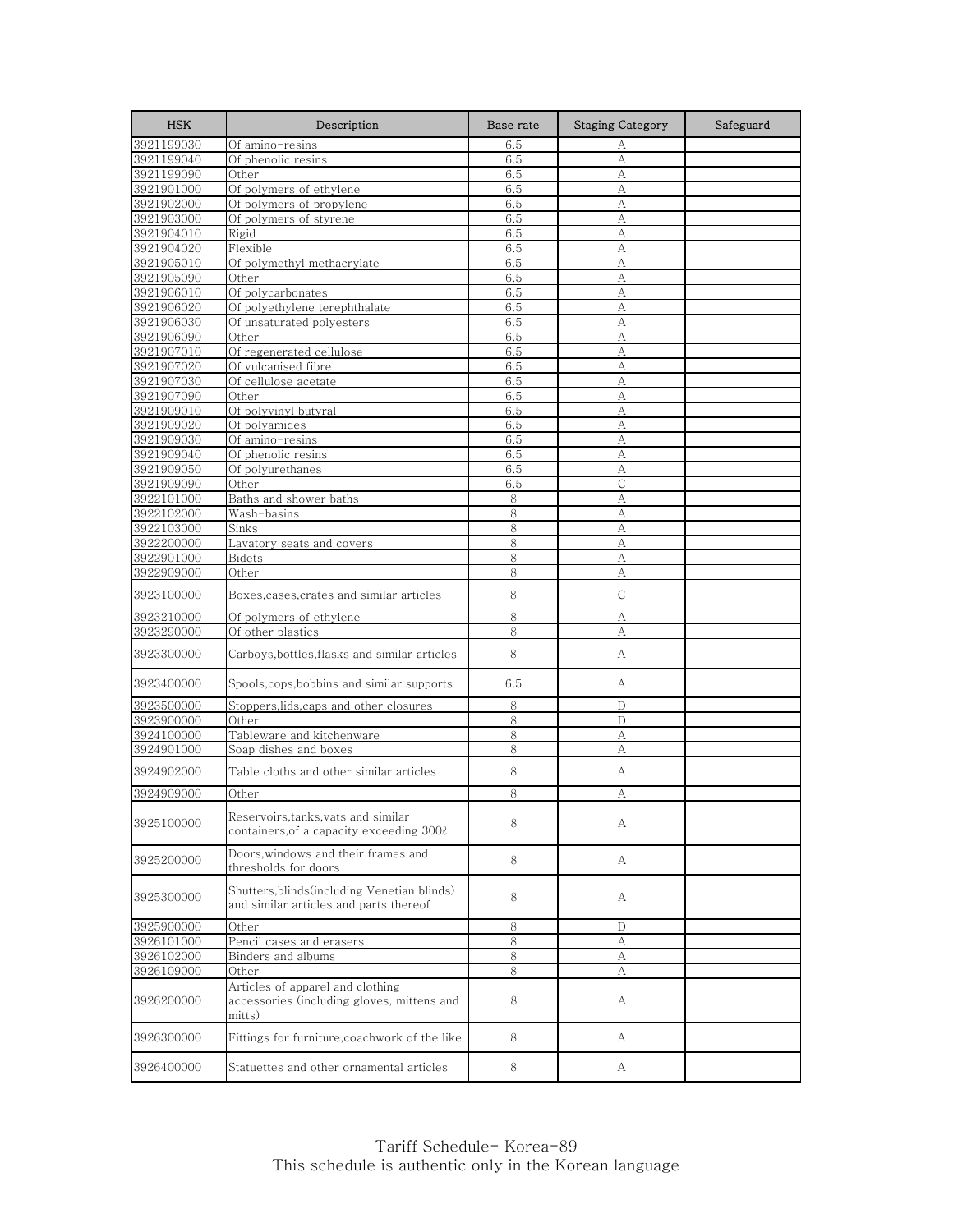| <b>HSK</b> | Description                                                                                                   | Base rate      | <b>Staging Category</b> | Safeguard |
|------------|---------------------------------------------------------------------------------------------------------------|----------------|-------------------------|-----------|
| 3926901000 | Parts for use in machinery and mechanical<br>appliances                                                       | 8              | D                       |           |
| 3926902000 | Fans and hand screens non-mechanical;<br>frams and handles therefor and parts of<br>such frames and handles   | 8              | А                       |           |
| 3926903000 | Lables and tags                                                                                               | 8              | А                       |           |
| 3926904000 | Adhesive tapes with case                                                                                      | 8              | А                       |           |
| 3926905000 | Frames for painting, photographs, mirrors<br>and the like                                                     | 8              | А                       |           |
| 3926909000 | Other                                                                                                         | 8              | А                       |           |
| 4001100000 | 1. Natural rubber latex, whether or not pre-<br>vulcanised                                                    | $\mathbf{1}$   | А                       |           |
| 4001211000 | Rss 1X                                                                                                        | $\mathbf{1}$   | А                       |           |
| 4001212000 | Rss No.1                                                                                                      | 1              | А                       |           |
| 4001213000 | Rss No.2                                                                                                      | $\mathbf{1}$   | $\mathbf{A}$            |           |
| 4001214000 | Rss No.3                                                                                                      | $\mathbf{1}$   | А                       |           |
| 4001215000 | Rss No.4                                                                                                      | $\mathbf{1}$   | А                       |           |
| 4001216000 | Rss No.5                                                                                                      | 1              | А                       |           |
| 4001220000 | B. Technically specified natural<br>rubber(TSNR)                                                              | $\mathbf{1}$   | $\mathsf{C}$            |           |
| 4001290000 | C. Other                                                                                                      | $\mathbf{1}$   | C                       |           |
| 4001301000 | Chicle gum                                                                                                    | 2              | А                       |           |
| 4001309000 | Other                                                                                                         | $\overline{2}$ | А                       |           |
| 4002110000 | Latex                                                                                                         | 8              | G                       |           |
| 4002190000 | Other                                                                                                         | 8              | G                       |           |
| 4002201000 | Latex                                                                                                         | 8              | А                       |           |
| 4002209000 | Other                                                                                                         | 8              | ${\rm G}$               |           |
| 4002311000 | Latex                                                                                                         | 5              | А                       |           |
| 4002319000 | Other                                                                                                         | 5              | А                       |           |
| 4002391000 | Latex                                                                                                         | 5              | А                       |           |
| 4002399010 | Of chloronated-isobutene-isoprene<br>rubber(CIIR)                                                             | 5              | А                       |           |
| 4002399020 | Of brominated-isobutene-isoprene<br>rubber:(BIIR)                                                             | 5              | А                       |           |
| 4002410000 | Latex                                                                                                         | 8              | А                       |           |
| 4002490000 | Other                                                                                                         | 8              | А                       |           |
| 4002510000 | Latex                                                                                                         | 8              | А                       |           |
| 4002590000 | Other                                                                                                         | 8              | G                       |           |
| 4002601000 | Latex                                                                                                         | 8              | А                       |           |
| 4002609000 | Other                                                                                                         | 8              | А                       |           |
| 4002701000 | Latex                                                                                                         | $8\,$          | D                       |           |
| 4002709000 | Other                                                                                                         | 8              | G                       |           |
| 4002801000 | Latex                                                                                                         | 8              | А                       |           |
| 4002809000 | Other                                                                                                         | 8              | А                       |           |
| 4002910000 | Latex                                                                                                         | 8              | A                       |           |
| 4002991000 | Of carboxylated acrylonitile-butadiene<br>rubbers(XNBR)                                                       | 8              | A                       |           |
| 4002992000 | Of acrylonitile-isoprene rubbers(NIR)                                                                         | 8              | А                       |           |
| 4002993000 | Thioplasts (TM)                                                                                               | $8\,$          | А                       |           |
| 4002999000 | Other                                                                                                         | 8              | А                       |           |
| 4003000000 | Reclaimed rubber in primary forms or in<br>plates, sheets or strip.                                           | 8              | A                       |           |
| 4004000000 | Waste, parings and scrap of rubber(other<br>than hard rubber) and powders and<br>granules obtained therefrom. | $\,3$          | А                       |           |
| 4005101000 | Plates,sheets and strip                                                                                       | 8              | А                       |           |
| 4005109000 | Other                                                                                                         | 8              | G                       |           |
| 4005200000 | Solutions; dispersions other than those of<br>subheading 4005.10                                              | 8              | A                       |           |
| 4005910000 | Plates, sheets and strip                                                                                      | 8              | А                       |           |
| 4005991000 | Compounded rubber latex                                                                                       | $\,8\,$        | А                       |           |
| 4005999000 | Other                                                                                                         | 8              | D                       |           |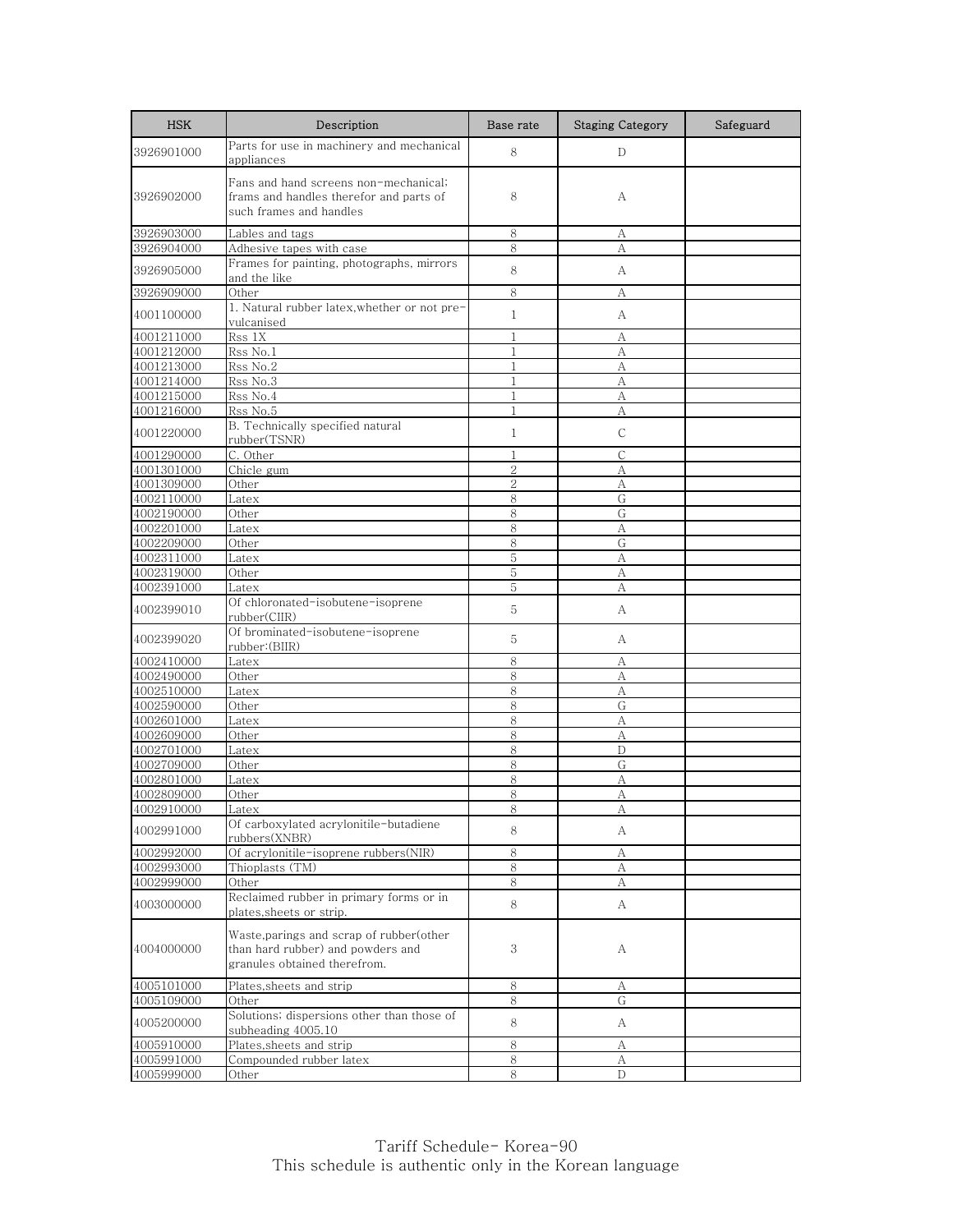| <b>HSK</b> | Description                                                                                                                                                           | Base rate | <b>Staging Category</b> | Safeguard |
|------------|-----------------------------------------------------------------------------------------------------------------------------------------------------------------------|-----------|-------------------------|-----------|
| 4006100000 | "Camel-back" strips for retreading rubber<br>tyres                                                                                                                    | 8         | А                       |           |
| 4006901000 | Rubber rods                                                                                                                                                           | 8         | А                       |           |
| 4006902000 | Rubber tubes                                                                                                                                                          | 8         | А                       |           |
| 4006903000 | Rubber profile shapes                                                                                                                                                 | 8         | А                       |           |
| 4006904000 | Rubber discs,rings and washers                                                                                                                                        | 8         | А                       |           |
| 4006905000 | Rubber thread                                                                                                                                                         | 8         | А                       |           |
| 4006909000 | Other                                                                                                                                                                 | 8         | А                       |           |
| 4007001000 | Rubber thread                                                                                                                                                         | 8         | А                       |           |
| 4007002000 | Rubber cord                                                                                                                                                           | 8         | А                       |           |
| 4008111000 | Combined with textile fabrics for<br>reinforcing purposes                                                                                                             | 8         | А                       |           |
| 4008119000 | Other                                                                                                                                                                 | 8         | А                       |           |
| 4008191000 | Combined with textile fabrics for                                                                                                                                     | 8         | A                       |           |
|            | reinforcing purposes                                                                                                                                                  |           |                         |           |
| 4008199000 | Other<br>Combined with textile fabrics for                                                                                                                            | 8         | А                       |           |
| 4008211000 | reinforcing purposes                                                                                                                                                  | 8         | A                       |           |
| 4008219000 | Other                                                                                                                                                                 | 8         | А                       |           |
| 4008291000 | Combined with textile fabrics for<br>reinforcing purposes                                                                                                             | 8         | A                       |           |
| 4008299000 | Other                                                                                                                                                                 | 8         | А                       |           |
| 4009110000 | Without fittings                                                                                                                                                      | 8         | А                       |           |
| 4009120000 | With fittings                                                                                                                                                         | 8         | А                       |           |
| 4009210000 | Without fittings                                                                                                                                                      | 8         | А                       |           |
| 4009220000 | With fittings                                                                                                                                                         | 8         | А                       |           |
| 4009310000 | Without fittings                                                                                                                                                      | 8         | А                       |           |
| 4009320000 | With fittings                                                                                                                                                         | 8         | А                       |           |
| 4009410000 | Without fittings                                                                                                                                                      | 8         | А                       |           |
| 4009420000 | With fittings                                                                                                                                                         | 8         | А                       |           |
| 4010110000 | Reinforced only with metal                                                                                                                                            | 8         | А                       |           |
| 4010120000 | Reinforced only with textile materials                                                                                                                                | 8         | A                       |           |
| 4010130000 | Reinforced only with plastics                                                                                                                                         | 8         | А                       |           |
| 4010190000 | Other                                                                                                                                                                 | 8         | А                       |           |
| 4010310000 | Endless transmission belts of trapezoidal<br>cross-section (V- belts), V-ribbed, of an<br>outside circumference exceeding 60cm but<br>not exceeding 180cm             | 8         | А                       |           |
| 4010320000 | Endless transmission belts of trapezoidal<br>cross-section (V- belts), other than V-<br>ribbed, of an outside circumference<br>exceeding 60cm but not exceeding 180cm | 8         | А                       |           |
| 4010330000 | Endless transmission belts of trapezoidal<br>cross-section (V-belts), V-ribbed, of an<br>outside circumference exceeding 180cm<br>but not exceeding 240cm             | 8         | А                       |           |
| 4010340000 | Endless transmission belts of trapezoidal<br>cross-section (V-belts), other than V-<br>ribbed, of an outside circumference<br>exceeding 180cm but not exceeding 240cm | 8         | А                       |           |
| 4010350000 | Endless synchronous belts, of an outside<br>circumference exceeding 60cm but not<br>exceeding 150cm                                                                   | 8         | A                       |           |
| 4010360000 | Endless synchronous belts, of an outside<br>circumference exceeding 150cm but not<br>exceeding 198cm                                                                  | 8         | A                       |           |
| 4010390000 | Other                                                                                                                                                                 | 8         | С                       |           |
| 4011101000 | Of radial carcass                                                                                                                                                     | 8         | А                       |           |
| 4011102000 | Of biased carcass                                                                                                                                                     | 8         | А                       |           |
| 4011109000 | Other                                                                                                                                                                 | 8         | А                       |           |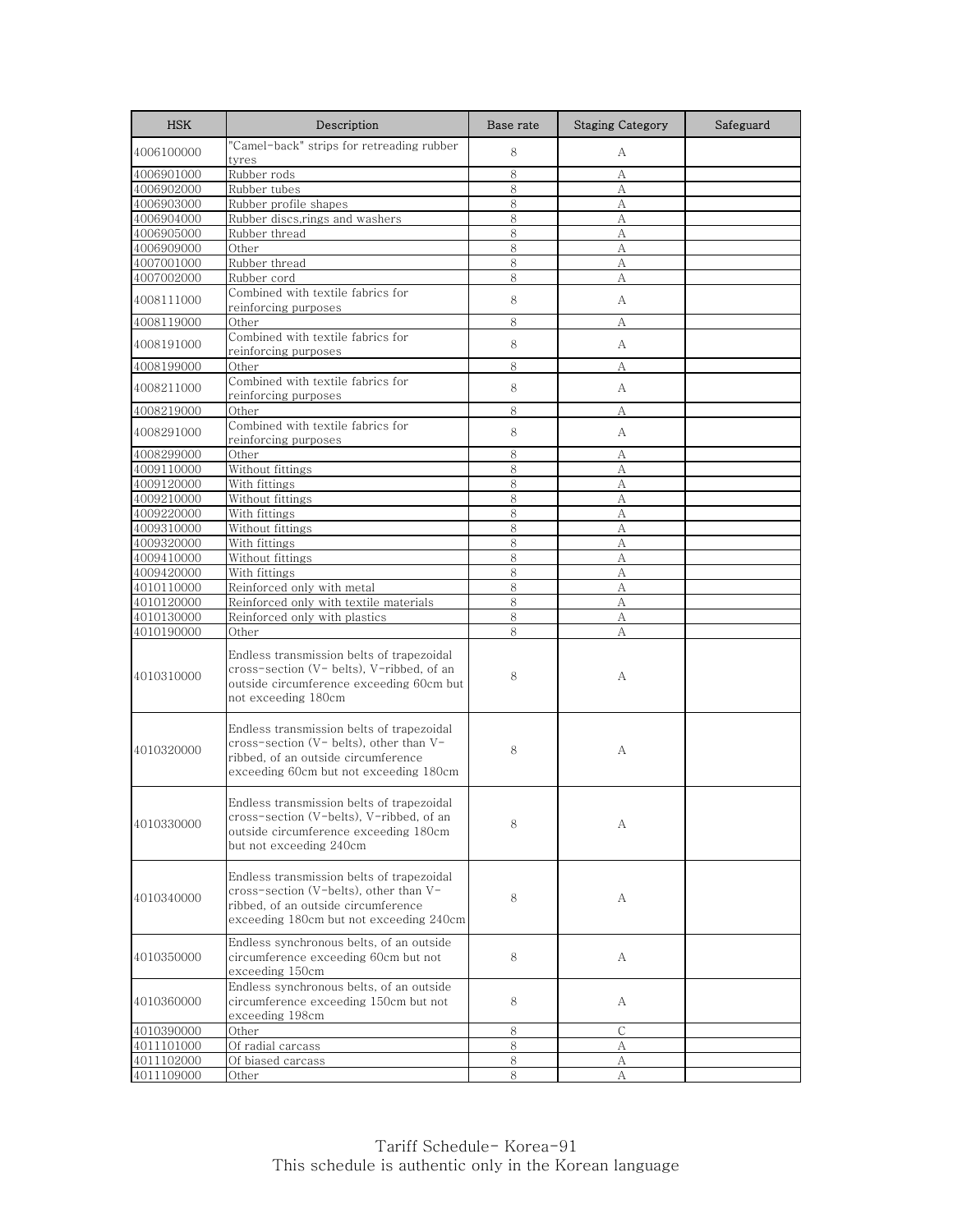| <b>HSK</b>               | Description                                                                                                                 | Base rate      | <b>Staging Category</b> | Safeguard |
|--------------------------|-----------------------------------------------------------------------------------------------------------------------------|----------------|-------------------------|-----------|
| 4011201010               | For use on a rim measuring less than<br>49.53cm in diameter                                                                 | 8              | А                       |           |
| 4011201090               | Other                                                                                                                       | 8              | А                       |           |
| 4011202010               | For use on a rim measuring less than                                                                                        | 8              | А                       |           |
|                          | 49.53cm in diameter<br>Other                                                                                                | 8              |                         |           |
| 4011202090               | Other                                                                                                                       | 8              | А                       |           |
| 4011209000<br>4011300000 | 3. Of a kind used on aircraft                                                                                               | 5              | А<br>А                  |           |
| 4011400000               | 4. Of a kind used on motorcycles                                                                                            | 8              | А                       |           |
| 4011500000               | 5. Of a kind used on bicycles                                                                                               | 8              | А                       |           |
|                          | Of a kind used on agricultural or forestry                                                                                  |                |                         |           |
| 4011610000               | vehicles and machines                                                                                                       | 8              | А                       |           |
| 4011620000               | Of a kind used on construction or industrial<br>handling vehicles and machines and having<br>a rim size not exceeding 61cm  | 8              | А                       |           |
| 4011630000               | Of a kind used on construction or industrial<br>handling vehicles and machines and having<br>a rim size exceeding 61cm      | 8              | А                       |           |
| 4011690000               | Other                                                                                                                       | 8              | А                       |           |
| 4011920000               | Of a kind used on agricultural or forestry                                                                                  | 8              | A                       |           |
|                          | vehicles and machines                                                                                                       |                |                         |           |
| 4011930000               | Of a kind used on construction or industrial<br>handling vehicles and machines and having<br>a rim size not exceeding 61 cm | 8              | А                       |           |
| 4011940000               | Of a kind used on construction or industrial<br>handling vehicles and machines and having<br>a rim size exceeding 61 cm     | 8              | A                       |           |
| 4011990000               | Other                                                                                                                       | 8              | А                       |           |
| 4012110000               | A. Of a kind used on motor cars (including<br>station wagons and racing cars)                                               | 8              | А                       |           |
| 4012120000               | B. Of a kind used on buses or lorries                                                                                       | 8              | А                       |           |
| 4012130000               | C. Of a kind used on aircraft                                                                                               | 5              | А                       |           |
| 4012190000               | D. Other                                                                                                                    | 8              | А                       |           |
| 4012201000               | A. Of a kind used on aircraft                                                                                               | 5              | А                       |           |
| 4012209010               | Of a kind used on motor cars (including<br>station wagons and racing cars)                                                  | 8              | А                       |           |
| 4012209020               | Of a kind used on buses or lorries                                                                                          | 8              | А                       |           |
| 4012209090               | Other                                                                                                                       | 8              | А                       |           |
| 4012901010               | Solid tyres                                                                                                                 | 5              | A                       |           |
| 4012901020               | <u>Cushion tyres</u>                                                                                                        | 5              | А                       |           |
| 4012901030               | tyre treads                                                                                                                 | 5              | A                       |           |
| 4012901040               | Tyre flaps                                                                                                                  | 5              | А                       |           |
| 4012909010               | Solid tyres                                                                                                                 | $8\,$          | А                       |           |
| 4012909020               | Cushion tyres                                                                                                               | 8              | А                       |           |
| 4012909030<br>4012909040 | tyre treads                                                                                                                 | 8              | А                       |           |
| 4012909090               | Tyre flaps<br>Other                                                                                                         | 8<br>8         | $\mathbf{A}$<br>А       |           |
| 4013101000               | Of a kind used on motor cars (including<br>station wagons and racing cars)                                                  | 8              | А                       |           |
| 4013102000               | Of a kind used on buses or lorries                                                                                          | 8              | А                       |           |
| 4013200000               | 2. Of a kind used on bicycles                                                                                               | 8              | А                       |           |
| 4013901000               | A. Of a kind used on aircraft                                                                                               | $\overline{5}$ | А                       |           |
| 4013909010               | Of a kind used on motorcycles or motor<br>scooters                                                                          | 8              | A                       |           |
| 4013909020               | Of a kind used on industrial vehicles or<br>agricultural machinery                                                          | 8              | A                       |           |
| 4013909090               | Other                                                                                                                       | 8              | А                       |           |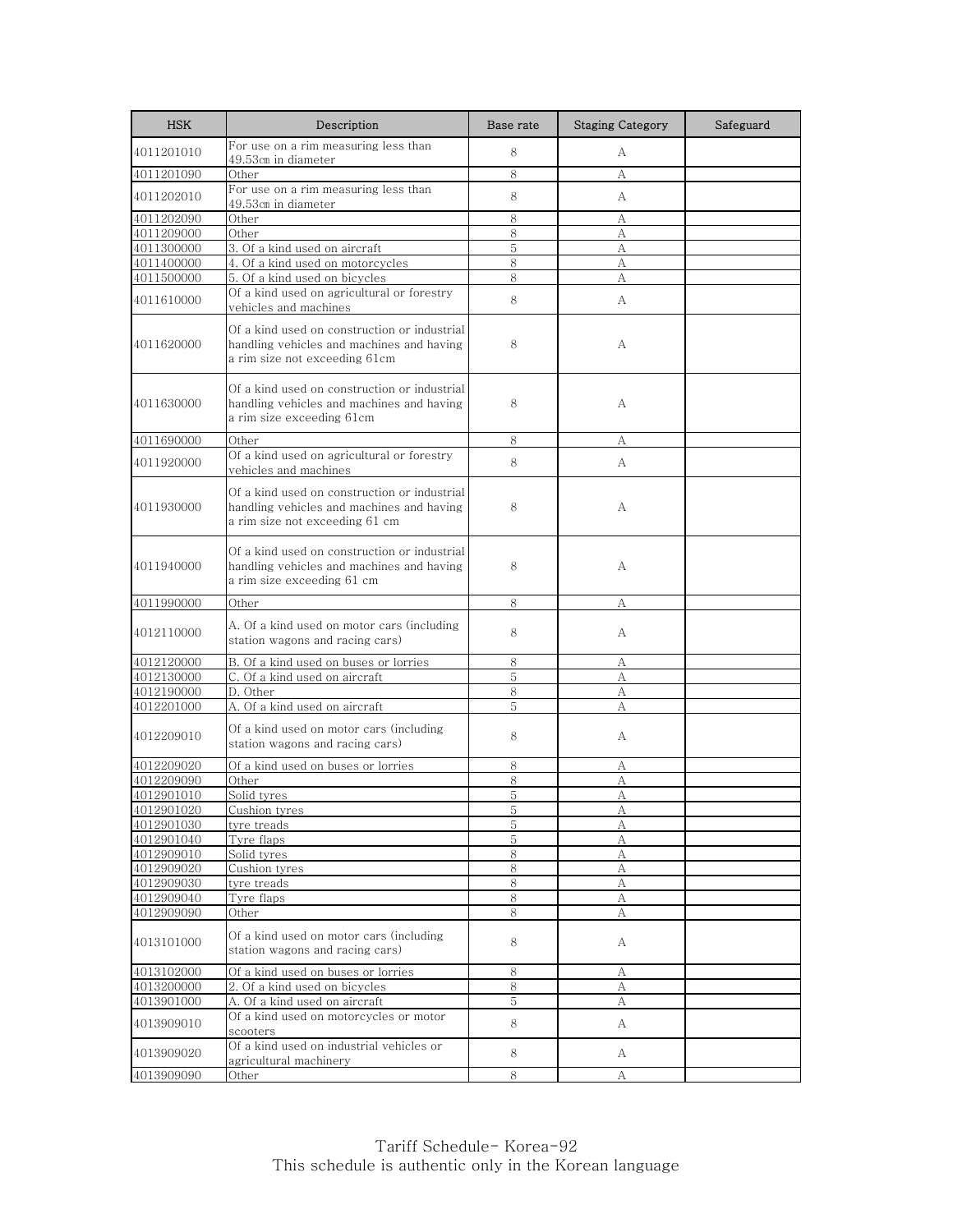| <b>HSK</b>               | Description                                                                                                   | Base rate      | <b>Staging Category</b> | Safeguard |
|--------------------------|---------------------------------------------------------------------------------------------------------------|----------------|-------------------------|-----------|
| 4014100000               | Sheath contraceptives                                                                                         | 8              | А                       |           |
| 4014901000               | Teats                                                                                                         | 8              | A                       |           |
| 4014909000               | Other                                                                                                         | 8              | A                       |           |
| 4015110000               | Surgical                                                                                                      | 8              | A                       |           |
| 4015190000               | Other                                                                                                         | 8              | А                       |           |
| 4015901000               | Protective clothing for divers                                                                                | 8              | А                       |           |
| 4015902000               | Protective clothing for radiologists                                                                          | 8              | А                       |           |
| 4015909000               | Other                                                                                                         | 8              | А                       |           |
| 4016100000               | Of cellular rubber                                                                                            | 8              | А                       |           |
| 4016910000               | Floor coverings and mats                                                                                      | 8              | А                       |           |
| 4016920000               | Erasers                                                                                                       | 8              | А                       |           |
| 4016930000               | Gaskets, washers and other seals                                                                              | 8              | А                       |           |
| 4016940000               | Boat or dock fenders, whether or not<br>inflatable                                                            | 8              | А                       |           |
| 4016951000               | Pneumatic mattresses                                                                                          | 8              | А                       |           |
| 4016952000               | Pillows                                                                                                       | 8              | А                       |           |
| 4016953000               | Cushions                                                                                                      | 8              | А                       |           |
| 4016959000               | Other                                                                                                         | 8              | $\mathsf{C}$            |           |
|                          | Parts of balloons airships, flying                                                                            |                |                         |           |
| 4016991010               | machines, gliders, kits, and rotochutes                                                                       | 0              | Κ                       |           |
| 4016991090               | Other                                                                                                         | 8              | А                       |           |
| 4016992000               | Rubber bands                                                                                                  | 8              | A                       |           |
| 4016993000               | Stoppers and rings for bottles                                                                                | 8              | А                       |           |
| 4016999000               | Other                                                                                                         | 8              | А                       |           |
| 4017001000               | Hard rubber                                                                                                   | 8              | А                       |           |
| 4017002000               | Articles of hard rubber                                                                                       | 8              | А                       |           |
| 4101201000               | A. Hides and skins, untanned                                                                                  | $\overline{2}$ | А                       |           |
| 4101202000               | B. Hides and skins, which have undergone<br>a tanning (including pre-tanning) process<br>which is reversible  | 5              | А                       |           |
| 4101501011               | Cow hide                                                                                                      | 2              | А                       |           |
| 4101501012               | Steer hide                                                                                                    | $\overline{2}$ | A                       |           |
| 4101501013               | Ox hide                                                                                                       | $\overline{2}$ | G                       |           |
| 4101501014               | Bull hide                                                                                                     | $\overline{2}$ | А                       |           |
| 4101501019               | Other                                                                                                         | $\overline{2}$ | G                       |           |
| 4101501021               | Cow hide                                                                                                      | $\overline{2}$ | А                       |           |
| 4101501022               | Steer hide                                                                                                    | 2              | А                       |           |
| 4101501023               | Ox hide                                                                                                       | $\overline{2}$ | А                       |           |
| 4101501024               | Bull hide                                                                                                     | $\overline{2}$ | А                       |           |
| 4101501029               | Other                                                                                                         | 2              | А                       |           |
| 4101501090               | Other                                                                                                         | $\overline{2}$ | A                       |           |
| 4101502000               | B. Hides and skins, which have undergone<br>a tanning (including pre-tanning) process                         | 5              | А                       |           |
|                          | which is reversible                                                                                           |                |                         |           |
| 4101901011               | Of calf skin                                                                                                  | 2              | А                       |           |
| 4101901019               | Of other than calf skin                                                                                       | $\overline{2}$ | А                       |           |
| 4101901091               | Of calf skin                                                                                                  | $\overline{c}$ | А                       |           |
| 4101901099               | Of other than calf skin                                                                                       | 2              | А                       |           |
| 4101902000               | B. Hides and skins, which have undergone<br>a tanning (including pre-tanning) process<br>which is reversible  | 5              | А                       |           |
|                          | 1. With wool on                                                                                               | $\mathbf{2}$   |                         |           |
| 4102100000<br>4102211000 | (1) Hides and skins, untanned                                                                                 | $\overline{2}$ | А<br>A                  |           |
|                          |                                                                                                               |                |                         |           |
| 4102212000               | (2) Hides and skins, which have undergone<br>a tanning (including pre-tanning) process<br>which is reversible | 5              | А                       |           |
| 4102291000               | (1) Hides and skins, untanned                                                                                 | 2              | А                       |           |
| 4102292000               | (2) Hides and skins, which have undergone<br>a tanning (including pre-tanning) process<br>which is reversible | 5              | А                       |           |
| 4103101000               | A. Hides and skins, untanned                                                                                  | $\overline{2}$ | А                       |           |
| 4103102000               | B. Hides and skins, which have undergone<br>a tanning (including pre-tanning) process<br>which is reversible  | 5              | А                       |           |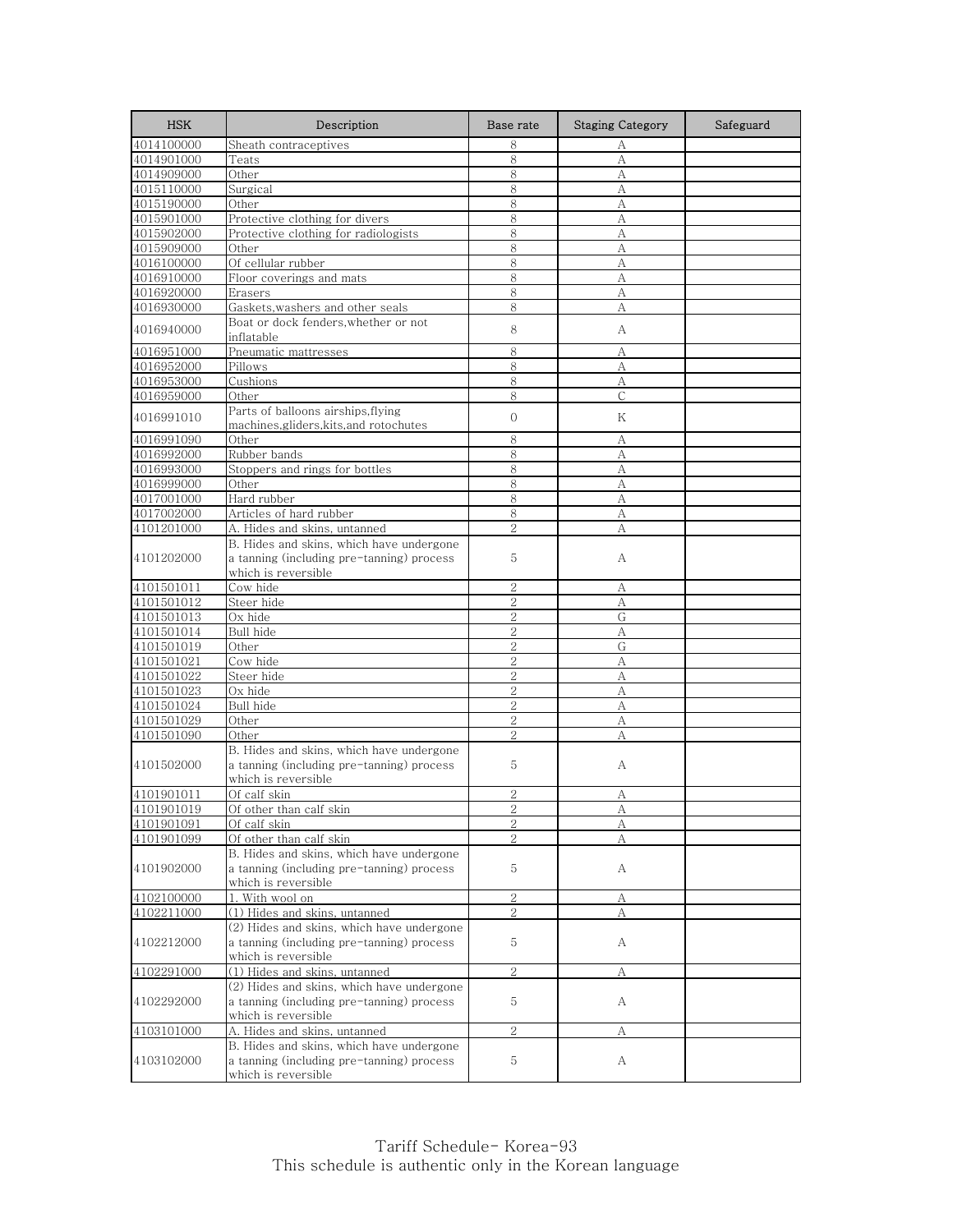| <b>HSK</b> | Description                                                                                                                                                                                           | Base rate      | <b>Staging Category</b> | Safeguard |
|------------|-------------------------------------------------------------------------------------------------------------------------------------------------------------------------------------------------------|----------------|-------------------------|-----------|
| 4103201010 | Of snake                                                                                                                                                                                              | $\overline{2}$ | А                       |           |
| 4103201020 | Of lizard                                                                                                                                                                                             | $\overline{2}$ | A                       |           |
| 4103201030 | Of crocodile                                                                                                                                                                                          | 2              | А                       |           |
| 4103201090 | Other                                                                                                                                                                                                 | $\overline{2}$ | A                       |           |
| 4103202000 | B. Hides and skins, which have undergone<br>a tanning (including pretanning) process<br>which is reversible                                                                                           | 5              | А                       |           |
| 4103301000 | A. Hides and skins, untanned                                                                                                                                                                          | $\sqrt{2}$     | А                       |           |
| 4103302000 | B. Hides and skins, which have undergone<br>a tanning (including pretanning) process<br>which is reversible                                                                                           | 5              | А                       |           |
| 4103901010 | Of eels                                                                                                                                                                                               | $\overline{2}$ | А                       |           |
| 4103901020 | Of kangaroo                                                                                                                                                                                           | 2              | А                       |           |
| 4103901090 | Other                                                                                                                                                                                                 | $\overline{2}$ | А                       |           |
| 4103902000 | B. Hides and skins, which have undergone<br>a tanning (including pretanning) process<br>which is reversible                                                                                           | 5              | А                       |           |
| 4104110000 | Full grains, unsplit; grain splits                                                                                                                                                                    | 5              | А                       |           |
| 4104190000 | Other                                                                                                                                                                                                 | 5              | А                       |           |
| 4104410000 | Full grains, unsplit; grain splits                                                                                                                                                                    | 5              | А                       |           |
| 4104490000 | Other                                                                                                                                                                                                 | 5              | А                       |           |
| 4105100000 | In the wet state(including wet-blue)                                                                                                                                                                  | 5              | A                       |           |
| 4105300000 | In the dry state (crust)                                                                                                                                                                              | 5              | A                       |           |
| 4106210000 | In the wet state (including wet-blue)                                                                                                                                                                 | 5              | А                       |           |
| 4106220000 | In the dry state (crust)                                                                                                                                                                              | 5              | А                       |           |
| 4106310000 | In the wet state (including wet-blue)                                                                                                                                                                 | 5              | А                       |           |
| 4106320000 | In the dry state (crust)                                                                                                                                                                              | 5              | А                       |           |
| 4106400000 | Of reptiles                                                                                                                                                                                           | 5              | А                       |           |
| 4106910000 | In the wet state (including wet-blue)                                                                                                                                                                 | 5              | A                       |           |
| 4106920000 | In the dry state (crust)                                                                                                                                                                              | 5              | А                       |           |
| 4107110000 | Full grains, unsplit                                                                                                                                                                                  | 5              | А                       |           |
| 4107120000 | Grain splits                                                                                                                                                                                          | 5              | А                       |           |
| 4107190000 | Other                                                                                                                                                                                                 | 5<br>5         | А                       |           |
| 4107910000 | Full grains, unsplit                                                                                                                                                                                  | 5              | А                       |           |
| 4107920000 | Grain splits                                                                                                                                                                                          | 5              | А                       |           |
| 4107990000 | Other                                                                                                                                                                                                 |                | А                       |           |
| 4112000000 | Leather further prepared after tanning or<br>crusting, including parchment-dressed<br>leather, of sheep or lamb, without wool on,<br>whether or not split, other than leather of<br>heading $41.14$ . | 5              | А                       |           |
| 4113100000 | Of goats or kids                                                                                                                                                                                      | b              | А                       |           |
| 4113200000 | Of swine                                                                                                                                                                                              | 5              | А                       |           |
| 4113300000 | Of reptiles                                                                                                                                                                                           | 5              | А                       |           |
| 4113900000 | Other                                                                                                                                                                                                 | 5              | А                       |           |
| 4114100000 | Chamois(including combination chamois)<br>leather                                                                                                                                                     | 5              | A                       |           |
| 4114201000 | Patent leather                                                                                                                                                                                        | 5              | А                       |           |
| 4114202000 | Patent laminated leather                                                                                                                                                                              | 5              | А                       |           |
| 4114203000 | Metallised leather                                                                                                                                                                                    | 5              | А                       |           |
| 4115100000 | 1. Composition leather with a basis of<br>leather or leather fibre, in slabs, sheets or<br>strip, whether or not in rolls                                                                             | 8              | A                       |           |
| 4115200000 | 2. Parings and other waste of leather or of<br>composition leather, not suitable for the<br>manufacture of leather articles; leather<br>dust, powder and flour                                        | 3              | А                       |           |
| 4201001000 | <u>Of reptile leather</u>                                                                                                                                                                             | 8              | А                       |           |
| 4201009010 | Saddles and saddle cloths                                                                                                                                                                             | 8              | А                       |           |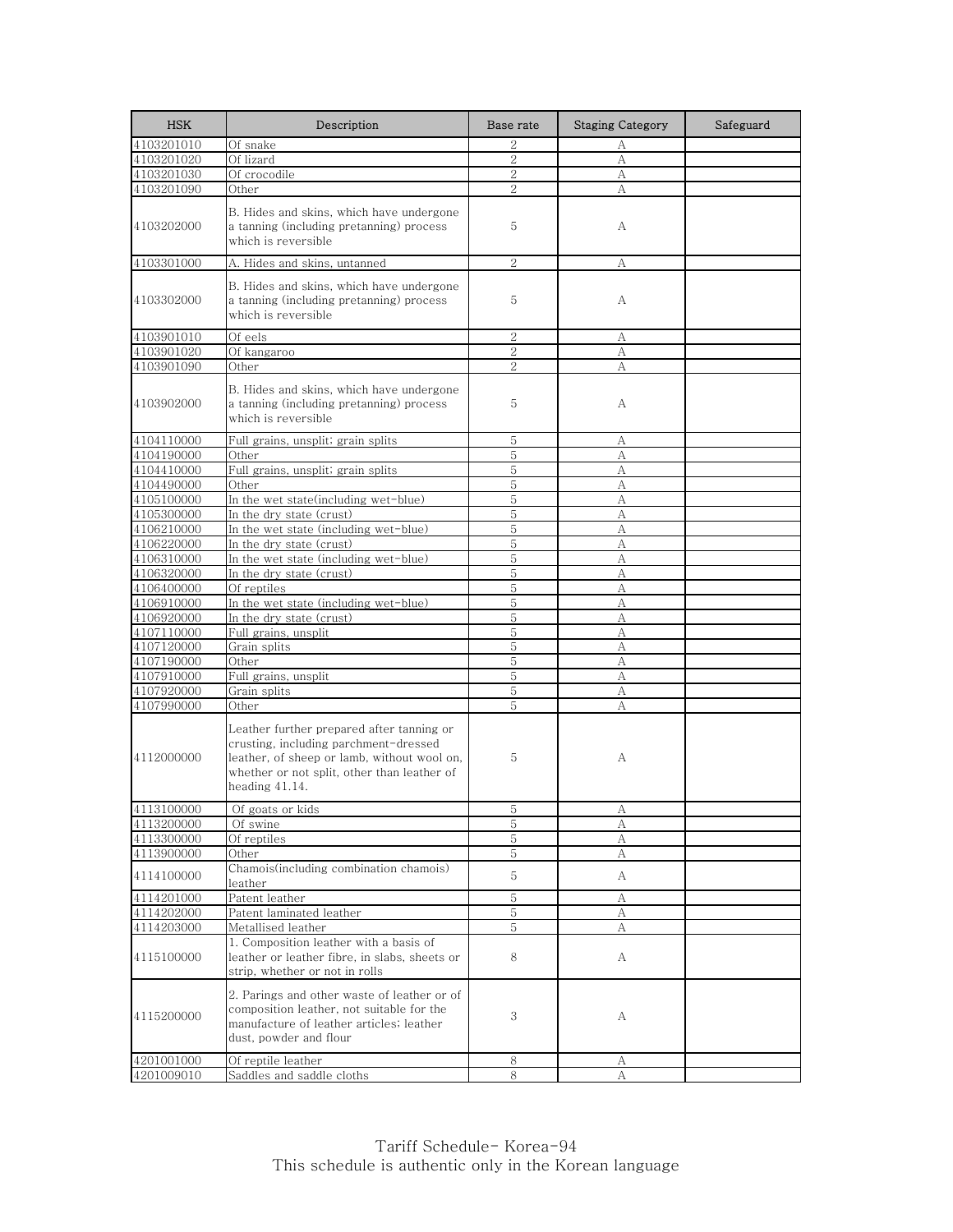| <b>HSK</b>               | Description                               | Base rate | <b>Staging Category</b> | Safeguard |
|--------------------------|-------------------------------------------|-----------|-------------------------|-----------|
| 4201009020               | Traces                                    | 8         | А                       |           |
| 4201009030               | Leads                                     | 8         | A                       |           |
| 4201009040               | Muzzles                                   | 8         | A                       |           |
| 4201009090               | Other                                     | 8         | А                       |           |
| 4202111010               | Of snake                                  | 8         | А                       |           |
| 4202111020               | Of lizard                                 | 8         | А                       |           |
| 4202111030               | Of crocodile                              | 8         | А                       |           |
| 4202111040               | Of eels                                   | 8         | A                       |           |
| 4202111050               | Of kangaroo                               | 8         | A                       |           |
| 4202111090               | Other                                     | 8         | А                       |           |
| 4202112000               | Of composition leather                    | 8         | А                       |           |
| 4202113000               | Of patent leather<br>Of polyvinylchloride | 8<br>8    | А                       |           |
| 4202121010<br>4202121020 | Of polyurethane                           | 8         | А<br>A                  |           |
| 4202121090               | Other                                     | 8         | A                       |           |
| 4202122000               | Of textile materials                      | 8         | А                       |           |
| 4202191000               | Of paper board                            | 8         | А                       |           |
| 4202199000               | Other                                     | 8         | A                       |           |
| 4202211010               | Of snake                                  | 8         | А                       |           |
| 4202211020               | Of lizard                                 | 8         | A                       |           |
| 4202211030               | Of crocodile                              | 8         | A                       |           |
| 4202211040               | $\overline{O}$ f eels                     | 8         | А                       |           |
| 4202211050               | Of kangaroo                               | $\,8\,$   | А                       |           |
| 4202211090               | Other                                     | 8         | А                       |           |
| 4202212000               | Of composition leather                    | 8         | А                       |           |
| 4202213000               | Of patent leather                         | 8         | A                       |           |
| 4202221010               | Of polyvinylchloride                      | 8         | A                       |           |
| 4202221020               | Of polyurethane                           | 8         | A                       |           |
| 4202221090               | Other                                     | 8         | А                       |           |
| 4202222000               | Of textile materials                      | 8         | A                       |           |
| 4202291000               | Of paper-board                            | 8         | А                       |           |
| 4202299000               | Other                                     | 8         | A                       |           |
| 4202311010               | Of snake                                  | 8         | А                       |           |
| 4202311020               | Of lizard                                 | 8         | A                       |           |
| 4202311030               | Of crocodile                              | 8         | A                       |           |
| 4202311040               | Of eels                                   | 8         | А                       |           |
| 4202311050               | Of kangaroo                               | 8         | A                       |           |
| 4202311090               | Other                                     | 8         | А                       |           |
| 4202312000               | Of composition leather                    | 8         | A                       |           |
| 4202313000               | Of patent leather                         | 8         | A                       |           |
| 4202321010               | Of polyvinylchloride                      | 8         | А                       |           |
| 4202321020               | Of polyurethane                           | 8         | А                       |           |
| 4202321090<br>4202322000 | Other<br>Of textile materials             | 8<br>8    | A                       |           |
| 4202391000               | Of paper board                            | 8         | А<br>А                  |           |
| 4202399000               | Other                                     | 8         |                         |           |
| 4202911010               | Of snake                                  | 8         | Α<br>А                  |           |
| 4202911020               | Of lizard                                 | $\,8\,$   | А                       |           |
| 4202911030               | Of crocodile                              | 8         | $\boldsymbol{A}$        |           |
| 4202911040               | Of eels                                   | $\,8\,$   | А                       |           |
| 4202911050               | Of kangaroo                               | $\,8\,$   | $\boldsymbol{A}$        |           |
| 4202911090               | Other                                     | $\,8\,$   | А                       |           |
| 4202912000               | Of composition leather                    | 8         | A                       |           |
| 4202913000               | Of patent leather                         | 8         | A                       |           |
| 4202921010               | Of polyvinylchloride                      | $\,8\,$   | А                       |           |
| 4202921020               | Of polyurethane                           | 8         | A                       |           |
| 4202921090               | Other                                     | $\,8\,$   | А                       |           |
| 4202922000               | Of textile materials                      | $\,8\,$   | $\boldsymbol{A}$        |           |
| 4202991000               | Of paper board                            | $8\,$     | $\mathbf{A}$            |           |
| 4202999000               | Other                                     | 8         | А                       |           |
| 4203101010               | Coats                                     | 13        | A                       |           |
| 4203101020               | Jackets, blazers and jumpers              | 13        | А                       |           |
| 4203101050               | Vests                                     | 13        | А                       |           |
| 4203101060               | Pants and trousers                        | 13        | A                       |           |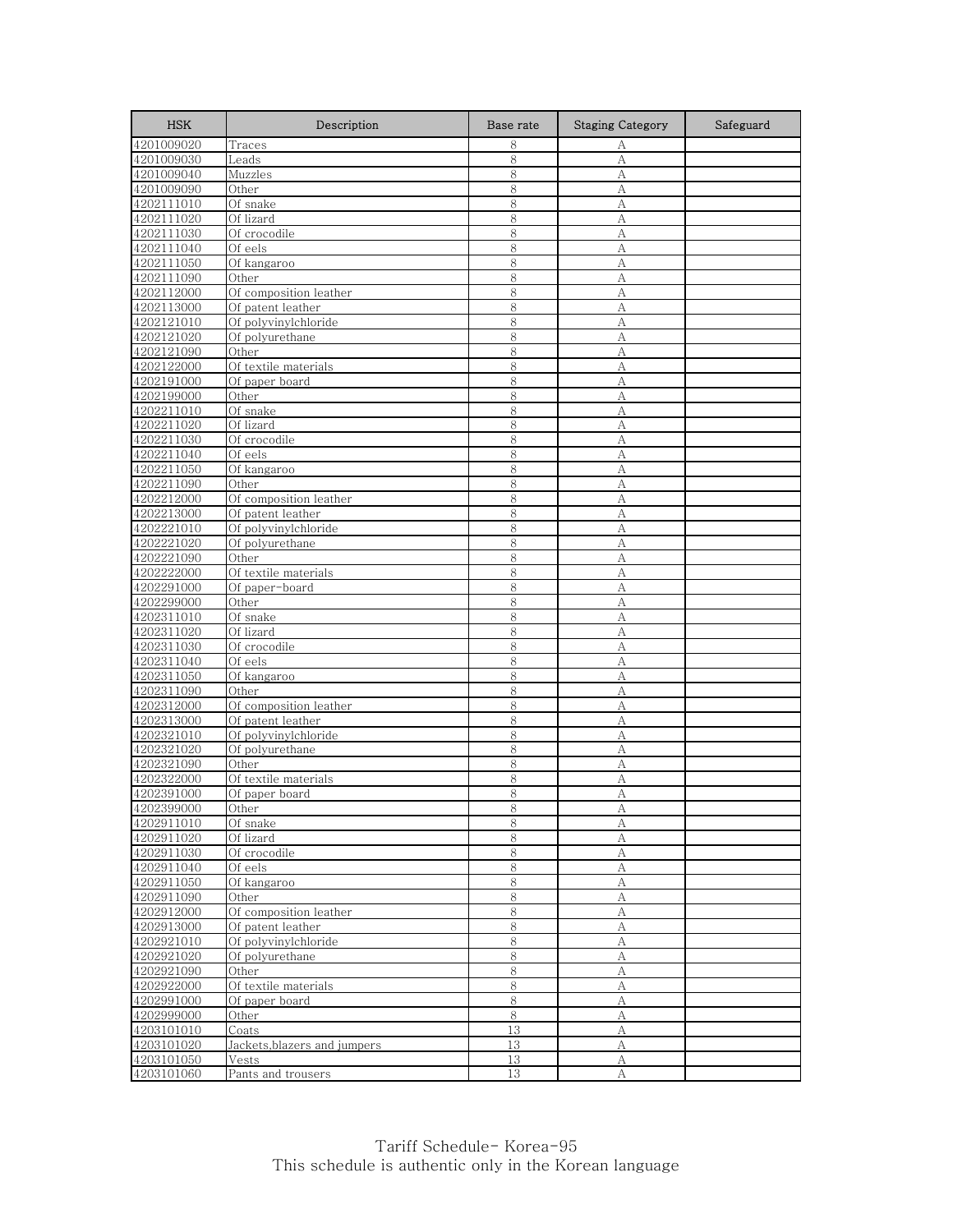| <b>HSK</b>               | Description                                                                                                                                                                           | Base rate    | <b>Staging Category</b> | Safeguard |
|--------------------------|---------------------------------------------------------------------------------------------------------------------------------------------------------------------------------------|--------------|-------------------------|-----------|
| 4203101070               | Skirts                                                                                                                                                                                | 13           | А                       |           |
| 4203101080               | Overalls                                                                                                                                                                              | 13           | А                       |           |
| 4203101090               | Other                                                                                                                                                                                 | 13           | A                       |           |
| 4203102010               | Coats                                                                                                                                                                                 | 13           | А                       |           |
| 4203102020               | Jackets, blazers and jumpers                                                                                                                                                          | 13           | А                       |           |
| 4203102050               | Vests                                                                                                                                                                                 | 13           | A                       |           |
| 4203102060               | Pants and trousers                                                                                                                                                                    | 13           | А                       |           |
| 4203102070               | Skirts                                                                                                                                                                                | 13           | A                       |           |
| 4203102080               | Overalls                                                                                                                                                                              | 13           | A                       |           |
| 4203102090               | Other                                                                                                                                                                                 | 13           | А                       |           |
| 4203103010               | Coats                                                                                                                                                                                 | 13           | А                       |           |
| 4203103020               | Jackets, blazers and jumpers                                                                                                                                                          | 13           | А                       |           |
| 4203103050               | Vests                                                                                                                                                                                 | 13           | A                       |           |
| 4203103060               | Pants and trousers                                                                                                                                                                    | 13           | A                       |           |
| 4203103070               | Skirts                                                                                                                                                                                | 13           | A                       |           |
| 4203103080               | Overalls                                                                                                                                                                              | 13           | А                       |           |
| 4203103090               | Other                                                                                                                                                                                 | 13           | А                       |           |
| 4203109010               | Coats                                                                                                                                                                                 | 13           | A                       |           |
| 4203109020               | Jackets, blazers and jumpers                                                                                                                                                          | 13           | А                       |           |
| 4203109050               | Vests                                                                                                                                                                                 | 13           | А                       |           |
| 4203109060               | Pants and trousers                                                                                                                                                                    | 13           | A                       |           |
| 4203109070               | Skirts                                                                                                                                                                                | 13           | А                       |           |
| 4203109080               | Overalls                                                                                                                                                                              | 13           | А                       |           |
| 4203109090               | Other                                                                                                                                                                                 | 13           | А                       |           |
| 4203211000               | Baseball glove                                                                                                                                                                        | 13           | А                       |           |
| 4203212000               | Golf glove                                                                                                                                                                            | 13           | А                       |           |
| 4203213000               | Ski glove                                                                                                                                                                             | 13           | A                       |           |
| 4203214000               | Motor cycle glove                                                                                                                                                                     | 13           | A                       |           |
| 4203215000               | Batting glove                                                                                                                                                                         | 13           | А                       |           |
| 4203216000               | Tennis glove                                                                                                                                                                          | 13           | A                       |           |
| 4203217000               | Ice hockey glove                                                                                                                                                                      | 13           | А                       |           |
| 4203219000               | Other                                                                                                                                                                                 | 13           | A                       |           |
| 4203291000               | Working glove                                                                                                                                                                         | 13<br>13     | А                       |           |
| 4203292000<br>4203293000 | Dress glove<br>Driver's glove                                                                                                                                                         | 13           | А<br>А                  |           |
| 4203299000               |                                                                                                                                                                                       | 13           |                         |           |
| 4203301010               | Other<br>Of snake                                                                                                                                                                     | 13           | А<br>A                  |           |
| 4203301020               | Of lizard                                                                                                                                                                             | 13           | А                       |           |
| 4203301030               | Of crocodile                                                                                                                                                                          | 13           | A                       |           |
| 4203301040               | Of eels                                                                                                                                                                               | 13           | A                       |           |
| 4203301090               | Other                                                                                                                                                                                 | 13           | А                       |           |
| 4203309000               | Other                                                                                                                                                                                 | 13           | А                       |           |
| 4203400000               | Other clothing accessories                                                                                                                                                            | 13           | A                       |           |
| 4204001010               | For conveyers                                                                                                                                                                         | 8            | А                       |           |
| 4204001020               | For motors                                                                                                                                                                            | 8            | А                       |           |
| 4204001090               | Other                                                                                                                                                                                 | 8            | Α                       |           |
| 4204009010               | Pickers                                                                                                                                                                               | 8            | A                       |           |
| 4204009090               | Other                                                                                                                                                                                 | 8            | А                       |           |
| 4205001000               | Of leather                                                                                                                                                                            | 8            | $\mathbf{A}$            |           |
| 4205002000               | Of composition leather                                                                                                                                                                | 8            | А                       |           |
| 4206100000               | Catgut                                                                                                                                                                                | $\,8\,$      | А                       |           |
| 4206900000               | Other                                                                                                                                                                                 | 8            | А                       |           |
|                          | 1. Of mink, whole, with or without head, tail                                                                                                                                         |              |                         |           |
| 4301100000               | or paws                                                                                                                                                                               | $\mathbf{3}$ | A                       |           |
| 4301300000               | 2. Of lamb, the following:<br>Astrakhan, Broadtail, Caracul, Persian and<br>similar lamb, Indian, Chinese, Mongolian or<br>Ti-betan lamb, whole, with or without<br>head,tail or paws | 3            | А                       |           |
| 4301600000               | 3. Of fox, whole, with or without head, tail or<br>paws                                                                                                                               | 3            | А                       |           |
| 4301700000               | 4. Of seal, whole, with or without head tail<br>or paws                                                                                                                               | 3            | A                       |           |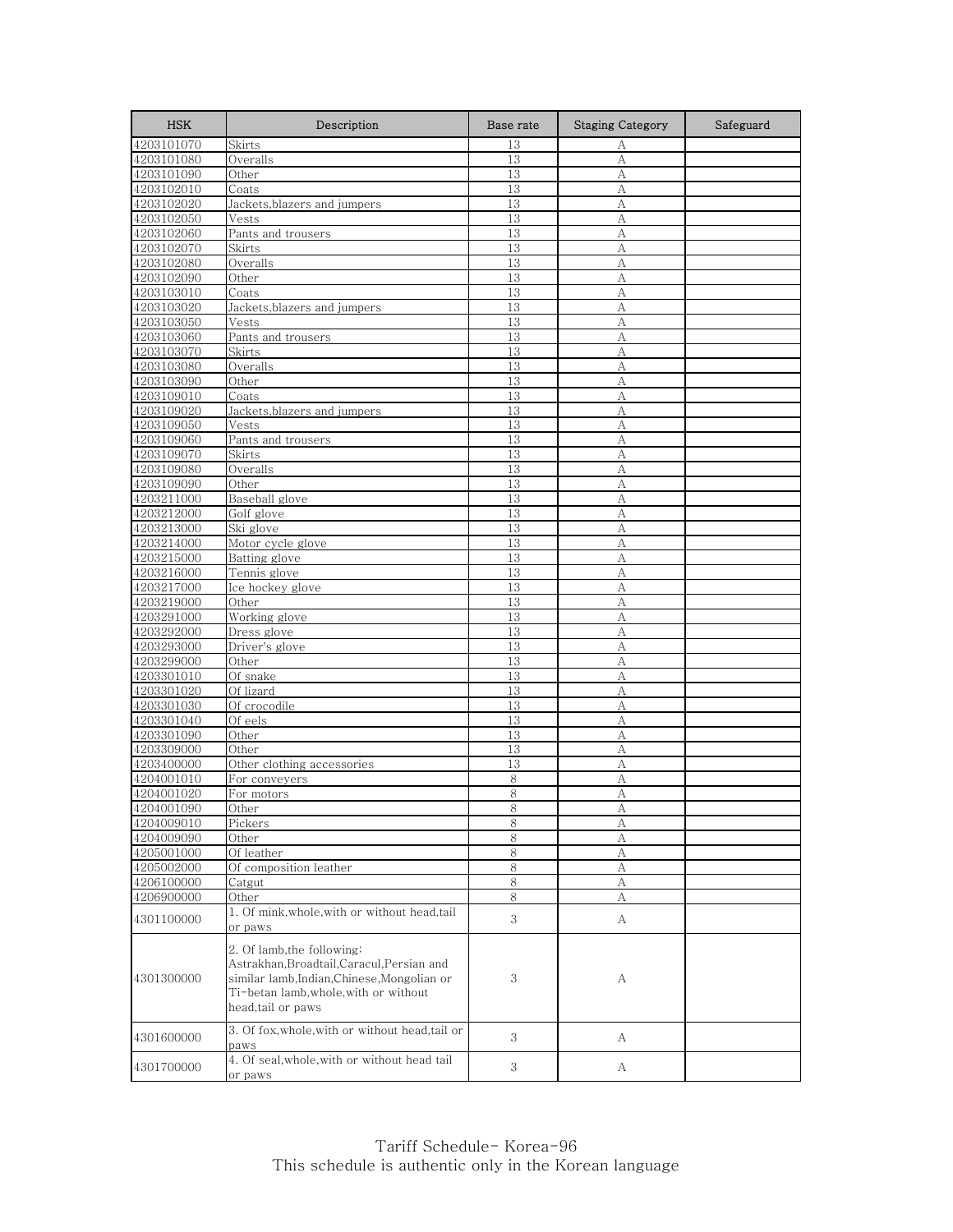| <b>HSK</b>               | Description                                                   | Base rate      | <b>Staging Category</b> | Safeguard |
|--------------------------|---------------------------------------------------------------|----------------|-------------------------|-----------|
| 4301801000               | Of chinchila                                                  | 3              | А                       |           |
| 4301802000               | Of opossum                                                    | 3              | A                       |           |
| 4301803000               | Of raccoon                                                    | 3              | А                       |           |
| 4301804000               | Of coyote                                                     | 3              | А                       |           |
| 4301805000               | Of rabbit or hare                                             | 3              | А                       |           |
| 4301806000               | Of musk-rat                                                   | 3              | А                       |           |
| 4301809000               | Other                                                         | 3              | А                       |           |
| 4301900000               | 6. Heads,tails,paws and other pieces or                       | 3              | А                       |           |
|                          | cuttings, suitable for furriers' use                          |                |                         |           |
| 4302110000               | Of mink                                                       | 5              | А                       |           |
|                          | Of lamb,the                                                   |                |                         |           |
| 4302130000               | following: Astrakhan, Broadtail, Caracul, Persi               | 5              |                         |           |
|                          | an and similar<br>lamb, Indian, Chinese, Mongolian or Tibetan |                | А                       |           |
|                          | lamb                                                          |                |                         |           |
| 4302191000               | Of beaver                                                     | 5              |                         |           |
| 4302192000               | Of musk-rat                                                   | 5              | А<br>А                  |           |
| 4302193000               | Of fox                                                        | 5              | А                       |           |
| 4302195000               | Of chinchila                                                  | 5              | А                       |           |
| 4302196000               | Of opossum                                                    | 5              | A                       |           |
| 4302197000               | Of reccoon                                                    | 5              | А                       |           |
| 4302198000               | Of coyote                                                     | 5              | А                       |           |
| 4302199010               | Of sheep                                                      | 5              | A                       |           |
| 4302199090               | Other                                                         | 5              | А                       |           |
| 4302201000               | Of mink                                                       | $\mathbf 5$    | А                       |           |
| 4302202000               | Of rabbit or hare                                             | 5              | А                       |           |
| 4302203000               | Of beaver                                                     | 5              | А                       |           |
| 4302204000               | Of musk-rat                                                   | 5              | А                       |           |
| 4302205000               | Of fox                                                        | 5              | А                       |           |
| 4302207000               | Of chinchila                                                  | 5              | А                       |           |
| 4302209010               | Of opossum                                                    | 5              | А                       |           |
| 4302209020               | Of raccoon                                                    | 5              | A                       |           |
| 4302209030               | Of coyote                                                     | 5              | А                       |           |
| 4302209090               | Other                                                         | 5              | А                       |           |
| 4302300000               | Whole skins and pieces or cuttings                            | 5              | А                       |           |
|                          | thereof,assembled                                             |                |                         |           |
| 4303101100               | Of mink                                                       | 16             | A                       |           |
| 4303101200               | Of rabbit or hare                                             | 16             | А                       |           |
| 4303101300               | Of lamb                                                       | 16             | А                       |           |
| 4303101400               | Of beaver                                                     | 16             | А                       |           |
| 4303101500               | Of musk-rat                                                   | 16             | А                       |           |
| 4303101600               | Of fox                                                        | 16             | A                       |           |
| 4303101800               | Of chinchila                                                  | 16<br>16       | А<br>A                  |           |
| 4303101910<br>4303101920 | Of opossum                                                    | 16             | А                       |           |
|                          | Of raccoon                                                    |                |                         |           |
| 4303101930<br>4303101990 | Ut coyote<br>Other                                            | 16<br>16       | $\mathbb{A}$<br>A       |           |
| 4303102100               | Of mink                                                       | 16             | А                       |           |
| 4303102200               | Of rabbit or hare                                             | 16             | $\rm A$                 |           |
| 4303102300               | Of lamb                                                       | 16             | А                       |           |
| 4303102400               | Of beaver                                                     | 16             | А                       |           |
| 4303102500               | Of musk-rat                                                   | 16             | $\mathbf{A}$            |           |
| 4303102600               | Of fox                                                        | 16             | А                       |           |
| 4303102800               | Of chinchila                                                  | 16             | $\mathbf{A}$            |           |
| 4303102910               | Of opossum                                                    | 16             | А                       |           |
| 4303102920               | Of raccoon                                                    | 16             | $\boldsymbol{A}$        |           |
| 4303102930               | Of coyote                                                     | 16             | А                       |           |
| 4303102990               | Other                                                         | 16             | А                       |           |
| 4303900000               | Other                                                         | 16             | A                       |           |
| 4304001000               | Artificial fur                                                | 8              | А                       |           |
| 4304002000               | Articles of artificial fur                                    | 8              | А                       |           |
|                          | 1. Fuel wood, in logs, in billets, in twigs, in               |                |                         |           |
| 4401100000               | faggots or in similar forms                                   | 2              | A                       |           |
| 4401210000               | A. Coniferous                                                 | $\overline{2}$ | А                       |           |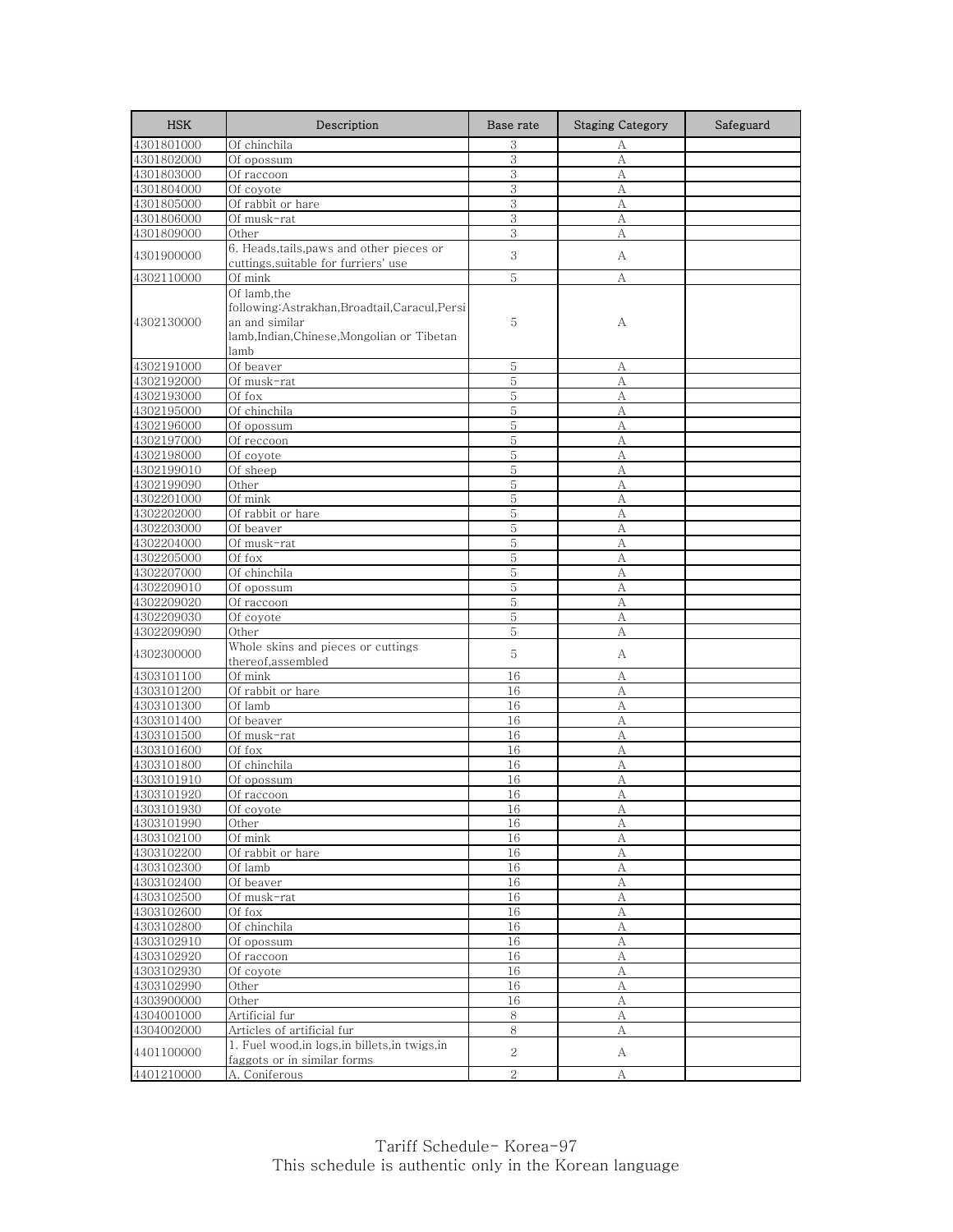| <b>HSK</b>               | Description                                                                                                          | Base rate                      | <b>Staging Category</b> | Safeguard |
|--------------------------|----------------------------------------------------------------------------------------------------------------------|--------------------------------|-------------------------|-----------|
| 4401220000               | B. Non-coniferous                                                                                                    | $\overline{2}$                 | А                       |           |
| 4401300000               | 3. Sawdust and wood waste and<br>scrap, whether or not agglomerated in<br>logs, briquettes, pellets or similar forms | 2                              | D                       |           |
| 4402001000               | Agglomerated wood charcoal                                                                                           | $\mathbf{2}$                   | D                       |           |
| 4402009000               | Other                                                                                                                | $\mathbf{2}$                   | D                       |           |
| 4403101000               | A. Tropical woods                                                                                                    | $\mathbf{1}$                   | A                       |           |
| 4403102000               | B. Non-coniferous                                                                                                    | $\overline{2}$                 | A                       |           |
| 4403109000               | C. Coniferous                                                                                                        | $\overline{2}$                 | А                       |           |
| 4403201000               | Cedar                                                                                                                | $\overline{2}$                 | А                       |           |
| 4403202010               | Douglasfur                                                                                                           | 2<br>$\overline{2}$            | А                       |           |
| 4403202020<br>4403203000 | Hemlock<br>Red pine                                                                                                  | $\overline{2}$                 | A<br>А                  |           |
| 4403204000               | White wood or fir                                                                                                    | $\overline{2}$                 | A                       |           |
| 4403205000               | Larch                                                                                                                | $\overline{2}$                 | A                       |           |
| 4403207000               | Spruce                                                                                                               | $\overline{2}$                 | А                       |           |
| 4403208000               | Radiata pine                                                                                                         | $\overline{2}$                 | A                       |           |
| 4403209000               | Other                                                                                                                | $\mathbf{2}$                   | А                       |           |
| 4403410000               | A. Dark Red Meranti, Light Red Meranti and<br>Meranti Bakau                                                          | $\mathbf{1}$                   | A                       |           |
| 4403491000               | (1) White Lauan. White Meranti. White<br>Seraya,Yellow Meranti and Alan                                              | $\mathbf{1}$                   | А                       |           |
| 4403492010               | (a) Teak                                                                                                             | 1                              | А                       |           |
| 4403492020               | (b) Keruing                                                                                                          | $\mathbf{1}$                   | А                       |           |
| 4403492030               | (c) Kapur                                                                                                            | $\mathbf{1}$                   | А                       |           |
| 4403492040               | (d) Jelutong                                                                                                         | 1                              | А                       |           |
| 4403492090               | (e) Other                                                                                                            | $\mathbf{1}$                   | А                       |           |
| 4403493000               | (3) Okoume', Obeche,Sapelli,Sipo,Acajou<br>d'Afrique, Makore and Iroko                                               | $\mathbf{1}$                   | А                       |           |
| 4403494000               | (4) Tiama, Mansonia, Ilomba, Dibetou, Limba<br>and Azobge'                                                           | $\mathbf{1}$                   | А                       |           |
| 4403495000               | (5) Mahogany (Swietenia spp.) and Balsa                                                                              | 1                              | А                       |           |
| 4403499000               | $(6)$ Other                                                                                                          | 1                              | А                       |           |
| 4403910000               | A. Of oak(Quercus spp.)                                                                                              | $\mathbf{2}$                   | A                       |           |
| 4403920000               | B. Of beech(Fagus spp.)                                                                                              | $\overline{2}$                 | А                       |           |
| 4403991010               | Rosewood                                                                                                             | $\overline{2}$                 | А                       |           |
| 4403991020               | Ebonywood                                                                                                            | $\overline{2}$                 | А                       |           |
| 4403991040               | Ash                                                                                                                  | $\overline{2}$                 | A                       |           |
| 4403991050               | Walnut                                                                                                               | $\mathbf{2}$<br>$\overline{2}$ | А                       |           |
| 4403991090<br>4403992000 | Other<br>(2) Lignum vitae                                                                                            | $\overline{2}$                 | A<br>А                  |           |
| 4403993010               |                                                                                                                      |                                |                         |           |
| 4403993020               | Aspen<br>Poplar                                                                                                      | 2                              | A<br>А                  |           |
| 4403993030               | Maple                                                                                                                | $\overline{2}$                 | А                       |           |
| 4403993040               | Elm                                                                                                                  | $\overline{2}$                 | $\mathbf{A}$            |           |
| 4403993050               | Birch                                                                                                                | $\sqrt{2}$                     | А                       |           |
| 4403993060               | Basswood                                                                                                             | $\sqrt{2}$                     | A                       |           |
| 4403994000               | (4) Paulownia                                                                                                        | $\overline{2}$                 | А                       |           |
| 4403999011               | Malas                                                                                                                | $\mathbf{1}$                   | А                       |           |
| 4403999012               | Taun                                                                                                                 | $1\,$                          | $\boldsymbol{A}$        |           |
| 4403999019               | Other                                                                                                                | 1                              | А                       |           |
| 4403999090               | (b) Other                                                                                                            | $\overline{2}$                 | А                       |           |
| 4404102000               | Wooden sticks                                                                                                        | 5                              | D                       |           |
| 4404109000               | Other                                                                                                                | 5                              | $\mathbf D$             |           |
| 4404202000               | Wooden sticks                                                                                                        | 5                              | $\mathbf D$             |           |
| 4404209000               | Other                                                                                                                | 5                              | D                       |           |
| 4405000000<br>4406100000 | Wood wool; wood flour.<br>Not impregnated                                                                            | 5<br>5                         | D<br>D                  |           |
| 4406900000               | Other                                                                                                                | $\mathbf 5$                    | $\mathbf D$             |           |
| 4407101000               | Cedar                                                                                                                | 5                              | $\mathsf{C}$            |           |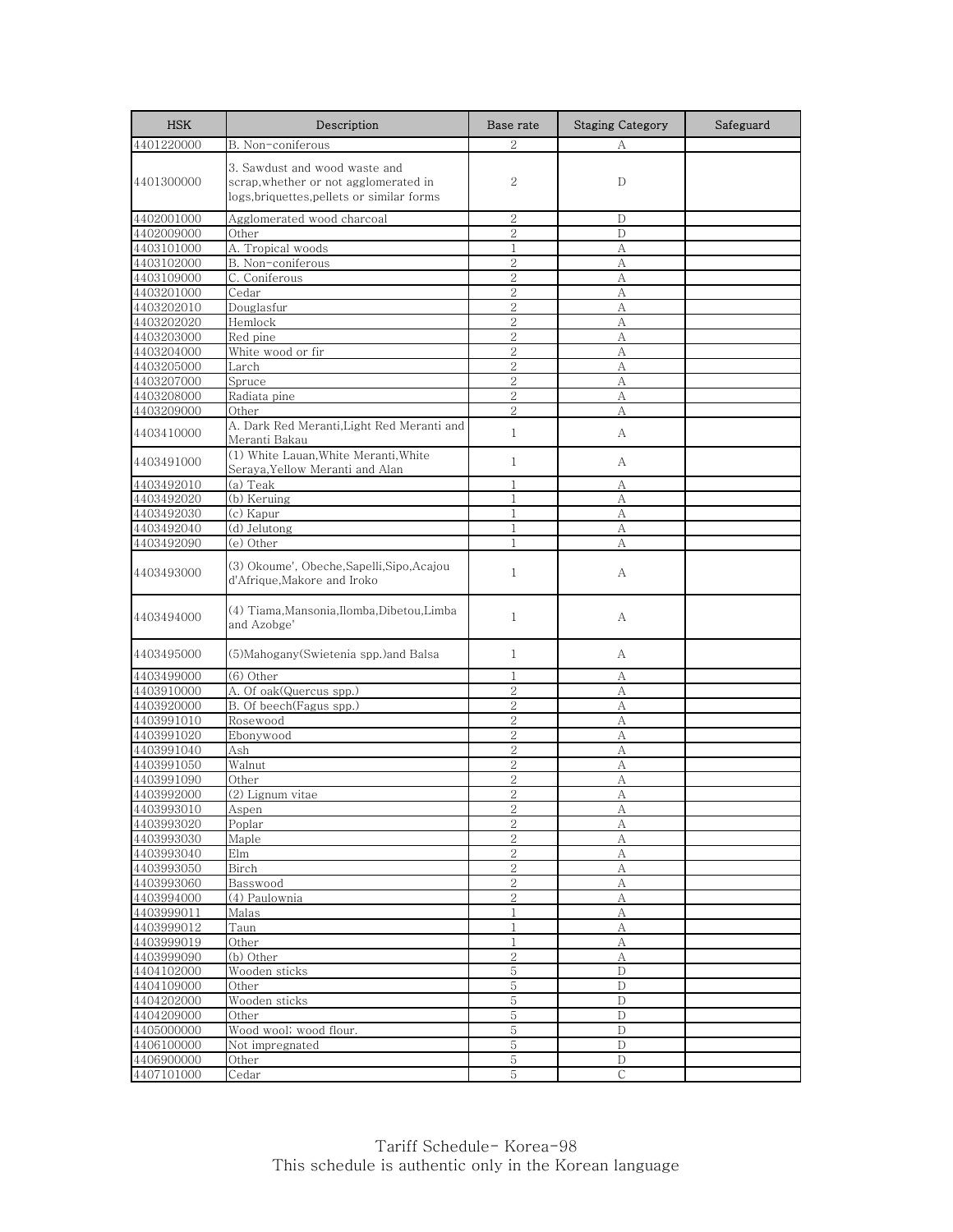| <b>HSK</b> | Description                                                                                                    | Base rate   | <b>Staging Category</b> | Safeguard |
|------------|----------------------------------------------------------------------------------------------------------------|-------------|-------------------------|-----------|
| 4407102000 | Oregon pine                                                                                                    | 5           | $\mathsf{C}$            |           |
| 4407103000 | Red pine                                                                                                       | 5           | $\mathsf{C}$            |           |
| 4407104000 | White wood or fir                                                                                              | 5           | $\mathsf{C}$            |           |
| 4407105000 | Larch                                                                                                          | 5           | $\mathsf{C}$            |           |
| 4407107000 | Spruce                                                                                                         | 5           | С                       |           |
| 4407108000 | Radiata pine                                                                                                   | 5           | $\mathsf{C}$            |           |
| 4407109000 | Other                                                                                                          | 5           | С                       |           |
| 4407241000 | (1)Virola                                                                                                      | 5           | G                       |           |
| 4407242000 | (2) Mahogany (Swietenia spp.)                                                                                  | 5           | G                       |           |
| 4407243000 | (3)Imbuia                                                                                                      | 5           | G                       |           |
| 4407244000 | $(4)$ Balsa                                                                                                    | 5           | G                       |           |
| 4407250000 | B. Dark Red Meranti, Light Red Meranti, and<br>Meranti Bakau                                                   | 5           | G                       |           |
| 4407260000 | C. White Lauan, White Meranti, White<br>Seraya, Yellow Meranti and Alan                                        | 5           | G                       |           |
| 4407291000 | (1)<br>Keruing, Ramin, Kapur, Jonkong, Merbau, Jelut                                                           | 5           | G                       |           |
| 4407292000 | ong and Kempas<br>$(2)$ Teak                                                                                   | 5           | G                       |           |
|            | (3)                                                                                                            |             |                         |           |
| 4407293000 | Okoume,Obeche,Sapelli,Sipo,Acajou,d'afriq<br>ue,Makore,Iroko,Tiama,Mansonia,Ilomba,Di<br>betou Limba and Azobe | 5           | G                       |           |
| 4407299000 | (4) Other                                                                                                      | 5           | G                       |           |
| 4407910000 | A. Of oak(Quercus spp.)                                                                                        | 5           | $\mathsf{C}$            |           |
| 4407920000 | B. Of beech(Fagus spp.)                                                                                        | 5           | $\mathsf{C}$            |           |
| 4407991010 | Rosewood                                                                                                       | 5           | C                       |           |
| 4407991020 | Ebonywood                                                                                                      | $\mathbf 5$ | $\mathsf C$             |           |
| 4407991030 | Ash                                                                                                            | 5           | С                       |           |
| 4407991040 | Walnut                                                                                                         | 5           | $\mathsf{C}$            |           |
| 4407991090 | Other                                                                                                          | 5           | С                       |           |
| 4407992000 | (2) Lignum vitae                                                                                               | 5           | $\mathsf{C}$            |           |
| 4407993010 | Aspen                                                                                                          | 5           | $\mathsf{C}$            |           |
| 4407993020 | Poplar                                                                                                         | 5           | С                       |           |
| 4407993030 | Maple                                                                                                          | 5           | $\mathsf{C}$            |           |
| 4407993040 | Elm                                                                                                            | 5           | С                       |           |
| 4407993050 | Birch                                                                                                          | 5           | $\mathsf{C}$            |           |
| 4407993060 | Basswood                                                                                                       | 5           | C                       |           |
|            |                                                                                                                | 5           | $\mathsf{C}$            |           |
| 4407994000 | (4) Paulownia                                                                                                  |             |                         |           |
| 4407999010 | (a) Tropical woods, not specified in the<br>foregoing                                                          | 5           | $\mathsf{C}$            |           |
| 4407999090 | (b) Other                                                                                                      | 5           | $\mathsf{C}$            |           |
| 4408106000 | A. For veneering obtained by slicing<br>laminated wood or for other similar<br>laminated wood                  | 8           | C                       |           |
| 4408109010 | Cedar                                                                                                          | C           |                         |           |
| 4408109020 | Oregan pine                                                                                                    | 5           | $\mathsf C$             |           |
| 4408109030 | Red pine                                                                                                       | 5           | С                       |           |
| 4408109040 | White wood or fir                                                                                              | $\mathbf 5$ | $\mathsf{C}$            |           |
| 4408109050 | Larch                                                                                                          | 5           | С                       |           |
| 4408109060 | Spruce                                                                                                         | 5           | C                       |           |
| 4408109070 | Radiate pine                                                                                                   | 5           | С                       |           |
| 4408109090 | Other                                                                                                          | 5           | С                       |           |
| 4408313000 | (1) For veneering obtained by slicing<br>laminated wood or for other similar<br>laminated wood                 | 8           | С                       |           |
| 4408319010 | (a) Dark Red Meranti and Light Red<br>Meranti                                                                  | 5           | С                       |           |
| 4408319020 | (b) Meranti Bakau                                                                                              | 5           | $\mathsf{C}$            |           |
| 4408396000 | (1) For veneering obtained by slicing<br>laminated wood or for other similar<br>laminated wood                 | 8           | С                       |           |
| 4408399010 | (a) Teak                                                                                                       | 5           | C                       |           |
| 4408399020 | (b) White lauan                                                                                                | $\mathbf 5$ | $\mathsf{C}$            |           |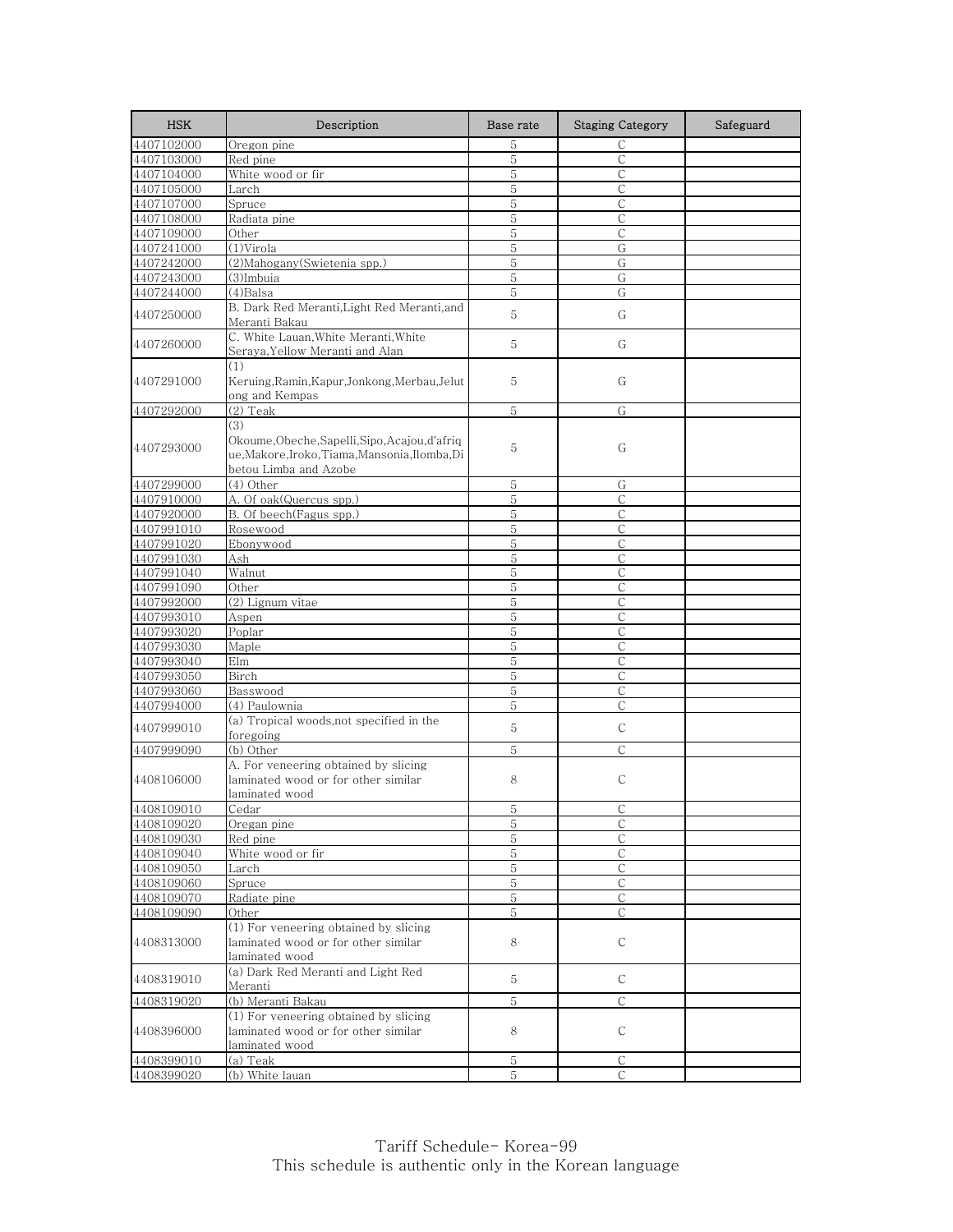| <b>HSK</b>               | Description                                                                                   | Base rate | <b>Staging Category</b> | Safeguard |
|--------------------------|-----------------------------------------------------------------------------------------------|-----------|-------------------------|-----------|
| 4408399030               | (c) Sipo, Okoume, obeche, Acajou d'Afrique<br>and Sapelli                                     | 5         | $\mathsf{C}$            |           |
| 4408399040               | (d) Limba                                                                                     | 5         | $\mathsf{C}$            |           |
| 4408399050               | (e) Mahogamy(swietenia spp)                                                                   | 5         | $\mathsf{C}$            |           |
| 4408399090               | (f) Other                                                                                     | 5         | C                       |           |
| 4408901000               | A. For veneering obtained by slicing<br>laminated wood or for other similar<br>laminated wood | 8         | С                       |           |
| 4408909110               | Rosewood                                                                                      | 5         | $\mathsf{C}$            |           |
| 4408909120               | Ebonywood                                                                                     | 5         | С                       |           |
| 4408909130               | Ash                                                                                           | 5         | $\mathsf{C}$            |           |
| 4408909140               | Walnut                                                                                        | 5         | С                       |           |
| 4408909190               | Other                                                                                         | 5         | $\mathsf{C}$            |           |
| 4408909200               | (2) Lignum vitae                                                                              | 5         | С                       |           |
| 4408909310               | Aspen                                                                                         | 5         | C                       |           |
| 4408909320               | Poplar                                                                                        | 5         | $\mathsf C$             |           |
| 4408909330               | Maple                                                                                         | 5<br>5    | C<br>$\mathsf{C}$       |           |
| 4408909340<br>4408909350 | Elm<br>Birch                                                                                  | 5         | С                       |           |
| 4408909360               | Basswood                                                                                      | 5         | $\mathcal{C}$           |           |
| 4408909400               | $\overline{(4)}$ Paulownia                                                                    | 5         | $\mathsf{C}$            |           |
| 4408909911               | Baboen                                                                                        | 5         | $\mathsf{C}$            |           |
| 4408909919               | Other                                                                                         | 5         | $\mathsf{C}$            |           |
| 4408909990               | (b) Other                                                                                     | 5         | C                       |           |
| 4409100000               | Coniferous                                                                                    | 8         | D                       |           |
| 4409200000               | Non-coniferous                                                                                | 8         | D                       |           |
| 4410210000               | Unworked or not further worked than<br>sanded                                                 | 8         | $\mathbf I$             |           |
| 4410290000               | Other                                                                                         | 8         | $\mathsf{I}$            |           |
| 4410310000               | Unworked or not further worked than<br>sanded                                                 | 8         | $\bf{I}$                |           |
| 4410320000               | Surface-covered with melamine-<br>impregnated paper                                           | 8         | G                       |           |
| 4410330000               | Surface-covered with decorative laminates<br>of plastics                                      | 8         | G                       |           |
| 4410390000               | Other                                                                                         | 8         | G                       |           |
| 4410900000               | Other                                                                                         | 8         | G                       |           |
| 4411110000               | Not mechanically worked or surface<br>covered                                                 | 8         | G                       |           |
| 4411191010               | Floor board                                                                                   | 8         | G                       |           |
| 4411191090               | Other                                                                                         | 8         | G                       |           |
| 4411199000               | Other                                                                                         | 8         | G                       |           |
| 4411210000               | Not mech'anically worked or surface<br>covered                                                | 8         | $\bf{I}$                |           |
| 4411291010               | Floor board                                                                                   | 8         | G                       |           |
| 4411291090               | Other                                                                                         | ŏ         | G                       |           |
| 4411299000               | Other<br>Not mechanically worked or surface                                                   | 8         | G                       |           |
| 4411310000               | covered                                                                                       | 8         | G                       |           |
| 4411390000               | Other                                                                                         | 8         | G                       |           |
| 4411910000               | Not mechanically worked or surface<br>covered                                                 | 8         | G                       |           |
| 4411990000               | Other                                                                                         | 8         | G                       |           |
| 4412131000               | Of a thickness less than 3.2mm                                                                | 8         | G                       |           |
| 4412132000               | Of a thickness less than 4mm but not less<br>than 3.2mm                                       | 8         | G                       |           |
| 4412133000               | Of a thickness not more than 6mm but not<br>less than 4mm                                     | 8         | G                       |           |
| 4412134000               | Of a thickness less than 12mm but not less<br>than 6mm                                        | 12        | G                       |           |
| 4412135000               | Of a thickness less than 15mm but not less<br>than 12mm                                       | 12        | G                       |           |
| 4412136000               | Of a thickness not less than 15mm                                                             | 12        | G                       |           |
| 4412141000               | Of a thickness less than 3.2mm                                                                | 8         | G                       |           |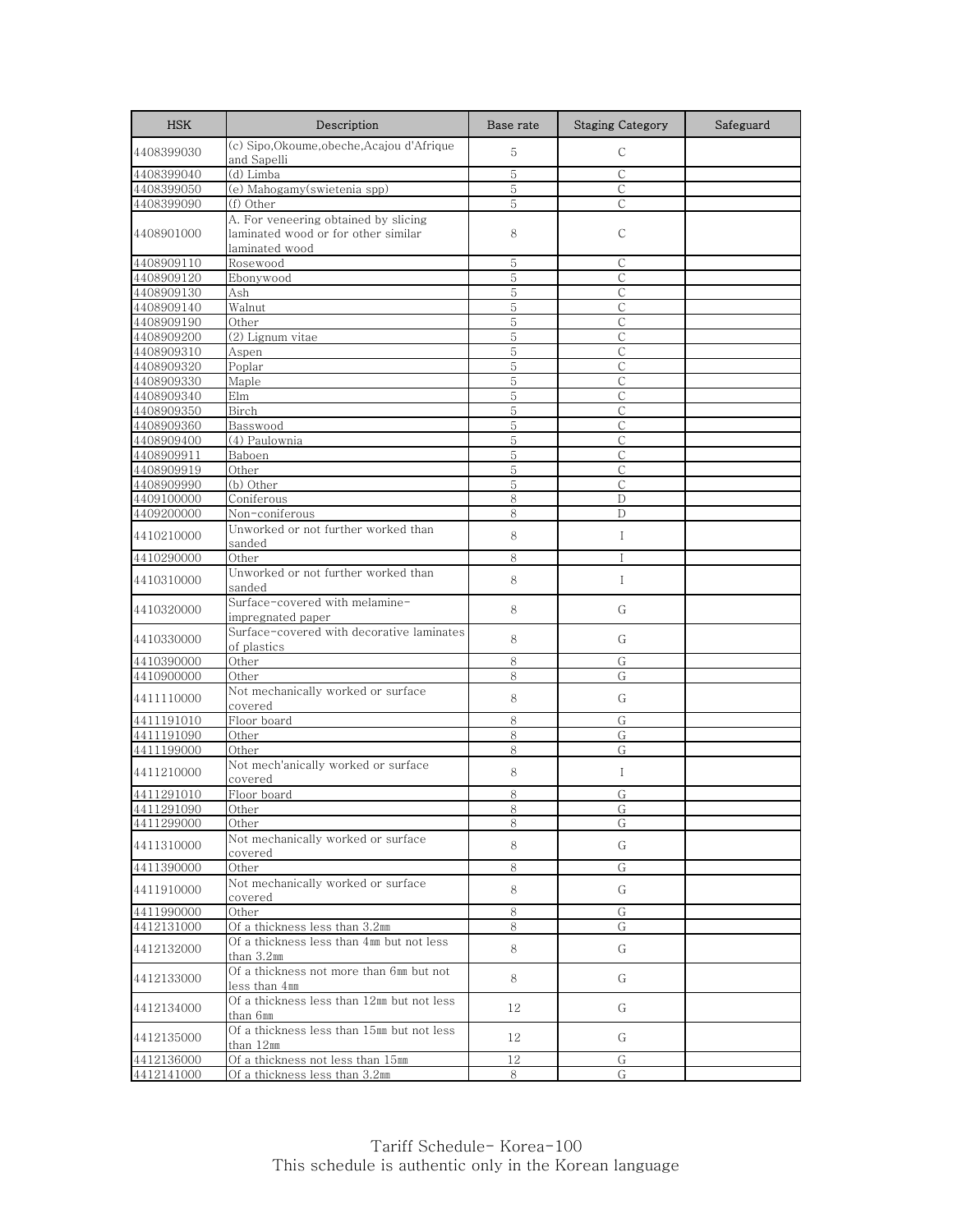| <b>HSK</b>               | Description                                                                                                               | Base rate       | <b>Staging Category</b> | Safeguard |
|--------------------------|---------------------------------------------------------------------------------------------------------------------------|-----------------|-------------------------|-----------|
| 4412142000               | Of a thickness less than 4mm but not less<br>than 3.2mm                                                                   | 8               | G                       |           |
| 4412143000               | Of a thickness not more than 6mm but not<br>less than 4mm                                                                 | 8               | G                       |           |
| 4412144000               | Of a thickness less than 12mm but not less<br>than 6mm                                                                    | 12              | G                       |           |
| 4412145000               | Of a thickness less than 15mm but not less<br>than 12mm                                                                   | 12              | G                       |           |
| 4412146000               | Of a thickness not less than 15mm                                                                                         | 12              | G                       |           |
| 4412191011               | Of a thickness less than 6mm                                                                                              | 8               | G                       |           |
| 4412191019               | Other                                                                                                                     | 12              | G                       |           |
| 4412191091               | Of a thickness less than 6mm                                                                                              | 8               | G                       |           |
| 4412191099               | Other                                                                                                                     | $\overline{12}$ | G                       |           |
| 4412220000               | With at least one ply of tropical wood<br>specified in Subheading Note 1 to this<br>Chapter                               | 12              | G                       |           |
| 4412230000               | Other, containing at least one layer of<br>particle board                                                                 | 12              | G                       |           |
| 4412291000               | Plywood                                                                                                                   | 12              | G                       |           |
| 4412292010               | Floor board                                                                                                               | 12              | G                       |           |
| 4412292090               | Other                                                                                                                     | 12              | G                       |           |
| 4412920000               | With at least one ply of tropical wood<br>specified in Subheading Note 1 to this<br>Chapter                               | 12              | G                       |           |
| 4412930000               | Other, containing at least one layer of<br>particle board                                                                 | 12              | G                       |           |
| 4412991010               | With both outer ply of coniferous wood                                                                                    | 12              | $\mathbf{I}$            |           |
| 4412991090               | Other                                                                                                                     | 12              | G                       |           |
| 4412992010               | Floor board                                                                                                               | 12              | G                       |           |
| 4412992090               | Other                                                                                                                     | 12              | G                       |           |
| 4413000000               | Densified wood, in blocks, plates, strips or<br>profile shapes.                                                           | 8               | G                       |           |
| 4414000000               | Wooden frames for<br>paintings, photographs, mirrors or similar<br>objects.                                               | 8               | G                       |           |
| 4415100000               | Cases, boxes, crates, drums and similar<br>packings; cable-drums                                                          | 8               | G                       |           |
| 4415200000               | Pallets, box pallets and other load<br>boards;pallet collars                                                              | 8               | G                       |           |
| 4416000000               | Casks, barrels, vats, tubs and other<br>coopers ' products and parts thereof, of<br>wood, including staves.               | 8               | G                       |           |
| 4417000000               | Tools, tool bodies, tool handles, broom or<br>brush bodies and handles, of wood, boot or<br>shoe lasts and trees,of wood. | 8               | G                       |           |
| 4418100000               | Windows,French-windows and their frames                                                                                   | 8               | D                       |           |
| 4418200000               | Doors and their frames and thresholds                                                                                     | 8               | D                       |           |
| 4418300000               | Parquet panels                                                                                                            | 8               | D                       |           |
| 4418400000               | Shuttering for concrete constructional<br>work                                                                            | 8               | D                       |           |
| 4418500000               | Shingles and shakes                                                                                                       | 8               | D                       |           |
| 4418901000               | Cellular wood panels                                                                                                      | 8               | D                       |           |
| 4418909000               | Other                                                                                                                     | 8               | D                       |           |
| 4419001000               | Bowls                                                                                                                     | 8               | D                       |           |
| 4419002010               | Of bamboo                                                                                                                 | 8               | D                       |           |
| 4419002090               | Other                                                                                                                     | 8               | D                       |           |
| 4419009000               | Other                                                                                                                     | 8               | G                       |           |
| 4420101000               | Statuettes                                                                                                                | 8               | $\mathbf{D}$            |           |
| 4420109000<br>4420901000 | Other<br>Wood marquetry and inlaid wood                                                                                   | 8<br>8          | D<br>D                  |           |
| 4420902010               | Cigarette caskets or case                                                                                                 | 8               | ${\rm D}$               |           |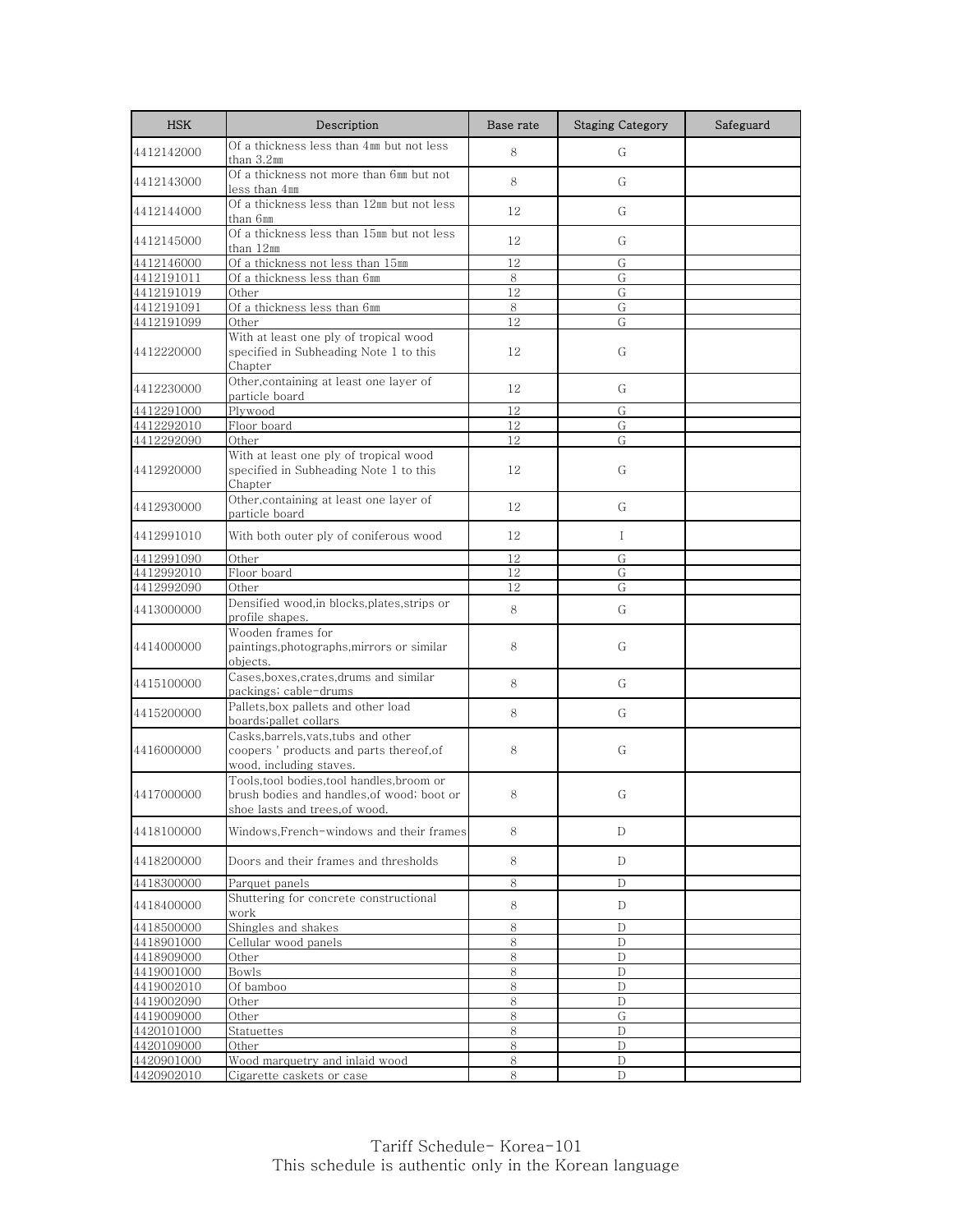| <b>HSK</b>               | Description                                                                                                                                                                     | Base rate                      | <b>Staging Category</b> | Safeguard |
|--------------------------|---------------------------------------------------------------------------------------------------------------------------------------------------------------------------------|--------------------------------|-------------------------|-----------|
| 4420902020               | Jewellery casket or case                                                                                                                                                        | 8                              | D                       |           |
| 4420902030               | Other articles of furniture, not falling within<br>Chapter 94                                                                                                                   | 8                              | D                       |           |
| 4420902090               | Other                                                                                                                                                                           | 8                              | D                       |           |
| 4420909010               | Cigarette,jewellery casketor case                                                                                                                                               | 8                              | D                       |           |
| 4420909020               | Other articles of furniture, not falling within<br>Chapter 94                                                                                                                   | 8                              | D                       |           |
| 4420909090               | Other                                                                                                                                                                           | 8                              | D                       |           |
| 4421100000               | Clothes hangers                                                                                                                                                                 | 8                              | D                       |           |
| 4421901010               | Bobbins                                                                                                                                                                         | 8                              | D                       |           |
| 4421901090               | Other                                                                                                                                                                           | 8                              | D                       |           |
| 4421902000               | Match splints, wooden pegs or pins for<br>footwear                                                                                                                              | 8                              | D                       |           |
| 4421903000               | Toothpick                                                                                                                                                                       | 8                              | D                       |           |
| 4421904000               | Wood paving blocks                                                                                                                                                              | 8                              | D                       |           |
| 4421905000               | Fans and hand screens, nonmechanical;<br>frames and handles therefor and parts of<br>such frames and handles                                                                    | 8                              | D                       |           |
| 4421909000               | Other                                                                                                                                                                           | 8                              | D                       |           |
| 4501100000               | Natural cork, raw or simply prepared                                                                                                                                            | 8                              | D                       |           |
| 4501900000               | Other                                                                                                                                                                           | 8                              | D                       |           |
| 4502000000               | Natural cork, debacked or roughly<br>squared, or in rectangular (including square)<br>blocks, plates, sheets or strip, (including<br>sharp-edged blanks for corks or stoppers). | 8                              | D                       |           |
| 4503100000               | Corks and stoppers                                                                                                                                                              | 8                              | D                       |           |
| 4503900000               | Other                                                                                                                                                                           | 8                              | D                       |           |
| 4504100000               | Blocks, plates, sheets and strip; tiles of any<br>shape; solid cylinders,including discs                                                                                        | 8                              | D                       |           |
| 4504900000               | Other                                                                                                                                                                           | 8                              | D                       |           |
| 4601201000               | Mats                                                                                                                                                                            | 8                              | А                       |           |
| 4601202000               | Screens                                                                                                                                                                         | 8                              | А                       |           |
| 4601911000               | (1) Eunjukbaljang(of width less than 35cm)                                                                                                                                      | 8                              | А                       |           |
| 4601919000               | $(2)$ Other                                                                                                                                                                     | 8                              | А                       |           |
| 4601991000               | Articles in sheets plaitied with plastics                                                                                                                                       | 8                              | А                       |           |
| 4601999000               | Other                                                                                                                                                                           | 8                              | А                       |           |
| 4602101010               | Handbag                                                                                                                                                                         | 8                              | $\mathbf{D}$            |           |
| 4602101020               | Basket                                                                                                                                                                          | 8                              | D                       |           |
| 4602101030               | Trays,dishes,and other similar kitchen or<br>tablewares                                                                                                                         | 8                              | D                       |           |
| 4602101090               | Other                                                                                                                                                                           | ŏ                              | D                       |           |
| 4602102000               | Articles of rattan                                                                                                                                                              | 8                              | D                       |           |
| 4602103000               | Articles of rush                                                                                                                                                                | 8                              | А                       |           |
| 4602109000               | Other                                                                                                                                                                           | 8                              | D                       |           |
| 4602900000               | Other                                                                                                                                                                           | 8                              | А                       |           |
| 4701001000               | 1. Unbleached                                                                                                                                                                   | $\mathcal{O}$                  | Κ                       |           |
| 4701002000<br>4702000000 | 2. Semi-bleached or bleached<br>Chemical wood pulp, dissolving grades.                                                                                                          | $\mathbf{0}$<br>0              | Κ<br>Κ                  |           |
|                          |                                                                                                                                                                                 |                                |                         |           |
| 4703110000<br>4703190000 | A. Coniferous<br>B. Non-coniferous                                                                                                                                              | $\mathbf{O}$<br>$\overline{0}$ | Κ<br>Κ                  |           |
| 4703211000               | Semi-bleached                                                                                                                                                                   | 0                              | Κ                       |           |
| 4703212000               | Bleached                                                                                                                                                                        | $\mathbf{0}$                   | K                       |           |
| 4703291000               | Semi-bleached                                                                                                                                                                   | $\overline{0}$                 | Κ                       |           |
| 4703292000               | Bleached                                                                                                                                                                        | 0                              | Κ                       |           |
| 4704110000               | A. Coniferous                                                                                                                                                                   | $\overline{O}$                 | Κ                       |           |
| 4704190000               | B. Non-coniferous                                                                                                                                                               | 0                              | Κ                       |           |
| 4704210000               | A. Coniferous                                                                                                                                                                   | $\boldsymbol{0}$               | K                       |           |
| 4704290000               | B. Non-coniferous                                                                                                                                                               | $\Omega$                       | Κ                       |           |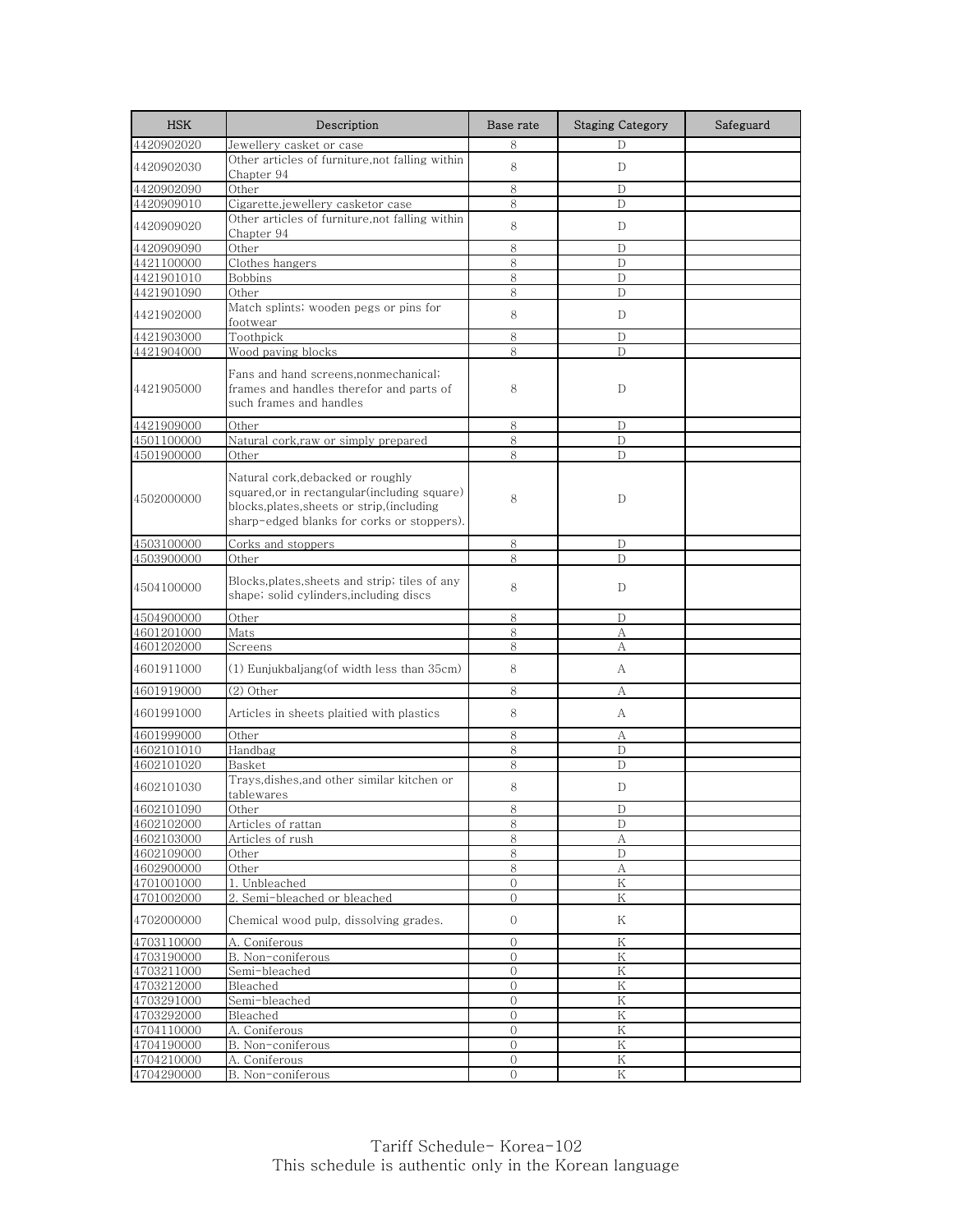| <b>HSK</b>               | Description                                                                  | Base rate                | <b>Staging Category</b> | Safeguard |
|--------------------------|------------------------------------------------------------------------------|--------------------------|-------------------------|-----------|
|                          | Wood pulp obtained by a combination of                                       |                          |                         |           |
| 4705000000               | mechanical and chemical pulping                                              | $\overline{0}$           | Κ                       |           |
|                          | processes.<br>1. Cotton linters pulp                                         |                          |                         |           |
| 4706100000               | 2. Pulps of fibres derived from                                              | $\Omega$                 | K                       |           |
| 4706200000               | recovered(waste and scrap)paper or                                           | 2                        | А                       |           |
|                          | paperboard                                                                   |                          |                         |           |
| 4706911000               | (1) Unbleached                                                               | $\Omega$                 | K                       |           |
| 4706912000               | (2) Semi-bleached or bleached                                                | $\overline{0}$           | Κ                       |           |
| 4706921000               | $\overline{(1)$ Unbleached                                                   | $\overline{0}$           | Κ                       |           |
| 4706922000<br>4706931000 | (2) Semi-bleached or bleached<br>(1) Unbleached                              | $\Omega$<br>$\mathbf{O}$ | K<br>Κ                  |           |
| 4706932000               | (2) Semi-bleached or bleached                                                | $\Omega$                 | K                       |           |
|                          |                                                                              |                          |                         |           |
| 4707100000               | 1. Unbleached kraft paper or paperboard or<br>corrugated paper or paperboard | $\overline{0}$           | Κ                       |           |
|                          | 2. Other paper or paperboard made mainly                                     |                          |                         |           |
| 4707200000               | of bleached chemical pulp, not coloured in                                   | $\overline{0}$           | Κ                       |           |
|                          | the mass                                                                     |                          |                         |           |
|                          | 3. Paper or paperboard made mainly of<br>mechanical pulp (for                |                          |                         |           |
| 4707300000               | example,newspapers,journals and similar                                      | $\Omega$                 | Κ                       |           |
|                          | printed matter)                                                              |                          |                         |           |
|                          | 4. Other, including unsorted waste and                                       |                          |                         |           |
| 4707900000               | scrap                                                                        | $\Omega$                 | K                       |           |
| 4801000000               | Newsprint, in rolls or sheets.                                               | $\Omega$                 | Κ                       |           |
| 4802100000               | 1. Hand-made paper and paperboard                                            | $\Omega$                 | Κ                       |           |
|                          | 2. Paper and paperboard of a kind used as                                    |                          |                         |           |
| 4802200000               | a base for photo-sensitive, heat-sensitive                                   | $\overline{0}$           | Κ                       |           |
|                          | or electro-sensitive paper or paperboard                                     |                          |                         |           |
| 4802300000               | 3. Carbonising base paper                                                    | $\Omega$                 | K                       |           |
| 4802400000               | 4. Wallpaper base                                                            | $\overline{0}$           | Κ                       |           |
| 4802541010               | (a) Multi-ply paper and paperboard,                                          | $\Omega$                 | Κ                       |           |
| 4802541090               | bleached each layer<br>(b) Other                                             | $\overline{0}$           | Κ                       |           |
|                          | (a) Multi-ply paper and paperboard,                                          |                          |                         |           |
| 4802549010               | bleached each layer                                                          | $\overline{O}$           | K                       |           |
| 4802549090               | (b) Other                                                                    | $\Omega$                 | Κ                       |           |
| 4802551010               | (a) Multi-ply paper and paperboard,                                          | $\overline{0}$           | K                       |           |
|                          | bleached each layer                                                          |                          |                         |           |
| 4802551090               | (b) Other<br>(a) Multi-ply paper and paperboard,                             | $\overline{0}$           | Κ                       |           |
| 4802559010               | bleached each layer                                                          | $\overline{0}$           | Κ                       |           |
| 4802559090               | (b) Other                                                                    | $\Omega$                 | Κ                       |           |
| 4802561010               | (a) Multi-ply paper and paperboard,                                          | $\overline{0}$           | Κ                       |           |
|                          | bleached each layer                                                          |                          |                         |           |
| 4802561090               | (b) Other<br>(a) Multi-ply paper and paperboard,                             | $\overline{0}$           | Κ                       |           |
| 4802569010               | bleached each layer                                                          | $\overline{0}$           | Κ                       |           |
| 4802569090               | (b) Other                                                                    | $\overline{O}$           | Κ                       |           |
|                          | (a) Multi-ply paper and paperboard,                                          |                          |                         |           |
| 4802571010               | bleached each layer                                                          | $\overline{0}$           | Κ                       |           |
| 4802571090               | (b) Other                                                                    | $\overline{O}$           | Κ                       |           |
| 4802579010               | (a) Multi-ply paper and paperboard,                                          | $\overline{0}$           | Κ                       |           |
| 4802579090               | bleached each layer<br>(b) Other                                             | $\overline{0}$           | Κ                       |           |
|                          | (a) Multi-ply paper and paperboard,                                          |                          |                         |           |
| 4802581010               | bleached each layer                                                          | $\overline{0}$           | Κ                       |           |
| 4802581090               | (b) Other                                                                    | $\overline{0}$           | Κ                       |           |
| 4802582010               | (a) Multi-ply paper and paperboard,                                          | $\overline{0}$           | Κ                       |           |
|                          | bleached each layer                                                          |                          |                         |           |
| 4802582090               | (b) Other                                                                    | $\overline{O}$           | Κ                       |           |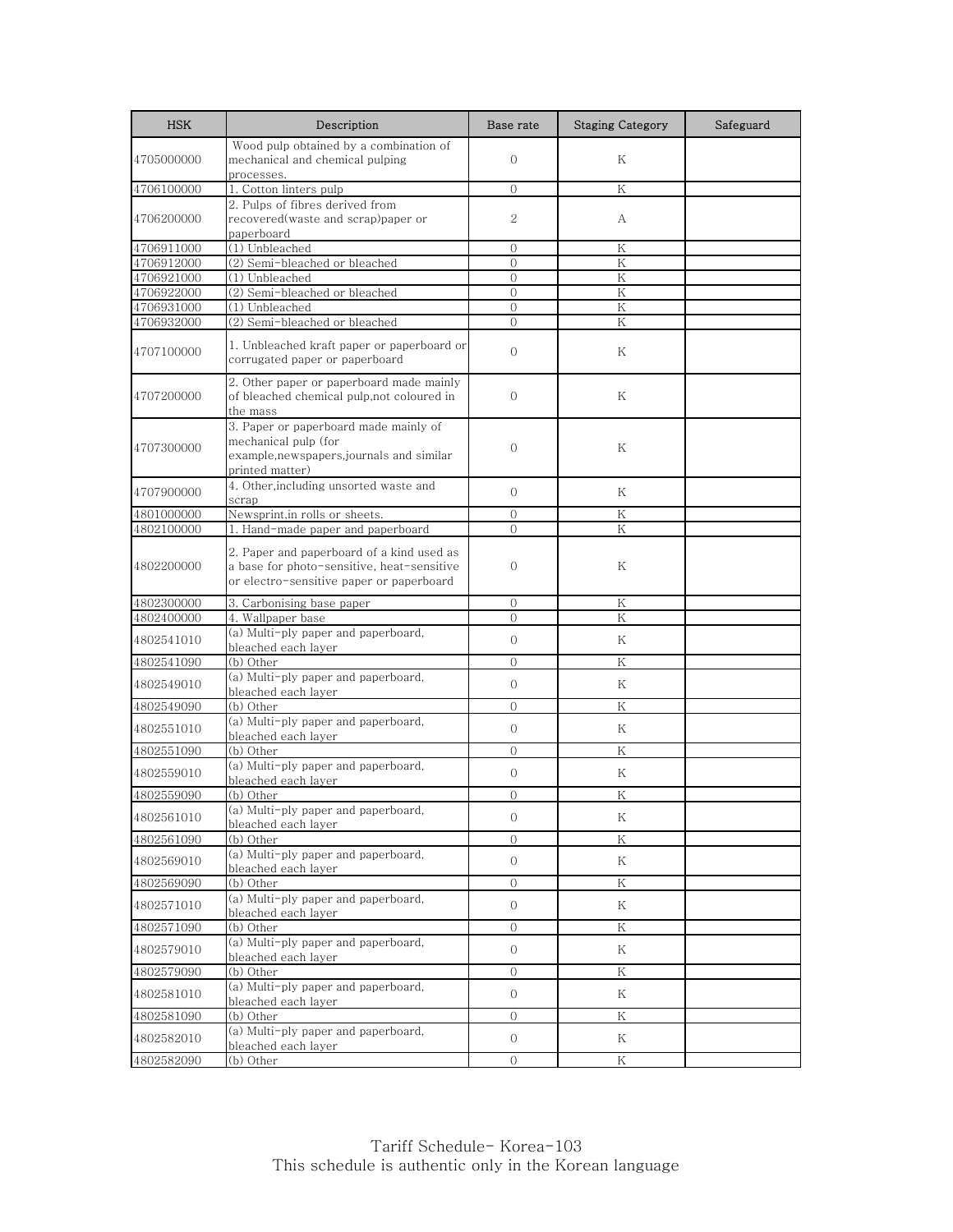| <b>HSK</b>               | Description                                                                                                                                                          | Base rate                | <b>Staging Category</b> | Safeguard |
|--------------------------|----------------------------------------------------------------------------------------------------------------------------------------------------------------------|--------------------------|-------------------------|-----------|
| 4802589010               | (a) Multi-ply paper and paperboard,<br>bleached each layer                                                                                                           | $\mathbf{O}$             | Κ                       |           |
| 4802589090               | (b) Other                                                                                                                                                            | $\Omega$                 | K                       |           |
| 4802611010               | (a) Multi-ply paper and paperboard,                                                                                                                                  | $\mathbf{O}$             | K                       |           |
|                          | bleached each layer                                                                                                                                                  |                          |                         |           |
| 4802611090               | (b) Other                                                                                                                                                            | $\overline{0}$           | K                       |           |
| 4802619010               | (a) Multi-ply paper and paperboard,<br>bleached each layer                                                                                                           | $\mathbf{O}$             | Κ                       |           |
| 4802619090               | (b) Other                                                                                                                                                            | $\overline{0}$           | K                       |           |
| 4802621010               | (a) Multi-ply paper and paperboard,<br>bleached each layer                                                                                                           | $\overline{0}$           | K                       |           |
| 4802621090               | (b) Other                                                                                                                                                            | $\mathbf{0}$             | Κ                       |           |
| 4802629010               | (a) Multi-ply paper and paperboard,<br>bleached each layer                                                                                                           | $\Omega$                 | Κ                       |           |
| 4802629090               | (b) Other                                                                                                                                                            | $\mathbf{0}$             | Κ                       |           |
| 4802691010               | (a) Multi-ply paper and paperboard,<br>bleached each layer                                                                                                           | $\mathbf{O}$             | K                       |           |
| 4802691090               | (b) Other                                                                                                                                                            | $\mathbf{0}$             | K                       |           |
| 4802699010               | (a) Multi-ply paper and paperboard,                                                                                                                                  | $\Omega$                 | K                       |           |
|                          | bleached each layer                                                                                                                                                  |                          |                         |           |
| 4802699090               | (b) Other<br>Toilet or facial tissue stock for household                                                                                                             | $\Omega$                 | Κ                       |           |
| 4803001000               | or sanitary purposes                                                                                                                                                 | $\Omega$                 | K                       |           |
| 4803002000               | Cellulose wadding and webs                                                                                                                                           | 0                        | Κ                       |           |
| 4803009000               | Other                                                                                                                                                                | $\mathbf{0}$             | K                       |           |
| 4804110000               | Unbleached                                                                                                                                                           | $\Omega$                 | K                       |           |
| 4804190000               | Other                                                                                                                                                                | $\overline{0}$           | K                       |           |
| 4804210000               | Unbleached                                                                                                                                                           | $\overline{0}$           | K                       |           |
| 4804290000               | Other                                                                                                                                                                | $\mathbf{0}$             | Κ                       |           |
| 4804311000               | Electric insulating paper and paper board                                                                                                                            | $\mathcal{O}$            | Κ                       |           |
| 4804312000               | Condenser paper and paperboard                                                                                                                                       | $\overline{0}$           | K                       |           |
| 4804313000<br>4804319000 | Wrapping paper and paperboard<br>Other                                                                                                                               | $\Omega$<br>$\mathbf{O}$ | K<br>Κ                  |           |
| 4804391000               | (1) Electric insulating paper and<br>paperboard                                                                                                                      | $\mathbf{O}$             | Κ                       |           |
| 4804392000               | (2) Condenser paper and paperboard                                                                                                                                   | 0                        | Κ                       |           |
| 4804393000               | (3) Wrapping paper and paperboard                                                                                                                                    | $\mathbf{0}$             | K                       |           |
| 4804399000               | (4) Other                                                                                                                                                            | $\Omega$                 | K                       |           |
| 4804411000               | Electric insulating paper and paperboard                                                                                                                             | $\mathcal{O}$            | Κ                       |           |
| 4804419000               | Other                                                                                                                                                                | $\Omega$                 | K                       |           |
| 4804420000               | Bleached uniformly throughout the mass<br>and of which more than 95% by weight of<br>the total fibre content consists of wood<br>fibres obtained by chemical process | $\mathbf{0}$             | Κ                       |           |
| 4804490000               | Other                                                                                                                                                                | $\mathbf{0}$             | Κ                       |           |
| 4804510000               | Unbleached                                                                                                                                                           | $\mathcal{O}$            | ${\rm K}$               |           |
| 4804520000               | Bleached uniformly throughout the mass<br>and of which more than 95% by weight of<br>the total fibre content consists of wood<br>obtained by a chemical process      | $\mathbf{0}$             | Κ                       |           |
| 4804590000               | Other                                                                                                                                                                | $\mathbf{0}$             | Κ                       |           |
| 4805110000               | A. Semi-chemical fluting paper                                                                                                                                       | $\Omega$                 | K                       |           |
| 4805120000               | B. Straw fluting paper                                                                                                                                               | $\Omega$                 | Κ                       |           |
| 4805190000               | C. Other                                                                                                                                                             | $\Omega$                 | Κ                       |           |
| 4805241000               | (1) Multi-ply paper and paperboard,<br>bleached each layer                                                                                                           | $\overline{O}$           | Κ                       |           |
| 4805249000               | $(2)$ Other                                                                                                                                                          | $\mathbf{0}$             | Κ                       |           |
| 4805251000               | (1) Multi-ply paper and paperboard,                                                                                                                                  | $\overline{O}$           | Κ                       |           |
| 4805259000               | bleached each layer<br>$(2)$ Other                                                                                                                                   | $\mathcal{O}$            | Κ                       |           |
|                          |                                                                                                                                                                      |                          |                         |           |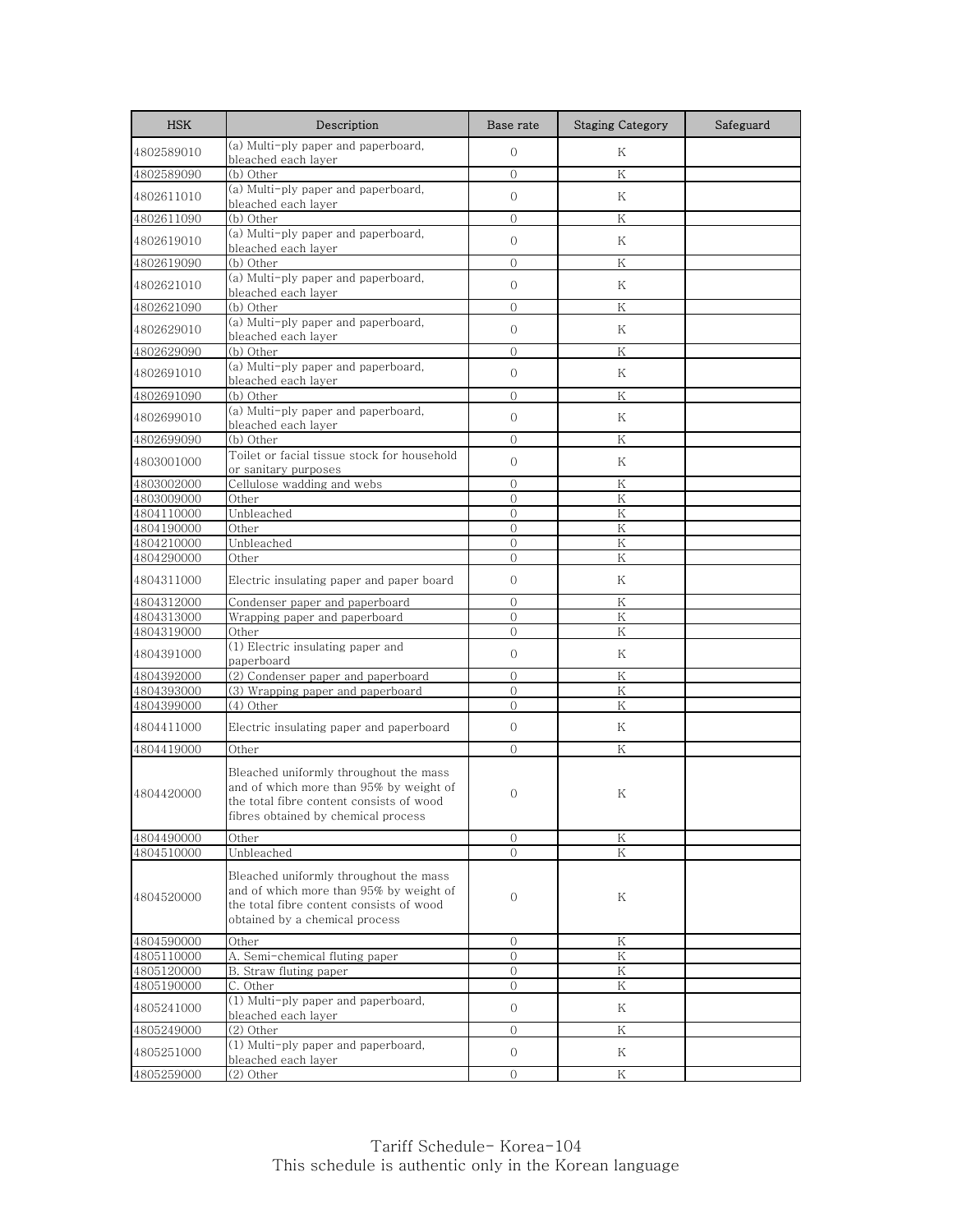| <b>HSK</b> | Description                                                                                                                                                                                                              | Base rate      | <b>Staging Category</b> | Safeguard |
|------------|--------------------------------------------------------------------------------------------------------------------------------------------------------------------------------------------------------------------------|----------------|-------------------------|-----------|
| 4805300000 | 3. Sulphite wrapping paper                                                                                                                                                                                               | 0              | Κ                       |           |
| 4805400000 | 4. Filter paper and paperboard                                                                                                                                                                                           | $\Omega$       | K                       |           |
| 4805500000 | 5. Felt paper and paperboard                                                                                                                                                                                             | $\Omega$       | Κ                       |           |
| 4805911000 | (1) Multi-ply paper and paperboard,<br>bleached each laver                                                                                                                                                               | $\overline{O}$ | K                       |           |
| 4805919010 | (가) Condenser paper and paperboard                                                                                                                                                                                       | $\Omega$       | K                       |           |
| 4805919090 | (나) Other                                                                                                                                                                                                                | $\Omega$       | Κ                       |           |
| 4805921000 | (1) Multi-ply paper and paperboard,<br>bleached each layer                                                                                                                                                               | $\mathbf{O}$   | Κ                       |           |
| 4805929000 | (2) Other                                                                                                                                                                                                                | $\Omega$       | K                       |           |
| 4805931000 | (1) Multi-ply paper and paperboard,<br>bleached each layer                                                                                                                                                               | $\mathbf{O}$   | Κ                       |           |
| 4805939000 | $(2)$ Other                                                                                                                                                                                                              | $\overline{0}$ | K                       |           |
| 4806100000 | Vegetable parchment                                                                                                                                                                                                      | $\mathbf{0}$   | Κ                       |           |
| 4806200000 | Greaseproof papers                                                                                                                                                                                                       | $\Omega$       | K                       |           |
| 4806300000 | Tracing papers                                                                                                                                                                                                           | $\mathbf{0}$   | Κ                       |           |
| 4806401000 | Glassine paper                                                                                                                                                                                                           | $\overline{O}$ | $\rm K$                 |           |
| 4806409000 | Other                                                                                                                                                                                                                    | $\Omega$       | K                       |           |
| 4807000000 | Composite paper and paperboard(made by<br>sticking flat layers of paper or paperboard<br>together with an adhesive), not surface-<br>coated or impregnated, whether or not<br>internally reinforced, in rolls or sheets. | $\Omega$       | Κ                       |           |
| 4808100000 | Corrugated paper and paperboard, whether<br>or not perforated                                                                                                                                                            | $\overline{0}$ | K                       |           |
| 4808200000 | Sack kraft paper, creped or<br>crinkled,whether or not embossed or<br>perforated                                                                                                                                         | $\mathbf{O}$   | Κ                       |           |
| 4808300000 | Other kraft paper, creped or<br>crinkled,whether or not embossed or<br>perforated                                                                                                                                        | $\mathbf{0}$   | Κ                       |           |
| 4808900000 | Other                                                                                                                                                                                                                    | $\mathbf{0}$   | K                       |           |
| 4809100000 | Carbon or similar copying papers                                                                                                                                                                                         | $\overline{0}$ | K                       |           |
| 4809201000 | One-ply                                                                                                                                                                                                                  | $\Omega$       | K                       |           |
| 4809202000 | Multi-ply                                                                                                                                                                                                                | $\overline{O}$ | K                       |           |
| 4809901000 | Transfer paper                                                                                                                                                                                                           | $\mathbf{0}$   | Κ                       |           |
| 4809902000 | Heat sensitive recording paper                                                                                                                                                                                           | $\Omega$       | K                       |           |
| 4809903000 | Graphic art paper                                                                                                                                                                                                        | $\mathbf{0}$   | K                       |           |
| 4809909000 | Other                                                                                                                                                                                                                    | $\Omega$       | K                       |           |
| 4810131000 | Printing or writing paper and paperboard                                                                                                                                                                                 | $\mathcal{O}$  | Κ                       |           |
| 4810139000 | Other                                                                                                                                                                                                                    | $\Omega$       | K                       |           |
| 4810141000 | Printing or writing paper and paperboard                                                                                                                                                                                 | 0              | Κ                       |           |
| 4810149000 | Other                                                                                                                                                                                                                    | $\mathbf{O}$   | Κ                       |           |
| 4810191000 | Printing or writing paper and paperboard                                                                                                                                                                                 | $\circ$        | Κ                       |           |
| 4810199000 | Other                                                                                                                                                                                                                    | $\mathbf{O}$   | Κ                       |           |
| 4810220000 | Light-weight coated paper                                                                                                                                                                                                | $\overline{0}$ | K                       |           |
| 4810290000 | Other                                                                                                                                                                                                                    | 0              | Κ                       |           |
| 4810310000 | Bleached uniformly throughout the mass<br>and of which more than 95% by weight of<br>the total fibre content consists of wood<br>fibres obtained by a chemical process,and<br>weighing $150g/m^2$ or less                | 0              | Κ                       |           |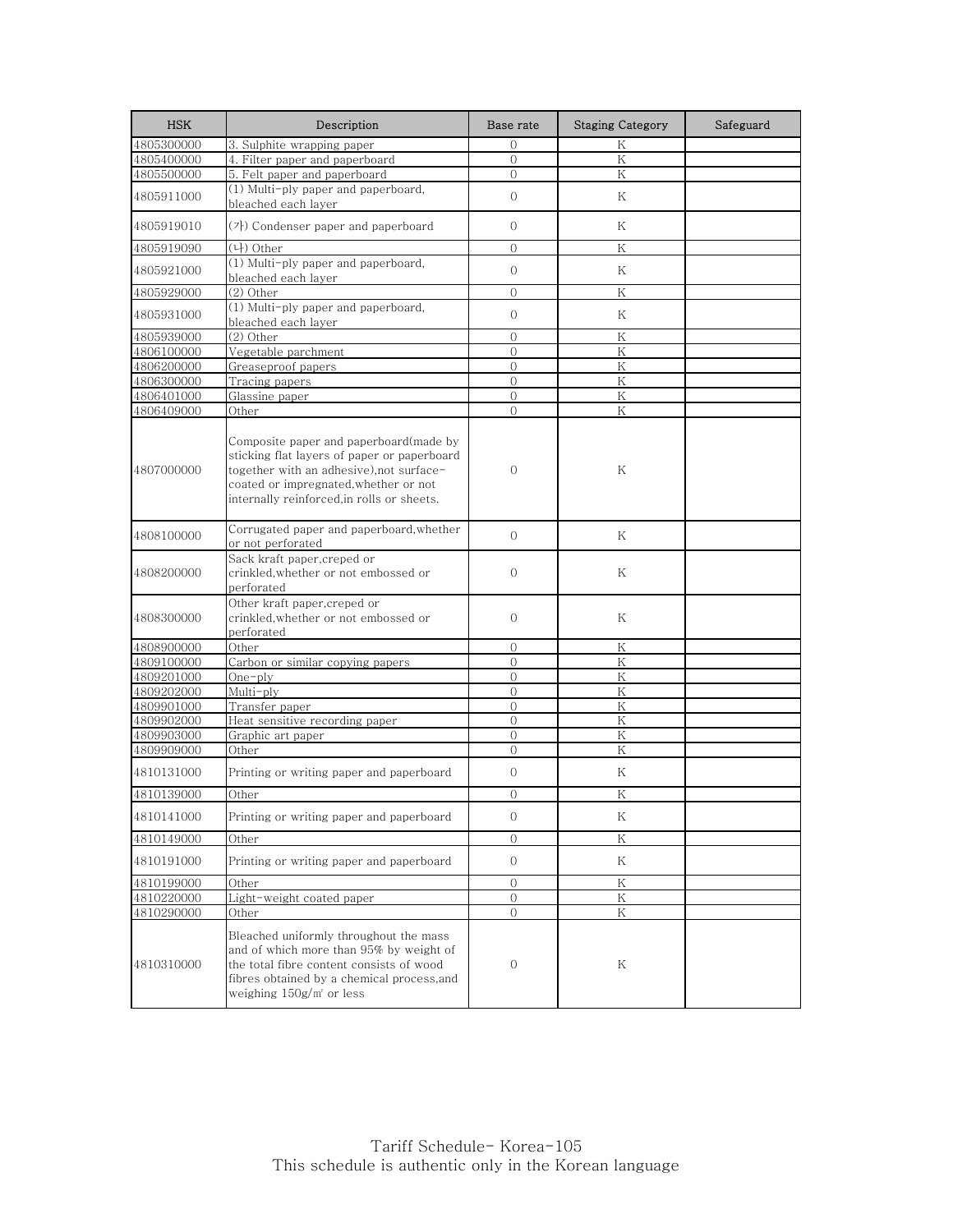| <b>HSK</b> | Description                                                                                                                                                                                                          | Base rate      | <b>Staging Category</b> | Safeguard |
|------------|----------------------------------------------------------------------------------------------------------------------------------------------------------------------------------------------------------------------|----------------|-------------------------|-----------|
| 4810320000 | Bleached uniformly throughout the mass<br>and of which more than 95% by weight of<br>the total fibre content consists of wood<br>fibres obtained by a chemical process,and<br>weighing more than 150g/m <del>'</del> | $\Omega$       | Κ                       |           |
| 4810390000 | Other                                                                                                                                                                                                                | $\mathbf{0}$   | Κ                       |           |
| 4810920000 | Multi-ply                                                                                                                                                                                                            | $\overline{0}$ | K                       |           |
| 4810991000 | Matrik paper                                                                                                                                                                                                         | $\Omega$       | K                       |           |
| 4810992000 | Filter paper                                                                                                                                                                                                         | $\mathbf{0}$   | Κ                       |           |
| 4810999000 | Other                                                                                                                                                                                                                | $\Omega$       | K                       |           |
| 4811101000 | Roofing paper                                                                                                                                                                                                        | $\mathbf{0}$   | Κ                       |           |
| 4811109000 | Other                                                                                                                                                                                                                | $\mathbf{0}$   | K                       |           |
| 4811410000 | Self-adhesive                                                                                                                                                                                                        | $\Omega$       | Κ                       |           |
| 4811490000 | Other                                                                                                                                                                                                                | $\Omega$       | K                       |           |
| 4811511000 | $\overline{(1)$ Weighing more than $150$ g/m <sup>2</sup> but not<br>more than 265g/m <sup>2</sup>                                                                                                                   | $\mathbf{O}$   | K                       |           |
| 4811519010 | (a) In rolls of a width exceeding 15cm; in<br>rectangular(including square) sheets with<br>one side exceeding 36cm and the other<br>side exceeding 15cm in the unfolded state                                        | $\overline{0}$ | Κ                       |           |
| 4811519090 | (b) Other                                                                                                                                                                                                            | $\mathbf{O}$   | Κ                       |           |
| 4811590000 | B. Other                                                                                                                                                                                                             | $\Omega$       | Κ                       |           |
| 4811600000 | 4. Paper and<br>paperboard, coated, impregnated or covered<br>with wax,paraffin wax,stearin,oil or<br>glycerol                                                                                                       | $\mathbf{0}$   | Κ                       |           |
| 4811901010 | Ruled, lined or squard                                                                                                                                                                                               | $\mathcal{O}$  | Κ                       |           |
| 4811901090 | Other                                                                                                                                                                                                                | $\Omega$       | K                       |           |
| 4811902010 | Cellulose wadding                                                                                                                                                                                                    | $\Omega$       | Κ                       |           |
| 4811902090 | Other                                                                                                                                                                                                                | $\Omega$       | K                       |           |
| 4812000000 | Filter blocks,slabs and plates,of paper plup.                                                                                                                                                                        | 0              | Κ                       |           |
| 4813100000 | In the form of booklets or tubes                                                                                                                                                                                     | $\mathcal{O}$  | K                       |           |
| 4813200000 | In rolls of a width not exceeding 5cm                                                                                                                                                                                | $\mathbf{0}$   | Κ                       |           |
| 4813900000 | Other                                                                                                                                                                                                                | $\Omega$       | K                       |           |
| 4814100000 | "Ingrain" paper                                                                                                                                                                                                      | $\mathbf{0}$   | Κ                       |           |
| 4814201000 | Wall paper                                                                                                                                                                                                           | $\Omega$       | K                       |           |
| 4814202000 | Lincrusta                                                                                                                                                                                                            | $\Omega$       | Κ                       |           |
| 4814209000 | Other                                                                                                                                                                                                                | $\mathbf{O}$   | Κ                       |           |
| 4814301010 | Not dyed nor coloured                                                                                                                                                                                                | $\overline{O}$ | Κ                       |           |
| 4814301020 | Dyed or coloured                                                                                                                                                                                                     | 0              | Κ                       |           |
| 4814309000 | Other                                                                                                                                                                                                                | $\overline{0}$ | K                       |           |
| 4814900000 | Other                                                                                                                                                                                                                | $\Omega$       | K                       |           |
| 4815000000 | Floor coverings on a base of paper or of<br>paperboard, whether or not cut to size.                                                                                                                                  | $\mathbf{O}$   | Κ                       |           |
| 4816100000 | Carbon or similar copying papers                                                                                                                                                                                     | $\mathbf{0}$   | $\mathbf K$             |           |
| 4816201000 | One ply                                                                                                                                                                                                              | 0              | Κ                       |           |
| 4816202000 | Multi-ply                                                                                                                                                                                                            | $\mathcal{O}$  | ${\rm K}$               |           |
| 4816300000 | Duplicator stencils                                                                                                                                                                                                  | 0              | Κ                       |           |
| 4816901000 | Transfer paper                                                                                                                                                                                                       | 0              | Κ                       |           |
| 4816902000 | Heat sensitive recording paper                                                                                                                                                                                       | $\overline{0}$ | Κ                       |           |
| 4816903000 | Graphic art paper                                                                                                                                                                                                    | $\mathbf{0}$   | Κ                       |           |
| 4816909000 | Other                                                                                                                                                                                                                | 0              | Κ                       |           |
| 4817100000 | Envelopes                                                                                                                                                                                                            | $\mathbf{O}$   | K                       |           |
| 4817200000 | Letter cards, plain postcards and                                                                                                                                                                                    | 0              | Κ                       |           |
| 4817300000 | correspondence cards<br>Boxes, pouches, wallets and writing<br>compendiums, of paper or<br>paperboard, containing an assortment of<br>paper stationery                                                               | $\mathbf 0$    | Κ                       |           |
| 4818100000 | Toilet paper                                                                                                                                                                                                         | $\Omega$       | Κ                       |           |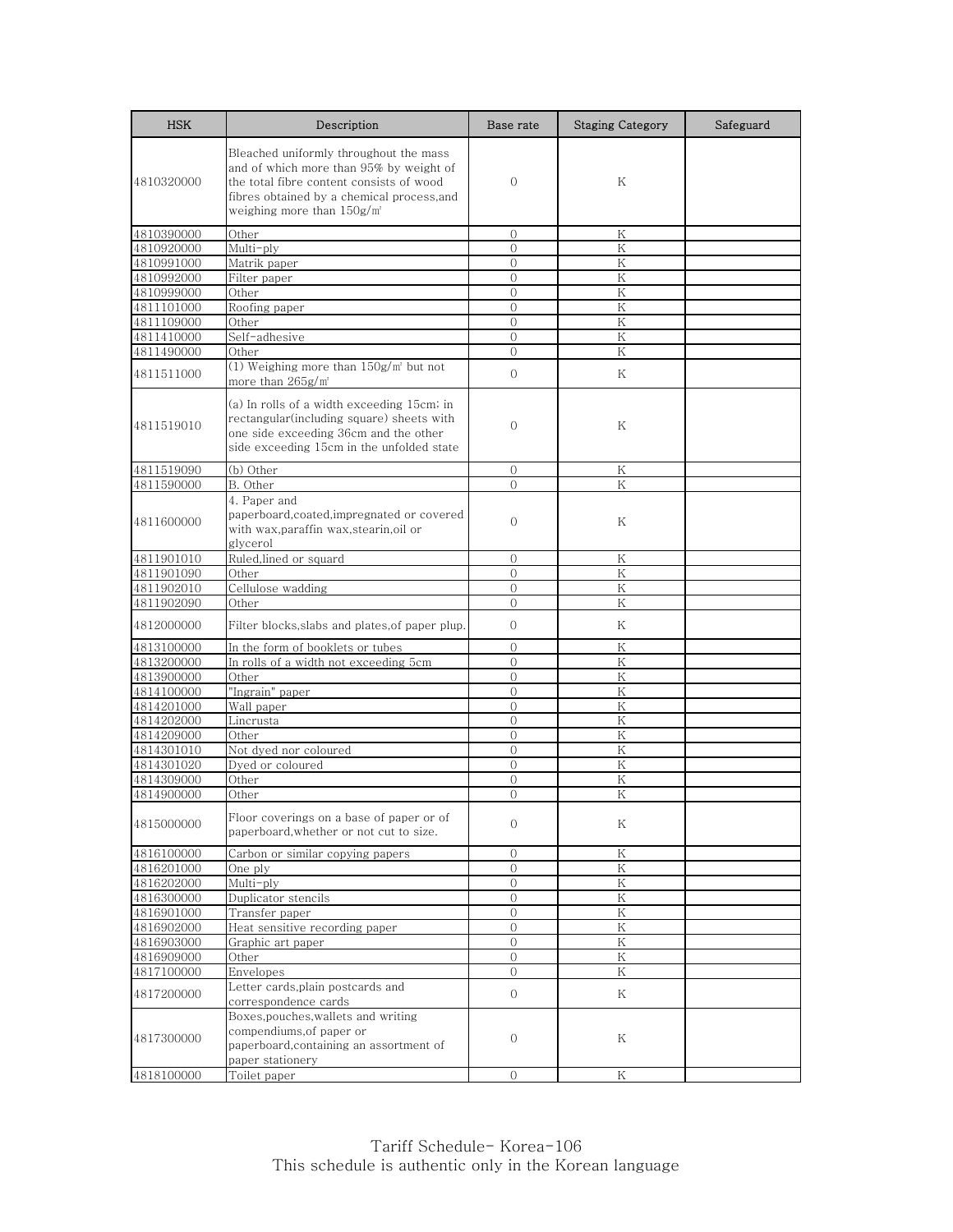| <b>HSK</b> | Description                                                                                                                                                                                                           | Base rate      | <b>Staging Category</b> | Safeguard |
|------------|-----------------------------------------------------------------------------------------------------------------------------------------------------------------------------------------------------------------------|----------------|-------------------------|-----------|
| 4818200000 | Handkerchiefs, cleansing or facial tissues<br>and towels                                                                                                                                                              | $\overline{0}$ | Κ                       |           |
| 4818300000 | Tablecloths and serviettes                                                                                                                                                                                            | $\Omega$       | Κ                       |           |
| 4818401000 | Napkin and napkin liners for babies                                                                                                                                                                                   | $\overline{0}$ | K                       |           |
| 4818409000 | Other                                                                                                                                                                                                                 | $\overline{0}$ | Κ                       |           |
| 4818500000 | Articles of apparel and clothing<br>accessories                                                                                                                                                                       | $\Omega$       | Κ                       |           |
| 4818900000 | Other                                                                                                                                                                                                                 | $\overline{0}$ | Κ                       |           |
| 4819100000 | Cartons, boxes and cases, of corrugated<br>paper or paperboard                                                                                                                                                        | $\mathbf{O}$   | K                       |           |
| 4819200000 | Folding cartons, boxes and cases, of non-<br>corrugated paper or paperboard                                                                                                                                           | $\mathbf{O}$   | Κ                       |           |
| 4819300000 | Sacks and bags, having a base of a width of<br>40cm or more                                                                                                                                                           | $\overline{0}$ | Κ                       |           |
| 4819400000 | Other sacks and bags,including cones                                                                                                                                                                                  | $\Omega$       | K                       |           |
| 4819501000 | Suitable for packing liquid                                                                                                                                                                                           | $\mathbf{0}$   | Κ                       |           |
| 4819509000 | Other                                                                                                                                                                                                                 | $\Omega$       | K                       |           |
| 4819600000 | Box files, letter trays, storage boxes and<br>similar articles,of a kind used in<br>offices, shops or the like                                                                                                        | $\overline{0}$ | Κ                       |           |
| 4820100000 | Registers, account books, note books, order<br>books, receipt books, letter<br>pads, memorandum pads, diaries and similar<br>articles                                                                                 | $\overline{0}$ | Κ                       |           |
| 4820200000 | Exercise-books                                                                                                                                                                                                        | $\Omega$       | K                       |           |
| 4820300000 | Binders(other than book covers), folders<br>and file covers                                                                                                                                                           | $\Omega$       | K                       |           |
| 4820400000 | Manifold business forms and interleaved<br>carbon sets                                                                                                                                                                | $\mathbf{O}$   | Κ                       |           |
| 4820500000 | Albums for samples or for collections                                                                                                                                                                                 | $\Omega$       | Κ                       |           |
| 4820900000 | Other                                                                                                                                                                                                                 | $\Omega$       | Κ                       |           |
| 4821100000 | Printed                                                                                                                                                                                                               | $\overline{0}$ | K                       |           |
| 4821900000 | Other                                                                                                                                                                                                                 | $\overline{0}$ | Κ                       |           |
| 4822100000 | Of a kind used for winding textile yarn                                                                                                                                                                               | $\mathbf{0}$   | Κ                       |           |
| 4822900000 | Other                                                                                                                                                                                                                 | $\Omega$       | Κ                       |           |
| 4823120000 | Self-adhesive                                                                                                                                                                                                         | $\Omega$       | Κ                       |           |
| 4823190000 | Other                                                                                                                                                                                                                 | $\mathbf{O}$   | Κ                       |           |
| 4823200000 | 2. Filter-paper and paperboard                                                                                                                                                                                        | $\Omega$       | K                       |           |
| 4823400000 | 3. Rolls, sheets and dials, printed for self-<br>recording apparatus                                                                                                                                                  | $\mathbf{0}$   | Κ                       |           |
| 4823600000 | 4. Trays, dishes, plates, cups and the like, of<br>paper or paperboard                                                                                                                                                | $\overline{0}$ | Κ                       |           |
| 4823700000 | 5. Moulded or pressed articles of paper<br>pulp                                                                                                                                                                       | $\Omega$       | Κ                       |           |
| 4823901010 | Cards punched                                                                                                                                                                                                         | $\mathbf{0}$   | K                       |           |
| 4823901090 | Other                                                                                                                                                                                                                 | $\mathbf 0$    | Κ                       |           |
| 4823902000 | B. Electric insulating paper                                                                                                                                                                                          | $\overline{0}$ | K                       |           |
| 4823903010 | (1) Of uncoated kraft paper and paperboard<br>of a width exceeding 15cm but not more<br>than 36cm weighing $150g/m^2$ or less,<br>bleached and in rolls                                                               | 0              | Κ                       |           |
| 4823903020 | (2) Of uncoated paper and paperboard of a<br>width exceeding 15cm but not more than<br>36cm weighing $150g/m^2$ or less, in rolls, not<br>further worked and processed than as<br>specified in Note 3 to this Chapter | $\mathbf{0}$   | Κ                       |           |
| 4823903090 | (3) Other                                                                                                                                                                                                             | $\mathbf{0}$   | K                       |           |
| 4823905000 | D. Perforated paper for jacquard weaking<br>machines                                                                                                                                                                  | $\mathbf 0$    | Κ                       |           |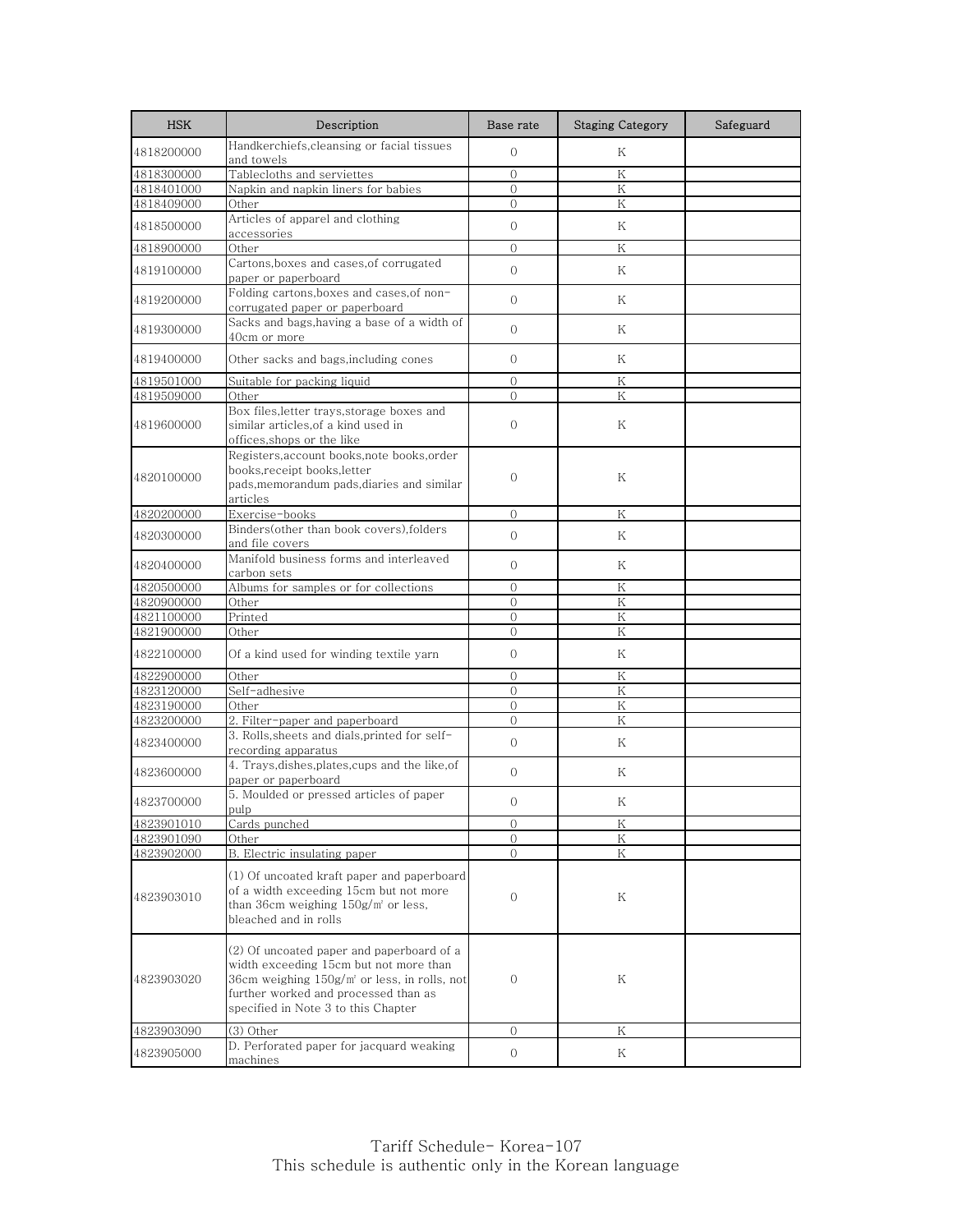| <b>HSK</b> | Description                                                                                                                                                                                                                  | Base rate                | <b>Staging Category</b> | Safeguard |
|------------|------------------------------------------------------------------------------------------------------------------------------------------------------------------------------------------------------------------------------|--------------------------|-------------------------|-----------|
| 4823909010 | (1) Uncoated multi-ply paper and<br>paperboard of a width exceeding 15cm but<br>not more than 36cm, with each layer<br>bleached, in rolls, not further worked or<br>processed than as specified in Note 3 to<br>this Chapter | $\Omega$                 | K                       |           |
| 4823909090 | $(2)$ Other                                                                                                                                                                                                                  | $\Omega$                 | Κ                       |           |
| 4901101000 | A. Printed in korean                                                                                                                                                                                                         | $\Omega$                 | K                       |           |
| 4901109000 | B. Other                                                                                                                                                                                                                     | $\overline{0}$           | Κ                       |           |
| 4901911000 | (1) Printed in korean                                                                                                                                                                                                        | $\mathbf{0}$             | K                       |           |
| 4901919000 | (2) Other                                                                                                                                                                                                                    | $\Omega$                 | K                       |           |
| 4901991000 | (1) Printed in korean                                                                                                                                                                                                        | $\mathbf{0}$             | Κ                       |           |
| 4901999000 | $(2)$ Other                                                                                                                                                                                                                  | $\Omega$                 | K                       |           |
| 4902101010 | Newspapers                                                                                                                                                                                                                   | $\overline{O}$           | K                       |           |
| 4902101090 | Other                                                                                                                                                                                                                        | $\Omega$                 | K                       |           |
| 4902109000 | B. Other                                                                                                                                                                                                                     | $\Omega$                 | K                       |           |
| 4902901010 | Journals                                                                                                                                                                                                                     | $\mathbf{0}$             | K                       |           |
| 4902901090 | Other                                                                                                                                                                                                                        | $\Omega$                 | K                       |           |
| 4902909010 | Journals                                                                                                                                                                                                                     | $\mathbf{0}$             | Κ                       |           |
| 4902909090 | Other                                                                                                                                                                                                                        | $\Omega$                 | K                       |           |
| 4903000000 | Children's picture, drawing or colouring<br>books.                                                                                                                                                                           | $\overline{0}$           | K                       |           |
| 4904000000 | Music, printed or in manuscript, whether or<br>not bound or illustrated.                                                                                                                                                     | $\mathbf{0}$             | Κ                       |           |
| 4905100000 | 1. Globes                                                                                                                                                                                                                    | $\Omega$                 | Κ                       |           |
| 4905911000 | Maps and hydrographic chart                                                                                                                                                                                                  | $\Omega$                 | Κ                       |           |
| 4905919000 | Other                                                                                                                                                                                                                        | $\Omega$                 | K                       |           |
| 4905990000 | B. Other                                                                                                                                                                                                                     | $\overline{0}$           | Κ                       |           |
| 4906001000 | 1. Plans                                                                                                                                                                                                                     | $\overline{0}$           | K                       |           |
| 4906002000 | 2. Drawings                                                                                                                                                                                                                  | $\mathbf{0}$             | Κ                       |           |
| 4906009000 | 3. Other                                                                                                                                                                                                                     | $\Omega$                 | ${\rm K}$               |           |
| 4907001000 | 1. Unused postage stamp                                                                                                                                                                                                      | $\overline{0}$           | K                       |           |
| 4907002000 | 2. Air way bill                                                                                                                                                                                                              | $\mathbf{0}$             | Κ                       |           |
| 4907009000 | 3. Other                                                                                                                                                                                                                     | $\Omega$                 | K                       |           |
| 4908100000 | Transfers(decalcomanias), vitrifiable                                                                                                                                                                                        | 5                        | А                       |           |
| 4908901000 | Transfers(decalcomanias) for cushion                                                                                                                                                                                         | 5                        | A                       |           |
|            | flooring sheet                                                                                                                                                                                                               |                          |                         |           |
| 4908909000 | Other                                                                                                                                                                                                                        | 5                        | А                       |           |
| 4909000000 | Printed or illustrated postcards: printed<br>cards bearing personal greetings, messages<br>or announcements, whether or not<br>illustrated, with or without envelopes or<br>trimmings.                                       | 6                        | А                       |           |
| 4910001000 | Of paper or paperboard                                                                                                                                                                                                       |                          | A                       |           |
| 4910009000 | Other                                                                                                                                                                                                                        | 7                        | A                       |           |
| 4911100000 | 1. Trade advertising material, commercial<br>catalogues and the like                                                                                                                                                         | $\mathbf{0}$             | Κ                       |           |
| 4911911000 | (1) Printed plans and drawings                                                                                                                                                                                               | $\mathbf{0}$             | Κ                       |           |
| 4911919000 | $(2)$ Other                                                                                                                                                                                                                  | $\mathcal{O}$            | $\rm K$                 |           |
| 4911990000 | B. Other                                                                                                                                                                                                                     | 0                        | Κ                       |           |
| 5001000000 | Silk-worm cocoons suitable for reeling.                                                                                                                                                                                      | $51\%$ or<br>5,276/kg    | A                       |           |
| 5002001010 | Not more than 20 decitex                                                                                                                                                                                                     | 8                        | А                       |           |
| 5002001020 | More than 20 decitex but not more than<br>25.56 decitex                                                                                                                                                                      | 51.7% or<br>17,215/kg    | A                       |           |
| 5002001030 | More than 25.56 decitex but not more than<br>28.89 decitex                                                                                                                                                                   | 51.7% or<br>17,215/kg    | A                       |           |
| 5002001040 | More than 28.89 decitex but not more than<br>36.67 decitex                                                                                                                                                                   | 51.7% or<br>17,215/kg    | A                       |           |
| 5002001050 | More than 36.67 decitex                                                                                                                                                                                                      | $51.7\%$ or<br>17,215/kg | A                       |           |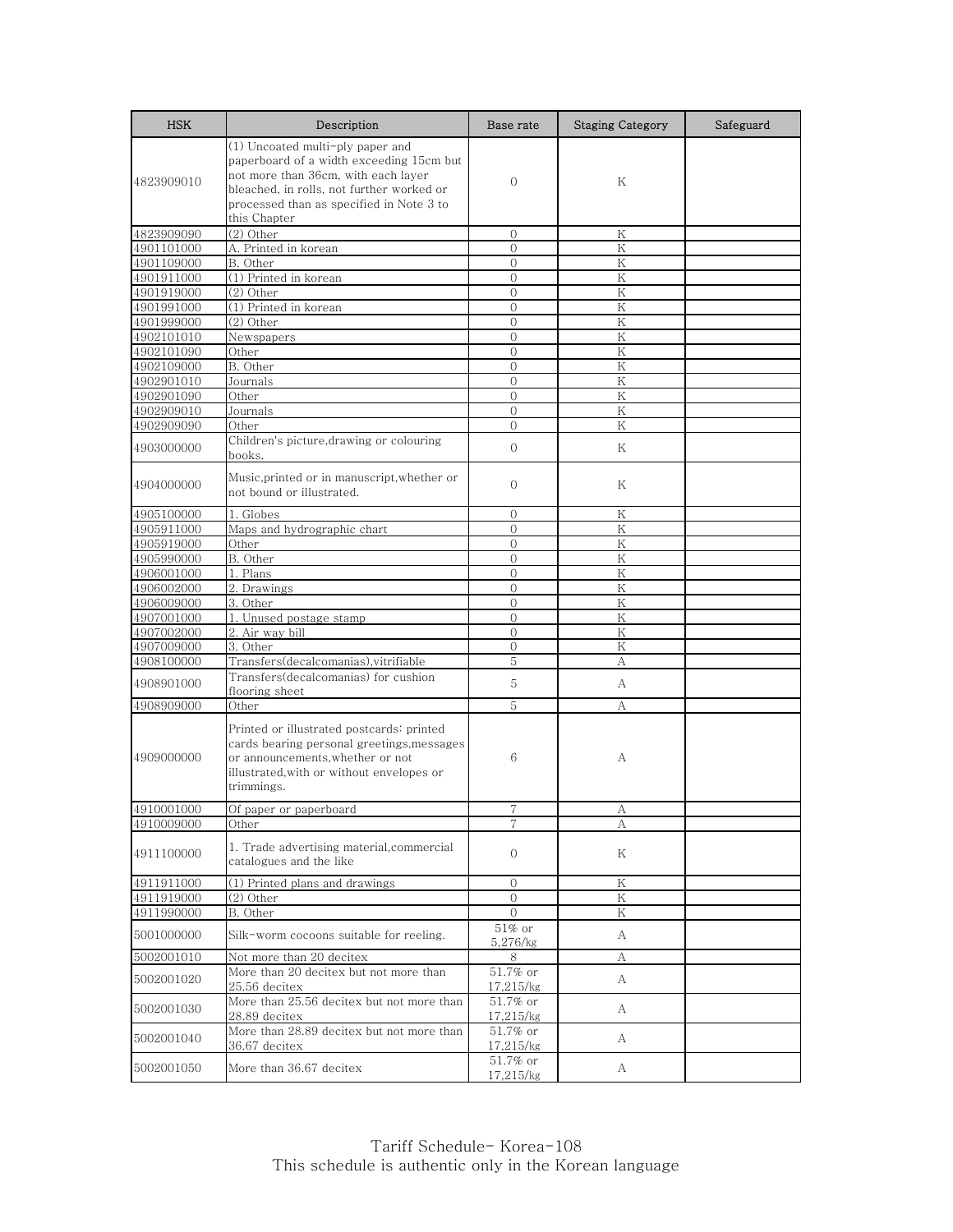| <b>HSK</b> | Description                                                  | Base rate      | <b>Staging Category</b> | Safeguard |
|------------|--------------------------------------------------------------|----------------|-------------------------|-----------|
| 5002002000 | Doupion silk                                                 | 8              | А                       |           |
| 5002009000 | Other                                                        | 8              | А                       |           |
| 5003101000 | A. Cocoon waste                                              | $\overline{2}$ | А                       |           |
| 5003102000 | B. Floss silk                                                | 2              | А                       |           |
| 5003103000 | C. Bisu                                                      | $\overline{2}$ | А                       |           |
| 5003104000 | D. Frison                                                    | $\overline{2}$ | А                       |           |
| 5003109000 | E. Other                                                     | $\mathbf{2}$   | А                       |           |
| 5003901000 | A. Pegine                                                    | $\overline{2}$ | А                       |           |
| 5003902000 | B. Silk noil(Bourette)                                       | $\overline{2}$ | А                       |           |
| 5003909000 | C. Other                                                     | $\overline{2}$ | А                       |           |
| 5004000000 | Silk yarn(other than yarn spun from silk                     |                |                         |           |
|            | waste) not put up for retail sale.                           | 8              | A                       |           |
| 5005001000 | Hand made yarn                                               | 8              | А                       |           |
| 5005002000 | Yarn spun from silk waste                                    | 8              | А                       |           |
| 5005003000 | Yarn spun from noil silk                                     | 8              | A                       |           |
| 5006001000 | Silk yarn                                                    | 8              | А                       |           |
| 5006002000 | Hand made yarn                                               | 8              | А                       |           |
| 5006003000 | Yarn spun from silk waste                                    | 8              | A                       |           |
| 5006004000 | Yarn spun from noil silk                                     | 8              | А                       |           |
| 5006005000 | Silk worm gut                                                | $\,8\,$        | A                       |           |
| 5007100000 | Fabrics of noil silk                                         | 13             | A                       |           |
| 5007201000 | Silk fabrics, grey                                           | 13             | А                       |           |
| 5007202010 | Shibori                                                      | 13             | А                       |           |
| 5007202020 | Satin                                                        | 13             | А                       |           |
| 5007202030 | Crepe de chine                                               | 13             | А                       |           |
| 5007202090 | Other                                                        | 13             | А                       |           |
| 5007209000 | Other                                                        | 13             | А                       |           |
| 5007901000 | Silk fabrics,grey                                            | 13             | А                       |           |
| 5007902000 | Silk woven fabrics,mixed with acetate yarn                   | 13             | А                       |           |
| 5007903000 | Silk woven fabrics,mixed with other man-<br>made fiber       | 13             | А                       |           |
| 5007904000 | Silk woven fabrics, mixed with wool                          | 13             | D                       |           |
| 5007909000 | Other                                                        | 13             | А                       |           |
| 5101110000 | A. Shorn wool                                                | $\mathbf{1}$   | А                       |           |
| 5101190000 | B. Other                                                     | $\mathbf{1}$   | А                       |           |
| 5101210000 | A. Shorn wool                                                | $\mathbf{1}$   | А                       |           |
| 5101290000 | B. Other                                                     | 1              | А                       |           |
| 5101300000 | 3. Carbonised                                                | $\mathbf{1}$   | A                       |           |
| 5102110000 | A. Of Kashmir (cashmere) goats                               | $\mathbf{1}$   | A                       |           |
| 5102190000 | B. Other                                                     | $\mathbf{1}$   | А                       |           |
| 5102200000 | 2. Coarse animal hair                                        | $\mathbf{1}$   | А                       |           |
| 5103100000 | 1. Noils of wool or of fine animal hair                      | 1              | А                       |           |
| 5103200000 | 2. Other waste of wool or of fine animal                     | $\mathbf{1}$   | А                       |           |
|            | hair                                                         |                |                         |           |
| 5103300000 | 3. Waste of coarse animal hair                               |                |                         |           |
| 5104000000 | Garnetted stock of wool or of fine or<br>coarse animal hair. | $\mathbf{1}$   | А                       |           |
| 5105100000 | 1. Carded wool                                               | $\mathbf{1}$   | А                       |           |
| 5105210000 | A. Combed wool in fragments                                  | 1              | А                       |           |
| 5105291000 | (1) Top of all wool                                          | $\mathbf{1}$   | $\mathbf{A}$            |           |
| 5105292000 | (2) Top of blended wool                                      | $\mathbf{1}$   | А                       |           |
| 5105293000 | (3) Roving                                                   | 1              | A                       |           |
| 5105299000 | (4) Other                                                    | $\mathbf{1}$   | А                       |           |
| 5105310000 | A. Of Kashmir (cashmere) goats                               | 1              | А                       |           |
| 5105390000 | B. Other                                                     | 1              | А                       |           |
| 5105400000 | 4. Coarse animai hair, carded or combed                      | $\mathbf{1}$   | А                       |           |
| 5106101000 | Of all wool                                                  | 8              | А                       |           |
| 5106109000 | Other                                                        | 8              | А                       |           |
| 5106201000 | Mixed with polyester fiber                                   | 8              | А                       |           |
| 5106202000 | Mixed with polyamide fiber                                   | 8              | А                       |           |
| 5106203000 | Mixed with acrylic fiber                                     | 8              | А                       |           |
| 5106204000 | Mixed with other synthetic fiber                             | 8              | А                       |           |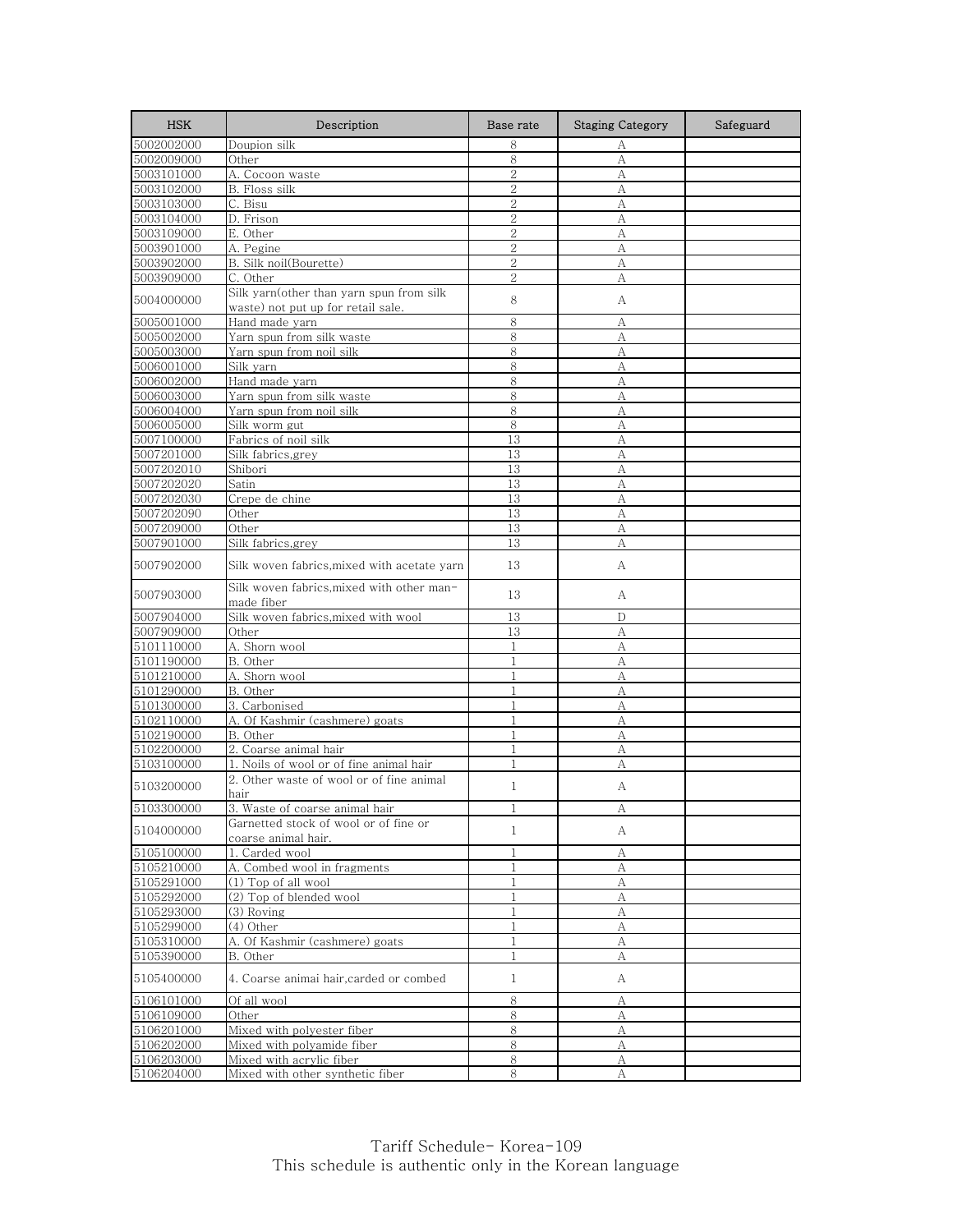| <b>HSK</b> | Description                                                                                                               | Base rate    | <b>Staging Category</b> | Safeguard |
|------------|---------------------------------------------------------------------------------------------------------------------------|--------------|-------------------------|-----------|
| 5106209000 | Other                                                                                                                     | 8            | А                       |           |
| 5107101000 | Of all wool                                                                                                               | 8            | A                       |           |
| 5107102000 | Mixed with synthetic fiber                                                                                                | 8            | А                       |           |
| 5107109000 | Mixed with other fiber                                                                                                    | 8            | А                       |           |
| 5107201000 | Mixed with polyester fiber,                                                                                               | 8            | А                       |           |
| 5107202000 | Mixed with polyamide fiber,                                                                                               | 8            | А                       |           |
| 5107203000 | Mixed with acrylic fiber,                                                                                                 | 8            | A                       |           |
| 5107204000 | Mixed with other synthetic fiber,                                                                                         | 8            | А                       |           |
| 5107209000 | Mixed with other fiber                                                                                                    | 8            | А                       |           |
| 5108100000 | Carded                                                                                                                    | 8            | A                       |           |
| 5108200000 | Combed                                                                                                                    | 8            | A                       |           |
| 5109101000 | Yarn of wool                                                                                                              | 8            | А                       |           |
| 5109109000 | Yarn of fine animal hair                                                                                                  | 8            | A                       |           |
| 5109901000 | Yarn of wool                                                                                                              | 8            | A                       |           |
| 5109909000 | Yarn of fine animal hair                                                                                                  | 8            | А                       |           |
| 5110000000 | Yarn of coarse animal hair or of<br>horsehair(including gimped horsehair<br>yarn), whether or not put up for retail sale. | 8            | А                       |           |
| 5111111000 | Of wool                                                                                                                   | 13           | А                       |           |
| 5111112000 | Of fine animal hair                                                                                                       | 13           | А                       |           |
| 5111191000 | Of wool                                                                                                                   | 13           | А                       |           |
| 5111192000 | Of fine animal hair                                                                                                       | 13           | A                       |           |
| 5111200000 | Other, mixed mainly or solely with man-<br>made filaments                                                                 | 13           | А                       |           |
| 5111300000 | Other, mixed mainly or solely with man-<br>made staple fibres                                                             | 13           | A                       |           |
| 5111900000 | Other                                                                                                                     | 13           | А                       |           |
| 5112111000 | Of wool                                                                                                                   | 13           | А                       |           |
| 5112112000 | Of fine animal hair                                                                                                       | 13           | А                       |           |
| 5112191000 | Of wool                                                                                                                   | 13           | А                       |           |
| 5112192000 | Of fine animal hair                                                                                                       | 13           | A                       |           |
| 5112200000 | Other, mixed mainly or solely with man-<br>made filaments                                                                 | 13           | A                       |           |
| 5112300000 | Other, mixed mainly or solely with man-<br>made staple fibres                                                             | 13           | A                       |           |
| 5112900000 | Other                                                                                                                     | 13           | А                       |           |
| 5113000000 | Woven fabrics of coarse animal hair or of<br>horsehair.                                                                   | 13           | A                       |           |
| 5201001000 | Seed cotton                                                                                                               | $\mathbf{1}$ | А                       |           |
| 5201009010 | Less thsn $23.2\text{nm}$ (7/8 inch) of fibre-length                                                                      | $\mathbf{1}$ | A                       |           |
| 5201009020 | Not less than 23.2mm (7/8 inch),but less<br>than $25.4$ mm $(1$ inch) of fibre-length.                                    | $\mathbf{1}$ | А                       |           |
| 5201009030 | Not less than 25.4mm (1 inch), but less than<br>28.5mm (11/8 inch) of fibre-length.                                       | $\mathbf{1}$ | A                       |           |
| 5201009050 | Not less than $28.5 \text{mm}$ (1-1/8 inch), but less<br>than $34.9 \text{nm}(1-3/8 \text{ inch})$ of fiber length.       | $\mathbf{1}$ | А                       |           |
| 5201009060 | Not less than 34.9mm(1-3/8 inch) of fiber-<br>length                                                                      | $\mathbf{1}$ | A                       |           |
| 5202100000 | 1. Yarn waste (including thread waste)                                                                                    | $\mathbf{1}$ | A                       |           |
| 5202910000 | A. Garnetted stock                                                                                                        | 1            | А                       |           |
| 5202990000 | B. Other                                                                                                                  | $\mathbf{1}$ | А                       |           |
| 5203000000 | Cotton, carded or combed.                                                                                                 | $\mathbf{1}$ | А                       |           |
| 5204110000 | Containing 85% or more by weight of<br>cotton                                                                             | 8            | A                       |           |
| 5204190000 | Other                                                                                                                     | 8            | А                       |           |
| 5204200000 | Put up for retail sale                                                                                                    | 8            | А                       |           |
| 5205111000 | Unbleached or not mercerized                                                                                              | 8            | А                       |           |
| 5205119000 | Other                                                                                                                     | 8            | А                       |           |
| 5205121000 | Unbleached or not mercerized                                                                                              | 8            | А                       |           |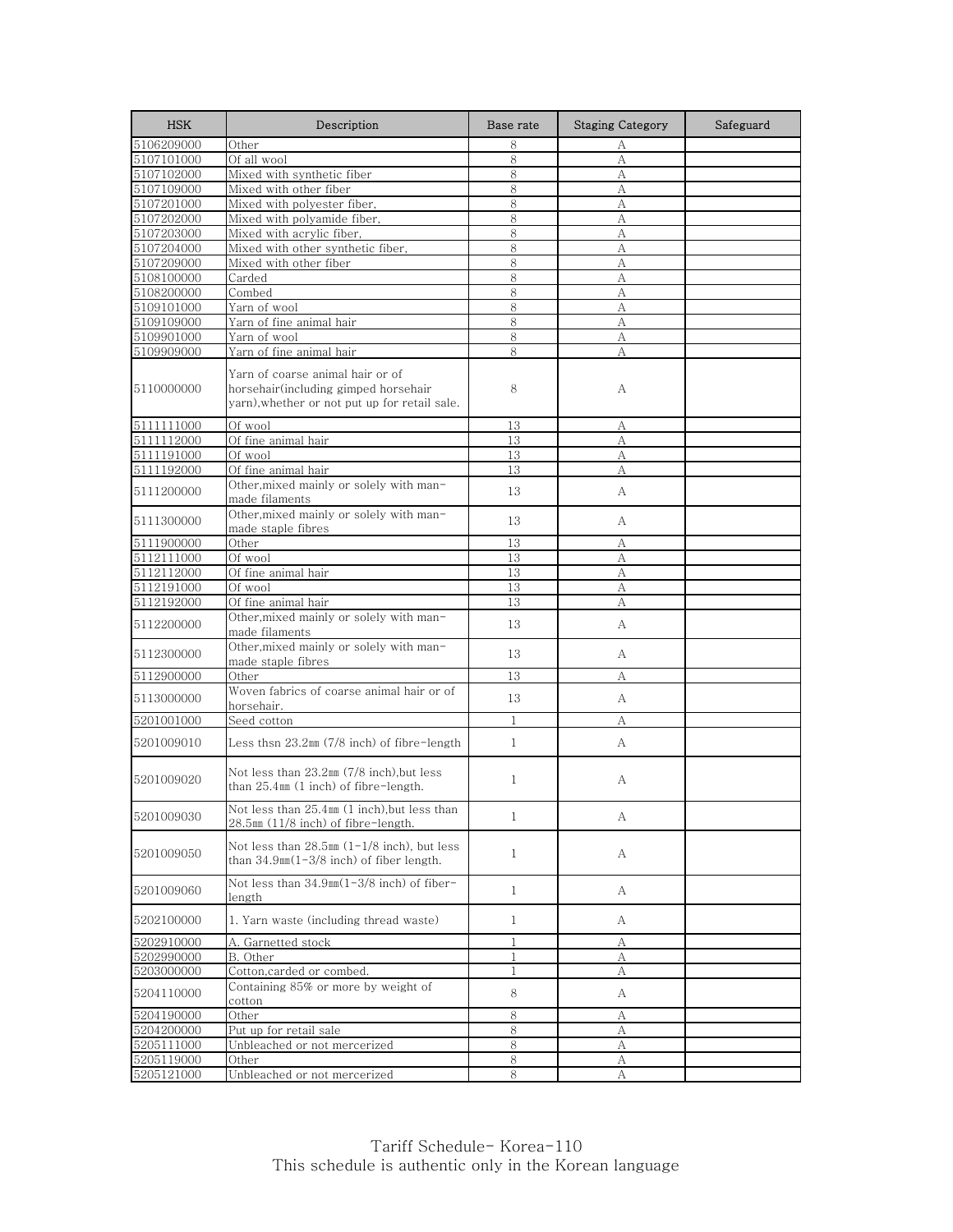| <b>HSK</b> | Description                  | Base rate | <b>Staging Category</b> | Safeguard |
|------------|------------------------------|-----------|-------------------------|-----------|
| 5205129000 | Other                        | 8         | А                       |           |
| 5205131000 | Unbleached or not mercerized | 8         | А                       |           |
| 5205139000 | Other                        | 8         | А                       |           |
| 5205141000 | Unbleached or not mercerized | 8         | А                       |           |
| 5205149000 | Other                        | 8         | А                       |           |
| 5205151000 | Unbleached or not mercerized | 8         | А                       |           |
| 5205159000 | Other                        | 8         | А                       |           |
| 5205211000 | Unbleached or not mercerized | 8         | А                       |           |
| 5205219000 | Other                        | 8         | А                       |           |
| 5205221000 | Unbleached or not mercerized | 8         | А                       |           |
| 5205229000 | Other                        | 8         | А                       |           |
| 5205231000 | Unbleached or not mercerized | 8         | А                       |           |
| 5205239000 | Other                        | 8         | А                       |           |
| 5205241000 | Unbleached or not mercerized | 8         | А                       |           |
| 5205249000 | Other                        | 8         | А                       |           |
| 5205261000 | Unbleached or not mercerized | 8         | А                       |           |
| 5205269000 | Other                        | 8         | А                       |           |
| 5205271000 | Unbleached or not mercerized | 8         | А                       |           |
| 5205279000 | Other                        | 8         | А                       |           |
| 5205281000 | Unbleached or not mercerized | 8         | А                       |           |
| 5205289000 | Other                        | 8         | А                       |           |
| 5205311000 | Unbleached or not mercerized | 8         | А                       |           |
| 5205319000 | Other                        | 8         | A                       |           |
| 5205321000 | Unbleached or not mercerized | 8         | А                       |           |
| 5205329000 | Other                        | 8         | А                       |           |
| 5205331000 | Unbleached or not mercerized | 8         | А                       |           |
| 5205339000 | Other                        | 8         | А                       |           |
| 5205341000 | Unbleached or not mercerized | 8         | А                       |           |
| 5205349000 | Other                        | 8         | А                       |           |
| 5205351000 | Unbleached or not mercerized | 8         | А                       |           |
| 5205359000 | Other                        | 8         | А                       |           |
| 5205411000 | Unbleached or not mercerized | 8         | А                       |           |
| 5205419000 | Other                        | 8         | А                       |           |
| 5205421000 | Unbleached or not mercerized | 8         | А                       |           |
| 5205429000 | Other                        | 8         | А                       |           |
| 5205431000 | Unbleached or not mercerized | 8         | А                       |           |
| 5205439000 | Other                        | 8         | А                       |           |
| 5205441000 | Unbleached or not mercerized | 8         | А                       |           |
| 5205449000 | Other                        | 8         | А                       |           |
| 5205461000 | Unbleached or not mercerized | 8         | А                       |           |
| 5205469000 | Other                        | 8         | А                       |           |
| 5205471000 | Unbleached or not mercerized | 8         | A                       |           |
| 5205479000 | Other                        | 8         | А                       |           |
| 5205481000 | Unbleached or not mercerized | 8         | А                       |           |
| 5205489000 | Other                        | 8         | А                       |           |
| 5206111000 | Unbleached or not mercerized | 8         | А                       |           |
| 5206119000 | Other                        | 8         | А                       |           |
| 5206121000 | Unbleached or not mercerized | 8         | А                       |           |
| 5206129000 | Other                        | 8         | $\boldsymbol{A}$        |           |
| 5206131000 | Unbleached or not mercerized | 8         | А                       |           |
| 5206139000 | Other                        | 8         | А                       |           |
| 5206141000 | Unbleached or not mercerized | 8         | А                       |           |
| 5206149000 | Other                        | 8         | А                       |           |
| 5206151000 | Unbleached or not mercerized | 8         | А                       |           |
| 5206159000 | Other                        | 8         | А                       |           |
| 5206211000 | Unbleached or not mercerized | 8         | А                       |           |
| 5206219000 | Other                        | 8         | А                       |           |
| 5206221000 | Unbleached or not mercerized | 8         | А                       |           |
| 5206229000 | Other                        | 8         | А                       |           |
| 5206231000 | Unbleached or not mercerized | 8         | А                       |           |
| 5206239000 | Other                        | 8         | А                       |           |
| 5206241000 | Unbleached or not mercerized | 8         | А                       |           |
| 5206249000 | Other                        | $\,8\,$   | А                       |           |
| 5206251000 | Unbleached or not mercerized | 8         | А                       |           |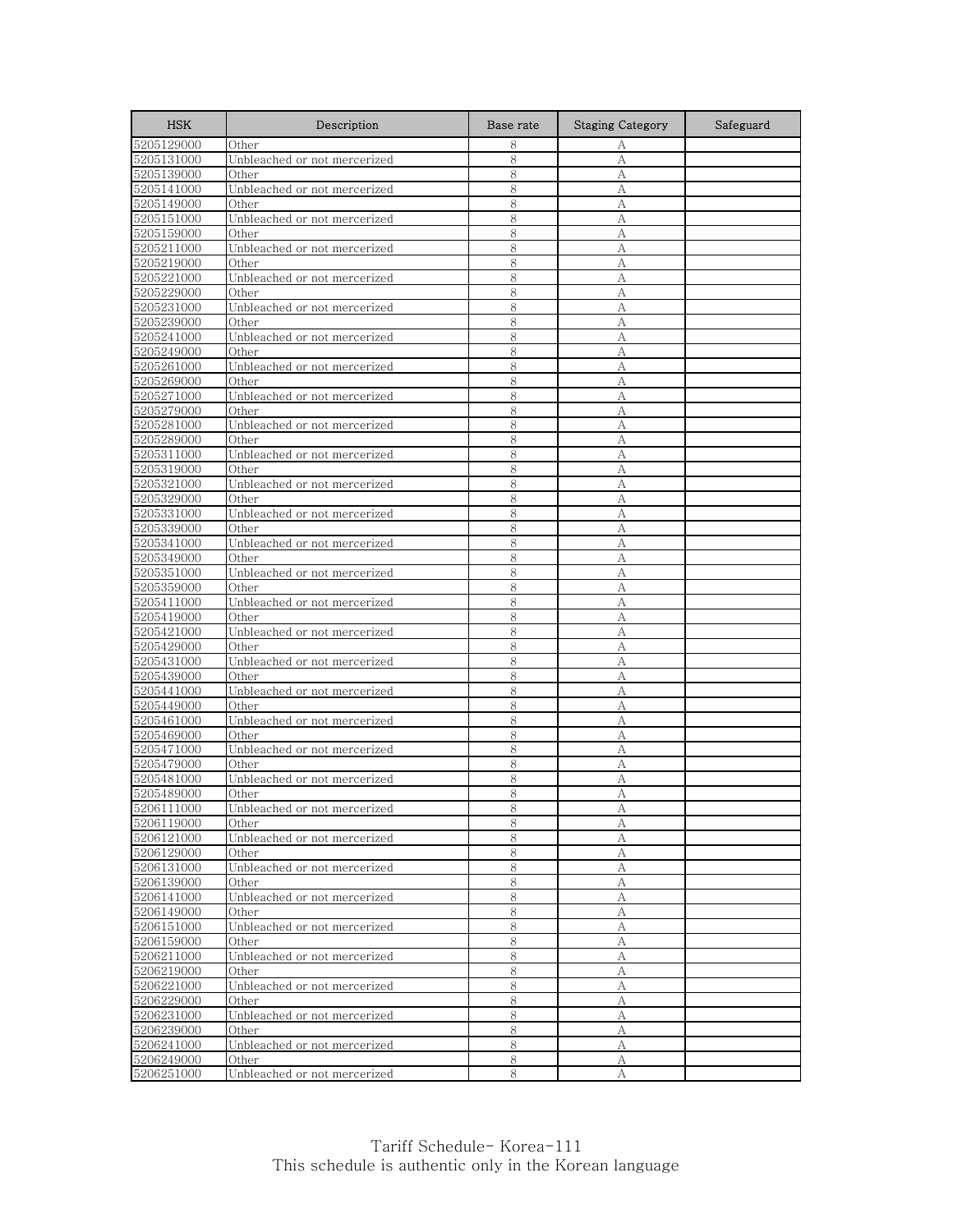| <b>HSK</b>               | Description                                                 | Base rate | <b>Staging Category</b> | Safeguard |
|--------------------------|-------------------------------------------------------------|-----------|-------------------------|-----------|
| 5206259000               | Other                                                       | 8         | А                       |           |
| 5206311000               | Unbleached or not mercerized                                | 8         | А                       |           |
| 5206319000               | Other                                                       | 8         | А                       |           |
| 5206321000               | Unbleached or not mercerized                                | 8         | А                       |           |
| 5206329000               | Other                                                       | 8         | А                       |           |
| 5206331000               | Unbleached or not mercerized                                | 8         | А                       |           |
| 5206339000               | Other                                                       | 8         | А                       |           |
| 5206341000               | Unbleached or not mercerized                                | 8         | А                       |           |
| 5206349000               | Other<br>Unbleached or not mercerized                       | 8         | А                       |           |
| 5206351000<br>5206359000 | Other                                                       | 8<br>8    | А<br>А                  |           |
| 5206411000               | Unbleached or not mercerized                                | 8         | А                       |           |
| 5206419000               | Other                                                       | 8         | А                       |           |
| 5206421000               | Unbleached or not mercerized                                | 8         | A                       |           |
| 5206429000               | Other                                                       | 8         | А                       |           |
| 5206431000               | Unbleached or not mercerized                                | 8         | А                       |           |
| 5206439000               | Other                                                       | 8         | А                       |           |
| 5206441000               | Unbleached or not mercerized                                | 8         | A                       |           |
| 5206449000               | Other                                                       | 8         | А                       |           |
| 5206451000               | Unbleached or not mercerized                                | 8         | A                       |           |
| 5206459000               | Other                                                       | 8         | A                       |           |
| 5207101000               | Unbleached or not mercerized                                | 8         | А                       |           |
| 5207109000               | Other                                                       | 8         | А                       |           |
| 5207901000               | Unbleached or not mercerized                                | 8         | А                       |           |
| 5207909000               | Other                                                       | 8         | А                       |           |
| 5208110000               | Plain weave, weighing not more than 100<br>g/m²             | 10        | А                       |           |
| 5208120000               | Plain weave,weighing more than $100 g/m2$                   | 10        | А                       |           |
| 5208130000               | 3-thread or 4-thread twill, including cross<br>twill        | 10        | A                       |           |
| 5208190000               | Other fabrics                                               | 10        | А                       |           |
| 5208210000               | Plain weave, weighing not more than 100<br>$g/m^2$          | 10        | А                       |           |
| 5208220000               | Plain weave, weighing more than $100 g/m2$                  | 10        | А                       |           |
| 5208230000               | 3-thread or 4-thread twill, including cross<br>twill        | 10        | A                       |           |
| 5208290000               | Other fabrics                                               | 10        | А                       |           |
| 5208310000               | Plain weave, weighing not more than 100<br>g/m <sup>2</sup> | 10        | А                       |           |
| 5208320000               | Plain weave, weighing more than $100 g/m2$                  | 10        | А                       |           |
| 5208330000               | 3-thread or 4-thread twill, including cross<br>twill        | 10        | А                       |           |
| 5208390000               | Other fabrics                                               | 10        |                         |           |
| 5208410000               | Plain weave, weighing not more than 100<br>$g/m^2$          | 10        | А                       |           |
| 5208420000               | Plain weave, weighing more than $100 g/m2$                  | 10        | А                       |           |
| 5208430000               | 3-thread or 4-thread twill, including cross<br>twill        | 10        | A                       |           |
| 5208490000               | Other fabrics                                               | 10        | А                       |           |
| 5208510000               | Plain weave, weighing not more than 100<br>$g/m^2$          | 10        | A                       |           |
| 5208520000               | Plain weave, weighing more than $100 g/m2$                  | 10        | A                       |           |
| 5208530000               | 3-thread or 4-thread twill, including cross<br>twill        | 10        | А                       |           |
| 5208590000               | Other fabrics                                               | 10        | А                       |           |
| 5209110000               | Plain weave                                                 | 10        | А                       |           |
| 5209120000               | 3-thread or 4-thread twill, including cross<br>twill        | 10        | A                       |           |
| 5209190000               | Other fabrics                                               | 10        | А                       |           |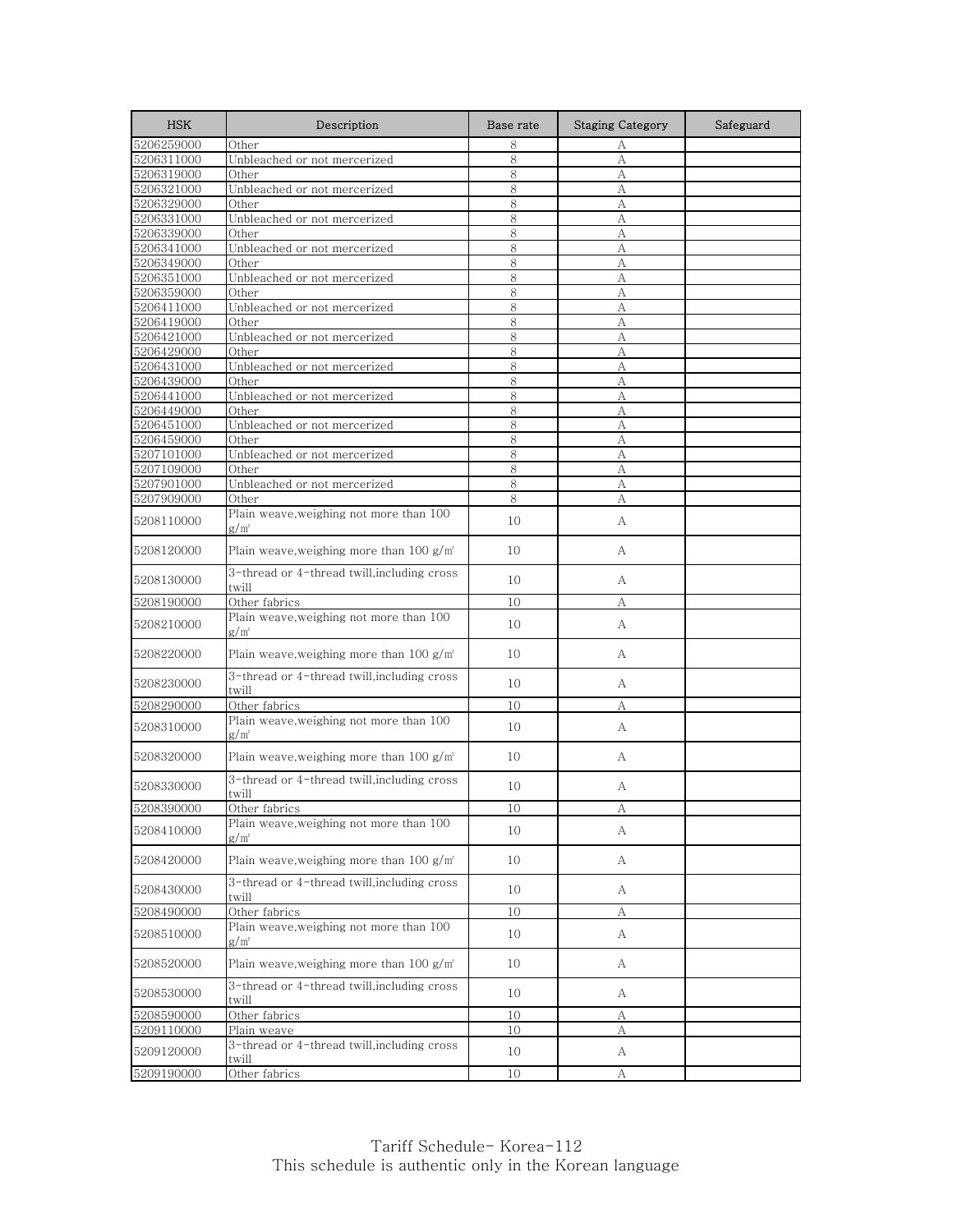| <b>HSK</b>               | Description                                                           | Base rate | <b>Staging Category</b> | Safeguard |
|--------------------------|-----------------------------------------------------------------------|-----------|-------------------------|-----------|
| 5209210000               | Plain weave                                                           | 10        | А                       |           |
| 5209220000               | 3-thread or 4-thread twill, including cross<br>twill                  | 10        | А                       |           |
| 5209290000               | Other fabrics                                                         | 10        | А                       |           |
| 5209310000               | Plain weave                                                           | 10        | А                       |           |
| 5209320000               | 3-thread or 4-thread twill,including cross<br>twill                   | 10        | A                       |           |
| 5209390000               | Other fabrics                                                         | 10        | А                       |           |
| 5209410000               | Plain weave                                                           | 10        | А                       |           |
| 5209420000               | Denim                                                                 | 10        | А                       |           |
| 5209430000               | Other fabrics of 3-thread or 4-thread<br>twill,including cross twill  | 10        | A                       |           |
| 5209490000               | Other fabrics                                                         | 10        | А                       |           |
| 5209510000               | Plain weave                                                           | 10        | А                       |           |
| 5209520000               | 3-thread or 4-thread twill, including cross<br>twill                  | 10        | А                       |           |
| 5209590000               | Other fabrics                                                         | 10        | А                       |           |
| 5210110000               | Plain weave                                                           | 10        | А                       |           |
| 5210120000               | 3-thread or 4-thread twill, including cross<br>twill                  | 10        | А                       |           |
| 5210190000               | Other fabrics                                                         | 10        | А                       |           |
| 5210210000               | Plain weave                                                           | 10        | А                       |           |
| 5210220000               | 3-thread or 4-thread twill, including cross<br>twill                  | 10        | А                       |           |
| 5210290000               | Other fabrics                                                         |           |                         |           |
| 5210310000               | Plain weave                                                           | 10<br>10  | А<br>А                  |           |
| 5210320000               | 3-thread or 4-thread twill, including cross                           | 10        | А                       |           |
|                          | twill                                                                 |           |                         |           |
| 5210390000<br>5210410000 | Other fabrics<br>Plain weave                                          | 10<br>10  | А<br>А                  |           |
| 5210420000               | 3-thread or 4-thread twill, including cross<br>twill                  | 10        | А                       |           |
| 5210490000               | Other fabrics                                                         | 10        | А                       |           |
| 5210510000               | Plain weave                                                           | 10        | А                       |           |
| 5210520000               | 3-thread or 4-thread twill, including cross<br>twill                  | 10        | А                       |           |
| 5210590000               | Other fabrics                                                         | 10        | А                       |           |
| 5211110000               | Plain weave                                                           | 10        | А                       |           |
| 5211120000               | 3-thread or 4-thread twill, including cross<br>twill                  | 10        | А                       |           |
| 5211190000               | Other fabrics                                                         | 10        | А                       |           |
| 5211210000               | Plain weave                                                           | 10        | A                       |           |
| 5211220000               | 3-thread or 4-thread twill,including cross                            | 10        | А                       |           |
| 5211290000               | twill<br>Other fabrics                                                | 10        | А                       |           |
| 5211310000               | Plain weave                                                           | 10        | А                       |           |
| 5211320000               | 3-thread or 4-thread twill, including cross                           | 10        | А                       |           |
| 5211390000               | twill<br>Other fabrics                                                | 10        | А                       |           |
| 5211410000               | Plain weave                                                           | 10        | А                       |           |
| 5211420000               | Denim                                                                 | 10        | А                       |           |
| 5211430000               | Other fabrics of 3-thread or 4-thread<br>twill, including cross twill | 10        | A                       |           |
| 5211490000               | Other fabrics                                                         | 10        | А                       |           |
| 5211510000               | Plain weave                                                           | 10        | А                       |           |
| 5211520000               | 3-thread or 4-thread twill, including cross                           | 10        | A                       |           |
| 5211590000               | twill<br>Other fabrics                                                | 10        |                         |           |
| 5212110000               | Unbleached                                                            | 10        | А<br>А                  |           |
| 5212120000               | Bleached                                                              | 10        | А                       |           |
| 5212130000               | Dyed                                                                  | 10        | А                       |           |
| 5212140000               | Of yarns of different colours                                         | 10        | А                       |           |
| 5212150000               | Printed                                                               | 10        | A                       |           |
| 5212210000               | Unbleached                                                            | 10        | А                       |           |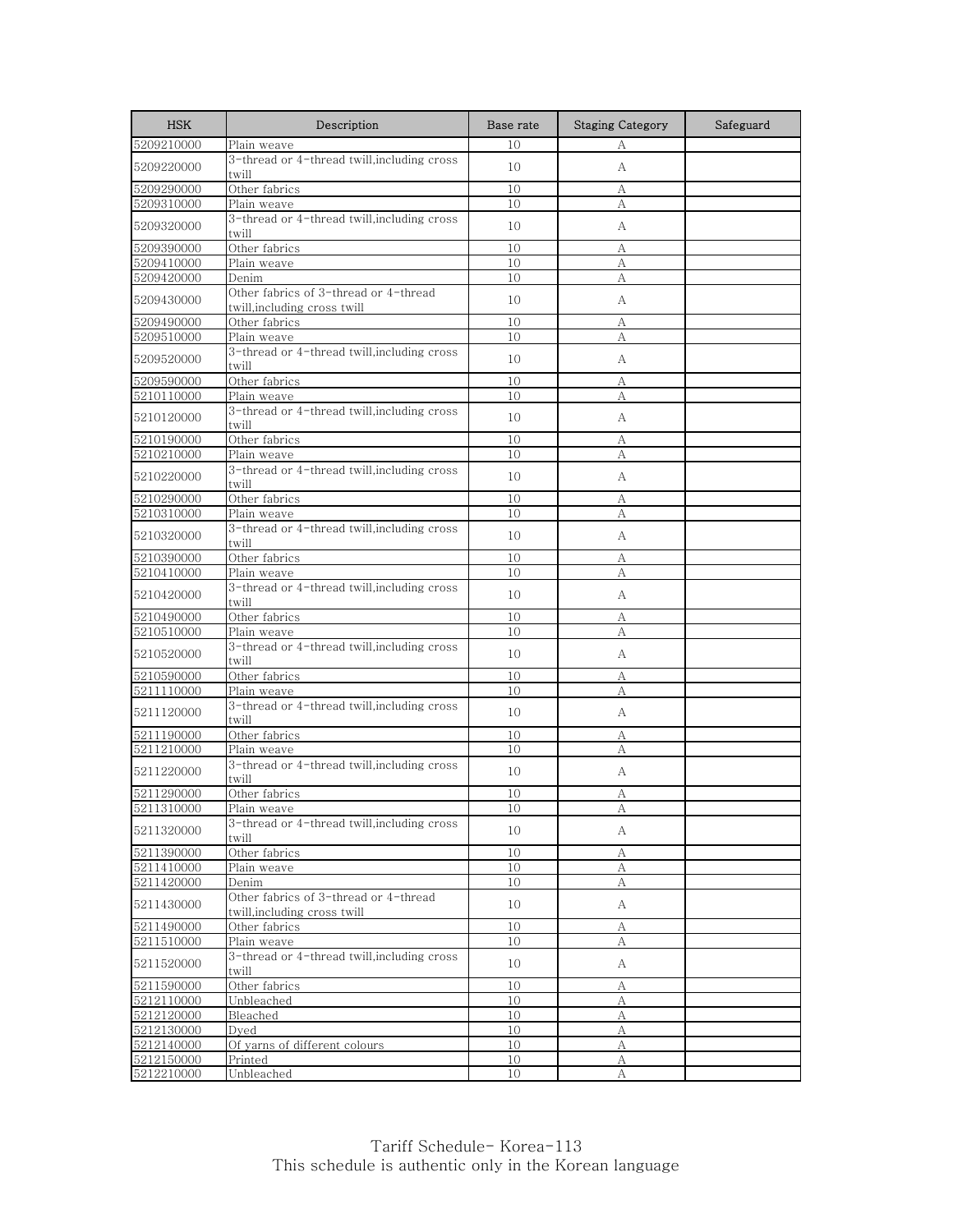| <b>HSK</b>               | Description                                                                   | Base rate      | <b>Staging Category</b> | Safeguard |
|--------------------------|-------------------------------------------------------------------------------|----------------|-------------------------|-----------|
| 5212220000               | Bleached                                                                      | 10             | А                       |           |
| 5212230000               | Dyed                                                                          | 10             | A                       |           |
| 5212240000               | Of yarns of different colours                                                 | 10             | А                       |           |
| 5212250000               | Printed                                                                       | 10             | А                       |           |
| 5301100000               | 1. Flax, raw or retted                                                        | $\mathbf{2}$   | А                       |           |
| 5301210000               | A. Broken or scutched                                                         | $\overline{2}$ | А                       |           |
| 5301290000               | B. Other                                                                      | $\overline{2}$ | A                       |           |
| 5301301000               | Flax tow                                                                      | $\overline{2}$ | A                       |           |
| 5301302000               | Flax waste                                                                    | $\overline{2}$ | А                       |           |
| 5302100000               | 1. True hemp,raw or retted                                                    | $\mathbf{2}$   | А                       |           |
| 5302901000               | A. True hemp,broken,scutched,hackled or<br>otherwise processed, but not spun. | $\overline{2}$ | А                       |           |
| 5302902010               | Tow of true hemp                                                              | $\overline{2}$ | A                       |           |
| 5302902020               | Waste of true hemp                                                            | $\overline{2}$ | A                       |           |
| 5303101000               | A. Jute                                                                       | $\overline{2}$ | А                       |           |
| 5303102000               | B. Other textile bast fibres                                                  | 2              | A                       |           |
| 5303901010               | (1) Jute                                                                      | $\overline{2}$ | А                       |           |
| 5303901090               | (2) Other textile bast fibres                                                 | $\overline{2}$ | A                       |           |
| 5303909010               | Tow and waste of jute                                                         | $\overline{2}$ | A                       |           |
| 5303909090               | Tow and waste of other taxtile bast fibres                                    | 2              | А                       |           |
| 5304101000               | Sisal                                                                         | $\overline{2}$ | А                       |           |
| 5304109000               | Other                                                                         | $\overline{2}$ | A                       |           |
| 5304901010               | Sisal                                                                         | $\overline{2}$ | А                       |           |
| 5304901090               | Other                                                                         | $\overline{2}$ | A                       |           |
| 5304909010               | Tow and waste of sisal                                                        | $\overline{2}$ | A                       |           |
| 5304909090               | Other                                                                         | $\overline{2}$ | A                       |           |
| 5305110000               | A. Raw                                                                        | $\overline{2}$ | A                       |           |
| 5305190000               | B. Other                                                                      | $\mathbf{2}$   | А                       |           |
| 5305210000               | A. Raw                                                                        | $\overline{2}$ | A                       |           |
| 5305290000               | B. Other                                                                      | $\overline{2}$ | А                       |           |
| 5305901000               | A. Raw                                                                        | $\overline{2}$ | A                       |           |
| 5305909000               | B. Other                                                                      | $\overline{2}$ | A                       |           |
| 5306101000               | Of all flax                                                                   | 8              | А                       |           |
| 5306102000               | Of mixed                                                                      | 8              | A                       |           |
| 5306201000<br>5306202000 | Of all flax<br>Of mixed                                                       | 8<br>8         | А<br>А                  |           |
| 5307101000               | Of jute                                                                       | 8              | A                       |           |
| 5307109000               | Other                                                                         | 8              | A                       |           |
| 5307201000               | Of jute                                                                       | 8              | А                       |           |
| 5307209000               | Other                                                                         | 8              | А                       |           |
| 5308100000               | Coir yarn                                                                     | 8              | A                       |           |
| 5308200000               | True hemp yarn                                                                | 8              | А                       |           |
| 5308901000               | Ramie yarn                                                                    | 8              | A                       |           |
| 5308909000               | Other                                                                         | 8              | А                       |           |
| 9309110000               | Unbleached or bleached                                                        | ୪              | A                       |           |
| 5309190000               | Other                                                                         | 8              | А                       |           |
| 5309210000               | Unbleached or bleached                                                        | 8              | А                       |           |
| 5309290000               | Other                                                                         | 8              | $\mathbf{A}$            |           |
| 5310101000               | Jute fabrics                                                                  | $8\,$          | А                       |           |
| 5310109000               | Other                                                                         | 8              | А                       |           |
| 5310901000               | Jute fabrics                                                                  | 8              | А                       |           |
| 5310909000               | Other                                                                         | 8              | А                       |           |
| 5311001000               | Of ramie                                                                      | 8              | A                       |           |
| 5311002000               | Of true hemp                                                                  | 8              | А                       |           |
| 5311003000               | Of paper yarn                                                                 | 8              | А                       |           |
| 5311009000               | Other                                                                         | 8              | А                       |           |
| 5401101000               | Of nylon or other polyamides                                                  | 8              | A                       |           |
| 5401102000               | Of polyesters                                                                 | 8              | А                       |           |
| 5401103000               | Of acrylic polymers                                                           | 8              | А                       |           |
| 5401109000               | Other                                                                         | 8              | A                       |           |
| 5401201000               | Of viscose rayon                                                              | 8              | А                       |           |
| 5401202000               | Of cellulose acetate                                                          | $8\,$          | А                       |           |
| 5401209000               | Other                                                                         | 8              | A                       |           |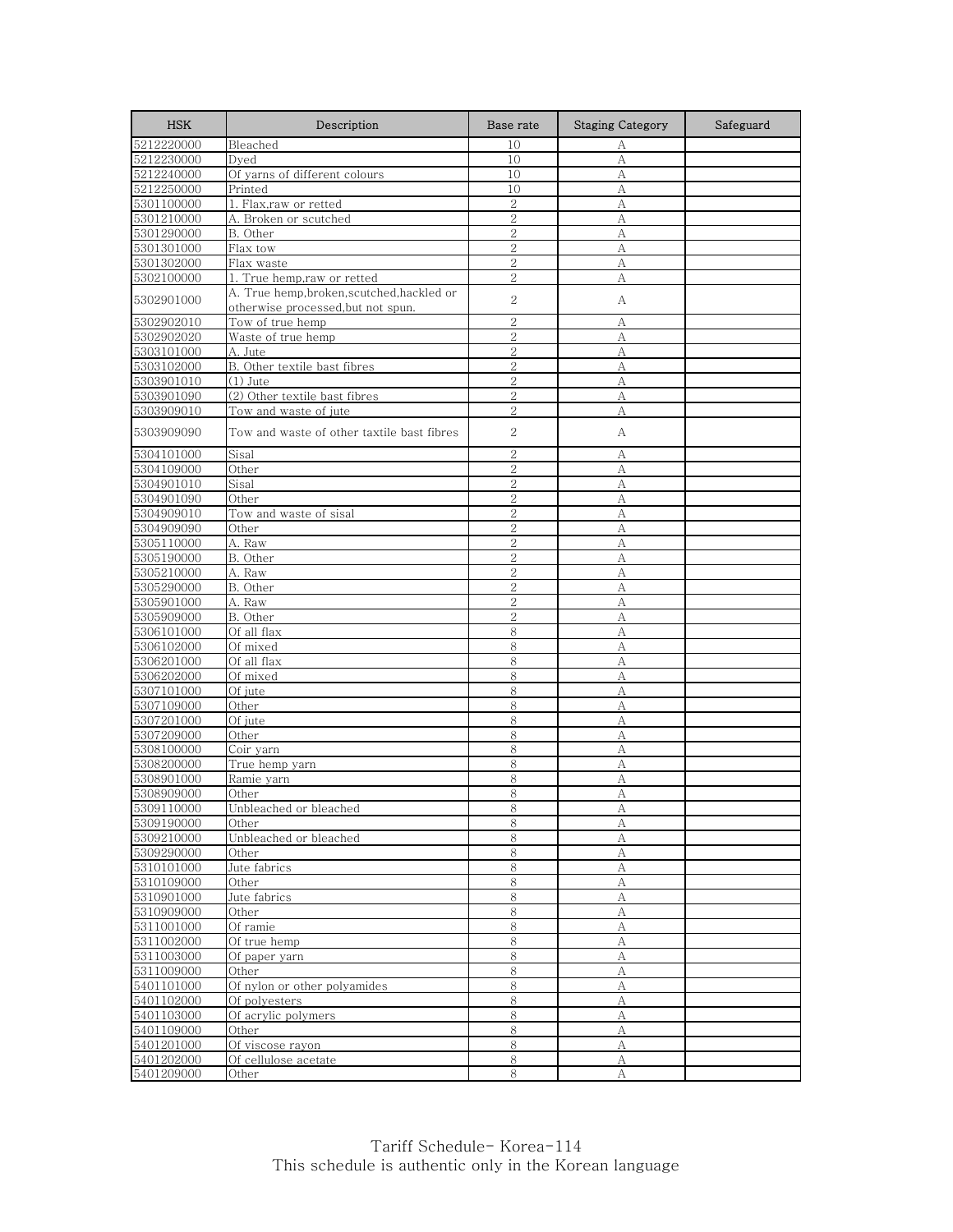| <b>HSK</b>               | Description                                                                     | Base rate | <b>Staging Category</b> | Safeguard |
|--------------------------|---------------------------------------------------------------------------------|-----------|-------------------------|-----------|
| 5402100000               | High tenacity yarn of nylon or other<br>polymides.                              | 8         | D                       |           |
| 5402200000               | High tenacity yarn of polyesters                                                | 8         | D                       |           |
| 5402310000               | Of nylon or other polyamides,measuring<br>per single yarn not more than 50 tex  | 8         | А                       |           |
| 5402320000               | Of nylon or other polyamides,measuring<br>per single yarn more than 50 tex      | 8         | А                       |           |
| 5402330000               | Of polyesters                                                                   | 8         | D                       |           |
| 5402390000               | Other                                                                           | 8         | A                       |           |
| 5402410000               | Of nylon or other polyamides                                                    | 8         | А                       |           |
| 5402420000               | Of polyesters, partially oriented                                               | 8         | А                       |           |
| 5402430000               | Of polyesters, other                                                            | 8         | А                       |           |
| 5402491000               | Of acrylic polymers                                                             | 8         | А                       |           |
| 5402492000               | Of polypropylene                                                                | 8         | А                       |           |
| 5402499000               | Other                                                                           | 8         | D                       |           |
| 5402510000               | Of nylon or other polyamides                                                    | 8         | А                       |           |
| 5402520000               | Of polyesters                                                                   | 8         | A                       |           |
| 5402591000               | Of acrylic polymers                                                             | 8         | A                       |           |
| 5402599000<br>5402610000 | Other<br>Of nylon or other polyamides                                           | 8<br>8    | А                       |           |
| 5402620000               | Of polyesters                                                                   | 8         | А<br>A                  |           |
| 5402691000               | Of acrylic polymers                                                             | 8         | А                       |           |
| 5402692000               | Of polyvinyl alcohol                                                            | 8         | D                       |           |
| 5402699000               | Other                                                                           | 8         | A                       |           |
| 5403100000               | High tenacity yarn of viscose rayon                                             | 8         | А                       |           |
| 5403201000               | Of viscose rayon                                                                | 8         | А                       |           |
| 5403202000               | Of cellulose acetate                                                            | 8         | А                       |           |
| 5403209000               | Other                                                                           | 8         | А                       |           |
| 5403310000               | Of viscose rayon,untwisted or with a twist<br>not exceeding 120 turns per metre | 8         | D                       |           |
| 5403320000               | Of viscose rayon,with a twist exceeding<br>120 turns per metre                  | 8         | А                       |           |
| 5403330000               | Of cellulose acetate                                                            | 8         | А                       |           |
| 5403390000               | Other                                                                           | 8         | D                       |           |
| 5403410000               | Of viscose rayon                                                                | 8         | А                       |           |
| 5403420000               | Of cellulose acetate                                                            | 8         | A                       |           |
| 5403490000               | Other                                                                           | 8         | А                       |           |
| 5404101000               | Of nylon or other polyamides                                                    | 8         | А                       |           |
| 5404102000               | Of polyurethane                                                                 | 8         | D                       |           |
| 5404103000               | Of polyvinyl alcohol                                                            | 8         | А                       |           |
| 5404109000               | Other                                                                           | 8<br>8    | А<br>А                  |           |
| 5404901000               | of strip                                                                        |           |                         |           |
| 5404909000<br>5405001000 | Other<br>Monofilament                                                           | ୪<br>8    | C<br>А                  |           |
| 5405009000               | Other                                                                           | 8         | А                       |           |
| 5406101010               | Of nylon or other polyamides                                                    | 8         | А                       |           |
| 5406101020               | Of polyesters                                                                   | 8         | А                       |           |
| 5406101090               | Other                                                                           | 8         | А                       |           |
| 5406102010               | Of nylon or other polyamides                                                    | 8         | А                       |           |
| 5406102020               | Of polyesters                                                                   | 8         | А                       |           |
| 5406102090               | Other                                                                           | $\,8\,$   | А                       |           |
| 5406201000               | Textured                                                                        | 8         | А                       |           |
| 5406202000               | Non-textured                                                                    | $8\,$     | А                       |           |
| 5407101000               | Of nylon or other polyamides                                                    | 8         | D                       |           |
| 5407102000               | Of polyesters                                                                   | 8         | А                       |           |
| 5407200000               | Woven fabrics obtained from strip or the<br>like                                | 8         | A                       |           |
| 5407300000               | Fabrics specified in note 9 to section X I                                      | 8         | A                       |           |
| 5407410000               | Unbleached or bleached                                                          | 8         | А                       |           |
| 5407420000               | Dyed                                                                            | 8         | А                       |           |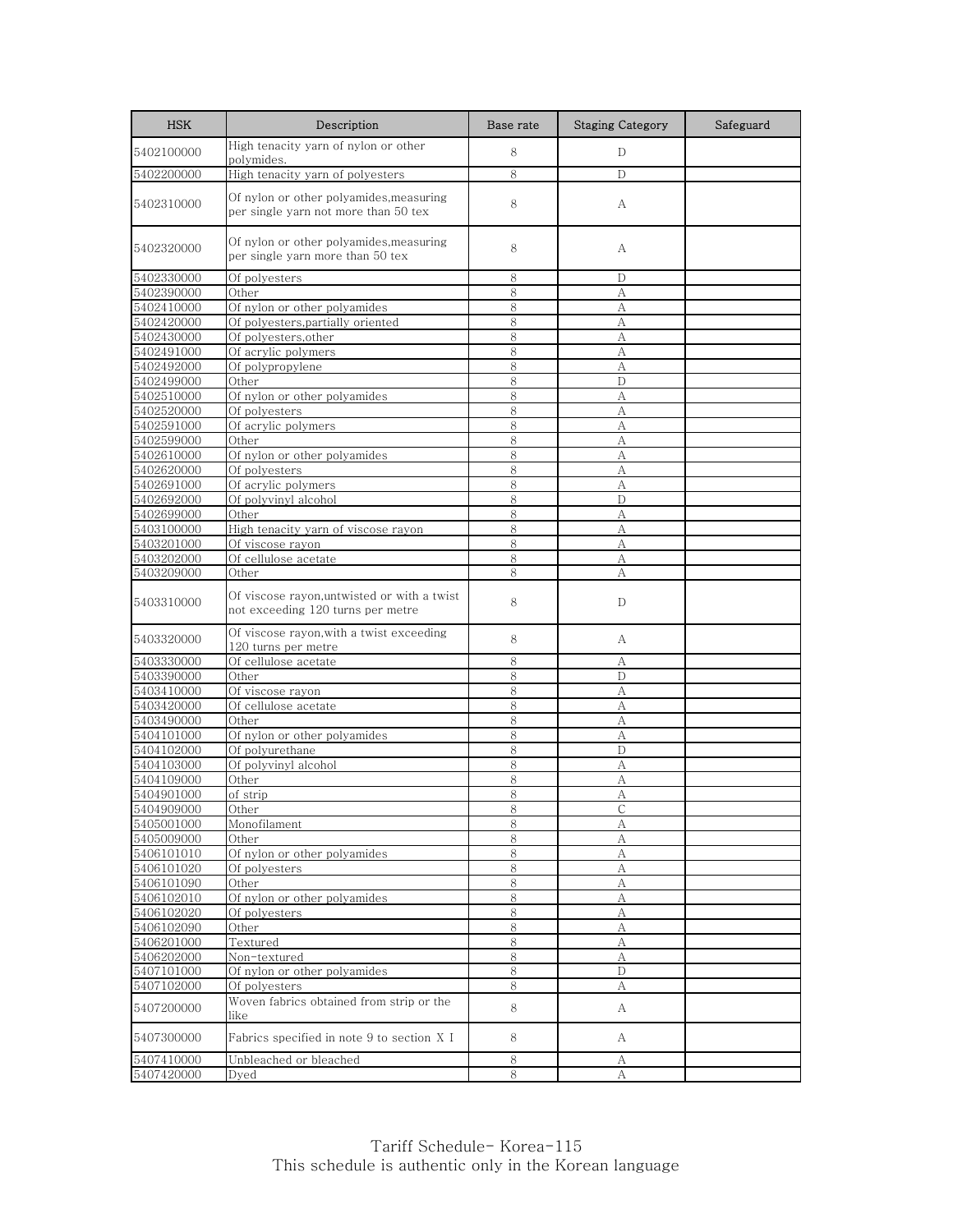| <b>HSK</b>               | Description                                                        | Base rate | <b>Staging Category</b> | Safeguard |
|--------------------------|--------------------------------------------------------------------|-----------|-------------------------|-----------|
| 5407430000               | Of yarns of different colours                                      | 8         | А                       |           |
| 5407440000               | Printed                                                            | 8         | А                       |           |
| 5407510000               | Unbleached or bleached                                             | 8         | А                       |           |
| 5407520000               | Dved                                                               | 8         | А                       |           |
| 5407530000               | Of yarns of different colours                                      | 8         | А                       |           |
| 5407540000               | Printed                                                            | 8         | А                       |           |
| 5407611000               | Unbleached or bleached                                             | 8         | А                       |           |
| 5407612000               | Dved                                                               | 8         | А                       |           |
| 5407613000               | Of yarns of different colours                                      | 8         | А                       |           |
| 5407614000               | Printed                                                            | 8         | А                       |           |
| 5407691000               | Unbleached or bleached                                             | 8         | А                       |           |
| 5407692000               | Dyed                                                               | 8         | А                       |           |
| 5407693000               | Of yarns of different colours                                      | 8         | А                       |           |
| 5407694000               | Printed                                                            | 8         | A                       |           |
| 5407711000               | Of acrylic polymers                                                | 8         | A                       |           |
| 5407719000               | Other                                                              | 8         | А                       |           |
| 5407721000               | Of acrylic polymers                                                | 8         | А                       |           |
| 5407729000               | Other                                                              | 8         | A                       |           |
| 5407731000               | Of acrylic polymers                                                | 8         | А                       |           |
| 5407739000               | Other                                                              | 8         | А                       |           |
| 5407741000               | Of acrylic polymers                                                | 8         | A                       |           |
| 5407749000               | Other                                                              | 8         | А                       |           |
| 5407811000               | Of nylon or other polyamides                                       | 8         | A                       |           |
| 5407812000               | Of polyesters                                                      | 8         | А                       |           |
| 5407813000               | Of acrylic polymers                                                | 8         | А                       |           |
| 5407819000               | Other                                                              | 8         | А                       |           |
| 5407821000               | Of nylon or other polyamides                                       | 8         | А                       |           |
| 5407822000               | Of polyesters                                                      | 8         | А                       |           |
| 5407823000               | Of acrylic polymers                                                | 8         | А                       |           |
| 5407829000               | Other                                                              | 8         | А                       |           |
| 5407831000               | Of nylon or other polyamides                                       | 8         | А                       |           |
| 5407832000               | Of polyesters                                                      | 8         | A                       |           |
| 5407833000               | Of acrylic polymers                                                | 8         | А                       |           |
| 5407839000               | Other                                                              | 8         | А                       |           |
| 5407841000               | Of nylon or other polyamides                                       | 8         | A                       |           |
| 5407842000               | Of polyesters                                                      | 8         | А                       |           |
| 5407843000               | Of acrylic polymers                                                | 8         | A                       |           |
| 5407849000               | Other                                                              | 8         | А                       |           |
| 5407911000               | Of nylon or other polyamides                                       | 8         | A                       |           |
| 5407912000               | Of polyesters                                                      | 8         | A                       |           |
| 5407913000               | Of acrylic polymers                                                | 8         | А                       |           |
| 5407919000               | Other                                                              | 8         | А                       |           |
| 5407921000               | Of nylon or other polyamides                                       | 8         | А                       |           |
| 5407922000               | Of polyesters                                                      | 8         | А                       |           |
| 5407923000               | Of acrylic polymers                                                | 8         | А                       |           |
| 5407929000               | Other                                                              | 8         | Α                       |           |
| 5407931000               | Of nylon or other polyamides                                       | 8         | А                       |           |
| 5407932000               | Of polyesters                                                      | 8         | А                       |           |
| 5407933000               | Of acrylic polymers                                                | 8         | А                       |           |
| 5407939000               | Other                                                              | 8         | А                       |           |
| 5407941000               | Of nylon or other polyamides                                       | 8         | А                       |           |
| 5407942000               | Of polyesters                                                      | 8         | А                       |           |
| 5407943000               | Of acrylic polymers                                                | 8         | А                       |           |
| 5407949000               | Other                                                              | 8         | А                       |           |
| 5408100000               | Woven fabrics obtained from high tenacity<br>yarn of viscose rayon | 8         | A                       |           |
| 5408210000               | Unbleached or bleached.                                            | 8         | А                       |           |
| 5408220000               | Dyed                                                               | 8         | А                       |           |
| 5408230000               | Of yarns of different colours                                      | 8         | А                       |           |
|                          | Printed                                                            |           |                         |           |
| 5408240000<br>5408310000 | Unbleached or bleached                                             | 8<br>8    | А<br>А                  |           |
| 5408320000               | Dyed                                                               | 8         |                         |           |
| 5408330000               | Of yarns of different colours                                      | $\,8\,$   | A<br>А                  |           |
| 5408340000               | Printed                                                            | 8         | A                       |           |
|                          |                                                                    |           |                         |           |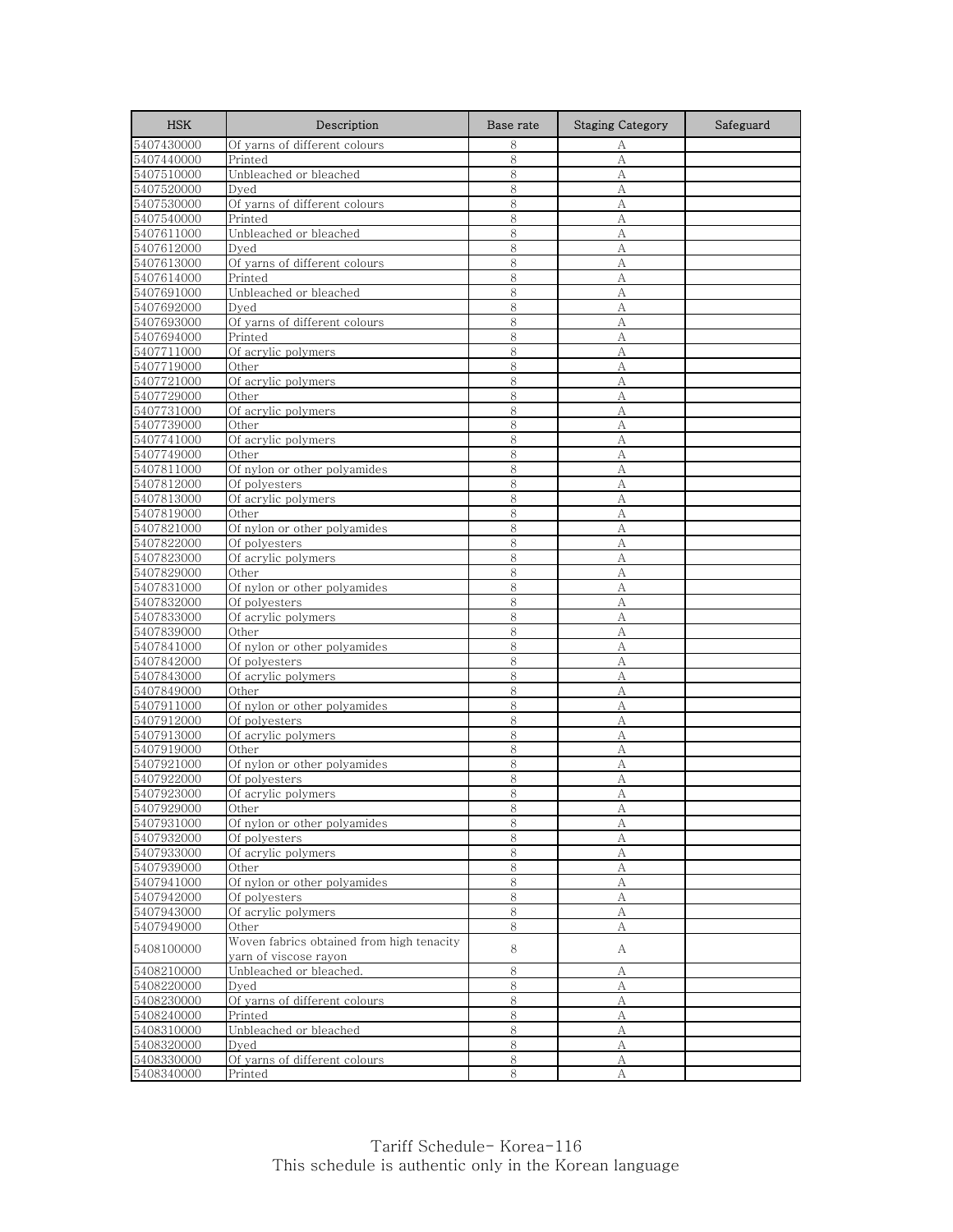| <b>HSK</b>               | Description                      | Base rate      | <b>Staging Category</b> | Safeguard |
|--------------------------|----------------------------------|----------------|-------------------------|-----------|
| 5501100000               | Of nylon or other polyamides     | 8              | А                       |           |
| 5501200000               | Of polyesters                    | 8              | A                       |           |
| 5501301000               | Acrylic                          | 8              | A                       |           |
| 5501302000               | Modacrylic                       | 8              | А                       |           |
| 5501900000               | Other                            | 8              | А                       |           |
| 5502001000               | Of viscose rayon                 | 7.5            | А                       |           |
| 5502002010               | Less than 44,000 decitex         | 7.5            | C                       |           |
| 5502002020               | Not less than 44,000 decitex     | 7.5            | A                       |           |
| 5502009000               | Other                            | 7.5            | А                       |           |
| 5503101000               | Of special section face          | 8              | А                       |           |
| 5503109000               | Other                            | $8\,$          | $\mathsf{C}$            |           |
| 5503201000               | Of special scetion face<br>Other | 8<br>8         | А<br>A                  |           |
| 5503209000               | Of special scetion face          | 8              |                         |           |
| 5503301010<br>5503301020 | Of conjugated section face       | 8              | А<br>А                  |           |
| 5503301090               | Other                            | 8              | А                       |           |
| 5503302010               | Of special section face          | 8              | А                       |           |
| 5503302020               | Of conjugated section face       | 8              | А                       |           |
| 5503302090               | Other                            | 8              | А                       |           |
| 5503400000               | Of polypropylene                 | 8              | А                       |           |
| 5503900000               | Other                            | 8              | A                       |           |
| 5504101000               | Of special section face          | $\overline{4}$ | А                       |           |
| 5504102000               | Of polynosic section face        | $\overline{4}$ | А                       |           |
| 5504109000               | Other                            | $\overline{4}$ | А                       |           |
| 5504901000               | A. Of cellulose acetate          | 8              | D                       |           |
| 5504902000               | B. Of lyocell                    | 4              | D                       |           |
| 5504909000               | C. Other                         | 8              | D                       |           |
| 5505100000               | Of synthetic fibres              | $\overline{2}$ | A                       |           |
| 5505200000               | Of artificial fibres             | $\overline{2}$ | А                       |           |
| 5506101000               | Of special section face          | 8              | А                       |           |
| 5506109000               | Other                            | 8              | А                       |           |
| 5506201000               | Of special section face          | 8              | A                       |           |
| 5506209000               | Other                            | 8              | А                       |           |
| 5506301010               | Of special section face          | 8              | A                       |           |
| 5506301020               | Of conjugated section face       | 8              | А                       |           |
| 5506301090               | Other                            | 8              | А                       |           |
| 5506302010               | Of special section face          | 8              | A                       |           |
| 5506302020               | Of conjugated section face       | 8              | А                       |           |
| 5506302090               | Other<br>Other                   | 8              | A                       |           |
| 5506900000               | Of special section face          | 8<br>8         | D<br>A                  |           |
| 5507001010<br>5507001020 | Of polynosic section face        | 8              | А                       |           |
| 5507001090               | Other                            | 8              | А                       |           |
| 5507002000               | Of cellulose acetate             | 8              | А                       |           |
| 5507009000               | Other                            | 8              | А                       |           |
| 5508101000               | Of nylon or other polyamides     | 8              | A                       |           |
| 5508102000               | Of polyesters                    | 8              | А                       |           |
| 5508103000               | Acrylic or modacrylic            | $8\,$          | А                       |           |
| 5508109000               | Other                            | 8              | А                       |           |
| 5508201000               | Of viscose rayon                 | $\,8\,$        | А                       |           |
| 5508202000               | Of cellulose acetate             | 8              | А                       |           |
| 5508209000               | Other                            | $\,8\,$        | А                       |           |
| 5509111000               | High tenacity yarn               | 8              | A                       |           |
| 5509119000               | Other                            | 8              | А                       |           |
| 5509121000               | High tanacity yarn               | $8\,$          | А                       |           |
| 5509129000               | Other                            | 8              | A                       |           |
| 5509211000               | High tenacity yarn               | 8              | D                       |           |
| 5509219000               | Other                            | $\,8\,$        | $\boldsymbol{A}$        |           |
| 5509221000               | High tenacity yarn               | 8              | А                       |           |
| 5509229000               | Other                            | 8              | А                       |           |
| 5509311000               | Acrylic                          | 8              | А                       |           |
| 5509312000               | Modacrylic                       | 8              | А                       |           |
| 5509321000               | Acrylic                          | 8              | А                       |           |
| 5509322000               | Modacrylic                       | 8              | A                       |           |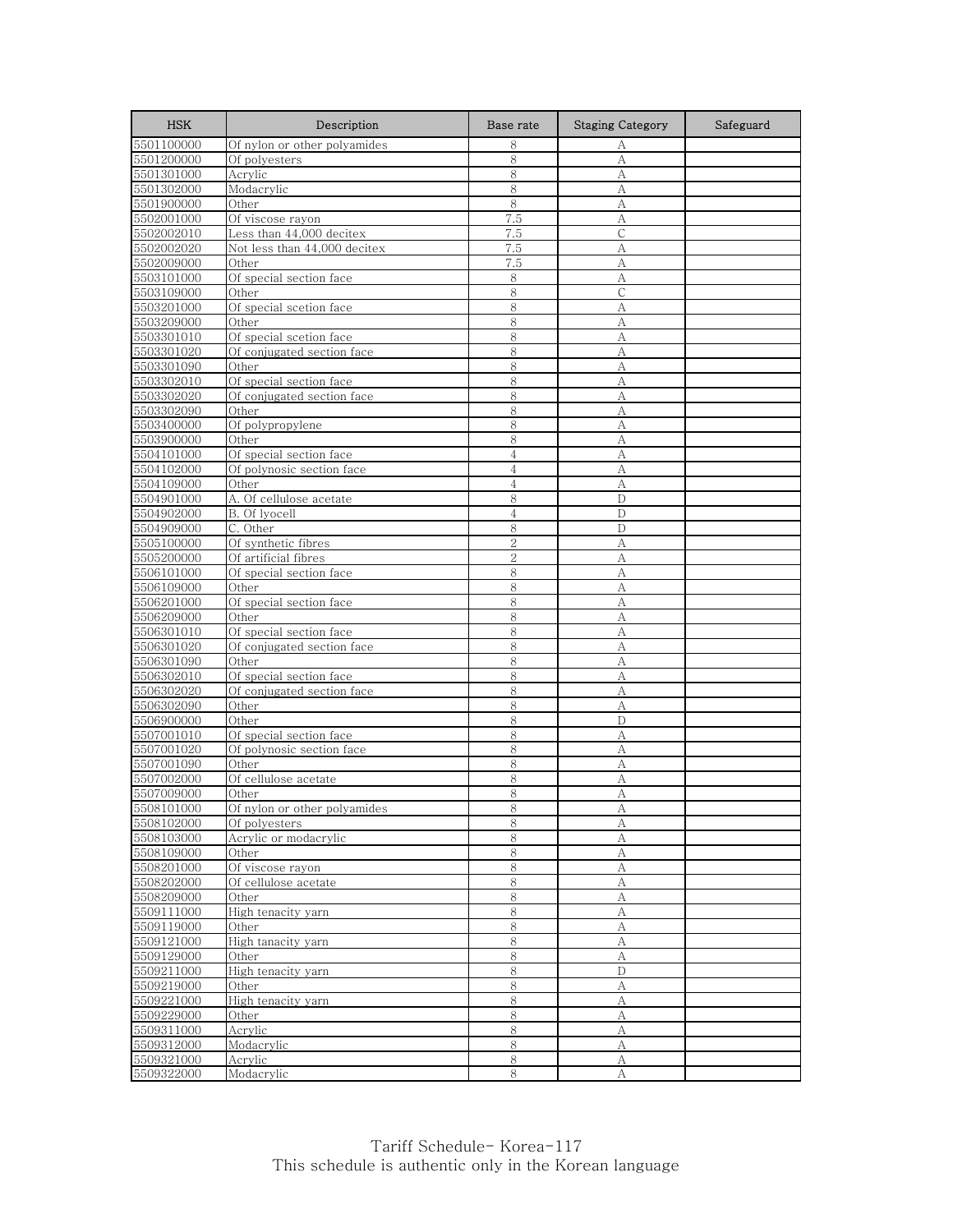| <b>HSK</b>               | Description                                                                      | Base rate | <b>Staging Category</b> | Safeguard |
|--------------------------|----------------------------------------------------------------------------------|-----------|-------------------------|-----------|
| 5509410000               | Single yarn                                                                      | 8         | А                       |           |
| 5509420000               | Multiple(folded) or cabled yarn                                                  | 8         | А                       |           |
| 5509510000               | Mixed mainly or solely with artificial staple<br>fibres                          | 8         | А                       |           |
| 5509520000               | Mixed mainly or solely with wool or fine<br>animal hair                          | 8         | А                       |           |
| 5509530000               | Mixed mainly or solely with cotton                                               | 8         | А                       |           |
| 5509590000               | Other                                                                            | 8         | А                       |           |
| 5509611000               | Acrylic                                                                          | 8         | А                       |           |
| 5509612000               | Modacrylic                                                                       | 8         | А                       |           |
| 5509621000               | Acrylic                                                                          | 8         | А                       |           |
| 5509622000               | Modacrylic                                                                       | 8         | А                       |           |
| 5509691010               | Acrylic                                                                          | 8         | А                       |           |
| 5509691020               | Modacrylic                                                                       | 8         | A                       |           |
| 5509692010               | Acrylic                                                                          | 8         | A                       |           |
| 5509692020               | Modacrylic                                                                       | 8         | А                       |           |
| 5509911000               | Of nylon or other polyamides                                                     | 8         | А                       |           |
| 5509919000               | Other                                                                            | 8         | A                       |           |
| 5509921000               | Of nylon or other polyamides<br>Other                                            | 8<br>8    | А                       |           |
| 5509929000               |                                                                                  | 8         | А                       |           |
| 5509990000<br>5510111000 | Other<br>Of viscose rayon                                                        | 8         | А<br>А                  |           |
| 5510112000               | Of cellulose acetate                                                             | 8         | А                       |           |
| 5510119000               | Other                                                                            | 8         | А                       |           |
| 5510121000               | Of viscose rayon                                                                 | 8         | А                       |           |
| 5510122000               | Of cellulose acetate                                                             | 8         | А                       |           |
| 5510129000               | Other                                                                            | 8         | А                       |           |
| 5510201000               | Of viscose rayon                                                                 | 8         | А                       |           |
| 5510202000               | Of cellulose acetate                                                             | 8         | А                       |           |
| 5510209000               | Other                                                                            | 8         | A                       |           |
| 5510301000               | Of viscose rayon                                                                 | 8         | А                       |           |
| 5510302000               | Of cellulose acetate                                                             | 8         | A                       |           |
| 5510309000               | Other                                                                            | 8         | А                       |           |
| 5510901000               | Of viscose rayon                                                                 | 8         | A                       |           |
| 5510902000               | Of cellulose acetate                                                             | 8         | А                       |           |
| 5510909000               | Other                                                                            | 8         | А                       |           |
| 5511101000               | Of nylon or other polyamides                                                     | 8         | А                       |           |
| 5511102000               | Of polyesters                                                                    | 8         | А                       |           |
| 5511103000               | Acrylic or modacrylic                                                            | 8         | A                       |           |
| 5511109000               | Other                                                                            | 8         | А                       |           |
| 5511201000               | Of nylon or other polyamides                                                     | 8<br>8    | А<br>А                  |           |
| 5511202000<br>5511203000 | Of polyesters<br>Acrylic or modacrylic                                           | 8         | А                       |           |
| 5511209000               | Other                                                                            | 8         | А                       |           |
| 5511301000               | Of viscose rayon                                                                 | 8         | А                       |           |
| 5511302000               | Of cellulose acetate                                                             | 8         | Α                       |           |
| 5511309000               | Other                                                                            | 8         | А                       |           |
| 5512110000               | Unbleached or bleached                                                           | 10        | А                       |           |
| 5512191000               | Dyed                                                                             | 10        | $\boldsymbol{A}$        |           |
| 5512192000               | Of yarns of different colours                                                    | 10        | А                       |           |
| 5512193000               | Printed                                                                          | 10        | А                       |           |
| 5512211000               | Acrylic                                                                          | 10        | А                       |           |
| 5512212000               | Modacrylic                                                                       | 10        | А                       |           |
| 5512290000               | Other                                                                            | 10        | А                       |           |
| 5512911000               | Of nylon or other polyamides                                                     | 10        | А                       |           |
| 5512919000               | Other                                                                            | 10        | А                       |           |
| 5512991000               | Of nylon or other polyamides                                                     | 10        | А                       |           |
| 5512999000               | Other                                                                            | 10        | А                       |           |
| 5513110000               | Of polyester staple fibres,plain weave                                           | 10        | А                       |           |
| 5513120000               | 3-thread or 4-thread twill, including cross<br>twill, of polyester staple fibres | 10        | A                       |           |
| 5513130000               | Other woven fabrics of polyester staple<br>fibres                                | 10        | A                       |           |
| 5513191000               | Of nylon or other polyamides                                                     | 10        | А                       |           |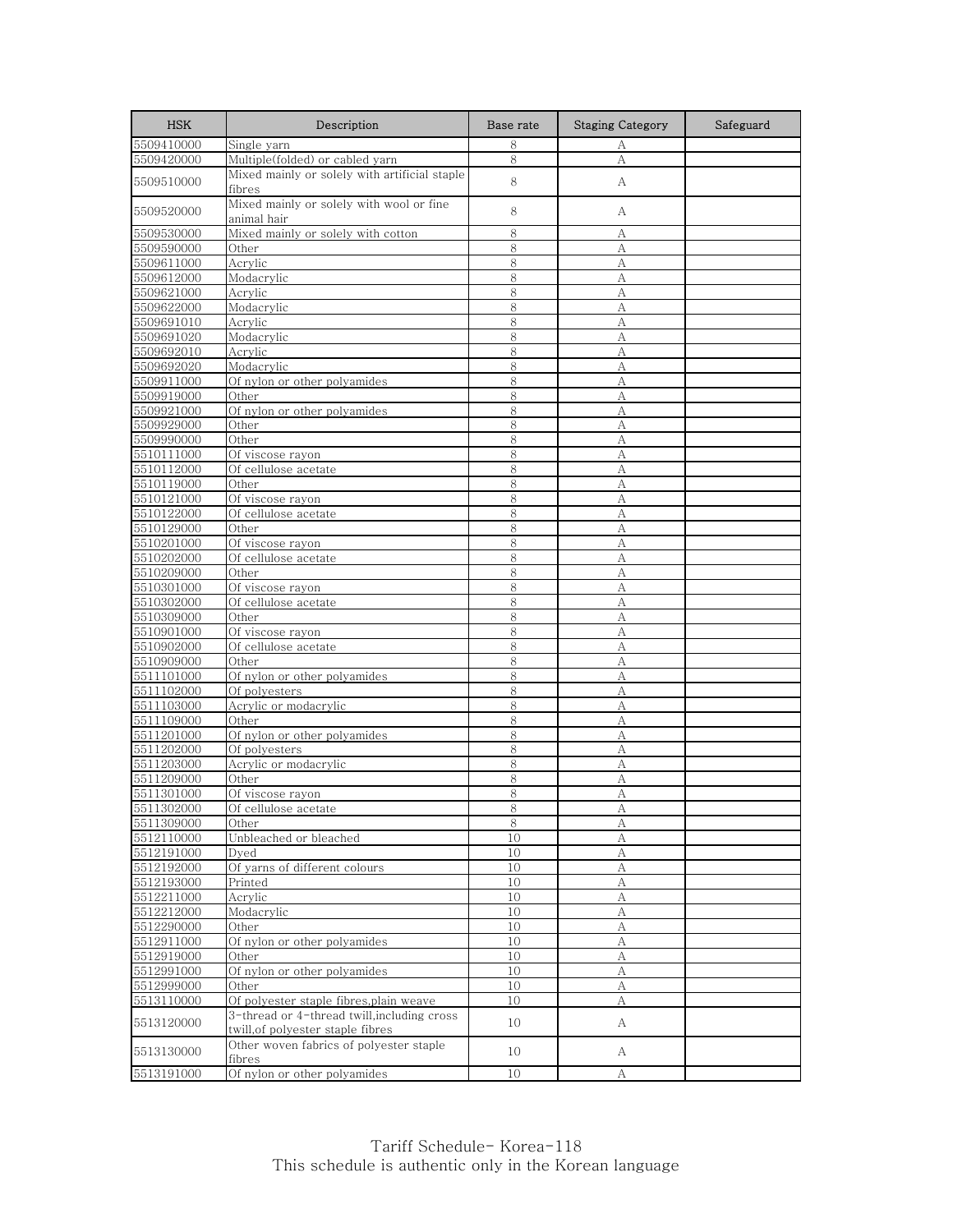| <b>HSK</b>               | Description                                                                       | Base rate        | <b>Staging Category</b> | Safeguard |
|--------------------------|-----------------------------------------------------------------------------------|------------------|-------------------------|-----------|
| 5513192010               | Acrylic                                                                           | 10               | А                       |           |
| 5513192020               | Modacrylic                                                                        | 10               | A                       |           |
| 5513199000               | Other                                                                             | 10               | А                       |           |
| 5513210000               | Of polyester staple fibres,plain weave                                            | 10               | А                       |           |
| 5513220000               | 3-thread or 4-thread twill, including cross<br>twill, of polyester staple fibres. | 10               | А                       |           |
| 5513230000               | Other woven fabrics of polyester staple<br>fibres                                 | 10               | A                       |           |
| 5513291000               | Of nylon or other polyamides                                                      | 10               | А                       |           |
| 5513292010               | Acrylic                                                                           | 10               | А                       |           |
| 5513292020               | Modacrylic                                                                        | 10               | A                       |           |
| 5513299000               | Other                                                                             | 10               | А                       |           |
| 5513310000               | Of polyester staple fibres,plain weave.                                           | 10               | A                       |           |
| 5513320000               | 3-thread or 4-thread twill, including cross<br>twill, of polyester staple fibres. | 10               | А                       |           |
| 5513330000               | Other woven fabrics of polyester staple<br>fibres                                 | 10               | А                       |           |
|                          |                                                                                   |                  |                         |           |
| 5513391000<br>5513392010 | Of nylon or other polyamides                                                      | 10<br>10         | А                       |           |
|                          | Acrylic                                                                           |                  | А                       |           |
| 5513392020               | Modacrylic                                                                        | 10               | А                       |           |
| 5513399000               | Other                                                                             | 10               | А                       |           |
| 5513410000               | Of polyester staple fibres,plain weave                                            | 10               | A                       |           |
| 5513420000               | 3-thread or 4-thread twill, including cross<br>twill,of polyester staple fibres.  | 10               | А                       |           |
| 5513430000               | Other woven fabrics of polyester staple<br>fibres                                 | 10               | A                       |           |
| 5513491000               | Of nylon or other polyamides                                                      | 10               | А                       |           |
| 5513492010               | Acrylic                                                                           | 10               | А                       |           |
| 5513492020               | Modacrylic                                                                        | 10               | А                       |           |
| 5513499000               | Other                                                                             | 10               | А                       |           |
| 5514110000               | Of polyester staple fibres,plain weave                                            | 10               | A                       |           |
| 5514120000               | 3-thread or 4-thread twill, including cross<br>twill, of polyester staple fibres. | 10               | А                       |           |
| 5514130000               | Other woven fabrics of polyester staple<br>fibres                                 | 10               | А                       |           |
| 5514191000               | Of nylon or other polyamides                                                      | 10               | А                       |           |
| 5514192010               | Acrylic                                                                           | 10               | А                       |           |
| 5514192020               | Modacrylic                                                                        | 10               | A                       |           |
| 5514199000               | Other                                                                             | 10               | А                       |           |
| 5514210000               | Of polyester staple fibres,plain weave                                            | 10               | А                       |           |
| 5514220000               | 3-thread or 4-thread twill.including cross<br>twill, of polyester staple fibres   | 10               | А                       |           |
| 5514230000               | Other woven fabrics of polyester staple<br>fibres                                 | 10               | А                       |           |
| 5514291000               | Of nylon or other polyamides                                                      |                  |                         |           |
| 5514292010               | Acrylic                                                                           | 1 <u>0</u><br>10 | A<br>А                  |           |
| 5514292020               | Modacrylic                                                                        | 10               |                         |           |
| 5514299000               | Other                                                                             | 10               | А<br>$\mathbf{A}$       |           |
|                          | Of polyester staple fibres,plain weave                                            |                  |                         |           |
| 5514310000               | 3-thread or 4-thread twill, including cross                                       | 10               | А                       |           |
| 5514320000               | twill,of polyester staple fibres                                                  | 10               | A                       |           |
| 5514330000               | Other woven fabrics of polyester staple<br>fibres                                 | 10               | А                       |           |
| 5514391000               | Of nylon or other polyamides                                                      | 10               | А                       |           |
| 5514392010               | Acrylic                                                                           | 10               | А                       |           |
| 5514392020               | Modacrylic                                                                        | 10               | А                       |           |
| 5514399000               | Other                                                                             | 10               | А                       |           |
| 5514410000               | Of polyester staple fibres, plain weave                                           | 10               | А                       |           |
| 5514420000               | 3-thread or 4-thread twill, including cross<br>twill, of polyester staple fibres  | 10               | A                       |           |
| 5514430000               | Other woven fabrics of polyester staple<br>fibres                                 | 10               | A                       |           |
| 5514491000               | Of nylon or other polyamides                                                      | 10               | А                       |           |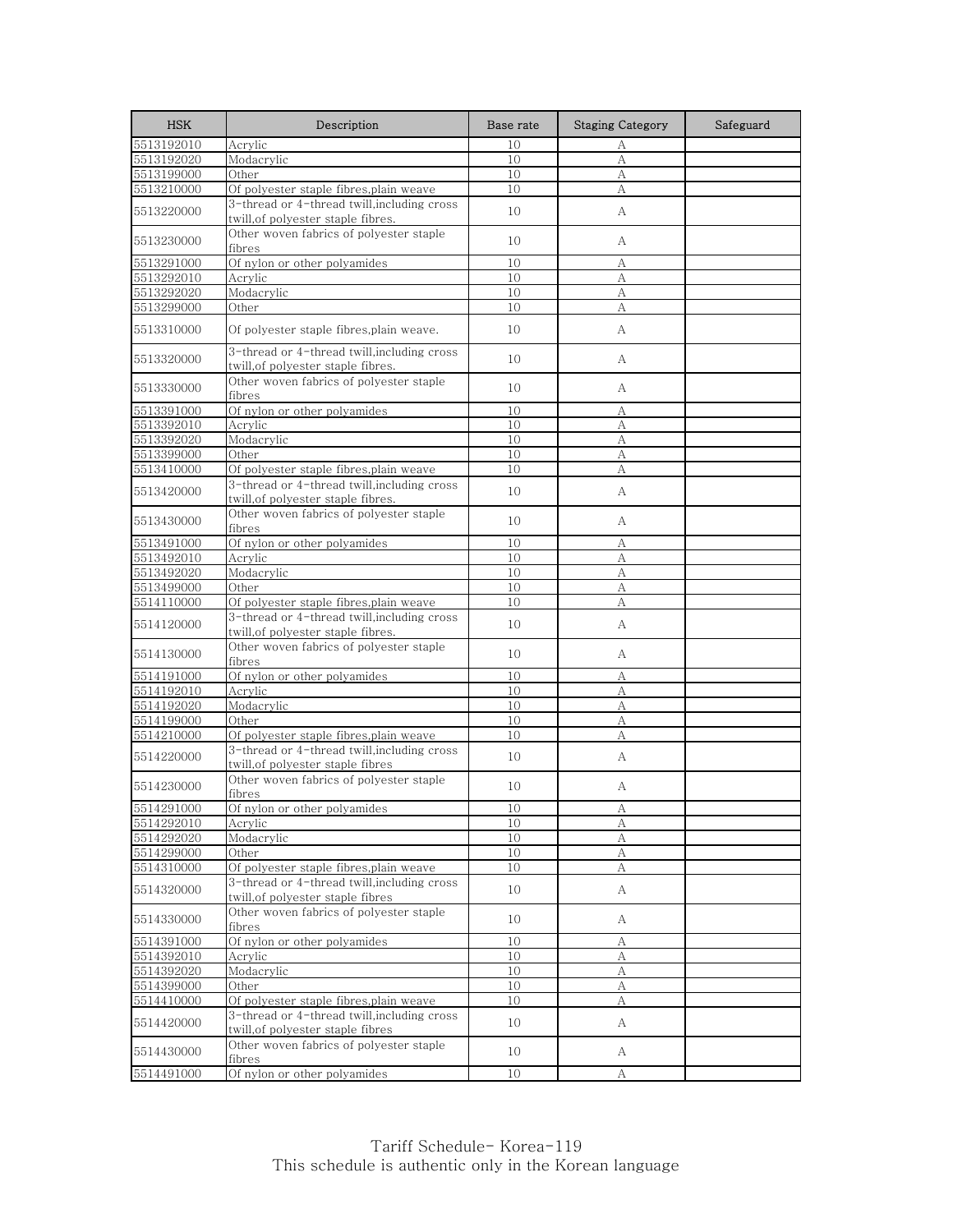| <b>HSK</b>               | Description               | Base rate | <b>Staging Category</b> | Safeguard |
|--------------------------|---------------------------|-----------|-------------------------|-----------|
| 5514492010               | Acrylic                   | 10        | А                       |           |
| 5514492020               | Modacrylic                | 10        | А                       |           |
| 5514499000               | Other                     | 10        | A                       |           |
| 5515111000               | Unbleached or bleached    | 10        | А                       |           |
| 5515119000               | Other                     | 10        | А                       |           |
| 5515121000               | Unbleached or bleached    | 10        | А                       |           |
| 5515129000               | Other                     | 10        | А                       |           |
| 5515131000               | Unbleached or bleached    | 10        | А                       |           |
| 5515139000               | Other                     | 10        | А                       |           |
| 5515191000               | Unbleached or bleached    | 10        | А                       |           |
| 5515199000               | Other                     | 10        | А                       |           |
| 5515211000               | Unbleached or bleached    | 10        | А                       |           |
| 5515219000               | Other                     | 10        | А                       |           |
| 5515221000               | Unbleached or bleached    | 10        | A                       |           |
| 5515229000               | Other                     | 10        | A                       |           |
| 5515291000               | Unbleached or bleached    | 10        | А                       |           |
| 5515299000               | Other                     | 10        | А                       |           |
| 5515911000               | Unbleached or bleached    | 10        | A                       |           |
| 5515919000               | Other                     | 10        | А                       |           |
| 5515921000               | Unbleached or bleached    | 10        | A                       |           |
| 5515929000               | Other                     | 10        | A                       |           |
| 5515991000               | Unbleached or bleached    | 10        | А                       |           |
| 5515999000               | Other                     | 10        | A                       |           |
| 5516111000               | Of viscose rayon          | 10        | А                       |           |
| 5516112000               | Of cellulose acetate      | 10        | А                       |           |
| 5516119000               | Other                     | 10        | А                       |           |
| 5516121000               | Of viscose rayon          | 10        | А                       |           |
| 5516122000               | Of cellulose acetate      | 10        | А                       |           |
| 5516129000               | Other                     | 10        | А                       |           |
| 5516131000               | Of viscose rayon          | 10        | А                       |           |
| 5516132000               | Of cellulose acetate      | 10        | А                       |           |
| 5516139000               | Other                     | 10        | A                       |           |
| 5516141000               | Of viscose rayon          | 10        | А                       |           |
| 5516142000               | Of cellulose acetate      | 10        | A                       |           |
| 5516149000               | Other                     | 10        | A                       |           |
| 5516211000               | Of viscose rayon          | 10        | А                       |           |
| 5516212000               | Of cellulose acetate      | 10        | А                       |           |
| 5516219000               | Other                     | 10        | А                       |           |
| 5516221000               | Of viscose rayon          | 10        | A                       |           |
| 5516222000               | Of cellulose acetate      | 10        | А                       |           |
| 5516229000               | Other                     | 10        | А                       |           |
| 5516231000               | Of viscose rayon          | 10        | A                       |           |
|                          | Of cellulose acetate      | 10        | А                       |           |
| 5516232000<br>5516239000 | Other                     | 10        | А                       |           |
| 5516241000               | Of viscose rayon          | 10        | А                       |           |
| 5516242000               | Of cellulose acetate      | 10        |                         |           |
| 5516249000               | Other                     | 10        | А                       |           |
| 5516311000               | Of viscose rayon          | 10        | А<br>А                  |           |
| 5516312000               | Of cellulose acetate      | 10        | $\mathbf{A}$            |           |
| 5516319000               | Other                     |           |                         |           |
|                          | Of viscose rayon          | 10<br>10  | А<br>А                  |           |
| 5516321000               | Of cellulose acetate      |           |                         |           |
| 5516322000               |                           | 10        | А                       |           |
| 5516329000<br>5516331000 | Other<br>Of viscose rayon | 10<br>10  | A<br>А                  |           |
|                          |                           |           |                         |           |
| 5516332000               | Of cellulose acetate      | 10        | А                       |           |
| 5516339000               | Other                     | 10        | А                       |           |
| 5516341000               | Of viscose rayon          | 10        | А                       |           |
| 5516342000               | Of cellulose acetate      | 10        | $\mathbf{A}$            |           |
| 5516349000               | Other                     | 10        | А                       |           |
| 5516411000               | Of viscose rayon          | 10        | А                       |           |
| 5516412000               | Of cellulose acetate      | 10        | А                       |           |
| 5516419000               | Other                     | 10        | А                       |           |
| 5516421000               | Of viscose rayon          | 10        | А                       |           |
| 5516422000               | Of cellulose acetate      | 10        | A                       |           |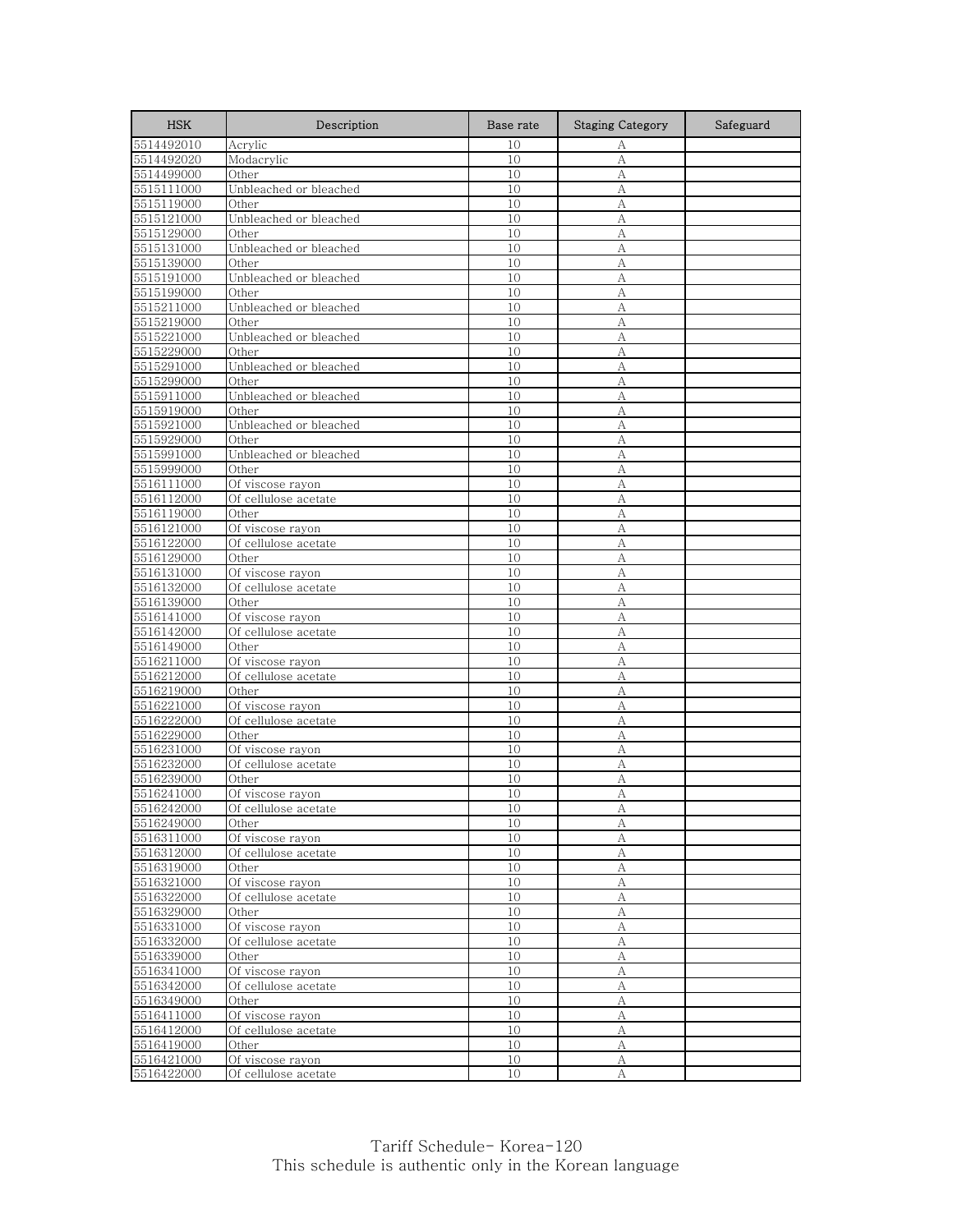| <b>HSK</b>               | Description                                                                                                           | Base rate | <b>Staging Category</b> | Safeguard |
|--------------------------|-----------------------------------------------------------------------------------------------------------------------|-----------|-------------------------|-----------|
| 5516429000               | Other                                                                                                                 | 10        | А                       |           |
| 5516431000               | Of viscose rayon                                                                                                      | 10        | А                       |           |
| 5516432000               | Of cellulose acetate                                                                                                  | 10        | A                       |           |
| 5516439000               | Other                                                                                                                 | 10        | A                       |           |
| 5516441000               | Of viscose rayon                                                                                                      | 10        | А                       |           |
| 5516442000               | Of cellulose acetate                                                                                                  | 10        | A                       |           |
| 5516449000               | Other                                                                                                                 | 10        | A                       |           |
| 5516911000               | Of viscose rayon                                                                                                      | 10        | А                       |           |
| 5516912000               | Of cellulose acetate                                                                                                  | 10        | А                       |           |
| 5516919000<br>5516921000 | Other                                                                                                                 | 10<br>10  | A                       |           |
| 5516922000               | Of viscose rayon<br>Of cellulose acetate                                                                              | 10        | А<br>A                  |           |
| 5516929000               | Other                                                                                                                 | 10        | А                       |           |
| 5516931000               | Of viscose rayon                                                                                                      | 10        | A                       |           |
| 5516932000               | Of cellulose acetate                                                                                                  | 10        | А                       |           |
| 5516939000               | Other                                                                                                                 | 10        | A                       |           |
| 5516941000               | Of viscose rayon                                                                                                      | 10        | А                       |           |
| 5516942000               | Of cellulose acetate                                                                                                  | 10        | A                       |           |
| 5516949000               | Other                                                                                                                 | 10        | А                       |           |
| 5601100000               | 1. Sanitary towels and tampons, napkins and<br>napkin liners for babies and similar<br>sanitary articles, of wadding. | 8         | А                       |           |
| 5601210000               | Of cotton                                                                                                             | 8         | А                       |           |
| 5601220000               | Of man-made fibres                                                                                                    | 8         | A                       |           |
| 5601290000               | Other                                                                                                                 | 8         | А                       |           |
| 5601301000               | A. Textile flock                                                                                                      | 8         | A                       |           |
| 5601309000               | B. Other                                                                                                              | 8         | А                       |           |
| 5602101000               | Needleloom felt                                                                                                       | 8         | А                       |           |
| 5602102000               | Stitch-bonded fiber fabrics                                                                                           | 8         | А                       |           |
| 5602211000               | Piano felt                                                                                                            | 8         | A                       |           |
| 5602219000               | Other                                                                                                                 | 8         | A                       |           |
| 5602290000               | Of other textile materials                                                                                            | 8         | А                       |           |
| 5602900000               | Other                                                                                                                 | 8         | А                       |           |
| 5603111000               | Impregnated, coated, covered or laminated                                                                             | 8         | А                       |           |
| 5603119000               | Other                                                                                                                 | 8         | А                       |           |
| 5603121000               | Impregnated,coated,covered or laminated                                                                               | 8         | А                       |           |
| 5603129000               | Other                                                                                                                 | 8         | А                       |           |
| 5603131000               | Impregnated, coated, covered or laminated                                                                             | 8         | А                       |           |
| 5603139000               | Other                                                                                                                 | 8         | D                       |           |
| 5603141000               | Impregnated,coated,covered or laminated                                                                               | 8         | А                       |           |
| 5603149000               | Other                                                                                                                 | ୪         | А                       |           |
| 5603910000               | Weighing not more than 25g/m <sup>2</sup>                                                                             | 8         | А                       |           |
| 5603920000               | Weighing more than 25g/m <sup>2</sup> but not more<br>than $70g/m^2$                                                  | 8         | D                       |           |
| 5603930000               | Weighing more than 70g/m <sup>2</sup> but not more<br>than $150g/m^2$                                                 | 8         | А                       |           |
| 5603940000               | Weighing more than 150g/m <sup>2</sup>                                                                                | 8         | D                       |           |
| 5604100000               | Rubber thread and cord, textile covered                                                                               | 8         | A                       |           |
| 5604200000               | High tenacity yarn of polyesters, of nylon<br>or other polyamides or of viscose<br>rayon, impregnated or coated       | 8         | А                       |           |
| 5604901000               | Imitation catguts consisting of textile yarn                                                                          | 8         | А                       |           |
| 5604909000               | Other                                                                                                                 | 8         | А                       |           |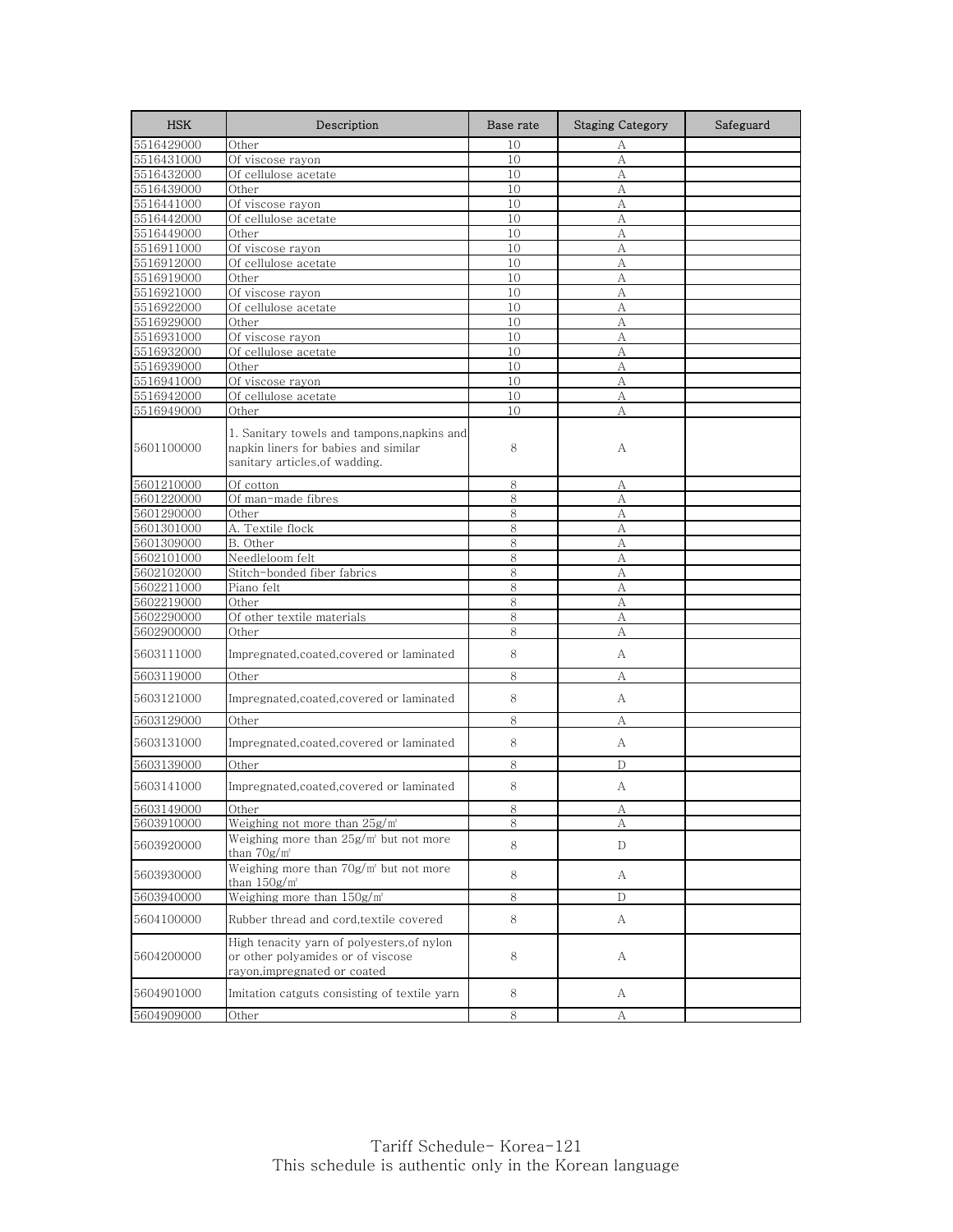| <b>HSK</b> | Description                                                                                                                                                                                               | Base rate | <b>Staging Category</b> | Safeguard |
|------------|-----------------------------------------------------------------------------------------------------------------------------------------------------------------------------------------------------------|-----------|-------------------------|-----------|
| 5605000000 | Metallised yarn, whether or not<br>gimped, being textile yarn, or strip or the<br>like of heading 54.04 or 54.05, combined<br>with metal in the form of thread, strip or<br>powder or covered with metal. | 8         | А                       |           |
| 5606001000 | Gimped yarn                                                                                                                                                                                               | 8         | А                       |           |
| 5606002000 | Chenill yarn                                                                                                                                                                                              | 8         | A                       |           |
| 5606003000 | Loop wale-yarn                                                                                                                                                                                            | 8         | А                       |           |
| 5606009000 | Other                                                                                                                                                                                                     | 8         | А                       |           |
| 5607100000 | Of jute or other textile bast fibres of<br>heading 53.03                                                                                                                                                  | 10        | А                       |           |
| 5607210000 | Binder or baler twine                                                                                                                                                                                     | 10        | А                       |           |
| 5607290000 | Other                                                                                                                                                                                                     | 10        | А                       |           |
| 5607410000 | Binder or baler twine                                                                                                                                                                                     | 10        | А                       |           |
| 5607490000 | Other                                                                                                                                                                                                     | 10        | А                       |           |
| 5607500000 | Of other synthetic fibres                                                                                                                                                                                 | 10        | А                       |           |
| 5607900000 | Other                                                                                                                                                                                                     | 10        | A                       |           |
| 5608111000 | Of synthetic fibres                                                                                                                                                                                       | 10        | А                       |           |
| 5608119000 | Other                                                                                                                                                                                                     | 10        | А                       |           |
| 5608191000 | Of synthetic fibres                                                                                                                                                                                       | 10        | А                       |           |
| 5608199000 | Other                                                                                                                                                                                                     | 10        | А                       |           |
| 5608901000 | Of cotton                                                                                                                                                                                                 | 10        | A                       |           |
| 5608909000 | Other                                                                                                                                                                                                     | 10        | А                       |           |
| 5609001000 | Of cotton                                                                                                                                                                                                 | 8         | А                       |           |
| 5609002000 | Of vegetable fibres, except cotton                                                                                                                                                                        | 8         | А                       |           |
| 5609003000 | Of man-made fibres                                                                                                                                                                                        | 8         | А                       |           |
| 5609009000 | Other                                                                                                                                                                                                     | 8         | А                       |           |
| 5701100000 | Of wool or fine animal hair                                                                                                                                                                               | 10        | А                       |           |
| 5701900000 | Of other textile materials                                                                                                                                                                                | 10        | А                       |           |
| 5702100000 | "kelem","schumacks","karamanie" and<br>similar hand-woven rugs                                                                                                                                            | 10        | А                       |           |
| 5702200000 | Floor coverings of coconut fibres (coir)                                                                                                                                                                  | 10        | А                       |           |
| 5702310000 | Of wool or fine animal hair                                                                                                                                                                               | 10        | А                       |           |
| 5702320000 | Of man-made textile materials                                                                                                                                                                             | 10        | А                       |           |
| 5702390000 | Of other textile materials                                                                                                                                                                                | 10        | A                       |           |
| 5702410000 | Of wool or fine animal hair                                                                                                                                                                               | 10        | А                       |           |
| 5702420000 | Of man-made textile materials                                                                                                                                                                             | 10        | А                       |           |
| 5702490000 | Of other textile materials                                                                                                                                                                                | 10        | А                       |           |
| 5702510000 | Of wool or fine animal hair                                                                                                                                                                               | 10        | А                       |           |
| 5702520000 | Of man-made textile materials                                                                                                                                                                             | 10        | A                       |           |
| 5702590000 | Of other textile materials                                                                                                                                                                                | 10        | А                       |           |
| 5702910000 | Of wool or fine animal hair                                                                                                                                                                               | 10        | А                       |           |
| 5702920000 | Of man-made textile materials                                                                                                                                                                             | 10        | А                       |           |
| 5702990000 | Of other textile materials                                                                                                                                                                                | 10        | А                       |           |
| 5703100000 | Of wool or fine animal hair                                                                                                                                                                               | 10        | А                       |           |
| 5703200000 | Of nylon or other polyamides                                                                                                                                                                              | 10        | А                       |           |
| 5703300000 | Of other man-made textile materials                                                                                                                                                                       | 10        | $\overline{C}$          |           |
| 5703900000 | Of other texteile materials                                                                                                                                                                               | 10        | А                       |           |
| 5704100000 | Tiles, having a maximum surface area or<br>0.3 <sup>r</sup>                                                                                                                                               | 10        | A                       |           |
| 5704900000 | Other                                                                                                                                                                                                     | 10        | А                       |           |
| 5705000000 | Other carpets and other textile floor<br>coverings, whether or not made up.                                                                                                                               | 10        | $\mathsf{C}$            |           |
| 5801101000 | Pile fabrics                                                                                                                                                                                              | 13        | А                       |           |
| 5801102000 | Chenille fabrics                                                                                                                                                                                          | 13        | А                       |           |
| 5801210000 | Uncut weft pile fabrics                                                                                                                                                                                   | 13        | А                       |           |
| 5801220000 | Cut corduroy                                                                                                                                                                                              | 13        | А                       |           |
| 5801230000 | Other weft pile fabrics                                                                                                                                                                                   | 13        | А                       |           |
| 5801240000 | Warp pile fabrics, pingl (uncut)                                                                                                                                                                          | 13        | А                       |           |
| 5801250000 | Warp pile fabrics,cut                                                                                                                                                                                     | 13        | А                       |           |
| 5801260000 | Chenille fabrics                                                                                                                                                                                          | 13        | А                       |           |
| 5801310000 | Uncut weft pile fabrics                                                                                                                                                                                   | 13        | А                       |           |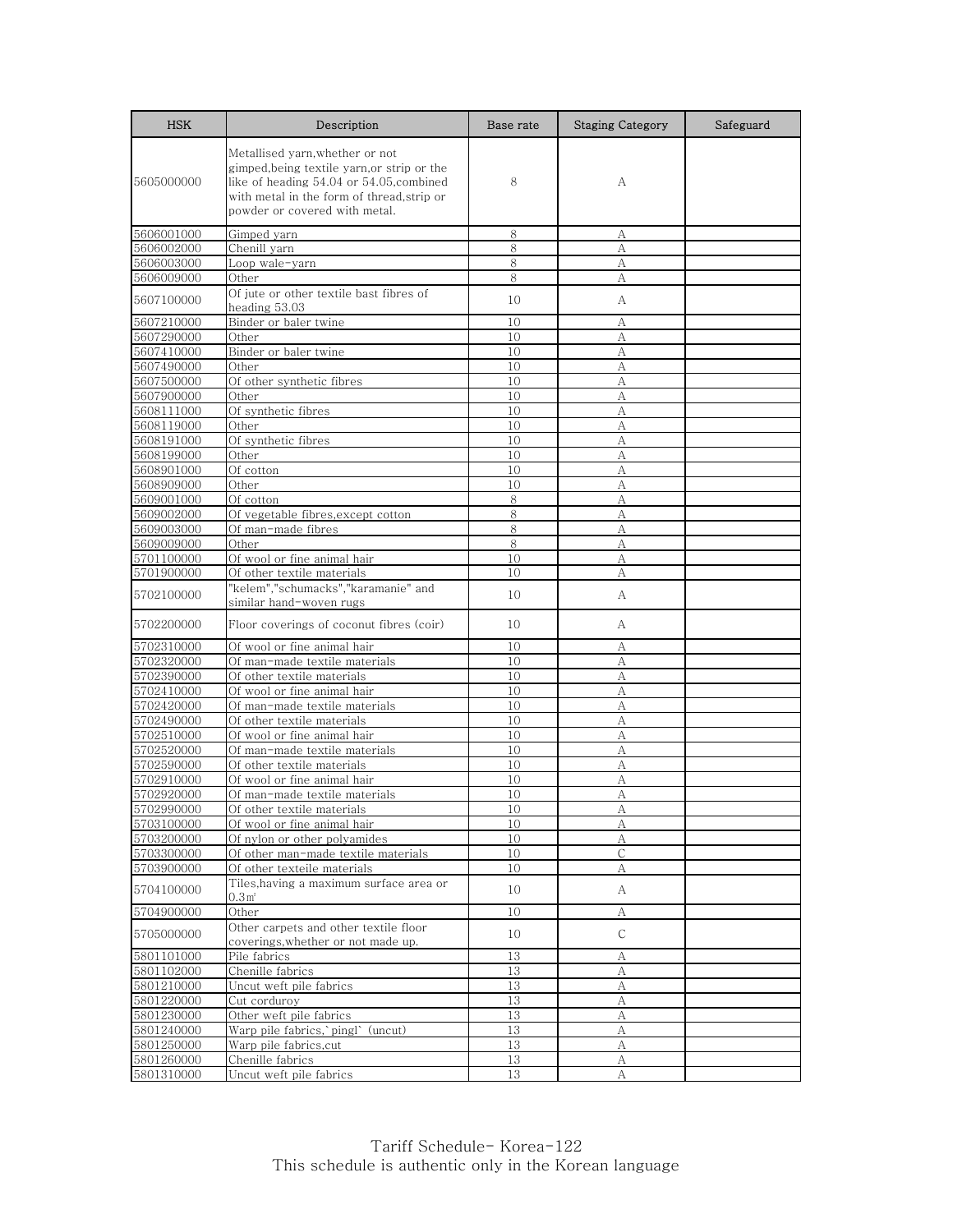| <b>HSK</b> | Description                                                                    | Base rate | <b>Staging Category</b> | Safeguard |
|------------|--------------------------------------------------------------------------------|-----------|-------------------------|-----------|
| 5801320000 | Cut corduroy                                                                   | 13        | А                       |           |
| 5801330000 | Other weft pile fabrics                                                        | 13        | $\mathbf{A}$            |           |
| 5801340000 | Warp pile fabrics, pingl (uncut)                                               | 13        | А                       |           |
| 5801350000 | Warp pile fabrics, cut                                                         | 13        | А                       |           |
| 5801360000 | Chenille fabrics                                                               | 13        | А                       |           |
| 5801900000 | Of other textile materials                                                     | 13        | А                       |           |
| 5802110000 | Unbleached                                                                     | 8         | А                       |           |
| 5802190000 | Other                                                                          | 8         | А                       |           |
| 5802200000 | Terry towelling and similar woven terry<br>fabrics, of other textile materials | 8         | А                       |           |
| 5802300000 | Tufted textile fabrics                                                         | 8         | А                       |           |
| 5803100000 | Of cotton                                                                      | 8         | А                       |           |
| 5803901000 | Of silk                                                                        | 8         | А                       |           |
| 5803909000 | Other                                                                          | 8         | А                       |           |
| 5804101000 | Of silk                                                                        | 13        | А                       |           |
| 5804102000 | Of cotton                                                                      | 13        | A                       |           |
| 5804103000 | Of man-made fibres                                                             | 13        | А                       |           |
| 5804109000 | Other                                                                          | 13        | $\boldsymbol{A}$        |           |
| 5804210000 | Of man-made fibres                                                             | 13        | А                       |           |
| 5804291000 | Of silk                                                                        | 13        | А                       |           |
| 5804292000 | Of cotton                                                                      | 13        | А                       |           |
| 5804299000 | Other                                                                          | 13        | А                       |           |
| 5804300000 | Hand-made lace                                                                 | 13        | А                       |           |
| 5805001010 | Of wool or fine animal hair                                                    | 8         | А                       |           |
| 5805001090 | Other                                                                          | $8\,$     | А                       |           |
| 5805002000 | Needle-worked tapestries                                                       | 8         | А                       |           |
| 5806101000 | Of wool or fine animal hair                                                    | 8         | А                       |           |
| 5806102000 | Of cotton                                                                      | $8\,$     | А                       |           |
| 5806103000 | Of man-made fibres                                                             | 8         | А                       |           |
| 5806109000 | Other                                                                          | 8         | A                       |           |
|            | Other woven fabrics, containing by weight                                      | 8         |                         |           |
| 5806200000 | 5% or more of elastomeric yarn or rubber                                       |           | А                       |           |
|            | thread                                                                         |           |                         |           |
| 5806310000 | Of cotton                                                                      | 8         | А                       |           |
| 5806320000 | Of man-made fibres                                                             | 8         | А                       |           |
| 5806391000 | Of wool or fine animal hair                                                    | 8         | А                       |           |
| 5806392000 | Of vegetable fibres, except cotton                                             | 8         | А                       |           |
| 5806399000 | Other                                                                          | 8         | А                       |           |
|            | Fabrics consisting of warp without weft                                        |           | А                       |           |
| 5806400000 | assembled by means of an                                                       | 8         |                         |           |
|            | adhesive(bolducs)                                                              |           |                         |           |
| 5807101000 | Labels                                                                         | 8         | А                       |           |
| 5807109000 | Other                                                                          | 8         | А                       |           |
| 5807901000 | Labels                                                                         | 8         | A                       |           |
| 5807909000 | Other                                                                          | 8         | А                       |           |
| 5808100000 | <u>Braids in the piece</u>                                                     | ୪         | A                       |           |
| 5808901000 | Ornamental trimmings                                                           | 8         | А                       |           |
| 5808909000 | Other                                                                          | 8         | А                       |           |
|            | Woven fabrics of metal thread and woven                                        |           |                         |           |
|            | fabrics of metallised yarn of heading                                          |           |                         |           |
|            | 56.05, of a kind used in apparel, as                                           | 8         |                         |           |
| 5809000000 | furnishing fabrics or for similar                                              |           | А                       |           |
|            | purposes, not elsewhere specified or                                           |           |                         |           |
|            | included.                                                                      |           |                         |           |
| 5810100000 | Embroidery without visible ground                                              | 13        | А                       |           |
| 5810910000 | Of cotton                                                                      | 13        | А                       |           |
| 5810920000 | Of man-made fibres                                                             | 13        | А                       |           |
| 5810990000 | Of other textile materials                                                     | 13        | А                       |           |
| 5811001000 | Of silk                                                                        | 8         | А                       |           |
| 5811002000 | Of wool or fine animal hair                                                    | 8         | А                       |           |
| 5811003000 | Of cotton                                                                      | 8         | А                       |           |
| 5811004000 | Of man-made fibres                                                             | 8         | А                       |           |
| 5811009000 | Other                                                                          | 8         | А                       |           |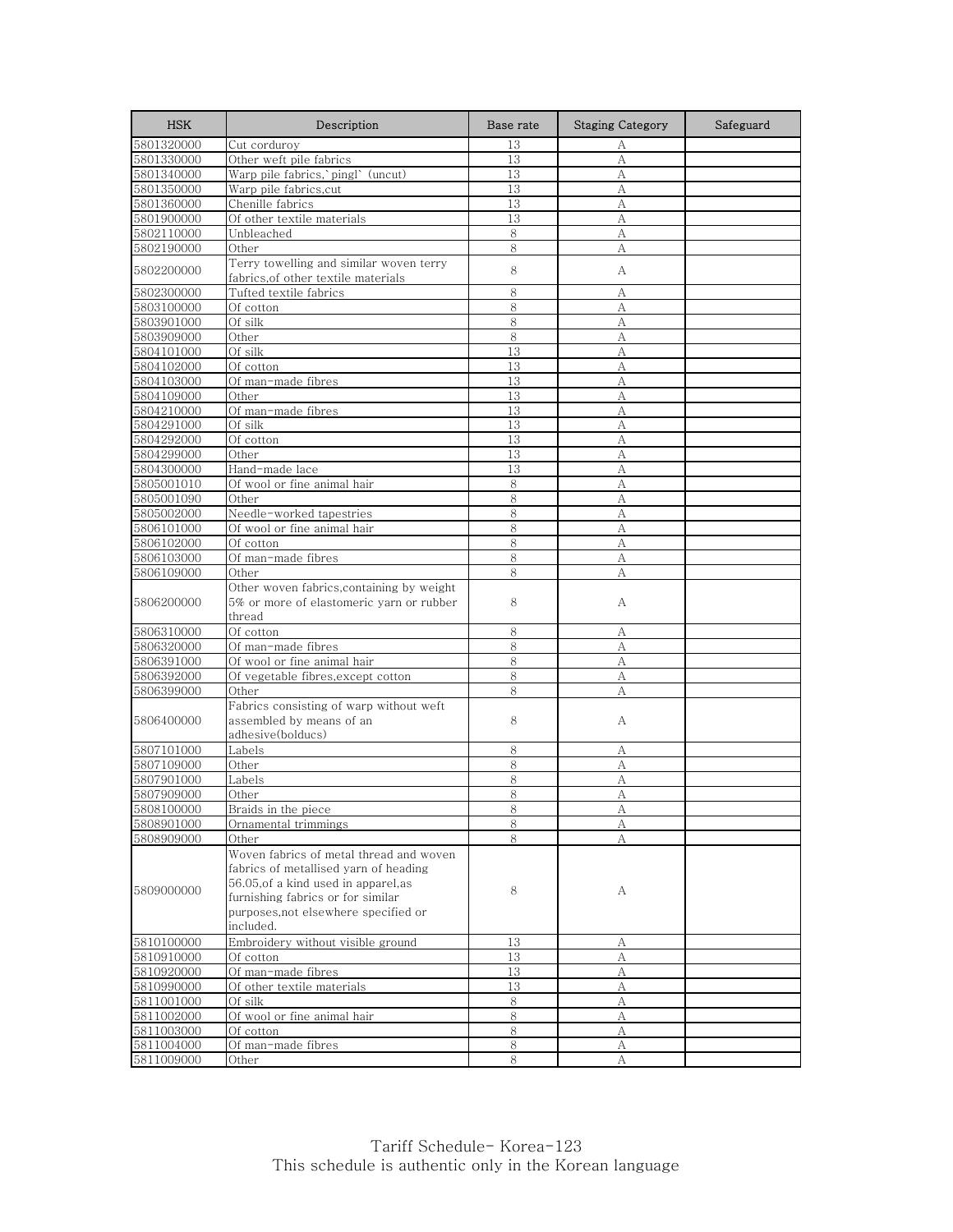| <b>HSK</b>               | Description                                                                                                                                                                                    | Base rate | <b>Staging Category</b> | Safeguard |
|--------------------------|------------------------------------------------------------------------------------------------------------------------------------------------------------------------------------------------|-----------|-------------------------|-----------|
| 5901100000               | Textile fabrics coated with gum or<br>amylaceous substances, of a kind used for<br>the outer covers of books or the like                                                                       | 8         | А                       |           |
| 5901901000               | Tracing cloth                                                                                                                                                                                  | 8         | А                       |           |
| 5901902000               | Prepaired painting canvas                                                                                                                                                                      | 8         | A                       |           |
| 5901903000               | Buckram and similar stiffened textile<br>fabrics                                                                                                                                               | 8         | А                       |           |
| 5902100000               | Of nylon or other polyamides                                                                                                                                                                   | 8         | D                       |           |
| 5902200000               | Of polyesters                                                                                                                                                                                  | 8         | D                       |           |
| 5902900000               | Other                                                                                                                                                                                          | 8         | D                       |           |
| 5903100000               | With poly(vinyl chloride)                                                                                                                                                                      | 10        | А                       |           |
| 5903200000               | With polyurethane                                                                                                                                                                              | 10        | A                       |           |
| 5903900000               | Other                                                                                                                                                                                          | 10        | D                       |           |
| 5904100000               | Linoleum                                                                                                                                                                                       | 8         | A                       |           |
| 5904900000               | Other                                                                                                                                                                                          | 8         | А                       |           |
| 5905000000               | Textile wall converings.                                                                                                                                                                       | 8         | А                       |           |
| 5906100000               | Adhesive tape of a width not exceeding<br>20cm                                                                                                                                                 | 8         | А                       |           |
| 5906910000               | Knitted or crocheted                                                                                                                                                                           | 8         | А                       |           |
| 5906990000               | Other                                                                                                                                                                                          | 8         | А                       |           |
| 5907001000               | Textile fabrics coated or impregnated with<br>oil or preparations with a basis of drying<br>oil.                                                                                               | 8         | А                       |           |
| 5907002000               | Painted canvas being theatrical<br>scenery,studio back-cloth or the like                                                                                                                       | 8         | А                       |           |
| 5907009000               | Other                                                                                                                                                                                          | 8         | А                       |           |
| 5908001000               | Wicks                                                                                                                                                                                          | 8         | А                       |           |
| 5908009000               | Other                                                                                                                                                                                          | 8         | А                       |           |
| 5909000000               | Textile hosepiping and similar textile<br>tubing, with or without lining, armour or<br>accessories of other materials.                                                                         | 8         | А                       |           |
| 5910000000               | Transmission or conveyor belts or<br>belting, of textile material, whether or not<br>impregnated, coated, covered or laminated<br>with plastics,or reinforced with metal or<br>other material. | 8         | А                       |           |
| 5911101000               | Of narrow fabrics                                                                                                                                                                              | 8         | А                       |           |
| 5911109000               | Other                                                                                                                                                                                          | 8         | А                       |           |
| 5911200000               | Bolting cloth, whether or not made up                                                                                                                                                          | 8         | А                       |           |
| 5911310000               | Weighing less than 650g/m <sup>*</sup>                                                                                                                                                         | 8         | А                       |           |
| 5911320000               | Weighing 650g/m' or more                                                                                                                                                                       | 8         | A                       |           |
| 5911400000               | Straining cloth of a kind used in oil presses<br>or the like.including that of human hair                                                                                                      | 8         | А                       |           |
| 5911900000               | Other                                                                                                                                                                                          | 8         | Α                       |           |
| 6001101000               | Of cotton                                                                                                                                                                                      | 10        | А                       |           |
| 6001102000               | Of man-made fibres                                                                                                                                                                             | 10        | А                       |           |
| 6001109000               | Other                                                                                                                                                                                          | 10        | $\mathbf{A}$            |           |
| 6001210000               | Of cotton                                                                                                                                                                                      | 10        | А                       |           |
| 6001220000               | Of man-made fibres                                                                                                                                                                             | 10        | А                       |           |
| 6001290000               | Of other textile materials                                                                                                                                                                     | 10        | А                       |           |
| 6001910000               | Of cotton                                                                                                                                                                                      | 10        | А                       |           |
| 6001920000               | Of man-made fibres                                                                                                                                                                             | 10        | А                       |           |
| 6001990000<br>6002400000 | Of other textile materials<br>Containing by weight 5% or more of<br>elastomeric yarn but not containing rubber                                                                                 | 10<br>10  | А<br>А                  |           |
|                          | thread                                                                                                                                                                                         |           |                         |           |
| 6002900000               | Other                                                                                                                                                                                          | 10        | А                       |           |
| 6003100000               | Of wool or fine animal hair                                                                                                                                                                    | 10        | А                       |           |
| 6003200000               | $\overline{O}$ f cotton                                                                                                                                                                        | 10        | А                       |           |
| 6003300000               | Of synthetic fibres                                                                                                                                                                            | 10        | А                       |           |
| 6003400000               | Of artificial fibres                                                                                                                                                                           | 10        | А                       |           |
| 6003900000               | Other                                                                                                                                                                                          | 10        | A                       |           |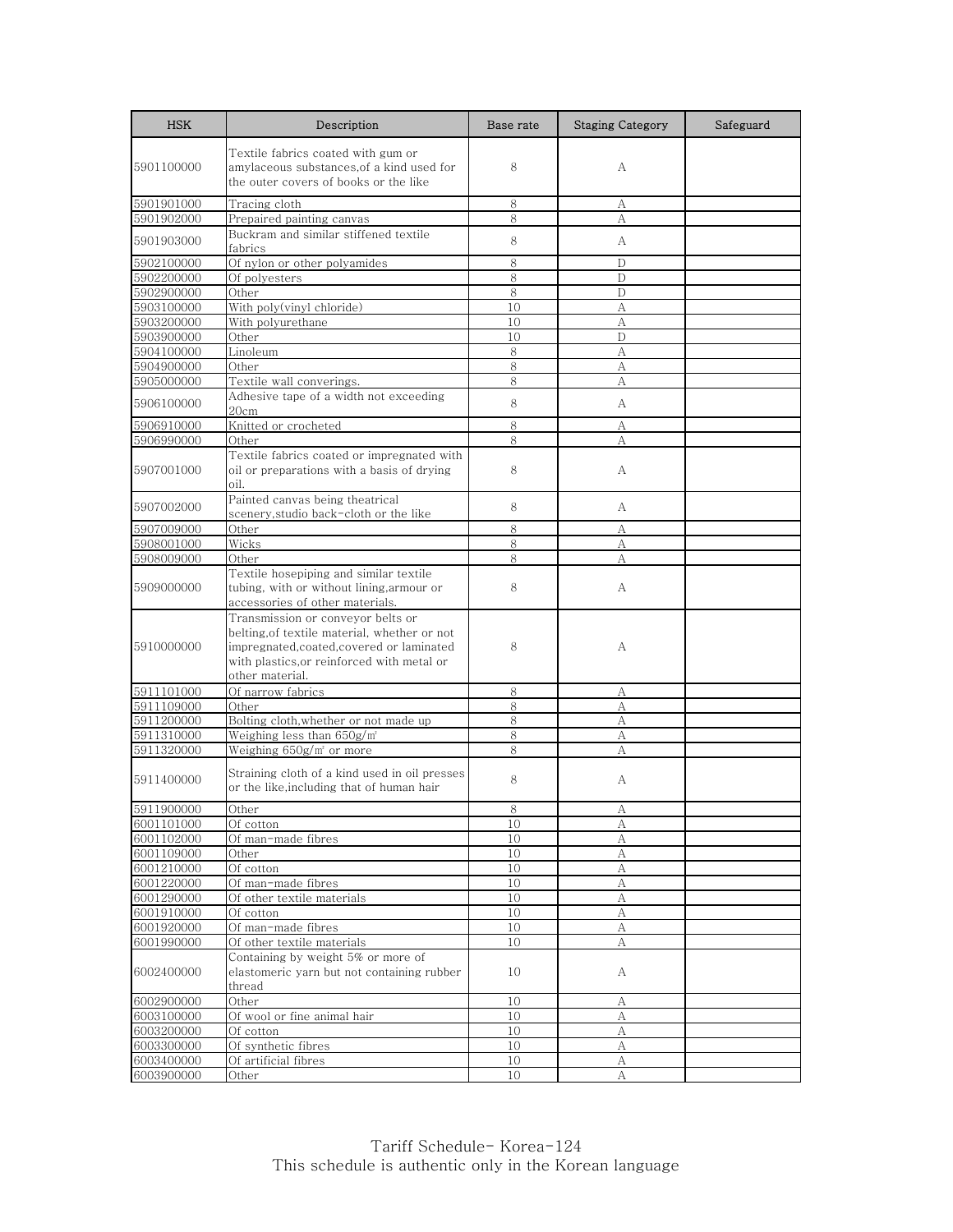| <b>HSK</b>               | Description                                | Base rate | <b>Staging Category</b> | Safeguard |
|--------------------------|--------------------------------------------|-----------|-------------------------|-----------|
|                          | Containing by weight $5%$ or more of       |           |                         |           |
| 6004100000               | elastomeric yarn but not containing rubber | 10        | А                       |           |
|                          | thread                                     |           |                         |           |
| 6004900000               | Other                                      | 10        | А                       |           |
| 6005100000               | Of wool or fine animal hair                | 10        | А                       |           |
| 6005210000               | Unbleached or bleached                     | 10        | А                       |           |
| 6005220000               | Dyed                                       | 10        | А                       |           |
| 6005230000               | Of yarns of different colours              | 10        | А                       |           |
| 6005240000               | Printed                                    | 10        | А                       |           |
| 6005310000               | Unbleached or bleached                     | 10        | А                       |           |
| 6005320000               | Dved                                       | 10        | А                       |           |
| 6005330000               | Of yarns of different colours              | 10        | А                       |           |
| 6005340000               | Printed                                    | 10        | А                       |           |
| 6005410000               | Unbleached or bleached                     | 10        | А                       |           |
| 6005420000               | Dyed                                       | 10        | А                       |           |
| 6005430000               | Of yarns of different colours              | 10        | А                       |           |
| 6005440000               | Printed                                    | 10        | A                       |           |
| 6005900000               | Other<br>Of wool or fine animal hair       | 10<br>10  | А<br>А                  |           |
| 6006100000<br>6006210000 | Unbleached or bleached                     | 10        | А                       |           |
| 6006220000               | Dved                                       | 10        | А                       |           |
| 6006230000               | Of yarns of different colours              | 10        | А                       |           |
| 6006240000               | Printed                                    | 10        | А                       |           |
| 6006310000               | Unbleached or bleached                     | 10        | А                       |           |
| 6006320000               | Dved                                       | 10        | А                       |           |
| 6006330000               | Of yarns of different colours              | 10        | А                       |           |
| 6006340000               | Printed                                    | 10        | А                       |           |
| 6006410000               | Unbleached or bleached                     | 10        | А                       |           |
| 6006420000               | Dved                                       | 10        | А                       |           |
| 6006430000               | Of yarns of different colours              | 10        | А                       |           |
| 6006440000               | Printed                                    | 10        | А                       |           |
| 6006900000               | Other                                      | 10        | А                       |           |
| 6101100000               | Of wool or fine animal hair                | 13        | А                       |           |
| 6101200000               | Of cotton                                  | 13        | А                       |           |
| 6101301000               | Of synthetic fibres                        | 13        | А                       |           |
| 6101302000               | Of artificial fibres                       | 13        | А                       |           |
| 6101900000               | Of other textile materials                 | 13        | А                       |           |
| 6102100000               | Of wool or fine animal hair                | 13        | А                       |           |
| 6102200000               | Of cotton                                  | 13        | А                       |           |
| 6102301000               | Of synthetic fibres                        | 13        | А                       |           |
| 6102302000               | Of artificial fibres                       | 13        | A                       |           |
| 6102900000               | Of other textile materials                 | 13        | А                       |           |
| 6103110000               | Of wool or fine animal hair                | 13        | А                       |           |
| 6103120000               | Of synthetic fibres                        | 13        | А                       |           |
| 6103190000               | Of other textile materials                 | 13        | А                       |           |
| 6103210000               | Of wool or fine animal hair                | $13\,$    | A                       |           |
| 6103220000               | Of cotton                                  | 13        | А                       |           |
| 6103230000               | Of synthetic fibres                        | 13        | А                       |           |
| 6103290000               | Of other textile materials                 | 13        | А                       |           |
| 6103310000               | Of wool or fine animal hair                | 13        | А                       |           |
| 6103320000               | Of cotton                                  | 13        | А                       |           |
| 6103330000               | Of synthetic fibres                        | 13        | А                       |           |
| 6103390000<br>6103410000 | Of other textile materials                 | 13        | А                       |           |
| 6103420000               | Of wool or fine animal hair                | 13<br>13  | А                       |           |
| 6103430000               | Of cotton<br>Of synthetic fibres           | 13        | А<br>А                  |           |
| 6103490000               | Of other textile materials                 | 13        | А                       |           |
| 6104110000               | Of wool or fine animal hair                | 13        | А                       |           |
| 6104120000               | Of cotton                                  | 13        | А                       |           |
| 6104130000               | Of synthetic fibres                        | 13        | А                       |           |
| 6104190000               | Of other textile materials                 | 13        | А                       |           |
| 6104210000               | Of wool or fine animal hair                | 13        | A                       |           |
| 6104220000               | Of cotton                                  | 13        | A                       |           |
| 6104230000               | Of synthetic fibres                        | 13        | А                       |           |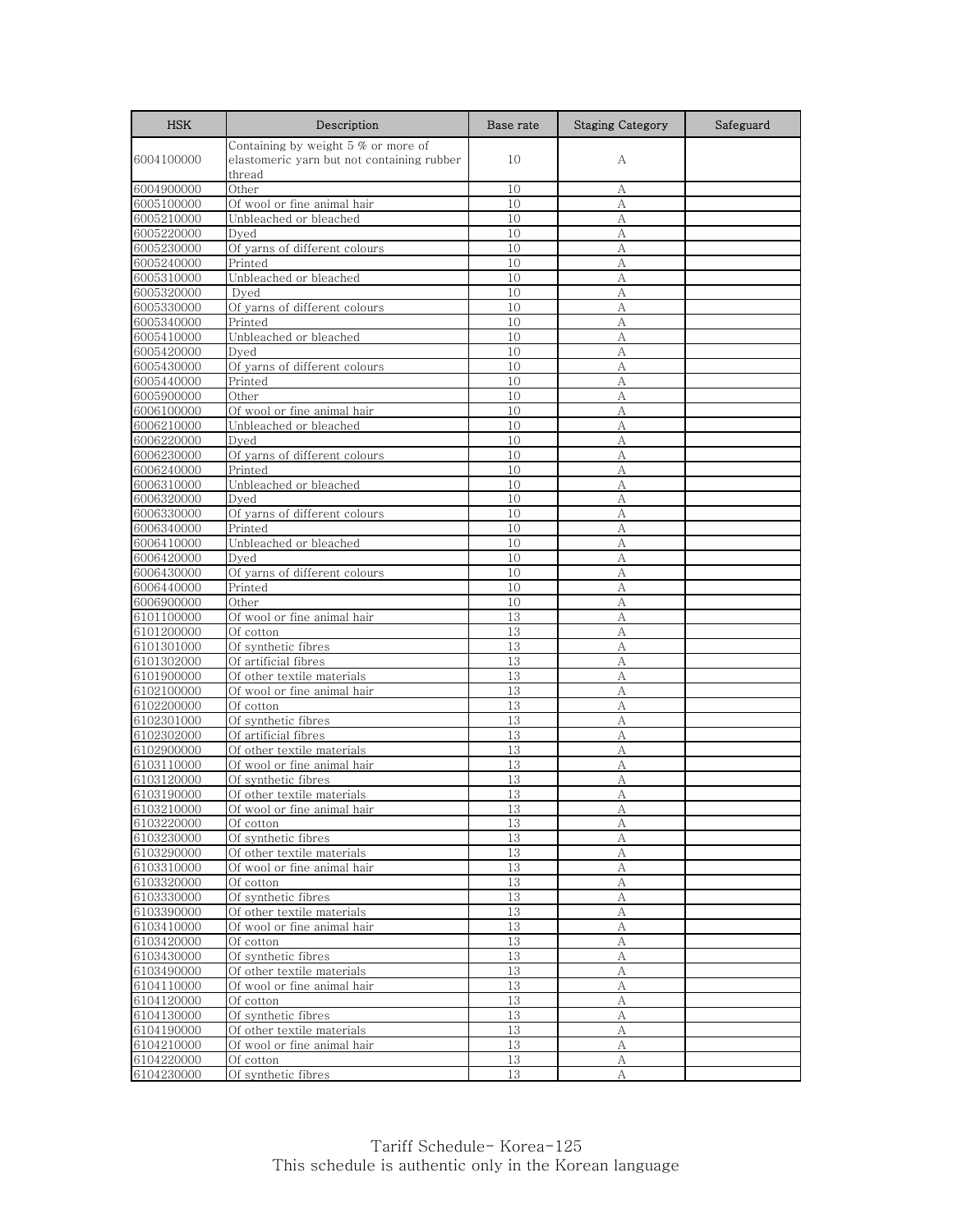| <b>HSK</b>               | Description                          | Base rate | <b>Staging Category</b> | Safeguard |
|--------------------------|--------------------------------------|-----------|-------------------------|-----------|
| 6104290000               | Of other textile materials           | 13        | А                       |           |
| 6104310000               | Of wool or fine animal hair          | 13        | A                       |           |
| 6104320000               | Of cotton                            | 13        | A                       |           |
| 6104330000               | Of synthetic fibres                  | 13        | А                       |           |
| 6104390000               | Of other textile materials           | 13        | А                       |           |
| 6104410000               | Of wool or fine animal hair          | 13        | А                       |           |
| 6104420000               | Of cotton                            | 13        | А                       |           |
| 6104430000               | Of synthetic fibres                  | 13        | А                       |           |
| 6104440000               | Of artificial fibres                 | 13        | А                       |           |
| 6104491000               | Of silk                              | 13        | А                       |           |
| 6104499000               | Other                                | 13        | А                       |           |
| 6104510000               | Of wool or fine animal hair          | 13        | А                       |           |
| 6104520000               | Of cotton<br>Of synthetic fibres     | 13        | A                       |           |
| 6104530000<br>6104590000 | Of other textile materials           | 13<br>13  | А<br>А                  |           |
| 6104610000               | Of wool or fine animal hair          | 13        | A                       |           |
| 6104620000               | Of cotton                            | 13        | А                       |           |
| 6104630000               | Of synthetic fibres                  | 13        | А                       |           |
| 6104690000               | Of other textile materials           | 13        | А                       |           |
| 6105100000               | Of cotton                            | 13        | А                       |           |
| 6105201000               | Of synthetic fibres                  | 13        | A                       |           |
| 6105202000               | Of artificial fibres                 | 13        | А                       |           |
| 6105901000               | Of silk                              | 13        | А                       |           |
| 6105902000               | Of wool or fine animal hair          | 13        | А                       |           |
| 6105909000               | Other                                | 13        | A                       |           |
| 6106100000               | Of cotton                            | 13        | А                       |           |
| 6106201000               | Of synthetic fibres                  | 13        | A                       |           |
| 6106202000               | Of artificial fibres                 | 13        | A                       |           |
| 6106901000               | Of silk                              | 13        | А                       |           |
| 6106902000               | Of wool or fine animal hair          | 13        | А                       |           |
| 6106909000               | Other                                | 13        | А                       |           |
| 6107110000               | Of cotton                            | 13        | A                       |           |
| 6107121000               | Of synthetic fibres                  | 13        | А                       |           |
| 6107122000               | Of artificial fibres                 | 13        | А                       |           |
| 6107190000               | Of other textile materials           | 13        | A                       |           |
| 6107210000               | Of cotton                            | 13        | А                       |           |
| 6107221000               | Of synthetic fibres                  | 13        | A                       |           |
| 6107222000               | Of artificial fibres                 | 13        | А                       |           |
| 6107290000               | Of other textile materials           | 13        | А                       |           |
| 6107910000               | Of cotton                            | 13        | А                       |           |
| 6107921000               | Of synthetic fibres                  | 13        | A                       |           |
| 6107922000               | Of artificial fibres                 | 13        | А                       |           |
| 6107991000<br>6107999000 | Of wool or fine animal hair<br>Other | 13<br>13  | А<br>A                  |           |
| 6108111000               | Of synthetic fibres                  | 13        | А                       |           |
| 6108112000               | Of artificial fibres                 | 13        | A                       |           |
| 6108191000               | Of cotton                            | 13        | А                       |           |
| 6108199000               | Other                                | 13        | А                       |           |
| 6108210000               | Of cotton                            | 13        | А                       |           |
| 6108221000               | Of synthetic fibres                  | 13        | А                       |           |
| 6108222000               | Of artificial fibres                 | 13        | А                       |           |
| 6108290000               | Of other textile materials           | 13        | А                       |           |
| 6108310000               | Of cotton                            | 13        | A                       |           |
| 6108321000               | Of synthetic fibres                  | 13        | А                       |           |
| 6108322000               | Of artificial fibres                 | 13        | А                       |           |
| 6108390000               | Of other textile materials           | 13        | А                       |           |
| 6108910000               | Of cotton                            | 13        | А                       |           |
| 6108921000               | Of synthetic fibres                  | 13        | A                       |           |
| 6108922000               | Of artificial fibres                 | 13        | А                       |           |
| 6108991000               | Of wool or fine animal hair          | 13        | А                       |           |
| 6108999000               | Other                                | 13        | А                       |           |
| 6109101000               | T-shirts                             | 13        | А                       |           |
| 6109109000               | Other                                | 13        | А                       |           |
| 6109901010               | $T -$ shirts                         | 13        | A                       |           |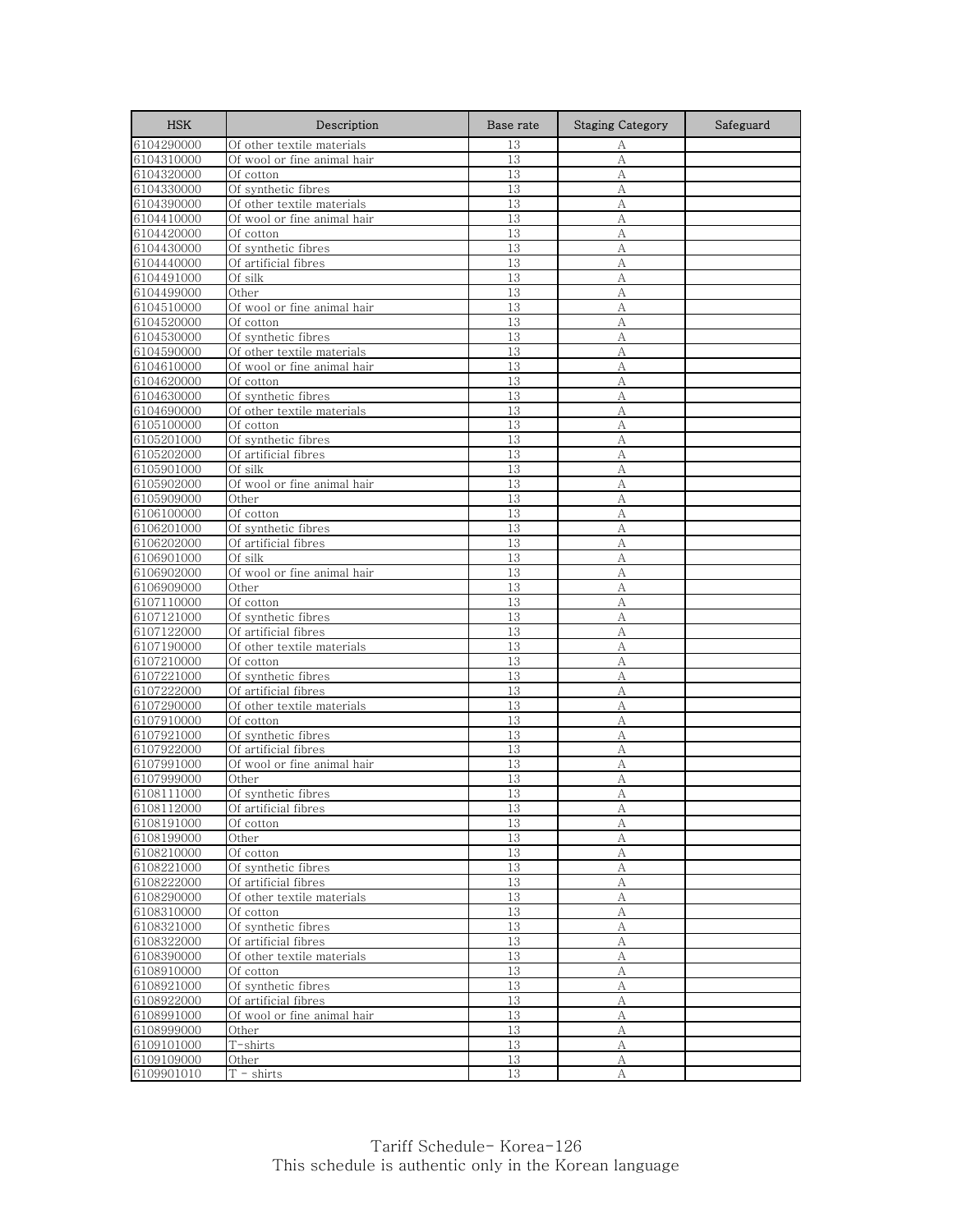| <b>HSK</b>               | Description                                                           | Base rate | <b>Staging Category</b> | Safeguard |
|--------------------------|-----------------------------------------------------------------------|-----------|-------------------------|-----------|
| 6109901090               | Other                                                                 | 13        | A                       |           |
| 6109902010               | T-shirts                                                              | 13        | A                       |           |
| 6109902090               | Other                                                                 | 13        | A                       |           |
| 6109903010               | $\overline{T}$ -shirts                                                | 13        | А                       |           |
| 6109903090               | Other                                                                 | 13        | А                       |           |
| 6109909010               | $\overline{T}$ - shirts                                               | 13        | A                       |           |
| 6109909090               | Other                                                                 | 13        | А                       |           |
| 6110110000               | Of wool                                                               | 13        | A                       |           |
| 6110120000               | Of Kashmir (cashmere) goats                                           | 13        | A                       |           |
| 6110190000               | Other                                                                 | 13        | А                       |           |
| 6110200000<br>6110301000 | Of cotton<br>Of synthetic fibres                                      | 13<br>13  | А                       |           |
| 6110302000               | Of artificial fibres                                                  | 13        | А<br>A                  |           |
| 6110901000               | Of silk                                                               | 13        | А                       |           |
| 6110909000               | Other                                                                 | 13        | А                       |           |
| 6111101000               | Garments                                                              | 13        | A                       |           |
| 6111102000               | Accessories                                                           | 13        | А                       |           |
| 6111201000               | Garments                                                              | 13        | А                       |           |
| 6111202000               | Accessories                                                           | 13        | А                       |           |
| 6111301000               | Garments                                                              | 13        | А                       |           |
| 6111302000               | Accessories                                                           | 13        | A                       |           |
| 6111901000               | Garments                                                              | 13        | A                       |           |
| 6111902000               | Accessories                                                           | 13        | А                       |           |
| 6112110000               | Of cotton                                                             | 13        | А                       |           |
| 6112120000               | Of synthetic fibres                                                   | 13        | A                       |           |
| 6112190000               | Of other textile materials                                            | 13        | А                       |           |
| 6112201000               | Of man-made fibres                                                    | 13        | A                       |           |
| 6112209000               | Other                                                                 | 13        | A                       |           |
| 6112310000               | Of synthetic fibres                                                   | 13        | А                       |           |
| 6112390000               | Of other textile materials                                            | 13        | А                       |           |
| 6112410000               | Of synthetic fibres                                                   | 13        | А                       |           |
| 6112490000               | Of other textile materials                                            | 13        | A                       |           |
| 6113001000               | Of heading 59.03                                                      | 13        | А                       |           |
| 6113002000               | Of heading 59.06                                                      | 13        | A                       |           |
| 6113003000               | Of heading 59.07                                                      | 13        | A                       |           |
| 6114100000               | Of wool or fine animal hair                                           | 13        | А                       |           |
| 6114200000               | Of cotton                                                             | 13        | A                       |           |
| 6114301000               | Of synthetic fibres                                                   | 13        | А                       |           |
| 6114302000               | Of artificial fibres                                                  | 13        | A                       |           |
| 6114901000               | Of silk<br>Other                                                      | 13        | А                       |           |
| 6114909000               |                                                                       | 13        | A                       |           |
| 6115110000               | Of synthetic fibres,measuring per single<br>yarn less than 67 decitex | 13        | А                       |           |
|                          | Of synthetic fibres, measuring per single                             |           |                         |           |
| 6115120000               | yarn 67 decitex or more                                               | 13        | А                       |           |
| 6115190000               | Of other textile materials                                            | 13        | А                       |           |
| 6115201000               | Of man-made fibres                                                    | 13        | А                       |           |
| 6115209000               | Other                                                                 | 13        | А                       |           |
| 6115910000               | Of wool or fine animal hair                                           | 13        | A                       |           |
| 6115920000               | Of cotton                                                             | 13        | А                       |           |
| 6115930000               | Of synthetic fibres                                                   | 13        | А                       |           |
| 6115990000               | Of other textile materials                                            | 13        | А                       |           |
|                          | Impregnated, coated or covered with                                   |           |                         |           |
| 6116100000               | plastics or rubber                                                    | 8         | A                       |           |
| 6116910000               | Of wool or fine animal hair                                           | 8         | А                       |           |
| 6116921000               | Working gloves                                                        | 8         | А                       |           |
| 6116929000               | Other                                                                 | 8         | А                       |           |
| 6116930000               | Of synthetic fibres                                                   | $8\,$     | А                       |           |
| 6116990000               | Of other textile materials                                            | $8\,$     | А                       |           |
| 6117101000               | Of silk                                                               | 13        | А                       |           |
| 6117102000               | Of wool or fine animal hair                                           | 13        | А                       |           |
| 6117103000               | Of cotton                                                             | 13        | А                       |           |
| 6117104000               | Of man-made fibres                                                    | 13        | А                       |           |
| 6117109000               | Other                                                                 | 13        | А                       |           |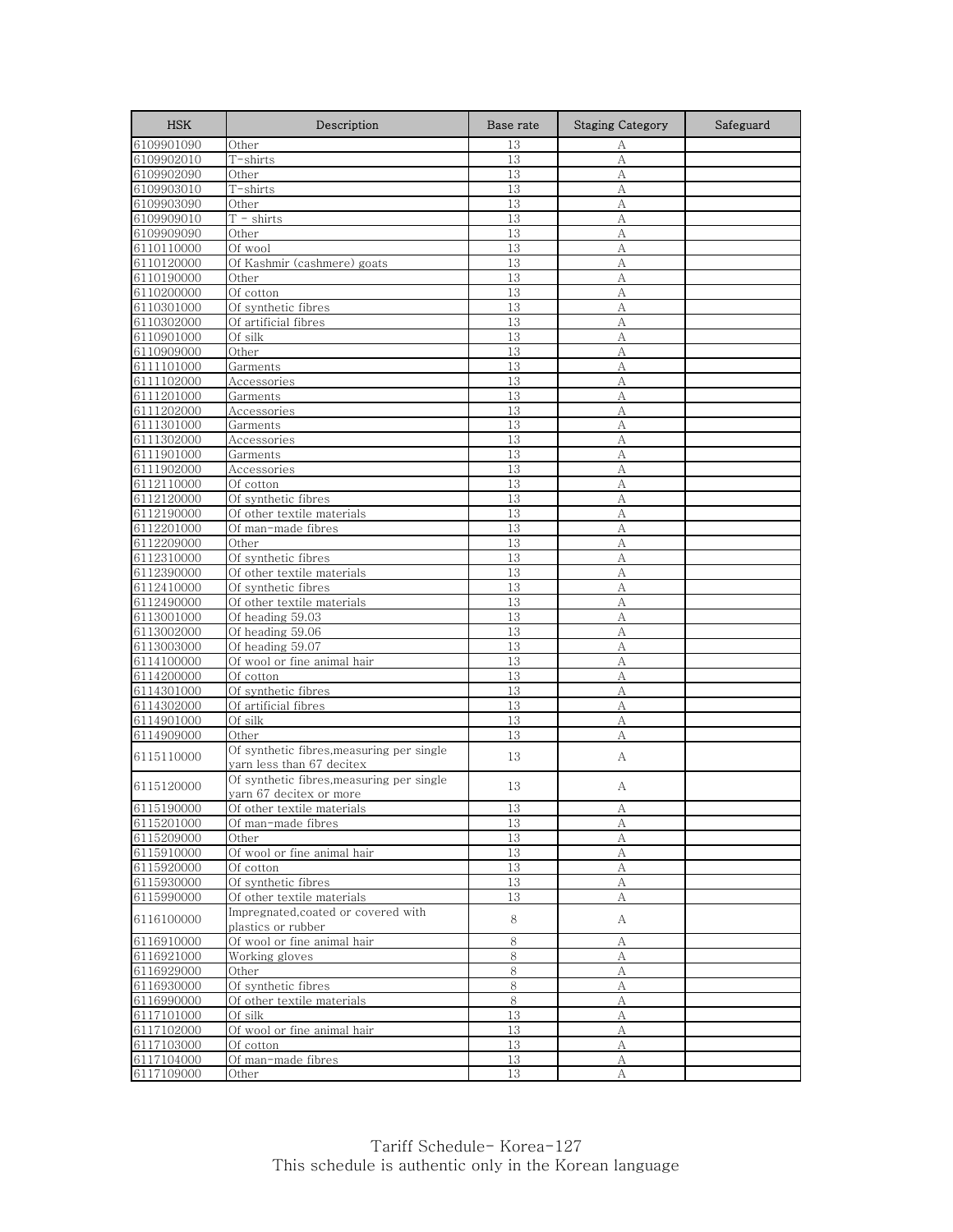| <b>HSK</b>               | Description                                 | Base rate | <b>Staging Category</b> | Safeguard |
|--------------------------|---------------------------------------------|-----------|-------------------------|-----------|
| 6117201000               | Of silk                                     | 13        | А                       |           |
| 6117202000               | Of man-made fibres                          | 13        | А                       |           |
| 6117209000               | Other                                       | 13        | А                       |           |
| 6117800000               | Other accessories                           | 13        | А                       |           |
| 6117900000               | Parts                                       | 13        | А                       |           |
| 6201110000               | Of wool or fine animal hair                 | 13        | А                       |           |
| 6201120000               | Of cotton                                   | 13        | А                       |           |
| 6201131000               | Of synthetic fibres                         | 13        | A                       |           |
| 6201132000               | Of artificial fibres                        | 13        | A                       |           |
| 6201190000               | Of other textile materials                  | 13        | А                       |           |
| 6201910000               | Of wool or fine animal hair                 | 13        | А                       |           |
| 6201920000               | Of cotton                                   | 13        | А                       |           |
| 6201931000<br>6201932000 | Of synthetic fibres<br>Of artificial fibres | 13<br>13  | А<br>A                  |           |
|                          | Of other textile materials                  | 13        | A                       |           |
| 6201990000<br>6202110000 | Of wool or fine animal hair                 | 13        | А                       |           |
| 6202120000               | Of cotton                                   | 13        | А                       |           |
| 6202131000               | Of synthetic fibres                         | 13        | A                       |           |
| 6202132000               | Of artificial fibres                        | 13        | А                       |           |
| 6202190000               | Of other textile materials                  | 13        | А                       |           |
| 6202910000               | Of wool or fine animal hair                 | 13        | A                       |           |
| 6202920000               | Of cotton                                   | 13        | А                       |           |
| 6202931000               | Of synthetic fibres                         | 13        | А                       |           |
| 6202932000               | Of artificial fibres                        | 13        | А                       |           |
| 6202990000               | Of other textile materials                  | 13        | А                       |           |
| 6203110000               | Of wool or fine animal hair                 | 13        | А                       |           |
| 6203120000               | Of synthetic fibres                         | 13        | A                       |           |
| 6203190000               | Of other textile fibres                     | 13        | A                       |           |
| 6203210000               | Of wool or fine animal hair                 | 13        | А                       |           |
| 6203220000               | Of cotton                                   | 13        | A                       |           |
| 6203230000               | Of synthetic fibres                         | 13        | А                       |           |
| 6203290000               | Of other textile materials                  | 13        | A                       |           |
| 6203310000               | Of wool or fine animal hair                 | 13        | А                       |           |
| 6203320000               | Of cotton                                   | 13        | A                       |           |
| 6203330000               | Of synthetic fibres                         | 13        | А                       |           |
| 6203390000               | Of other textile materials                  | 13        | А                       |           |
| 6203410000               | Of wool or fine animal hair                 | 13        | А                       |           |
| 6203421000               | Of denim, including blue jeans              | 13        | А                       |           |
| 6203429000               | Other                                       | 13        | А                       |           |
| 6203430000               | Of synthetic fibres                         | 13        | A                       |           |
| 6203490000               | Of other textile materials                  | 13        | С                       |           |
| 6204110000               | Of wool or fine animal hair                 | 13        | A                       |           |
| 6204120000               | Of cotton                                   | 13        | A                       |           |
| 6204130000               | Of synthetic fibres                         | 13        | А                       |           |
| 6204191000<br>6204199000 | Of silk<br>Other                            | 13        | А                       |           |
| 6204210000               |                                             | 13        | Α                       |           |
| 6204220000               | Of wool or fine animal hair<br>Of cotton    | 13<br>13  | А<br>А                  |           |
| 6204230000               | Of synthetic fibres                         | 13        | A                       |           |
| 6204291000               | Of silk                                     | 13        | А                       |           |
| 6204299000               | Other                                       | 13        | А                       |           |
| 6204310000               | Of wool or fine animal hair                 | 13        | А                       |           |
| 6204320000               | Of cotton                                   | 13        | А                       |           |
| 6204330000               | Of synthetic fibres                         | 13        | А                       |           |
| 6204391000               | Of silk                                     | 13        | А                       |           |
| 6204399000               | Other                                       | 13        | А                       |           |
| 6204410000               | Of wool or fine animal hair                 | 13        | А                       |           |
| 6204420000               | Of cotton                                   | 13        | А                       |           |
| 6204430000               | Of synthetic fibres                         | 13        | А                       |           |
| 6204440000               | Of artificial fibres                        | 13        | А                       |           |
| 6204491000               | Of silk                                     | 13        | А                       |           |
| 6204499000               | Other                                       | 13        | А                       |           |
| 6204510000               | Of wool or fine animal hair                 | 13        | А                       |           |
| 6204520000               | Of cotton                                   | 13        | A                       |           |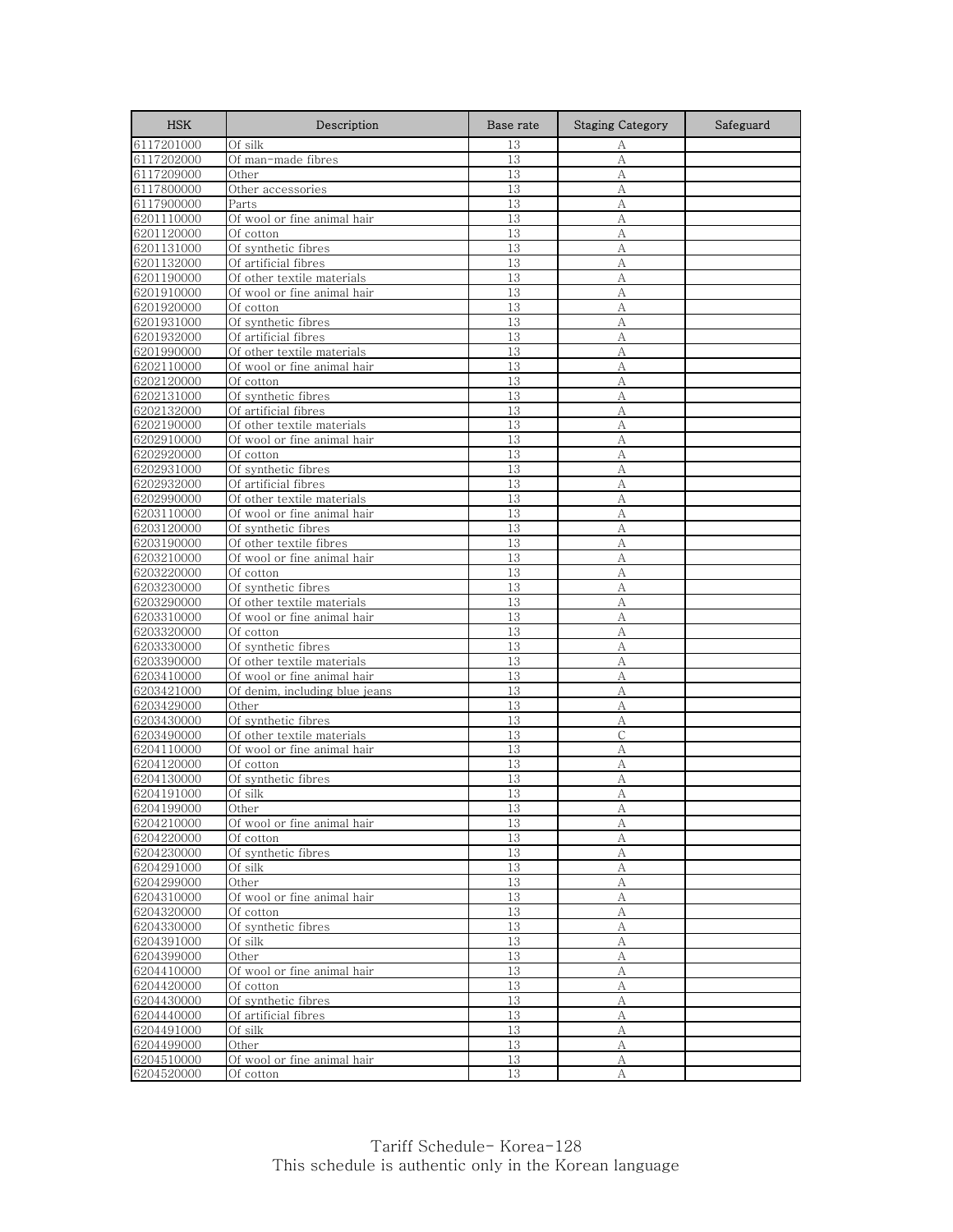| <b>HSK</b>               | Description                                        | Base rate | <b>Staging Category</b> | Safeguard |
|--------------------------|----------------------------------------------------|-----------|-------------------------|-----------|
| 6204530000               | Of synthetic fibres                                | 13        | А                       |           |
| 6204591000               | Of silk                                            | 13        | A                       |           |
| 6204599000               | Other                                              | 13        | A                       |           |
| 6204610000               | Of wool or fine animal hair                        | 13        | А                       |           |
| 6204621000               | Of denim, including blue jeans                     | 13        | А                       |           |
| 6204629000               | Other                                              | 13        | A                       |           |
| 6204630000               | Of synthetic fibres                                | 13        | А                       |           |
| 6204691000               | Of silk                                            | 13        | A                       |           |
| 6204699000               | Other                                              | 13        | А                       |           |
| 6205100000               | Of wool or fine animal hair                        | 13        | А                       |           |
| 6205200000               | Of cotton                                          | 13        | А                       |           |
| 6205301000               | Of synthetic fibres<br>Of artificial fibres        | 13<br>13  | А<br>A                  |           |
| 6205302000<br>6205901000 | Of silk                                            | 13        | A                       |           |
| 6205909000               | Other                                              | 13        | A                       |           |
| 6206100000               | Of silk or silk waste                              | 13        | А                       |           |
| 6206200000               | Of wool or fine animal hair                        | 13        | А                       |           |
| 6206300000               | Of cotton                                          | 13        | А                       |           |
| 6206401000               | Of synthetic fibres                                | 13        | А                       |           |
| 6206402000               | Of artificial fibres                               | 13        | А                       |           |
| 6206900000               | Of other textile materials                         | 13        | A                       |           |
| 6207110000               | Of cotton                                          | 13        | А                       |           |
| 6207191000               | Of man-made fibres                                 | 13        | А                       |           |
| 6207199000               | Other                                              | 13        | А                       |           |
| 6207210000               | Of cotton                                          | 13        | A                       |           |
| 6207221000               | Of synthetic fibres                                | 13        | А                       |           |
| 6207222000               | Of artificial fibres                               | 13        | A                       |           |
| 6207290000               | Of other textile materials                         | 13        | A                       |           |
| 6207910000               | Of cotton                                          | 13        | А                       |           |
| 6207921000               | Of synthetic fibres                                | 13        | А                       |           |
| 6207922000               | Of artificial fibres                               | 13        | А                       |           |
| 6207991000               | Of silk                                            | 13        | A                       |           |
| 6207992000               | Of wool or fine animal hair                        | 13        | А                       |           |
| 6207999000               | Other                                              | 13        | A                       |           |
| 6208111000               | Of synthetic fibres                                | 13        | А                       |           |
| 6208112000               | Of artificial fibres                               | 13        | А                       |           |
| 6208191000               | Of silk                                            | 13        | A                       |           |
| 6208192000               | Of cotton                                          | 13        | А                       |           |
| 6208199000               | Other                                              | 13        | A                       |           |
| 6208210000               | Of cotton                                          | 13        | А                       |           |
| 6208221000               | Of synthetic fibres                                | 13<br>13  | A<br>А                  |           |
| 6208222000               | Of artificial fibres<br>Of other textile materials | 13        | А                       |           |
| 6208290000<br>6208910000 | Of cotton                                          | 13        | А                       |           |
| 6208921000               | Of synthetic fibres                                | 13        | А                       |           |
| 6208922000               | Of artificial fibres                               | 13        | A                       |           |
| 6208991000               | Of silk                                            | 13        | А                       |           |
| 6208992000               | Of wool or fine animal hair                        | 13        | А                       |           |
| 6208999000               | Other                                              | 13        | А                       |           |
| 6209101000               | Garments                                           | 13        | А                       |           |
| 6209102000               | Accessories                                        | 13        | А                       |           |
| 6209201000               | Garments                                           | 13        | А                       |           |
| 6209202000               | Accessories                                        | 13        | A                       |           |
| 6209301000               | Garments                                           | 13        | А                       |           |
| 6209302000               | Accessories                                        | 13        | А                       |           |
| 6209901000               | Garments                                           | 13        | А                       |           |
| 6209902000               | Accessories                                        | 13        | А                       |           |
| 6210101000               | Of fabrics of heading 56.02                        | 13        | $\mathbf{A}$            |           |
| 6210102000               | Of fabrics of heading 56.03                        | 13        | А                       |           |
| 6210201000               | Of fabrics of heading 59.03                        | 13        | А                       |           |
| 6210202000               | Of fabrics of heading 59.06                        | 13        | А                       |           |
| 6210203000               | Of fabrics of heading 59.07                        | 13        | А                       |           |
| 6210301000               | Of fabrics of heading 59.03                        | 13        | А                       |           |
| 6210302000               | Of fabrics of heading 59.06                        | 13        | А                       |           |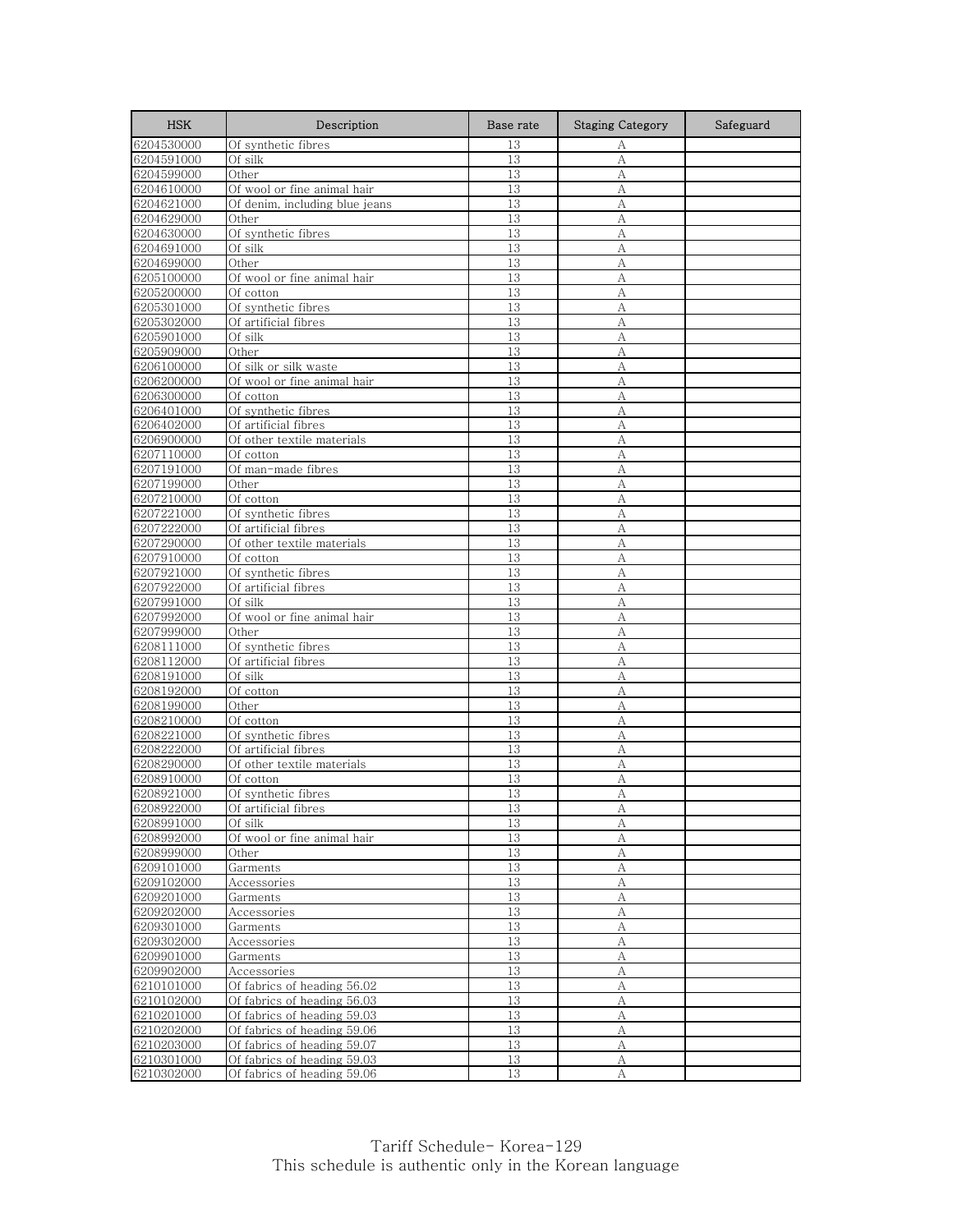| <b>HSK</b> | Description                                                                         | Base rate | <b>Staging Category</b> | Safeguard |
|------------|-------------------------------------------------------------------------------------|-----------|-------------------------|-----------|
| 6210303000 | Of fabrics of heading 59.07                                                         | 13        | А                       |           |
| 6210401000 | Of fabrics of heading 59.03                                                         | 13        | А                       |           |
| 6210402000 | Of fabrics of heading 59.06                                                         | 13        | A                       |           |
| 6210403000 | Of fabrics of heading 59.07                                                         | 13        | А                       |           |
| 6210501000 | Of fabrics of heading 59.03                                                         | 13        | А                       |           |
| 6210502000 | Of fabrics of heading 59.06                                                         | 13        | A                       |           |
| 6210503000 | Of fabrics of heading 59.07                                                         | 13        | А                       |           |
| 6211111000 | Of man-made fibres                                                                  | 13        | A                       |           |
| 6211119000 | Other                                                                               | 13        | А                       |           |
| 6211121000 | Of man-made fibres                                                                  | 13        | А                       |           |
| 6211129000 | Other                                                                               | 13        | А                       |           |
| 6211201000 | Of man-made fibres<br>Other                                                         | 13        | А                       |           |
| 6211209000 | Of wool or fine animal hair                                                         | 13        | А                       |           |
| 6211310000 |                                                                                     | 13        | А                       |           |
| 6211321000 | Judo, taekwondo and other oriental martial<br>arts uniforms                         | 13        | А                       |           |
| 6211329000 | Other                                                                               | 13        | А                       |           |
| 6211331000 | Of synthetic fibres                                                                 | 13        | A                       |           |
| 6211332000 | Of artificial fibres                                                                | 13        | А                       |           |
| 6211390000 | Of other textile materials                                                          | 13        | А                       |           |
| 6211410000 | Of wool or fine animal hair                                                         | 13        | A                       |           |
|            | Judo, taekwondo and other oriental martial                                          |           |                         |           |
| 6211421000 | arts uniforms                                                                       | 13        | А                       |           |
| 6211429000 | Other                                                                               | 13        | А                       |           |
| 6211431000 | Of synthetic fibres                                                                 | 13        | А                       |           |
| 6211432000 | Of artificial fibres                                                                | 13        | А                       |           |
| 6211490000 | Of other textile materials                                                          | 13        | A                       |           |
| 6212101000 | Of cotton                                                                           | 13        | A                       |           |
| 6212102000 | Of man-made fibres                                                                  | 13        | А                       |           |
| 6212109000 | Other                                                                               | 13        | A                       |           |
| 6212201000 | Of cotton                                                                           | 13        | А                       |           |
| 6212202000 | Of man-made fibres                                                                  | 13        | A                       |           |
| 6212209000 | Other                                                                               | 13        | А                       |           |
| 6212300000 | Corselettes                                                                         | 13        | A                       |           |
| 6212900000 | Other                                                                               | 13        | А                       |           |
| 6213100000 | Of silk or silk waste                                                               | 8         | А                       |           |
| 6213200000 | Of cotton                                                                           | 8         | А                       |           |
| 6213900000 | Of other textile materials                                                          | 8         | А                       |           |
| 6214100000 | Of silk or silk waste                                                               | 8         | A                       |           |
| 6214200000 | Of wool or fine animal hair                                                         | 8         | А                       |           |
| 6214300000 | Of synthetic fibres                                                                 | 8         | А                       |           |
| 6214400000 | Of artificial fibres                                                                | 8         | A                       |           |
| 6214900000 | Of other textile materials                                                          | 8         | А                       |           |
| 6215100000 | Of silk or silk waste                                                               | 8         | A                       |           |
| 6215200000 | Of man-made fibres                                                                  | 8         | A                       |           |
| 6215900000 | Of other textile materials                                                          | 8         |                         |           |
| 6216001000 | Impregnated, coated or covered with<br>plastics or rubber                           | 8         | A                       |           |
| 6216009000 | Other                                                                               | 8         | А                       |           |
| 6217100000 | Accessories                                                                         | 13        | А                       |           |
| 6217900000 | Parts                                                                               | 13        | А                       |           |
| 6301100000 | Electric blankets                                                                   | 10        | А                       |           |
|            | Blankets (othet than electric blankets) and                                         |           |                         |           |
| 6301200000 | travelling rugs, of wool or fine animal hair                                        | 10        | A                       |           |
|            |                                                                                     |           |                         |           |
| 6301300000 | Blankets (other than electric blankets) and                                         | 10        | A                       |           |
|            | travelling rugs, of cotton                                                          |           |                         |           |
| 6301400000 | Blankets (other than electric blankets) and<br>travelling rugs, of synthetic fibers | 10        | А                       |           |
| 6301900000 | Other blankets and travelling rugs                                                  | 10        | А                       |           |
| 6302101000 | Of cotton                                                                           | 13        | А                       |           |
| 6302109000 | Other                                                                               | 13        | А                       |           |
| 6302210000 | Of cotton                                                                           | 13        | А                       |           |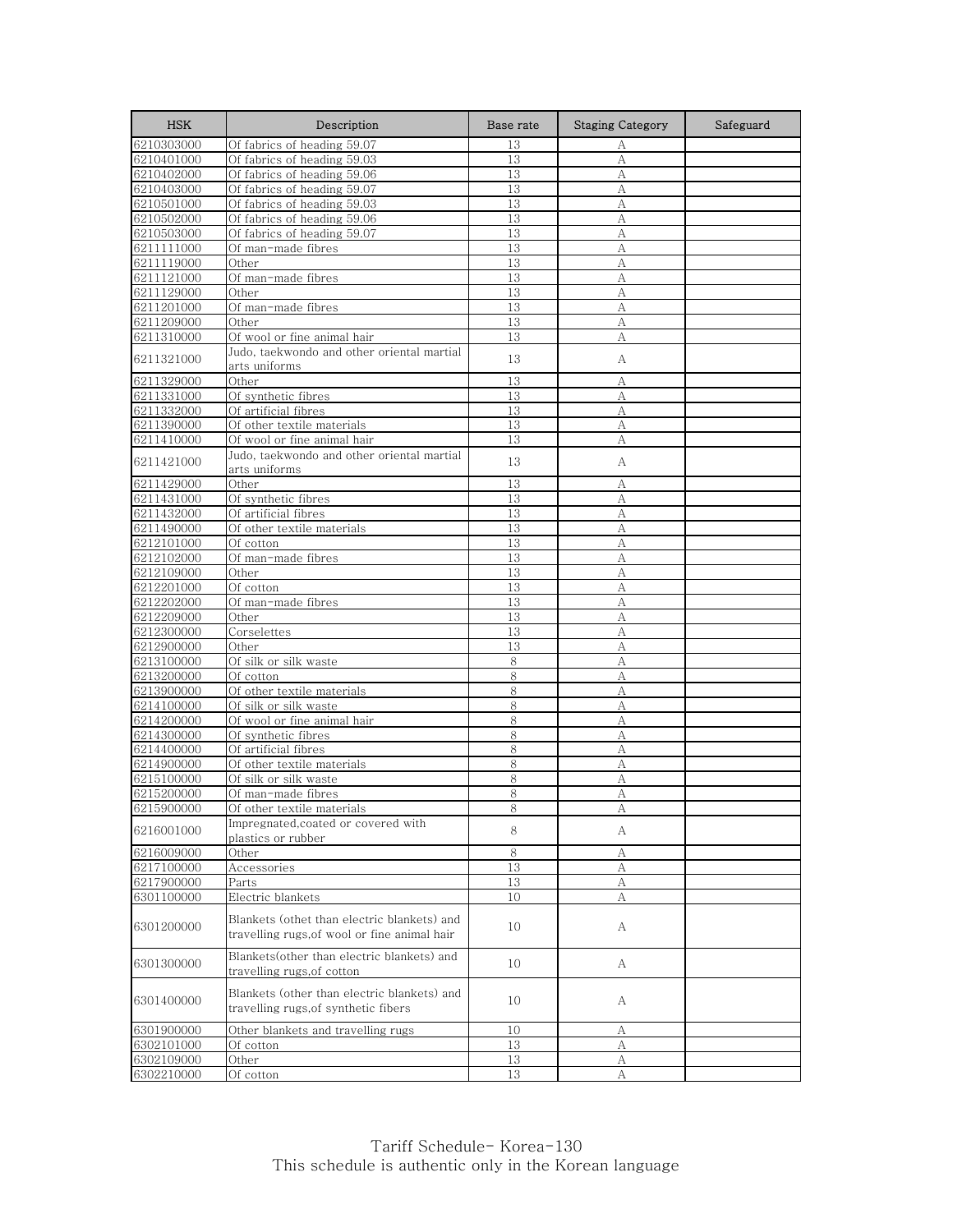| <b>HSK</b> | Description                                                                              | Base rate | <b>Staging Category</b> | Safeguard |
|------------|------------------------------------------------------------------------------------------|-----------|-------------------------|-----------|
| 6302220000 | Of man-made fibres                                                                       | 13        | А                       |           |
| 6302290000 | Of other textile materials                                                               | 13        | А                       |           |
| 6302310000 | Of cotton                                                                                | 13        | А                       |           |
| 6302320000 | Of man-made fibres                                                                       | 13        | А                       |           |
| 6302390000 | Of other textile materials                                                               | 13        | А                       |           |
| 6302400000 | Table linen, knitted or crocheted                                                        | 13        | А                       |           |
| 6302510000 | Of cotton                                                                                | 13        | А                       |           |
| 6302520000 | Of flax                                                                                  | 13        | А                       |           |
| 6302530000 | Of man-made fibres                                                                       | 13        | А                       |           |
| 6302590000 | Of other textile materials                                                               | 13        | А                       |           |
| 6302600000 | Toilet linen and kitchen linen,of terry<br>towelling or similar terry fabrics, of cotton | 13        | А                       |           |
| 6302910000 | Of cotton                                                                                | 13        | А                       |           |
| 6302920000 | Of flax                                                                                  | 13        | А                       |           |
| 6302930000 | Of man-made fibres                                                                       | 13        | А                       |           |
| 6302990000 | Of other textile materials                                                               | 13        | А                       |           |
| 6303110000 | Of cotton                                                                                | 13        | А                       |           |
| 6303120000 | Of synthetic fibres                                                                      | 13        | А                       |           |
| 6303190000 | Of other textile materials                                                               | 13        | A                       |           |
| 6303910000 | Of cotton                                                                                | 13        | А                       |           |
| 6303920000 | Of synthetic fibres                                                                      | 13        | А                       |           |
| 6303990000 | Of other textile materials                                                               | 13        | А                       |           |
| 6304110000 | Knitted or crocheted                                                                     | 13        | А                       |           |
| 6304190000 | Other                                                                                    | 13        | А                       |           |
| 6304910000 | Knitted or crocheted                                                                     | 13        | А                       |           |
| 6304920000 | Not knitted or crocheted, of cotton                                                      | 13        | А                       |           |
| 6304930000 | Not knitted or crocheted, of synthetic fibres                                            | 13        | А                       |           |
| 6304990000 | Not knitted or crocheted, of other textile<br>materials                                  | 13        | А                       |           |
| 6305100000 | Of jute or of other textile bast fibres of<br>heading 53.03                              | 8         | А                       |           |
| 6305200000 | Of cotton                                                                                | 8         | А                       |           |
| 6305320000 | Flexible intermediate bulk containers                                                    | 8         | А                       |           |
| 6305330000 | Other, of polyethylene or polypropylene<br>strip or the like                             | 8         | А                       |           |
| 6305390000 | Other                                                                                    | 8         | А                       |           |
| 6305900000 | Of other textile materials                                                               | 8         | А                       |           |
| 6306110000 | Of cotton                                                                                | 13        | А                       |           |
| 6306120000 | Of synthetic fibres                                                                      | 13        | А                       |           |
| 6306190000 | Of other textile materials                                                               | 13        | А                       |           |
| 6306210000 | Of cotton                                                                                | 13        | А                       |           |
| 6306220000 | Of synthetic fibres                                                                      | 13        | А                       |           |
| 6306290000 | Of other textile materials                                                               | 13        | А                       |           |
| 6306310000 | Of synthetic fibres                                                                      | 13        | А                       |           |
| 6306391000 | Of cotton                                                                                | 13        | А                       |           |
| 6306399000 | Other                                                                                    | 13        | А                       |           |
| 6306410000 | Of cotton                                                                                | 13        | A                       |           |
| 6306491000 | Of synthetic fibres                                                                      | 13        | А                       |           |
| 6306499000 | Other                                                                                    | $13\,$    | А                       |           |
| 6306910000 | Of cotton                                                                                | 13        | А                       |           |
| 6306991000 | Of synthetic fibres                                                                      | 13        | $\mathbf{A}$            |           |
| 6306999000 | Other                                                                                    | 13        | А                       |           |
| 6307100000 | Floor-cloths, dish-cloths, dusters and<br>similar cleaning cloths                        | 10        | A                       |           |
| 6307200000 | Life-jackets and life-belts                                                              | 10        | А                       |           |
| 6307901000 | Footwear lace                                                                            | 10        | А                       |           |
| 6307902000 | Cloth wrappers                                                                           | 10        | A                       |           |
| 6307903000 | Dress patterns                                                                           | 10        | А                       |           |
| 6307909000 | Other                                                                                    | 10        | А                       |           |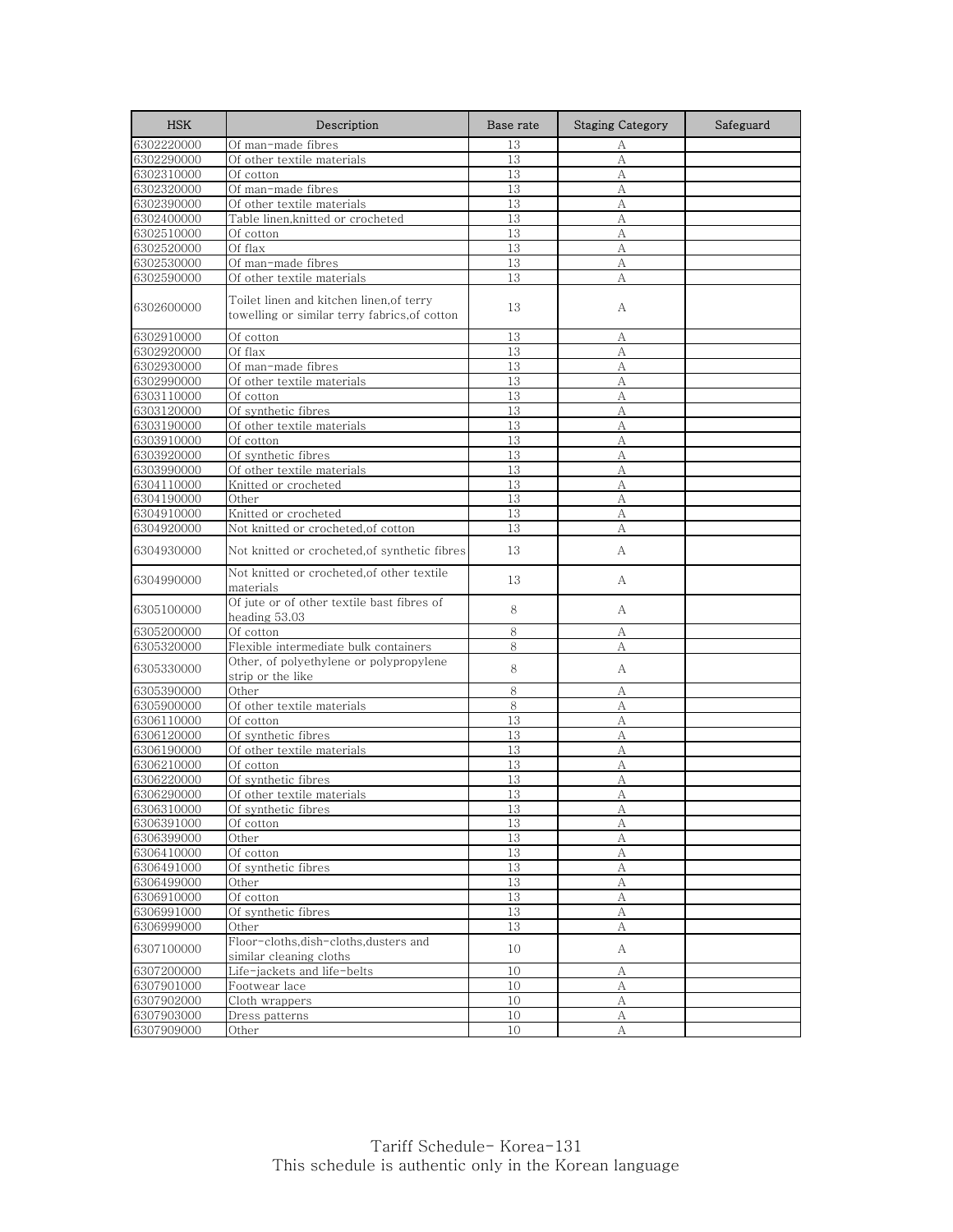| <b>HSK</b> | Description                                                                                                                                                                                                                      | Base rate | <b>Staging Category</b> | Safeguard |
|------------|----------------------------------------------------------------------------------------------------------------------------------------------------------------------------------------------------------------------------------|-----------|-------------------------|-----------|
| 6308000000 | Sets consisting of woven fabric and<br>yarn, whether or not with accessories, for<br>making up into rugs,tapestries,embroidered<br>table cloths or serviettes,or similar textile<br>articles,put up in packings for retail sale. | 13        | A                       |           |
| 6309000000 | Worn clothing and other worn articles.                                                                                                                                                                                           | 8         | А                       |           |
| 6310100000 | Sorted                                                                                                                                                                                                                           | 8         | А                       |           |
| 6310900000 | Other                                                                                                                                                                                                                            | 8         | A                       |           |
| 6401100000 | Footwear incorporating a protective metal<br>toe-cap                                                                                                                                                                             | 8         | A                       |           |
| 6401911000 | Of rubber                                                                                                                                                                                                                        | 8         | А                       |           |
| 6401919000 | Other                                                                                                                                                                                                                            | 8         | А                       |           |
| 6401921000 | Ski - boots                                                                                                                                                                                                                      | 8         | A                       |           |
| 6401929010 | Of rubber                                                                                                                                                                                                                        | 8         | А                       |           |
| 6401929090 | Other                                                                                                                                                                                                                            | 8         | А                       |           |
| 6401990000 | Other                                                                                                                                                                                                                            | 8         | А                       |           |
| 6402120000 | Ski-boots, cross-country ski footwear and<br>snowboard boots                                                                                                                                                                     | 13        | A                       |           |
| 6402190000 | Other                                                                                                                                                                                                                            | 13        | А                       |           |
| 6402200000 | Footwear with upper straps or thongs<br>assembled to the sole by means of plugs                                                                                                                                                  | 13        | А                       |           |
| 6402301000 | Of rubber                                                                                                                                                                                                                        | 13        | А                       |           |
| 6402309000 | Other                                                                                                                                                                                                                            | 13        | А                       |           |
| 6402911000 | Footwear, protective against cold                                                                                                                                                                                                | 13        | A                       |           |
| 6402912000 | Tennis shoes, basketball shoes,gym<br>shoes, training shoes and the like                                                                                                                                                         | 13        | A                       |           |
| 6402919000 | Other                                                                                                                                                                                                                            | 13        | А                       |           |
| 6402991000 | Sandals or similar footwear, produced in<br>one piece by moulding                                                                                                                                                                | 13        | A                       |           |
| 6402992000 | Tennis shoes,basketball shoes,gym<br>shoes,training shoes and the like                                                                                                                                                           | 13        | A                       |           |
| 6402999000 | Other                                                                                                                                                                                                                            | 13        | А                       |           |
|            | Ski-boots, cross-country ski footwear and                                                                                                                                                                                        |           |                         |           |
| 6403120000 | snowboard boots                                                                                                                                                                                                                  | 13        | A                       |           |
| 6403190000 | Other                                                                                                                                                                                                                            | 13        | А                       |           |
| 6403200000 | Footwear with outer soles of leather,and<br>uppers which consist of leather straps<br>across the instep and around the big toe                                                                                                   | 13        | A                       |           |
| 6403300000 | Footwear made on a base or platform of<br>wood,not having an inner sole or a<br>protective metal toe-cap                                                                                                                         | 13        | А                       |           |
| 6403400000 | Other footwear, incorporating a protective<br>metal toe-cap                                                                                                                                                                      | 13        | А                       |           |
| 6403511000 | Dress shoes                                                                                                                                                                                                                      | 13        | А                       |           |
| 6403519000 | Other                                                                                                                                                                                                                            | 13        | А                       |           |
| 6403591000 | Dress shoes                                                                                                                                                                                                                      | 13        | А                       |           |
| 6403599000 | Other                                                                                                                                                                                                                            | 13        | А                       |           |
| 6403911000 | Dress shoes                                                                                                                                                                                                                      | 13        | А                       |           |
| 6403912000 | Mountaineering footwear                                                                                                                                                                                                          | 13        | A                       |           |
| 6403913000 | Lace-boots                                                                                                                                                                                                                       | 13        | А                       |           |
| 6403914000 | Tennis shoes, basketball shoes, gym<br>shoes, training shoes and the like                                                                                                                                                        | 13        | A                       |           |
| 6403919000 | Other                                                                                                                                                                                                                            | 13        | А                       |           |
| 6403991000 | Dress shoes                                                                                                                                                                                                                      | 13        | A                       |           |
| 6403992000 | Mountaineering footwear                                                                                                                                                                                                          | 13        | А                       |           |
| 6403993000 | Lace-boots                                                                                                                                                                                                                       | 13        | А                       |           |
| 6403994000 | Tennis shoes, basketball shoes, gym<br>shoes, training shoes and the like                                                                                                                                                        | 13        | A                       |           |
| 6403999000 | Other                                                                                                                                                                                                                            | 13        | А                       |           |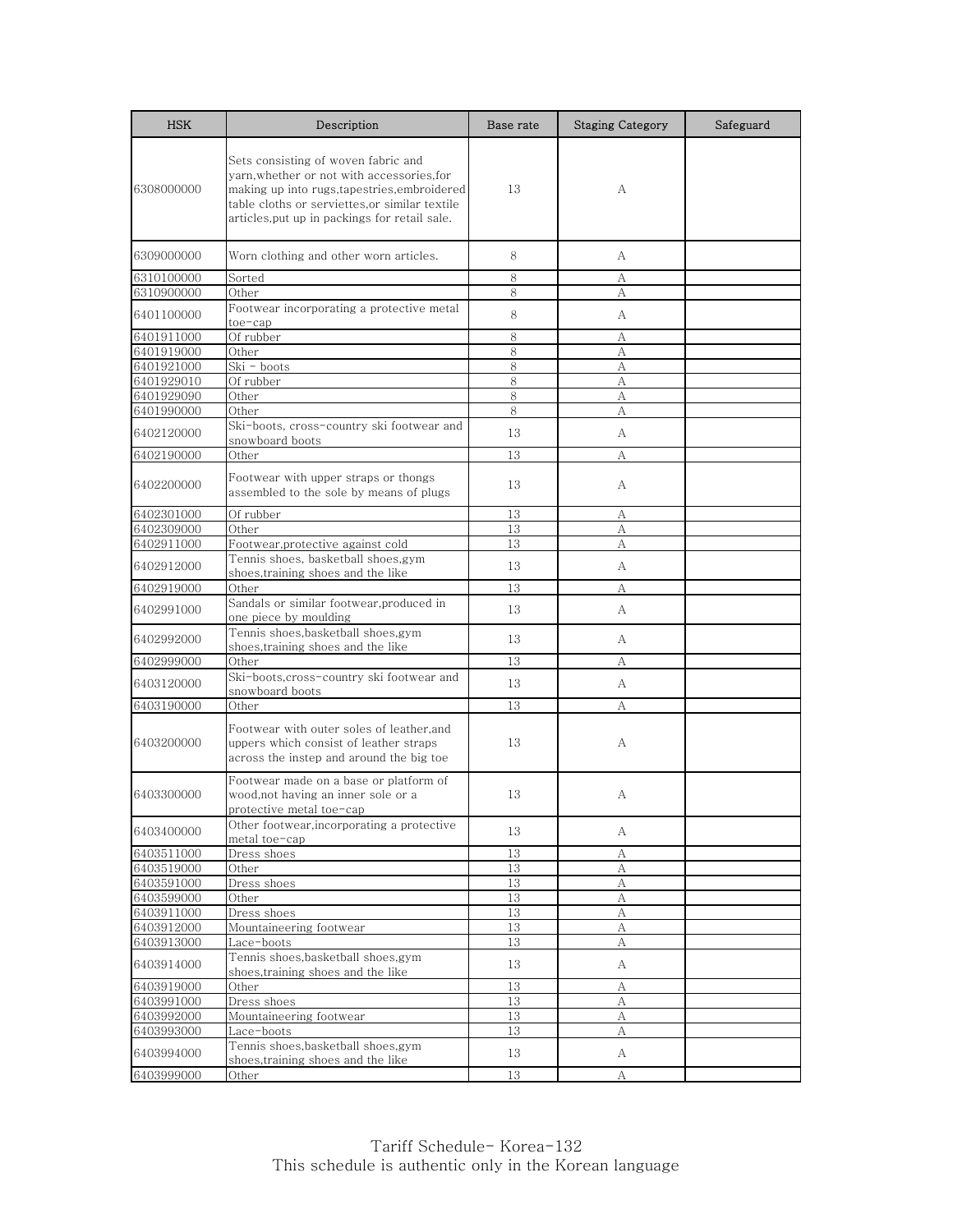| <b>HSK</b>               | Description                                  | Base rate | <b>Staging Category</b> | Safeguard |
|--------------------------|----------------------------------------------|-----------|-------------------------|-----------|
|                          | Sports footwear; tennis shoes, basketball    |           |                         |           |
| 6404110000               | shoes,gym shoes,training shoes and the       | 13        | А                       |           |
|                          | like                                         |           |                         |           |
| 6404191000               | Slippers                                     | 13        | А                       |           |
| 6404199000               | Other                                        | 13<br>13  | А<br>A                  |           |
| 6404201000<br>6404209000 | Slippers<br>Other                            | 13        | А                       |           |
|                          | With uppers of leather or composition        |           |                         |           |
| 6405100000               | leather                                      | 13        | A                       |           |
| 6405200000               | With uppers of texile materials              | 13        | А                       |           |
| 6405900000               | Other:                                       | 13        | А                       |           |
| 6406101000               | Uppers                                       | 8         | А                       |           |
| 6406102000               | Parts                                        | 8         | А                       |           |
| 6406201000               | Outer soles                                  | 8         | А                       |           |
| 6406202000               | Heels                                        | 8         | А                       |           |
| 6406910000<br>6406991000 | Of wood<br>Removable in - soles              | 8<br>8    | А<br>А                  |           |
| 6406992000               | Heel cushion                                 | 8         | A                       |           |
| 6406993000               | Gaiters                                      | 8         | А                       |           |
| 6406994000               | Leggings                                     | 8         | A                       |           |
| 6406999000               | Other                                        | 8         | А                       |           |
|                          | Hat-forms, hat bodies and hoods of           |           |                         |           |
|                          | felt, neither blocked to shape nor with made |           |                         |           |
| 6501000000               | brims, plateaux and manchons (including      | 8         | А                       |           |
|                          | slit manchons), of felt.                     |           |                         |           |
|                          | Hat-shapes,plaited or made by assembling     |           |                         |           |
|                          | strips of any material, neither blocked to   |           |                         |           |
| 6502000000               | shape, nor with made brims, nor lined, nor   | 8         | А                       |           |
|                          | trimmed.                                     |           |                         |           |
|                          | Felt hats and other felt headgear, made      |           |                         |           |
|                          | from the hat bodies, hoods or plateaux of    |           |                         |           |
| 6503000000               | heading 65.01, whether or not lined or       | 8         | А                       |           |
|                          | trimmed.                                     |           |                         |           |
|                          | Hats and other headgear, plaited or made     |           |                         |           |
| 6504000000               | by assembling strips of any                  | 8         | А                       |           |
|                          | material, whether or not lined or trimmed.   |           |                         |           |
|                          |                                              |           |                         |           |
| 6505100000               | Hair-nets                                    | 8         | А                       |           |
| 6505901010               | Of synthetic fibres                          | 8         | A                       |           |
| 6505901090               | Of other fibres                              | 8         | А                       |           |
| 6505902010               | Sports cap                                   | 8         | А                       |           |
| 6505902020               | Berets                                       | 8         | А                       |           |
| 6505902090               | Other                                        | 8         | А                       |           |
| 6505909000               | Other<br>Safety headgear                     | 8<br>8    | A                       |           |
| 6506100000<br>6506910000 | Of rubber or of plastics                     | 8         | А                       |           |
| 6506920000               | Of furskin                                   | 8         | Α<br>А                  |           |
| 6506991000               | Of leather                                   | 8         | А                       |           |
| 6506992000               | Of metal                                     | 8         | А                       |           |
| 6506999000               | Other                                        | 8         | А                       |           |
|                          | Head-bands, lining, covers, hat              |           |                         |           |
| 6507000000               | foundations, hat frames, peaks and           | 8         | A                       |           |
|                          | chinstraps, for headgear.                    |           |                         |           |
| 6601100000               | Garden or similar umbrellas                  | 13        | А                       |           |
| 6601910000               | Having a telescopic shaft                    | 13        | А                       |           |
| 6601991000               | Walking-stick umbrellas                      | 13        | A                       |           |
| 6601992000               | Sun umbrellas                                | 13        | А                       |           |
| 6601999000               | Other                                        | 13        | А                       |           |
| 6602001000               | Walking-sticks                               | 8         | А                       |           |
| 6602002000               | Seat-sticks                                  | 8         | А                       |           |
| 6602003000               | Whips,ridingcrops                            | 8         | А                       |           |
| 6602009000               | Other                                        | 8         | А                       |           |
| 6603100000               | Handles and knobs                            | $13\,$    | А                       |           |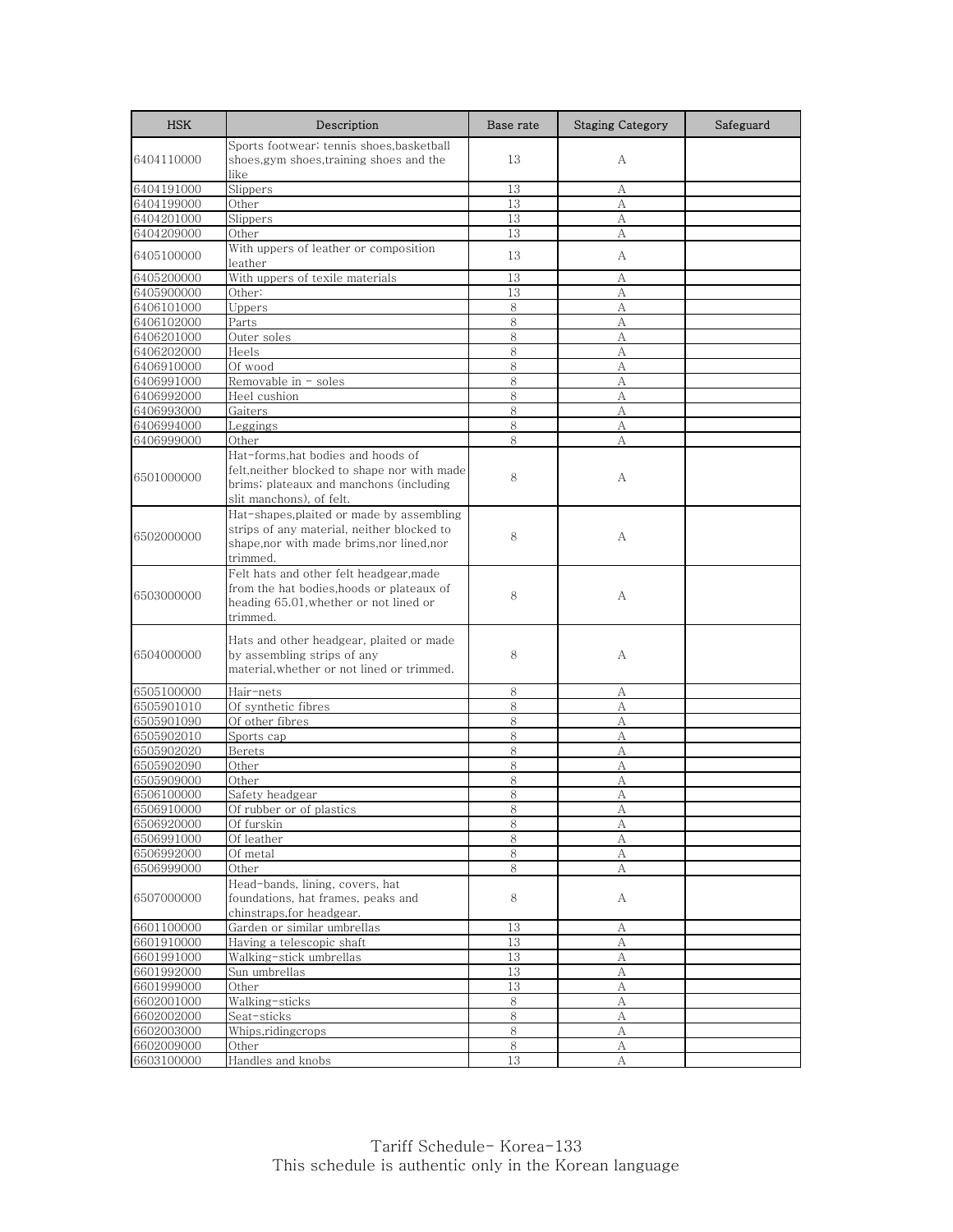| <b>HSK</b>               | Description                                                                                                                                                                                                                                                       | Base rate | <b>Staging Category</b> | Safeguard |
|--------------------------|-------------------------------------------------------------------------------------------------------------------------------------------------------------------------------------------------------------------------------------------------------------------|-----------|-------------------------|-----------|
| 6603200000               | Umbrella frames, including frames mounted<br>on shafts (sticks)                                                                                                                                                                                                   | 13        | A                       |           |
| 6603900000               | Other                                                                                                                                                                                                                                                             | 13        | А                       |           |
| 6701000000               | Skins and other parts of birds with their<br>feathers or down, feathers, parts of<br>feathers, down and articles thereof (other<br>than goods of heading 05.05 and worked<br>quills and scapes).                                                                  | 8         | А                       |           |
| 6702100000               | Of plastics                                                                                                                                                                                                                                                       | 8         | А                       |           |
| 6702901000               | Of woven fabrics                                                                                                                                                                                                                                                  | 8         | А                       |           |
| 6702902000               | Of paper                                                                                                                                                                                                                                                          | 8         | А                       |           |
| 6702909000               | Other                                                                                                                                                                                                                                                             | 8         | А                       |           |
| 6703001010               | Washed, dressed, thinned                                                                                                                                                                                                                                          | 8         | A                       |           |
| 6703001090               | Other                                                                                                                                                                                                                                                             | 8         | A                       |           |
| 6703009000               | Other                                                                                                                                                                                                                                                             | 8         | А                       |           |
| 6704110000               | Complete wigs                                                                                                                                                                                                                                                     | 8         | А                       |           |
| 6704191000<br>6704192000 | Partial wigs<br>False beards                                                                                                                                                                                                                                      | 8<br>8    | А<br>А                  |           |
| 6704193000               | False eyebrows                                                                                                                                                                                                                                                    | 8         | А                       |           |
| 6704194000               | False eyelashes                                                                                                                                                                                                                                                   | 8         | А                       |           |
| 6704199000               | Other                                                                                                                                                                                                                                                             | 8         | А                       |           |
| 6704201000               | Complete wigs                                                                                                                                                                                                                                                     | 8         | А                       |           |
| 6704202000               | Partial wigs                                                                                                                                                                                                                                                      | 8         | A                       |           |
| 6704203000               | False beards                                                                                                                                                                                                                                                      | 8         | А                       |           |
| 6704204000               | False eyebrows                                                                                                                                                                                                                                                    | 8         | A                       |           |
| 6704205000               | False eyelashes                                                                                                                                                                                                                                                   | 8         | А                       |           |
| 6704209000               | Other                                                                                                                                                                                                                                                             | 8         | А                       |           |
| 6704900000               | Of other materials                                                                                                                                                                                                                                                | 8         | А                       |           |
| 6801000000               | Setts, curbstones and flagstones, of natural<br>stone(except slate).                                                                                                                                                                                              | 8         | А                       |           |
| 6802100000               | Tiles,cubes and similar articles,whether or<br>not rectangular(including square), the<br>largest surface area of which is capable of<br>being enclosed in a square the side of<br>which is less than 7cm;artificially coloured<br>granules, chippings and powder. | 8         | G                       |           |
| 6802211000               | Marble                                                                                                                                                                                                                                                            | 8         | G                       |           |
| 6802212000               | Travertine                                                                                                                                                                                                                                                        | 8         | А                       |           |
| 6802213000               | Alabaster                                                                                                                                                                                                                                                         | 8         | А                       |           |
| 6802220000               | Other calcareous stone                                                                                                                                                                                                                                            | 8         | А                       |           |
| 6802230000               | Granite                                                                                                                                                                                                                                                           | 8         | А                       |           |
| 6802290000               | Other stone                                                                                                                                                                                                                                                       | 8         | А                       |           |
| 6802911000               | Marble                                                                                                                                                                                                                                                            | 8         | G                       |           |
| 6802912000               | Travertine                                                                                                                                                                                                                                                        | <u>8</u>  | А                       |           |
| 6802913000               | Alabaster                                                                                                                                                                                                                                                         | 8         | А                       |           |
| 6802920000<br>6802930000 | Other calcareous stone<br>Granite                                                                                                                                                                                                                                 | 8<br>8    | А<br>А                  |           |
| 6802990000               | Other stone                                                                                                                                                                                                                                                       | 8         | А                       |           |
| 6803001000               | Inkstone                                                                                                                                                                                                                                                          | 8         | А                       |           |
| 6803009000               | Other                                                                                                                                                                                                                                                             | 8         | А                       |           |
| 6804100000               | Millstones and grindstones for<br>milling, grinding or pulping                                                                                                                                                                                                    | 8         | A                       |           |
| 6804210000               | Of agglomerated synthetic or natural<br>diamond                                                                                                                                                                                                                   | 8         | D                       |           |
| 6804220000               | Of other agglomerated abrasives or of<br>ceramics                                                                                                                                                                                                                 | 8         | С                       |           |
| 6804230000               | Of natural stone                                                                                                                                                                                                                                                  | 8         | А                       |           |
| 6804300000<br>6805100000 | Hand sharpening or polishing stones<br>On a base of woven textile fabric only                                                                                                                                                                                     | 8<br>8    | А<br>A                  |           |
| 6805200000               | On a base of paper or paperboard only                                                                                                                                                                                                                             | 8         | A                       |           |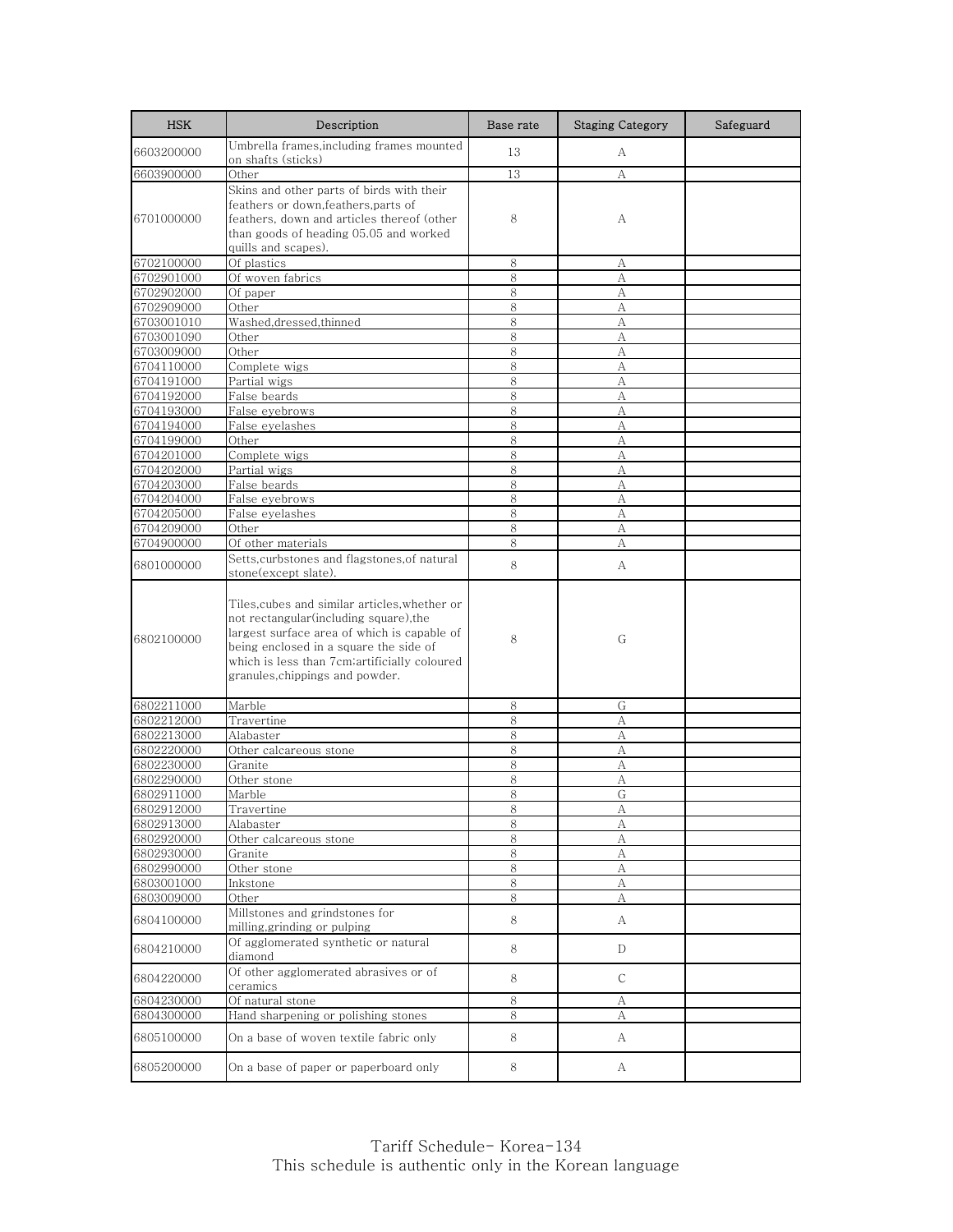| <b>HSK</b> | Description                                                                                                                                                                                                                | Base rate | <b>Staging Category</b> | Safeguard |
|------------|----------------------------------------------------------------------------------------------------------------------------------------------------------------------------------------------------------------------------|-----------|-------------------------|-----------|
| 6805300000 | On a base of other materials                                                                                                                                                                                               | 8         | А                       |           |
| 6806101000 | Slag wool                                                                                                                                                                                                                  | 8         | А                       |           |
| 6806102000 | Rock wool                                                                                                                                                                                                                  | 8         | А                       |           |
| 6806103000 | Ceramic fibre                                                                                                                                                                                                              | 8         | A                       |           |
| 6806109000 | Other                                                                                                                                                                                                                      | 8         | А                       |           |
| 6806201000 | Exfoliated vermiculite                                                                                                                                                                                                     | 8         | G                       |           |
| 6806202000 | Expanded clays                                                                                                                                                                                                             | 8         | А                       |           |
| 6806204000 | Expanded perlite                                                                                                                                                                                                           | 8         | А                       |           |
| 6806209000 | Other                                                                                                                                                                                                                      | 8         | А                       |           |
| 6806901000 | Fire proofing material                                                                                                                                                                                                     | 8         | А                       |           |
| 6806909000 | Other                                                                                                                                                                                                                      | 8         | D                       |           |
| 6807100000 | In rolls                                                                                                                                                                                                                   | 8         | А                       |           |
| 6807900000 | Other                                                                                                                                                                                                                      | 8         | $\mathsf{C}$            |           |
| 6808000000 | Panels, boards, tiles, blocks and similar<br>articles of vegetable fibre, of straw or of<br>shavings, chips, particles, sawdust or other<br>waste, of wood, agglomerated with<br>cement, plaster or other mineral binders. | 8         | А                       |           |
| 6809110000 | Faced or reinforced with paper or<br>paperboard only                                                                                                                                                                       | 8         | А                       |           |
| 6809190000 | Other                                                                                                                                                                                                                      | 8         | D                       |           |
| 6809900000 | Other articles                                                                                                                                                                                                             | 8         | А                       |           |
| 6810111000 | <b>Blocks</b>                                                                                                                                                                                                              | $8\,$     | А                       |           |
| 6810112000 | <b>Bricks</b>                                                                                                                                                                                                              | 8         | А                       |           |
| 6810191000 | Tiles                                                                                                                                                                                                                      | 8         | А                       |           |
| 6810192000 | Flagstones                                                                                                                                                                                                                 | 8         | А                       |           |
| 6810193000 | Roofing tiles                                                                                                                                                                                                              | 8         | А                       |           |
| 6810199000 | Other                                                                                                                                                                                                                      | 8         | А                       |           |
| 6810910000 | Prefabricated structural components for<br>building or civil engineering                                                                                                                                                   | 8         | А                       |           |
| 6810991000 | Beams and girders                                                                                                                                                                                                          | 8         | А                       |           |
| 6810992000 | Pile                                                                                                                                                                                                                       | 8         | А                       |           |
| 6810993000 | Electric pole                                                                                                                                                                                                              | 8         | А                       |           |
| 6810994000 | Railway sleepers                                                                                                                                                                                                           | 8         | А                       |           |
| 6810995000 | Pipes                                                                                                                                                                                                                      | $8\,$     | A                       |           |
| 6810999000 | Other                                                                                                                                                                                                                      | 8         | А                       |           |
| 6811100000 | Corrugated sheets                                                                                                                                                                                                          | 8         | А                       |           |
| 6811200000 | Other sheets,panels,tiles and similar<br>articles                                                                                                                                                                          | 8         | А                       |           |
| 6811300000 | Tubes, pipes and tube or pipe fittings                                                                                                                                                                                     | 8         | А                       |           |
| 6811900000 | Other articles                                                                                                                                                                                                             | 8         | С                       |           |
| 6812500000 | Clothing, clothing accessories, footwear and<br>headgear                                                                                                                                                                   | 8         | А                       |           |
| 6812600000 | Paper, millboard and felt                                                                                                                                                                                                  | 8         | А                       |           |
| 6812700000 | Compressed asbestos fibre jointing,in<br>sheets or rolls                                                                                                                                                                   | 8         | А                       |           |
| 6812900000 | Other                                                                                                                                                                                                                      | 8         | А                       |           |
| 6813100000 | Brake linings and pads                                                                                                                                                                                                     | $\,8\,$   | А                       |           |
| 6813901000 | Clutch facing                                                                                                                                                                                                              | 8         | А                       |           |
| 6813909000 | Other                                                                                                                                                                                                                      | 8         | А                       |           |
| 6814100000 | Plates, sheets and strips of agglomerated<br>or reconstituted mica, whether or not on a<br>support.                                                                                                                        | 8         | A                       |           |
| 6814900000 | Other                                                                                                                                                                                                                      | 8         | А                       |           |
| 6815101000 | Non-electrical articles of graphite                                                                                                                                                                                        | 8         | $\mathsf{C}$            |           |
| 6815102000 | Carbon fibre                                                                                                                                                                                                               | 8         | D                       |           |
| 6815109000 | Other                                                                                                                                                                                                                      | 8         | $\mathsf{C}$            |           |
| 6815200000 | Articles of peat                                                                                                                                                                                                           | 8         | А                       |           |
| 6815910000 | Containing magnesite, dolomite or chromite                                                                                                                                                                                 | 8         | А                       |           |
| 6815990000 | Other                                                                                                                                                                                                                      | $\,8\,$   | А                       |           |
| 6901001000 | <b>Bricks</b>                                                                                                                                                                                                              | 8         | А                       |           |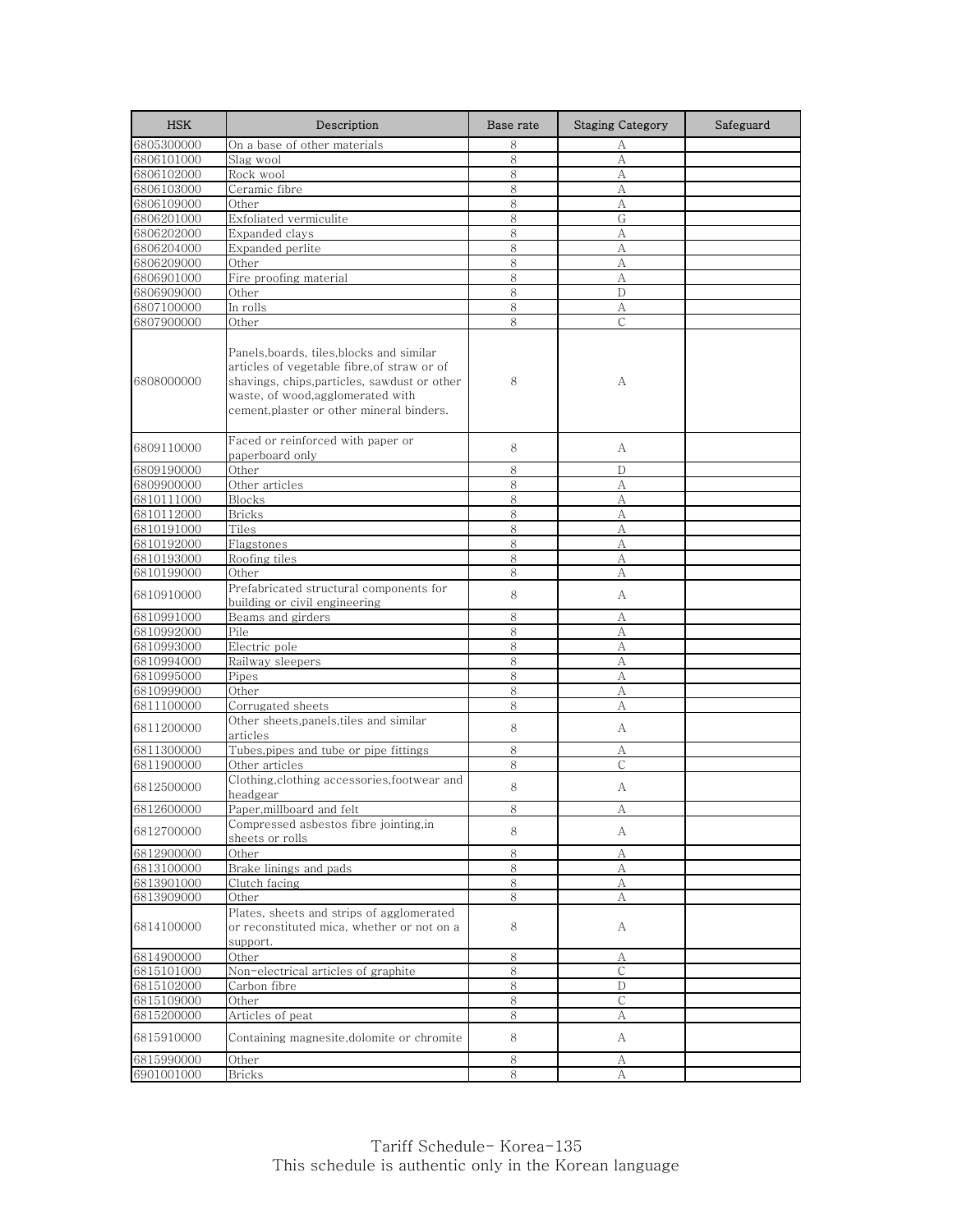| <b>HSK</b>               | Description                                                                                                                                                       | Base rate | <b>Staging Category</b> | Safeguard |
|--------------------------|-------------------------------------------------------------------------------------------------------------------------------------------------------------------|-----------|-------------------------|-----------|
| 6901002000               | <b>Blocks</b>                                                                                                                                                     | 8         | А                       |           |
| 6901003000               | Tiles                                                                                                                                                             | 8         | A                       |           |
| 6901009010               | Slabs and panels                                                                                                                                                  | 8         | А                       |           |
| 6901009090               | Other                                                                                                                                                             | 8         | A                       |           |
| 6902100000               | Containing by weight, singly or<br>together, more than 50% of the elements<br>Mg, Ca or Cr, expressed as MgO, CaO or<br>Cr <sub>2</sub> O <sub>3</sub>            | 8         | А                       |           |
| 6902200000               | Containing by weight more than 50% of<br>alumina (Al <sub>2</sub> O <sub>3</sub> ), of silica(SiO <sub>2</sub> ) or of a<br>mixture or compound of these products | 8         | C                       |           |
| 6902901000               | Based upon silicon carbide or zircon                                                                                                                              | 8         | C                       |           |
| 6902909000               | Other                                                                                                                                                             | 8         | C                       |           |
| 6903101000               | A. Retorts                                                                                                                                                        | 8         | А                       |           |
| 6903102010               | (1) For furnaces for production of<br>semiconductor wafers                                                                                                        | 3         | A                       |           |
| 6903102090               | $(2)$ Other                                                                                                                                                       | 8         | А                       |           |
| 6903103000               | C. Reaction vessels                                                                                                                                               | 8         | A                       |           |
| 6903104000               | D. Muffles                                                                                                                                                        | 8         | A                       |           |
| 6903105000               | E. Nozzles                                                                                                                                                        | 8         | А                       |           |
| 6903106000               | F. Plugs                                                                                                                                                          | 8         | А                       |           |
| 6903107000               | G. Tubes and pipes                                                                                                                                                | 8         | A                       |           |
| 6903108000               | H. Bars and rods                                                                                                                                                  | 8         | А                       |           |
| 6903109000               | I. Others                                                                                                                                                         | 8         | $\mathsf{C}$            |           |
| 6903201000               | Retorts                                                                                                                                                           | 8         | A                       |           |
| 6903202000               | Crucibles                                                                                                                                                         | 8         | А                       |           |
| 6903203000               | Reaction vessels                                                                                                                                                  | 8         | А                       |           |
| 6903204000               | Muffles                                                                                                                                                           | 8         | А                       |           |
| 6903205000               | Nozzles                                                                                                                                                           | 8         | А                       |           |
| 6903206000               | Plugs                                                                                                                                                             | 8         | А                       |           |
| 6903207000               | Tubes and pipes                                                                                                                                                   | 8         | А                       |           |
| 6903208000               | Bars and rods                                                                                                                                                     | 8<br>8    | А                       |           |
| 6903209000<br>6903901000 | Other<br>Based upon silicon carbide or zircon                                                                                                                     | 8         | А<br>А                  |           |
| 6903909010               | Retorts                                                                                                                                                           | 8         | А                       |           |
| 6903909020               | Crucibles                                                                                                                                                         | 8         | A                       |           |
| 6903909030               | Reaction vessels                                                                                                                                                  | 8         | А                       |           |
| 6903909040               | Muffles                                                                                                                                                           | 8         | А                       |           |
| 6903909050               | Nozzles                                                                                                                                                           | 8         | А                       |           |
| 6903909060               | Plugs                                                                                                                                                             | 8         | А                       |           |
| 6903909070               | Tubes and pipes                                                                                                                                                   | 8         | A                       |           |
| 6903909080               | Bars and rods                                                                                                                                                     | 8         | А                       |           |
| 6903909090               | Other                                                                                                                                                             | 8         | C                       |           |
| 6904100000               | <b>Building bricks</b>                                                                                                                                            | 8         | A                       |           |
| 6904900000               | Other                                                                                                                                                             | ୪         | A                       |           |
| 6905100000               | Roofing tiles                                                                                                                                                     | 8         | А                       |           |
| 6905901000               | Chimney pots,cowls and chimney liners                                                                                                                             | 8         | A                       |           |
| 6905902000               | Architectural ornaments                                                                                                                                           | 8         | А                       |           |
| 6905909000               | Other                                                                                                                                                             | 8         | А                       |           |
| 6906001000               | Pipes, conduits and guttering                                                                                                                                     | 8         | А                       |           |
| 6906002000               | Pipe fittings                                                                                                                                                     | $\,8\,$   | А                       |           |
| 6907101000               | Of porcelain or china                                                                                                                                             | 8         | A                       |           |
| 6907109000               | Other                                                                                                                                                             | 8         | А                       |           |
| 6907901000               | Of porcelain or china                                                                                                                                             | $\,8\,$   | A                       |           |
| 6907909000               | Other                                                                                                                                                             | 8         | А                       |           |
| 6908101000<br>6908109000 | Of porcelain or china                                                                                                                                             | 8         | А                       |           |
|                          | Other<br>Of porcelain or china                                                                                                                                    | 8         | А                       |           |
| 6908901000<br>6908909000 | Other                                                                                                                                                             | 8<br>8    | А<br>А                  |           |
| 6909110000               | Of porcelain or china                                                                                                                                             | 8         | С                       |           |
|                          |                                                                                                                                                                   |           |                         |           |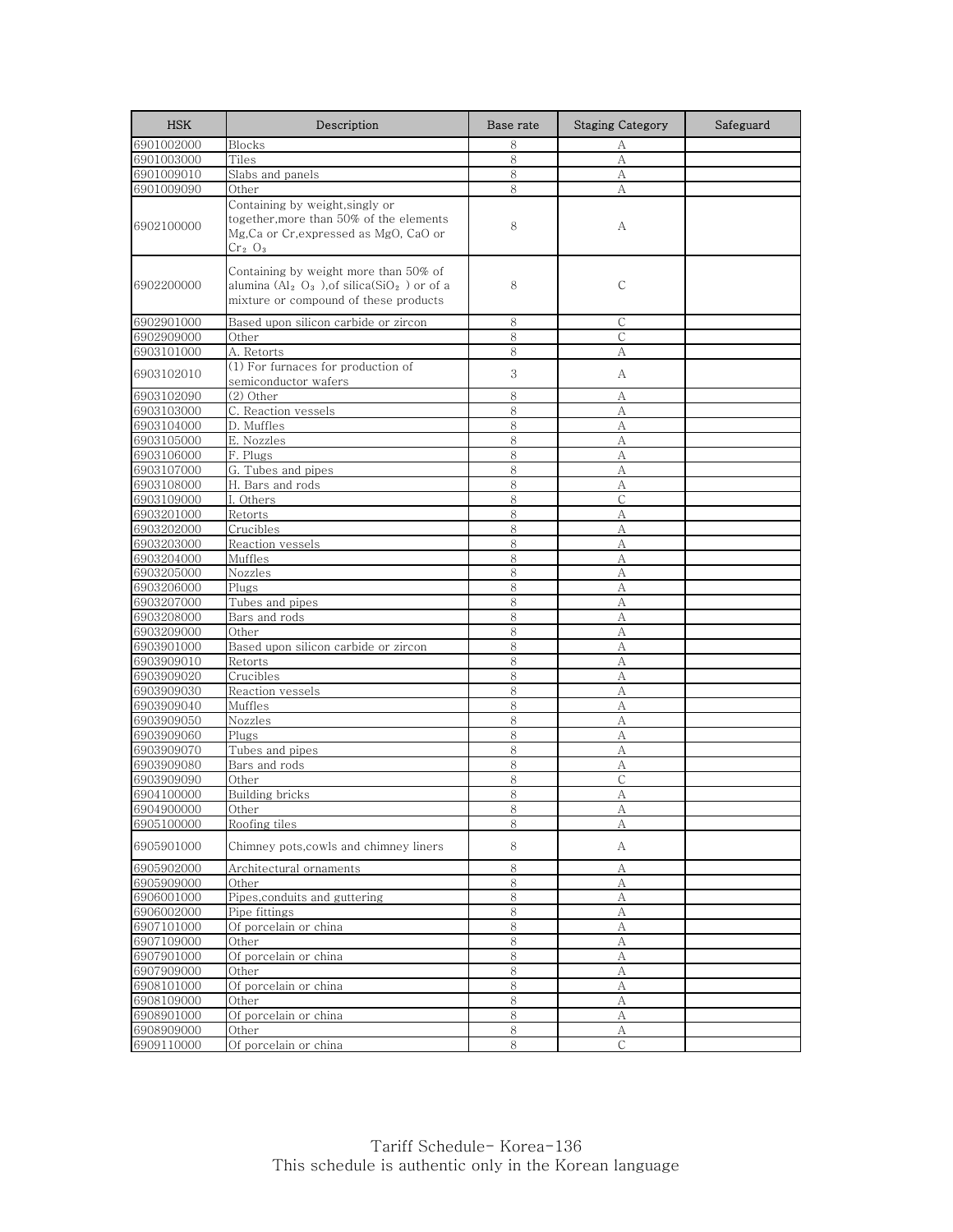| <b>HSK</b>               | Description                                                                                                                                                                                | Base rate | <b>Staging Category</b> | Safeguard |
|--------------------------|--------------------------------------------------------------------------------------------------------------------------------------------------------------------------------------------|-----------|-------------------------|-----------|
| 6909120000               | Articles having a hardness equivalent to 9<br>or more on the Mohs scale                                                                                                                    | 8         | А                       |           |
| 6909190000               | Other                                                                                                                                                                                      | 8         | $\mathsf{C}$            |           |
| 6909900000               | Other                                                                                                                                                                                      | 8         | C                       |           |
| 6910101000               | Wash basins                                                                                                                                                                                | 8         | А                       |           |
| 6910102000               | Baths                                                                                                                                                                                      | 8         | А                       |           |
| 6910103000               | Water closet pans                                                                                                                                                                          | 8         | А                       |           |
| 6910104000               | Urinals                                                                                                                                                                                    | 8         | А                       |           |
| 6910109000               | Other                                                                                                                                                                                      | 8         | А                       |           |
| 6910900000               | Other                                                                                                                                                                                      | 8         | А                       |           |
| 6911101000               | Coffee sets or tea sets                                                                                                                                                                    | 8         | А                       |           |
| 6911102000               | Bowls and dishes                                                                                                                                                                           | 8         | A                       |           |
| 6911109000               | Other                                                                                                                                                                                      | 8         | А                       |           |
| 6911901000               | Household articles                                                                                                                                                                         | 8         | A                       |           |
| 6911902000               | Toilet articles                                                                                                                                                                            | 8         | A                       |           |
| 6911909000               | Other                                                                                                                                                                                      | 8         | А                       |           |
| 6912001010               | Coffee sets or tea sets                                                                                                                                                                    | 8         | A                       |           |
| 6912001020               | Bowls and dishes                                                                                                                                                                           | 8         | А                       |           |
| 6912001090               | Other                                                                                                                                                                                      | 8         | A                       |           |
| 6912002000               | Household articles                                                                                                                                                                         | 8         | A                       |           |
| 6912003000               | Toilet articles                                                                                                                                                                            | 8         | А                       |           |
| 6912009000               | Other                                                                                                                                                                                      | 8         | A                       |           |
| 6913101000               | Statues, statuettes and busts                                                                                                                                                              | 8         | A                       |           |
| 6913109020               | Ornamental tablewares                                                                                                                                                                      | 8         | А                       |           |
| 6913109090               | Other                                                                                                                                                                                      | 8         | А                       |           |
| 6913901000               | Statues, statuettes and busts                                                                                                                                                              | 8         | A                       |           |
| 6913909020               | Ornamental tablewares                                                                                                                                                                      | 8         | А                       |           |
|                          |                                                                                                                                                                                            | 8         |                         |           |
| 6913909090               | Other                                                                                                                                                                                      | 8         | А                       |           |
| 6914101000               | $Flower - pots$                                                                                                                                                                            |           | А                       |           |
| 6914109000               | Other                                                                                                                                                                                      | 8         | А                       |           |
| 6914901000               | $Flower - pots$                                                                                                                                                                            | 8         | A                       |           |
| 6914909000               | Other                                                                                                                                                                                      | 8         | А                       |           |
| 7001001000               | 1. Mass                                                                                                                                                                                    | 5         | A                       |           |
| 7001002000               | 2. Waste and scrap, cullet                                                                                                                                                                 | 3         | А                       |           |
| 7002100000               | Balls                                                                                                                                                                                      | 8         | А                       |           |
| 7002200000               | Rods                                                                                                                                                                                       | 8         | А                       |           |
| 7002310000<br>7002320000 | Of fused quartz or other fused silica<br>Of other glass having a linear coefficient of<br>expansion not exceeding $5\times10-6$ per<br>Kelvin within a temperature range of $0^{\circ}$ to | 8<br>8    | $\mathsf{C}$<br>А       |           |
|                          | 300°C                                                                                                                                                                                      |           |                         |           |
| 7002390000               | Other                                                                                                                                                                                      | 8         | А                       |           |
| 7003121000               | Not more than 2mm in thickness                                                                                                                                                             | 8         | A                       |           |
|                          | More than 2mm but not more than 3mm in                                                                                                                                                     |           |                         |           |
| 7003122000               | thickness                                                                                                                                                                                  | 8         | А                       |           |
| 7003123000               | More than 3mm but not more than 4mm in<br>thickness                                                                                                                                        | 8         | C                       |           |
| 7003124000               | More than 4mm but not more than 5mm in<br>thickness                                                                                                                                        | 8         | A                       |           |
| 7003125000               | More than 5mm but not more than 6mm in<br>thickness                                                                                                                                        | 8         | A                       |           |
| 7003126000               | More than 6mm but not more than 8mm in<br>thickness                                                                                                                                        | 8         | A                       |           |
| 7003127000               | More than 8mm in thickness                                                                                                                                                                 | 8         | А                       |           |
| 7003191000               | Not more than 2mm in thickness                                                                                                                                                             | 8         | А                       |           |
| 7003192000               | More than 2mm but not more than 3mm in<br>thickness                                                                                                                                        | 8         | A                       |           |
| 7003193000               | More than 3mm but not more than 4mm in<br>thickness                                                                                                                                        | 8         | A                       |           |
| 7003194000               | More than 4mm but not more than 5mm in<br>thickness                                                                                                                                        | 8         | A                       |           |
| 7003195000               | More than 5mm but not more than 6mm in<br>thickness                                                                                                                                        | 8         | A                       |           |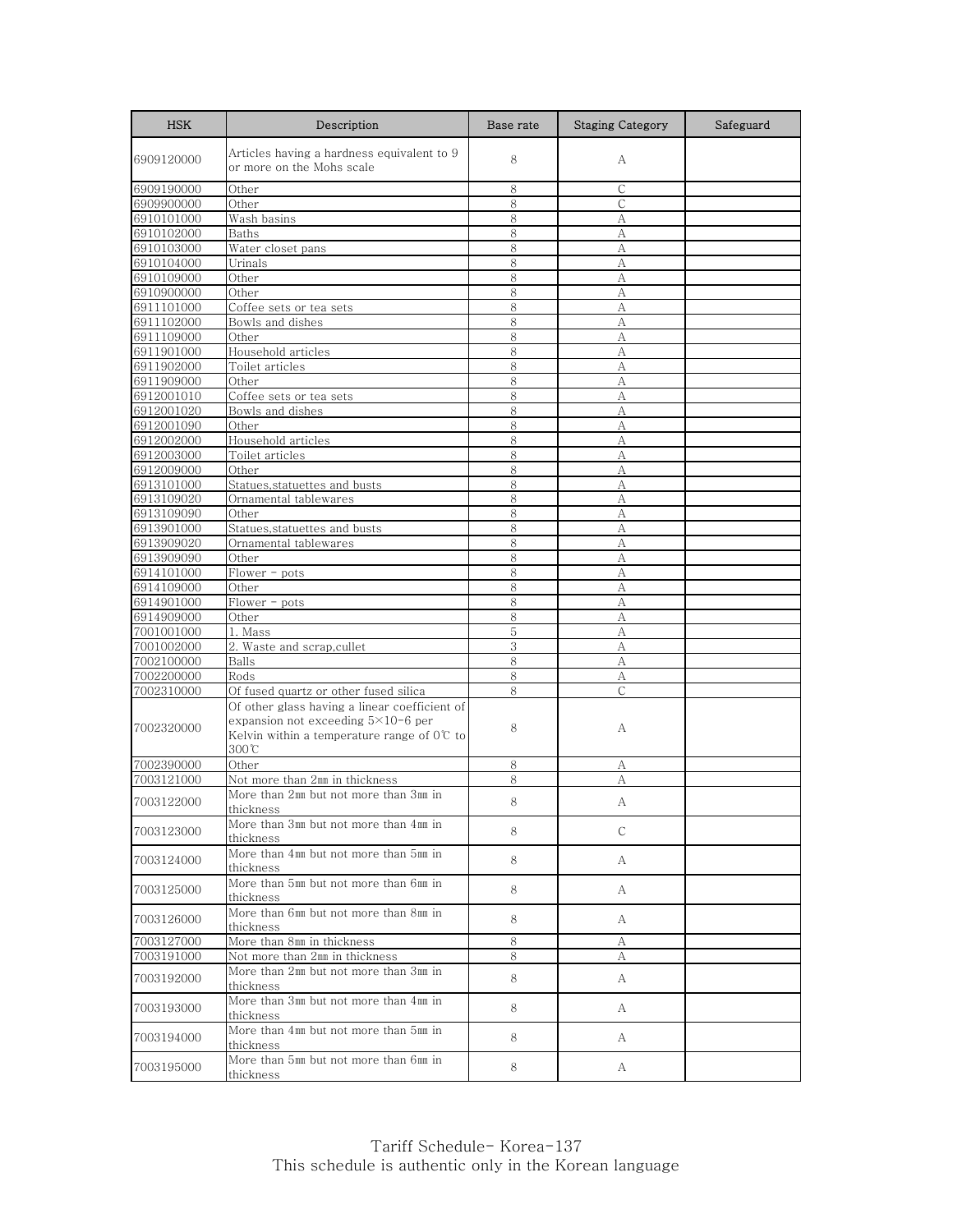| <b>HSK</b> | Description                                                  | Base rate | <b>Staging Category</b> | Safeguard |
|------------|--------------------------------------------------------------|-----------|-------------------------|-----------|
| 7003196000 | More than 6mm but not more than 8mm in<br>thickness          | 8         | А                       |           |
| 7003197000 | More than 8mm in thickness                                   | 8         | А                       |           |
| 7003200000 | Wired sheets                                                 | 8         | А                       |           |
| 7003300000 | Profiles                                                     | 8         | А                       |           |
| 7004201000 | Not more than 2mm in thickness                               | 8         | А                       |           |
| 7004202000 | More than 2mm but not more than 3mm in<br>thickness          | 8         | A                       |           |
| 7004203000 | More than 3mm but not more than 4mm in<br>thickness          | 8         | A                       |           |
| 7004204000 | More than 4㎜ but not more than 5㎜ in<br>thickness            | 8         | A                       |           |
| 7004205000 | More than 5mm but not more than 6mm in<br>thickness          | 8         | A                       |           |
| 7004206000 | More than 6mm but not more than 8mm in<br>thickness          | 8         | А                       |           |
| 7004207000 | More than 8mm in thickness                                   | 8         | А                       |           |
| 7004901000 | Not more than 2mm in thickness                               | 8         | А                       |           |
| 7004902000 | More than 2mm but not more than 3mm in                       | 8         | А                       |           |
| 7004903000 | thickness<br>More than 3mm but not more than 4mm in          | 8         | А                       |           |
| 7004904000 | thickness<br>More than 4mm but not more than 5mm in          | 8         | А                       |           |
|            | thickness<br>More than 5mm but not more than 6mm in          |           |                         |           |
| 7004905000 | thickness<br>More than 6mm but not more than 8mm in          | 8         | А                       |           |
| 7004906000 | thickness                                                    | 8         | А                       |           |
| 7004907000 | More than 8mm in thickness                                   | 8         | А                       |           |
| 7005101000 | Not more than 2mm in thickness                               | 8         | D                       |           |
| 7005102000 | More than 2mm but not more than 3mm in<br>thickness          | 8         | А                       |           |
| 7005103000 | More than 3mm but not more than 4mm in<br>thickness          | 8         | C                       |           |
| 7005104000 | More than 4mm but not more than 5mm in<br>thickness          | 8         | А                       |           |
| 7005105000 | More than 5mm but not more than 6mm in<br>thickness          | 8         | A                       |           |
| 7005106000 | More than 6mm but not more than 8mm in<br>thickness          | 8         | A                       |           |
| 7005107000 | More than 8mm in thickness                                   | 8         | А                       |           |
| 7005211000 | Not more than 2mm in thickness                               | 8         | А                       |           |
| 7005212000 | More than 2mm but not more than 3mm in<br>thickness          | 8         | A                       |           |
| 7005213000 | More than 3mm but not more than 4mm in<br>thickness          | 8         | $\mathsf{C}$            |           |
| 7005214000 | More than 4mm but not more than 5mm in                       | 8         | A                       |           |
| 7005215000 | thickness<br>More than 5mm but not more than 6mm in          | 8         | A                       |           |
| 7005216000 | thickness<br>More than 6mm but not more than 8mm in          | 8         | A                       |           |
|            | thickness                                                    |           |                         |           |
| 7005217000 | More than 8mm in thickness<br>Not more than 2mm in thickness | 8         | А                       |           |
| 7005291000 |                                                              | 8         | A                       |           |
| 7005292000 | More than 2mm but not more than 3mm in<br>thickness          | 8         | A                       |           |
| 7005293000 | More than 3mm but not more than 4mm in<br>thickness          | 8         | A                       |           |
| 7005294000 | More than 4mm but not more than 5mm in<br>thickness          | 8         | A                       |           |
| 7005295000 | More than 5mm but not more than 6mm in<br>thickness          | 8         | A                       |           |
| 7005296000 | More than 6mm but not more than 8mm in<br>thickness          | 8         | A                       |           |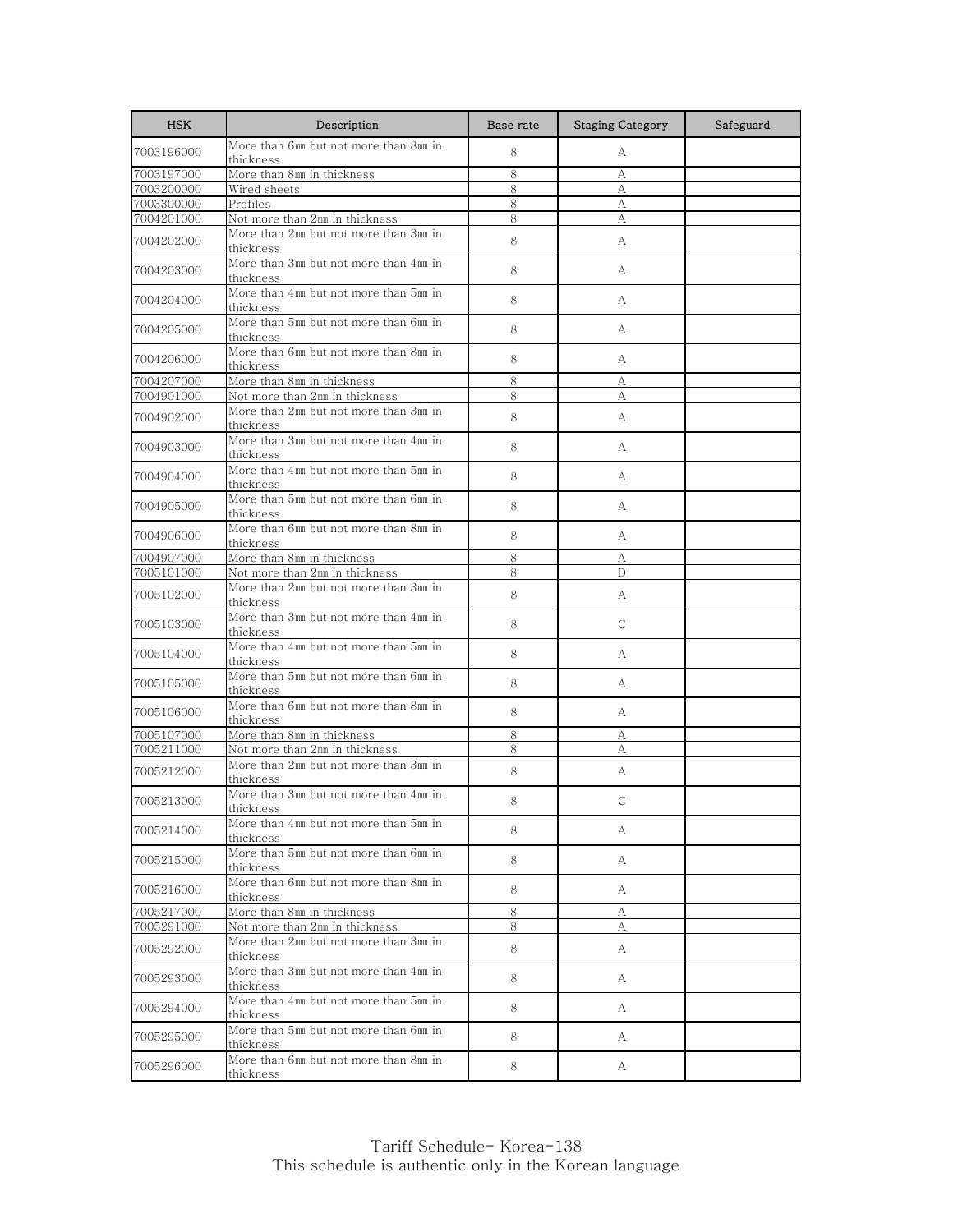| <b>HSK</b> | Description                                                                                                                                                                      | Base rate | <b>Staging Category</b> | Safeguard |
|------------|----------------------------------------------------------------------------------------------------------------------------------------------------------------------------------|-----------|-------------------------|-----------|
| 7005297000 | More than 8mm in thickness                                                                                                                                                       | 8         | А                       |           |
| 7005300000 | Wired glass                                                                                                                                                                      | 8         | А                       |           |
| 7006000000 | Glass of heading 70.03,70.04 or<br>70.05, bent, edge-worked, engraved,<br>drilled,enamelled or otherwise worked, but<br>not framed or fitted with other materials.               | 8         | А                       |           |
| 7007110000 | Of size and shape suitable for incorporation<br>in vehicles,aircraft, spacecraft or vessels                                                                                      | 8         | А                       |           |
| 7007190000 | Other                                                                                                                                                                            | 8         | А                       |           |
| 7007210000 | Of size and shape suitable for incorporation<br>in vehicles, aircraft, spacecraft or vessels                                                                                     | 8         | А                       |           |
| 7007290000 | Other                                                                                                                                                                            | 8         | А                       |           |
| 7008000000 | Multiple-walled insulating units of glass.                                                                                                                                       | 8         | А                       |           |
| 7009100000 | Rear-view mirrors for vehicles                                                                                                                                                   | 8         | А                       |           |
| 7009910000 | Unframed                                                                                                                                                                         | 8         | А                       |           |
| 7009920000 | Framed                                                                                                                                                                           | 8         | А                       |           |
| 7010100000 | Ampoules                                                                                                                                                                         | 8         | А                       |           |
| 7010200000 | Stoppers, lids and other closures                                                                                                                                                | 8         | А                       |           |
| 7010900000 | Other                                                                                                                                                                            | $\,8\,$   | А                       |           |
| 7011100000 | For electric lighting                                                                                                                                                            | 8         | А                       |           |
| 7011201000 | Color                                                                                                                                                                            | 8         | А                       |           |
| 7011209000 | Other                                                                                                                                                                            | 8         | А                       |           |
| 7011900000 | Other                                                                                                                                                                            | 8         | А                       |           |
| 7012000000 | Glass inners for vacuum flasks or for other<br>vacuum vessels.                                                                                                                   | 8         | А                       |           |
| 7013100000 | Of glass-ceramics                                                                                                                                                                | 8         | А                       |           |
| 7013210000 | Of lead crystal                                                                                                                                                                  | 8         | А                       |           |
| 7013290000 | Other                                                                                                                                                                            | 8         | А                       |           |
| 7013310000 | Of lead crystal                                                                                                                                                                  | 8         | A                       |           |
| 7013320000 | Of glass having a linear coefficient of<br>expansion not exceeding 5 x 10-6 per<br>Kelvin within a temperature range of $0\degree$ to<br>300°C                                   | 8         | А                       |           |
| 7013390000 | Other                                                                                                                                                                            | 8         | $\mathsf{C}$            |           |
| 7013910000 | Of lead crystal                                                                                                                                                                  | 8         | А                       |           |
| 7013990000 | Other                                                                                                                                                                            | 8         | A                       |           |
| 7014001000 | 1. Of sealed beam lamp                                                                                                                                                           | 8         | А                       |           |
| 7014009010 | Signalling glassware                                                                                                                                                             | 8         | A                       |           |
| 7014009020 | Optical elements of glass                                                                                                                                                        | 8         | $\mathbb{D}$            |           |
| 7015100000 | 1. Glasses for corrective spectacles                                                                                                                                             | 8         | А                       |           |
| 7015901000 | For sun glasses                                                                                                                                                                  | 8         | A                       |           |
| 7015902000 | Clock or watch glasses and the like                                                                                                                                              | 8         |                         |           |
| 7015909000 | Other                                                                                                                                                                            | 8         | А                       |           |
| 7016100000 | 1. Glass cubes and other glass<br>smallwares, whether or not on a backing, for<br>mosaics or similar decorative purposes                                                         | 8         | А                       |           |
| 7016901000 | Paving blocks, slabs, bricks, squares, tiles<br>and other articles of pressed or moulded<br>glass, whether or not wired, of a kind used<br>for building or construction purposes | 8         | А                       |           |
| 7016909010 | Leaded lights                                                                                                                                                                    | 8         | А                       |           |
| 7016909020 | Stained glass                                                                                                                                                                    | 8         | А                       |           |
| 7016909090 | Other                                                                                                                                                                            | 8         | С                       |           |
| 7017100000 | Of fused quartz or other fused silica                                                                                                                                            | 8         | А                       |           |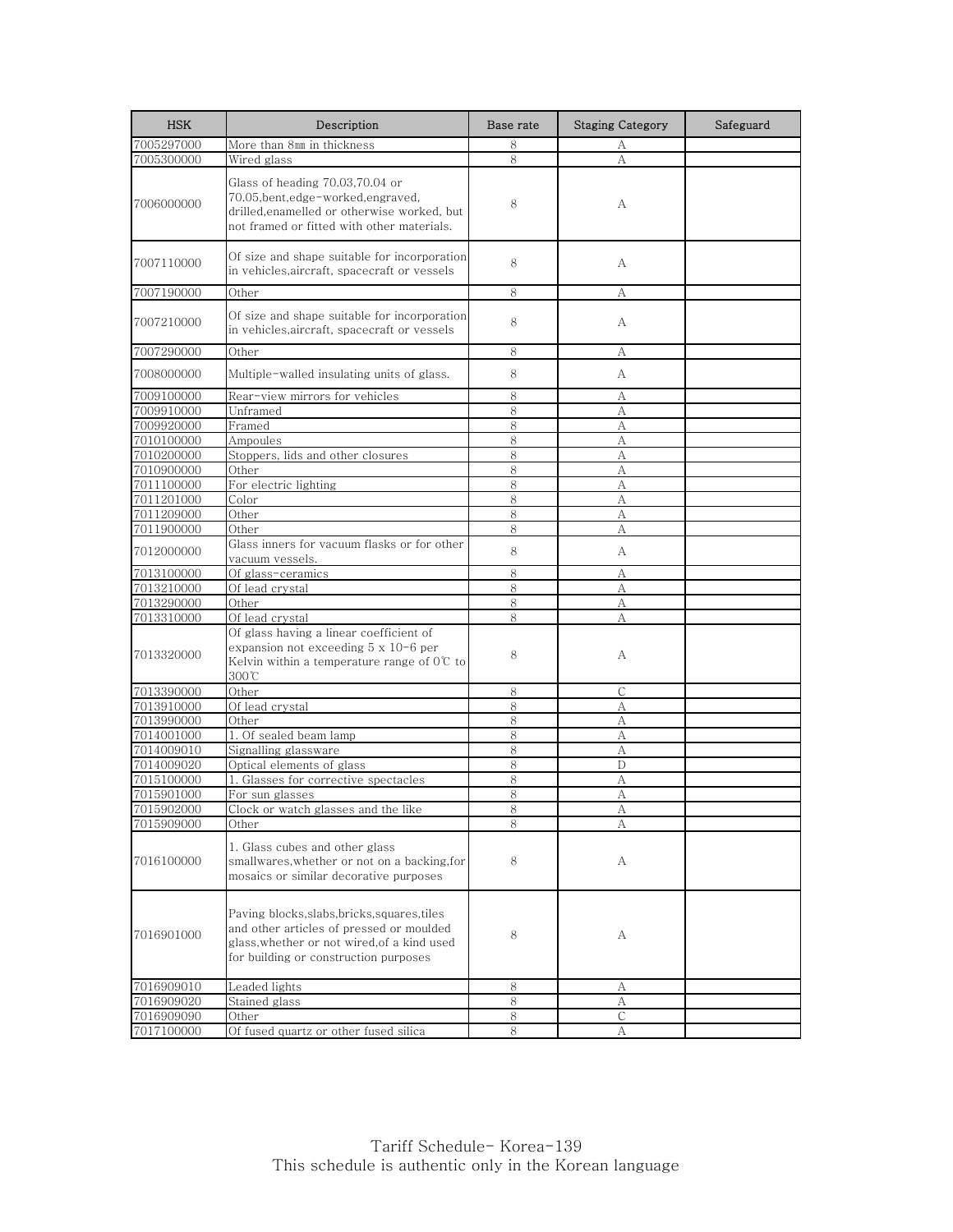| <b>HSK</b>               | Description                                                              | Base rate         | <b>Staging Category</b> | Safeguard |
|--------------------------|--------------------------------------------------------------------------|-------------------|-------------------------|-----------|
|                          | Of other glass having a linear coefficient of                            |                   |                         |           |
| 7017200000               | expansion not exceeding 5 x 10-6 per                                     | 8                 | А                       |           |
|                          | Kelvin within a temperature range of $0\degree$ to<br>300℃               |                   |                         |           |
| 7017900000               | Other                                                                    | 8                 | А                       |           |
| 7018101000               | Beads                                                                    | 8                 | А                       |           |
| 7018102000               | Imitation pearls                                                         | 8                 | А                       |           |
| 7018103000               | Imitation precious and semi-precious                                     | 8                 | А                       |           |
|                          | stones                                                                   |                   |                         |           |
| 7018104000               | Imitation coral                                                          | 8                 | А                       |           |
| 7018109000               | Other                                                                    | 8                 | А                       |           |
| 7018200000               | Glass microspheres not exceeding 1mm in<br>diameter                      | 8                 | A                       |           |
| 7018901000               | Glass eyes other than prosthetic articles                                | 8                 | А                       |           |
| 7018909000               | Other                                                                    | 8                 | А                       |           |
| 7019110000               | Chopped strands, of a length of not more<br>than 50mm                    | 8                 | А                       |           |
| 7019120000               | Rovings                                                                  | 8                 | С                       |           |
| 7019190000               | Other                                                                    | 8                 | $\mathsf{C}$            |           |
| 7019310000               | Mats                                                                     | 8                 | А                       |           |
| 7019320000               | Thin sheets (voiles)                                                     | 8                 | А                       |           |
| 7019390000               | Other                                                                    | 8                 | А                       |           |
| 7019400000<br>7019510000 | Woven fabrics of rovings                                                 | 8<br>8            | А<br>D                  |           |
|                          | Of a width not exceeding 30cm<br>Of a width exceeding 30cm, plain weave, |                   |                         |           |
|                          | weighing less than $250g/m$ , of filaments                               |                   |                         |           |
| 7019520000               | measuring per single yarn not more than                                  | 8                 | А                       |           |
|                          | $136$ tex                                                                |                   |                         |           |
| 7019590000               | Other                                                                    | 8                 | D                       |           |
| 7019901000               | Glass wool                                                               | 8                 | C                       |           |
| 7019909000               | Other                                                                    | 8                 | А                       |           |
|                          | (1) Quartz reactor tubes and holders                                     |                   |                         |           |
| 7020001011               | designed for insertion into diffusion and                                | $\Omega$          | Κ                       |           |
|                          | oxidation furnaces for production of<br>semiconductor wafers             |                   |                         |           |
|                          | (2) Quartz crucibles for production of                                   |                   |                         |           |
| 7020001012               | semiconductor wafers                                                     | 3                 | А                       |           |
| 7020001019               | $(3)$ Other                                                              | 8                 | А                       |           |
| 7020001090               | B. Other                                                                 | 8                 | А                       |           |
| 7020009000               | 2. Other                                                                 | 8                 | А                       |           |
| 7101101000               | Unworked                                                                 | 8                 | А                       |           |
| 7101102000               | Worked                                                                   | 8                 | А                       |           |
| 7101210000               | Unworked                                                                 | 8                 | А                       |           |
| 7101220000<br>7102100000 | Worked<br>1. unsorted                                                    | 8<br>$\mathbf{1}$ | А<br>A                  |           |
|                          | A. Unworked or simply sawn, cleaved or                                   |                   |                         |           |
| 7102210000               | bruted                                                                   | $\mathbf{1}$      | А                       |           |
| 7102290000               | B. Other                                                                 | 5                 | А                       |           |
| 7102310000               | A. Unworked or simply sawn, cleaved or<br>bruted                         | $\mathbf{1}$      | A                       |           |
| 7102390000               | B. Other                                                                 | $\mathbf 5$       | А                       |           |
| 7103100000               | 1. Unworked or simply sawn or roughly<br>shaped                          | $\mathbf{1}$      | A                       |           |
| 7103911000               | (1) Industrial                                                           | 5                 | А                       |           |
| 7103919010               | Rubies                                                                   | 5                 | А                       |           |
| 7103919020               | Sapphires                                                                | 5                 | А                       |           |
| 7103919030               | Emeralds                                                                 | $\mathbf 5$       | $\mathbf{A}$            |           |
| 7103991000               | (1) Industrial                                                           | 5                 | А                       |           |
| 7103999010               | Opal                                                                     | 5                 | А                       |           |
| 7103999020               | Jade                                                                     | 5                 | А                       |           |
| 7103999030               | Chalcedony                                                               | 5                 | А                       |           |
| 7103999040               | Rocky crystal                                                            | 5                 | А                       |           |
| 7103999090               | Other                                                                    | 5                 | А                       |           |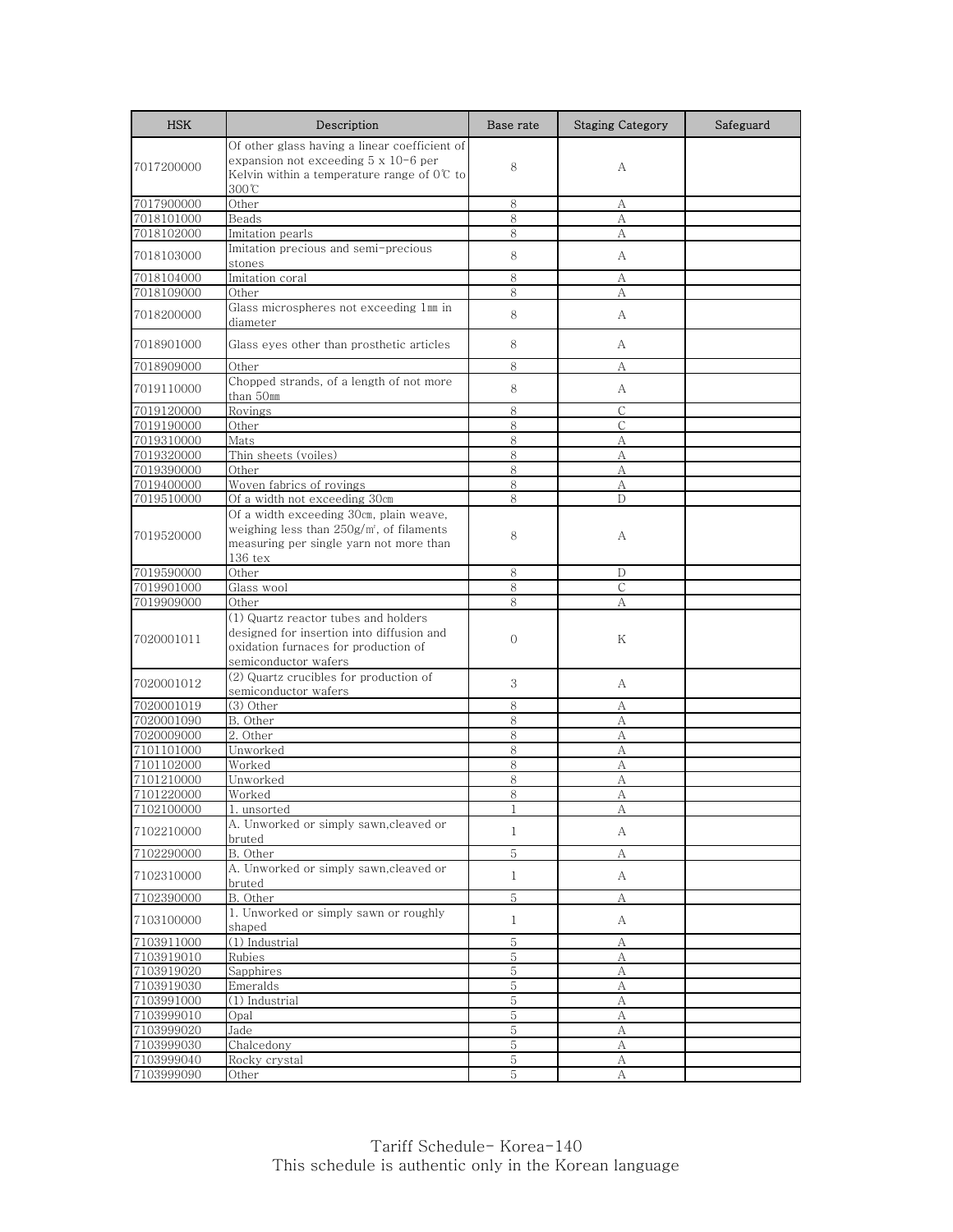| <b>HSK</b> | Description                                                                                        | Base rate      | <b>Staging Category</b> | Safeguard |
|------------|----------------------------------------------------------------------------------------------------|----------------|-------------------------|-----------|
| 7104100000 | 1. piezo-electric quartz                                                                           | 5              | А                       |           |
| 7104201000 | A. Diamonds                                                                                        | 5              | А                       |           |
| 7104209000 | B. Other                                                                                           | 5              | A                       |           |
| 7104901010 | (1) Diamonds                                                                                       | 5              | А                       |           |
| 7104901020 | (2) synthetic quartz                                                                               | 5              | А                       |           |
| 7104901090 | (3) other                                                                                          | 5              | A                       |           |
| 7104909010 | Diamonds                                                                                           | 5              | А                       |           |
| 7104909090 | Other                                                                                              | 5              | А                       |           |
| 7105101000 | A. Natural                                                                                         | 5              | А                       |           |
| 7105102000 | B. Synthetic                                                                                       | 5              | $\mathsf{C}$            |           |
| 7105901000 | A. Of garnet                                                                                       | 5              | А                       |           |
| 7105909000 | B. other                                                                                           | 5              | А<br>$\mathsf{C}$       |           |
| 7106100000 | Powder                                                                                             | 3              |                         |           |
| 7106911000 | Containing by weight 99.99% or more of<br>silver                                                   | 3              | А                       |           |
| 7106919000 | Other                                                                                              | 3              | $\mathsf{C}$            |           |
| 7106921000 | Bars,rods and shapes                                                                               | 3              | С                       |           |
| 7106922000 | Plates,sheets and strips                                                                           | 3              | $\mathsf{C}$            |           |
| 7106923000 | Wire                                                                                               | 3              | С                       |           |
| 7106929000 | Other                                                                                              | 3              | $\mathsf{C}$            |           |
| 7107001000 | Bars,rods and shapes                                                                               | 3              | А                       |           |
| 7107002000 | Plates, sheets and strips                                                                          | 3              | А                       |           |
| 7107003000 | Wire                                                                                               | 3              | A                       |           |
| 7107004000 | Tubes,pipes and hollow bars                                                                        | 3              | А                       |           |
| 7107009000 | Other                                                                                              | 3              | А                       |           |
| 7108110000 | A. Powder                                                                                          | 3              | А                       |           |
| 7108121000 | (1) Lumps, billets and grains                                                                      | 3              | А                       |           |
| 7108129000 | (2) Other                                                                                          | 3              | А                       |           |
| 7108131010 | $\overline{(a)$ For use in manufacturing<br>semiconductor                                          | 8              | А                       |           |
| 7108131090 | (b) Other                                                                                          | 3              | А                       |           |
| 7108139010 | Bars, rods and shapes                                                                              | 3              | А                       |           |
| 7108139020 | Plates, sheets and strips                                                                          | 3              | А                       |           |
| 7108139090 | Other                                                                                              | 3              | А                       |           |
| 7108200000 | 2. Monetary                                                                                        | $\Omega$       | K                       |           |
| 7109000000 | Base metals or silver, clad with gold, not<br>further worked than semi-manufactured.               | 3              | А                       |           |
| 7110110000 | Unwrought or in powder form                                                                        | 3              | А                       |           |
| 7110190000 | Other                                                                                              | 3              | А                       |           |
| 7110210000 | Unwrought or in powder form                                                                        | 3              | А                       |           |
| 7110290000 | Other                                                                                              | 3              | А                       |           |
| 7110310000 | Unwrought or in powder form                                                                        | 3              | А                       |           |
| 7110390000 | Other                                                                                              | 3              | А                       |           |
| 7110410000 | Unwrought or in powder form                                                                        | 3              | A                       |           |
| 7110490000 | Other                                                                                              | 3              |                         |           |
| 7111000000 | Base metals, silver or gold, clad with<br>platinum, not further worked than semi-<br>manufactured. | 3              | А                       |           |
| 7112300000 | 1. Ash containing precious metal or<br>precious metal compounds                                    | 2              | А                       |           |
| 7112911000 | (1) Of residues                                                                                    | $\overline{2}$ | А                       |           |
| 7112919000 | (2) Other                                                                                          | 3              | А                       |           |
| 7112921000 | (1) Of residues                                                                                    | 2              | А                       |           |
| 7112929000 | (2) Other                                                                                          | 3              | А                       |           |
| 7112991000 | (1) Of residues                                                                                    | $\overline{2}$ | А                       |           |
| 7112992000 | (2) Of waste, paring and scrap of plastics                                                         | 6.5            | G                       |           |
| 7112999000 | (3) Other                                                                                          | 3              | А                       |           |
| 7113110000 | Of silver, whether or not plated or clad with<br>other precious metal                              | 8              | А                       |           |
| 7113191000 | Of platinum                                                                                        | 8              | А                       |           |
| 7113192000 | Of gold                                                                                            | 8              | А                       |           |
| 7113199000 | Other                                                                                              | 8              | А                       |           |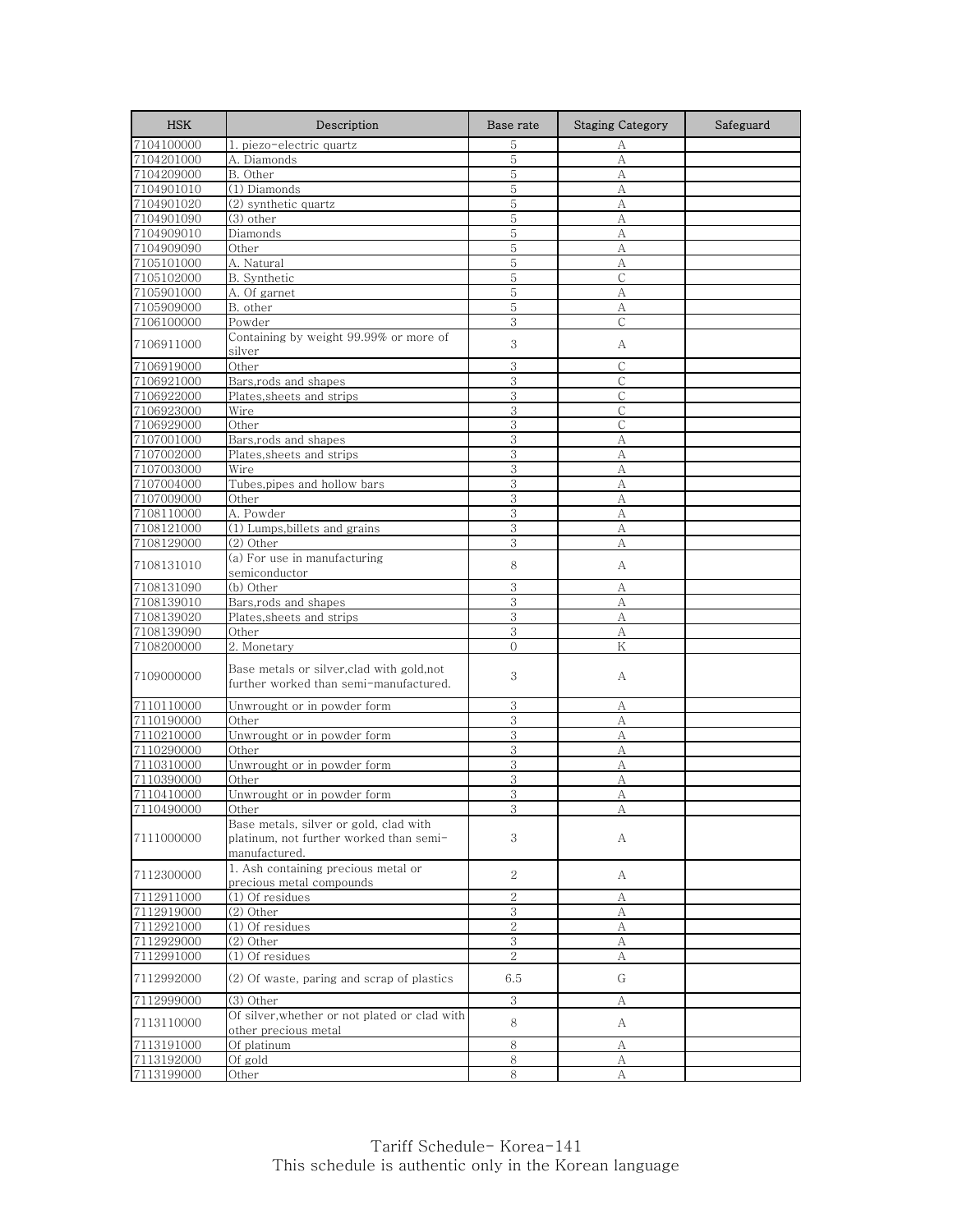| <b>HSK</b>               | Description                                                                | Base rate           | <b>Staging Category</b> | Safeguard |
|--------------------------|----------------------------------------------------------------------------|---------------------|-------------------------|-----------|
| 7113201000               | Platinum-clad                                                              | 8                   | А                       |           |
| 7113202000               | Gold-clad                                                                  | 8                   | A                       |           |
| 7113203000               | Silver-clad                                                                | 8                   | A                       |           |
| 7113209000               | Other                                                                      | 8                   | А                       |           |
| 7114111000               | For table                                                                  | 8                   | А                       |           |
| 7114112000               | For toilet                                                                 | 8                   | А                       |           |
| 7114113000               | For office and desk                                                        | 8                   | А                       |           |
| 7114114000               | For use by smokers                                                         | 8                   | А                       |           |
| 7114119000               | Other                                                                      | 8                   | А                       |           |
| 7114191000               | For table                                                                  | 8                   | A                       |           |
| 7114192000               | For toilet                                                                 | 8                   | А                       |           |
| 7114193000               | For office and desk<br>For use by smokers                                  | 8<br>8              | А                       |           |
| 7114194000               |                                                                            | 8                   | A                       |           |
| 7114199000<br>7114201000 | Other<br>For table                                                         | 8                   | A<br>А                  |           |
| 7114202000               | For toilet                                                                 | 8                   | А                       |           |
| 7114203000               | For office and desk                                                        | 8                   | А                       |           |
| 7114204000               | For use by smokers                                                         | 8                   | А                       |           |
| 7114209000               | Other                                                                      | 8                   | А                       |           |
|                          | Catalysts in the form of wire cloth or                                     |                     |                         |           |
| 7115100000               | grill, of platinum                                                         | 8                   | А                       |           |
| 7115901010               | Platinum crucible                                                          | 8                   | A                       |           |
| 7115901090               | Other                                                                      | 8                   | А                       |           |
|                          |                                                                            |                     |                         |           |
| 7115909010               | Of gold, including metals clad with gold                                   | 8                   | А                       |           |
| 7115909020               | Of silver, including metals clad with siver                                | 8                   | А                       |           |
| 7115909090               | Other                                                                      | 8                   | А                       |           |
| 7116101000               | Of natural pearls                                                          | 8                   | А                       |           |
| 7116102000               | Of cultured pearls                                                         | 8                   | А                       |           |
| 7116201000               | Industrial                                                                 | 8                   | А                       |           |
| 7116209010               | For personal adornment                                                     | 8                   | A                       |           |
| 7116209090               | Other                                                                      | 8                   | А                       |           |
| 7117110000               | Cuff-links and studs                                                       | 8                   | А                       |           |
| 7117191000               | Necklace                                                                   | 8                   | A                       |           |
| 7117192000               | Bracelet                                                                   | 8                   | А                       |           |
| 7117193000               | Earing                                                                     | 8                   | A                       |           |
| 7117194000               | Brooch                                                                     | 8                   | А                       |           |
| 7117195000               | Ring                                                                       | 8                   | А                       |           |
| 7117196000               | Chains for personal adornment                                              | 8                   | А                       |           |
| 7117199000               | Other                                                                      | 8                   | А                       |           |
| 7117900000               | Other                                                                      | 8                   | А                       |           |
| 7118100000               | 1. Coin (other than gold coin), not being<br>legal tender                  | $\mathbf{0}$        | Κ                       |           |
| 7118901000               | A. Gold coin                                                               | $\mathbf 0$         | Κ                       |           |
| 7118902000               | B. Silver coin                                                             | 0                   | K                       |           |
| 7118909000               | C. Other                                                                   | $\mathbf{0}$        | Κ                       |           |
| 7201101000               | A. For casting                                                             | $\overline{2}$      | А                       |           |
| 7201102000               | B. For steel manufacture                                                   | $\overline{2}$      | А                       |           |
| 7201109000               | C. Other                                                                   | $\overline{2}$      | А                       |           |
| 7201200000               | 2. Non-alloy pig iron containing by weight<br>more than 0.5% of phosphorus | $\overline{2}$      | A                       |           |
| 7201501000               | A. Alloy pig iron                                                          | $\overline{2}$      | А                       |           |
| 7201502000<br>7202110000 | B. Spiegeleisen<br>Containing by weight more than 2% of                    | $\overline{2}$<br>8 | А<br>A                  |           |
|                          | carbon.                                                                    |                     |                         |           |
| 7202190000               | Other                                                                      | 8                   | А                       |           |
| 7202210000               | Containing by weight more than 55% of<br>silicon                           | 3                   | A                       |           |
| 7202291000               | Containing by weight 2% or more of<br>magnesium                            | 3                   | A                       |           |
| 7202299000               | Other                                                                      | 3                   | А                       |           |
| 7202300000               | 3. Ferro-silico-manganese                                                  | 8                   | А                       |           |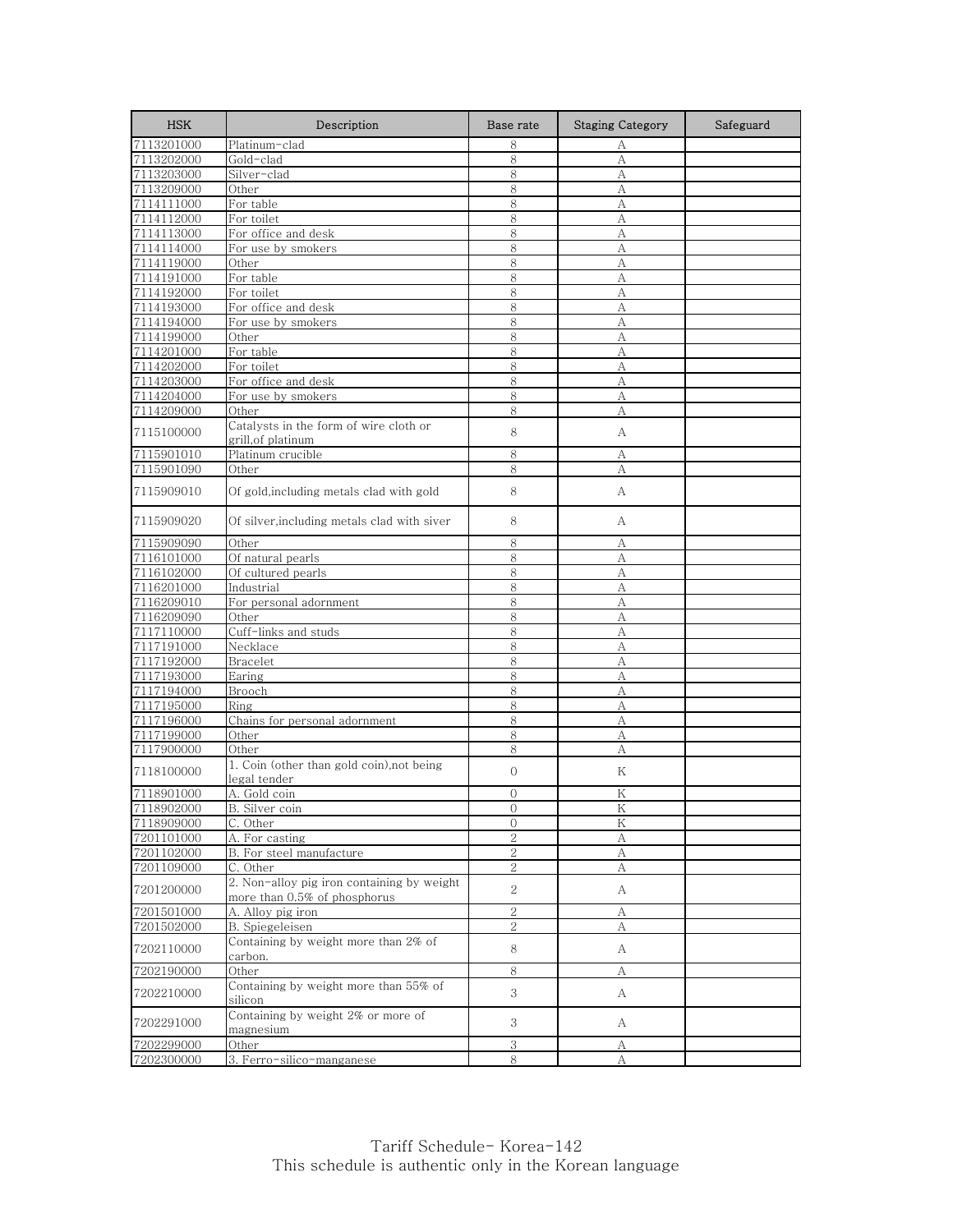| <b>HSK</b>               | Description                                                                                                            | Base rate                      | <b>Staging Category</b> | Safeguard |
|--------------------------|------------------------------------------------------------------------------------------------------------------------|--------------------------------|-------------------------|-----------|
| 7202410000               | A. Containing by weight more than 4% of<br>carbon                                                                      | 3                              | А                       |           |
| 7202490000               | B. Other                                                                                                               | 3                              | А                       |           |
| 7202500000               | 5. Ferro-silico-chromium                                                                                               | 3                              | А                       |           |
| 7202600000               | 6. Ferro-nickel                                                                                                        | 3                              | А                       |           |
| 7202700000               | 7. Ferro-molybdenum                                                                                                    | 5                              | А                       |           |
| 7202800000               | 8. Ferro-tungsten and ferro-silico-<br>tungsten                                                                        | 5                              | А                       |           |
| 7202910000               | A. Ferro-titanium and ferro-silico-titanium                                                                            | 5                              | A                       |           |
| 7202920000               | B. Ferro-vanadium                                                                                                      | 5                              | А                       |           |
| 7202930000               | C. Ferro-niobium                                                                                                       | 5                              | А                       |           |
| 7202991000               | (1) Ferro-phosphorus(iron<br>phosphide), containing by weight 15% or<br>more of phosphorus                             | 5                              | А                       |           |
| 7202999000               | $(2)$ Other                                                                                                            | 5                              | А                       |           |
| 7203100000               | 1. Ferrous products obtained by direct<br>reduction of iron ore                                                        | $\mathbf{1}$                   | А                       |           |
| 7203900000               | 2. Other                                                                                                               | $\mathbf{1}$                   | А                       |           |
| 7204100000               | 1. Waste and scrap of cast iron                                                                                        | 1                              | A                       |           |
| 7204210000               | Of stainless steel                                                                                                     | $\mathbf{1}$                   | А                       |           |
| 7204290000               | Other                                                                                                                  | 1                              | А                       |           |
| 7204300000               | 3. Waste and scrap of tinned iron or steel                                                                             | $\mathbf{1}$                   | А                       |           |
| 7204410000               | A. Turnings, shavings, chips, milling<br>waste, sawdust, filings, trimmings and<br>stampings whether or not in bundles | $\mathbf{1}$                   | A                       |           |
| 7204490000               | B. Other                                                                                                               | $\mathbf{1}$                   | А                       |           |
| 7204500000               | 5. Remelting scrap ingots                                                                                              | 1                              | А                       |           |
| 7205101000               | Shot                                                                                                                   | 5                              | А                       |           |
| 7205102000               | Grit                                                                                                                   | 5                              | А                       |           |
| 7205109000               | Other                                                                                                                  | 5                              | A                       |           |
| 7205210000               | Of alloy steel                                                                                                         | 5                              | А                       |           |
| 7205290000               | Other                                                                                                                  | 5                              | А                       |           |
| 7206100000               | 1. Ingots                                                                                                              | $\Omega$                       | K                       |           |
| 7206900000               | 2. Other                                                                                                               | 3                              | А                       |           |
| 7207111000               | Blooms                                                                                                                 | $\overline{0}$                 | K                       |           |
| 7207112000               | <b>Billets</b>                                                                                                         | $\overline{0}$                 | K                       |           |
| 7207121000               | Slabs                                                                                                                  | $\Omega$                       | Κ                       |           |
| 7207122000               | Sheet bars                                                                                                             | $\Omega$                       | K                       |           |
| 7207190000               | Other                                                                                                                  | $\mathbf{0}$                   | Κ                       |           |
| 7207201000               | Blooms                                                                                                                 | $\overline{0}$                 | K                       |           |
| 7207202000               | <b>Billets</b>                                                                                                         | $\mathbf{0}$                   | Κ                       |           |
| 7207203000               | Slabs                                                                                                                  | $\overline{0}$                 | K                       |           |
| 7207204000               | Sheet bars                                                                                                             | $\Omega$                       | Κ                       |           |
| 7207209000               | Other                                                                                                                  | U                              | K                       |           |
| 7208101000               | Of a thickness of 4.75mm or more                                                                                       | $\Omega$                       | Κ                       |           |
| 7208109000               | Of a thickness of less than 4.75mm                                                                                     | $\mathbf{0}$                   | Κ                       |           |
| 7208250000<br>7208260000 | Of a thickness of 4.75mm or more<br>Of a thickness of 3mm or more but less than<br>4.75mm                              | $\mathbf{0}$<br>$\overline{0}$ | $\rm K$<br>Κ            |           |
| 7208270000               | Of thickness of less than 3mm                                                                                          | $\mathbf{O}$                   | Κ                       |           |
| 7208360000               | Of a thickness exceeding 10mm                                                                                          | $\overline{0}$                 | Κ                       |           |
| 7208370000               | Of a thickness of 4.75mm or more but not<br>exceeding 10mm                                                             | $\overline{0}$                 | Κ                       |           |
| 7208380000               | Of a thickness of 3mm or more but less than<br>$4.75$ mm                                                               | $\Omega$                       | K                       |           |
| 7208390000               | Of a thickness of less than 3mm                                                                                        | $\mathbf{0}$                   | Κ                       |           |
| 7208400000               | Not in coils, not further worked than hot-<br>rolled, with patterns in relief                                          | $\overline{0}$                 | Κ                       |           |
| 7208510000               | Of a thickness exceeding 10mm                                                                                          | $\mathbf{O}$                   | Κ                       |           |
| 7208520000               | Of a thickness of 4.75mm or more but not<br>exceeding 10mm                                                             | 0                              | Κ                       |           |
|                          |                                                                                                                        |                                |                         |           |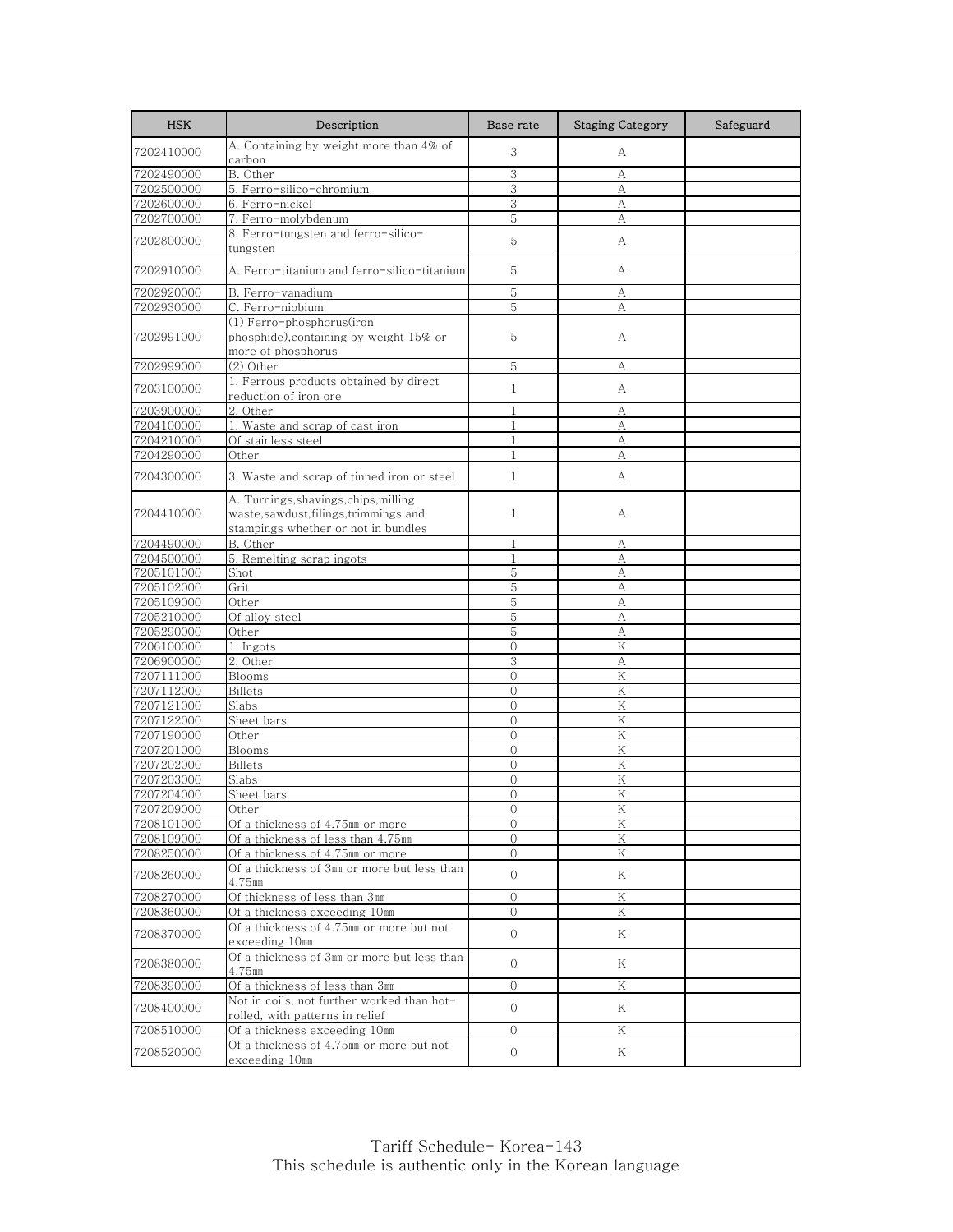| <b>HSK</b>               | Description                                                                                                                                                         | Base rate                      | <b>Staging Category</b> | Safeguard |
|--------------------------|---------------------------------------------------------------------------------------------------------------------------------------------------------------------|--------------------------------|-------------------------|-----------|
| 7208530000               | Of a thickness of 3mm or more but less than<br>4.75mm                                                                                                               | $\mathbf{0}$                   | Κ                       |           |
| 7208540000               | Of a thickness of less than 3mm                                                                                                                                     | $\mathbf{0}$                   | Κ                       |           |
| 7208900000               | Other                                                                                                                                                               | $\Omega$                       | K                       |           |
| 7209150000               | Of thickness of 3mm or more                                                                                                                                         | $\mathbf{0}$                   | Κ                       |           |
| 7209160000               | Of a thickness exceeding 1mm but less than<br>$3 \, \mathrm{mm}$                                                                                                    | $\overline{0}$                 | Κ                       |           |
| 7209170000               | Of a thickness of 0.5mm or more but not<br>exceeding 1mm                                                                                                            | $\Omega$                       | Κ                       |           |
| 7209180000               | Of a thickness of less than 0.5mm                                                                                                                                   | $\Omega$                       | Κ                       |           |
| 7209250000               | Of a thickness of 3mm or more                                                                                                                                       | $\overline{0}$                 | K                       |           |
| 7209260000               | Of a thickness exceeding 1mm but less than<br>3 <sub>mm</sub>                                                                                                       | $\overline{0}$                 | Κ                       |           |
| 7209270000               | Of a thickness of 0.5mm or more but not<br>exceeding 1mm                                                                                                            | $\Omega$                       | Κ                       |           |
| 7209280000               | Of a thickness of less than 0.5mm                                                                                                                                   | $\overline{0}$                 | K                       |           |
| 7209900000               | Other                                                                                                                                                               | $\Omega$                       | Κ                       |           |
| 7210110000               | Of a thickness of 0.5mm or more                                                                                                                                     | $\overline{0}$                 | K                       |           |
| 7210120000               | Of a thickness of less than 0.5mm                                                                                                                                   | $\overline{0}$                 | K                       |           |
| 7210200000               | Plated or coated with lead, including<br>terneplate                                                                                                                 | $\Omega$                       | Κ                       |           |
| 7210300000               | Electrolytically plated or coated with zinc                                                                                                                         | $\Omega$                       | K                       |           |
| 7210410000               | Corrugated                                                                                                                                                          | $\Omega$                       | Κ                       |           |
| 7210490000               | Other                                                                                                                                                               | $\Omega$                       | K                       |           |
| 7210500000               | Plated or coated with chromium oxides or<br>with chromium and chromium oxides                                                                                       | $\Omega$                       | Κ                       |           |
| 7210610000               | Plated or coated with aluminium-zinc<br>alloys                                                                                                                      | $\mathbf{0}$                   | Κ                       |           |
| 7210690000               | Other                                                                                                                                                               | $\mathbf{0}$                   | Κ                       |           |
| 7210700000               | Painted, varnished or coated with plastics                                                                                                                          | $\Omega$                       | K                       |           |
| 7210901000               | Plated or coated with nickel                                                                                                                                        | $\overline{0}$                 | Κ                       |           |
| 7210902000               | Plated or coated with copper                                                                                                                                        | $\overline{0}$                 | Κ                       |           |
| 7210909000               | Other                                                                                                                                                               | $\Omega$                       | Κ                       |           |
| 7211130000               | Rolled on four faces or in a closed box<br>pass, of a width exceeding 150mm and a<br>thickness of not less than 4mm, not in coils<br>and without patterns in relief | $\mathbf{0}$                   | Κ                       |           |
| 7211140000               | Other, of a thickness of 4.75mm or more                                                                                                                             | $\mathbf{0}$                   | Κ                       |           |
| 7211190000               | Other                                                                                                                                                               | $\mathbf{0}$                   | Κ                       |           |
| 7211230000               | Containing by weight less than 0.25% of<br>carbon                                                                                                                   | $\mathbf{0}$                   | Κ                       |           |
| 7211290000               | Uther                                                                                                                                                               | U                              | K                       |           |
| 7211900000               | Other                                                                                                                                                               | $\Omega$                       | Κ                       |           |
| 7212101000               | Of a thickness of 0.5mm or more                                                                                                                                     | $\mathbf{0}$                   | Κ                       |           |
| 7212102000<br>7212200000 | Of a thickness of less than 0.5mm<br>Electrolytically plated or coated with zinc                                                                                    | $\mathbf{0}$<br>$\mathbf{0}$   | $\rm K$<br>Κ            |           |
|                          |                                                                                                                                                                     |                                |                         |           |
| 7212300000<br>7212400000 | Otherwise plated or coated with zinc<br>Painted, varnished or coated with plastics                                                                                  | $\mathbf{0}$<br>$\mathbf{0}$   | Κ<br>Κ                  |           |
|                          |                                                                                                                                                                     |                                |                         |           |
| 7212501000               | Plated or coated with nickel                                                                                                                                        | $\mathbf{0}$                   | Κ                       |           |
| 7212502000<br>7212509000 | Plated or coated with copper<br>Other                                                                                                                               | $\mathbf{O}$<br>$\overline{0}$ | K<br>Κ                  |           |
| 7212600000               | Clad                                                                                                                                                                | $\mathbf{0}$                   | Κ                       |           |
| 7213100000               | Containing indentations, ribs, grooves or<br>other deformations produced during the<br>rolling process                                                              | $\mathbf{0}$                   | Κ                       |           |
| 7213200000               | Other, of free-cutting steel                                                                                                                                        | $\mathbf{0}$                   | Κ                       |           |
| 7213911000               | Containing by weight less than 0.6% of<br>carbon                                                                                                                    | 0                              | Κ                       |           |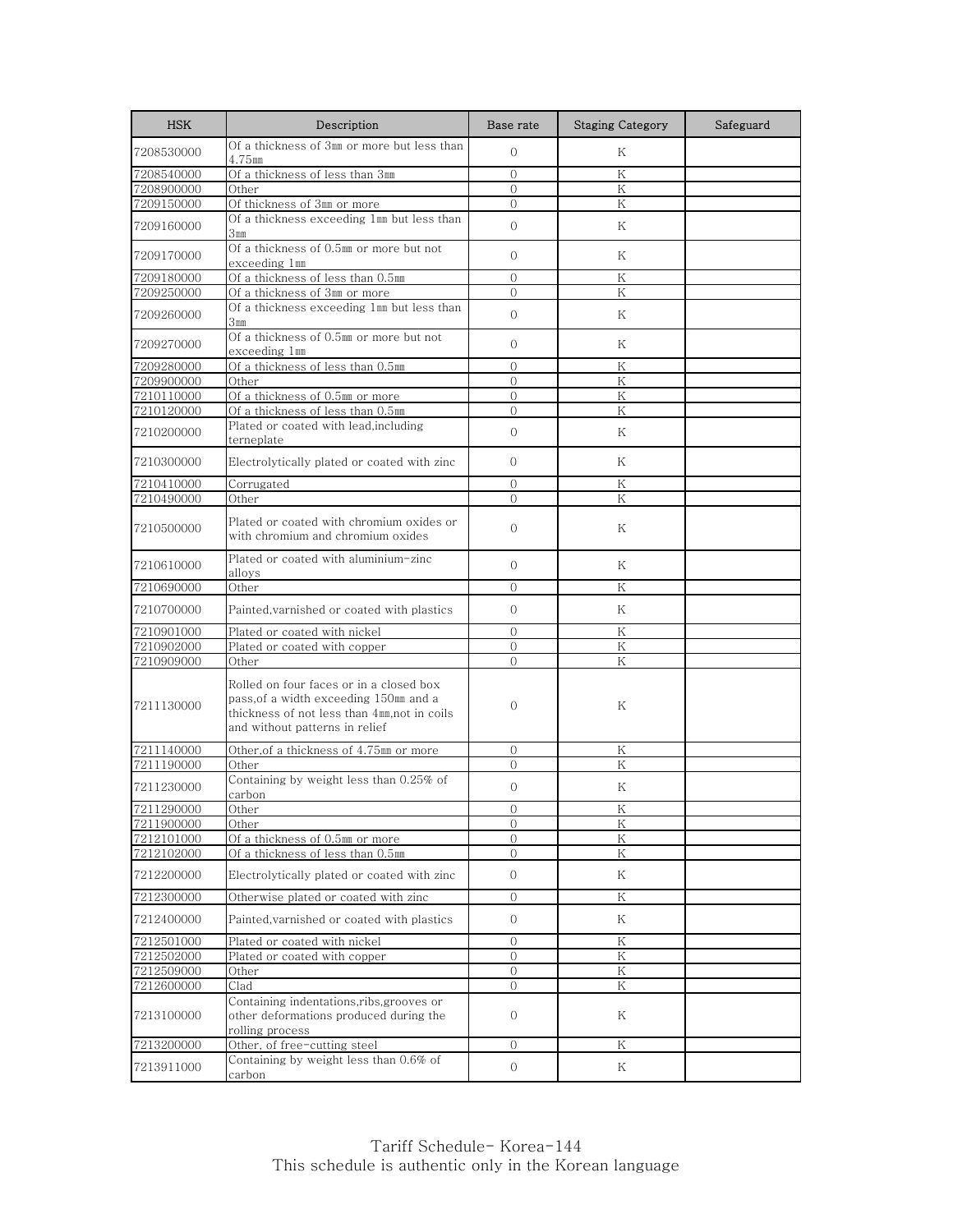| <b>HSK</b> | Description                                                                                       | Base rate      | <b>Staging Category</b> | Safeguard |
|------------|---------------------------------------------------------------------------------------------------|----------------|-------------------------|-----------|
| 7213919000 | Other                                                                                             | $\Omega$       | K                       |           |
| 7213991000 | Containing by weight less than 0.6% of<br>carbon                                                  | $\mathbf{O}$   | Κ                       |           |
| 7213999000 | Other                                                                                             | $\Omega$       | Κ                       |           |
| 7214100000 | Forged                                                                                            | $\mathbf{0}$   | Κ                       |           |
| 7214201000 | Concrete reinforcing bar                                                                          | $\mathbf{0}$   | K                       |           |
| 7214209000 | Other                                                                                             | $\Omega$       | K                       |           |
| 7214300000 | Other, of free-cutting steel                                                                      | $\overline{0}$ | Κ                       |           |
| 7214910000 | Of rectangular(other than square)cross-<br>section                                                | $\overline{0}$ | Κ                       |           |
| 7214991000 | Containing by weight less than 0.6% of<br>carbon                                                  | $\mathbf{O}$   | Κ                       |           |
| 7214999000 | Other                                                                                             | $\Omega$       | K                       |           |
| 7215100000 | Of free-cutting steel,not further worked<br>than cold-formed or cold-finished                     | $\mathbf{O}$   | Κ                       |           |
| 7215500000 | Other,not further worked than cold-formed<br>or cold-finished                                     | $\overline{0}$ | Κ                       |           |
| 7215900000 | Other                                                                                             | $\mathbf{0}$   | Κ                       |           |
| 7216101000 | U section                                                                                         | $\Omega$       | K                       |           |
| 7216102000 | I sections                                                                                        | $\mathbf{0}$   | Κ                       |           |
| 7216103000 | H section                                                                                         | 0              | Κ                       |           |
| 7216210000 | L sections                                                                                        | $\Omega$       | K                       |           |
| 7216220000 | T sections                                                                                        | $\mathbf{0}$   | Κ                       |           |
| 7216310000 | U sections                                                                                        | $\Omega$       | K                       |           |
| 7216320000 | I sections                                                                                        | $\Omega$       | Κ                       |           |
| 7216331000 | Not more than 400mm in height                                                                     | $\overline{0}$ | Κ                       |           |
| 7216332000 | More than 400mm in height                                                                         | $\overline{0}$ | K                       |           |
| 7216401000 | L sections                                                                                        | $\mathbf{0}$   | K                       |           |
| 7216402000 | T sections                                                                                        | $\Omega$       | K                       |           |
| 7216500000 | Other angles, shapes and sections, not<br>further worked than hot-rolled,hot-drawn<br>or extruded | $\Omega$       | Κ                       |           |
| 7216610000 | Obtained from flat-rolled products                                                                | $\mathcal{O}$  | Κ                       |           |
| 7216690000 | Other                                                                                             | $\Omega$       | K                       |           |
| 7216910000 | Cold-formed or cold-finished from flat-<br>rolled products                                        | $\mathbf{O}$   | Κ                       |           |
| 7216990000 | Other                                                                                             | $\Omega$       | Κ                       |           |
| 7217100000 | Not plated or coated, whether or not<br>polished                                                  | $\mathbf{O}$   | Κ                       |           |
| 7217200000 | Plated or coated with zinc                                                                        | $\mathbf{O}$   | Κ                       |           |
| 7217301000 | Plated or coated with copper                                                                      | $\mathbf{0}$   | K                       |           |
| 7217309000 | Other                                                                                             | $\mathbf{0}$   | Κ                       |           |
| 7217900000 | Other                                                                                             | $\overline{0}$ | K                       |           |
| 7218100000 | 1. Ingots and other primary forms                                                                 | $\overline{O}$ | K                       |           |
| 7218911000 | Slabs                                                                                             | U              | Κ                       |           |
| 7218912000 | Sheet bars                                                                                        | $\mathcal{O}$  | Κ                       |           |
| 7218919000 | Other                                                                                             | $\mathbf{0}$   | Κ                       |           |
| 7218991000 | <b>Blooms</b>                                                                                     | 0              | K                       |           |
| 7218992000 | <b>Billets</b>                                                                                    | $\mathbf{O}$   | Κ                       |           |
| 7218999000 | Other                                                                                             | $\mathbf{O}$   | K                       |           |
| 7219110000 | Of a thickness exceeding 10mm                                                                     | $\mathcal{O}$  | Κ                       |           |
| 7219120000 | Of a thickness of 4.75mm or more but not<br>exceeding 10mm                                        | $\overline{0}$ | Κ                       |           |
| 7219130000 | Of a thickness of 3mm or more but less than<br>4.75mm                                             | $\overline{0}$ | Κ                       |           |
| 7219140000 | Of a thickness of less than 3mm                                                                   | $\mathbf{0}$   | $\rm K$                 |           |
| 7219210000 | Of a thickness exceeding 10mm                                                                     | $\mathcal{O}$  | Κ                       |           |
| 7219220000 | Of a thickness of 4.75mm or more but not<br>exceeding 10mm                                        | $\overline{O}$ | Κ                       |           |
| 7219230000 | Of a thickness of 3mm or more but less than<br>$4.75$ mm                                          | $\overline{0}$ | Κ                       |           |
| 7219240000 | Of a thickness of less than 3mm                                                                   | $\mathbf{0}$   | Κ                       |           |
| 7219310000 | Of a thickness of 4.75mm or more                                                                  | $\overline{0}$ | Κ                       |           |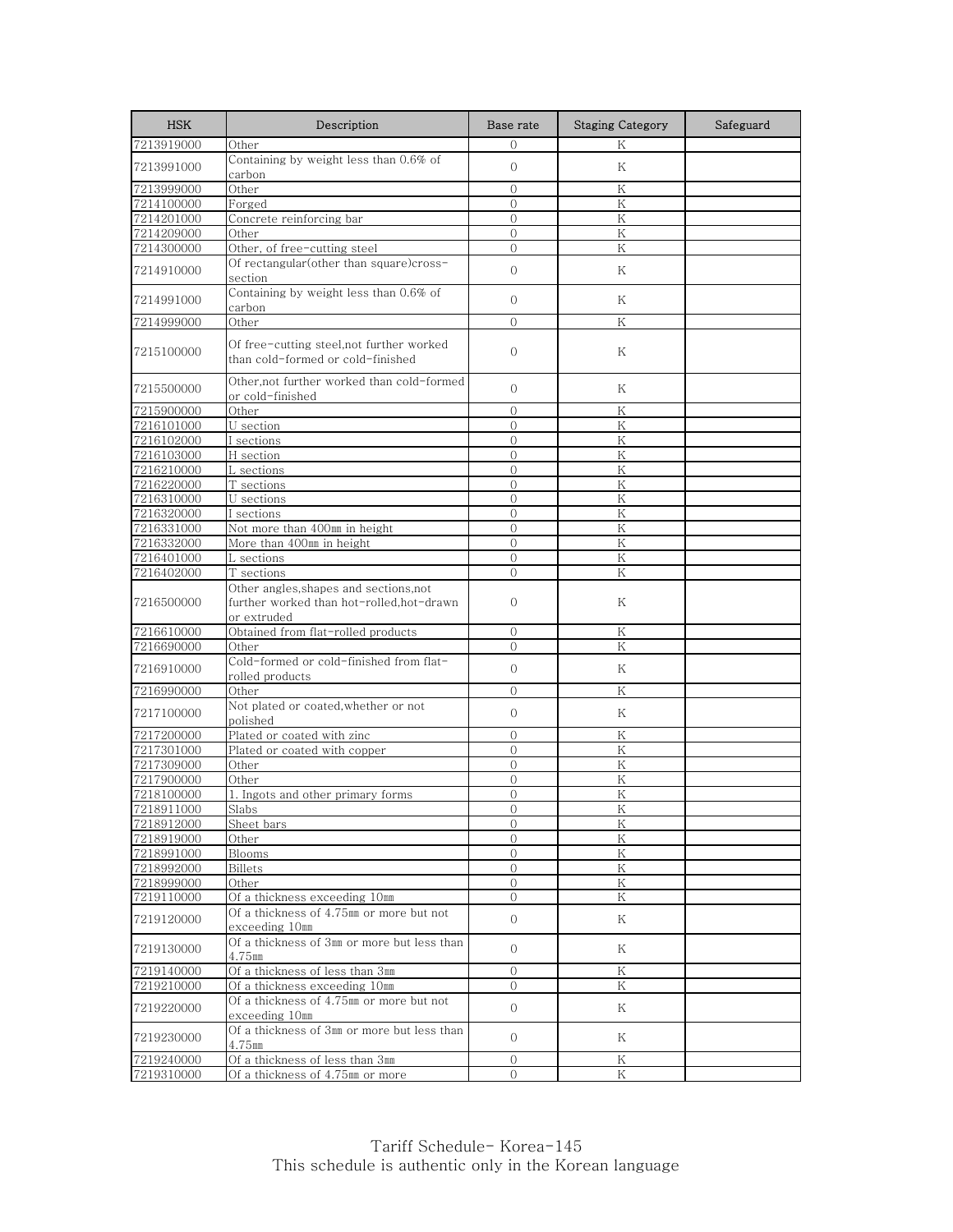| <b>HSK</b> | Description                                                                       | Base rate        | <b>Staging Category</b> | Safeguard |
|------------|-----------------------------------------------------------------------------------|------------------|-------------------------|-----------|
| 7219320000 | Of a thickness of 3mm or more but less than<br>4.75mm                             | $\overline{0}$   | K                       |           |
| 7219330000 | Of a thickness exceeding 1mm but less than<br>3 <sub>mm</sub>                     | $\Omega$         | K                       |           |
| 7219340000 | Of a thickness of 0.5mm or more but not<br>exceeding 1mm                          | $\mathbf{O}$     | Κ                       |           |
| 7219350000 | Of a thickness of less than 0.5mm                                                 | $\Omega$         | Κ                       |           |
| 7219900000 | Other                                                                             | $\Omega$         | K                       |           |
| 7220110000 | Of a thickness of 4.75mm or more                                                  | $\overline{0}$   | Κ                       |           |
| 7220120000 | Of a thickness of less than 4.75mm                                                | $\overline{0}$   | Κ                       |           |
| 7220200000 | Not further worked than cold-rolled (cold-<br>reduced)                            | $\mathbf{O}$     | Κ                       |           |
| 7220900000 | Other                                                                             | $\Omega$         | K                       |           |
| 7221000000 | Bars and rods,hot-rolled,in irregularly<br>wound coils, of stainless steel.       | $\mathbf{O}$     | Κ                       |           |
| 7222110000 | Of circular cross-section                                                         | $\mathbf{0}$     | Κ                       |           |
| 7222190000 | Other                                                                             | $\mathbf{0}$     | K                       |           |
| 7222200000 | Bars and rods,not further worked than cold-<br>formed or cold-finished            | $\Omega$         | K                       |           |
| 7222300000 | Other bars and rods                                                               | $\mathbf{0}$     | Κ                       |           |
| 7222400000 | Angles, shapes and sections                                                       | $\mathbf{0}$     | Κ                       |           |
| 7223000000 | Wire of stainless steel.                                                          | $\mathbf{0}$     | $\rm K$                 |           |
| 7224100000 | 1. Ingots and other primary forms                                                 | $\mathbf{0}$     | Κ                       |           |
| 7224901000 | Blooms                                                                            | $\Omega$         | K                       |           |
| 7224902000 | <b>Billets</b>                                                                    | $\Omega$         | Κ                       |           |
| 7224903000 | Slabs                                                                             | $\overline{0}$   | K                       |           |
| 7224904000 | Sheet bars                                                                        | $\overline{0}$   | ${\rm K}$               |           |
| 7224909000 | Other                                                                             | $\mathbf{0}$     | K                       |           |
| 7225110000 | Grain-oriented                                                                    | $\overline{0}$   | K                       |           |
| 7225190000 | Other                                                                             | $\overline{0}$   | Κ                       |           |
| 7225200000 | 2. Of high speed steel                                                            | $\overline{0}$   | K                       |           |
| 7225300000 | 3. Other, not further worked than hot-<br>rolled,in coils                         | $\overline{0}$   | Κ                       |           |
| 7225400000 | 4. Other, not further worked than hot-<br>rolled,not in coils                     | $\overline{0}$   | Κ                       |           |
| 7225500000 | 5. Other, not further worked than cold-<br>rolled(cold-reduced)                   | $\mathbf{O}$     | Κ                       |           |
| 7225910000 | Electrolytically plated or coated with zinc                                       | $\mathbf{0}$     | Κ                       |           |
| 7225920000 | Otherwise plated or coated with zinc                                              | $\mathbf{0}$     | Κ                       |           |
| 7225990000 | Other                                                                             | $\overline{0}$   | K                       |           |
| 7226110000 | Grain-oriented                                                                    | $\mathbf{0}$     | Κ                       |           |
| 7226190000 | Other                                                                             | $\Omega$         | K                       |           |
| 7226200000 | 2. Of high speed steel                                                            | $\bigcap$        | K                       |           |
| 7226910000 | <u>Not further worked than hot-rolled</u>                                         | U                | Κ                       |           |
| 7226920000 | Not further worked than cold-rolled (cold-<br>reduced)                            | $\Omega$         | Κ                       |           |
| 7226930000 | Electrolytically plated or coated with zinc                                       | $\overline{0}$   | Κ                       |           |
| 7226940000 | Otherwise plated or coated with zinc                                              | $\mathbf{0}$     | K                       |           |
| 7226991000 | Amorphous alloy steel thin sheet of a<br>thickness of not exceeding 100µm         | $\mathbf{O}$     | Κ                       |           |
| 7226999000 | Other                                                                             | $\mathbf{0}$     | Κ                       |           |
| 7227100000 | Of high speed steel                                                               | 0                | Κ                       |           |
| 7227200000 | Of silico-manganese steel                                                         | $\mathbf{0}$     | Κ                       |           |
| 7227901000 | Of heat-resisting steel                                                           | $\Omega$         | Κ                       |           |
| 7227909000 | Other                                                                             | $\overline{0}$   | Κ                       |           |
| 7228100000 | Bars and rods, of high speed steel                                                | $\overline{0}$   | Κ                       |           |
| 7228200000 | Bars and rods, of silico-manganese steel                                          | $\boldsymbol{0}$ | Κ                       |           |
| 7228300000 | Other bars and rods, not further worked<br>than hot-rolled, hot-drawn or extruded | $\mathbf{0}$     | Κ                       |           |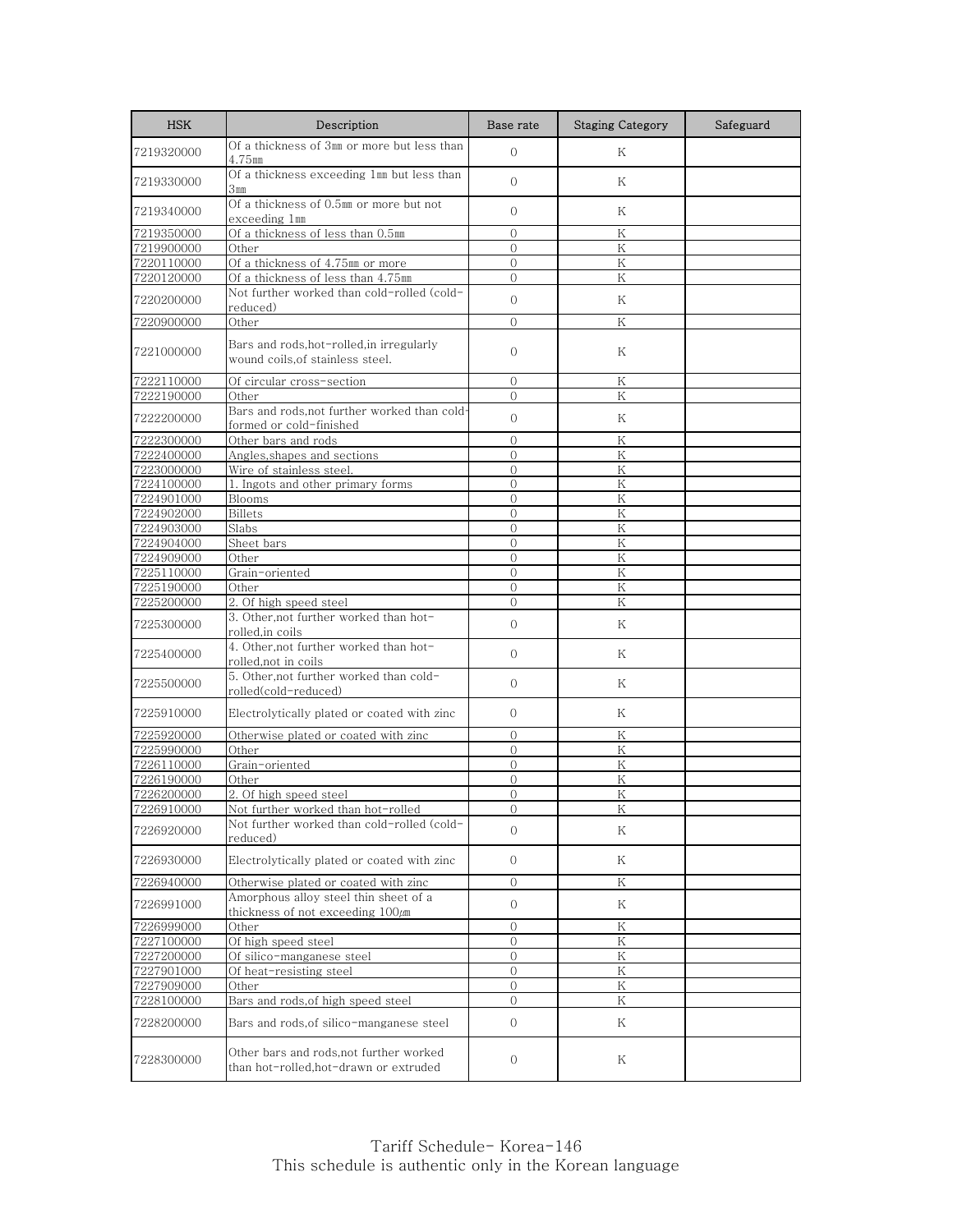| <b>HSK</b>               | Description                                                                 | Base rate                      | <b>Staging Category</b> | Safeguard |
|--------------------------|-----------------------------------------------------------------------------|--------------------------------|-------------------------|-----------|
| 7228400000               | Other bars and rods, not further worked<br>than forged                      | $\mathbf{0}$                   | Κ                       |           |
| 7228500000               | Other bars and rods,not further worked<br>than cold-formed or cold-finished | $\mathbf{0}$                   | Κ                       |           |
| 7228600000               | Other bars and rods                                                         | $\mathbf 0$                    | Κ                       |           |
| 7228700000               | Angles, shapes and sections                                                 | $\Omega$                       | K                       |           |
| 7228800000               | Hollow drill bars and rods                                                  | $\overline{O}$                 | K                       |           |
| 7229100000               | Of high speed steel                                                         | $\overline{0}$                 | K                       |           |
| 7229200000<br>7229901000 | Of silico-manganese steel<br>Electric resistance wire                       | $\mathbf{0}$<br>$\Omega$       | K<br>K                  |           |
| 7229902000               | Heat resistance wire                                                        | $\mathbf{0}$                   | Κ                       |           |
| 7229909000               | Other                                                                       | $\overline{0}$                 | K                       |           |
| 7301101000               | U type                                                                      | $\Omega$                       | Κ                       |           |
| 7301109000               | Other                                                                       | $\Omega$                       | Κ                       |           |
| 7301201000               | U sections                                                                  | $\Omega$                       | K                       |           |
| 7301202000               | H sections                                                                  | $\mathbf{0}$                   | Κ                       |           |
| 7301203000               | I sections                                                                  | $\overline{0}$                 | K                       |           |
| 7301209000               | Other                                                                       | $\mathbf{0}$                   | Κ                       |           |
| 7302101010               | Heat treated<br>Other                                                       | $\Omega$<br>$\Omega$           | $\rm K$<br>Κ            |           |
| 7302101090<br>7302102010 | Heat treated                                                                | $\mathbf{0}$                   | Κ                       |           |
| 7302102090               | Other                                                                       | $\mathbf{0}$                   | K                       |           |
| 7302103010               | Heat treated                                                                | $\mathbf{0}$                   | Κ                       |           |
| 7302103090               | Other                                                                       | $\mathbf{0}$                   | Κ                       |           |
| 7302104010               | Heat treated                                                                | $\mathbf{0}$                   | Κ                       |           |
| 7302104090               | Other                                                                       | $\overline{0}$                 | K                       |           |
| 7302300000               | Switch blades,crossing frogs,point rods and<br>other crossing pieces        | 8                              | А                       |           |
| 7302400000               | Fish-plates and sole plates                                                 | $\Omega$                       | K                       |           |
| 7302900000               | Other                                                                       | $\mathbf{0}$                   | Κ                       |           |
| 7303001010               | Of ductile cast iron                                                        | 8                              | А                       |           |
| 7303001090               | Other                                                                       | 8                              | А                       |           |
| 7303002000               | Hollow profiles                                                             | 8                              | А                       |           |
| 7304100000               | Line pipe of a kind used for oil or gas<br>pipelines                        | $\mathbf{0}$                   | Κ                       |           |
| 7304210000               | Drill pipe                                                                  | $\mathbf{0}$                   | K                       |           |
| 7304290000<br>7304310000 | Other<br>Cold-drawn or cold-rolled (cold-reduced)                           | $\mathbf{0}$<br>$\Omega$       | Κ<br>Κ                  |           |
|                          |                                                                             |                                |                         |           |
| 7304390000               | Other                                                                       | $\mathbf{0}$                   | Κ                       |           |
| 7304410000               | Cold-drawn or cold-rolled (cold-reduced)                                    | $\mathbf{0}$                   | Κ                       |           |
| 7304490000               | Other                                                                       | $\mathbf{0}$                   | Κ                       |           |
| 7304510000               | Cold-drawn or cold-rolled(cold-reduced)                                     | $\Omega$                       | Κ                       |           |
| 7304590000               | Other                                                                       | $\mathbf{0}$                   | Κ                       |           |
| 7304900000               | Other                                                                       | $\mathbf 0$                    | Κ                       |           |
| 7305110000               | Longitudinally submerged arc welded                                         | $\overline{O}$                 | ${\rm K}$               |           |
| 7305120000<br>7305190000 | Other, longitudinally welded<br>Other                                       | $\mathbf{0}$<br>$\mathbf{O}$   | Κ<br>Κ                  |           |
| 7305200000               | Casing of a kind used in drilling for oil or                                | $\mathbf{O}$                   | Κ                       |           |
| 7305310000               | gas<br>Longitudinally welded                                                |                                | K                       |           |
| 7305390000               | Other                                                                       | $\overline{0}$<br>$\mathbf{O}$ | Κ                       |           |
| 7305900000               | Other                                                                       | 0                              | K                       |           |
| 7306100000               | Line pipe of a kind used for oil or gas pipe-<br>lines                      | $\overline{0}$                 | Κ                       |           |
| 7306201000               | Casing                                                                      | $\Omega$                       | Κ                       |           |
| 7306202000               | Tubing                                                                      | 0                              | Κ                       |           |
| 7306301010               | Zinc galvanized                                                             | $\overline{0}$                 | Κ                       |           |
| 7306301020               | Plated or clad with metal other than zinc                                   | $\overline{0}$                 | Κ                       |           |
| 7306301030               | Coated with non-metal                                                       | $\overline{0}$                 | Κ                       |           |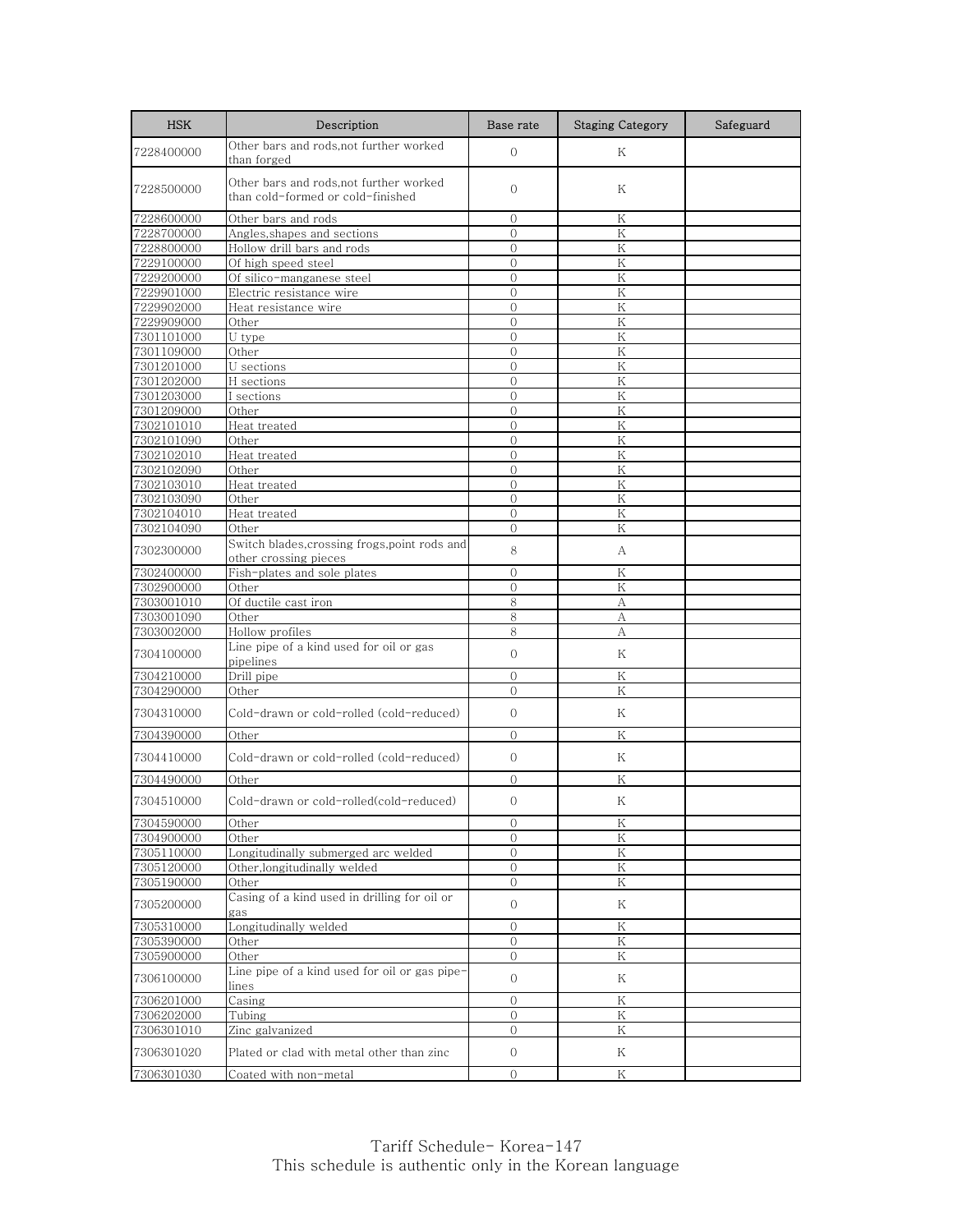| <b>HSK</b>               | Description                                                                                                                                                                                                                                                          | Base rate      | <b>Staging Category</b> | Safeguard |
|--------------------------|----------------------------------------------------------------------------------------------------------------------------------------------------------------------------------------------------------------------------------------------------------------------|----------------|-------------------------|-----------|
| 7306301090               | Other                                                                                                                                                                                                                                                                | $\Omega$       | K                       |           |
| 7306302010               | Zinc galvanized                                                                                                                                                                                                                                                      | $\Omega$       | K                       |           |
| 7306302020               | Plated or clad with metal other than zinc                                                                                                                                                                                                                            | $\Omega$       | K                       |           |
| 7306302030               | Coated with non-metal                                                                                                                                                                                                                                                | $\Omega$       | Κ                       |           |
| 7306302090               | Other                                                                                                                                                                                                                                                                | $\Omega$       | Κ                       |           |
| 7306401000               | More than 114.3㎜ in external diameter                                                                                                                                                                                                                                | $\Omega$       | Κ                       |           |
| 7306402000               | Not more than 114.3㎜ in external diameter                                                                                                                                                                                                                            | $\overline{0}$ | Κ                       |           |
| 7306500000               | Other, welded, of circular cross-section, of<br>other alloy steel                                                                                                                                                                                                    | $\Omega$       | Κ                       |           |
| 7306601010               | Galvanized zinc                                                                                                                                                                                                                                                      | $\mathbf{0}$   | Κ                       |           |
| 7306601090               | Other                                                                                                                                                                                                                                                                | $\Omega$       | Κ                       |           |
| 7306602000               | Of stainless steel                                                                                                                                                                                                                                                   | $\Omega$       | K                       |           |
| 7306603000               | Of other alloy steel                                                                                                                                                                                                                                                 | $\Omega$       | Κ                       |           |
| 7306901000               | Double wallsteel tube                                                                                                                                                                                                                                                | $\overline{0}$ | Κ                       |           |
| 7306909000               | Other                                                                                                                                                                                                                                                                | $\Omega$       | K                       |           |
| 7307110000               | Of non-malleable cast iron                                                                                                                                                                                                                                           | 8              | А                       |           |
| 7307190000               | Other                                                                                                                                                                                                                                                                | 8              | А                       |           |
| 7307210000               | Flanges                                                                                                                                                                                                                                                              | 8              | A                       |           |
| 7307221000               | Threaded sleeves, of stainless steel                                                                                                                                                                                                                                 | $\overline{0}$ | Κ                       |           |
| 7307229000               | Other                                                                                                                                                                                                                                                                | 8              | A                       |           |
| 7307230000               | Butt welding fittings                                                                                                                                                                                                                                                | 8              | А                       |           |
| 7307290000               | Other                                                                                                                                                                                                                                                                | 8              | А                       |           |
| 7307910000<br>7307921000 | Flanges<br>Threaded sleeves, of iron or steel                                                                                                                                                                                                                        | 8<br>$\Omega$  | А<br>Κ                  |           |
| 7307929000               | Other                                                                                                                                                                                                                                                                | 8              |                         |           |
| 7307930000               | Butt welding fittings                                                                                                                                                                                                                                                | 8              | А<br>A                  |           |
| 7307990000               | Other                                                                                                                                                                                                                                                                | 8              | А                       |           |
| 7308100000               | Bridges and bridge-sections                                                                                                                                                                                                                                          | $\mathbf{0}$   | Κ                       |           |
| 7308200000               | Towers and lattice masts                                                                                                                                                                                                                                             | 8              | А                       |           |
| 7308300000               | Doors,windows and their frames and<br>thresholds for doors                                                                                                                                                                                                           | 8              | А                       |           |
| 7308400000               | Equipment for<br>scaffolding, shuttering, propping or<br>pitpropping                                                                                                                                                                                                 | 8              | А                       |           |
| 7308901000               | Lock-gates                                                                                                                                                                                                                                                           | $\overline{0}$ | Κ                       |           |
| 7308909000               | Other                                                                                                                                                                                                                                                                | $\Omega$       | K                       |           |
| 7309000000               | Reservoirs,tanks,vats and similar<br>containers for any material(other than<br>compressed or liquefied gas), of iron or<br>steel, of a capacity exceeding 300ℓ,<br>whether or not lined or heat-insulated,but<br>not fitted with mechanical or thermal<br>equipment. | 8              | А                       |           |
| 7310100000               | Of a capacity of 50l or more                                                                                                                                                                                                                                         | 8              | А                       |           |
| 7310210000               | Cans which are to be closed by soldering<br>or crimping                                                                                                                                                                                                              | 8              | A                       |           |
| 7310290000               | Other                                                                                                                                                                                                                                                                | $\,8\,$        | А                       |           |
| 7311001000               | Not more than 30¢ in capacity                                                                                                                                                                                                                                        | 8              | А                       |           |
| 7311002000               | More than 30ℓ but not more than 100ℓ in<br>capacity                                                                                                                                                                                                                  | 8              | А                       |           |
| 7311003000               | More than 100ℓ in capacity                                                                                                                                                                                                                                           | 8              | А                       |           |
| 7312101011               | Fitted with fittings or made up into articles                                                                                                                                                                                                                        | $\overline{0}$ | Κ                       |           |
| 7312101019               | Other                                                                                                                                                                                                                                                                | $\overline{0}$ | Κ                       |           |
| 7312101091               | Fitted with fittings or made up into articles                                                                                                                                                                                                                        | $\overline{0}$ | Κ                       |           |
| 7312101092               | Steel tire cords                                                                                                                                                                                                                                                     | $\mathcal{O}$  | Κ                       |           |
| 7312101099               | Other                                                                                                                                                                                                                                                                | $\mathbf{O}$   | Κ                       |           |
| 7312102011               | Fitted with fitting or made up into articles                                                                                                                                                                                                                         | $\overline{0}$ | Κ                       |           |
| 7312102019               | Other                                                                                                                                                                                                                                                                | $\overline{0}$ | Κ                       |           |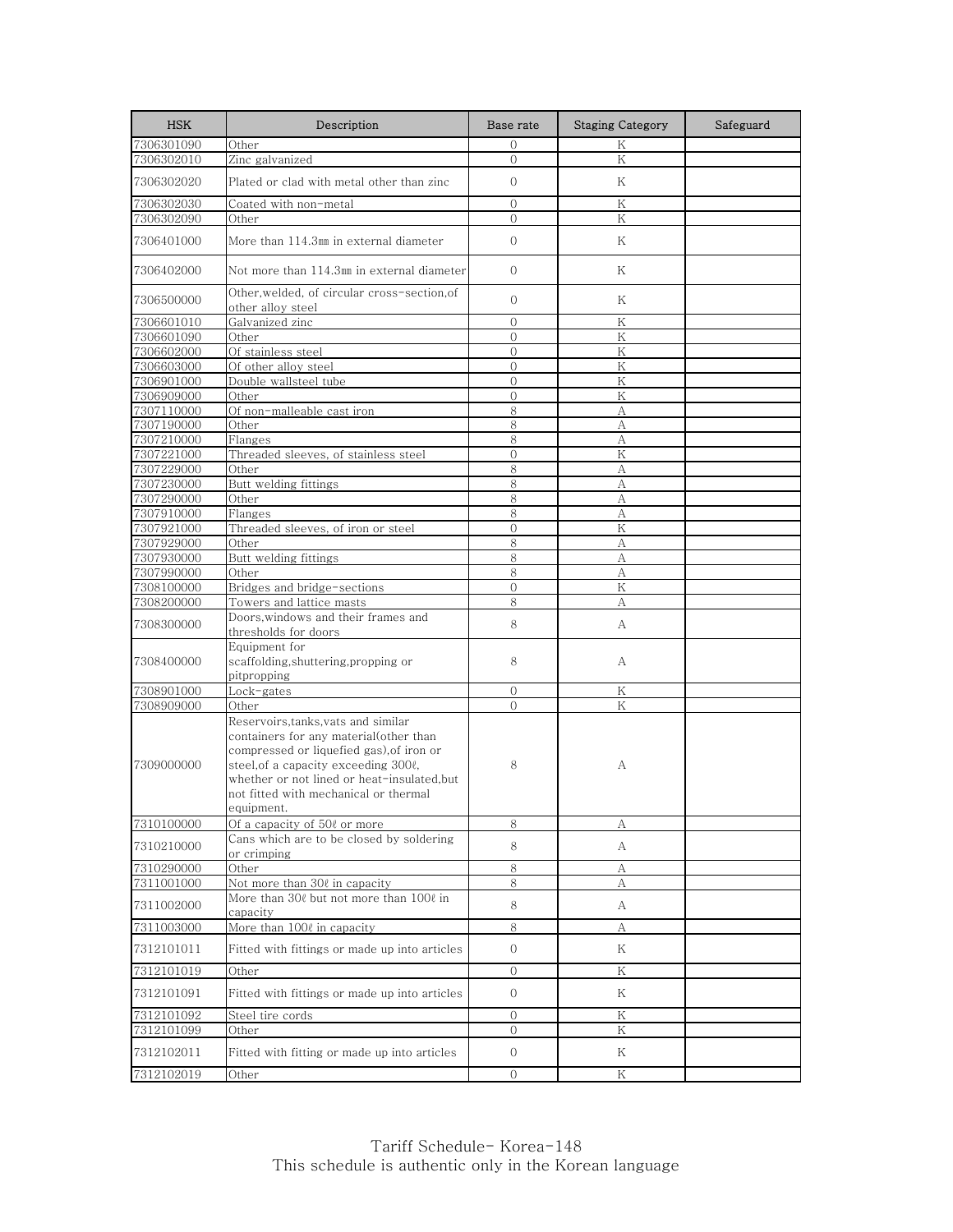| <b>HSK</b>               | Description                                                                                                                                                               | Base rate      | <b>Staging Category</b> | Safeguard |
|--------------------------|---------------------------------------------------------------------------------------------------------------------------------------------------------------------------|----------------|-------------------------|-----------|
| 7312102091               | Fitted with fittings or made up into articles                                                                                                                             | $\mathbf{0}$   | Κ                       |           |
| 7312102092               | Steel tire cords                                                                                                                                                          | $\overline{0}$ | Κ                       |           |
| 7312102099               | Other                                                                                                                                                                     | $\Omega$       | K                       |           |
| 7312900000               | Other                                                                                                                                                                     | $\mathbf{0}$   | Κ                       |           |
| 7313001000               | Barbed iron or steel wire                                                                                                                                                 | $\mathbf{0}$   | Κ                       |           |
| 7313009000               | Other                                                                                                                                                                     | $\Omega$       | K                       |           |
| 7314120000               | Endless bands for machinery, of stainless<br>steel                                                                                                                        | $\mathbf{O}$   | Κ                       |           |
| 7314130000               | Other endless bands for machinery                                                                                                                                         | $\Omega$       | Κ                       |           |
| 7314140000               | Other woven cloth, of stainless steel                                                                                                                                     | $\overline{0}$ | Κ                       |           |
| 7314190000               | Other                                                                                                                                                                     | $\mathbf{O}$   | Κ                       |           |
| 7314200000               | Grill, netting and fencing, welded at the<br>intersection, of wire with a maximum cross-<br>sectional dimension of 3mm or more and<br>having a mesh size of 100cm or more | $\mathbf{O}$   | Κ                       |           |
| 7314310000               | Plated or coated with zinc                                                                                                                                                | 0              | Κ                       |           |
| 7314390000               | Other                                                                                                                                                                     | $\Omega$       | K                       |           |
| 7314410000               | Plated or coated with zinc                                                                                                                                                | $\Omega$       | Κ                       |           |
| 7314420000               | Coated with plastics                                                                                                                                                      | $\mathbf{0}$   | Κ                       |           |
| 7314490000               | Other                                                                                                                                                                     | $\mathbf{O}$   | K                       |           |
| 7314500000               | Expanded metal                                                                                                                                                            | $\overline{O}$ | K                       |           |
| 7315110000               | Roller chain                                                                                                                                                              | 8              | А                       |           |
| 7315120000               | Other chain                                                                                                                                                               | 8              | А                       |           |
| 7315190000               | Parts                                                                                                                                                                     | 8              | А                       |           |
| 7315200000               | Skid chain                                                                                                                                                                | 8              | А                       |           |
| 7315810000               | Stud-link                                                                                                                                                                 | 8              | А                       |           |
| 7315820000               | Other, welded link                                                                                                                                                        | 8              | А                       |           |
| 7315890000               | Other                                                                                                                                                                     | 8              | А                       |           |
| 7315900000               | Other parts<br>Anchors and grapnels                                                                                                                                       | 8<br>8         | А<br>$\mathsf{C}$       |           |
| 7316001000<br>7316002000 | Parts                                                                                                                                                                     | 8              | А                       |           |
| 7317001011               | Plated, coated or painted                                                                                                                                                 | $\mathcal{O}$  | Κ                       |           |
| 7317001019               | Other                                                                                                                                                                     | $\Omega$       | K                       |           |
| 7317001021               | Plated, coated or painted                                                                                                                                                 | $\mathbf{0}$   | Κ                       |           |
| 7317001029               | Other                                                                                                                                                                     | $\mathbf{0}$   | K                       |           |
| 7317002000               | Tacks                                                                                                                                                                     | $\Omega$       | K                       |           |
| 7317003000               | Drawing or office working pins                                                                                                                                            | $\Omega$       | Κ                       |           |
| 7317004000               | Corrugated nails                                                                                                                                                          | $\overline{0}$ | Κ                       |           |
| 7317005000               | Staples                                                                                                                                                                   | $\mathbf{O}$   | Κ                       |           |
| 7317009000               | Other                                                                                                                                                                     | $\mathbf{0}$   | Κ                       |           |
| 7318110000               | Coach screws                                                                                                                                                              | 8              | А                       |           |
| 7318120000               | Other wood screws                                                                                                                                                         | 8              | A                       |           |
| 7318130000               | Screw hooks and screw rings                                                                                                                                               | 8              | А                       |           |
| 7318140000               | <u>Self-tapping screws</u>                                                                                                                                                | 8              | A                       |           |
| 7318151000               | Machine screws                                                                                                                                                            | 8              | С                       |           |
| 7318152000               | Bolts                                                                                                                                                                     | 8              | А                       |           |
| 7318153000               | Bolts and nuts(in set)                                                                                                                                                    | $\,8\,$        | $\mathbf{A}$            |           |
| 7318159000               | Other                                                                                                                                                                     | 8              | С                       |           |
| 7318160000               | <b>Nuts</b>                                                                                                                                                               | 8              | А                       |           |
| 7318190000               | Other                                                                                                                                                                     | 8              | А                       |           |
| 7318210000               | Spring washers and other lock washers                                                                                                                                     | 8              | A                       |           |
| 7318220000               | Other washers                                                                                                                                                             | 8              | А                       |           |
| 7318230000               | Rivets                                                                                                                                                                    | 8              | $\mathsf{C}$            |           |
| 7318240000               | Cotters and cotter-pins                                                                                                                                                   | 8              | А                       |           |
| 7318290000               | Other                                                                                                                                                                     | 8              | $\mathsf C$             |           |
| 7319101000               | Hand sewing needles                                                                                                                                                       | 8              | А                       |           |
| 7319102000               | Hand knitting needles                                                                                                                                                     | $8\,$          | А                       |           |
| 7319109000               | Other                                                                                                                                                                     | 8              | А                       |           |
| 7319200000               | Safety pins                                                                                                                                                               | 8              | А                       |           |
| 7319300000               | Other pins                                                                                                                                                                | $8\,$          | $\mathsf{C}$            |           |
| 7319900000               | Other                                                                                                                                                                     | 8              | С                       |           |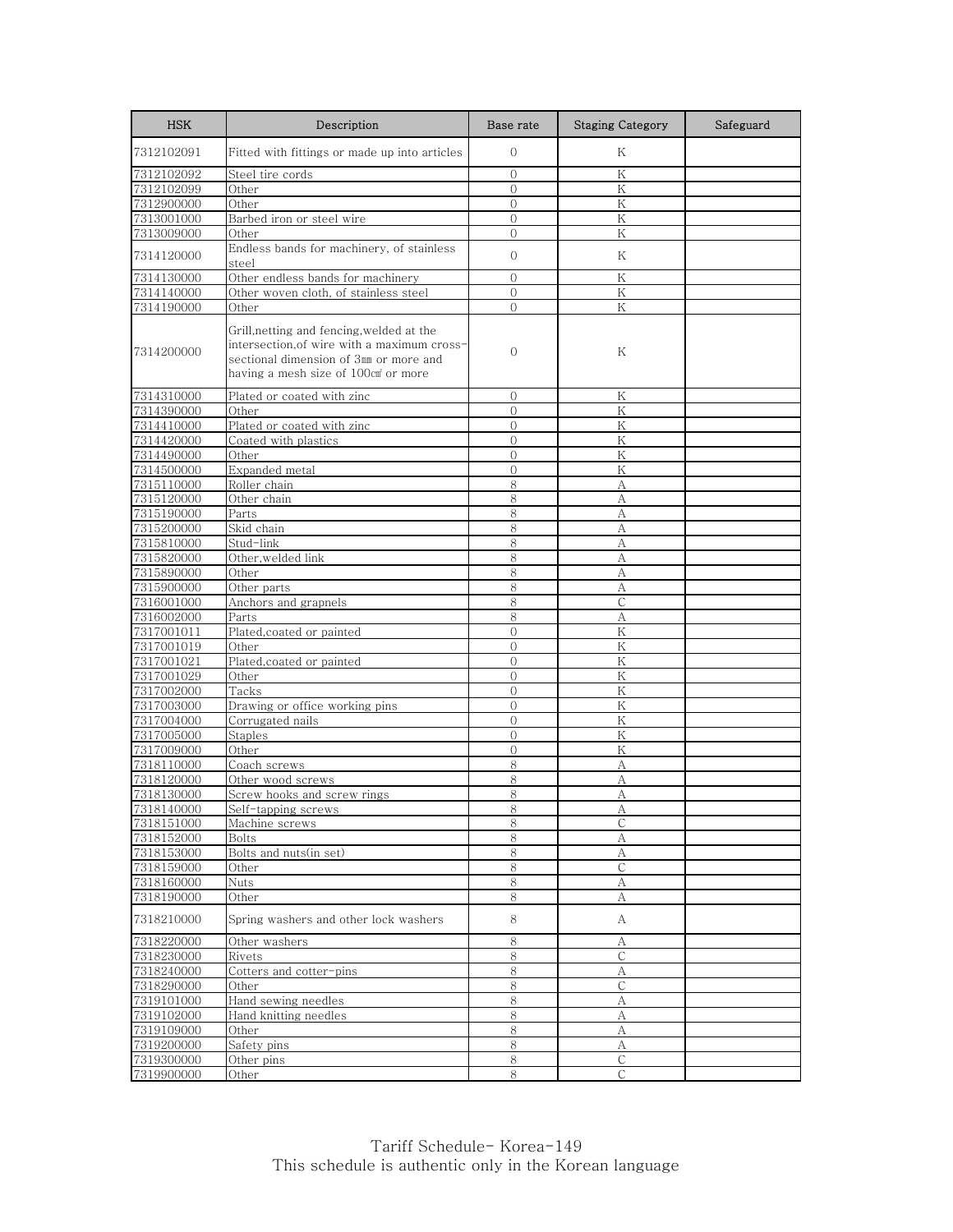| <b>HSK</b>               | Description                                                                                | Base rate    | <b>Staging Category</b> | Safeguard |
|--------------------------|--------------------------------------------------------------------------------------------|--------------|-------------------------|-----------|
| 7320101000               | Leaf-springs for automobiles                                                               | 8            | А                       |           |
| 7320102000               | Leaf-springs for railway locomotives and<br>rollingstocks                                  | 8            | А                       |           |
| 7320109000               | Other                                                                                      | 8            | C                       |           |
| 7320201000               | For automobiles                                                                            | 8            | А                       |           |
| 7320202000               | For shockabsorbers                                                                         | 8            | А                       |           |
| 7320203000               | For buffers on rolling stock couplings                                                     | 8            | А                       |           |
| 7320204000               | For upholstery                                                                             | 8            | А                       |           |
| 7320209000               | Other                                                                                      | 8            | А                       |           |
| 7320901000<br>7320909000 | Flat spiral springs                                                                        | 8<br>8       | А<br>$\mathsf{C}$       |           |
| 7321110000               | Other springs<br>For gas fuel or for both gas and other fuels                              | 8            | А                       |           |
|                          | For liquid fuel                                                                            | 8            |                         |           |
| 7321120000<br>7321130000 | For solid fuel                                                                             | 8            | А<br>А                  |           |
| 7321810000               | For gas fuel or for both gas and other fuels                                               | 8            | А                       |           |
|                          |                                                                                            | 8            |                         |           |
| 7321820000<br>7321830000 | For liquid fuel<br>For solid fuel                                                          | 8            | А<br>А                  |           |
| 7321900000               | Parts                                                                                      | 8            | А                       |           |
| 7322111000               | Radiators                                                                                  | 8            | А                       |           |
| 7322112000               | Parts                                                                                      | 8            | A                       |           |
| 7322191000               | Radiators                                                                                  | 8            | А                       |           |
| 7322192000               | Parts                                                                                      | 8            | С                       |           |
| 7322901000               | A. Solar collector and parts thereof                                                       | 8            | A                       |           |
| 7322909010               | Air heater                                                                                 | 8            | А                       |           |
| 7322909020               | Hot air distributor                                                                        | 8            | А                       |           |
| 7322909030               | Parts                                                                                      | 8            | C                       |           |
| 7323100000               | Iron or steel wool; pot scourers and<br>scouring or polishing pads, gloves and the<br>like | 8            | А                       |           |
| 7323910000               | Of cast iron, not enamelled                                                                | 8            | А                       |           |
| 7323920000               | Of cast iron, enamelled                                                                    | 8            | A                       |           |
| 7323930000               | Of stainless steel                                                                         | 8            | А                       |           |
| 7323940000               | Of iron (other than cast iron) or<br>steel, enamelled                                      | 8            | А                       |           |
| 7323990000               | Other                                                                                      | 8            | А                       |           |
| 7324101000               | Sinks                                                                                      | 8            | А                       |           |
| 7324102000               | Wash basins                                                                                | 8            | А                       |           |
| 7324210000               | Of cast iron, whether or not enamelled                                                     | 8            | А                       |           |
| 7324291000<br>7324299000 | Of stainless steel<br>Other                                                                | 8<br>8       | A<br>А                  |           |
| 7324901000               | Toilet sets                                                                                | 8            | А                       |           |
| 7324908000               | Other                                                                                      | 8            | А                       |           |
| 7324909000               | P <u>arts</u>                                                                              | 8            | А                       |           |
| 7325100000               | Of non-malleable cast iron                                                                 | 8            | А                       |           |
| 7325910000               | Grinding balls and similar articles for mills                                              | 8            | А                       |           |
| 7325991000               | Of cast iron                                                                               | 8            | А                       |           |
| 7325992000               | Of cast steel                                                                              | 8            | А                       |           |
| 7325993000               | Of alloy steel                                                                             | 8            | А                       |           |
| 7325999000               | Other                                                                                      | 8            | А                       |           |
| 7326110000               | Grinding balls and similar articles for mills                                              | 8            | А                       |           |
| 7326190000               | Other                                                                                      | 8            | А                       |           |
| 7326200000               | Articles of iron or steel wire                                                             | 8            | А                       |           |
| 7326901000               | Bobbins for textile machinery                                                              | 8            | А                       |           |
| 7326909000               | Other                                                                                      | $\,8\,$      | $\mathbf{A}$            |           |
| 7401100000               | Copper mattes<br>1.                                                                        | $\mathbf{0}$ | K                       |           |
| 7401200000               | 2. Cement copper (precipitated copper)                                                     | $\mathbf{0}$ | Κ                       |           |
| 7402001000               | Unrefined copper                                                                           | $\mathbf{O}$ | Κ                       |           |
| 7402002000               | Copper anodes                                                                              | $\mathbf{0}$ | K                       |           |
| 7403110000               | Cathodes and sections of cathodes                                                          | 5            | А                       |           |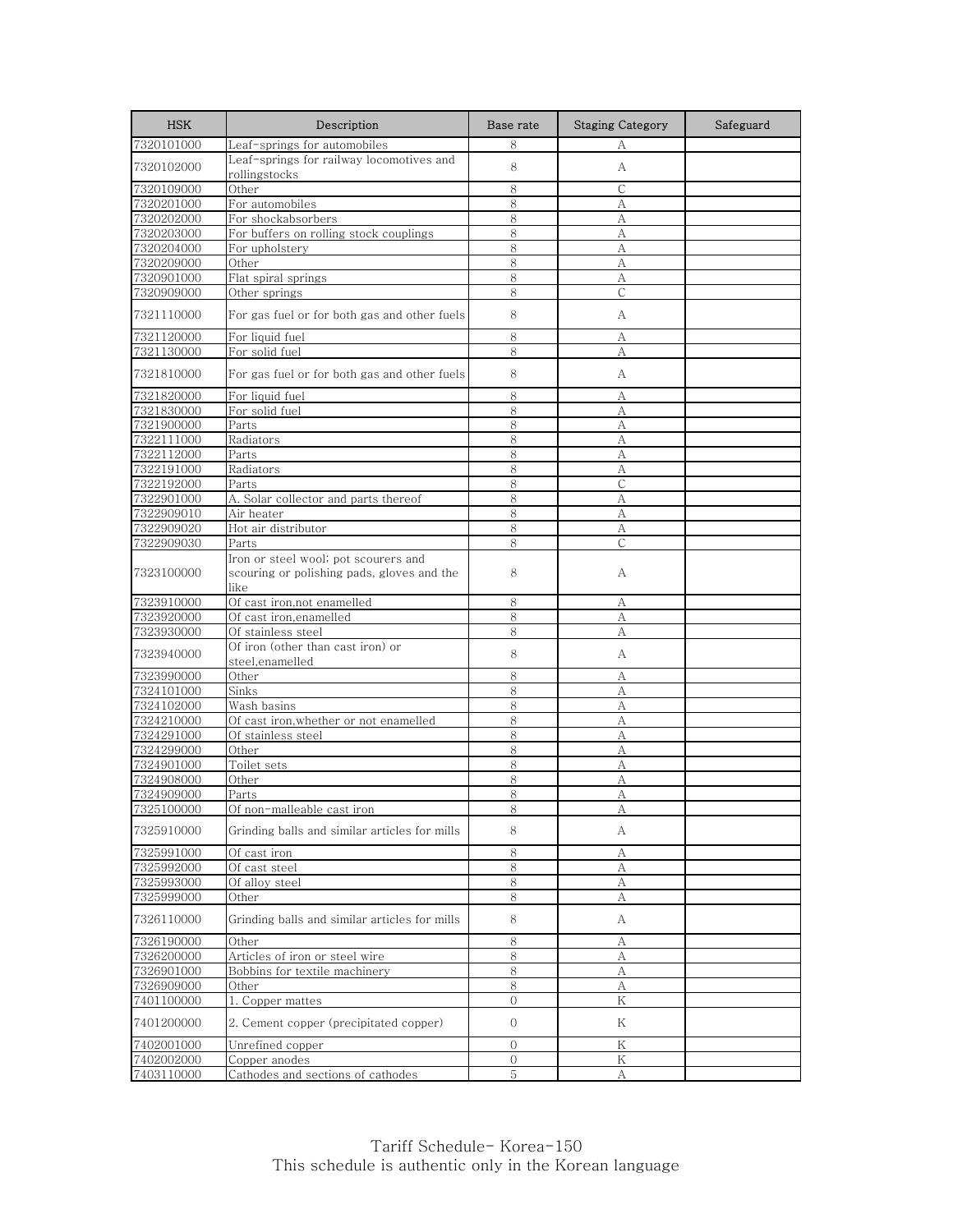| <b>HSK</b> | Description                                                       | Base rate | <b>Staging Category</b> | Safeguard |
|------------|-------------------------------------------------------------------|-----------|-------------------------|-----------|
| 7403120000 | Wire-bars                                                         | 5         | А                       |           |
| 7403130000 | Billets                                                           | 5         | A                       |           |
| 7403191000 | Slabs                                                             | 5         | А                       |           |
| 7403192000 | Ingots                                                            | 5         | А                       |           |
| 7403199000 | Other                                                             | 5         | А                       |           |
| 7403210000 | Copper-zinc base alloys (brass)                                   | 5         | А                       |           |
| 7403220000 | Copper-tin base alloys (bronze)                                   | 5         | А                       |           |
| 7403231000 | Copper-nickel base alloys(cupronickel)                            | 5         | А                       |           |
| 7403232000 | Copper-nickel-zinc base alloys (nickel<br>silver)                 | 5         | А                       |           |
| 7403290000 | Other copper alloys(other than master<br>alloys of heading 74.05) | 5         | A                       |           |
| 7404000000 | Copper waste and scrap.                                           | $\Omega$  | Κ                       |           |
| 7405000000 | Master alloys of copper.                                          | 5         | А                       |           |
| 7406100000 | Powders of non-lamellar structure                                 | 8         | A                       |           |
| 7406201000 | Powders of lamellar structure                                     | 8         | А                       |           |
| 7406202000 | Flakes                                                            | 8         | А                       |           |
| 7407100000 | Of refined copper                                                 | 8         | А                       |           |
| 7407210000 | Of copper-zinc base alloys (brass)                                | 8         | А                       |           |
| 7407221000 | Of copper-nickel base alloys(cupro-nickel)                        | 8         | А                       |           |
| 7407222000 | Of copper-nickel-zinc base alloys (nickel<br>silver)              | 8         | А                       |           |
| 7407291000 | Of copper-tin base alloys(bronze)                                 | 8         | А                       |           |
| 7407299000 | Other                                                             | 8         | А                       |           |
| 7408110000 | Of which the maximum cross-sectional<br>dimension exceeds 6mm     | 8         | А                       |           |
| 7408190000 | Other                                                             | 8         | А                       |           |
| 7408210000 | Of copper-zinc base alloys (brass)                                | 8         | А                       |           |
| 7408221000 | Of copper-nickel base alloys(cupro-nickel)                        | 8         | А                       |           |
| 7408222000 | Of copper-nickel-zinc base alloys (nickel<br>silver)              | 8         | А                       |           |
| 7408291000 | Of copper-tin base alloys (bronze)                                | 8         | А                       |           |
| 7408299000 | Other                                                             | 8         | А                       |           |
| 7409111000 | $(1)$ For use in manufacturing<br>semiconductor                   | 5         | А                       |           |
| 7409119000 | (2) Other                                                         | 8         | А                       |           |
| 7409191000 | (1) For use in manufacturing<br>semiconductor                     | 5         | А                       |           |
| 7409199000 | $(2)$ Other                                                       | 8         | А                       |           |
| 7409211000 | (1) For use in manufacturing<br>semiconductor                     | 5         | А                       |           |
| 7409219000 | (2) Other                                                         | 8         | А                       |           |
| 7409291000 | $\overline{(1)}$ For use in manufacturing<br>semiconductor        | 5         | А                       |           |
| 7409299000 | (2) Other                                                         | 8         | А                       |           |
| 7409311000 | (1) For use in manufacturing<br>semiconductor                     | 5         | A                       |           |
| 7409319000 | (2) Other                                                         | 8         | А                       |           |
| 7409391000 | (1) For use in manufacturing                                      | 5         | A                       |           |
|            | semiconductor                                                     |           |                         |           |
| 7409399000 | (2) Other                                                         | 8         | А                       |           |
| 7409401010 | (1) For use in manufacturing<br>semiconductor                     | 5         | A                       |           |
| 7409401090 | (2) Other                                                         | 8         | А                       |           |
| 7409402010 | $(1)$ For use in manufacturing<br>semiconductor                   | 5         | A                       |           |
| 7409402090 | (2) Other                                                         | 8         | А                       |           |
| 7409901000 | A. For use in manufacturing semiconductor                         | 5         | D                       |           |
| 7409909000 | B. Other                                                          | $\,8\,$   | А                       |           |
| 7410110000 | Of refined copper                                                 | 8         | A                       |           |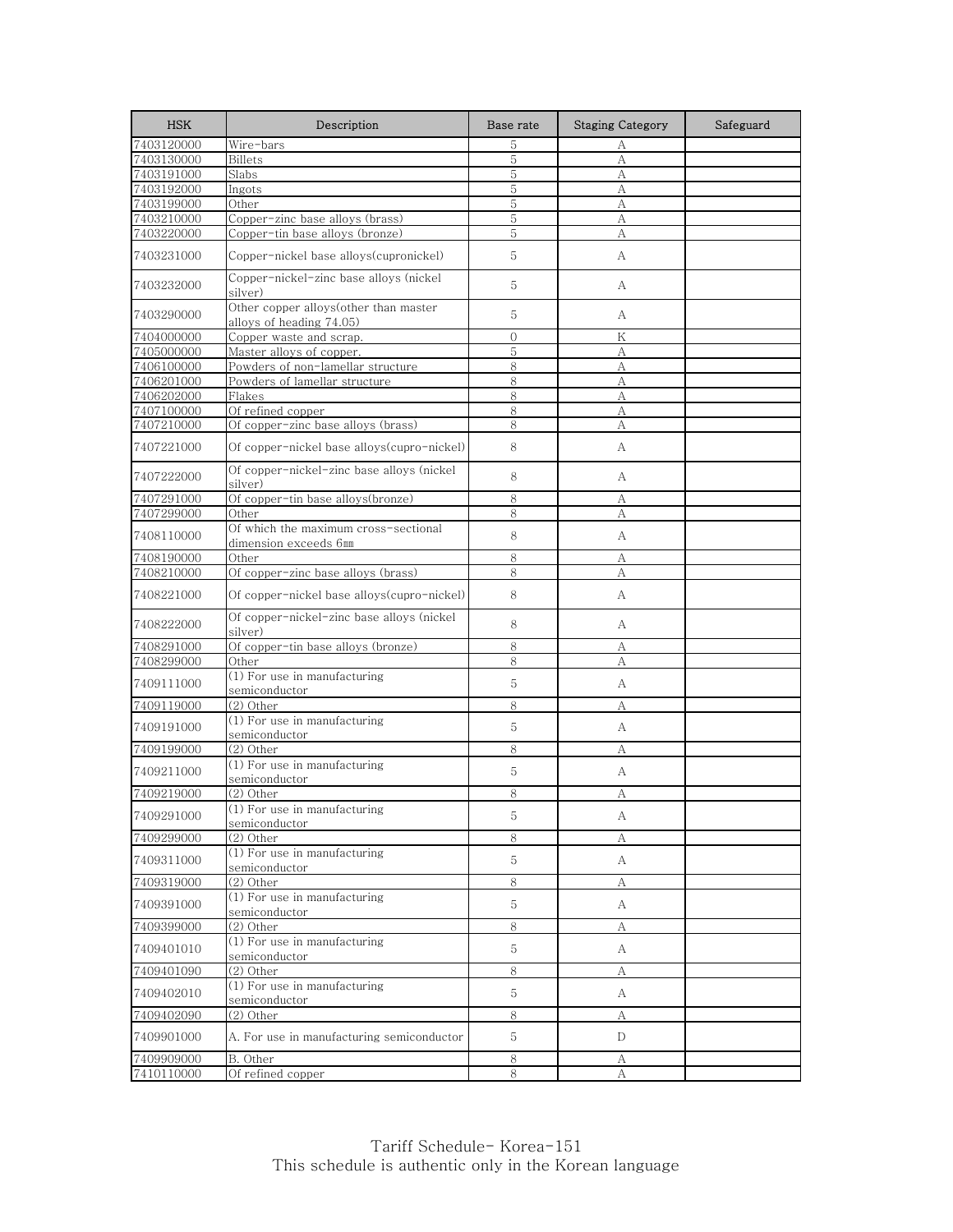| <b>HSK</b> | Description                                                                                | Base rate      | <b>Staging Category</b> | Safeguard |
|------------|--------------------------------------------------------------------------------------------|----------------|-------------------------|-----------|
| 7410120000 | Of copper alloys                                                                           | 8              | А                       |           |
| 7410211000 | Suitable for manufacturing printed circuit<br>board                                        | 8              | А                       |           |
| 7410219000 | Other                                                                                      | 8              | А                       |           |
| 7410221000 | Suitable for manufacturing printed circuit<br>board                                        | 8              | А                       |           |
| 7410229000 | Other                                                                                      | 8              | А                       |           |
| 7411100000 | Of refined copper                                                                          | 8              | $\mathsf{C}$            |           |
| 7411210000 | Of copper-zinc base alloys (brass)                                                         | 8              | А                       |           |
| 7411221000 | Of copper-niskel base alloys (cupro-<br>nickel)                                            | 8              | А                       |           |
| 7411222000 | Of copper-nickel-zinc base alloys (nickel<br>silver)                                       | 8              | А                       |           |
| 7411291000 | Of copper-tin base alloys (bronze)                                                         | 8              | А                       |           |
| 7411299000 | Other                                                                                      | 8              | А                       |           |
| 7412100000 | Of refined copper                                                                          | 3              | А                       |           |
| 7412200000 | Of copper alloys                                                                           | 3              | А                       |           |
| 7413000000 | Stranded wire, cable, plaited bands and the<br>like, of copper, not electrically insulated | 3              | А                       |           |
| 7414200000 | Cloth                                                                                      | 8              | А                       |           |
| 7414900000 | Other                                                                                      | 8              | А                       |           |
| 7415101000 | Plated,rolled or coated with precious metal                                                | 8              | A                       |           |
| 7415109000 | Other                                                                                      | 8              | А                       |           |
| 7415210000 | Washers (including spring washers)                                                         | 8              | А                       |           |
| 7415290000 | Other                                                                                      | 8              | А                       |           |
| 7415330000 | Screws; bolts and nuts                                                                     | 8              | А                       |           |
| 7415390000 | Other                                                                                      | 8              | А                       |           |
| 7416000000 | Copper springs.                                                                            | 8              | А                       |           |
| 7417001000 | 1. Solar collectors and parts thereof                                                      | 5              | А                       |           |
| 7417009010 | Stoves                                                                                     | $\,8\,$        | A                       |           |
| 7417009040 | Spirit and pressure stove,camping<br>stoves, travelling stoves and plate warmers           | 8              | А                       |           |
| 7417009080 | Other                                                                                      | 8              | А                       |           |
| 7417009090 | Parts                                                                                      | 8              | А                       |           |
| 7418110000 | Pot scourers and scouring or polishing<br>pads, gloves and the like                        | 8              | А                       |           |
| 7418191000 | Table, kitchen articles                                                                    | 8              | А                       |           |
| 7418192000 | Other household articles                                                                   | 8              | А                       |           |
| 7418199000 | Parts                                                                                      | 8              | А                       |           |
| 7418201000 | Sanitary ware                                                                              | 8              | С                       |           |
| 7418202000 | Parts                                                                                      | 8              | А                       |           |
| 7419101000 | Chain                                                                                      | 8              | А                       |           |
| 7419102000 | Parts                                                                                      | 8              | Α                       |           |
| 7419910000 | Cast, moulded, stamped or forged, but not<br>further worked                                | $\mathbf{O}$   | Κ                       |           |
| 7419990000 | Other                                                                                      | 8              | А                       |           |
| 7501100000 | 1. Nickel mattes                                                                           | 1              | А                       |           |
| 7501201010 | (1) Containing by weight 88% or more of<br>nickel                                          | $\overline{2}$ | A                       |           |
| 7501201090 | (2) Other                                                                                  | 1              | А                       |           |
| 7501209010 | (1) Containing by weight 88% or more of<br>nickel                                          | 2              | A                       |           |
| 7501209090 | (2) Other                                                                                  | 1              | А                       |           |
| 7502101000 | Cathode                                                                                    | $\,3$          | А                       |           |
| 7502109000 | Other                                                                                      | 3              | А                       |           |
| 7502200000 | Nickel alloys                                                                              | 3              | $\mathsf C$             |           |
| 7503000000 | Nickel waste and scrap.                                                                    | 1              | А                       |           |
| 7504001000 | Powders                                                                                    | 5              | А                       |           |
| 7504002000 | Flakes                                                                                     | 5              | А                       |           |
| 7505110000 | Of nickel, not alloyed                                                                     | 5              | А                       |           |
| 7505120000 | Of nickel alloys                                                                           | 5              | А                       |           |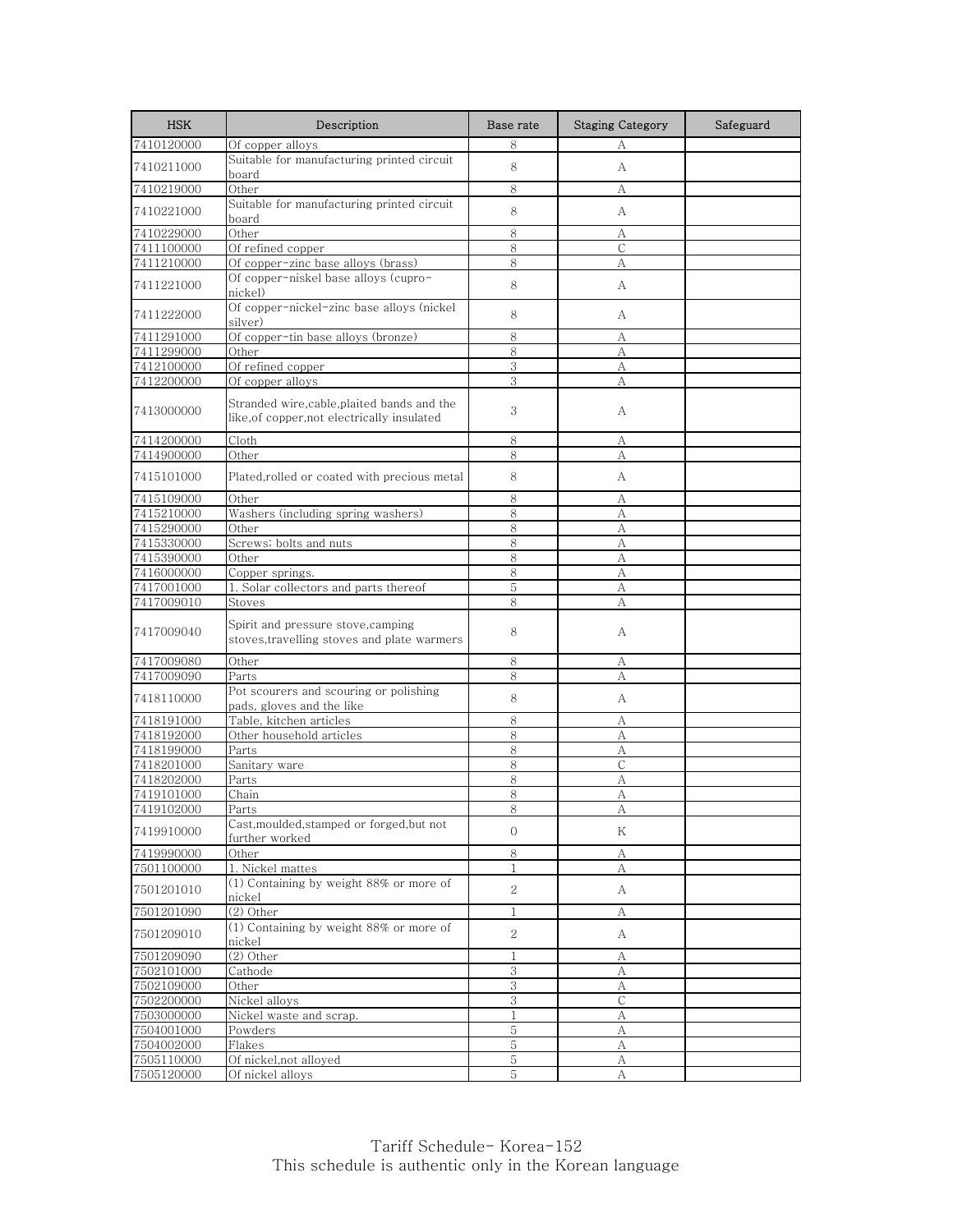| <b>HSK</b> | Description                                                                   | Base rate    | <b>Staging Category</b> | Safeguard |
|------------|-------------------------------------------------------------------------------|--------------|-------------------------|-----------|
| 7505210000 | Of nickel,not alloyed                                                         | 5            | А                       |           |
| 7505220000 | Of nickel alloys                                                              | 5            | А                       |           |
| 7506101000 | Plates, sheets and strip                                                      | 5            | А                       |           |
| 7506102000 | Foil                                                                          | 5            | А                       |           |
| 7506201000 | Plates,sheets and strip                                                       | 5            | А                       |           |
| 7506202000 | Foil                                                                          | 5            | А                       |           |
| 7507110000 | Of nickel, not alloyed                                                        | 8            | А                       |           |
| 7507120000 | Of nickel alloys                                                              | 8            | А                       |           |
| 7507200000 | Tube or pipe fittings                                                         | 8            | А                       |           |
| 7508100000 | 1. Cloth, grill and netting, of nickel wire                                   | 8            | A                       |           |
| 7508901000 | Electro-plating anodes                                                        | 8            | А                       |           |
| 7508909000 | Other                                                                         | 8            | А                       |           |
| 7601100000 | 1. Aluminium, not alloyed                                                     | 3            | А                       |           |
| 7601201000 | A. Casting alloy                                                              | 3            | A                       |           |
| 7601202000 | B. Billet                                                                     | 5            | А                       |           |
| 7601209000 | C. Other                                                                      | 3            | А                       |           |
| 7602000000 | Aluminium waste and scrap.                                                    | $\mathbf{1}$ | A                       |           |
| 7603100000 | Powders of non-lamellar structure                                             | 8            | А                       |           |
| 7603201000 | Powders                                                                       | 8            | А                       |           |
| 7603202000 | Flakes                                                                        | 8            | A                       |           |
| 7604101000 | Bars and rods                                                                 | 8            | А                       |           |
| 7604102010 | Hollow profiles                                                               | 8            | A                       |           |
| 7604102090 | Other                                                                         | 8            | А                       |           |
| 7604210000 | Hollow profiles                                                               | 8            | А                       |           |
| 7604291000 | Bars and rods                                                                 | 8            | D                       |           |
| 7604299000 | Other profiles                                                                | 8            | А                       |           |
| 7605110000 | Of which the maximum cross-sectional                                          | 8            | А                       |           |
| 7605190000 | dimension exceeds 7mm<br>Other                                                | 8            | А                       |           |
| 7605210000 | Of which the maximum cross-sectional                                          | 8            | А                       |           |
|            | dimension exceeds 7mm<br>Other                                                | 8            | А                       |           |
| 7605290000 | Containing not less than 99.99% by weight                                     |              |                         |           |
| 7606111000 | of aluminium                                                                  | 8            | А                       |           |
| 7606119000 | Other                                                                         | 8            | А                       |           |
| 7606120000 | Of aluminium alloys                                                           | 8            | $\mathsf{C}$            |           |
| 7606911000 | Containing not less than 99.99% by weight<br>of aluminium                     | 8            | А                       |           |
| 7606919000 | Other                                                                         | 8            | C                       |           |
| 7606920000 | Of aluminium alloys                                                           | 8            | D                       |           |
| 7607111000 | Containing not less than 99.99% by weight<br>of aluminium                     | 8            | A                       |           |
| 7607119000 | Other                                                                         | 8            | С                       |           |
| 7607191000 | Containing not less than 99.99% by weight<br>of aluminium                     | 8            | $\mathcal{C}$           |           |
| 7607199000 | Other                                                                         | $\,8\,$      | С                       |           |
|            | Containing not less than 99.99% by weight                                     |              |                         |           |
| 7607201000 | of aluminium                                                                  | 8            | A                       |           |
| 7607209000 | Other                                                                         | 8            | А                       |           |
| 7608100000 | Of aluminium, not alloyed                                                     | $\,8\,$      | $\mathbf{A}$            |           |
| 7608200000 | Of aluminium alloys                                                           | 8            | C                       |           |
| 7609000000 | Aluminium tube or pipe fittings (for<br>example, couplings, elbows, sleeves). | 8            | $\mathsf{C}$            |           |
| 7610100000 | Doors, windows and their frames and<br>thresholds for doors                   | 8            | A                       |           |
| 7610901000 | Structures                                                                    | $\,8\,$      | А                       |           |
| 7610908000 | Other                                                                         | 8            | А                       |           |
| 7610909000 | Parts                                                                         | 8            | А                       |           |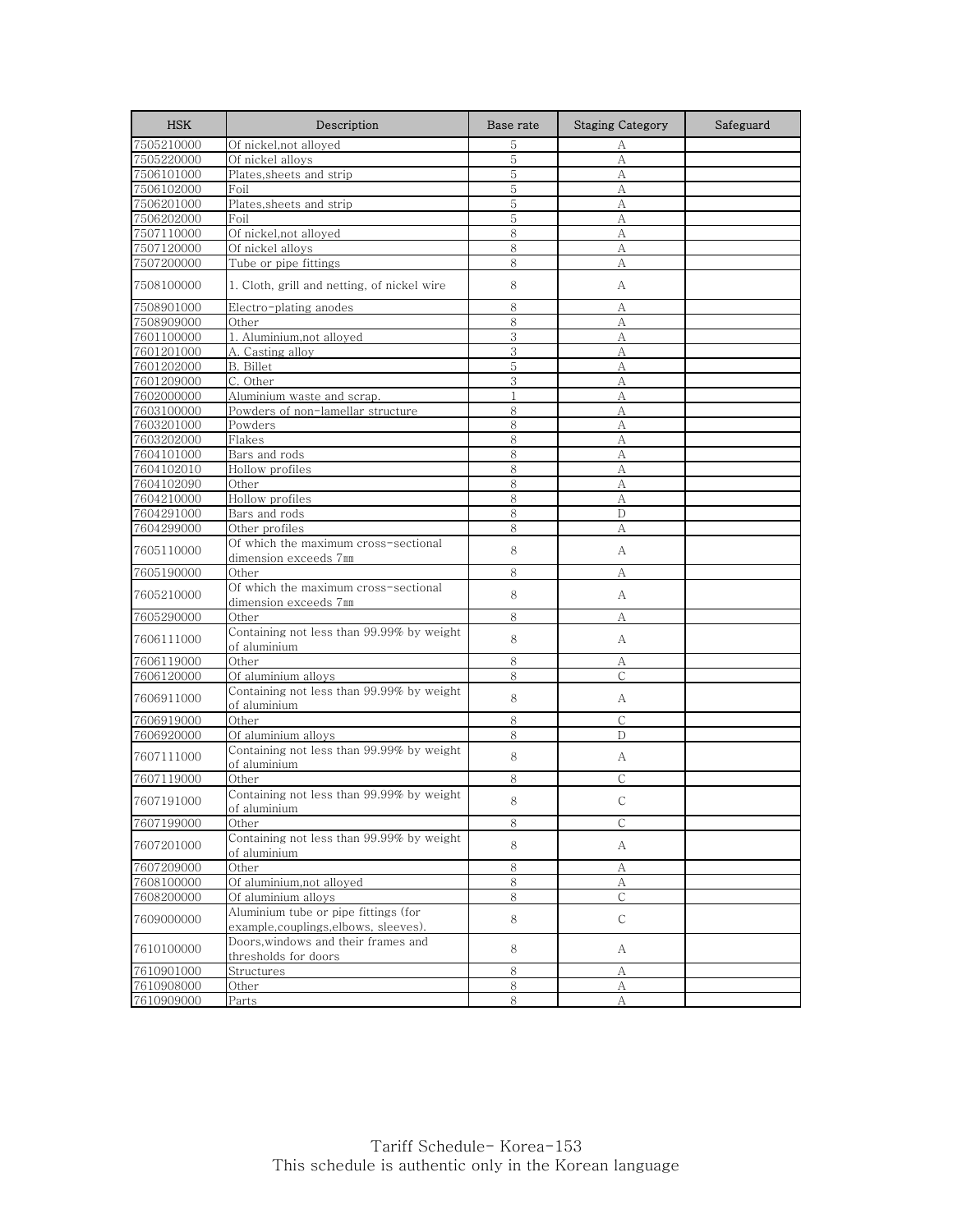| <b>HSK</b> | Description                                                                                                                                                                                                                                                 | Base rate      | <b>Staging Category</b> | Safeguard |
|------------|-------------------------------------------------------------------------------------------------------------------------------------------------------------------------------------------------------------------------------------------------------------|----------------|-------------------------|-----------|
| 7611000000 | Aluminium reservoirs,tanks,vats and<br>similar containers, for any material (other<br>than compressed or liquefied gas), of a<br>capacity exceeding 3000, whether or not<br>lined or heat-insulated,but not fitted with<br>mechanical or thermal equipment. | 8              | А                       |           |
| 7612100000 | Collapsible tubular containers                                                                                                                                                                                                                              | 8              | А                       |           |
| 7612901000 | Rigid tubular containers                                                                                                                                                                                                                                    | 8              | А                       |           |
| 7612909010 | Less than 1l capacity                                                                                                                                                                                                                                       | 8              | А                       |           |
| 7612909020 | Not less than 10 but less than 200 in<br>capacity                                                                                                                                                                                                           | 8              | С                       |           |
| 7612909030 | Not less than 200 in capacity                                                                                                                                                                                                                               | 8              | А                       |           |
| 7613001000 | For compressed gas                                                                                                                                                                                                                                          | 8              | А                       |           |
| 7613002000 | For liquefied gas                                                                                                                                                                                                                                           | 8              | А                       |           |
| 7614100000 | With steel core                                                                                                                                                                                                                                             | 8              | A                       |           |
| 7614900000 | Other                                                                                                                                                                                                                                                       | 8              | А                       |           |
| 7615110000 | A, pot scourers and scouring or polishing<br>pads, gloves and the like                                                                                                                                                                                      | 8              | А                       |           |
| 7615191000 | Solar collectors and parts thereof                                                                                                                                                                                                                          | 5              | А                       |           |
| 7615192000 | Table, kitchen articles                                                                                                                                                                                                                                     | 8              | А                       |           |
| 7615193000 | Other household articles                                                                                                                                                                                                                                    | 8              | А                       |           |
| 7615199000 | Parts                                                                                                                                                                                                                                                       | 8              | А                       |           |
| 7615201000 | Sanitary ware                                                                                                                                                                                                                                               | 8              | А                       |           |
| 7615202000 | Parts                                                                                                                                                                                                                                                       | 8              | А                       |           |
| 7616100000 | Nails, tacks, staples (other than those of<br>heading 83.05),screws, bolts,nuts, screw<br>hooks, rivets, cotters, cotter-pins washers<br>and similar articles                                                                                               | 8              | С                       |           |
| 7616910000 | Cloth, grill, netting and fencing, of<br>aluminium wire                                                                                                                                                                                                     | 8              | А                       |           |
| 7616991000 | <b>Bobbins</b>                                                                                                                                                                                                                                              | 8              | А                       |           |
| 7616999010 | Aluminium pouch                                                                                                                                                                                                                                             | 8              | А                       |           |
| 7616999020 | Aluminium knob                                                                                                                                                                                                                                              | 8              | А                       |           |
| 7616999090 | Other                                                                                                                                                                                                                                                       | 8              | A                       |           |
| 7801101000 | Containing by weight 99.99% or more of<br>lead                                                                                                                                                                                                              | 5              | A                       |           |
| 7801109000 | Other                                                                                                                                                                                                                                                       | 5              | А                       |           |
| 7801910000 | A. Containing by weight antimony as the<br>principal other element                                                                                                                                                                                          | 5              | A                       |           |
| 7801991000 | (1) Unrefined lead                                                                                                                                                                                                                                          | $\overline{2}$ | А                       |           |
| 7801992010 | Lead-tin alloys                                                                                                                                                                                                                                             | 5              | А                       |           |
| 7801992090 | Other                                                                                                                                                                                                                                                       | 5              | А                       |           |
| 7802000000 | Lead waste and scrap.                                                                                                                                                                                                                                       | $\mathbf{1}$   | А                       |           |
| 7803001000 | Bars and rods                                                                                                                                                                                                                                               | 8              | А                       |           |
| 7803002000 | Profiles                                                                                                                                                                                                                                                    | ୪              | A                       |           |
| 7803003000 | Wire                                                                                                                                                                                                                                                        | 8              | А                       |           |
| 7804111000 | Sheets and strip                                                                                                                                                                                                                                            | 8              | А                       |           |
| 7804112000 | Foil                                                                                                                                                                                                                                                        | $8\,$          | $\boldsymbol{A}$        |           |
| 7804190000 | Other                                                                                                                                                                                                                                                       | $\,8\,$        | А                       |           |
| 7804201000 | Powders                                                                                                                                                                                                                                                     | 8              | А                       |           |
| 7804202000 | Flakes                                                                                                                                                                                                                                                      | 8              | А                       |           |
| 7805001000 | Tubes and pipes                                                                                                                                                                                                                                             | $8\,$          | А                       |           |
| 7805002000 | Tubes and pipe fittings                                                                                                                                                                                                                                     | 8              | A                       |           |
| 7806001000 | Lead containers                                                                                                                                                                                                                                             | 8              | А                       |           |
| 7806002000 | Electro-plating anodes                                                                                                                                                                                                                                      | 8              | А                       |           |
| 7806009000 | Other                                                                                                                                                                                                                                                       | 8              | А                       |           |
| 7901110000 | Containing by weight 99.99% or more of<br>zinc                                                                                                                                                                                                              | $5\,$          | A                       |           |
| 7901120000 | Containing by weight less than 99.99% of<br>zinc                                                                                                                                                                                                            | 5              | А                       |           |
| 7901201000 | Zinc-aluminium alloy                                                                                                                                                                                                                                        | 5              | А                       |           |
| 7901202000 | Zinc-copper alloy                                                                                                                                                                                                                                           | $\mathbf 5$    | А                       |           |
| 7901209000 | Other                                                                                                                                                                                                                                                       | 5              | А                       |           |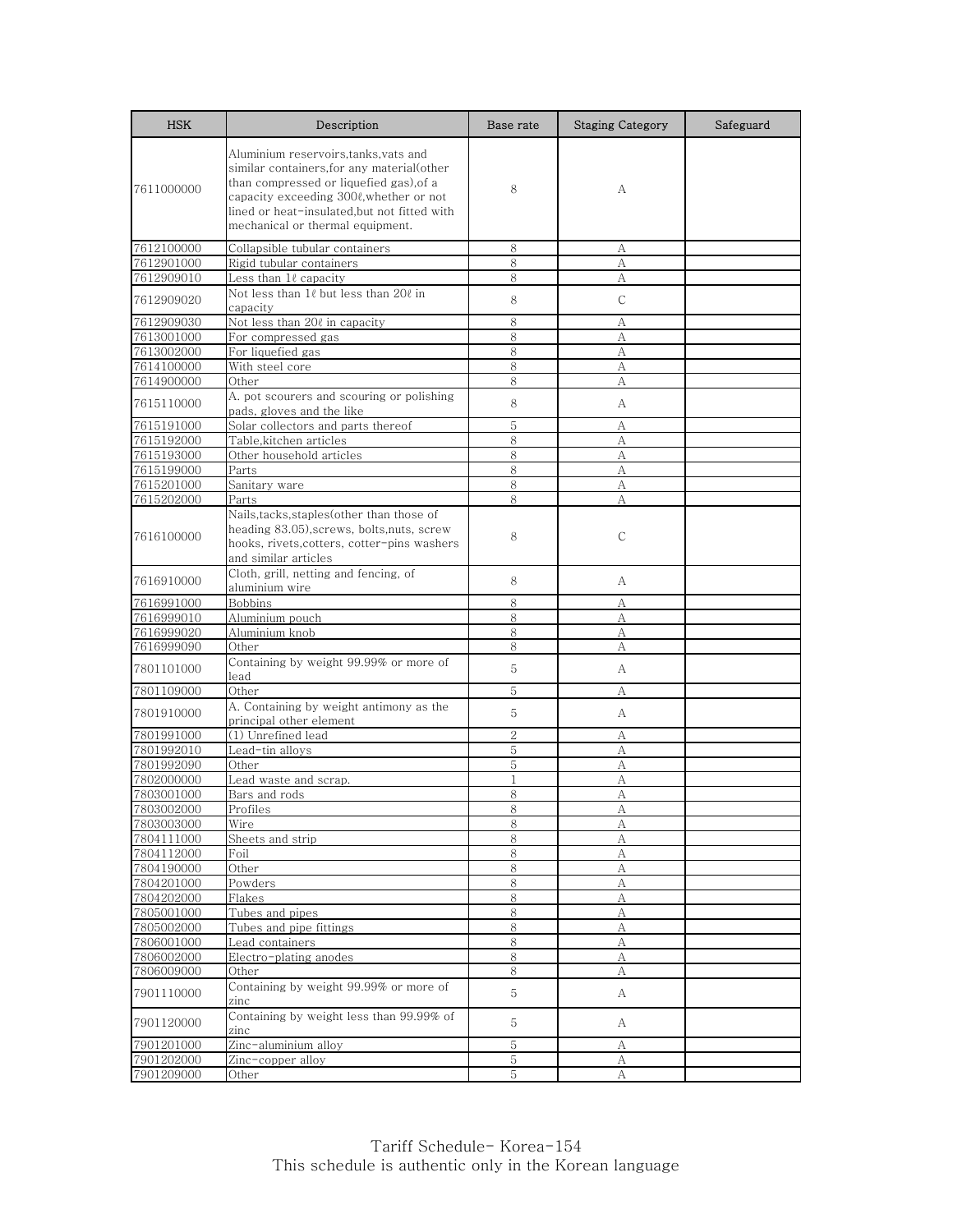| <b>HSK</b> | Description                                                                             | Base rate    | <b>Staging Category</b> | Safeguard |
|------------|-----------------------------------------------------------------------------------------|--------------|-------------------------|-----------|
| 7902000000 | Zinc waste and scrap.                                                                   | $\mathbf{1}$ | А                       |           |
| 7903100000 | Zinc dust                                                                               | 8            | А                       |           |
| 7903901000 | Powders                                                                                 | 8            | A                       |           |
| 7903902000 | Flakes                                                                                  | 8            | А                       |           |
| 7904001000 | Bars and rods                                                                           | 8            | А                       |           |
| 7904002000 | Profiles                                                                                | 8            | A                       |           |
| 7904003000 | Wire                                                                                    | 8            | A                       |           |
| 7905001000 | Plates, sheets and strip                                                                | 8            | А                       |           |
| 7905002000 | Foil                                                                                    | 8            | А                       |           |
| 7906001000 | Tubes and pipes                                                                         | 8            | А                       |           |
| 7906002000 | Tube and pipe fittings                                                                  | 8            | А                       |           |
| 7907001000 | Gutters, roof capping, skylight frames and<br>other fabricated building components.     | 8            | А                       |           |
| 7907009010 | Electro-plating anodes                                                                  | 8            | А                       |           |
| 7907009090 | Other                                                                                   | 8            | A                       |           |
| 8001100000 | Tin, not alloyed                                                                        | 3            | А                       |           |
| 8001200000 | Tin alloys                                                                              | 3            | A                       |           |
| 8002000000 | Tin waste and scrap.                                                                    | $\mathbf{1}$ | А                       |           |
| 8003001010 | Unalloyed                                                                               | 8            | A                       |           |
| 8003001090 | Other                                                                                   | 8            | A                       |           |
| 8003002010 | Unalloyed                                                                               | 8            | А                       |           |
| 8003002090 | Other                                                                                   | 8            | А                       |           |
| 8004000000 | Tin plates, sheets and strip, of a thickness<br>exceeding 0.2mm.                        | 8            | А                       |           |
| 8005001000 | Foil                                                                                    | 8            | А                       |           |
| 8005002010 | Powders                                                                                 | 8            | A                       |           |
| 8005002020 | Flakes                                                                                  | 8            | А                       |           |
| 8006000000 | Tin tubes,pipes and tube or pipe fittings<br>(for example, couplings, elbows, sleeves). | 8            | А                       |           |
| 8007001000 | Electro-plating anodes                                                                  | 8            | А                       |           |
| 8007009000 | Other                                                                                   | 8            | A                       |           |
| 8101100000 | 1. Powders                                                                              | 5            | А                       |           |
| 8101940000 | A. Unwrought tungsten, including bars and<br>rods obtained simply by sintering          | 5            | А                       |           |
| 8101951000 | Bars and rods                                                                           | 8            | А                       |           |
| 8101952000 | Profiles                                                                                | 8            | A                       |           |
| 8101953000 | Plates, sheets and strips                                                               | 8            | А                       |           |
| 8101954000 | Foil                                                                                    | 8            | А                       |           |
| 8101961000 | Spiral filament for electric bulbs or<br>electronic bulbs                               | 8            | А                       |           |
| 8101969000 | Other                                                                                   | 8            | А                       |           |
| 8101970000 | D. Waste and scrap                                                                      | $\mathbf{1}$ | А                       |           |
| 8101990000 | E. Other                                                                                | <u>୪</u>     | A                       |           |
| 8102100000 | 1. Powders                                                                              | 5            | А                       |           |
| 8102940000 | A. Unwrought molybdenum, including bars<br>and rods obtained simply by sintering        | 5            | А                       |           |
| 8102951000 | Bars and rods                                                                           | 8            | А                       |           |
| 8102952000 | Profiles                                                                                | 8            | A                       |           |
| 8102953000 | Plates, sheets and strip                                                                | 8            | А                       |           |
| 8102954000 | Foil                                                                                    | 8            | А                       |           |
| 8102961000 | Spiral filament for electric bulbs or<br>electronic bulbs                               | 8            | А                       |           |
| 8102969000 | Other                                                                                   | 8            | А                       |           |
| 8102970000 | D. Waste and scrap                                                                      | 1            | А                       |           |
| 8102990000 | E. Other                                                                                | 8            | A                       |           |
| 8103201000 | Unwrought                                                                               | 3            | А                       |           |
| 8103202000 | Powders                                                                                 | 3            | А                       |           |
| 8103300000 | 2. Waste and scrap                                                                      | 1            | А                       |           |
| 8103900000 | 3. Other                                                                                | 8            | А                       |           |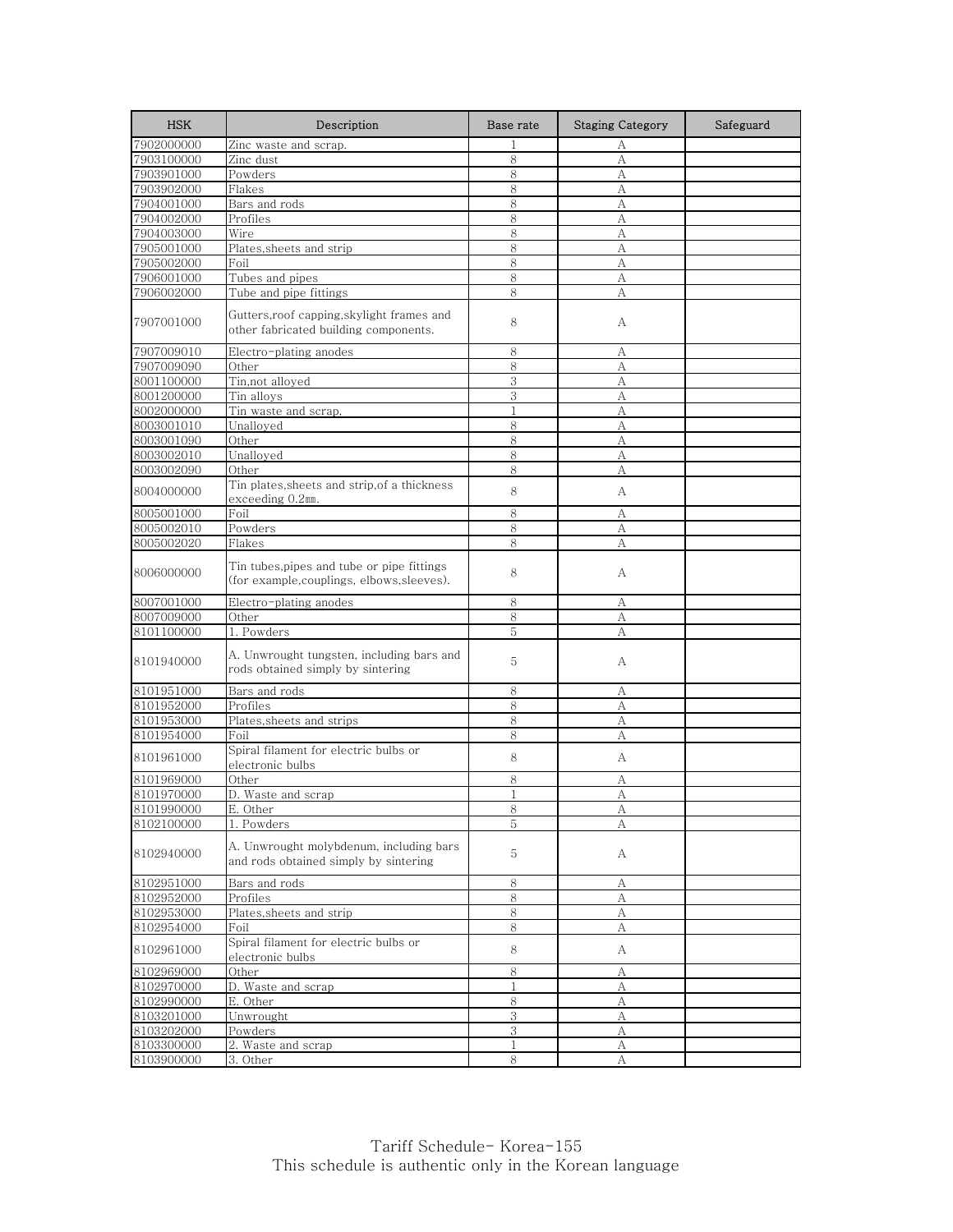| <b>HSK</b>               | Description                                                           | Base rate                      | <b>Staging Category</b> | Safeguard |
|--------------------------|-----------------------------------------------------------------------|--------------------------------|-------------------------|-----------|
| 8104110000               | Containing at least 99.8% by weight of<br>magnesium                   | 5                              | А                       |           |
| 8104190000               | Other                                                                 | 5                              | A                       |           |
| 8104200000               | 2. Waste and scrap                                                    | $\mathbf{1}$                   | А                       |           |
| 8104301000               | Raspings, turnings and granules                                       | 8                              | А                       |           |
| 8104302000               | Powders                                                               | 8                              | А                       |           |
| 8104901000               | Bars and rods                                                         | 8                              | А                       |           |
| 8104909000               | Other                                                                 | 8                              | A                       |           |
| 8105201000               | Unwrought cobalt                                                      | 3                              | А                       |           |
| 8105202000               | Cobalt mattes and other intermediate<br>products of cobalt metallurgy | 3                              | А                       |           |
| 8105203000               | Powders                                                               | 3                              | А                       |           |
| 8105300000               | Waste and scrap                                                       | 3                              | A                       |           |
| 8105900000               | Other                                                                 | 3                              | А                       |           |
| 8106001010               | Unwrought bismuth                                                     | 5                              | А                       |           |
| 8106001020               | Waste and scrap                                                       | 5                              | A                       |           |
| 8106001030               | Powders                                                               | 5                              | А                       |           |
| 8106009000               | Other                                                                 | 5                              | А                       |           |
| 8107201000               | Unwrought cadmium                                                     | 5                              | А                       |           |
| 8107202000               | Powders                                                               | 5                              | А                       |           |
| 8107300000               | Waste and scrap                                                       | 5                              | A                       |           |
| 8107900000               | Other                                                                 | 5                              | A                       |           |
| 8108201000               | Unwrought                                                             | 5                              | А                       |           |
| 8108202000               | Powders                                                               | 5                              | А                       |           |
| 8108300000               | 2. Waste and scrap                                                    | 5                              | A                       |           |
| 8108901000               | Plates and strips                                                     | 8                              | А                       |           |
| 8108902000               | Tubes and pipes                                                       | 8                              | A                       |           |
| 8108909000               | Other                                                                 | 8                              | $\mathsf{C}$            |           |
| 8109201000               | Unwrought                                                             | 5                              | А                       |           |
| 8109202000               | Powders                                                               | 5                              | A                       |           |
| 8109300000               | 2.Waste and scrap                                                     | 5                              | А                       |           |
| 8109901010               | Tubes and pipes                                                       | $\mathbf{0}$                   | K                       |           |
| 8109901020<br>8109901030 | Plates, sheets and strips<br>Bars                                     | $\mathbf{0}$<br>$\overline{0}$ | Κ<br>K                  |           |
| 8109901090               | Other                                                                 | $\Omega$                       | K                       |           |
| 8109909000               | B. Other                                                              | 5                              | А                       |           |
| 8110100000               | Unwrought antimony; powders                                           | 3                              | A                       |           |
| 8110200000               | Waste and scrap                                                       | 3                              | А                       |           |
| 8110900000               | Other                                                                 | 3                              | А                       |           |
|                          | Manganese and articles thereof, including                             |                                |                         |           |
| 8111000000               | waste and scrap.                                                      | 5                              | А                       |           |
| 8112120000               | Unwrought; powders                                                    | 5                              | А                       |           |
| 8112130000               | Waste and scrap                                                       | 5                              | А                       |           |
| 8112190000               | Other                                                                 | 5                              | A                       |           |
| 8112210000               | Unwrought; powders                                                    | 5                              | А                       |           |
| 8112220000               | Waste and scrap                                                       | 5                              | A                       |           |
| 8112290000               | Other                                                                 | 5                              | А                       |           |
| 8112300000               | 3. Germanium                                                          | 5                              | А                       |           |
| 8112400000               | 4. Vanadium                                                           | 5                              | А                       |           |
| 8112510000               | Unwrought; powders                                                    | 5                              | А                       |           |
| 8112520000               | Waste and scrap                                                       | 5                              | А                       |           |
| 8112590000               | Other                                                                 | 5                              | А                       |           |
| 8112920000               | Unwrought; waste and scrap; powders                                   | 5                              | А                       |           |
| 8112990000               | Other                                                                 | 5                              | А                       |           |
| 8113000000               | Cermets and articles thereof,including<br>waste and scrap.            | 5                              | A                       |           |
| 8201100000               | Spades and shovels                                                    | 8                              | А                       |           |
| 8201200000               | Forks                                                                 | 8                              | А                       |           |
| 8201300000               | Mattocks, picks, hoes and rakes                                       | 8                              | А                       |           |
| 8201400000               | Axes, bill hooks and similar hewing tools                             | 8                              | A                       |           |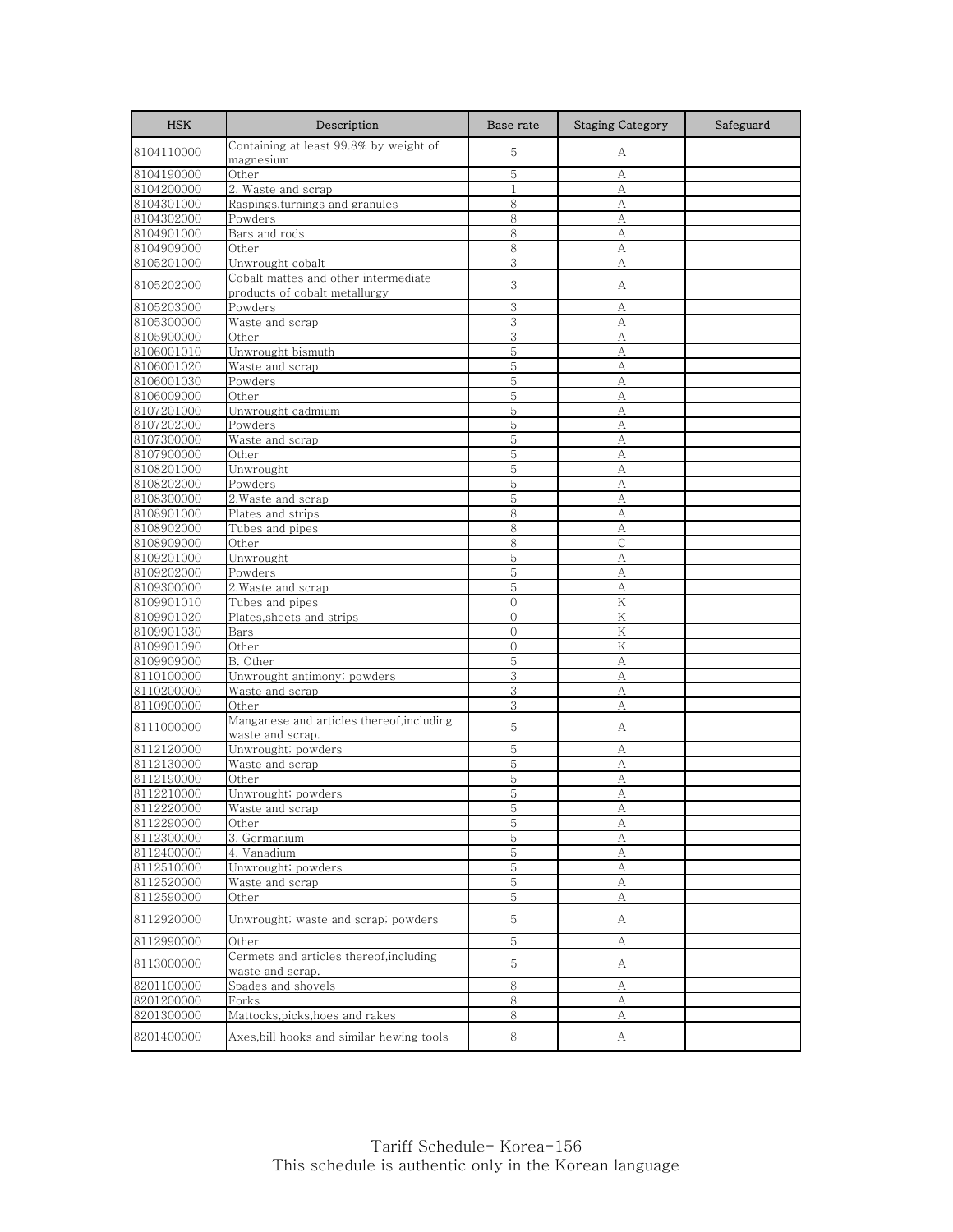| <b>HSK</b>               | Description                                                                       | Base rate | <b>Staging Category</b> | Safeguard |
|--------------------------|-----------------------------------------------------------------------------------|-----------|-------------------------|-----------|
| 8201500000               | Secateurs and similar one-handed pruners<br>and shears (including poultry shears) | 8         | А                       |           |
| 8201600000               | Hedge shears,two-handed pruning shears<br>and similar two-handed shears           | 8         | А                       |           |
| 8201901000               | Scythes and sickls                                                                | 8         | А                       |           |
| 8201902000               | Hay knives                                                                        | 8         | А                       |           |
| 8201903000               | Timber wedges                                                                     | 8         | А                       |           |
| 8201909000               | Other                                                                             | 8         | А                       |           |
| 8202101000               | For wood                                                                          | 8         | А                       |           |
| 8202102000<br>8202109000 | For metal<br>Other                                                                | 8<br>8    | А<br>A                  |           |
| 8202200000               | Band saw blades                                                                   | 8         | А                       |           |
| 8202310000               | With working part of steel                                                        | 8         | A                       |           |
| 8202391000               | With working part of tungsten carbide                                             | 8         | А                       |           |
| 8202392000               | With working part of diamond                                                      | 8         | $\mathsf{C}$            |           |
| 8202393000               | With working part of other materials                                              | 8         | А                       |           |
| 8202399000               | Parts                                                                             | 8         | А                       |           |
| 8202400000               | Chain saw blades                                                                  | 8         | A                       |           |
| 8202911000               | Hack-saw blades                                                                   | 8         | А                       |           |
| 8202919000               | Other                                                                             | 8         | А                       |           |
| 8202990000               | Other                                                                             | 8         | С                       |           |
| 8203101000               | For saw blades                                                                    | 8         | А                       |           |
| 8203109000               | Other                                                                             | 8         | A                       |           |
| 8203201000<br>8203202000 | Plier(including cutting pliers)<br>Pincer                                         | 8<br>8    | D<br>А                  |           |
| 8203203000               | Tweezers                                                                          | 8         | А                       |           |
| 8203204000               | Nail pullers                                                                      | 8         | A                       |           |
| 8203209000               | Other                                                                             | 8         | А                       |           |
| 8203300000               | Metal cutting shears and similar tools                                            | 8         | $\mathsf{C}$            |           |
| 8203401000               | Pipe cutters                                                                      | 8         | А                       |           |
| 8203402000               | Bolt croppers and clippers                                                        | 8         | А                       |           |
| 8203403000               | Perforating punches                                                               | 8         | А                       |           |
| 8203409000               | Other                                                                             | 8         | $\mathsf{C}$            |           |
| 8204110000               | Non-adjustable                                                                    | 8         | А                       |           |
| 8204120000               | Adjustable                                                                        | 8         | A                       |           |
| 8204200000               | Interchangeable spanner sockets, with or<br>without handles                       | 8         | А                       |           |
| 8205101000               | For drilling                                                                      | 8         | А                       |           |
| 8205102000               | For threading                                                                     | 8         | А                       |           |
| 8205103000               | For tapping                                                                       | 8         | А                       |           |
| 8205109000               | Other                                                                             | 8         | C                       |           |
| 8205200000               | Hammers and sledge hammers                                                        | 8         | А                       |           |
| 8205300000               | Planes, chisels, gouges and similar cutting<br>tools for working wood             | 8         | C                       |           |
| 8205400000               | Screwdrivers                                                                      | 8         | А                       |           |
| 8205510000               | Household tools                                                                   | 8         | А                       |           |
| 8205591000               | Glaziers' diamond                                                                 | 8         | А                       |           |
| 8205592000               | Soldering irons                                                                   | 8         | А                       |           |
| 8205593000               | Grease guns<br>Tools for mining and public works                                  | 8         | А                       |           |
| 8205595000<br>8205596000 | Tools for cement workers and painters                                             | 8<br>8    | А<br>A                  |           |
|                          |                                                                                   |           |                         |           |
| 8205597000               | Watch makers' tools                                                               | 8         | А                       |           |
| 8205599000               | Other                                                                             | 8         | C                       |           |
| 8205600000               | Blow lamps                                                                        | 8<br>8    | А                       |           |
| 8205701000<br>8205702000 | Vices<br>Clamps                                                                   | 8         | А<br>$\mathsf{C}$       |           |
| 8205709000               | Other                                                                             | 8         | С                       |           |
| 8205801000               | Anvils                                                                            | 8         | C                       |           |
| 8205802000               | Portable forges                                                                   | 8         | А                       |           |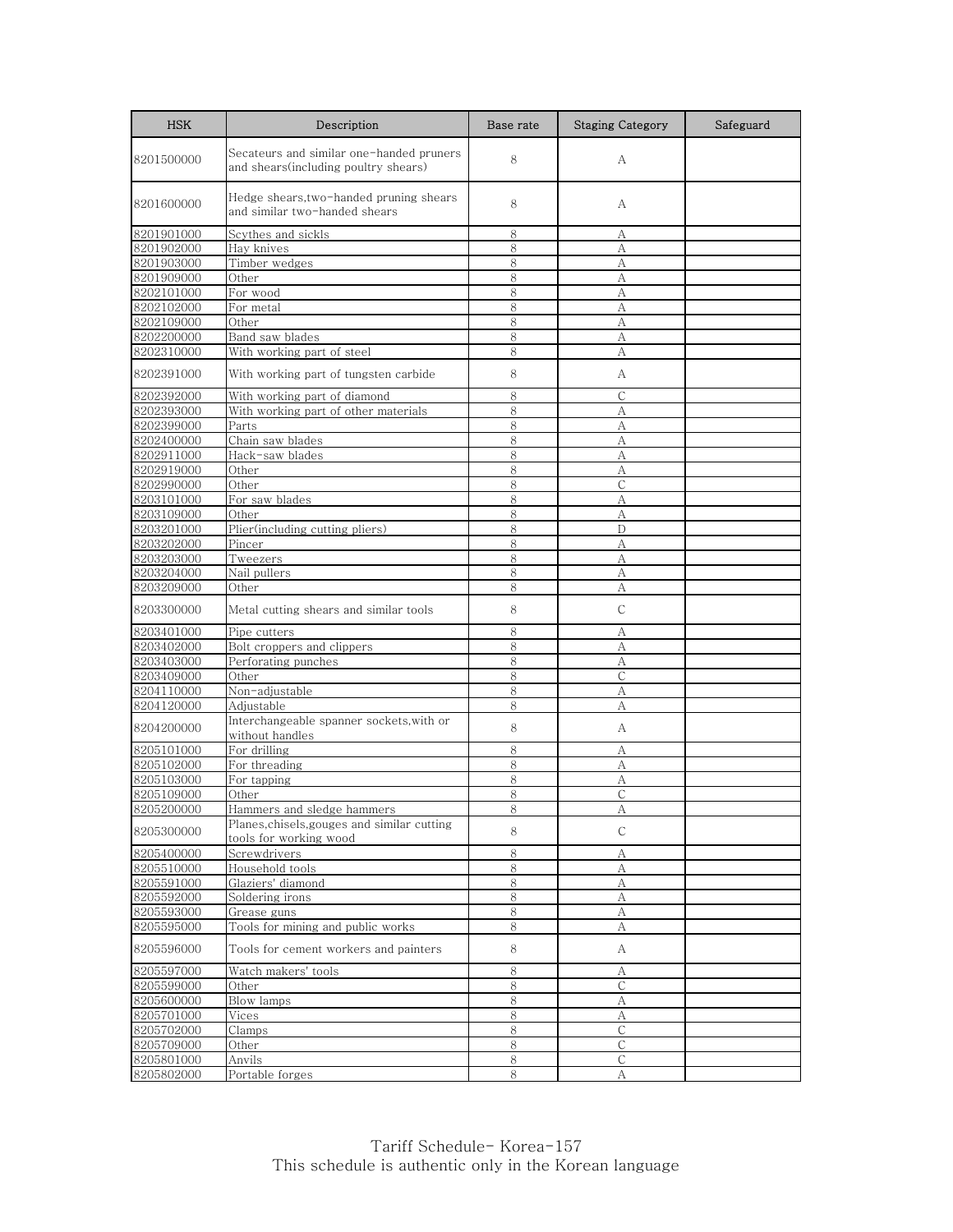| <b>HSK</b>               | Description                                                                             | Base rate    | <b>Staging Category</b> | Safeguard |
|--------------------------|-----------------------------------------------------------------------------------------|--------------|-------------------------|-----------|
| 8205803000               | Hand or pedal-operated grinding wheels<br>with frameworks                               | 8            | $\mathsf{C}$            |           |
| 8205809000               | Other                                                                                   | 8            | А                       |           |
| 8205900000               | Sets of articles of two or more of the<br>foregoing subheadings                         | 8            | А                       |           |
| 8206000000               | Tools of two or more of the headings 82.02<br>to 82.05, put up in sets for retail sale. | 8            | С                       |           |
| 8207130000               | With working part of cermets                                                            | 8            | А                       |           |
| 8207191000               | With working part of other materials                                                    | 8            | С                       |           |
| 8207199000               | Parts                                                                                   | 8            | А                       |           |
| 8207201000               | For drawing                                                                             | 8            | А                       |           |
| 8207202000               | For extruding                                                                           | 8            | А                       |           |
| 8207301000               | For pressing                                                                            | 8            | А                       |           |
| 8207302000               | For stamping                                                                            | 8<br>8       | А                       |           |
| 8207303000<br>8207309000 | For punching<br>Other                                                                   | 8            | А                       |           |
| 8207401000               | For tapping                                                                             | 8            | А<br>А                  |           |
| 8207402000               | For threading                                                                           | 8            | А                       |           |
| 8207409000               | Other                                                                                   | 8            | А                       |           |
| 8207501010               | Of high speed steel                                                                     | 8            | A                       |           |
| 8207501090               | Other                                                                                   | 8            | D                       |           |
| 8207502000               | Brace bits                                                                              | $\,8\,$      | А                       |           |
| 8207509000               | Other                                                                                   | 8            | А                       |           |
| 8207601000               | Reamers                                                                                 | 8            | $\mathsf{C}$            |           |
| 8207602000               | Laps                                                                                    | 8            | А                       |           |
| 8207603000               | <b>Broaches</b>                                                                         | 8            | А                       |           |
| 8207609000               | Other                                                                                   | $\,8\,$      | А                       |           |
| 8207701000               | Gear cutters                                                                            | 8            | А                       |           |
| 8207702000               | Milling cutters                                                                         | 8            | А                       |           |
| 8207703000               | Gear cutting hobs                                                                       | 8            | А                       |           |
| 8207704000               | Rotary files                                                                            | 8            | $\mathsf{C}$            |           |
| 8207709000               | Other                                                                                   | 8            | А                       |           |
| 8207801000               | Tools for lathes                                                                        | 8            | А                       |           |
| 8207809000               | Other                                                                                   | 8            | А                       |           |
| 8207901000<br>8207909000 | Diamond tools<br>Other                                                                  | 8<br>$\,8\,$ | С<br>$\mathsf{C}$       |           |
| 8208100000               | For metal working                                                                       | 8            | A                       |           |
| 8208200000               | For wood working                                                                        | 8            | А                       |           |
|                          | For kitchen appliances or for machines                                                  |              |                         |           |
| 8208300000               | used by the food industry<br>For agricultural, horticultural or forestry                | 8            | А                       |           |
| 8208400000               | machines                                                                                | 8            | А                       |           |
| 8208900000               | Other                                                                                   | 8            | А                       |           |
| 8209001010               | Of tungsten carbide, treated with gamma<br>coating                                      | 8            | D                       |           |
| 8209001040               | Of cermets                                                                              | 8            | А                       |           |
| 8209001090               | Others                                                                                  | 8            | А                       |           |
| 8209002010               | Of tungsten carbide                                                                     | $\,8\,$      | $\mathsf C$             |           |
| 8209002040               | Of cermets                                                                              | 8<br>8       | А                       |           |
| 8209002090<br>8210001000 | Other<br>Mills and grinders                                                             | 8            | А<br>A                  |           |
| 8210002000               | Extractors and pressers                                                                 | $\,8\,$      | А                       |           |
| 8210003000               | Beaters and mixers                                                                      | 8            | А                       |           |
| 8210004000               | Slicers and cutters                                                                     | 8            | А                       |           |
| 8210005000               | Openers, corkers and sealers                                                            | 8            | А                       |           |
| 8210008000               | Other domestic food-processing appliances                                               | 8            | А                       |           |
| 8210009000               | P <u>arts</u>                                                                           | 8            | А                       |           |
| 8211100000               | Sets of assorted articles                                                               | 8            | А                       |           |
| 8211910000               | Table knives having fixed blades                                                        | 8            | А                       |           |
| 8211920000               | Other knives having fixed blades                                                        | $\,8\,$      | А                       |           |
| 8211930000               | Knives having other than fixed blades                                                   | 8            | A                       |           |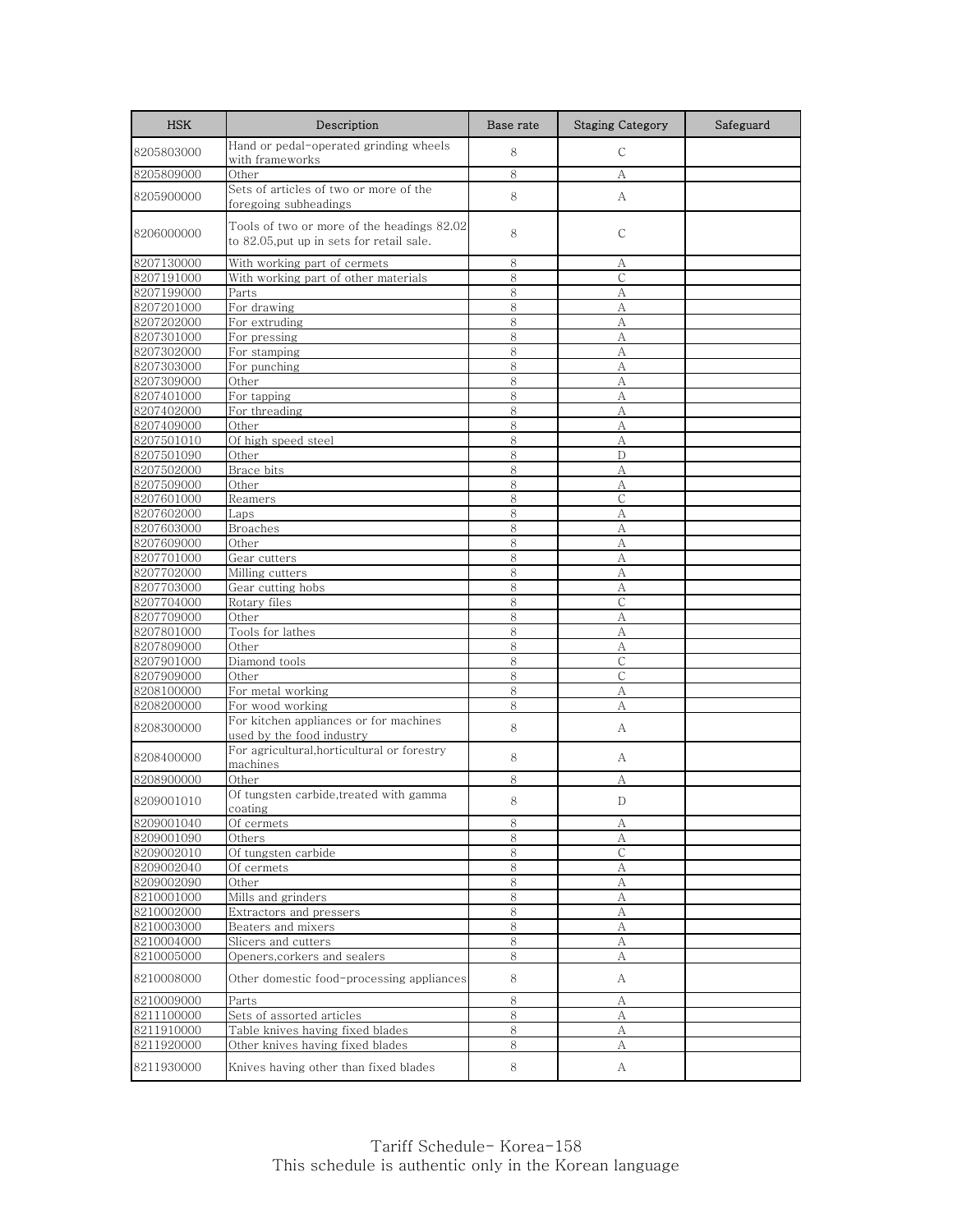| <b>HSK</b> | Description                                                                             | Base rate | <b>Staging Category</b> | Safeguard |
|------------|-----------------------------------------------------------------------------------------|-----------|-------------------------|-----------|
| 8211940000 | <b>Blades</b>                                                                           | 8         | А                       |           |
| 8211950000 | Handles of base metal                                                                   | 8         | A                       |           |
| 8212100000 | Razors                                                                                  | 8         | D                       |           |
| 8212200000 | Safety razor blades, including razor blade<br>blanks in strips                          | 8         | D                       |           |
| 8212900000 | Other parts                                                                             | 8         | А                       |           |
| 8213001000 | Ordinary scissors                                                                       | 8         | A                       |           |
| 8213002010 | For tailors and dressmakers                                                             | 8         | А                       |           |
| 8213002020 | For hairdressers                                                                        | 8         | А                       |           |
| 8213002090 | Other                                                                                   | 8         | А                       |           |
| 8213003000 | Manicure scissors                                                                       | 8         | A                       |           |
| 8213004000 | Scissor blades                                                                          | 8         | А                       |           |
| 8213009000 | Other                                                                                   | 8         | A                       |           |
| 8214101000 | Pencil sharpeners                                                                       | 8         | A                       |           |
| 8214109000 | Other                                                                                   | 8         | А                       |           |
| 8214200000 | Manicure or pedicure sets and instruments<br>(including nail files)                     | 8         | A                       |           |
| 8214901000 | Hair clippers                                                                           | 8         | А                       |           |
| 8214902000 | Butchers' or kitchen cleavers, choppers and<br>mincing knives                           | 8         | A                       |           |
| 8214909000 | Other                                                                                   | 8         | А                       |           |
| 8215100000 | Sets of assorted articles containing at least<br>one article plated with precious metal | 8         | А                       |           |
| 8215200000 | Other sets of assorted articles                                                         | 8         | А                       |           |
| 8215911000 | Spoons                                                                                  | 8         | А                       |           |
| 8215912000 | Forks                                                                                   | 8         | А                       |           |
| 8215913000 | Ladles and skimmers                                                                     | 8         | А                       |           |
| 8215914000 | Fish-knives and butter-knives                                                           | 8         | А                       |           |
| 8215915000 | Tongs of all kinds                                                                      | 8         | А                       |           |
| 8215919000 | Other                                                                                   | 8         | А                       |           |
| 8215991000 | Spoons                                                                                  | 8         | A                       |           |
| 8215992000 | Forks                                                                                   | 8         | А                       |           |
| 8215993000 | Ladles and skimmers                                                                     | 8         | А                       |           |
| 8215994000 | Fish-knives and butter-knives                                                           | 8         | А                       |           |
| 8215995000 | Tong of all kinds                                                                       | 8         | А                       |           |
| 8215999000 | Other                                                                                   | 8         | А                       |           |
| 8301100000 | Padlocks                                                                                | 8         | А                       |           |
| 8301200000 | Locks of a kind used for motor vehicles                                                 | 8         | А                       |           |
| 8301300000 | Locks of a kind used for furniture                                                      | 8         | А                       |           |
| 8301401000 | Door locks                                                                              | 8         | A                       |           |
| 8301409000 | Other                                                                                   | 8         | А                       |           |
| 8301500000 | Clasps and frames with<br>clasps, incorporating locks                                   | 8         | А                       |           |
| 8301600000 | Parts                                                                                   | ୪         | $\overline{A}$          |           |
| 8301700000 | Keys presented separately                                                               | 8         | А                       |           |
| 8302100000 | Hinges                                                                                  | 8         | С                       |           |
| 8302200000 | Castors                                                                                 | 8         | А                       |           |
| 8302300000 | Other mountings, fittings and similar<br>articles suitable for motor vehicles           | 8         | A                       |           |
| 8302411000 | Suitable for doors or windows                                                           | 8         | А                       |           |
| 8302419000 | Other                                                                                   | 8         | А                       |           |
| 8302420000 | Other, suitable for furniture                                                           | 8         | А                       |           |
| 8302491000 | Suitable for trunks, suitcases, or similar<br>travel goods.                             | 8         | A                       |           |
| 8302499000 | Other                                                                                   | 8         | А                       |           |
| 8302500000 | Hat-racks, hat-pegs, brackets and similar<br>fixtures                                   | 8         | A                       |           |
| 8302600000 | Automatic door closers                                                                  | 8         | А                       |           |
| 8303001000 | Safes                                                                                   | 8         | А                       |           |
| 8303009000 | Other                                                                                   | 8         | А                       |           |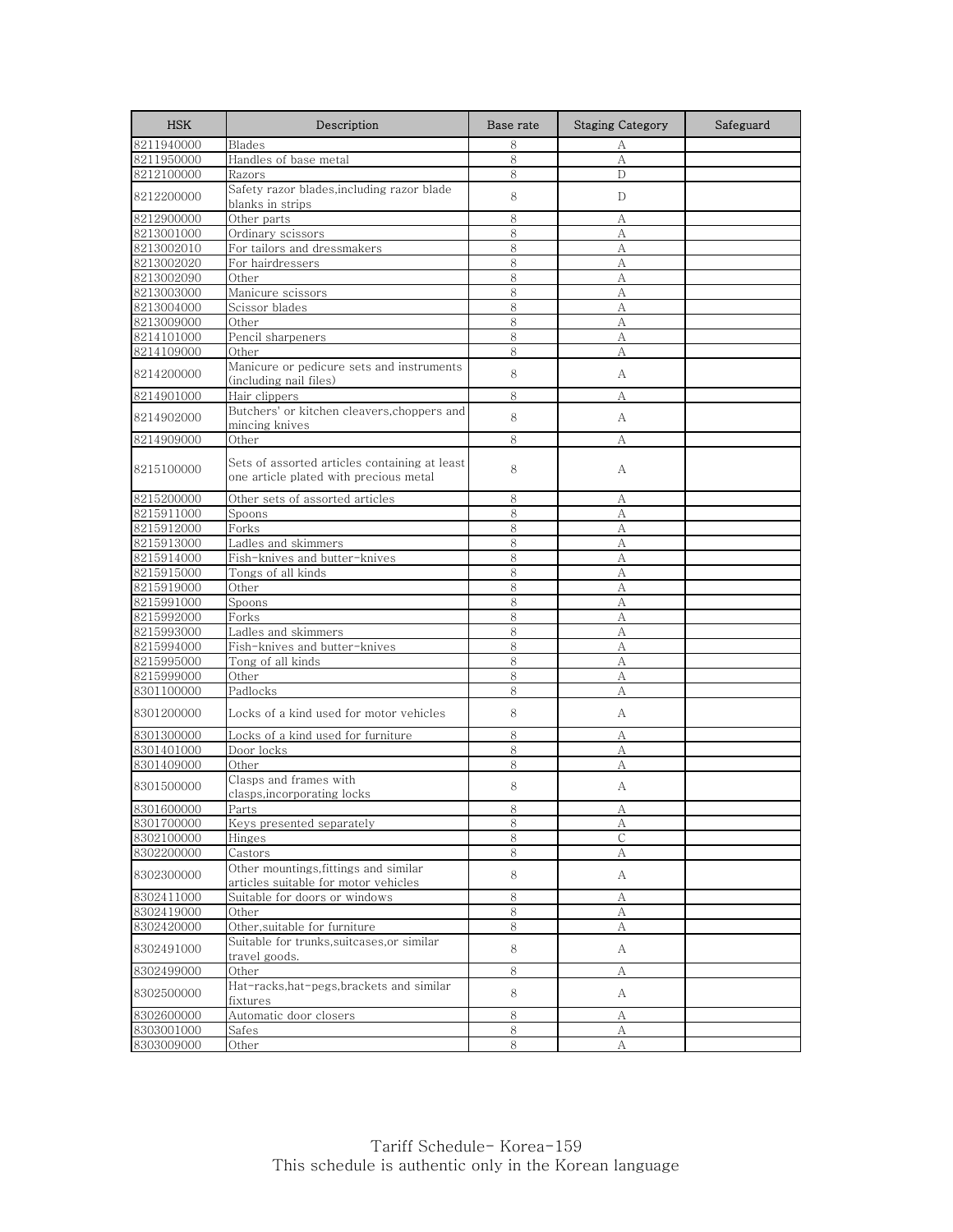| <b>HSK</b>               | Description                                                                                                                                                                                               | Base rate      | <b>Staging Category</b> | Safeguard |
|--------------------------|-----------------------------------------------------------------------------------------------------------------------------------------------------------------------------------------------------------|----------------|-------------------------|-----------|
| 8304000000               | Filing cabinets,card-index cabinets,paper<br>trays, paper rests, pen trays, office-stamp<br>stands and similar office or desk<br>equipment.of base metal.other than office<br>furniture of heading 94.03. | 8              | А                       |           |
| 8305100000               | Fittings for loose-leaf binders of files                                                                                                                                                                  | 8              | А                       |           |
| 8305200000               | Staples in strips                                                                                                                                                                                         | 8              | A                       |           |
| 8305900000               | Other, including parts                                                                                                                                                                                    | 8              | А                       |           |
| 8306100000               | 1. Bells, gongs and the like                                                                                                                                                                              | 8              | А                       |           |
| 8306210000               | Plated with precious metal<br>Other                                                                                                                                                                       | 8              | А                       |           |
| 8306290000<br>8306301000 | Photograph, picture or similar frames                                                                                                                                                                     | 8<br>8         | А<br>A                  |           |
| 8306302000               | Mirrors of base metal                                                                                                                                                                                     | 8              | А                       |           |
| 8307100000               | Of iron or steel                                                                                                                                                                                          | 8              | A                       |           |
| 8307900000               | Of other base metal                                                                                                                                                                                       | 8              | А                       |           |
| 8308101000               | Hooks                                                                                                                                                                                                     | 8              | А                       |           |
| 8308102000               | Eyes and eyelets                                                                                                                                                                                          | 8              | А                       |           |
| 8308200000               | Tubular or bifurcated rivets                                                                                                                                                                              | 8              | A                       |           |
| 8308901000               | Clasps and frames with clasps                                                                                                                                                                             | 8              | А                       |           |
| 8308902000               | Buckles and buckle-clasps                                                                                                                                                                                 | 8              | А                       |           |
| 8308903000               | Beads                                                                                                                                                                                                     | 8              | А                       |           |
| 8308904000               | Spangles                                                                                                                                                                                                  | 8              | А                       |           |
| 8308909000<br>8309100000 | Other<br>Crown corks                                                                                                                                                                                      | 8<br>8         | А<br>А                  |           |
| 8309901000               | Easy opener end                                                                                                                                                                                           | 8              | А                       |           |
| 8309909000               | Other                                                                                                                                                                                                     | 8              | A                       |           |
| 8310000000               | Sign-plates,name-plates,address-plates<br>and similar plates, numbers, letters and<br>other symbols, of base metal, excluding<br>those of heading 94.05.                                                  | 8              | А                       |           |
| 8311101000               | A. For use in manufacturing semiconductor                                                                                                                                                                 | 8              | A                       |           |
| 8311109000               | B. Other                                                                                                                                                                                                  | 8              | A                       |           |
| 8311201000               | A. For use in manufacturing semiconductor                                                                                                                                                                 | 8              | А                       |           |
| 8311209000               | B. Other                                                                                                                                                                                                  | 8              | А                       |           |
| 8311301000               | A. For use in manufacturing semiconductor                                                                                                                                                                 | 8              | A                       |           |
| 8311309010               | Lead-tin alloy solders                                                                                                                                                                                    | 8              | А                       |           |
| 8311309090               | Other                                                                                                                                                                                                     | 8              | А                       |           |
| 8311901000               | A.For use in manufacturing semiconductor                                                                                                                                                                  | 8              | А                       |           |
| 8311909000               | B. Other                                                                                                                                                                                                  | 8              | А                       |           |
| 8401100000               | 1. Nuclear reactors                                                                                                                                                                                       | U              | K                       |           |
| 8401200000               | 2. Machinery and apparatus for isotopic<br>separation, and parts thereof                                                                                                                                  | $\overline{0}$ | Κ                       |           |
| 8401300000               | 3. Fuel elements (cartridges), non-<br>irradiated                                                                                                                                                         | 0              | Κ                       |           |
| 8401400000               | 4. Parts of nuclear reactors                                                                                                                                                                              | $\mathcal{O}$  | Κ                       |           |
| 8402110000               | Watertube boilers with a steam production<br>exceeding 45t per hour                                                                                                                                       | 8              | С                       |           |
| 8402120000               | Watertube boilers with a steam production<br>not exceeding 45t per hour                                                                                                                                   | 8              | A                       |           |
| 8402191000               | Heating medium boiler                                                                                                                                                                                     | 8              | А                       |           |
| 8402199000               | Other                                                                                                                                                                                                     | 8              | А                       |           |
| 8402200000               | Super-heated water boilers                                                                                                                                                                                | 8              | А                       |           |
| 8402901000               | Of steam and other vapour generating<br>boilers                                                                                                                                                           | 8              | A                       |           |
| 8402902000               | Of super-heated water boilers                                                                                                                                                                             | 8              | А                       |           |
| 8403101000               | Central heating boilers, using fuel oil                                                                                                                                                                   | 8              | А                       |           |
| 8403102000               | Central heating boilers,using coal or coke                                                                                                                                                                | 8              | A                       |           |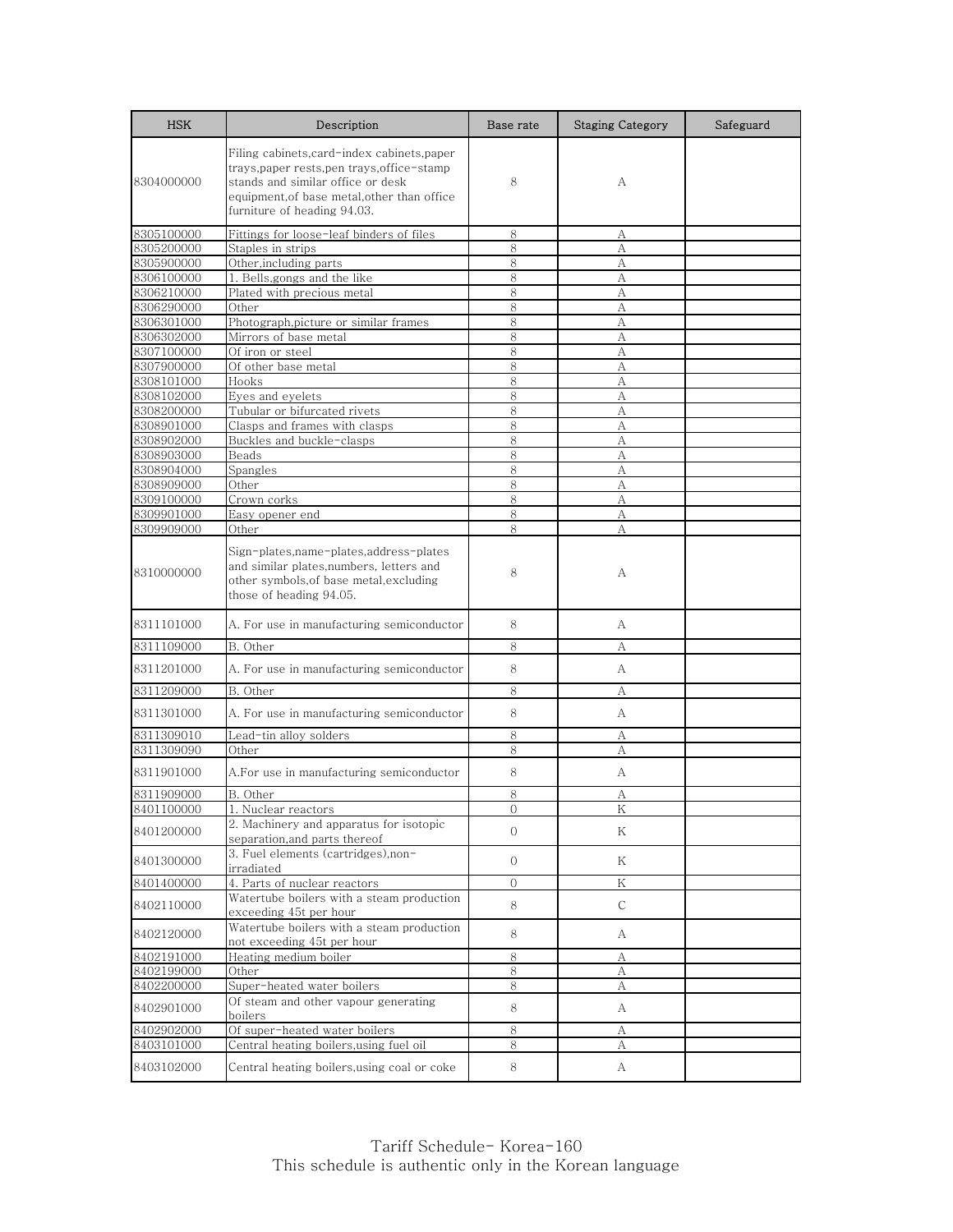| <b>HSK</b> | Description                                                            | Base rate    | <b>Staging Category</b> | Safeguard |
|------------|------------------------------------------------------------------------|--------------|-------------------------|-----------|
| 8403103000 | Central heating boilers, using gas                                     | 8            | А                       |           |
| 8403109000 | Other                                                                  | 8            | А                       |           |
| 8403900000 | Parts                                                                  | 8            | А                       |           |
| 8404101000 | Economisers                                                            | 8            | А                       |           |
| 8404102000 | Super-heaters                                                          | 8            | А                       |           |
| 8404103000 | Soot recoverers                                                        | 8            | А                       |           |
| 8404104000 | Gas recoverers                                                         | 8            | А                       |           |
| 8404109000 | Other                                                                  | 8            | А                       |           |
| 8404200000 | Condensers for steam of other vapour<br>power units                    | 8            | А                       |           |
| 8404901000 | Of condensers for vapour generating<br>boilers                         | 8            | A                       |           |
| 8404902000 | Of condensers for vapour engines and<br>power units                    | 8            | А                       |           |
| 8404909000 | Other                                                                  | 8            | А                       |           |
| 8405101000 | Producer gas generators                                                | 8            | А                       |           |
| 8405102000 | Water gas generators                                                   | 8            | С                       |           |
| 8405103000 | Acetylene gas generators                                               | 8            | A                       |           |
| 8405104000 | Oxygen generators                                                      | 8            | C                       |           |
| 8405109000 | Other                                                                  | 8            | А                       |           |
| 8405901000 | Of producer gas genertord                                              | 8            | A                       |           |
| 8405902000 | Of water gas generators                                                | 8            | А                       |           |
| 8405903000 | Of acetylene gas generators                                            | 8            | A                       |           |
| 8405904000 | Of oxygen generators                                                   | 8            | А                       |           |
| 8405909000 | Other                                                                  | 8            | А                       |           |
| 8406103000 | Of an output exceeding 2MW                                             | 5            | A                       |           |
| 8406109000 | Other                                                                  | 5            | А                       |           |
| 8406811000 | Of an output exceeding 40MW but not<br>exceeding 100MW                 | 5            | А                       |           |
| 8406812000 | Of an output exceeding 100MW but not<br>exceeding 300MW                | 5            | A                       |           |
| 8406813000 | Of an output exceeding 300MW                                           | 5            | D                       |           |
| 8406820000 | Of an output not exceeding 40MW                                        | 5            | А                       |           |
| 8406901000 | Of steam turbines for marine propulsion                                | 8            | C                       |           |
| 8406909000 | Other                                                                  | 8            | C                       |           |
| 8407100000 | 1. Aircraft engines                                                    | $\mathbf{0}$ | K                       |           |
| 8407210000 | Outboard motors                                                        | 8            | С                       |           |
| 8407290000 | Other                                                                  | 8            | $\mathbb{C}$            |           |
| 8407311000 | For moter-cycles                                                       | 8            | А                       |           |
| 8407319000 | Other                                                                  | 8            | А                       |           |
| 8407321000 | For motor-cycles                                                       | 8            | А                       |           |
| 8407329000 | Other                                                                  | 8            | А                       |           |
| 8407331000 | For motor-cycles                                                       | 8            | А                       |           |
| 8407339000 | Other                                                                  | 8            | А                       |           |
| 8407341000 | For motor-cycles                                                       | 8            |                         |           |
| 8407349000 | Other                                                                  | 8            | А                       |           |
| 8407901000 | For railway locomotives                                                | $\mathbf{0}$ | Κ                       |           |
| 8407909000 | Other                                                                  | 8            | $\boldsymbol{A}$        |           |
| 8408101000 | With a rating not exceeding 300kw                                      | 8            | D                       |           |
| 8408102000 | With a rating more than 300kw,not<br>exceeding 2,000kw                 | 8            | G                       |           |
| 8408103000 | With a rating more than 2,000kw                                        | 8            | C                       |           |
| 8408201000 | Of a cylinder capacity not exceeding<br>1,000cc                        | 8            | A                       |           |
| 8408202000 | Of a cylinder capacity exceeding 1,000cc<br>but not exceeding 2,000cc  | 8            | A                       |           |
| 8408203000 | Of a cylinder capacity exceeding 2,000cc<br>but not exceeding 4,000cc  | 8            | А                       |           |
| 8408204000 | Of a cylinder capacity exceeding 4,000cc<br>but not exceeding 10,000cc | 8            | A                       |           |
| 8408205000 | Of a cylinder capacity exceeding 10,000cc                              | 8            | A                       |           |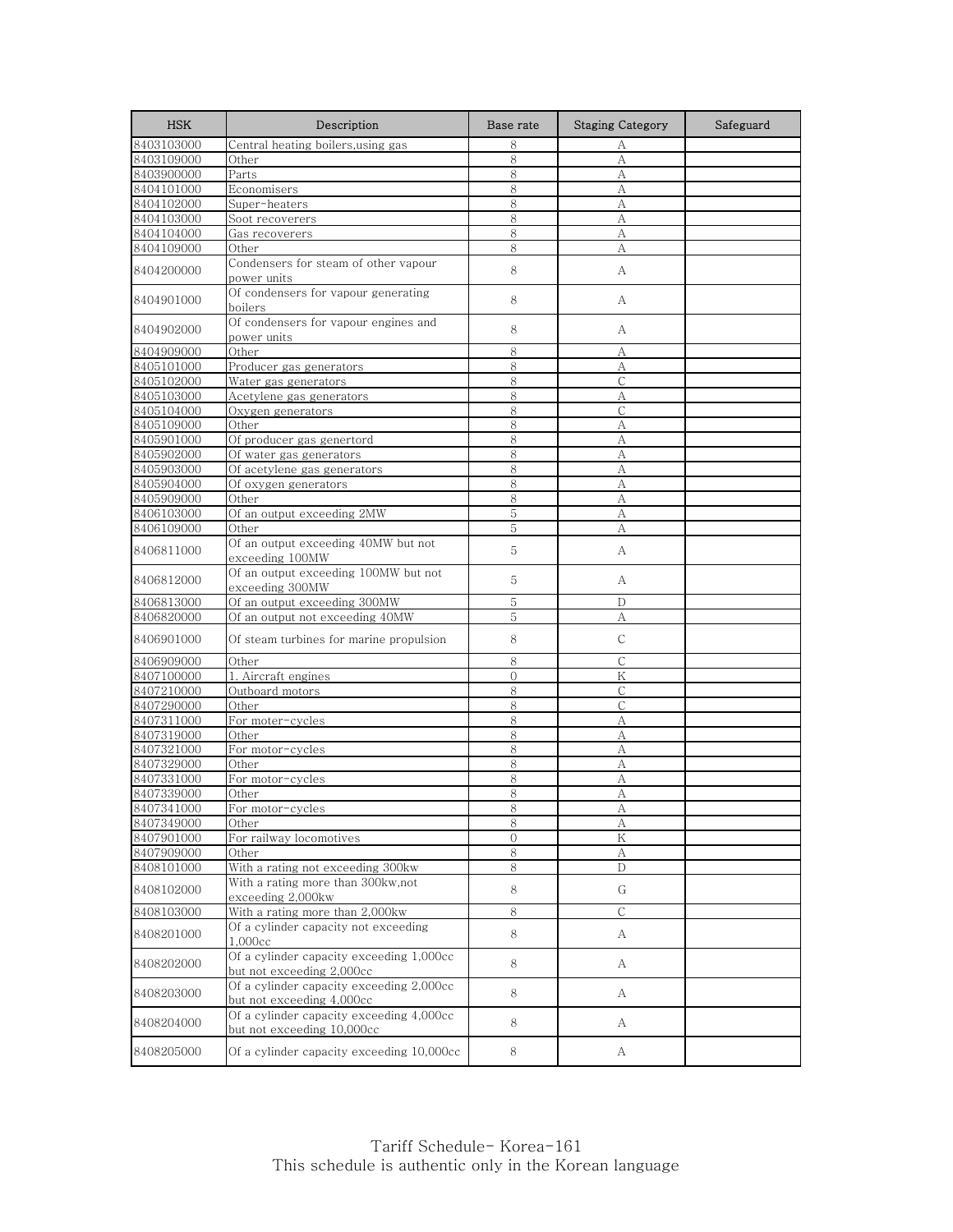| <b>HSK</b>               | Description                                                                                 | Base rate     | <b>Staging Category</b> | Safeguard |
|--------------------------|---------------------------------------------------------------------------------------------|---------------|-------------------------|-----------|
| 8408901010               | Internal combustion engines for railway<br>locomotives                                      | $\mathbf{O}$  | K                       |           |
| 8408901090               | Other                                                                                       | 5             | А                       |           |
| 8408909010               | (1) Internal combustion engines for ships                                                   | 8             | $\mathsf{C}$            |           |
| 8408909021               | (a) For generating of a power not less than<br>400kw(Of a rpm 1,500 or 1,800)               | 4             | A                       |           |
| 8408909029               | (b) Other                                                                                   | 8             | А                       |           |
| 8408909030               | (c) Internal combustion engines for<br>subheading 84.29                                     | 8             | А                       |           |
| 8408909090               | (3) Other                                                                                   | 8             | А                       |           |
| 8409100000               | 1. For aircraft engines                                                                     | 5             | A                       |           |
| 8409911000               | For vehicles of Chapter 87                                                                  | 8             | А                       |           |
| 8409912000               | For outboat motors                                                                          | 8             | C                       |           |
| 8409919000               | Other                                                                                       | 8             | А                       |           |
| 8409991000               | (1) For railway locomotives and rolling<br>stock                                            | 5             | А                       |           |
| 8409992000               | (2) For vehicles of Chapter 87                                                              | 8             | А                       |           |
| 8409993010               | Of internal combustion engines with a<br>rating not exceeding 300kw                         | 8             | А                       |           |
| 8409993020               | Of internal combustion engins with a rating<br>exceeding 300kw,but not exceeding<br>2,000kw | 8             | C                       |           |
| 8409993030               | Of internal combustion engines with a<br>rating exceeding 2,000kw                           | 8             | G                       |           |
| 8409999010               | (a) For generating                                                                          | 8             | G                       |           |
| 8409999090               | (b) Other                                                                                   | 8             | $\mathsf{C}$            |           |
| 8410111000               | Hydraulic turbines                                                                          | $\mathbf{0}$  | Κ                       |           |
| 8410119000               | Other                                                                                       | 8             | G                       |           |
| 8410120000               | Of a power exceeding 1,000kw but not<br>exceeding 10,000kw                                  | $\mathbf{O}$  | Κ                       |           |
| 8410130000               | Of a power exceeding 10,000kw                                                               | $\Omega$      | Κ                       |           |
| 8410901010               | For water turbines                                                                          | $\mathcal{O}$ | K                       |           |
| 8410901090               | Other                                                                                       | 8             | А                       |           |
| 8410909010               | For water turbines                                                                          | $\mathbf 0$   | Κ                       |           |
| 8410909090               | Other                                                                                       | 8             | A                       |           |
| 8411111000               | (1) For aircraft                                                                            | 3             | А                       |           |
| 8411119010               | For marine                                                                                  | 8             | A                       |           |
| 8411119090               | Other                                                                                       | 8             | A                       |           |
| 8411121000               | (1) For aircraft                                                                            | 3             | А                       |           |
| 8411129010               | For marine                                                                                  | 8             | A                       |           |
| 8411129090               | Other                                                                                       | 8             | А                       |           |
| 8411211000               | (1) For aircraft                                                                            | 3             | A                       |           |
| 8411219010               | For marine                                                                                  | 8             | A                       |           |
| 8411219090<br>8411221000 | Other<br>(1) For aircraft                                                                   | ୪<br>3        | A<br>А                  |           |
| 8411229010               | For marine                                                                                  | 8             | С                       |           |
| 8411229090               | Other                                                                                       | 8             | А                       |           |
| 8411811000               | (1) For aircraft                                                                            | 3             | А                       |           |
| 8411819010               | For marine                                                                                  | 8             | $\mathsf{C}$            |           |
| 8411819090               | Other                                                                                       | 8             | А                       |           |
| 8411821000               | $(1)$ For aircraft                                                                          | 3             | А                       |           |
| 8411829010               | For marine                                                                                  | 8             | $\mathsf{C}$            |           |
| 8411829090               | Other                                                                                       | 8             | С                       |           |
| 8411911000               | (1) For air-craft                                                                           | $\mathbf{3}$  | А                       |           |
| 8411919000               | $(2)$ Other                                                                                 | 8             | C                       |           |
| 8411991000               | (1) For air-craft                                                                           | 3             | А                       |           |
| 8411999000               | (2) Other                                                                                   | 8             | $\mathsf C$             |           |
| 8412101010               | Ram-jet or pulsejet engines                                                                 | 5             | А                       |           |
| 8412101090               | Other                                                                                       | 5             | А                       |           |
| 8412109000               | B. Other                                                                                    | 8             | А                       |           |
| 8412211000               | Hydraulic cylinder                                                                          | $\,8\,$       | А                       |           |
| 8412219000               | Other                                                                                       | 8             | А                       |           |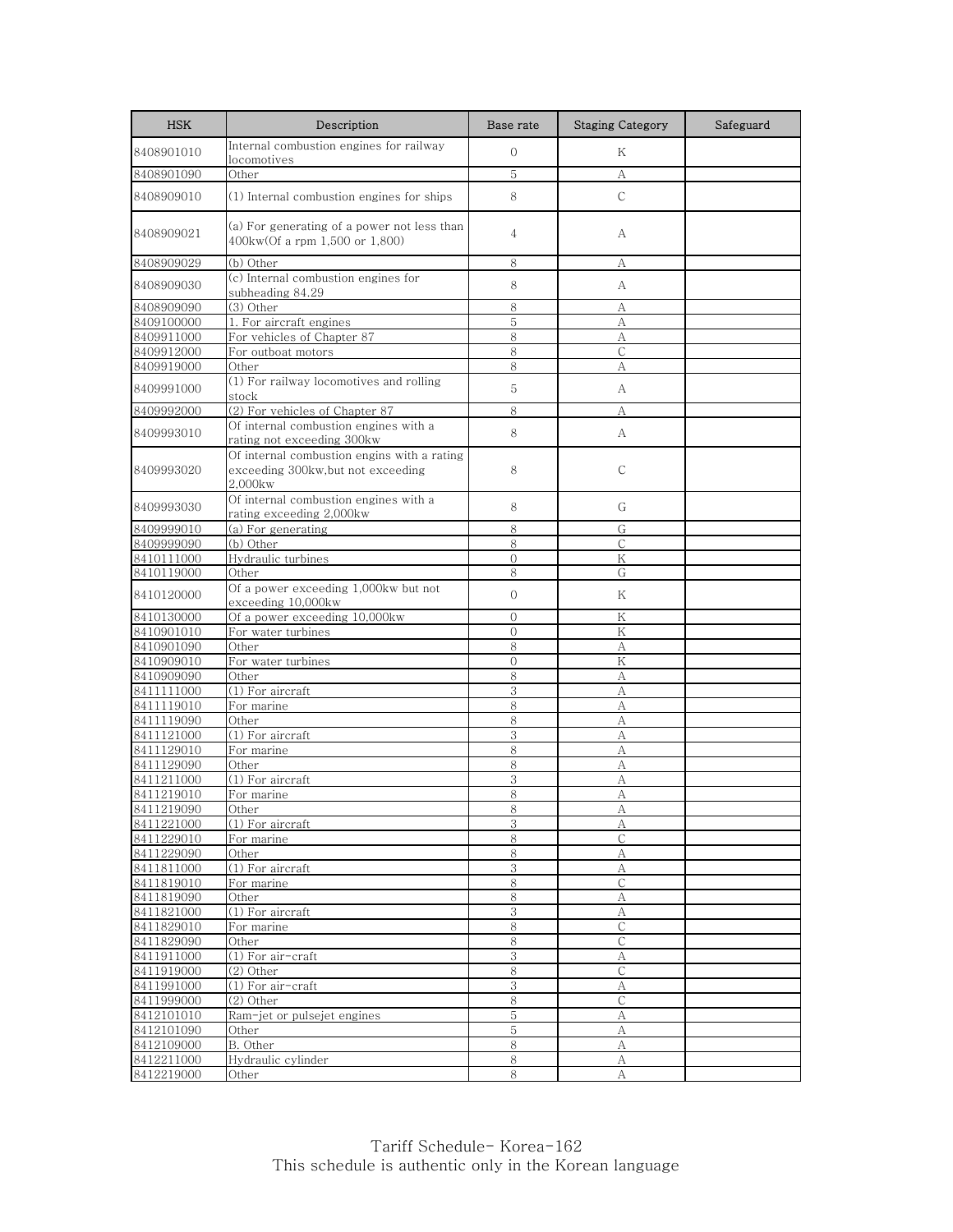| <b>HSK</b>               | Description                                     | Base rate    | <b>Staging Category</b> | Safeguard |
|--------------------------|-------------------------------------------------|--------------|-------------------------|-----------|
| 8412290000               | Other                                           | 8            | А                       |           |
| 8412310000               | Linear acting (cylinders)                       | 8            | А                       |           |
| 8412390000               | Other                                           | 8            | А                       |           |
| 8412800000               | 4. Other                                        | 8            | $\mathsf{C}$            |           |
| 8412901010               | Ram-jet or pulse-jet engines                    | 5            | А                       |           |
| 8412901090               | Other                                           | 5            | А                       |           |
| 8412902000               | B. Of water engines                             | $\mathbf{0}$ | K                       |           |
| 8412909000               | C. Other                                        | 8            | A                       |           |
|                          | Pumps for dispensing fuel or lubricants, of     |              |                         |           |
| 8413110000               | the type used in filling-stations of in         | 8            | А                       |           |
|                          | garages                                         |              |                         |           |
| 8413190000               | Other                                           | 8            | G                       |           |
|                          | Hand pumps, other than those of                 |              |                         |           |
| 8413200000               | subheading 8413.11 or 8413.19                   | 8            | А                       |           |
| 8413301000               | For aircraft                                    | 8            | А                       |           |
| 8413302000               | For railway locomotive                          | 8            | $\mathsf{C}$            |           |
| 8413303000               | For marine                                      | 8            | D                       |           |
| 8413304000               | For vehicles falling within Chapter 87          | 8            | А                       |           |
| 8413309000               | Other                                           | 8            | A                       |           |
| 8413400000               | Concrete pumps                                  | 8            | А                       |           |
|                          |                                                 |              |                         |           |
| 8413504000               | Pumps to be used with swimming pools            | 8            | А                       |           |
| 8413509010               | Plunger pumps                                   | 8            | А                       |           |
| 8413509020               | Pistion pumps                                   | 8            | А                       |           |
| 8413509030               | Diaphram pumps                                  | 8            | A                       |           |
| 8413509090               | Other                                           | 8            | А                       |           |
|                          |                                                 |              |                         |           |
| 8413604000               | Pumps to be used with swimming pools            | 8            | А                       |           |
| 8413609010               | Gear pumps                                      | 8            | А                       |           |
| 8413609020               | Vane pumps                                      | 8            | A                       |           |
| 8413609030               | Screw pumps                                     | 8            | А                       |           |
| 8413609090               | Other                                           | 8            | А                       |           |
|                          |                                                 |              |                         |           |
| 8413703000               | Pumps to be used with swimming pools            | 8            | А                       |           |
| 8413709010               | Turbine pumps                                   | 8            | А                       |           |
| 8413709020               | Volute pumps                                    | 8            | А                       |           |
| 8413709090               | Other                                           | 8            | $\mathsf{C}$            |           |
|                          |                                                 |              |                         |           |
| 8413811000               | Pumps to be used with swimming pools            | 8            | А                       |           |
| 8413819000               | Other                                           | 8            | C                       |           |
| 8413820000               | Liquid elevators                                | 8            | С                       |           |
|                          |                                                 |              |                         |           |
| 8413911000               | Of pumps for dispensing fuel or lubricants      | 8            | C                       |           |
| 8413912000               | Of internal combustion engine                   | 8            | C                       |           |
| 8413913000               | Of reciprocating pumps                          | 8            | C                       |           |
|                          |                                                 |              |                         |           |
| 8413914000<br>8413915000 | Of c <u>ontrifugal pumps</u><br>Of rotary pumps | ୪<br>8       | C                       |           |
| 8413919000               | Other                                           | 8            | С                       |           |
| 8413920000               | Of liquid elevators                             | $8\,$        | A                       |           |
| 8414101000               | A. For aircrafts                                | 8            | А                       |           |
|                          |                                                 |              |                         |           |
|                          | (1) For machines and mechanical                 |              |                         |           |
| 8414109010               | appliances for making semiconductor             | 3            | А                       |           |
|                          | devices[other than those of an ultimate         |              |                         |           |
|                          | vacuum not exceeding $9\times10^{-3}$ Torr]     |              |                         |           |
| 8414109090               | (2) Other                                       | $8\,$        | $\mathsf{C}$            |           |
|                          |                                                 |              |                         |           |
| 8414200000               | 2. Hand- or foot-operated air pumps             | 8            | А                       |           |
| 8414301000               | Of a power requirement less than 11kw           | 8            | A                       |           |
| 8414302000               | Of a power requirement not less than 11kw       | 8            | $\mathsf{C}$            |           |
| 8414400000               | 4. Air compressors mounted on a wheeled         | 8            | C                       |           |
|                          | chassis for towing                              |              |                         |           |
| 8414511000               | For aircrafts                                   | 8            | А                       |           |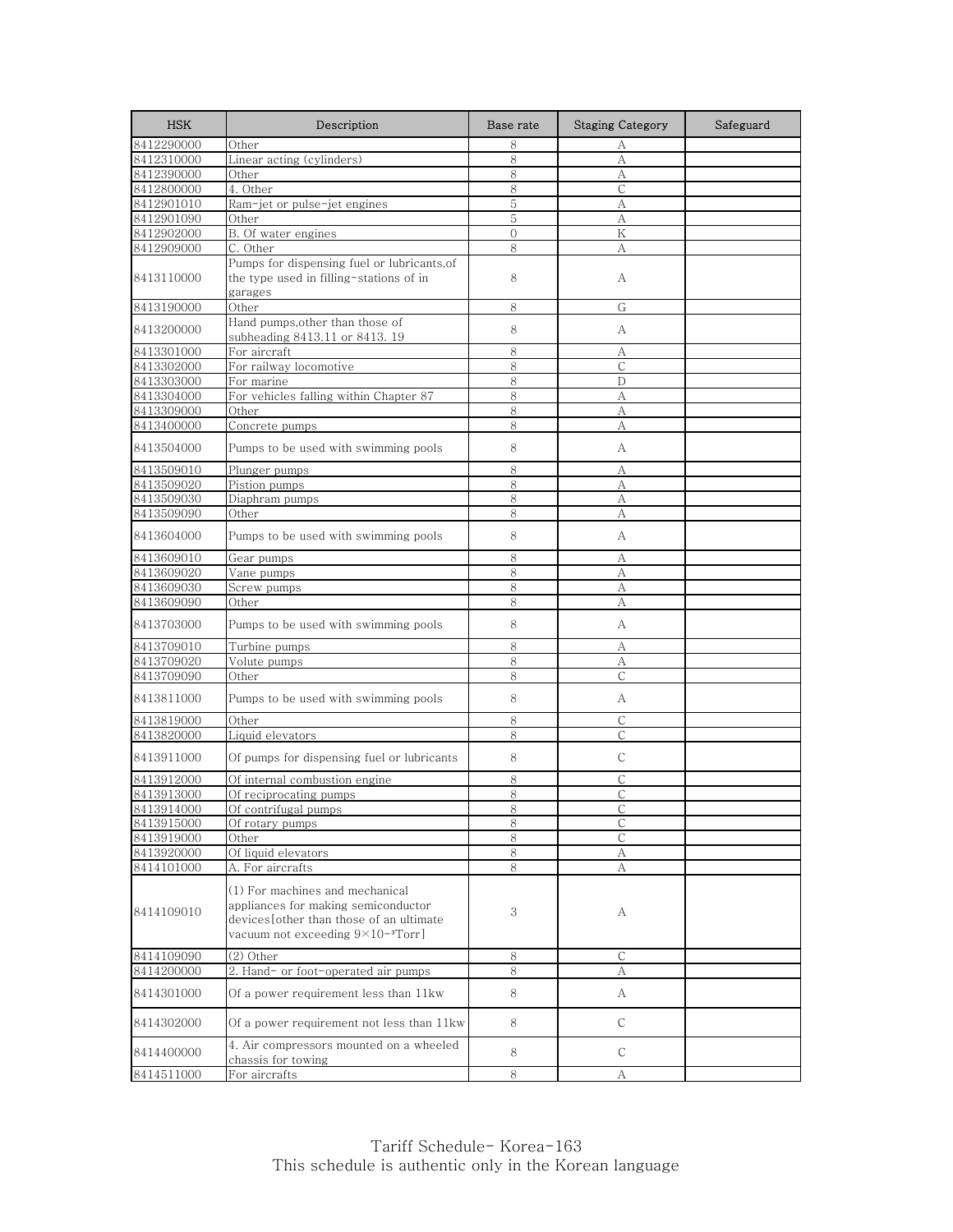| <b>HSK</b>               | Description                                                                                                         | Base rate | <b>Staging Category</b> | Safeguard |
|--------------------------|---------------------------------------------------------------------------------------------------------------------|-----------|-------------------------|-----------|
| 8414519000               | Other                                                                                                               | 8         | А                       |           |
| 8414591000               | For aircrafts                                                                                                       | 8         | А                       |           |
| 8414599000               | Other                                                                                                               | 8         | $\mathsf{C}$            |           |
| 8414601000               | For aircrafts                                                                                                       | 8         | А                       |           |
| 8414609000               | Other                                                                                                               | 8         | А                       |           |
| 8414801000               | Hoods having a maximum horizontal side<br>exceeding 120cm                                                           | 8         | А                       |           |
| 8414809110               | For aircrafts                                                                                                       | 8         | A                       |           |
| 8414809190               | Other                                                                                                               | 8         | $\mathsf{C}$            |           |
| 8414809210               | Of a power requirement less than 74.6kw                                                                             | 8         | A                       |           |
| 8414809220               | Of a power requirement not less than<br>74.6kw,less than 373kw                                                      | 8         | C                       |           |
| 8414809230               | Of a power not less than 373kw                                                                                      | 8         | C                       |           |
| 8414809900               | Other                                                                                                               | 8         | C                       |           |
| 8414901000               | Of fans and hoods                                                                                                   | 8         | A                       |           |
| 8414909010               | Of compressors used in refrigerating<br>equipment                                                                   | 8         | А                       |           |
| 8414909020               | Of air or gas compressors (excluding for<br>refrigerating equipment)                                                | 8         | C                       |           |
| 8414909090               | Other                                                                                                               | 8         | $\mathsf{C}$            |           |
| 8415101011               | Of a power less than 11kw                                                                                           | 8         | А                       |           |
| 8415101012               | Of a power not less than 11kw                                                                                       | 8         | А                       |           |
| 8415101021               | Of a power less than 11kw                                                                                           | 8         | А                       |           |
| 8415101022               | Of a power not less than 11kw                                                                                       | 8         | А                       |           |
| 8415102010               | Of a power less than 11kw                                                                                           | 8         | А                       |           |
| 8415102020               | Of a power not less than 11kw                                                                                       | 8         | А                       |           |
| 8415200000               | 2. Of a kind used for persons, in motor<br>vehicles                                                                 | 8         | A                       |           |
| 8415810000               | Incorporating a refrigerating unit and a<br>valve for reversal of the cooling/heat cycle<br>(reversible heat pumps) | 8         | А                       |           |
| 8415820000               | Other, incorporating a refrigerating unit                                                                           | 8         | $\mathsf{C}$            |           |
| 8415830000               | Not incorporating a refrigerating unit                                                                              | 8         | G                       |           |
| 8415900000               | 4.Parts                                                                                                             | 8         | А                       |           |
| 8416101000               | Of the maximum consumption capacity of<br>fuel not more than 200ℓ per hour                                          | 8         | $\mathsf{C}$            |           |
| 8416102000               | Of the maximum consumption capacity of<br>fuel exceeding $200\ell$ , but less than $1,500\ell$<br>per hour          | 8         | А                       |           |
| 8416103000               | Of the maximum consumption capacity of<br>fuel not less than 1,5000 per hour                                        | 8         | А                       |           |
| 8416201000               | Furnace burners for pulverised solid fuel                                                                           | 8         | А                       |           |
| 8416202000               | Furnace burners for gas                                                                                             | $\,8\,$   | G                       |           |
| 8416209000               | Other                                                                                                               | 8         | G                       |           |
| 8416300000               | Mechanical stokers, including their<br>mechanical grates, mechanical ash<br>dischargers and similar appliances      | 8         | A                       |           |
| 8416901000               | Of furnace burners.                                                                                                 | 8         | G                       |           |
| 8416909000               | Other                                                                                                               | 8         | G                       |           |
| 8417101010               | For iron-ores                                                                                                       | 8         | А                       |           |
| 8417101090               | Other                                                                                                               | 8         | А                       |           |
| 8417102010               | For iron or steel                                                                                                   | 8         | А                       |           |
| 8417102090               | Other                                                                                                               | 8         | $\mathsf{C}$            |           |
| 8417200000               | Bakery ovens,including biscuit ovens                                                                                | 8         | А                       |           |
| 8417801010               | For cements                                                                                                         | 8         | А                       |           |
| 8417801020               | For glasses                                                                                                         | 8         | А                       |           |
| 8417801030<br>8417801090 | For ceramics<br>Other                                                                                               | 8<br>8    | А<br>$\mathsf{C}$       |           |
|                          |                                                                                                                     |           |                         |           |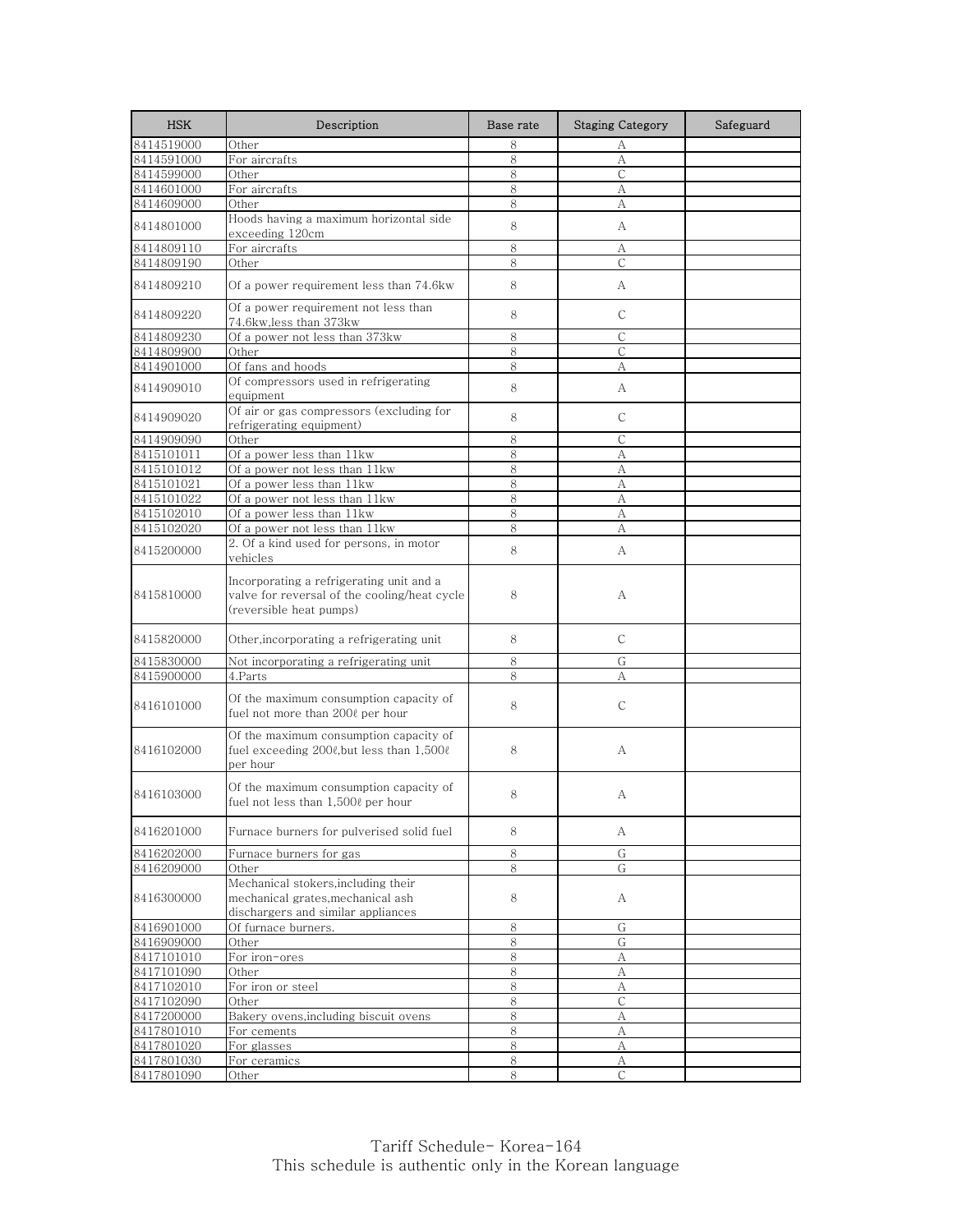| 8417802000<br>8<br>$\mathsf{C}$<br>Laboratory type<br>8417809000<br>Other<br>8<br>$\mathsf{C}$<br>Parts<br>8<br>8417900000<br>А<br>8418101010<br>8<br>А<br>Of a capacity not exceeding 200ℓ.<br>Of a capacity exceeding 2000 but not<br>8<br>8418101020<br>А<br>exceeding 400ℓ.<br>Of a capacity exceeding 400ℓ.<br>8<br>8418101030<br>А<br>8418109000<br>8<br>B. Other<br>А<br>Of a capacity less than 2000<br>8418211000<br>8<br>А<br>Of a capacity not less than 200ℓ,but less<br>8<br>8418212000<br>A<br>than 400ℓ<br>Of a capacity not less than 4000<br>8<br>8418213000<br>А<br>Absorption-type, electrical<br>8<br>8418220000<br>А<br>8418290000<br>8<br>Other<br>А<br>3. Freezers of the chest type, not exceeding<br>8<br>8418300000<br>А<br>800ℓ capacity<br>4. Freezers of the upright type,not<br>8<br>$\mathsf{C}$<br>8418400000<br>exceeding 900ℓ capacity<br>Show-cases<br>8<br>8418501000<br>А<br>8418509000<br>8<br>$\mathsf{C}$<br>Other<br>Compression type units whose condensers<br>8<br>C<br>8418610000<br>are heat exchangers<br>Blood storage refrigerators<br>8<br>$\mathsf{C}$<br>8418691000<br>8418692010<br>8<br>Ice-cream making machines<br>А<br>8<br>8418692020<br>Ice-cuber<br>А<br>8418692030<br>Water cooler<br>8<br>А<br>8<br>8418692090<br>Other<br>А<br>8<br>8418693000<br>Heat pumps<br>А<br>Furniture designed to receive refrigerating<br>8<br>8418910000<br>A<br>or freezing equipment<br>Of house hold type refrigerators<br>8418991000<br>8<br>А<br>$\mathcal{C}$<br>8418999000<br>Other<br>8<br>Instantaneous gas water heaters<br>8<br>8419110000<br>А<br>Other<br>8<br>С<br>8419190000<br>8419200000<br>2. Medical, surgical or laboratory sterilisers<br>$\overline{0}$<br>Κ<br>$\mathsf{C}$<br>A. For agricultural products<br>8<br>8419310000<br>B. For wood,paper pulp,paper or<br>8419320000<br>8<br>А<br>paperboard<br>(1) Spin dryers for machines and<br>mechanical appliances for making<br>3<br>А<br>semiconductor devices<br>(2) Other<br>8<br>G<br>8<br>$\mathsf{C}$<br>8419400000<br>4. Distilling or rectifying plant<br>8419501000<br>For aircrafts<br>8<br>A<br>8419509000<br>Other<br>8<br>A<br>6. Machinery for liquefying air or other<br>8419600000<br>8<br>A<br>gases<br>A. For making hot drinks or for cooking or<br>8<br>A<br>heating food<br>(1) Polymerization autoclaves for man-<br>8<br>A<br>made fibre making<br>Heating plant and machinery<br>8419899010<br>8<br>А<br>Cooling plant and machinery<br>$\mathsf{C}$<br>8419899020<br>8<br>8419899030<br>Evaporating plant and machinery<br>8<br>А<br>Condensing plant and machinery<br>8<br>A<br>Sollar-collectors and equipments<br>8<br>А<br>Constant high or low temperature<br>8<br>С<br>chambers<br>Constant temperature and humidity<br>8<br>A<br>chambers<br>Air-conditioner<br>8419899080<br>8<br>А | <b>HSK</b> | Description | Base rate | <b>Staging Category</b> | Safeguard |
|-----------------------------------------------------------------------------------------------------------------------------------------------------------------------------------------------------------------------------------------------------------------------------------------------------------------------------------------------------------------------------------------------------------------------------------------------------------------------------------------------------------------------------------------------------------------------------------------------------------------------------------------------------------------------------------------------------------------------------------------------------------------------------------------------------------------------------------------------------------------------------------------------------------------------------------------------------------------------------------------------------------------------------------------------------------------------------------------------------------------------------------------------------------------------------------------------------------------------------------------------------------------------------------------------------------------------------------------------------------------------------------------------------------------------------------------------------------------------------------------------------------------------------------------------------------------------------------------------------------------------------------------------------------------------------------------------------------------------------------------------------------------------------------------------------------------------------------------------------------------------------------------------------------------------------------------------------------------------------------------------------------------------------------------------------------------------------------------------------------------------------------------------------------------------------------------------------------------------------------------------------------------------------------------------------------------------------------------------------------------------------------------------------------------------------------------------------------------------------------------------------------------------------------------------------------------------------------------------------------------------------------------------------------------------------------------------------------------------------------------------------------------------------------------------------------------------------------------|------------|-------------|-----------|-------------------------|-----------|
|                                                                                                                                                                                                                                                                                                                                                                                                                                                                                                                                                                                                                                                                                                                                                                                                                                                                                                                                                                                                                                                                                                                                                                                                                                                                                                                                                                                                                                                                                                                                                                                                                                                                                                                                                                                                                                                                                                                                                                                                                                                                                                                                                                                                                                                                                                                                                                                                                                                                                                                                                                                                                                                                                                                                                                                                                                         |            |             |           |                         |           |
|                                                                                                                                                                                                                                                                                                                                                                                                                                                                                                                                                                                                                                                                                                                                                                                                                                                                                                                                                                                                                                                                                                                                                                                                                                                                                                                                                                                                                                                                                                                                                                                                                                                                                                                                                                                                                                                                                                                                                                                                                                                                                                                                                                                                                                                                                                                                                                                                                                                                                                                                                                                                                                                                                                                                                                                                                                         |            |             |           |                         |           |
|                                                                                                                                                                                                                                                                                                                                                                                                                                                                                                                                                                                                                                                                                                                                                                                                                                                                                                                                                                                                                                                                                                                                                                                                                                                                                                                                                                                                                                                                                                                                                                                                                                                                                                                                                                                                                                                                                                                                                                                                                                                                                                                                                                                                                                                                                                                                                                                                                                                                                                                                                                                                                                                                                                                                                                                                                                         |            |             |           |                         |           |
|                                                                                                                                                                                                                                                                                                                                                                                                                                                                                                                                                                                                                                                                                                                                                                                                                                                                                                                                                                                                                                                                                                                                                                                                                                                                                                                                                                                                                                                                                                                                                                                                                                                                                                                                                                                                                                                                                                                                                                                                                                                                                                                                                                                                                                                                                                                                                                                                                                                                                                                                                                                                                                                                                                                                                                                                                                         |            |             |           |                         |           |
|                                                                                                                                                                                                                                                                                                                                                                                                                                                                                                                                                                                                                                                                                                                                                                                                                                                                                                                                                                                                                                                                                                                                                                                                                                                                                                                                                                                                                                                                                                                                                                                                                                                                                                                                                                                                                                                                                                                                                                                                                                                                                                                                                                                                                                                                                                                                                                                                                                                                                                                                                                                                                                                                                                                                                                                                                                         |            |             |           |                         |           |
|                                                                                                                                                                                                                                                                                                                                                                                                                                                                                                                                                                                                                                                                                                                                                                                                                                                                                                                                                                                                                                                                                                                                                                                                                                                                                                                                                                                                                                                                                                                                                                                                                                                                                                                                                                                                                                                                                                                                                                                                                                                                                                                                                                                                                                                                                                                                                                                                                                                                                                                                                                                                                                                                                                                                                                                                                                         |            |             |           |                         |           |
|                                                                                                                                                                                                                                                                                                                                                                                                                                                                                                                                                                                                                                                                                                                                                                                                                                                                                                                                                                                                                                                                                                                                                                                                                                                                                                                                                                                                                                                                                                                                                                                                                                                                                                                                                                                                                                                                                                                                                                                                                                                                                                                                                                                                                                                                                                                                                                                                                                                                                                                                                                                                                                                                                                                                                                                                                                         |            |             |           |                         |           |
|                                                                                                                                                                                                                                                                                                                                                                                                                                                                                                                                                                                                                                                                                                                                                                                                                                                                                                                                                                                                                                                                                                                                                                                                                                                                                                                                                                                                                                                                                                                                                                                                                                                                                                                                                                                                                                                                                                                                                                                                                                                                                                                                                                                                                                                                                                                                                                                                                                                                                                                                                                                                                                                                                                                                                                                                                                         |            |             |           |                         |           |
|                                                                                                                                                                                                                                                                                                                                                                                                                                                                                                                                                                                                                                                                                                                                                                                                                                                                                                                                                                                                                                                                                                                                                                                                                                                                                                                                                                                                                                                                                                                                                                                                                                                                                                                                                                                                                                                                                                                                                                                                                                                                                                                                                                                                                                                                                                                                                                                                                                                                                                                                                                                                                                                                                                                                                                                                                                         |            |             |           |                         |           |
|                                                                                                                                                                                                                                                                                                                                                                                                                                                                                                                                                                                                                                                                                                                                                                                                                                                                                                                                                                                                                                                                                                                                                                                                                                                                                                                                                                                                                                                                                                                                                                                                                                                                                                                                                                                                                                                                                                                                                                                                                                                                                                                                                                                                                                                                                                                                                                                                                                                                                                                                                                                                                                                                                                                                                                                                                                         |            |             |           |                         |           |
|                                                                                                                                                                                                                                                                                                                                                                                                                                                                                                                                                                                                                                                                                                                                                                                                                                                                                                                                                                                                                                                                                                                                                                                                                                                                                                                                                                                                                                                                                                                                                                                                                                                                                                                                                                                                                                                                                                                                                                                                                                                                                                                                                                                                                                                                                                                                                                                                                                                                                                                                                                                                                                                                                                                                                                                                                                         |            |             |           |                         |           |
|                                                                                                                                                                                                                                                                                                                                                                                                                                                                                                                                                                                                                                                                                                                                                                                                                                                                                                                                                                                                                                                                                                                                                                                                                                                                                                                                                                                                                                                                                                                                                                                                                                                                                                                                                                                                                                                                                                                                                                                                                                                                                                                                                                                                                                                                                                                                                                                                                                                                                                                                                                                                                                                                                                                                                                                                                                         |            |             |           |                         |           |
|                                                                                                                                                                                                                                                                                                                                                                                                                                                                                                                                                                                                                                                                                                                                                                                                                                                                                                                                                                                                                                                                                                                                                                                                                                                                                                                                                                                                                                                                                                                                                                                                                                                                                                                                                                                                                                                                                                                                                                                                                                                                                                                                                                                                                                                                                                                                                                                                                                                                                                                                                                                                                                                                                                                                                                                                                                         |            |             |           |                         |           |
|                                                                                                                                                                                                                                                                                                                                                                                                                                                                                                                                                                                                                                                                                                                                                                                                                                                                                                                                                                                                                                                                                                                                                                                                                                                                                                                                                                                                                                                                                                                                                                                                                                                                                                                                                                                                                                                                                                                                                                                                                                                                                                                                                                                                                                                                                                                                                                                                                                                                                                                                                                                                                                                                                                                                                                                                                                         |            |             |           |                         |           |
|                                                                                                                                                                                                                                                                                                                                                                                                                                                                                                                                                                                                                                                                                                                                                                                                                                                                                                                                                                                                                                                                                                                                                                                                                                                                                                                                                                                                                                                                                                                                                                                                                                                                                                                                                                                                                                                                                                                                                                                                                                                                                                                                                                                                                                                                                                                                                                                                                                                                                                                                                                                                                                                                                                                                                                                                                                         |            |             |           |                         |           |
|                                                                                                                                                                                                                                                                                                                                                                                                                                                                                                                                                                                                                                                                                                                                                                                                                                                                                                                                                                                                                                                                                                                                                                                                                                                                                                                                                                                                                                                                                                                                                                                                                                                                                                                                                                                                                                                                                                                                                                                                                                                                                                                                                                                                                                                                                                                                                                                                                                                                                                                                                                                                                                                                                                                                                                                                                                         |            |             |           |                         |           |
|                                                                                                                                                                                                                                                                                                                                                                                                                                                                                                                                                                                                                                                                                                                                                                                                                                                                                                                                                                                                                                                                                                                                                                                                                                                                                                                                                                                                                                                                                                                                                                                                                                                                                                                                                                                                                                                                                                                                                                                                                                                                                                                                                                                                                                                                                                                                                                                                                                                                                                                                                                                                                                                                                                                                                                                                                                         |            |             |           |                         |           |
|                                                                                                                                                                                                                                                                                                                                                                                                                                                                                                                                                                                                                                                                                                                                                                                                                                                                                                                                                                                                                                                                                                                                                                                                                                                                                                                                                                                                                                                                                                                                                                                                                                                                                                                                                                                                                                                                                                                                                                                                                                                                                                                                                                                                                                                                                                                                                                                                                                                                                                                                                                                                                                                                                                                                                                                                                                         |            |             |           |                         |           |
|                                                                                                                                                                                                                                                                                                                                                                                                                                                                                                                                                                                                                                                                                                                                                                                                                                                                                                                                                                                                                                                                                                                                                                                                                                                                                                                                                                                                                                                                                                                                                                                                                                                                                                                                                                                                                                                                                                                                                                                                                                                                                                                                                                                                                                                                                                                                                                                                                                                                                                                                                                                                                                                                                                                                                                                                                                         |            |             |           |                         |           |
|                                                                                                                                                                                                                                                                                                                                                                                                                                                                                                                                                                                                                                                                                                                                                                                                                                                                                                                                                                                                                                                                                                                                                                                                                                                                                                                                                                                                                                                                                                                                                                                                                                                                                                                                                                                                                                                                                                                                                                                                                                                                                                                                                                                                                                                                                                                                                                                                                                                                                                                                                                                                                                                                                                                                                                                                                                         |            |             |           |                         |           |
|                                                                                                                                                                                                                                                                                                                                                                                                                                                                                                                                                                                                                                                                                                                                                                                                                                                                                                                                                                                                                                                                                                                                                                                                                                                                                                                                                                                                                                                                                                                                                                                                                                                                                                                                                                                                                                                                                                                                                                                                                                                                                                                                                                                                                                                                                                                                                                                                                                                                                                                                                                                                                                                                                                                                                                                                                                         |            |             |           |                         |           |
|                                                                                                                                                                                                                                                                                                                                                                                                                                                                                                                                                                                                                                                                                                                                                                                                                                                                                                                                                                                                                                                                                                                                                                                                                                                                                                                                                                                                                                                                                                                                                                                                                                                                                                                                                                                                                                                                                                                                                                                                                                                                                                                                                                                                                                                                                                                                                                                                                                                                                                                                                                                                                                                                                                                                                                                                                                         |            |             |           |                         |           |
|                                                                                                                                                                                                                                                                                                                                                                                                                                                                                                                                                                                                                                                                                                                                                                                                                                                                                                                                                                                                                                                                                                                                                                                                                                                                                                                                                                                                                                                                                                                                                                                                                                                                                                                                                                                                                                                                                                                                                                                                                                                                                                                                                                                                                                                                                                                                                                                                                                                                                                                                                                                                                                                                                                                                                                                                                                         |            |             |           |                         |           |
|                                                                                                                                                                                                                                                                                                                                                                                                                                                                                                                                                                                                                                                                                                                                                                                                                                                                                                                                                                                                                                                                                                                                                                                                                                                                                                                                                                                                                                                                                                                                                                                                                                                                                                                                                                                                                                                                                                                                                                                                                                                                                                                                                                                                                                                                                                                                                                                                                                                                                                                                                                                                                                                                                                                                                                                                                                         |            |             |           |                         |           |
|                                                                                                                                                                                                                                                                                                                                                                                                                                                                                                                                                                                                                                                                                                                                                                                                                                                                                                                                                                                                                                                                                                                                                                                                                                                                                                                                                                                                                                                                                                                                                                                                                                                                                                                                                                                                                                                                                                                                                                                                                                                                                                                                                                                                                                                                                                                                                                                                                                                                                                                                                                                                                                                                                                                                                                                                                                         |            |             |           |                         |           |
|                                                                                                                                                                                                                                                                                                                                                                                                                                                                                                                                                                                                                                                                                                                                                                                                                                                                                                                                                                                                                                                                                                                                                                                                                                                                                                                                                                                                                                                                                                                                                                                                                                                                                                                                                                                                                                                                                                                                                                                                                                                                                                                                                                                                                                                                                                                                                                                                                                                                                                                                                                                                                                                                                                                                                                                                                                         |            |             |           |                         |           |
|                                                                                                                                                                                                                                                                                                                                                                                                                                                                                                                                                                                                                                                                                                                                                                                                                                                                                                                                                                                                                                                                                                                                                                                                                                                                                                                                                                                                                                                                                                                                                                                                                                                                                                                                                                                                                                                                                                                                                                                                                                                                                                                                                                                                                                                                                                                                                                                                                                                                                                                                                                                                                                                                                                                                                                                                                                         |            |             |           |                         |           |
|                                                                                                                                                                                                                                                                                                                                                                                                                                                                                                                                                                                                                                                                                                                                                                                                                                                                                                                                                                                                                                                                                                                                                                                                                                                                                                                                                                                                                                                                                                                                                                                                                                                                                                                                                                                                                                                                                                                                                                                                                                                                                                                                                                                                                                                                                                                                                                                                                                                                                                                                                                                                                                                                                                                                                                                                                                         |            |             |           |                         |           |
|                                                                                                                                                                                                                                                                                                                                                                                                                                                                                                                                                                                                                                                                                                                                                                                                                                                                                                                                                                                                                                                                                                                                                                                                                                                                                                                                                                                                                                                                                                                                                                                                                                                                                                                                                                                                                                                                                                                                                                                                                                                                                                                                                                                                                                                                                                                                                                                                                                                                                                                                                                                                                                                                                                                                                                                                                                         |            |             |           |                         |           |
|                                                                                                                                                                                                                                                                                                                                                                                                                                                                                                                                                                                                                                                                                                                                                                                                                                                                                                                                                                                                                                                                                                                                                                                                                                                                                                                                                                                                                                                                                                                                                                                                                                                                                                                                                                                                                                                                                                                                                                                                                                                                                                                                                                                                                                                                                                                                                                                                                                                                                                                                                                                                                                                                                                                                                                                                                                         |            |             |           |                         |           |
|                                                                                                                                                                                                                                                                                                                                                                                                                                                                                                                                                                                                                                                                                                                                                                                                                                                                                                                                                                                                                                                                                                                                                                                                                                                                                                                                                                                                                                                                                                                                                                                                                                                                                                                                                                                                                                                                                                                                                                                                                                                                                                                                                                                                                                                                                                                                                                                                                                                                                                                                                                                                                                                                                                                                                                                                                                         |            |             |           |                         |           |
|                                                                                                                                                                                                                                                                                                                                                                                                                                                                                                                                                                                                                                                                                                                                                                                                                                                                                                                                                                                                                                                                                                                                                                                                                                                                                                                                                                                                                                                                                                                                                                                                                                                                                                                                                                                                                                                                                                                                                                                                                                                                                                                                                                                                                                                                                                                                                                                                                                                                                                                                                                                                                                                                                                                                                                                                                                         | 8419391000 |             |           |                         |           |
|                                                                                                                                                                                                                                                                                                                                                                                                                                                                                                                                                                                                                                                                                                                                                                                                                                                                                                                                                                                                                                                                                                                                                                                                                                                                                                                                                                                                                                                                                                                                                                                                                                                                                                                                                                                                                                                                                                                                                                                                                                                                                                                                                                                                                                                                                                                                                                                                                                                                                                                                                                                                                                                                                                                                                                                                                                         |            |             |           |                         |           |
|                                                                                                                                                                                                                                                                                                                                                                                                                                                                                                                                                                                                                                                                                                                                                                                                                                                                                                                                                                                                                                                                                                                                                                                                                                                                                                                                                                                                                                                                                                                                                                                                                                                                                                                                                                                                                                                                                                                                                                                                                                                                                                                                                                                                                                                                                                                                                                                                                                                                                                                                                                                                                                                                                                                                                                                                                                         | 8419399000 |             |           |                         |           |
|                                                                                                                                                                                                                                                                                                                                                                                                                                                                                                                                                                                                                                                                                                                                                                                                                                                                                                                                                                                                                                                                                                                                                                                                                                                                                                                                                                                                                                                                                                                                                                                                                                                                                                                                                                                                                                                                                                                                                                                                                                                                                                                                                                                                                                                                                                                                                                                                                                                                                                                                                                                                                                                                                                                                                                                                                                         |            |             |           |                         |           |
|                                                                                                                                                                                                                                                                                                                                                                                                                                                                                                                                                                                                                                                                                                                                                                                                                                                                                                                                                                                                                                                                                                                                                                                                                                                                                                                                                                                                                                                                                                                                                                                                                                                                                                                                                                                                                                                                                                                                                                                                                                                                                                                                                                                                                                                                                                                                                                                                                                                                                                                                                                                                                                                                                                                                                                                                                                         |            |             |           |                         |           |
|                                                                                                                                                                                                                                                                                                                                                                                                                                                                                                                                                                                                                                                                                                                                                                                                                                                                                                                                                                                                                                                                                                                                                                                                                                                                                                                                                                                                                                                                                                                                                                                                                                                                                                                                                                                                                                                                                                                                                                                                                                                                                                                                                                                                                                                                                                                                                                                                                                                                                                                                                                                                                                                                                                                                                                                                                                         |            |             |           |                         |           |
|                                                                                                                                                                                                                                                                                                                                                                                                                                                                                                                                                                                                                                                                                                                                                                                                                                                                                                                                                                                                                                                                                                                                                                                                                                                                                                                                                                                                                                                                                                                                                                                                                                                                                                                                                                                                                                                                                                                                                                                                                                                                                                                                                                                                                                                                                                                                                                                                                                                                                                                                                                                                                                                                                                                                                                                                                                         |            |             |           |                         |           |
|                                                                                                                                                                                                                                                                                                                                                                                                                                                                                                                                                                                                                                                                                                                                                                                                                                                                                                                                                                                                                                                                                                                                                                                                                                                                                                                                                                                                                                                                                                                                                                                                                                                                                                                                                                                                                                                                                                                                                                                                                                                                                                                                                                                                                                                                                                                                                                                                                                                                                                                                                                                                                                                                                                                                                                                                                                         | 8419810000 |             |           |                         |           |
|                                                                                                                                                                                                                                                                                                                                                                                                                                                                                                                                                                                                                                                                                                                                                                                                                                                                                                                                                                                                                                                                                                                                                                                                                                                                                                                                                                                                                                                                                                                                                                                                                                                                                                                                                                                                                                                                                                                                                                                                                                                                                                                                                                                                                                                                                                                                                                                                                                                                                                                                                                                                                                                                                                                                                                                                                                         | 8419891000 |             |           |                         |           |
|                                                                                                                                                                                                                                                                                                                                                                                                                                                                                                                                                                                                                                                                                                                                                                                                                                                                                                                                                                                                                                                                                                                                                                                                                                                                                                                                                                                                                                                                                                                                                                                                                                                                                                                                                                                                                                                                                                                                                                                                                                                                                                                                                                                                                                                                                                                                                                                                                                                                                                                                                                                                                                                                                                                                                                                                                                         |            |             |           |                         |           |
|                                                                                                                                                                                                                                                                                                                                                                                                                                                                                                                                                                                                                                                                                                                                                                                                                                                                                                                                                                                                                                                                                                                                                                                                                                                                                                                                                                                                                                                                                                                                                                                                                                                                                                                                                                                                                                                                                                                                                                                                                                                                                                                                                                                                                                                                                                                                                                                                                                                                                                                                                                                                                                                                                                                                                                                                                                         |            |             |           |                         |           |
|                                                                                                                                                                                                                                                                                                                                                                                                                                                                                                                                                                                                                                                                                                                                                                                                                                                                                                                                                                                                                                                                                                                                                                                                                                                                                                                                                                                                                                                                                                                                                                                                                                                                                                                                                                                                                                                                                                                                                                                                                                                                                                                                                                                                                                                                                                                                                                                                                                                                                                                                                                                                                                                                                                                                                                                                                                         |            |             |           |                         |           |
|                                                                                                                                                                                                                                                                                                                                                                                                                                                                                                                                                                                                                                                                                                                                                                                                                                                                                                                                                                                                                                                                                                                                                                                                                                                                                                                                                                                                                                                                                                                                                                                                                                                                                                                                                                                                                                                                                                                                                                                                                                                                                                                                                                                                                                                                                                                                                                                                                                                                                                                                                                                                                                                                                                                                                                                                                                         | 8419899040 |             |           |                         |           |
|                                                                                                                                                                                                                                                                                                                                                                                                                                                                                                                                                                                                                                                                                                                                                                                                                                                                                                                                                                                                                                                                                                                                                                                                                                                                                                                                                                                                                                                                                                                                                                                                                                                                                                                                                                                                                                                                                                                                                                                                                                                                                                                                                                                                                                                                                                                                                                                                                                                                                                                                                                                                                                                                                                                                                                                                                                         | 8419899050 |             |           |                         |           |
|                                                                                                                                                                                                                                                                                                                                                                                                                                                                                                                                                                                                                                                                                                                                                                                                                                                                                                                                                                                                                                                                                                                                                                                                                                                                                                                                                                                                                                                                                                                                                                                                                                                                                                                                                                                                                                                                                                                                                                                                                                                                                                                                                                                                                                                                                                                                                                                                                                                                                                                                                                                                                                                                                                                                                                                                                                         | 8419899060 |             |           |                         |           |
|                                                                                                                                                                                                                                                                                                                                                                                                                                                                                                                                                                                                                                                                                                                                                                                                                                                                                                                                                                                                                                                                                                                                                                                                                                                                                                                                                                                                                                                                                                                                                                                                                                                                                                                                                                                                                                                                                                                                                                                                                                                                                                                                                                                                                                                                                                                                                                                                                                                                                                                                                                                                                                                                                                                                                                                                                                         | 8419899070 |             |           |                         |           |
|                                                                                                                                                                                                                                                                                                                                                                                                                                                                                                                                                                                                                                                                                                                                                                                                                                                                                                                                                                                                                                                                                                                                                                                                                                                                                                                                                                                                                                                                                                                                                                                                                                                                                                                                                                                                                                                                                                                                                                                                                                                                                                                                                                                                                                                                                                                                                                                                                                                                                                                                                                                                                                                                                                                                                                                                                                         |            |             |           |                         |           |
|                                                                                                                                                                                                                                                                                                                                                                                                                                                                                                                                                                                                                                                                                                                                                                                                                                                                                                                                                                                                                                                                                                                                                                                                                                                                                                                                                                                                                                                                                                                                                                                                                                                                                                                                                                                                                                                                                                                                                                                                                                                                                                                                                                                                                                                                                                                                                                                                                                                                                                                                                                                                                                                                                                                                                                                                                                         | 8419899090 | Other       | 8         | А                       |           |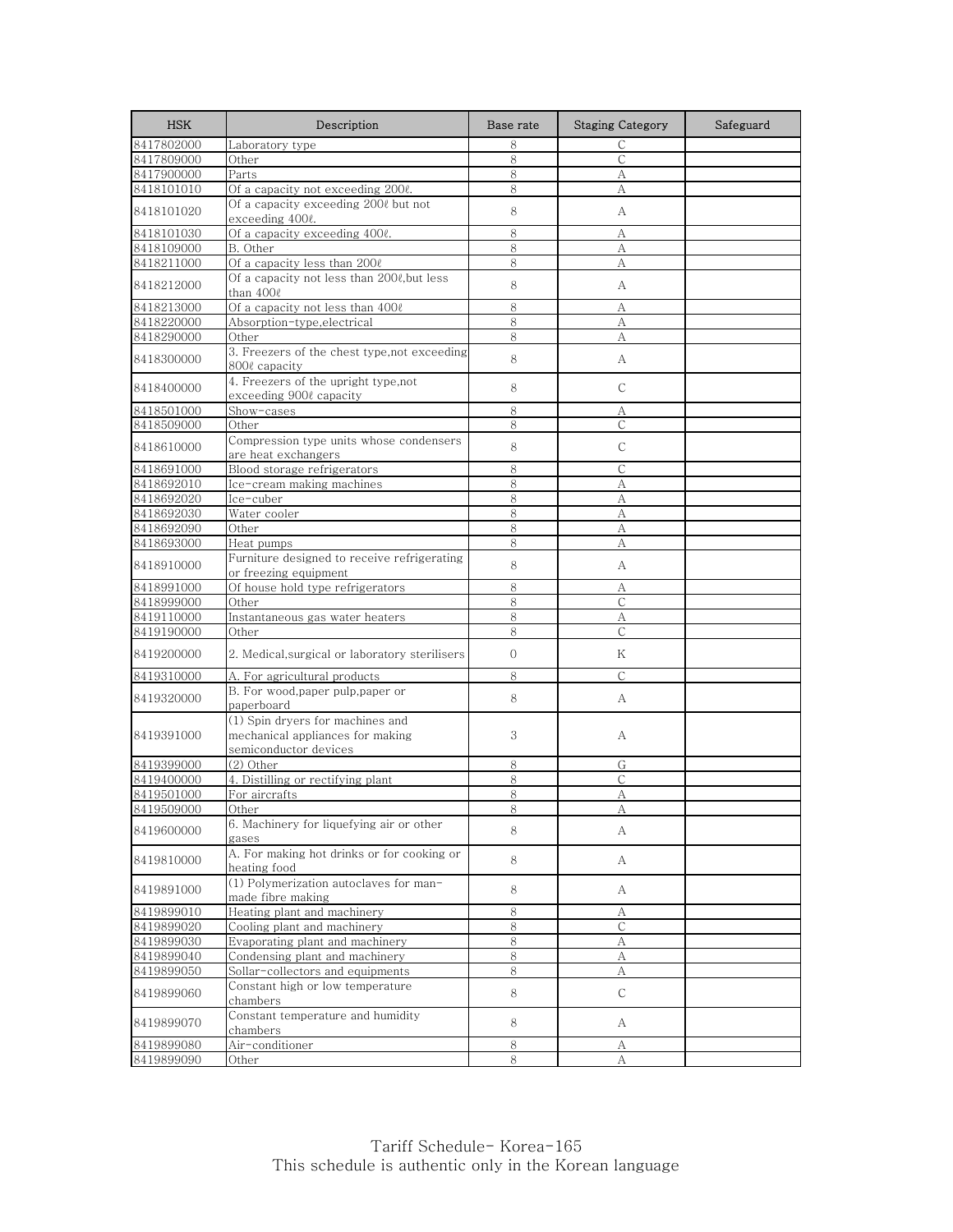| <b>HSK</b> | Description                                                                               | Base rate     | <b>Staging Category</b> | Safeguard |
|------------|-------------------------------------------------------------------------------------------|---------------|-------------------------|-----------|
| 8419901000 | A. Of polymerization autoclaves for man-<br>made fibre making                             | 8             | A                       |           |
| 8419909010 | Of instantaneous or storage water heaters                                                 | 8             | A                       |           |
| 8419909020 | Of making hot drinks or for cooking or<br>heating food machinery and equipment            | 8             | А                       |           |
| 8419909030 | Of air-conditioning machinery,plant and<br>equipment                                      | 8             | A                       |           |
| 8419909040 | Of medical, surgical or laboratory<br>sterilisers                                         | $\mathbf{O}$  | Κ                       |           |
| 8419909090 | Other                                                                                     | 8             | C                       |           |
| 8420101000 | For paper making                                                                          | 8             | $\mathsf{C}$            |           |
| 8420102000 | For textile fabrics                                                                       | 8             | А                       |           |
| 8420103000 | For leather                                                                               | 8             | А                       |           |
| 8420104000 | For rubber or plastic                                                                     | 8             | $\mathsf{C}$            |           |
| 8420109000 | Other                                                                                     | 8             | А                       |           |
| 8420910000 | Cylinders                                                                                 | 8             | А                       |           |
| 8420990000 | Other                                                                                     | 8             | А                       |           |
| 8421110000 | Cream separators                                                                          | 8             | А                       |           |
| 8421120000 | Clothes-dryers                                                                            | 8             | А                       |           |
| 8421191000 | For medical, surgical or laboratory use                                                   | 8             | C                       |           |
| 8421192000 | For food industry use                                                                     | 8             | А                       |           |
| 8421193000 | For petro-chemical industry use                                                           | 8             | A                       |           |
| 8421194000 | Spin dryers for semiconductor wafer<br>processing                                         | $\mathbf{O}$  | Κ                       |           |
| 8421199000 | Other                                                                                     | 8             | А                       |           |
| 8421211000 | (1) Of the household type                                                                 | 8             | А                       |           |
| 8421219010 | (a) Filtering or purifying machinery and<br>apparatus to be used with swimming pools      | 8             | A                       |           |
| 8421219020 | (b) Filtering or purifying machinery and<br>apparatus for making semiconductor<br>devices | 3             | А                       |           |
| 8421219090 | (c) Other                                                                                 | 8             | C                       |           |
|            | B. For filtering or purifying beverages                                                   |               |                         |           |
| 8421220000 | other than water                                                                          | 8             | A                       |           |
| 8421231000 | For internal combustion engines for<br>vehicles of Chapter 87                             | 8             | A                       |           |
| 8421232000 | For aircrafts                                                                             | 8             | А                       |           |
| 8421239000 | Other                                                                                     | 8             | А                       |           |
| 8421291000 | For dairy industry                                                                        | 8             | А                       |           |
| 8421292000 | For the treatment of harmful waste water                                                  | 8             | $\mathsf{C}$            |           |
| 8421293000 | For the purpose of semiconductor<br>manufacturing                                         | $\mathbf 0$   | Κ                       |           |
| 8421294000 | For aircrafts                                                                             | 8             | A                       |           |
| 8421299000 | Other                                                                                     | 8             | $\mathcal{C}$           |           |
| 8421311000 | For internal combustion engines for<br>vehicles of Chapter 87                             | 8             | A                       |           |
| 8421312000 | For aircrafts                                                                             | 8             | A                       |           |
| 8421319000 | Other                                                                                     | 8             | С                       |           |
| 8421391000 | (1) For the household type                                                                | 8             | C                       |           |
| 8421392000 | (2) For purifying exhaust gas for vehicles<br>of Chapter 87                               | 8             | A                       |           |
| 8421399010 | For the treatment of harmful exhaust gas                                                  | 8             | C                       |           |
| 8421399020 | For the purpose of semiconductor<br>manufacturing                                         | $\mathbf{0}$  | Κ                       |           |
| 8421399030 | For aircrafts                                                                             | $\,8\,$       | А                       |           |
| 8421399090 | Other                                                                                     | 8             | С                       |           |
| 8421911000 | Of subheading 8421.19.4000                                                                | $\mathcal{O}$ | Κ                       |           |
| 8421919000 | Other                                                                                     | 8             | G                       |           |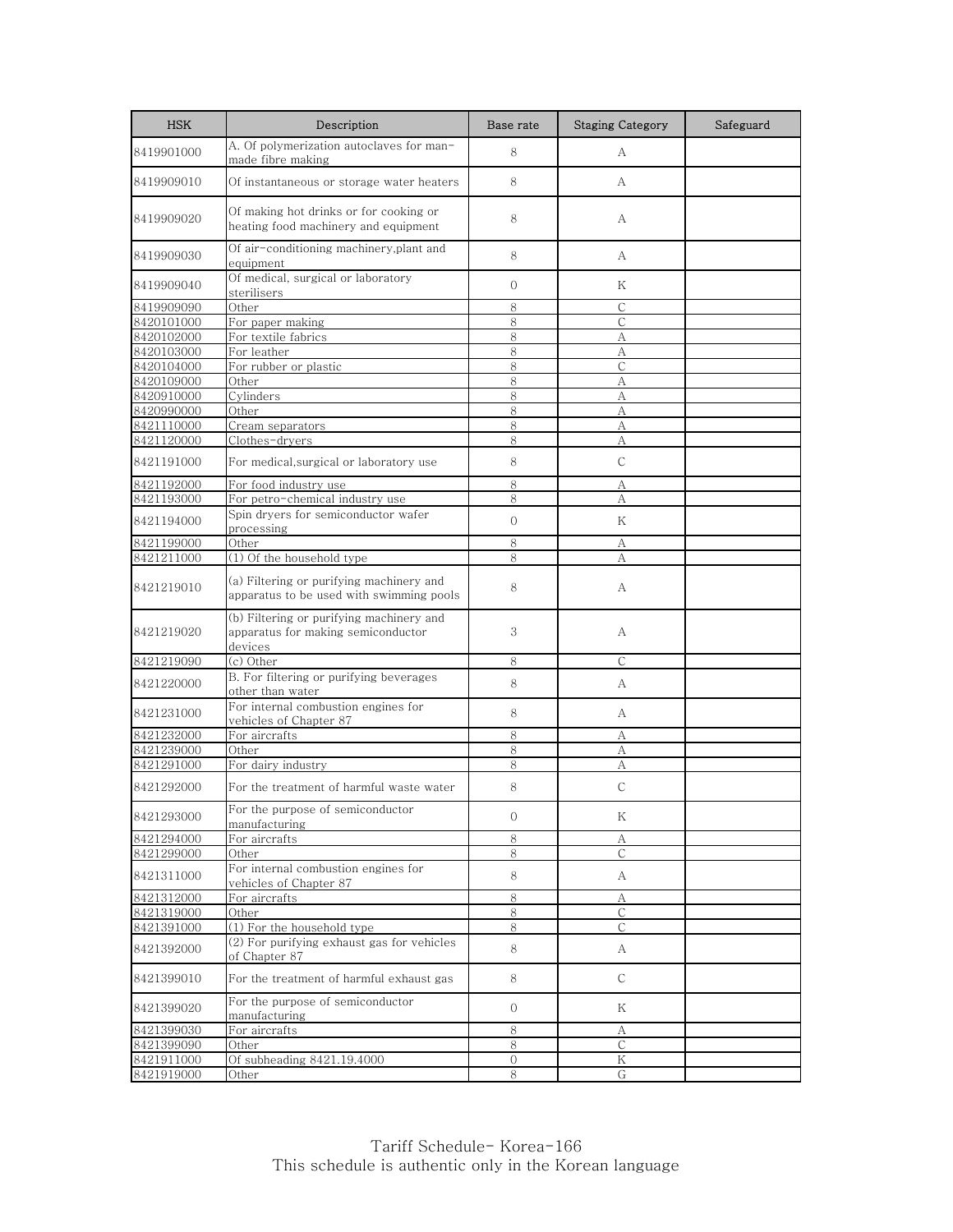| <b>HSK</b>               | Description                                                                                                                                    | Base rate    | <b>Staging Category</b> | Safeguard |
|--------------------------|------------------------------------------------------------------------------------------------------------------------------------------------|--------------|-------------------------|-----------|
| 8421991000               | (1) For purifying exhaust gas for vehicles<br>of Chapter 87                                                                                    | 8            | А                       |           |
| 8421999010               | Of filtering or purifying machinery and<br>apparatus, for internal combustion                                                                  | 8            | C                       |           |
| 8421999020               | Filter for purifing machinery                                                                                                                  | 8            | $\mathsf{C}$            |           |
| 8421999030               | For the purpose of semiconductor<br>manufacturing                                                                                              | $\Omega$     | Κ                       |           |
| 8421999090               | Other                                                                                                                                          | 8            | G                       |           |
| 8422110000               | A. Of the household type                                                                                                                       | 8            | А                       |           |
| 8422190000               | B. Other                                                                                                                                       | 8            | $\mathsf{C}$            |           |
| 8422200000               | 2. Machinery for cleaning or drying bottles<br>or other containers                                                                             | 8            | A                       |           |
| 8422301000               | Machinery for filling bottles or other<br>containers                                                                                           | 8            | A                       |           |
| 8422302000               | Machinery for closing or sealing bottles or<br>other containers                                                                                | 8            | А                       |           |
| 8422303000               | Machinery for capsuling or labelling bottles<br>or other containers                                                                            | 8            | A                       |           |
| 8422304000               | Machinery for aerating beverages                                                                                                               | 8            | A                       |           |
| 8422309000               | Other                                                                                                                                          | 8            | А                       |           |
| 8422404000               | Heat shrink wrapping machinery                                                                                                                 | 8            | А                       |           |
| 8422409010               | Automatic wrapping machinery, including<br>binding and tying machines                                                                          | 8            | А                       |           |
| 8422409020               | Automatic pack tiers                                                                                                                           | 8            | А                       |           |
| 8422409030               | Vacuum packers                                                                                                                                 | 8            | А                       |           |
| 8422409090               | Other                                                                                                                                          | 8            | А                       |           |
| 8422901000               | Of dish washing machines                                                                                                                       | 8            | А                       |           |
| 8422902000               | Of other packing or wrapping machinery                                                                                                         | 8            | G                       |           |
| 8422909000               | Other                                                                                                                                          | 8            | G                       |           |
| 8423100000               | Personal weighing machines, including baby<br>scales; household scales                                                                         | 8            | А                       |           |
| 8423201000               | Conveyer scale                                                                                                                                 | 8            | А                       |           |
| 8423202000               | Feed meter or feed weighers                                                                                                                    | 8            | А                       |           |
| 8423209000               | Other                                                                                                                                          | 8            | A                       |           |
| 8423300000               | Constant weight scales and scales for<br>discharging a predetermined weight of<br>material into a bag or container, including<br>hopper scales | 8            | А                       |           |
| 8423810000               | Having a maximum weighing capacity not<br>exceeding 30kg                                                                                       | 8            | А                       |           |
| 8423820000               | Having a maximum weighing capacity<br>exceeding 30kg but not exceeding 5,000kg                                                                 | 8            | А                       |           |
| 8423891000               | Truck scale                                                                                                                                    | 8            | А                       |           |
| 8423899000               | Other                                                                                                                                          | 8            | А                       |           |
| 8423901010               | Weights in the accuracy class                                                                                                                  | $\,8\,$      | A                       |           |
| 8423901090               | Other                                                                                                                                          | 8            | А                       |           |
| 8423909000               | Parts of weighing machinery                                                                                                                    | 8            | А                       |           |
| 8424100000               | Fire extinguishers, whether or not charged                                                                                                     | 8            | С                       |           |
| 8424201000               | Spray guns                                                                                                                                     | 8            | C                       |           |
| 8424202010               | Of robot type                                                                                                                                  | 8            | С                       |           |
| 8424202090               | Other                                                                                                                                          | $\,8\,$      | $\mathsf{C}$            |           |
| 8424209000<br>8424301000 | Other<br>Steam or sand blasting machines                                                                                                       | 8<br>$\,8\,$ | $\mathsf{C}$<br>А       |           |
| 8424302000               | High-pressure steam cleaners                                                                                                                   | 8            | А                       |           |
| 8424309000               | Other                                                                                                                                          | 8            | А                       |           |
| 8424811000               | Self-propelled sprayers                                                                                                                        | 8            | А                       |           |
| 8424812000               | Other sprayers                                                                                                                                 | 8            | С                       |           |
| 8424819000               | Other                                                                                                                                          | 8            | C                       |           |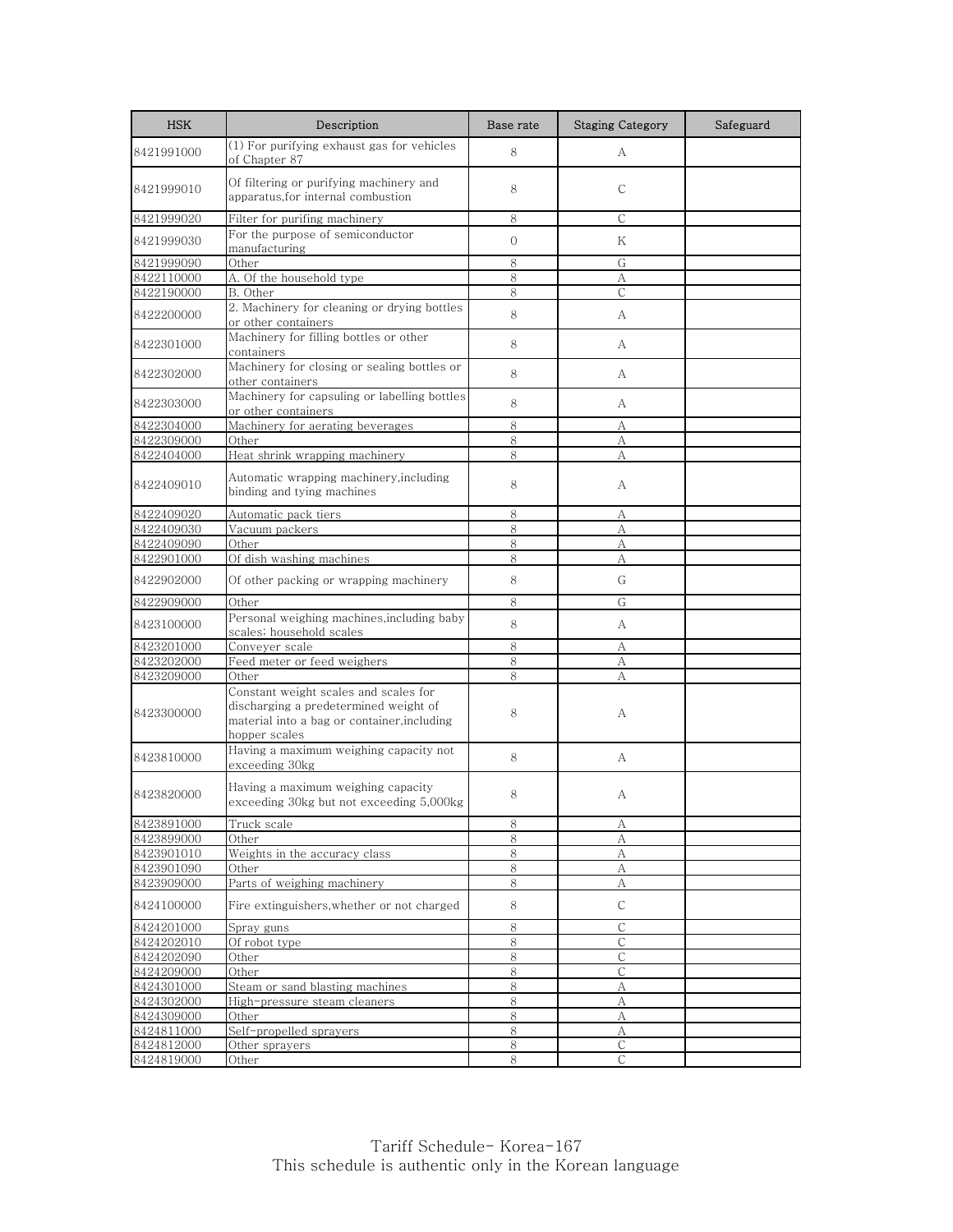| <b>HSK</b>               | Description                                                                                                                                         | Base rate                | <b>Staging Category</b> | Safeguard |
|--------------------------|-----------------------------------------------------------------------------------------------------------------------------------------------------|--------------------------|-------------------------|-----------|
| 8424891010               | Deflash machines for cleaning and<br>removing contaminants from the metal<br>leads of semiconductor packages prior to<br>the electroplating process | $\mathbf{O}$             | Κ                       |           |
| 8424891020               | Spraying appliances for etching, striping or<br>cleaning semiconductor wafers                                                                       | $\Omega$                 | K                       |           |
| 8424891090               | Other                                                                                                                                               | $\mathbf{0}$             | Κ                       |           |
| 8424899000               | Other                                                                                                                                               | 8                        | G                       |           |
| 8424901000               | Of fire extinguishers                                                                                                                               | 8                        | $\mathsf{C}$            |           |
| 8424902000               | Of spray guns                                                                                                                                       | 8                        | G                       |           |
| 8424903000               | Of sprayers                                                                                                                                         | 8                        | A                       |           |
| 8424909011               | Of subheadings 8424.89.1010,<br>8424.89.1020                                                                                                        | $\mathbf{O}$             | Κ                       |           |
| 8424909019               | Other                                                                                                                                               | $\Omega$                 | K                       |           |
| 8424909090               | Other                                                                                                                                               | 8                        | G                       |           |
| 8425111010               | Chain blocks                                                                                                                                        | $\overline{0}$           | K                       |           |
| 8425111090<br>8425112010 | Other<br>Chain blocks                                                                                                                               | $\mathbf{0}$<br>$\Omega$ | Κ<br>Κ                  |           |
| 8425112090               | Other                                                                                                                                               | $\Omega$                 | K                       |           |
| 8425190000               | Other                                                                                                                                               | $\Omega$                 | K                       |           |
| 8425200000               | Pit-head winding gear; winches specially<br>designed for use underground                                                                            | $\mathbf{0}$             | Κ                       |           |
| 8425310000               | Powered by electric motor                                                                                                                           | $\Omega$                 | Κ                       |           |
| 8425390000               | Other                                                                                                                                               | $\Omega$                 | Κ                       |           |
| 8425410000               | Built-in jacking systems of a type used in<br>garages                                                                                               | $\Omega$                 | K                       |           |
| 8425421000               | Of a freight-lifting capacity not exceeding<br>10 metric tons                                                                                       | $\Omega$                 | K                       |           |
| 8425422000               | Of a freight-lifting capacity exceeding 10<br>metric tons                                                                                           | $\Omega$                 | K                       |           |
| 8425491000               | Of a freight-lifting capacity not exceeding<br>10 metric tons                                                                                       | $\Omega$                 | K                       |           |
| 8425492000               | Of a freight-lifting capacity exceeding 10<br>metric tons                                                                                           | $\overline{O}$           | Κ                       |           |
| 8426110000               | Overhead travelling cranes on fixed<br>support                                                                                                      | $\Omega$                 | K                       |           |
| 8426121000               | Mobile lifting frames on tyres                                                                                                                      | $\mathbf{0}$             | Κ                       |           |
| 8426122000               | Straddle carriers                                                                                                                                   | $\mathcal{O}$            | Κ                       |           |
| 8426190000               | Other                                                                                                                                               | $\Omega$                 | K                       |           |
| 8426200000               | Tower cranes                                                                                                                                        | $\mathbf{0}$             | K                       |           |
| 8426301000               | Portal cranes                                                                                                                                       | $\Omega$                 | K                       |           |
| 8426302000               | Pedestal jib cranes                                                                                                                                 | $\overline{0}$           | K<br>K                  |           |
| 8426410000<br>8426491000 | On tyres<br>Of telescopic boom type                                                                                                                 | U<br>$\mathcal{O}$       | Κ                       |           |
| 8426492000               | Of latticed boom type                                                                                                                               | 0                        | Κ                       |           |
| 8426499000               | Other                                                                                                                                               | $\Omega$                 | Κ                       |           |
| 8426910000               | Designed for mounting on road vehicles                                                                                                              | $\overline{0}$           | Κ                       |           |
| 8426991000               | Ships' derricks                                                                                                                                     | 0                        | Κ                       |           |
| 8426999000               | Other                                                                                                                                               | 0                        | K                       |           |
| 8427101000               | Of counter balance type                                                                                                                             | 8                        | G                       |           |
| 8427102000               | Of non counter balance type                                                                                                                         | 8                        | С                       |           |
| 8427109000               | Other                                                                                                                                               | 8                        | C                       |           |
| 8427201010               | With a loading capacity not more than 3<br>metric tons                                                                                              | 8                        | D                       |           |
| 8427201020               | With a loading capacity more than 3 metric<br>tons                                                                                                  | 8                        | С                       |           |
| 8427209000               | Other                                                                                                                                               | 8                        | $\mathsf{C}$            |           |
| 8427901000               | Hand pallet trucks                                                                                                                                  | 8                        | С                       |           |
| 8427909000               | Other                                                                                                                                               | 8                        | C                       |           |
| 8428101000               | Lifts                                                                                                                                               | $\Omega$                 | Κ                       |           |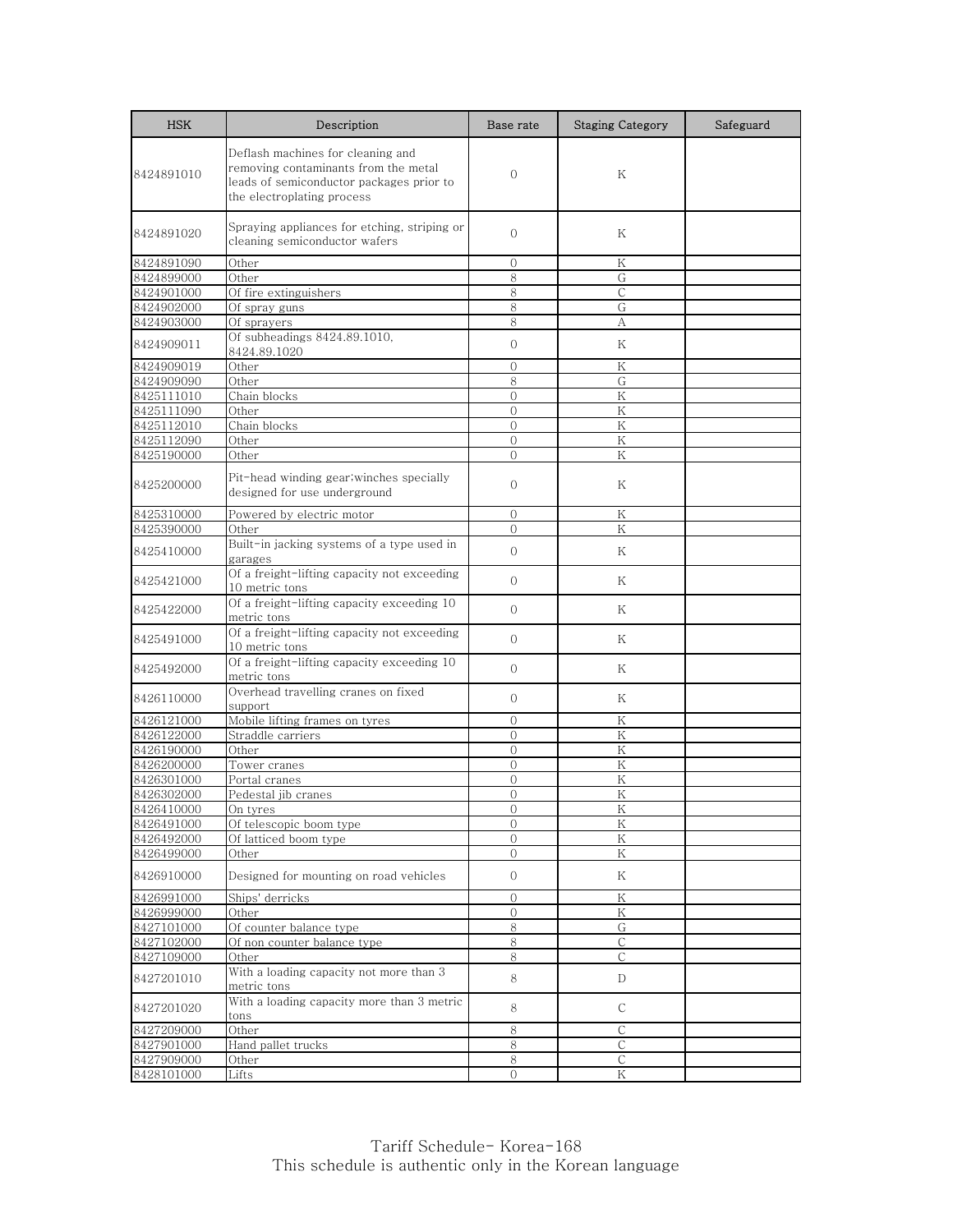| <b>HSK</b>               | Description                                                                                                                                                  | Base rate                      | <b>Staging Category</b> | Safeguard |
|--------------------------|--------------------------------------------------------------------------------------------------------------------------------------------------------------|--------------------------------|-------------------------|-----------|
| 8428102000               | Skip hoists                                                                                                                                                  | $\mathbf{0}$                   | Κ                       |           |
| 8428201000               | Pneumatic elevators                                                                                                                                          | $\Omega$                       | $\rm K$                 |           |
| 8428202000               | Pneumatic conveyors                                                                                                                                          | $\Omega$                       | Κ                       |           |
| 8428310000               | Specially designed for underground use                                                                                                                       | $\overline{0}$                 | K                       |           |
| 8428320000               | Other,bucket type                                                                                                                                            | $\overline{0}$                 | K                       |           |
| 8428331010               | Of a lifting speed less than 240m per<br>minute                                                                                                              | $\mathbf{O}$                   | K                       |           |
| 8428331020               | Of a lifting speed not less than 240m per<br>minute                                                                                                          | $\Omega$                       | Κ                       |           |
| 8428332000               | Conveyors                                                                                                                                                    | $\Omega$                       | K                       |           |
| 8428391010               | Automated machines for transport,<br>handling and storage of semiconductor<br>wafers, wafer cassettes, boxes and other<br>material for semiconductor devices | $\mathbf{0}$                   | Κ                       |           |
| 8428391090               | Other                                                                                                                                                        | $\Omega$                       | Κ                       |           |
| 8428399000               | Other                                                                                                                                                        | $\overline{0}$                 | K                       |           |
| 8428401000               | Escalators                                                                                                                                                   | $\Omega$                       | K                       |           |
| 8428402000               | Moving walkways                                                                                                                                              | $\overline{0}$                 | K                       |           |
| 8428500000               | Mine wagon pushers,locomotive or wagon<br>traversers, wagon tippers and similar<br>railway wagon handling equipment                                          | $\mathbf{0}$                   | Κ                       |           |
| 8428600000               | Teleferics.chair-lifts.ski-draglines;<br>traction mechanisms for funiculars                                                                                  | $\mathbf{0}$                   | K                       |           |
| 8428900000               | Other machinery                                                                                                                                              | $\Omega$                       | Κ                       |           |
| 8429111000               | <b>Bulldozers</b>                                                                                                                                            | $\overline{0}$                 | K                       |           |
| 8429112000               | Angledozers                                                                                                                                                  | $\mathbf{0}$                   | Κ                       |           |
| 8429190000               | Other                                                                                                                                                        | $\Omega$                       | $\rm K$                 |           |
| 8429200000               | Graders and levellers                                                                                                                                        | $\overline{0}$                 | K                       |           |
| 8429300000               | Scrapers                                                                                                                                                     | $\mathbf{0}$                   | Κ                       |           |
| 8429401000               | Tamping machines                                                                                                                                             | $\Omega$                       | K                       |           |
| 8429402000<br>8429511010 | Road rollers<br>Loaders                                                                                                                                      | $\overline{0}$<br>$\mathbf{0}$ | Κ<br>K                  |           |
| 8429511020               | Backhoe loaders                                                                                                                                              | $\overline{0}$                 | K                       |           |
| 8429511030               | Skid-steer loaders                                                                                                                                           | $\overline{O}$                 | K                       |           |
| 8429511090               | Other                                                                                                                                                        | $\overline{0}$                 | K                       |           |
| 8429519000               | Other                                                                                                                                                        | $\mathbf{0}$                   | Κ                       |           |
| 8429521010               | Wheel type                                                                                                                                                   | $\overline{0}$                 | K                       |           |
| 8429521020               | Track type                                                                                                                                                   | $\mathbf{0}$                   | Κ                       |           |
| 8429521090               | Other                                                                                                                                                        | $\Omega$                       | K                       |           |
| 8429529000               | Other                                                                                                                                                        | $\overline{0}$                 | K                       |           |
| 8429591000               | Mechanical shovel                                                                                                                                            | $\overline{0}$                 | Κ                       |           |
| 8429599000               | Other                                                                                                                                                        | $\Omega$                       | K                       |           |
| 8430100000               | Pile-drivers and pile-extractors                                                                                                                             | $\cup$                         | K                       |           |
| 8430200000               | <u>Snow-ploughs and snow-blowers</u>                                                                                                                         | $\mathbf{0}$                   | K                       |           |
| 8430310000               | Self-propelled                                                                                                                                               | $\mathbf{0}$                   | Κ                       |           |
| 8430390000               | Other                                                                                                                                                        | $\overline{0}$                 | K                       |           |
| 8430411000               | Boring machines                                                                                                                                              | $\overline{0}$                 | $\rm K$                 |           |
| 8430412000<br>8430491000 | Sinking machines<br>Test boring machines                                                                                                                     | $\mathbf{O}$<br>$\overline{0}$ | $\rm K$<br>Κ            |           |
| 8430499000               | Other                                                                                                                                                        | $\mathbf{0}$                   | Κ                       |           |
| 8430500000               | Other machinery, self-propelled                                                                                                                              | $\mathbf 0$                    | $\rm K$                 |           |
| 8430610000               | Tamping or compacting machinery                                                                                                                              | $\mathbf{0}$                   | Κ                       |           |
| 8430690000               | Other                                                                                                                                                        | $\mathbf{0}$                   | K                       |           |
| 8431100000               | Of machinery of heading 84.25                                                                                                                                | $\overline{0}$                 | $\rm K$                 |           |
| 8431200000               | Of machinery of heading 84.27                                                                                                                                | 8                              | С                       |           |
| 8431310000               | Of lifts, skip hoists or escalators                                                                                                                          | $\mathbf{0}$                   | ${\rm K}$               |           |
| 8431391010               | Of subheading 8428.39.1010                                                                                                                                   | $\mathbf 0$                    | Κ                       |           |
| 8431391090               | Other                                                                                                                                                        | $\overline{O}$                 | Κ                       |           |
| 8431399000               | Other                                                                                                                                                        | $\Omega$                       | Κ                       |           |
| 8431411000               | Of excavaters                                                                                                                                                | $\boldsymbol{0}$               | Κ                       |           |
| 8431419000               | Other                                                                                                                                                        | $\overline{O}$                 | ${\rm K}$               |           |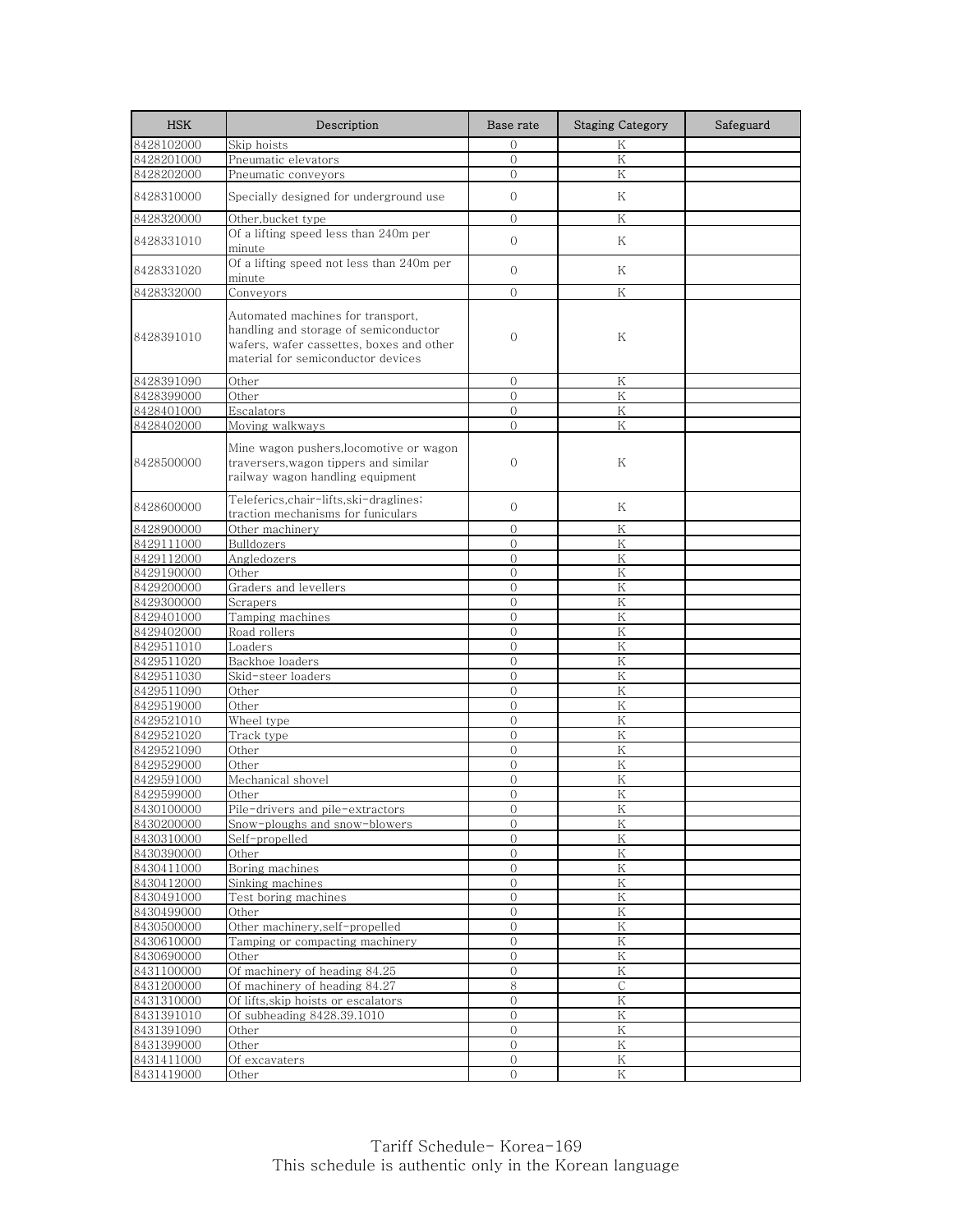| <b>HSK</b>               | Description                                                               | Base rate                | <b>Staging Category</b> | Safeguard |
|--------------------------|---------------------------------------------------------------------------|--------------------------|-------------------------|-----------|
| 8431420000               | Bulldozer or angledozer blades                                            | 0                        | Κ                       |           |
| 8431430000               | Parts for boring or sinking machinery of<br>subheading 8430.41 or 8430.49 | $\Omega$                 | Κ                       |           |
| 8431491000               | Hydraulic breaker                                                         | $\mathbf{0}$             | Κ                       |           |
| 8431492000               | Crushers                                                                  | $\mathbf{0}$             | Κ                       |           |
| 8431499000               | Other                                                                     | $\overline{0}$           | K                       |           |
| 8432100000               | Ploughs                                                                   | $\Omega$                 | Κ                       |           |
| 8432210000               | Disc harrows                                                              | $\mathbf{0}$             | K                       |           |
| 8432291000               | Scarifiers                                                                | $\mathbf{0}$             | K                       |           |
| 8432292000               | Weeders                                                                   | $\overline{O}$           | K                       |           |
| 8432299000               | Other                                                                     | $\overline{0}$           | Κ                       |           |
| 8432301000               | Seeders                                                                   | $\mathbf{0}$             | K                       |           |
| 8432302000               | Planters                                                                  | $\overline{0}$           | Κ                       |           |
| 8432303000               | Transplanters                                                             | $\mathbf{0}$             | K                       |           |
| 8432309000               | Other                                                                     | $\overline{O}$           | K                       |           |
| 8432401000               | Manure spreaders                                                          | $\overline{O}$           | K                       |           |
| 8432402000               | Fertiliser distributors                                                   | $\mathbf{0}$             | Κ                       |           |
| 8432800000               | Other machinery                                                           | $\mathbf{0}$             | ${\rm K}$               |           |
| 8432901000               | Of ploughs                                                                | $\mathbf{0}$             | K                       |           |
| 8432902000<br>8432909000 | Of automatic cultivators                                                  | $\mathbf{0}$<br>$\Omega$ | K                       |           |
|                          | Other<br>Powered, with the cutting device rotating in                     |                          | K                       |           |
| 8433110000               | a horizontal plane                                                        | $\overline{0}$           | Κ                       |           |
| 8433190000               | Other                                                                     | $\mathbf{0}$             | Κ                       |           |
| 8433200000               | 2. Other mowers, including cutter bars for<br>tractor mounting            | $\mathbf 0$              | Κ                       |           |
| 8433300000               | 3. Other haymaking machinery                                              | $\overline{0}$           | K                       |           |
| 8433400000               | 4. Straw or fodder balers, including pick-up<br>balers                    | $\mathbf{O}$             | Κ                       |           |
| 8433510000               | Combine harvester-threshers                                               | $\mathcal{O}$            | Κ                       |           |
| 8433520000               | Other threshing machinery                                                 | $\mathbf{0}$             | Κ                       |           |
| 8433530000               | Root or tuber harvesting machines                                         | $\mathbf{0}$             | $\rm K$                 |           |
| 8433590000               | Other                                                                     | $\mathbf{0}$             | Κ                       |           |
| 8433601000               | A. Eggs grading machines                                                  | $\overline{0}$           | Κ                       |           |
| 8433609010               | Grading machines for agricultural produce                                 | $\mathbf{0}$             | Κ                       |           |
| 8433609090               | Other                                                                     | $\mathbf{0}$             | K                       |           |
| 8433901000               | Of combine harvester-threshers                                            | 0                        | Κ                       |           |
| 8433902000               | Of hay or gress mowers                                                    | $\mathbf 0$              | K                       |           |
| 8433909000               | Other                                                                     | $\mathbf{0}$             | Κ                       |           |
| 8434100000               | 1. Milking machines                                                       | 0                        | K                       |           |
| 8434201000               | Homogenisers                                                              | $\mathbf{0}$             | Κ                       |           |
| 8434209000               | Other                                                                     | $\mathbf{0}$             | K                       |           |
| 8434901000               | Of milking machines                                                       | $\mathbf{0}$             | K                       |           |
| 8434902000               | Of homogenisers                                                           | $\overline{0}$           | Κ                       |           |
| 8434909000               | Other                                                                     | $\boldsymbol{0}$         | K                       |           |
| 8435101000               | Presses for the extraction of fruit juice.                                | 8                        | А                       |           |
| 8435102000               | Crushers for the extraction of fruit juice                                | $8\,$                    | A                       |           |
| 8435103000               | Homogenisers for the preparation of fruit<br>juice.                       | 8                        | A                       |           |
| 8435109000               | Other                                                                     | 8                        | C                       |           |
| 8435900000               | Parts                                                                     | 8                        | А                       |           |
| 8436101000               | Feed cutter                                                               | 8                        | А                       |           |
| 8436102000               | Feed grinder, mill or crusher                                             | 8                        | А                       |           |
| 8436103000               | Feed mixer                                                                | 8                        | А                       |           |
| 8436109000               | Other                                                                     | 8                        | А                       |           |
| 8436211000               | (1) Incubators                                                            | 8                        | А                       |           |
| 8436219000               | (2) Other                                                                 | 8                        | А                       |           |
| 8436290000               | B. Other                                                                  | 8                        | А                       |           |
| 8436800000               | 3. Other machinery                                                        | 8                        | С                       |           |
| 8436910000               | Of poultry-keeping machinery or poultry<br>incubators and brooders        | 8                        | A                       |           |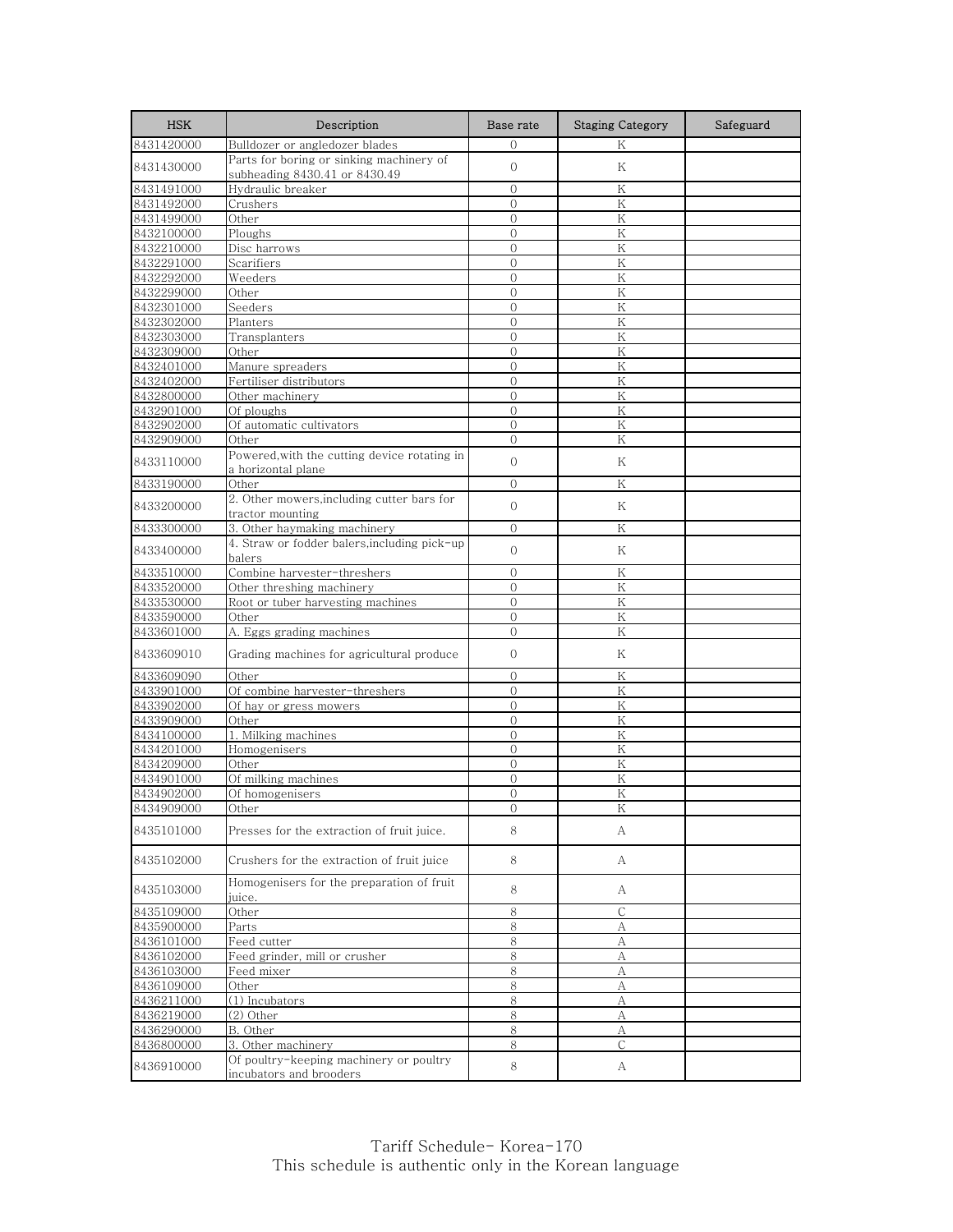| <b>HSK</b> | Description                                                                                                 | Base rate | <b>Staging Category</b> | Safeguard |
|------------|-------------------------------------------------------------------------------------------------------------|-----------|-------------------------|-----------|
| 8436990000 | Other                                                                                                       | 8         | А                       |           |
| 8437101000 | Forage-grass seed selectors                                                                                 | 8         | A                       |           |
| 8437109000 | Other                                                                                                       | 8         | А                       |           |
| 8437801000 | Machinery used in the milling industry                                                                      | 8         | A                       |           |
| 8437802000 | Machinery for the working of cereals or<br>dried leguminous vegetables.                                     | 8         | A                       |           |
| 8437901000 | Of machines for cleaning sorting or grading<br>seed,grain or dried leguninous vegetables.                   | 8         | А                       |           |
| 8437909000 | Other                                                                                                       | 8         | А                       |           |
| 8438101000 | Bakery machinery                                                                                            | 8         | А                       |           |
| 8438109000 | Other                                                                                                       | 8         | А                       |           |
| 8438200000 | Machinery for the manufacture of<br>confectionery, cocoa or chocolate                                       | 8         | $\mathsf{C}$            |           |
| 8438300000 | Machinery for sugar manufacture                                                                             | 8         | А                       |           |
| 8438400000 | Brewery machinery                                                                                           | 8         | A                       |           |
| 8438501000 | Machinery used in meat preparation                                                                          | 8         | С                       |           |
| 8438509000 | Other                                                                                                       | 8         | $\mathsf{C}$            |           |
| 8438600000 | Machinery for the preparation of fruits, nuts<br>or vegetables                                              | 8         | C                       |           |
| 8438801000 | Machines for preparing fish, shell fish, etc.                                                               | 8         | А                       |           |
| 8438809000 | Other                                                                                                       | 8         | А                       |           |
| 8438900000 | Parts                                                                                                       | 8         | $\mathsf{C}$            |           |
| 8439101000 | Grinders                                                                                                    | 8         | А                       |           |
| 8439102000 | Cutters                                                                                                     | 8         | А                       |           |
| 8439103000 | Strainers                                                                                                   | 8         | A                       |           |
| 8439104000 | Press-pate machines                                                                                         | 8         | A                       |           |
| 8439105000 | Beaters                                                                                                     | 8         | А                       |           |
| 8439109000 | Other                                                                                                       | 8         | А                       |           |
| 8439201000 | Machines for forming paper                                                                                  | 8         | А                       |           |
| 8439202000 | Paper making machine                                                                                        | 8         | А                       |           |
| 8439209000 | Other                                                                                                       | 8         | $\mathsf{C}$            |           |
| 8439301000 | Reeling machines                                                                                            | 8         | А                       |           |
| 8439302000 | Machines for working surface<br>Machines for impregnating paper or                                          | 8         | А                       |           |
| 8439303000 | paperboard                                                                                                  | 8         | A                       |           |
| 8439309000 | Other                                                                                                       | 8         | А                       |           |
|            | Of machinery for making pulp of fibrous                                                                     |           |                         |           |
| 8439910000 | cellulosic material                                                                                         | 8         | $\mathsf{C}$            |           |
| 8439990000 | Other                                                                                                       | 8         | C                       |           |
| 8440101000 | Book-sewing machines                                                                                        | 8         | А                       |           |
| 8440102000 | Leaf-folding machines for book-binding                                                                      | 8         | A                       |           |
| 8440109000 | Other                                                                                                       | 8         | А                       |           |
| 8440901000 | Of book-sewing machines                                                                                     | ୪         | А                       |           |
| 8440909000 | Other                                                                                                       | 8         | А                       |           |
| 8441100000 | Cutting machines                                                                                            | 8         | А                       |           |
| 8441201000 | Machines for making bags or sacks                                                                           | $8\,$     | А                       |           |
| 8441202000 | Machines for making envelopes                                                                               | 8         | А                       |           |
| 8441300000 | Machines for making<br>cartons, boxes, cases, tubes, drums or similar<br>containers, other than by moulding | 8         | А                       |           |
| 8441400000 | Machines for moulding articles in paper<br>pulp,paper or paperboard                                         | 8         | А                       |           |
| 8441801000 | Paper or paperboard trimming machines                                                                       | 8         | А                       |           |
| 8441809000 | Other                                                                                                       | 8         | А                       |           |
| 8441900000 | Parts                                                                                                       | 8         | С                       |           |
| 8442100000 | Phototype-setting and composing<br>machines                                                                 | 8         | A                       |           |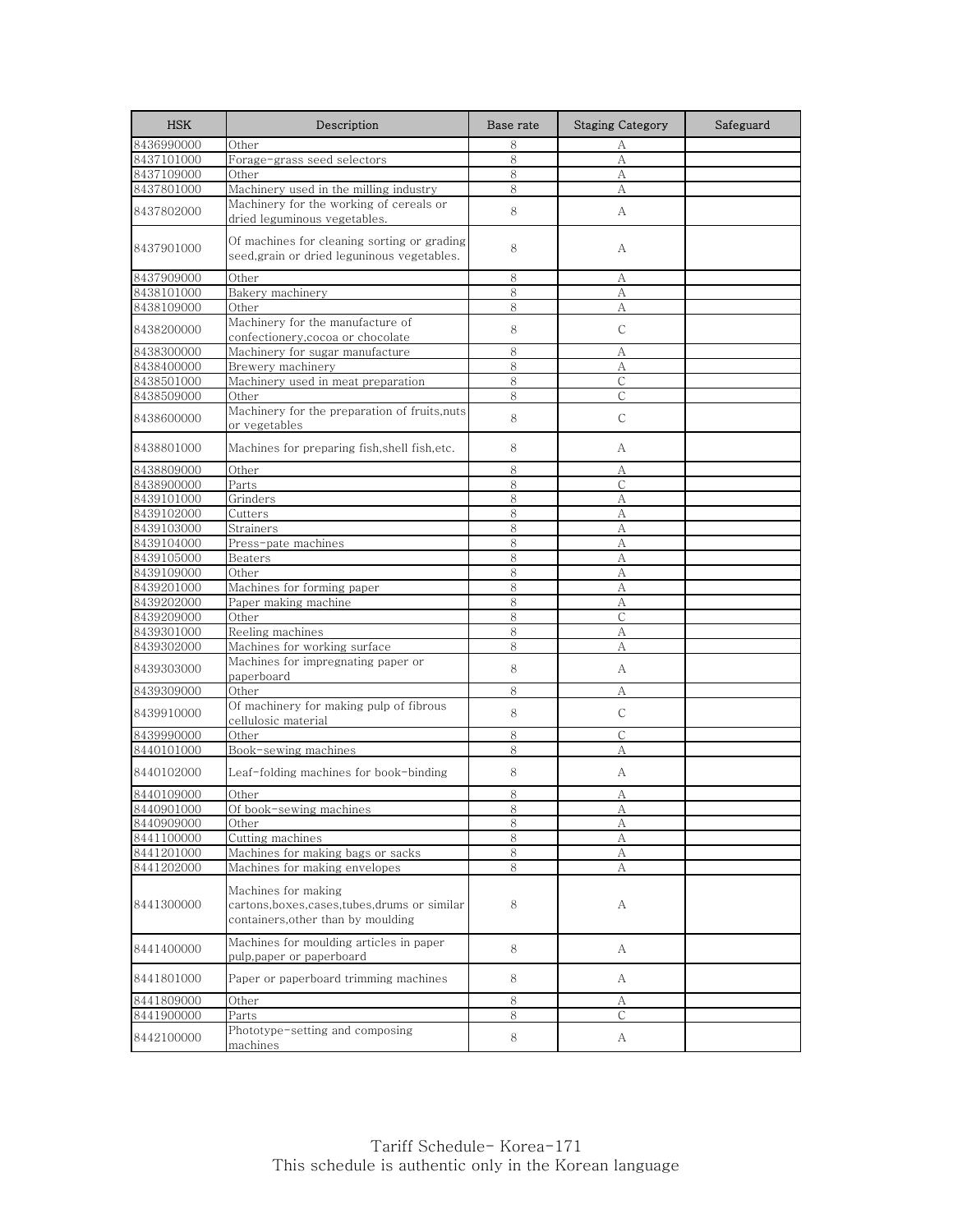| <b>HSK</b>               | Description                                                                                                                                                                                                   | Base rate    | <b>Staging Category</b> | Safeguard |
|--------------------------|---------------------------------------------------------------------------------------------------------------------------------------------------------------------------------------------------------------|--------------|-------------------------|-----------|
| 8442200000               | Machinery, apparatus and equipment for<br>type-setting or composing by other<br>processes, with or without founding device                                                                                    | 8            | C                       |           |
| 8442301000               | Machinery and apparatus for type-founding                                                                                                                                                                     | 8            | А                       |           |
| 8442302000               | Special moulding presses                                                                                                                                                                                      | 8            | А                       |           |
| 8442303000               | Acid etching machines                                                                                                                                                                                         | 8            | А                       |           |
| 8442309000               | Other                                                                                                                                                                                                         | 8            | А                       |           |
| 8442401000               | Of machinery and apparatus for type-<br>setting                                                                                                                                                               | 8            | A                       |           |
| 8442402000               | Of machinery and apparatus for type-<br>founding                                                                                                                                                              | 8            | A                       |           |
| 8442409000               | Other                                                                                                                                                                                                         | 8            | А                       |           |
| 8442500000               | Printing type,blocks,plates,cylinders and<br>other printing components;<br>blocks, plates, cylinders and lithographic<br>stones, prepared for printing purposes (for<br>example, planed, grained or polished) | 8            | А                       |           |
| 8443110000               | Reel fed                                                                                                                                                                                                      | 8            | А                       |           |
| 8443120000               | Sheet fed, office type (sheet size not<br>exceeding $22\times36$ cm)                                                                                                                                          | 8            | A                       |           |
| 8443190000               | Other                                                                                                                                                                                                         | 8            | А                       |           |
| 8443210000               | Reel fed                                                                                                                                                                                                      | 8            | А                       |           |
| 8443290000               | Other                                                                                                                                                                                                         | 8            | А                       |           |
| 8443300000               | Flexographic printing machinery                                                                                                                                                                               | 8            | А                       |           |
| 8443400000               | Gravure printing machinery                                                                                                                                                                                    | 8            | А                       |           |
| 8443511000               | For the purpose of semiconductor<br>manufacturing                                                                                                                                                             | $\mathbf{O}$ | Κ                       |           |
| 8443519000               | Other                                                                                                                                                                                                         | 8            | С                       |           |
| 8443591000               | Textile printing machines                                                                                                                                                                                     | 8            | A                       |           |
| 8443592000               | Other printing machines of a type used for<br>printing a repetitive design,repetitve words<br>or overall colour on<br>textiles,leather,wallpaper,wrapping<br>paper, linoleum or other materials               | 8            | А                       |           |
| 8443599000               | Other                                                                                                                                                                                                         | 8            | G                       |           |
| 8443601000               | Automatic feeders                                                                                                                                                                                             | 8            | А                       |           |
| 8443602000               | Folders, gummers, preforators and staplers                                                                                                                                                                    | 8            | A                       |           |
| 8443603000               | Serial numbering machines                                                                                                                                                                                     | 8            | А                       |           |
| 8443609000               | Other                                                                                                                                                                                                         | 8            | А                       |           |
| 8443900000               | Parts                                                                                                                                                                                                         | 8            | А                       |           |
| 8444001000               | Machines for extruding man-made textiles                                                                                                                                                                      | 5            | С                       |           |
| 8444002000               | Machines for drawing man-made textiles                                                                                                                                                                        | 5            | A                       |           |
| 8444003000               | Machines for texturing man-made textiles                                                                                                                                                                      | 5            | А                       |           |
| 8444004000               | Machines for cutting man-made textiles                                                                                                                                                                        | 5            | A                       |           |
| 8444009000               | Other                                                                                                                                                                                                         | 5            | А                       |           |
| 8445110000               | Carding machines                                                                                                                                                                                              | 5            | А                       |           |
| 8445120000               | Combing machines                                                                                                                                                                                              | 5            | А                       |           |
| 8445130000               | Drawing or roving machines                                                                                                                                                                                    | 5            | А                       |           |
| 8445191000               | Blowing and mixing machines                                                                                                                                                                                   | 5            | А                       |           |
| 8445192000               | Lap machines                                                                                                                                                                                                  | 5            | А                       |           |
| 8445193000<br>8445199000 | Cotton gin<br>Other                                                                                                                                                                                           | 8<br>5       | А<br>А                  |           |
| 8445201010               | Fine spinning frames                                                                                                                                                                                          | 5            | А                       |           |
| 8445201090               | Other                                                                                                                                                                                                         | 5            | А                       |           |
| 8445202010               | Fine spinning frames                                                                                                                                                                                          | 5            | А                       |           |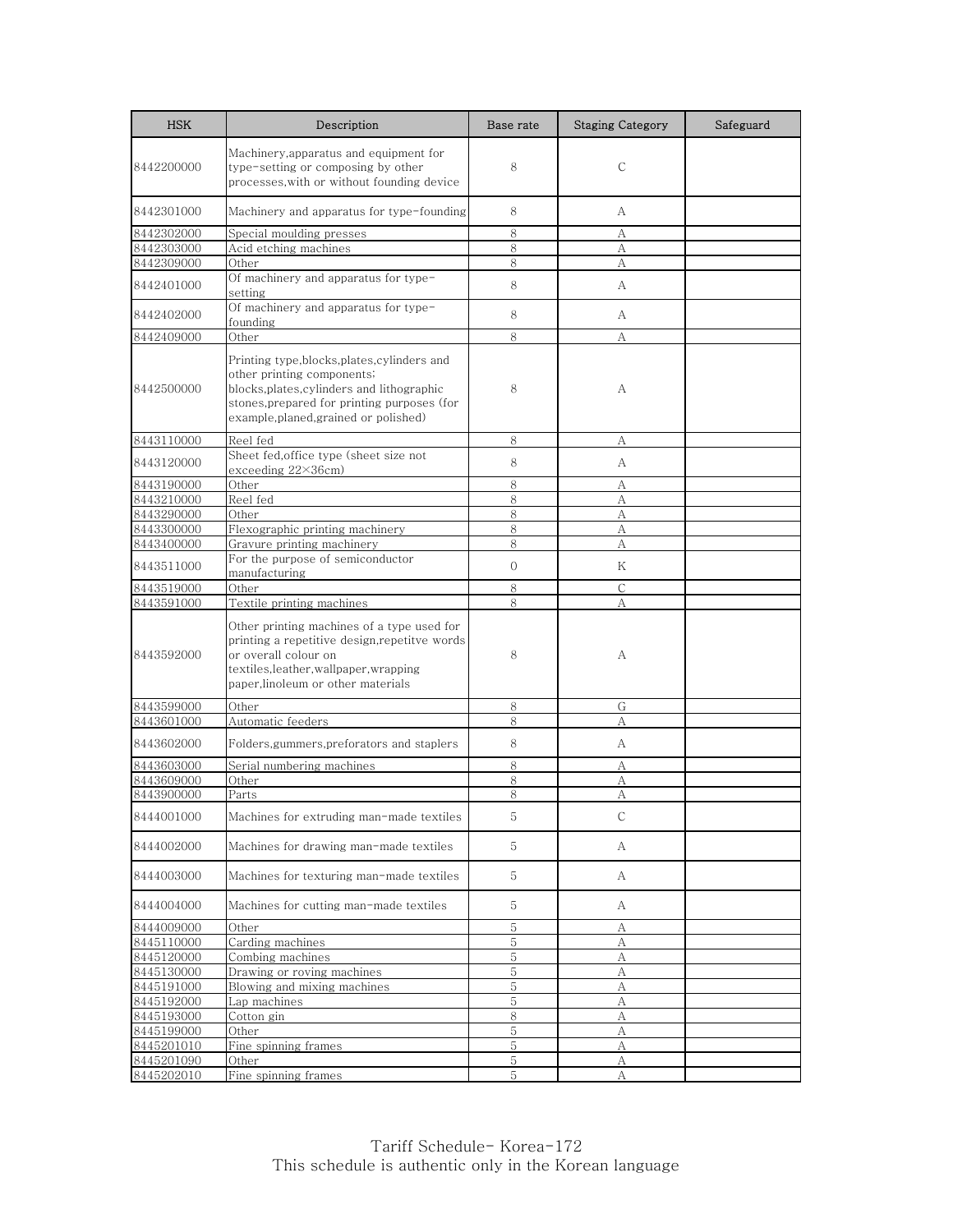| <b>HSK</b> | Description                                                                  | Base rate | <b>Staging Category</b> | Safeguard |
|------------|------------------------------------------------------------------------------|-----------|-------------------------|-----------|
| 8445202090 | Other                                                                        | 5         | А                       |           |
| 8445203000 | For silk                                                                     | 5         | А                       |           |
| 8445209000 | Other                                                                        | 5         | А                       |           |
| 8445301000 | For filament yarns                                                           | 5         | А                       |           |
| 8445302000 | For spun yarns                                                               | 5         | А                       |           |
| 8445309000 | Other                                                                        | 5         | А                       |           |
| 8445401000 | Cones winders                                                                | 5         | А                       |           |
| 8445402000 | Cheeses winders                                                              | 5         | A                       |           |
| 8445409000 | Other                                                                        | 5         | А                       |           |
| 8445901000 | Warping machines                                                             | 8         | А                       |           |
| 8445902000 | Warp sizing machines                                                         | 8         | А                       |           |
| 8445903000 | Drawing-in machines                                                          | 8         | А                       |           |
| 8445904000 | Warp tying-in machines                                                       | 8         | А                       |           |
| 8445909000 | Other                                                                        | 8         | A                       |           |
|            | 1. For weaving fabrics of a width not                                        | 8         |                         |           |
| 8446100000 | exceeding 30cm                                                               |           | А                       |           |
| 8446211000 | For cotton                                                                   | 8         | А                       |           |
| 8446212000 | For wool                                                                     | 8         | A                       |           |
| 8446213000 | For silk                                                                     | 8         | А                       |           |
| 8446219000 | Other                                                                        | 8         | А                       |           |
| 8446290000 | Other                                                                        | 8         | А                       |           |
| 8446301010 | For cotton                                                                   | 8         | А                       |           |
| 8446301020 | For silk                                                                     | 8         | А                       |           |
| 8446301030 | For towel                                                                    | 8         | А                       |           |
| 8446301090 | Other                                                                        | 8         | А                       |           |
| 8446302010 | For cotton                                                                   | 8         | А                       |           |
| 8446302020 | For silk                                                                     | 8         | A                       |           |
| 8446302030 | For towel                                                                    | 8         | A                       |           |
| 8446302090 | Other                                                                        | 8         | А                       |           |
| 8446303010 | For cotton                                                                   | 8         | A                       |           |
| 8446303020 | For silk                                                                     | 8         | А                       |           |
| 8446303030 | For towel                                                                    | 8         | A                       |           |
| 8446303090 | Other                                                                        | 8         | А                       |           |
| 8446309010 | For cotton                                                                   | 8         | А                       |           |
| 8446309020 | For silk                                                                     | 8         | A                       |           |
| 8446309030 | For towel                                                                    | 8         | А                       |           |
| 8446309090 | Other                                                                        | 8         | A                       |           |
| 8447111000 | Stocking knitting machines                                                   | 8         | А                       |           |
|            |                                                                              | 8         | A                       |           |
| 8447119000 | Other                                                                        |           |                         |           |
| 8447120000 | With cylinder diameter exceeding 165mm                                       | 8         | А                       |           |
| 8447201010 | Hand-knitting machines (including semi-<br>automatic flat knitting machines) | 8         | А                       |           |
| 8447201020 | Automatic flat knitting machines                                             | 8         | А                       |           |
| 8447201090 | Other                                                                        | ŏ         | Α                       |           |
| 8447202010 | Raschel knitting machines                                                    | 8         | А                       |           |
| 8447202020 | Tricot knitting machines                                                     | 8         | А                       |           |
| 8447202090 | Other                                                                        | 8         | A                       |           |
| 8447209000 | Other                                                                        | 8         | А                       |           |
| 8447901000 | Lace machines                                                                | $\,8\,$   | $\boldsymbol{A}$        |           |
| 8447902010 | Automatic embroidery machines                                                | 8         | A                       |           |
| 8447902090 | Other                                                                        | $\,8\,$   | А                       |           |
| 8447903000 | Machines for making knotted net                                              | 8         | $\mathbf{A}$            |           |
| 8447909000 | Other                                                                        | 8         | А                       |           |
| 8448111000 | Dobbies                                                                      | 8         | А                       |           |
| 8448112000 | Jacquards                                                                    | 8         | А                       |           |
| 8448113000 | Card punching machines                                                       | 8         | А                       |           |
| 8448119000 | Other                                                                        | 8         | A                       |           |
| 8448191000 | Warp beam stands or creels                                                   | 8         | А                       |           |
| 8448192000 | Automatic stop motions                                                       | 8         | $\mathbf{A}$            |           |
| 8448193000 | Warp tyers                                                                   | 8         |                         |           |
|            | Auxiliary machines for making                                                |           | А                       |           |
| 8448199010 | yarn(excluding cotton gin)                                                   | 5         | C                       |           |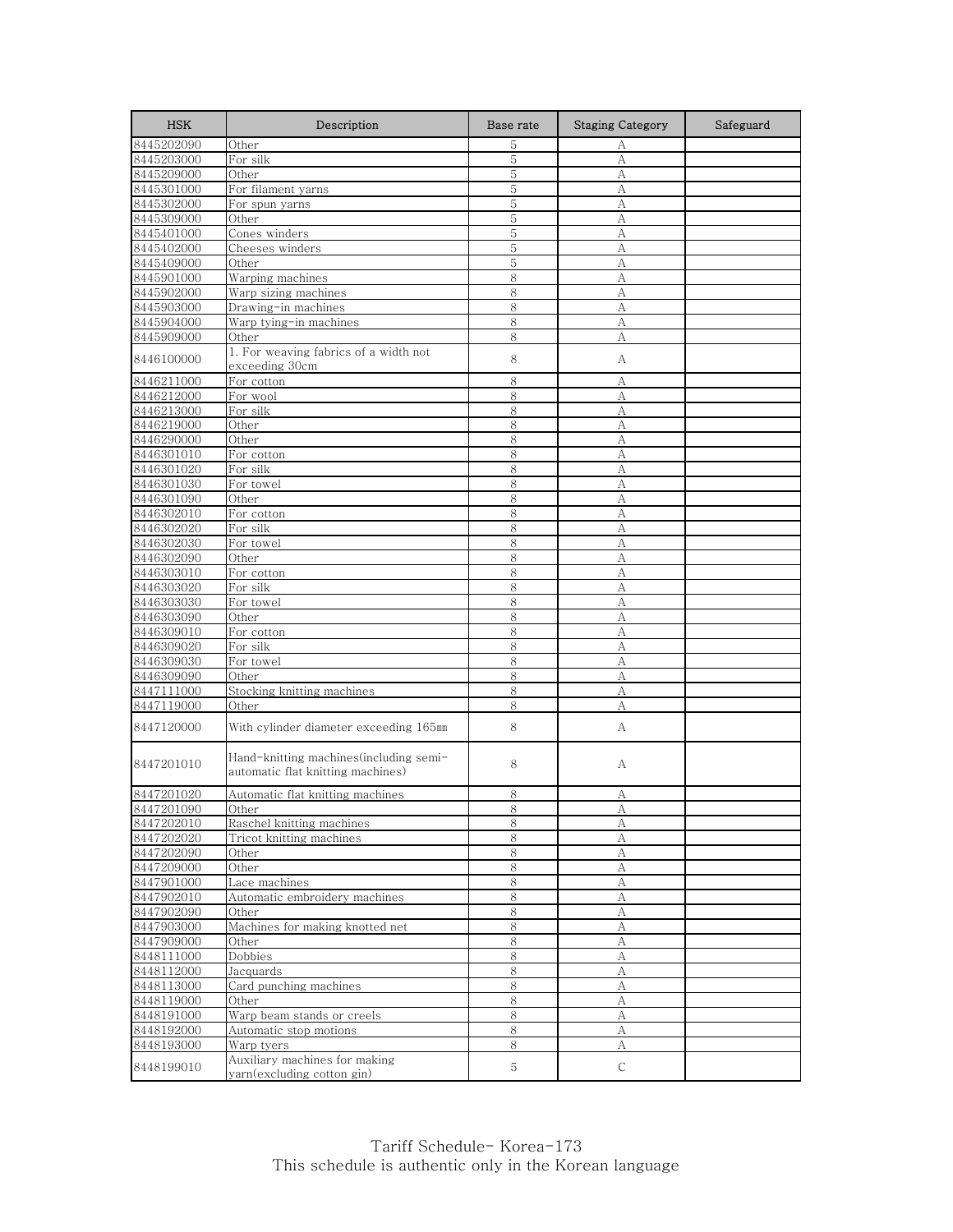| <b>HSK</b>               | Description                                                    | Base rate | <b>Staging Category</b> | Safeguard |
|--------------------------|----------------------------------------------------------------|-----------|-------------------------|-----------|
| 8448199090               | Other                                                          | 8         | А                       |           |
| 8448201000               | Extruding nipples                                              | 5         | A                       |           |
| 8448209000               | Other                                                          | 5         | А                       |           |
| 8448310000               | A. Card clothing                                               | 8         | А                       |           |
| 8448321000               | (1) For carding machine(excluding garnet<br>wires)             | 5         | А                       |           |
| 8448329000               | (2) Other                                                      | 8         | A                       |           |
| 8448331000               | (1) Spindle flyers                                             | 5         | А                       |           |
| 8448339010               | Spindle                                                        | 8         | А                       |           |
| 8448339020               | Spinning ring                                                  | 8         | A                       |           |
| 8448339030               | Ring travellers                                                | 8         | A                       |           |
| 8448391000               | Warp beams                                                     | 8         | А                       |           |
| 8448399000               | Other                                                          | 8         | А                       |           |
| 8448410000               | Shuttles                                                       | 8         | A                       |           |
| 8448420000               | Reeds for looms, healds and heald-frames                       | 8         | $\mathsf{C}$            |           |
| 8448490000               | Other                                                          | 8         | А                       |           |
| 8448511000               | Hoisery needles                                                | 8         | A                       |           |
| 8448512000               | Needles for embroidery machines                                | 8         | А                       |           |
| 8448513000               | Needles for lace machines                                      | 8         | A                       |           |
| 8448519000               | Other                                                          | 8         | $\mathsf{C}$            |           |
| 8448590000               | Other                                                          | 8<br>8    | А                       |           |
| 8449001010<br>8449001090 | Machinery for making felt hats<br>Other                        | 8         | A<br>А                  |           |
| 8449002000               | Bolcks for making hats                                         | 8         | A                       |           |
| 8449009000               | Parts                                                          | 8         | $\mathsf{C}$            |           |
| 8450110000               | Fully-automatic machines                                       | 8         | А                       |           |
| 8450120000               | Other machines,with built-in centrifugal                       | 8         | А                       |           |
| 8450190000               | drier<br>Other                                                 | 8         | $\mathsf{C}$            |           |
|                          | 2. Machines, each of a dry linen capacity                      |           |                         |           |
| 8450200000               | exceeding 10kg                                                 | 8         | A                       |           |
| 8450900000               | 3. Parts                                                       | 8         | А                       |           |
| 8451100000               | 1. Dry-cleaning machines                                       | 8         | А                       |           |
| 8451210000               | Each of a dry linen capacity not exceeding<br>10 <sub>kg</sub> | 8         | А                       |           |
| 8451290000               | Other                                                          | 8         | А                       |           |
| 8451301000               | Steam presses                                                  | 8         | А                       |           |
| 8451309000               | Other                                                          | 8         | A                       |           |
| 8451401000               | Washing machines                                               | 8         | А                       |           |
| 8451402000               | Bleaching machines                                             | 8         | А                       |           |
| 8451403000               | Dyeing machines                                                | 8         | A                       |           |
| 8451501000               | Reeling unreeling machines                                     | 8         | А                       |           |
| 8451502000               | Cutting machines                                               | 8         | $\mathsf{C}$            |           |
| 8451509000               | Other                                                          | 8         | $\mathsf{C}$            |           |
| 8451801000               | Heat treating machines                                         | ୪         | А                       |           |
| 8451802000<br>8451803000 | Stentering machines<br>Mercerising machines                    | 8         | A                       |           |
| 8451809010               | Shrinking machines                                             | 8<br>8    | А<br>$\mathbf{A}$       |           |
| 8451809020               | Coating or impregnating machines                               | 8         | А                       |           |
| 8451809030               | Raising machines                                               | 8         | A                       |           |
| 8451809040               | Padding machines                                               | 8         | А                       |           |
| 8451809090               | Other                                                          | $\,8\,$   | А                       |           |
| 8451901000               | Of dry cleaning machines                                       | 8         | $\boldsymbol{A}$        |           |
| 8451902000               | Of drying machines                                             | 8         | А                       |           |
| 8451909000               | Other                                                          | 8         | А                       |           |
| 8452101010               | For straight stitch                                            | 8         | A                       |           |
| 8452101020               | For zigzag stitch                                              | 8         | A                       |           |
| 8452101030               | Of free arm type                                               | $\,8\,$   | А                       |           |
| 8452101090               | Other                                                          | 8         | А                       |           |
| 8452102000               | Of manual type                                                 | 8         | $\mathsf{C}$            |           |
| 8452211000               | For manufacturing shoes                                        | 8         | А                       |           |
| 8452212000               | For sewing sacks                                               | $8\,$     | А                       |           |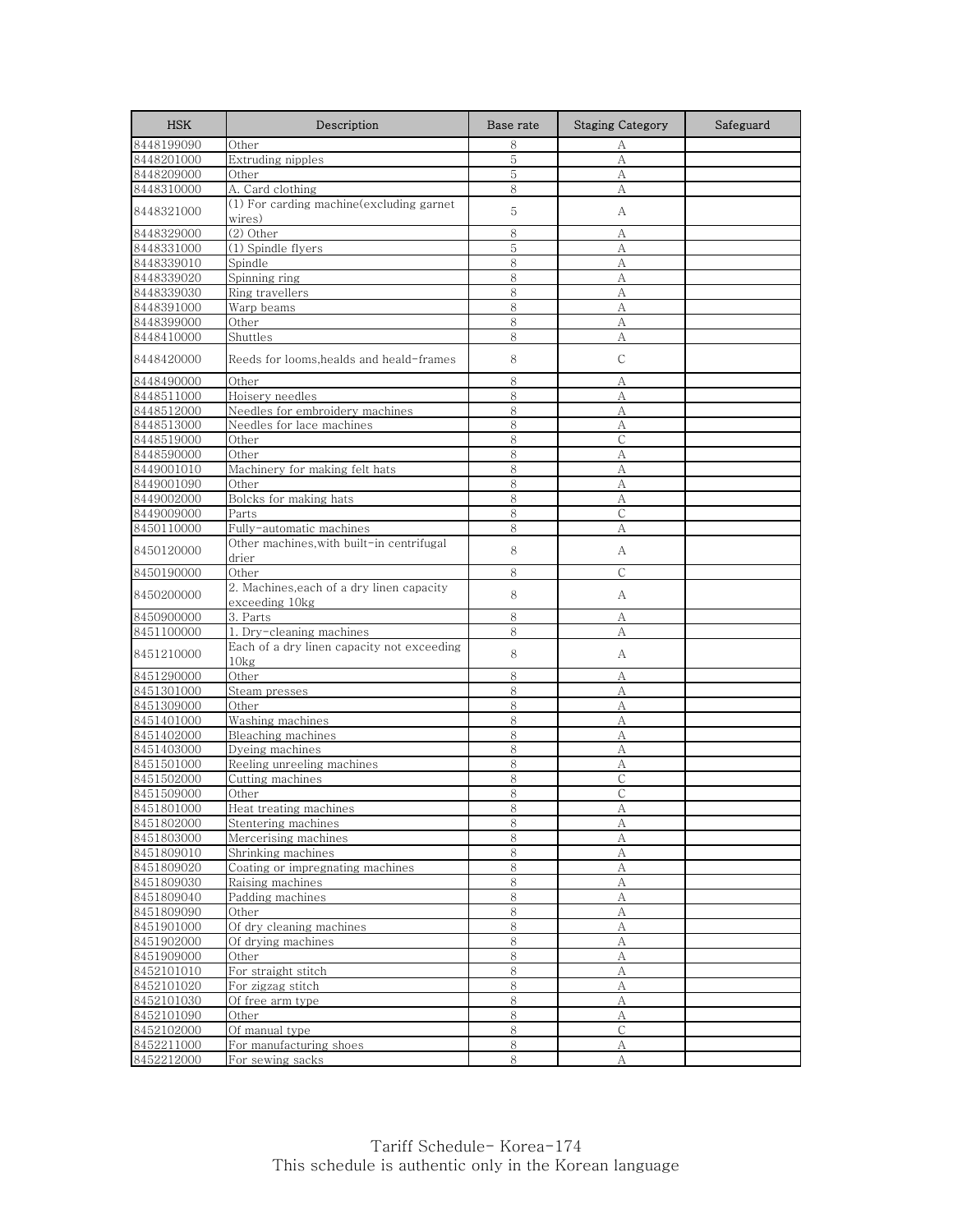| <b>HSK</b>               | Description                                                                                              | Base rate           | <b>Staging Category</b> | Safeguard |
|--------------------------|----------------------------------------------------------------------------------------------------------|---------------------|-------------------------|-----------|
| 8452213000               | For sewing leather or other thick stuffs                                                                 | 8                   | А                       |           |
| 8452214000               | For sewing furs                                                                                          | 8                   | А                       |           |
| 8452219000               | Other                                                                                                    | 8                   | A                       |           |
| 8452291000               | For manufacturing shoes                                                                                  | 8                   | А                       |           |
| 8452292000               | For sewing sacks                                                                                         | 8                   | A                       |           |
| 8452293000               | For sewing leather or other thicks stuffs                                                                | 8                   | А                       |           |
| 8452294000               | For sewing furs                                                                                          | 8                   | А                       |           |
| 8452299000               | Other                                                                                                    | 8                   | А                       |           |
| 8452300000               | Sewing machine needles                                                                                   | 8                   | А                       |           |
| 8452400000               | Furniture, bases and covers for sewing<br>machines and parts thereof                                     | 8                   | А                       |           |
| 8452900000               | Other parts of sewing machines                                                                           | 8                   | А                       |           |
|                          | Machinery for preparing hides, skins or                                                                  |                     |                         |           |
| 8453101000               | leather<br>Machinery for tanning hides, skins or                                                         | 8                   | A                       |           |
| 8453102000               | leather                                                                                                  | 8                   | А                       |           |
| 8453103000               | Machinery for working hides, skins or<br>leather                                                         | 8                   | А                       |           |
| 8453201000               | Machinery for making footwear                                                                            | 8                   | А                       |           |
| 8453202000               | Machinery for repairing footwear                                                                         | 8                   | А                       |           |
| 8453800000               | Other machinery                                                                                          | 8                   | А                       |           |
| 8453900000               | Parts                                                                                                    | 8                   | А                       |           |
| 8454100000               | Converters                                                                                               | 8                   | $\mathsf{C}$            |           |
| 8454200000               | Ingot moulds and ladles                                                                                  | 8                   | А                       |           |
| 8454301010               | Die-casting machines                                                                                     | 8                   | С                       |           |
| 8454301090               | Other                                                                                                    | 8                   | А                       |           |
| 8454309000               | Other                                                                                                    | 8                   | A                       |           |
| 8454901000               | Of converters                                                                                            | 8                   | А                       |           |
| 8454909000               | Other                                                                                                    | 8                   | А                       |           |
| 8455100000               | Tube mills                                                                                               | 8                   | A                       |           |
| 8455210000               | Hot or combination hot and cold                                                                          | 8<br>8              | А<br>А                  |           |
| 8455220000<br>8455301000 | Cold<br>Of casting                                                                                       | 8                   | C                       |           |
| 8455302000               | Of forging                                                                                               | 8                   | С                       |           |
| 8455309000               | Other                                                                                                    | 8                   | А                       |           |
| 8455900000               | Other parts                                                                                              | 8                   | $\mathcal{C}$           |           |
| 8456101000               | Machines for working any material by<br>removal of material in the production of<br>semiconductor wafers | $\overline{0}$      | Κ                       |           |
| 8456102000               | Laser cutters for cutting contacting tracks<br>in semiconductor production by laser beam                 | $\overline{0}$      | Κ                       |           |
| 8456109000               | Other                                                                                                    | 8                   | G                       |           |
| 8456200000               | <u> Operated by ultrasonic processes</u>                                                                 | ୪                   | C                       |           |
| 8456301000               | Numerically controlled                                                                                   | 8                   | А                       |           |
| 8456309000<br>8456910000 | Other<br>For dry-etching patterns on semiconductor                                                       | 8<br>$\overline{O}$ | А<br>Κ                  |           |
|                          | materials                                                                                                |                     |                         |           |
| 8456991000               | Focused ionic-beam milling machines for<br>removing or repairing mask and reticle                        | $\mathbf 0$         | Κ                       |           |
| 8456992000               | Apparatus for striping or cleaning<br>semiconductor wafers                                               | $\mathbf{O}$        | Κ                       |           |
| 8456999000               | Other                                                                                                    | 8                   | G                       |           |
| 8457101000               | Of vertical type                                                                                         | 8                   | G                       |           |
| 8457102000               | Of horizontal type                                                                                       | 8                   | G                       |           |
| 8457103000               | Of double column type                                                                                    | 8                   | А                       |           |
| 8457109000               | Other                                                                                                    | 8                   | А                       |           |
| 8457200000               | Unit construction machines (single station)                                                              | 8                   | А                       |           |
| 8457300000               | Multi-station transfer machines                                                                          | 8                   | А                       |           |
| 8458110000               | Numerically controlled                                                                                   | 8                   | А                       |           |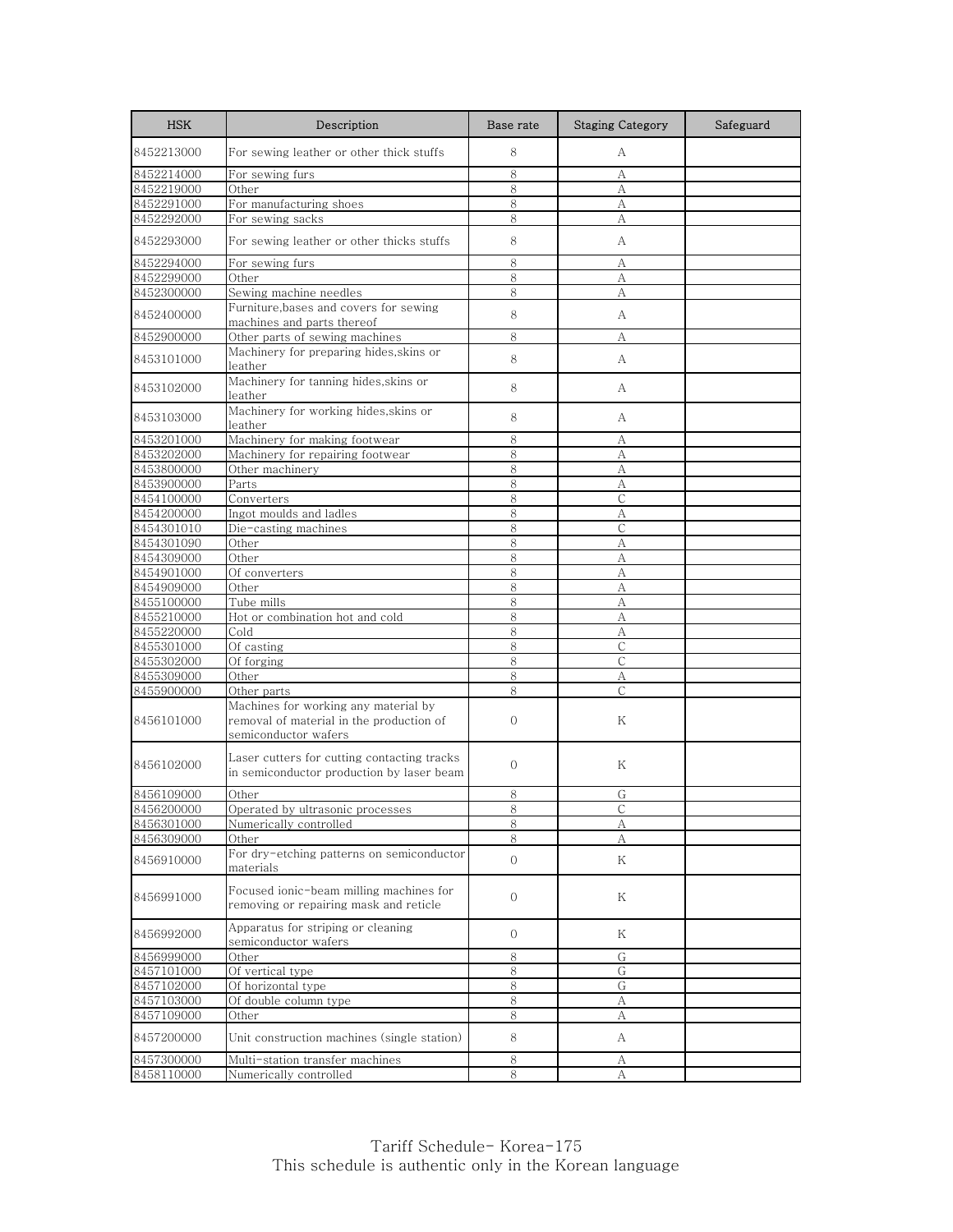| <b>HSK</b>               | Description                              | Base rate      | <b>Staging Category</b> | Safeguard |
|--------------------------|------------------------------------------|----------------|-------------------------|-----------|
| 8458190000               | Other                                    | 8              | А                       |           |
| 8458910000               | Numerically controlled                   | 8              | А                       |           |
| 8458990000               | Other                                    | 8              | C                       |           |
| 8459100000               | Way-type unit head machines              | 8              | А                       |           |
| 8459210000               | Numerically controlled                   | 8              | А                       |           |
| 8459291000               | Radial drilling machines                 | 8              | А                       |           |
| 8459292000               | Upright drilling machines                | 8              | А                       |           |
| 8459293000               | Multi-spindle drilling machines          | 8              | A                       |           |
| 8459299000               | Other                                    | 8              | $\mathsf{C}$            |           |
| 8459310000               | Numerically controlled                   | 8              | А                       |           |
| 8459390000               | Other                                    | 8              | $\mathsf{C}$            |           |
| 8459401000               | Jig boring machines                      | 8              | А                       |           |
| 8459402000               | Horizontal boring machines               | 8              | С                       |           |
| 8459409000               | Other                                    | 8              | A                       |           |
| 8459510000               | Numerically controlled                   | 8              | С                       |           |
| 8459590000               | Other                                    | 8              | А                       |           |
| 8459611000               | Bed type milling machines                | 8              | А                       |           |
| 8459612000               | Planing milling machines                 | 8              | A                       |           |
| 8459619000               | Other                                    | 8              | А                       |           |
| 8459691000               | Bed type milling machines                | 8              | A                       |           |
| 8459692000               | Planing milling machines                 | 8              | A                       |           |
| 8459693000               | Universal tool milling machines          | 8              | А                       |           |
| 8459694000               | Profile milling machines                 | 8              | А                       |           |
| 8459699000               | Other                                    | 8              | А                       |           |
| 8459701000               | Tapping machines                         | 8              | А                       |           |
| 8459709000               | Other threading machines                 | 8              | А                       |           |
| 8460110000               | Numerically controlled                   | 8              | C                       |           |
| 8460190000               | Other<br>Cylindrical grinders            | 8              | A                       |           |
| 8460211000<br>8460212000 |                                          | 8<br>8         | А                       |           |
|                          | Internal grinders                        | 8              | A<br>С                  |           |
| 8460213000<br>8460214000 | Centerless grinders                      | 8              | A                       |           |
| 8460219000               | Profile grinders<br>Other                | 8              | А                       |           |
| 8460291000               | Cylindrical grinders                     | 8              | А                       |           |
| 8460292000               | Internal grinders                        | 8              | А                       |           |
| 8460293000               | Centerless grinders                      | 8              | С                       |           |
| 8460294000               | Profile grinders                         | 8              | А                       |           |
| 8460299000               | Other                                    | 8              | С                       |           |
| 8460310000               | Numerically controlled                   | 8              | A                       |           |
| 8460390000               | Other                                    | 8              | C                       |           |
| 8460401000               | Honing machines                          | 8              | G                       |           |
| 8460402000               | Lapping machines                         | 8              | $\mathsf{C}$            |           |
| 8460900000               | Other                                    | 8              | C                       |           |
| 8461200000               | Shaping or slotting machines             | 8              | А                       |           |
| 8461300000               | Broaching machines                       | 8              | А                       |           |
| 8461401010               | Numerically controlled                   | 8              |                         |           |
| 8461401090               | Other                                    | 8              | А                       |           |
| 8461402000               | Gear grinding or gear finishing machines | 8              | С                       |           |
| 8461500000               | Sawing or cutting-off machines           | 8              | А                       |           |
| 8461900000               | Other                                    | $\,8\,$        | $\mathsf{C}$            |           |
| 8462101000               | Air hammer                               | 8              | А                       |           |
| 8462109000               | Other                                    | 8              | D                       |           |
| 8462211010               | For semiconductor leads                  | $\overline{O}$ | $\rm K$                 |           |
| 8462211090               | Other                                    | 8              | А                       |           |
| 8462219000               | Other                                    | 8              | A                       |           |
| 8462291010               | For semiconductor leads                  | 0              | Κ                       |           |
| 8462291090               | Other                                    | 8              | А                       |           |
| 8462299000               | Other                                    | 8              | А                       |           |
| 8462310000               | Numerically controlled                   | 8              | А                       |           |
| 8462390000               | Other                                    | 8              | А                       |           |
| 8462411000               | Punching machines (including combined    | 8              | A                       |           |
|                          | shearing machines)                       |                |                         |           |
| 8462412000               | Notching machines                        | 8              | А                       |           |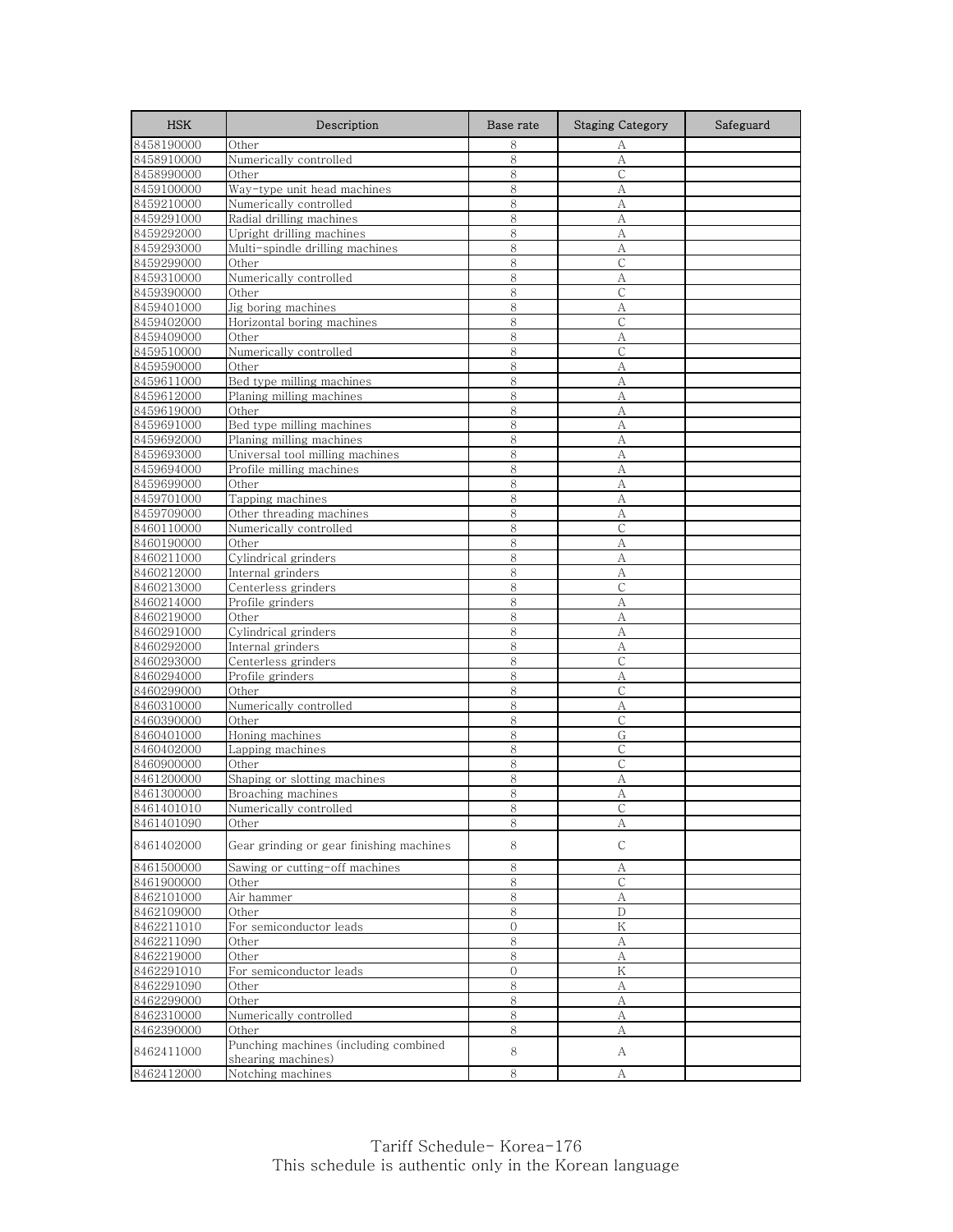| <b>HSK</b>               | Description                                                                                          | Base rate         | <b>Staging Category</b> | Safeguard |
|--------------------------|------------------------------------------------------------------------------------------------------|-------------------|-------------------------|-----------|
| 8462491000               | Punching machines (including combined<br>shearing machines)                                          | 8                 | A                       |           |
| 8462492000               | Notching machines                                                                                    | 8                 | А                       |           |
| 8462911000               | Of the maximum pressure not more than<br>100 metric tons                                             | 8                 | A                       |           |
| 8462912000               | Of the maximum pressure more than 100<br>metric tons, but not more than 300 metric<br>tons           | 8                 | А                       |           |
| 8462913000               | Of the maximum pressure more than 300<br>metric tons, but not more than 1000 metric<br>tons          | 8                 | А                       |           |
| 8462914000               | Of the maximum pressure more than 1000<br>metric tons                                                | 8                 | А                       |           |
| 8462991010               | Of the maximum pressure not more than 30<br>metric tons                                              | 8                 | A                       |           |
| 8462991020               | Of the maximum pressure more than 30<br>metric tons, but not more than 100 metric<br>tons            | 8                 | A                       |           |
| 8462991030               | Of the maximum pressure more than 100<br>metric tons, but not more than 300 metric<br>tons           | 8                 | A                       |           |
| 8462991040               | Of the maximum pressure more than 300<br>metric tons, but not more than 600 metric<br>tons           | 8                 | А                       |           |
| 8462991050               | Of the maximum pressure more than 600<br>metric tons, but not more than 1,500 metric<br>tons         | 8                 | A                       |           |
| 8462991090               | Other                                                                                                | 8                 | А                       |           |
| 8462999000               | Other                                                                                                | 8                 | А                       |           |
| 8463100000               | Draw-benches for bars, tubes, profiles, wire<br>or the like                                          | 8                 | A                       |           |
| 8463200000               | Thread rolling machines                                                                              | 8                 | А                       |           |
| 8463300000               | Machines for working wire                                                                            | 8                 | A                       |           |
| 8463900000<br>8464101000 | Other<br>Machines for sawing monocrystal<br>semiconductor boules into slices, or wafer<br>into chips | 8<br>$\mathbf{0}$ | D<br>Κ                  |           |
| 8464109000               | Other                                                                                                | 8                 | А                       |           |
| 8464201000               | For working optical or spectacle glass                                                               | 8                 | A                       |           |
| 8464202000               | For working other glass                                                                              | 8                 | А                       |           |
| 8464203000               | For processing of semiconductor wafers,<br>including lapping machines                                | $\Omega$          | K                       |           |
| 8464209000               | Other                                                                                                | 8                 | А                       |           |
| 8464901000               | Machine-tools for cold working glass                                                                 | 8                 | A                       |           |
| 8464902000               | Machine-tools for working concrete                                                                   | 8                 | A                       |           |
| 8464903000               | Machine-tools for working ceramics                                                                   | 8                 | А                       |           |
| 8464904000               | Dicing machines for scribing or scoring<br>semiconductor wafers                                      | $\mathbf{O}$      | Κ                       |           |
| 8464909000               | Other                                                                                                | 8                 | А                       |           |
| 8465101000               | For working wood                                                                                     | 8                 | А                       |           |
| 8465109000               | Other                                                                                                | 8                 | А                       |           |
| 8465911000<br>8465919000 | For working wood<br>Other                                                                            | 8<br>8            | А<br>А                  |           |
| 8465921000               | For working wood                                                                                     | 8                 | А                       |           |
| 8465929000               | Other                                                                                                | $\,8\,$           | А                       |           |
| 8465931000               | For working wood                                                                                     | 8                 | A                       |           |
| 8465939000               | Other                                                                                                | 8                 | А                       |           |
| 8465941000               | For working wood                                                                                     | 8                 | $\mathbf{A}$            |           |
| 8465949000               | Other                                                                                                | 8                 | А                       |           |
| 8465951000               | For working wood                                                                                     | 8                 | А                       |           |
| 8465959000               | Other                                                                                                | 8                 | А                       |           |
| 8465961000<br>8465969000 | For working wood<br>Other                                                                            | $\,8\,$<br>8      | А<br>А                  |           |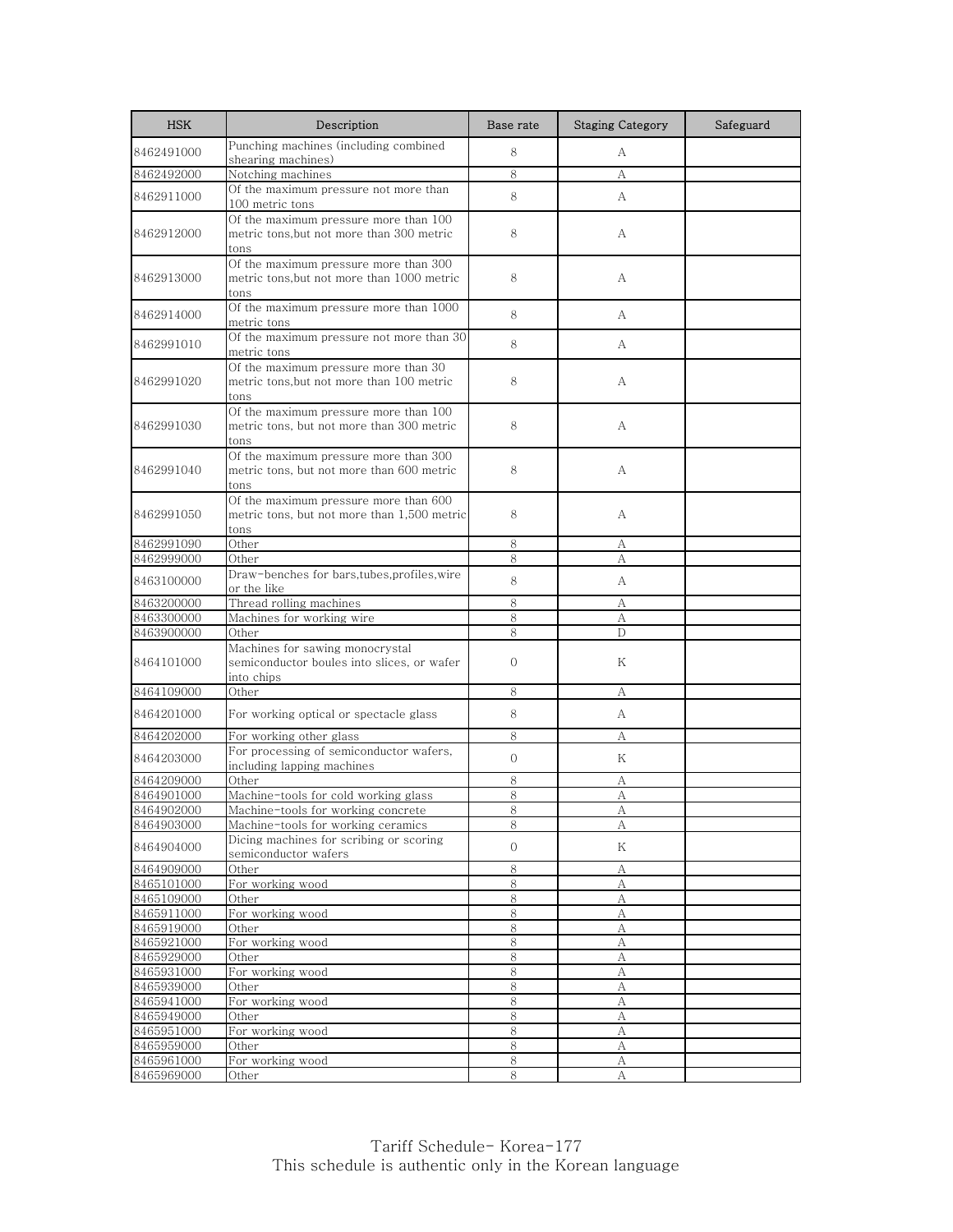| <b>HSK</b>               | Description                                                                               | Base rate      | <b>Staging Category</b> | Safeguard |
|--------------------------|-------------------------------------------------------------------------------------------|----------------|-------------------------|-----------|
| 8465991000               | For working wood                                                                          | 8              | А                       |           |
| 8465999000               | Other                                                                                     | 8              | A                       |           |
| 8466100000               | Tool holders and self-opening dieheads                                                    | 8              | A                       |           |
| 8466201000               | For aircrafts                                                                             | 8              | А                       |           |
| 8466209000               | Other                                                                                     | 8              | G                       |           |
| 8466300000               | Dividing heads and other special<br>attachments for machine-tools                         | 8              | A                       |           |
| 8466911000               | Of subheadings 8464.10.1000.<br>8464.20.3000, 8464.90.4000                                | $\mathbf{0}$   | K                       |           |
| 8466919000               | Other                                                                                     | 8              | D                       |           |
| 8466920000               | For machines of heading 84.65                                                             | 8              | C                       |           |
| 8466931000               | Of subheadings 8456.10.1000,<br>8456.10.2000, 8456.91.0000,<br>8456.99.1000, 8456.99.2000 | $\mathbf{0}$   | Κ                       |           |
| 8466939000               | Other                                                                                     | 8              | D                       |           |
| 8466941000               | Of subheadings 8462.21.1010,<br>8462.29.1010                                              | $\mathbf{0}$   | Κ                       |           |
| 8466949000               | Other                                                                                     | 8              | D                       |           |
| 8467111000               | Rock drillers                                                                             | 8              | $\mathsf{C}$            |           |
| 8467112000               | Screw drivers                                                                             | 8              | А                       |           |
| 8467113000               | Grinders                                                                                  | 8              | С                       |           |
| 8467114000               | Impact wrench                                                                             | 8              | A                       |           |
| 8467115000               | Drill                                                                                     | 8              | А                       |           |
| 8467119000               | Other                                                                                     | 8              | $\mathcal{C}$           |           |
| 8467191000               | Rock drillers                                                                             | 8              | А                       |           |
| 8467199000               | Other                                                                                     | 8              | $\mathsf{C}$            |           |
| 8467210000               | Drills of all kinds                                                                       | 8              | А                       |           |
| 8467220000               | Saws                                                                                      | 8              | А                       |           |
| 8467290000               | Other                                                                                     | 8              | А                       |           |
| 8467810000               | Chain saws                                                                                | 8              | А                       |           |
| 8467891010               | Of subheading 8430.49 or 8479.10                                                          | $\overline{O}$ | K                       |           |
| 8467891020               | Of subheading 8479.89.9010,8479.89.9030<br>or 8479.89.9091                                | 8              | А                       |           |
| 8467891090               | Other                                                                                     | 8              | С                       |           |
| 8467899000               | Other                                                                                     | 8              | $\mathsf{C}$            |           |
| 8467910000               | Of chain saws                                                                             | 8              | А                       |           |
| 8467920000               | Of pneumatic tools                                                                        | 8              | A                       |           |
| 8467990000               | Other                                                                                     | $\,8\,$        | А                       |           |
| 8468100000               | Hand-held blow pipes                                                                      | 8              | А                       |           |
| 8468201000               | Gas welding machines                                                                      | 8              | D                       |           |
| 8468202000               | Gas automatic cutting machines                                                            | 8              | А                       |           |
| 8468209000               | Other                                                                                     | 8              | C                       |           |
| 8468800000               | Other machinery and apparatus                                                             | 8              | A                       |           |
| 8468900000               | Parts                                                                                     | 8              | G                       |           |
| 8469110000               | Word-processing machines<br>Automatic typewriters                                         | $\overline{0}$ | K                       |           |
| 8469120000<br>8469200000 | Other typewriters, electric                                                               | 8<br>8         | А<br>$\boldsymbol{A}$   |           |
| 8469300000               | Other typewriters, non-electric                                                           | 8              | А                       |           |
| 8470103010               | Less than 17 digits                                                                       | $\mathbf{0}$   | K                       |           |
| 8470103020               | Not less than 17 digits                                                                   | $\mathbf{0}$   | $\rm K$                 |           |
| 8470104010               | Of subheading 8472.90.9000                                                                | 0              | $\rm K$                 |           |
| 8470104090               | Other                                                                                     | $\mathbf{0}$   | K                       |           |
| 8470211000               | Less than 17 digits                                                                       | $\mathbf 0$    | Κ                       |           |
| 8470212000               | Not less than 17 digits                                                                   | $\overline{0}$ | K                       |           |
| 8470290000               | Other                                                                                     | $\mathbf{0}$   | Κ                       |           |
| 8470300000               | Other calculating machines                                                                | $\overline{0}$ | K                       |           |
| 8470401000               | Electrically operated type                                                                | $\overline{0}$ | ${\rm K}$               |           |
| 8470409000               | Other                                                                                     | 0              | K                       |           |
| 8470500000               | Cash registers                                                                            | $\mathbf{0}$   | K                       |           |
| 8470901000               | Postage-franking machines                                                                 | $\mathbf{0}$   | Κ                       |           |
| 8470902000               | Ticket-issuing machines                                                                   | $\mathbf{0}$   | K                       |           |
| 8470909000               | Other                                                                                     | $\overline{0}$ | Κ                       |           |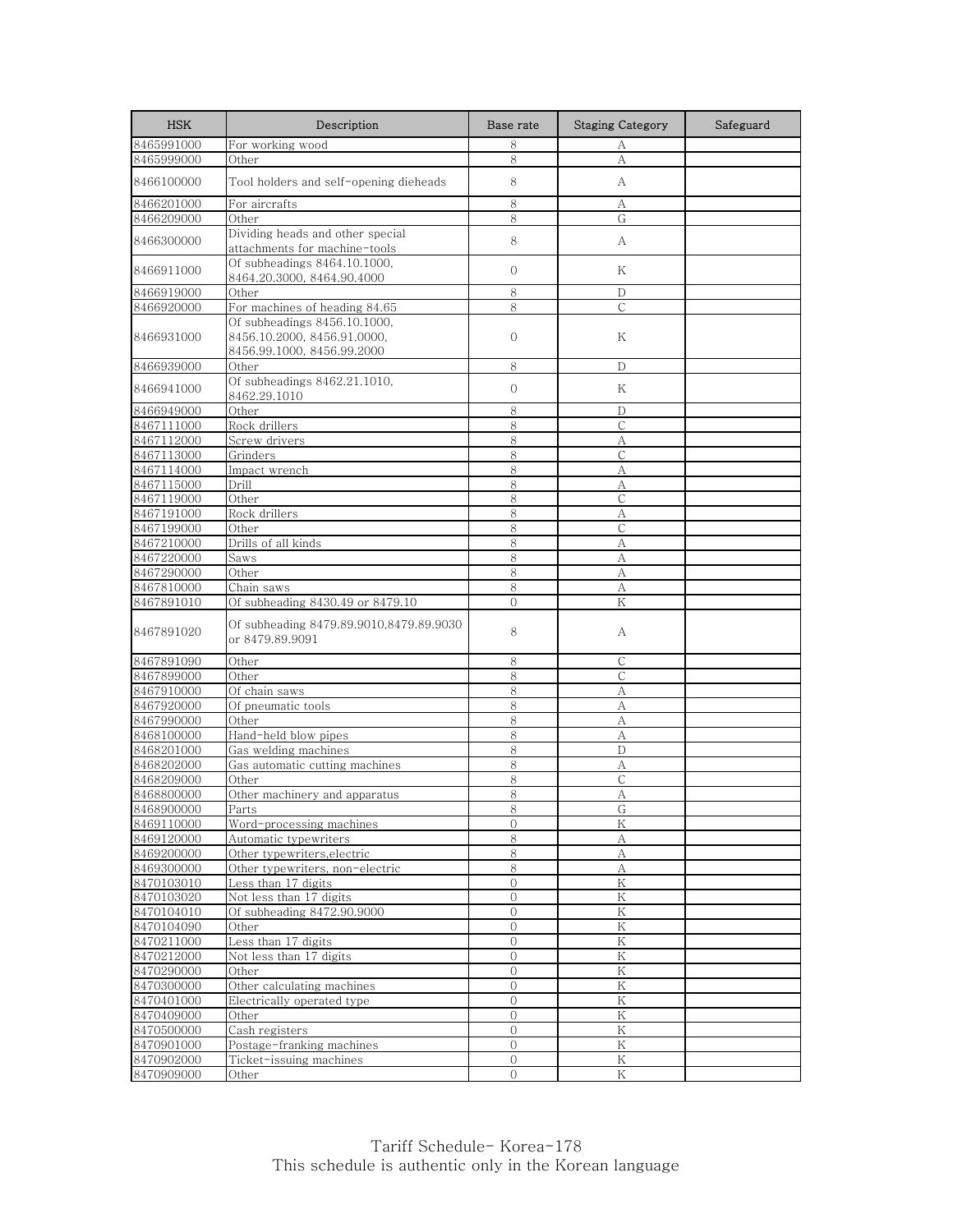| <b>HSK</b>               | Description                                                                                                                                                           | Base rate                    | <b>Staging Category</b> | Safeguard |
|--------------------------|-----------------------------------------------------------------------------------------------------------------------------------------------------------------------|------------------------------|-------------------------|-----------|
| 8471101000               | Analogue automatic data processing<br>machines                                                                                                                        | $\mathbf{0}$                 | K                       |           |
| 8471102000               | Hybrid automatic data processing machines                                                                                                                             | $\Omega$                     | K                       |           |
| 8471300000               | Portable digital automatic data processing<br>machines, weighing not more than 10kg,<br>consisting of at least a central processing<br>unit, a keyboard and a display | $\mathbf{0}$                 | Κ                       |           |
| 8471411000               | Those of not less than 64bit in delivering<br>data of C.P.U. and of not less than 64mega<br>byte in capacity of main memory storage                                   | $\mathbf{0}$                 | Κ                       |           |
| 8471412000               | Those of not less than 32bit in delivering<br>data of C.P.U. and of not less than 16mega<br>byte in capacity of main memory storage                                   | $\mathbf{0}$                 | Κ                       |           |
| 8471419000               | Other                                                                                                                                                                 | $\Omega$                     | K                       |           |
| 8471491010               | Those of not less than 64bit in delivering<br>data of C.P.U. and of not less than 64mega<br>byte in capacity of main memory storage                                   | $\mathbf{0}$                 | Κ                       |           |
| 8471491020               | Those of not less than 32bit in delivering<br>data of C.P.U. and of not less than 16mega<br>byte in capacity of main memory storage                                   | $\mathbf{0}$                 | Κ                       |           |
| 8471491090               | Other                                                                                                                                                                 | $\mathbf 0$                  | Κ                       |           |
| 8471499000               | Other                                                                                                                                                                 | $\Omega$                     | K                       |           |
| 8471501000               | Those of not less than 64 bit in delivering<br>data of C.P.U. and of not less than 64 mega<br>byte in capacity of main memory storage                                 | $\mathbf{0}$                 | Κ                       |           |
| 8471502000               | Those of not less than 32 bit in delivering<br>data of C.P.U. and of not less than 16 mega<br>byte in capacity of main memory storage                                 | 0                            | Κ                       |           |
| 8471509000               | Other                                                                                                                                                                 | $\Omega$                     | K                       |           |
| 8471601010               | Character (mark) readers                                                                                                                                              | $\Omega$                     | K                       |           |
| 8471601020               | Key entry system                                                                                                                                                      | $\mathbf{0}$                 | Κ                       |           |
| 8471601030               | Mouse                                                                                                                                                                 | $\Omega$                     | K                       |           |
| 8471601040               | Scanners                                                                                                                                                              | $\mathbf{0}$                 | Κ                       |           |
| 8471601090               | Other                                                                                                                                                                 | $\Omega$                     | Κ                       |           |
| 8471602011               | Laser beam printer                                                                                                                                                    | $\overline{0}$               | K                       |           |
| 8471602012               | Dot-matrix printer                                                                                                                                                    | $\mathbf{0}$                 | Κ                       |           |
| 8471602013               | Ink-jet printer                                                                                                                                                       | $\overline{0}$               | K                       |           |
| 8471602019               | Other                                                                                                                                                                 | $\cup$                       | K                       |           |
| 8471602021               | Cathode-ray tube(CRT) monitors                                                                                                                                        | $\mathbf{0}$                 | Κ                       |           |
| 8471602022               | Data projector                                                                                                                                                        | $\mathbf{0}$                 | Κ                       |           |
| 8471602023               | LCD(liquid crystal display)monitor                                                                                                                                    | $\Omega$                     | ${\rm K}$               |           |
| 8471602029               | Other                                                                                                                                                                 | $\Omega$                     | K                       |           |
| 8471602090               | Other                                                                                                                                                                 | $\mathbf 0$                  | Κ                       |           |
| 8471603010               | CRT terminals                                                                                                                                                         | $\mathcal{O}$                | K                       |           |
| 8471603020<br>8471603030 | Video tax or teletax<br>Voice input output devices                                                                                                                    | $\mathbf{0}$<br>$\mathbf{0}$ | Κ<br>$\rm K$            |           |
| 8471603090               | Other                                                                                                                                                                 | $\mathbf{0}$                 | K                       |           |
| 8471701000               | Main storage units (RAM & ROM)                                                                                                                                        | $\Omega$                     | K                       |           |
| 8471702010               | Floppy disk drive                                                                                                                                                     | $\mathbf{0}$                 | Κ                       |           |
| 8471702020               | Hard disk drive                                                                                                                                                       | $\mathbf{O}$                 | Κ                       |           |
| 8471702031               | Compact disc drive                                                                                                                                                    | $\overline{0}$               | Κ                       |           |
| 8471702032               | Digital video disc drive                                                                                                                                              | $\mathbf{0}$                 | Κ                       |           |
| 8471702039               | Others                                                                                                                                                                | $\Omega$                     | K                       |           |
| 8471702090               | Other                                                                                                                                                                 | $\mathbf{0}$                 | Κ                       |           |
| 8471709000               | Other                                                                                                                                                                 | 0                            | Κ                       |           |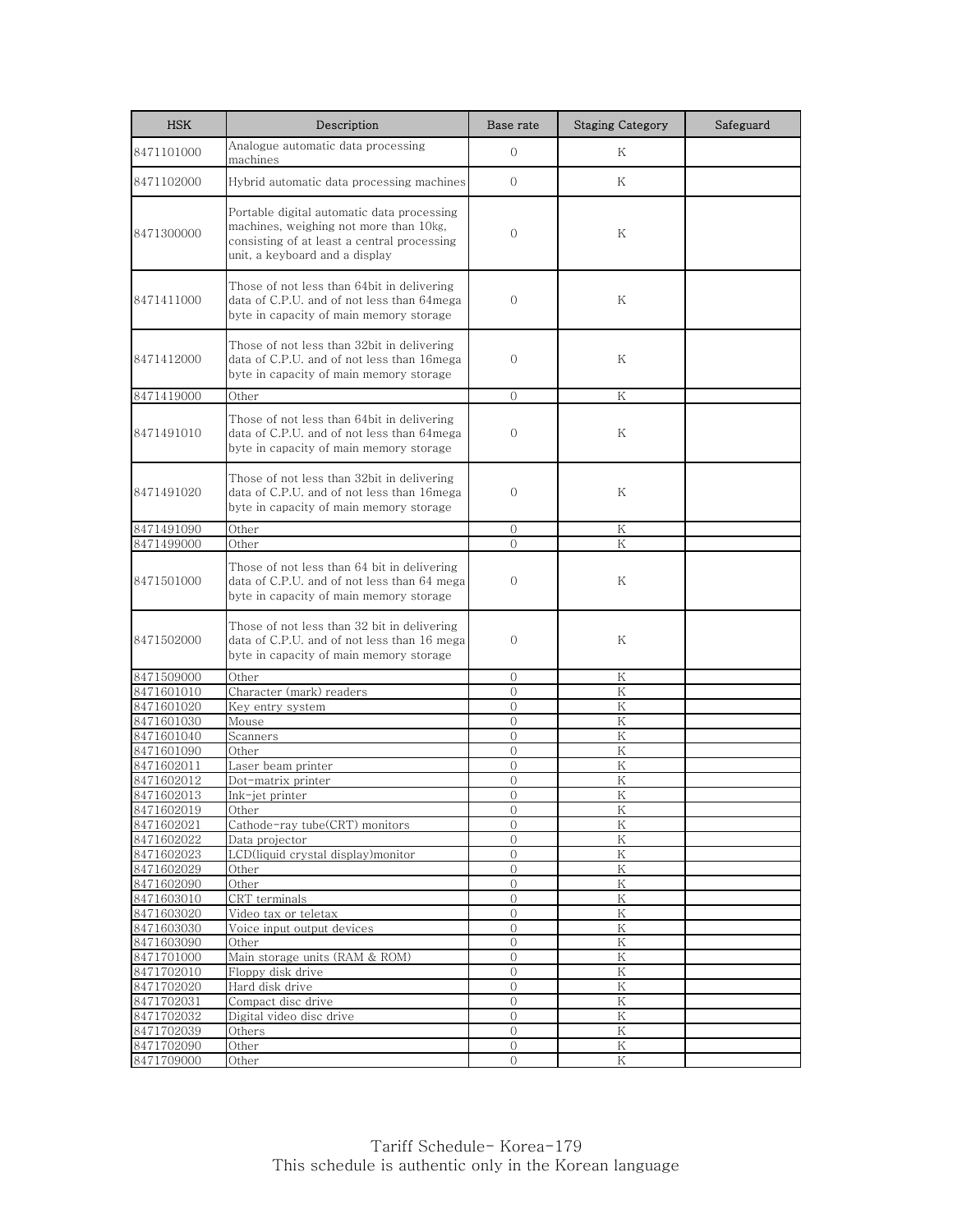| <b>HSK</b> | Description                                                                                                                                                                               | Base rate      | <b>Staging Category</b> | Safeguard |
|------------|-------------------------------------------------------------------------------------------------------------------------------------------------------------------------------------------|----------------|-------------------------|-----------|
| 8471800000 | Other units of automatic data processing<br>machines                                                                                                                                      | $\mathbf{0}$   | Κ                       |           |
| 8471900000 | Other                                                                                                                                                                                     | $\mathbf{0}$   | Κ                       |           |
| 8472100000 | Duplicating machines                                                                                                                                                                      | 8              | А                       |           |
| 8472200000 | Addressing machines and address plate<br>embossing machines                                                                                                                               | 8              | А                       |           |
| 8472301000 | Letters sorting machines                                                                                                                                                                  | 8              | А                       |           |
| 8472302000 | Machines for cancelling postage stamps                                                                                                                                                    | 8              | A                       |           |
|            |                                                                                                                                                                                           |                |                         |           |
| 8472309000 | Other                                                                                                                                                                                     | 8              | $\mathsf{C}$            |           |
| 8472901010 | Automatic banknote or coin dispensers                                                                                                                                                     | $\overline{0}$ | Κ                       |           |
| 8472901020 | Automatic banknote or coin receiving<br>machines                                                                                                                                          | $\Omega$       | Κ                       |           |
| 8472901040 | Automatic banknote or coin dispencing and<br>receiving machines                                                                                                                           | $\Omega$       | Κ                       |           |
| 8472901050 | Coin-counting or wrapping machines                                                                                                                                                        | 8              | А                       |           |
| 8472901090 | Other                                                                                                                                                                                     | 8              | А                       |           |
| 8472902000 | Automatic sheet making machines for<br>duplicating and printing                                                                                                                           | 8              | A                       |           |
| 8472903000 | Ticket-issuing machines                                                                                                                                                                   | 8              | А                       |           |
| 8472904000 | Pencil-sharpening machines                                                                                                                                                                | 8              | А                       |           |
| 8472905000 | Paper shredders                                                                                                                                                                           | 8              | А                       |           |
| 8472909000 | Other                                                                                                                                                                                     | 8              | А                       |           |
| 8473101000 | Flat panel displays for word-processing<br>machines(including LCD, ELectro<br>Luminescence, Plasma and other<br>technologies)                                                             | 0              | Κ                       |           |
| 8473102000 | Printed Circuit Assemblies for word-<br>processing machines, which consist of one<br>or more printed circuited of heading 85.34                                                           | $\mathbf{0}$   | Κ                       |           |
| 8473109000 | Other                                                                                                                                                                                     | 8              | А                       |           |
| 8473210000 | Of the electronic calculating machines of<br>subheading 8470.10,8470.21 or 8470.29                                                                                                        | 0              | Κ                       |           |
| 8473291000 | Of machines of subheading 8470.30                                                                                                                                                         | $\mathbf{0}$   | Κ                       |           |
| 8473292000 | Of machines of subheading 8470.40                                                                                                                                                         | $\overline{O}$ | K                       |           |
| 8473293000 | Of machines of subheading 8470.50                                                                                                                                                         | $\Omega$       | Κ                       |           |
| 8473294000 | Of machines of subheading 8470.90                                                                                                                                                         | $\overline{0}$ | Κ                       |           |
| 8473301000 | Magnetic head                                                                                                                                                                             | $\Omega$       | Κ                       |           |
| 8473302000 | Main board, designed to be equipped with<br>microprocessor unit                                                                                                                           | $\overline{O}$ | Κ                       |           |
| 8473303000 | Case for computer                                                                                                                                                                         | $\mathbf{0}$   | K                       |           |
| 8473304010 | Sound Cards                                                                                                                                                                               | $\overline{O}$ | Κ                       |           |
| 8473304020 | Video Cards                                                                                                                                                                               | $\cup$         | K                       |           |
| 8473304030 | Multimedia Cards                                                                                                                                                                          | $\mathbf{0}$   | K                       |           |
| 8473304050 | Communication Interface Cards                                                                                                                                                             | 0              | Κ                       |           |
| 8473304060 | DRAM Modules                                                                                                                                                                              | 0              | K                       |           |
| 8473304090 | Others                                                                                                                                                                                    | $\overline{0}$ | Κ                       |           |
| 8473309000 | Other                                                                                                                                                                                     | $\Omega$       | Κ                       |           |
| 8473401000 | Flat panel displays for automatic teller<br>machines other than subheadings<br>8472.90.1050 and 8472.90.1090(including<br>LCD, ELectro Luminescence, Plasma and<br>other technologies)    | 0              | Κ                       |           |
| 8473402000 | Printed Circuit Assemblies for automatic<br>teller machines other than subheadings<br>8472.90.1050 and 8472.90.1090, which<br>consist of one or more printed circuited of<br>heading 8534 | 0              | Κ                       |           |
| 8473409000 | Other                                                                                                                                                                                     | 8              | А                       |           |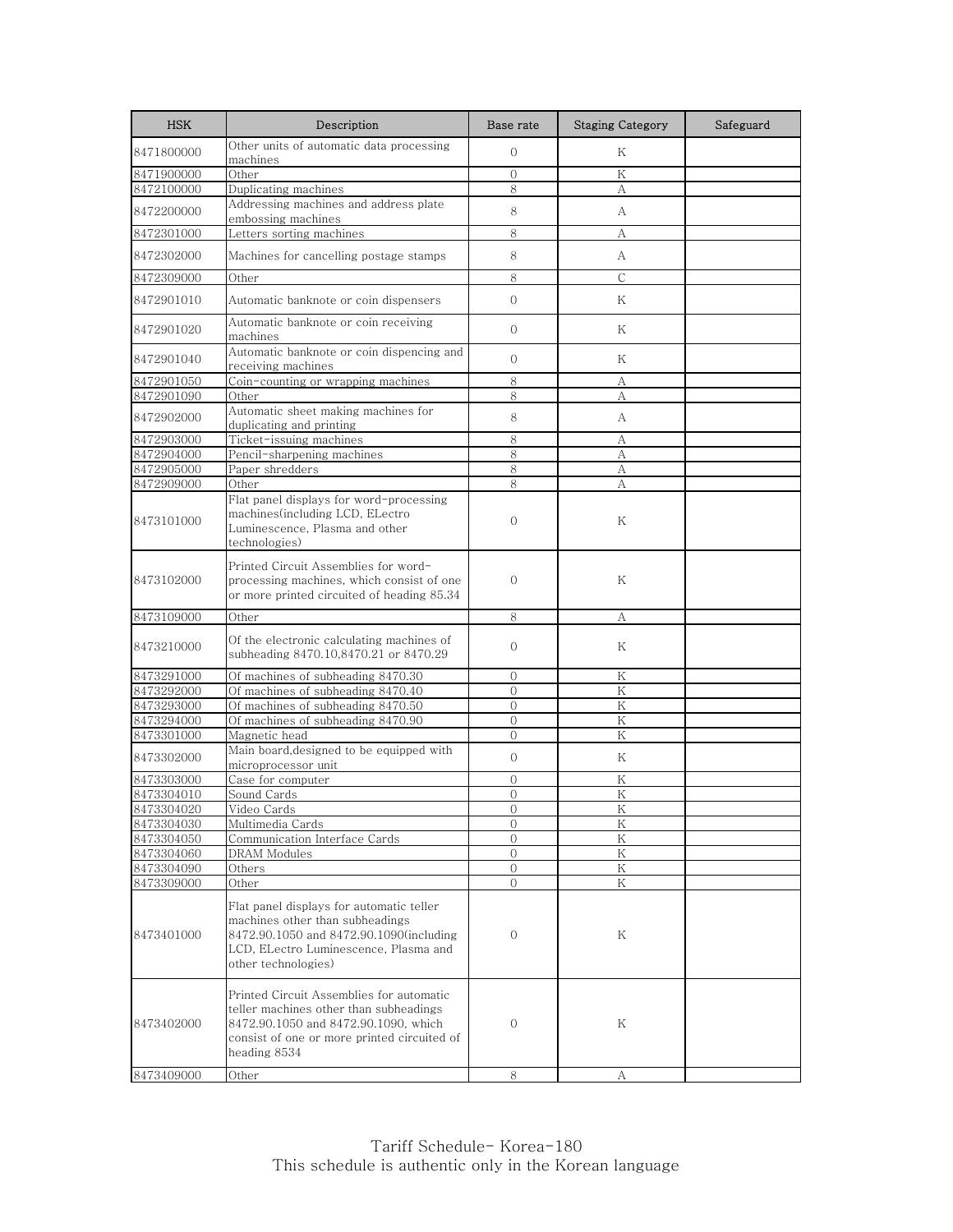| <b>HSK</b> | Description                                                                                                           | Base rate      | <b>Staging Category</b> | Safeguard |
|------------|-----------------------------------------------------------------------------------------------------------------------|----------------|-------------------------|-----------|
| 8473501000 | Suitable for use principally with the<br>electronic calculating machines of<br>subheading 8470.10, 8470.21 or 8470.29 | $\mathbf{0}$   | Κ                       |           |
| 8473509000 | Other                                                                                                                 | $\Omega$       | K                       |           |
| 8474100000 | Sorting,screening,separating or washing<br>machines                                                                   | $\overline{0}$ | K                       |           |
| 8474201000 | Of crushing or grinding capacity not<br>exceeding 20 tons per hour                                                    | $\mathbf{0}$   | Κ                       |           |
| 8474209000 | Other                                                                                                                 | $\Omega$       | Κ                       |           |
| 8474311000 | Batcher plants                                                                                                        | $\overline{0}$ | K                       |           |
| 8474319000 | Other                                                                                                                 | $\mathbf{0}$   | K                       |           |
| 8474321000 | Asphalt plants                                                                                                        | $\overline{0}$ | K                       |           |
| 8474329000 | Other                                                                                                                 | $\Omega$       | Κ                       |           |
| 8474390000 | Other                                                                                                                 | $\Omega$       | Κ                       |           |
| 8474801000 | Machines for forming foundry moulds of<br>sands                                                                       | $\mathbf{0}$   | K                       |           |
| 8474802000 | Machinery for agglomerating moulding or<br>shaping                                                                    | $\mathbf{0}$   | Κ                       |           |
| 8474809000 | Other                                                                                                                 | $\Omega$       | K                       |           |
| 8474900000 | Parts                                                                                                                 | $\Omega$       | K                       |           |
| 8475100000 | Machines for assembling electric or<br>electronic lamps,tubes or valves or<br>flashbulbs, in glass envelopes          | 8              | А                       |           |
| 8475210000 | Machines for making optical fibres and<br>preforms thereof                                                            | 8              | А                       |           |
| 8475291000 | For the manufacture of plate glass                                                                                    | 8              | A                       |           |
| 8475292000 | For the manufacture of glass-bottle                                                                                   | 8              | А                       |           |
| 8475299000 | Other                                                                                                                 | 8              | А                       |           |
| 8475901000 | Of machines for the manufacture of plate<br>glass                                                                     | 8              | А                       |           |
| 8475909000 | Other                                                                                                                 | 8              | А                       |           |
| 8476210000 | Incorporating heating or refrigerating<br>devices                                                                     | 8              | А                       |           |
| 8476290000 | Other                                                                                                                 | 8              | А                       |           |
| 8476811000 | For selling foods                                                                                                     | 8              | А                       |           |
| 8476819000 | Other                                                                                                                 | 8              | А                       |           |
| 8476891000 | For selling foods                                                                                                     | 8              | А                       |           |
| 8476893000 | For selling cigarettes                                                                                                | 8              | А                       |           |
| 8476894000 | For money-changing                                                                                                    | 8              | A                       |           |
| 8476899000 | Other                                                                                                                 | 8              | А                       |           |
| 8476900000 | Parts                                                                                                                 | 8              | А                       |           |
| 8477101000 | For rubber-industry                                                                                                   | 8              | А                       |           |
| 8477102000 | For plastic-industry                                                                                                  | 8              | А                       |           |
| 8477201000 | For rubber-industry                                                                                                   | 8              | А                       |           |
| 8477202000 | For plastic-industry                                                                                                  | 8              | Α                       |           |
| 8477300000 | Blow moulding machines                                                                                                | 8              | А                       |           |
| 8477400000 | Vacuum moulding machines and other<br>thermoforming machines                                                          | 8              | A                       |           |
| 8477510000 | For moulding or retreading pneumatic<br>tyres or for moulding or otherwise forming<br>inner tubes                     | 8              | A                       |           |
| 8477590000 | Other                                                                                                                 | 8              | С                       |           |
| 8477800000 | Other machinery                                                                                                       | 8              | А                       |           |
| 8477900000 | Parts                                                                                                                 | 8              | С                       |           |
| 8478100000 | Machinery                                                                                                             | 8              | А                       |           |
| 8478900000 | Parts                                                                                                                 | 8              | А                       |           |
| 8479101000 | Mortar or concrete spreading machines                                                                                 | $\overline{0}$ | Κ                       |           |
| 8479102000 | Others road making machines                                                                                           | 0              | Κ                       |           |
| 8479109000 | Others                                                                                                                | $\mathbf{0}$   | K                       |           |
| 8479200000 | 2. Machinery for the extraction or<br>preparation of animal or fixed vegetable<br>fats or oils                        | 8              | А                       |           |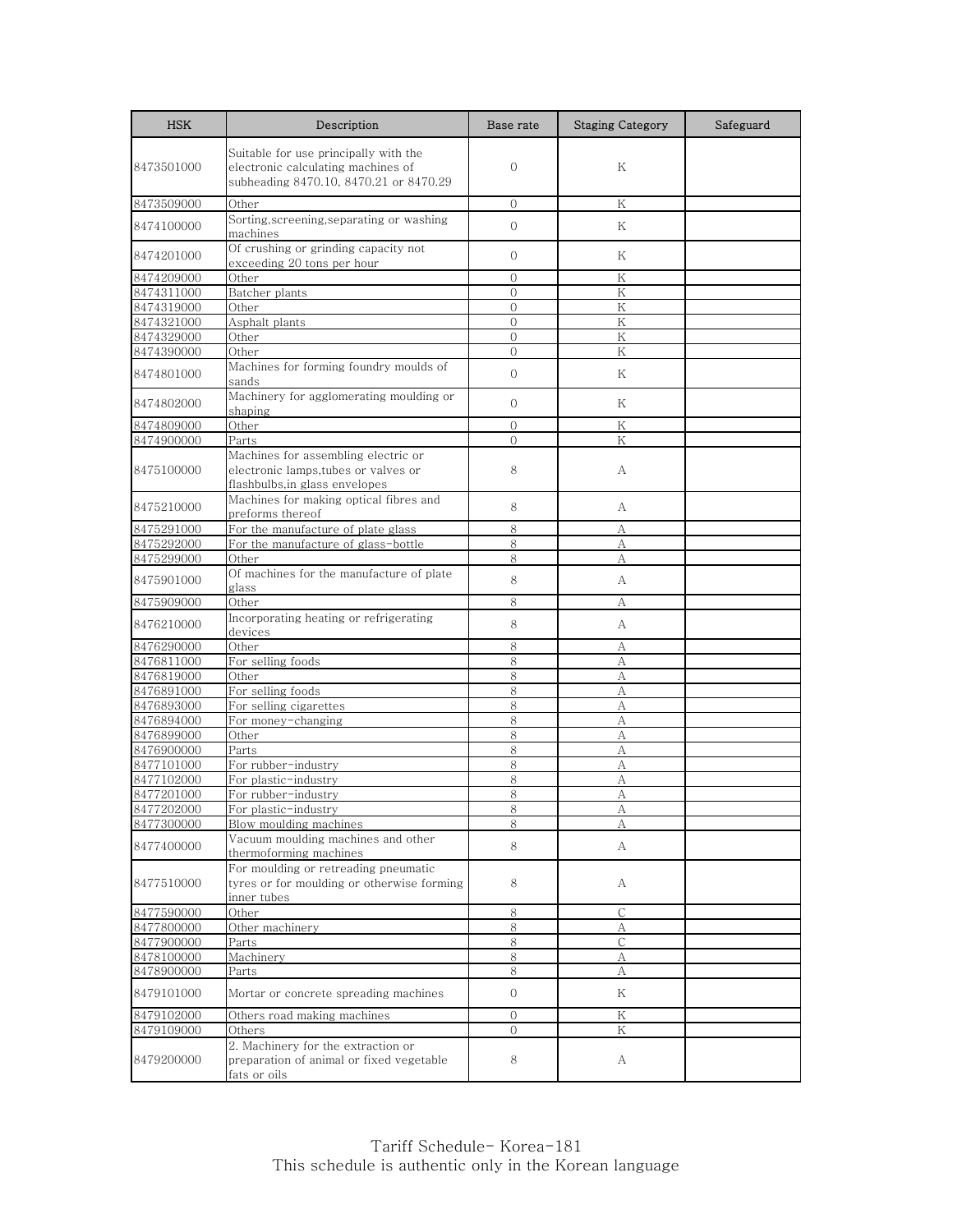| <b>HSK</b> | Description                                                                                                                                                         | Base rate      | <b>Staging Category</b> | Safeguard |
|------------|---------------------------------------------------------------------------------------------------------------------------------------------------------------------|----------------|-------------------------|-----------|
| 8479300000 | 3. Presses for the manufacture of particle<br>board or fibre building board of wood or<br>other ligneous materials and other<br>machinery for treating wood or cork | 8              | A                       |           |
| 8479400000 | 4. Rope or cable-making machines                                                                                                                                    | 8              | А                       |           |
| 8479501000 | Of subheading 8479.81, 8479.82,<br>8479.89.9010, 8479.89.9030,<br>8479.89.9040, 8479.89.9060 or<br>8479.89.9091                                                     | 8              | А                       |           |
| 8479502000 | Of Subheading 8479.89.9080                                                                                                                                          | 8              | А                       |           |
| 8479509000 | Other                                                                                                                                                               | 8              | А                       |           |
| 8479600000 | 6. Evaporative air coolers                                                                                                                                          | 8              | А                       |           |
| 8479811000 | (1) Metal scouring machines                                                                                                                                         | 8              | C                       |           |
| 8479812010 | (a) For the purpose of semiconductor<br>manufacturing                                                                                                               | 3              | A                       |           |
| 8479812090 | (b) Other                                                                                                                                                           | 8              | А                       |           |
| 8479813000 | (3) Winding machines                                                                                                                                                | 8              | А                       |           |
| 8479814000 | (4) Insulating or protective material<br>covering machines                                                                                                          | 8              | A                       |           |
| 8479819000 | (5) Other                                                                                                                                                           | 8              | А                       |           |
| 8479821000 | Mixers                                                                                                                                                              | 8              | C                       |           |
| 8479822000 | Crushers and grinders                                                                                                                                               | 8              | $\mathsf{C}$            |           |
| 8479823000 | Homogenisers                                                                                                                                                        | 8              | А                       |           |
| 8479824000 | Agitators                                                                                                                                                           | 8              | А                       |           |
| 8479829000 | Other                                                                                                                                                               | 8              | $\mathsf{C}$            |           |
| 8479891010 | Air purifiers(having funtions of humidifying<br>and dehumidifying)                                                                                                  | 8              | A                       |           |
| 8479891090 | Other                                                                                                                                                               | 8              | А                       |           |
| 8479892010 | (a) Machines of coating and developing or<br>stabilizing photoresist                                                                                                | $\overline{0}$ | Κ                       |           |
| 8479892020 | (b) Machines for depositing membrance or<br>sputtering metal on wafers                                                                                              | $\mathbf{O}$   | Κ                       |           |
| 8479892030 | (c) Machines for mounting tape on wafers                                                                                                                            | $\mathbf{0}$   | Κ                       |           |
| 8479892040 | (d) Apparatus designed to bond or datach<br>wafer on ceramic block in polish wafers                                                                                 | 8              | А                       |           |
| 8479892050 | (e) Machines to attach solder ball on<br>semiconductor circuit board or ceramic<br>board                                                                            | 3              | А                       |           |
| 8479892060 | (f) Machine for bonding semiconductor die,<br>washing wafers, carrier or tube                                                                                       | $\mathbf{0}$   | Κ                       |           |
| 8479892071 | Encapsulation equipment for assembly of<br>semiconductors                                                                                                           | $\mathbf 0$    | Κ                       |           |
| 8479892079 | Other                                                                                                                                                               | $\,8\,$        | A                       |           |
| 8479892080 | (h) Machines for inserting or removing<br>semiconductor devices                                                                                                     | 8              | А                       |           |
| 8479892091 | Apparatus for growing or pulling<br>monocrystal semiconductor boules                                                                                                | $\overline{0}$ | Κ                       |           |
| 8479892092 | Apparatus for wet etching, developing,<br>striping or cleaning semiconductor wafers                                                                                 | $\mathbf{O}$   | Κ                       |           |
| 8479892099 | Other                                                                                                                                                               | 8              | А                       |           |
| 8479893010 | Apparatus for wet etching, developing,<br>striping or cleaning flat panel displays                                                                                  | $\mathbf{O}$   | Κ                       |           |
| 8479893090 | Other                                                                                                                                                               | 8              | А                       |           |
| 8479899010 | Presses or extruding machines                                                                                                                                       | 8              | А                       |           |
| 8479899020 | Machines and appliances for ships or<br>fishing industry                                                                                                            | 8              | С                       |           |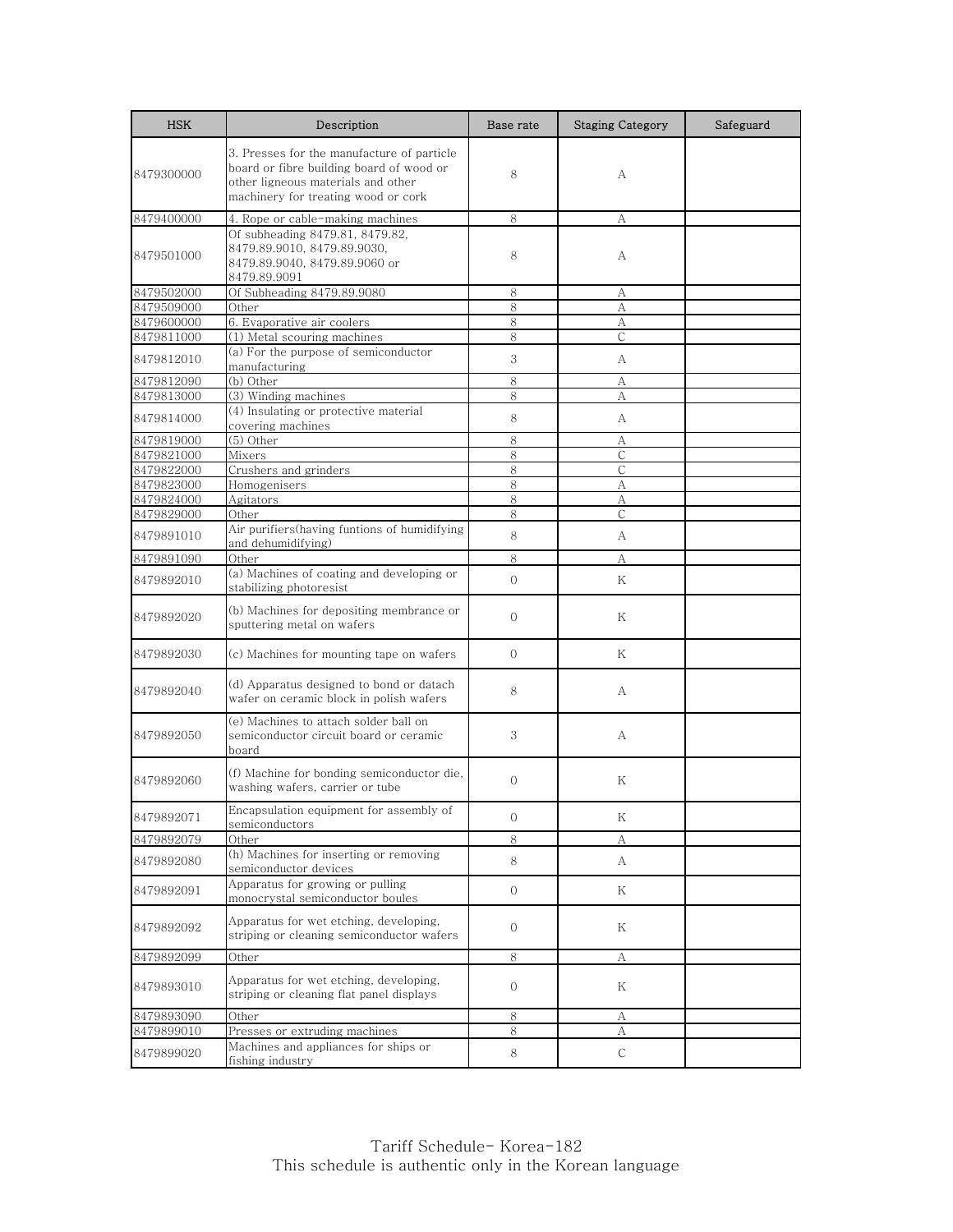| <b>HSK</b> | Description                                                                                                              | Base rate    | <b>Staging Category</b> | Safeguard |
|------------|--------------------------------------------------------------------------------------------------------------------------|--------------|-------------------------|-----------|
| 8479899030 | Eyeletting or tubular rivetting machines                                                                                 | 8            | A                       |           |
| 8479899040 | Automatic magnetic tape assembling<br>machines                                                                           | 8            | A                       |           |
| 8479899050 | Coating machines                                                                                                         | 8            | А                       |           |
| 8479899060 | Auto-door operators                                                                                                      | 8            | $\mathsf{C}$            |           |
| 8479899080 | Automatic winding machines for fishing                                                                                   | 8            | A                       |           |
| 8479899091 | For vehicles of Chapter 87                                                                                               | 8            | А                       |           |
| 8479899092 | Surface mount machines for electronic                                                                                    | 16           | G                       |           |
| 8479899099 | parts<br>Other                                                                                                           | 8            | С                       |           |
| 8479901010 | Of air coolers(including parts of<br>carcoolers)                                                                         | 8            | A                       |           |
| 8479901020 | Of machines and mechanical appliances of                                                                                 | 8            | A                       |           |
| 8479901030 | the household type<br>Of vehicles of Chapter 87                                                                          | 8            | А                       |           |
|            | Of those specified in subheading                                                                                         |              |                         |           |
| 8479902000 | 8479.89.9080                                                                                                             | 8            | A                       |           |
| 8479903010 | Of subheadings 8479.89.2010,<br>8479.89.2020, 8479.89.2030,<br>8479.89.2060, 8479.89.2071,<br>8479.89.2091, 8479.89.2092 | $\mathbf{O}$ | Κ                       |           |
| 8479903090 | Other                                                                                                                    | 8            | А                       |           |
| 8479904010 | Of subheading 8479.89.3010                                                                                               | $\Omega$     | K                       |           |
| 8479904090 | Other                                                                                                                    | 8            | А                       |           |
| 8479909010 | Of machinery for public works, building or<br>the like                                                                   | 8            | А                       |           |
| 8479909020 | Of machinery for the extraction or<br>preparation of animal or fixed vegetable<br>fats or oils                           | 8            | А                       |           |
| 8479909030 | Of rope or cable-making machines                                                                                         | 8            | А                       |           |
| 8479909040 | Of machines and appliances for treating<br>metal                                                                         | 8            | $\mathsf{C}$            |           |
| 8479909050 | Of<br>mixing, kneading, crushing, grinding, screenin<br>g,sifting,homogenising,emulsifying or<br>stirring machines       | 8            | $\mathsf{C}$            |           |
| 8479909060 | Of presses or extruding machines                                                                                         | 8            | А                       |           |
| 8479909070 | Of machines and appliances of ships or<br>fishing industry                                                               | 8            | $\mathsf{C}$            |           |
| 8479909080 | Of automatic magnetic tape assembling<br>machines                                                                        | 8            | А                       |           |
| 8479909090 | Other                                                                                                                    | 8            | $\mathsf{C}$            |           |
| 8480100000 | Moulding boxes for metal foundry                                                                                         | 8            | А                       |           |
| 8480200000 | <u>Mould bases</u>                                                                                                       | 8            | А                       |           |
| 8480300000 | Moulding patterns                                                                                                        | 8            | А                       |           |
| 8480410000 | Injection or compression types                                                                                           | 8            | А                       |           |
| 8480490000 | Other                                                                                                                    | 8            | A                       |           |
| 8480500000 | Moulds for glass                                                                                                         | 8            | А                       |           |
| 8480600000 | Moulds for mineral materials                                                                                             | 8            | А                       |           |
| 8480711000 | For the manufacture of semiconductor<br>devices                                                                          | $\mathbf 0$  | Κ                       |           |
| 8480719000 | Other                                                                                                                    | 8            | А                       |           |
| 8480790000 | Other                                                                                                                    | 8            | А                       |           |
| 8481100000 | Pressure-reducing valves                                                                                                 | 8            | G                       |           |
| 8481201000 | Valves for oleohydraulic transmissions                                                                                   | 8            | D                       |           |
| 8481202000 | Valves for pneumatic transmissions                                                                                       | 8            | G                       |           |
| 8481300000 | Check (nonreturn) valves                                                                                                 | 8            | G                       |           |
| 8481400000 | Safety or relief valves                                                                                                  | 8            | G                       |           |
| 8481801010 | Electric operated                                                                                                        | 8            | G                       |           |
| 8481801020 | Hydraulic pressure operated                                                                                              | 8            | G                       |           |
| 8481801030 | Other automatic controlled                                                                                               | 8            | G                       |           |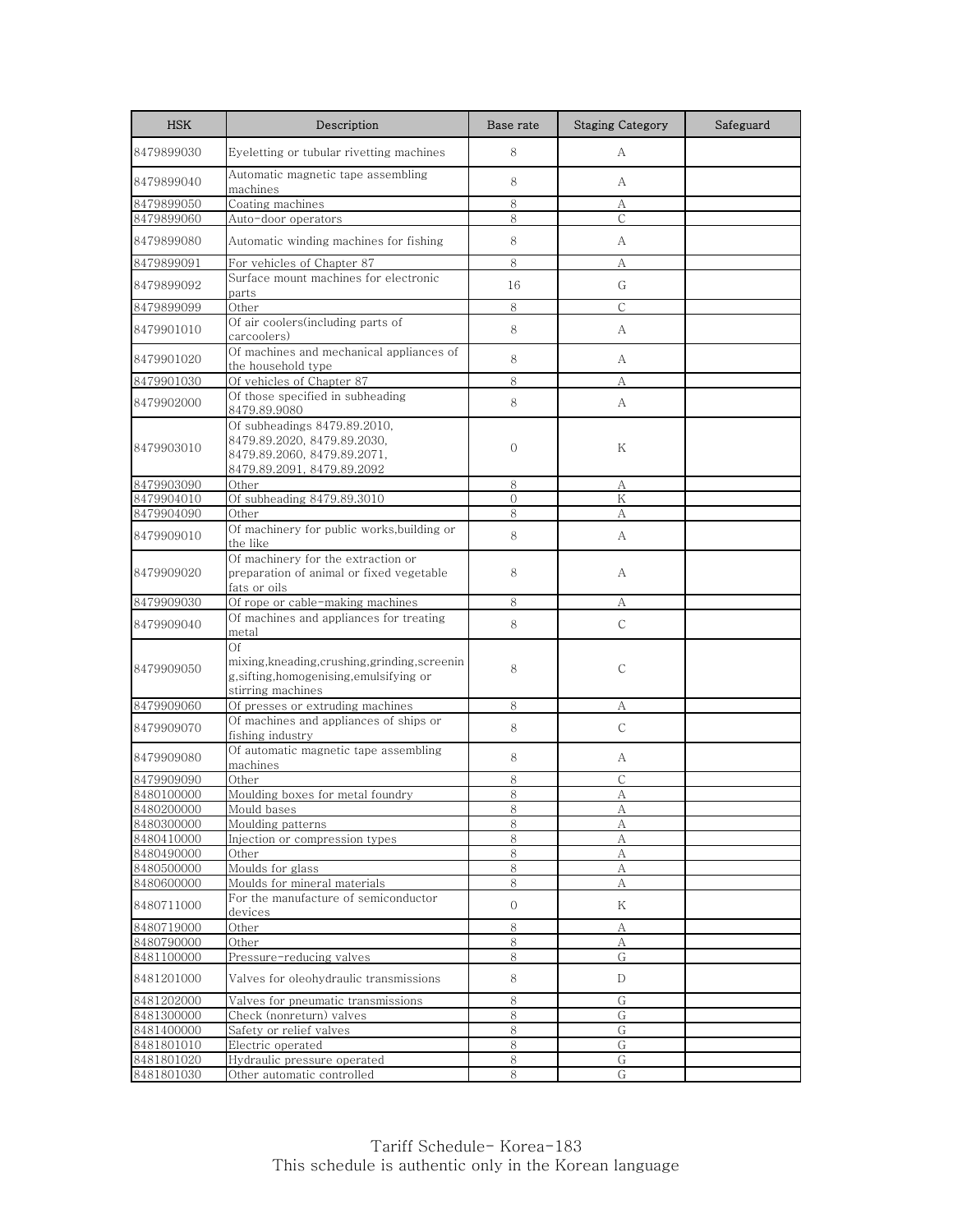| <b>HSK</b> | Description                                                                 | Base rate | <b>Staging Category</b> | Safeguard |
|------------|-----------------------------------------------------------------------------|-----------|-------------------------|-----------|
| 8481801090 | Other                                                                       | 8         | $\mathsf{C}$            |           |
| 8481802000 | Taps, cocks and traps                                                       | 8         | D                       |           |
| 8481809000 | Other                                                                       | 8         | G                       |           |
| 8481901000 | Actuators                                                                   | 8         | D                       |           |
| 8481909000 | Other                                                                       | 8         | $\mathsf{C}$            |           |
| 8482100000 | 1. Ball bearings                                                            | 13        | G                       |           |
| 8482200000 | 2. Tapered roller bearings, including cone<br>and tapered roller assemblies | 8         | G                       |           |
| 8482300000 | 3. Spherical roller bearings                                                | 8         | G                       |           |
| 8482400000 | 4. Needle roller bearings                                                   | 8         | G                       |           |
| 8482500000 | 5. Other cylindrical roller bearings                                        | 8         | G                       |           |
| 8482800000 | 6. Other, including combined ball/roller<br>bearings                        | 8         | D                       |           |
| 8482910000 | Balls, needles and rollers                                                  | 8         | G                       |           |
| 8482990000 | Other                                                                       | 8         | G                       |           |
| 8483101000 | A. For air-crafts                                                           | 3         | А                       |           |
| 8483109010 | For vehicles of Chapter 87                                                  | 8         | А                       |           |
| 8483109090 | Other                                                                       | 8         | G                       |           |
| 8483201000 | A. For air-crafts                                                           | 3         | А                       |           |
| 8483209000 | B. Other                                                                    | 8         | $\mathsf{C}$            |           |
| 8483301000 | A. For aircrafts                                                            | 3         | А                       |           |
| 8483309000 | B. Other                                                                    | 8         | С                       |           |
| 8483401010 | (1) Roller screws                                                           | 3         | A                       |           |
| 8483401090 | (2) Other                                                                   | 3         | А                       |           |
| 8483409010 | Gear                                                                        | 8         | А                       |           |
| 8483409020 | Gear boxes                                                                  | 8         | А                       |           |
| 8483409030 | Automatic transmissions                                                     | 8         | A                       |           |
| 8483409041 | For vehicles of Chapter 87                                                  | 8         | A                       |           |
| 8483409049 | Other                                                                       | 8         | А                       |           |
| 8483409090 | Other                                                                       | 8         | A                       |           |
| 8483501000 | For aircrafts                                                               | 8         | А                       |           |
| 8483509000 | Other                                                                       | 8         | A                       |           |
| 8483601000 | A. For air-crafts                                                           | 3         | A                       |           |
| 8483609000 | B. Other                                                                    | 8         | A                       |           |
| 8483901000 | A. For air-crafts                                                           | 3         | A                       |           |
| 8483909000 | B. Other                                                                    | 8         | А                       |           |
| 8484101000 | For vehicles of Chapter 87                                                  | 8         | A                       |           |
| 8484109000 | Other                                                                       | 8         | С                       |           |
| 8484200000 | Mechanical seals                                                            | 8         | G                       |           |
| 8484900000 | Other                                                                       | 8         | C                       |           |
| 8485100000 | Ships' or boats' propellers and blades<br>therefor                          | 8         | $\mathsf{C}$            |           |
| 8485901000 | For vehicles of Chapter 87                                                  | 8         | С                       |           |
| 8485909010 | Oil seal rings                                                              | 8         | С                       |           |
| 8485909090 | Other                                                                       | 8         | C                       |           |
| 8501101000 | Dc motors                                                                   | 8         | Α                       |           |
| 8501102000 | Ac motors                                                                   | 8         | А                       |           |
| 8501103000 | Universal AC/DC motors                                                      | 8         | А                       |           |
| 8501201000 | Of an output exceeding 37.5W, but not<br>exceeding 100W                     | 8         | A                       |           |
| 8501202000 | Of an output exceeding 100W,but not<br>exceeding 750W                       | 8         | А                       |           |
| 8501203000 | Of an output exceeding 750W.                                                | 8         | А                       |           |
| 8501311010 | Of an output not exceeding 100W                                             | 8         | А                       |           |
| 8501311090 | Other                                                                       | 8         | А                       |           |
| 8501312000 | DC generators                                                               | 8         | А                       |           |
| 8501321000 | DC motors                                                                   | 8         | А                       |           |
| 8501322000 | DC generators                                                               | 8         | А                       |           |
| 8501331000 | DC motors                                                                   | 8         | А                       |           |
| 8501332000 | DC generatrors                                                              | 8         | $\mathsf{C}$            |           |
| 8501341000 | DC motors                                                                   | 8         | А                       |           |
| 8501342000 | DC generators                                                               | 8         | А                       |           |
| 8501401000 | Of an output not exceeding 100W                                             | 8         | А                       |           |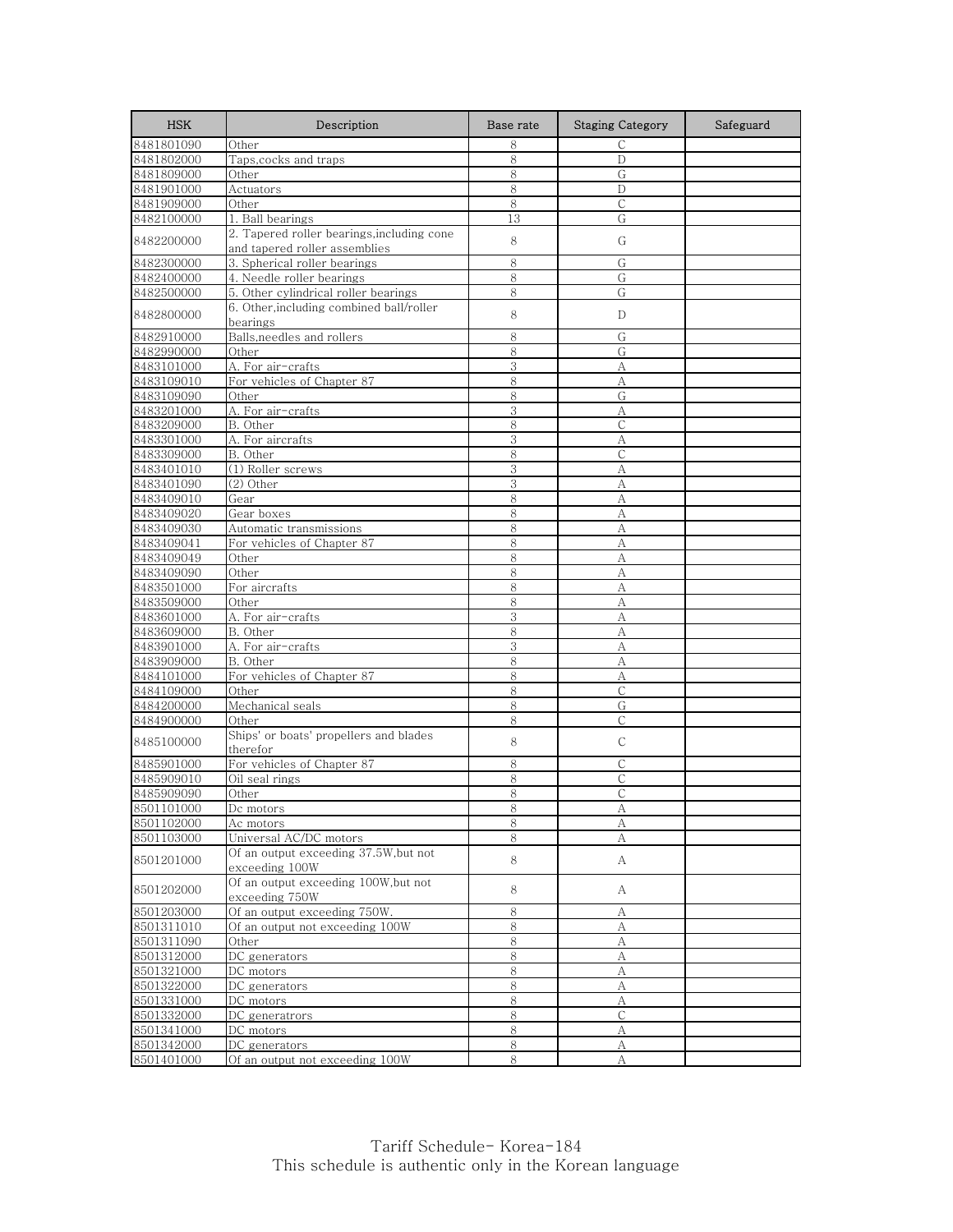| <b>HSK</b> | Description                                                | Base rate      | <b>Staging Category</b> | Safeguard |
|------------|------------------------------------------------------------|----------------|-------------------------|-----------|
| 8501402000 | Of an output exceeding 100W but not<br>exceeding 750W      | 8              | А                       |           |
| 8501403000 | Of an output exceeding 750W but not<br>exceeding 75kW      | 8              | A                       |           |
| 8501404000 | Of an output exceeding 75kW                                | 8              | А                       |           |
| 8501510000 | Of an output not exceeding 750W                            | 8              | А                       |           |
| 8501520000 | Of an output exceeding 750W but not<br>exceeding 75kW      | 8              | А                       |           |
| 8501531000 | Of an output not exceeding 375kW                           | 8              | $\mathsf C$             |           |
| 8501532000 | Of an output exceeding 375kW but not<br>exceeding 1500kW   | 8              | $\mathsf{C}$            |           |
| 8501534000 | Of an output exceeding 1500kW                              | 8              | А                       |           |
| 8501611000 | Of an output not exceeding 750VA                           | 8              | А                       |           |
| 8501612000 | Of an output exceeding 750VA but not<br>exceeding 75kVA    | $8\,$          | А                       |           |
| 8501620000 | Of an output exceeding 75kVA but not<br>exceeding 375kVA   | 8              | А                       |           |
| 8501631000 | Not less than an output equivalant to<br>400kW             | $\mathbf{0}$   | Κ                       |           |
| 8501639000 | Other                                                      | 8              | $\mathcal{C}$           |           |
| 8501640000 | Of an output exceeding 750kVA                              | $\Omega$       | K                       |           |
| 8502111000 | Of an output not exceeding 750VA                           | 8              | А                       |           |
| 8502112000 | Of an output exceeding 750VA but not<br>exceeding 75kVA    | 8              | А                       |           |
| 8502120000 | Of an output exceeding 75kVA but not<br>exceeding 375kVA   | 8              | D                       |           |
| 8502131010 | Not less than an output equivalant to<br>400kW             | $\overline{0}$ | Κ                       |           |
| 8502131090 | Other                                                      | 8              | А                       |           |
| 8502132000 | Of an output exceeding 750kVA but not<br>exceeding 3500kVA | $\mathbf{0}$   | Κ                       |           |
| 8502134000 | Of an output exceeding 3500kVA                             | $\mathbf{0}$   | K                       |           |
| 8502201000 | Of an output not exceeding 75kVA                           | 8              | А                       |           |
| 8502202000 | Of an output exceeding 75kVA but not<br>exceeding 375kVA   | 8              | A                       |           |
| 8502203010 | Not less than an output equivalant to<br>400kW             | $\mathbf{0}$   | Κ                       |           |
| 8502203090 | Other                                                      | 8              | А                       |           |
| 8502204000 | Of an output exceeding 750kVA                              | $\mathbf{0}$   | K                       |           |
| 8502311000 | Of an output not exceeding 75kVA                           | $\,8\,$        | А                       |           |
| 8502312000 | Of an output exceeding 75kVA but not<br>exceeding 375kVA   | 8              | А                       |           |
| 8502313000 | Of an output exceeding 375kVA but not<br>exceeding 750kVA  | 8              | А                       |           |
| 8502314000 | Of an output exceeding 750kVA                              | 8              | А                       |           |
| 8502391000 | <u>Of an output not exceeding 75kVA</u>                    | <u>8</u>       | A                       |           |
| 8502392000 | Of an output exceeding 75kVA but not<br>exceeding 375kVA   | 8              | A                       |           |
| 8502393000 | Of an output exceeding 375kVA but not<br>exceeding 750kVA  | 8              | A                       |           |
| 8502394000 | Of an output exceeding 750kVA                              | 8              | А                       |           |
| 8502400000 | Electric rotary converters                                 | 8              | С                       |           |
| 8503001000 | Of motors                                                  | 8              | С                       |           |
| 8503002000 | Of generators and of generating sets                       | 8              | А                       |           |
| 8503003000 | Of rotary converters                                       | 8              | А                       |           |
| 8504101010 | Rated at more than 1A                                      | 8              | А                       |           |
| 8504101020 | Rated at more than 1A but not more than<br>20A             | 8              | A                       |           |
| 8504102000 | Rated at more than 20A but not more than<br>60A            | 8              | A                       |           |
| 8504103000 | Rated at more than 60A                                     | 8              | А                       |           |
| 8504211000 | Instrument transformers                                    | 8              | А                       |           |
| 8504219010 | Having a power handling capacity not<br>exceeding 100kVA   | 8              | A                       |           |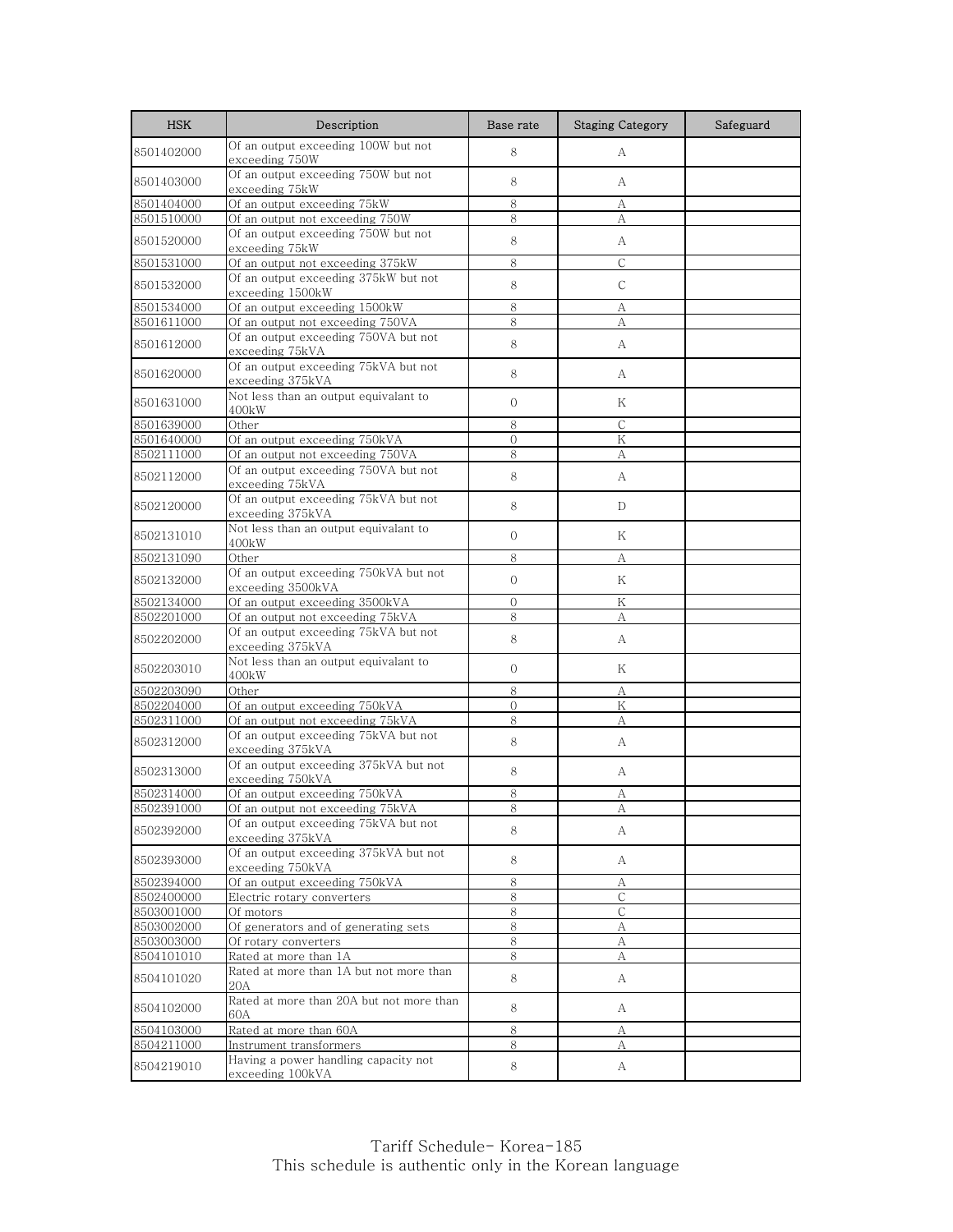| <b>HSK</b> | Description                                                                                     | Base rate    | <b>Staging Category</b> | Safeguard |
|------------|-------------------------------------------------------------------------------------------------|--------------|-------------------------|-----------|
| 8504219020 | Having a power handling capacity<br>exceeding 100kVA but not exceeding<br>650kVA                | 8            | А                       |           |
| 8504221000 | Instrument transformers                                                                         | 8            | A                       |           |
| 8504229010 | Having a power handling capacity<br>exceeding 650kVA but not exceeding<br>1,000kVA              | 8            | А                       |           |
| 8504229020 | Having a power handling capacity<br>exceeding 1,000kVA but not exceeding<br>5,000kVA            | 8            | А                       |           |
| 8504229030 | Having a power handling capacity<br>exceeding 5,000kVA but not exceeding<br>10.000kVA           | 8            | А                       |           |
| 8504230000 | Having a power handling capacity<br>exceeding 10,000kVA                                         | 8            | A                       |           |
| 8504311000 | Instrument transformers                                                                         | 8            | А                       |           |
| 8504312000 | Voltage regulators                                                                              | 8            | А                       |           |
| 8504319010 | Having a power handling capacity not<br>exceeding 100VA                                         | 8            | A                       |           |
| 8504319020 | Having a power handling capacity<br>exceeding 100VA but not exceeding<br>500VA                  | 8            | А                       |           |
| 8504319040 | Having a power handling capacity<br>exceeding 500VA but not exceeding 1kVA                      | 8            | А                       |           |
| 8504321000 | Instrument transformers                                                                         | 8            | А                       |           |
| 8504322000 | Voltage regulators                                                                              | 8            | А                       |           |
| 8504329010 | Having a power handling capacity<br>exceeding 1kVA but not exceeding 5kVA                       | 8            | А                       |           |
| 8504329020 | Having a power handling capacity<br>exceeding 5kVA but not exceeding 16kVA                      | 8            | А                       |           |
| 8504331000 | Instrument transformers                                                                         | 8            | А                       |           |
| 8504332000 | Voltage regulators                                                                              | 8            | А                       |           |
| 8504339010 | Having a power handling capacity<br>exceeding 16kVA but not exceeding 30kVA                     | 8            | А                       |           |
| 8504339020 | Having a power handling capacity<br>exceeding 30kVA but not exceeding<br>100kVA                 | 8            | А                       |           |
| 8504339040 | Having a power handling capacity<br>exceeding 100kVA but not exceeding<br>500kVA                | 8            | А                       |           |
| 8504341000 | Instrument transformers                                                                         | 8            | А                       |           |
| 8504342000 | Voltage regulators                                                                              | 8            | А                       |           |
| 8504349010 | Having a power handling capacity<br>exceeding 500kVA but not exceeding<br>2,000kVA              | 8            | А                       |           |
| 8504349030 | Having a power handling capacity<br>exceeding 2,000kVA                                          | 8            | А                       |           |
| 8504401010 | For automatic data processing machines<br>and units thereof, and telecommunication<br>apparatus | $\mathbf{0}$ | Κ                       |           |
| 8504401090 | Other                                                                                           | 8            | А                       |           |
| 8504402011 | For automatic data processing machines<br>and units thereof, and telecommunication<br>apparatus | 0            | Κ                       |           |
| 8504402019 | Other                                                                                           | $8\,$        | $\mathsf{C}$            |           |
| 8504402091 | For automatic data processing machines<br>and units thereof, and telecommunication<br>apparatus | $\mathbf{0}$ | Κ                       |           |
| 8504402099 | Other                                                                                           | 8            | А                       |           |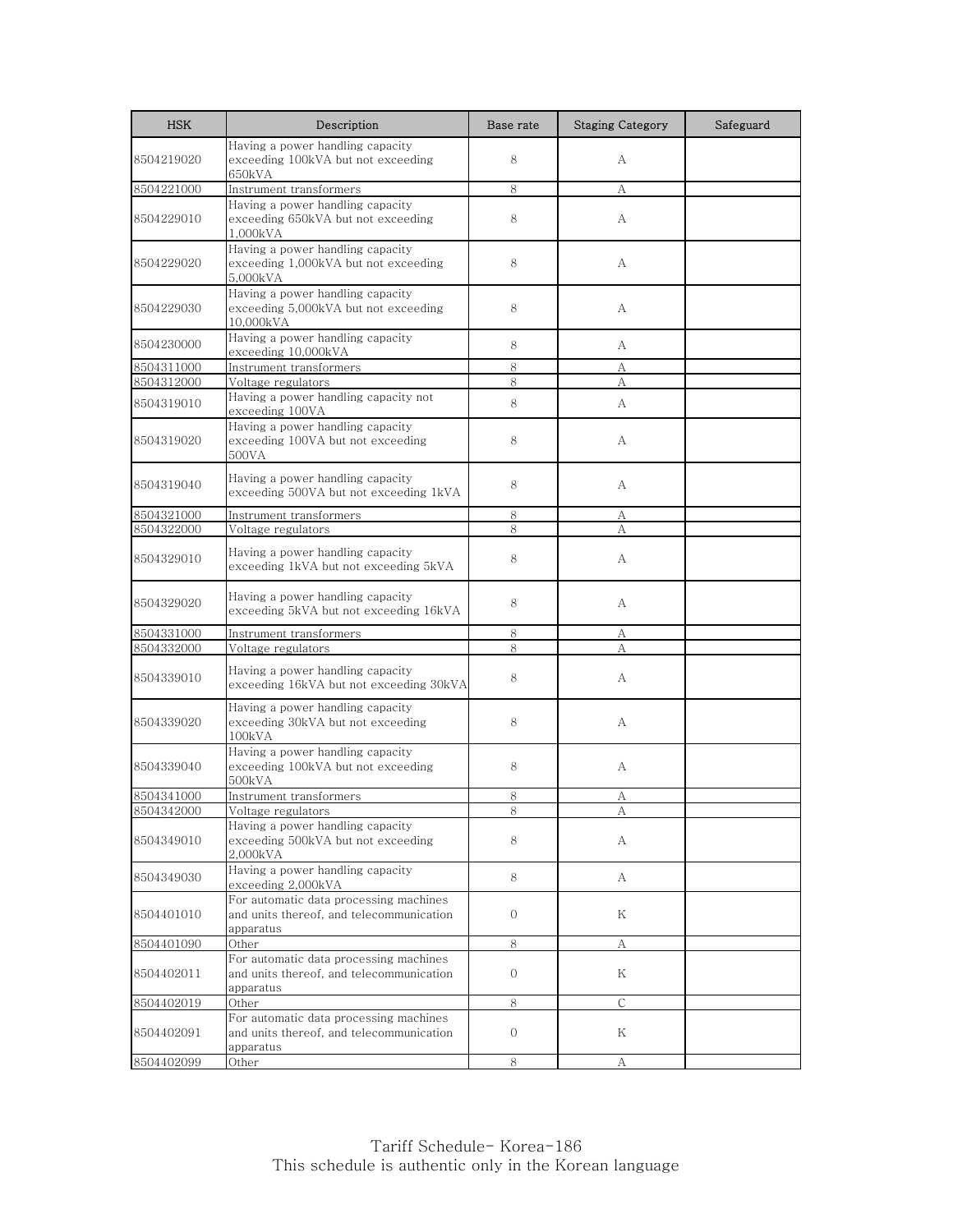| <b>HSK</b>               | Description                                           | Base rate      | <b>Staging Category</b>                         | Safeguard |
|--------------------------|-------------------------------------------------------|----------------|-------------------------------------------------|-----------|
|                          | For automatic data processing machines                |                |                                                 |           |
| 8504403010               | and units thereof, and telecommunication              | $\overline{0}$ | Κ                                               |           |
|                          | apparatus                                             |                |                                                 |           |
| 8504403090               | Other                                                 | 8              | A                                               |           |
| 8504404010               | For automatic data processing machines                | $\mathbf{0}$   | K                                               |           |
|                          | and units thereof, and telecommunication<br>apparatus |                |                                                 |           |
| 8504404090               | Other                                                 | 8              | A                                               |           |
|                          | For automatic data processing machines                |                |                                                 |           |
| 8504405010               | and units thereof, and telecommunication              | $\mathbf{0}$   | K                                               |           |
|                          | apparatus                                             |                |                                                 |           |
| 8504405090               | Other                                                 | 8              | А                                               |           |
| 8504409011               | For automatic data processing machines                | $\Omega$       | K                                               |           |
|                          | and units thereof                                     |                |                                                 |           |
| 8504409019               | Other                                                 | $\mathbf{0}$   | Κ<br>K                                          |           |
| 8504409091<br>8504409099 | For telecommunication apparatus<br>Other              | $\Omega$<br>8  | А                                               |           |
|                          | For automatic data processing machines                |                |                                                 |           |
| 8504501010               | and units thereof, and telecommunication              | $\Omega$       | K                                               |           |
|                          | apparatus                                             |                |                                                 |           |
| 8504501090               | Other                                                 | 8              | А                                               |           |
|                          | For automatic data processing machines                |                |                                                 |           |
| 8504502010               | and units thereof, and telecommunication              | $\Omega$       | Κ                                               |           |
|                          | apparatus                                             |                |                                                 |           |
| 8504502090               | Other                                                 | 8              | $\mathsf{C}$                                    |           |
|                          | For automatic data processing machines                |                |                                                 |           |
| 8504509010               | and units thereof, and telecommunication<br>apparatus | $\mathbf{0}$   | Κ                                               |           |
| 8504509090               | Other                                                 | 8              | А                                               |           |
|                          |                                                       |                |                                                 |           |
|                          | Printed Circuit Assemblies of subheadings             |                |                                                 |           |
|                          | 8504.40, 8504.50 which consist of one or              |                |                                                 |           |
| 8504901000               | more printed circuits of heading 8534, for            | $\overline{0}$ | Κ                                               |           |
|                          | automatic data machines and units thereof             |                |                                                 |           |
|                          | and telecommunication apparatus                       |                |                                                 |           |
|                          |                                                       |                |                                                 |           |
| 8504909000               | Other<br>Of alnico                                    | 8<br>8         | А                                               |           |
| 8505111000<br>8505119000 | Other                                                 | 8              | А<br>А                                          |           |
| 8505191000               | Of iron oxide                                         | 8              | A                                               |           |
| 8505199000               | Other                                                 | 8              | А                                               |           |
|                          | Electro-magnetic couplings, clutches and              |                |                                                 |           |
| 8505200000               | brakes                                                | 8              | A                                               |           |
| 8505300000               | Electro-magnetic lifting heads                        | 8              | А                                               |           |
| 8505901000               | Electro-magnets                                       | 8              | А                                               |           |
|                          | Electro-magnetic nd permanent magnet                  |                |                                                 |           |
| 8505902000               | chucks, clamps, vices and similar work                | 8              | A                                               |           |
| 8505909000               | holders<br>Parts                                      | $\,8\,$        | A                                               |           |
| 8506101000               | A. Manganese batteries                                | 13             | А                                               |           |
| 8506102000               | B. Alkali manganese batteries                         | 13             | $\mathsf{C}$                                    |           |
| 8506109000               | C. Other                                              | 8              | А                                               |           |
| 8506300000               | 2. Of mercuric oxide                                  | 8              | А                                               |           |
| 8506400000               | 3. Of silver oxide                                    | $\,8\,$        | $\mathbf{A}% _{T}=\mathbf{A}_{T}\mathbf{B}_{T}$ |           |
| 8506500000               | 4. Lithium                                            | $\,8\,$        | А                                               |           |
| 8506600000               | 6. Air-Zinc                                           | 8              | D                                               |           |
| 8506801000               | Zinc oxide                                            | 8              | А                                               |           |
| 8506809000               | Other                                                 | 8              | D                                               |           |
| 8506900000               | 7. Parts                                              | 8              | А                                               |           |
| 8507100000               | Lead-acid, of a kind used for starting piston         | 8              | A                                               |           |
|                          | engines                                               |                |                                                 |           |
| 8507200000               | Other lead-acid accumulators                          | 8              | А                                               |           |
| 8507300000<br>8507400000 | Nickel-cadmium<br>Nickel-iron                         | 8<br>8         | А<br>$\mathbf{A}$                               |           |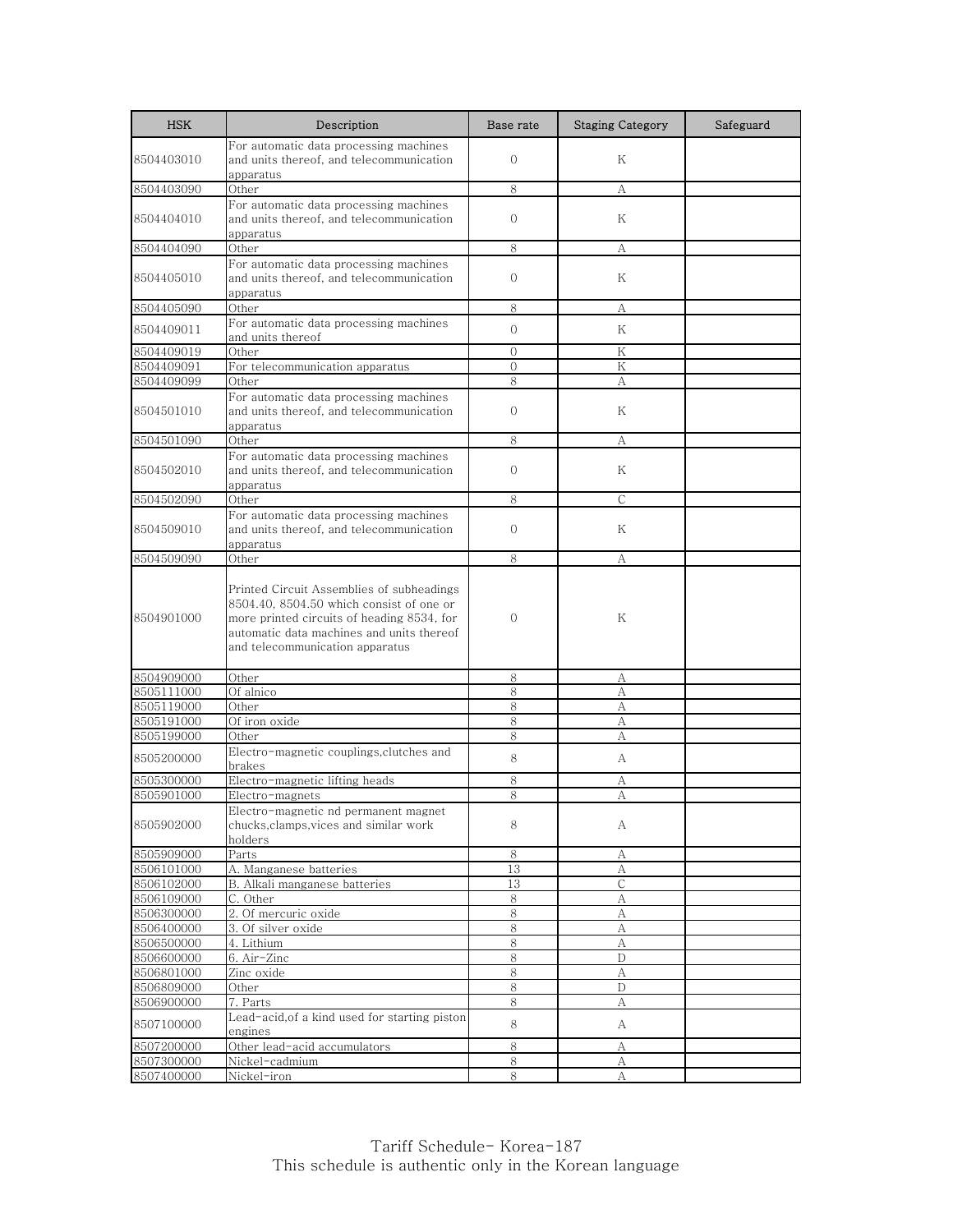| <b>HSK</b>               | Description                                                             | Base rate      | <b>Staging Category</b> | Safeguard |
|--------------------------|-------------------------------------------------------------------------|----------------|-------------------------|-----------|
| 8507801000               | Nikel metal hydride                                                     | 8              | А                       |           |
| 8507802000               | Lithium Ion                                                             | 8              | A                       |           |
| 8507803000               | Lithium polymer                                                         | 8              | А                       |           |
| 8507809000               | Other                                                                   | 8              | А                       |           |
| 8507901000               | Seperators                                                              | 8              | А                       |           |
| 8507909000               | Other                                                                   | 8              | А                       |           |
| 8509100000               | 1. Vacuum cleaners, including dry and wet<br>vacuum cleaners            | 8              | А                       |           |
| 8509200000               | 2. Floor polishers                                                      | 8              | А                       |           |
| 8509300000               | 3. Kitchen waste disposers                                              | 8              | А                       |           |
| 8509400000               | 4. Food grinders and mixers; fruit or<br>vegetable juice extractors     | 8              | А                       |           |
| 8509801000               | Coffee grinders                                                         | 8              | А                       |           |
| 8509802000               | Ice grinders                                                            | 8              | A                       |           |
| 8509809000               | Other                                                                   | 8              | А                       |           |
| 8509900000               | 6. Parts                                                                | 8              | А                       |           |
| 8510100000               | 1. Shavers                                                              | 8              | А                       |           |
| 8510200000               | 2. Hair clippers                                                        | 8              | А                       |           |
| 8510300000               | 3. Hair-removing appliances                                             | 8              | A                       |           |
| 8510901000               | A. Of shavers                                                           | 8              | А                       |           |
| 8510902000               | B. Of hair clippers                                                     | 8              | A                       |           |
| 8510903000               | C. Of hair-removing appliances                                          | 8              | А                       |           |
| 8511101000               | A. For air-crafts                                                       | 3              | A                       |           |
| 8511109000               | B. Other                                                                | 8              | А                       |           |
| 8511201000               | A. For air-crafts                                                       | 3              | A                       |           |
| 8511209000               | B. Other                                                                | 8              | A                       |           |
| 8511301000               | A. For air-crafts                                                       | 3              | А                       |           |
| 8511309000               | B. Other                                                                | 8              | A                       |           |
| 8511401000               | A. For air-crafts                                                       | 3              | А                       |           |
| 8511409000               | B. Other                                                                | 8<br>3         | А                       |           |
| 8511501000<br>8511509000 | A. For air-crafts<br>B. Other                                           | 8              | А<br>A                  |           |
| 8511801000               | A. For air-craft                                                        | 3              | A                       |           |
| 8511809000               | B. Other                                                                | 8              | А                       |           |
| 8511901000               | A. For air-craft                                                        | 3              | А                       |           |
| 8511909000               | B. Other                                                                | 8              | А                       |           |
|                          | Lighting or visual signalling equipment of a                            |                |                         |           |
| 8512100000               | kind used on bicycles                                                   | 8              | А                       |           |
| 8512201000               | Lighting equipment                                                      | 8              | А                       |           |
| 8512202000               | Signalling equipment                                                    | 8              | А                       |           |
| 8512300000               | Sound signalling equipment                                              | 8              | А                       |           |
| 8512400000               | Windscreen wipers,defrosters and<br>demisters                           | 8              | А                       |           |
| 8512900000               | Parts                                                                   | 8              | А                       |           |
| 8513101000               | Safety lamps of a kind used in mining                                   | 8              | А                       |           |
| 8513102000               | F <u>lashlights</u>                                                     | ୪              |                         |           |
| 8513109000               | Other                                                                   | 8              | А                       |           |
| 8513900000               | Parts                                                                   | 8              | А                       |           |
| 8514101000               | For laboratory                                                          | 8              | A                       |           |
| 8514102000               | For metal industrys                                                     | $\,8\,$        | А                       |           |
| 8514103000               | For food industrys                                                      | 8              | А                       |           |
| 8514109011               | For the manufacture of semiconductor<br>devices on semiconductor wafers | $\overline{0}$ | Κ                       |           |
| 8514109019               | Other                                                                   | $\mathbf{O}$   | Κ                       |           |
| 8514109090               | Other                                                                   | 8              | А                       |           |
| 8514201000               | For laboratory                                                          | 8              | А                       |           |
| 8514202000               | For metal industrys                                                     | 8              | А                       |           |
| 8514203000               | For food industrys                                                      | 8              | А                       |           |
| 8514209010               | For the manufacture of semiconductor<br>devices on semiconductor wafers | $\overline{0}$ | Κ                       |           |
| 8514209090               | Other                                                                   | 8              | А                       |           |
|                          | Apparatus for rapid heating of                                          |                |                         |           |
| 8514301010               | semiconductor wafers                                                    | $\overline{0}$ | Κ                       |           |
| 8514301090               | Other                                                                   | 0              | Κ                       |           |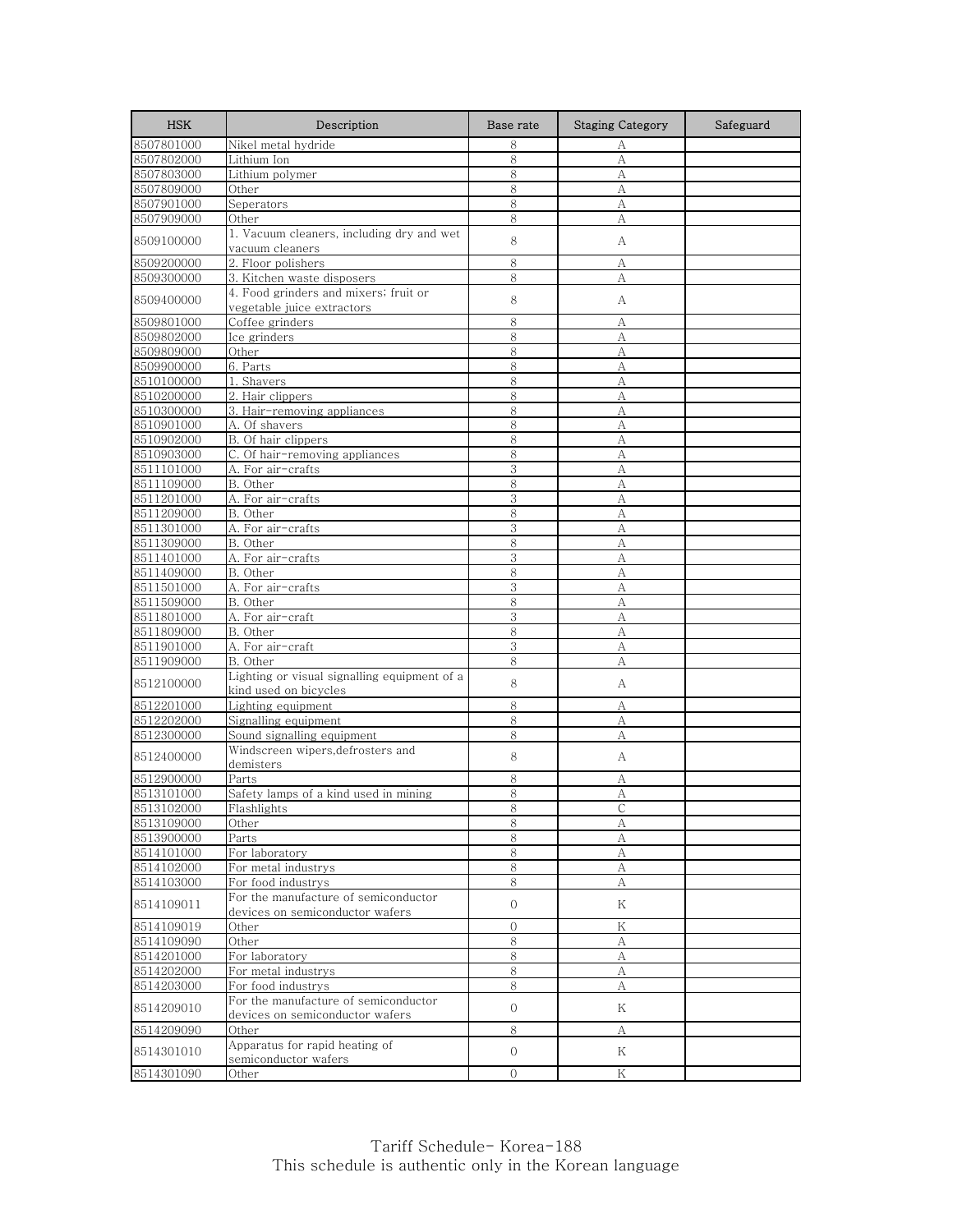| <b>HSK</b>               | Description                                                                                         | Base rate                        | <b>Staging Category</b> | Safeguard |
|--------------------------|-----------------------------------------------------------------------------------------------------|----------------------------------|-------------------------|-----------|
| 8514309000               | Other                                                                                               | 8                                | $\mathsf{C}$            |           |
| 8514401000               | For the purpose of semiconductor<br>manufacturing                                                   | $\mathbf{O}$                     | Κ                       |           |
| 8514409000               | Other                                                                                               | 8                                | А                       |           |
| 8514901010               | Of subheadings 8514.10.9011,<br>8514.20.9010, 8514.30.1010                                          | $\mathbf{O}$                     | Κ                       |           |
| 8514901090               | Other                                                                                               | $\mathbf 0$                      | Κ                       |           |
| 8514909000               | Other                                                                                               | 8                                | А                       |           |
| 8515110000               | Soldering irons and guns                                                                            | 8                                | А                       |           |
| 8515190000               | Other                                                                                               | 8                                | $\mathsf{C}$            |           |
| 8515211010               | Of robot type                                                                                       | 8                                | А                       |           |
| 8515211090               | Other                                                                                               | 8                                | А                       |           |
| 8515212010               | Of robot type                                                                                       | 8                                | А                       |           |
| 8515212090               | Other                                                                                               | 8                                | A                       |           |
| 8515213010               | Of robot type                                                                                       | 8                                | А                       |           |
| 8515213090               | Other                                                                                               | 8                                | А                       |           |
| 8515219010               | Of robots type                                                                                      | 8                                | А                       |           |
| 8515219090               | Other                                                                                               | 8                                | A                       |           |
| 8515291000               | Spot welders                                                                                        | 8                                | А                       |           |
| 8515292000               | Seam welders                                                                                        | 8                                | A                       |           |
| 8515293000               | Butt welders                                                                                        | 8                                | А                       |           |
| 8515299000               | Other                                                                                               | 8                                | А                       |           |
| 8515311010               | Of robot type                                                                                       | 8                                | А                       |           |
| 8515311090               | Other                                                                                               | 8                                |                         |           |
|                          |                                                                                                     | 8                                | А                       |           |
| 8515319010<br>8515319090 | Of robot type                                                                                       | 8                                | А<br>C                  |           |
|                          | Other                                                                                               |                                  |                         |           |
| 8515391000               | Ac arc welding machines and apparatus                                                               | 8                                | А                       |           |
| 8515399000               | Other                                                                                               | 8                                | $\mathsf{C}$            |           |
| 8515801000               | Ultrasonic machines                                                                                 | 8                                | $\mathsf{C}$            |           |
| 8515802000               | Electron beam machines                                                                              | 8                                | А                       |           |
| 8515803000               | Laser operated machines                                                                             | 8                                | G                       |           |
| 8515809010               | Die attach apparatus, tape automated<br>bonders, and wire bonders for assembly of<br>semiconductors | $\mathbf{0}$                     | Κ                       |           |
| 8515809090               | Other                                                                                               | 8                                | А                       |           |
| 8515901010               | Of subheading 8515.80.9010                                                                          | 0                                | Κ                       |           |
| 8515901090               | Other                                                                                               | 8                                | $\mathsf{C}$            |           |
| 8515909010               | Of subheading 8515.80.9010                                                                          | $\Omega$                         | Κ                       |           |
| 8515909090               | Other                                                                                               | 8                                | $\mathsf{C}$            |           |
| 8516100000               | 1. electric instantaneous or storage water<br>heaters and immersion heaters                         | 8                                | А                       |           |
| 8516210000               | Storage heating radiators                                                                           | 8                                | А                       |           |
| 8516290000               | Other                                                                                               | 8                                | А                       |           |
| 8516310000               | Hair dryers                                                                                         | 8                                | Α                       |           |
| 8516320000               | Other hair-dressing apparatus                                                                       | 8                                | А                       |           |
| 8516330000               | Hand-drying apparatus                                                                               | 8                                | А                       |           |
| 8516400000               | 4. Electric smoothing irons                                                                         | 8                                | A                       |           |
| 8516500000               | 5. Microwave ovens                                                                                  | 8                                | А                       |           |
| 8516601000               | Electrical ovens                                                                                    | 8                                | А                       |           |
|                          | Electric rice cookers(including with                                                                |                                  |                         |           |
| 8516602000               | constant warming function)                                                                          | 8                                | А                       |           |
| 8516609000               | Other                                                                                               | 8                                | А                       |           |
| 8516710000               | Coffee or tea makers                                                                                | 8                                | А                       |           |
| 8516720000               | Toasters                                                                                            | 8                                | A                       |           |
| 8516791000               | Electric jar                                                                                        | 8                                | А                       |           |
| 8516799000               | Other                                                                                               | 8                                | А                       |           |
| 8516800000               | 8. Electric heating resistors                                                                       | 8                                | $\mathsf C$             |           |
| 8516900000               | 9. Parts                                                                                            | 8                                | А                       |           |
| 8517110000               | Line telephone sets with cordless handsets                                                          | 0                                | Κ                       |           |
|                          |                                                                                                     |                                  |                         |           |
| 8517191000<br>8517199020 | Videophones                                                                                         | $\overline{0}$<br>$\overline{0}$ | K<br>Κ                  |           |
|                          | Of push button type                                                                                 |                                  |                         |           |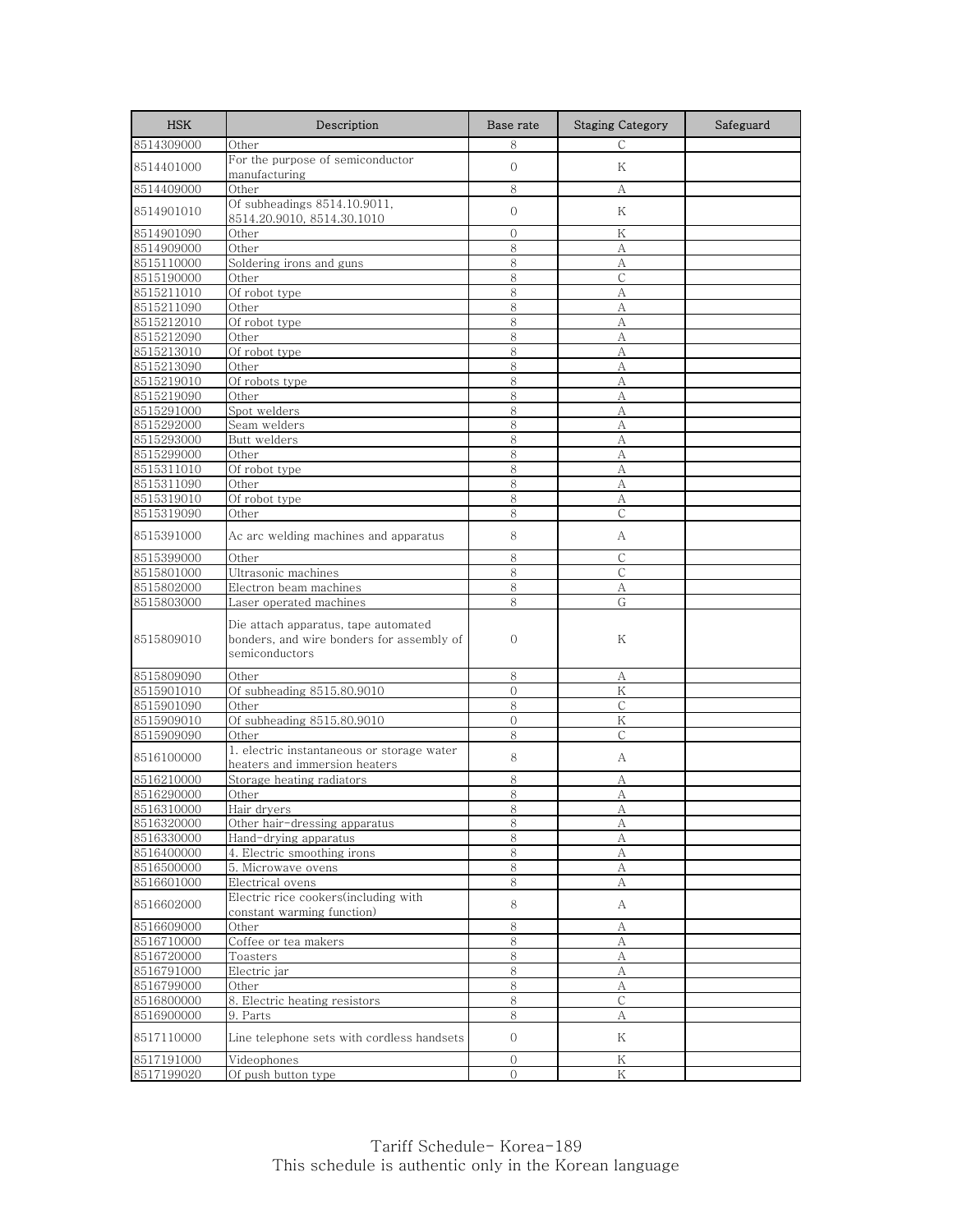| 8517199090<br>Other<br>$\Omega$<br>K<br>K<br>8517210000<br>Facsimile machines<br>$\Omega$<br>8517220000<br>K<br>Teleprinters<br>$\Omega$<br>$\overline{O}$<br>K<br>8517301000<br>For public exchange<br>8517302000<br>K<br>For private<br>$\mathbf{0}$<br>K<br>Other<br>$\Omega$<br>8517309000<br>8517502010<br>Terminal equipment<br>$\mathbf{0}$<br>Κ<br>8517502020<br>$\overline{0}$<br>K<br>Repeater<br>Other<br>$\overline{0}$<br>K<br>8517502090<br>Terminal equipment<br>K<br>8517504030<br>$\mathbf{0}$<br>$\mathbf{0}$<br>Κ<br>8517504040<br>Repeater<br>Other<br>K<br>8517504090<br>$\mathbf{0}$<br>$\overline{0}$<br>K<br>8517505050<br>Optical repeater<br>Otical terminal equipment<br>8517505070<br>$\overline{0}$<br>K<br>$\overline{0}$<br>K<br>8517505090<br>Other<br>8517507010<br>Analog to digital, digital to analog converter<br>$\mathbf{0}$<br>Κ<br>$\overline{0}$<br>K<br>8517507020<br>Codec(coder and decoder )<br>8517507030<br>Modem(including modem card)<br>$\mathbf{0}$<br>Κ<br>8517507090<br>K<br>Other<br>$\Omega$<br>Fdm type(frequency division modulation<br>$\mathbf{0}$<br>8517508010<br>Κ<br>type)<br>Tdm type (time division modulation type)<br>$\mathbf{0}$<br>8517508020<br>Κ<br>Other<br>K<br>8517508090<br>$\mathbf{0}$<br>8517509000<br>Other<br>$\Omega$<br>Κ<br>$\overline{O}$<br>K<br>8517803000<br>Key-phone<br>$\overline{0}$<br>K<br>8517804000<br>Image telegraphic apparatus<br>K<br>8517809000<br>Other<br>$\mathbf{0}$<br>$\overline{0}$<br>K<br>8517901000<br>Of telephone sets<br>8517909200<br>Of public exchange<br>0<br>Κ<br>$\overline{0}$<br>K<br>8517909300<br>Of private exchange<br>Of coaxial-cable carrier equipment<br>8517909410<br>$\mathbf{0}$<br>Κ<br>Of optical fibre transmission system<br>K<br>$\mathbf{0}$<br>8517909420<br>8517909490<br>Other<br>$\Omega$<br>K<br>Of facsimile machines<br>8517909500<br>$\mathbf{0}$<br>Κ<br>$\overline{O}$<br>K<br>8517909600<br>Of teleprinters<br>Of image telegraphic apparatus<br>$\mathbf{0}$<br>Κ<br>K<br>8517909900<br>$\Omega$<br>Other<br>Microphones having a frequency range of<br>300Hz to 3.4KHz with a diameter of not<br>8518101000<br>$\overline{0}$<br>Κ<br>exceeding 10mm and a height not<br>exceeding 3mm, for telecommuncation use<br>8518109000<br>8<br>А<br>Other<br>Single loudspeakers, mounted in their<br>8518210000<br>8<br>A<br>enclosures<br>Multiple loudspeakers, mounted in the same<br>8<br>G<br>8518220000<br>enclosure<br>For telecommunication use, (without<br>housing, having a frequency range of<br>8518291000<br>$\mathbf{0}$<br>Κ<br>300Hz to 3.4KHz with a diameter of not<br>exceeding 50mm)<br>Other<br>8<br>А<br>8518304000<br>Line telephone handsets<br>Κ<br>$\mathbf{0}$<br>8<br>8518309000<br>Other<br>А<br>8518400000<br>Audio-frequency electric amplifiers<br>8<br>А<br>8518500000<br>Electric sound amplifier sets<br>8<br>А<br>Printed Circuit Assemblies of subheadings<br>8518901000<br>$\mathbf{O}$<br>Κ<br>8518.10.1000, 8518.29.1000<br>8518909000<br>Other<br>8<br>А<br>Coin- or disc-operated record-players<br>8<br>A | <b>HSK</b> | Description | Base rate | <b>Staging Category</b> | Safeguard |
|----------------------------------------------------------------------------------------------------------------------------------------------------------------------------------------------------------------------------------------------------------------------------------------------------------------------------------------------------------------------------------------------------------------------------------------------------------------------------------------------------------------------------------------------------------------------------------------------------------------------------------------------------------------------------------------------------------------------------------------------------------------------------------------------------------------------------------------------------------------------------------------------------------------------------------------------------------------------------------------------------------------------------------------------------------------------------------------------------------------------------------------------------------------------------------------------------------------------------------------------------------------------------------------------------------------------------------------------------------------------------------------------------------------------------------------------------------------------------------------------------------------------------------------------------------------------------------------------------------------------------------------------------------------------------------------------------------------------------------------------------------------------------------------------------------------------------------------------------------------------------------------------------------------------------------------------------------------------------------------------------------------------------------------------------------------------------------------------------------------------------------------------------------------------------------------------------------------------------------------------------------------------------------------------------------------------------------------------------------------------------------------------------------------------------------------------------------------------------------------------------------------------------------------------------------------------------------------------------------------------------------------------------------------------------------------------------------------------------------------------------------------------------------------------------------------------------------------------------------------------------------------------------------------------------------------------------------------------------------------------------------------------------------------------------------------------------------------------------------|------------|-------------|-----------|-------------------------|-----------|
|                                                                                                                                                                                                                                                                                                                                                                                                                                                                                                                                                                                                                                                                                                                                                                                                                                                                                                                                                                                                                                                                                                                                                                                                                                                                                                                                                                                                                                                                                                                                                                                                                                                                                                                                                                                                                                                                                                                                                                                                                                                                                                                                                                                                                                                                                                                                                                                                                                                                                                                                                                                                                                                                                                                                                                                                                                                                                                                                                                                                                                                                                                          |            |             |           |                         |           |
|                                                                                                                                                                                                                                                                                                                                                                                                                                                                                                                                                                                                                                                                                                                                                                                                                                                                                                                                                                                                                                                                                                                                                                                                                                                                                                                                                                                                                                                                                                                                                                                                                                                                                                                                                                                                                                                                                                                                                                                                                                                                                                                                                                                                                                                                                                                                                                                                                                                                                                                                                                                                                                                                                                                                                                                                                                                                                                                                                                                                                                                                                                          |            |             |           |                         |           |
|                                                                                                                                                                                                                                                                                                                                                                                                                                                                                                                                                                                                                                                                                                                                                                                                                                                                                                                                                                                                                                                                                                                                                                                                                                                                                                                                                                                                                                                                                                                                                                                                                                                                                                                                                                                                                                                                                                                                                                                                                                                                                                                                                                                                                                                                                                                                                                                                                                                                                                                                                                                                                                                                                                                                                                                                                                                                                                                                                                                                                                                                                                          |            |             |           |                         |           |
|                                                                                                                                                                                                                                                                                                                                                                                                                                                                                                                                                                                                                                                                                                                                                                                                                                                                                                                                                                                                                                                                                                                                                                                                                                                                                                                                                                                                                                                                                                                                                                                                                                                                                                                                                                                                                                                                                                                                                                                                                                                                                                                                                                                                                                                                                                                                                                                                                                                                                                                                                                                                                                                                                                                                                                                                                                                                                                                                                                                                                                                                                                          |            |             |           |                         |           |
|                                                                                                                                                                                                                                                                                                                                                                                                                                                                                                                                                                                                                                                                                                                                                                                                                                                                                                                                                                                                                                                                                                                                                                                                                                                                                                                                                                                                                                                                                                                                                                                                                                                                                                                                                                                                                                                                                                                                                                                                                                                                                                                                                                                                                                                                                                                                                                                                                                                                                                                                                                                                                                                                                                                                                                                                                                                                                                                                                                                                                                                                                                          |            |             |           |                         |           |
|                                                                                                                                                                                                                                                                                                                                                                                                                                                                                                                                                                                                                                                                                                                                                                                                                                                                                                                                                                                                                                                                                                                                                                                                                                                                                                                                                                                                                                                                                                                                                                                                                                                                                                                                                                                                                                                                                                                                                                                                                                                                                                                                                                                                                                                                                                                                                                                                                                                                                                                                                                                                                                                                                                                                                                                                                                                                                                                                                                                                                                                                                                          |            |             |           |                         |           |
|                                                                                                                                                                                                                                                                                                                                                                                                                                                                                                                                                                                                                                                                                                                                                                                                                                                                                                                                                                                                                                                                                                                                                                                                                                                                                                                                                                                                                                                                                                                                                                                                                                                                                                                                                                                                                                                                                                                                                                                                                                                                                                                                                                                                                                                                                                                                                                                                                                                                                                                                                                                                                                                                                                                                                                                                                                                                                                                                                                                                                                                                                                          |            |             |           |                         |           |
|                                                                                                                                                                                                                                                                                                                                                                                                                                                                                                                                                                                                                                                                                                                                                                                                                                                                                                                                                                                                                                                                                                                                                                                                                                                                                                                                                                                                                                                                                                                                                                                                                                                                                                                                                                                                                                                                                                                                                                                                                                                                                                                                                                                                                                                                                                                                                                                                                                                                                                                                                                                                                                                                                                                                                                                                                                                                                                                                                                                                                                                                                                          |            |             |           |                         |           |
|                                                                                                                                                                                                                                                                                                                                                                                                                                                                                                                                                                                                                                                                                                                                                                                                                                                                                                                                                                                                                                                                                                                                                                                                                                                                                                                                                                                                                                                                                                                                                                                                                                                                                                                                                                                                                                                                                                                                                                                                                                                                                                                                                                                                                                                                                                                                                                                                                                                                                                                                                                                                                                                                                                                                                                                                                                                                                                                                                                                                                                                                                                          |            |             |           |                         |           |
|                                                                                                                                                                                                                                                                                                                                                                                                                                                                                                                                                                                                                                                                                                                                                                                                                                                                                                                                                                                                                                                                                                                                                                                                                                                                                                                                                                                                                                                                                                                                                                                                                                                                                                                                                                                                                                                                                                                                                                                                                                                                                                                                                                                                                                                                                                                                                                                                                                                                                                                                                                                                                                                                                                                                                                                                                                                                                                                                                                                                                                                                                                          |            |             |           |                         |           |
|                                                                                                                                                                                                                                                                                                                                                                                                                                                                                                                                                                                                                                                                                                                                                                                                                                                                                                                                                                                                                                                                                                                                                                                                                                                                                                                                                                                                                                                                                                                                                                                                                                                                                                                                                                                                                                                                                                                                                                                                                                                                                                                                                                                                                                                                                                                                                                                                                                                                                                                                                                                                                                                                                                                                                                                                                                                                                                                                                                                                                                                                                                          |            |             |           |                         |           |
|                                                                                                                                                                                                                                                                                                                                                                                                                                                                                                                                                                                                                                                                                                                                                                                                                                                                                                                                                                                                                                                                                                                                                                                                                                                                                                                                                                                                                                                                                                                                                                                                                                                                                                                                                                                                                                                                                                                                                                                                                                                                                                                                                                                                                                                                                                                                                                                                                                                                                                                                                                                                                                                                                                                                                                                                                                                                                                                                                                                                                                                                                                          |            |             |           |                         |           |
|                                                                                                                                                                                                                                                                                                                                                                                                                                                                                                                                                                                                                                                                                                                                                                                                                                                                                                                                                                                                                                                                                                                                                                                                                                                                                                                                                                                                                                                                                                                                                                                                                                                                                                                                                                                                                                                                                                                                                                                                                                                                                                                                                                                                                                                                                                                                                                                                                                                                                                                                                                                                                                                                                                                                                                                                                                                                                                                                                                                                                                                                                                          |            |             |           |                         |           |
|                                                                                                                                                                                                                                                                                                                                                                                                                                                                                                                                                                                                                                                                                                                                                                                                                                                                                                                                                                                                                                                                                                                                                                                                                                                                                                                                                                                                                                                                                                                                                                                                                                                                                                                                                                                                                                                                                                                                                                                                                                                                                                                                                                                                                                                                                                                                                                                                                                                                                                                                                                                                                                                                                                                                                                                                                                                                                                                                                                                                                                                                                                          |            |             |           |                         |           |
|                                                                                                                                                                                                                                                                                                                                                                                                                                                                                                                                                                                                                                                                                                                                                                                                                                                                                                                                                                                                                                                                                                                                                                                                                                                                                                                                                                                                                                                                                                                                                                                                                                                                                                                                                                                                                                                                                                                                                                                                                                                                                                                                                                                                                                                                                                                                                                                                                                                                                                                                                                                                                                                                                                                                                                                                                                                                                                                                                                                                                                                                                                          |            |             |           |                         |           |
|                                                                                                                                                                                                                                                                                                                                                                                                                                                                                                                                                                                                                                                                                                                                                                                                                                                                                                                                                                                                                                                                                                                                                                                                                                                                                                                                                                                                                                                                                                                                                                                                                                                                                                                                                                                                                                                                                                                                                                                                                                                                                                                                                                                                                                                                                                                                                                                                                                                                                                                                                                                                                                                                                                                                                                                                                                                                                                                                                                                                                                                                                                          |            |             |           |                         |           |
|                                                                                                                                                                                                                                                                                                                                                                                                                                                                                                                                                                                                                                                                                                                                                                                                                                                                                                                                                                                                                                                                                                                                                                                                                                                                                                                                                                                                                                                                                                                                                                                                                                                                                                                                                                                                                                                                                                                                                                                                                                                                                                                                                                                                                                                                                                                                                                                                                                                                                                                                                                                                                                                                                                                                                                                                                                                                                                                                                                                                                                                                                                          |            |             |           |                         |           |
|                                                                                                                                                                                                                                                                                                                                                                                                                                                                                                                                                                                                                                                                                                                                                                                                                                                                                                                                                                                                                                                                                                                                                                                                                                                                                                                                                                                                                                                                                                                                                                                                                                                                                                                                                                                                                                                                                                                                                                                                                                                                                                                                                                                                                                                                                                                                                                                                                                                                                                                                                                                                                                                                                                                                                                                                                                                                                                                                                                                                                                                                                                          |            |             |           |                         |           |
|                                                                                                                                                                                                                                                                                                                                                                                                                                                                                                                                                                                                                                                                                                                                                                                                                                                                                                                                                                                                                                                                                                                                                                                                                                                                                                                                                                                                                                                                                                                                                                                                                                                                                                                                                                                                                                                                                                                                                                                                                                                                                                                                                                                                                                                                                                                                                                                                                                                                                                                                                                                                                                                                                                                                                                                                                                                                                                                                                                                                                                                                                                          |            |             |           |                         |           |
|                                                                                                                                                                                                                                                                                                                                                                                                                                                                                                                                                                                                                                                                                                                                                                                                                                                                                                                                                                                                                                                                                                                                                                                                                                                                                                                                                                                                                                                                                                                                                                                                                                                                                                                                                                                                                                                                                                                                                                                                                                                                                                                                                                                                                                                                                                                                                                                                                                                                                                                                                                                                                                                                                                                                                                                                                                                                                                                                                                                                                                                                                                          |            |             |           |                         |           |
|                                                                                                                                                                                                                                                                                                                                                                                                                                                                                                                                                                                                                                                                                                                                                                                                                                                                                                                                                                                                                                                                                                                                                                                                                                                                                                                                                                                                                                                                                                                                                                                                                                                                                                                                                                                                                                                                                                                                                                                                                                                                                                                                                                                                                                                                                                                                                                                                                                                                                                                                                                                                                                                                                                                                                                                                                                                                                                                                                                                                                                                                                                          |            |             |           |                         |           |
|                                                                                                                                                                                                                                                                                                                                                                                                                                                                                                                                                                                                                                                                                                                                                                                                                                                                                                                                                                                                                                                                                                                                                                                                                                                                                                                                                                                                                                                                                                                                                                                                                                                                                                                                                                                                                                                                                                                                                                                                                                                                                                                                                                                                                                                                                                                                                                                                                                                                                                                                                                                                                                                                                                                                                                                                                                                                                                                                                                                                                                                                                                          |            |             |           |                         |           |
|                                                                                                                                                                                                                                                                                                                                                                                                                                                                                                                                                                                                                                                                                                                                                                                                                                                                                                                                                                                                                                                                                                                                                                                                                                                                                                                                                                                                                                                                                                                                                                                                                                                                                                                                                                                                                                                                                                                                                                                                                                                                                                                                                                                                                                                                                                                                                                                                                                                                                                                                                                                                                                                                                                                                                                                                                                                                                                                                                                                                                                                                                                          |            |             |           |                         |           |
|                                                                                                                                                                                                                                                                                                                                                                                                                                                                                                                                                                                                                                                                                                                                                                                                                                                                                                                                                                                                                                                                                                                                                                                                                                                                                                                                                                                                                                                                                                                                                                                                                                                                                                                                                                                                                                                                                                                                                                                                                                                                                                                                                                                                                                                                                                                                                                                                                                                                                                                                                                                                                                                                                                                                                                                                                                                                                                                                                                                                                                                                                                          |            |             |           |                         |           |
|                                                                                                                                                                                                                                                                                                                                                                                                                                                                                                                                                                                                                                                                                                                                                                                                                                                                                                                                                                                                                                                                                                                                                                                                                                                                                                                                                                                                                                                                                                                                                                                                                                                                                                                                                                                                                                                                                                                                                                                                                                                                                                                                                                                                                                                                                                                                                                                                                                                                                                                                                                                                                                                                                                                                                                                                                                                                                                                                                                                                                                                                                                          |            |             |           |                         |           |
|                                                                                                                                                                                                                                                                                                                                                                                                                                                                                                                                                                                                                                                                                                                                                                                                                                                                                                                                                                                                                                                                                                                                                                                                                                                                                                                                                                                                                                                                                                                                                                                                                                                                                                                                                                                                                                                                                                                                                                                                                                                                                                                                                                                                                                                                                                                                                                                                                                                                                                                                                                                                                                                                                                                                                                                                                                                                                                                                                                                                                                                                                                          |            |             |           |                         |           |
|                                                                                                                                                                                                                                                                                                                                                                                                                                                                                                                                                                                                                                                                                                                                                                                                                                                                                                                                                                                                                                                                                                                                                                                                                                                                                                                                                                                                                                                                                                                                                                                                                                                                                                                                                                                                                                                                                                                                                                                                                                                                                                                                                                                                                                                                                                                                                                                                                                                                                                                                                                                                                                                                                                                                                                                                                                                                                                                                                                                                                                                                                                          |            |             |           |                         |           |
|                                                                                                                                                                                                                                                                                                                                                                                                                                                                                                                                                                                                                                                                                                                                                                                                                                                                                                                                                                                                                                                                                                                                                                                                                                                                                                                                                                                                                                                                                                                                                                                                                                                                                                                                                                                                                                                                                                                                                                                                                                                                                                                                                                                                                                                                                                                                                                                                                                                                                                                                                                                                                                                                                                                                                                                                                                                                                                                                                                                                                                                                                                          |            |             |           |                         |           |
|                                                                                                                                                                                                                                                                                                                                                                                                                                                                                                                                                                                                                                                                                                                                                                                                                                                                                                                                                                                                                                                                                                                                                                                                                                                                                                                                                                                                                                                                                                                                                                                                                                                                                                                                                                                                                                                                                                                                                                                                                                                                                                                                                                                                                                                                                                                                                                                                                                                                                                                                                                                                                                                                                                                                                                                                                                                                                                                                                                                                                                                                                                          |            |             |           |                         |           |
|                                                                                                                                                                                                                                                                                                                                                                                                                                                                                                                                                                                                                                                                                                                                                                                                                                                                                                                                                                                                                                                                                                                                                                                                                                                                                                                                                                                                                                                                                                                                                                                                                                                                                                                                                                                                                                                                                                                                                                                                                                                                                                                                                                                                                                                                                                                                                                                                                                                                                                                                                                                                                                                                                                                                                                                                                                                                                                                                                                                                                                                                                                          |            |             |           |                         |           |
|                                                                                                                                                                                                                                                                                                                                                                                                                                                                                                                                                                                                                                                                                                                                                                                                                                                                                                                                                                                                                                                                                                                                                                                                                                                                                                                                                                                                                                                                                                                                                                                                                                                                                                                                                                                                                                                                                                                                                                                                                                                                                                                                                                                                                                                                                                                                                                                                                                                                                                                                                                                                                                                                                                                                                                                                                                                                                                                                                                                                                                                                                                          |            |             |           |                         |           |
|                                                                                                                                                                                                                                                                                                                                                                                                                                                                                                                                                                                                                                                                                                                                                                                                                                                                                                                                                                                                                                                                                                                                                                                                                                                                                                                                                                                                                                                                                                                                                                                                                                                                                                                                                                                                                                                                                                                                                                                                                                                                                                                                                                                                                                                                                                                                                                                                                                                                                                                                                                                                                                                                                                                                                                                                                                                                                                                                                                                                                                                                                                          |            |             |           |                         |           |
|                                                                                                                                                                                                                                                                                                                                                                                                                                                                                                                                                                                                                                                                                                                                                                                                                                                                                                                                                                                                                                                                                                                                                                                                                                                                                                                                                                                                                                                                                                                                                                                                                                                                                                                                                                                                                                                                                                                                                                                                                                                                                                                                                                                                                                                                                                                                                                                                                                                                                                                                                                                                                                                                                                                                                                                                                                                                                                                                                                                                                                                                                                          |            |             |           |                         |           |
|                                                                                                                                                                                                                                                                                                                                                                                                                                                                                                                                                                                                                                                                                                                                                                                                                                                                                                                                                                                                                                                                                                                                                                                                                                                                                                                                                                                                                                                                                                                                                                                                                                                                                                                                                                                                                                                                                                                                                                                                                                                                                                                                                                                                                                                                                                                                                                                                                                                                                                                                                                                                                                                                                                                                                                                                                                                                                                                                                                                                                                                                                                          |            |             |           |                         |           |
|                                                                                                                                                                                                                                                                                                                                                                                                                                                                                                                                                                                                                                                                                                                                                                                                                                                                                                                                                                                                                                                                                                                                                                                                                                                                                                                                                                                                                                                                                                                                                                                                                                                                                                                                                                                                                                                                                                                                                                                                                                                                                                                                                                                                                                                                                                                                                                                                                                                                                                                                                                                                                                                                                                                                                                                                                                                                                                                                                                                                                                                                                                          | 8517909700 |             |           |                         |           |
|                                                                                                                                                                                                                                                                                                                                                                                                                                                                                                                                                                                                                                                                                                                                                                                                                                                                                                                                                                                                                                                                                                                                                                                                                                                                                                                                                                                                                                                                                                                                                                                                                                                                                                                                                                                                                                                                                                                                                                                                                                                                                                                                                                                                                                                                                                                                                                                                                                                                                                                                                                                                                                                                                                                                                                                                                                                                                                                                                                                                                                                                                                          |            |             |           |                         |           |
|                                                                                                                                                                                                                                                                                                                                                                                                                                                                                                                                                                                                                                                                                                                                                                                                                                                                                                                                                                                                                                                                                                                                                                                                                                                                                                                                                                                                                                                                                                                                                                                                                                                                                                                                                                                                                                                                                                                                                                                                                                                                                                                                                                                                                                                                                                                                                                                                                                                                                                                                                                                                                                                                                                                                                                                                                                                                                                                                                                                                                                                                                                          |            |             |           |                         |           |
|                                                                                                                                                                                                                                                                                                                                                                                                                                                                                                                                                                                                                                                                                                                                                                                                                                                                                                                                                                                                                                                                                                                                                                                                                                                                                                                                                                                                                                                                                                                                                                                                                                                                                                                                                                                                                                                                                                                                                                                                                                                                                                                                                                                                                                                                                                                                                                                                                                                                                                                                                                                                                                                                                                                                                                                                                                                                                                                                                                                                                                                                                                          |            |             |           |                         |           |
|                                                                                                                                                                                                                                                                                                                                                                                                                                                                                                                                                                                                                                                                                                                                                                                                                                                                                                                                                                                                                                                                                                                                                                                                                                                                                                                                                                                                                                                                                                                                                                                                                                                                                                                                                                                                                                                                                                                                                                                                                                                                                                                                                                                                                                                                                                                                                                                                                                                                                                                                                                                                                                                                                                                                                                                                                                                                                                                                                                                                                                                                                                          |            |             |           |                         |           |
|                                                                                                                                                                                                                                                                                                                                                                                                                                                                                                                                                                                                                                                                                                                                                                                                                                                                                                                                                                                                                                                                                                                                                                                                                                                                                                                                                                                                                                                                                                                                                                                                                                                                                                                                                                                                                                                                                                                                                                                                                                                                                                                                                                                                                                                                                                                                                                                                                                                                                                                                                                                                                                                                                                                                                                                                                                                                                                                                                                                                                                                                                                          |            |             |           |                         |           |
|                                                                                                                                                                                                                                                                                                                                                                                                                                                                                                                                                                                                                                                                                                                                                                                                                                                                                                                                                                                                                                                                                                                                                                                                                                                                                                                                                                                                                                                                                                                                                                                                                                                                                                                                                                                                                                                                                                                                                                                                                                                                                                                                                                                                                                                                                                                                                                                                                                                                                                                                                                                                                                                                                                                                                                                                                                                                                                                                                                                                                                                                                                          |            |             |           |                         |           |
|                                                                                                                                                                                                                                                                                                                                                                                                                                                                                                                                                                                                                                                                                                                                                                                                                                                                                                                                                                                                                                                                                                                                                                                                                                                                                                                                                                                                                                                                                                                                                                                                                                                                                                                                                                                                                                                                                                                                                                                                                                                                                                                                                                                                                                                                                                                                                                                                                                                                                                                                                                                                                                                                                                                                                                                                                                                                                                                                                                                                                                                                                                          | 8518299000 |             |           |                         |           |
|                                                                                                                                                                                                                                                                                                                                                                                                                                                                                                                                                                                                                                                                                                                                                                                                                                                                                                                                                                                                                                                                                                                                                                                                                                                                                                                                                                                                                                                                                                                                                                                                                                                                                                                                                                                                                                                                                                                                                                                                                                                                                                                                                                                                                                                                                                                                                                                                                                                                                                                                                                                                                                                                                                                                                                                                                                                                                                                                                                                                                                                                                                          |            |             |           |                         |           |
|                                                                                                                                                                                                                                                                                                                                                                                                                                                                                                                                                                                                                                                                                                                                                                                                                                                                                                                                                                                                                                                                                                                                                                                                                                                                                                                                                                                                                                                                                                                                                                                                                                                                                                                                                                                                                                                                                                                                                                                                                                                                                                                                                                                                                                                                                                                                                                                                                                                                                                                                                                                                                                                                                                                                                                                                                                                                                                                                                                                                                                                                                                          |            |             |           |                         |           |
|                                                                                                                                                                                                                                                                                                                                                                                                                                                                                                                                                                                                                                                                                                                                                                                                                                                                                                                                                                                                                                                                                                                                                                                                                                                                                                                                                                                                                                                                                                                                                                                                                                                                                                                                                                                                                                                                                                                                                                                                                                                                                                                                                                                                                                                                                                                                                                                                                                                                                                                                                                                                                                                                                                                                                                                                                                                                                                                                                                                                                                                                                                          |            |             |           |                         |           |
|                                                                                                                                                                                                                                                                                                                                                                                                                                                                                                                                                                                                                                                                                                                                                                                                                                                                                                                                                                                                                                                                                                                                                                                                                                                                                                                                                                                                                                                                                                                                                                                                                                                                                                                                                                                                                                                                                                                                                                                                                                                                                                                                                                                                                                                                                                                                                                                                                                                                                                                                                                                                                                                                                                                                                                                                                                                                                                                                                                                                                                                                                                          |            |             |           |                         |           |
|                                                                                                                                                                                                                                                                                                                                                                                                                                                                                                                                                                                                                                                                                                                                                                                                                                                                                                                                                                                                                                                                                                                                                                                                                                                                                                                                                                                                                                                                                                                                                                                                                                                                                                                                                                                                                                                                                                                                                                                                                                                                                                                                                                                                                                                                                                                                                                                                                                                                                                                                                                                                                                                                                                                                                                                                                                                                                                                                                                                                                                                                                                          |            |             |           |                         |           |
|                                                                                                                                                                                                                                                                                                                                                                                                                                                                                                                                                                                                                                                                                                                                                                                                                                                                                                                                                                                                                                                                                                                                                                                                                                                                                                                                                                                                                                                                                                                                                                                                                                                                                                                                                                                                                                                                                                                                                                                                                                                                                                                                                                                                                                                                                                                                                                                                                                                                                                                                                                                                                                                                                                                                                                                                                                                                                                                                                                                                                                                                                                          |            |             |           |                         |           |
|                                                                                                                                                                                                                                                                                                                                                                                                                                                                                                                                                                                                                                                                                                                                                                                                                                                                                                                                                                                                                                                                                                                                                                                                                                                                                                                                                                                                                                                                                                                                                                                                                                                                                                                                                                                                                                                                                                                                                                                                                                                                                                                                                                                                                                                                                                                                                                                                                                                                                                                                                                                                                                                                                                                                                                                                                                                                                                                                                                                                                                                                                                          | 8519100000 |             |           |                         |           |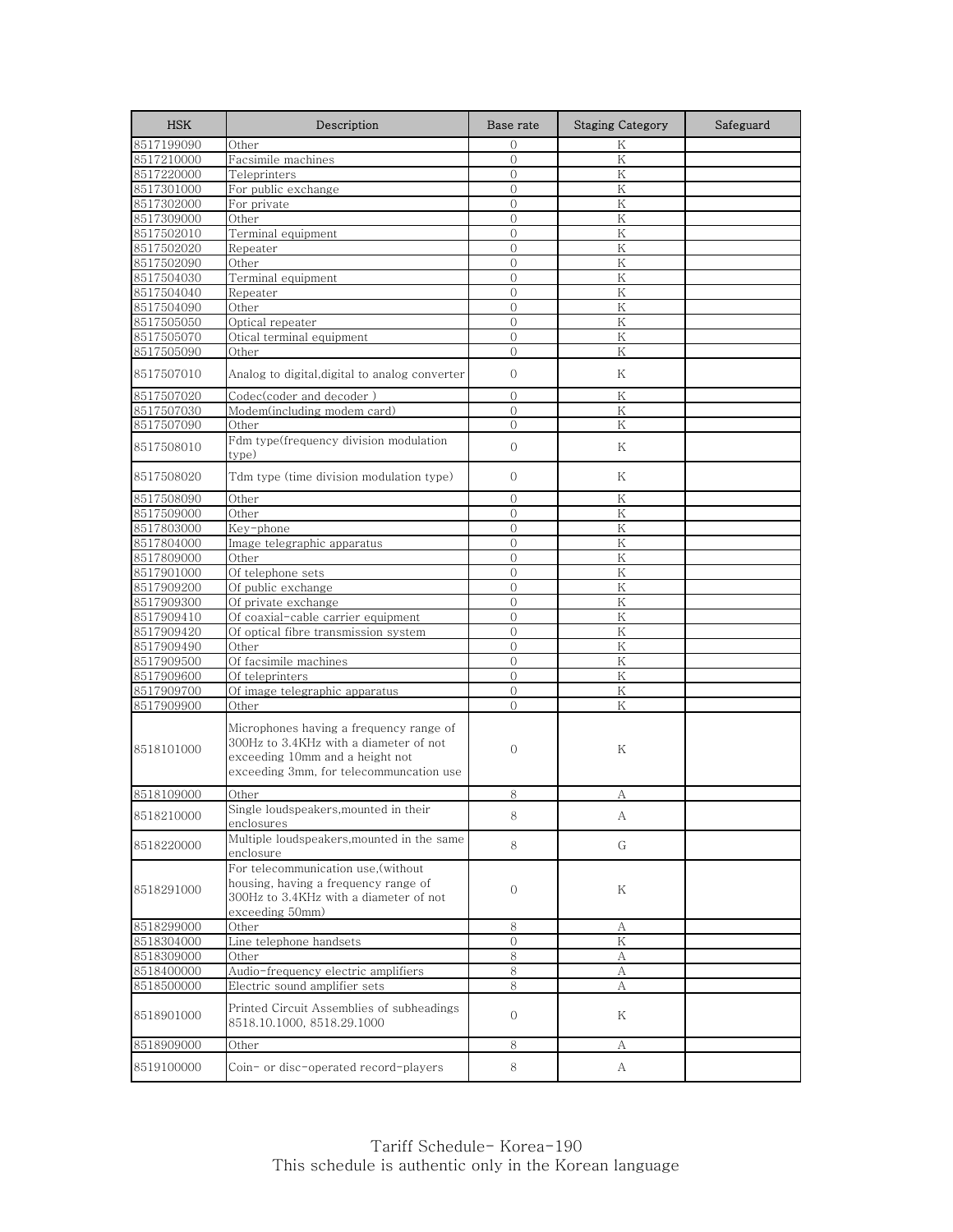| <b>HSK</b> | Description                                                                                                                      | Base rate      | <b>Staging Category</b> | Safeguard |
|------------|----------------------------------------------------------------------------------------------------------------------------------|----------------|-------------------------|-----------|
| 8519210000 | Without loudspeaker                                                                                                              | 8              | А                       |           |
| 8519290000 | Other                                                                                                                            | 8              | A                       |           |
| 8519310000 | With automatic record changing mechanism                                                                                         | 8              | А                       |           |
| 8519390000 | Other                                                                                                                            | 8              | А                       |           |
| 8519400000 | Transcribing machines                                                                                                            | 8              | А                       |           |
| 8519920000 | Pocket-size cassette-players                                                                                                     | 8              | А                       |           |
| 8519931000 | For vehicles                                                                                                                     | 8              | А                       |           |
| 8519932000 | Of portable type, other than pocket-size                                                                                         | 8              | А                       |           |
| 8519939000 | Other                                                                                                                            | 8              | А                       |           |
| 8519993010 | For vehicles                                                                                                                     | 8              | А                       |           |
| 8519993020 | Of portable type                                                                                                                 | 8              | A                       |           |
| 8519993090 | Other                                                                                                                            | 8              | A                       |           |
| 8519999000 | Other                                                                                                                            | 8              | А                       |           |
| 8520100000 | Dictating machines not capable of<br>operating without an external source of<br>power                                            | 8              | А                       |           |
| 8520200000 | Telephone answering machine                                                                                                      | $\mathbf{0}$   | Κ                       |           |
| 8520321010 | For vehicles                                                                                                                     | 8              | А                       |           |
| 8520321020 | Of portable type                                                                                                                 | 8              | А                       |           |
| 8520321090 | Other                                                                                                                            | 8              | А                       |           |
| 8520329000 | Other                                                                                                                            | 8              | A                       |           |
| 8520331000 | For vehicles                                                                                                                     | 8              | А                       |           |
| 8520332000 | Of portable type                                                                                                                 | 8              | A                       |           |
| 8520339000 | Other                                                                                                                            | 8              | А                       |           |
| 8520391000 | Of reel type                                                                                                                     | 8              | A                       |           |
| 8520399000 | Other                                                                                                                            | 8              | А                       |           |
| 8520901010 | Of reel type                                                                                                                     | 8              | А                       |           |
| 8520901020 | Of disc type                                                                                                                     | 8              | A                       |           |
| 8520901040 | Of cassette type                                                                                                                 | 8              | A                       |           |
| 8520901090 | Other                                                                                                                            | 8              | A                       |           |
| 8520909000 | Other                                                                                                                            | 8              | А                       |           |
| 8521101000 | Of a width exceeding 12.7mm                                                                                                      | 8              | А                       |           |
| 8521102000 | Of a width not exceeding 12.7mm                                                                                                  | 8              | А                       |           |
| 8521901000 | Of disc type                                                                                                                     | 8              | А                       |           |
| 8521909000 | Other                                                                                                                            | 8              | А                       |           |
| 8522100000 | Pick-up cartridges                                                                                                               | 8              | A                       |           |
| 8522901010 | For audio recording                                                                                                              | 8              | А                       |           |
| 8522901020 | For video recording                                                                                                              | 8              | А                       |           |
| 8522901090 | Other                                                                                                                            | 8              | А                       |           |
| 8522902000 | Laser pickup                                                                                                                     | 8              | A                       |           |
| 8522909010 | Flat panel displays(including LCD,Electro<br>Luminescence, Plasma and other<br>technologies)for telephone answering<br>machines  | $\Omega$       | Κ                       |           |
| 8522909020 | Printed Circuit Assemblies of telephone<br>answering machines, which consist of one<br>or more printed circuits of heading 85.34 | $\mathbf 0$    | Κ                       |           |
| 8522909090 | Other                                                                                                                            | 8              | А                       |           |
| 8523110000 | Of a width not exceeding 4mm                                                                                                     | $\mathcal{O}$  | Κ                       |           |
| 8523120000 | Of a width exceeding 4mm but not exceeding<br>6.5mm                                                                              | $\mathbf{O}$   | Κ                       |           |
| 8523131000 | For audio recording                                                                                                              | $\mathbf{0}$   | Κ                       |           |
| 8523132010 | Of a width 8mm                                                                                                                   | $\Omega$       | K                       |           |
| 8523132020 | Of a width 12.7mm                                                                                                                | $\Omega$       | Κ                       |           |
| 8523132090 | Other                                                                                                                            | $\mathbf{O}$   | Κ                       |           |
| 8523139000 | Other                                                                                                                            | $\overline{0}$ | K                       |           |
| 8523201000 | Floppy discs                                                                                                                     | $\mathbf{0}$   | Κ                       |           |
| 8523209000 | Other                                                                                                                            | $\mathbf{0}$   | Κ                       |           |
| 8523300000 | Cards incorporating a magnetic stripe                                                                                            | 8              | $\mathsf{C}$            |           |
| 8523900000 | Other                                                                                                                            | $\Omega$       | Κ                       |           |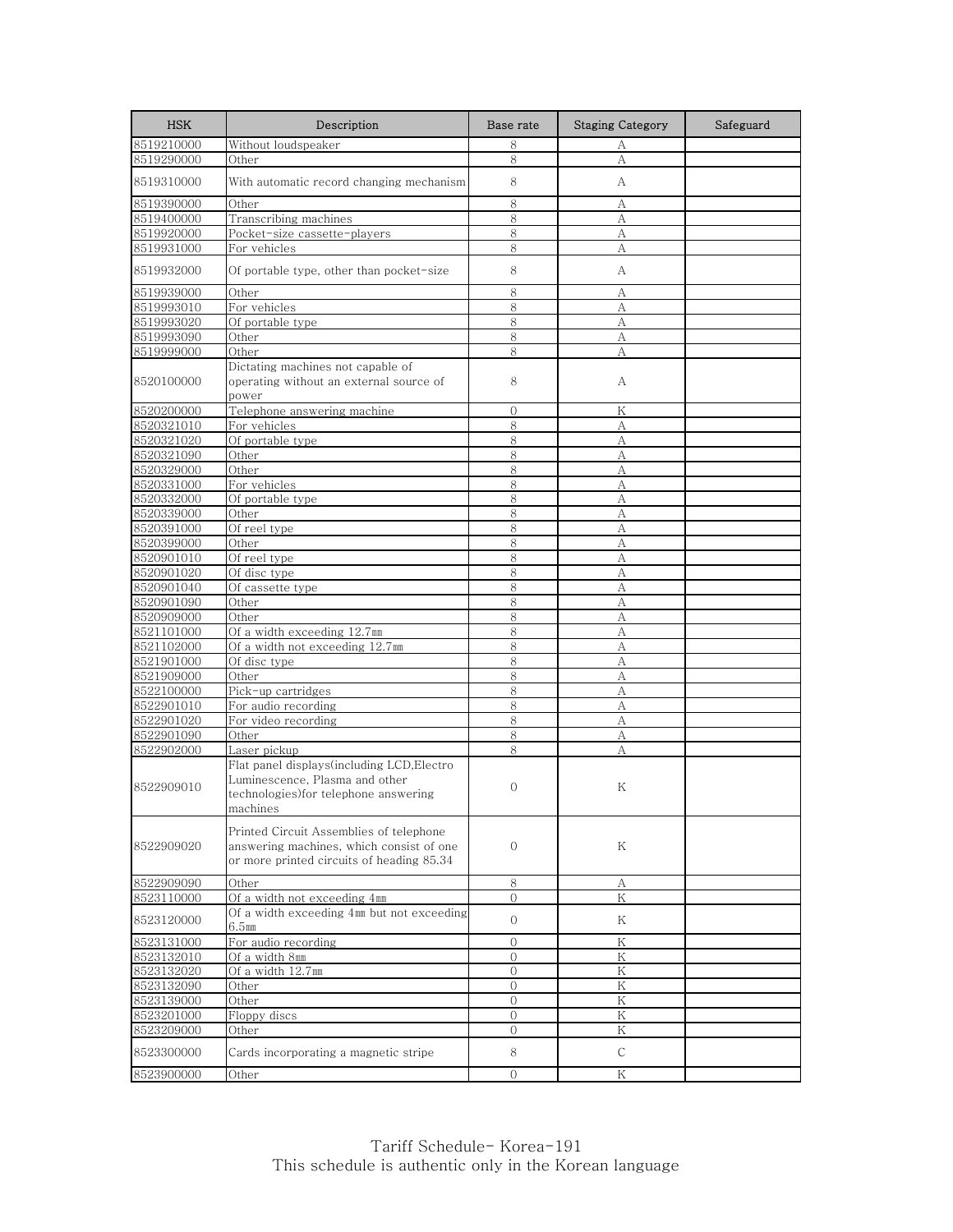| <b>HSK</b>               | Description                                                                                                                                                                                                                                                 | Base rate         | <b>Staging Category</b> | Safeguard |
|--------------------------|-------------------------------------------------------------------------------------------------------------------------------------------------------------------------------------------------------------------------------------------------------------|-------------------|-------------------------|-----------|
| 8524100000               | 1. Gramophone records                                                                                                                                                                                                                                       | 8                 | А                       |           |
| 8524311000               | (1) Bearing data or instructions for use in<br>automatic data processing equipment                                                                                                                                                                          | $\Omega$          | Κ                       |           |
| 8524319000               | (2) Other                                                                                                                                                                                                                                                   | 0                 | Κ                       |           |
| 8524320000               | B. For reproducing sound only                                                                                                                                                                                                                               | 8                 | А                       |           |
| 8524391000               | For reproducing representations of<br>instructions, data, sound, and image,<br>recorded in a machine readable binary<br>form, and capable of being manipulated or<br>providing interactivity to a user, by means<br>of an automatic data processing machine | $\mathbf{0}$      | Κ                       |           |
| 8524399000               | Other                                                                                                                                                                                                                                                       | 8                 | А                       |           |
| 8524401010               | (1) Bearing data or instructions for use in<br>automatic data processing equipment                                                                                                                                                                          | $\mathbf{0}$      | Κ                       |           |
| 8524401090               | $(2)$ Other                                                                                                                                                                                                                                                 | $\Omega$          | K                       |           |
| 8524402010               | (1) Bearing data or instructions for use in<br>automatic data processing equipment                                                                                                                                                                          | $\mathbf{0}$      | Κ                       |           |
| 8524402090               | (2) Other                                                                                                                                                                                                                                                   | $\Omega$          | Κ                       |           |
| 8524403010               | (1) Bearing data or instructions for use in<br>automatic data processing equipment                                                                                                                                                                          | $\Omega$          | Κ                       |           |
| 8524403090               | (2) Other                                                                                                                                                                                                                                                   | $\mathbf{0}$      | Κ                       |           |
| 8524511000               | Recored video tapes                                                                                                                                                                                                                                         | 8                 | А                       |           |
| 8524519000               | Other                                                                                                                                                                                                                                                       | 8                 | А                       |           |
| 8524521000               | Recorded video tapes                                                                                                                                                                                                                                        | 8                 | А                       |           |
| 8524529000               | Other                                                                                                                                                                                                                                                       | 8                 | А                       |           |
| 8524531000<br>8524539000 | (1) Recorded video tape<br>(2) Other                                                                                                                                                                                                                        | 20won/매분<br>8     | А<br>А                  |           |
|                          |                                                                                                                                                                                                                                                             |                   |                         |           |
| 8524600000               | 5. Cards incorporating a magnetic stripe                                                                                                                                                                                                                    | 8                 | A                       |           |
| 8524911000               | (1) Bearing data or instructions for use in<br>automatic data processing equipment                                                                                                                                                                          | $\Omega$          | Κ                       |           |
| 8524919000               | (2) Other                                                                                                                                                                                                                                                   | $\Omega$          | Κ                       |           |
| 8524991000               | Those recorded video                                                                                                                                                                                                                                        | 8                 | А                       |           |
| 8524999010               | For reproducing representations of<br>instructions, data, sound, and image,<br>recorded in a machine readable binary<br>from, and capable of being manipulated or<br>providing interactivity to a user, by means<br>of an automatic data processing machine | $\Omega$          | Κ                       |           |
| 8524999090               | Other                                                                                                                                                                                                                                                       | 8                 | A                       |           |
| 8525101000               | Radio-broadcasting apparatus                                                                                                                                                                                                                                | 8                 | А                       |           |
| 8525102000<br>8525109010 | Television transmission apparatus<br>Other than apparatus for radio-<br>broadcasting or television                                                                                                                                                          | 8<br>$\mathbf{0}$ | А<br>Κ                  |           |
| 8525109090               | Other                                                                                                                                                                                                                                                       | 8                 | А                       |           |
| 8525201000               | Printing telegraphic apparatus                                                                                                                                                                                                                              | $\mathbf{0}$      | Κ                       |           |
| 8525202000               | Picture telegraphic apparatus                                                                                                                                                                                                                               | $\overline{0}$    | ${\rm K}$               |           |
| 8525203000               | Facsimile transmission equipments                                                                                                                                                                                                                           | $\Omega$          | K                       |           |
| 8525204000               | For radio broadcasting                                                                                                                                                                                                                                      | $\mathbf{0}$      | Κ                       |           |
| 8525205000               | For television broadcasting                                                                                                                                                                                                                                 | $\overline{0}$    | Κ                       |           |
| 8525206010               | Walkie-talkie sets                                                                                                                                                                                                                                          | $\mathbf{0}$      | Κ<br>${\rm K}$          |           |
| 8525206090<br>8525207020 | Other<br>For vehicles                                                                                                                                                                                                                                       | $\mathbf{0}$<br>0 | Κ                       |           |
| 8525207031               | Operating on frequencies from 800MHz to<br>999MHz                                                                                                                                                                                                           | $\overline{O}$    | Κ                       |           |
| 8525207032               | Operating on frequencies from 1,700MHz<br>to 1,990MHz                                                                                                                                                                                                       | $\overline{0}$    | Κ                       |           |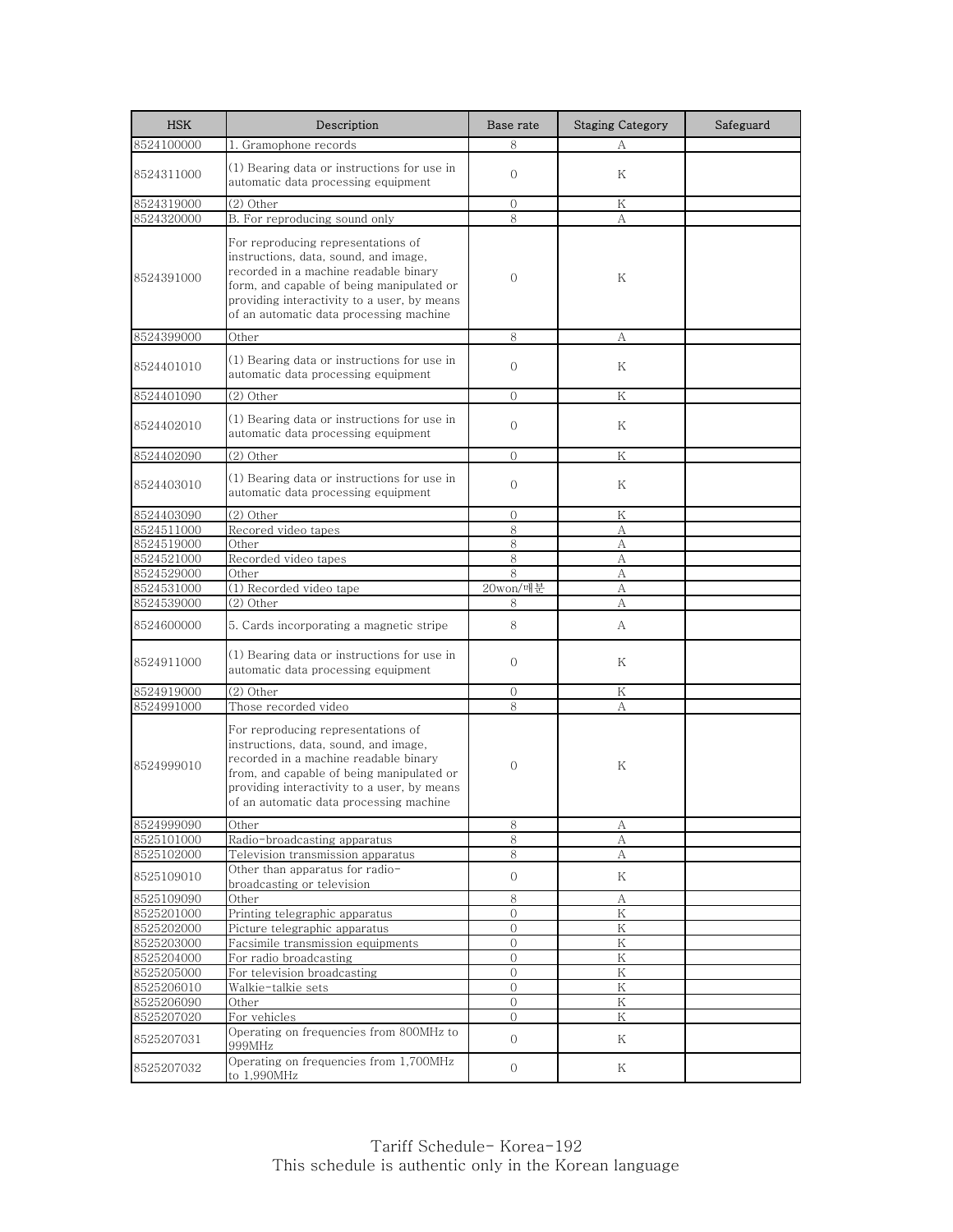| <b>HSK</b>               | Description                                                                                | Base rate      | <b>Staging Category</b> | Safeguard |
|--------------------------|--------------------------------------------------------------------------------------------|----------------|-------------------------|-----------|
| 8525207039               | Other                                                                                      | $\Omega$       | K                       |           |
| 8525207040               | Of making calls only                                                                       | $\overline{0}$ | K                       |           |
| 8525207090               | Other                                                                                      | $\mathbf{0}$   | Κ                       |           |
| 8525209100               | Switching apparatus for radio                                                              | $\mathbf{0}$   | Κ                       |           |
|                          | telecommunication                                                                          |                |                         |           |
| 8525209200               | Base station transceiver                                                                   | $\mathbf{0}$   | Κ                       |           |
| 8525209300               | Repeater for radio telecommunication                                                       | $\Omega$       | K                       |           |
| 8525209900               | Other                                                                                      | $\overline{0}$ | Κ                       |           |
| 8525301000               | For video tape recorder                                                                    | 8              | А                       |           |
| 8525302000               | For monitor television                                                                     | 8              | А                       |           |
| 8525309000               | Other                                                                                      | 8              | A                       |           |
| 8525401010               | For digital type                                                                           | $\mathbf 0$    | Κ                       |           |
| 8525401090               | Other                                                                                      | 8              | $\mathsf{C}$            |           |
| 8525409000               | Other                                                                                      | $\overline{0}$ | K                       |           |
| 8526101000<br>8526109000 | For aircrafts<br>Other                                                                     | 8<br>8         | С<br>$\mathsf{C}$       |           |
|                          |                                                                                            | 8              | С                       |           |
| 8526911010               | For aircrafts<br>Other                                                                     | 8              |                         |           |
| 8526911090<br>8526912010 | For aircrafts                                                                              | 8              | А<br>C                  |           |
| 8526912090               | Other                                                                                      | 8              | $\mathsf{C}$            |           |
| 8526913010               | For aircrafts                                                                              | 8              | A                       |           |
| 8526913090               | Other                                                                                      | 8              | А                       |           |
| 8526914000               | Loran receivers                                                                            | 8              | A                       |           |
| 8526919010               | For aircrafts                                                                              | 8              | С                       |           |
| 8526919090               | Other                                                                                      | 8              | А                       |           |
| 8526920000               | Radio remote control apparatus                                                             | 8              | A                       |           |
| 8527120000               | Pocket-size radio cassette-players                                                         | 8              | A                       |           |
| 8527131000               | Of cassette type                                                                           | 8              | A                       |           |
| 8527132000               | Of disc type                                                                               | 8              | А                       |           |
|                          |                                                                                            |                |                         |           |
| 8527133000               | Combined with cassette type and disc type                                                  | 8              | А                       |           |
| 8527139000               | Other                                                                                      | 8              | A                       |           |
| 8527190000               | Other                                                                                      | 8              | A                       |           |
| 8527211000               | Of cassette type                                                                           | 8              | А                       |           |
| 8527212000               | Of disc type                                                                               | 8              | А                       |           |
| 8527213000               | Combined with cassette type and disc type                                                  | 8              | А                       |           |
| 8527219000               | Other                                                                                      | 8              | А                       |           |
| 8527290000               | Other                                                                                      | 8              | A                       |           |
| 8527311010               | Of cassette type                                                                           | 8              | А                       |           |
| 8527311020               | $\overline{Of}$ disc type                                                                  | 8              | А                       |           |
| 8527311030               | Combined with cassette type and disc type                                                  | 8              | А                       |           |
| 8527311090               | Other                                                                                      | 8              | А                       |           |
| 8527319000               | Other                                                                                      | 8              | А                       |           |
| 8527320000               | Not combined with sound recording or<br>reproducing apparatus but combined with a<br>clock | 8              | A                       |           |
| 8527390000               | Other                                                                                      | $8\,$          | А                       |           |
| 8527901000               | Hf,mf or lf receiving apparatus                                                            | 8              | А                       |           |
| 8527902011               | Portable receivers for calling alerting or<br>paging                                       | $\overline{0}$ | Κ                       |           |
| 8527902019               | Other                                                                                      | 8              | А                       |           |
| 8527902090               | Other                                                                                      | 8              | A                       |           |
| 8527909000               | Other                                                                                      | 8              | А                       |           |
| 8528121000               | Video tuner                                                                                | 8              | А                       |           |
| 8528122000               | Satellite television reception apparatus                                                   | 8              | А                       |           |
| 8528129011               | Of analog                                                                                  | 8              | А                       |           |
| 8528129012               | Of digital                                                                                 | 8              | А                       |           |
| 8528129021               | Of analog                                                                                  | 8              | А                       |           |
| 8528129022               | Of digital                                                                                 | 8              | А                       |           |
| 8528129031               | Of analog                                                                                  | 8              | А                       |           |
| 8528129032               | Of digital                                                                                 | 8              | А                       |           |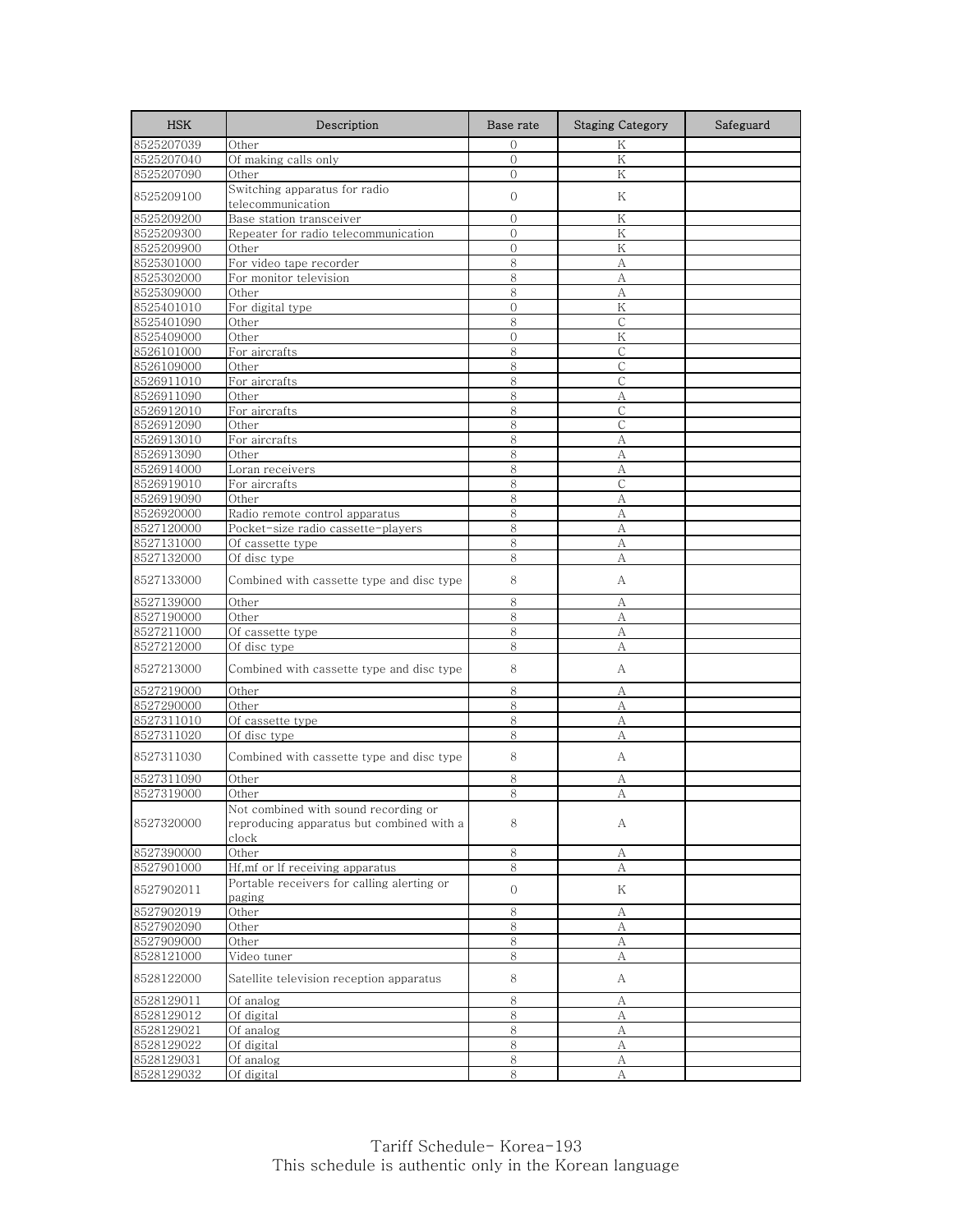| <b>HSK</b>               | Description                                                                                                                                                                                                                                         | Base rate    | <b>Staging Category</b> | Safeguard |
|--------------------------|-----------------------------------------------------------------------------------------------------------------------------------------------------------------------------------------------------------------------------------------------------|--------------|-------------------------|-----------|
| 8528129041               | Of analog                                                                                                                                                                                                                                           | 8            | А                       |           |
| 8528129042               | Of digital                                                                                                                                                                                                                                          | 8            | $\mathbf{A}$            |           |
| 8528129090               | Other                                                                                                                                                                                                                                               | 8            | А                       |           |
| 8528131000               | Video tuner                                                                                                                                                                                                                                         | 8            | A                       |           |
| 8528139010               | Of the length of fluorescent screen of<br>braun tube under 37cmin diagnal line                                                                                                                                                                      | 8            | A                       |           |
| 8528139020               | Of the length of fluorescent screen of<br>braun tube not less than 37cm but under<br>45.72cm in diagnal line                                                                                                                                        | 8            | А                       |           |
| 8528139030               | Of the length of fluorescent screen of<br>braun tube not less than 45.72cm in diagnal<br>line                                                                                                                                                       | 8            | А                       |           |
| 8528139090               | Other                                                                                                                                                                                                                                               | 8            | А                       |           |
| 8528211000               | Television monitors specially<br>manufactured for medical purpose                                                                                                                                                                                   | 8            | А                       |           |
| 8528219000               | Of other closed circuit type                                                                                                                                                                                                                        | 8            | А                       |           |
| 8528221000               | Television monitors specially<br>manufactured for medical purpose                                                                                                                                                                                   | 8            | $\mathsf{C}$            |           |
| 8528229000               | Of other closed circuit type                                                                                                                                                                                                                        | 8            | А                       |           |
| 8528300000               | 3. Video projectors                                                                                                                                                                                                                                 | 8            | А                       |           |
| 8529101000               | A. For radar apparatus                                                                                                                                                                                                                              | 8            | A                       |           |
| 8529109100               | For radio navigational aid or radio remote<br>control apparatus                                                                                                                                                                                     | 8            | А                       |           |
| 8529109210               | For receiving from satellites                                                                                                                                                                                                                       | 8            | А                       |           |
| 8529109290               | Other                                                                                                                                                                                                                                               | 8            | А                       |           |
| 8529109300               | Of a kind used with apparatus for<br>radiotelephony and radiotelegraphy                                                                                                                                                                             | $\mathbf{O}$ | K                       |           |
| 8529109900               | Other                                                                                                                                                                                                                                               | 8            | А                       |           |
| 8529901000               | A. Of radar apparatus                                                                                                                                                                                                                               | 8            | А                       |           |
| 8529909100               | Of radio navigational aid or radio remote<br>control apparatus                                                                                                                                                                                      | 8            | A                       |           |
| 8529909200               | Of transmission apparatus for radio-<br>broadcasting ortelevision                                                                                                                                                                                   | 8            | A                       |           |
| 8529909300               | Ofreception apparatus for radio<br>telephony,radio telegraphy                                                                                                                                                                                       | 8            | А                       |           |
| 8529909400               | Of radio-broadcast receivers                                                                                                                                                                                                                        | 8            | А                       |           |
| 8529909500               | Of television cameras                                                                                                                                                                                                                               | 8            | А                       |           |
| 8529909610               | Tuner for colour                                                                                                                                                                                                                                    | 8            | А                       |           |
| 8529909620               | Tuner for black and white or monochrome                                                                                                                                                                                                             | 8            | A                       |           |
| 8529909630               | Screen for video projector                                                                                                                                                                                                                          | 8            | С                       |           |
| 8529909640               | Other parts for colour                                                                                                                                                                                                                              | 8            | А                       |           |
| 8529909650               | Other parts for black and white or<br>monochrome                                                                                                                                                                                                    | 8            | А                       |           |
| 8529909910               | Of transmission apparatus other than<br>apparatus for radio-broadcasting or<br>television, transmission apparatus<br>incorporating reception apparatus, digital<br>still image video cameras, portable<br>receivers for calling, alerting or paging | $\mathbf{0}$ | Κ                       |           |
| 8529909990               | Other                                                                                                                                                                                                                                               | 8            | А                       |           |
| 8530101010               | For ground equipment                                                                                                                                                                                                                                | 8            | А                       |           |
| 8530101090               | Other                                                                                                                                                                                                                                               | 8            | A                       |           |
| 8530109000<br>8530800000 | Other<br>Other equipment                                                                                                                                                                                                                            | 8<br>8       | А<br>А                  |           |
| 8530900000               | Parts                                                                                                                                                                                                                                               | 8            | А                       |           |
| 8531101000               | Burglar alarms                                                                                                                                                                                                                                      | 8            | А                       |           |
| 8531102000               | Fire alarms                                                                                                                                                                                                                                         | 8            | А                       |           |
| 8531103000               | Gas alarms                                                                                                                                                                                                                                          | 8            | А                       |           |
| 8531104000               | Electric bells                                                                                                                                                                                                                                      | $8\,$        | А                       |           |
| 8531105000               | Sirens                                                                                                                                                                                                                                              | 8            | А                       |           |
| 8531109000               | Other sound or signalling apparatus                                                                                                                                                                                                                 | 8            | А                       |           |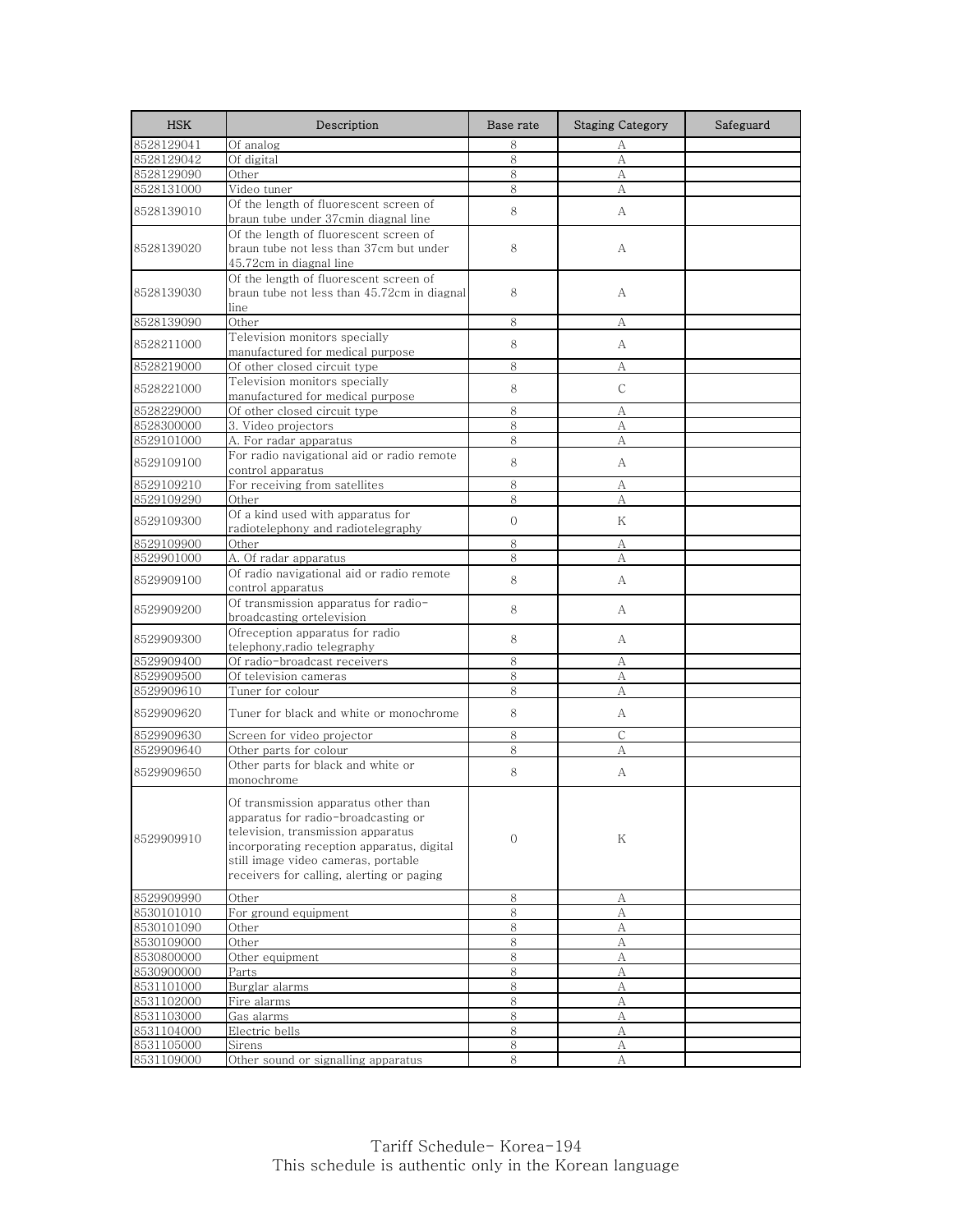| <b>HSK</b> | Description                                           | Base rate      | <b>Staging Category</b> | Safeguard |
|------------|-------------------------------------------------------|----------------|-------------------------|-----------|
|            | Indicator panels incorporating liquid crystal         |                |                         |           |
| 8531200000 | devices (LCD) or light emitting                       | $\mathbf{O}$   | Κ                       |           |
|            | diodes(LED)                                           |                |                         |           |
| 8531800000 | Other apparatus                                       | 8              | А                       |           |
| 8531901000 | Of subheading 8531.10                                 | 8              | A                       |           |
| 8531902000 | Of subheading 8531.20                                 | $\overline{0}$ | K                       |           |
| 8531909000 | Other                                                 | 8              | А                       |           |
|            | Fixed capacitors designed for use in                  |                |                         |           |
| 8532100000 | 50/60Hz circuits and having a reactive                | $\mathbf{0}$   | K                       |           |
|            | power handling capacity of not less than              |                |                         |           |
|            | 0.5kvar(power capacitors)                             |                |                         |           |
| 8532210000 | Tantalum                                              | 0              | Κ                       |           |
| 8532220000 | Aluminium electrolytic                                | $\Omega$       | K                       |           |
| 8532230000 | Ceramic dielectric, single layer                      | $\Omega$       | K                       |           |
| 8532240000 | Ceramic dielectric, multilayer                        | $\mathbf{0}$   | Κ                       |           |
| 8532250000 | Dielectric of paper or plastics                       | $\mathbf{0}$   | Κ                       |           |
| 8532290000 | Other                                                 | $\Omega$       | K                       |           |
| 8532301000 | Variable polyethylene capacitors                      | $\Omega$       | Κ                       |           |
| 8532309000 | Other                                                 | $\Omega$       | K                       |           |
| 8532901000 | Of fixed capacitors                                   | $\overline{0}$ | K                       |           |
| 8532902000 | Of variable capacitors                                | $\Omega$       | K                       |           |
| 8532909000 | Other                                                 | $\Omega$       | K                       |           |
|            | Fixed carbon resistors, composition or film           | $\mathbf{O}$   | Κ                       |           |
| 8533100000 | types                                                 |                |                         |           |
| 8533211000 | Of chip-type                                          | $\mathbf{0}$   | Κ                       |           |
| 8533219000 | Other                                                 | $\Omega$       | K                       |           |
| 8533291000 | Of chip-type                                          | $\Omega$       | K                       |           |
| 8533299000 | Other                                                 | $\mathbf{O}$   | Κ                       |           |
| 8533310000 | For a power handling capacity not                     | $\mathbf{O}$   | Κ                       |           |
|            | exceeding 20W                                         |                |                         |           |
| 8533390000 | Other                                                 | $\mathbf{0}$   | K                       |           |
| 8533401000 | Variable carbon resistors                             | $\Omega$       | K                       |           |
| 8533402000 | Thermistor                                            | $\Omega$       | K                       |           |
| 8533403000 | Varistor                                              | $\Omega$       | Κ                       |           |
| 8533409000 | Other                                                 | $\mathbf{O}$   | Κ                       |           |
| 8533901000 | Of variable resistors                                 | $\overline{0}$ | K                       |           |
| 8533909000 | Other                                                 | $\mathbf{0}$   | K                       |           |
|            | 1. Obtaind by forming with passive                    |                | Κ                       |           |
| 8534001000 | elements (inductanceds, resistors and<br>capacitoers) | $\mathbf{0}$   |                         |           |
|            |                                                       |                |                         |           |
|            | 2. Of tape type or obtained by forming with           | $\mathbf{0}$   | Κ                       |           |
| 8534002000 | circuits which function as lead frames                |                |                         |           |
| 8534009000 | 3. Other                                              | $\Omega$       | Κ                       |           |
| 8535100000 | Fuses                                                 |                |                         |           |
| 8535211000 | Rated at less than 7.25kV                             | ŏ<br>8         | Α<br>А                  |           |
|            | Rated at 7.25kV and more but less than                |                |                         |           |
| 8535212000 | 75.5kV                                                | 8              | A                       |           |
| 8535291000 | Rated at less than 200kV                              | 8              | А                       |           |
| 8535292000 | Rated at 200kV and more                               | 8              | А                       |           |
| 8535301000 | Rated at less than 7.25kV                             | 8              | А                       |           |
|            | Rated at 7.25kV and more but less than                |                |                         |           |
| 8535302000 | 72.5kV                                                | 8              | A                       |           |
|            | Rated at 72.5kV and more but less than                |                |                         |           |
| 8535303000 | 200kV                                                 | 8              | A                       |           |
| 8535304000 | Rated at 200kV and more                               | 8              | А                       |           |
|            | Lightning arresters, voltage limiters and             |                |                         |           |
| 8535400000 | surge suppressors                                     | 8              | A                       |           |
| 8535901000 | Connector                                             | 8              | А                       |           |
| 8535902000 | Electrical terminal                                   | 8              | А                       |           |
| 8535909000 | Other                                                 | 8              | А                       |           |
| 8536101000 | Of tube-type                                          | 8              | C                       |           |
| 8536109000 | Other                                                 | 8              | C                       |           |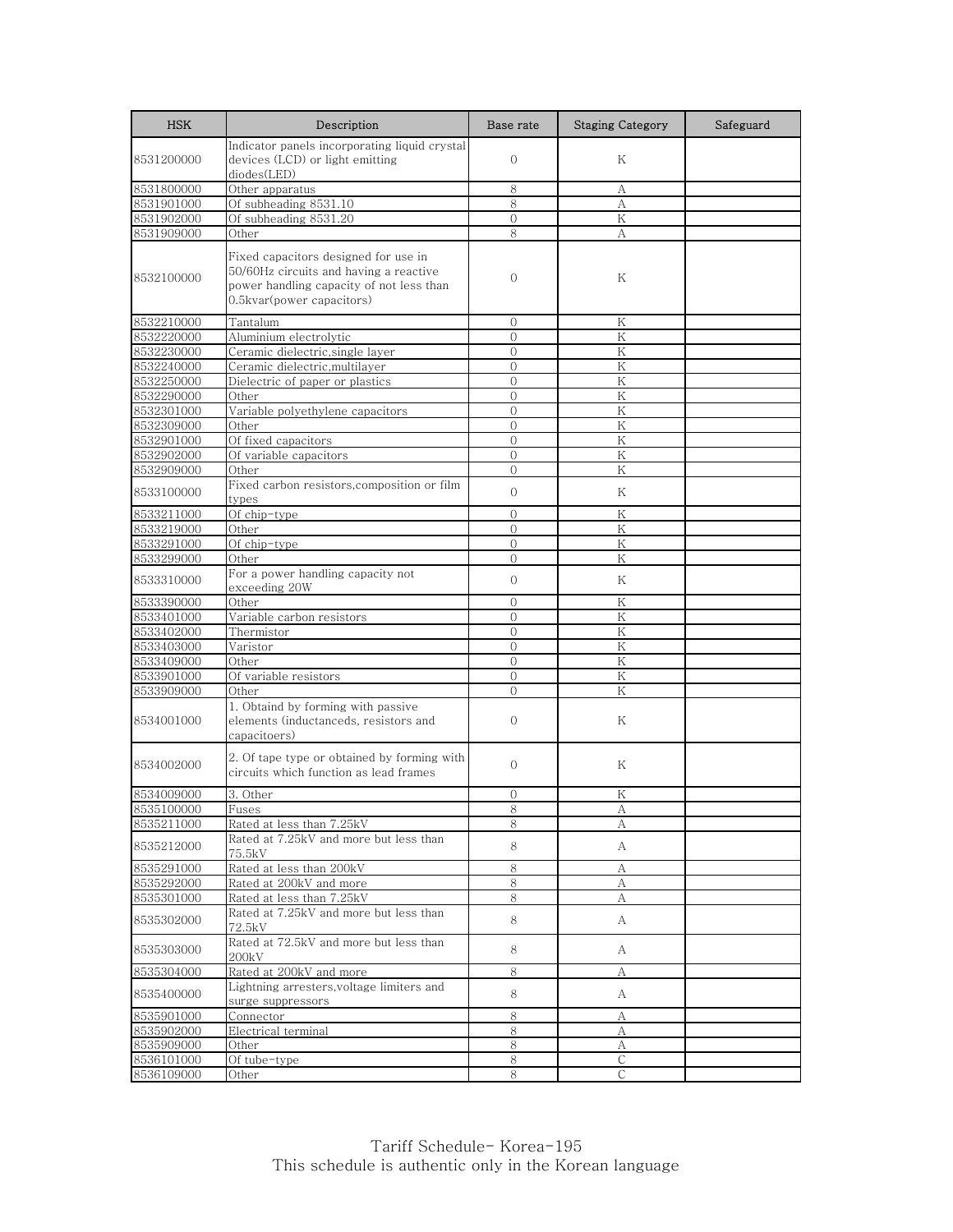| <b>HSK</b>               | Description                                                                                                                                     | Base rate      | <b>Staging Category</b> | Safeguard |
|--------------------------|-------------------------------------------------------------------------------------------------------------------------------------------------|----------------|-------------------------|-----------|
| 8536200000               | Automatic circuit breakers                                                                                                                      | 8              | А                       |           |
| 8536300000               | Other apparatus for protecting electrical<br>circuits                                                                                           | 8              | A                       |           |
| 8536410000               | For a voltage not exceeding 60V                                                                                                                 | 8              | А                       |           |
| 8536490000               | Other                                                                                                                                           | 8              | C                       |           |
| 8536501000               | Rotary type                                                                                                                                     | 8              | А                       |           |
| 8536502000               | Push-button type                                                                                                                                | 8              | A                       |           |
| 8536503000               | Micro-type                                                                                                                                      | 8              | А                       |           |
| 8536504000               | Of magnet switches (including magnretic<br>contactors)                                                                                          | 8              | A                       |           |
| 8536509010               | Electromechanical snap-action switches<br>for a current not exceeding 11 amps                                                                   | $\mathbf{0}$   | Κ                       |           |
| 8536509020               | Electronic AC switches consisting of<br>optically coupled input and output circuits<br>(Insulated thyristor AC switches)                        | $\mathbf{0}$   | Κ                       |           |
| 8536509030               | Of temperature protected, consisting of a<br>transistor and a logic chip(chip-on-chip<br>technology) for a voltage not exceeding<br>1,000 volts | $\mathbf{0}$   | Κ                       |           |
| 8536509090               | Other                                                                                                                                           | 8              | А                       |           |
| 8536610000               | Lamp-holders                                                                                                                                    | 8              | А                       |           |
| 8536691000               | For co-axial cables and printed circuits                                                                                                        | $\Omega$       | Κ                       |           |
| 8536699000               | Other                                                                                                                                           | 8              | А                       |           |
| 8536901000               | Junction boxes                                                                                                                                  | $\Omega$       | Κ                       |           |
| 8536909010               | Connection and contact elements for wires<br>and cables                                                                                         | $\overline{0}$ | Κ                       |           |
| 8536909090               | Other                                                                                                                                           | 8              | А                       |           |
| 8537101000               | Switch boards                                                                                                                                   | 8              | А                       |           |
| 8537102000               | Automatic control panels                                                                                                                        | 8              | A                       |           |
| 8537109000               | Other                                                                                                                                           | 8              | А                       |           |
| 8537201000               | Switch boards                                                                                                                                   | 8              | C                       |           |
| 8537202000               | Automatic control panels                                                                                                                        | 8              | А                       |           |
| 8537209000               | Other                                                                                                                                           | 8              | А                       |           |
| 8538100000               | Boards,panels,consoles,desks,cabinets and<br>other bases for the goods of heading<br>85.37, not equipped with their apparatus                   | 8              | А                       |           |
| 8538901000               | Of switches                                                                                                                                     | 8              | А                       |           |
| 8538902000               | Of automatic circuit breakers                                                                                                                   | 8              | A                       |           |
| 8538903000               | Of relays                                                                                                                                       | 8              | А                       |           |
| 8538904000               | Of automatic control panels                                                                                                                     | 8              | А                       |           |
| 8538909000               | Other                                                                                                                                           | 8              | A                       |           |
| 8539100000               | 1. Sealed beam lamp units                                                                                                                       | 8              | А                       |           |
| 8539210000               | Tungsten halogen                                                                                                                                | 8              | А                       |           |
| 8539221000               | Incandescent lamps                                                                                                                              | 8              | А                       |           |
| 8539222000               | Decoration lamps                                                                                                                                | 8              | $\mathbf{A}$            |           |
| 8539223000               | Beam lamps                                                                                                                                      | 8              | А                       |           |
| 8539224000               | Attracting fish lamps                                                                                                                           | 8              | А                       |           |
| 8539229000               | Other                                                                                                                                           | 8              | А                       |           |
| 8539290000               | Other                                                                                                                                           | 8              | А                       |           |
| 8539310000               | Fluorescent, hot cathode                                                                                                                        | 8              | A                       |           |
| 8539321000<br>8539322000 | Mercury lamps                                                                                                                                   | 8<br>8         | А<br>A                  |           |
| 8539323000               | Sodium vapout lamps                                                                                                                             | 8              |                         |           |
| 8539390000               | Metal halide lamps<br>Other                                                                                                                     | 8              | А<br>А                  |           |
| 8539410000               | A. Arc lamps                                                                                                                                    | 8              | A                       |           |
| 8539491010               | (a) Of machines and mechanical appliances<br>for making semiconductor devices                                                                   | 3              | А                       |           |
|                          |                                                                                                                                                 |                |                         |           |
| 8539491090               | (b) Other                                                                                                                                       | $\,8\,$<br>8   | A<br>$\mathbf{A}$       |           |
| 8539492000               | (2) Infra-red lamps                                                                                                                             |                |                         |           |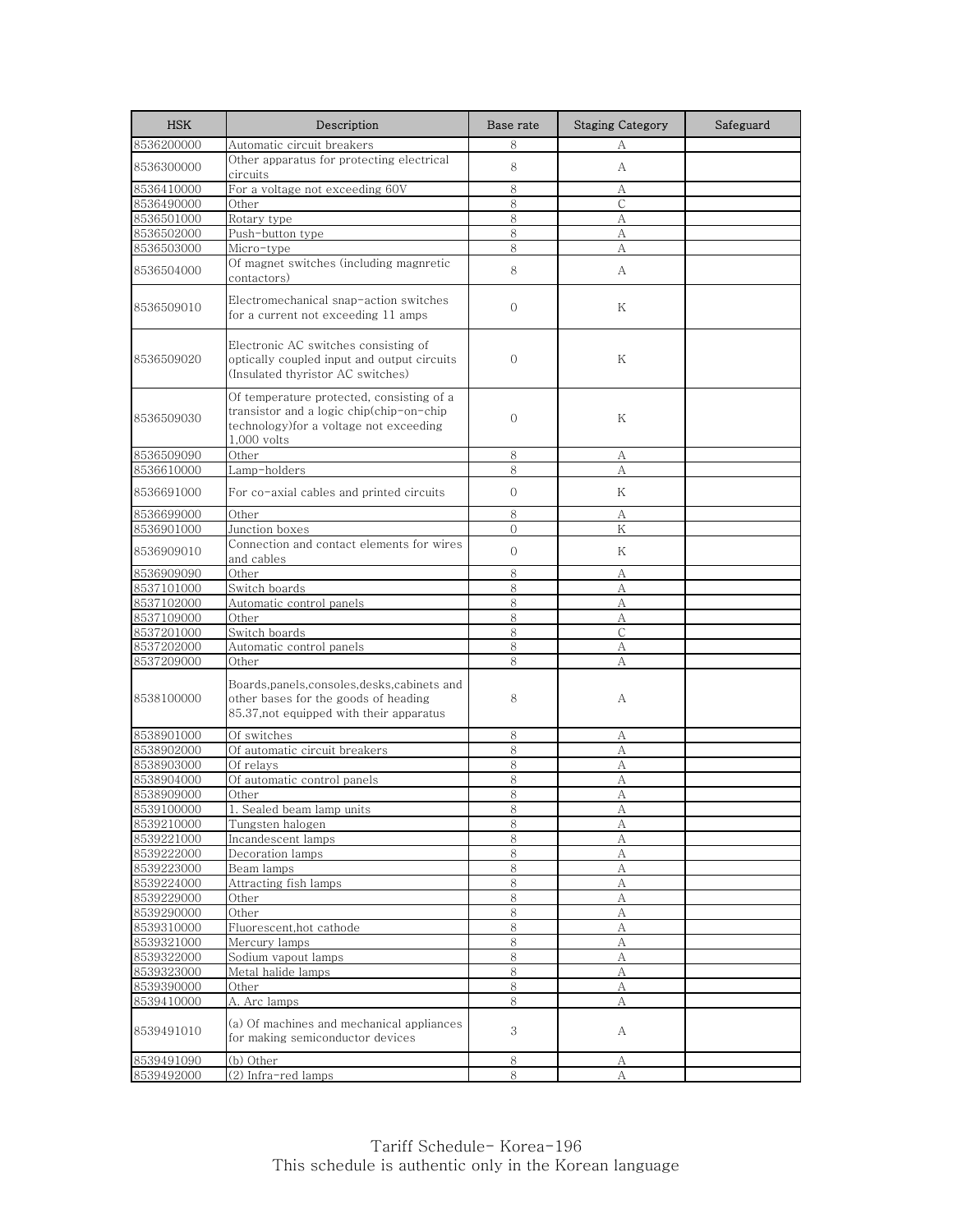| <b>HSK</b> | Description                                                                                                     | Base rate           | <b>Staging Category</b> | Safeguard |
|------------|-----------------------------------------------------------------------------------------------------------------|---------------------|-------------------------|-----------|
| 8539901000 | Of filament lamps                                                                                               | 8                   | А                       |           |
| 8539902000 | Of discharge lamps                                                                                              | 8                   | А                       |           |
| 8539909000 | Other                                                                                                           | 8                   | A                       |           |
| 8540110000 | Colour                                                                                                          | 8                   | А                       |           |
| 8540120000 | Black and white or other monochrome                                                                             | 8                   | А                       |           |
| 8540201000 | Television camera tubes.                                                                                        | 8                   | А                       |           |
| 8540209000 | Other                                                                                                           | 8                   | A                       |           |
|            | Data/graphic display tubes, colour, with a                                                                      |                     |                         |           |
| 8540400000 | phosphor dot screen pitch smaller than<br>$0.4$ mm                                                              | 8                   | А                       |           |
|            | Data/graphic display tubes, black and white                                                                     |                     |                         |           |
| 8540500000 | or other monochrome                                                                                             | 8                   | A                       |           |
| 8540601000 | Colour                                                                                                          | 8                   | А                       |           |
| 8540609000 | Other                                                                                                           | 8                   | А                       |           |
| 8540710000 | Magnetrons                                                                                                      | 8                   | А                       |           |
| 8540720000 | Klystrons                                                                                                       | 8                   | А                       |           |
| 8540790000 | Other                                                                                                           | 8                   | А                       |           |
|            |                                                                                                                 |                     |                         |           |
| 8540810000 | Receiver or amplifier valves and tubes                                                                          | 8                   | А                       |           |
| 8540891000 | Thermionic valves and tubes for<br>transmitters                                                                 | 8                   | А                       |           |
| 8540892000 | Discharge tubes                                                                                                 | 8                   | А                       |           |
| 8540893000 | Digitron                                                                                                        | 8                   | А                       |           |
| 8540899000 | Other                                                                                                           | 8                   | С                       |           |
| 8540911000 | Deflection coils                                                                                                | 8                   | А                       |           |
| 8540912000 | Electronic guns                                                                                                 | 8                   | А                       |           |
| 8540913000 | Shadow mask                                                                                                     | 8                   | А                       |           |
| 8540919000 | Other                                                                                                           | 8                   | А                       |           |
| 8540990000 | Other                                                                                                           | 8                   | А                       |           |
| 8541101000 | Chips,dice and wafers not yet cut into<br>chips                                                                 | $\mathbf{O}$        | Κ                       |           |
| 8541109000 | Other                                                                                                           | $\Omega$            | K                       |           |
| 8541211000 | Chips, dice and wafers not yet cut into<br>chips                                                                | $\mathbf{O}$        | Κ                       |           |
| 8541219000 | Other                                                                                                           | $\Omega$            | K                       |           |
|            | Chips, dice and wafers not yet cut into                                                                         |                     |                         |           |
| 8541291000 | chips                                                                                                           | $\mathbf{O}$        | Κ                       |           |
| 8541299000 | Other                                                                                                           | $\mathbf{0}$        | K                       |           |
| 8541301000 | Chips, dice and wafers not yet cut into<br>chips                                                                | $\Omega$            | K                       |           |
| 8541302000 | Thyristors                                                                                                      | $\mathbf{O}$        | Κ                       |           |
| 8541303000 | Diacs                                                                                                           | $\Omega$            | Κ                       |           |
| 8541304000 | Triacs                                                                                                          | $\mathbf{0}$        | K                       |           |
| 8541401000 | Chips,dice and wafers not yet cut into<br>chips                                                                 | $\mathbf{O}$        | Κ                       |           |
| 8541402010 | Laser devices                                                                                                   |                     | Κ                       |           |
| 8541402090 | Other                                                                                                           | U<br>$\overline{0}$ | K                       |           |
| 8541409010 | Photovoltaic cells                                                                                              | 0                   | Κ                       |           |
| 8541409020 | Photovoltaic cells(photovoltaic<br>cells,including solar<br>cells, photodiodes, photocouples and<br>photorelays | $\mathbf 0$         | Κ                       |           |
| 8541409030 | Charge coupled devices(CCD)                                                                                     | 0                   | Κ                       |           |
| 8541409090 | Other                                                                                                           | $\overline{O}$      | $\rm K$                 |           |
| 8541501000 | Chips, dice and wafers not yet cut into                                                                         | $\overline{0}$      | Κ                       |           |
|            | chips                                                                                                           |                     |                         |           |
| 8541502000 | Rectifier devices                                                                                               | $\mathcal{O}$       | Κ                       |           |
| 8541509000 | Other                                                                                                           | $\mathbf{O}$        | K                       |           |
| 8541601000 | Crystal vibrator                                                                                                | $\mathcal{O}$       | $\rm K$                 |           |
| 8541609000 | Other                                                                                                           | 0                   | K                       |           |
| 8541901000 | A. Lead frames                                                                                                  | $\overline{0}$      | K                       |           |
| 8541902000 | B. Of diodes                                                                                                    | 0                   | Κ                       |           |
| 8541903000 | C. Of transistors                                                                                               | $\overline{0}$      | $\rm K$                 |           |
| 8541909000 | D. Other                                                                                                        | $\mathbf{O}$        | Κ                       |           |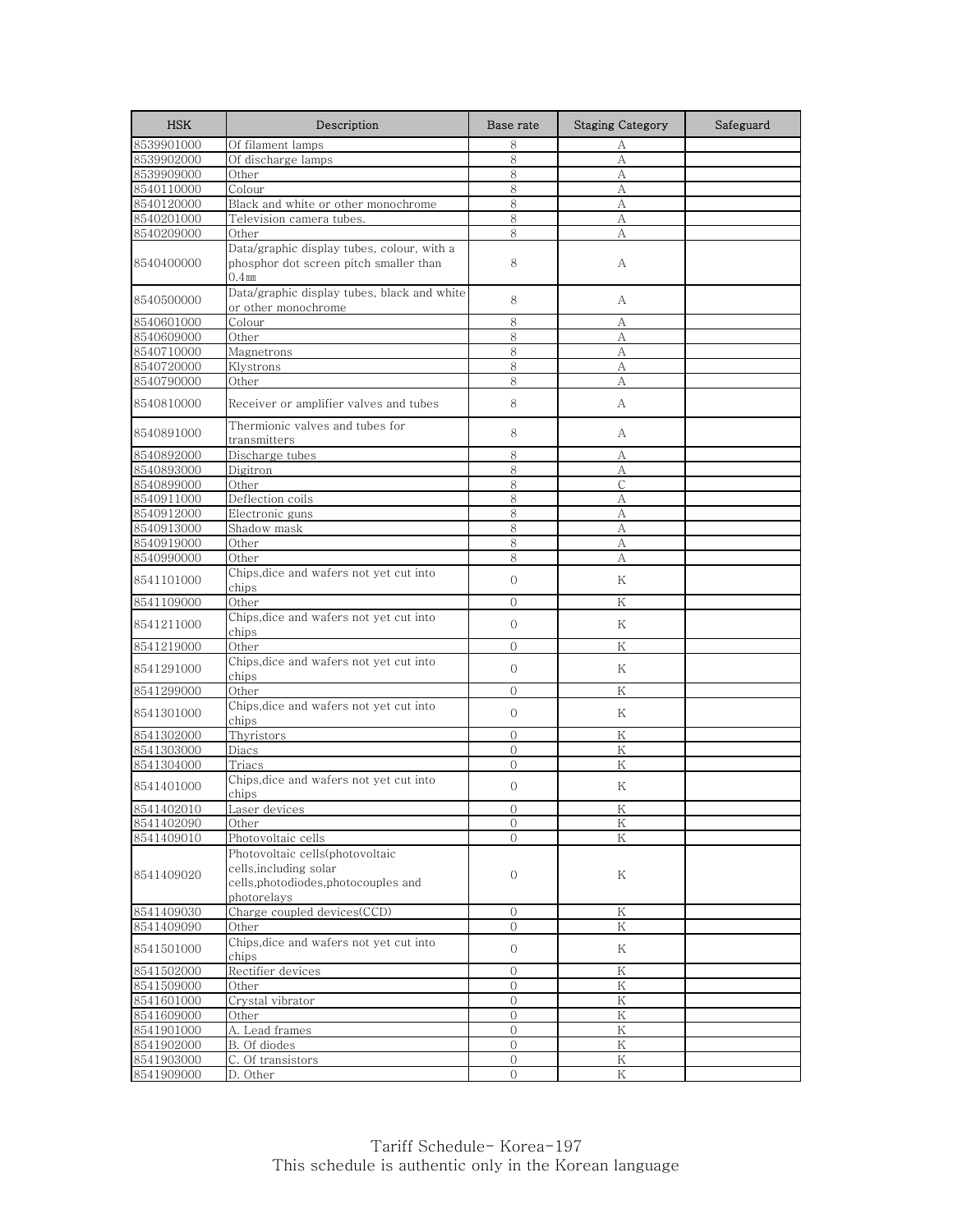| <b>HSK</b>               | Description                                                                                                                                                         | Base rate                      | <b>Staging Category</b> | Safeguard |
|--------------------------|---------------------------------------------------------------------------------------------------------------------------------------------------------------------|--------------------------------|-------------------------|-----------|
| 8542100000               | 1. Cards incorporating an electronic<br>integrated circuit ("smart" cards)                                                                                          | $\overline{0}$                 | Κ                       |           |
| 8542211000               | Chips, dice and wafers not yet cut into<br>chips                                                                                                                    | $\Omega$                       | K                       |           |
| 8542212010               | DRAM (Dynamic random access memory)                                                                                                                                 | $\mathcal{O}$                  | Κ                       |           |
| 8542212020               | SRAM(Static random access memory)                                                                                                                                   | $\Omega$                       | Κ                       |           |
| 8542212030               | Flash memory                                                                                                                                                        | $\overline{0}$                 | K                       |           |
| 8542212090               | Other                                                                                                                                                               | $\mathbf{O}$                   | Κ                       |           |
| 8542213000               | Central processing unit(CPU) for computer                                                                                                                           | $\mathcal{O}$                  | Κ                       |           |
| 8542219000               | Other                                                                                                                                                               | $\Omega$                       | K                       |           |
| 8542291000               | Chips, dice and wafers not yet cut into<br>chips                                                                                                                    | $\mathbf{O}$                   | Κ                       |           |
| 8542299000               | Other                                                                                                                                                               | $\mathbf{O}$                   | K                       |           |
| 8542600000               | 3. Hybrid integrated circuits                                                                                                                                       | $\mathbf{0}$                   | Κ                       |           |
| 8542700000               | 4. Electronic microassemblies                                                                                                                                       | $\mathbf{O}$                   | K                       |           |
| 8542901000               | Lead frames                                                                                                                                                         | $\overline{0}$                 | K                       |           |
| 8542909000<br>8543110000 | Other<br>Ion implanters for doping semiconductor                                                                                                                    | $\overline{0}$<br>$\mathbf{O}$ | K<br>Κ                  |           |
|                          | materials                                                                                                                                                           |                                |                         |           |
| 8543190000<br>8543200000 | Other                                                                                                                                                               | 8<br>8                         | А                       |           |
|                          | 2. Signal generators<br>3. Machines and apparatus for                                                                                                               |                                | А                       |           |
| 8543300000               | electroplating, electrolysis or<br>electrophoresis                                                                                                                  | 8                              | A                       |           |
| 8543400000               | 4. Electric fence energisers                                                                                                                                        | 8                              | А                       |           |
| 8543810000               | Proximity cards and tags                                                                                                                                            | $\mathbf{0}$                   | Κ                       |           |
| 8543891010               | Medicated water electrolysis apparatus                                                                                                                              | 8                              | А                       |           |
| 8543891020               | Electical beauty appliances                                                                                                                                         | 8                              | A                       |           |
| 8543891030               | Audio mixers                                                                                                                                                        | 8                              | А                       |           |
| 8543891040               | Equalizers                                                                                                                                                          | 8                              | А                       |           |
| 8543891050               | Ozon generator                                                                                                                                                      | 8                              | А                       |           |
| 8543891090               | Other                                                                                                                                                               | 8                              | С                       |           |
| 8543892000               | Electrical machines with translation or<br>dictionary functions                                                                                                     | $\overline{0}$                 | Κ                       |           |
| 8543899010               | High frequency amplifiers                                                                                                                                           | 8                              | D                       |           |
| 8543899020               | Detectors, including optical sensor                                                                                                                                 | 8                              | А                       |           |
| 8543899030               | Electrical nerve stimulation (T.E.N.S)                                                                                                                              | $\mathbf{0}$                   | Κ                       |           |
| 8543899090               | Other<br>Of ion implanters for doping semiconductor                                                                                                                 | 8                              | A                       |           |
| 8543901010               | materials                                                                                                                                                           | $\overline{0}$                 | Κ                       |           |
| 8543901090               | Other                                                                                                                                                               | 8                              | А                       |           |
| 8543909010               | Flat panel displays for electrical machines<br>with transition or dictionary<br>functions(including LCD, Electro<br>Luminescence, Plasma and other<br>technologies) | $\mathbf{0}$                   | Κ                       |           |
| 8543909020               | Printed Circuit Assemblies for electrical<br>machines with transition or dictionary<br>functions, which consist of one or more<br>printed circuits of heading 85.34 | 0                              | Κ                       |           |
| 8543909090               | Other                                                                                                                                                               | 8                              | А                       |           |
| 8544111000               | Insulating lacquer or enamel insulated                                                                                                                              | 8                              | A                       |           |
| 8544119000               | Other                                                                                                                                                               | 8                              | A                       |           |
| 8544190000               | Other                                                                                                                                                               | 8                              | А                       |           |
| 8544200000               | Co-axial cable and other co-axial electric<br>conductors                                                                                                            | 8                              | A                       |           |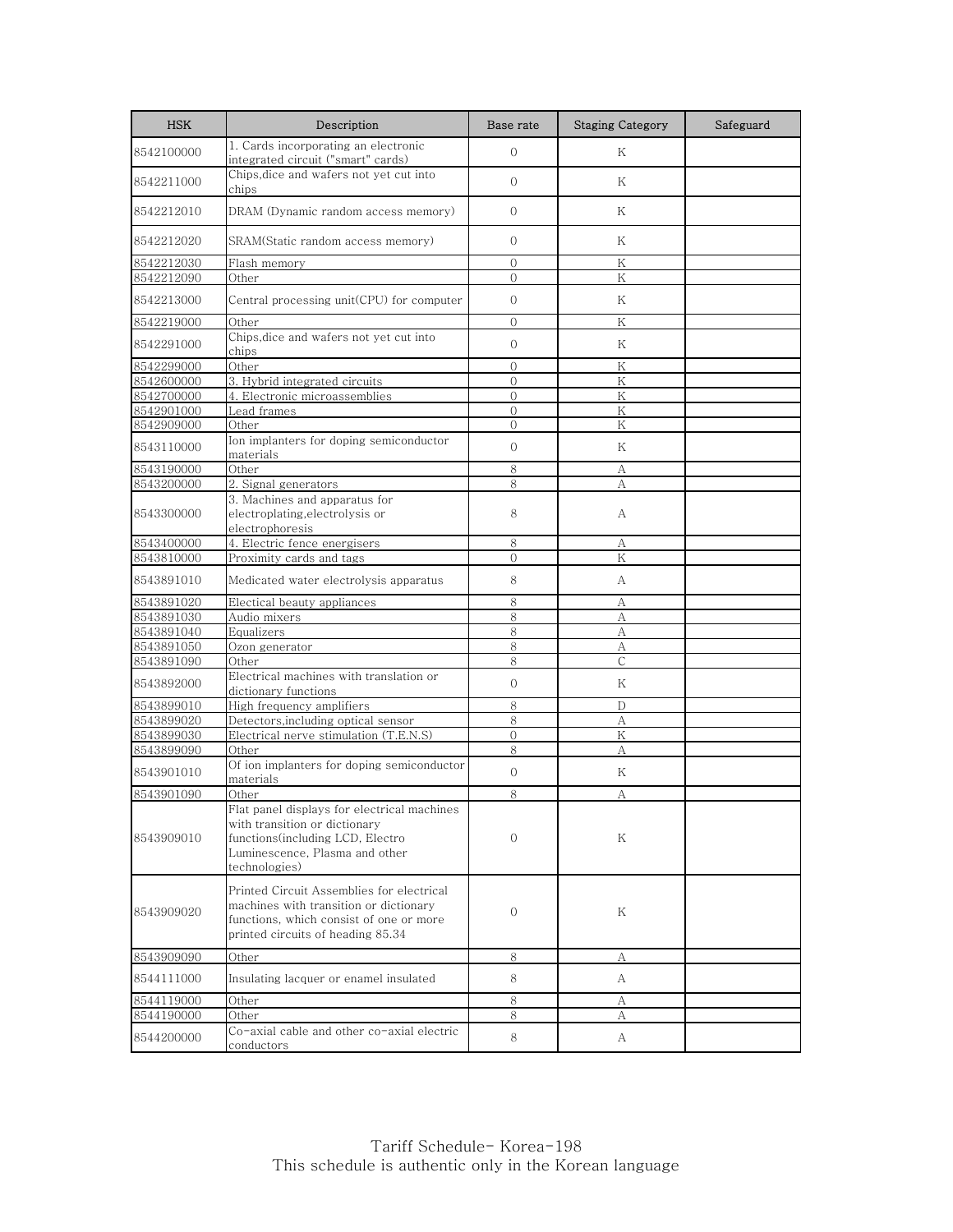| <b>HSK</b>               | Description                                                                                | Base rate      | <b>Staging Category</b> | Safeguard |
|--------------------------|--------------------------------------------------------------------------------------------|----------------|-------------------------|-----------|
| 8544300000               | Ignition wiring sets and other wiring sets<br>of a kind used invehicles, aircraft or ships | 8              | A                       |           |
| 8544411010               | Of a kind used for telecommunications                                                      | $\Omega$       | Κ                       |           |
| 8544411090               | Other                                                                                      | 8              | А                       |           |
| 8544412010               | Of a kind used for telecommunications                                                      | $\mathbf{0}$   | Κ                       |           |
| 8544412090               | Other                                                                                      | 8              | А                       |           |
| 8544419010               | Of a kind used for telecommunications                                                      | $\Omega$       | Κ                       |           |
| 8544419090               | Other                                                                                      | 8              | А                       |           |
| 8544491010               | Of a kind used for telecommunications                                                      | $\overline{0}$ | Κ                       |           |
| 8544491090               | Other                                                                                      | 8              | $\mathsf{C}$            |           |
| 8544492010               | Of a kind used for telecommunications                                                      | $\mathbf{0}$   | Κ                       |           |
| 8544492090               | Other                                                                                      | 8              | $\mathsf{C}$            |           |
| 8544499010               | Of a kind used for telecommunications                                                      | $\mathbf{0}$   | Κ                       |           |
| 8544499090               | Other                                                                                      | 8              | $\mathsf{C}$            |           |
| 8544511010               | Of a kind used for telecommunications                                                      | $\mathbf{0}$   | Κ                       |           |
|                          |                                                                                            |                |                         |           |
| 8544511090               | Other                                                                                      | 8              | А                       |           |
| 8544512010               | Of a kind used for telecommunications                                                      | $\mathbf{0}$   | Κ                       |           |
| 8544512090               | Other                                                                                      | 8              | А                       |           |
| 8544519010               | Of a kind used for telecommunications                                                      | $\mathbf{0}$   | Κ                       |           |
| 8544519090               | Other                                                                                      | 8              | D                       |           |
| 8544591000               | Rubber insulated wire                                                                      | 8              | А                       |           |
| 8544592000               | Plastic insulated wire                                                                     | 8              | А                       |           |
| 8544599000               | Other                                                                                      | 8              | А                       |           |
| 8544601010<br>8544601090 | Plastic insulated wire<br>Other                                                            | 8<br>8         | A<br>D                  |           |
| 8544602010               | Plastic insulated wire                                                                     | 8              | А                       |           |
| 8544602090               | Other                                                                                      | 8              | А                       |           |
| 8544603010               | Plastic insulated wire                                                                     | 8              | А                       |           |
| 8544603090               | Other                                                                                      | 8              | А                       |           |
| 8544700000               | Optical fibre cables                                                                       | $\overline{0}$ | Κ                       |           |
| 8545110000               | A. Of a kind used for furnaces                                                             | 5              | А                       |           |
| 8545190000               | B. Other                                                                                   | 5              | A                       |           |
| 8545200000               | 2. Brushes                                                                                 | 8              | А                       |           |
| 8545901000<br>8545909000 | Carbons rod                                                                                | 8<br>8         | А<br>А                  |           |
| 8546101000               | Other<br>Rated at not more than 1,000V                                                     | $\,8\,$        | $\rm A$                 |           |
| 8546102000               | Rated at more than 1,000V                                                                  | 8              | А                       |           |
| 8546201000               | Rated at not more than 1,000V                                                              | 8              | A                       |           |
| 8546202000               | Rated at more than 1,000V but not more                                                     | 8              | A                       |           |
| 8546203000               | than 10kV<br>Rated at more than 10kV but not more than<br>100kV                            | 8              | A                       |           |
| 8546204000               | Rated at more than 100kV but not more<br>than 300kV                                        | 8              | A                       |           |
| 8546205000               | Rated at more than 300kV                                                                   | 8              | А                       |           |
| 8546901000               | Artificial plastic insulators                                                              | 8              | А                       |           |
| 8546909000               | Other                                                                                      | 8              | А                       |           |
| 8547100000               | Insulating fittings of ceramics                                                            | $\,8\,$        | $\mathsf{C}$            |           |
| 8547200000               | Insulating fittings of plastics                                                            | 8              | А                       |           |
| 8547900000               | Other                                                                                      | 8              | А                       |           |
| 8548101000               | A. Of subheading 3824.90                                                                   | 6.5            | А                       |           |
| 8548102000               | B. Of subheading 7204.21,7204.29,7204.30<br>or 7204.49                                     | $\mathbf{1}$   | A                       |           |
| 8548103000               | C. Of subheading 74.04                                                                     | $\overline{0}$ | Κ                       |           |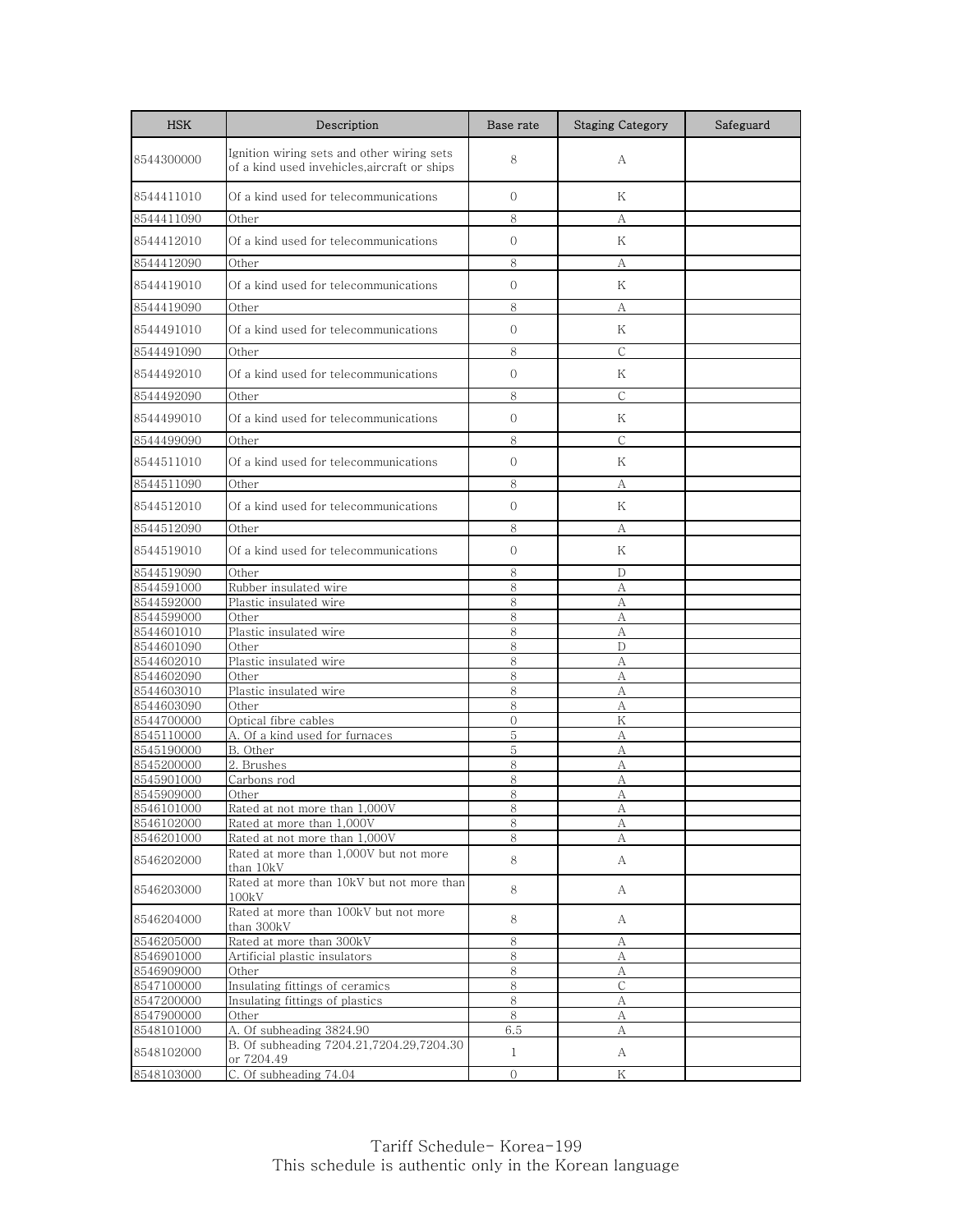| <b>HSK</b> | Description                                                                                  | Base rate      | <b>Staging Category</b> | Safeguard |
|------------|----------------------------------------------------------------------------------------------|----------------|-------------------------|-----------|
| 8548104000 | D. Of subheading 7503 or 7902                                                                | 1              | А                       |           |
| 8548105000 | E. Of subheading 78.02                                                                       | $\mathbf{1}$   | А                       |           |
| 8548106000 | F. Of subheading 8107.10.2000 or 8111.00                                                     | 5              | A                       |           |
| 8548107000 | G. Of heading 85.06(other than parts of<br>subheading 8506.90)                               | 8              | А                       |           |
| 8548109000 | H. Other                                                                                     | 8              | А                       |           |
| 8548900000 | 2. Other                                                                                     | 8              | А                       |           |
| 8601100000 | 1. Powered from an external source of<br>electricity                                         | 5              | А                       |           |
| 8601200000 | 2. Powered by electric accumulators                                                          | 5              | А                       |           |
| 8602100000 | 1. Diesel-electric locomotives                                                               | $\mathbf{0}$   | Κ                       |           |
| 8602900000 | 2. Other                                                                                     | $\Omega$       | K                       |           |
| 8603101000 | Coaches                                                                                      | 5              | G                       |           |
| 8603102000 | Vans and trucks                                                                              | 5              | А                       |           |
| 8603901000 | Coaches                                                                                      | 5              | А                       |           |
| 8603902000 | Vans and trucks                                                                              | 5              | А                       |           |
| 8604001000 | Workshops                                                                                    | 5              | А                       |           |
| 8604002000 | Cranes                                                                                       | 5              | А                       |           |
| 8604003000 | Testing coaches                                                                              | 5              | А                       |           |
| 8604004000 | Track inspection vehicles                                                                    | 5              | А                       |           |
| 8604009000 | Other                                                                                        | 5              | А                       |           |
| 8605001010 | Sleeping cars                                                                                | 5              | A                       |           |
| 8605001090 | Other                                                                                        | 5              | А                       |           |
| 8605002000 | 2. Luggage vans                                                                              | 5              | А                       |           |
| 8605003000 | 3. Travelling post office coaches                                                            | 5<br>5         | А                       |           |
| 8605004000 | 4. Hospital coaches                                                                          | 5              | А                       |           |
| 8605009000 | 5. Other                                                                                     | $\overline{0}$ | А<br>Κ                  |           |
| 8606100000 | 1. Tank wagons and the like<br>2. Insulated or refrigerated vans and                         |                |                         |           |
| 8606200000 | wagons, other than those of subheading<br>8606.10                                            | $\mathbf{0}$   | Κ                       |           |
| 8606300000 | 3. Self-discharging vans and wagons, other<br>than those of subheading 8606.10 or<br>8606.20 | $\mathbf{O}$   | Κ                       |           |
| 8606910000 | A. Covered and closed                                                                        | $\mathbf{0}$   | Κ                       |           |
| 8606920000 | B. Open, with non-removable sides of a<br>height exceeding 60cm                              | $\Omega$       | Κ                       |           |
| 8606990000 | C. Other                                                                                     | $\Omega$       | Κ                       |           |
| 8607110000 | A. Driving bogies and bissel-bogies                                                          | $\mathbf 5$    | А                       |           |
| 8607120000 | B. Other bogies and bissel-bogies                                                            | 5              | А                       |           |
| 8607191000 | Axles                                                                                        | 5              | А                       |           |
| 8607192000 | Wheels                                                                                       | 5              | А                       |           |
| 8607193000 | Pair of axle and wheel                                                                       | 5              | A                       |           |
| 8607199000 | Other                                                                                        | 5              | А                       |           |
| 8607210000 | <u>A. Air brakes and parts thereof</u>                                                       | C              |                         |           |
| 8607290000 | B. Other                                                                                     | $5\,$          | $\mathsf{C}$            |           |
| 8607301000 | Hooks                                                                                        | 5              | А                       |           |
| 8607302000 | Coupling device                                                                              | $\mathbf 5$    | $\rm A$                 |           |
| 8607303000 | <b>Buffers</b>                                                                               | 5              | А                       |           |
| 8607309000 | Other                                                                                        | 5              | А                       |           |
| 8607910000 | A. Of locomotives                                                                            | 5              | А                       |           |
| 8607990000 | B. Other                                                                                     | 5              | А                       |           |
| 8608001000 | Railway or tramway track fixtures and<br>fittings                                            | 8              | A                       |           |
| 8608002000 | Mechanical signalling, safety or traffic<br>control equipment                                | 8              | A                       |           |
| 8608009000 | Parts                                                                                        | 8              | А                       |           |
| 8609001000 | For the transport of fluids                                                                  | $\overline{O}$ | $\rm K$                 |           |
| 8609002000 | For the transport of compressed gas                                                          | $\overline{0}$ | Κ                       |           |
| 8609003000 | For the transport of ordinary goods and<br>material                                          | $\overline{0}$ | Κ                       |           |
| 8609004000 | For the transport of live animals                                                            | $\mathbf{0}$   | Κ                       |           |
| 8609005000 | Of freezer and refrigerator                                                                  | $\overline{O}$ | Κ                       |           |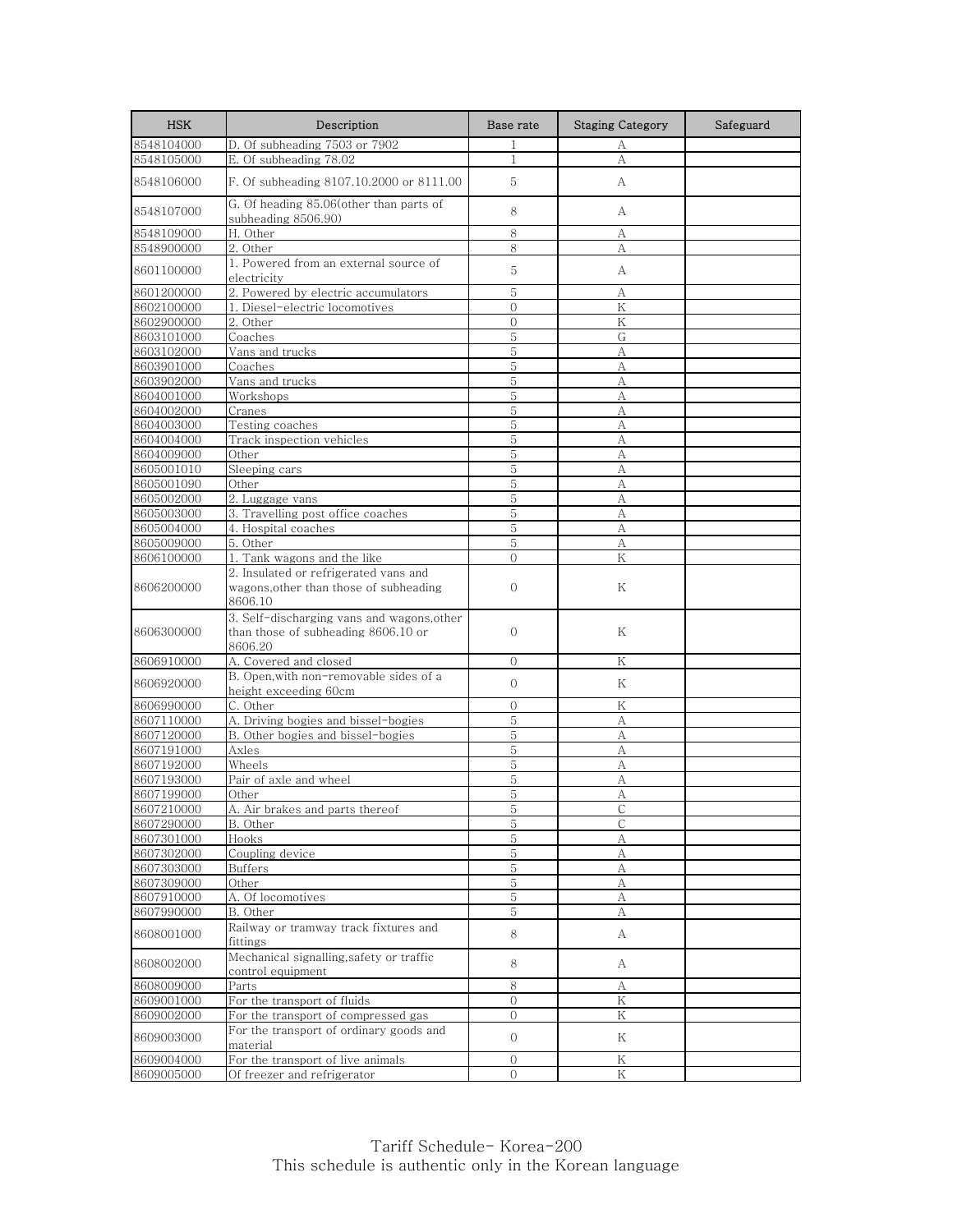| <b>HSK</b> | Description                                                  | Base rate      | <b>Staging Category</b> | Safeguard |
|------------|--------------------------------------------------------------|----------------|-------------------------|-----------|
| 8609009000 | Other                                                        | $\Omega$       | K                       |           |
| 8701100000 | 1. Pedestrian controlled tractors                            | 8              | А                       |           |
| 8701200000 | 2. Road tractors for semi-trailers                           | 8              | А                       |           |
| 8701300000 | 3. Track-laying tractors                                     | $\overline{0}$ | K                       |           |
| 8701901000 | A. Road tractors for trailers                                | 8              | А                       |           |
| 8701909110 | Of less than 50HP                                            | $\mathbf{0}$   | K                       |           |
| 8701909190 | Other                                                        | $\mathbf{0}$   | K                       |           |
| 8701909900 | Other                                                        | 8              | A                       |           |
| 8702101000 | Micro-buses                                                  | 10             | А                       |           |
| 8702109000 | Other                                                        | 10             | А                       |           |
| 8702900000 | Other                                                        | 10             | A                       |           |
| 8703101000 | For travelling on snow                                       | 8              | А                       |           |
| 8703102000 | Golf cars                                                    | 8              | A                       |           |
| 8703109000 | Other                                                        | 8              | A                       |           |
| 8703211000 | Of sedan type                                                | 8              | А                       |           |
| 8703212000 | of jeep type                                                 | 8              | A                       |           |
| 8703213000 | Carryall truck type, sedan delivery type and<br>similar type | 8              | А                       |           |
| 8703214000 | Station wagons                                               | 8              | А                       |           |
| 8703215000 | Ambulances                                                   | 8              | А                       |           |
| 8703216000 | Home cars                                                    | 8              | А                       |           |
| 8703219000 | Other                                                        | 8              | А                       |           |
| 8703221000 | Of sedan type                                                | 8              | A                       |           |
| 8703222000 | of jeep type                                                 | 8              | А                       |           |
|            | Carryall truck type,sedan delivery type and                  |                |                         |           |
| 8703223000 | similar type                                                 | 8              | А                       |           |
| 8703224000 | Station wagons                                               | 8              | A                       |           |
| 8703225000 | Ambulances                                                   | 8              | A                       |           |
| 8703226000 | Home cars                                                    | 8              | А                       |           |
| 8703229000 | Other                                                        | 8              | A                       |           |
| 8703231000 | Of sedan type                                                | 8              | А                       |           |
| 8703232000 | of jeep type                                                 | 8              | A                       |           |
| 8703233000 | Carryall truck type, sedan delivery type and<br>similar type | 8              | А                       |           |
| 8703234000 | Station wagons                                               | 8              | А                       |           |
| 8703235000 | Ambulances                                                   | 8              | А                       |           |
| 8703236000 | Home cars                                                    | 8              | А                       |           |
| 8703239000 | Other                                                        | 8              | A                       |           |
| 8703241000 | Of sedan type                                                | 8              | А                       |           |
| 8703242000 | of jeep type                                                 | 8              | А                       |           |
| 8703243000 | Carryall truck type,sedan delivery type and<br>similar type  | 8              | А                       |           |
| 8703244000 | Station wagons                                               | 8              | А                       |           |
| 8703245000 | Ambulances                                                   | 8              | A                       |           |
| 8703246000 | Home cars                                                    | 8              | А                       |           |
| 8703249000 | Other                                                        | ୪              | A                       |           |
| 8703311000 | Of sedan type                                                | 8              | А                       |           |
| 8703312000 | of jeep type                                                 | 8              | А                       |           |
| 8703313000 | Carryall truck type, sedan delivery type and<br>similar type | 8              | А                       |           |
| 8703314000 | Station wagons                                               | 8              | А                       |           |
| 8703315000 | Ambulances                                                   | 8              | А                       |           |
| 8703316000 | Home cars                                                    |                |                         |           |
|            |                                                              | 8              | А                       |           |
| 8703319000 | Other                                                        | 8              | $\boldsymbol{A}$        |           |
| 8703321000 | Of sedan type                                                | 8<br>8         | А                       |           |
| 8703322000 | of jeep type                                                 |                | А                       |           |
| 8703323000 | Carryall truck type, sedan delivery type and<br>similar type | 8              | A                       |           |
| 8703324000 | Station wagons                                               | $8\,$          | А                       |           |
| 8703325000 | <b>Ambulances</b>                                            | 8              | А                       |           |
| 8703326000 | Home cars                                                    | 8              | A                       |           |
| 8703329000 | Other                                                        | 8              | A                       |           |
| 8703331000 | Of sedan type                                                | $8\,$          | А                       |           |
| 8703332000 | of jeep type                                                 | 8              | А                       |           |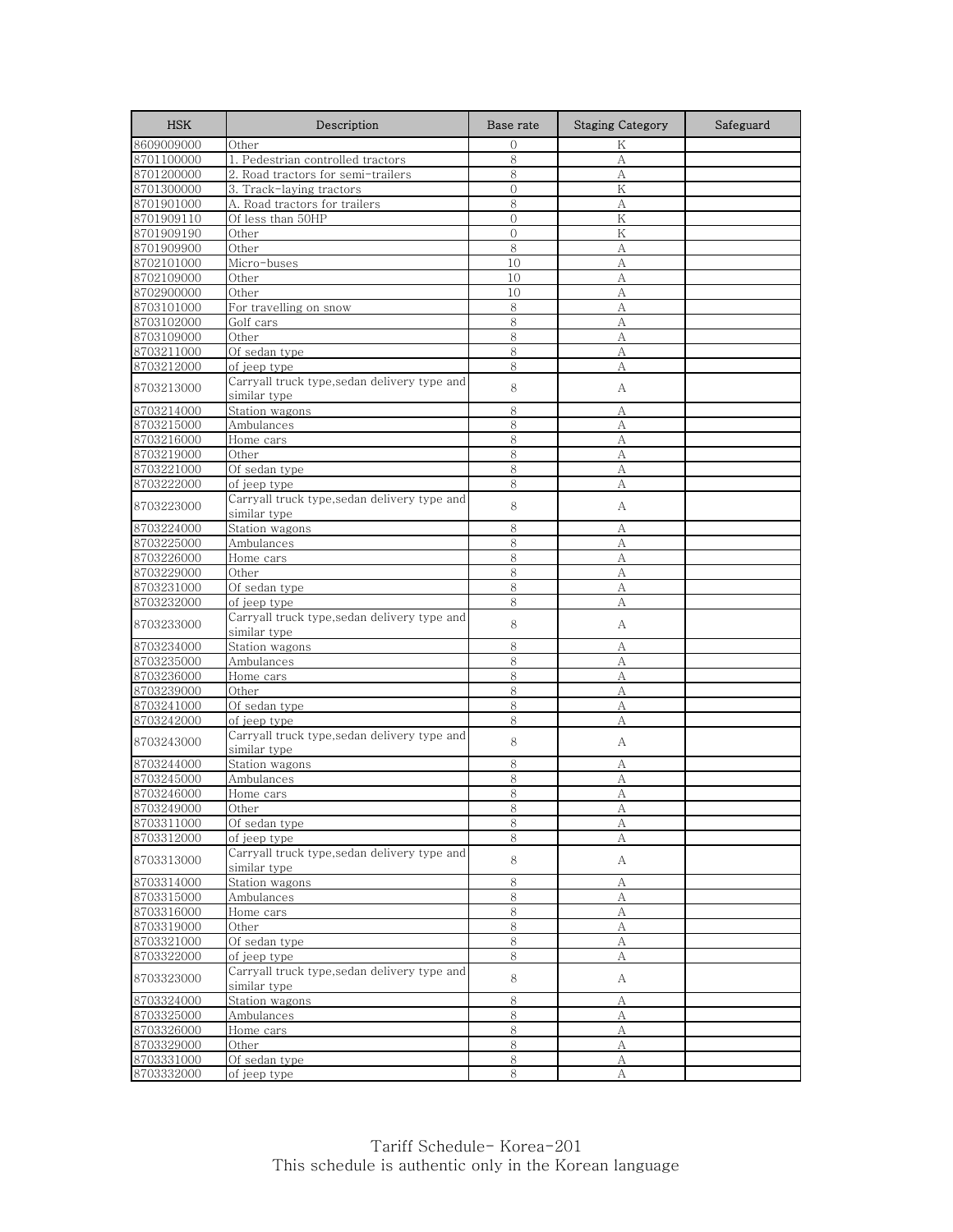| <b>HSK</b> | Description                                                                                             | Base rate     | <b>Staging Category</b> | Safeguard |
|------------|---------------------------------------------------------------------------------------------------------|---------------|-------------------------|-----------|
| 8703333000 | Carryall truck type, sedan delivery type and<br>similar type                                            | 8             | A                       |           |
| 8703334000 | Station wagons                                                                                          | 8             | А                       |           |
| 8703335000 | Ambulances                                                                                              | 8             | А                       |           |
| 8703336000 | Home cars                                                                                               | 8             | А                       |           |
| 8703339000 | Other                                                                                                   | 8             | А                       |           |
| 8703901000 | Of sedan type                                                                                           | 8             | A                       |           |
| 8703902000 | of jeep type                                                                                            | 8             | А                       |           |
| 8703903000 | Carryall truck type, sedan delivery type and<br>similar type                                            | 8             | А                       |           |
| 8703904000 | Station wagons                                                                                          | 8             | А                       |           |
| 8703905000 | Ambulances                                                                                              | 8             | А                       |           |
| 8703906000 | Home cars                                                                                               | 8             | A                       |           |
| 8703907000 | Electric vehicle                                                                                        | 8             | G                       |           |
| 8703909000 | Other                                                                                                   | 8             | G                       |           |
| 8704100000 | Dumpers designed for off-highway use                                                                    | $\mathcal{O}$ | Κ                       |           |
| 8704211000 | General motor vehicles for the transport of<br>goods                                                    | 10            | А                       |           |
| 8704219010 | Freezer and refrigerator vehicles                                                                       | 10            | А                       |           |
| 8704219020 | Tank lorries                                                                                            | 10            | А                       |           |
| 8704219090 | Other                                                                                                   | 10            | А                       |           |
| 8704221000 | General motor vehicles for the transport of<br>goods                                                    | 10            | А                       |           |
| 8704229010 | Freezer and refrigerator vehicles                                                                       | 10            | А                       |           |
| 8704229020 | Tank lorries                                                                                            | 10            | А                       |           |
| 8704229090 | Other                                                                                                   | 10            | А                       |           |
| 8704231000 | General motor vehicles for the transport of<br>goods                                                    | 10            | А                       |           |
| 8704239010 | Freezer and refrigerator vehicles                                                                       | 10            | А                       |           |
| 8704239020 | Tank lorries                                                                                            | 10            | А                       |           |
| 8704239090 | Other                                                                                                   | 10            | А                       |           |
| 8704311000 | General motor vehicles for the transport of<br>goods                                                    | 10            | А                       |           |
| 8704319010 | Freezer and refrigerator vehicles                                                                       | 10            | А                       |           |
| 8704319020 | Tank lorries                                                                                            | 10            | А                       |           |
| 8704319090 | Other                                                                                                   | 10            | А                       |           |
| 8704321000 | General motor vehicles for the transport of<br>goods                                                    | 10            | А                       |           |
| 8704329010 | Freezer and refrigerator vehicles                                                                       | 10            | А                       |           |
| 8704329020 | Tank lorries                                                                                            | 10            | А                       |           |
| 8704329090 | Other                                                                                                   | 10            | A                       |           |
| 8704901000 | General motor vehicles for the transport of<br>goods                                                    | 10            | А                       |           |
| 8704909010 | Freezer and refrigerator vehicles                                                                       | 10            | А                       |           |
| 8704909020 | <u>l'ank lorries</u>                                                                                    | ΙU            | A                       |           |
| 8704909090 | Other                                                                                                   | 10            | А                       |           |
| 8705101000 | Of telescopic boom type                                                                                 | 8             | А                       |           |
| 8705102000 | Of latticed boom type                                                                                   | 8             | A                       |           |
| 8705109000 | Other                                                                                                   | 8             | А                       |           |
| 8705200000 | Mobile drilling derricks                                                                                | 8             | А                       |           |
| 8705300000 | Fire fighting vehicles                                                                                  | 8             | А                       |           |
| 8705400000 | Concrete-mixer lorries                                                                                  | 8             | А                       |           |
| 8705901010 | Agicultural spraying lorries                                                                            | 8             | $\mathbf{A}$            |           |
| 8705901090 | Other                                                                                                   | 8             | А                       |           |
| 8705909010 | Breakdown lorries                                                                                       | 8             | А                       |           |
| 8705909020 | Road sweeper lorries                                                                                    | 8             | A                       |           |
| 8705909030 | Mobile workshops                                                                                        | 8             | А                       |           |
| 8705909040 | Mobile broadcast vans                                                                                   | 8             | А                       |           |
| 8705909050 | Mobile clinics                                                                                          | 8             | А                       |           |
| 8705909060 | Telegraphy, radiotelegraphy and<br>radiotelephony transmitting and receiving<br>vans and radar vehicles | 8             | А                       |           |
| 8705909070 | Snow-ploughs and snow-blowers                                                                           | 8             | А                       |           |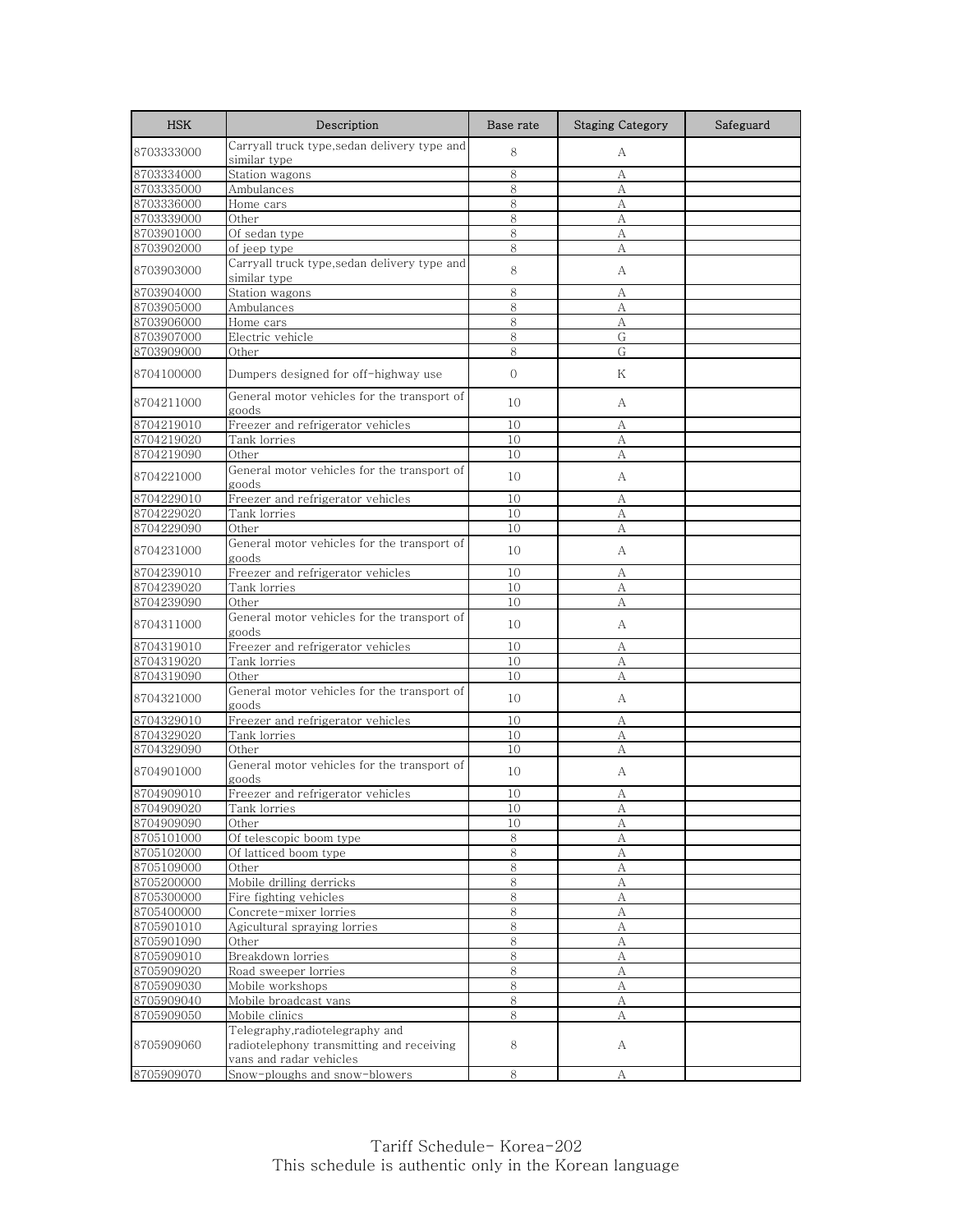| <b>HSK</b>               | Description                                                                                     | Base rate      | <b>Staging Category</b> | Safeguard |
|--------------------------|-------------------------------------------------------------------------------------------------|----------------|-------------------------|-----------|
| 8705909090               | Other                                                                                           | 8              | А                       |           |
| 8706001010               | A. Of those specified in subheading<br>8701.20.0000, 8701.90.1000                               | 8              | A                       |           |
| 8706001090               | B. Other                                                                                        | 8              | А                       |           |
| 8706002000               | 2. For the motor vehicles falling within<br>heading 87.02                                       | 8              | A                       |           |
| 8706003000               | 3. For the motor vehicles falling within<br>heading 87.03                                       | 8              | A                       |           |
| 8706004000               | 4. For the motor vehicles falling within<br>heading 87.04                                       | 8              | A                       |           |
| 8706005000               | 5. For the motor vehicles falling within<br>heading 87.05                                       | 8              | А                       |           |
| 8707100000               | 1. For the vehicles of heading 87.03                                                            | 8              | А                       |           |
| 8707901010               | (1) Of those specified in subheading<br>8701.20,0000, 8701.90.1000                              | 8              | A                       |           |
| 8707901090               | $(2)$ Other                                                                                     | 8              | А                       |           |
| 8707902000               | B. For the motor vehicles falling within<br>heading 87.02                                       | 8              | A                       |           |
| 8707903000               | C. For the motor vehicles falling within<br>heading 87.04                                       | 8              | A                       |           |
| 8707904000               | D. For the motor vehicles falling within<br>heading 87.05                                       | 8              | A                       |           |
| 8708100000               | Bumpers and parts thereof                                                                       | 8              | А                       |           |
| 8708210000               | Safety seat belts                                                                               | 8              | А                       |           |
| 8708291000               | Air bags                                                                                        | 8              | A                       |           |
| 8708299000               | Other                                                                                           | 8              | А                       |           |
| 8708310000               | Mounted brake linings                                                                           | 8              | А                       |           |
| 8708391000               | Brake boosers<br>Electronic control brakes                                                      | 8              | A                       |           |
| 8708392000<br>8708399000 | Other                                                                                           | 8<br>8         | А<br>A                  |           |
| 8708400000               | Gear boxes                                                                                      | 8              | А                       |           |
| 8708500000               | Drive-axles with differential, whether or<br>not provided with other transmission<br>components | 8              | А                       |           |
| 8708600000               | Non-driving axles and parts thereof                                                             | 8              | А                       |           |
| 8708700000               | Road wheels and parts and accessories<br>thereof                                                | 8              | A                       |           |
| 8708800000               | Suspension shock-absorbers                                                                      | 8              | А                       |           |
| 8708910000               | Radiators                                                                                       | 8              | А                       |           |
| 8708920000               | Silencers and exhaust pipes                                                                     | 8              | А                       |           |
| 8708930000               | Clutches and parts thereof                                                                      | 8              | А                       |           |
| 8708940000               | Steering wheels, steering columns and<br>steering boxes                                         | 8              | А                       |           |
| 8708991010               | For the motor vehicles falling within<br>heading 87.01                                          | 8              | А                       |           |
| 8708991020               | For the motor vehicles falling within<br>heading 87.02                                          | 8              | А                       |           |
| 8708991030               | For the motor vehicles falling within<br>heading 87.03                                          | 8              | A                       |           |
| 8708991040               | For the motor vehicles falling within<br>heading 87.04                                          | 8              | A                       |           |
| 8708991050               | For the motor vehicles falling within<br>heading 87.05                                          | 8              | A                       |           |
| 8708999000               | Other                                                                                           | 8              | А                       |           |
| 8709110000               | Electrical                                                                                      | 8              | А                       |           |
| 8709190000               | Other                                                                                           | 8              | А                       |           |
| 8709900000               | Parts                                                                                           | 8              | $\mathsf C$             |           |
| 8710001000               | 1. Tanks                                                                                        | 0              | Κ                       |           |
| 8710002000               | 2. Other armoured fighting<br>vehicles, motorised                                               | 0              | Κ                       |           |
| 8710009000               | 3. Parts                                                                                        | $\overline{0}$ | K                       |           |
| 8711101000               | Motor cycles                                                                                    | 8              | А                       |           |
| 8711102000               | Mopeds                                                                                          | 8              | А                       |           |
| 8711103000               | Side-cars                                                                                       | 8              | А                       |           |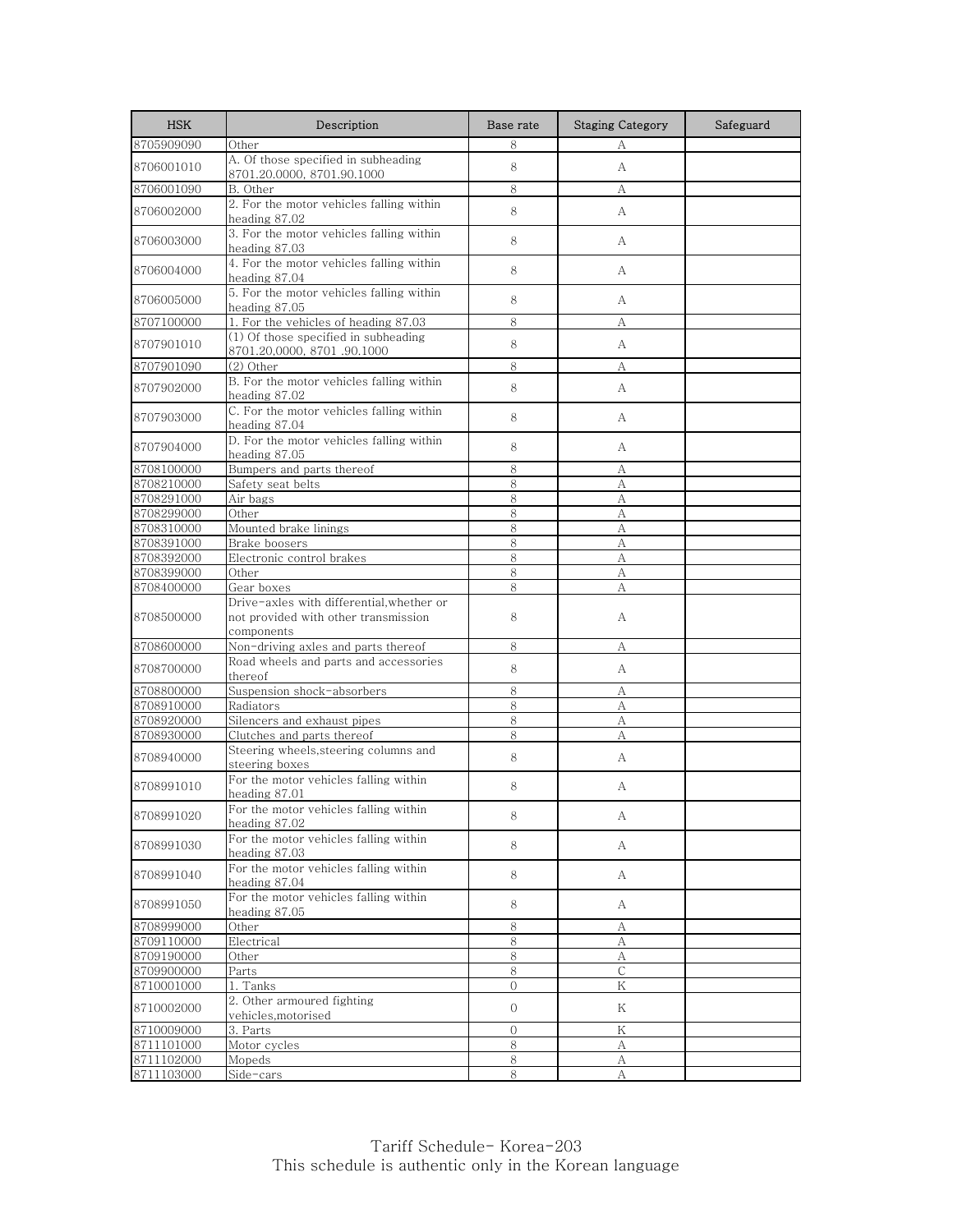| <b>HSK</b>               | Description                                                              | Base rate      | <b>Staging Category</b> | Safeguard |
|--------------------------|--------------------------------------------------------------------------|----------------|-------------------------|-----------|
| 8711109000               | Other                                                                    | 8              | А                       |           |
| 8711201000               | Motor cycles                                                             | 8              | А                       |           |
| 8711202000               | Side-cars                                                                | 8              | А                       |           |
| 8711209000               | Other                                                                    | 8              | А                       |           |
| 8711301000               | Motor cycles                                                             | 8              | А                       |           |
| 8711302000               | Side-cars                                                                | 8              | А                       |           |
| 8711309000               | Other                                                                    | 8              | A                       |           |
| 8711401000               | Motor cycles                                                             | 8              | А                       |           |
| 8711402000               | Side-cars                                                                | 8              | А                       |           |
| 8711409000               | Other                                                                    | 8              | А                       |           |
| 8711501000               | Motor cycles                                                             | 8              | А                       |           |
| 8711502000               | Side-cars                                                                | 8              | А                       |           |
| 8711509000               | Other                                                                    | 8              | A                       |           |
| 8711901000               | Motor cycles                                                             | 8              | А                       |           |
| 8711902000               | Side-cars                                                                | 8              | А                       |           |
| 8711909000               | Other<br>Racing bicycles                                                 | 8<br>8         | A                       |           |
| 8712001000               |                                                                          | 8              | А                       |           |
| 8712009010<br>8712009020 | For transportation of goods<br>Tricycles                                 | 8              | А<br>А                  |           |
| 8712009090               | Other                                                                    | 8              | А                       |           |
| 8713100000               | Not mechanically propelled                                               | $\overline{0}$ | K                       |           |
| 8713900000               | Other                                                                    | $\mathbf{0}$   | K                       |           |
| 8714110000               | Saddles                                                                  | 8              | A                       |           |
| 8714190000               | Other                                                                    | 8              | А                       |           |
| 8714200000               | Of carriages for disabled persons                                        | $\overline{0}$ | K                       |           |
| 8714911000               | Frames                                                                   | 8              | $\mathsf{C}$            |           |
| 8714912000               | Forks                                                                    | 8              | А                       |           |
| 8714919000               | Other parts                                                              | 8              | $\mathsf{C}$            |           |
| 8714921000               | Wheel Rims                                                               | 8              | А                       |           |
| 8714922000               | Spokes                                                                   | 8              | А                       |           |
| 8714931000               | Hubs, other than coaster braking hubs and<br>hub brakes                  | 8              | А                       |           |
| 8714932000               | Free-wheel sprocket-wheels                                               | 8              | А                       |           |
| 8714941000               | Coaster braking hubs and hub brakes                                      | 8              | А                       |           |
| 8714942000               | Other brakes                                                             | 8              | А                       |           |
| 8714949000               | Parts thereof                                                            | 8              | А                       |           |
| 8714950000               | Saddles                                                                  | 8              | А                       |           |
| 8714961000               | Pedals                                                                   | 8              | А                       |           |
| 8714962000               | Crankgear                                                                | 8              | А                       |           |
| 8714969000               | Parts thereof                                                            | 8              | C                       |           |
| 8714990000               | Other                                                                    | 8              | $\mathcal{C}$           |           |
| 8715000000               | Baby carriages and parts thereof.                                        | 8              | А                       |           |
| 8716100000               | Trailers and semi-trailers of the caravan<br>type,for housing or camping | 8              | А                       |           |
| 8716200000               | Self-loading or self-unloading trailers and<br>the transport of goods:   | 8              | A                       |           |
| 8716310000               | Tanker trailers and tanker semi-trailers                                 | 8              | А                       |           |
| 8716390000               | Other                                                                    | 8              | А                       |           |
| 8716400000               | Other trailers and semi-trailers                                         | 8              | А                       |           |
| 8716801000               | Hand-carts                                                               | 8              | А                       |           |
| 8716802000               | Carts drawn by ox or horse                                               | $8\,$          | А                       |           |
| 8716803000               | Sledges                                                                  | 8              | A                       |           |
| 8716809000               | Other                                                                    | 8              | А                       |           |
| 8716901000               | Of trailers and semi-trailers                                            | 8              | А                       |           |
| 8716909000               | Other                                                                    | 8              | А                       |           |
| 8801101000               | A. Gliders                                                               | $\mathbf{0}$   | K                       |           |
| 8801102000               | B. Hang gliders                                                          | $\overline{0}$ | $\rm K$                 |           |
| 8801901000               | A. Balloons and dirigibles                                               | 8              | А                       |           |
| 8801909000               | B. Other                                                                 | $\Omega$       | K                       |           |
| 8802111000               | For military use                                                         | 0              | Κ                       |           |
| 8802119000<br>8802121000 | Other<br>For military use                                                | $\mathbf{O}$   | K<br>K                  |           |
|                          |                                                                          | $\Omega$       |                         |           |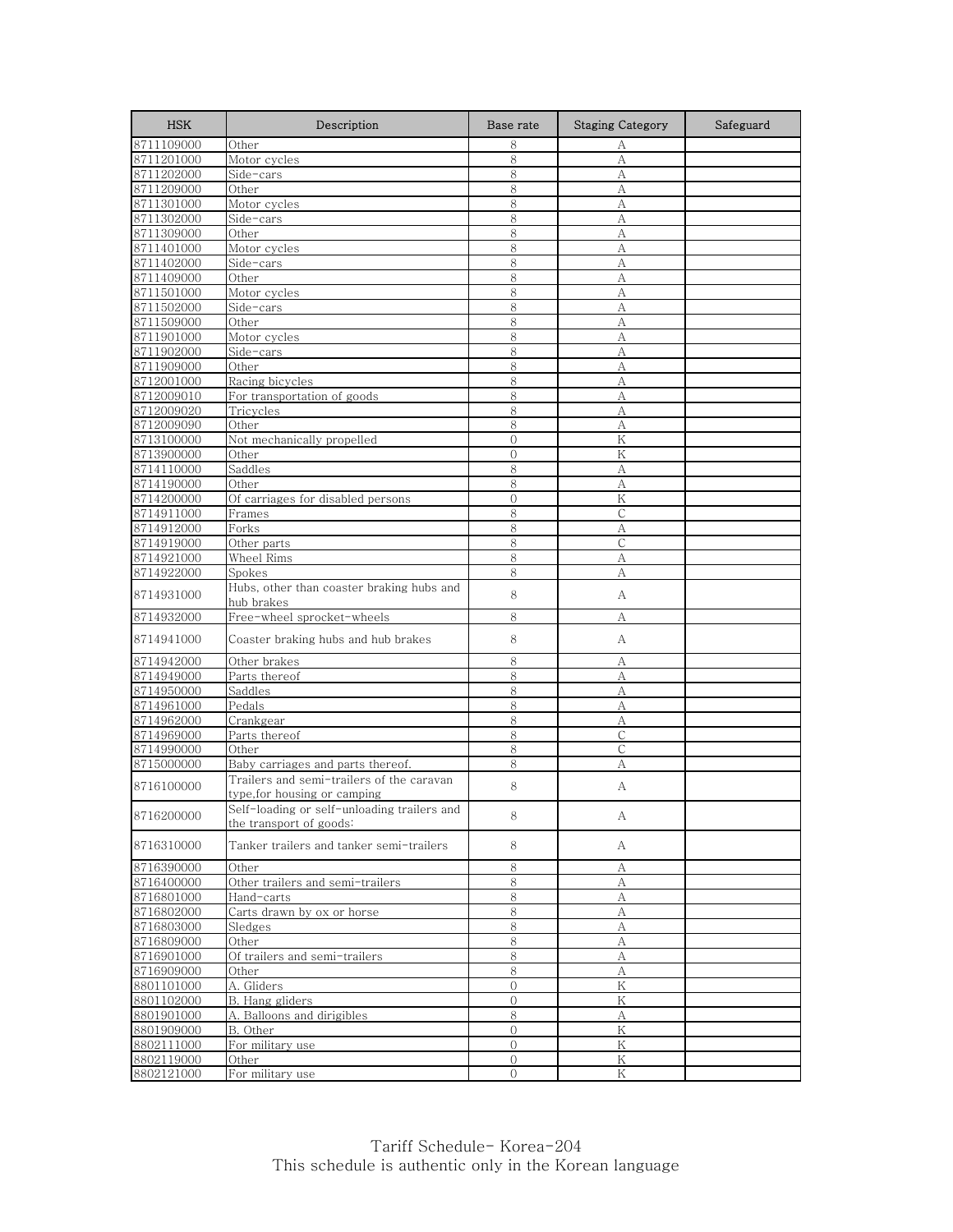| <b>HSK</b> | Description                                                                                                                               | Base rate           | <b>Staging Category</b> | Safeguard |
|------------|-------------------------------------------------------------------------------------------------------------------------------------------|---------------------|-------------------------|-----------|
| 8802129000 | Other                                                                                                                                     | $\Omega$            | K                       |           |
| 8802201000 | Of propeller type                                                                                                                         | $\overline{O}$      | K                       |           |
| 8802202000 | Of turbo-propeller type                                                                                                                   | $\overline{0}$      | Κ                       |           |
| 8802203000 | Of turbo-jet type                                                                                                                         | $\Omega$            | K                       |           |
| 8802209000 | Other                                                                                                                                     | $\mathbf{0}$        | Κ                       |           |
| 8802301000 | Of propeller type                                                                                                                         | $\mathbf{0}$        | $\rm K$                 |           |
| 8802302000 | Of turbo-propeller type                                                                                                                   | $\overline{0}$      | K                       |           |
| 8802303000 | Of turbo-jet type                                                                                                                         | $\overline{0}$      | K                       |           |
| 8802309000 | Other                                                                                                                                     | $\mathbf{0}$        | K                       |           |
| 8802401000 | Of propeller type                                                                                                                         | $\overline{0}$      | K                       |           |
| 8802402000 | Of turbo-propeller type                                                                                                                   | $\overline{0}$      | K                       |           |
| 8802403000 | Of turbo-jet type                                                                                                                         | $\mathbf{0}$        | K                       |           |
| 8802409000 | Other                                                                                                                                     | $\overline{0}$      | K                       |           |
| 8802601010 | (1) Satellites                                                                                                                            | $\overline{O}$      | K                       |           |
| 8802601090 | (2) Other                                                                                                                                 | $\overline{0}$      | K                       |           |
| 8802602000 | B. Spacecraft launch vehicles                                                                                                             | $\overline{0}$      | K                       |           |
| 8802603000 | C. Suborbital                                                                                                                             | $\mathbf{0}$        | Κ                       |           |
| 8803100000 | 1. Propellers and rotors and parts thereof                                                                                                | $\theta$            | Κ                       |           |
| 8803200000 | 2. Under-carriages and parts thereof                                                                                                      | $\overline{0}$      | K                       |           |
| 8803301000 | A. Of aeroplanes                                                                                                                          | $\Omega$            | K                       |           |
| 8803302000 | B. Of helicopters                                                                                                                         |                     | K                       |           |
| 8803901000 | A. Of gliders and hang gliders                                                                                                            | 0<br>$\overline{0}$ | K                       |           |
|            | B. Spacecraft(including satelliters)                                                                                                      |                     |                         |           |
| 8803902000 |                                                                                                                                           | $\mathbf{0}$        | K                       |           |
| 8803909000 | C. Other                                                                                                                                  | $\mathbf{0}$        | K                       |           |
| 8804001000 | 1. Parachutes (including dirigible<br>parachutes and paragliders)                                                                         | $\mathbf{0}$        | K                       |           |
| 8804002000 | 2. Rotochutes                                                                                                                             | $\overline{0}$      | K                       |           |
| 8804009010 | A. Of parachutes(including dirigible<br>parachutes and paragliders)                                                                       | $\mathbf{0}$        | Κ                       |           |
| 8804009020 | B. Of rotochutes                                                                                                                          | $\mathbf{0}$        | Κ                       |           |
| 8805101010 | (1) For military use and police use                                                                                                       | $\mathbf{0}$        | $\rm K$                 |           |
| 8805101090 | (2) Other                                                                                                                                 | 5                   | A                       |           |
| 8805102010 | (1) For military use and police use                                                                                                       | $\mathbf{O}$        | K                       |           |
| 8805102090 | (2) Other                                                                                                                                 | 5                   | A                       |           |
| 8805109010 | (1) For military use and police use                                                                                                       | $\mathbf{0}$        | Κ                       |           |
| 8805109090 | (2) Other                                                                                                                                 | 5                   | А                       |           |
| 8805211010 | (a) For military and police use                                                                                                           | $\mathbf{0}$        | K                       |           |
|            |                                                                                                                                           | 5                   |                         |           |
| 8805211090 | (b) Other                                                                                                                                 |                     | А                       |           |
| 8805212010 | (a) For military and police use                                                                                                           | $\mathbf{0}$        | Κ                       |           |
| 8805212090 | (b) Other                                                                                                                                 | 5                   | А                       |           |
| 8805291010 | (a) For military and police use                                                                                                           | $\mathbf{0}$        | $\rm K$                 |           |
| 8805291090 | (b) Other                                                                                                                                 | 5                   | А                       |           |
| 8805292010 | (a) For military and police use                                                                                                           | $\mathbf{0}$        | K                       |           |
| 8805292090 | (b) Other                                                                                                                                 | 5                   | А                       |           |
| 8901100000 | 1. Cruise ships, excursion boats and<br>similar vessels principally designed for the<br>transport of persons; ferry-boats of all<br>kinds | $\Omega$            | Κ                       |           |
| 8901200000 | 2. Tankers                                                                                                                                | $\mathcal{O}$       | Κ                       |           |
| 8901300000 | 3. Refrigerated vessels, other than those of<br>subheading 8901.20                                                                        | $\Omega$            | Κ                       |           |
| 8901901000 | A. Vessles for the transport of goods                                                                                                     | 0                   | Κ                       |           |
| 8901902000 | B. Vessels for the transport of both                                                                                                      | 0                   | Κ                       |           |
|            | persons and goods                                                                                                                         |                     |                         |           |
| 8902001010 | Steel ships                                                                                                                               | $\mathbf{O}$        | Κ                       |           |
| 8902001020 | FRP ships                                                                                                                                 | $\Omega$            | Κ                       |           |
| 8902001030 | Wooden ships                                                                                                                              | $\overline{0}$      | Κ                       |           |
| 8902001090 | Other                                                                                                                                     | $\overline{0}$      | Κ                       |           |
| 8902002010 | A. Factory ships and other vessels for<br>processing or preserving and transporting<br>fishery products                                   | $\mathbf{0}$        | Κ                       |           |
| 8902002090 | B. Other                                                                                                                                  | $\overline{0}$      | Κ                       |           |
| 8903100000 | Inflatable                                                                                                                                | 8                   | А                       |           |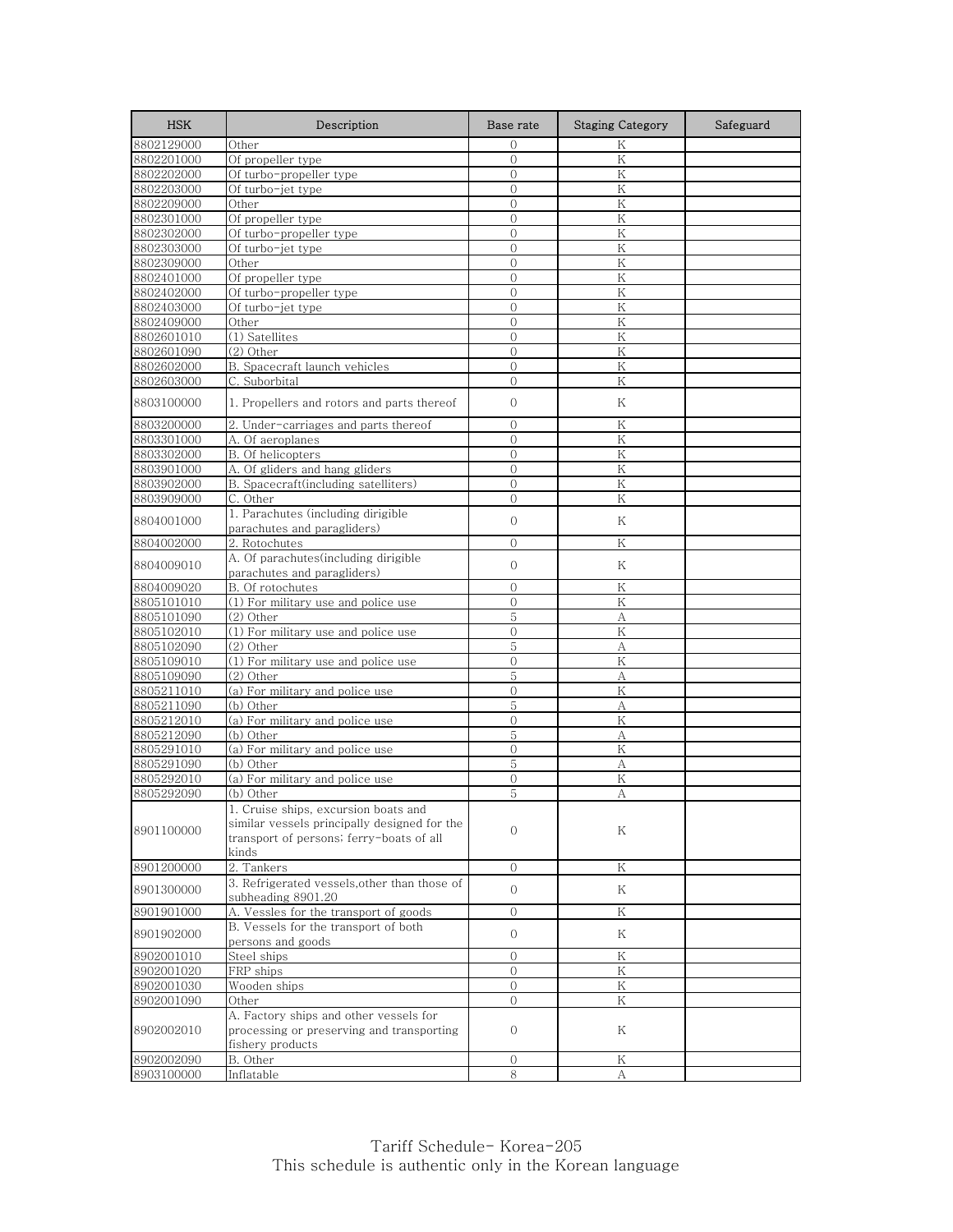| <b>HSK</b>               | Description                                                                                                  | Base rate    | <b>Staging Category</b> | Safeguard |
|--------------------------|--------------------------------------------------------------------------------------------------------------|--------------|-------------------------|-----------|
| 8903910000               | Sailboats, with or without auxiliary motor                                                                   | 8            | $\mathsf{C}$            |           |
| 8903920000               | Motorboats, other than outboard<br>motorboats                                                                | 8            | $\mathsf{C}$            |           |
| 8903991000               | Outboard motorboats                                                                                          | 8            | С                       |           |
| 8903999000               | Other                                                                                                        | 8            | C                       |           |
| 8904001000               | $\overline{1}$ . Tugs                                                                                        | 5            | А                       |           |
| 8904002000               | 2. Pusher craft                                                                                              | 5            | А                       |           |
| 8904009000               | 3. Other                                                                                                     | 5            | A                       |           |
| 8905100000               | $\overline{1.}$ Dredgers                                                                                     | 5            | A                       |           |
| 8905201000               | Drilling ships platforms                                                                                     | 5            | A                       |           |
| 8905202000               | Production plat forms                                                                                        | 5            | А                       |           |
| 8905209000               | Other                                                                                                        | 5            | A                       |           |
| 8905901000               | Light-vessels                                                                                                | 5            | A                       |           |
| 8905902000               | Fire-floats                                                                                                  | 5            | А                       |           |
| 8905903000               | Floating cranes                                                                                              | 5            | A                       |           |
| 8905904000               | Generating vessels                                                                                           | 5<br>5       | А                       |           |
| 8905905000<br>8905906000 | Salvage ships<br>Work-shop vessels                                                                           | 5            | А<br>A                  |           |
| 8905907000               | Drilling ships                                                                                               | 5            | А                       |           |
| 8905908000               | Floating docks                                                                                               | 5            | A                       |           |
| 8905909000               | Other                                                                                                        | 5            | А                       |           |
| 8906100000               | 1. War ships                                                                                                 | $\mathbf{0}$ | $\rm K$                 |           |
| 8906900000               | 2. Other                                                                                                     | $\mathbf{0}$ | Κ                       |           |
| 8907100000               | 1. Inflatable rafts                                                                                          | 5            | A                       |           |
| 8907901000               | Rafts(other than subheading 8907.10)                                                                         | 5            | А                       |           |
| 8907902000               | Tanks                                                                                                        | 5            | A                       |           |
| 8907903000               | Coffer-dams                                                                                                  | 5            | A                       |           |
| 8907904000               | Landing-stages                                                                                               | 5            | А                       |           |
| 8907905000               | Buoys                                                                                                        | 5            | $\mathsf{C}$            |           |
| 8907906000               | Beacons                                                                                                      | 5            | А                       |           |
| 8907909000               | Other                                                                                                        | 5            | A                       |           |
| 8908001000               | 1. Ship, bots and other vessels for breaking<br>up                                                           | $\mathbf{1}$ | А                       |           |
| 8908009000               | $2.$ Other                                                                                                   | $\mathbf{1}$ | А                       |           |
| 9001101000               | Optical fibres                                                                                               | 8            | А                       |           |
| 9001102000               | Optical fibre bundles                                                                                        | 8            | А                       |           |
| 9001103000               | Optical fibre cables                                                                                         | 8            | $\mathsf{C}$            |           |
| 9001200000               | Sheets and plates of polarising material                                                                     | 8            | А                       |           |
| 9001300000               | Contact lenses                                                                                               | 8            | С                       |           |
| 9001401000               | For correcting visions                                                                                       | 8            | A                       |           |
| 9001409000               | Other                                                                                                        | 8            | А                       |           |
| 9001501000               | For correcting visions                                                                                       | 8            | A                       |           |
| 9001509000               | Other                                                                                                        | 8            | А                       |           |
| 9001901000               | Prisms                                                                                                       | ୪            |                         |           |
| 9001902000               | Mirrors                                                                                                      | 8            | А                       |           |
| 9001903000               | Other lenses                                                                                                 | 8            | А                       |           |
| 9001909000               | Other                                                                                                        | $8\,$        | $\boldsymbol{A}$        |           |
| 9002111000               | For photographic cameras.                                                                                    | $\,8\,$      | А                       |           |
| 9002119010               | For movie cameras and V.T.R cameras                                                                          | 8            | A                       |           |
| 9002119020               | For projectors                                                                                               | 8            | А                       |           |
| 9002119090               | Other                                                                                                        | 8            | A                       |           |
| 9002191000               | For microscopes                                                                                              | 8            | А                       |           |
| 9002192000               | For astronomical telescopes                                                                                  | 8            | А                       |           |
| 9002199000               | Other                                                                                                        | 8            | А                       |           |
| 9002201000               | For photographic cameras                                                                                     | 8            | A                       |           |
| 9002209000               | Other                                                                                                        | 8            | А                       |           |
| 9002901000<br>9002909010 | A. For photographic cameras<br>(1) Of machines and mechanical appliances<br>for making semiconductor devices | 8<br>3       | А<br>А                  |           |
| 9002909090               | (2) Other                                                                                                    | 8            | А                       |           |
|                          |                                                                                                              |              |                         |           |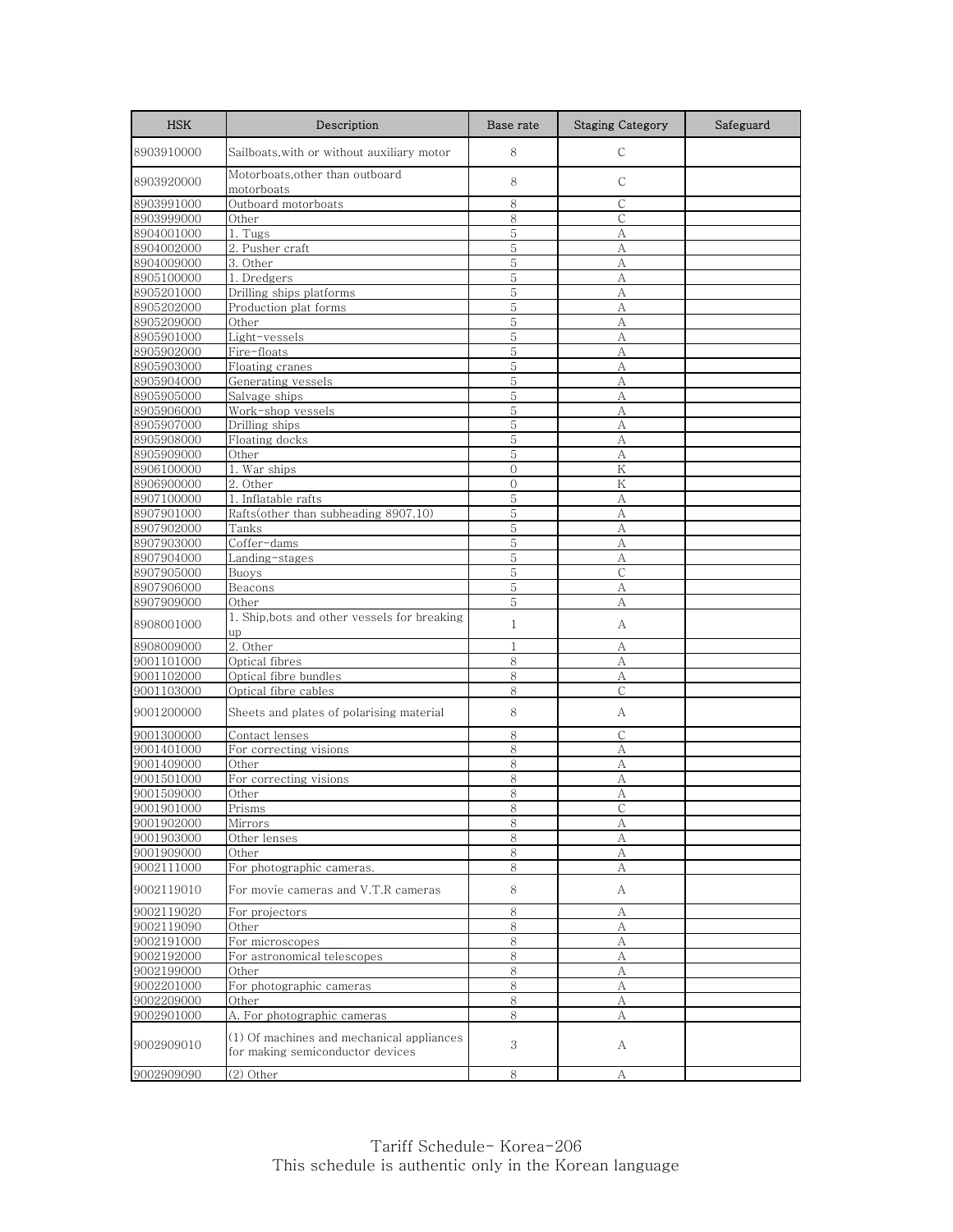| <b>HSK</b>               | Description                                                                                          | Base rate | <b>Staging Category</b> | Safeguard |
|--------------------------|------------------------------------------------------------------------------------------------------|-----------|-------------------------|-----------|
| 9003110000               | Of plastics                                                                                          | 8         | А                       |           |
| 9003191000               | Made of or combined with precious metals                                                             | 8         | А                       |           |
| 9003199000               | Other                                                                                                | 8         | А                       |           |
| 9003900000               | Parts                                                                                                | 8         | А                       |           |
| 9004101000               | Made of or combined with precious metals                                                             | 8         | А                       |           |
| 9004109000               | Other                                                                                                | 8         | А                       |           |
| 9004901010               | Made of,or combined with,precious metals                                                             | 8         | А                       |           |
| 9004901090               | Other                                                                                                | 8         | А                       |           |
| 9004909010               | Made of,or combined with,precious metals                                                             | 8         | А                       |           |
| 9004909090               | Other                                                                                                | 8         | А                       |           |
| 9005100000               | <b>Binoculars</b>                                                                                    | 8         | A                       |           |
| 9005801000               | Monoculars                                                                                           | 8         | А                       |           |
| 9005802010               | Reflecting telescopes                                                                                | 8         | А                       |           |
| 9005802020               | Astronomical refracting telescopes                                                                   | 8         | A                       |           |
| 9005802030               | Transit instruments,equatorial or zenith<br>telescopes and altazimuths                               | 8         | A                       |           |
| 9005802090               | Other                                                                                                | 8         | А                       |           |
| 9005809000               | Other                                                                                                | 8         | А                       |           |
| 9005900000               | Parts and accessories (including<br>mountings)                                                       | 8         | $\mathsf{C}$            |           |
| 9006100000               | 1. Cameras of a kind used for preparing<br>printing plates or cylinders                              | 8         | А                       |           |
| 9006200000               | 2. Cameras of a kind used for recording<br>documents on microfilm, microfiche or<br>other microforms | 8         | А                       |           |
| 9006301000               | For subaqueous photography                                                                           | 8         | А                       |           |
| 9006302000               | Air survey cameras                                                                                   | 8         | A                       |           |
| 9006303000               | For medical or surgical examination of<br>internal organs                                            | 8         | С                       |           |
| 9006304000               | Comparision cameras for forensic and<br>criminological purposes                                      | 8         | A                       |           |
| 9006401000               | Instant polaroid cameras                                                                             | 8         | А                       |           |
| 9006402000               | Instant sticker cameras                                                                              | 8         | А                       |           |
| 9006409000               | Others                                                                                               | 8         | А                       |           |
| 9006511000               | (1) Cameras designed for specially purpose                                                           | 8         | А                       |           |
| 9006519000               | $(2)$ Other                                                                                          | 8         | А                       |           |
| 9006521000               | (1) Cameras designed for specially purpose                                                           | 8         | А                       |           |
| 9006529000               | (2) Other                                                                                            | 8         | А                       |           |
| 9006531000               | (1) Cameras designed for specially purpose                                                           | 8         | А                       |           |
| 9006539010               | Single use/disposable cameras                                                                        | 8         | А                       |           |
| 9006539090               | Other                                                                                                | 8         | А                       |           |
| 9006591000               | (1) Cameras designed for specially purpose                                                           | 8         | A                       |           |
| 9006599000               | (2) Other                                                                                            | 8         | А                       |           |
| 9006610000               | Discharge lamp("electronic") flashlight<br>apparatus                                                 | 8         | A                       |           |
| 9006620000               | Flashbulbs, flashcubes and the like                                                                  | 8         | А                       |           |
| 9006690000               | Other                                                                                                | 8         | А                       |           |
| 9006910000               | For cameras                                                                                          | 8         | А                       |           |
| 9006990000               | Other                                                                                                | 8         | А                       |           |
| 9007110000               | For film of less than 16mm width or for<br>double-8mm film                                           | 8         | А                       |           |
| 9007190000               | Other                                                                                                | 8         | А                       |           |
| 9007201000               | For film of less than 16mm width                                                                     | 8         | А                       |           |
| 9007209010<br>9007209020 | For film of less than 20mm width<br>For of not less than 20mm width                                  | 8<br>8    | А<br>А                  |           |
|                          |                                                                                                      |           |                         |           |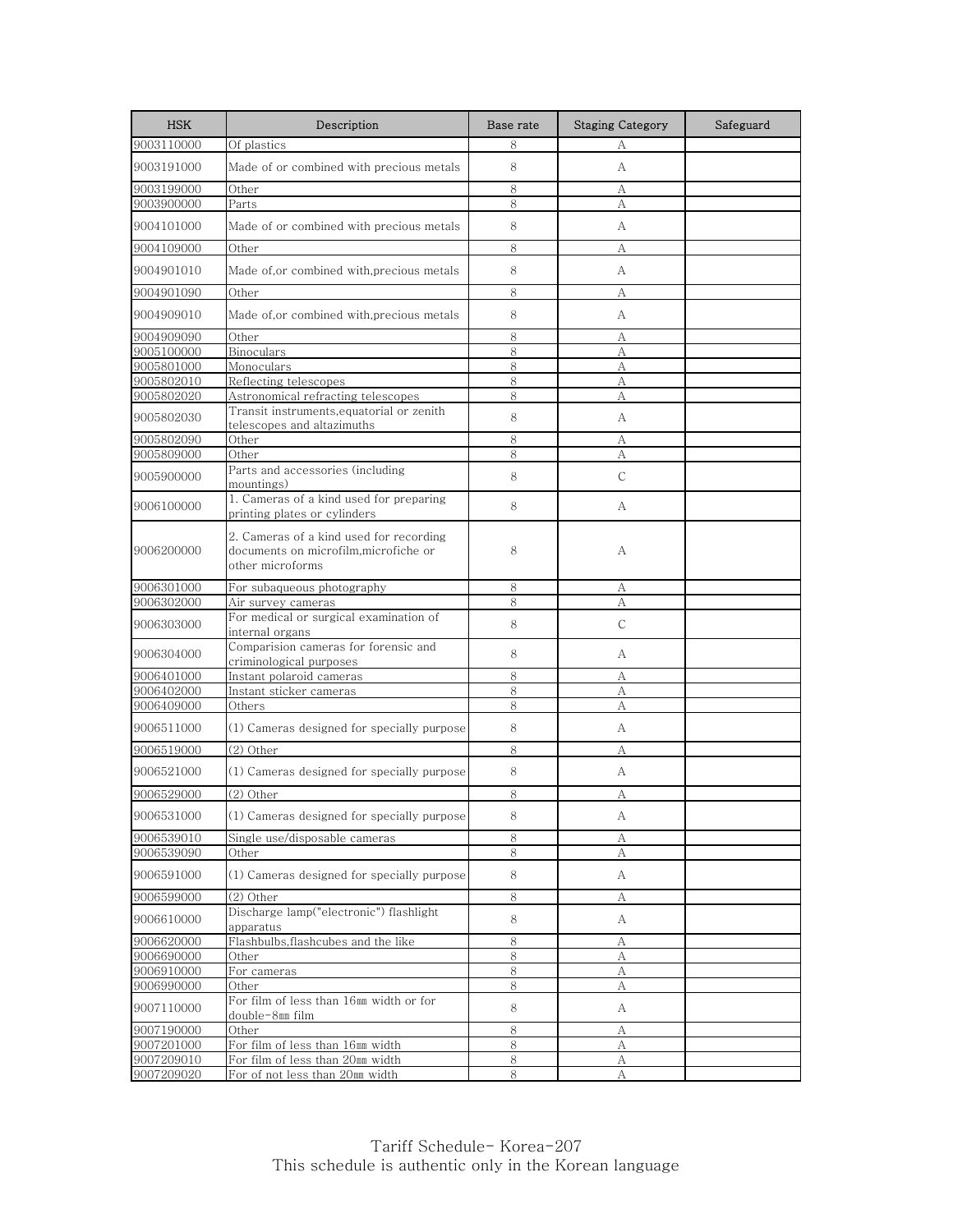| <b>HSK</b>               | Description                                                                                                          | Base rate      | <b>Staging Category</b> | Safeguard |
|--------------------------|----------------------------------------------------------------------------------------------------------------------|----------------|-------------------------|-----------|
| 9007910000               | For cameras                                                                                                          | 8              | А                       |           |
| 9007920000               | For projectors                                                                                                       | 8              | A                       |           |
| 9008100000               | Slide projectors                                                                                                     | 8              | А                       |           |
|                          | Microfilm,microfiche or other microform                                                                              |                |                         |           |
| 9008200000               | readers, whether or not capable of                                                                                   | 8              | А                       |           |
|                          | producing copies                                                                                                     |                |                         |           |
| 9008300000               | Other image projectors                                                                                               | 8              | А                       |           |
| 9008401000<br>9008402000 | For the preparation of printing plates<br>For microfilm                                                              | 8<br>8         | А<br>А                  |           |
| 9008409000               | Other                                                                                                                | 8              | А                       |           |
| 9008900000               | Parts and accessories                                                                                                | 8              | А                       |           |
|                          | Operating by reproducing the original                                                                                |                |                         |           |
| 9009110000               | image directly onto the copy (direct                                                                                 | $\mathbf{0}$   | Κ                       |           |
|                          | process)                                                                                                             |                |                         |           |
|                          | Operating by reproducing the original                                                                                |                |                         |           |
| 9009120000               | image via an intermediate onto the copy                                                                              | 8              | A                       |           |
|                          | (indirect process)                                                                                                   |                |                         |           |
| 9009210000               | Incorporating an optical system                                                                                      | $\mathbf{0}$   | K                       |           |
| 9009220000               | Of the contact type                                                                                                  | 8              | А                       |           |
| 9009300000               | Thermo-copying apparatus                                                                                             | 8              | $\mathsf{C}$            |           |
| 9009910000               | Automatic document feeders                                                                                           | $\overline{O}$ | K                       |           |
| 9009920000               | Paper feeders                                                                                                        | $\mathbf{0}$   | Κ                       |           |
| 9009930000               | Sorters                                                                                                              | $\overline{0}$ | K                       |           |
| 9009990000               | Other                                                                                                                | $\mathbf{0}$   | Κ                       |           |
| 9010101000               | For photo-engraving                                                                                                  | 8              | A                       |           |
| 9010102000               | For microfilm                                                                                                        | 8              | А                       |           |
| 9010109010               | For the purpose of semiconductor<br>manufacturing                                                                    | $\overline{0}$ | K                       |           |
| 9010109090               | Other                                                                                                                | 8              | А                       |           |
| 9010410000               | Direct write-on-wafer apparatus                                                                                      | $\mathbf{0}$   | K                       |           |
| 9010420000               | Step and repeat aligners                                                                                             | $\mathbf{0}$   | Κ                       |           |
| 9010490000               | Other                                                                                                                | $\Omega$       | K                       |           |
| 9010501000               | Developing apparatus for semiconductor<br>manufacturing                                                              | $\mathbf{O}$   | Κ                       |           |
| 9010502000               | Apparatus for the projection or drawing of<br>circuit patterns on sensitised flat panel<br>display substrates        | $\mathbf{O}$   | Κ                       |           |
| 9010509000               | Other                                                                                                                | 8              | А                       |           |
| 9010600000               | Projection screens                                                                                                   | 8              | A                       |           |
| 9010901010               | Of the apparatus of subheadings 9010.41 to<br>9010.49, 9010.50.1000                                                  | $\mathbf{O}$   | Κ                       |           |
| 9010901090               | Other                                                                                                                | $\Omega$       | K                       |           |
| 9010902000               | Of subheading 9010.50.2000                                                                                           | $\Omega$       | K                       |           |
| 9010909000               | Other                                                                                                                | 8              | А                       |           |
| 9011101000               | Fitted with equipment specifically designed<br>for the handling and transport of<br>semiconductor wafers or reticles | $\mathbf{0}$   | Κ                       |           |
| 9011109000               | Other                                                                                                                | 8              | А                       |           |
|                          |                                                                                                                      |                |                         |           |
| 9011201010               | Fitted with equipment specifically designed<br>for the handling and transport of<br>semiconductor wafers or reticles | $\mathbf 0$    | Κ                       |           |
| 9011201090               | Other                                                                                                                | 8              | А                       |           |
| 9011209000               | Other                                                                                                                | 8              | А                       |           |
| 9011801000               | Polarising microscopes                                                                                               | 8              | А                       |           |
| 9011802000               | Metallurgical microscopes                                                                                            | 8              | А                       |           |
| 9011803000               | Phase contrast and interference<br>microscopes                                                                       | 8              | A                       |           |
| 9011804000               | Biological microscopes                                                                                               | 8              | А                       |           |
| 9011805000               | Comparison microsecopes                                                                                              | 8              | А                       |           |
| 9011809000               | Other                                                                                                                | 8              | А                       |           |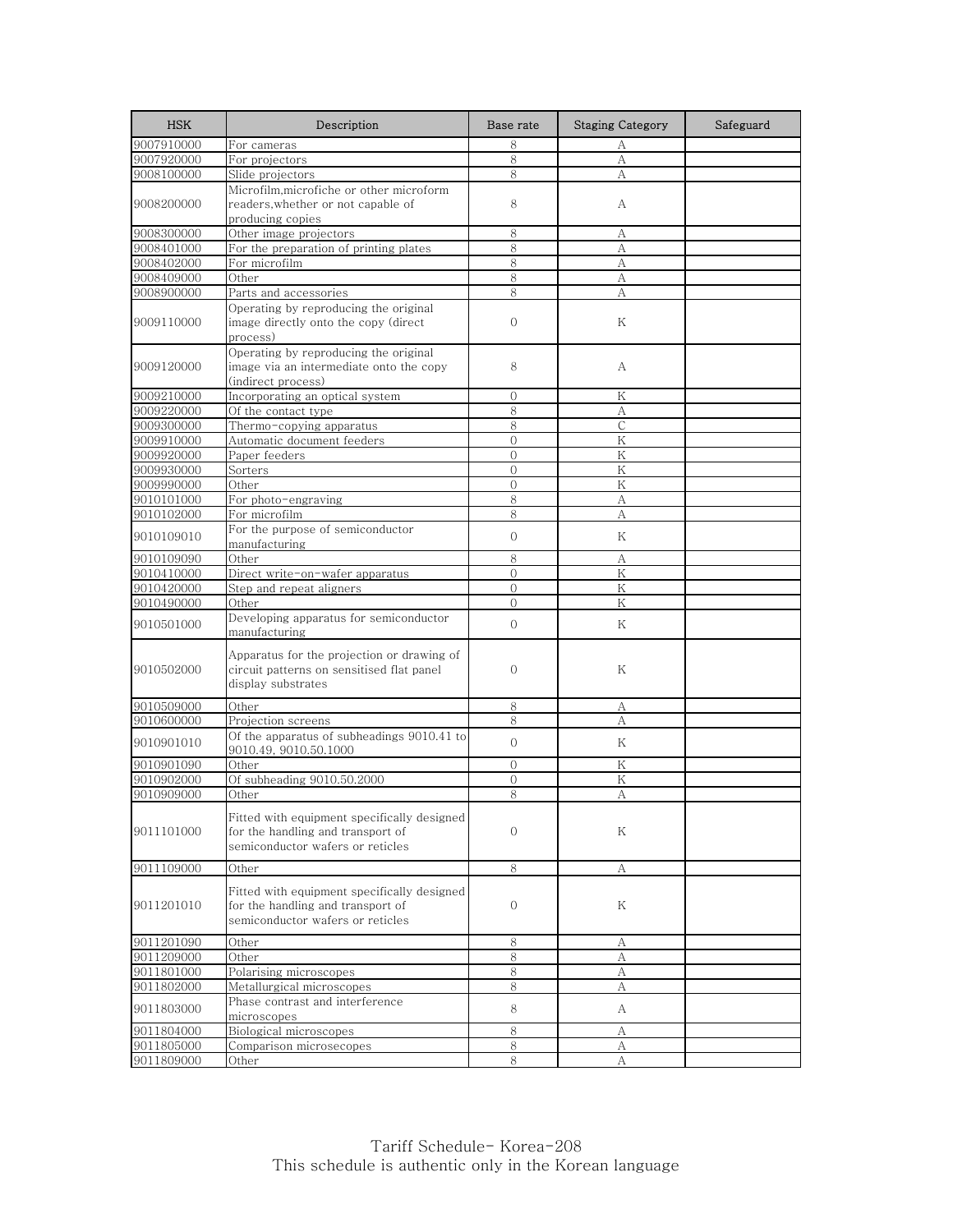| <b>HSK</b>               | Description                                                                                                                                                                    | Base rate         | <b>Staging Category</b> | Safeguard |
|--------------------------|--------------------------------------------------------------------------------------------------------------------------------------------------------------------------------|-------------------|-------------------------|-----------|
| 9011901000               | Of subheadings 9011.10.1000,<br>9011.20.1010                                                                                                                                   | $\overline{0}$    | Κ                       |           |
| 9011909000               | Other                                                                                                                                                                          | 8                 | А                       |           |
| 9012101010               | Electron beam microscopes fitted with<br>equipment specifically designed for the<br>handling and transport of semiconductor<br>wafers or reticles                              | $\mathbf{0}$      | Κ                       |           |
| 9012101090               | Other                                                                                                                                                                          | 8                 | А                       |           |
| 9012102000               | Diffraction apparatus                                                                                                                                                          | 8                 | А                       |           |
| 9012901000               | Of subheading9012.10.1010                                                                                                                                                      | $\overline{0}$    | Κ                       |           |
| 9012909000               | Other                                                                                                                                                                          | 8                 | А                       |           |
| 9013100000               | Telescopic sights for fitting to arms;<br>periscopes, telescopes designed to form<br>parts of machines, appliances, instruments<br>or apparatus of this Chapter or Section XVI | 8                 | А                       |           |
| 9013200000               | Lasers,other than laser diodes                                                                                                                                                 | 8                 | А                       |           |
| 9013801010               | For opto-electronic watchs                                                                                                                                                     | 8                 | А                       |           |
| 9013801020               | For electronic calculators                                                                                                                                                     | $\Omega$          | Κ                       |           |
| 9013801030               | For televisions                                                                                                                                                                | 8                 | А                       |           |
| 9013801090               | Other                                                                                                                                                                          | 8                 | А                       |           |
| 9013802000               | Magnifiers, loupes, thread counters                                                                                                                                            | 8                 | А                       |           |
| 9013803000               | Door viewers (door eyes)                                                                                                                                                       | 8                 | А                       |           |
| 9013809000               | Other                                                                                                                                                                          | 8                 | А                       |           |
| 9013901000               | Of subheading9013.80.1020                                                                                                                                                      | $\Omega$          | Κ                       |           |
| 9013909000               | Other                                                                                                                                                                          | 8                 | А                       |           |
| 9014101010               | For aircrafts                                                                                                                                                                  | 8                 | $\mathbf{A}$            |           |
| 9014101090               | Other                                                                                                                                                                          | 8<br>8            | А                       |           |
| 9014102010<br>9014102090 | For aircrafts<br>Other                                                                                                                                                         | 8                 | А<br>А                  |           |
| 9014109000               | Other                                                                                                                                                                          | 8                 | А                       |           |
| 9014200000               | Instruments and appliances for aeronautical<br>or space navigation (other then compasses)                                                                                      | 8                 | A                       |           |
| 9014800000               | Other instruments and appliances                                                                                                                                               | 8                 | А                       |           |
| 9014901000               | For aircrafts                                                                                                                                                                  | $\,8\,$           | А                       |           |
| 9014909000               | Other                                                                                                                                                                          | 8                 | А                       |           |
| 9015100000               | Rangefinders                                                                                                                                                                   | 8                 | А                       |           |
| 9015200000               | Theodolites and tachymeters<br>(tacheometers)                                                                                                                                  | 8                 | A                       |           |
| 9015300000               | Levels                                                                                                                                                                         | 8                 | А                       |           |
| 9015400000               | Photogrammetrical surveying instruments<br>and appliances                                                                                                                      | 8                 | A                       |           |
| 9015801000               | For use in the field.                                                                                                                                                          | 8                 | А                       |           |
| 9015802000               | For hydrographic use                                                                                                                                                           | ୪                 | А                       |           |
| 9015803000               | For oceanographic use                                                                                                                                                          | 8                 | А                       |           |
| 9015804000               | For hydrological use                                                                                                                                                           | 8                 | А                       |           |
| 9015805000               | For meteorological use                                                                                                                                                         | $\,8$             | A                       |           |
| 9015809000               | Other                                                                                                                                                                          | 8                 | А                       |           |
| 9015900000               | Parts and accessories                                                                                                                                                          | 8                 | А                       |           |
| 9016001000               | Direct reading balances                                                                                                                                                        | 8                 | А                       |           |
| 9016002000               | Electronic balances                                                                                                                                                            | $\,8\,$           | А                       |           |
| 9016008000               | Other                                                                                                                                                                          | 8                 | $\boldsymbol{A}$        |           |
| 9016009000               | Parts or accessories                                                                                                                                                           | 8                 | А                       |           |
| 9017101000               | Plotters                                                                                                                                                                       | $\overline{O}$    | K                       |           |
| 9017109000               | Other                                                                                                                                                                          | 8                 | А                       |           |
| 9017201010               | Plotters                                                                                                                                                                       | $\mathbf{0}$<br>8 | Κ                       |           |
| 9017201090<br>9017202010 | Other                                                                                                                                                                          | $\mathbf{0}$      | А<br>Κ                  |           |
| 9017202090               | Plotters<br>Other                                                                                                                                                              | 8                 | А                       |           |
| 9017203000               | Mathematical calculating instruments                                                                                                                                           | 8                 | А                       |           |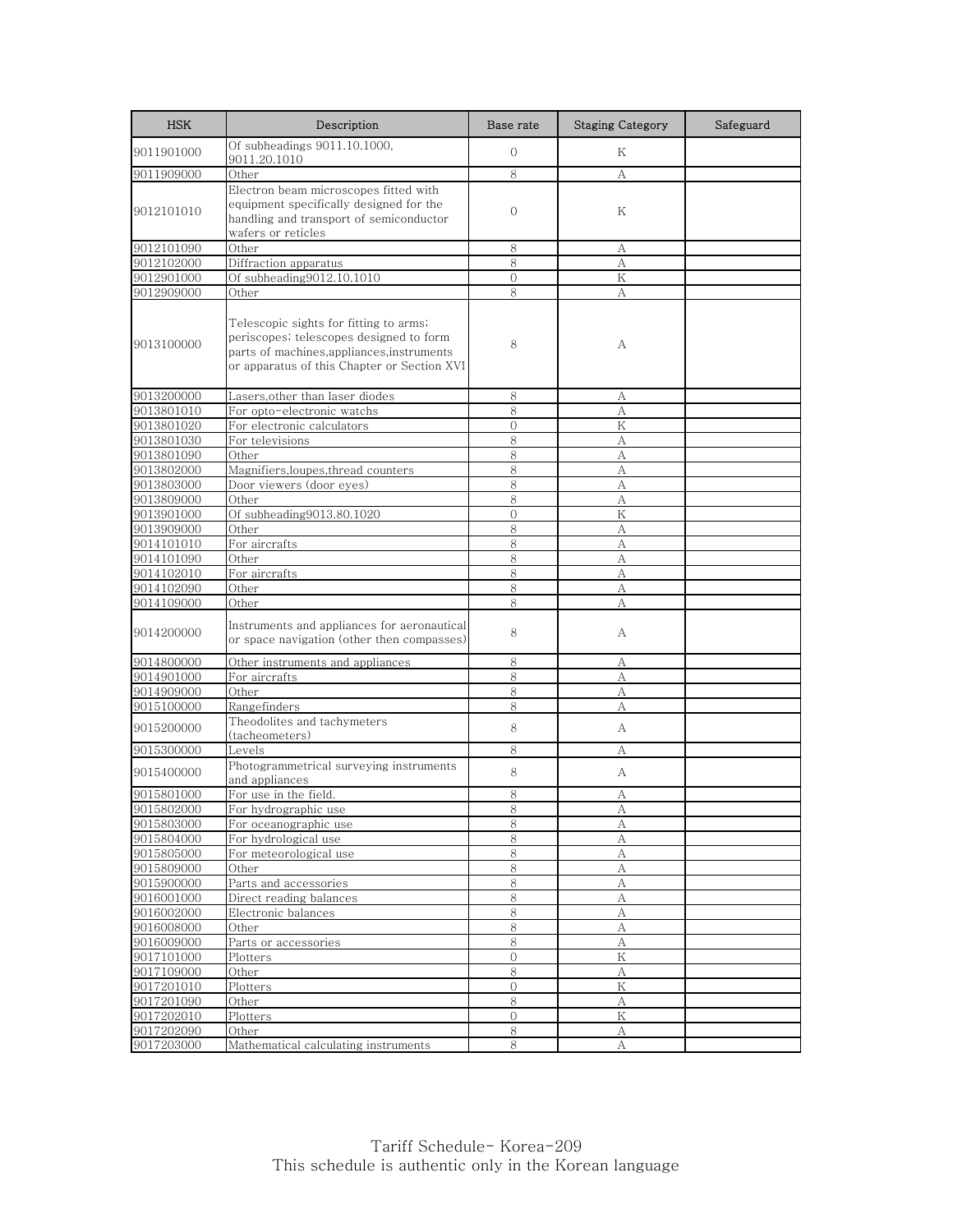| <b>HSK</b> | Description                                                                                                          | Base rate      | <b>Staging Category</b> | Safeguard |
|------------|----------------------------------------------------------------------------------------------------------------------|----------------|-------------------------|-----------|
| 9017204000 | Pattern generating apparatus of a kind<br>used for producing masks or reticles from<br>photoresist coated substrates | $\mathbf{0}$   | Κ                       |           |
| 9017209000 | Other                                                                                                                | 8              | А                       |           |
| 9017301000 | Micrometers                                                                                                          | 8              | A                       |           |
| 9017302000 | Dialgauges                                                                                                           | 8              | А                       |           |
| 9017303000 | Vernier callipers                                                                                                    | 8              | A                       |           |
| 9017309000 | Other                                                                                                                | 8              | A                       |           |
| 9017801000 | Divided scales, measuring rod and tapes                                                                              | 8              | A                       |           |
| 9017809010 | For the purpose of semiconductor<br>manufacturing                                                                    | $\mathbf{O}$   | Κ                       |           |
| 9017809090 | Other                                                                                                                | 8              | А                       |           |
| 9017901010 | Of subheading 9017.20.4000                                                                                           | $\overline{0}$ | K                       |           |
| 9017901090 | Other                                                                                                                | $\Omega$       | Κ                       |           |
| 9017909010 | Printed Circuit Assemblies of plotters,<br>which consist of one or more printed<br>circuits of heading 85.34         | $\mathbf{0}$   | Κ                       |           |
| 9017909020 | Flat panel displays for plotters (including<br>LCD, Electro Luminescence, plasma and<br>other technologies)          | $\Omega$       | Κ                       |           |
| 9017909090 | Other                                                                                                                | 8              | A                       |           |
| 9018111000 | Electro-cardiographs                                                                                                 | 8              | G                       |           |
| 9018119000 | Parts and accessories                                                                                                | 8              | А                       |           |
| 9018120000 | Ultrasonic scanning apparatus                                                                                        | 8              | G                       |           |
| 9018130000 | Magnetic resonance imaging apparatus                                                                                 | 8              | G                       |           |
| 9018140000 | Scintigraphic apparatus                                                                                              | 8              | А                       |           |
| 9018191000 | Electro-encephalographs                                                                                              | 8              | $\mathsf{C}$            |           |
| 9018192000 | Audiometers and similar apparatus                                                                                    | 8              | С                       |           |
| 9018194000 | Electro-tonographs                                                                                                   | 8              | A                       |           |
| 9018197000 | Patient monitoring system                                                                                            | 8              | D                       |           |
| 9018198000 | Other                                                                                                                | 8              | G                       |           |
| 9018199000 | Parts and accessories                                                                                                | 8              | $\mathsf{C}$            |           |
| 9018201000 | Ultra-violet or infra-red ray apparatus                                                                              | 8              | $\mathsf{C}$            |           |
| 9018209000 | Parts and accessories                                                                                                | 8              | С                       |           |
| 9018310000 | Syringes, with or without needles                                                                                    | 8              | A                       |           |
| 9018321000 | Needles for injections                                                                                               | 8              | $\mathsf{C}$            |           |
| 9018322000 | Needles for sutures                                                                                                  | 8              | С                       |           |
| 9018329000 | Other                                                                                                                | 8              | $\mathsf{C}$            |           |
| 9018391000 | Blood transfusion set or intravenous set                                                                             | 8              | $\mathsf{C}$            |           |
| 9018392000 | Catheters                                                                                                            | 8              | C                       |           |
| 9018398000 | Other                                                                                                                | ŏ              |                         |           |
| 9018399000 | Parts and accessories                                                                                                | 8              | D                       |           |
| 9018411000 | Dental drill engines                                                                                                 | 8              | С                       |           |
| 9018419000 | Parts and accessories                                                                                                | 8              | $\mathsf C$             |           |
| 9018491000 | Dental burs                                                                                                          | 8              | С                       |           |
| 9018492000 | Dental units                                                                                                         | 8              | C                       |           |
| 9018493000 | Scalers for treating tartar                                                                                          | 8              | D                       |           |
| 9018498000 | Other                                                                                                                | 8              | D                       |           |
| 9018499000 | Parts and accessories                                                                                                | 8              | $\mathbf D$             |           |
| 9018501000 | Ophthalmic instruments and appliances                                                                                | 8              | $\mathsf C$             |           |
| 9018509000 | Parts and accessories                                                                                                | 8              | С                       |           |
| 9018901000 | A. Pregnancy diagnostic apparatus                                                                                    | 8              | А                       |           |
| 9018909010 | Other ordinary surgical instruments and<br>appliances                                                                | 8              | $\mathsf{C}$            |           |
| 9018909020 | Gynaecological or obstetrical instruments                                                                            | 8              | A                       |           |
| 9018909030 | Endoscopes(gastrescopes,peritoneoscopes,<br>cystoscopes and the like)                                                | 8              | G                       |           |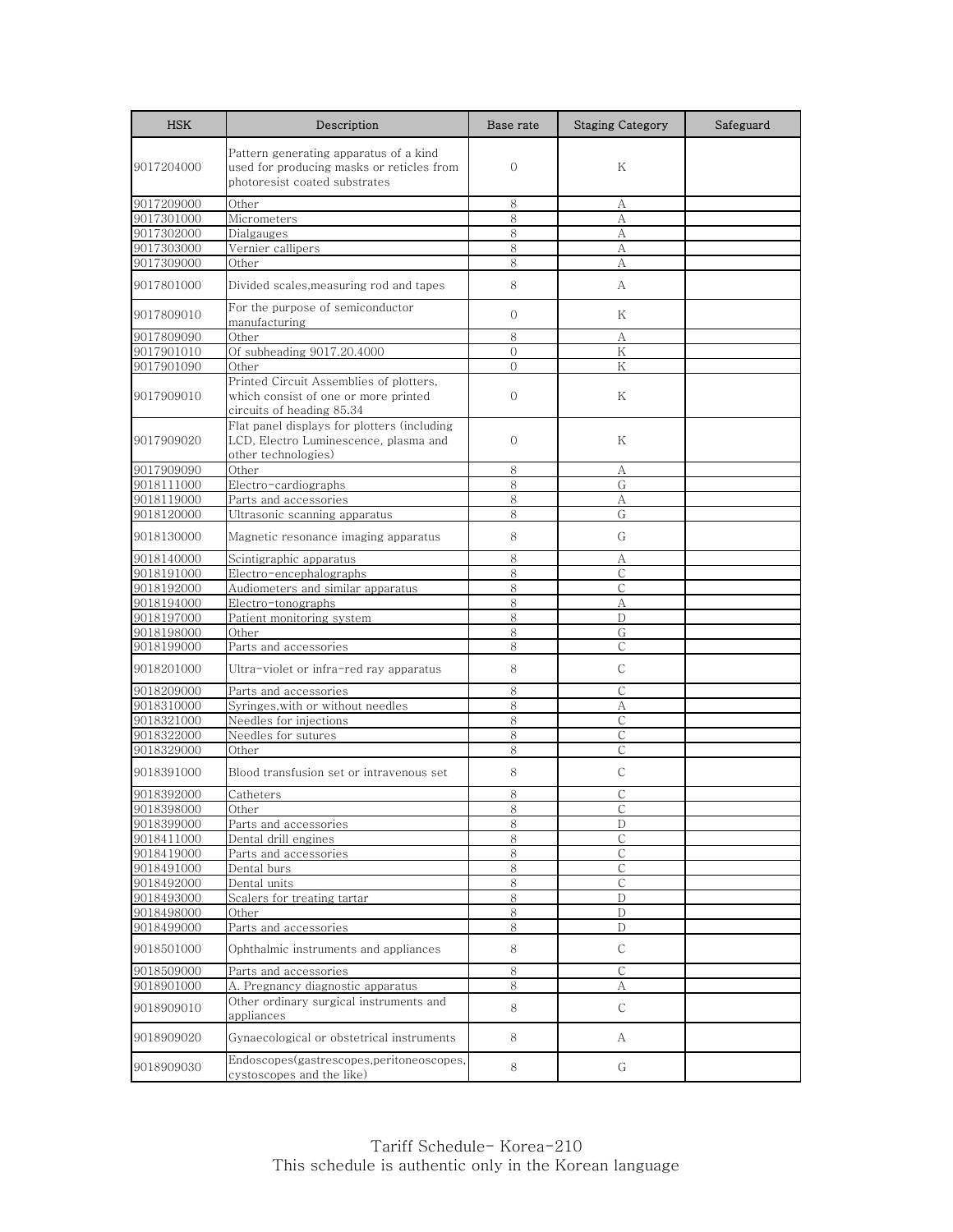| <b>HSK</b> | Description                                                                  | Base rate      | <b>Staging Category</b> | Safeguard |
|------------|------------------------------------------------------------------------------|----------------|-------------------------|-----------|
| 9018909040 | Artificial kidney apparatus                                                  | 8              | C                       |           |
| 9018909050 | Dialyzers for artificial kidney apparatus                                    | 8              | C                       |           |
| 9018909060 | Veterinary instrument and appliances                                         | 8              | А                       |           |
| 9018909080 | Other                                                                        | 8              | G                       |           |
| 9018909090 | Parts and accessories                                                        | 8              | C                       |           |
| 9019101000 | Mechano-therapy appliances                                                   | $\mathbf{0}$   | K                       |           |
| 9019102000 | Massage apparatus                                                            | $\overline{O}$ | Κ                       |           |
| 9019103000 | Psychological aptitude-testing apparatus                                     | $\mathbf{0}$   | Κ                       |           |
| 9019109000 | Parts and accessories                                                        | $\overline{0}$ | K                       |           |
| 9019201000 | Ozone therapy apparatus                                                      | $\mathbf{0}$   | K                       |           |
| 9019202000 | Oxygen therapy apparatus                                                     | $\overline{0}$ | $\rm K$                 |           |
| 9019203000 | Aerosol therapy apparatus                                                    | $\overline{O}$ | K                       |           |
| 9019204000 | Artificial respiration apparatus                                             | $\mathbf{0}$   | K                       |           |
| 9019208000 | Other                                                                        | $\mathbf{0}$   | K                       |           |
| 9019209000 | Parts and accessories                                                        | $\mathbf{0}$   | K                       |           |
| 9020001000 | Gas masks                                                                    | 8              | $\mathbf{A}$            |           |
| 9020008000 | Other breathing appliances                                                   | 8              | $\mathsf{C}$            |           |
| 9020009000 | Parts and accessories                                                        | 8              | $\mathsf{C}$            |           |
| 9021100000 | Orthopaedic or fracture appliances                                           | $\overline{O}$ | K                       |           |
| 9021210000 | Artificial teeth                                                             | $\overline{0}$ | K                       |           |
| 9021290000 | Other                                                                        | $\overline{O}$ | K                       |           |
| 9021310000 | Artificial joints                                                            | $\mathbf{0}$   | Κ                       |           |
| 9021390000 | Other                                                                        | $\Omega$       | K                       |           |
|            | Hearing aids, excluding parts and                                            |                |                         |           |
| 9021400000 | accessories                                                                  | $\mathbf{0}$   | Κ                       |           |
| 9021500000 | Pacemakers for stimulating heart<br>muscles, excluding parts and accessories | $\mathbf{0}$   | Κ                       |           |
| 9021901000 | Screws,staples,pins or the like which are<br>insterted inside the human body | $\mathbf{0}$   | Κ                       |           |
| 9021908000 | Other                                                                        | $\Omega$       | Κ                       |           |
| 9021909000 | Parts and accessories                                                        | $\overline{0}$ | Κ                       |           |
| 9022120000 | Computed tomography apparatus                                                | 8              | $\mathsf{C}$            |           |
| 9022130000 | Other, for dental uses                                                       | 8              | С                       |           |
| 9022141020 | Angiography units                                                            | 8              | $\mathsf{C}$            |           |
| 9022141030 | Bone densimeter                                                              | 8              | $\mathsf{C}$            |           |
| 9022141090 | Other                                                                        | 8              | G                       |           |
| 9022142000 | For verterinary use                                                          | 8              | А                       |           |
| 9022191000 | For physical or chemical testing                                             | 8              | C                       |           |
| 9022192000 | For industrial use                                                           | 8              | $\mathsf{C}$            |           |
| 9022199000 | Other                                                                        | 8              | С                       |           |
| 9022211010 | Gamma cameras                                                                | 8              | $\mathsf{C}$            |           |
| 9022211020 | Linear accelerators                                                          | 8              | $\mathsf{C}$            |           |
| 9022211030 | Cobalt 60 therapy units                                                      | ୪              | A                       |           |
| 9022211090 | Other                                                                        | 8              | C                       |           |
| 9022212000 | For verterinary use                                                          | 8              | А                       |           |
| 9022291000 | For physical or chemical testing                                             | $\,8\,$        | $\mathsf C$             |           |
| 9022292000 | For industrial use                                                           | 8              | C                       |           |
| 9022299000 | Other                                                                        | 8              | $\mathsf{C}$            |           |
| 9022300000 | X-ray tubes                                                                  | 8              | $\mathsf C$             |           |
| 9022901010 | X-ray generators                                                             | $8\,$          | $\mathsf{C}$            |           |
| 9022901020 | X-ray screens                                                                | 8              | $\mathbf{A}$            |           |
| 9022901030 | X-ray high tension generators                                                | 8              | А                       |           |
| 9022901090 | Other                                                                        | $\,8\,$        | А                       |           |
| 9022909000 | Parts and accessoreis                                                        | 8              | C                       |           |
| 9023001000 | Models of human or animal anatomies                                          | $\,8\,$        | А                       |           |
| 9023009000 | Other                                                                        | $8\,$          | A                       |           |
| 9024101000 | Hardness testing machines                                                    | $\,8\,$        | А                       |           |
| 9024102000 | Tensile testing machines                                                     | 8              | А                       |           |
| 9024103000 | Compression testing machines                                                 | 8              | А                       |           |
| 9024104000 | Fatigue testing machines                                                     | $\,8\,$        | А                       |           |
| 9024105000 | Universal type testing machines                                              | 8              | А                       |           |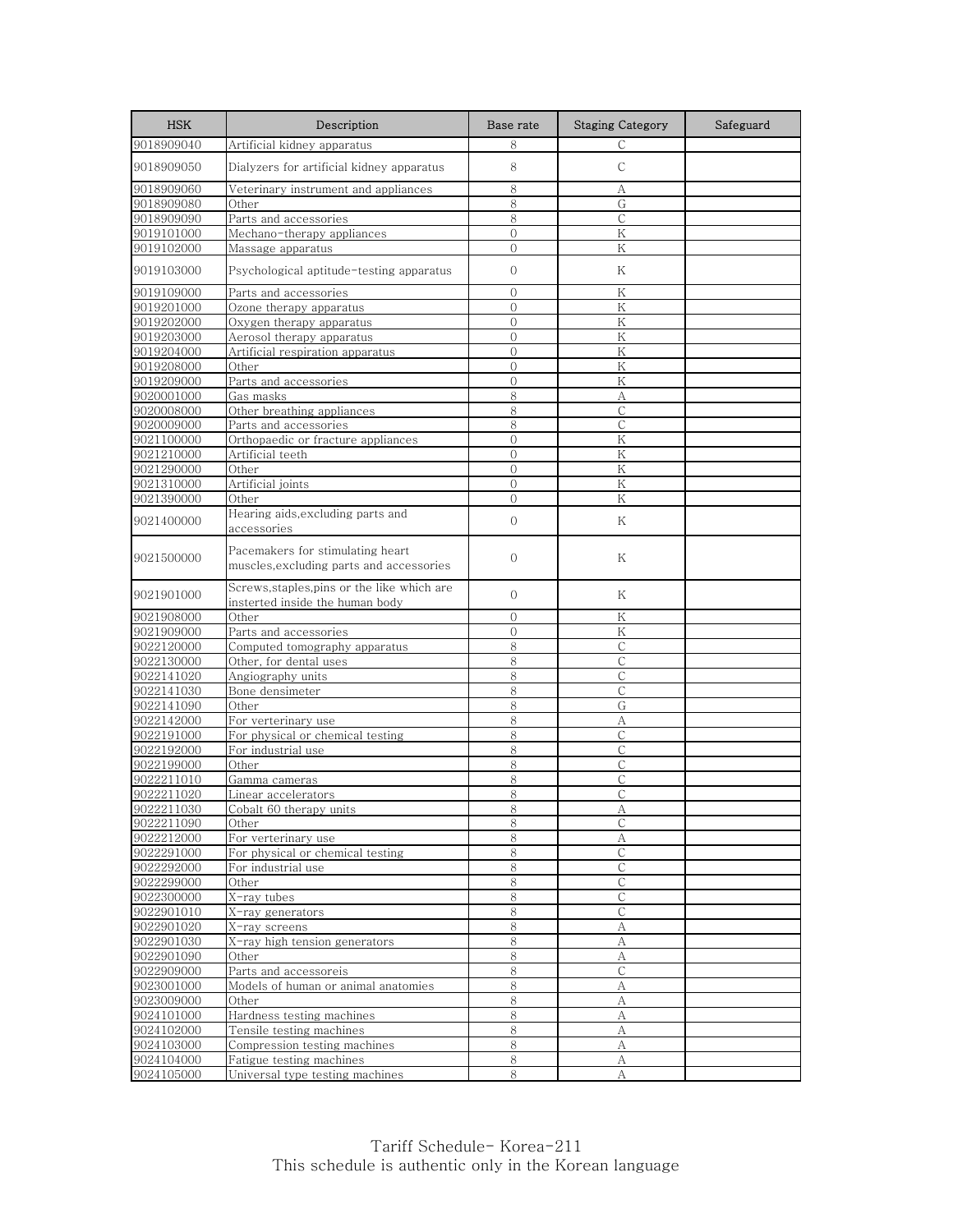| <b>HSK</b> | Description                                                                                                                                                 | Base rate        | <b>Staging Category</b> | Safeguard |
|------------|-------------------------------------------------------------------------------------------------------------------------------------------------------------|------------------|-------------------------|-----------|
| 9024109000 | Other                                                                                                                                                       | 8                | А                       |           |
| 9024801010 | Testing machines to detect changes in the<br>dimensions of textile                                                                                          | 8                | А                       |           |
| 9024801020 | Abrasion testing machines                                                                                                                                   | 8                | А                       |           |
| 9024801090 | Other                                                                                                                                                       | 8                | А                       |           |
| 9024809010 | Elasticity meters                                                                                                                                           | 8                | А                       |           |
| 9024809020 | Plastimeters                                                                                                                                                | 8                | А                       |           |
| 9024809090 | Other                                                                                                                                                       | 8                | А                       |           |
| 9024901000 | Sensor(devices sensing a specific quantity<br>of change, whether or not combined with<br>equipment which convert measured signal<br>into electrical signal) | 8                | А                       |           |
| 9024909000 | Other                                                                                                                                                       | 8                | А                       |           |
| 9025111000 | Clinical or veterinary thermometers                                                                                                                         | $\overline{0}$   | Κ                       |           |
| 9025119000 | Other                                                                                                                                                       | 8                | $\mathsf{C}$            |           |
| 9025191000 | Thermometers                                                                                                                                                | 8                | С                       |           |
| 9025192010 | Optical pyrometers                                                                                                                                          | 8                | А                       |           |
| 9025192090 | Other                                                                                                                                                       | 8                | А                       |           |
| 9025801000 | Hydrometers and similar floating<br>instruments                                                                                                             | 8                | А                       |           |
| 9025802010 | Mercury barometer                                                                                                                                           | 8                | А                       |           |
| 9025802090 | Other                                                                                                                                                       | 8                | A                       |           |
| 9025803010 | Psychrometers                                                                                                                                               | 8                | А                       |           |
| 9025803020 | Hair hygrometers                                                                                                                                            | 8                | A                       |           |
| 9025803090 | Other                                                                                                                                                       | 8                | А                       |           |
| 9025809000 | Other                                                                                                                                                       | 8                | А                       |           |
| 9025901100 | Temperature sensor                                                                                                                                          | 8                | A                       |           |
| 9025901200 | Humidity sensor                                                                                                                                             | 8                | А                       |           |
| 9025901900 | Other sensor                                                                                                                                                | 8                | А                       |           |
| 9025909000 | Other                                                                                                                                                       | 8                | А                       |           |
| 9026101000 | Flow meters                                                                                                                                                 | $\Omega$         | $\rm K$                 |           |
| 9026102000 | Level gauges                                                                                                                                                | $\Omega$         | K                       |           |
| 9026109000 | Other                                                                                                                                                       | $\overline{0}$   | Κ                       |           |
| 9026201110 | Liquid type                                                                                                                                                 | $\Omega$         | Κ                       |           |
| 9026201120 | Metallic type                                                                                                                                               | $\mathbf{0}$     | Κ                       |           |
| 9026201190 | Other                                                                                                                                                       | $\mathbf{0}$     | K                       |           |
| 9026201900 | Other                                                                                                                                                       | $\Omega$         | K                       |           |
| 9026209000 | Other                                                                                                                                                       | $\Omega$         | Κ                       |           |
| 9026801000 | Heat meters                                                                                                                                                 | $\overline{0}$   | Κ                       |           |
| 9026802000 | Anemometers                                                                                                                                                 | $\overline{0}$   | Κ                       |           |
| 9026809000 | Other                                                                                                                                                       | $\overline{0}$   | K                       |           |
| 9026901100 | Level sensor                                                                                                                                                | $\mathbf{0}$     | Κ                       |           |
| 9026901200 | Flow mass or speed sensor                                                                                                                                   | $\Omega$         | K                       |           |
| 9026901300 | Pressure sensor                                                                                                                                             | $\Omega$         | K                       |           |
| 9026901400 | Thermal sensor, other than temperature<br>sensor and calorie sensor                                                                                         | $\mathbf{0}$     | Κ                       |           |
| 9026901900 | Other sensor                                                                                                                                                | $\boldsymbol{0}$ | $\rm K$                 |           |
| 9026909000 | Other                                                                                                                                                       | $\overline{0}$   | Κ                       |           |
| 9027100000 | Gas or smoke analysis apparatus                                                                                                                             | 8                | А                       |           |
| 9027200000 | Chromatographs and electrophoresis<br>instruments                                                                                                           | $\overline{0}$   | Κ                       |           |
| 9027301000 | Spectrometers                                                                                                                                               | $\mathbf{O}$     | $\rm K$                 |           |
| 9027302000 | Spectrophotometers                                                                                                                                          | $\mathbf{0}$     | Κ                       |           |
| 9027303000 | Spectrograph                                                                                                                                                | $\overline{0}$   | K                       |           |
| 9027400000 | Exposure meters                                                                                                                                             | 8                | А                       |           |
| 9027501000 | Polarimeters                                                                                                                                                | $\overline{0}$   | Κ                       |           |
| 9027502000 | Refractometers                                                                                                                                              | $\overline{O}$   | Κ                       |           |
| 9027503000 | Colorimeters                                                                                                                                                | $\mathcal{O}$    | Κ                       |           |
| 9027504000 | Luxmeters                                                                                                                                                   | $\overline{0}$   | K                       |           |
| 9027509000 | Other                                                                                                                                                       | $\overline{0}$   | Κ                       |           |
| 9027801000 | For physical or chemical analysis                                                                                                                           | $\overline{0}$   | Κ                       |           |
| 9027802010 | P.H meters                                                                                                                                                  | $\overline{0}$   | Κ                       |           |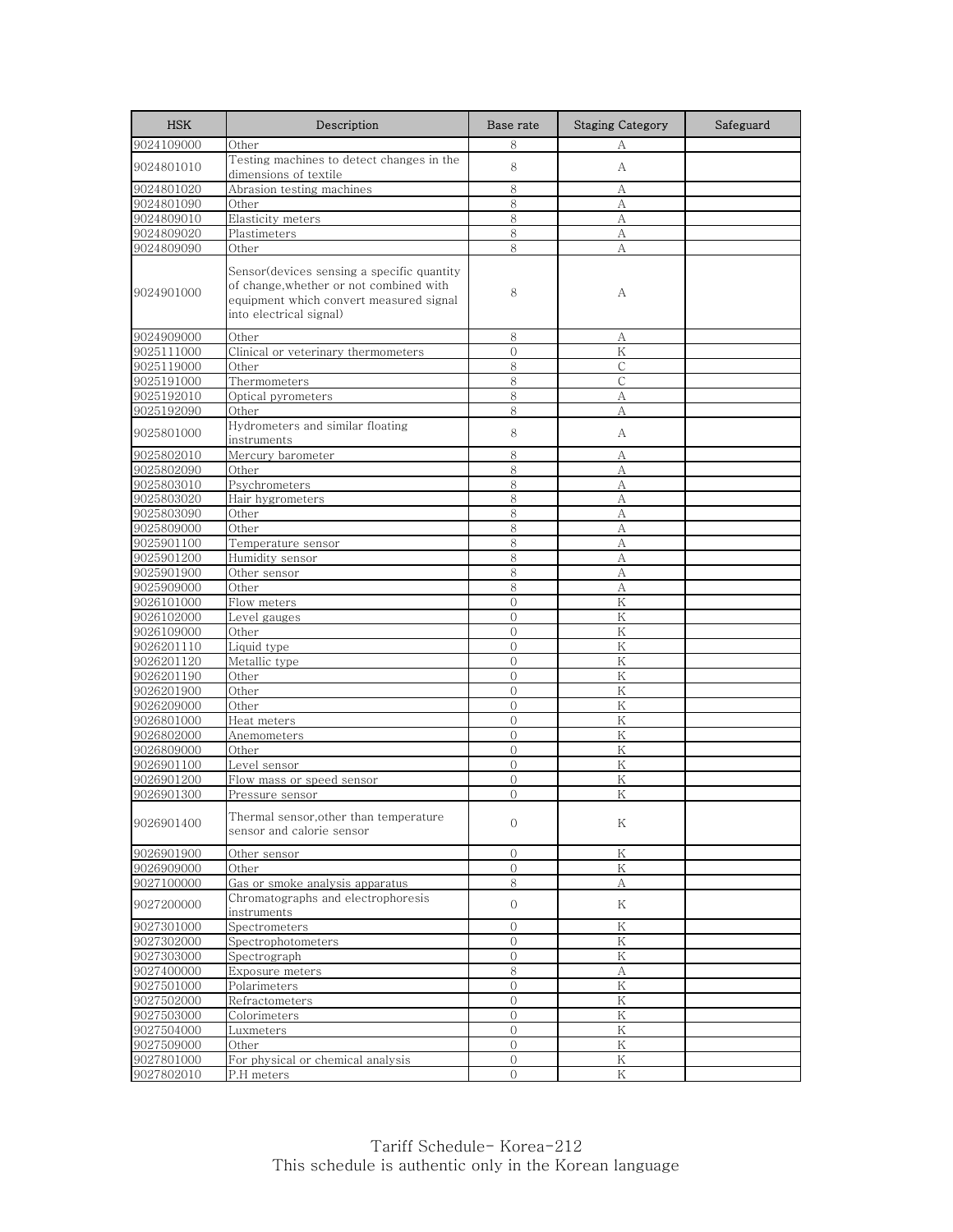| <b>HSK</b> | Description                                                                 | Base rate      | <b>Staging Category</b> | Safeguard |
|------------|-----------------------------------------------------------------------------|----------------|-------------------------|-----------|
| 9027802020 | Calori meters                                                               | $\mathbf{0}$   | K                       |           |
| 9027802030 | Visco meters                                                                | $\mathbf{0}$   | K                       |           |
| 9027802040 | <b>Expansion meters</b>                                                     | $\overline{O}$ | Κ                       |           |
| 9027802090 | Other                                                                       | $\overline{O}$ | ${\rm K}$               |           |
| 9027901000 | Microtomes                                                                  | 8              | А                       |           |
| 9027909110 | Gas sensor                                                                  | 8              | А                       |           |
| 9027909121 | Of particulate                                                              | $\mathbf 0$    | Κ                       |           |
| 9027909122 | Of smoke                                                                    | 8              | А                       |           |
| 9027909130 | Calorie sensor                                                              | $\overline{0}$ | Κ                       |           |
| 9027909190 | Other sensor                                                                | $\overline{0}$ | Κ                       |           |
| 9027909910 | For the purpose of semiconductor<br>manufacturing                           | $\mathbf 0$    | Κ                       |           |
| 9027909991 | For gas or smoke analysis apparatus and<br>microtomes                       | 8              | А                       |           |
| 9027909999 | Other                                                                       | $\Omega$       | Κ                       |           |
| 9028101010 | Of digital type                                                             | 8              | А                       |           |
| 9028101090 | Other                                                                       | 8              | С                       |           |
| 9028102000 | Calibrating meters                                                          | 8              | A                       |           |
| 9028201010 | Of digital type                                                             | 8              | А                       |           |
| 9028201090 | Other                                                                       | 8              | А                       |           |
| 9028202000 | Calibrating meters                                                          | 8              | А                       |           |
| 9028301010 | Not less than 50A                                                           | 8              | А                       |           |
| 9028301020 | Less than 50A                                                               | 8              | А                       |           |
| 9028302000 | Calibrating meters                                                          | 8              | А                       |           |
| 9028900000 | Parts and accessories                                                       | 8              | А                       |           |
| 9029101000 | Revolution counters                                                         | 8              | А                       |           |
| 9029102000 | Production counters                                                         | 8              | A                       |           |
| 9029103000 | Taximeters                                                                  | 8              | A                       |           |
| 9029104000 | Mileometers                                                                 | 8              | А                       |           |
| 9029105000 | Counters for indicating the working hours<br>of machines                    | 8              | А                       |           |
| 9029109000 | Other                                                                       | 8              | А                       |           |
| 9029201010 | Chronometric system                                                         | 8              | А                       |           |
| 9029201090 | Other                                                                       | 8              | А                       |           |
| 9029202000 | Stroboscopes                                                                | 8              | А                       |           |
| 9029901100 | Speed sensor                                                                | 8              | С                       |           |
| 9029901200 | Rotation sensor                                                             | 8              | $\mathsf{C}$            |           |
| 9029901900 | Other sensor                                                                | 8              | С                       |           |
| 9029909000 | Other                                                                       | 8              | A                       |           |
| 9030100000 | Instruments and apparatus for measuring<br>or detecting ionising radiations | 0              | Κ                       |           |
| 9030201000 | Cathode-ray oscilloscopes                                                   | 8              | А                       |           |
| 9030202000 | Cathode-ray oscillographs                                                   | 8              | А                       |           |
| 9030310000 | Multimeters                                                                 | 8              | А                       |           |
| 9030391000 | Volt meters                                                                 | 8              | Α                       |           |
| 9030392000 | Am meters                                                                   | 8              | А                       |           |
| 9030393000 | Circuit testers                                                             | 8              | А                       |           |
| 9030394000 | Registance meters                                                           | 8              | A                       |           |
| 9030395000 | Galvanometer                                                                | 8              | А                       |           |
| 9030396000 | Frequency measuring apparatus                                               | $\,8\,$        | $\boldsymbol{A}$        |           |
| 9030399000 | Other                                                                       | 8              | А                       |           |
| 9030401000 | Crosstalk meter                                                             | 0              | Κ                       |           |
| 9030402000 | Gain measuring instruments                                                  | $\overline{0}$ | Κ                       |           |
| 9030403000 | Distortion factor meters                                                    | 0              | $\rm K$                 |           |
| 9030404000 | Psophometers                                                                | 0              | K                       |           |
| 9030409000 | Other                                                                       | $\mathbf{O}$   | Κ                       |           |
| 9030820000 | For measuring or checking semiconductor<br>wafers or devices                | $\mathbf{O}$   | Κ                       |           |
| 9030830000 | Other, with a recording device                                              | 8              | А                       |           |
| 9030890000 | Other                                                                       | 8              | А                       |           |
| 9030901100 | Electromagnetic sensor                                                      | 8              | А                       |           |
| 9030901200 | Radiation ray sensor                                                        | $\,8\,$        | А                       |           |
| 9030901900 | Other sensor                                                                | 8              | А                       |           |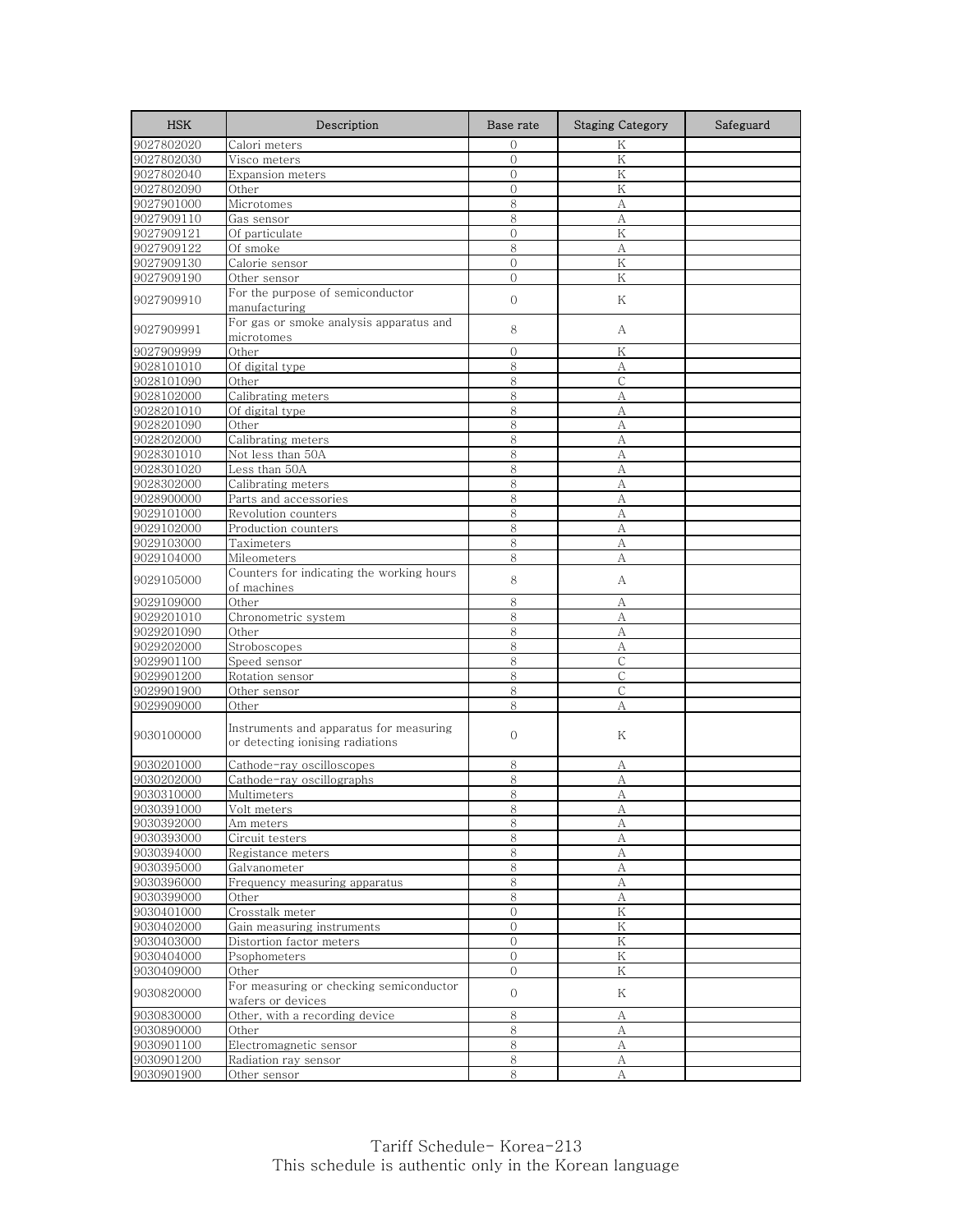| <b>HSK</b>               | Description                                                                                  | Base rate      | <b>Staging Category</b> | Safeguard |
|--------------------------|----------------------------------------------------------------------------------------------|----------------|-------------------------|-----------|
| 9030909010               | Of subheading 9030.82 (including sensors<br>of subheading 9030.90)                           | $\mathbf{O}$   | Κ                       |           |
| 9030909090               | Other                                                                                        | 8              | А                       |           |
| 9031100000               | 1. Machines for balancing mechanical parts                                                   | 8              | A                       |           |
| 9031200000               | 2. Test benches                                                                              | 8              | А                       |           |
| 9031301000               | For the purpose of semiconductor<br>manufacturing                                            | $\mathbf{O}$   | Κ                       |           |
| 9031309000               | Other                                                                                        | 8              | А                       |           |
| 9031411000               | Focimeters                                                                                   | $\mathbf{0}$   | Κ                       |           |
| 9031419000               | Other                                                                                        | $\overline{0}$ | K                       |           |
| 9031491000               | Optical surface testers                                                                      | 8              | А                       |           |
| 9031492000               | Optical goniometers or angle gauges                                                          | 8              | A                       |           |
| 9031493000               | Focimeters                                                                                   | 8              | A                       |           |
| 9031499010               | For measuring surface particulate<br>contamination on semiconductor wafers                   | $\overline{0}$ | Κ                       |           |
| 9031499090               | Other                                                                                        | 8              | А                       |           |
| 9031801000               | A. Ultrasonic fish finders                                                                   | 8              | А                       |           |
| 9031802000               | Load-cells                                                                                   | 8              | C                       |           |
| 9031809010               | Equipment for testing the characteristics of<br>internal combustion engines                  | 8              | А                       |           |
| 9031809020               | Gear testing machines                                                                        | 8              | А                       |           |
| 9031809030               | Planimeters                                                                                  | 8              | A                       |           |
| 9031809040               | Spherometers                                                                                 | 8              | А                       |           |
| 9031809050               | Apparatus for checking textile materials                                                     | 8              | A                       |           |
| 9031809060               | Ultra-sonic thickness measuring<br>instruments                                               | 8              | А                       |           |
| 9031809070               | Instruments for detecting faults cracks or<br>other defects                                  | 8              | A                       |           |
| 9031809080               | Dynamometers                                                                                 | 8              | А                       |           |
| 9031809091               | For the purpose of semiconductor<br>manufacturing                                            | $\Omega$       | K                       |           |
| 9031809099               | Other                                                                                        | 8              | А                       |           |
| 9031901111               | Of subheadings 9031.41, 9031.49.9010                                                         | $\overline{0}$ | $\rm K$                 |           |
| 9031901119               | Of other                                                                                     | $\overline{0}$ | K                       |           |
| 9031901190               | Other                                                                                        | 8              | А                       |           |
| 9031901291               | Of subheadings 9031.41, 9031.49.9010                                                         | $\Omega$       | K                       |           |
| 9031901292               | Of other semiconductor manufacturing                                                         | 0              | Κ                       |           |
| 9031901299               | Other                                                                                        | 8              | А                       |           |
| 9031901911               | Of subheadings 9031.41, 9031.49.9010                                                         | $\overline{0}$ | $\rm K$                 |           |
| 9031901919               | Of other                                                                                     | $\Omega$       | K                       |           |
| 9031901990               | Other                                                                                        | ୪              | А                       |           |
| 9031909011               | Of subheadings 9031.41, 9031.49.9010                                                         | $\overline{O}$ | K                       |           |
| 9031909019               | Of other                                                                                     | $\mathbf{0}$   | Κ                       |           |
| 9031909090               | Other                                                                                        | 8              | А                       |           |
| 9032101010               | (1) For refrigerators                                                                        | 8              | А                       |           |
| 9032101020               | (2) For aircraft                                                                             | 5              | A                       |           |
| 9032101090               | (3) Other                                                                                    | 8              | А                       |           |
| 9032102000               | B. Of fixed type                                                                             | 8              | А                       |           |
| 9032200000               | 2. Manostats                                                                                 | 8              | А                       |           |
| 9032811010               | (A) For aircraft                                                                             | 5              | А                       |           |
| 9032811090               | (B) Other                                                                                    | 8              | А                       |           |
| 9032812010<br>9032812091 | For aircraft<br>1) Of machines and mechanical appliances<br>for making semiconductor devices | 5<br>3         | А<br>A                  |           |
| 9032812099               | 2) Other                                                                                     | 8              | А                       |           |
| 9032819010               | (A) For aircraft                                                                             | 5              | А                       |           |
| 9032819090               | (B) Other                                                                                    | 8              | А                       |           |
| 9032891010               | (A) For aircraft                                                                             | 5              | А                       |           |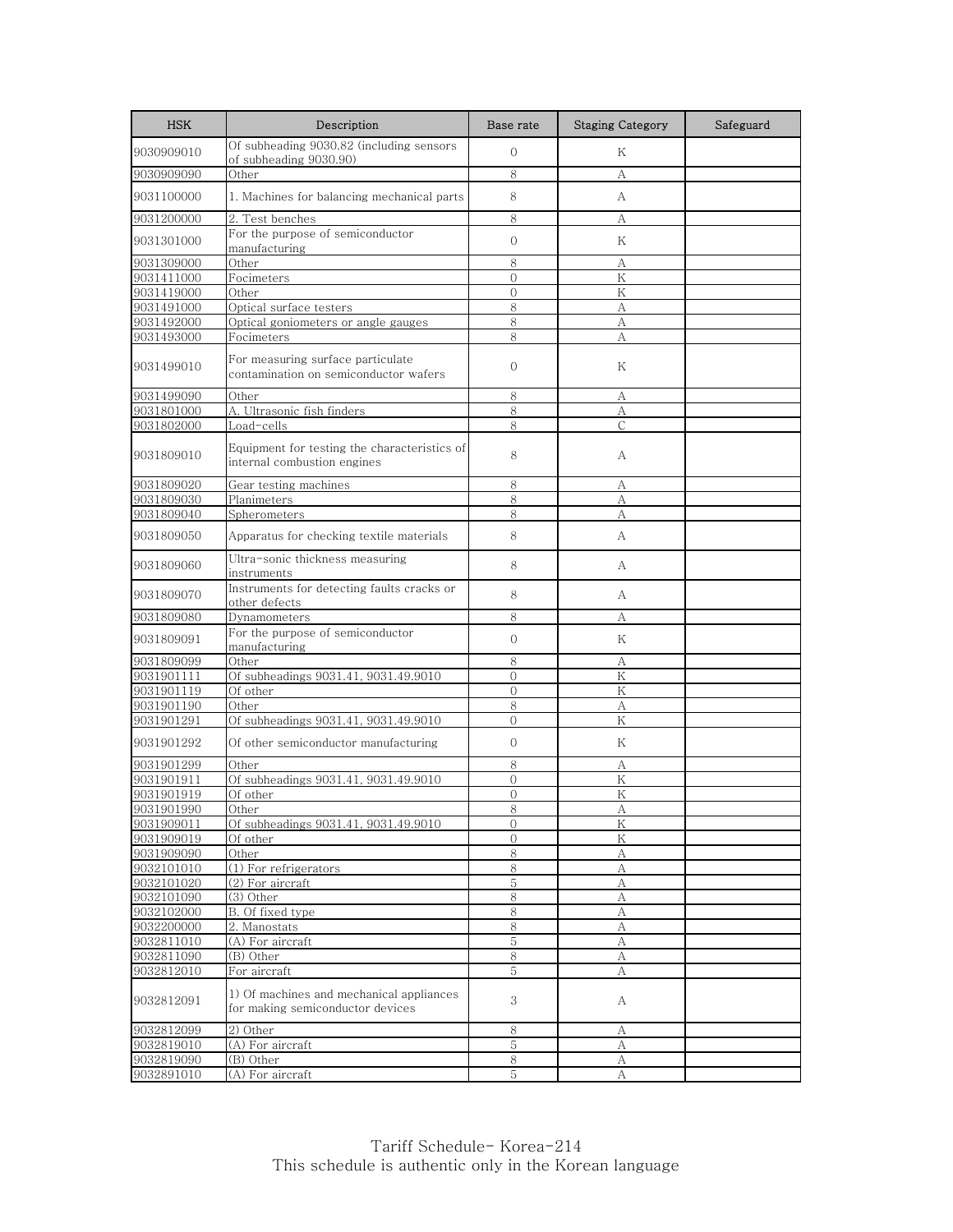| <b>HSK</b> | Description                                                                                                                                           | Base rate | <b>Staging Category</b> | Safeguard |
|------------|-------------------------------------------------------------------------------------------------------------------------------------------------------|-----------|-------------------------|-----------|
| 9032891090 | (B) Other                                                                                                                                             | 8         | А                       |           |
| 9032892010 | (A) For aircraft                                                                                                                                      | 5         | А                       |           |
| 9032892090 | (B) Other                                                                                                                                             | 8         | А                       |           |
| 9032893010 | (A) For aircraft                                                                                                                                      | 5         | A                       |           |
| 9032893090 | (B) Other                                                                                                                                             | 8         | А                       |           |
| 9032899010 | (A) For aircraft                                                                                                                                      | 5         | A                       |           |
| 9032899090 | (B) Other                                                                                                                                             | 8         | A                       |           |
| 9032901000 | A. For aircraft                                                                                                                                       | 5         | А                       |           |
| 9032909000 | B. Other                                                                                                                                              | 8         | A                       |           |
| 9033000000 | Parts and accessories(not specified or<br>included elsewhere in this Chapter) for<br>machines, appliances, instruments or<br>apparatus of Chapter 90. | 8         | А                       |           |
| 9101110000 | With mechanical display only                                                                                                                          | 8         | А                       |           |
| 9101120000 | With opto-electronic display only                                                                                                                     | 8         | A                       |           |
| 9101190000 | Other                                                                                                                                                 | 8         | А                       |           |
| 9101210000 | With automatic winding                                                                                                                                | 8         | A                       |           |
| 9101290000 | Other                                                                                                                                                 | 8         | А                       |           |
| 9101910000 | Electrically operated                                                                                                                                 | 8         | A                       |           |
| 9101990000 | Other                                                                                                                                                 | 8         | А                       |           |
| 9102111000 | $(1)$ For the blind                                                                                                                                   | 8         | А                       |           |
| 9102112000 | (2) With dials bands or similar of precious<br>metal or of metal clad with precious metal                                                             | 8         | А                       |           |
| 9102119010 | Battery or accumulator operated                                                                                                                       | 8         | А                       |           |
| 9102119090 | Other                                                                                                                                                 | 8         | А                       |           |
| 9102121000 | Battery or accumulator operated                                                                                                                       | 8         | A                       |           |
| 9102129010 | For the blind                                                                                                                                         | 8         | А                       |           |
| 9102129020 | With dials bands or similar of precious<br>metal or of metal clad with precious metal                                                                 | 8         | А                       |           |
| 9102129090 | Other                                                                                                                                                 | 8         | А                       |           |
| 9102191000 | Battery or accumulator operated                                                                                                                       | 8         | А                       |           |
| 9102199010 | For the blind                                                                                                                                         | 8         | А                       |           |
| 9102199020 | With dials bands or similar of precious<br>metal or of metal clad with precious metal                                                                 | 8         | А                       |           |
| 9102199090 | Other                                                                                                                                                 | 8         | А                       |           |
| 9102211000 | (1) For the blind                                                                                                                                     | 8         | А                       |           |
| 9102212000 | (2) With dials bands or similar of precious<br>metal or of metal clad with precious metal                                                             | 8         | А                       |           |
| 9102219000 | (3) Other                                                                                                                                             | 8         | А                       |           |
| 9102291000 | (1) For the blind                                                                                                                                     | 8         | А                       |           |
| 9102292000 | (2) With dials bands or similar of precious<br>metal or of metal clad with precious metal.                                                            | 8         | А                       |           |
| 9102299000 | $(3)$ Other                                                                                                                                           | 8         | А                       |           |
| 9102911000 | (1) Stop-watches                                                                                                                                      | 8         | А                       |           |
| 9102912000 | (2) For the blind                                                                                                                                     | 8         | А                       |           |
| 9102919010 | Battery or accumulator powered                                                                                                                        | 8         | А                       |           |
| 9102919090 | Other                                                                                                                                                 | 8         | А                       |           |
| 9102991000 | (1) Stop-watches                                                                                                                                      | 8         | А                       |           |
| 9102992000 | $(2)$ For the blind                                                                                                                                   | 8         | А                       |           |
| 9102999000 | (3) Other                                                                                                                                             | 8         | А                       |           |
| 9103101000 | Travel clocks                                                                                                                                         | 8         | А                       |           |
| 9103109000 | Other                                                                                                                                                 | 8         | А                       |           |
| 9103901000 | Travel clocks                                                                                                                                         | 8         | А                       |           |
| 9103909000 | Other                                                                                                                                                 | 8         | А                       |           |
| 9104001000 | For vehicles                                                                                                                                          | 8         | А                       |           |
| 9104002000 | For aircraft                                                                                                                                          | 8         | А                       |           |
| 9104004000 | For vessels                                                                                                                                           | 8         | $\mathbf{A}$            |           |
| 9104009000 | Other                                                                                                                                                 | 8         | А                       |           |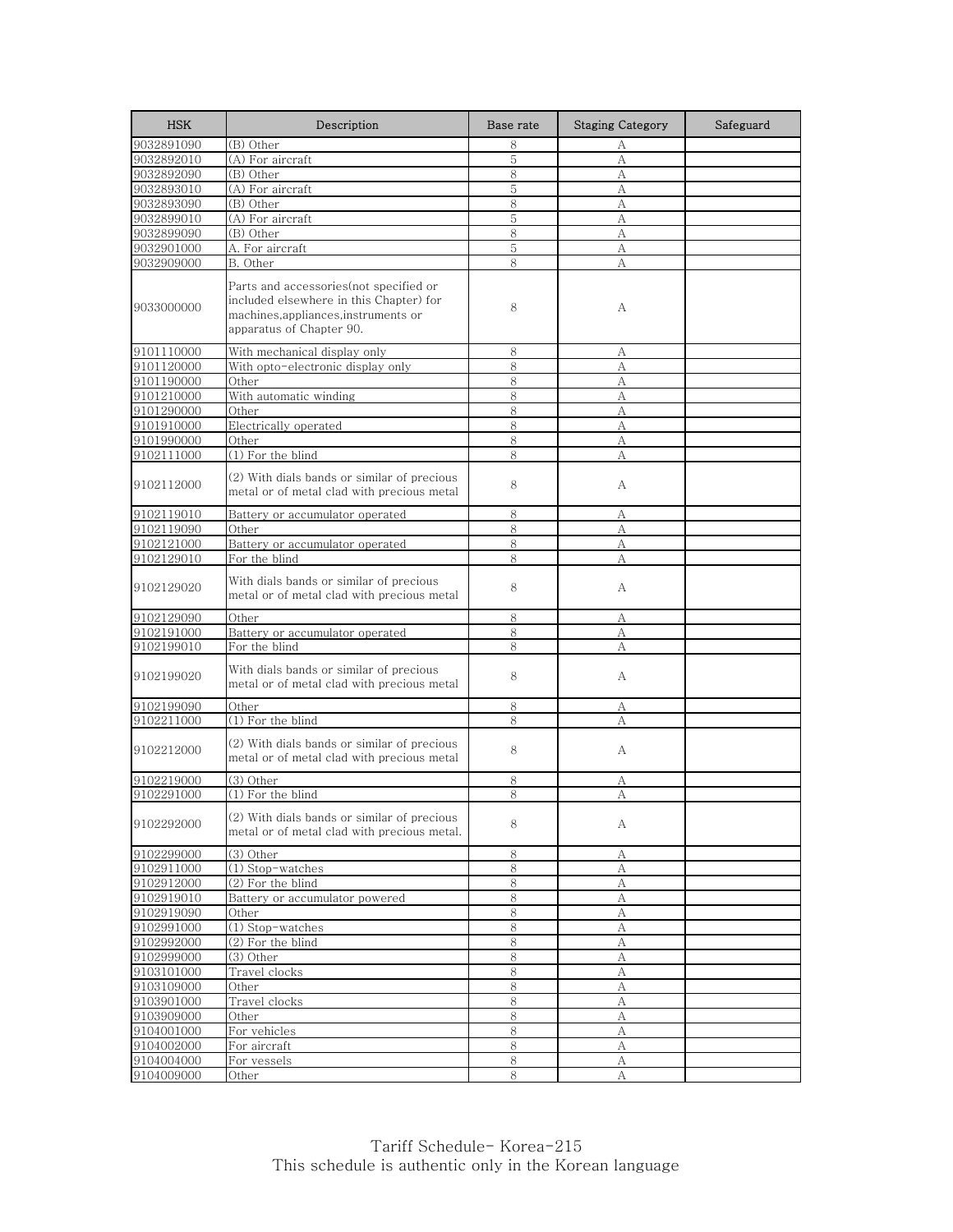| <b>HSK</b> | Description                                                                                           | Base rate | <b>Staging Category</b> | Safeguard |
|------------|-------------------------------------------------------------------------------------------------------|-----------|-------------------------|-----------|
| 9105110000 | Electrically operated                                                                                 | 8         | А                       |           |
| 9105190000 | Other                                                                                                 | 8         | А                       |           |
| 9105210000 | Electrically operated                                                                                 | 8         | А                       |           |
| 9105290000 | Other                                                                                                 | 8         | А                       |           |
| 9105910000 | Electrically operated                                                                                 | 8         | А                       |           |
| 9105990000 | Other                                                                                                 | 8         | А                       |           |
| 9106100000 | Time-registers; time-recorders                                                                        | 8         | А                       |           |
| 9106200000 | Parking meters                                                                                        | 8         | А                       |           |
| 9106901000 | Watchmen's telltales                                                                                  | 8         | А                       |           |
| 9106902000 | Timers                                                                                                | 8         | $\mathsf{C}$            |           |
| 9106909000 | Other                                                                                                 | 8         | $\mathsf{C}$            |           |
| 9107001000 | With synchronous motor                                                                                | 8         | А                       |           |
| 9107009000 | Other                                                                                                 | 8         | А                       |           |
| 9108110000 | With mechanical display only or with a<br>device to which a mechanical display can<br>be incorporated | 5         | А                       |           |
| 9108120000 | With opto-electronic display only                                                                     | 5         | А                       |           |
| 9108190000 | Other                                                                                                 | 5         | А                       |           |
| 9108200000 | With automatic winding                                                                                | 5         | А                       |           |
| 9108900000 | Other                                                                                                 | 5         | A                       |           |
| 9109110000 | Of alarm clocks                                                                                       | 8         | A                       |           |
| 9109190000 | Other                                                                                                 | 8         | А                       |           |
| 9109900000 | Other                                                                                                 | 8         | $\mathsf{C}$            |           |
| 9110111000 | Battery or accumulator powered                                                                        | 8         | А                       |           |
| 9110112000 | With automatic winding                                                                                | 8         | А                       |           |
| 9110119000 | Other                                                                                                 | 8         | А                       |           |
| 9110121000 | Battery or accumulator powered.                                                                       | 8         | A                       |           |
| 9110122000 | With automatic winding                                                                                | 8         | А                       |           |
| 9110129000 | Other                                                                                                 | 8         | А                       |           |
| 9110191000 | Battery or accumulator powered                                                                        | 8         | А                       |           |
| 9110192000 | With automatic winding                                                                                | 8         | А                       |           |
| 9110199000 | Other                                                                                                 | 8         | А                       |           |
| 9110901000 | Battery or accumulator powered                                                                        | 8         | А                       |           |
| 9110909000 | Other                                                                                                 | 8         | А                       |           |
| 9111100000 | 1. Cases of precious metal or of metal clad<br>with precious metal                                    | 8         | А                       |           |
| 9111200000 | 2. Cases of base metal, whether or not gold-<br>or silver-plated                                      | 8         | A                       |           |
| 9111800000 | 3. Other cases                                                                                        | 8         | А                       |           |
| 9111901000 | A. Of precious metal or metal clad with<br>precious metal                                             | 8         | А                       |           |
| 9111909000 | B. Other                                                                                              | 8         | А                       |           |
| 9112200000 | Cases                                                                                                 | 8         | А                       |           |
| 9112900000 | Parts                                                                                                 | 8         | А                       |           |
| 9113100000 | 1. Of precious metal or of metal clad with<br>precious metal                                          | 8         | А                       |           |
| 9113200000 | 2. Of base metal, whether or not gold-or<br>silver-plated                                             | 8         | А                       |           |
| 9113901000 | Of plastics                                                                                           | 8         | А                       |           |
| 9113902000 | Of leather or composition leather                                                                     | 8         | А                       |           |
| 9113909000 | Other                                                                                                 | $8\,$     | А                       |           |
| 9114100000 | Springs,including hair-springs                                                                        | 8         | А                       |           |
| 9114200000 | Jewels                                                                                                | $\,8\,$   | А                       |           |
| 9114300000 | Dials                                                                                                 | 8         | А                       |           |
| 9114400000 | Plates and bridges                                                                                    | 8         | А                       |           |
| 9114900000 | Other                                                                                                 | $\,8\,$   | A                       |           |
| 9201101000 | Of automatic                                                                                          | 8         | А                       |           |
| 9201109000 | Other                                                                                                 | 8         | А                       |           |
| 9201200000 | Grand pianos                                                                                          | 8         | А                       |           |
| 9201901000 | Harpsichords                                                                                          | 8         | А                       |           |
| 9201909000 | Other                                                                                                 | 8         | А                       |           |
| 9202101000 | Violins                                                                                               | 8         | А                       |           |
| 9202102000 | Violoncellos                                                                                          | $\,8\,$   | А                       |           |
| 9202109000 | Other                                                                                                 | 8         | А                       |           |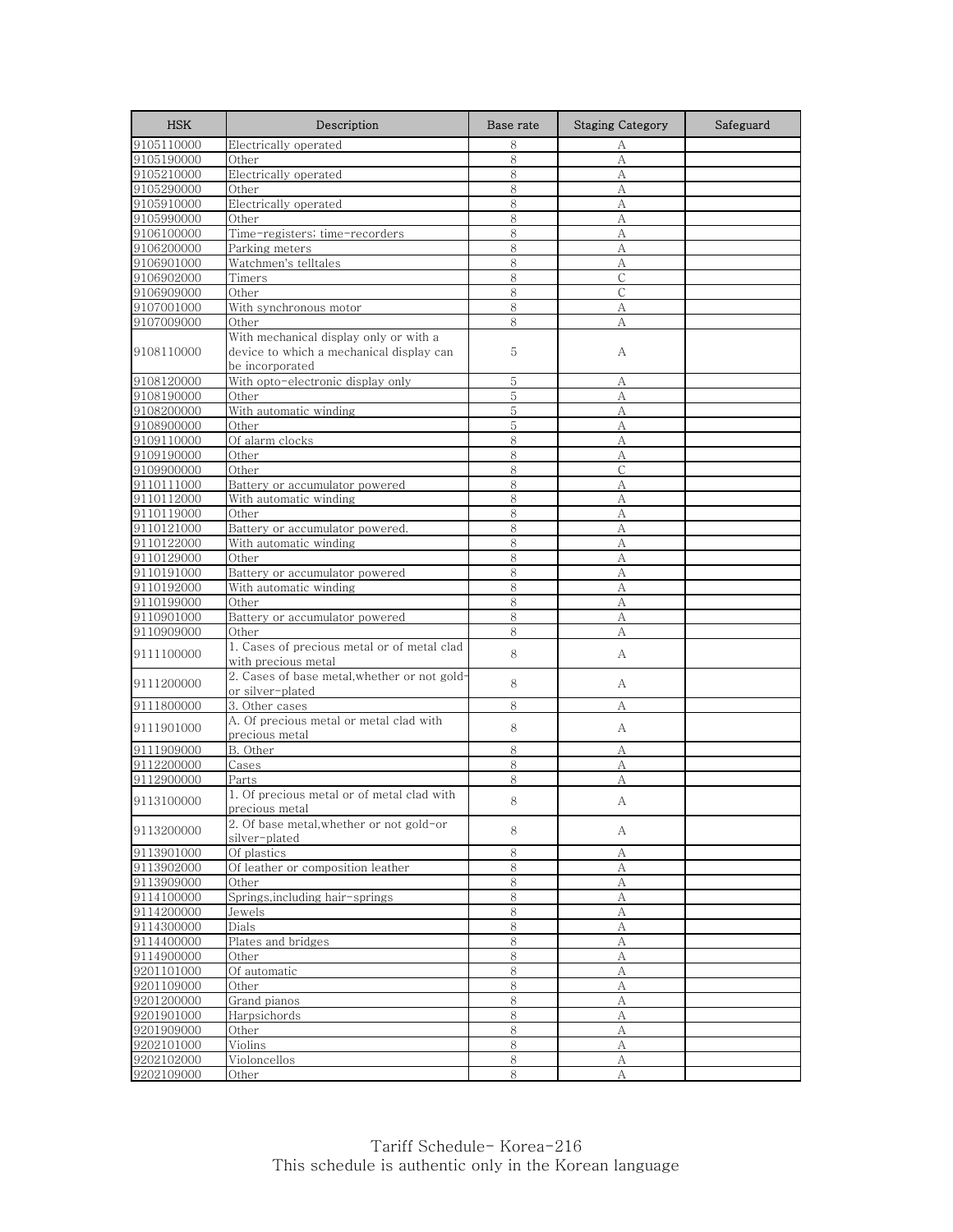| <b>HSK</b>               | Description                                                           | Base rate     | <b>Staging Category</b> | Safeguard |
|--------------------------|-----------------------------------------------------------------------|---------------|-------------------------|-----------|
| 9202901000               | Guitars                                                               | 8             | А                       |           |
| 9202902000               | Harps                                                                 | 8             | А                       |           |
| 9202903000               | Mandolines                                                            | 8             | А                       |           |
| 9202904000               | Banjo                                                                 | 8             | А                       |           |
| 9202909000               | Other                                                                 | 8             | А                       |           |
| 9203001000               | Pipe organs                                                           | 8             | А                       |           |
| 9203002000               | Reed organs                                                           | 8             | A                       |           |
| 9203009000               | Other                                                                 | 8             | А                       |           |
| 9204101000               | Accordions                                                            | 8             | A                       |           |
| 9204102000               | Melodicas                                                             | 8             | A                       |           |
| 9204109000               | Other                                                                 | 8             | A                       |           |
| 9204200000<br>9205101000 | Mouth organs                                                          | 8<br>8        | А<br>A                  |           |
| 9205102000               | Trumpets                                                              | 8             | A                       |           |
| 9205109000               | Trombones<br>Other                                                    | 8             | А                       |           |
| 9205901010               | Flutes                                                                | 8             | А                       |           |
| 9205901020               | Clarinets                                                             | 8             | А                       |           |
| 9205901030               | Saxophones                                                            | 8             | A                       |           |
| 9205901040               | Recoder                                                               | 8             | A                       |           |
| 9205901090               | Other                                                                 | 8             | A                       |           |
| 9205909000               | Other                                                                 | 8             | A                       |           |
| 9206001000               | Drums                                                                 | 8             | A                       |           |
| 9206002000               | Xylophones                                                            | 8             | A                       |           |
| 9206003000               | Cymbals                                                               | 8             | А                       |           |
| 9206004000               | Castanets                                                             | 8             | A                       |           |
| 9206005000               | Maracas                                                               | 8             | A                       |           |
| 9206006000               | Tambourine                                                            | 8             | А                       |           |
| 9206009000               | Other                                                                 | 8             | A                       |           |
| 9207101000               | Organs(including synthesizers)                                        | 8             | А                       |           |
| 9207103000               | Pianos                                                                | 8             | А                       |           |
| 9207109000               | Other                                                                 | 8             | А                       |           |
| 9207901000               | Guitars                                                               | 8             | A                       |           |
| 9207902000               | Accordions                                                            | 8             | A                       |           |
| 9207903000               | Rythm box                                                             | 8             | А                       |           |
| 9207909000               | Other                                                                 | 8             | A                       |           |
| 9208100000               | Musical boxes                                                         | 8             | А                       |           |
| 9208901000               | Fair ground organs                                                    | 8             | А                       |           |
| 9208902000               | Mechanical street organs                                              | 8             | A                       |           |
| 9208903000               | Mechanical singing birds                                              | 8             | A                       |           |
| 9208904000               | Musical saws                                                          | 8             | А                       |           |
| 9208909000               | Other                                                                 | 8             | А                       |           |
| 9209100000               | Metronomes, tuning forks and pitch pipes                              | 8             | А                       |           |
| 9209200000               | Mechanisms for musical boxes                                          | 8             | А                       |           |
| 9209301000               | Of metal wire                                                         | 8             | А                       |           |
| 9209309000               | Other                                                                 | <u>୪</u>      | A                       |           |
| 9209910000               | Parts and accessories for pianos                                      | 8             | А                       |           |
| 9209920000               | Parts and accessories for the musical<br>instruments of heading 92.02 | 8             | A                       |           |
| 9209930000               | Parts and accessories for the musical                                 | 8             | A                       |           |
|                          | instruments of heading 92.03<br>Parts and accessories for the musical |               |                         |           |
| 9209940000               | instruments of heading 92.07                                          | 8             | A                       |           |
| 9209991000               | For musical movements                                                 | 8             | А                       |           |
| 9209999000               | Other                                                                 | 8             | А                       |           |
| 9301110000               | Self-propelled                                                        | 0             | $\rm K$                 |           |
| 9301190000               | Other                                                                 | $\Omega$      | Κ                       |           |
|                          | Rocket launchers; flame-throwers;                                     |               |                         |           |
| 9301200000               | grenade launchers; torpedo tubes and                                  | $\mathbf 0$   | Κ                       |           |
|                          | similar projectors                                                    |               |                         |           |
| 9301900000               | Other                                                                 | $\mathbf{0}$  | Κ                       |           |
| 9302001000               | 1. For military use                                                   | 0             | Κ                       |           |
| 9302009000               | 2. Other                                                              | $\mathcal{O}$ | ${\rm K}$               |           |
| 9303100000               | 1. Muzzle-loading firearms                                            | 8             | А                       |           |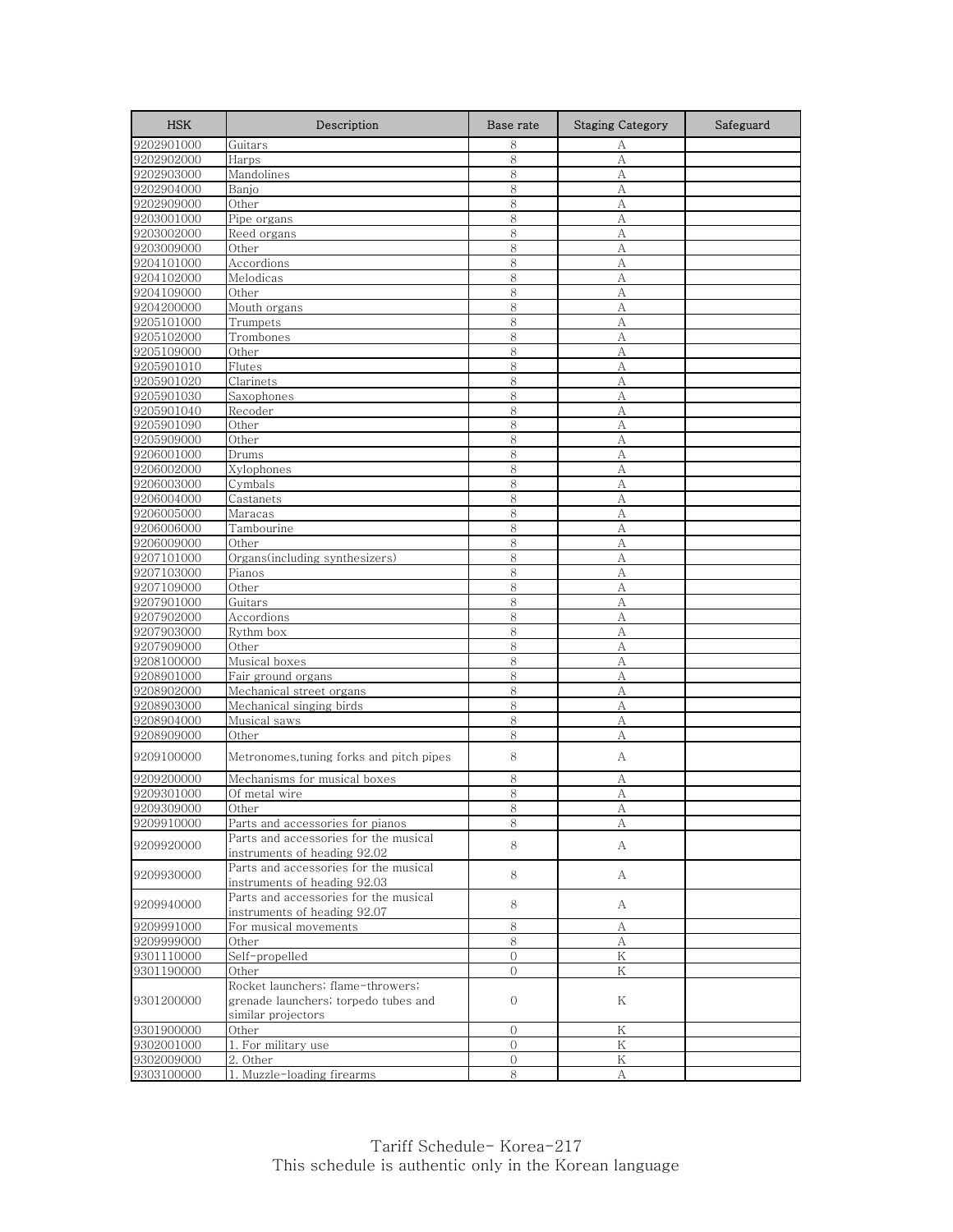| <b>HSK</b>               | Description                                                                                                      | Base rate                    | <b>Staging Category</b> | Safeguard |
|--------------------------|------------------------------------------------------------------------------------------------------------------|------------------------------|-------------------------|-----------|
| 9303201000               | A. For hunting                                                                                                   | 8                            | А                       |           |
| 9303209000               | B. Other                                                                                                         | 8                            | А                       |           |
| 9303301000               | A. For hunting                                                                                                   | 8                            | A                       |           |
| 9303309000               | B. other                                                                                                         | 8                            | А                       |           |
| 9303900000               | 4. Other                                                                                                         | 8                            | А                       |           |
| 9304001000               | Air guns                                                                                                         | 8                            | А                       |           |
| 9304009000               | Other                                                                                                            | 8                            | А                       |           |
| 9305101000               | A. Of articles of heading 93.02                                                                                  | $\mathbf{0}$                 | ${\rm K}$               |           |
| 9305109000               | B. Other                                                                                                         | 8                            | А                       |           |
| 9305210000               | A. Shotgun barrels                                                                                               | 8                            | А                       |           |
| 9305290000               | B. Other                                                                                                         | 8                            | А                       |           |
| 9305910000               | A. Of military weapons of heading 93.01                                                                          | $\mathbf{0}$                 | Κ                       |           |
| 9305990000               | B. Other                                                                                                         | 8                            | А                       |           |
| 9306100000               | 1. Cartridges for riveting or similar tools<br>or for captive-bolt humane killers and<br>parts thereof           | $\mathbf{0}$                 | Κ                       |           |
| 9306210000               | A. Cartridges                                                                                                    | $\mathbf{0}$                 | K                       |           |
| 9306290000               | B. Other                                                                                                         | $\mathbf{0}$                 | K                       |           |
| 9306300000               | 3. Other cartridges and parts thereof                                                                            | $\Omega$                     | $\rm K$                 |           |
| 9306900000               | 4. Other                                                                                                         | $\overline{0}$               | Κ                       |           |
| 9307000000               | Swords, cutlasses, bayonets, lances and<br>similar arms and parts thereof and<br>scabbards and sheaths therefor. | $\mathbf{0}$                 | Κ                       |           |
| 9401100000               | Seats of a kind used for aircraft                                                                                | $\mathbf{0}$                 | Κ                       |           |
| 9401200000               | Seats of a kind used for motor vehicles                                                                          | 8                            | А                       |           |
| 9401302000               | Of cane                                                                                                          | $\mathbf{0}$                 | Κ                       |           |
| 9401303000               | Of covered with leather                                                                                          | $\mathbf{0}$                 | Κ                       |           |
| 9401309000               | Other                                                                                                            | $\overline{0}$               | Κ                       |           |
| 9401401000               | Of cane                                                                                                          | $\mathbf{0}$                 | K                       |           |
| 9401402000               | Of covered with leather                                                                                          | $\Omega$                     | $\rm K$                 |           |
| 9401409000               | Other                                                                                                            | $\overline{0}$               | K                       |           |
| 9401501000               | Of cane                                                                                                          | $\mathbf{0}$                 | Κ                       |           |
| 9401509000               | Other                                                                                                            | $\mathbf{0}$                 | K                       |           |
| 9401611000               | Of covered with leather                                                                                          | $\mathbf{0}$                 | K                       |           |
| 9401619000               | Other                                                                                                            | $\overline{0}$               | K                       |           |
| 9401691000               | Of covered with leather                                                                                          | $\mathbf{0}$                 | Κ                       |           |
| 9401699000               | Other                                                                                                            | $\overline{0}$               | K                       |           |
| 9401711000               | Covered with leather                                                                                             | $\overline{0}$               | K                       |           |
| 9401719000               | Other                                                                                                            | $\boldsymbol{0}$             | K                       |           |
| 9401791000               | Covered with leather                                                                                             | $\overline{0}$               | K                       |           |
| 9401799000               | Other                                                                                                            | $\mathbf{0}$                 | Κ                       |           |
| 9401801000               | Of stone                                                                                                         | $\overline{0}$               | K                       |           |
| 9401809000               | Other                                                                                                            | $\overline{0}$               | Κ                       |           |
| 9401901000               | Of wooden                                                                                                        | 8                            | A                       |           |
| 9401902000               | Of metal                                                                                                         | 8                            | А                       |           |
| 9401909000               | Other                                                                                                            | 8                            | А<br>$\rm K$            |           |
| 9402101010               | Dentists' chairs                                                                                                 | $\mathbf{0}$                 |                         |           |
| 9402101020<br>9402101090 | Optical chairs                                                                                                   | $\mathbf{0}$<br>$\mathbf{0}$ | Κ<br>${\rm K}$          |           |
| 9402109010               | Other<br>Barbers or beauty shop's chairs                                                                         | $\mathbf{0}$                 | K                       |           |
| 9402109090               | Other                                                                                                            | $\mathbf 0$                  | K                       |           |
| 9402901000               | Operating tables                                                                                                 | $\mathcal{O}$                | ${\rm K}$               |           |
| 9402902000               | Gynecologic tables                                                                                               | $\mathbf{0}$                 | $\mathbf K$             |           |
| 9402903000               | Delivery tables                                                                                                  | $\mathbf{0}$                 | $\mathbf K$             |           |
| 9402908000               | Other                                                                                                            | $\mathbf{0}$                 | Κ                       |           |
| 9402909000               | Parts                                                                                                            | $\mathbf{0}$                 | K                       |           |
| 9403100000               | Metal furniture of a kind used in offices                                                                        | $\mathbf{0}$                 | Κ                       |           |
| 9403201000               | Beds                                                                                                             | $\overline{O}$               | K                       |           |
| 9403209000               | Other                                                                                                            | $\mathbf{0}$                 | Κ                       |           |
| 9403301000               | Desks                                                                                                            | $\mathcal{O}$                | ${\rm K}$               |           |
| 9403309000               | Other                                                                                                            | $\mathbf{O}$                 | Κ                       |           |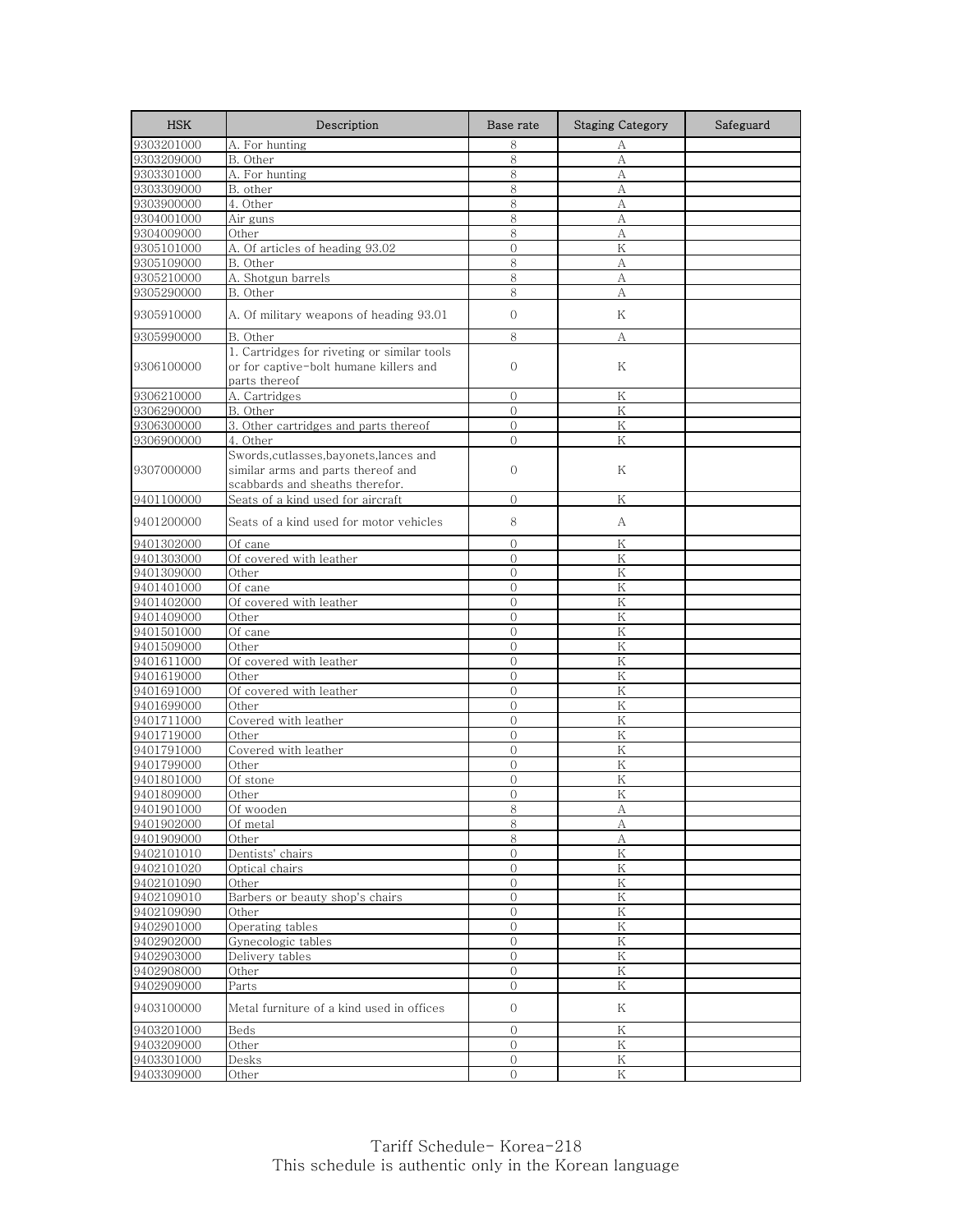| <b>HSK</b> | Description                                                                       | Base rate        | <b>Staging Category</b> | Safeguard |
|------------|-----------------------------------------------------------------------------------|------------------|-------------------------|-----------|
| 9403401000 | Dinner tables                                                                     | 8                | А                       |           |
| 9403409000 | Other                                                                             | 8                | А                       |           |
| 9403501000 | Beds                                                                              | $\overline{0}$   | Κ                       |           |
| 9403509000 | Other                                                                             | $\mathbf{0}$     | Κ                       |           |
| 9403601010 | Stationery chests                                                                 | $\mathbf{0}$     | K                       |           |
| 9403601020 | Dressing tables                                                                   | $\mathbf{0}$     | K                       |           |
| 9403601030 | Dressers(wardrobes)                                                               | $\mathbf 0$      | Κ                       |           |
| 9403601090 | Other                                                                             | $\overline{0}$   | K                       |           |
| 9403609010 | Stationery chests                                                                 | $\mathbf{0}$     | K                       |           |
| 9403609020 | Dressing tables                                                                   | $\mathbf{0}$     | Κ                       |           |
| 9403609030 | Dressers(wardrobes)                                                               | $\overline{0}$   | Κ                       |           |
| 9403609090 | Other                                                                             | $\mathbf{0}$     | Κ                       |           |
| 9403700000 | Furniture of plastics                                                             | $\mathbf{0}$     | K                       |           |
| 9403800000 | Furniture of other materials, including<br>cane,osier,bamboo or similar materials | $\mathbf{0}$     | Κ                       |           |
| 9403900000 | Parts                                                                             | 8                | А                       |           |
| 9404100000 | Mattress supports                                                                 | 8                | А                       |           |
| 9404210000 | Of cellular rubber or plastics, whether or<br>not covered                         | 8                | А                       |           |
| 9404290000 | Of other materials                                                                | 8                | А                       |           |
| 9404300000 | Sleeping bags                                                                     | 8                | А                       |           |
| 9404900000 | Other                                                                             | 8                | А                       |           |
| 9405101000 | Of filament lamps                                                                 | 8                | А                       |           |
| 9405102000 | Of fluorescent lamps                                                              | 8                | $\mathsf{C}$            |           |
| 9405109000 | Other                                                                             | 8                | А                       |           |
| 9405201000 | Of filament lamps                                                                 | 8                | А                       |           |
| 9405202000 | Of fluorescent lamps                                                              | 8                | А                       |           |
| 9405209000 | Other                                                                             | 8                | А                       |           |
| 9405301000 | Of filament lamps                                                                 | 8                | А                       |           |
| 9405309000 | Other                                                                             | 8                | А                       |           |
| 9405401000 | Of anti-explosive type                                                            | 8                | $\mathcal{C}$           |           |
| 9405402000 | Of flood type                                                                     | 8                | А                       |           |
| 9405403000 | Of street type                                                                    | 8                | А                       |           |
| 9405409000 | Other                                                                             | 8                | А                       |           |
| 9405500000 | Non-electrical lamps and lighting fittings                                        | 8                | $\mathsf{C}$            |           |
|            |                                                                                   |                  |                         |           |
| 9405601000 | Of neon tubes                                                                     | 8                | А                       |           |
| 9405602000 | Of filament lamps                                                                 | 8                | А                       |           |
| 9405603000 | Of fluorescent lamps                                                              | 8                | А                       |           |
| 9405609000 | Other                                                                             | $\,8\,$          | А                       |           |
| 9405911000 | Of chandeliers                                                                    | 8                | А                       |           |
| 9405919000 | Other                                                                             | 8                | А                       |           |
| 9405921000 | Of chandeliers                                                                    | 8                | А                       |           |
| 9405929000 | Other                                                                             | 8                | А                       |           |
| 9405991000 | Of chandeliers                                                                    | 8                | Α                       |           |
| 9405999000 | Other                                                                             | 8                | А                       |           |
| 9406001000 | Of wood                                                                           | 8                | G                       |           |
| 9406009010 | Of plastic                                                                        | 8                | A                       |           |
| 9406009020 | Of iron or steel                                                                  | 8                | А                       |           |
| 9406009030 | Of aluminium                                                                      | $\,8\,$          | $\boldsymbol{A}$        |           |
| 9406009090 | Other                                                                             | 8                | $\mathsf{C}$            |           |
| 9501001000 | Children's tricycles                                                              | $\boldsymbol{0}$ | $\rm K$                 |           |
| 9501002000 | Scooters                                                                          | $\mathbf{O}$     | ${\rm K}$               |           |
| 9501003000 | Pedal cars                                                                        | $\mathbf{0}$     | $\mathbf K$             |           |
| 9501004000 | Dolls' carriages                                                                  | $\mathbf 0$      | $\rm K$                 |           |
| 9501005000 | Baby's step training                                                              | $\mathbf{0}$     | K                       |           |
| 9501008000 | Other                                                                             | $\overline{0}$   | K                       |           |
| 9501009000 | Part's and accessories                                                            | $\overline{0}$   | K                       |           |
| 9502101000 | Of textiles                                                                       | $\,8\,$          | А                       |           |
| 9502102000 | Of rubbers                                                                        | $\overline{0}$   | ${\rm K}$               |           |
| 9502103000 | Of plastics                                                                       | 8                | А                       |           |
| 9502104000 | $\overline{Of}$ ceramics                                                          | $\boldsymbol{0}$ | $\rm K$                 |           |
| 9502105000 | Of glasses                                                                        | $\mathcal{O}$    | K                       |           |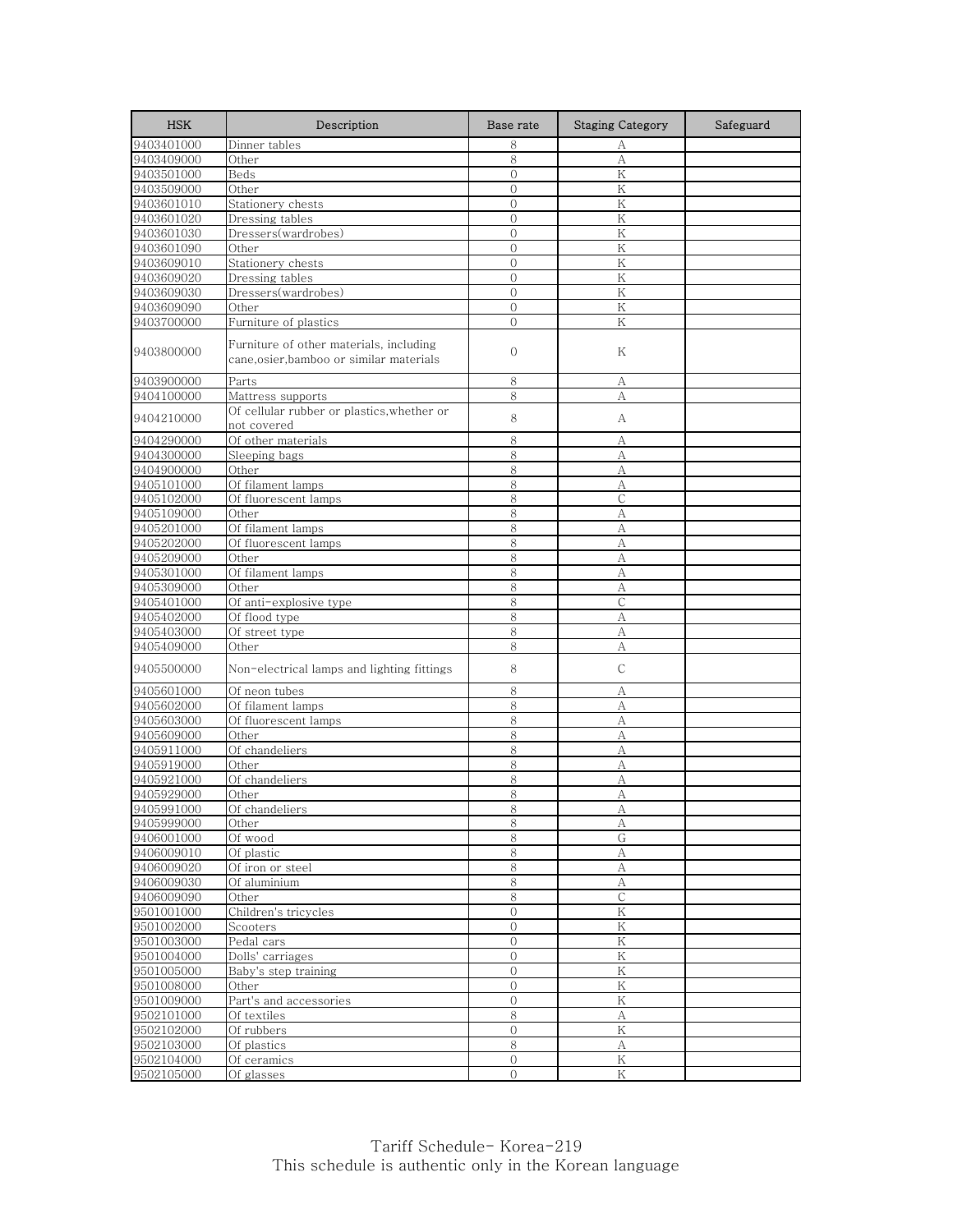| <b>HSK</b> | Description                                                                                                                              | Base rate      | <b>Staging Category</b> | Safeguard |
|------------|------------------------------------------------------------------------------------------------------------------------------------------|----------------|-------------------------|-----------|
| 9502106000 | Of wood                                                                                                                                  | $\Omega$       | K                       |           |
| 9502109000 | Other                                                                                                                                    | 8              | А                       |           |
| 9502910000 | Garments and accessories<br>therefor,footwear and headgear                                                                               | 8              | А                       |           |
| 9502990000 | Other                                                                                                                                    | $\Omega$       | Κ                       |           |
| 9503101000 | Electric trains                                                                                                                          | $\overline{O}$ | K                       |           |
| 9503109000 | Accessories                                                                                                                              | $\mathcal{O}$  | Κ                       |           |
|            | Reduced-size ("scale") model assembly                                                                                                    |                |                         |           |
| 9503200000 | kits, whether or not working<br>models, excluding those of subheading<br>9503.10                                                         | $\mathbf{0}$   | Κ                       |           |
| 9503300000 | Other construction sets and constructional<br>toys                                                                                       | $\mathbf{O}$   | Κ                       |           |
| 9503411000 | Of textile materials                                                                                                                     | 8              | А                       |           |
| 9503419000 | Other                                                                                                                                    | 8              | А                       |           |
| 9503491000 | Of textile material                                                                                                                      | 8              | А                       |           |
| 9503492000 | Of rubbers                                                                                                                               | $\mathbf{O}$   | K                       |           |
| 9503493000 | Of plastics                                                                                                                              | 8              | А                       |           |
| 9503494000 | Of metal                                                                                                                                 | 8              | А                       |           |
| 9503495000 | Of ceramics                                                                                                                              | $\overline{O}$ | $\rm K$                 |           |
| 9503496000 | Of glasses                                                                                                                               | $\Omega$       | K                       |           |
| 9503497000 | Of wood                                                                                                                                  | $\mathbf{O}$   | Κ                       |           |
| 9503499000 | Other                                                                                                                                    | 8              | A                       |           |
| 9503500000 | Toy musical instruments and apparatus                                                                                                    | 8              | А                       |           |
| 9503600000 | Puzzles                                                                                                                                  | $\mathbf{0}$   | Κ                       |           |
| 9503700000 | Other toys, put up in sets or outfits                                                                                                    | 8              | А                       |           |
| 9503800000 | Other toys and models, incorporating a<br>motor                                                                                          | 8              | А                       |           |
| 9503901010 | Balloons, toy balls, kites and the like                                                                                                  | 8              | А                       |           |
| 9503901090 | Other                                                                                                                                    | 8              | А                       |           |
| 9503909000 | Parts and accessories (excluding those of<br>subheading 9503.10.9000)                                                                    | $\overline{O}$ | K                       |           |
| 9504100000 | Video games of a kind used with a<br>television receiver.                                                                                | $\mathbf{O}$   | K                       |           |
| 9504201000 | <b>Billiard</b> tables                                                                                                                   | $\Omega$       | Κ                       |           |
| 9504202000 | Billiard balls                                                                                                                           | $\overline{0}$ | K                       |           |
| 9504209000 | Other                                                                                                                                    | $\mathbf{O}$   | Κ                       |           |
| 9504300000 | Other games, operated by coins, banknotes<br>(paper currency), discs or other similar<br>articles, other than bowling alley<br>equipment | $\mathbf{0}$   | Κ                       |           |
| 9504400000 | Playing cards                                                                                                                            | $\mathbf{0}$   | Κ                       |           |
| 9504901010 | Pin tables                                                                                                                               | $\mathbf{0}$   | K                       |           |
| 9504901020 | Pin seters                                                                                                                               | $\Omega$       | Κ                       |           |
| 9504901030 | <b>Bowling balls</b>                                                                                                                     | 0              | K                       |           |
| 9504901040 | Lane                                                                                                                                     | $\mathbf{0}$   | K                       |           |
| 9504901050 | Bowling pins                                                                                                                             | 0              | Κ                       |           |
| 9504901090 | Other                                                                                                                                    | $\mathbf{0}$   | $\rm K$                 |           |
| 9504902000 | Electronic games                                                                                                                         | 0              | Κ                       |           |
| 9504903000 | Other articles and equipment                                                                                                             | $\overline{0}$ | $\rm K$                 |           |
| 9504909010 | Of video games                                                                                                                           | $\mathbf{0}$   | K                       |           |
| 9504909020 | Of electronic games                                                                                                                      | 0              | Κ                       |           |
| 9504909090 | Other                                                                                                                                    | $\overline{0}$ | Κ                       |           |
| 9505100000 | Articles for Christmas festivities                                                                                                       | 8              | А                       |           |
| 9505900000 | Other                                                                                                                                    | 8              | А                       |           |
| 9506110000 | Skis                                                                                                                                     | 8              | А                       |           |
| 9506120000 | Ski-fastenings (ski-bindings)                                                                                                            | 8              | A                       |           |
| 9506190000 | Other                                                                                                                                    | 8              | А                       |           |
| 9506210000 | Sailboards                                                                                                                               | $8\,$          | А                       |           |
| 9506290000 | Other                                                                                                                                    | 8              | А                       |           |
| 9506310000 | Clubs, complete                                                                                                                          | 8              | С                       |           |
| 9506320000 | Balls                                                                                                                                    | $\,8\,$        | $\mathsf{C}$            |           |
| 9506391000 | Parts of clubs                                                                                                                           | 8              | А                       |           |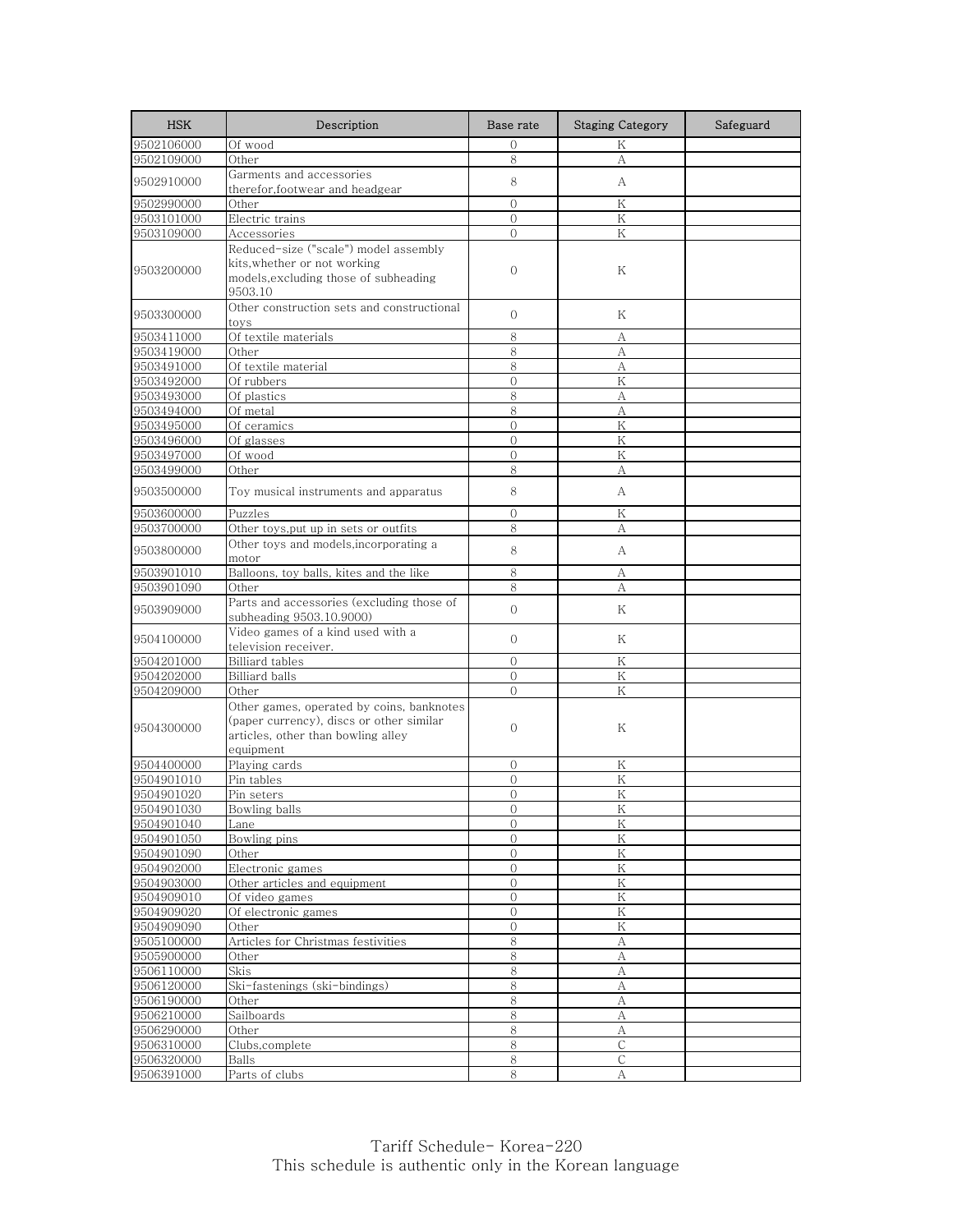| <b>HSK</b> | Description                                                                                                                                               | Base rate | <b>Staging Category</b> | Safeguard |
|------------|-----------------------------------------------------------------------------------------------------------------------------------------------------------|-----------|-------------------------|-----------|
| 9506399000 | Other                                                                                                                                                     | 8         | С                       |           |
| 9506401000 | Table-tennis tables                                                                                                                                       | 8         | А                       |           |
| 9506402000 | Table-tennis rackets                                                                                                                                      | 8         | А                       |           |
| 9506403000 | Table-tennis balls                                                                                                                                        | 8         | A                       |           |
| 9506409000 | Other                                                                                                                                                     | 8         | А                       |           |
| 9506510000 | Lawn-tennis rackets,whether or not strung                                                                                                                 | 8         | А                       |           |
| 9506591000 | Badminton rackets                                                                                                                                         | 8         | А                       |           |
| 9506599000 | Other                                                                                                                                                     | 8         | А                       |           |
| 9506610000 | Lawn-tennis balls                                                                                                                                         | 8         | А                       |           |
| 9506621000 | Soccer balls                                                                                                                                              | 8         | А                       |           |
| 9506622000 | Basket balls                                                                                                                                              | 8         | A                       |           |
| 9506623000 | Volley balls                                                                                                                                              | 8         | А                       |           |
| 9506624000 | Hand balls                                                                                                                                                | 8         | А                       |           |
| 9506625000 | American footballs                                                                                                                                        | 8         | А                       |           |
| 9506629000 | Other                                                                                                                                                     | 8         | А                       |           |
| 9506691000 | Badminton shuttlecock                                                                                                                                     | 8         | А                       |           |
| 9506692000 | Baseballs                                                                                                                                                 | 8         | A                       |           |
| 9506699000 | Other                                                                                                                                                     | 8         | А                       |           |
| 9506700000 | Ice skates and roller skates, including<br>skating boots with skates attached                                                                             | 8         | А                       |           |
| 9506910000 | Articles and equipment for general physical<br>exercise, gymnastics or athletics                                                                          | 8         | А                       |           |
| 9506990000 | Other                                                                                                                                                     | 8         | А                       |           |
| 9507101000 | Of glass fibre                                                                                                                                            | 8         | А                       |           |
| 9507102000 | Of carbon                                                                                                                                                 | 8         | А                       |           |
| 9507109000 | Other                                                                                                                                                     | 8         | А                       |           |
| 9507200000 | Fish-hooks,whether or not snelled                                                                                                                         | 8         | А                       |           |
| 9507300000 | Fishing reels                                                                                                                                             | 8         | А                       |           |
| 9507901000 | Fish landing nets and other fishing tackles                                                                                                               | 8         | А                       |           |
| 9507909000 | Other                                                                                                                                                     | 8         | А                       |           |
| 9508100000 | Travelling circuses and travelling<br>menageries                                                                                                          | 8         | А                       |           |
| 9508900000 | Other                                                                                                                                                     | 8         | А                       |           |
| 9601100000 | Worked ivory and articles of ivory                                                                                                                        | 8         | A                       |           |
| 9601901000 | Of shells                                                                                                                                                 | 8         | A                       |           |
| 9601902000 | Of horn                                                                                                                                                   | 8         | А                       |           |
| 9601903000 | Of bone                                                                                                                                                   | 8         | А                       |           |
| 9601904000 | Of coral                                                                                                                                                  | 8         | А                       |           |
| 9601909000 | Other                                                                                                                                                     | 8         | А                       |           |
| 9602001000 | Gelatin capsules                                                                                                                                          | 8         | А                       |           |
| 9602009010 | Worked vegetable carving material (for<br>example,corozo) and articles of vegetable<br>carving material                                                   | 8         | А                       |           |
| 9602009020 | Worked jet (and mineral substitutes for<br>jet), amber, meerschaum agglomerated<br>amber and agglomerated meerschaum, and<br>articles of those substances | 8         | А                       |           |
| 9602009090 | Other                                                                                                                                                     | 8         | А                       |           |
|            |                                                                                                                                                           |           |                         |           |
| 9603100000 | Brooms and brushes, consisting of twigs or<br>other vegetable materials bound<br>together, with or without handles                                        | 8         | А                       |           |
| 9603210000 | Tooth brushes, including dental-plate<br>brushes                                                                                                          | 8         | А                       |           |
| 9603290000 | Other                                                                                                                                                     | 8         | А                       |           |
| 9603300000 | Artists' brushes,writing brushes and similar<br>brushes for the application of cosmetics                                                                  | 8         | А                       |           |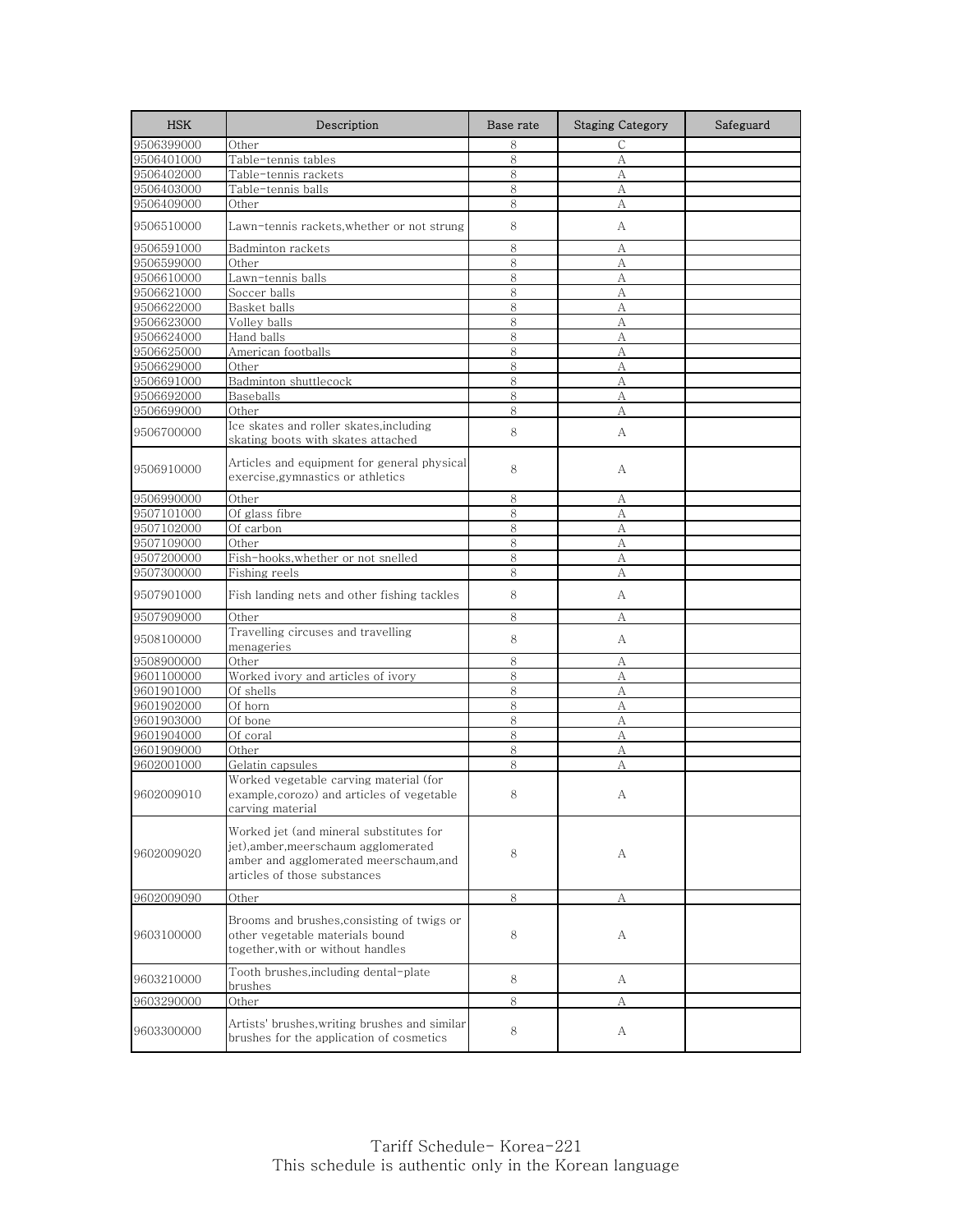| <b>HSK</b>               | Description                                                                                                           | Base rate    | <b>Staging Category</b> | Safeguard |
|--------------------------|-----------------------------------------------------------------------------------------------------------------------|--------------|-------------------------|-----------|
| 9603400000               | Paint, distemper, varnish or similar brushes<br>(other than brushes of subheading<br>9603.30); paint pads and rollers | 8            | А                       |           |
| 9603500000               | Other brushes constituting parts of<br>machines, appliances or vehicles                                               | 8            | А                       |           |
| 9603900000               | Other                                                                                                                 | 8            | А                       |           |
| 9604000000               | Hand sieves and hand riddles.                                                                                         | 8            | А                       |           |
| 9605000000               | Travel sets for personal toilet, sewing or<br>shoe or clothes cleaning.                                               | 8            | A                       |           |
| 9606100000               | Press-fasteners, snap-fasteners and press-<br>studs and parts therefor                                                | 8            | A                       |           |
| 9606210000               | Of plastics, not covered with textile<br>material                                                                     | 8            | А                       |           |
| 9606220000               | Of base metal, not covered with textile<br>material                                                                   | 8            | А                       |           |
| 9606291000               | Of shell-fish shell                                                                                                   | 8            | А                       |           |
| 9606299000               | Other                                                                                                                 | 8            | А                       |           |
| 9606300000               | Button moulds and other parts of buttons;<br>button blanks                                                            | 8            | А                       |           |
| 9607110000               | Fitted with chain scoops of base metal                                                                                | 8            | A                       |           |
| 9607191000               | Of plastic                                                                                                            | 8            | А                       |           |
| 9607199000               | Other                                                                                                                 | 8            | А                       |           |
| 9607201000               | Of base metal                                                                                                         | 8            | А                       |           |
| 9607202000               | Of plastic                                                                                                            | 8            | А                       |           |
| 9607209000               | Other                                                                                                                 | 8            | А                       |           |
| 9608100000               | Ball point pens                                                                                                       | 8            | А                       |           |
| 9608200000               | Felt tipped and other porous-tipped pens<br>and markers                                                               | 8            | A                       |           |
| 9608310000               | Indian ink drawing pens                                                                                               | 8            | А                       |           |
| 9608391000               | Fountainpens                                                                                                          | 8            | А                       |           |
| 9608399000               | Other                                                                                                                 | 8            | А                       |           |
| 9608401000               | Propelling Pencils                                                                                                    | 8            | A                       |           |
| 9608402010               | Of mechanical type                                                                                                    | 8            | А                       |           |
| 9608402090               | Other                                                                                                                 | 8            | А                       |           |
| 9608500000               | Sets of articles from two or more of the<br>foregoing subheadings                                                     | 8            | А                       |           |
| 9608600000               | Refills for ball point pens, comprising the<br>ball point and ink-reservoir                                           | 8            | А                       |           |
| 9608911000               | Pen nibs                                                                                                              | 8            | А                       |           |
| 9608912000               | Nib points                                                                                                            | 8            | A                       |           |
| 9608991000               | Parts                                                                                                                 | 8            | А                       |           |
| 9608999000               | Other                                                                                                                 | 8            | А                       |           |
| 9609101000               | Pencils                                                                                                               | 8            | А                       |           |
| 9609102000               | Color pencils                                                                                                         | 8            | A                       |           |
| 9609103000               | Crayons                                                                                                               | 8            | А                       |           |
| 9609200000               | Pencil leads, black or coloured                                                                                       | $8\,$        | A                       |           |
| 9609901000               | Crayons and oil pastels.                                                                                              | 8            | A                       |           |
| 9609902000               | Pastels                                                                                                               | 8            | А                       |           |
| 9609903010               | For writing                                                                                                           | 8            | А                       |           |
| 9609903090               | Other                                                                                                                 | 8            | А                       |           |
| 9609909000               | Other                                                                                                                 | $8\,$        | А                       |           |
| 9610001000               | $\overline{Slates}$<br>Black boards                                                                                   | 8<br>$8\,$   | А                       |           |
| 9610002000               |                                                                                                                       |              | А                       |           |
| 9610009000               | Other                                                                                                                 | $8\,$        | А                       |           |
| 9611001000               | Stamps<br>Hand printing sets                                                                                          | 8<br>$\,8\,$ | А<br>$\boldsymbol{A}$   |           |
| 9611002000               | Other                                                                                                                 |              |                         |           |
| 9611009000               |                                                                                                                       | 8            | А                       |           |
| 9612101000<br>9612102000 | For typewriter<br>For EDPS machines                                                                                   | 8<br>8       | А<br>А                  |           |
| 9612109000               | Other                                                                                                                 | 8            | А                       |           |
| 9612200000               | Ink-pads                                                                                                              | 8            | А                       |           |
|                          |                                                                                                                       |              |                         |           |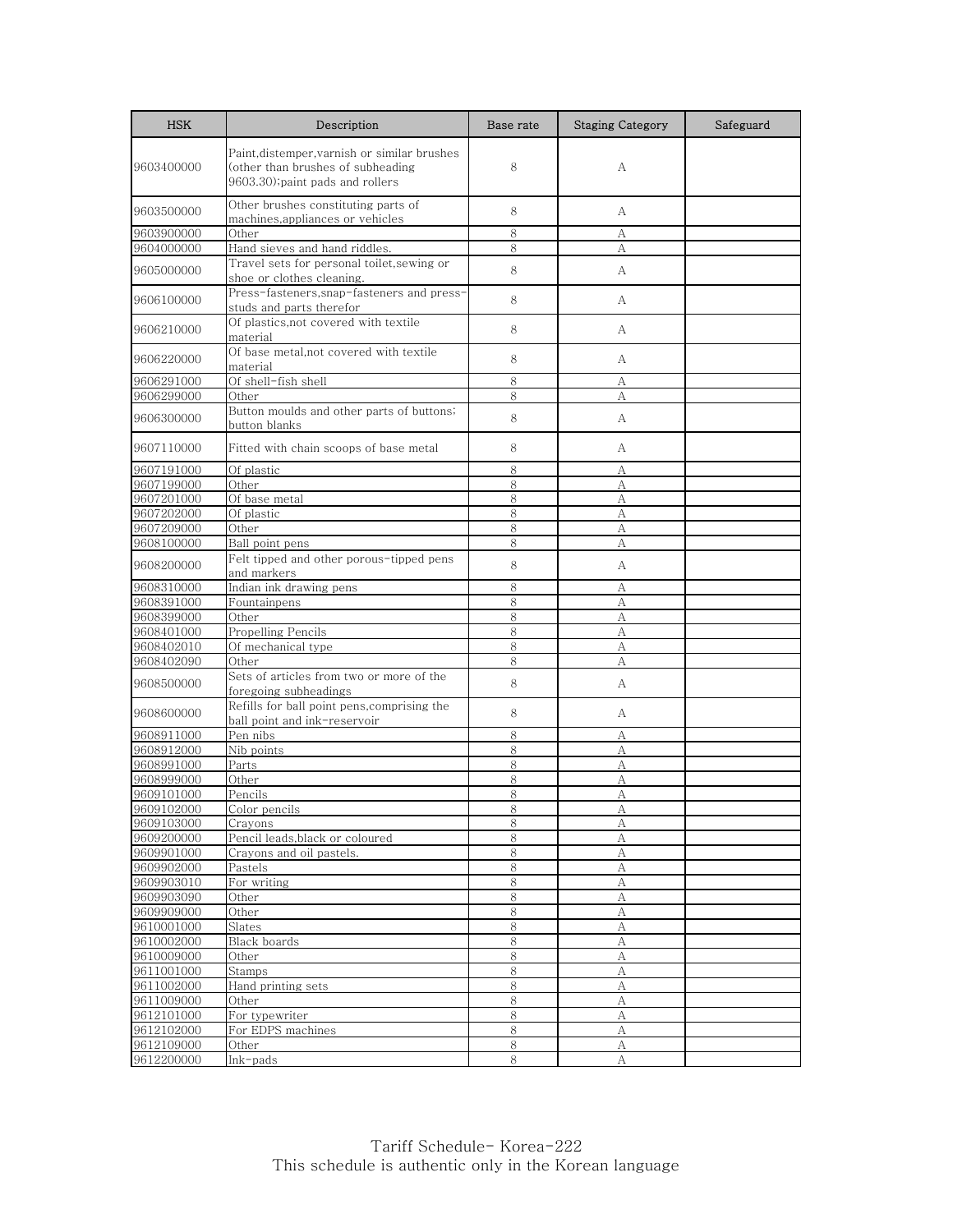| <b>HSK</b> | Description                                                                                                                                                                      | Base rate      | <b>Staging Category</b> | Safeguard |
|------------|----------------------------------------------------------------------------------------------------------------------------------------------------------------------------------|----------------|-------------------------|-----------|
| 9613100000 | Pocket lighters,gas fuelled,non-refillable                                                                                                                                       | 8              | A                       |           |
| 9613200000 | Pocket lighters,gas fuelled,refillable                                                                                                                                           | 8              | А                       |           |
| 9613800000 | Other lighters                                                                                                                                                                   | 8              | А                       |           |
| 9613901000 | Piezo-electric ignition units                                                                                                                                                    | 8              | A                       |           |
| 9613909000 | Other                                                                                                                                                                            | 8              | А                       |           |
| 9614200000 | Pipes and pipe bowls                                                                                                                                                             | 8              | A                       |           |
| 9614900000 | Other                                                                                                                                                                            | 8              | А                       |           |
| 9615111000 | Combs                                                                                                                                                                            | 8              | А                       |           |
| 9615119000 | Other                                                                                                                                                                            | 8              | A                       |           |
| 9615191000 | Combs                                                                                                                                                                            | 8              | А                       |           |
| 9615199000 | Other                                                                                                                                                                            | 8              | A                       |           |
| 9615901000 | Hair-pins                                                                                                                                                                        | 8              | А                       |           |
| 9615909000 | Other                                                                                                                                                                            | 8              | A                       |           |
| 9616100000 | Scent sprays and similar toilet sprays,and<br>mounts and heads therefor                                                                                                          | 8              | А                       |           |
| 9616200000 | Powder-puffs and pads for the application<br>of cosmetics or toilet preparations                                                                                                 | 8              | А                       |           |
| 9617001000 | Vacuum flasks                                                                                                                                                                    | 8              | А                       |           |
| 9617002000 | Vacuum lunch-boxes                                                                                                                                                               | 8              | A                       |           |
| 9617008000 | Other                                                                                                                                                                            | 8              | A                       |           |
| 9617009000 | $\overline{\text{Parts}}$                                                                                                                                                        | 8              | А                       |           |
| 9618001000 | Tailors' dummies                                                                                                                                                                 | 8              | А                       |           |
| 9618002000 | Automata                                                                                                                                                                         | 8              | A                       |           |
| 9618009000 | Other                                                                                                                                                                            | 8              | А                       |           |
| 9701101000 | A. Paintings                                                                                                                                                                     | $\overline{0}$ | $\rm K$                 |           |
| 9701102000 | <b>B.</b> Drawings                                                                                                                                                               | $\overline{O}$ | K                       |           |
| 9701103000 | C. Pastels                                                                                                                                                                       | $\overline{O}$ | ${\rm K}$               |           |
| 9701900000 | 2. Other                                                                                                                                                                         | $\overline{O}$ | K                       |           |
| 9702000000 | Original engravings, prints and lithographs.                                                                                                                                     | $\overline{0}$ | Κ                       |           |
| 9703001000 | 1. Sculptures                                                                                                                                                                    | $\overline{0}$ | K                       |           |
| 9703002000 | 2. Statuary                                                                                                                                                                      | $\overline{O}$ | Κ                       |           |
| 9704001000 | 1. Postage stamps                                                                                                                                                                | $\overline{O}$ | ${\rm K}$               |           |
| 9704009000 | 2. Other                                                                                                                                                                         | $\bigcap$      | K                       |           |
| 9705000000 | Collections and collectors' pieces of<br>zoological,botanical,mineralogical,anatomic<br>al, historical, archaeological, palaeontological<br>ethnographic or numismatic interest. | 0              | Κ                       |           |
| 9706001000 | 1. Ceramics                                                                                                                                                                      | $\mathbf{0}$   | K                       |           |
| 9706002000 | 2. Musical instruments                                                                                                                                                           | $\overline{0}$ | Κ                       |           |
| 9706009000 | 3. Other                                                                                                                                                                         | $\overline{O}$ | K                       |           |

1) Goods entered from US in tariff item 0306.14.9000 shall be removed in accordance with the provisions of staging category I in Annex 2-B, except Dungeness crab which shall be removed in accordance with the provisions of staging category C in Annex 2-B.

2) Originating Goods entered from US in tariff item 0404101010, 0404101090, 0404102110, 0404102120, 0404102130, 0404102190, and 0404102900 shall be removed in accordance with the provisions of paragraph 10 of Appendix 2-B-1 of Korea's Schedule to Annex 2-B, except those for feeding which shall be removed in accordance with the provisions of staging category A in Annex 2-B.

3) In year 10, cheddar cheese will be duty-free and no longer be subject to TRQ.

4) Originating Goods entered from US in tariff item 0701.90.0000 shall be removed in accordance with the provisions of paragraph 14 of Appendix 2-B-1 of Korea's Schedule to Annex 2-B, except Potatoes for chipping, fresh or chilled which shall be removed in accordance with the provisions of staging category U in the General Notes accompanying Korea's schedule to Annex 2-B.